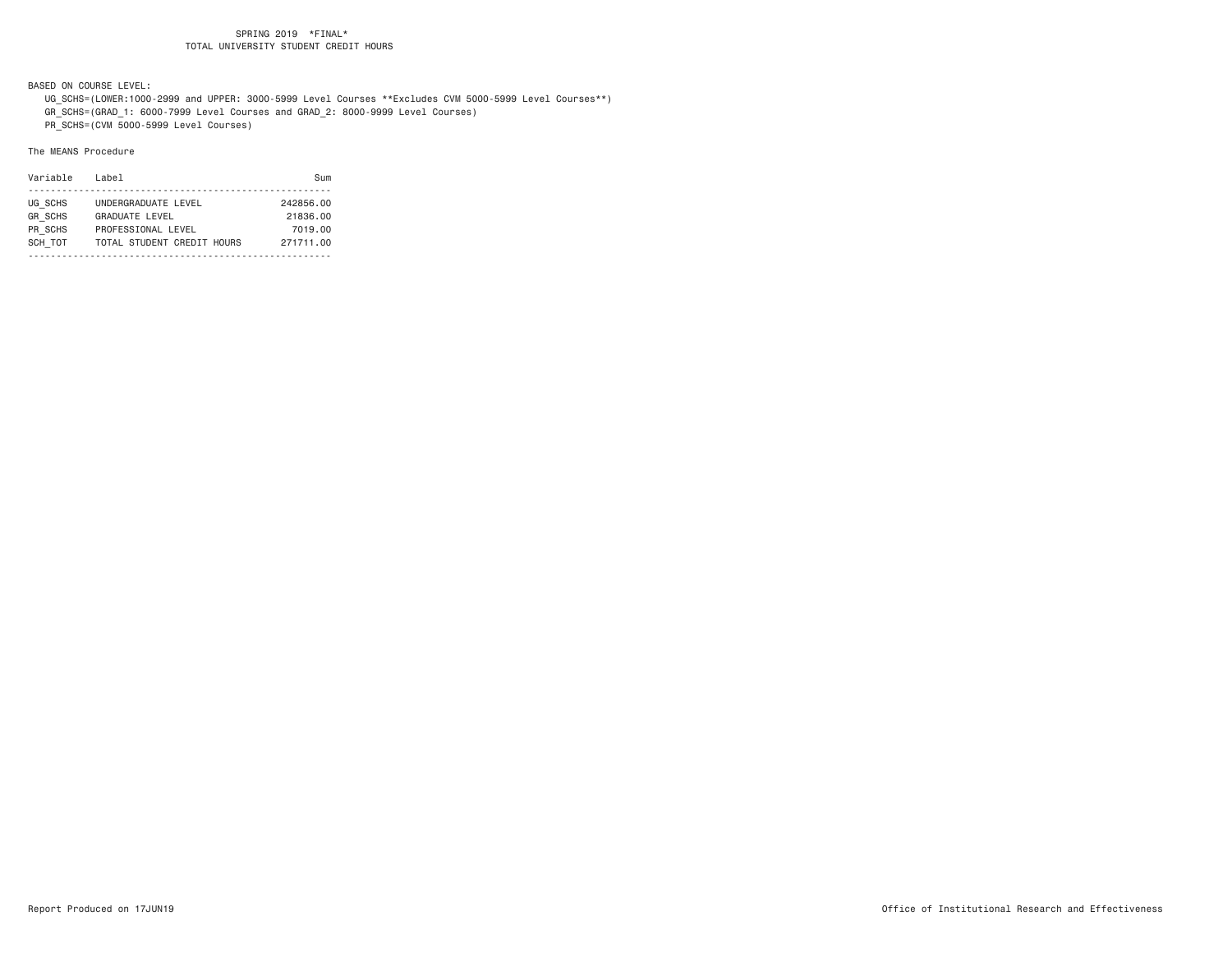BASED ON COURSE LEVEL:

UG\_SCHS=(LOWER:1000-2999 and UPPER: 3000-5999 Level Courses \*\*Excludes CVM 5000-5999 Level Courses\*\*)

GR\_SCHS=(GRAD\_1: 6000-7999 Level Courses and GRAD\_2: 8000-9999 Level Courses)

PR\_SCHS=(CVM 5000-5999 Level Courses)

| <b>CAMPUS</b> | Ν<br>0 <sub>bs</sub> | Variable                                        | Label                                                                                            | Sum                                  |
|---------------|----------------------|-------------------------------------------------|--------------------------------------------------------------------------------------------------|--------------------------------------|
| Main          | 5434                 | UG SCHS<br>GR SCHS<br>PR SCHS                   | UNDERGRADUATE LEVEL<br>GRADUATE LEVEL<br>PROFESSIONAL LEVEL                                      | 238232.00<br>21065.00<br>7019.00     |
|               |                      | SCH TOT                                         | TOTAL STUDENT CREDIT HOURS                                                                       | 266316.00                            |
| Meridian      | 209                  | UG SCHS<br><b>GR SCHS</b><br>PR SCHS<br>SCH TOT | UNDERGRADUATE LEVEL<br><b>GRADUATE LEVEL</b><br>PROFESSIONAL LEVEL<br>TOTAL STUDENT CREDIT HOURS | 4624.00<br>771.00<br>0.00<br>5395.00 |
|               |                      |                                                 |                                                                                                  |                                      |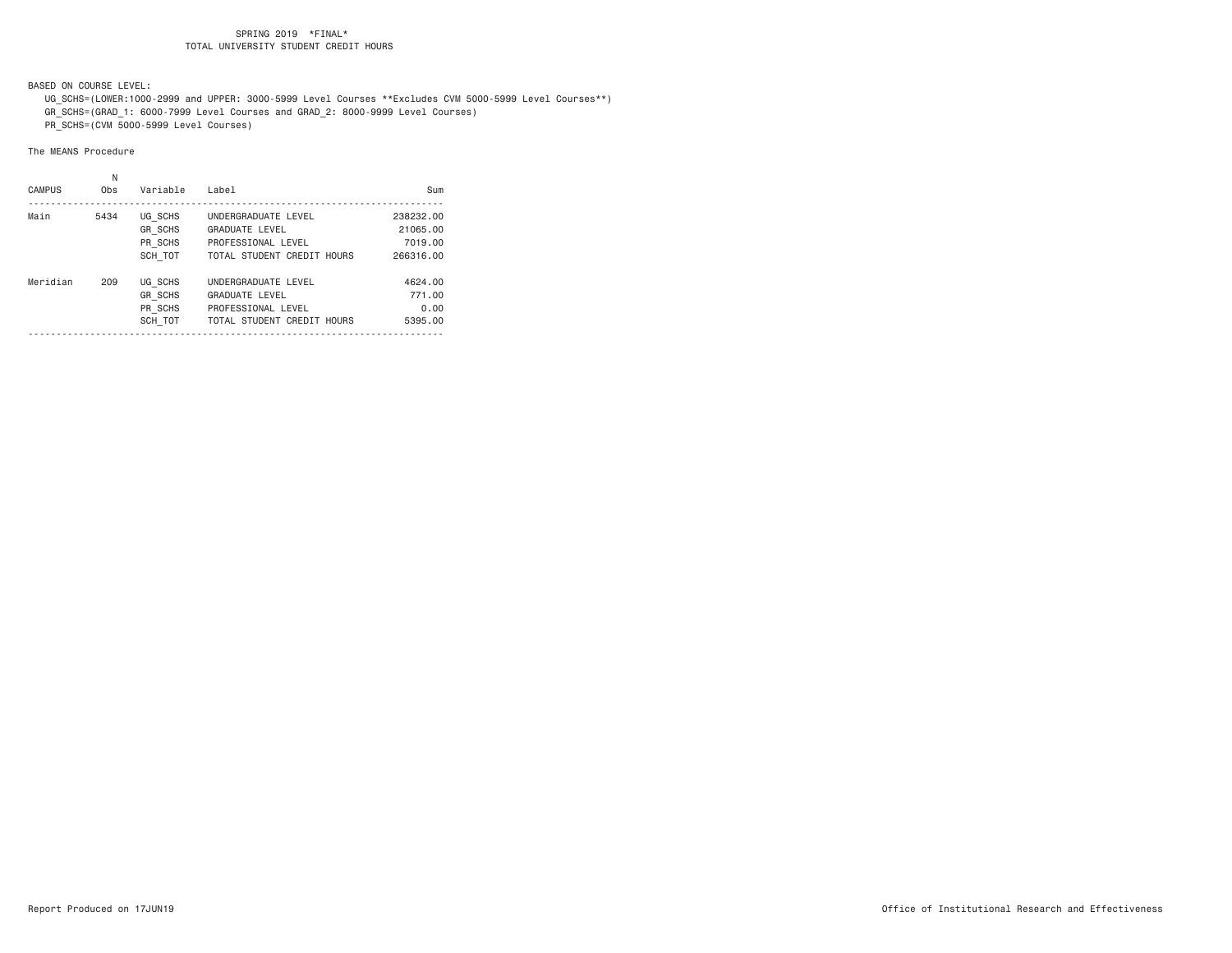BASED ON COURSE LEVEL:

 UG\_SCHS=(LOWER:1000-2999 and UPPER: 3000-5999 Level Courses \*\*Excludes CVM 5000-5999 Level Courses\*\*) GR\_SCHS=(GRAD\_1: 6000-7999 Level Courses and GRAD\_2: 8000-9999 Level Courses)

PR\_SCHS=(CVM 5000-5999 Level Courses)

|                      | N    |                |                                              |           |
|----------------------|------|----------------|----------------------------------------------|-----------|
| <b>COURSE CAMPUS</b> | Obs  | Variable Label |                                              | Sum       |
| Starkville           | 4956 |                | UG_SCHS UNDERGRADUATE LEVEL                  | 224765.00 |
|                      |      |                | GR_SCHS GRADUATE LEVEL                       | 15815.00  |
|                      |      |                | PR SCHS PROFESSIONAL LEVEL                   | 7019.00   |
|                      |      |                | SCH TOT TOTAL STUDENT CREDIT HOURS 247599.00 |           |
| Meridian             | 209  |                | UG_SCHS UNDERGRADUATE LEVEL                  | 4624,00   |
|                      |      |                | GR SCHS GRADUATE LEVEL                       | 771.00    |
|                      |      |                | PR SCHS PROFESSIONAL LEVEL                   | 0.00      |
|                      |      |                | SCH TOT   TOTAL STUDENT CREDIT HOURS         | 5395.00   |
| Distance Education   | 439  |                | UG SCHS UNDERGRADUATE LEVEL                  | 12402.00  |
|                      |      |                | GR SCHS GRADUATE LEVEL                       | 5244.00   |
|                      |      |                | PR_SCHS PROFESSIONAL LEVEL                   | 0.00      |
|                      |      |                | SCH TOT TOTAL STUDENT CREDIT HOURS           | 17646.00  |
| MSU Gulf Coast       | 30   |                | UG_SCHS UNDERGRADUATE LEVEL                  | 768,00    |
|                      |      |                | GR_SCHS GRADUATE LEVEL                       | 0.00      |
|                      |      |                | PR SCHS PROFESSIONAL LEVEL                   | 0.00      |
|                      |      |                | SCH TOT TOTAL STUDENT CREDIT HOURS           | 768.00    |
| Study Abroad         | 9    |                | UG_SCHS UNDERGRADUATE LEVEL                  | 297.00    |
|                      |      |                | GR SCHS GRADUATE LEVEL                       | 6.00      |
|                      |      |                | PR_SCHS PROFESSIONAL LEVEL                   | 0.00      |
|                      |      | SCH TOT        | TOTAL STUDENT CREDIT HOURS                   | 303,00    |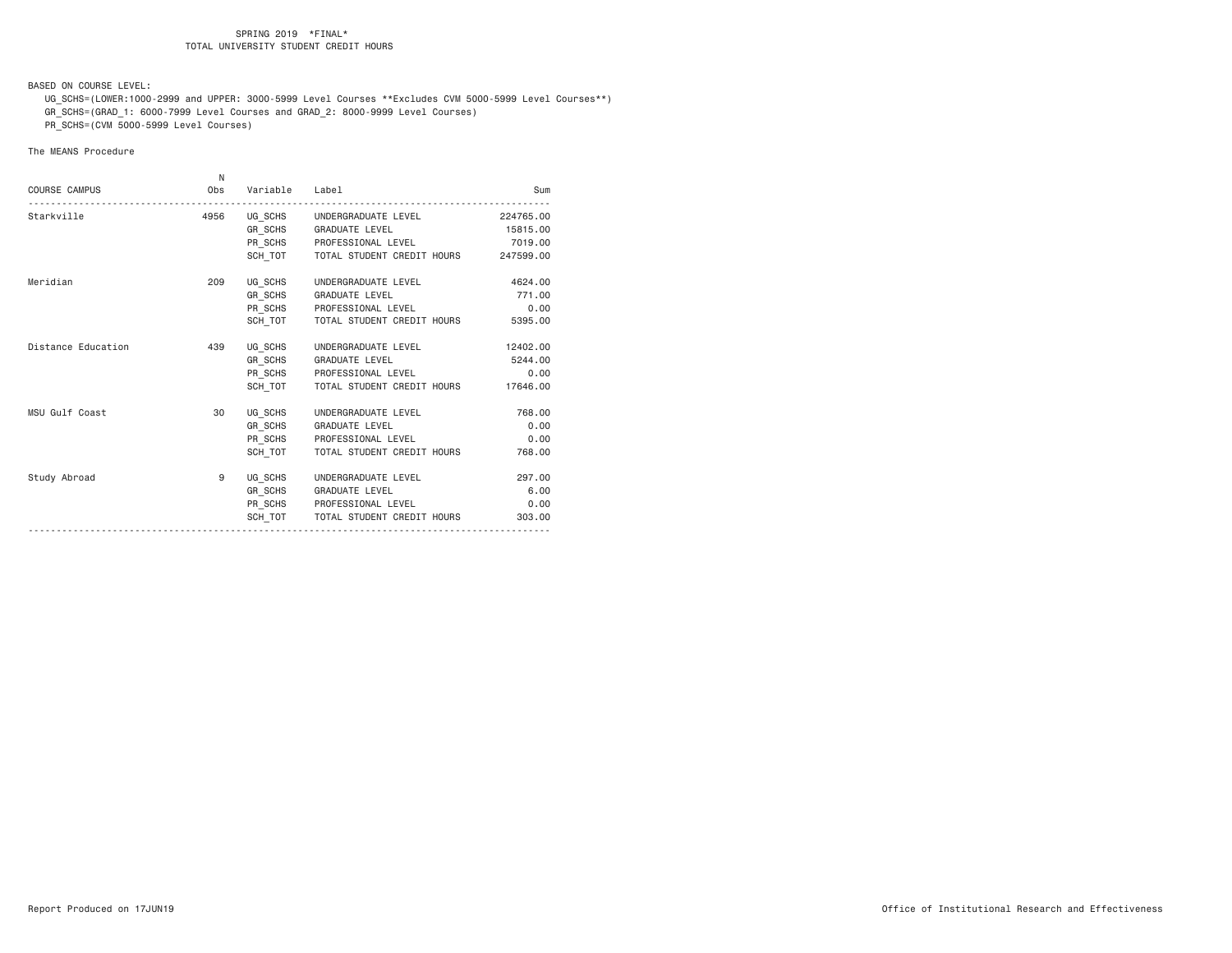BASED ON COURSE LEVEL:

 UG\_SCHS=(LOWER:1000-2999 and UPPER: 3000-5999 Level Courses \*\*Excludes CVM 5000-5999 Level Courses\*\*) GR\_SCHS=(GRAD\_1: 6000-7999 Level Courses and GRAD\_2: 8000-9999 Level Courses)

PR\_SCHS=(CVM 5000-5999 Level Courses)

| ACADEMIC COLLEGE            | N<br>Obs | Variable           | Label                      | Sum       |
|-----------------------------|----------|--------------------|----------------------------|-----------|
|                             |          |                    |                            |           |
| Agriculture & Life Sciences | 784      | UG SCHS            | UNDERGRADUATE LEVEL        | 19084.71  |
|                             |          | GR SCHS            | GRADUATE LEVEL             | 2653.80   |
|                             |          | PR_SCHS            | PROFESSIONAL LEVEL         | 144.00    |
|                             |          | SCH_TOT            | TOTAL STUDENT CREDIT HOURS | 21882.51  |
| Architecture, Art & Design  | 204      | UG_SCHS            | UNDERGRADUATE LEVEL        | 9857.00   |
|                             |          | GR_SCHS            | GRADUATE LEVEL             | 46.00     |
|                             |          | PR_SCHS            | PROFESSIONAL LEVEL         | 0.00      |
|                             |          | SCH TOT            | TOTAL STUDENT CREDIT HOURS | 9903.00   |
| Arts & Sciences             | 2293     | UG SCHS            | UNDERGRADUATE LEVEL        | 117655.78 |
|                             |          | GR_SCHS<br>PR_SCHS | GRADUATE LEVEL             | 6510.00   |
|                             |          |                    | PROFESSIONAL LEVEL         | 0.00      |
|                             |          | SCH TOT            | TOTAL STUDENT CREDIT HOURS | 124165.78 |
| Business                    | 297      | UG SCHS            | UNDERGRADUATE LEVEL        | 30754.00  |
|                             |          | GR SCHS            | GRADUATE LEVEL             | 2265.00   |
|                             |          | PR_SCHS            | PROFESSIONAL LEVEL         | 0.00      |
|                             |          | SCH_TOT            | TOTAL STUDENT CREDIT HOURS | 33019.00  |
| Education                   | 884      | UG_SCHS            | UNDERGRADUATE LEVEL        | 32234.32  |
|                             |          | GR_SCHS            | <b>GRADUATE LEVEL</b>      | 4174.85   |
|                             |          | PR_SCHS            | PROFESSIONAL LEVEL         | 0.00      |
|                             |          | SCH TOT            | TOTAL STUDENT CREDIT HOURS | 36409.17  |
| Engineering                 | 778      | UG SCHS            | UNDERGRADUATE LEVEL        | 27402.19  |
|                             |          | GR_SCHS            | GRADUATE LEVEL             | 4666.35   |
|                             |          | PR_SCHS            | PROFESSIONAL LEVEL         | 0.00      |
|                             |          | SCH TOT            | TOTAL STUDENT CREDIT HOURS | 32068.54  |
| Forest Resources            | 205      | UG SCHS            | UNDERGRADUATE LEVEL        | 4569.00   |
|                             |          | GR_SCHS            | GRADUATE LEVEL             | 1033.00   |
|                             |          | PR_SCHS            | PROFESSIONAL LEVEL         | 0.00      |
|                             |          | SCH TOT            | TOTAL STUDENT CREDIT HOURS | 5602.00   |
| Veterinary Medicine         | 198      | UG SCHS            | UNDERGRADUATE LEVEL        | 1299.00   |
|                             |          | GR_SCHS            | GRADUATE LEVEL             | 487.00    |
|                             |          | PR_SCHS            | PROFESSIONAL LEVEL         | 6875.00   |
|                             |          | SCH TOT            | TOTAL STUDENT CREDIT HOURS | 8661.00   |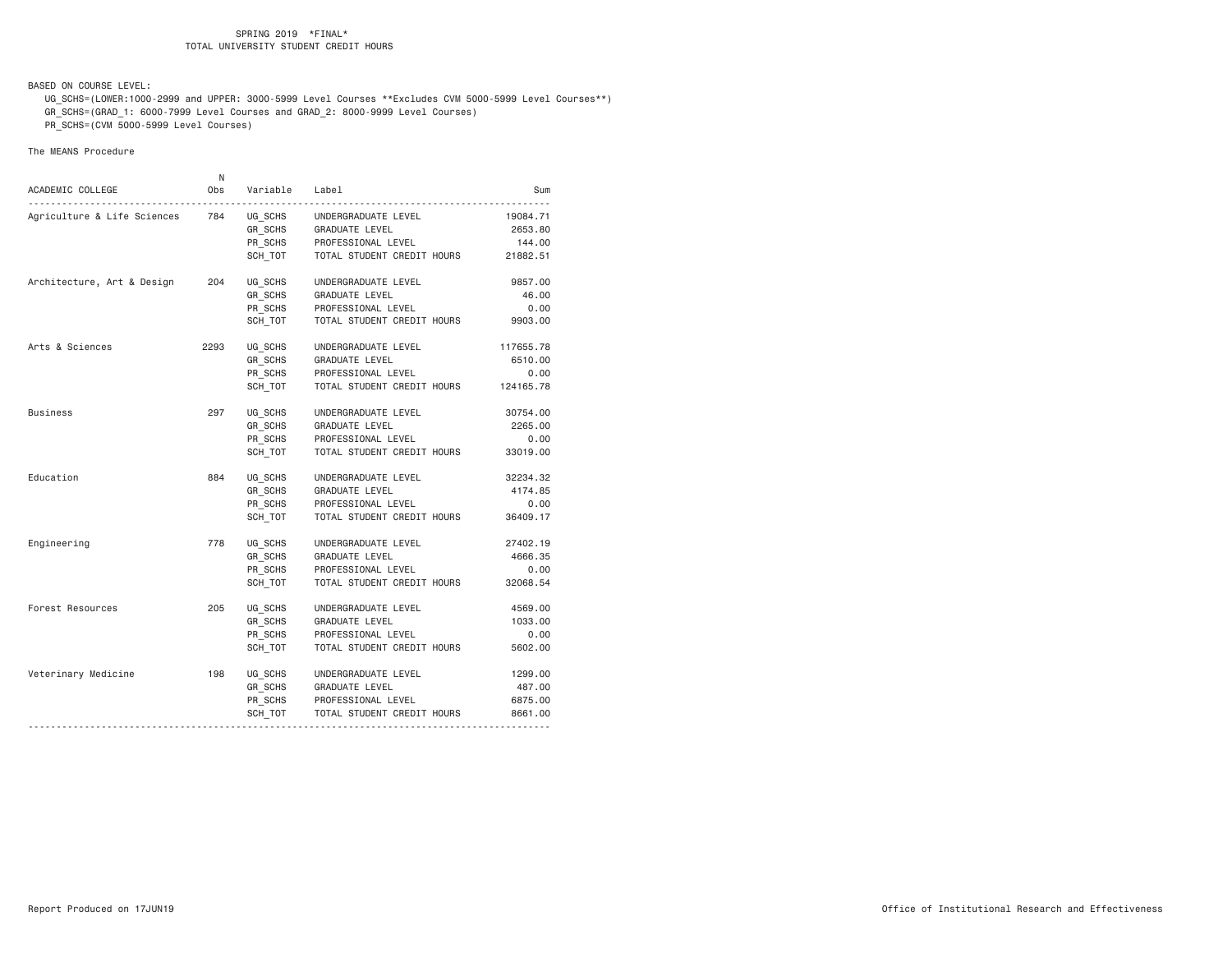## BASED ON COURSE LEVEL:

 UG\_SCHS=(LOWER:1000-2999 and UPPER: 3000-5999 Level Courses \*\*Excludes CVM 5000-5999 Level Courses\*\*) GR\_SCHS=(GRAD\_1: 6000-7999 Level Courses and GRAD\_2: 8000-9999 Level Courses)

PR\_SCHS=(CVM 5000-5999 Level Courses)

|                                                               | UNDERGRADUATE | GRADUATE | PROFESSIONAL |          |
|---------------------------------------------------------------|---------------|----------|--------------|----------|
| ACADEMIC DEPARTMENT                                           | LEVEL         | LEVEL    | LEVEL        | TOTAL    |
|                                                               |               |          |              |          |
| Ag & Bio Engineering                                          | 968,71        | 95,00    | 0.00         | 1063.71  |
| Agricultural Economics                                        | 1598.00       | 139,00   | 0.00         | 1737.00  |
| Animal Dairy Science                                          | 2788.75       | 198,00   | 0.00         | 2986.75  |
| Biochemistry, Molecular Biology, Entomology & Plant Pathology | 1965.25       | 568,80   | 144.00       | 2678.05  |
| Food Science, Nutrition & Health Promotion                    | 2894.85       | 601.00   | 0.00         | 3495.85  |
| Landscape Architecture                                        | 1549.00       | 64.00    | 0.00         | 1613.00  |
| Plant & Soil Sciences                                         | 2497.00       | 465,00   | 0.00         | 2962.00  |
| Poultry Science                                               | 1064.00       | 98,00    | 0.00         | 1162.00  |
| School of Human Sciences                                      | 3759.15       | 425.00   | 0.00         | 4184.15  |
|                                                               |               |          |              |          |
|                                                               | 19084.71      | 2653.80  | 144.00       | 21882.51 |
|                                                               |               |          |              |          |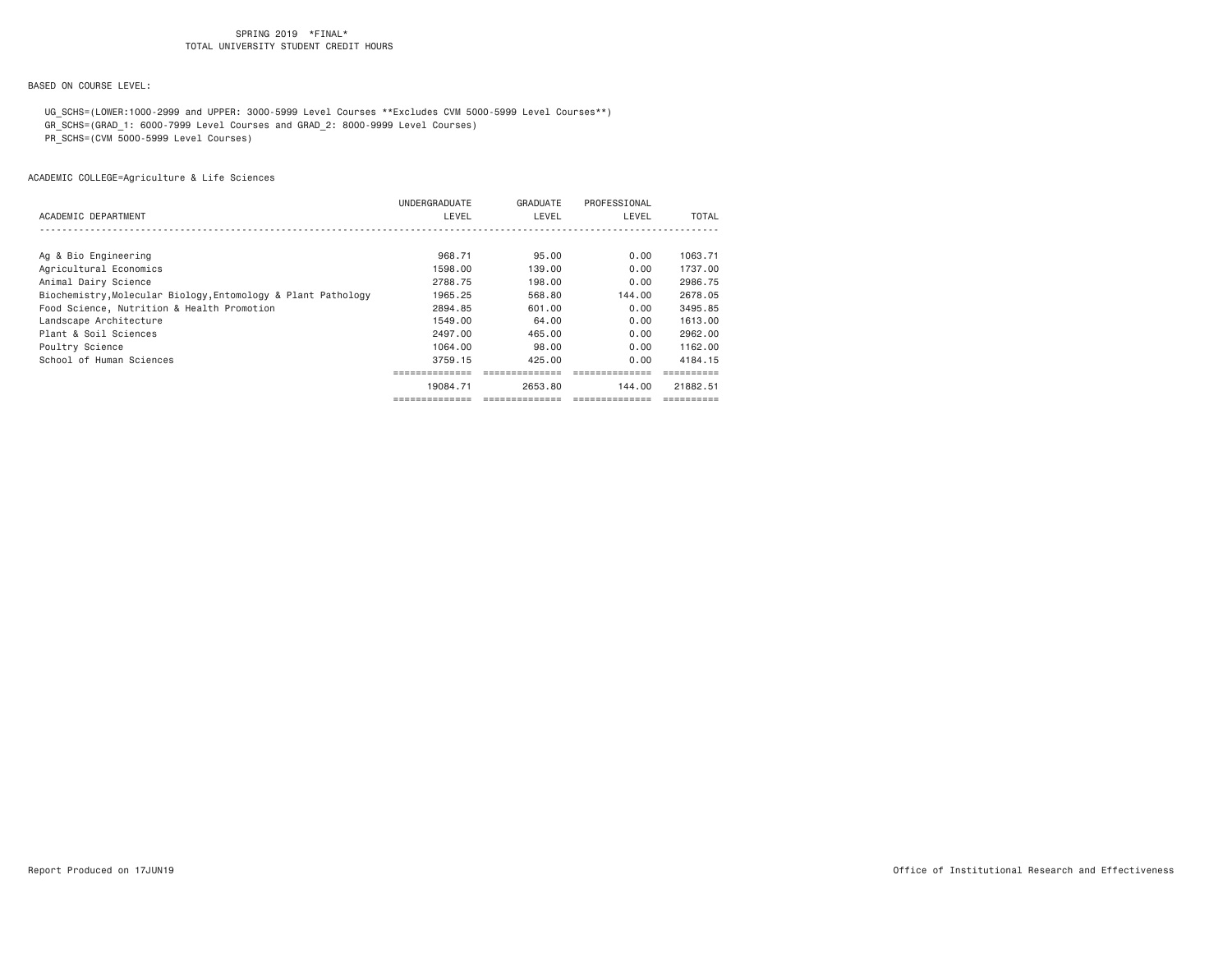## BASED ON COURSE LEVEL:

UG\_SCHS=(LOWER:1000-2999 and UPPER: 3000-5999 Level Courses \*\*Excludes CVM 5000-5999 Level Courses\*\*)

GR\_SCHS=(GRAD\_1: 6000-7999 Level Courses and GRAD\_2: 8000-9999 Level Courses)

PR\_SCHS=(CVM 5000-5999 Level Courses)

ACADEMIC COLLEGE=Architecture, Art & Design

|                               | 9857.00       | 46.00    | 0.00         | 9903.00      |
|-------------------------------|---------------|----------|--------------|--------------|
|                               |               |          |              |              |
| School of Architecture        | 4536.00       | 0.00     | 0.00         | 4536.00      |
| Interior Design               | 1410.00       | 0.00     | 0.00         | 1410.00      |
| Building Construction Science | 549.00        | 0.00     | 0.00         | 549.00       |
| Art AAD                       | 3362.00       | 46.00    | 0.00         | 3408,00      |
|                               |               |          |              |              |
| ACADEMIC DEPARTMENT           | LEVEL         | LEVEL    | LEVEL        | <b>TOTAL</b> |
|                               | UNDERGRADUATE | GRADUATE | PROFESSIONAL |              |
|                               |               |          |              |              |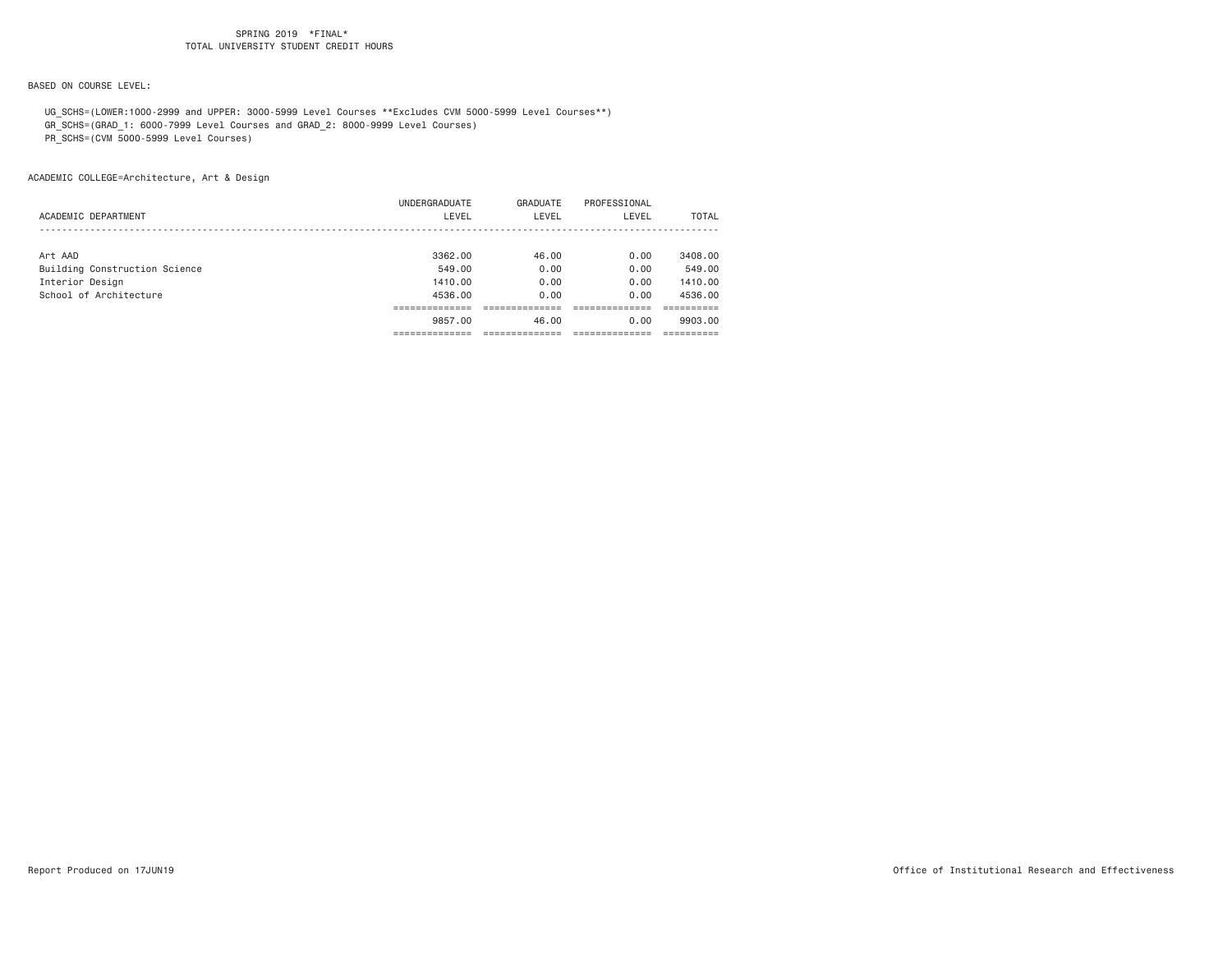## BASED ON COURSE LEVEL:

 UG\_SCHS=(LOWER:1000-2999 and UPPER: 3000-5999 Level Courses \*\*Excludes CVM 5000-5999 Level Courses\*\*) GR\_SCHS=(GRAD\_1: 6000-7999 Level Courses and GRAD\_2: 8000-9999 Level Courses)

PR\_SCHS=(CVM 5000-5999 Level Courses)

#### ACADEMIC COLLEGE=Arts & Sciences

|                                            | UNDERGRADUATE  | GRADUATE        | PROFESSIONAL    |            |
|--------------------------------------------|----------------|-----------------|-----------------|------------|
| ACADEMIC DEPARTMENT                        | LEVEL          | LEVEL           | LEVEL           | TOTAL      |
|                                            |                |                 |                 |            |
| Aerospace Studies                          | 144.00         | 0.00            | 0.00            | 144,00     |
| Anthropology & Middle Eastern Cultures     | 1438.00        | 208,00          | 0.00            | 1646.00    |
| Biological Sciences                        | 14790.78       | 539,00          | 0.00            | 15329.78   |
| Chemistry                                  | 8875.00        | 718,00          | 0.00            | 9593.00    |
| Classical & Modern Languages & Literatures | 6135,00        | 109.00          | 0.00            | 6244.00    |
| Communication                              | 9749.75        | 66.00           | 0.00            | 9815.75    |
| English                                    | 11604.00       | 192,00          | 0.00            | 11796.00   |
| Geosciences                                | 8474.00        | 1575.00         | 0.00            | 10049.00   |
| History                                    | 5149.00        | 596.00          | 0.00            | 5745.00    |
| Mathematics & Statistics                   | 16680,00       | 738,00          | 0.00            | 17418.00   |
| Military Science                           | 319,00         | 0.00            | 0.00            | 319,00     |
| Philosophy & Religion                      | 5382.00        | 3.00            | 0.00            | 5385.00    |
| Physics & Astronomy                        | 5263.00        | 485,00          | 0.00            | 5748.00    |
| Political Science & Public Administration  | 4730.25        | 409,00          | 0.00            | 5139.25    |
| Psychology                                 | 10629.00       | 654.00          | 0.00            | 11283.00   |
| Sociology                                  | 8293.00        | 218,00          | 0.00            | 8511.00    |
|                                            | ============== | ==============  | ==============  | ========== |
|                                            | 117655.78      | 6510.00         | 0.00            | 124165.78  |
|                                            | ============== | =============== | --------------- | ========== |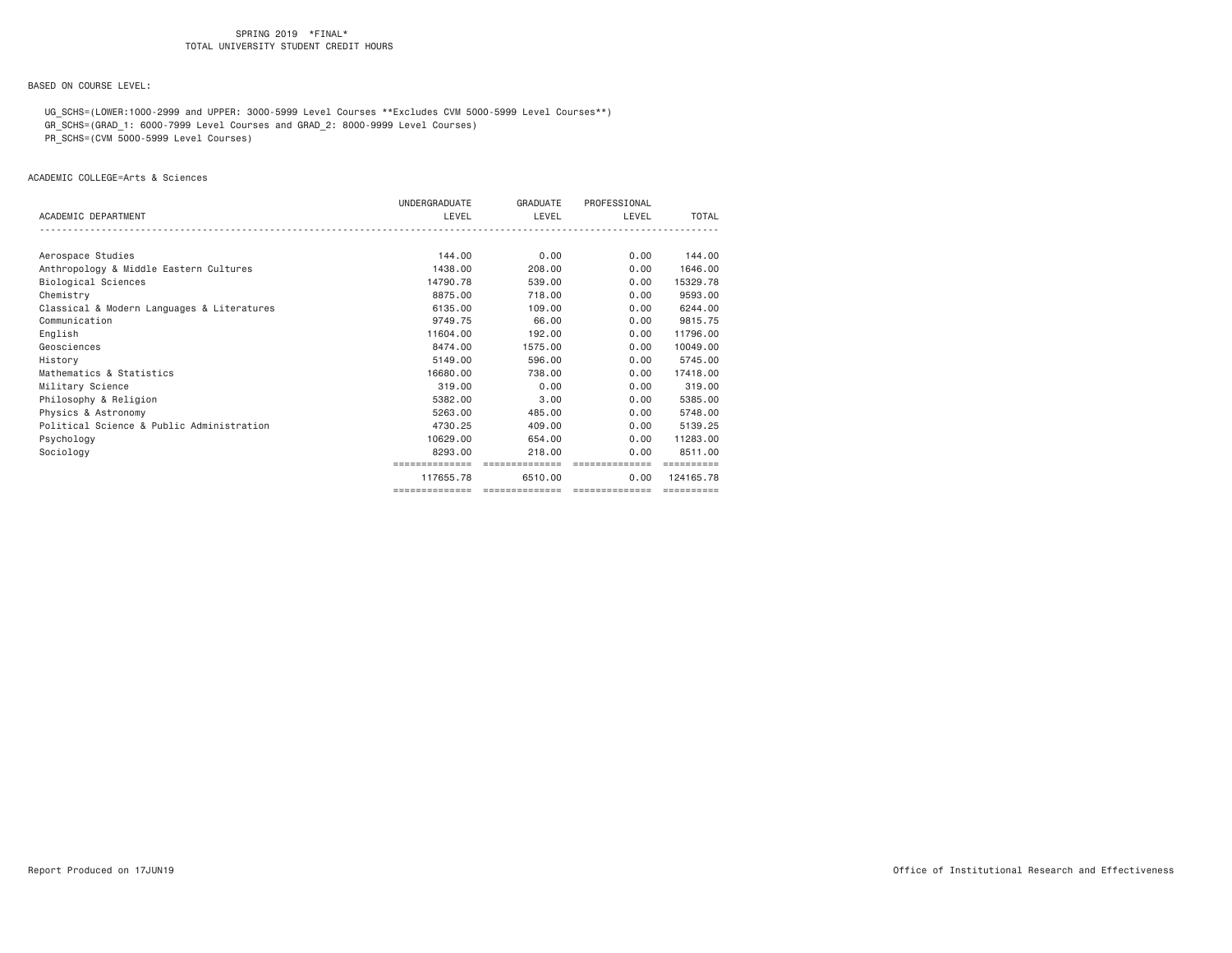## BASED ON COURSE LEVEL:

 UG\_SCHS=(LOWER:1000-2999 and UPPER: 3000-5999 Level Courses \*\*Excludes CVM 5000-5999 Level Courses\*\*) GR\_SCHS=(GRAD\_1: 6000-7999 Level Courses and GRAD\_2: 8000-9999 Level Courses)

PR\_SCHS=(CVM 5000-5999 Level Courses)

ACADEMIC COLLEGE=Business

|                                                 | 30754.00             | 2265.00  | 0.00         | 33019.00 |
|-------------------------------------------------|----------------------|----------|--------------|----------|
|                                                 |                      |          |              |          |
| School of Accountancy                           | 4593.00              | 588.00   | 0.00         | 5181.00  |
| Marketing, Quantitative Analysis & Business Law | 7445.00              | 690,00   | 0.00         | 8135,00  |
| Management & Information Systems                | 9535.00              | 538,00   | 0.00         | 10073.00 |
| Finance & Economics                             | 9181.00              | 449.00   | 0.00         | 9630.00  |
|                                                 |                      |          |              |          |
| ACADEMIC DEPARTMENT                             | LEVEL                | LEVEL    | LEVEL        | TOTAL    |
|                                                 | <b>UNDERGRADUATE</b> | GRADUATE | PROFESSIONAL |          |
|                                                 |                      |          |              |          |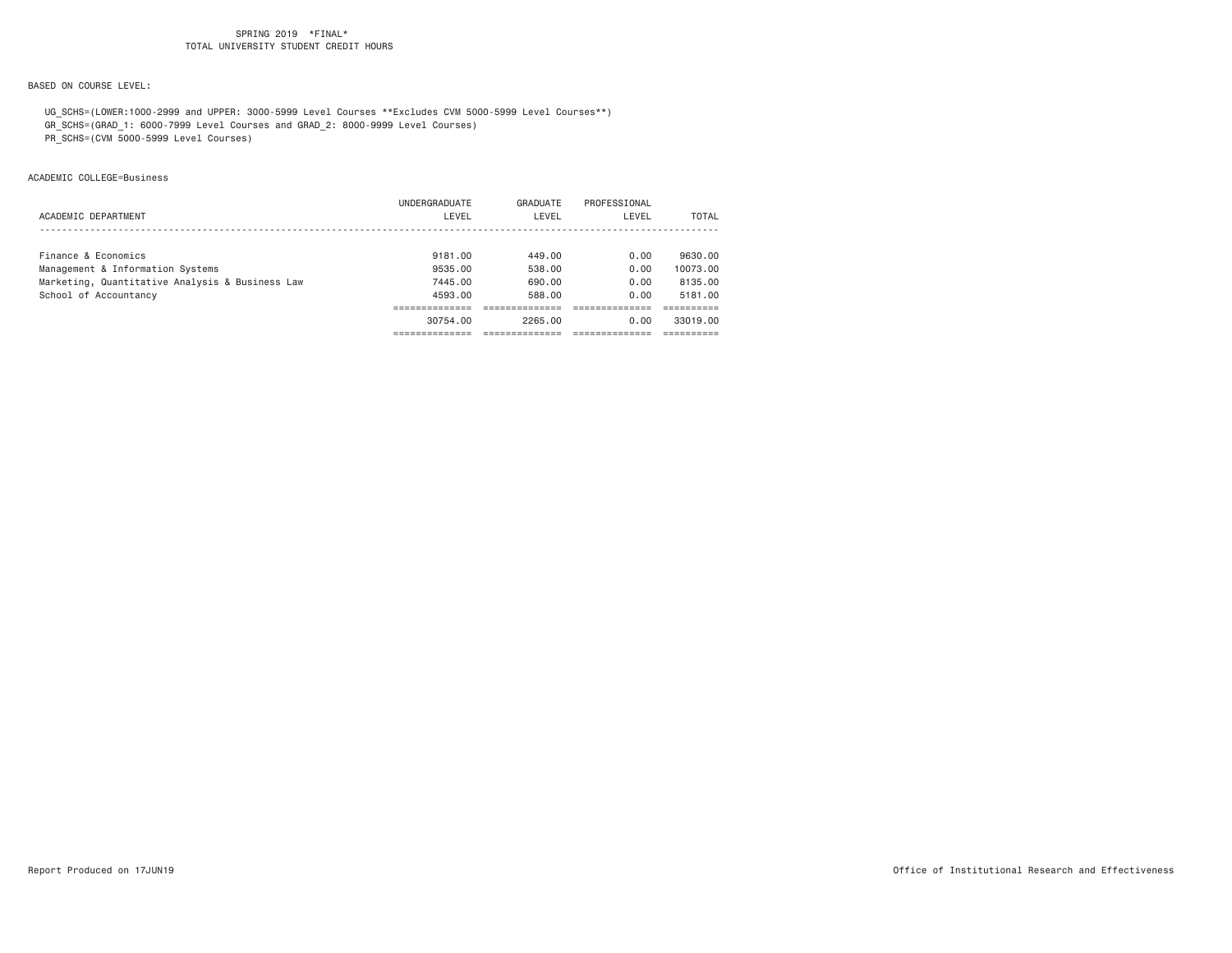## BASED ON COURSE LEVEL:

 UG\_SCHS=(LOWER:1000-2999 and UPPER: 3000-5999 Level Courses \*\*Excludes CVM 5000-5999 Level Courses\*\*) GR\_SCHS=(GRAD\_1: 6000-7999 Level Courses and GRAD\_2: 8000-9999 Level Courses)

PR\_SCHS=(CVM 5000-5999 Level Courses)

ACADEMIC COLLEGE=Education

|                                                     | UNDERGRADUATE | GRADUATE | PROFESSIONAL |              |
|-----------------------------------------------------|---------------|----------|--------------|--------------|
| ACADEMIC DEPARTMENT                                 | LEVEL         | LEVEL    | LEVEL        | <b>TOTAL</b> |
|                                                     |               |          |              |              |
| Counseling, Educational Psychology, and Foundations | 3744.22       | 1403.00  | 0.00         | 5147.22      |
| Curriculum, Instruction & Special Education         | 8862.75       | 844.00   | 0.00         | 9706.75      |
| Educational Leadership                              | 1614.00       | 1069.00  | 0.00         | 2683.00      |
| Instructional Systems & Workforce Development       | 5154.35       | 366.85   | 0.00         | 5521.20      |
| Kinesiology                                         | 8911.00       | 483.00   | 0.00         | 9394.00      |
| Music                                               | 3948.00       | 9.00     | 0.00         | 3957.00      |
|                                                     |               |          |              |              |
|                                                     | 32234.32      | 4174.85  | 0.00         | 36409.17     |
|                                                     |               |          |              |              |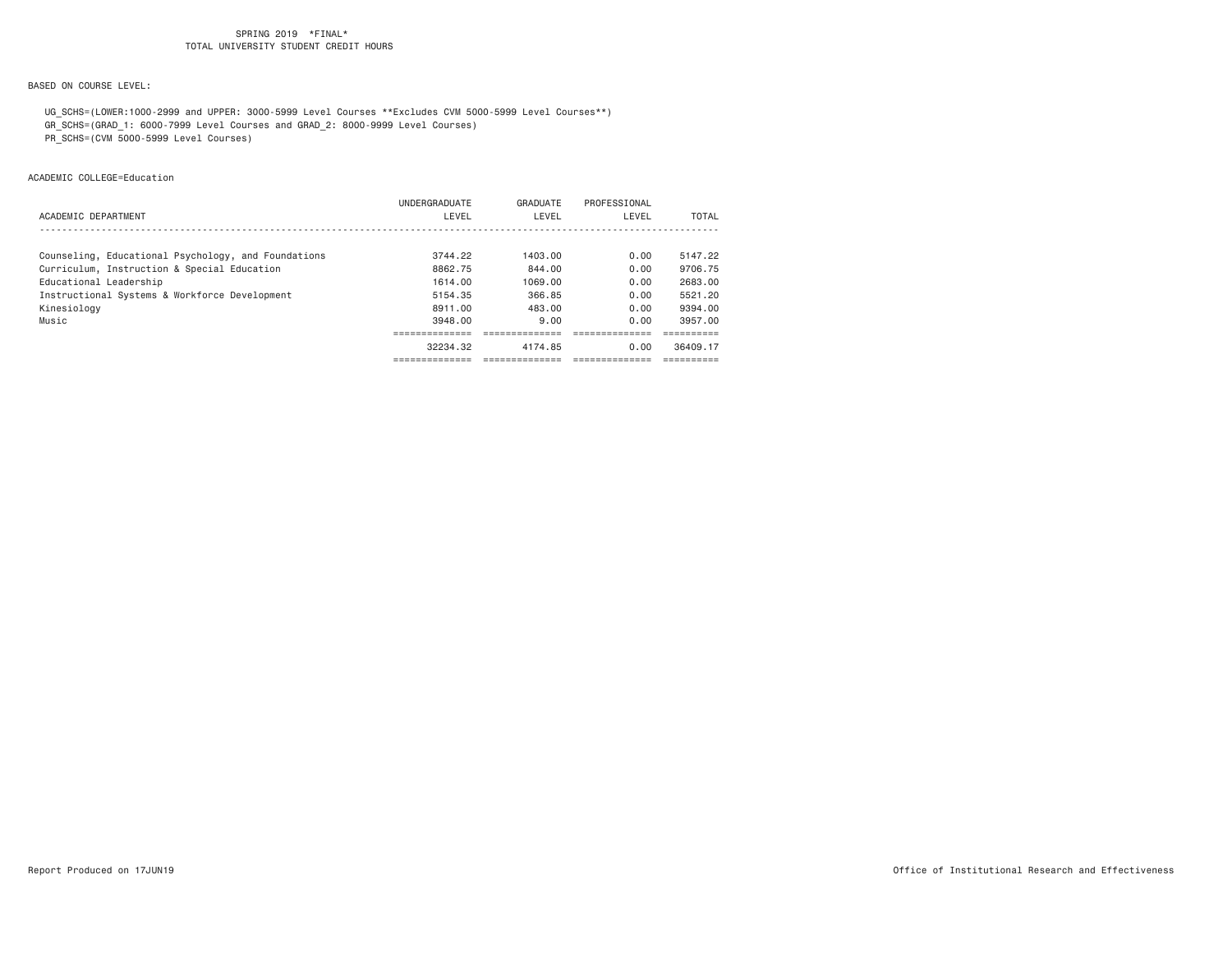## BASED ON COURSE LEVEL:

 UG\_SCHS=(LOWER:1000-2999 and UPPER: 3000-5999 Level Courses \*\*Excludes CVM 5000-5999 Level Courses\*\*) GR\_SCHS=(GRAD\_1: 6000-7999 Level Courses and GRAD\_2: 8000-9999 Level Courses)

PR\_SCHS=(CVM 5000-5999 Level Courses)

# ACADEMIC COLLEGE=Engineering

| ACADEMIC DEPARTMENT               | UNDERGRADUATE<br>LEVEL            | GRADUATE<br>LEVEL | PROFESSIONAL<br>LEVEL | TOTAL    |
|-----------------------------------|-----------------------------------|-------------------|-----------------------|----------|
|                                   |                                   |                   |                       |          |
| Aerospace Engineering             | 3782.50                           | 477.00            | 0.00                  | 4259.50  |
| Ag & Bio Engineering              | 497.29                            | 85.00             | 0.00                  | 582.29   |
| Civil & Environmental Engineering | 2526.00                           | 440.00            | 0.00                  | 2966.00  |
| Computer Science & Engineering    | 5264.90                           | 882.15            | 0.00                  | 6147.05  |
| Electrical & Computer Engineering | 3780.50                           | 894.00            | 0.00                  | 4674.50  |
| Industrial & Systems Engineering  | 3527.60                           | 782.00            | 0.00                  | 4309.60  |
| Mechanical Engineering            | 4956.40                           | 891.20            | 0.00                  | 5847.60  |
| School of Chemical Engineering    | 3067.00                           | 215,00            | 0.00                  | 3282.00  |
|                                   | . _ _ _ _ _ _ _ _ _ _ _ _ _ _<br> | --------------    |                       |          |
|                                   | 27402.19                          | 4666.35           | 0.00                  | 32068.54 |
|                                   |                                   | --------------    |                       |          |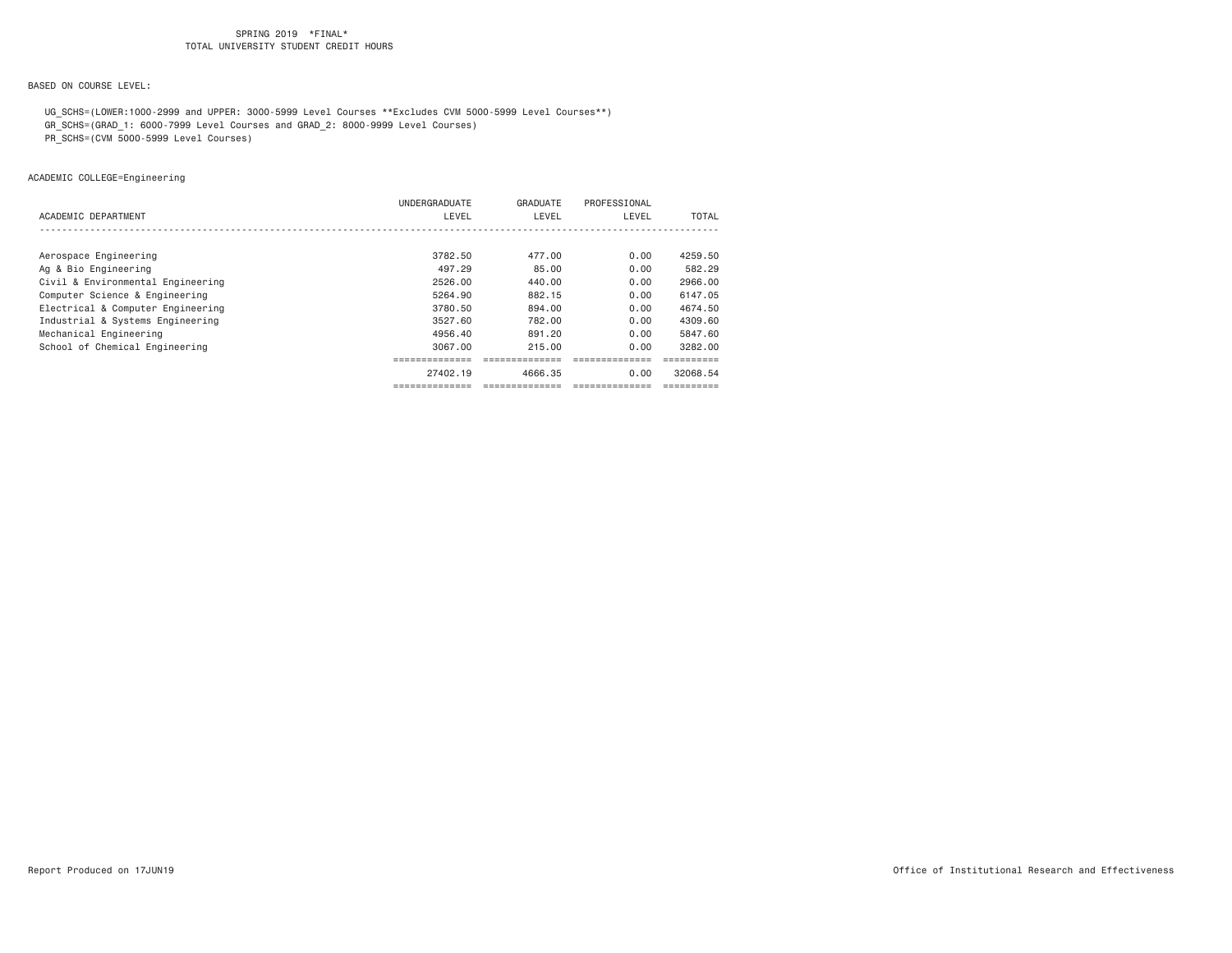## BASED ON COURSE LEVEL:

 UG\_SCHS=(LOWER:1000-2999 and UPPER: 3000-5999 Level Courses \*\*Excludes CVM 5000-5999 Level Courses\*\*) GR\_SCHS=(GRAD\_1: 6000-7999 Level Courses and GRAD\_2: 8000-9999 Level Courses)

PR\_SCHS=(CVM 5000-5999 Level Courses)

ACADEMIC COLLEGE=Forest Resources

|                                   | UNDERGRADUATE | GRADUATE | PROFESSIONAL |         |
|-----------------------------------|---------------|----------|--------------|---------|
| ACADEMIC DEPARTMENT               | LEVEL         | LEVEL    | LEVEL        | TOTAL   |
|                                   |               |          |              |         |
| Forestry                          | 1783.00       | 227,00   | 0.00         | 2010.00 |
| Sustainable Bioproducts           | 47.00         | 337,00   | 0.00         | 384,00  |
| Wildlife, Fisheries & Aquaculture | 2739.00       | 469,00   | 0.00         | 3208,00 |
|                                   |               |          |              |         |
|                                   | 4569.00       | 1033.00  | 0.00         | 5602.00 |
|                                   |               |          |              |         |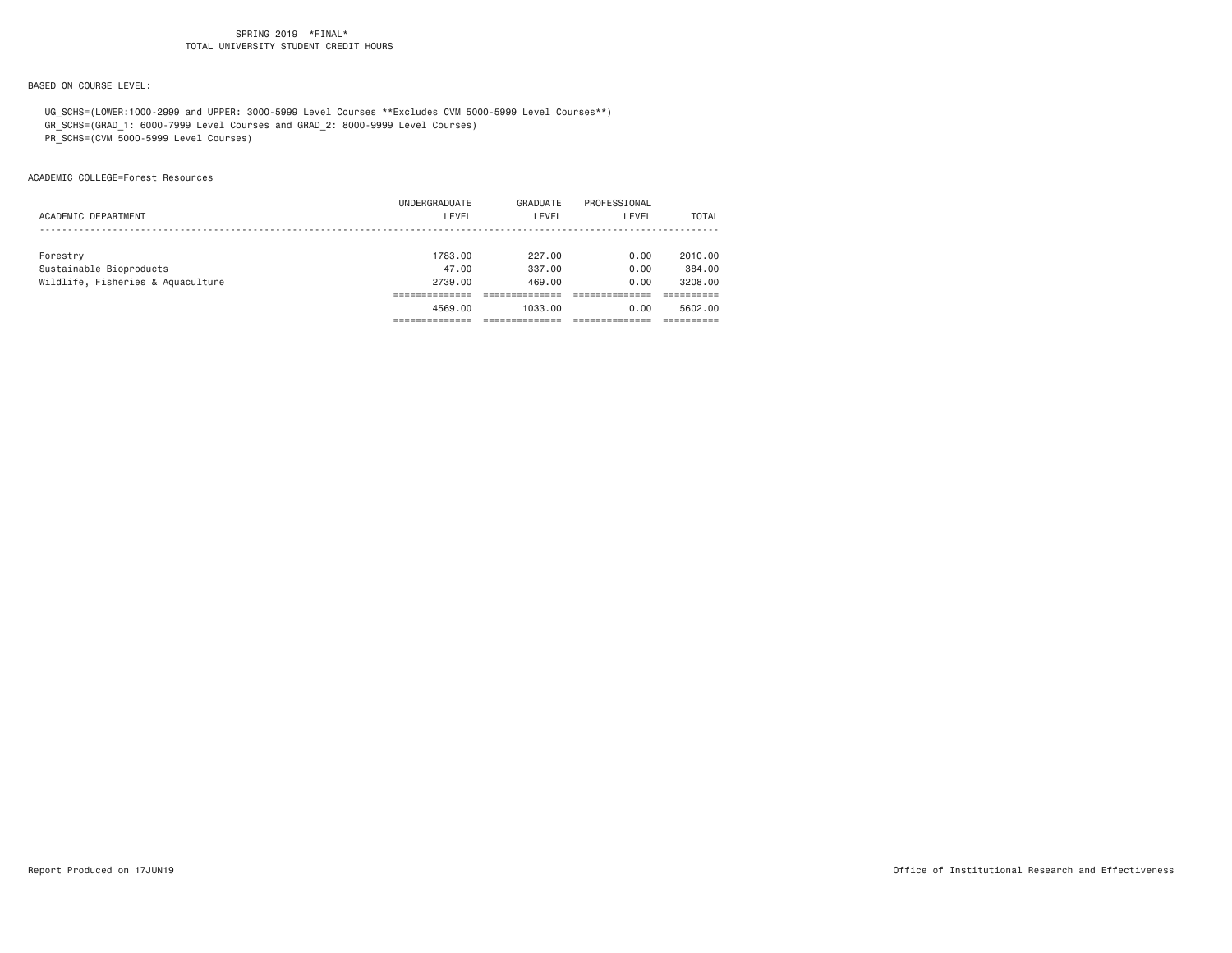BASED ON COURSE LEVEL:

 UG\_SCHS=(LOWER:1000-2999 and UPPER: 3000-5999 Level Courses \*\*Excludes CVM 5000-5999 Level Courses\*\*) GR\_SCHS=(GRAD\_1: 6000-7999 Level Courses and GRAD\_2: 8000-9999 Level Courses)

PR\_SCHS=(CVM 5000-5999 Level Courses)

ACADEMIC COLLEGE=Veterinary Medicine

| ACADEMIC DEPARTMENT | UNDERGRADUATE<br>LEVEL | GRADUATE<br>LEVEL | PROFESSIONAL<br>LEVEL | TOTAL   |
|---------------------|------------------------|-------------------|-----------------------|---------|
| Veterinary Medicine | 1299.00                | 487.00            | 6875.00               | 8661.00 |
|                     | 1299.00                | 487.00            | 6875.00               | 8661.00 |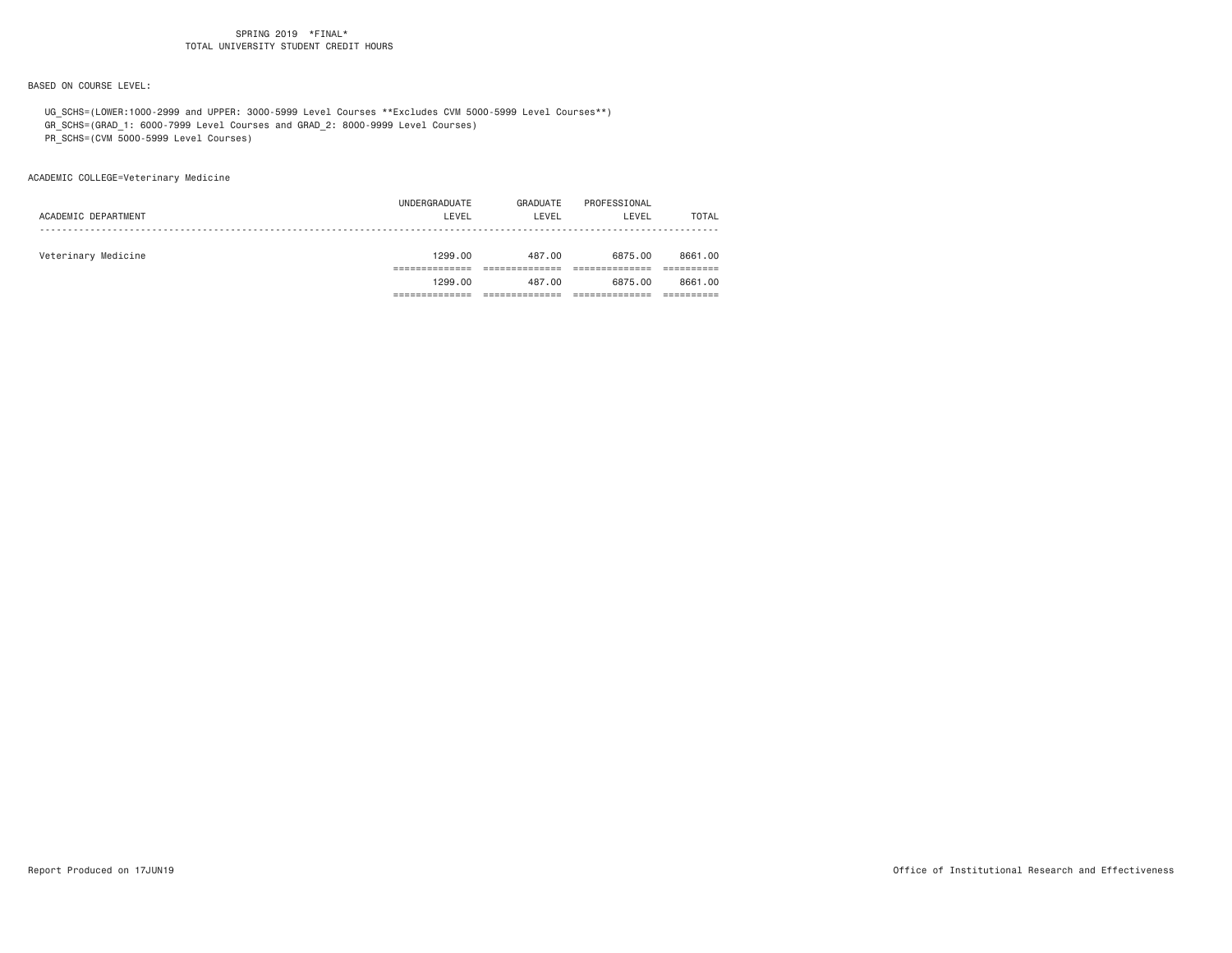ACADEMIC COLLEGE=Agriculture & Life Sciences

| ACADEMIC DEPARTMENT  | Instructor Name    | Rank                              | Tenure<br>Status | Course<br>$Cip \#$ | CRN          | Course #              |                  |              | Sec Type Title            | Inst<br>Per | UG<br><b>SCHS</b>                             | GR<br><b>SCHS</b>                           | PR<br><b>SCHS</b>   | Total<br><b>SCHS</b><br>.                                                                                                                                      |
|----------------------|--------------------|-----------------------------------|------------------|--------------------|--------------|-----------------------|------------------|--------------|---------------------------|-------------|-----------------------------------------------|---------------------------------------------|---------------------|----------------------------------------------------------------------------------------------------------------------------------------------------------------|
| Ag & Bio Engineering | Bora, Ganesh       | Associate Professor Ten Track     |                  |                    | 140301 16254 | ABE 8000              | 01               | D            | Research / Thesis         | 1.00        | 0.00                                          | 9.00                                        | 0.00                | 9.00                                                                                                                                                           |
|                      |                    |                                   |                  |                    | 16266        | ABE 9000              | 02               | D            | Research / Diss           | 1.00        | 0.00                                          | 26.00                                       | 0.00                | 26.00                                                                                                                                                          |
|                      |                    |                                   |                  |                    | 150699 10033 | ABE 4163              | 01               | C            | Agri Off-Road Mach M 1.00 |             | 57.00<br>.                                    | 0.00<br>$- - - - -$                         | 0.00<br>$- - - - -$ | 57.00<br>.                                                                                                                                                     |
|                      |                    |                                   |                  |                    |              |                       |                  |              |                           |             | 57.00                                         | 35.00                                       | 0.00                | 92.00                                                                                                                                                          |
|                      | Chesser, Gary      | Assistant Professor Ten Track     |                  | 140301             | 16430        | ABE 4000              | 03               | $\mathbf{I}$ | Directed Indiv Study 1.00 |             | 3.00                                          | 0.00                                        | 0.00                | 3.00                                                                                                                                                           |
|                      |                    |                                   |                  |                    | 16431        | ABE 4000              | 04               | $\mathbf{I}$ | Directed Indiv Study 1.00 |             | 3.00                                          | 0.00                                        | 0.00                | 3.00                                                                                                                                                           |
|                      |                    |                                   |                  | 150699             | 10010        | ABE 1083              | 01               | C            | Technology Design II 1.00 |             | 78.00                                         | 0.00                                        | 0.00                | 78.00                                                                                                                                                          |
|                      |                    |                                   |                  |                    | 10011        | ABE 1083              | 02               | К            | Technology Design II 1.00 |             | 0.00                                          | 0.00                                        | 0.00                | 0.00                                                                                                                                                           |
|                      |                    |                                   |                  |                    | 10012        | ABE 1083              | 03               | К            | Technology Design II 1.00 |             | 0.00<br>.                                     | 0.00<br>$\frac{1}{2}$                       | 0.00<br>.           | 0.00<br>.                                                                                                                                                      |
|                      |                    |                                   |                  |                    |              |                       |                  |              |                           |             | 84.00                                         | 0.00                                        | 0.00                | 84.00                                                                                                                                                          |
|                      | Dulaney, Anna      | Grad Research Assis Non-Ten Track |                  | 140501             | 10036        | ABE 4423              | 01               | C            | Bioinstrum II             | 0.05        | 10.35                                         | 0.00                                        | 0.00                | 10.35                                                                                                                                                          |
|                      |                    |                                   |                  |                    | 10037        | ABE 4423              | 02               | К            | Bioinstrum II             | 0.05        | 0.00                                          | 0.00                                        | 0.00                | 0.00                                                                                                                                                           |
|                      |                    |                                   |                  |                    |              | 10038 ABE 4423        | 03               | К            | Bioinstrum II             | 0.05        | 0.00<br>$  -$<br>$- - - - - -$                | 0.00<br>$- - - -$                           | 0.00<br>.           | 0.00<br>.                                                                                                                                                      |
|                      |                    |                                   |                  |                    |              |                       |                  |              |                           |             | 10.35                                         | 0.00                                        | 0.00                | 10.35                                                                                                                                                          |
|                      | Jensen, Sonja      | Grad Teach Assist                 | Non-Ten Track    | 140501             | 10029        | ABE 3813              | 04               | К            | Bio Prop Of Mat           | 1.00        | 0.00                                          | 0.00<br>$\omega$ $\omega$ $\omega$ $\omega$ | 0.00                | 0.00<br>$\sim$ $\sim$ $\sim$                                                                                                                                   |
|                      |                    |                                   |                  |                    |              |                       |                  |              |                           |             | 0.00                                          | 0.00                                        | 0.00                | 0.00                                                                                                                                                           |
|                      | Linhoss, Anna      | Assistant Professor Ten Track     |                  | 140301             | 16256        | ABE 8000              | 03               | D            | Research / Thesis         | 1.00        | 0.00                                          | 4.00                                        | 0.00                | 4.00                                                                                                                                                           |
|                      |                    |                                   |                  | 140501             | 10042        | ABE 4803              | 01               | C            | Biosyst Simulation        | 1.00        | 111.00<br>1.1.1.1.1.1<br>$\sim$ $\sim$ $\sim$ | 0.00                                        | 0.00                | 111.00<br>$\frac{1}{2} \left( \frac{1}{2} \right) \left( \frac{1}{2} \right) \left( \frac{1}{2} \right) \left( \frac{1}{2} \right) \left( \frac{1}{2} \right)$ |
|                      |                    |                                   |                  |                    |              |                       |                  |              |                           |             | 111.00                                        | 4.00                                        | 0.00                | 115.00                                                                                                                                                         |
|                      | Mosher, Mark       | Grad Teach Assist                 | Non-Ten Track    |                    |              | 140301 10014 ABE 1921 | 02               | - L          | Intro to Engineer De 1.00 |             | 58.00                                         | 0.00                                        | 0.00                | 58.00<br>.                                                                                                                                                     |
|                      |                    |                                   |                  |                    |              |                       |                  |              |                           |             | 58.00                                         | 0.00                                        | 0.00                | 58.00                                                                                                                                                          |
|                      | Paz, Joel          | Associate Professor Tenured       |                  | 140301             | 10034        | ABE 4263              | 01               | C            | Soil & Water Mgt          | 1.00        | 105.00                                        | 0.00                                        | 0.00                | 105.00                                                                                                                                                         |
|                      |                    |                                   |                  |                    | 10035        | ABE 4263              | 02               | К            | Soil & Water Mgt          | 1.00        | 0.00                                          | 0.00                                        | 0.00                | 0.00                                                                                                                                                           |
|                      |                    |                                   |                  | 143801             | 10019        | ABE 2873              | 01               | C            | Land Surveying            | 1.00        | 66.00                                         | 0.00                                        | 0.00                | 66.00                                                                                                                                                          |
|                      |                    |                                   |                  |                    | 10020        | ABE 2873              | 02               | K            | Land Surveying            | 1.00        | 0.00                                          | 0.00                                        | 0.00                | 0.00                                                                                                                                                           |
|                      |                    |                                   |                  |                    | 10021        | ABE 2873              | 03               | К            | Land Surveying            | 1.00        | 0.00                                          | 0.00                                        | 0.00                | 0.00                                                                                                                                                           |
|                      |                    |                                   |                  |                    | 10022        | ABE 2873              | H <sub>0</sub> 1 | C            | Land Surveying            | 1.00        | 6.00                                          | 0.00                                        | 0.00                | 6.00                                                                                                                                                           |
|                      |                    |                                   |                  | 150699             | 10045        | ABE 6263              | 01               | $\mathbb C$  | Soil & Water Mgt          | 1.00        | 0.00                                          | 3.00                                        | 0.00                | 3.00                                                                                                                                                           |
|                      |                    |                                   |                  |                    | 10046        | ABE 6263              | 02               | К            | Soil & Water Mgt          | 1.00        | 0.00                                          | 0.00<br>.                                   | 0.00                | 0.00                                                                                                                                                           |
|                      |                    |                                   |                  |                    |              |                       |                  |              |                           |             | 177.00                                        | 3.00                                        | 0.00                | 180.00                                                                                                                                                         |
|                      | Priddy, Lauren     | Assistant Professor Ten Track     |                  | 140301             | 16260        | ABE 8000              | 07               | D            | Research / Thesis         | 1.00        | 0.00                                          | 4.00                                        | 0.00                | 4.00                                                                                                                                                           |
|                      |                    |                                   |                  |                    | 16272        | ABE 9000              | 08               | D            | Research / Diss           | 1.00        | 0.00                                          | 13.00                                       | 0.00                | 13.00                                                                                                                                                          |
|                      |                    |                                   |                  | 140501             | 10026        | ABE 3813              | 01               | C            | Bio Prop Of Mat           | 0.02        | 2.40                                          | 0.00                                        | 0.00                | 2.40                                                                                                                                                           |
|                      |                    |                                   |                  |                    | 10028        | ABE 3813              | 03               | C            | Bio Prop Of Mat           | 0.98        | 99.96<br>$\sim$ $\sim$<br>.                   | 0.00<br>$\frac{1}{2}$                       | 0.00                | 99.96                                                                                                                                                          |
|                      |                    |                                   |                  |                    |              |                       |                  |              |                           |             | 102.36                                        | 17.00                                       | 0.00                | 119.36                                                                                                                                                         |
|                      | Simpson, Chartrisa | Assistant Professor Ten Track     |                  | 010000             | 16910        | GA 4000               | 27               | $\mathbf{I}$ | Dis in Agriculture        | 1.00        | 3.00                                          | 0.00                                        | 0.00                | 3.00                                                                                                                                                           |
|                      |                    |                                   |                  | 140301             | 16208        | ABE 2990              | 01               | C            | Special Topic In ABE 1.00 |             | 39.00                                         | 0.00                                        | 0.00                | 39.00                                                                                                                                                          |
|                      |                    |                                   |                  |                    | 16261        | ABE 8000              | 08               | D            | Research / Thesis         | 1.00        | 0.00                                          | 9.00                                        | 0.00                | 9.00                                                                                                                                                           |

Report Produced on 17JUN19 Office of Institutional Research and Effectiveness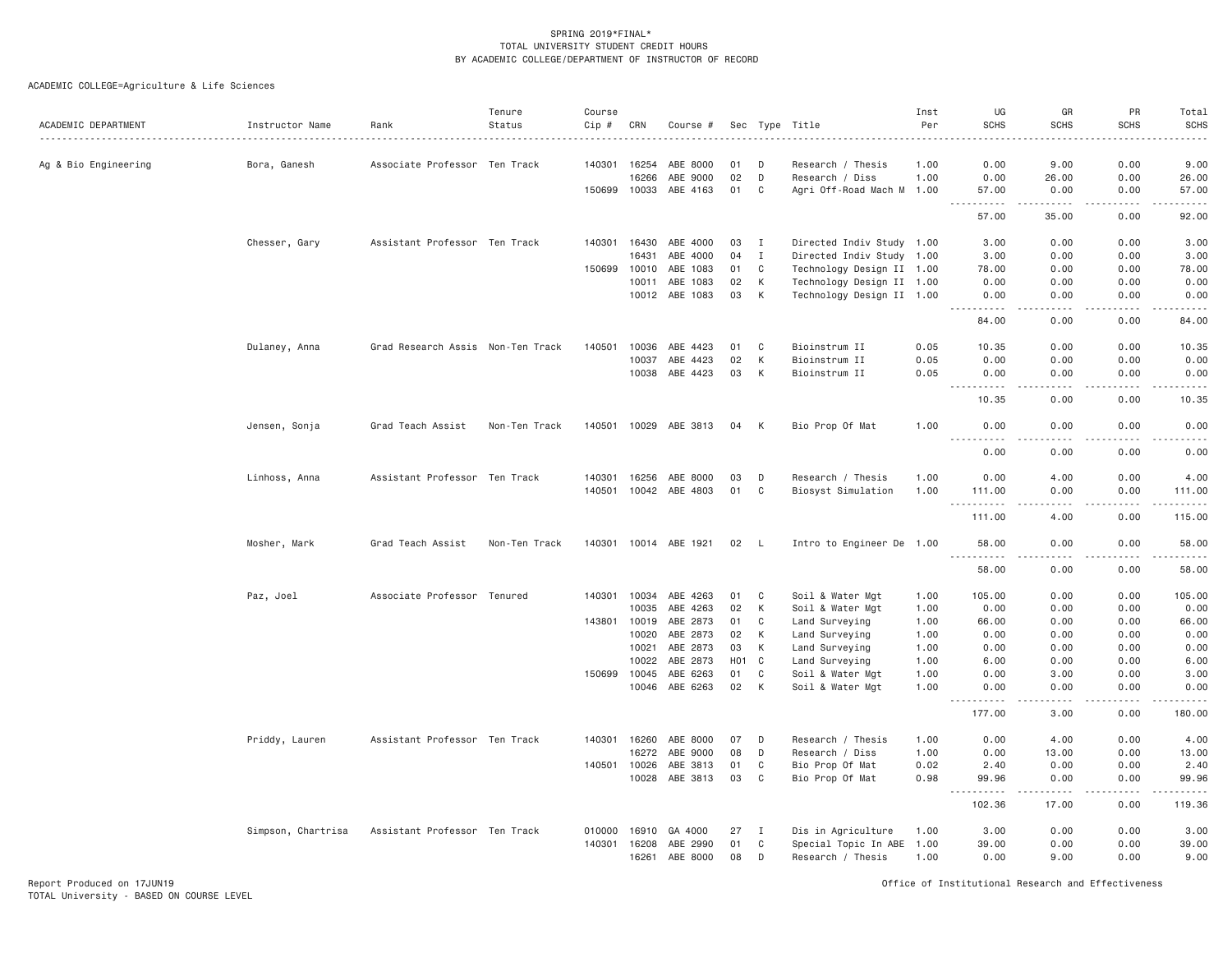| ACADEMIC DEPARTMENT                                          | Instructor Name    | Rank                              | Tenure<br>Status | Course<br>Cip# | CRN   | Course #              |                 |              | Sec Type Title            | Inst<br>Per | UG<br><b>SCHS</b>     | GR<br><b>SCHS</b>   | PR<br><b>SCHS</b>                                                                                                                 | Total<br><b>SCHS</b>             |
|--------------------------------------------------------------|--------------------|-----------------------------------|------------------|----------------|-------|-----------------------|-----------------|--------------|---------------------------|-------------|-----------------------|---------------------|-----------------------------------------------------------------------------------------------------------------------------------|----------------------------------|
|                                                              |                    |                                   |                  |                |       |                       |                 |              |                           |             |                       |                     |                                                                                                                                   |                                  |
| Ag & Bio Engineering                                         | Simpson, Chartrisa | Assistant Professor Ten Track     |                  | 140301         | 16655 | ABE 4000              | 05              | <b>I</b>     | Directed Indiv Study 1.00 |             | 4.00                  | 0.00                | 0.00                                                                                                                              | 4.00                             |
|                                                              |                    |                                   |                  |                | 16656 | ABE 4000              | 06              | <b>I</b>     | Directed Indiv Study 1.00 |             | 4.00                  | 0.00                | 0.00                                                                                                                              | 4.00                             |
|                                                              |                    |                                   |                  |                | 16657 | ABE 4000              | 07              | <b>I</b>     | Directed Indiv Study 1.00 |             | 3.00                  | 0.00                | 0.00                                                                                                                              | 3.00                             |
|                                                              |                    |                                   |                  |                | 16658 | ABE 4000              | 08              | I            | Directed Indiv Study 1.00 |             | 3.00                  | 0.00                | 0.00                                                                                                                              | 3.00                             |
|                                                              |                    |                                   |                  |                | 16660 | ABE 4000              | 10              | I            | Directed Indiv Study 1.00 |             | 3.00                  | 0.00                | 0.00                                                                                                                              | 3.00                             |
|                                                              |                    |                                   |                  |                | 16661 | ABE 4000              | 11              | I            | Directed Indiv Study 1.00 |             | 3.00                  | 0.00                | 0.00                                                                                                                              | 3.00                             |
|                                                              |                    |                                   |                  |                | 16662 | ABE 4000              | 12              | Ι.           | Directed Indiv Study 1.00 |             | 3.00                  | 0.00                | 0.00                                                                                                                              | 3.00                             |
|                                                              |                    |                                   |                  |                | 16981 | ABE 4000              | $14$ I          |              | Directed Indiv Study 1.00 |             | 4.00                  | 0.00                | 0.00                                                                                                                              | 4.00                             |
|                                                              |                    |                                   |                  |                |       |                       |                 |              |                           |             | 69.00                 | 9.00                | 0.00                                                                                                                              | 78.00                            |
|                                                              | Tagert, Mary       | Extension Assist Pr Non-Ten Track |                  |                |       | 140301 16740 ABE 7000 | 02              | $\mathbf{I}$ | Directed Indiv Study 1.00 |             | 0.00                  | 3.00                | 0.00                                                                                                                              | 3.00                             |
|                                                              |                    |                                   |                  |                |       |                       |                 |              |                           |             | 0.00                  | 3,00                | 0.00                                                                                                                              | 3.00                             |
|                                                              | Yu, Fei            | Associate Professor Tenured       |                  | 140301         | 10044 | ABE 4833              | 01              | - B          | Practice of Engr Des 1.00 |             | 225.00                | 0.00                | 0.00                                                                                                                              | 225.00                           |
|                                                              |                    |                                   |                  |                | 10056 | ABE 8911              | 01              | - S          | Agr/Bio Engr Seminar 1.00 |             | 0.00                  | 6.00                | 0.00                                                                                                                              | 6.00                             |
|                                                              |                    |                                   |                  |                | 10057 | ABE 8921              | 01              | - S          | Agr/Bio Engr Seminar 1.00 |             | 0.00                  | 3.00                | 0.00                                                                                                                              | 3.00                             |
|                                                              |                    |                                   |                  |                |       |                       |                 |              |                           |             | -----------<br>225.00 | 9.00                | 0.00                                                                                                                              | 234.00                           |
|                                                              | Zhao, Yang         | Assistant Professor Ten Track     |                  | 140301         | 16276 | ABE 9000              | 12 <sup>°</sup> | D            | Research / Diss           | 1.00        | 0.00                  | 9,00                | 0.00                                                                                                                              | 9.00                             |
|                                                              |                    |                                   |                  |                | 16733 | ABE 7000              | 01              | $\mathbf{I}$ | Directed Indiv Study 1.00 |             | 0.00                  | 3,00                | 0.00                                                                                                                              | 3.00                             |
|                                                              |                    |                                   |                  |                | 17159 | ABE 7000              | 03              | Ι.           | Directed Indiv Study 1.00 |             | 0.00                  | 3,00                | 0.00                                                                                                                              | 3.00                             |
|                                                              |                    |                                   |                  | 140501         | 10043 | ABE 4803              | 02              | C            | Biosys Simulation- E 1.00 |             | 75.00                 | 0.00                | 0.00                                                                                                                              | 75.00                            |
|                                                              |                    |                                   |                  |                |       |                       |                 |              |                           |             | -----------<br>75.00  | 15.00               | $\frac{1}{2} \left( \frac{1}{2} \right) \left( \frac{1}{2} \right) \left( \frac{1}{2} \right) \left( \frac{1}{2} \right)$<br>0.00 | 90.00                            |
| -------------------------------------                        |                    |                                   |                  |                |       |                       |                 |              |                           |             | eessessess            | essessesse          | ==========                                                                                                                        | $=$ = = = = = = = = =            |
| Ag & Bio Engineering<br>==================================== |                    |                                   |                  |                |       |                       |                 |              |                           |             | 968.71<br>==========  | 95.00<br>========== | 0.00<br>==========                                                                                                                | 1063.71<br>$=$ = = = = = = = = = |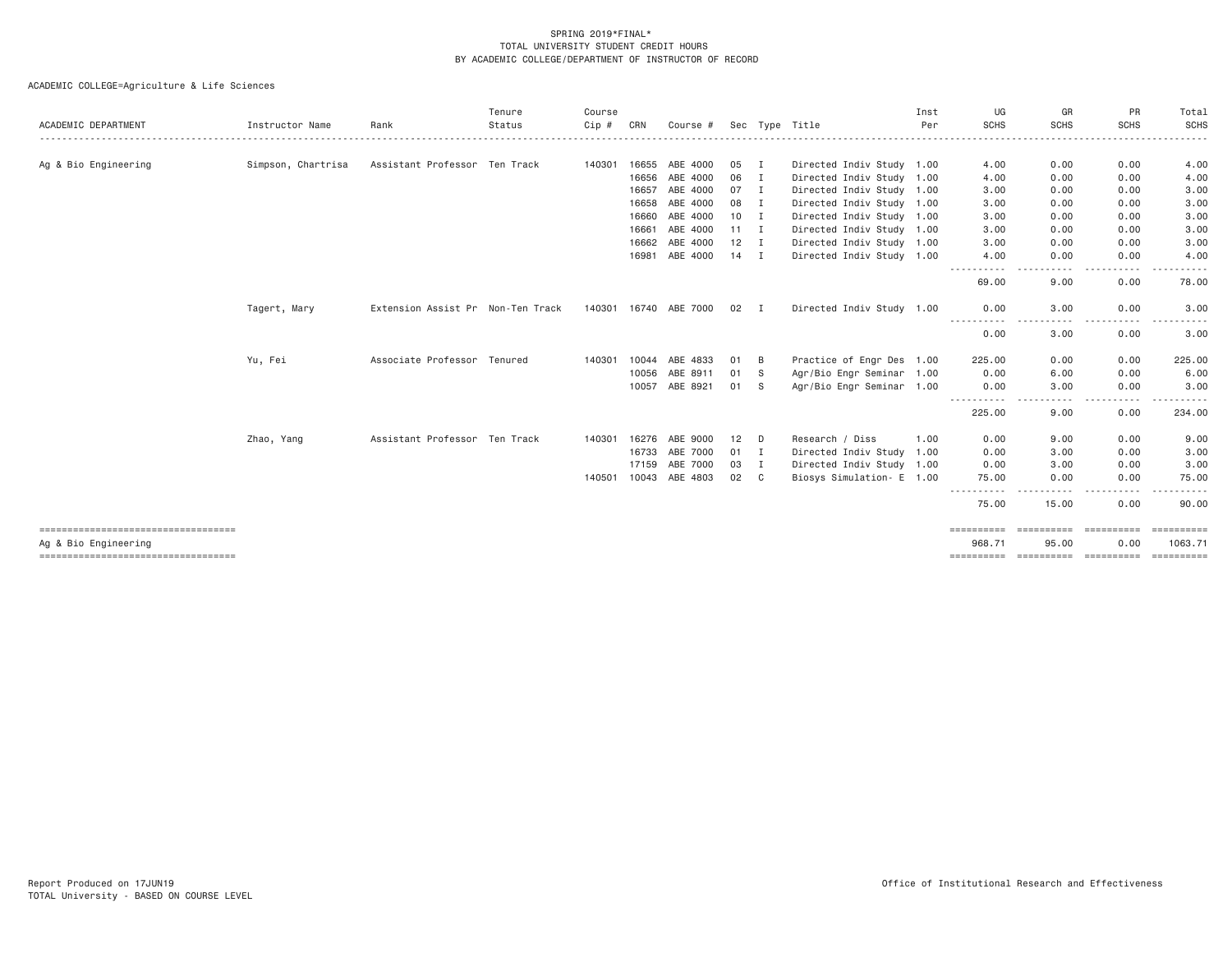| ACADEMIC DEPARTMENT    | Instructor Name                                    | Rank                          | Tenure<br>Status | Course<br>$Cip \#$ | CRN            | Course #                         |                          |              | Sec Type Title                                         | Inst<br>Per  | UG<br><b>SCHS</b>                                                                                                                                             | GR<br><b>SCHS</b>                    | PR<br><b>SCHS</b>                                                                                                                      | Total<br><b>SCHS</b>           |
|------------------------|----------------------------------------------------|-------------------------------|------------------|--------------------|----------------|----------------------------------|--------------------------|--------------|--------------------------------------------------------|--------------|---------------------------------------------------------------------------------------------------------------------------------------------------------------|--------------------------------------|----------------------------------------------------------------------------------------------------------------------------------------|--------------------------------|
| Agricultural Economics | Canales Medina, Domi Assistant Professor Ten Track |                               |                  |                    |                | 450603 10184 AEC 4223            | 01                       | C            | Applied Quant Anal i 1.00                              |              | 87.00                                                                                                                                                         | 0.00                                 | 0.00                                                                                                                                   | 87.00                          |
|                        |                                                    |                               |                  |                    |                |                                  |                          |              |                                                        |              | .<br>87.00                                                                                                                                                    | 22222<br>0.00                        | .<br>0.00                                                                                                                              | .<br>87.00                     |
|                        | Coatney, Kalyn                                     | Associate Professor Tenured   |                  |                    | 010103 10183   | AEC 4133                         | 01                       | C            | Food Markets & Price 1.00                              |              | 99.00                                                                                                                                                         | 0.00                                 | 0.00                                                                                                                                   | 99.00                          |
|                        |                                                    |                               |                  |                    | 10198          | AEC 8403<br>16364 AEC 8000       | 01<br>02                 | C<br>D       | Game Theory<br>Research / Thesis                       | 1.00<br>1.00 | 0.00<br>0.00<br>.                                                                                                                                             | 21.00<br>9.00<br>. <u>.</u> .        | 0.00<br>0.00<br>.                                                                                                                      | 21.00<br>9.00<br>$- - - - - -$ |
|                        |                                                    |                               |                  |                    |                |                                  |                          |              |                                                        |              | 99.00                                                                                                                                                         | 30.00                                | 0.00                                                                                                                                   | 129.00                         |
|                        | Coble, Keith                                       | Professor                     | Tenured          |                    |                | 010103 10187 AEC 4413            | 01                       | C            | Public Problems of A 1.00                              |              | 120.00                                                                                                                                                        | 0.00                                 | 0.00                                                                                                                                   | 120.00                         |
|                        |                                                    |                               |                  |                    |                | 16365 AEC 8000                   | 03                       | D            | Research / Thesis                                      | 1.00         | 0.00<br>.                                                                                                                                                     | 9.00<br>.                            | 0.00<br>.                                                                                                                              | 9.00<br>$- - - - - -$          |
|                        |                                                    |                               |                  |                    |                |                                  |                          |              |                                                        |              | 120.00                                                                                                                                                        | 9.00                                 | 0.00                                                                                                                                   | 129.00                         |
|                        | Fan, Linlin                                        | Assistant Professor Ten Track |                  |                    |                | 450605 10180 AEC 3213            | 01                       | C            | International Trade                                    | 1.00         | 99.00<br><u>.</u>                                                                                                                                             | 0.00<br>د د د د                      | 0.00<br>.                                                                                                                              | 99.00<br>.                     |
|                        |                                                    |                               |                  |                    |                |                                  |                          |              |                                                        |              | 99.00                                                                                                                                                         | 0.00                                 | 0.00                                                                                                                                   | 99.00                          |
|                        | Interis, Matthew                                   | Associate Professor Tenured   |                  | 010103<br>030103   | 16363<br>10181 | AEC 8000<br>AEC 3233             | 01<br>01                 | D<br>C       | Research / Thesis<br>Intro to Env Econ &               | 1.00<br>1.00 | 0.00<br>207.00                                                                                                                                                | 18.00<br>0.00                        | 0.00<br>0.00                                                                                                                           | 18.00<br>207.00                |
|                        |                                                    |                               |                  |                    |                |                                  |                          |              |                                                        |              |                                                                                                                                                               |                                      |                                                                                                                                        |                                |
|                        |                                                    |                               |                  |                    |                | 10182 AEC 3233<br>10185 AEC 4233 | H <sub>0</sub> 1 C<br>01 | $\mathbf C$  | Honors Intro Env Eco 1.00<br>Environmental Econom 1.00 |              | 9.00<br>30.00                                                                                                                                                 | 0.00<br>0.00                         | 0.00<br>0.00                                                                                                                           | 9.00<br>30.00                  |
|                        |                                                    |                               |                  |                    |                |                                  |                          |              |                                                        |              | .<br>246.00                                                                                                                                                   | $\sim$ $\sim$ $\sim$ $\sim$<br>18,00 | .<br>0.00                                                                                                                              | .<br>264.00                    |
|                        | Janzen, Matthew                                    | Instructor                    | Non-Ten Track    | 010103             |                | 10176 AEC 2713                   | 01                       | C            | Intro to Food & Reso 1.00                              |              | 351.00                                                                                                                                                        | 0.00                                 | 0.00                                                                                                                                   | 351.00                         |
|                        |                                                    |                               |                  |                    | 10177          | AEC 2713                         | H <sub>0</sub> 1 C       |              | Honors Intro Food & 1.00                               |              | 12.00                                                                                                                                                         | 0.00                                 | 0.00                                                                                                                                   | 12.00                          |
|                        |                                                    |                               |                  |                    | 14510          | AEC 6113                         | 501 C                    |              | Agribus Firm Mgt                                       | 1.00         | 0.00                                                                                                                                                          | 6.00                                 | 0.00                                                                                                                                   | 6.00                           |
|                        |                                                    |                               |                  |                    |                | 14815 AEC 1223                   | 01                       | B            | Comp App for Ag & Li 1.00                              |              | 54,00<br>$\frac{1}{2} \left( \frac{1}{2} \right) \left( \frac{1}{2} \right) \left( \frac{1}{2} \right) \left( \frac{1}{2} \right) \left( \frac{1}{2} \right)$ | 0.00                                 | 0.00                                                                                                                                   | 54.00                          |
|                        |                                                    |                               |                  |                    |                |                                  |                          |              |                                                        |              | 417.00                                                                                                                                                        | 6.00                                 | 0.00                                                                                                                                   | 423.00                         |
|                        | Li, Xiaofei                                        | Assistant Professor Ten Track |                  |                    |                | 010103 10197 AEC 8143            | 01                       | C            | Ag Prod Economics                                      | 1.00         | 0.00                                                                                                                                                          | 21.00                                | 0.00                                                                                                                                   | 21.00                          |
|                        |                                                    |                               |                  |                    | 15874          | AEC 4990                         | 01                       | $\mathbf{C}$ | Special Topic In AEC 1.00                              |              | 33.00                                                                                                                                                         | 0.00                                 | 0.00                                                                                                                                   | 33.00                          |
|                        |                                                    |                               |                  |                    | 15875          | AEC 6990                         | 01                       | C            | Special Topic In AEC 1.00                              |              | 0.00                                                                                                                                                          | 9.00                                 | 0.00                                                                                                                                   | 9.00                           |
|                        |                                                    |                               |                  |                    |                | 16368 AEC 8000                   | 06                       | D            | Research / Thesis                                      | 1.00         | 0.00<br>.<br>$\sim$ $\sim$ $\sim$                                                                                                                             | 9.00<br>.                            | 0.00<br>.                                                                                                                              | 9.00<br>.                      |
|                        |                                                    |                               |                  |                    |                |                                  |                          |              |                                                        |              | 33.00                                                                                                                                                         | 39.00                                | 0.00                                                                                                                                   | 72.00                          |
|                        | Little, Randall                                    | Professor                     | Tenured          | 010101 10188       |                | AEC 4530                         | 01                       | E            | Internship AEC-AGBM                                    | 1.00         | 14.00                                                                                                                                                         | 0.00                                 | 0.00                                                                                                                                   | 14.00                          |
|                        |                                                    |                               |                  | 010103 15346       |                | AEC 4000                         | 01                       | $\mathbf{I}$ | Directed Indiv Study 1.00                              |              | 3.00                                                                                                                                                          | 0.00                                 | 0.00                                                                                                                                   | 3.00                           |
|                        |                                                    |                               |                  | 010104 10186       |                | AEC 4343                         | 01                       | $\mathbf C$  | Adv Farm Management                                    | 1.00         | 69.00                                                                                                                                                         | 0.00                                 | 0.00                                                                                                                                   | 69.00                          |
|                        |                                                    |                               |                  |                    |                | 450603 10178 AEC 3113            | 01                       | C            | Intro To Quant Econ                                    | 1.00         | 63.00<br>.                                                                                                                                                    | 0.00<br>.                            | 0.00<br>.                                                                                                                              | 63.00<br>.                     |
|                        |                                                    |                               |                  |                    |                |                                  |                          |              |                                                        |              | 149.00                                                                                                                                                        | 0.00                                 | 0.00                                                                                                                                   | 149.00                         |
|                        | Maples, McKenzie                                   | Instructor                    | Non-Ten Track    |                    |                | 010101 10179 AEC 3133            | 01                       | C            | Introductory Agribus 1.00                              |              | 312.00                                                                                                                                                        | 0.00                                 | 0.00                                                                                                                                   | 312.00                         |
|                        |                                                    |                               |                  |                    |                | 010103 10189 AEC 4711            | 01                       | $\mathsf{L}$ | Agri-marketing Pract 1.00                              |              | 21.00                                                                                                                                                         | 0.00                                 | 0.00                                                                                                                                   | 21.00                          |
|                        |                                                    |                               |                  |                    |                |                                  |                          |              |                                                        |              | .<br>$\sim$ $\sim$ $\sim$<br>333.00                                                                                                                           | .<br>0.00                            | .<br>$\frac{1}{2} \left( \frac{1}{2} \right) \left( \frac{1}{2} \right) \left( \frac{1}{2} \right) \left( \frac{1}{2} \right)$<br>0.00 | .<br>333.00                    |
|                        | Petrolia, Daniel                                   | Professor                     | Tenured          |                    |                | 010103 16371 AEC 8000            | 09                       | D            | Research / Thesis                                      | 1.00         | 0.00                                                                                                                                                          | 9.00                                 | 0.00                                                                                                                                   | 9.00                           |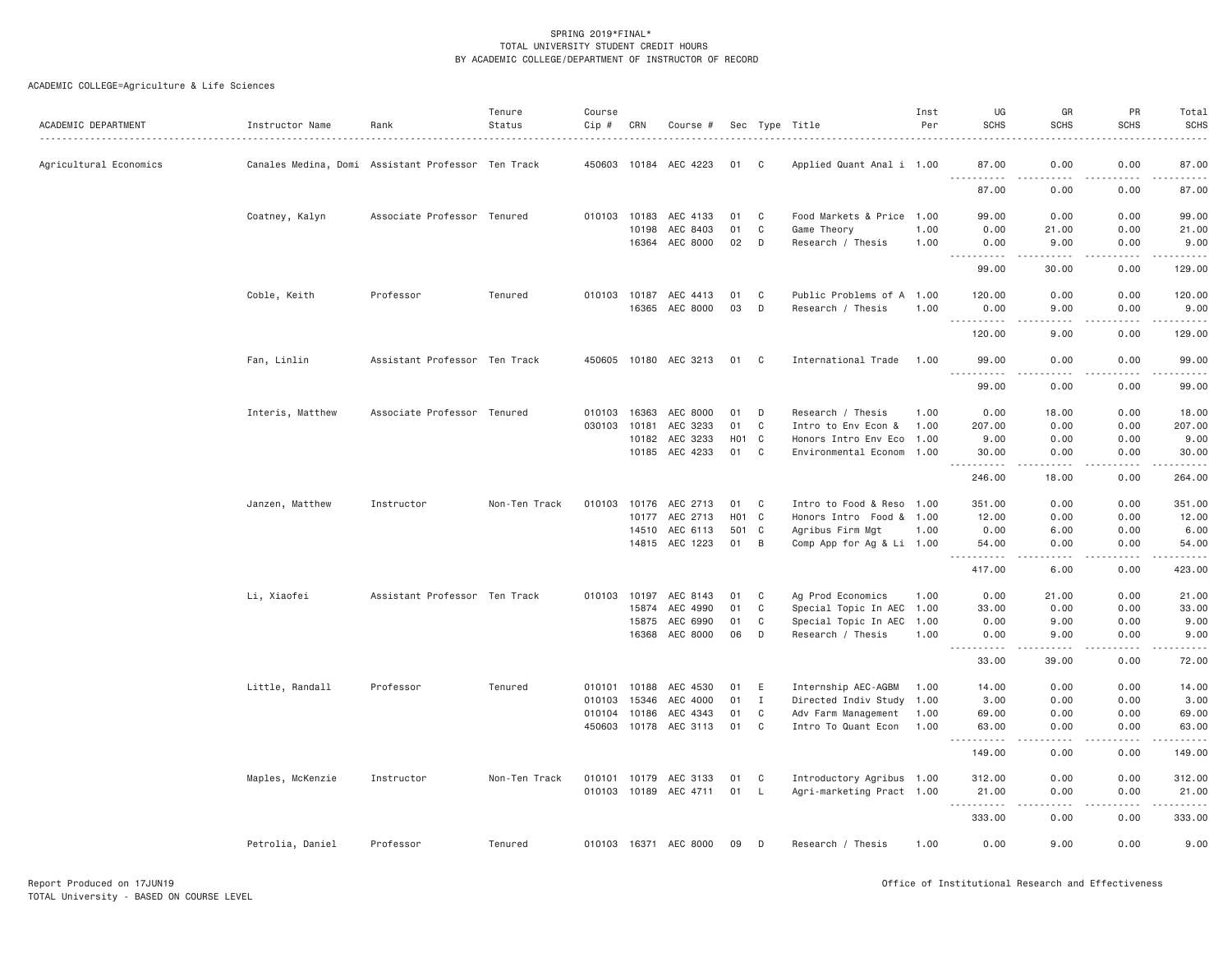| ACADEMIC DEPARTMENT                  | Instructor Name | Rank                          | Tenure<br>Status | Course<br>Cip # | CRN   | Course #              |      |             | Sec Type Title            | Inst<br>Per | UG<br><b>SCHS</b> | GR<br><b>SCHS</b> | <b>PR</b><br><b>SCHS</b> | Total<br>SCHS         |
|--------------------------------------|-----------------|-------------------------------|------------------|-----------------|-------|-----------------------|------|-------------|---------------------------|-------------|-------------------|-------------------|--------------------------|-----------------------|
|                                      |                 |                               |                  |                 |       |                       |      |             |                           |             |                   |                   |                          | .                     |
|                                      |                 |                               |                  |                 |       |                       |      |             |                           |             | 0.00              | 9.00              | 0.00                     | 9.00                  |
| Agricultural Economics               | Stevens, Andrew | Assistant Professor Ten Track |                  | 010000          | 16053 | GA 4000               | 03   | $\mathbf I$ | Dis in Agriculture        | 1.00        | 1.00              | 0.00              | 0.00                     | 1.00                  |
|                                      |                 |                               |                  | 010103          |       | 10196 AEC 8123        | 01 C |             | Analysis of Ag Marke 1.00 |             | 0.00              | 21.00             | 0.00                     | 21.00                 |
|                                      |                 |                               |                  |                 |       | 14816 AEC 4803        | 01   | C.          | Applied Quantitative 1.00 |             | 12.00             | 0.00              | 0.00                     | 12.00                 |
|                                      |                 |                               |                  |                 |       |                       |      |             |                           |             | 13,00             | 21.00             | 0.00                     | 34.00                 |
|                                      | Yun, Seong      | Assistant Professor Ten Track |                  | 010000 16477    |       | GA 4000               | 21   | - 1         | Dis in Agriculture        | 1.00        | 2.00              | 0.00              | 0.00                     | 2.00                  |
|                                      |                 |                               |                  |                 |       | 010103 10199 AEC 8621 | 01   | C.          | Research Seminar II       | 1.00        | 0.00              | 7.00              | 0.00                     | 7.00                  |
|                                      |                 |                               |                  |                 |       |                       |      |             |                           |             | $\cdots$<br>2,00  | 7.00              | 0.00                     | 9.00                  |
| ==================================== |                 |                               |                  |                 |       |                       |      |             |                           |             | ==========        | ==========        | ==========               | =========             |
| Agricultural Economics               |                 |                               |                  |                 |       |                       |      |             |                           |             | 1598,00           | 139.00            | 0.00                     | 1737.00               |
| ==================================== |                 |                               |                  |                 |       |                       |      |             |                           |             | ==========        | ==========        | ==========               | $=$ = = = = = = = = = |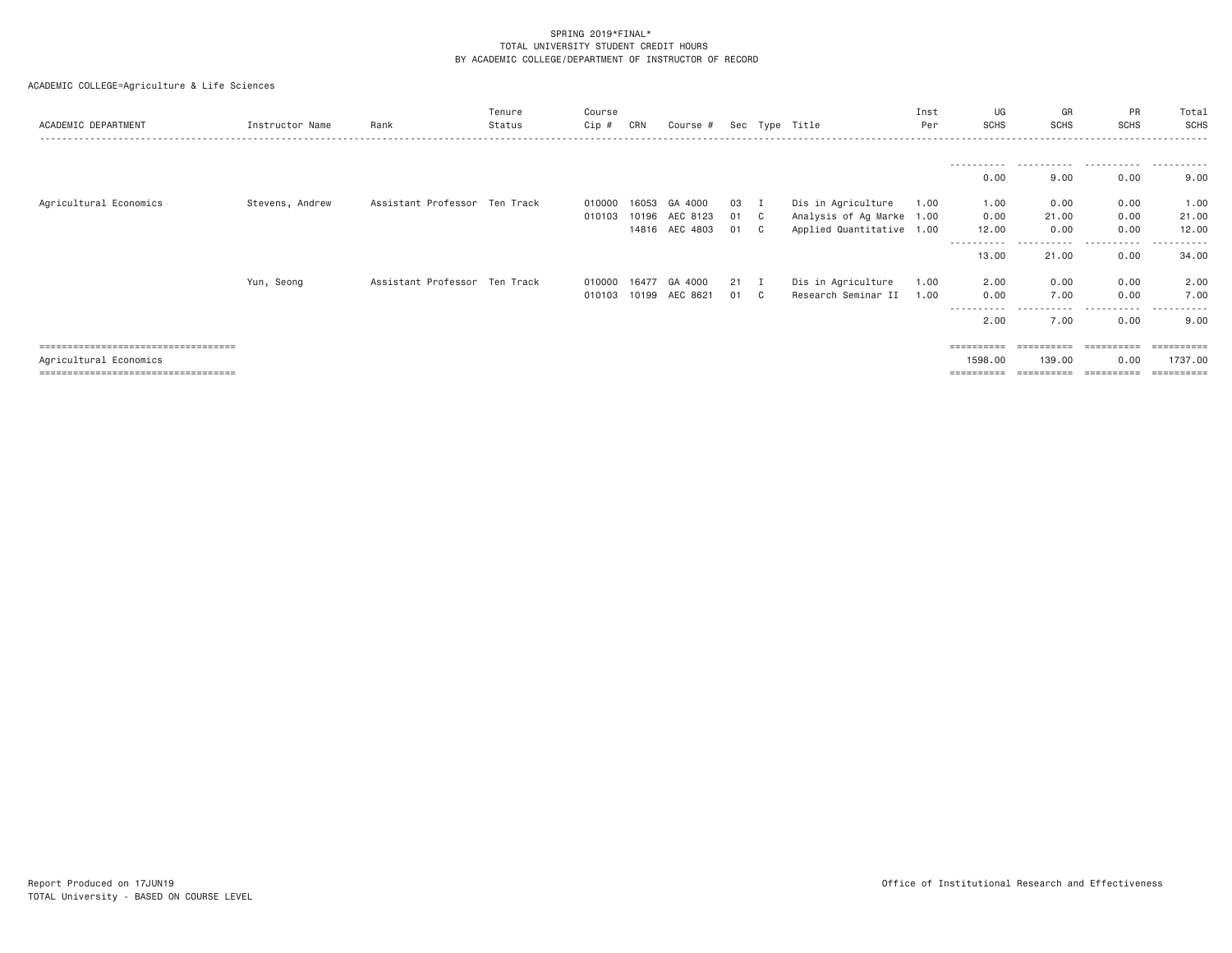| ACADEMIC DEPARTMENT  | Instructor Name                                    | Rank                          | Tenure<br>Status | Course<br>Cip # | CRN          | Course #              |       |              | Sec Type Title            | Inst<br>Per | UG<br><b>SCHS</b>                                                                                                                                             | GR<br><b>SCHS</b>                   | PR<br><b>SCHS</b> | Total<br><b>SCHS</b> |
|----------------------|----------------------------------------------------|-------------------------------|------------------|-----------------|--------------|-----------------------|-------|--------------|---------------------------|-------------|---------------------------------------------------------------------------------------------------------------------------------------------------------------|-------------------------------------|-------------------|----------------------|
| Animal Dairy Science | Blanton, John                                      | Professor                     | Tenured          |                 |              | 010901 10096 ADS 1111 | 01    | C            | Orientation to ADS        | 1.00        | 51.00                                                                                                                                                         | 0.00                                | 0.00              | .<br>51.00           |
|                      |                                                    |                               |                  |                 |              |                       |       |              |                           |             | $\frac{1}{2} \left( \frac{1}{2} \right) \left( \frac{1}{2} \right) \left( \frac{1}{2} \right) \left( \frac{1}{2} \right) \left( \frac{1}{2} \right)$<br>51.00 | .<br>0.00                           | 0.00              | 51.00                |
|                      | Cavinder, Clay                                     | Professor                     | Tenured          | 010000          | 16161        | GA 4000               | 15    | $\mathbf{I}$ | Dis in Agriculture        | 1.00        | 3.00                                                                                                                                                          | 0.00                                | 0.00              | 3.00                 |
|                      |                                                    |                               |                  | 010101          | 16115        | ADS 4000              | 01    | $\mathbf{I}$ | Directed Indiv Study 1.00 |             | 3.00                                                                                                                                                          | 0.00                                | 0.00              | 3.00                 |
|                      |                                                    |                               |                  |                 |              | 16116 ADS 4000        | 02    | $\mathbf{I}$ | Directed Indiv Study 1.00 |             | 3.00                                                                                                                                                          | 0.00                                | 0.00              | 3.00                 |
|                      |                                                    |                               |                  |                 | 16117        | ADS 4000              | 03    | $\mathbf{I}$ | Directed Indiv Study 1.00 |             | 3.00                                                                                                                                                          | 0.00                                | 0.00              | 3.00                 |
|                      |                                                    |                               |                  |                 | 16118        | ADS 4000              | 04    | $\mathbf{I}$ | Directed Indiv Study 1.00 |             | 3.00                                                                                                                                                          | 0.00                                | 0.00              | 3.00                 |
|                      |                                                    |                               |                  |                 | 16119        | ADS 4000              | 05    | $\mathbf{I}$ | Directed Indiv Study 1.00 |             | 3,00                                                                                                                                                          | 0.00                                | 0.00              | 3.00                 |
|                      |                                                    |                               |                  |                 | 16120        | ADS 4000              | 06    | $\mathbf{I}$ | Directed Indiv Study 1.00 |             | 3.00                                                                                                                                                          | 0.00                                | 0.00              | 3.00                 |
|                      |                                                    |                               |                  |                 | 16616        | ADS 4000              | 07    | $\mathbf{I}$ | Directed Indiv Study 1.00 |             | 3.00                                                                                                                                                          | 0.00                                | 0.00              | 3.00                 |
|                      |                                                    |                               |                  |                 | 16918        | ADS 4000              | 08    | Ι.           | Directed Indiv Study 1.00 |             | 3.00                                                                                                                                                          | 0.00                                | 0.00              | 3.00                 |
|                      |                                                    |                               |                  | 010507          | 10103        | ADS 1132              | 01    | C            | Intro to Horsemanshi 1.00 |             | 40.00                                                                                                                                                         | 0.00                                | 0.00              | 40.00                |
|                      |                                                    |                               |                  |                 | 10104        | ADS 1132              | 02    | K            | Intro to Horsemanshi 1.00 |             | 0.00                                                                                                                                                          | 0.00                                | 0.00              | 0.00                 |
|                      |                                                    |                               |                  |                 | 10105        | ADS 1132              | 03    | К            | Intro to Horsemanshi 1.00 |             | 0.00                                                                                                                                                          | 0.00                                | 0.00              | 0.00                 |
|                      |                                                    |                               |                  |                 | 10106        | ADS 2102              | 01    | L            | Equine Conf/Perf Ev       | 1.00        | 70.00                                                                                                                                                         | 0.00                                | 0.00              | 70.00                |
|                      |                                                    |                               |                  | 010901          | 15400        | ADS 9000              | 02    | D            | Research/Diss             | 1.00        | 0.00                                                                                                                                                          | 9.00                                | 0.00              | 9.00                 |
|                      |                                                    |                               |                  | 010999          | 10149        | ADS 4520              | 02    | E            | Livestock Extension       | 1.00        | 3.00<br>$- - - - - -$                                                                                                                                         | 0.00<br>$- - - -$                   | 0.00<br>.         | 3.00<br><u>.</u>     |
|                      |                                                    |                               |                  |                 |              |                       |       |              |                           |             | 140.00                                                                                                                                                        | 9.00                                | 0.00              | 149.00               |
|                      | Crow, Brett                                        | Instructor                    | Non-Ten Track    | 010901          | 10098        | ADS 1121              | 01    | <b>L</b>     | Animal Science Labor 1.00 |             | 24.00                                                                                                                                                         | 0.00                                | 0.00              | 24.00                |
|                      |                                                    |                               |                  |                 | 10099        | ADS 1121              | 02    | L.           | Animal Science Labor 1.00 |             | 23.00                                                                                                                                                         | 0.00                                | 0.00              | 23.00                |
|                      |                                                    |                               |                  |                 | 10100        | ADS 1121              | 03    | $\mathsf{L}$ | Animal Science Labor 1.00 |             | 14.00                                                                                                                                                         | 0.00                                | 0.00              | 14.00                |
|                      |                                                    |                               |                  |                 | 10101        | ADS 1121              | 04    | L.           | Animal Science Labor 1.00 |             | 24.00                                                                                                                                                         | 0.00                                | 0.00              | 24.00                |
|                      |                                                    |                               |                  |                 | 10123        | ADS 4212              | 01    | $\mathsf{L}$ | Livestock Eval            | 1.00        | 58.00                                                                                                                                                         | 0.00                                | 0.00              | 58.00                |
|                      |                                                    |                               |                  |                 | 10128        | ADS 4232              | 01    | L.           | Adv Livestk Eval          | 1.00        | 10.00                                                                                                                                                         | 0.00                                | 0.00              | 10.00                |
|                      |                                                    |                               |                  |                 |              | 010905 10119 ADS 3812 | 01    | L.           | Dairy Cattle Apprais 1.00 |             | 50.00<br>.<br>$\frac{1}{2}$                                                                                                                                   | 0.00<br>$\sim$ $\sim$ $\sim$ $\sim$ | 0.00<br>-----     | 50.00<br>.           |
|                      |                                                    |                               |                  |                 |              |                       |       |              |                           |             | 203.00                                                                                                                                                        | 0.00                                | 0.00              | 203.00               |
|                      | Devost-Burnett, Derr Assistant Professor Ten Track |                               |                  |                 | 010000 14499 | GA 4710               | C81 A |              | Study Tour                | 0.25        | 6.75                                                                                                                                                          | 0.00                                | 0.00              | 6.75                 |
|                      |                                                    |                               |                  |                 | 16789        | GA 4990               | 01    | $\mathbf C$  | Special Topic In GA       | 0.50        | 4.50                                                                                                                                                          | 0.00                                | 0.00              | 4.50                 |
|                      |                                                    |                               |                  |                 | 17113        | GA 4000               | 31    | $\mathbf{I}$ | Dis in Agriculture        | 1.00        | 1.00                                                                                                                                                          | 0.00                                | 0.00              | 1.00                 |
|                      |                                                    |                               |                  | 010901          | 15391        | ADS 8000              | 03    | D            | Research/Thesis           | 1.00        | 0.00                                                                                                                                                          | 1.00                                | 0.00              | 1.00                 |
|                      |                                                    |                               |                  |                 | 16920        | ADS 7000              | 01    | $\mathbf{I}$ | Directed Indiv Study 1.00 |             | 0.00                                                                                                                                                          | 3.00                                | 0.00              | 3.00                 |
|                      |                                                    |                               |                  |                 | 16921        | ADS 7000              | 02    | I            | Directed Indiv Study 1.00 |             | 0.00                                                                                                                                                          | 3.00                                | 0.00              | 3.00                 |
|                      |                                                    |                               |                  |                 |              | 16922 ADS 7000        | 03    | I            | Directed Indiv Study 1.00 |             | 0.00<br>.<br>$\sim$ $\sim$ $\sim$                                                                                                                             | 3.00<br>-----                       | 0.00<br>-----     | 3.00<br>.            |
|                      |                                                    |                               |                  |                 |              |                       |       |              |                           |             | 12.25                                                                                                                                                         | 10.00                               | 0.00              | 22.25                |
|                      | Dinh, Thu                                          | Assistant Professor Ten Track |                  |                 | 010000 16583 | GA 4000               | 22    | $\mathbf{I}$ | Dis in Agriculture        | 1.00        | 2.00                                                                                                                                                          | 0.00                                | 0.00              | 2.00                 |
|                      |                                                    |                               |                  |                 | 16584        | GA 4000               | 23    | $\mathbf{I}$ | Dis in Agriculture        | 1.00        | 2.00                                                                                                                                                          | 0.00                                | 0.00              | 2.00                 |
|                      |                                                    |                               |                  | 010401          | 10116        | ADS 3314              | 01    | C            | Intro to Meat Scienc      | 1.00        | 164.00                                                                                                                                                        | 0.00                                | 0.00              | 164.00               |
|                      |                                                    |                               |                  |                 | 10117        | ADS 3314              | 03    | K            | Intro to Meat Scienc 1.00 |             | 0.00                                                                                                                                                          | 0.00                                | 0.00              | 0.00                 |
|                      |                                                    |                               |                  |                 | 10118        | ADS 3314              | 04    | K            | Intro to Meat Scienc 1.00 |             | 0.00                                                                                                                                                          | 0.00                                | 0.00              | 0.00                 |
|                      |                                                    |                               |                  |                 | 12107        | FNH 3314              | 01    | C            | Intro to Meat Scienc      | 1.00        | 12.00                                                                                                                                                         | 0.00                                | 0.00              | 12.00                |
|                      |                                                    |                               |                  |                 | 12109        | FNH 3314              | 04    | К            | Intro to Meat Scienc 1.00 |             | 0.00                                                                                                                                                          | 0.00                                | 0.00              | 0.00                 |
|                      |                                                    |                               |                  | 010901 15392    |              | ADS 8000              | 04    | D            | Research/Thesis           | 1,00        | 0.00                                                                                                                                                          | 4.00                                | 0.00              | 4.00                 |
|                      |                                                    |                               |                  |                 | 15402        | ADS 9000              | 04    | D            | Research/Diss             | 1.00        | 0.00<br>.                                                                                                                                                     | 5.00<br>.                           | 0.00<br>.         | 5.00<br>.            |
|                      |                                                    |                               |                  |                 |              |                       |       |              |                           |             | 180,00                                                                                                                                                        | 9.00                                | 0.00              | 189,00               |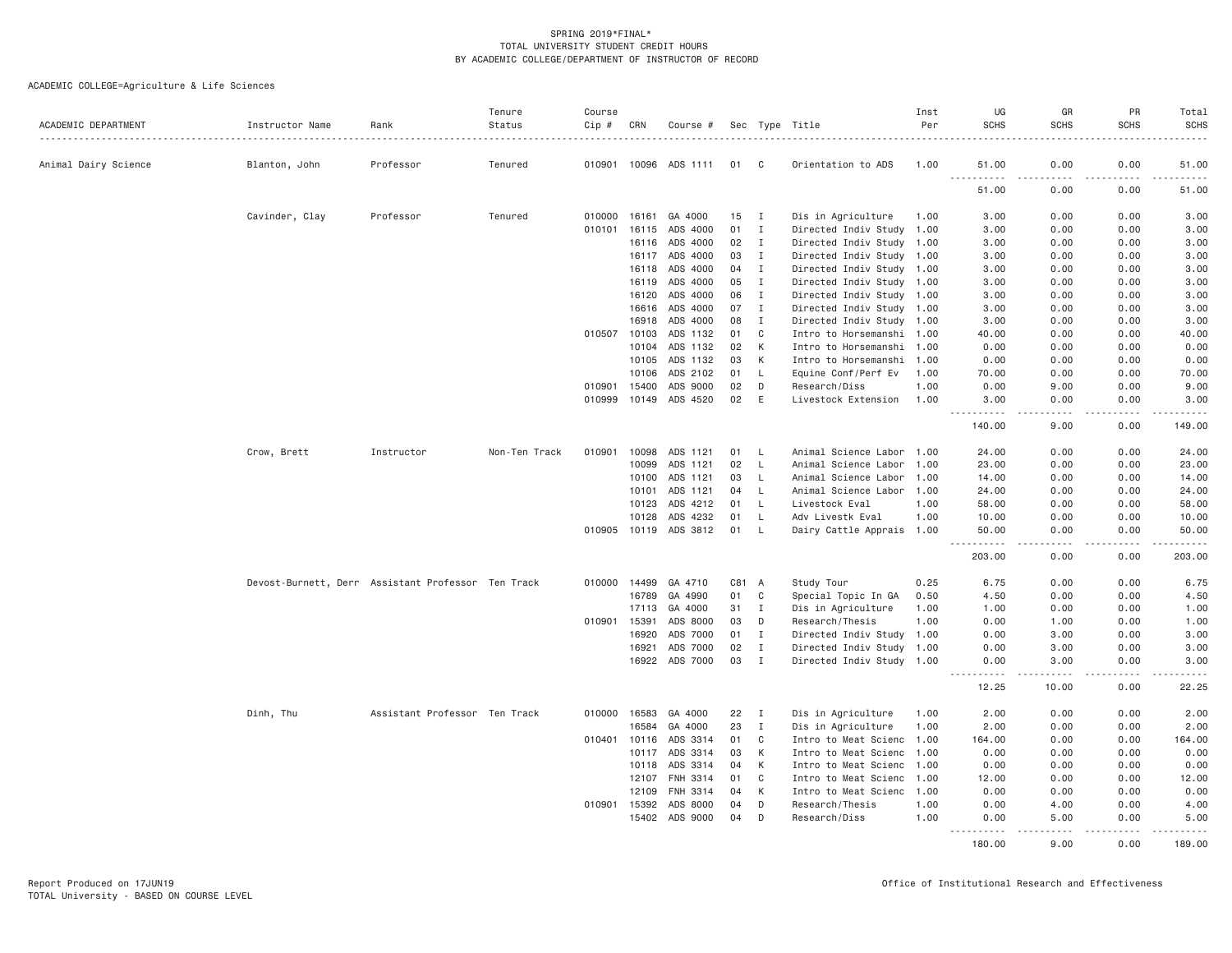| ACADEMIC DEPARTMENT  | Instructor Name                                        | Rank                              | Tenure<br>Status | Course<br>Cip # | CRN          | Course #              |                 |             | Sec Type Title            | Inst<br>Per | UG<br><b>SCHS</b>                           | GR<br><b>SCHS</b>                   | PR<br><b>SCHS</b>            | Total<br><b>SCHS</b><br>. |
|----------------------|--------------------------------------------------------|-----------------------------------|------------------|-----------------|--------------|-----------------------|-----------------|-------------|---------------------------|-------------|---------------------------------------------|-------------------------------------|------------------------------|---------------------------|
|                      |                                                        |                                   |                  |                 |              |                       |                 |             |                           |             |                                             |                                     |                              |                           |
| Animal Dairy Science | Graves, Jessica                                        | Instructor                        | Non-Ten Track    | 010000          | 10095        | ADS 1013              | 01              | C           | Animal Agriculture & 0.50 |             | 120.00                                      | 0.00                                | 0.00                         | 120.00                    |
|                      |                                                        |                                   |                  |                 | 13348        | PO 1013               | 01              | $\mathbf C$ | Animal Agriculture & 0.50 |             | 30.00                                       | 0.00                                | 0.00                         | 30.00                     |
|                      |                                                        |                                   |                  |                 | 14499        | GA 4710               | C81             | A           | Study Tour                | 0.50        | 13.50                                       | 0.00                                | 0.00                         | 13.50                     |
|                      |                                                        |                                   |                  |                 | 010101 10133 | ADS 4420              | 01              | E           | ADS Internship            | 1.00        | 98.00                                       | 0.00                                | 0.00                         | 98.00                     |
|                      |                                                        |                                   |                  |                 | 010701 10200 | AELC 2103             | 01              | C           | International Ag Sys 0.50 |             | 15.00                                       | 0.00                                | 0.00                         | 15.00                     |
|                      |                                                        |                                   |                  |                 | 12206        | GA 2103               | 01              | C           | International Ag Sys 0.50 |             | 9.00                                        | 0.00                                | 0.00                         | 9.00                      |
|                      |                                                        |                                   |                  |                 |              | 010901 10127 ADS 4221 | CO1 S           |             | Capstone in Animal & 0.50 |             | 18.50<br>.                                  | 0.00<br>$\sim$ $\sim$ $\sim$ $\sim$ | 0.00<br>.                    | 18.50<br>.                |
|                      |                                                        |                                   |                  |                 |              |                       |                 |             |                           |             | 304.00                                      | 0.00                                | 0.00                         | 304.00                    |
|                      | Jousan, Frank                                          | Extension Assoc Pro Non-Ten Track |                  |                 |              | 010999 10151 ADS 4520 | 04              | E           | Livestock Extension       | 1.00        | 2.00<br>.                                   | 0.00<br>$\sim$ $\sim$ $\sim$ $\sim$ | 0.00<br>.                    | 2.00<br>$\frac{1}{2}$     |
|                      |                                                        |                                   |                  |                 |              |                       |                 |             |                           |             | 2.00                                        | 0.00                                | 0.00                         | 2.00                      |
|                      | Karisch, Brandi                                        | Extension Assoc Pro Non-Ten Track |                  | 010901          | 10127        | ADS 4221              | CO1 S           |             | Capstone in Animal & 0.50 |             | 18.50                                       | 0.00                                | 0.00                         | 18.50                     |
|                      |                                                        |                                   |                  |                 | 15394        | ADS 8000              | 06              | D           | Research/Thesis           | 1.00        | 0.00<br><u>.</u>                            | 6.00                                | 0.00                         | 6.00                      |
|                      |                                                        |                                   |                  |                 |              |                       |                 |             |                           |             | 18.50                                       | 6.00                                | 0.00                         | 24.50                     |
|                      | Larson, Jamie                                          | Associate Professor Tenured       |                  |                 | 010901 10097 | ADS 1113              | 03              | C           | Animal Science            | 1.00        | 294.00                                      | 0.00                                | 0.00                         | 294.00                    |
|                      |                                                        |                                   |                  |                 | 15395        | ADS 8000              | 07              | D           | Research/Thesis           | 1.00        | 0.00                                        | 1.00                                | 0.00                         | 1.00                      |
|                      |                                                        |                                   |                  | 010999          | 10138        | ADS 4440              | 05              | E           | Research Exp Pract        | 1.00        | 1.00                                        | 0.00                                | 0.00                         | 1.00                      |
|                      |                                                        |                                   |                  | 260707          | 10152        | ADS 4611              | 01              | L.          | Prac In Phy & Repro       | 1.00        | 23.00                                       | 0.00                                | 0.00                         | 23.00                     |
|                      |                                                        |                                   |                  |                 | 10153        | ADS 4611              | 02              | L.          | Prac In Phy & Repro       | 1.00        | 24.00                                       | 0.00                                | 0.00                         | 24.00                     |
|                      |                                                        |                                   |                  |                 | 10154        | ADS 4613              | 01              | C           | Physiology Of Repro       | 1.00        | 165.00<br>$- - - -$<br>$\sim$ $\sim$ $\sim$ | 0.00                                | 0.00                         | 165.00<br><u>.</u>        |
|                      |                                                        |                                   |                  |                 |              |                       |                 |             |                           |             | 507.00                                      | 1.00                                | 0.00                         | 508.00                    |
|                      | Lemley, Caleb                                          | Assistant Professor Ten Track     |                  |                 | 010901 15396 | ADS 8000              | 08              | D           | Research/Thesis           | 1.00        | 0.00                                        | 3.00                                | 0.00                         | 3.00                      |
|                      |                                                        |                                   |                  |                 | 15406        | ADS 9000              | 08              | D           | Research/Diss             | 1.00        | 0.00                                        | 1.00                                | 0.00                         | 1.00                      |
|                      |                                                        |                                   |                  | 010903 10109    |              | ADS 3014              | 01              | B           | Anatomy and Physiolo 1.00 |             | 100.00                                      | 0.00                                | 0.00                         | 100.00                    |
|                      |                                                        |                                   |                  |                 | 10110        | ADS 3014              | 02              | B           | Anatomy and Physiolo 1.00 |             | 92.00                                       | 0.00                                | 0.00                         | 92.00                     |
|                      |                                                        |                                   |                  | 010999          | 10139        | ADS 4440              | 06              | E           | Research Exp Pract        | 1.00        | 3,00                                        | 0.00                                | 0.00                         | 3.00                      |
|                      |                                                        |                                   |                  |                 | 260707 14876 | ADS 8243              | 01              | C           | Adv Physiol Of Repro 1.00 |             | 0.00<br>$  -$                               | 30.00                               | 0.00                         | 30.00<br>.                |
|                      |                                                        |                                   |                  |                 |              |                       |                 |             |                           |             | 195.00                                      | 34.00                               | 0.00                         | 229.00                    |
|                      | Liao, Shengfa                                          | Associate Professor Ten Track     |                  | 010302 10120    |              | ADS 4111              | 01              | L.          | Swine Production & M      | 1.00        | 22.00                                       | 0.00                                | 0.00                         | 22.00                     |
|                      |                                                        |                                   |                  | 010901          | 10121        | ADS 4113              | 01              | C           | Swine Science             | 1.00        | 63,00                                       | 0.00                                | 0.00                         | 63.00                     |
|                      |                                                        |                                   |                  |                 | 15397        | ADS 8000              | 09              | D           | Research/Thesis           | 1.00        | 0.00                                        | 6.00                                | 0.00                         | 6.00                      |
|                      |                                                        |                                   |                  |                 |              | 15407 ADS 9000        | 09              | D           | Research/Diss             | 1.00        | 0.00                                        | 1.00                                | 0.00<br>$\sim$ $\sim$ $\sim$ | 1.00                      |
|                      |                                                        |                                   |                  |                 |              |                       |                 |             |                           |             | 85.00                                       | 7.00                                | 0.00                         | 92.00                     |
|                      | Memili, Erdogan                                        | Professor                         | Tenured          |                 | 010901 15398 | ADS 8000              | 10              | D           | Research/Thesis           | 1.00        | 0.00                                        | 1.00                                | 0.00                         | 1.00                      |
|                      |                                                        |                                   |                  |                 | 15408        | ADS 9000              | 10              | D           | Research/Diss             | 1.00        | 0.00                                        | 6.00                                | 0.00                         | 6.00                      |
|                      |                                                        |                                   |                  |                 |              | 010999 10141 ADS 4440 | 08              | E           | Research Exp Pract        | 1.00        | 1.00<br>$\sim$ $\sim$<br>.                  | 0.00<br>$- - - -$                   | 0.00<br>.                    | 1.00<br>----              |
|                      |                                                        |                                   |                  |                 |              |                       |                 |             |                           |             | 1.00                                        | 7.00                                | 0.00                         | 8.00                      |
|                      | Nguekam Feugang, Jea Research Assoc Prof Non-Ten Track |                                   |                  | 010999          | 10136        | ADS 4440              | 03              | E           | Research Exp Pract        | 1.00        | 2.00                                        | 0.00                                | 0.00                         | 2.00                      |
|                      |                                                        |                                   |                  |                 | 240101 17041 | HON 4093              | H <sub>16</sub> | E           | Honors Thesis             | 1.00        | 3.00                                        | 0.00                                | 0.00                         | 3.00                      |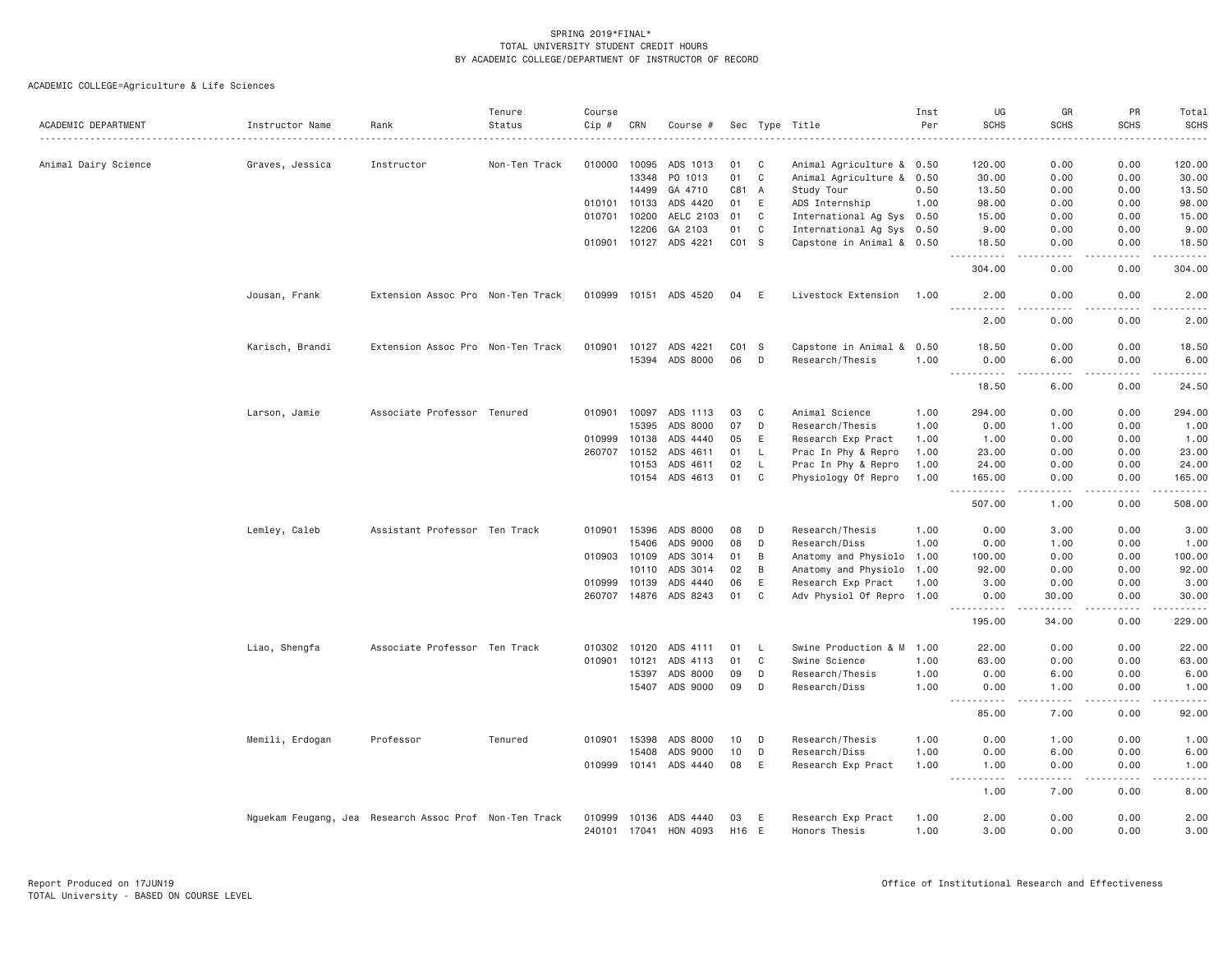| ACADEMIC DEPARTMENT  | Instructor Name    | Rank                              | Tenure<br>Status | Course<br>Cip # | CRN          | Course #              |        |                | Sec Type Title            | Inst<br>Per | UG<br><b>SCHS</b>   | GR<br><b>SCHS</b>    | PR<br><b>SCHS</b>                                                                                                                 | Total<br><b>SCHS</b> |
|----------------------|--------------------|-----------------------------------|------------------|-----------------|--------------|-----------------------|--------|----------------|---------------------------|-------------|---------------------|----------------------|-----------------------------------------------------------------------------------------------------------------------------------|----------------------|
|                      |                    |                                   |                  |                 |              |                       |        |                |                           |             | .                   |                      |                                                                                                                                   |                      |
|                      |                    |                                   |                  |                 |              |                       |        |                |                           |             | 5.00                | 0.00                 | 0.00                                                                                                                              | 5.00                 |
| Animal Dairy Science | Nicodemus, Molly   | Associate Professor Tenured       |                  |                 | 010302 10111 | ADS 3221              | 01     | <b>L</b>       | Prac. In Horse Care       | 1.00        | 14.00               | 0.00                 | 0.00                                                                                                                              | 14.00                |
|                      |                    |                                   |                  |                 | 10112        | ADS 3221              | 02     | <b>L</b>       | Prac. In Horse Care       | 1.00        | 20.00               | 0.00                 | 0.00                                                                                                                              | 20.00                |
|                      |                    |                                   |                  |                 | 15974        | ADS 2221              | 02     | L              | Companion Animal Lab      | 1.00        | 8.00                | 0.00                 | 0.00                                                                                                                              | 8.00                 |
|                      |                    |                                   |                  |                 | 15975        | ADS 2221              | 01     | L              | Companion Animal Lab      | 1.00        | 17.00               | 0.00                 | 0.00                                                                                                                              | 17.00                |
|                      |                    |                                   |                  |                 | 010507 10113 | ADS 3223              | 01     | B              | Horse Management          | 1.00        | 123.00              | 0.00                 | 0.00                                                                                                                              | 123.00               |
|                      |                    |                                   |                  | 010901          | 10108        | ADS 2223              | 01     | C              | Companion Animal          | 1.00        | 123.00              | 0.00                 | 0.00                                                                                                                              | 123.00               |
|                      |                    |                                   |                  |                 | 16382        | ADS 8000              | 11     | D              | Research/Thesis           | 1.00        | 0.00                | 1.00                 | 0.00                                                                                                                              | 1.00                 |
|                      |                    |                                   |                  |                 |              |                       |        |                |                           |             | <u>.</u><br>305.00  | .<br>1.00            | .<br>0.00                                                                                                                         | .<br>306.00          |
|                      | Parish, Jane       | Professor                         | Ten Track        | 010901          |              | 15411 ADS 9000        | 13     | D              | Research/Diss             | 1.00        | 0.00<br>$- - - - -$ | 6.00                 | 0.00                                                                                                                              | 6.00                 |
|                      |                    |                                   |                  |                 |              |                       |        |                |                           |             | 0.00                | 6.00                 | 0.00                                                                                                                              | 6.00                 |
|                      | Paz Manzano, Henry | Assistant Professor Ten Track     |                  | 010000          | 16432        | GA 4000               | 19     | $\mathbf{I}$   | Dis in Agriculture        | 1.00        | 1.00                | 0.00                 | 0.00                                                                                                                              | 1.00                 |
|                      |                    |                                   |                  | 010904          | 10172        | ADS 8111              | 01     | -S             | Animal and Dairy Sci      | 1.00        | 0.00                | 8.00                 | 0.00                                                                                                                              | 8.00                 |
|                      |                    |                                   |                  |                 |              | 260707 13347 PHY 8841 | 01     | S              | Animal Phys Seminar       | 1.00        | 0.00                | 2.00                 | 0.00                                                                                                                              | 2.00                 |
|                      |                    |                                   |                  |                 |              |                       |        |                |                           |             | .                   | .                    |                                                                                                                                   |                      |
|                      |                    |                                   |                  |                 |              |                       |        |                |                           |             | 1.00                | 10.00                | 0.00                                                                                                                              | 11.00                |
|                      | Rivera, J.         | Extension Assoc Pro Non-Ten Track |                  |                 |              | 010901 16385 ADS 8000 | 14     | D              | Research/Thesis           | 1.00        | 0.00                | 7.00                 | 0.00                                                                                                                              | 7.00                 |
|                      |                    |                                   |                  |                 |              |                       |        |                |                           |             | 0.00                | 7.00                 | 0.00                                                                                                                              | 7.00                 |
|                      | Rude, Brian        | Professor                         | Tenured          | 010901          | 16386        | ADS 8000              | 15     | D              | Research/Thesis           | 1.00        | 0.00                | 4.00                 | 0.00                                                                                                                              | 4.00                 |
|                      |                    |                                   |                  | 010904          | 10124        | ADS 4213              | 01     | B              | Feeds and Feeding         | 1.00        | 72.00               | 0.00                 | 0.00                                                                                                                              | 72.00                |
|                      |                    |                                   |                  |                 | 10125        | ADS 4213              | 02     | B              | Feeds and Feeding         | 1.00        | 63.00               | 0.00                 | 0.00                                                                                                                              | 63.00                |
|                      |                    |                                   |                  |                 | 10126        | ADS 4213              | 03     | B              | Feeds and Feeding         | 1.00        | 69.00               | 0.00                 | 0.00                                                                                                                              | 69.00                |
|                      |                    |                                   |                  |                 | 14877        | ADS 8463              | 20     | B              | Adv Animal Nutrition 1.00 |             | 0.00<br>$- - - - -$ | 12.00<br>$- - - - -$ | 0.00<br>.                                                                                                                         | 12.00                |
|                      |                    |                                   |                  |                 |              |                       |        |                |                           |             | 204.00              | 16.00                | 0.00                                                                                                                              | 220.00               |
|                      | Ryan, Peter        | Professor                         | Tenured          | 309999          | 13121        | NSE 4200              | 01     | A              | Natl Student Exchang      | 1.00        | 45.00               | 0.00                 | 0.00                                                                                                                              | 45.00                |
|                      |                    |                                   |                  |                 | 13122        | NSE 4200              | 02     | $\overline{A}$ | Natl Student Exch.        | 1.00        | 30.00               | 0.00                 | 0.00                                                                                                                              | 30.00                |
|                      |                    |                                   |                  |                 | 521003 17230 | SLCE 4000 01          |        | $\mathbf{I}$   | Directed Individual       | 1.00        | 3.00<br><u>.</u>    | 0.00<br>.            | 0.00<br>$\frac{1}{2} \left( \frac{1}{2} \right) \left( \frac{1}{2} \right) \left( \frac{1}{2} \right) \left( \frac{1}{2} \right)$ | 3.00                 |
|                      |                    |                                   |                  |                 |              |                       |        |                |                           |             | 78.00               | 0.00                 | 0.00                                                                                                                              | 78.00                |
|                      | Smith, Trent       | Associate Professor Tenured       |                  |                 | 010302 10130 | ADS 4321              | 01     | L              | Beef Cattle Laborato      | 1.00        | 20.00               | 0.00                 | 0.00                                                                                                                              | 20.00                |
|                      |                    |                                   |                  |                 | 10131        | ADS 4321              | 02     | $\mathsf{L}$   | Beef Cattle Laborato      | 1.00        | 18.00               | 0.00                 | 0.00                                                                                                                              | 18.00                |
|                      |                    |                                   |                  | 010901          | 10132        | ADS 4323              | 01     | C              | Beef Cattle Science       | 1.00        | 126.00              | 0.00                 | 0.00                                                                                                                              | 126.00               |
|                      |                    |                                   |                  |                 | 10171        | ADS 8004              | 01     | B              | Meth Appl & Data Ana      | 1.00        | 0.00                | 60.00                | 0.00                                                                                                                              | 60.00                |
|                      |                    |                                   |                  |                 | 16387        | ADS 8000              | 16     | D              | Research/Thesis           | 1.00        | 0.00                | 1.00                 | 0.00                                                                                                                              | 1.00                 |
|                      |                    |                                   |                  |                 | 16390        | ADS 9000              | 17     | D              | Research/Diss             | 1.00        | 0.00                | 3.00                 | 0.00                                                                                                                              | 3.00                 |
|                      |                    |                                   |                  | 010902 15971    |              | ADS 4124              | 03     | B              | Animal Breeding           | 1.00        | 40.00               | 0.00                 | 0.00                                                                                                                              | 40.00                |
|                      |                    |                                   |                  |                 | 15972        | ADS 4124              | 02     | B              | Animal Breeding           | 1.00        | 76.00               | 0.00                 | 0.00                                                                                                                              | 76.00                |
|                      |                    |                                   |                  |                 |              | 15973 ADS 4124        | 01     | B              | Animal Breeding           | 1.00        | 128.00<br>.         | 0.00                 | 0.00                                                                                                                              | 128.00               |
|                      |                    |                                   |                  |                 |              |                       |        |                |                           |             | 408.00              | 64.00                | 0.00                                                                                                                              | 472.00               |
|                      | Stone, Amanda      | Assistant Professor Ten Track     |                  |                 |              | 010000 15519 GA 4000  | $01$ I |                | Dis in Agriculture        | 1.00        | 2.00                | 0.00                 | 0.00                                                                                                                              | 2.00                 |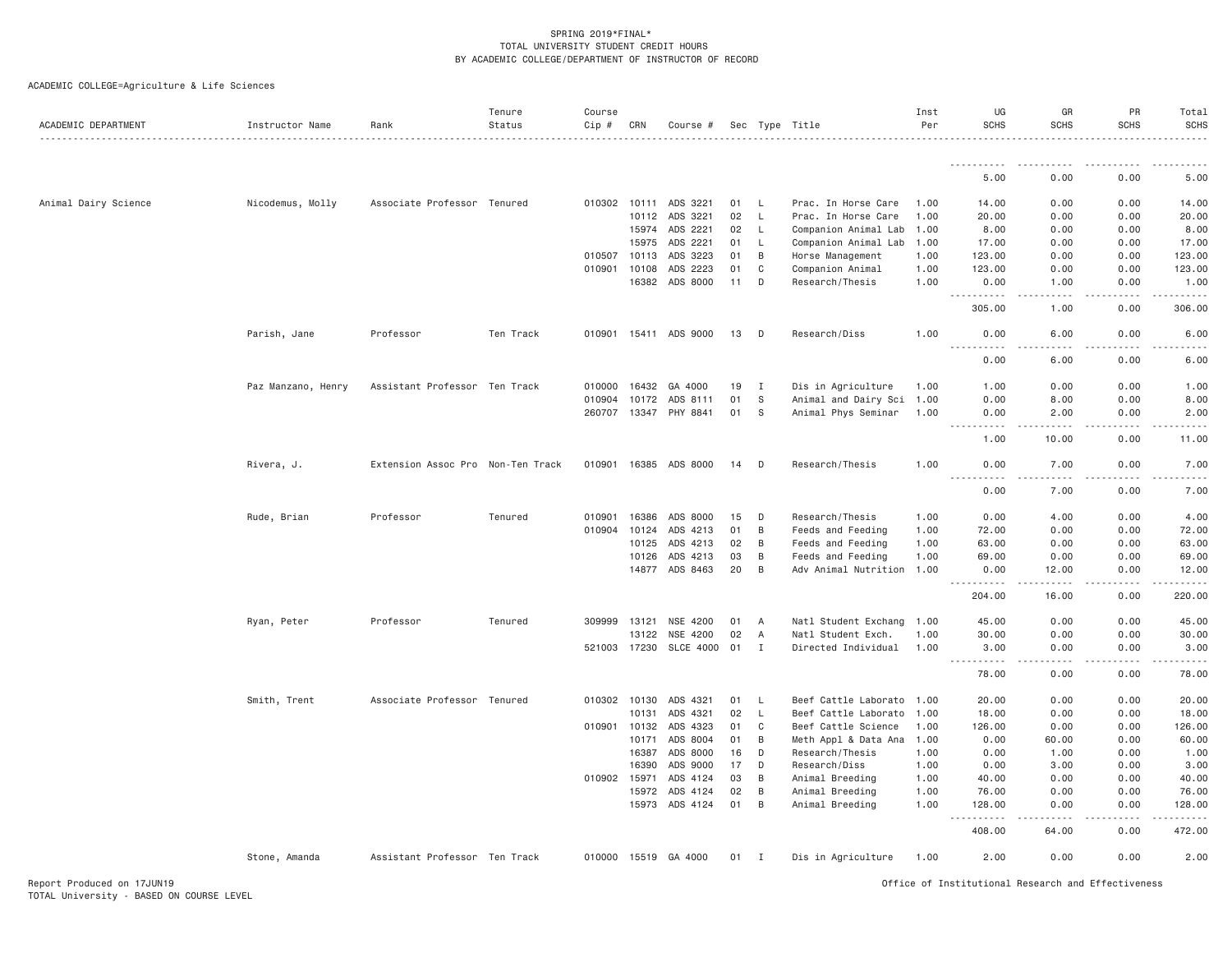| ACADEMIC DEPARTMENT                   | Instructor Name | Rank                          | Tenure<br>Status | Course<br>Cip # | CRN   | Course # |       |              | Sec Type Title            | Inst<br>Per | UG<br><b>SCHS</b> | GR<br><b>SCHS</b> | PR<br><b>SCHS</b>       | Total<br>SCHS         |
|---------------------------------------|-----------------|-------------------------------|------------------|-----------------|-------|----------|-------|--------------|---------------------------|-------------|-------------------|-------------------|-------------------------|-----------------------|
| Animal Dairy Science                  | Stone, Amanda   | Assistant Professor Ten Track |                  | 010901          | 16388 | ADS 8000 | 17    | D.           | Research/Thesis           | 1.00        | 0.00              | 2.00              | 0.00                    | 2.00                  |
|                                       |                 |                               |                  | 010903          | 14874 | ADS 4633 | 01    | C.           | Livestock Immun. and 1.00 |             | 66.00             | 0.00              | 0.00                    | 66.00                 |
|                                       |                 |                               |                  |                 | 14875 | ADS 6633 | 01    | $\mathbf{C}$ | Livestock Immun. and 1.00 |             | 0.00              | 6,00              | 0.00                    | 6.00                  |
|                                       |                 |                               |                  |                 | 15969 | ADS 4633 | 501 C |              | Livestock Immun, and 1.00 |             | 18,00             | 0.00              | 0.00                    | 18.00                 |
|                                       |                 |                               |                  |                 | 15970 | ADS 6633 | 501 C |              | Livestock Immun, and 1.00 |             | 0.00              | 3.00              | 0.00                    | 3.00                  |
|                                       |                 |                               |                  | 010999          | 10150 | ADS 4520 | 03    | E            | Livestock Extension       | 1.00        | 3,00              | 0.00              | 0.00                    | 3.00                  |
|                                       |                 |                               |                  |                 |       |          |       |              |                           |             | -----------       | .                 | .                       | .                     |
|                                       |                 |                               |                  |                 |       |          |       |              |                           |             | 89,00             | 11.00             | 0.00                    | 100,00                |
|                                       |                 |                               |                  |                 |       |          |       |              |                           |             |                   |                   |                         |                       |
| ===================================== |                 |                               |                  |                 |       |          |       |              |                           |             | ==========        | ==========        | $=$ = = = = = = = = = = | $=$ = = = = = = = = = |
| Animal Dairy Science                  |                 |                               |                  |                 |       |          |       |              |                           |             | 2788.75           | 198.00            | 0.00                    | 2986.75               |
| ===================================== |                 |                               |                  |                 |       |          |       |              |                           |             | ==========        | ==========        | =========               | $=$ = = = = = = = = = |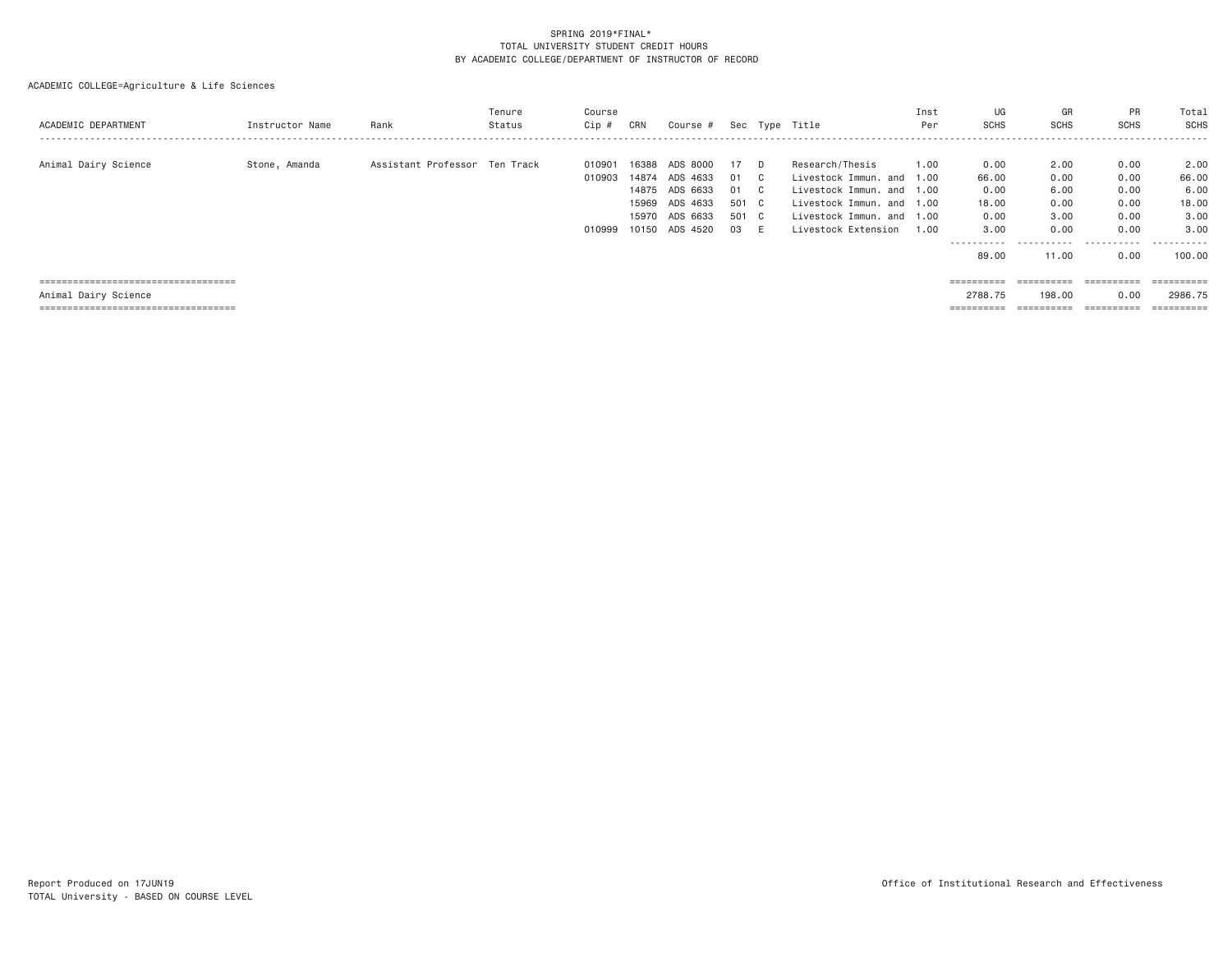| ACADEMIC DEPARTMENT                                                                          | Instructor Name                 | Rank                                             | Tenure<br>Status<br>. | Course<br>Cip #<br>. | CRN   | Course #              |    |                | Sec Type Title            | Inst<br>Per | UG<br><b>SCHS</b>                                                                                                                                            | GR<br><b>SCHS</b>    | <b>PR</b><br><b>SCHS</b><br>$- - - - -$ | Total<br><b>SCHS</b><br>$\frac{1}{2}$ |
|----------------------------------------------------------------------------------------------|---------------------------------|--------------------------------------------------|-----------------------|----------------------|-------|-----------------------|----|----------------|---------------------------|-------------|--------------------------------------------------------------------------------------------------------------------------------------------------------------|----------------------|-----------------------------------------|---------------------------------------|
| Biochemistry, Molecular Biology, Ento Aarattuthodiyil, Bab Research Assist Pro Non-Ten Track |                                 |                                                  |                       | 030601               | 15577 | <b>WFA 8000</b>       | 28 | D              | Research / Thesis         | 1.00        | 0.00                                                                                                                                                         | 6.00                 | 0.00                                    | 6.00                                  |
|                                                                                              |                                 |                                                  |                       |                      | 16688 | WFA 7000              | 01 | $\mathbf{I}$   | Directed Indiv Study 1.00 |             | 0.00                                                                                                                                                         | 3.00                 | 0.00                                    | 3.00                                  |
|                                                                                              |                                 |                                                  |                       |                      |       | 16699 WFA 7000        | 02 | $\mathbf I$    | Directed Indiv Study 1.00 |             | 0.00                                                                                                                                                         | 3.00                 | 0.00                                    | 3.00                                  |
|                                                                                              |                                 |                                                  |                       |                      |       |                       |    |                |                           |             | $\frac{1}{2} \left( \frac{1}{2} \right) \left( \frac{1}{2} \right) \left( \frac{1}{2} \right) \left( \frac{1}{2} \right)$<br>0.00                            | $- - - - -$<br>12.00 | .<br>0.00                               | الداعات الما<br>12.00                 |
|                                                                                              | Allen, Thomas                   | Extension Assoc Pro Non-Ten Track                |                       |                      |       | 260702 16779 EPP 9000 | 08 | D              | Research / Diss           | 1.00        | 0.00                                                                                                                                                         | 2.00<br>والمحامر     | 0.00<br>.                               | 2.00<br>$\sim 100$ and $\sim 100$     |
|                                                                                              |                                 |                                                  |                       |                      |       |                       |    |                |                           |             | 0.00                                                                                                                                                         | 2.00                 | 0.00                                    | 2.00                                  |
|                                                                                              | Baird, Richard                  | Professor                                        | Tenured               | 010000               | 17244 | GA 4000               | 33 | I              | Dis in Agriculture        | 1.00        | 1.00                                                                                                                                                         | 0.00                 | 0.00                                    | 1.00                                  |
|                                                                                              |                                 |                                                  |                       | 260202 16601         |       | <b>BCH 4000</b>       | 12 | I              | Directed Indiv Study 1.00 |             | 2.00                                                                                                                                                         | 0.00                 | 0.00                                    | 2.00                                  |
|                                                                                              |                                 |                                                  |                       |                      | 17125 | <b>BCH 4000</b>       | 24 | $\mathbf{I}$   | Directed Indiv Study 1.00 |             | 2.00<br>$\frac{1}{2}$                                                                                                                                        | 0.00<br>.            | 0.00<br>$- - - -$                       | 2.00<br>$- - - - -$                   |
|                                                                                              |                                 |                                                  |                       |                      |       |                       |    |                |                           |             | 5.00                                                                                                                                                         | 0.00                 | 0.00                                    | 5.00                                  |
|                                                                                              | Baker, Gerald                   | Professor                                        | Tenured               | 260101 11843         |       | EPP 8144              | 01 | C              | Transmission E M          | 0.60        | 0.00                                                                                                                                                         | 16.80                | 0.00                                    | 16.80                                 |
|                                                                                              |                                 |                                                  |                       |                      | 11844 | EPP 8144              | 02 | К              | Transmission E M          | 1.00        | 0.00                                                                                                                                                         | 0.00                 | 0.00                                    | 0.00                                  |
|                                                                                              |                                 |                                                  |                       | 260702               | 11816 | EPP 2213              | 01 | C              | Intro To Insects          | 1.00        | 156.00                                                                                                                                                       | 0.00                 | 0.00                                    | 156.00                                |
|                                                                                              |                                 |                                                  |                       |                      | 11817 | EPP 2213              | 02 | К              | Intro To Insects          | 1.00        | 0.00                                                                                                                                                         | 0.00                 | 0.00                                    | 0.00                                  |
|                                                                                              |                                 |                                                  |                       |                      | 11818 | EPP 2213              | 03 | K              | Intro To Insects          | 1.00        | 0.00                                                                                                                                                         | 0.00                 | 0.00                                    | 0.00                                  |
|                                                                                              |                                 |                                                  |                       |                      | 11819 | EPP 2213              | 04 | К              | Intro To Insects          | 1.00        | 0.00                                                                                                                                                         | 0.00                 | 0.00                                    | 0.00                                  |
|                                                                                              |                                 |                                                  |                       |                      | 11820 | EPP 2213              | 05 | К              | Intro To Insects          | 1.00        | 0.00<br>$- - - - -$                                                                                                                                          | 0.00                 | 0.00                                    | 0.00<br>.                             |
|                                                                                              |                                 |                                                  |                       |                      |       |                       |    |                |                           |             | 156.00                                                                                                                                                       | 16.80                | 0.00                                    | 172.80                                |
|                                                                                              | Balbalian, Clarissa Non-Faculty |                                                  | Not Applicable        |                      |       | 010000 16677 GA 4000  | 24 | $\blacksquare$ | Dis in Agriculture        | 1.00        | 1.00<br>.<br>$- - - - -$                                                                                                                                     | 0.00                 | 0.00                                    | 1.00<br>.                             |
|                                                                                              |                                 |                                                  |                       |                      |       |                       |    |                |                           |             | 1.00                                                                                                                                                         | 0.00                 | 0.00                                    | 1.00                                  |
|                                                                                              |                                 | Brown Johnson, Ashli Associate Professor Tenured |                       | 260202 10428         |       | <b>BCH 3901</b>       | 01 | -S             | Senior Seminar            | 0.50        | 9.50                                                                                                                                                         | 0.00                 | 0.00                                    | 9.50                                  |
|                                                                                              |                                 |                                                  |                       |                      | 10429 | <b>BCH 3901</b>       | 02 | -S             | Senior Seminar            | 0.50        | 10.00                                                                                                                                                        | 0.00                 | 0.00                                    | 10.00                                 |
|                                                                                              |                                 |                                                  |                       |                      | 16570 | BCH 4000              | 08 | I              | Directed Indiv Study      | 1.00        | 2.00                                                                                                                                                         | 0.00                 | 0.00                                    | 2.00                                  |
|                                                                                              |                                 |                                                  |                       |                      | 16606 | <b>BCH 4000</b>       | 13 | $\mathbf{I}$   | Directed Indiv Study      | 1.00        | 3.00                                                                                                                                                         | 0.00                 | 0.00                                    | 3.00                                  |
|                                                                                              |                                 |                                                  |                       |                      |       | 17197 BCH 4000        | 27 | $\blacksquare$ | Directed Indiv Study 1.00 |             | 2.00<br>$\frac{1}{2} \left( \frac{1}{2} \right) \left( \frac{1}{2} \right) \left( \frac{1}{2} \right) \left( \frac{1}{2} \right) \left( \frac{1}{2} \right)$ | 0.00<br>.            | 0.00<br>.                               | 2.00<br>.                             |
|                                                                                              |                                 |                                                  |                       |                      |       |                       |    |                |                           |             | 26.50                                                                                                                                                        | 0.00                 | 0.00                                    | 26.50                                 |
|                                                                                              | Brown, Richard                  | Professor                                        | Tenured               |                      |       | 260702 16726 EPP 7000 | 06 | - I            | Directed Indiv Study 1.00 |             | 0.00<br>.                                                                                                                                                    | 3.00<br>.            | 0.00<br>.                               | 3.00<br>$    -$                       |
|                                                                                              |                                 |                                                  |                       |                      |       |                       |    |                |                           |             | 0.00                                                                                                                                                         | 3.00                 | 0.00                                    | 3.00                                  |
|                                                                                              | Caprio, Michael                 | Professor                                        | Tenured               | 260305 11839         |       | EPP 8111              | 01 | -S             | Seminar                   | 1.00        | 0.00                                                                                                                                                         | 8.00                 | 0.00                                    | 8.00                                  |
|                                                                                              |                                 |                                                  |                       |                      | 11840 | EPP 8121              | 01 | S              | Seminar                   | 1.00        | 0.00                                                                                                                                                         | 5.00                 | 0.00                                    | 5.00                                  |
|                                                                                              |                                 |                                                  |                       | 260702 11846         |       | EPP 8483              | 01 | C              | Ecological Genetics       | 1.00        | 0.00                                                                                                                                                         | 12.00                | 0.00                                    | 12.00<br>وعاعات                       |
|                                                                                              |                                 |                                                  |                       |                      |       |                       |    |                |                           |             | 0.00                                                                                                                                                         | 25.00                | 0.00                                    | 25.00                                 |
|                                                                                              | Catchot, Angus                  | Extension Professor Non-Ten Track                |                       |                      |       | 260702 15897 EPP 9000 | 02 | D              | Research / Diss           | 1.00        | 0.00                                                                                                                                                         | 1.00                 | 0.00                                    | 1.00                                  |
|                                                                                              |                                 |                                                  |                       |                      |       | 15902 EPP 8000        | 02 | D              | Research / Thesis         | 1.00        | 0.00                                                                                                                                                         | 14.00                | 0.00                                    | 14.00                                 |
|                                                                                              |                                 |                                                  |                       |                      |       |                       |    |                |                           |             | .<br>$  -$<br>0.00                                                                                                                                           | $- - - - -$<br>15.00 | .<br>0.00                               | .<br>15.00                            |
|                                                                                              | Chastain, Daryl                 | Research Assist Pro Non-Ten Track                |                       | 010304 15587         |       | PSS 8000              | 09 | D              | Research / Thesis         | 1.00        | 0.00                                                                                                                                                         | 2.00                 | 0.00                                    | 2.00                                  |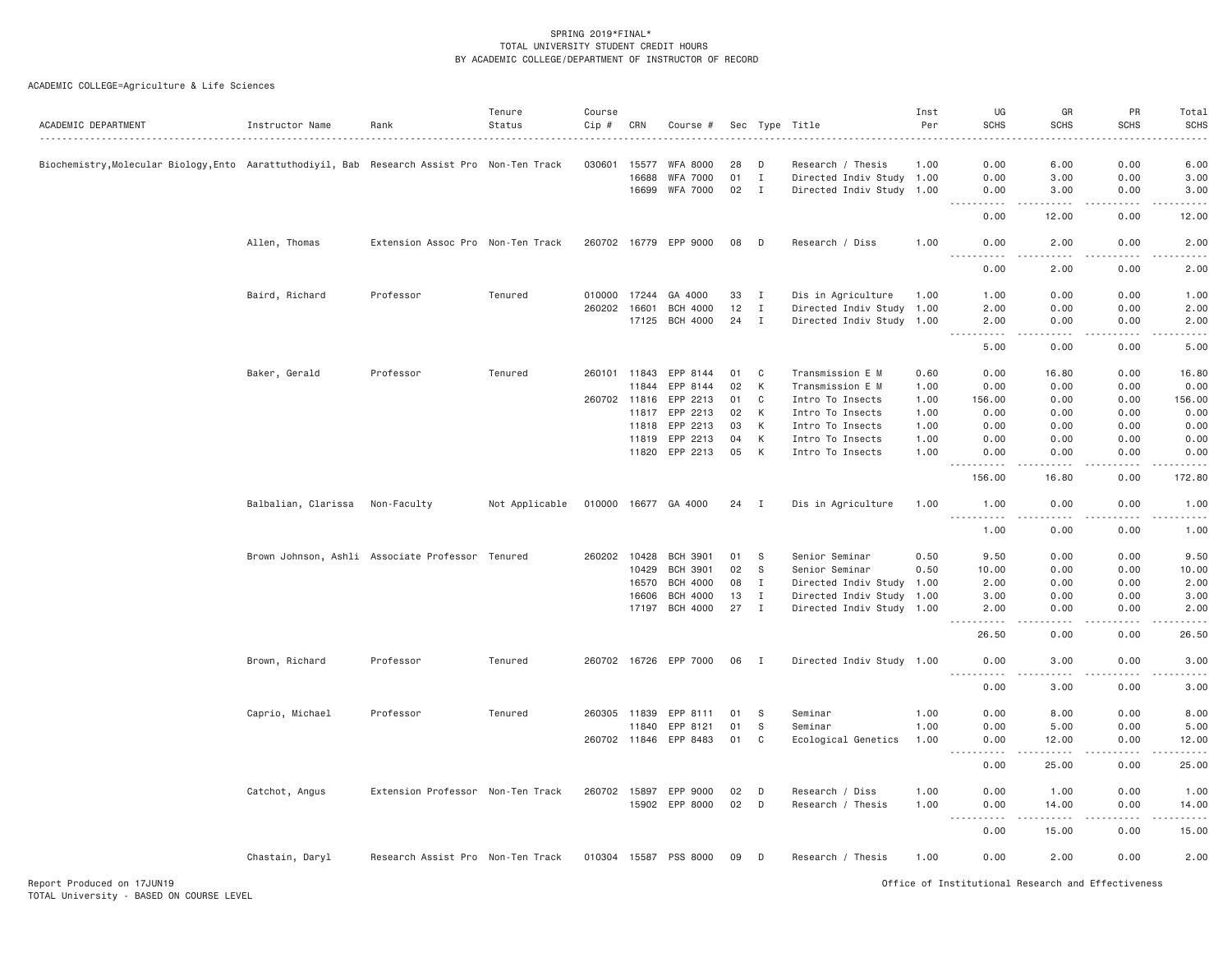ACADEMIC COLLEGE=Agriculture & Life Sciences

| ACADEMIC DEPARTMENT                                   | Instructor Name    | Rank                              | Tenure<br>Status | Course<br>Cip # | CRN          | Course #              |                 |              | Sec Type Title            | Inst<br>Per | UG<br><b>SCHS</b>              | GR<br><b>SCHS</b> | PR<br><b>SCHS</b> | Total<br><b>SCHS</b>                                                                                                                                         |
|-------------------------------------------------------|--------------------|-----------------------------------|------------------|-----------------|--------------|-----------------------|-----------------|--------------|---------------------------|-------------|--------------------------------|-------------------|-------------------|--------------------------------------------------------------------------------------------------------------------------------------------------------------|
| Biochemistry, Molecular Biology, Ento Chastain, Daryl |                    | Research Assist Pro Non-Ten Track |                  |                 | 011101 16350 | PSS 9000              | 30              | D            | Research / Diss           | 1.00        | 0.00                           | 10.00             | 0.00              | 10.00                                                                                                                                                        |
|                                                       |                    |                                   |                  |                 |              |                       |                 |              |                           |             | .<br>0.00                      | 12.00             | 0.00              | .<br>12.00                                                                                                                                                   |
|                                                       | Dean, Jeffrey      | Professor                         | Tenured          |                 |              | 260202 16975 BCH 9000 | 12              | D            | Research/Diss             | 1.00        | 0.00<br>$- - - -$              | 6.00<br>$- - -$   | 0.00<br>.         | 6.00<br>$- - - - -$                                                                                                                                          |
|                                                       |                    |                                   |                  |                 |              |                       |                 |              |                           |             | 0.00                           | 6.00              | 0.00              | 6.00                                                                                                                                                         |
|                                                       | Edwards, Kristine  | Non-Faculty                       | Not Applicable   |                 |              | 512401 11261 CVM 5163 | 01 B            |              | Vet Parasitology          | 0.50        | 0.00<br>.                      | 0.00<br>.         | 144.00<br>.       | 144.00<br>$\mathcal{L}^{\mathcal{A}}\mathcal{L}^{\mathcal{A}}\mathcal{L}^{\mathcal{A}}\mathcal{L}^{\mathcal{A}}\mathcal{L}^{\mathcal{A}}$                    |
|                                                       |                    |                                   |                  |                 |              |                       |                 |              |                           |             | 0.00                           | 0.00              | 144.00            | 144.00                                                                                                                                                       |
|                                                       | Goddard, Jerome    | Extension Professor Non-Ten Track |                  |                 |              | 260702 15898 EPP 9000 | 03              | D            | Research / Diss           | 1.00        | 0.00                           | 12.00             | 0.00              | 12.00                                                                                                                                                        |
|                                                       |                    |                                   |                  |                 | 16717        | EPP 7000              | 02              | $\mathbf{I}$ | Directed Indiv Study      | 1.00        | 0.00                           | 3.00              | 0.00              | 3.00                                                                                                                                                         |
|                                                       |                    |                                   |                  |                 | 16718        | EPP 7000              | 03              | $\mathbf{I}$ | Directed Indiv Study 1.00 |             | 0.00                           | 3.00              | 0.00              | 3.00                                                                                                                                                         |
|                                                       |                    |                                   |                  |                 | 16719        | EPP 7000              | 04              | $\mathbf{I}$ | Directed Indiv Study 1.00 |             | 0.00                           | 3.00              | 0.00              | 3.00                                                                                                                                                         |
|                                                       |                    |                                   |                  |                 | 16720        | EPP 7000              | 05              | $\mathbf{I}$ | Directed Indiv Study 1.00 |             | 0.00                           | 3.00              | 0.00              | 3.00                                                                                                                                                         |
|                                                       |                    |                                   |                  |                 |              | 16820 EPP 7000        | 07              | $\mathbf{I}$ | Directed Indiv Study 1.00 |             | 0.00                           | 3.00<br>$- - -$   | 0.00              | 3.00<br>$\frac{1}{2} \left( \frac{1}{2} \right) \left( \frac{1}{2} \right) \left( \frac{1}{2} \right) \left( \frac{1}{2} \right)$                            |
|                                                       |                    |                                   |                  |                 |              |                       |                 |              |                           |             | 0.00                           | 27.00             | 0.00              | 27.00                                                                                                                                                        |
|                                                       | Gore, Jeffrey      | Extension Assoc Pro Non-Ten Track |                  |                 |              | 260702 15904 EPP 8000 | 04              | D            | Research / Thesis         | 1.00        | 0.00<br>$- - - -$<br>$- - - -$ | 6.00              | 0.00              | 6.00<br>.                                                                                                                                                    |
|                                                       |                    |                                   |                  |                 |              |                       |                 |              |                           |             | 0.00                           | 6.00              | 0.00              | 6.00                                                                                                                                                         |
|                                                       | Harris, Jeffrey    | Extension Assoc Pro Non-Ten Track |                  |                 | 260702 11837 | EPP 6543              | 01              | C            | Tox & Insect Chem         | 0.50        | 0.00                           | 12.00             | 0.00              | 12.00                                                                                                                                                        |
|                                                       |                    |                                   |                  |                 | 11838        | EPP 6543              | 02              | K            | Tox & Insect Chem         | 0.50        | 0.00                           | 0.00              | 0.00              | 0.00                                                                                                                                                         |
|                                                       |                    |                                   |                  |                 | 15899        | EPP 9000              | 04              | D            | Research / Diss           | 1.00        | 0.00                           | 3.00              | 0.00              | 3.00                                                                                                                                                         |
|                                                       |                    |                                   |                  |                 |              |                       |                 |              |                           |             |                                |                   |                   |                                                                                                                                                              |
|                                                       |                    |                                   |                  |                 | 15905        | EPP 8000              | 05              | D            | Research / Thesis         | 1.00        | 0.00<br>$ -$<br>$- - - -$      | 3.00              | 0.00              | 3.00                                                                                                                                                         |
|                                                       |                    |                                   |                  |                 |              |                       |                 |              |                           |             | 0.00                           | 18.00             | 0.00              | 18.00                                                                                                                                                        |
|                                                       | Hill, Jovonn       | Research Assist Pro Non-Ten Track |                  | 010000          | 16056        | GA 4000               | 06              | $\mathbf{I}$ | Dis in Agriculture        | 1.00        | 1.00                           | 0.00              | 0.00              | 1.00                                                                                                                                                         |
|                                                       |                    |                                   |                  |                 | 260702 15906 | EPP 8000              | 06              | D            | Research / Thesis         | 1.00        | 0.00                           | 6.00              | 0.00              | 6.00                                                                                                                                                         |
|                                                       |                    |                                   |                  |                 |              | 16517 EPP 4000        | 01              | $\mathbf{I}$ | Directed Indiv Study 1.00 |             | 2.00<br>$- - -$                | 0.00<br>د د د د   | 0.00<br>.         | 2.00                                                                                                                                                         |
|                                                       |                    |                                   |                  |                 |              |                       |                 |              |                           |             | .<br>3.00                      | 6.00              | 0.00              | $\frac{1}{2} \left( \frac{1}{2} \right) \left( \frac{1}{2} \right) \left( \frac{1}{2} \right) \left( \frac{1}{2} \right) \left( \frac{1}{2} \right)$<br>9.00 |
|                                                       | Hoffmann, Federico | Associate Professor Tenured       |                  |                 |              | 260202 15886 BCH 9000 | 01              | D            | Research/Diss             | 1.00        | 0.00                           | 5.00              | 0.00              | 5.00                                                                                                                                                         |
|                                                       |                    |                                   |                  |                 |              |                       |                 |              |                           |             | 0.00                           | 5.00              | 0.00              | 5.00                                                                                                                                                         |
|                                                       | King, Jonas        | Assistant Professor Ten Track     |                  | 010000          | 16849        | GA 4000               | 26              | $\mathbf{I}$ | Dis in Agriculture        | 1.00        | 3.00                           | 0.00              | 0.00              | 3.00                                                                                                                                                         |
|                                                       |                    |                                   |                  |                 | 260202 10436 | BCH 4613              | 01              | $\mathbf C$  | Gen Biochem II            | 1.00        | 255.00                         | 0.00              | 0.00              | 255.00                                                                                                                                                       |
|                                                       |                    |                                   |                  |                 | 10438        | BCH 4613              | HO <sub>1</sub> | $\mathbf{C}$ | Honors Gen Biochem I 1.00 |             | 15.00                          | 0.00              | 0.00              | 15.00                                                                                                                                                        |
|                                                       |                    |                                   |                  |                 | 10447        | BCH 6613              | 01              | C            | Gen Biochem II            | 1.00        | 0.00                           | 21.00             | 0.00              | 21.00                                                                                                                                                        |
|                                                       |                    |                                   |                  |                 | 15887        | <b>BCH 9000</b>       | 02              | D            | Research/Diss             | 1.00        | 0.00                           | 9.00              | 0.00              | 9.00                                                                                                                                                         |
|                                                       |                    |                                   |                  |                 | 15954        | <b>BCH 4000</b>       | 02              | $\mathbf{I}$ | Directed Indiv Study 1.00 |             | 2.00                           | 0.00              | 0.00              | 2.00                                                                                                                                                         |
|                                                       |                    |                                   |                  |                 | 16586        | <b>BCH 4000</b>       | 10              | $\mathbf{I}$ | Directed Indiv Study      | 1.00        | 1.00                           | 0.00              | 0.00              | 1.00                                                                                                                                                         |
|                                                       |                    |                                   |                  |                 | 16593        | <b>BCH 4000</b>       | 11              | $\mathbf{I}$ | Directed Indiv Study 1.00 |             | 3.00                           | 0.00              | 0.00              | 3.00                                                                                                                                                         |
|                                                       |                    |                                   |                  |                 | 16614        | <b>BCH 4000</b>       | 14              | $\mathbf{I}$ | Directed Indiv Study 1.00 |             | 2.00                           | 0.00              | 0.00              | 2.00                                                                                                                                                         |
|                                                       |                    |                                   |                  |                 | 16615        | <b>BCH 4000</b>       | 15              | $\mathbf{I}$ | Directed Indiv Study 1.00 |             | 1.00                           | 0.00              | 0.00              | 1.00                                                                                                                                                         |
|                                                       |                    |                                   |                  |                 | 16700        | <b>BCH 4000</b>       | 16              | $\mathbf{I}$ | Directed Indiv Study 1.00 |             | 1.00                           | 0.00              | 0.00              | 1.00                                                                                                                                                         |
|                                                       |                    |                                   |                  |                 | 16926        | <b>BCH 4000</b>       | 18              | $\mathbf I$  | Directed Indiv Study 1.00 |             | 2.00                           | 0.00              | 0.00              | 2.00                                                                                                                                                         |
|                                                       |                    |                                   |                  |                 |              |                       |                 |              |                           |             |                                |                   |                   |                                                                                                                                                              |

Report Produced on 17JUN19 Office of Institutional Research and Effectiveness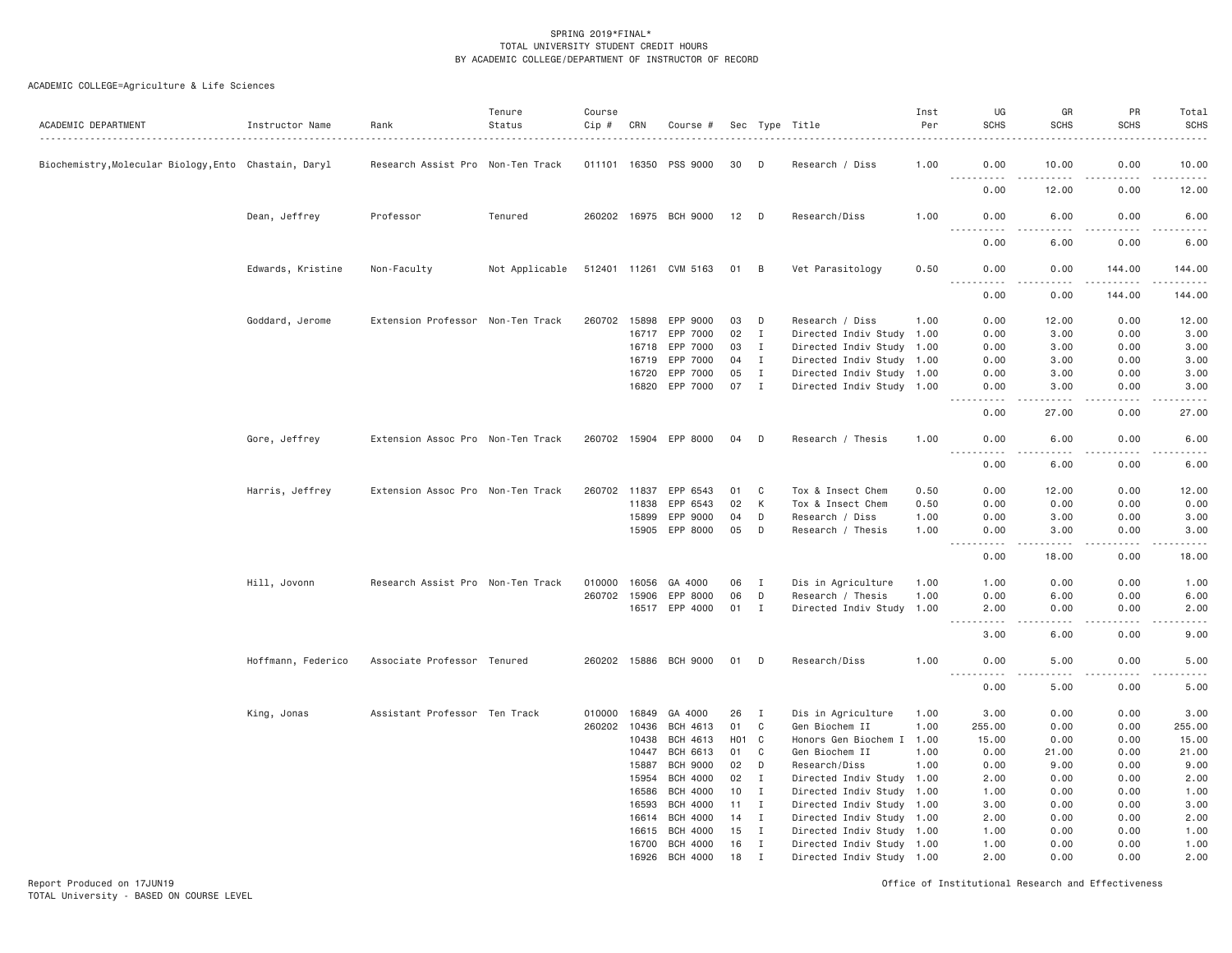| ACADEMIC DEPARTMENT                               | Instructor Name  | Rank                          | Tenure<br>Status | Course<br>Cip # | CRN   | Course #              |                  |              | Sec Type Title            | Inst<br>Per | UG<br><b>SCHS</b>                                                                                                                                                    | GR<br><b>SCHS</b>                                                                                                                                             | PR<br><b>SCHS</b> | Total<br><b>SCHS</b> |
|---------------------------------------------------|------------------|-------------------------------|------------------|-----------------|-------|-----------------------|------------------|--------------|---------------------------|-------------|----------------------------------------------------------------------------------------------------------------------------------------------------------------------|---------------------------------------------------------------------------------------------------------------------------------------------------------------|-------------------|----------------------|
| Biochemistry, Molecular Biology, Ento King, Jonas |                  | Assistant Professor Ten Track |                  | 260202          | 16936 | <b>BCH 4000</b>       | 19               | I            | Directed Indiv Study 1.00 |             | 3.00                                                                                                                                                                 | 0.00                                                                                                                                                          | 0.00              | 3.00                 |
|                                                   |                  |                               |                  |                 |       | 260702 15907 EPP 8000 | 07               | D            | Research / Thesis         | 1.00        | 0.00                                                                                                                                                                 | 2.00                                                                                                                                                          | 0.00              | 2.00                 |
|                                                   |                  |                               |                  |                 |       |                       |                  |              |                           |             | .<br>288.00                                                                                                                                                          | -----<br>32.00                                                                                                                                                | <u>.</u><br>0.00  | .<br>320.00          |
|                                                   | Krishnan, Natraj | Associate Professor Ten Track |                  | 260202          | 10439 | BCH 4623              | 01               | C            | Biochem Spec Tissues 0.50 |             | 108.00                                                                                                                                                               | 0.00                                                                                                                                                          | 0.00              | 108.00               |
|                                                   |                  |                               |                  |                 | 10440 | BCH 4623              | H <sub>0</sub> 1 | $\mathbf{C}$ | Honors Biochem Spec       | 0.50        | 4.50                                                                                                                                                                 | 0.00                                                                                                                                                          | 0.00              | 4.50                 |
|                                                   |                  |                               |                  |                 | 10448 | BCH 6623              | 01               | C            | Biochem Spec Tissues 0.50 |             | 0.00                                                                                                                                                                 | 3.00                                                                                                                                                          | 0.00              | 3.00                 |
|                                                   |                  |                               |                  |                 | 15650 | <b>BCH 4000</b>       | 01               | $\mathbf I$  | Directed Indiv Study      | 1.00        | 4.00                                                                                                                                                                 | 0.00                                                                                                                                                          | 0.00              | 4.00                 |
|                                                   |                  |                               |                  |                 | 16858 | BCH 4000              | 17               | Ι.           | Directed Indiv Study      | 1.00        | 3.00                                                                                                                                                                 | 0.00                                                                                                                                                          | 0.00              | 3.00                 |
|                                                   |                  |                               |                  | 260702 11837    |       | EPP 6543              | 01               | C            | Tox & Insect Chem         | 0.50        | 0.00                                                                                                                                                                 | 12.00                                                                                                                                                         | 0.00              | 12.00                |
|                                                   |                  |                               |                  |                 | 11838 | EPP 6543              | 02               | K            | Tox & Insect Chem         | 0.50        | 0.00                                                                                                                                                                 | 0.00                                                                                                                                                          | 0.00              | 0.00                 |
|                                                   |                  |                               |                  |                 |       |                       |                  |              |                           |             | .<br>119.50                                                                                                                                                          | .<br>15.00                                                                                                                                                    | .<br>0.00         | .<br>134.50          |
|                                                   | Li, Jiaxu        | Associate Professor Tenured   |                  | 260202 10430    |       | BCH 4013              | 01               | C            | Principles of Bioche      | 1.00        | 513.00                                                                                                                                                               | 0.00                                                                                                                                                          | 0.00              | 513.00               |
|                                                   |                  |                               |                  |                 | 15888 | <b>BCH 9000</b>       | 03               | D            | Research/Diss             | 1.00        | 0.00<br>$\mathcal{L}^{\mathcal{A}}\left( \mathcal{A}^{\mathcal{A}}\right) =\mathcal{L}^{\mathcal{A}}\left( \mathcal{A}^{\mathcal{A}}\right)$<br>$\sim$ $\sim$ $\sim$ | 12.00<br>$\frac{1}{2} \left( \frac{1}{2} \right) \left( \frac{1}{2} \right) \left( \frac{1}{2} \right) \left( \frac{1}{2} \right) \left( \frac{1}{2} \right)$ | 0.00<br>-----     | 12.00<br>.           |
|                                                   |                  |                               |                  |                 |       |                       |                  |              |                           |             | 513.00                                                                                                                                                               | 12.00                                                                                                                                                         | 0.00              | 525.00               |
|                                                   | Lu, Shien        | Professor                     | Tenured          | 010000          | 16055 | GA 4000               | 05               | I            | Dis in Agriculture        | 1.00        | 1.00                                                                                                                                                                 | 0.00                                                                                                                                                          | 0.00              | 1.00                 |
|                                                   |                  |                               |                  | 260305 11821    |       | EPP 4163              | 01               | B            | Plant Dis Mgmt            | 1.00        | 69.00                                                                                                                                                                | 0.00                                                                                                                                                          | 0.00              | 69.00                |
|                                                   |                  |                               |                  |                 | 11830 | EPP 6163              | 01               | B            | Plant Dis Mgmt            | 1.00        | 0.00                                                                                                                                                                 | 12.00                                                                                                                                                         | 0.00              | 12.00                |
|                                                   |                  |                               |                  | 260702 16496    |       | EPP 9000              | 07               | D            | Research / Diss           | 1.00        | 0.00                                                                                                                                                                 | 9.00                                                                                                                                                          | 0.00              | 9.00                 |
|                                                   |                  |                               |                  |                 |       |                       |                  |              |                           |             | $\sim$ $\sim$ $\sim$<br>.<br>70.00                                                                                                                                   | $- - - - -$<br>21.00                                                                                                                                          | .<br>0.00         | .<br>91.00           |
|                                                   | Meyer, Florencia | Associate Professor Tenured   |                  | 010000          | 17030 | GA 4000               | 29               | I            | Dis in Agriculture        | 1.00        | 1.00                                                                                                                                                                 | 0.00                                                                                                                                                          | 0.00              | 1.00                 |
|                                                   |                  |                               |                  | 260202          | 10434 | <b>BCH 4603</b>       | 01               | $\mathbf C$  | Gen Biochem I             | 1.00        | 126.00                                                                                                                                                               | 0.00                                                                                                                                                          | 0.00              | 126.00               |
|                                                   |                  |                               |                  |                 | 10435 | BCH 4603              | H <sub>0</sub> 1 | $\mathbf{C}$ | Honors Gen Biochem        | 1.00        | 6.00                                                                                                                                                                 | 0.00                                                                                                                                                          | 0.00              | 6.00                 |
|                                                   |                  |                               |                  |                 | 10446 | <b>BCH 6603</b>       | 01               | $\mathbf C$  | Gen Biochem I             | 1.00        | 0.00                                                                                                                                                                 | 15.00                                                                                                                                                         | 0.00              | 15.00                |
|                                                   |                  |                               |                  |                 | 15881 | <b>BCH 8000</b>       | 04               | D            | Research / Thesis         | 1.00        | 0.00                                                                                                                                                                 | 3.00                                                                                                                                                          | 0.00              | 3.00                 |
|                                                   |                  |                               |                  |                 | 15890 | <b>BCH 9000</b>       | 05               | D            | Research/Diss             | 1.00        | 0.00                                                                                                                                                                 | 9.00                                                                                                                                                          | 0.00              | 9.00                 |
|                                                   |                  |                               |                  |                 | 17047 | <b>BCH 4000</b>       | 20               | $\mathbf{I}$ | Directed Indiv Study 1.00 |             | 3.00                                                                                                                                                                 | 0.00                                                                                                                                                          | 0.00              | 3.00                 |
|                                                   |                  |                               |                  |                 | 17048 | <b>BCH 4000</b>       | 21               | $\mathbf I$  | Directed Indiv Study 1.00 |             | 3.00                                                                                                                                                                 | 0.00                                                                                                                                                          | 0.00              | 3.00                 |
|                                                   |                  |                               |                  | 400510          | 10427 | BCH 2013              | 01               | $\mathbf{C}$ | Intro to Forensic Sc 1.00 |             | 81.00                                                                                                                                                                | 0.00                                                                                                                                                          | 0.00              | 81.00                |
|                                                   |                  |                               |                  |                 |       |                       |                  |              |                           |             | 220.00                                                                                                                                                               | 27.00                                                                                                                                                         | 0.00              | 247.00               |
|                                                   | Musser, Fred     | Professor                     | Tenured          | 260702 11826    |       | EPP 4263              | 01               | B            | Prin Insect Pest Mgt 1.00 |             | 57.00                                                                                                                                                                | 0.00                                                                                                                                                          | 0.00              | 57.00                |
|                                                   |                  |                               |                  |                 | 11835 | EPP 6263              | 01               | B            | Prin Insect Pest Mgt 1.00 |             | 0.00                                                                                                                                                                 | 21.00                                                                                                                                                         | 0.00              | 21.00                |
|                                                   |                  |                               |                  |                 | 15908 | EPP 8000              | 08               | D            | Research / Thesis         | 1.00        | 0.00<br><u>.</u>                                                                                                                                                     | 5.00<br>-----                                                                                                                                                 | 0.00<br>.         | 5.00<br>.            |
|                                                   |                  |                               |                  |                 |       |                       |                  |              |                           |             | 57.00                                                                                                                                                                | 26.00                                                                                                                                                         | 0.00              | 83.00                |
|                                                   | Peng, Zhaohua    | Professor                     | Tenured          |                 |       | 260202 15891 BCH 9000 | 06               | D            | Research/Diss             | 1.00        | 0.00<br>----<br>$\frac{1}{2}$                                                                                                                                        | 5,00<br>.                                                                                                                                                     | 0.00              | 5.00                 |
|                                                   |                  |                               |                  |                 |       |                       |                  |              |                           |             | 0.00                                                                                                                                                                 | 5.00                                                                                                                                                          | 0.00              | 5.00                 |
|                                                   | Popescu, Sorina  | Assistant Professor Ten Track |                  | 260202 15883    |       | <b>BCH 8000</b>       | 06               | D            | Research / Thesis         | 1.00        | 0.00                                                                                                                                                                 | 7.00                                                                                                                                                          | 0.00              | 7.00                 |
|                                                   |                  |                               |                  |                 | 15893 | <b>BCH 9000</b>       | 08               | D            | Research/Diss             | 1.00        | 0.00                                                                                                                                                                 | 27.00                                                                                                                                                         | 0.00              | 27.00                |
|                                                   |                  |                               |                  |                 | 16542 | <b>BCH 4000</b>       | 07               | $\mathbf{I}$ | Directed Indiv Study 1.00 |             | 3.00                                                                                                                                                                 | 0.00                                                                                                                                                          | 0.00              | 3.00                 |
|                                                   |                  |                               |                  |                 | 16582 | <b>BCH 4000</b>       | 09               | $\mathbf I$  | Directed Indiv Study 1.00 |             | 2.00                                                                                                                                                                 | 0.00                                                                                                                                                          | 0.00              | 2.00                 |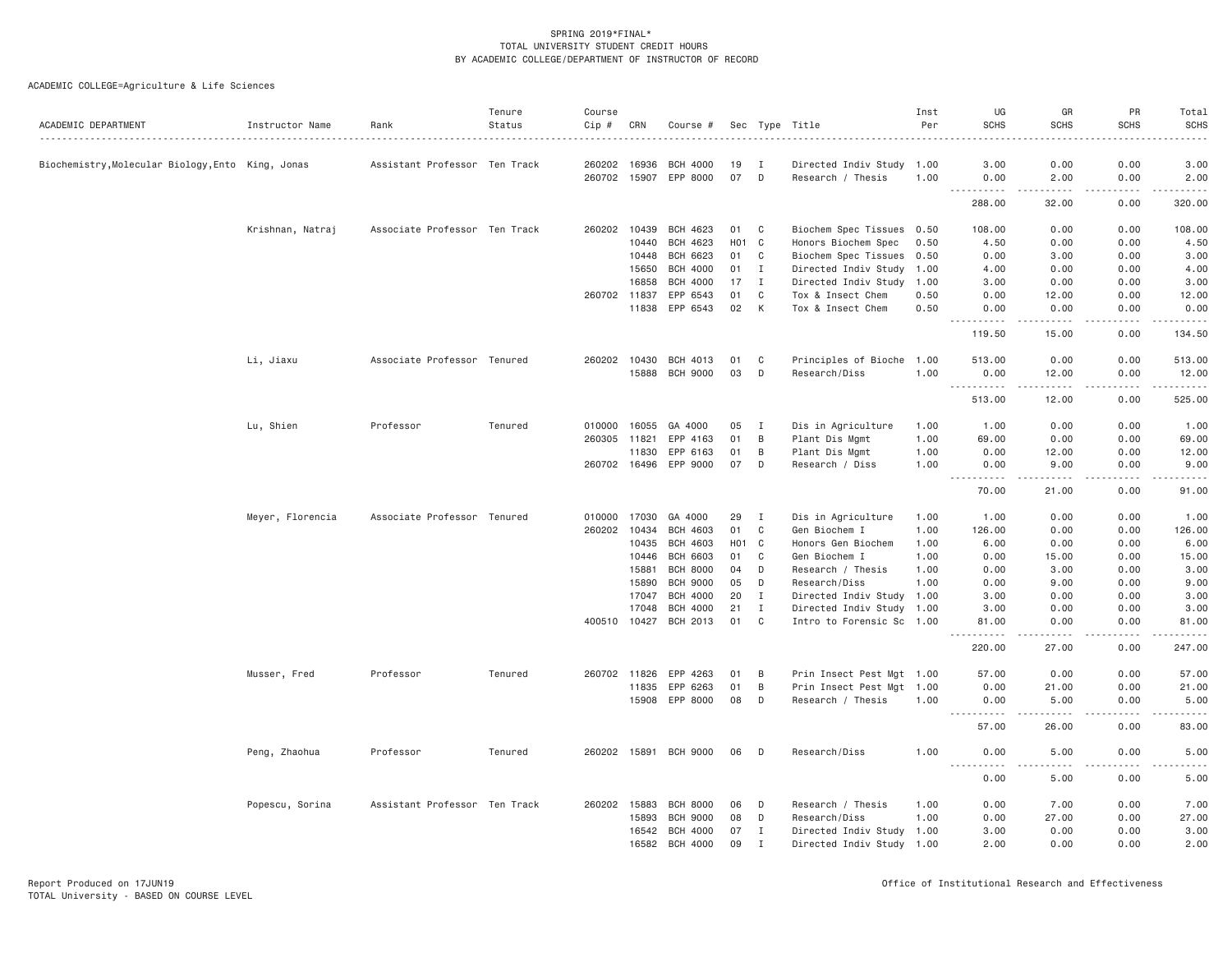| ACADEMIC DEPARTMENT                                | Instructor Name                         | Rank                              | Tenure<br>Status | Course<br>Cip # | CRN   | Course #              |                   |              | Sec Type Title            | Inst<br>Per | UG<br><b>SCHS</b>                                                                      | GR<br><b>SCHS</b>   | PR<br><b>SCHS</b> | Total<br>SCHS                                                                                                                                                                            |
|----------------------------------------------------|-----------------------------------------|-----------------------------------|------------------|-----------------|-------|-----------------------|-------------------|--------------|---------------------------|-------------|----------------------------------------------------------------------------------------|---------------------|-------------------|------------------------------------------------------------------------------------------------------------------------------------------------------------------------------------------|
|                                                    |                                         |                                   |                  |                 |       |                       |                   |              |                           |             |                                                                                        |                     |                   |                                                                                                                                                                                          |
|                                                    |                                         |                                   |                  |                 |       |                       |                   |              |                           |             | .<br>5.00                                                                              | 34.00               | 0.00              | 39.00                                                                                                                                                                                    |
| Biochemistry, Molecular Biology, Ento Rai, Aswathy |                                         | Instructor                        | Non-Ten Track    | 260202 10449    |       | <b>BCH 6804</b>       | 01                | C            | Molecular Biology Me 1.00 |             | 0.00                                                                                   | 8.00                | 0.00              | 8.00                                                                                                                                                                                     |
|                                                    |                                         |                                   |                  |                 | 10451 | <b>BCH 6804</b>       | 03                | К            | Molecular Biology Me 1.00 |             | 0.00                                                                                   | 0.00                | 0.00              | 0.00                                                                                                                                                                                     |
|                                                    |                                         |                                   |                  | 260210 10441    |       | <b>BCH 4804</b>       | 01                | C            | Molecular Biology Me 1.00 |             | 300.00                                                                                 | 0.00                | 0.00              | 300.00                                                                                                                                                                                   |
|                                                    |                                         |                                   |                  |                 | 10442 | <b>BCH 4804</b>       | 02                | K            | Molecular Biology Me 1.00 |             | 0.00                                                                                   | 0.00                | 0.00              | 0.00                                                                                                                                                                                     |
|                                                    |                                         |                                   |                  |                 | 10443 | <b>BCH 4804</b>       | 03                | К            | Molecular Biology Me 1.00 |             | 0.00                                                                                   | 0.00                | 0.00              | 0.00                                                                                                                                                                                     |
|                                                    |                                         |                                   |                  |                 | 10444 | <b>BCH 4804</b>       | 04                | K            | Molecular Biology Me 1.00 |             | 0.00<br>.                                                                              | 0.00<br>.           | 0.00<br>.         | 0.00<br>.                                                                                                                                                                                |
|                                                    |                                         |                                   |                  |                 |       |                       |                   |              |                           |             | 300.00                                                                                 | 8.00                | 0.00              | 308.00                                                                                                                                                                                   |
|                                                    | Riggins, John                           | Associate Professor Tenured       |                  |                 |       | 260702 15909 EPP 8000 | 09                | D            | Research / Thesis         | 1.00        | 0.00<br><u>.</u>                                                                       | 19.00<br>.          | 0.00<br>-----     | 19.00<br>$\frac{1}{2} \left( \frac{1}{2} \right) \left( \frac{1}{2} \right) \left( \frac{1}{2} \right) \left( \frac{1}{2} \right) \left( \frac{1}{2} \right) \left( \frac{1}{2} \right)$ |
|                                                    |                                         |                                   |                  |                 |       |                       |                   |              |                           |             | 0.00                                                                                   | 19.00               | 0.00              | 19.00                                                                                                                                                                                    |
|                                                    | Sabanadzovic, Sead                      | Professor                         | Tenured          | 260305          | 11824 | EPP 4214              | 01                | C            | Diseases Of Crops         | 1.00        | 16.00                                                                                  | 0.00                | 0.00              | 16.00                                                                                                                                                                                    |
|                                                    |                                         |                                   |                  |                 | 11825 | EPP 4214              | 02                | К            | Diseases Of Crops         | 1.00        | 0.00                                                                                   | 0.00                | 0.00              | 0.00                                                                                                                                                                                     |
|                                                    |                                         |                                   |                  |                 | 11833 | EPP 6214              | 01                | C            | Diseases Of Crops         | 1.00        | 0.00                                                                                   | 32.00               | 0.00              | 32.00                                                                                                                                                                                    |
|                                                    |                                         |                                   |                  |                 | 11834 | EPP 6214              | 02                | К            | Diseases Of Crops         | 1.00        | 0.00<br>.<br>$\frac{1}{2} \frac{1}{2} \frac{1}{2} \frac{1}{2} \frac{1}{2} \frac{1}{2}$ | 0.00<br>$- - - - -$ | 0.00<br>.         | 0.00<br>.                                                                                                                                                                                |
|                                                    |                                         |                                   |                  |                 |       |                       |                   |              |                           |             | 16.00                                                                                  | 32.00               | 0.00              | 48.00                                                                                                                                                                                    |
|                                                    | Shan, Xueyan                            | Research Assist Pro Non-Ten Track |                  | 240101          | 16751 | <b>HON 4000</b>       | 09                | $\mathbf{I}$ | Directed Individual       | 1.00        | 4.00                                                                                   | 0.00                | 0.00              | 4.00                                                                                                                                                                                     |
|                                                    |                                         |                                   |                  | 260202          | 10455 | <b>BCH 8633</b>       | 01                | C            | Enzymes                   | 1.00        | 0.00                                                                                   | 51.00               | 0.00              | 51.00                                                                                                                                                                                    |
|                                                    |                                         |                                   |                  |                 | 15884 | <b>BCH 8000</b>       | 07                | D            | Research / Thesis         | 1.00        | 0.00                                                                                   | 9.00                | 0.00              | 9.00                                                                                                                                                                                     |
|                                                    |                                         |                                   |                  |                 | 15894 | <b>BCH 9000</b>       | 09                | D            | Research/Diss             | 1.00        | 0.00                                                                                   | 6.00                | 0.00              | 6.00                                                                                                                                                                                     |
|                                                    |                                         |                                   |                  |                 | 15962 | <b>BCH 4000</b>       | 03                | $\mathbf I$  | Directed Indiv Study      | 1.00        | 3.00<br>.<br>$- - - - -$                                                               | 0.00<br>.           | 0.00<br>.         | 3.00<br>.                                                                                                                                                                                |
|                                                    |                                         |                                   |                  |                 |       |                       |                   |              |                           |             | 7.00                                                                                   | 66.00               | 0.00              | 73.00                                                                                                                                                                                    |
|                                                    | Sparks, Darrell                         | Associate Professor Tenured       |                  | 260202          | 10428 | <b>BCH 3901</b>       | 01                | S            | Senior Seminar            | 0.50        | 9.50                                                                                   | 0.00                | 0.00              | 9.50                                                                                                                                                                                     |
|                                                    |                                         |                                   |                  |                 | 10429 | <b>BCH 3901</b>       | 02                | - S          | Senior Seminar            | 0.50        | 10.00                                                                                  | 0.00                | 0.00              | 10.00                                                                                                                                                                                    |
|                                                    |                                         |                                   |                  |                 | 10431 | BCH 4013              | H <sub>01</sub> C |              | Honors - Prin. of Bi 1.00 |             | 18.00                                                                                  | 0.00                | 0.00              | 18.00                                                                                                                                                                                    |
|                                                    |                                         |                                   |                  |                 | 10445 | BCH 6013              | 01                | C            | Principles of Bioche      | 1.00        | 0.00                                                                                   | 18.00               | 0.00              | 18.00                                                                                                                                                                                    |
|                                                    |                                         |                                   |                  |                 | 16086 | <b>BCH 8000</b>       | 09                | D            | Research / Thesis         | 1.00        | 0.00<br>.<br>$- - -$                                                                   | 1.00<br><u>.</u>    | 0.00<br><u>.</u>  | 1.00<br>.                                                                                                                                                                                |
|                                                    |                                         |                                   |                  |                 |       |                       |                   |              |                           |             | 37.50                                                                                  | 19.00               | 0.00              | 56.50                                                                                                                                                                                    |
|                                                    | Tomaso-Peterson, Mar Research Professor |                                   | Non-Ten Track    |                 |       | 260702 15910 EPP 8000 | 10                | D            | Research / Thesis         | 1.00        | 0.00<br><u>.</u>                                                                       | 13.00               | 0.00              | 13.00                                                                                                                                                                                    |
|                                                    |                                         |                                   |                  |                 |       |                       |                   |              |                           |             | 0.00                                                                                   | 13.00               | 0.00              | 13.00                                                                                                                                                                                    |
|                                                    | Vance, Carrie                           | Research Assist Pro Non-Ten Track |                  | 010000          | 17154 | GA 4000               | 32                | $\mathbf{I}$ | Dis in Agriculture        | 1.00        | 2.00                                                                                   | 0.00                | 0.00              | 2.00                                                                                                                                                                                     |
|                                                    |                                         |                                   |                  | 260202          | 15885 | <b>BCH 8000</b>       | 08                | D            | Research / Thesis         | 1.00        | 0.00                                                                                   | 3.00                | 0.00              | 3.00                                                                                                                                                                                     |
|                                                    |                                         |                                   |                  | 260707          | 15956 | PHY 8000              | 01                | D            | Research / Thesis         | 1.00        | 0.00                                                                                   | 3.00                | 0.00              | 3.00                                                                                                                                                                                     |
|                                                    |                                         |                                   |                  |                 | 15957 | PHY 9000              | 01                | D            | Research / Diss           | 1.00        | 0.00<br>$\frac{1}{2}$                                                                  | 9.00                | 0.00              | 9.00                                                                                                                                                                                     |
|                                                    |                                         |                                   |                  |                 |       |                       |                   |              |                           |             | 2.00                                                                                   | 15.00               | 0.00              | 17.00                                                                                                                                                                                    |
|                                                    | Wang, Ying                              | Assistant Professor Ten Track     |                  | 260101          | 10631 | BIO 8021              | 01                | S            | Seminar II                | 1.00        | 0.00                                                                                   | 7.00                | 0.00              | 7.00                                                                                                                                                                                     |
|                                                    |                                         |                                   |                  | 269999          | 10630 | BIO 8011              | 01                | S            | Seminar I                 | 1.00        | 0.00                                                                                   | 40.00               | 0.00              | 40.00                                                                                                                                                                                    |
|                                                    |                                         |                                   |                  |                 | 15768 | BIO 8000              | 20                | D            | Research/Thesis           | 1.00        | 0.00                                                                                   | 1.00                | 0.00              | 1.00                                                                                                                                                                                     |
|                                                    |                                         |                                   |                  |                 | 15789 | BIO 9000              | 20                | D            | Research / Diss           | 1.00        | 0.00                                                                                   | 6.00                | 0.00              | 6.00                                                                                                                                                                                     |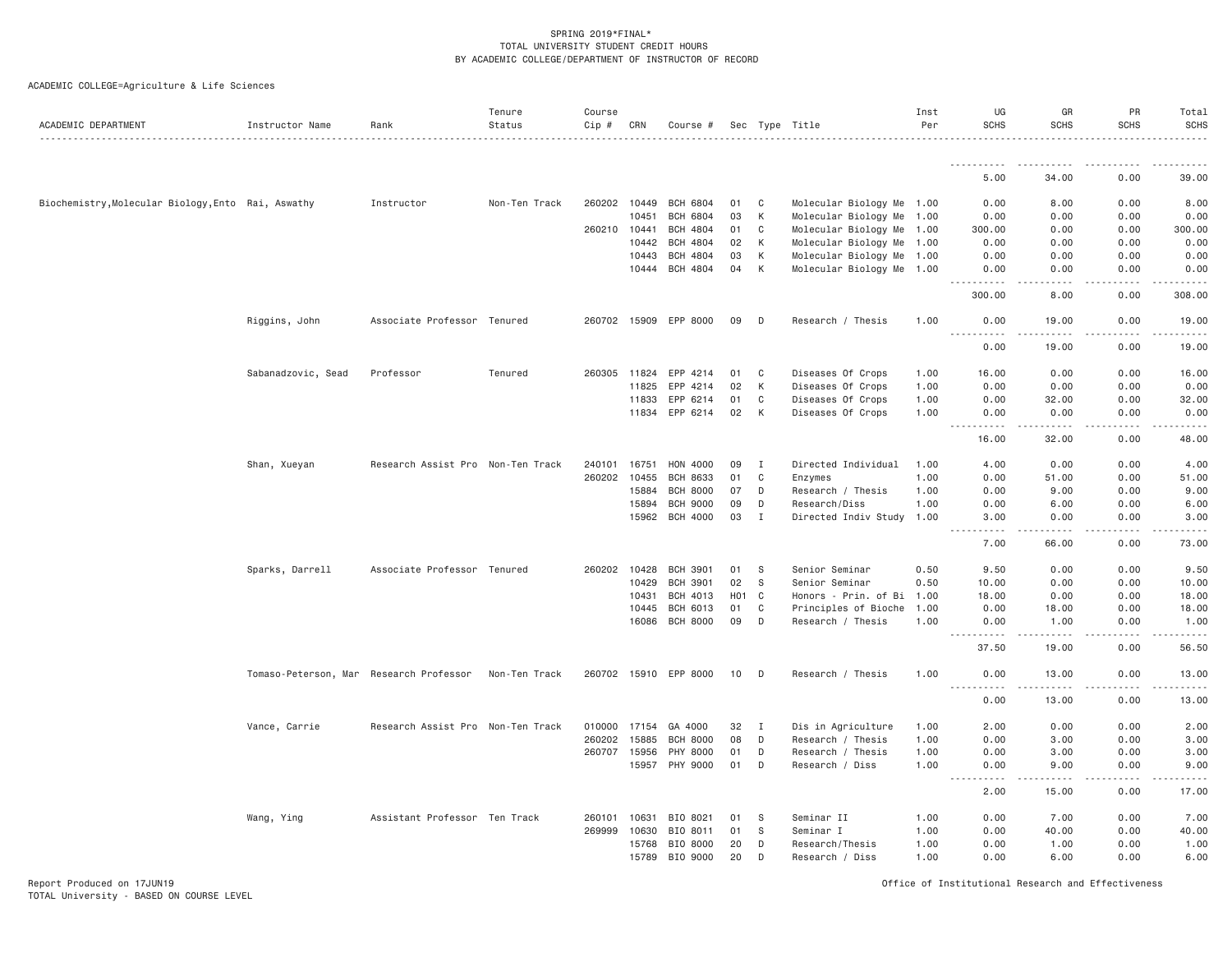|  |  | ACADEMIC COLLEGE=Agriculture & Life Sciences |  |  |  |
|--|--|----------------------------------------------|--|--|--|
|--|--|----------------------------------------------|--|--|--|

| ACADEMIC DEPARTMENT                                     | Instructor Name    | Rank                              | Tenure<br>Status | Course<br>Cip # | CRN   | Course #        |       |                | Sec Type Title            | Inst<br>Per | UG<br><b>SCHS</b>        | GR<br><b>SCHS</b> | PR<br><b>SCHS</b> | Total<br><b>SCHS</b> |
|---------------------------------------------------------|--------------------|-----------------------------------|------------------|-----------------|-------|-----------------|-------|----------------|---------------------------|-------------|--------------------------|-------------------|-------------------|----------------------|
|                                                         |                    |                                   |                  |                 |       |                 |       |                |                           |             |                          |                   |                   |                      |
|                                                         |                    |                                   |                  |                 |       |                 |       |                |                           |             | 0.00                     | 54.00             | 0.00              | 54.00                |
| Biochemistry, Molecular Biology, Ento Wilkerson, Teresa |                    | Research Assist Pro Non-Ten Track |                  | 260702 16138    |       | EPP 9000        |       | D              | Research / Diss           | 1.00        | 0.00                     | 1.00              | 0.00              | 1.00                 |
|                                                         |                    |                                   |                  |                 |       |                 |       |                |                           |             | 0.00                     | 1.00              | 0.00              | 1.00                 |
|                                                         | Willard, Scott     | Professor                         | Tenured          | 010000          | 16789 | GA 4990         | 01    | C              | Special Topic In GA       | 0.25        | 2.25                     | 0.00              | 0.00              | 2.25                 |
|                                                         |                    |                                   |                  | 010701          | 10200 | AELC 2103       | 01    | C              | International Ag Sys 0.50 |             | 15,00                    | 0.00              | 0.00              | 15.00                |
|                                                         |                    |                                   |                  |                 | 12206 | GA 2103         | 01    | C.             | International Ag Sys 0.50 |             | 9.00                     | 0.00              | 0.00              | 9.00                 |
|                                                         |                    |                                   |                  |                 |       |                 |       |                |                           |             | -----<br>------<br>26.25 | ----<br>0.00      | .<br>0.00         | 26.25                |
|                                                         | Willeford, Kenneth | Professor                         | Tenured          | 260202          | 10439 | BCH 4623        | 01    | C <sub>c</sub> | Biochem Spec Tissues 0.50 |             | 108.00                   | 0.00              | 0.00              | 108.00               |
|                                                         |                    |                                   |                  |                 | 10440 | BCH 4623        | H01 C |                | Honors Biochem Spec       | 0.50        | 4.50                     | 0.00              | 0.00              | 4.50                 |
|                                                         |                    |                                   |                  |                 | 10448 | BCH 6623        | 01    | C.             | Biochem Spec Tissues 0.50 |             | 0.00                     | 3.00              | 0.00              | 3.00                 |
|                                                         |                    |                                   |                  |                 | 16324 | <b>BCH 9000</b> | 11    | D              | Research/Diss             | 1.00        | 0.00                     | 13.00             | 0.00              | 13.00                |
|                                                         |                    |                                   |                  |                 |       |                 |       |                |                           |             | 112.50                   | 16.00             | 0.00              | 128.50               |
| ====================================                    |                    |                                   |                  |                 |       |                 |       |                |                           |             | ==========               | ==========        | -----------       |                      |
| Biochemistry, Molecular Biology, Ento                   |                    |                                   |                  |                 |       |                 |       |                |                           |             | 1965.25                  | 568.80            | 144.00            | 2678.05              |
| ======================================                  |                    |                                   |                  |                 |       |                 |       |                |                           |             | ==========               | ==========        | -----------       | ==========           |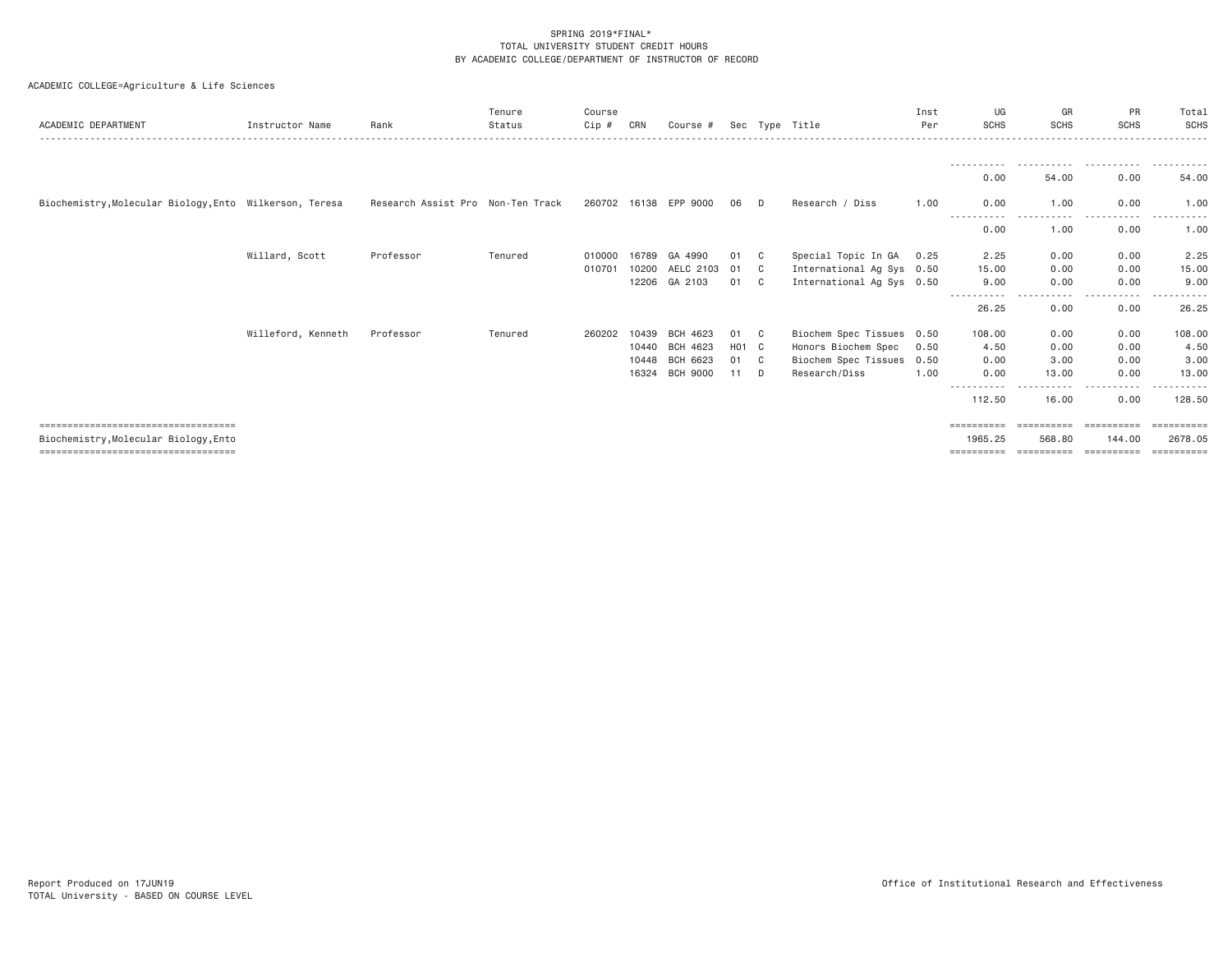| Food Science, Nutrition & Health Pr Buys, David<br>Assistant Professor Ten Track<br>513102 12110 FNH 3723<br>$CO1$ $C$<br>Community Nutrition<br>0.10<br>8.70<br>0.00<br>0.00<br>.<br>.<br>0.00<br>0.00<br>8.70<br>190599 15436 FNH 8000<br>9.00<br>0.00<br>Chang, Kow-Ching<br>Professor<br>Tenured<br>03<br>D<br>Research/Thesis<br>1.00<br>0.00<br>-----<br>.<br>.<br>.<br>$\cdots$<br>0.00<br>9.00<br>0.00<br>Cheng, Wen-Hsing<br>Associate Professor Ten Track<br>190504 12120<br>FNH 4293<br>$CO1$ $C$<br>Micronutrients<br>1.00<br>102.00<br>0.00<br>0.00<br>12133<br>FNH 6293<br>$CO1$ $C$<br>Micronutrients<br>1.00<br>0.00<br>3,00<br>0.00<br>15448<br><b>FNH 9000</b><br>D<br>Research/Diss<br>1.00<br>0.00<br>2.00<br>0.00<br>190599<br>01<br>240101<br>12545<br>HON 4093<br>H15 S<br>Honors Thesis<br>1.00<br>3.00<br>0.00<br>0.00<br>301901 12144 FNH 8293<br>01<br>$\mathbf{C}$<br>Molecular Nutrition<br>0.00<br>1.00<br>0.00<br>15.00<br>.<br>.<br>.<br>$- - - - - -$<br>105.00<br>0.00<br>20.00<br>Conrad, Amanda<br>Instructor<br>Non-Ten Track<br>190501<br>17210<br>FNH 4000<br>05<br>$\mathbf{I}$<br>Directed Indiv Study 1.00<br>1.00<br>0.00<br>0.00<br>190504<br>12100<br>FNH 2293<br>01<br>$\mathbf{C}$<br>Indiv & Family Nutri 1.00<br>705.00<br>0.00<br>0.00<br>12101<br><b>FNH 2293</b><br>02<br>$\mathbf{C}$<br>Indiv & Family Nutri 1.00<br>114.00<br>0.00<br>0.00<br>HS 2293<br>12548<br>01<br>$\mathbf{C}$<br>Indiv & Family Nutri 1.00<br>222.00<br>0.00<br>0.00<br>HS 2293<br>02<br>$\mathbf C$<br>Indiv & Family Nutri 1.00<br>0.00<br>0.00<br>12549<br>18.00<br>FNH 2283<br>501<br>$\mathbf{C}$<br>Child Health & Nutri 1.00<br>0.00<br>0.00<br>14241<br>51.00<br>14317 HS 2283<br>501 C<br>Child Health & Nutri 1.00<br>0.00<br>0.00<br>33.00<br>.<br>1144.00<br>0.00<br>0.00<br>0.00<br>Cox, Melissa<br>Non-Faculty<br>Not Applicable<br>512208 12145 FNH 8443<br>01 H<br>Health Center Practi 0.40<br>0.00<br>4.80<br>.<br>.<br>.<br>$\frac{1}{2}$<br>0.00<br>0.00<br>4.80<br>Research/Thesis<br>1.00<br>Crist, Courtney<br>Extension Assist Pr Non-Ten Track<br>190599 15438 FNH 8000<br>05<br>D<br>0.00<br>1.00<br>0.00<br>.<br>د د د د<br>.<br>.<br>0.00<br>1.00<br>0.00<br>Evans, Marion<br>Professor<br>Tenured<br>512208 12145 FNH 8443<br>01<br>H<br>Health Center Practi 0.60<br>0.00<br>7.20<br>0.00<br><u>.</u><br>.<br>.<br>$\frac{1}{2}$<br>0.00<br>0.00<br>7.20<br>190599<br><b>FNH 8000</b><br>Research/Thesis<br>5.00<br>0.00<br>Fountain, Brent<br>Extension Assoc Pro Non-Ten Track<br>15439<br>06<br>D<br>1.00<br>0.00<br>5.00<br>501 I<br>3.00<br>0.00<br>16738 FNH 7000<br>Directed Indiv Study 1.00<br>0.00<br>-----<br>0.00<br>8.00<br>0.00<br>Assistant Professor Ten Track<br>0.00<br>0.00<br>Gardner, Antonio<br>010000<br>17062<br>GA 4000<br>30<br>$\mathbf{I}$<br>Dis in Agriculture<br>1.00<br>1.00<br>501<br>$\mathbf{C}$<br>Sch Comm Drug Use Pr 1.00<br>0.00<br>0.00<br>190501<br>14247<br>FNH 4783<br>75.00<br>340199<br>14827<br>FNH 3103<br>01<br>$\mathbf{C}$<br>Intro to Health Prof 1.00<br>36.00<br>0.00<br>0.00<br>512207 14255 FNH 8563<br>501 C<br>0.00<br>Prin Epic & Hlth Sci 1.00<br>0.00<br>24.00<br>.<br>.<br>.<br>112.00<br>0.00<br>24.00<br>Professor<br>Tenured<br>Hunt, Barry<br>190599<br>16565<br><b>FNH 7000</b><br>02<br>I<br>Directed Indiv Study 1.00<br>0.00<br>3.00<br>0.00<br><b>FNH 7000</b><br>03<br>$\mathbf I$<br>Directed Indiv Study 1.00<br>0.00<br>3.00<br>0.00<br>16566<br>FNH 8553<br>0.00<br>45.00<br>0.00<br>512207 12146<br>01<br>C<br>Behavioral Epidemiol 1.00<br>14254 FNH 8553<br>501<br>C<br>0.00<br>54.00<br>0.00<br>Behavioral Epidemiol 1.00 | ACADEMIC DEPARTMENT | Instructor Name | Rank | Tenure<br>Status | Course<br>Cip # | CRN | Course # |  | Sec Type Title | Inst<br>Per | UG<br><b>SCHS</b> | GR<br><b>SCHS</b> | PR<br><b>SCHS</b> | Total<br><b>SCHS</b> |
|-----------------------------------------------------------------------------------------------------------------------------------------------------------------------------------------------------------------------------------------------------------------------------------------------------------------------------------------------------------------------------------------------------------------------------------------------------------------------------------------------------------------------------------------------------------------------------------------------------------------------------------------------------------------------------------------------------------------------------------------------------------------------------------------------------------------------------------------------------------------------------------------------------------------------------------------------------------------------------------------------------------------------------------------------------------------------------------------------------------------------------------------------------------------------------------------------------------------------------------------------------------------------------------------------------------------------------------------------------------------------------------------------------------------------------------------------------------------------------------------------------------------------------------------------------------------------------------------------------------------------------------------------------------------------------------------------------------------------------------------------------------------------------------------------------------------------------------------------------------------------------------------------------------------------------------------------------------------------------------------------------------------------------------------------------------------------------------------------------------------------------------------------------------------------------------------------------------------------------------------------------------------------------------------------------------------------------------------------------------------------------------------------------------------------------------------------------------------------------------------------------------------------------------------------------------------------------------------------------------------------------------------------------------------------------------------------------------------------------------------------------------------------------------------------------------------------------------------------------------------------------------------------------------------------------------------------------------------------------------------------------------------------------------------------------------------------------------------------------------------------------------------------------------------------------------------------------------------------------------------------------------------------------------------------------------------------------------------------------------------------------------------------------------------------------------------------------------------------------------------------------------------------------------------------------------------------------------------------------------------------------------------------------------------------|---------------------|-----------------|------|------------------|-----------------|-----|----------|--|----------------|-------------|-------------------|-------------------|-------------------|----------------------|
|                                                                                                                                                                                                                                                                                                                                                                                                                                                                                                                                                                                                                                                                                                                                                                                                                                                                                                                                                                                                                                                                                                                                                                                                                                                                                                                                                                                                                                                                                                                                                                                                                                                                                                                                                                                                                                                                                                                                                                                                                                                                                                                                                                                                                                                                                                                                                                                                                                                                                                                                                                                                                                                                                                                                                                                                                                                                                                                                                                                                                                                                                                                                                                                                                                                                                                                                                                                                                                                                                                                                                                                                                                                                       |                     |                 |      |                  |                 |     |          |  |                |             |                   |                   |                   | 8.70                 |
|                                                                                                                                                                                                                                                                                                                                                                                                                                                                                                                                                                                                                                                                                                                                                                                                                                                                                                                                                                                                                                                                                                                                                                                                                                                                                                                                                                                                                                                                                                                                                                                                                                                                                                                                                                                                                                                                                                                                                                                                                                                                                                                                                                                                                                                                                                                                                                                                                                                                                                                                                                                                                                                                                                                                                                                                                                                                                                                                                                                                                                                                                                                                                                                                                                                                                                                                                                                                                                                                                                                                                                                                                                                                       |                     |                 |      |                  |                 |     |          |  |                |             |                   |                   |                   | 8.70                 |
|                                                                                                                                                                                                                                                                                                                                                                                                                                                                                                                                                                                                                                                                                                                                                                                                                                                                                                                                                                                                                                                                                                                                                                                                                                                                                                                                                                                                                                                                                                                                                                                                                                                                                                                                                                                                                                                                                                                                                                                                                                                                                                                                                                                                                                                                                                                                                                                                                                                                                                                                                                                                                                                                                                                                                                                                                                                                                                                                                                                                                                                                                                                                                                                                                                                                                                                                                                                                                                                                                                                                                                                                                                                                       |                     |                 |      |                  |                 |     |          |  |                |             |                   |                   |                   | 9.00                 |
|                                                                                                                                                                                                                                                                                                                                                                                                                                                                                                                                                                                                                                                                                                                                                                                                                                                                                                                                                                                                                                                                                                                                                                                                                                                                                                                                                                                                                                                                                                                                                                                                                                                                                                                                                                                                                                                                                                                                                                                                                                                                                                                                                                                                                                                                                                                                                                                                                                                                                                                                                                                                                                                                                                                                                                                                                                                                                                                                                                                                                                                                                                                                                                                                                                                                                                                                                                                                                                                                                                                                                                                                                                                                       |                     |                 |      |                  |                 |     |          |  |                |             |                   |                   |                   | 9.00                 |
|                                                                                                                                                                                                                                                                                                                                                                                                                                                                                                                                                                                                                                                                                                                                                                                                                                                                                                                                                                                                                                                                                                                                                                                                                                                                                                                                                                                                                                                                                                                                                                                                                                                                                                                                                                                                                                                                                                                                                                                                                                                                                                                                                                                                                                                                                                                                                                                                                                                                                                                                                                                                                                                                                                                                                                                                                                                                                                                                                                                                                                                                                                                                                                                                                                                                                                                                                                                                                                                                                                                                                                                                                                                                       |                     |                 |      |                  |                 |     |          |  |                |             |                   |                   |                   | 102.00               |
|                                                                                                                                                                                                                                                                                                                                                                                                                                                                                                                                                                                                                                                                                                                                                                                                                                                                                                                                                                                                                                                                                                                                                                                                                                                                                                                                                                                                                                                                                                                                                                                                                                                                                                                                                                                                                                                                                                                                                                                                                                                                                                                                                                                                                                                                                                                                                                                                                                                                                                                                                                                                                                                                                                                                                                                                                                                                                                                                                                                                                                                                                                                                                                                                                                                                                                                                                                                                                                                                                                                                                                                                                                                                       |                     |                 |      |                  |                 |     |          |  |                |             |                   |                   |                   | 3.00                 |
|                                                                                                                                                                                                                                                                                                                                                                                                                                                                                                                                                                                                                                                                                                                                                                                                                                                                                                                                                                                                                                                                                                                                                                                                                                                                                                                                                                                                                                                                                                                                                                                                                                                                                                                                                                                                                                                                                                                                                                                                                                                                                                                                                                                                                                                                                                                                                                                                                                                                                                                                                                                                                                                                                                                                                                                                                                                                                                                                                                                                                                                                                                                                                                                                                                                                                                                                                                                                                                                                                                                                                                                                                                                                       |                     |                 |      |                  |                 |     |          |  |                |             |                   |                   |                   | 2.00                 |
|                                                                                                                                                                                                                                                                                                                                                                                                                                                                                                                                                                                                                                                                                                                                                                                                                                                                                                                                                                                                                                                                                                                                                                                                                                                                                                                                                                                                                                                                                                                                                                                                                                                                                                                                                                                                                                                                                                                                                                                                                                                                                                                                                                                                                                                                                                                                                                                                                                                                                                                                                                                                                                                                                                                                                                                                                                                                                                                                                                                                                                                                                                                                                                                                                                                                                                                                                                                                                                                                                                                                                                                                                                                                       |                     |                 |      |                  |                 |     |          |  |                |             |                   |                   |                   | 3.00                 |
|                                                                                                                                                                                                                                                                                                                                                                                                                                                                                                                                                                                                                                                                                                                                                                                                                                                                                                                                                                                                                                                                                                                                                                                                                                                                                                                                                                                                                                                                                                                                                                                                                                                                                                                                                                                                                                                                                                                                                                                                                                                                                                                                                                                                                                                                                                                                                                                                                                                                                                                                                                                                                                                                                                                                                                                                                                                                                                                                                                                                                                                                                                                                                                                                                                                                                                                                                                                                                                                                                                                                                                                                                                                                       |                     |                 |      |                  |                 |     |          |  |                |             |                   |                   |                   | 15.00                |
|                                                                                                                                                                                                                                                                                                                                                                                                                                                                                                                                                                                                                                                                                                                                                                                                                                                                                                                                                                                                                                                                                                                                                                                                                                                                                                                                                                                                                                                                                                                                                                                                                                                                                                                                                                                                                                                                                                                                                                                                                                                                                                                                                                                                                                                                                                                                                                                                                                                                                                                                                                                                                                                                                                                                                                                                                                                                                                                                                                                                                                                                                                                                                                                                                                                                                                                                                                                                                                                                                                                                                                                                                                                                       |                     |                 |      |                  |                 |     |          |  |                |             |                   |                   |                   | 125.00               |
|                                                                                                                                                                                                                                                                                                                                                                                                                                                                                                                                                                                                                                                                                                                                                                                                                                                                                                                                                                                                                                                                                                                                                                                                                                                                                                                                                                                                                                                                                                                                                                                                                                                                                                                                                                                                                                                                                                                                                                                                                                                                                                                                                                                                                                                                                                                                                                                                                                                                                                                                                                                                                                                                                                                                                                                                                                                                                                                                                                                                                                                                                                                                                                                                                                                                                                                                                                                                                                                                                                                                                                                                                                                                       |                     |                 |      |                  |                 |     |          |  |                |             |                   |                   |                   | 1.00                 |
|                                                                                                                                                                                                                                                                                                                                                                                                                                                                                                                                                                                                                                                                                                                                                                                                                                                                                                                                                                                                                                                                                                                                                                                                                                                                                                                                                                                                                                                                                                                                                                                                                                                                                                                                                                                                                                                                                                                                                                                                                                                                                                                                                                                                                                                                                                                                                                                                                                                                                                                                                                                                                                                                                                                                                                                                                                                                                                                                                                                                                                                                                                                                                                                                                                                                                                                                                                                                                                                                                                                                                                                                                                                                       |                     |                 |      |                  |                 |     |          |  |                |             |                   |                   |                   | 705.00               |
|                                                                                                                                                                                                                                                                                                                                                                                                                                                                                                                                                                                                                                                                                                                                                                                                                                                                                                                                                                                                                                                                                                                                                                                                                                                                                                                                                                                                                                                                                                                                                                                                                                                                                                                                                                                                                                                                                                                                                                                                                                                                                                                                                                                                                                                                                                                                                                                                                                                                                                                                                                                                                                                                                                                                                                                                                                                                                                                                                                                                                                                                                                                                                                                                                                                                                                                                                                                                                                                                                                                                                                                                                                                                       |                     |                 |      |                  |                 |     |          |  |                |             |                   |                   |                   | 114.00               |
|                                                                                                                                                                                                                                                                                                                                                                                                                                                                                                                                                                                                                                                                                                                                                                                                                                                                                                                                                                                                                                                                                                                                                                                                                                                                                                                                                                                                                                                                                                                                                                                                                                                                                                                                                                                                                                                                                                                                                                                                                                                                                                                                                                                                                                                                                                                                                                                                                                                                                                                                                                                                                                                                                                                                                                                                                                                                                                                                                                                                                                                                                                                                                                                                                                                                                                                                                                                                                                                                                                                                                                                                                                                                       |                     |                 |      |                  |                 |     |          |  |                |             |                   |                   |                   | 222.00               |
|                                                                                                                                                                                                                                                                                                                                                                                                                                                                                                                                                                                                                                                                                                                                                                                                                                                                                                                                                                                                                                                                                                                                                                                                                                                                                                                                                                                                                                                                                                                                                                                                                                                                                                                                                                                                                                                                                                                                                                                                                                                                                                                                                                                                                                                                                                                                                                                                                                                                                                                                                                                                                                                                                                                                                                                                                                                                                                                                                                                                                                                                                                                                                                                                                                                                                                                                                                                                                                                                                                                                                                                                                                                                       |                     |                 |      |                  |                 |     |          |  |                |             |                   |                   |                   | 18.00                |
|                                                                                                                                                                                                                                                                                                                                                                                                                                                                                                                                                                                                                                                                                                                                                                                                                                                                                                                                                                                                                                                                                                                                                                                                                                                                                                                                                                                                                                                                                                                                                                                                                                                                                                                                                                                                                                                                                                                                                                                                                                                                                                                                                                                                                                                                                                                                                                                                                                                                                                                                                                                                                                                                                                                                                                                                                                                                                                                                                                                                                                                                                                                                                                                                                                                                                                                                                                                                                                                                                                                                                                                                                                                                       |                     |                 |      |                  |                 |     |          |  |                |             |                   |                   |                   | 51.00                |
|                                                                                                                                                                                                                                                                                                                                                                                                                                                                                                                                                                                                                                                                                                                                                                                                                                                                                                                                                                                                                                                                                                                                                                                                                                                                                                                                                                                                                                                                                                                                                                                                                                                                                                                                                                                                                                                                                                                                                                                                                                                                                                                                                                                                                                                                                                                                                                                                                                                                                                                                                                                                                                                                                                                                                                                                                                                                                                                                                                                                                                                                                                                                                                                                                                                                                                                                                                                                                                                                                                                                                                                                                                                                       |                     |                 |      |                  |                 |     |          |  |                |             |                   |                   |                   | 33.00                |
|                                                                                                                                                                                                                                                                                                                                                                                                                                                                                                                                                                                                                                                                                                                                                                                                                                                                                                                                                                                                                                                                                                                                                                                                                                                                                                                                                                                                                                                                                                                                                                                                                                                                                                                                                                                                                                                                                                                                                                                                                                                                                                                                                                                                                                                                                                                                                                                                                                                                                                                                                                                                                                                                                                                                                                                                                                                                                                                                                                                                                                                                                                                                                                                                                                                                                                                                                                                                                                                                                                                                                                                                                                                                       |                     |                 |      |                  |                 |     |          |  |                |             |                   |                   |                   | 1144.00              |
|                                                                                                                                                                                                                                                                                                                                                                                                                                                                                                                                                                                                                                                                                                                                                                                                                                                                                                                                                                                                                                                                                                                                                                                                                                                                                                                                                                                                                                                                                                                                                                                                                                                                                                                                                                                                                                                                                                                                                                                                                                                                                                                                                                                                                                                                                                                                                                                                                                                                                                                                                                                                                                                                                                                                                                                                                                                                                                                                                                                                                                                                                                                                                                                                                                                                                                                                                                                                                                                                                                                                                                                                                                                                       |                     |                 |      |                  |                 |     |          |  |                |             |                   |                   |                   | 4.80                 |
|                                                                                                                                                                                                                                                                                                                                                                                                                                                                                                                                                                                                                                                                                                                                                                                                                                                                                                                                                                                                                                                                                                                                                                                                                                                                                                                                                                                                                                                                                                                                                                                                                                                                                                                                                                                                                                                                                                                                                                                                                                                                                                                                                                                                                                                                                                                                                                                                                                                                                                                                                                                                                                                                                                                                                                                                                                                                                                                                                                                                                                                                                                                                                                                                                                                                                                                                                                                                                                                                                                                                                                                                                                                                       |                     |                 |      |                  |                 |     |          |  |                |             |                   |                   |                   | 4.80                 |
|                                                                                                                                                                                                                                                                                                                                                                                                                                                                                                                                                                                                                                                                                                                                                                                                                                                                                                                                                                                                                                                                                                                                                                                                                                                                                                                                                                                                                                                                                                                                                                                                                                                                                                                                                                                                                                                                                                                                                                                                                                                                                                                                                                                                                                                                                                                                                                                                                                                                                                                                                                                                                                                                                                                                                                                                                                                                                                                                                                                                                                                                                                                                                                                                                                                                                                                                                                                                                                                                                                                                                                                                                                                                       |                     |                 |      |                  |                 |     |          |  |                |             |                   |                   |                   | 1.00                 |
|                                                                                                                                                                                                                                                                                                                                                                                                                                                                                                                                                                                                                                                                                                                                                                                                                                                                                                                                                                                                                                                                                                                                                                                                                                                                                                                                                                                                                                                                                                                                                                                                                                                                                                                                                                                                                                                                                                                                                                                                                                                                                                                                                                                                                                                                                                                                                                                                                                                                                                                                                                                                                                                                                                                                                                                                                                                                                                                                                                                                                                                                                                                                                                                                                                                                                                                                                                                                                                                                                                                                                                                                                                                                       |                     |                 |      |                  |                 |     |          |  |                |             |                   |                   |                   | 1.00                 |
|                                                                                                                                                                                                                                                                                                                                                                                                                                                                                                                                                                                                                                                                                                                                                                                                                                                                                                                                                                                                                                                                                                                                                                                                                                                                                                                                                                                                                                                                                                                                                                                                                                                                                                                                                                                                                                                                                                                                                                                                                                                                                                                                                                                                                                                                                                                                                                                                                                                                                                                                                                                                                                                                                                                                                                                                                                                                                                                                                                                                                                                                                                                                                                                                                                                                                                                                                                                                                                                                                                                                                                                                                                                                       |                     |                 |      |                  |                 |     |          |  |                |             |                   |                   |                   | 7.20                 |
|                                                                                                                                                                                                                                                                                                                                                                                                                                                                                                                                                                                                                                                                                                                                                                                                                                                                                                                                                                                                                                                                                                                                                                                                                                                                                                                                                                                                                                                                                                                                                                                                                                                                                                                                                                                                                                                                                                                                                                                                                                                                                                                                                                                                                                                                                                                                                                                                                                                                                                                                                                                                                                                                                                                                                                                                                                                                                                                                                                                                                                                                                                                                                                                                                                                                                                                                                                                                                                                                                                                                                                                                                                                                       |                     |                 |      |                  |                 |     |          |  |                |             |                   |                   |                   | 7.20                 |
|                                                                                                                                                                                                                                                                                                                                                                                                                                                                                                                                                                                                                                                                                                                                                                                                                                                                                                                                                                                                                                                                                                                                                                                                                                                                                                                                                                                                                                                                                                                                                                                                                                                                                                                                                                                                                                                                                                                                                                                                                                                                                                                                                                                                                                                                                                                                                                                                                                                                                                                                                                                                                                                                                                                                                                                                                                                                                                                                                                                                                                                                                                                                                                                                                                                                                                                                                                                                                                                                                                                                                                                                                                                                       |                     |                 |      |                  |                 |     |          |  |                |             |                   |                   |                   |                      |
|                                                                                                                                                                                                                                                                                                                                                                                                                                                                                                                                                                                                                                                                                                                                                                                                                                                                                                                                                                                                                                                                                                                                                                                                                                                                                                                                                                                                                                                                                                                                                                                                                                                                                                                                                                                                                                                                                                                                                                                                                                                                                                                                                                                                                                                                                                                                                                                                                                                                                                                                                                                                                                                                                                                                                                                                                                                                                                                                                                                                                                                                                                                                                                                                                                                                                                                                                                                                                                                                                                                                                                                                                                                                       |                     |                 |      |                  |                 |     |          |  |                |             |                   |                   |                   | 3.00                 |
|                                                                                                                                                                                                                                                                                                                                                                                                                                                                                                                                                                                                                                                                                                                                                                                                                                                                                                                                                                                                                                                                                                                                                                                                                                                                                                                                                                                                                                                                                                                                                                                                                                                                                                                                                                                                                                                                                                                                                                                                                                                                                                                                                                                                                                                                                                                                                                                                                                                                                                                                                                                                                                                                                                                                                                                                                                                                                                                                                                                                                                                                                                                                                                                                                                                                                                                                                                                                                                                                                                                                                                                                                                                                       |                     |                 |      |                  |                 |     |          |  |                |             |                   |                   |                   | 8.00                 |
|                                                                                                                                                                                                                                                                                                                                                                                                                                                                                                                                                                                                                                                                                                                                                                                                                                                                                                                                                                                                                                                                                                                                                                                                                                                                                                                                                                                                                                                                                                                                                                                                                                                                                                                                                                                                                                                                                                                                                                                                                                                                                                                                                                                                                                                                                                                                                                                                                                                                                                                                                                                                                                                                                                                                                                                                                                                                                                                                                                                                                                                                                                                                                                                                                                                                                                                                                                                                                                                                                                                                                                                                                                                                       |                     |                 |      |                  |                 |     |          |  |                |             |                   |                   |                   | 1.00                 |
|                                                                                                                                                                                                                                                                                                                                                                                                                                                                                                                                                                                                                                                                                                                                                                                                                                                                                                                                                                                                                                                                                                                                                                                                                                                                                                                                                                                                                                                                                                                                                                                                                                                                                                                                                                                                                                                                                                                                                                                                                                                                                                                                                                                                                                                                                                                                                                                                                                                                                                                                                                                                                                                                                                                                                                                                                                                                                                                                                                                                                                                                                                                                                                                                                                                                                                                                                                                                                                                                                                                                                                                                                                                                       |                     |                 |      |                  |                 |     |          |  |                |             |                   |                   |                   | 75.00                |
|                                                                                                                                                                                                                                                                                                                                                                                                                                                                                                                                                                                                                                                                                                                                                                                                                                                                                                                                                                                                                                                                                                                                                                                                                                                                                                                                                                                                                                                                                                                                                                                                                                                                                                                                                                                                                                                                                                                                                                                                                                                                                                                                                                                                                                                                                                                                                                                                                                                                                                                                                                                                                                                                                                                                                                                                                                                                                                                                                                                                                                                                                                                                                                                                                                                                                                                                                                                                                                                                                                                                                                                                                                                                       |                     |                 |      |                  |                 |     |          |  |                |             |                   |                   |                   | 36.00                |
|                                                                                                                                                                                                                                                                                                                                                                                                                                                                                                                                                                                                                                                                                                                                                                                                                                                                                                                                                                                                                                                                                                                                                                                                                                                                                                                                                                                                                                                                                                                                                                                                                                                                                                                                                                                                                                                                                                                                                                                                                                                                                                                                                                                                                                                                                                                                                                                                                                                                                                                                                                                                                                                                                                                                                                                                                                                                                                                                                                                                                                                                                                                                                                                                                                                                                                                                                                                                                                                                                                                                                                                                                                                                       |                     |                 |      |                  |                 |     |          |  |                |             |                   |                   |                   | 24.00                |
|                                                                                                                                                                                                                                                                                                                                                                                                                                                                                                                                                                                                                                                                                                                                                                                                                                                                                                                                                                                                                                                                                                                                                                                                                                                                                                                                                                                                                                                                                                                                                                                                                                                                                                                                                                                                                                                                                                                                                                                                                                                                                                                                                                                                                                                                                                                                                                                                                                                                                                                                                                                                                                                                                                                                                                                                                                                                                                                                                                                                                                                                                                                                                                                                                                                                                                                                                                                                                                                                                                                                                                                                                                                                       |                     |                 |      |                  |                 |     |          |  |                |             |                   |                   |                   | 136.00               |
|                                                                                                                                                                                                                                                                                                                                                                                                                                                                                                                                                                                                                                                                                                                                                                                                                                                                                                                                                                                                                                                                                                                                                                                                                                                                                                                                                                                                                                                                                                                                                                                                                                                                                                                                                                                                                                                                                                                                                                                                                                                                                                                                                                                                                                                                                                                                                                                                                                                                                                                                                                                                                                                                                                                                                                                                                                                                                                                                                                                                                                                                                                                                                                                                                                                                                                                                                                                                                                                                                                                                                                                                                                                                       |                     |                 |      |                  |                 |     |          |  |                |             |                   |                   |                   | 3.00                 |
|                                                                                                                                                                                                                                                                                                                                                                                                                                                                                                                                                                                                                                                                                                                                                                                                                                                                                                                                                                                                                                                                                                                                                                                                                                                                                                                                                                                                                                                                                                                                                                                                                                                                                                                                                                                                                                                                                                                                                                                                                                                                                                                                                                                                                                                                                                                                                                                                                                                                                                                                                                                                                                                                                                                                                                                                                                                                                                                                                                                                                                                                                                                                                                                                                                                                                                                                                                                                                                                                                                                                                                                                                                                                       |                     |                 |      |                  |                 |     |          |  |                |             |                   |                   |                   | 3.00                 |
|                                                                                                                                                                                                                                                                                                                                                                                                                                                                                                                                                                                                                                                                                                                                                                                                                                                                                                                                                                                                                                                                                                                                                                                                                                                                                                                                                                                                                                                                                                                                                                                                                                                                                                                                                                                                                                                                                                                                                                                                                                                                                                                                                                                                                                                                                                                                                                                                                                                                                                                                                                                                                                                                                                                                                                                                                                                                                                                                                                                                                                                                                                                                                                                                                                                                                                                                                                                                                                                                                                                                                                                                                                                                       |                     |                 |      |                  |                 |     |          |  |                |             |                   |                   |                   | 45.00                |
|                                                                                                                                                                                                                                                                                                                                                                                                                                                                                                                                                                                                                                                                                                                                                                                                                                                                                                                                                                                                                                                                                                                                                                                                                                                                                                                                                                                                                                                                                                                                                                                                                                                                                                                                                                                                                                                                                                                                                                                                                                                                                                                                                                                                                                                                                                                                                                                                                                                                                                                                                                                                                                                                                                                                                                                                                                                                                                                                                                                                                                                                                                                                                                                                                                                                                                                                                                                                                                                                                                                                                                                                                                                                       |                     |                 |      |                  |                 |     |          |  |                |             |                   |                   |                   | 54.00                |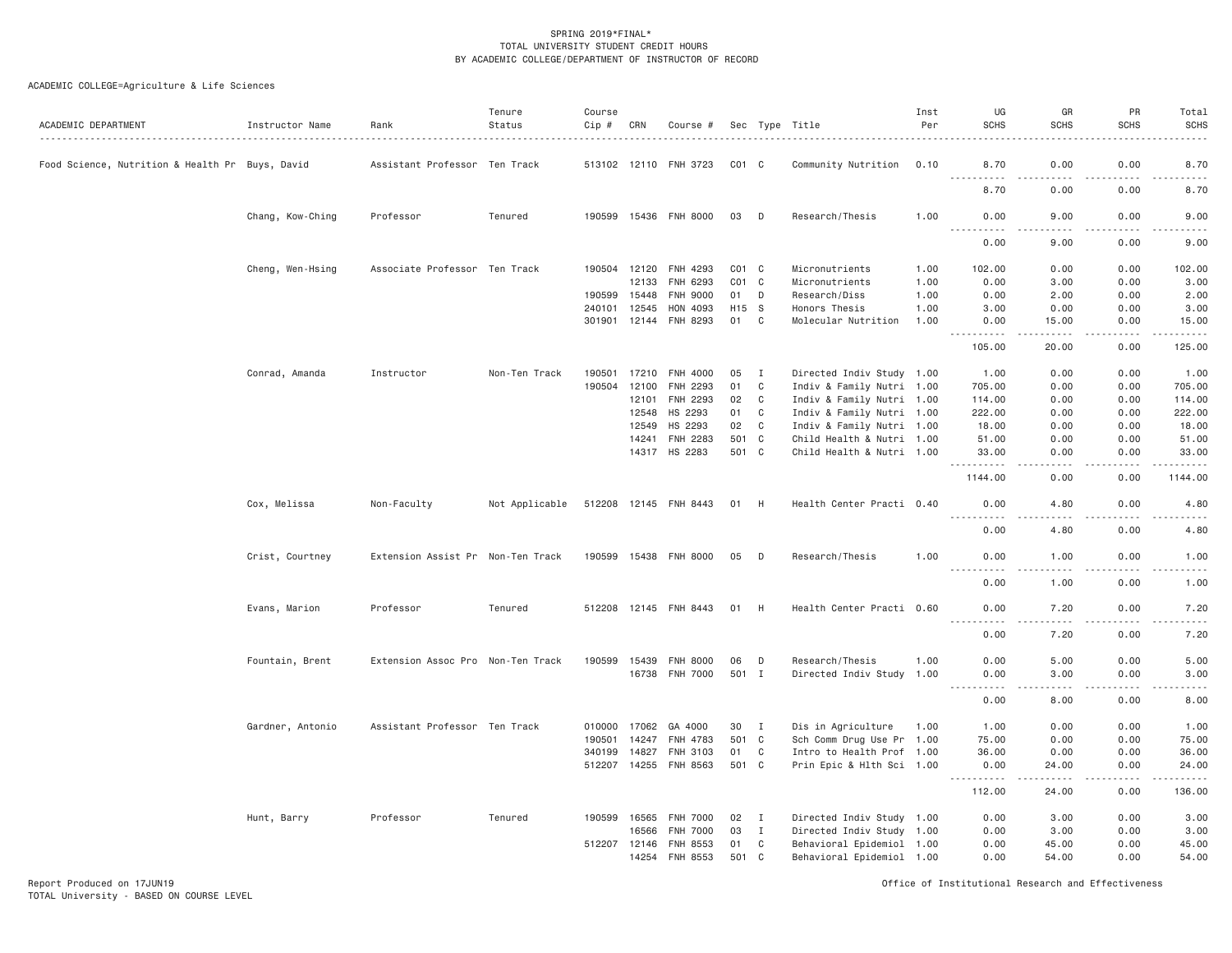| ACADEMIC DEPARTMENT                             | Instructor Name  | Rank                                                   | Tenure<br>Status | Course<br>Cip # | CRN          | Course #              |                 |              | Sec Type Title            | Inst<br>Per | UG<br><b>SCHS</b>                                                                                                                                            | GR<br><b>SCHS</b>                   | PR<br><b>SCHS</b> | Total<br><b>SCHS</b><br>$\frac{1}{2} \left( \frac{1}{2} \right) \left( \frac{1}{2} \right) \left( \frac{1}{2} \right) \left( \frac{1}{2} \right)$ |
|-------------------------------------------------|------------------|--------------------------------------------------------|------------------|-----------------|--------------|-----------------------|-----------------|--------------|---------------------------|-------------|--------------------------------------------------------------------------------------------------------------------------------------------------------------|-------------------------------------|-------------------|---------------------------------------------------------------------------------------------------------------------------------------------------|
| Food Science, Nutrition & Health Pr Hunt, Barry |                  | Professor                                              | Tenured          |                 |              | 512207 15101 FNH 8673 | $01$ I          |              | Appl Proj for CHES        | 1.00        | 0.00                                                                                                                                                         | 12.00                               | 0.00              | 12.00                                                                                                                                             |
|                                                 |                  |                                                        |                  |                 |              |                       |                 |              |                           |             | <u>.</u><br>0.00                                                                                                                                             | $\frac{1}{2}$<br>117.00             | .<br>0.00         | <u>.</u><br>117.00                                                                                                                                |
|                                                 | Khan, Fauzia     | Non-Employee                                           | Not Applicable   | 190501          |              | 12114 FNH 4193        | 01              | C            | Soc-Cult Aspect Food 1.00 |             | 24.00                                                                                                                                                        | 0.00                                | 0.00              | 24.00                                                                                                                                             |
|                                                 |                  |                                                        |                  |                 | 12130        | FNH 6193              | 01              | $\mathbf C$  | Soc-Cult Aspect Food 1.00 |             | 0.00                                                                                                                                                         | 3.00                                | 0.00              | 3.00                                                                                                                                              |
|                                                 |                  |                                                        |                  |                 | 14244        | FNH 4193              | 501 C           |              | Soc-Cult Aspect Food 1.00 |             | 18.00                                                                                                                                                        | 0.00                                | 0.00              | 18.00                                                                                                                                             |
|                                                 |                  |                                                        |                  |                 |              | 14248 FNH 6193        | 501 C           |              | Soc-Cult Aspect Food 1.00 |             | 0.00<br>$\frac{1}{2} \left( \frac{1}{2} \right) \left( \frac{1}{2} \right) \left( \frac{1}{2} \right) \left( \frac{1}{2} \right) \left( \frac{1}{2} \right)$ | 9.00<br>والمستناء                   | 0.00<br>.         | 9.00<br>.                                                                                                                                         |
|                                                 |                  |                                                        |                  |                 |              |                       |                 |              |                           |             | 42.00                                                                                                                                                        | 12.00                               | 0.00              | 54.00                                                                                                                                             |
|                                                 | Leach, Vicki     | Lecturer                                               | Non-Ten Track    |                 |              | 190505 12118 FNH 4284 | 01              | B            | Quantity Food Prod & 1.00 |             | 124.00<br>$\sim$ $\sim$ $\sim$<br>.                                                                                                                          | 0.00<br>.                           | 0.00<br>.         | 124.00<br>.                                                                                                                                       |
|                                                 |                  |                                                        |                  |                 |              |                       |                 |              |                           |             | 124.00                                                                                                                                                       | 0.00                                | 0.00              | 124.00                                                                                                                                            |
|                                                 | Mathews, Rahel   | Non-Employee                                           | Not Applicable   | 190504          | 12121        | FNH 4353              | 01              | C            | Nutrition/ Life Cycl 1.00 |             | 84.00                                                                                                                                                        | 0.00                                | 0.00              | 84.00                                                                                                                                             |
|                                                 |                  |                                                        |                  |                 | 12134        | FNH 6353              | 01              | C            | Nutrition / Life Cyc 1.00 |             | 0.00                                                                                                                                                         | 3.00                                | 0.00              | 3.00                                                                                                                                              |
|                                                 |                  |                                                        |                  | 513102 12110    |              | FNH 3723              | CO <sub>1</sub> | $\mathbf{C}$ | Community Nutrition 0.90  |             | 78.30                                                                                                                                                        | 0.00                                | 0.00              | 78.30                                                                                                                                             |
|                                                 |                  |                                                        |                  |                 | 12111        | FNH 4123              | 01              | C            | Nutrition and Chroni 1.00 |             | 105.00                                                                                                                                                       | 0.00                                | 0.00              | 105.00                                                                                                                                            |
|                                                 |                  |                                                        |                  |                 |              |                       |                 |              |                           |             | 267.30                                                                                                                                                       | 3.00                                | 0.00              | 270.30                                                                                                                                            |
|                                                 | Mosby, Terezie   | Associate Professor Ten Track                          |                  | 010000          | 16090        | GA 4000               | 11              | I            | Dis in Agriculture        | 1.00        | 3.00                                                                                                                                                         | 0.00                                | 0.00              | 3.00                                                                                                                                              |
|                                                 |                  |                                                        |                  | 190501 12140    |              | FNH 8121              | 01              | - S          | Food Sc Ntr & Health 0.50 |             | 0.00                                                                                                                                                         | 1.50                                | 0.00              | 1.50                                                                                                                                              |
|                                                 |                  |                                                        |                  |                 | 12141        | FNH 8131              | 01              | S.           | Food Sc Ntr & Health      | 0.50        | 0.00                                                                                                                                                         | 1.00                                | 0.00              | 1.00                                                                                                                                              |
|                                                 |                  |                                                        |                  | 190504          | 12142        | FNH 8233              | 01              | C            | Maternal-Inf-Chl-Nut 1.00 |             | 0.00                                                                                                                                                         | 12.00                               | 0.00              | 12.00                                                                                                                                             |
|                                                 |                  |                                                        |                  | 190599          | 15442        | <b>FNH 8000</b>       | 09              | D            | Research/Thesis           | 1.00        | 0.00                                                                                                                                                         | 18.00                               | 0.00              | 18.00                                                                                                                                             |
|                                                 |                  |                                                        |                  |                 | 15449        | <b>FNH 9000</b>       | 02              | D            | Research/Diss             | 1.00        | 0.00                                                                                                                                                         | 31.00                               | 0.00              | 31.00                                                                                                                                             |
|                                                 |                  |                                                        |                  |                 | 513101 12143 | FNH 8286              | 01              | E            | Supervised Practice       | 1.00        | 0.00                                                                                                                                                         | 84.00                               | 0.00              | 84.00                                                                                                                                             |
|                                                 |                  |                                                        |                  |                 |              | 513102 12103 FNH 3003 | 01              | E            | Nutr Field Experienc 1.00 |             | 21.00<br>. <b>.</b><br>$\sim$ $\sim$ $\sim$                                                                                                                  | 0.00<br>. <u>.</u> .                | 0.00<br>.         | 21.00<br>.                                                                                                                                        |
|                                                 |                  |                                                        |                  |                 |              |                       |                 |              |                           |             | 24.00                                                                                                                                                        | 147.50                              | 0.00              | 171.50                                                                                                                                            |
|                                                 | Mukherjee, Soma  | Non-Faculty                                            | Not Applicable   |                 |              | 190501 12095 FNH 1103 | 01              | - C          | Intro Food Sci, Nutr 1.00 |             | 192.00<br>.                                                                                                                                                  | 0.00<br>$\sim$ $\sim$ $\sim$ $\sim$ | 0.00<br>.         | 192.00<br>$\alpha$ is a set of $\alpha$                                                                                                           |
|                                                 |                  |                                                        |                  |                 |              |                       |                 |              |                           |             | 192.00                                                                                                                                                       | 0.00                                | 0.00              | 192.00                                                                                                                                            |
|                                                 |                  | Nannapaneni, Ramakri Research Assoc Prof Non-Ten Track |                  | 190501          | 12123        | FNH 4414              | 01              | C            | Microbiology of Food 1.00 |             | 28.00                                                                                                                                                        | 0.00                                | 0.00              | 28.00                                                                                                                                             |
|                                                 |                  |                                                        |                  |                 | 12124        | FNH 4414              | 02              | K            | Microbiology of Food 1.00 |             | 0.00                                                                                                                                                         | 0.00                                | 0.00              | 0.00                                                                                                                                              |
|                                                 |                  |                                                        |                  |                 | 12135        | FNH 6414              | 01              | $\mathbf C$  | Microbiology of Food 1.00 |             | 0.00                                                                                                                                                         | 4.00                                | 0.00              | 4.00                                                                                                                                              |
|                                                 |                  |                                                        |                  |                 | 12136        | FNH 6414              | 02              | K            | Microbiology in Food 1.00 |             | 0.00                                                                                                                                                         | 0.00                                | 0.00              | 0.00                                                                                                                                              |
|                                                 |                  |                                                        |                  | 190599          | 15450        | <b>FNH 9000</b>       | 03              | D            | Research/Diss             | 1.00        | 0.00                                                                                                                                                         | 5.00                                | 0.00              | 5.00                                                                                                                                              |
|                                                 |                  |                                                        |                  |                 | 17053        | FNH 7000              | 04              | $\mathbf{I}$ | Directed Indiv Study 1.00 |             | 0.00                                                                                                                                                         | 4.00                                | 0.00              | 4.00                                                                                                                                              |
|                                                 |                  |                                                        |                  | 260502 10588    |              | BIO 4414              | 01              | C            | Micro Of Foods            | 1.00        | 48.00                                                                                                                                                        | 0.00                                | 0.00              | 48.00                                                                                                                                             |
|                                                 |                  |                                                        |                  |                 | 10589        | BIO 4414              | 02              | К            | Micro Of Foods            | 1.00        | 0.00<br>$  -$<br>.                                                                                                                                           | 0.00                                | 0.00              | 0.00                                                                                                                                              |
|                                                 |                  |                                                        |                  |                 |              |                       |                 |              |                           |             | 76.00                                                                                                                                                        | 13.00                               | 0.00              | 89.00                                                                                                                                             |
|                                                 | Oliver, Brittney | Assistant Professor Ten Track                          |                  | 190504 14251    |              | FNH 6393              | 501 C           |              | Prevention of Diseas      | 1.00        | 0.00                                                                                                                                                         | 42.00                               | 0.00              | 42.00                                                                                                                                             |
|                                                 |                  |                                                        |                  | 512207          | 12147        | FNH 8613              | 01              | C            | Dsgn Admin Hp Prog        | 1.00        | 0.00                                                                                                                                                         | 36.00                               | 0.00              | 36.00                                                                                                                                             |
|                                                 |                  |                                                        |                  |                 |              | 14256 FNH 8613        | 501 C           |              | Dsgn Admin Hp Prog        | 1.00        | 0.00<br>.                                                                                                                                                    | 42.00<br>.                          | 0.00              | 42.00<br>.                                                                                                                                        |
|                                                 |                  |                                                        |                  |                 |              |                       |                 |              |                           |             | 0.00                                                                                                                                                         | 120.00                              | 0.00              | 120.00                                                                                                                                            |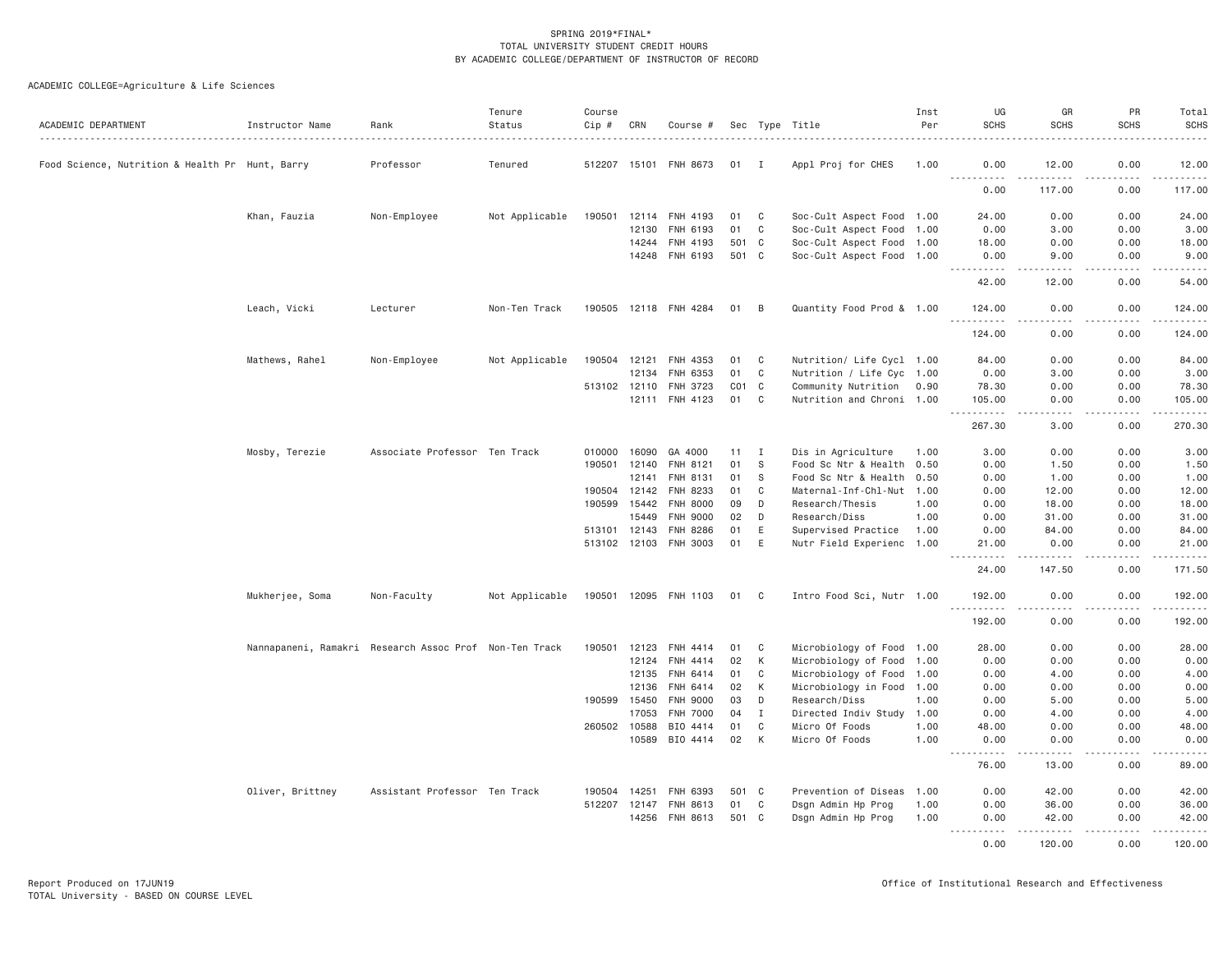| ACADEMIC DEPARTMENT                              | Instructor Name | Rank                              | Tenure<br>Status | Course<br>Cip # | CRN            | Course #                    |          |              | Sec Type Title                               | Inst<br>Per  | UG<br><b>SCHS</b>                                                                                                                                             | GR<br><b>SCHS</b>      | PR<br><b>SCHS</b>          | Total<br><b>SCHS</b> |
|--------------------------------------------------|-----------------|-----------------------------------|------------------|-----------------|----------------|-----------------------------|----------|--------------|----------------------------------------------|--------------|---------------------------------------------------------------------------------------------------------------------------------------------------------------|------------------------|----------------------------|----------------------|
| Food Science, Nutrition & Health Pr Pylate, Leah |                 | Non-Faculty                       | Not Applicable   |                 |                | 512207 14243 FNH 3163       | 501 C    |              | Basic Principle Heal 1.00                    |              | 81.00                                                                                                                                                         | 0.00                   | 0.00                       | 81.00                |
|                                                  |                 |                                   |                  |                 |                |                             |          |              |                                              |              | .<br>81.00                                                                                                                                                    | ----<br>.<br>0.00      | .<br>$\frac{1}{2}$<br>0.00 | .<br>81.00           |
|                                                  | Robertson, Mary | Grad Research Assis Non-Ten Track |                  |                 |                | 190701 12359 HDFS 1813 01 C |          |              | Devel through Lifesp 0.90                    |              | 183,60                                                                                                                                                        | 0.00                   | 0.00                       | 183,60               |
|                                                  |                 |                                   |                  |                 |                |                             |          |              |                                              |              | .<br>183.60                                                                                                                                                   | 0.00                   | .<br>0.00                  | .<br>183.60          |
|                                                  | Schilling, Mark | Professor                         | Tenured          |                 | 011001 12116   | FNH 4241                    | 01       | L.           | Applied Food Chemist 1.00                    |              | 9.00                                                                                                                                                          | 0.00                   | 0.00                       | 9.00                 |
|                                                  |                 |                                   |                  |                 | 12117          | FNH 4243                    | 01       | C            | Food Comp & Reaction 1.00                    |              | 99.00                                                                                                                                                         | 0.00                   | 0.00                       | 99.00                |
|                                                  |                 |                                   |                  |                 | 12131          | FNH 6241                    | 01       | L.           | Applied Food Chemist 1.00                    |              | 0.00                                                                                                                                                          | 1.00                   | 0.00                       | 1.00                 |
|                                                  |                 |                                   |                  |                 | 14824          | FNH 8163                    | 01       | C            | Flav & Food Accept                           | 1.00         | 0.00                                                                                                                                                          | 24.00                  | 0.00                       | 24.00                |
|                                                  |                 |                                   |                  | 120509          | 12115          | FNH 4200                    | 01       | C            | Dual Enroll MUW Culi 1.00                    |              | 75.00                                                                                                                                                         | 0.00                   | 0.00                       | 75.00                |
|                                                  |                 |                                   |                  | 190501          | 12125          | <b>FNH 4480</b>             | 01       | E            | Food Science Interns 1.00                    |              | 12.00                                                                                                                                                         | 0.00                   | 0.00                       | 12.00                |
|                                                  |                 |                                   |                  |                 | 16358          | FNH 4000                    | 02       | $\mathbf{I}$ | Directed Indiv Study 1.00                    |              | 3.00                                                                                                                                                          | 0.00                   | 0.00                       | 3.00                 |
|                                                  |                 |                                   |                  |                 | 16359          | FNH 4000                    | 03       | $\mathbf{I}$ | Directed Indiv Study                         | 1.00         | 3.00                                                                                                                                                          | 0.00                   | 0.00                       | 3.00                 |
|                                                  |                 |                                   |                  |                 | 17089          | FNH 4000                    | 04       | I            | Directed Indiv Study 1.00                    |              | 3.00                                                                                                                                                          | 0.00                   | 0.00                       | 3.00                 |
|                                                  |                 |                                   |                  | 190599          | 15445          | <b>FNH 8000</b>             | 12       | D            | Research/Thesis                              | 1.00         | 0.00                                                                                                                                                          | 13.00                  | 0.00                       | 13.00                |
|                                                  |                 |                                   |                  |                 | 15451          | FNH 9000                    | 04       | D            | Research/Diss                                | 1.00         | 0.00                                                                                                                                                          | 13.00                  | 0.00                       | 13.00                |
|                                                  |                 |                                   |                  |                 | 16564          | FNH 7000                    | 01       | I            | Directed Indiv Study 1.00                    |              | 0.00<br>.                                                                                                                                                     | 3.00<br>. <u>.</u> .   | 0.00<br>.                  | 3.00<br>.            |
|                                                  |                 |                                   |                  |                 |                |                             |          |              |                                              |              | 204.00                                                                                                                                                        | 54.00                  | 0.00                       | 258.00               |
|                                                  | Silva, Juan     | Professor                         | Tenured          | 190501          | 12140          | FNH 8121                    | 01       | - S          | Food Sc Ntr & Health                         | 0.50         | 0.00                                                                                                                                                          | 1.50                   | 0.00                       | 1.50                 |
|                                                  |                 |                                   |                  |                 | 12141          | <b>FNH 8131</b>             | 01       | S            | Food Sc Ntr & Health                         | 0.50         | 0.00                                                                                                                                                          | 1.00                   | 0.00                       | 1.00                 |
|                                                  |                 |                                   |                  |                 | 15994          | FNH 4000                    | 01       | Ι.           | Directed Indiv Study                         | 1.00         | 3.00                                                                                                                                                          | 0.00                   | 0.00                       | 3.00                 |
|                                                  |                 |                                   |                  | 190599          | 15446          | FNH 8000                    | 13       | D            | Research/Thesis                              | 1.00         | 0.00                                                                                                                                                          | 1.00                   | 0.00                       | 1.00                 |
|                                                  |                 |                                   |                  |                 | 15452          | <b>FNH 9000</b>             | 05       | D            | Research/Diss                                | 1.00         | 0.00                                                                                                                                                          | 8.00                   | 0.00                       | 8.00                 |
|                                                  |                 |                                   |                  |                 |                | 512207 12138 FNH 8111       | 01       | - S          | Food Sc Nutr & Healt 1.00                    |              | 0.00                                                                                                                                                          | 10.00                  | 0.00                       | 10.00<br>.           |
|                                                  |                 |                                   |                  |                 |                |                             |          |              |                                              |              | 3.00                                                                                                                                                          | 21.50                  | 0.00                       | 24.50                |
|                                                  | Weiskopf, Amy   | Non-Employee                      | Not Applicable   | 190504          | 14242          | FNH 2293                    | 501 C    |              | Indiv & Family Nutri 1.00                    |              | 108.00                                                                                                                                                        | 0.00                   | 0.00                       | 108.00               |
|                                                  |                 |                                   |                  |                 |                | 14318 HS 2293               | 501 C    |              | Indiv & Family Nutri 1.00                    |              | 36.00                                                                                                                                                         | 0.00                   | 0.00                       | 36,00                |
|                                                  |                 |                                   |                  |                 |                |                             |          |              |                                              |              | .<br>144.00                                                                                                                                                   | .<br>0.00              | .<br>0.00                  | .<br>144.00          |
|                                                  | White, Kelly    | Non-Faculty                       | Not Applicable   | 190501          | 14249          | FNH 6223                    | 501 C    |              | Sports Nutrition                             | 1.00         | 0.00                                                                                                                                                          | 21.00                  | 0.00                       | 21.00                |
|                                                  |                 |                                   |                  |                 | 14519          | FNH 8473                    | 501 C    |              | Advanced Sports Nutr 1.00                    |              | 0.00                                                                                                                                                          | 18.00                  | 0.00                       | 18.00                |
|                                                  |                 |                                   |                  |                 |                | 190504 14245 FNH 4223       | 501 C    |              | Sports Nutrition                             | 1.00         | 48.00                                                                                                                                                         | 0.00                   | 0.00                       | 48.00                |
|                                                  |                 |                                   |                  |                 |                |                             |          |              |                                              |              | $\frac{1}{2} \left( \frac{1}{2} \right) \left( \frac{1}{2} \right) \left( \frac{1}{2} \right) \left( \frac{1}{2} \right) \left( \frac{1}{2} \right)$<br>48.00 | $\frac{1}{2}$<br>39.00 | .<br>0.00                  | .<br>87.00           |
|                                                  |                 |                                   |                  |                 |                |                             |          |              |                                              |              |                                                                                                                                                               |                        |                            |                      |
|                                                  | White, Shecoya  | Assistant Professor Ten Track     |                  | 010000          | 16789          | GA 4990                     | 01       | C            | Special Topic In GA                          | 0.25         | 2.25                                                                                                                                                          | 0.00                   | 0.00                       | 2.25                 |
|                                                  |                 |                                   |                  | 011001          | 12112<br>12113 | FNH 4164<br><b>FNH 4164</b> | 01<br>02 | C<br>К       | Qual Assur Food Prod<br>Qual Assur Food Prod | 1.00<br>1.00 | 40.00<br>0.00                                                                                                                                                 | 0.00<br>0.00           | 0.00<br>0.00               | 40.00<br>0.00        |
|                                                  |                 |                                   |                  |                 |                | 190501 12104 FNH 3111       | 01       | - S          | FNH Seminar                                  | 1.00         | 42.00                                                                                                                                                         | 0.00                   | 0.00                       | 42.00                |
|                                                  |                 |                                   |                  |                 |                |                             |          |              |                                              |              | $- - - - -$<br>84.25                                                                                                                                          | .<br>0.00              | .<br>0.00                  | .<br>84.25           |
|                                                  |                 |                                   |                  |                 |                |                             |          |              | Food Products Evalua 1.00                    |              |                                                                                                                                                               | 0.00                   | 0.00                       |                      |
|                                                  | Wilson, Julie   | Non-Faculty                       | Not Applicable   |                 |                | 011001 12097 FNH 2112       | 01       | B            |                                              |              | 52.00<br>.                                                                                                                                                    | .                      | .                          | 52.00<br>.           |
|                                                  |                 |                                   |                  |                 |                |                             |          |              |                                              |              | 52.00                                                                                                                                                         | 0.00                   | 0.00                       | 52.00                |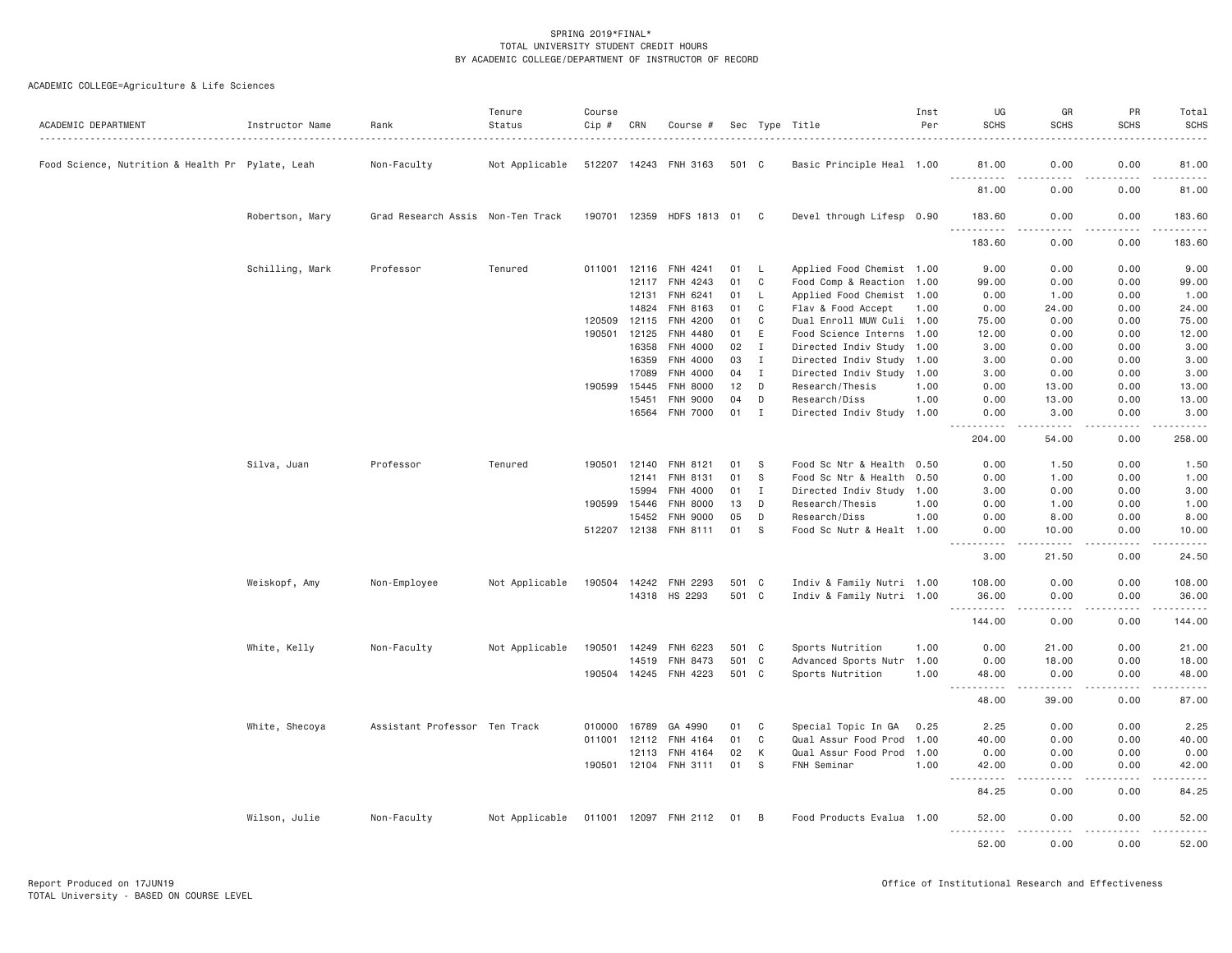ACADEMIC COLLEGE=Agriculture & Life Sciences

|                                           |                 |      | enur   | Course       |          |                    |       | Ins. | $\overline{110}$ |      |             | Tota: |
|-------------------------------------------|-----------------|------|--------|--------------|----------|--------------------|-------|------|------------------|------|-------------|-------|
| ACADEMI <sup>r</sup><br><b>DEPARTMENT</b> | nstructor Name. | Rank | Status | CRN<br>Cip # | Course # | Tyne<br><b>Sec</b> | Title | Per  | SCHS             | ווטכ | <b>SCHS</b> | SCHS  |
|                                           |                 |      |        |              |          |                    |       |      |                  |      |             |       |

=================================== ========== ========== ========== ==========

=================================== ========== ========== ========== ==========

Food Science, Nutrition & Health Pr 2894.85 601.00 0.00 3495.85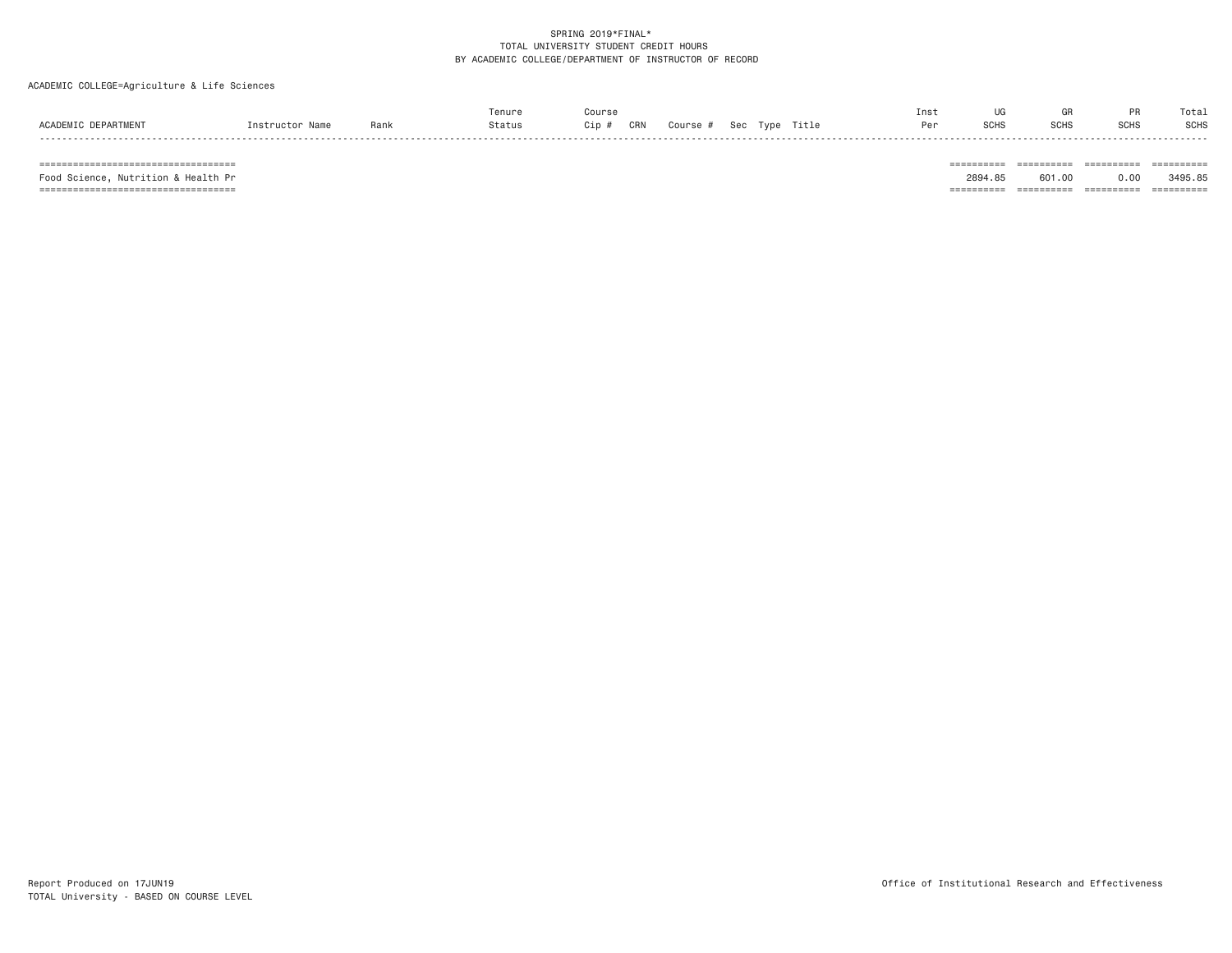ACADEMIC COLLEGE=Agriculture & Life Sciences

| ACADEMIC DEPARTMENT    | Instructor Name                                  | Rank                        | Tenure<br>Status | Course<br>Cip # | CRN   | Course #             | Sec   | Type         | Title                     | Inst<br>Per | UG<br><b>SCHS</b>                                                                                                                                           | GR<br><b>SCHS</b>                           | PR<br><b>SCHS</b> | Total<br><b>SCHS</b>                                                                                                                                                                      |
|------------------------|--------------------------------------------------|-----------------------------|------------------|-----------------|-------|----------------------|-------|--------------|---------------------------|-------------|-------------------------------------------------------------------------------------------------------------------------------------------------------------|---------------------------------------------|-------------------|-------------------------------------------------------------------------------------------------------------------------------------------------------------------------------------------|
| Landscape Architecture | Artunc, Sadik                                    | Professor                   | Tenured          | 040601          | 12638 | LA 2644              | 01    | B            | Construction II: Gra 1.00 |             | 100.00                                                                                                                                                      | 0.00                                        | 0.00              | 100.00                                                                                                                                                                                    |
|                        |                                                  |                             |                  |                 | 15858 | LA 7000              | 02    | $\mathbf{I}$ | Directed Indiv Study 1.00 |             | 0.00                                                                                                                                                        | 3.00                                        | 0.00              | 3.00                                                                                                                                                                                      |
|                        |                                                  |                             |                  |                 |       | 16692 LA 7000        | 04    | $\mathbf{I}$ | Directed Indiv Study 1.00 |             | 0.00                                                                                                                                                        | 3.00                                        | 0.00              | 3.00                                                                                                                                                                                      |
|                        |                                                  |                             |                  |                 |       |                      |       |              |                           |             | . <u>.</u><br>100.00                                                                                                                                        | .<br>6.00                                   | .<br>0.00         | .<br>106.00                                                                                                                                                                               |
|                        | Brzuszek, Robert                                 | Professor                   | Tenured          | 040601          |       | 12644 LA 3652        | 01    | L.           | LA Case Studies           | 1.00        | 40.00                                                                                                                                                       | 0.00                                        | 0.00              | 40.00                                                                                                                                                                                     |
|                        |                                                  |                             |                  |                 | 12645 | LA 3654              | 01    | Q            | LA Design IV- Urban       | 1.00        | 80.00                                                                                                                                                       | 0.00                                        | 0.00              | 80.00                                                                                                                                                                                     |
|                        |                                                  |                             |                  |                 | 12651 | LA 4514              | 01    | Q            | Eco. Planting Design      | 1.00        | 24.00                                                                                                                                                       | 0.00                                        | 0.00              | 24.00                                                                                                                                                                                     |
|                        |                                                  |                             |                  |                 | 12656 | LA 6514              | 01    | Q            | Eco Planting Design       | 1.00        | 0.00                                                                                                                                                        | 8.00                                        | 0.00              | 8.00                                                                                                                                                                                      |
|                        |                                                  |                             |                  |                 | 12657 | LA 8523              | 01    | Q            | LA Grad Design Studi 1.00 |             | 0.00                                                                                                                                                        | 12.00                                       | 0.00              | 12.00                                                                                                                                                                                     |
|                        |                                                  |                             |                  |                 | 12658 | LA 8721              | 01    | $\mathbf C$  | Seminar Land Manage       | 1.00        | 0.00                                                                                                                                                        | 6.00                                        | 0.00              | 6.00                                                                                                                                                                                      |
|                        |                                                  |                             |                  |                 |       |                      |       |              |                           |             | $  -$<br>144.00                                                                                                                                             | 26.00                                       | 0.00              | $\frac{1}{2} \left( \frac{1}{2} \right) \left( \frac{1}{2} \right) \left( \frac{1}{2} \right) \left( \frac{1}{2} \right)$<br>170.00                                                       |
|                        | Counterman, Amy                                  | Non-Employee                | Not Applicable   |                 |       | 040601 12635 LA 1423 | 01    | C            | Hist of Land Arch         | 1.00        | 84.00                                                                                                                                                       | 0.00                                        | 0.00              | 84.00                                                                                                                                                                                     |
|                        |                                                  |                             |                  |                 |       |                      |       |              |                           |             | 84.00                                                                                                                                                       | 0.00                                        | 0.00              | 84.00                                                                                                                                                                                     |
|                        | Fulford, Charles                                 | Associate Professor Tenured |                  | 040601          | 12654 | LA 4854              | 01    | L            | LA Capstone Studio        | 1.00        | 64.00                                                                                                                                                       | 0.00                                        | 0.00              | 64.00                                                                                                                                                                                     |
|                        |                                                  |                             |                  | 303301          | 14830 | LA 4843              | 01    | $\mathbb C$  | Sustainable Communit 1.00 |             | 99.00                                                                                                                                                       | 0.00                                        | 0.00              | 99.00                                                                                                                                                                                     |
|                        |                                                  |                             |                  |                 |       |                      |       |              |                           |             | .<br>163.00                                                                                                                                                 | $\sim$ $\sim$ $\sim$ $\sim$<br>0.00         | .<br>0.00         | .<br>163.00                                                                                                                                                                               |
|                        | Gallo, Katarzyna                                 | Instructor                  | Non-Ten Track    | 130101          | 11859 | EPY 4033             | 01    | C            | Application Learning 1.00 |             | 63.00                                                                                                                                                       | 0.00                                        | 0.00              | 63.00                                                                                                                                                                                     |
|                        |                                                  |                             |                  | 231303          | 11856 | EPY 3513             | 01    | $\mathbf C$  | Behavioral Sci Writi 1.00 |             | 57.00                                                                                                                                                       | 0.00                                        | 0.00              | 57.00                                                                                                                                                                                     |
|                        |                                                  |                             |                  | 422806 11867    |       | EPY 4683             | 01    | C            | Advanced Issues in E 1.00 |             | 69.00                                                                                                                                                       | 0.00                                        | 0.00              | 69.00                                                                                                                                                                                     |
|                        |                                                  |                             |                  |                 |       | 15456 EPY 6033       | 01    | $\mathsf{C}$ | Application Learning 1.00 |             | 0.00                                                                                                                                                        | 6.00                                        | 0.00              | 6.00                                                                                                                                                                                      |
|                        |                                                  |                             |                  |                 |       |                      |       |              |                           |             | .<br>189.00                                                                                                                                                 | $\frac{1}{2}$<br>6.00                       | .<br>0.00         | .<br>195.00                                                                                                                                                                               |
|                        | Li, Chuo                                         | Associate Professor Tenured |                  | 040601          | 12640 | LA 2654              | 01    | Q            | Design II:Neighborho 0.50 |             | 28.00                                                                                                                                                       | 0.00                                        | 0.00              | 28.00                                                                                                                                                                                     |
|                        |                                                  |                             |                  |                 | 12641 | LA 2654              | 02    | Q            | Design II:Neighborho 0.50 |             | 10.00                                                                                                                                                       | 0.00                                        | 0.00              | 10.00                                                                                                                                                                                     |
|                        |                                                  |                             |                  |                 |       | 16691 LA 7000        | 03    | $\mathbf{I}$ | Directed Indiv Study 1.00 |             | 0.00                                                                                                                                                        | 3.00                                        | 0.00              | 3.00                                                                                                                                                                                      |
|                        |                                                  |                             |                  |                 |       |                      |       |              |                           |             | $\sim$ $\sim$<br>.<br>38.00                                                                                                                                 | د د د د<br>3.00                             | .<br>0.00         | .<br>41.00                                                                                                                                                                                |
|                        | Pharis, Frances                                  | Non-Employee                | Not Applicable   | 040601          |       | 12640 LA 2654        | 01    | Q            | Design II:Neighborho 0.50 |             | 28.00                                                                                                                                                       | 0.00                                        | 0.00              | 28.00                                                                                                                                                                                     |
|                        |                                                  |                             |                  |                 |       | 12641 LA 2654        | 02    | $\Omega$     | Design II:Neighborho 0.50 |             | 10.00                                                                                                                                                       | 0.00                                        | 0.00              | 10.00                                                                                                                                                                                     |
|                        |                                                  |                             |                  |                 |       |                      |       |              |                           |             | .<br>$\sim$ $\sim$ .<br>38.00                                                                                                                               | $\omega$ $\omega$ $\omega$ $\omega$<br>0.00 | .<br>0.00         | .<br>38.00                                                                                                                                                                                |
|                        | Rood, Cynthia                                    | Lecturer                    | Non-Ten Track    | 040601          | 12637 | LA 1803              | 01    | C            | Land Arch Appre           | 1.00        | 300.00                                                                                                                                                      | 0.00                                        | 0.00              | 300.00                                                                                                                                                                                    |
|                        |                                                  |                             |                  |                 |       | 14361 LA 1803        | 501 C |              | Land Arch Appre           | 1.00        | 156.00                                                                                                                                                      | 0.00                                        | 0.00              | 156.00                                                                                                                                                                                    |
|                        |                                                  |                             |                  |                 |       |                      |       |              |                           |             | $\sim$ $\sim$ $\sim$<br>$\frac{1}{2} \left( \frac{1}{2} \right) \left( \frac{1}{2} \right) \left( \frac{1}{2} \right) \left( \frac{1}{2} \right)$<br>456.00 | .<br>0.00                                   | .<br>0.00         | $\frac{1}{2} \left( \frac{1}{2} \right) \left( \frac{1}{2} \right) \left( \frac{1}{2} \right) \left( \frac{1}{2} \right) \left( \frac{1}{2} \right) \left( \frac{1}{2} \right)$<br>456.00 |
|                        | Schauwecker, Timothy Associate Professor Tenured |                             |                  | 010000          | 16977 | GA 4000              | 28    | $\mathbf I$  | Dis in Agriculture        | 1.00        | 3.00                                                                                                                                                        | 0.00                                        | 0.00              | 3.00                                                                                                                                                                                      |
|                        |                                                  |                             |                  | 010605 12636    |       | LA 1711              | 01    | E            | LC Internship I           | 1.00        | 1.00                                                                                                                                                        | 0.00                                        | 0.00              | 1.00                                                                                                                                                                                      |
|                        |                                                  |                             |                  |                 | 12646 | LA 3711              | 01    | E            | LC Internship III         | 1.00        | 2.00                                                                                                                                                        | 0.00                                        | 0.00              | 2.00                                                                                                                                                                                      |
|                        |                                                  |                             |                  |                 | 12647 | LA 3721              | 01    | $\mathbf C$  | LC Field Trip I           | 0.50        | 8.50                                                                                                                                                        | 0.00                                        | 0.00              | 8.50                                                                                                                                                                                      |
|                        |                                                  |                             |                  |                 | 12652 | LA 4721              | 01    | C            | LC Field Trip II          | 0.50        | 5.50                                                                                                                                                        | 0.00                                        | 0.00              | 5.50                                                                                                                                                                                      |
|                        |                                                  |                             |                  |                 | 12653 | LA 4724              | 01    | B            | Landscape Contr II        | 1.00        | 36.00                                                                                                                                                       | 0.00                                        | 0.00              | 36.00                                                                                                                                                                                     |
|                        |                                                  |                             |                  | 040601          | 12659 | LA 8741              | 01    | C            | Proposal Writing Sem      | 1.00        | 0.00                                                                                                                                                        | 4.00                                        | 0.00              | 4.00                                                                                                                                                                                      |

Report Produced on 17JUN19 Office of Institutional Research and Effectiveness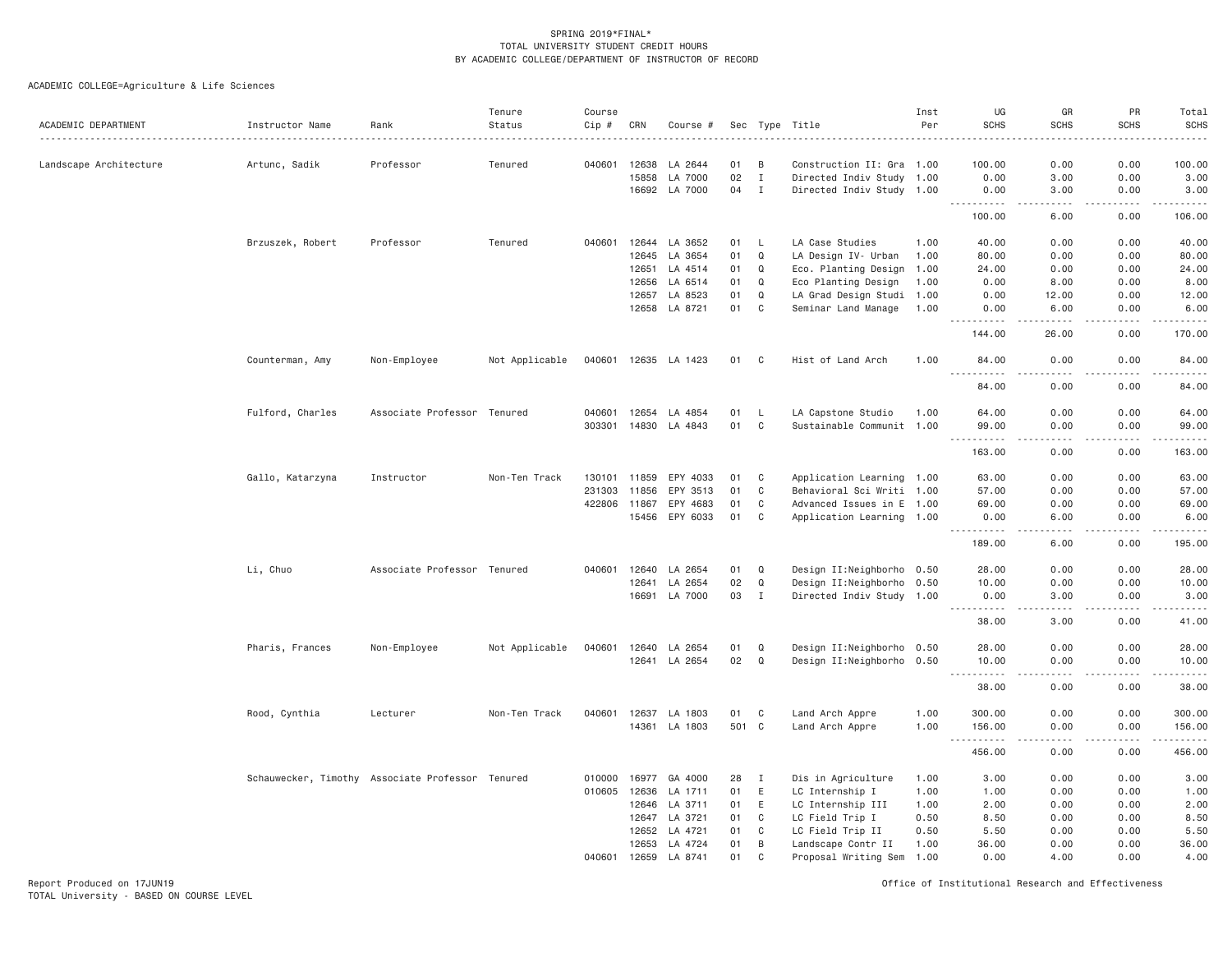| ACADEMIC DEPARTMENT                   | Instructor Name                                  | Rank                          | Tenure<br>Status | Course<br>$Cip$ # | CRN   | Course #      |      |          | Sec Type Title            | Inst<br>Per | UG<br><b>SCHS</b>              | GR<br><b>SCHS</b>                                                                                                                 | PR<br><b>SCHS</b>                                                                                                                                                                                  | Total<br>SCHS        |
|---------------------------------------|--------------------------------------------------|-------------------------------|------------------|-------------------|-------|---------------|------|----------|---------------------------|-------------|--------------------------------|-----------------------------------------------------------------------------------------------------------------------------------|----------------------------------------------------------------------------------------------------------------------------------------------------------------------------------------------------|----------------------|
| Landscape Architecture                | Schauwecker, Timothy Associate Professor Tenured |                               |                  | 040601            | 16884 | LA 4000       | 01 I |          | Directed Indiv Study 1.00 |             | 1.00                           | 0.00                                                                                                                              | 0.00                                                                                                                                                                                               | 1.00                 |
|                                       |                                                  |                               |                  |                   |       |               |      |          |                           |             | - - - - - - - - - - -<br>57.00 | .<br>4.00                                                                                                                         | -----<br>0.00                                                                                                                                                                                      | 61.00                |
|                                       | Seymour, Michael                                 | Professor                     | Tenured          | 040601            |       | 12643 LA 3623 | 01   | C.       | Urban Planning            | 1.00        | 57.00                          | 0.00<br>.<br>$\frac{1}{2}$                                                                                                        | 0.00<br>$\frac{1}{2} \left( \frac{1}{2} \right) \left( \frac{1}{2} \right) \left( \frac{1}{2} \right) \left( \frac{1}{2} \right) \left( \frac{1}{2} \right) \left( \frac{1}{2} \right)$<br>$- - -$ | 57.00                |
|                                       |                                                  |                               |                  |                   |       |               |      |          |                           |             | -----------<br>57.00           | 0.00                                                                                                                              | 0.00                                                                                                                                                                                               | 57.00                |
|                                       | Summerlin, Peter                                 | Assistant Professor Ten Track |                  | 040601            | 12633 | LA 1223       | 01   | B        | Computers in Land Ar 1.00 |             | 54.00                          | 0.00                                                                                                                              | 0.00                                                                                                                                                                                               | 54.00                |
|                                       |                                                  |                               |                  |                   |       | 12634 LA 1223 | 02   | B        | Computers in Land Ar 1.00 |             | 30.00                          | 0.00                                                                                                                              | 0.00                                                                                                                                                                                               | 30.00                |
|                                       |                                                  |                               |                  |                   | 16693 | LA 7000       | 05   | I        | Directed Indiv Study 1.00 |             | 0.00                           | 3.00                                                                                                                              | 0.00                                                                                                                                                                                               | 3.00                 |
|                                       |                                                  |                               |                  |                   | 16943 | LA 8000       | 01   | D        | Research / Thesis         | 1,00        | 0.00                           | 16.00                                                                                                                             | 0.00                                                                                                                                                                                               | 16.00                |
|                                       |                                                  |                               |                  |                   | 16985 | LA 4000       | 02   | I        | Directed Indiv Study 1.00 |             | 1.00<br>.                      | 0.00<br>$\frac{1}{2} \left( \frac{1}{2} \right) \left( \frac{1}{2} \right) \left( \frac{1}{2} \right) \left( \frac{1}{2} \right)$ | 0.00<br>.                                                                                                                                                                                          | 1.00<br>. <b>.</b> . |
|                                       |                                                  |                               |                  |                   |       |               |      |          |                           |             | 85.00                          | 19.00                                                                                                                             | 0.00                                                                                                                                                                                               | 104.00               |
|                                       | Walker, Jason                                    | Associate Professor Tenured   |                  | 010605            | 12647 | LA 3721       | 01   | - C      | LC Field Trip I           | 0.50        | 8.50                           | 0.00                                                                                                                              | 0.00                                                                                                                                                                                               | 8.50                 |
|                                       |                                                  |                               |                  |                   | 12652 | LA 4721       | 01   | C        | LC Field Trip II          | 0.50        | 5.50                           | 0.00                                                                                                                              | 0.00                                                                                                                                                                                               | 5.50                 |
|                                       |                                                  |                               |                  | 040601            | 12631 | LA 1153       | 01   | - L      | Intro to Land Arch        | 1,00        | 48.00                          | 0.00                                                                                                                              | 0.00                                                                                                                                                                                               | 48.00                |
|                                       |                                                  |                               |                  |                   | 12632 | LA 1153       | 02   | <b>L</b> | Intro to Land Arch        | 1,00        | 24,00                          | 0.00                                                                                                                              | 0.00                                                                                                                                                                                               | 24.00                |
|                                       |                                                  |                               |                  |                   |       | 12649 LA 4344 | 01   | B        | Land Arch Constr IV       | 1.00        | 52.00                          | 0.00                                                                                                                              | 0.00                                                                                                                                                                                               | 52.00                |
|                                       |                                                  |                               |                  |                   |       |               |      |          |                           |             | -----------<br>138.00          | $\frac{1}{2} \left( \frac{1}{2} \right) \left( \frac{1}{2} \right) \left( \frac{1}{2} \right) \left( \frac{1}{2} \right)$<br>0.00 | 0.00                                                                                                                                                                                               | 138.00               |
| ====================================  |                                                  |                               |                  |                   |       |               |      |          |                           |             | ==========                     | ==========                                                                                                                        | -----------                                                                                                                                                                                        | EEEEEEEEE            |
| Landscape Architecture                |                                                  |                               |                  |                   |       |               |      |          |                           |             | 1549.00                        | 64.00                                                                                                                             | 0.00                                                                                                                                                                                               | 1613,00              |
| ===================================== |                                                  |                               |                  |                   |       |               |      |          |                           |             | ==========                     | ==========                                                                                                                        | -----------                                                                                                                                                                                        | ==========           |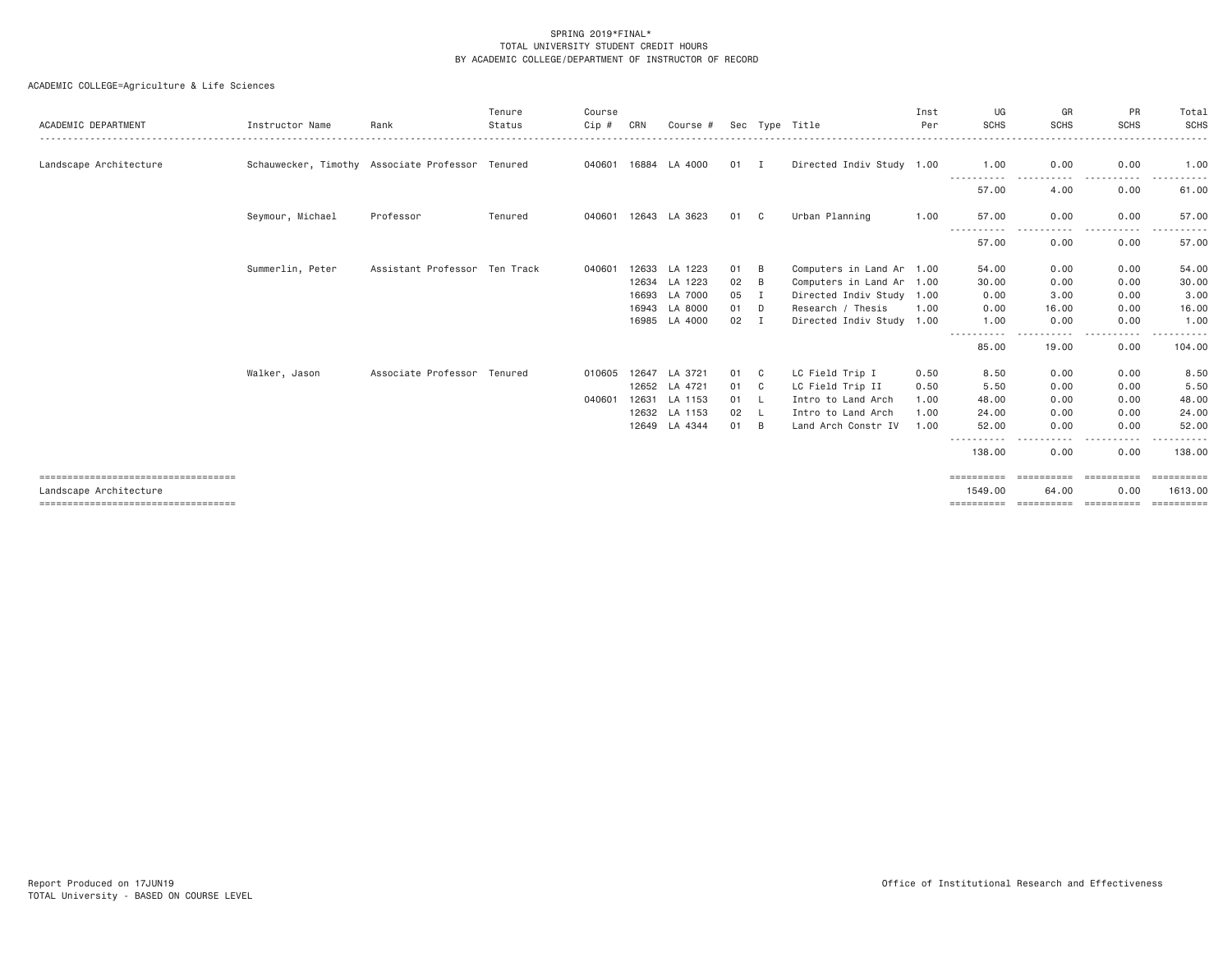| ACADEMIC DEPARTMENT   | Instructor Name   | Rank                              | Tenure<br>Status | Course<br>Cip # | CRN            | Course #              |          |              | Sec Type Title                                         | Inst<br>Per | UG<br><b>SCHS</b>                   | GR<br><b>SCHS</b>                                                                                                                                            | PR<br><b>SCHS</b>                                                                                                                                            | Total<br><b>SCHS</b> |
|-----------------------|-------------------|-----------------------------------|------------------|-----------------|----------------|-----------------------|----------|--------------|--------------------------------------------------------|-------------|-------------------------------------|--------------------------------------------------------------------------------------------------------------------------------------------------------------|--------------------------------------------------------------------------------------------------------------------------------------------------------------|----------------------|
|                       |                   |                                   | .                | .               |                |                       |          |              |                                                        |             |                                     | -----                                                                                                                                                        |                                                                                                                                                              | $\frac{1}{2}$        |
| Plant & Soil Sciences | Baldwin, Brian    | Professor                         | Tenured          |                 | 010304 15106   | PSS 4153              | 01       | C            | Sustainable Agroecol 1.00                              |             | 54.00                               | 0.00                                                                                                                                                         | 0.00                                                                                                                                                         | 54.00                |
|                       |                   |                                   |                  |                 | 15107          | PSS 4153              | 02       | $\mathbf{C}$ | Sustainab Agroecolog                                   | 1.00        | 6.00                                | 0.00                                                                                                                                                         | 0.00                                                                                                                                                         | 6.00                 |
|                       |                   |                                   |                  |                 | 15579          | PSS 8000              | 01       | D            | Research / Thesis                                      | 1.00        | 0.00                                | 9.00                                                                                                                                                         | 0.00                                                                                                                                                         | 9.00                 |
|                       |                   |                                   |                  |                 | 011101 15549   | PSS 9000              | 01       | D            | Research / Diss                                        | 1.00        | 0.00                                | 1.00<br>$\frac{1}{2} \left( \frac{1}{2} \right) \left( \frac{1}{2} \right) \left( \frac{1}{2} \right) \left( \frac{1}{2} \right) \left( \frac{1}{2} \right)$ | 0.00<br>$\frac{1}{2} \left( \frac{1}{2} \right) \left( \frac{1}{2} \right) \left( \frac{1}{2} \right) \left( \frac{1}{2} \right) \left( \frac{1}{2} \right)$ | 1.00                 |
|                       |                   |                                   |                  |                 |                |                       |          |              |                                                        |             | .<br>60.00                          | 10.00                                                                                                                                                        | 0.00                                                                                                                                                         | .<br>70.00           |
|                       | Bararpour, Taghi  | Extension Assist Pr Non-Ten Track |                  |                 |                | 010304 15580 PSS 8000 | 02       | D            | Research / Thesis                                      | 1.00        | 0.00                                | 8.00                                                                                                                                                         | 0.00                                                                                                                                                         | 8.00                 |
|                       |                   |                                   |                  |                 |                |                       |          |              |                                                        |             | 0.00                                | 8.00                                                                                                                                                         | 0.00                                                                                                                                                         | 8.00                 |
|                       | Bi, Guihong       | Research Professor                | Non-Ten Track    | 010000          | 17245          | GA 4000               | 34       | Ι.           | Dis in Agriculture                                     | 1.00        | 1.00                                | 0.00                                                                                                                                                         | 0.00                                                                                                                                                         | 1.00                 |
|                       |                   |                                   |                  | 010601          | 13435          | PSS 2423              | 01       | C            | Plant Matl I                                           | 1.00        | 36.00                               | 0.00                                                                                                                                                         | 0.00                                                                                                                                                         | 36.00                |
|                       |                   |                                   |                  |                 | 13436          | PSS 2423              | 02       | K            | Plant Matl I                                           | 1.00        | 0.00                                | 0.00                                                                                                                                                         | 0.00                                                                                                                                                         | 0.00                 |
|                       |                   |                                   |                  | 010605 13453    |                | PSS 3473              | 01       | B            | Plant Matl II                                          | 1.00        | 42.00                               | 0.00                                                                                                                                                         | 0.00                                                                                                                                                         | 42.00                |
|                       |                   |                                   |                  |                 | 13454          | PSS 3473              | 02       | B            | Plant Matl II                                          | 1.00        | 15.00                               | 0.00                                                                                                                                                         | 0.00                                                                                                                                                         | 15.00                |
|                       |                   |                                   |                  |                 |                | 011101 15551 PSS 9000 | 03       | D            | Research / Diss                                        | 1.00        | 0.00<br>. <b>.</b><br>$- - -$       | 9.00<br>.                                                                                                                                                    | 0.00<br>.                                                                                                                                                    | 9.00<br>.            |
|                       |                   |                                   |                  |                 |                |                       |          |              |                                                        |             | 94.00                               | 9.00                                                                                                                                                         | 0.00                                                                                                                                                         | 103.00               |
|                       | Blythe, Eugene    | Research Professor                | Non-Ten Track    |                 |                | 011101 15552 PSS 9000 | 04       | D            | Research / Diss                                        | 1.00        | 0.00<br>$\frac{1}{2}$<br>.          | 1.00<br>.                                                                                                                                                    | 0.00<br>.                                                                                                                                                    | 1.00<br>.            |
|                       |                   |                                   |                  |                 |                |                       |          |              |                                                        |             | 0.00                                | 1.00                                                                                                                                                         | 0.00                                                                                                                                                         | 1.00                 |
|                       | Bond, Jason       | Extension Professor Non-Ten Track |                  | 010304 15584    |                | PSS 8000              | 06       | D            | Research / Thesis                                      | 1.00        | 0.00                                | 8.00                                                                                                                                                         | 0.00                                                                                                                                                         | 8.00                 |
|                       |                   |                                   |                  |                 |                | 011101 15553 PSS 9000 | 05       | D            | Research / Diss                                        | 1.00        | 0.00                                | 14.00                                                                                                                                                        | 0.00                                                                                                                                                         | 14.00                |
|                       |                   |                                   |                  |                 |                |                       |          |              |                                                        |             | $- - - -$<br>0.00                   | <u>.</u><br>22.00                                                                                                                                            | .<br>0.00                                                                                                                                                    | .<br>22.00           |
|                       | Bradford, Timothy | Instructor                        | Non-Ten Track    | 010000          | 10016          | ABE 2543              | 01       | C            | Precision Agricultur 1.00                              |             | 63.00                               | 0.00                                                                                                                                                         | 0.00                                                                                                                                                         | 63.00                |
|                       |                   |                                   |                  |                 | 10017          | ABE 2543              | 02       | K            | Precision Agricultur 1.00                              |             | 0.00                                | 0.00                                                                                                                                                         | 0.00                                                                                                                                                         | 0.00                 |
|                       |                   |                                   |                  |                 | 10018          | ABE 2543              | 03       | К            | Precision Agricultur 1.00                              |             | 0.00                                | 0.00                                                                                                                                                         | 0.00                                                                                                                                                         | 0.00                 |
|                       |                   |                                   |                  |                 | 10039          | ABE 4543              | 01       | C            | Precision Agricultur 1.00                              |             | 15.00                               | 0.00                                                                                                                                                         | 0.00                                                                                                                                                         | 15.00                |
|                       |                   |                                   |                  |                 | 10040          | ABE 4543              | 02       | К            | Precision Agricultur 1.00                              |             | 0.00                                | 0.00                                                                                                                                                         | 0.00                                                                                                                                                         | 0.00                 |
|                       |                   |                                   |                  |                 | 10041          | ABE 4543              | 03       | К            | Precision Agricultur 1.00                              |             | 0.00                                | 0.00                                                                                                                                                         | 0.00                                                                                                                                                         | 0.00                 |
|                       |                   |                                   |                  |                 | 10050          | ABE 6543              | 01       | C            | Precision Agricultur 1.00                              |             | 0.00                                | 3.00                                                                                                                                                         | 0.00                                                                                                                                                         | 3.00                 |
|                       |                   |                                   |                  |                 | 10051          | ABE 6543              | 02       | К            | Precision Agricultur 1.00                              |             | 0.00                                | 0.00                                                                                                                                                         | 0.00                                                                                                                                                         | 0.00                 |
|                       |                   |                                   |                  |                 | 13437          | PSS 2543              | 01       | $\mathbf C$  | Precision Agricultur 1.00                              |             | 45.00                               | 0.00                                                                                                                                                         | 0.00                                                                                                                                                         | 45.00                |
|                       |                   |                                   |                  |                 | 13438          | PSS 2543              | 02       | K            | Precision Agricultur 1.00                              |             | 0.00                                | 0.00                                                                                                                                                         | 0.00                                                                                                                                                         | 0.00                 |
|                       |                   |                                   |                  |                 | 13439          | PSS 2543              | 03       | К            | Precision Agricultur 1.00                              |             | 0.00                                | 0.00                                                                                                                                                         | 0.00                                                                                                                                                         | 0.00                 |
|                       |                   |                                   |                  |                 | 13476          | PSS 4543              | 01       | C            | Precision Agricultur 1.00                              |             | 39.00                               | 0.00                                                                                                                                                         | 0.00                                                                                                                                                         | 39.00                |
|                       |                   |                                   |                  |                 | 13477<br>13478 | PSS 4543<br>PSS 4543  | 02<br>03 | К<br>К       | Precision Agricultur 1.00                              |             | 0.00<br>0.00                        | 0.00<br>0.00                                                                                                                                                 | 0.00<br>0.00                                                                                                                                                 | 0.00<br>0.00         |
|                       |                   |                                   |                  |                 | 13500          | PSS 6543              | 01       | C            | Precision Agricultur 1.00                              |             | 0.00                                | 9.00                                                                                                                                                         | 0.00                                                                                                                                                         |                      |
|                       |                   |                                   |                  |                 | 13501          | PSS 6543              | 02       | К            | Precision Agricultur 1.00<br>Precision Agricultur 1.00 |             | 0.00                                | 0.00                                                                                                                                                         | 0.00                                                                                                                                                         | 9.00<br>0.00         |
|                       |                   |                                   |                  |                 |                | 13502 PSS 6543        | 03       | К            | Precision Agricultur 1.00                              |             | 0.00                                | 0.00                                                                                                                                                         | 0.00                                                                                                                                                         | 0.00                 |
|                       |                   |                                   |                  |                 |                |                       |          |              |                                                        |             | $\sim$ $\sim$ $\sim$<br>.<br>162.00 | والمستناء<br>12.00                                                                                                                                           | .<br>0.00                                                                                                                                                    | .<br>174.00          |
|                       | Broderick, Shaun  | Extension Assist Pr Non-Ten Track |                  | 010304          | 15585          | PSS 8000              | 07       | D            | Research / Thesis                                      | 1.00        | 0.00                                | 9.00                                                                                                                                                         | 0.00                                                                                                                                                         | 9.00                 |
|                       |                   |                                   |                  | 011101          | 16776          | PSS 9000              | 31       | D            | Research / Diss                                        | 1.00        | 0.00                                | 8.00                                                                                                                                                         | 0.00                                                                                                                                                         | 8.00                 |
|                       |                   |                                   |                  |                 |                |                       |          |              |                                                        |             | 0.00                                | 17.00                                                                                                                                                        | 0.00                                                                                                                                                         | 17.00                |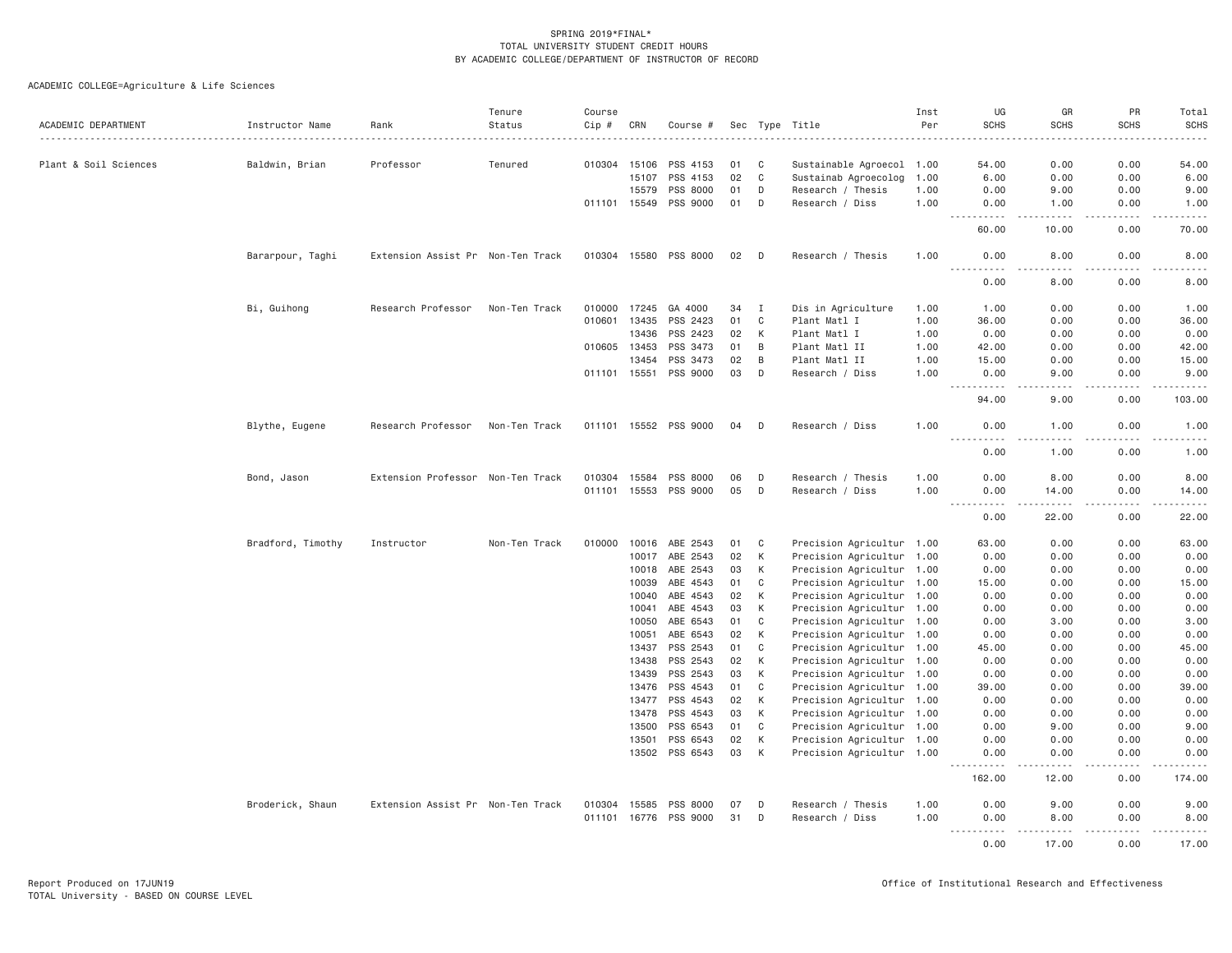# ACADEMIC COLLEGE=Agriculture & Life Sciences

| ACADEMIC DEPARTMENT   | Instructor Name    | Rank                              | Tenure<br>Status | Course<br>Cip #  | CRN            | Course #              |          |              | Sec Type Title                               | Inst<br>Per<br>. | UG<br><b>SCHS</b>  | GR<br><b>SCHS</b>            | PR<br><b>SCHS</b>                   | Total<br><b>SCHS</b><br>.                                                                                                                                    |
|-----------------------|--------------------|-----------------------------------|------------------|------------------|----------------|-----------------------|----------|--------------|----------------------------------------------|------------------|--------------------|------------------------------|-------------------------------------|--------------------------------------------------------------------------------------------------------------------------------------------------------------|
| Plant & Soil Sciences | Byrd, John         | Extension Professor Non-Ten Track |                  | 011101           | 15554          | PSS 9000              | 06       | D            | Research / Diss                              | 1.00             | 0.00               | 6.00<br>.                    | 0.00                                | 6.00                                                                                                                                                         |
|                       |                    |                                   |                  |                  |                |                       |          |              |                                              |                  | . <b>.</b><br>0.00 | 6.00                         | 0.00                                | $\frac{1}{2} \left( \frac{1}{2} \right) \left( \frac{1}{2} \right) \left( \frac{1}{2} \right) \left( \frac{1}{2} \right) \left( \frac{1}{2} \right)$<br>6.00 |
|                       | Cox, Michael       | Professor                         | Tenured          | 010605           | 13440          | PSS 3301              | 01       | L            | Soils Laboratory                             | 1.00             | 24.00              | 0.00                         | 0.00                                | 24.00                                                                                                                                                        |
|                       |                    |                                   |                  |                  | 13441          | PSS 3301              | 02       | $\mathsf{L}$ | Soils Laboratory                             | 1.00             | 24.00              | 0.00                         | 0.00                                | 24.00                                                                                                                                                        |
|                       |                    |                                   |                  |                  | 13442          | PSS 3301              | 03       | L            | Soils Laboratory                             | 1.00             | 25.00              | 0.00                         | 0.00                                | 25.00                                                                                                                                                        |
|                       |                    |                                   |                  |                  |                | 13444 PSS 3303        | 01       | C            | Soils                                        | 1.00             | 420.00<br><u>.</u> | 0.00<br>.                    | 0.00<br>.                           | 420.00<br>.                                                                                                                                                  |
|                       |                    |                                   |                  |                  |                |                       |          |              |                                              |                  | 493.00             | 0.00                         | 0.00                                | 493.00                                                                                                                                                       |
|                       | Denny, Geoffrey    | Extension Assist Pr Non-Ten Track |                  |                  |                | 010304 15591 PSS 8000 | 13       | D            | Research / Thesis                            | 1.00             | 0.00<br>.          | 1.00<br>.                    | 0.00<br>.                           | 1.00<br>.                                                                                                                                                    |
|                       |                    |                                   |                  |                  |                |                       |          |              |                                              |                  | 0.00               | 1.00                         | 0.00                                | 1.00                                                                                                                                                         |
|                       | Dodds, Darrin      | Extension Professor Non-Ten Track |                  | 010304           | 15592          | PSS 8000              | 14       | D            | Research / Thesis                            | 1.00             | 0.00               | 12.00                        | 0.00                                | 12.00                                                                                                                                                        |
|                       |                    |                                   |                  | 011101           | 15557          | PSS 9000              | 09       | D            | Research / Diss                              | 1,00             | 0.00<br>.          | 7.00<br>$\omega$ is a set of | 0.00<br>.                           | 7.00<br>.                                                                                                                                                    |
|                       |                    |                                   |                  |                  |                |                       |          |              |                                              |                  | 0.00               | 19.00                        | 0.00                                | 19.00                                                                                                                                                        |
|                       | Etheredge, Coleman | Assistant Professor Ten Track     |                  | 010304           | 15594          | PSS 8000              | 16       | D            | Research / Thesis                            | 1.00             | 0.00               | 2.00                         | 0.00                                | 2.00                                                                                                                                                         |
|                       |                    |                                   |                  | 010605           | 13445          | PSS 3313              | 01       | $\mathsf{C}$ | Int Plant Des & Mint 1.00                    |                  | 36,00              | 0.00                         | 0.00                                | 36.00                                                                                                                                                        |
|                       |                    |                                   |                  |                  | 13446          | PSS 3313              | 02       | К            | Int Plant Des & Mint 1.00                    |                  | 0.00               | 0.00                         | 0.00                                | 0.00                                                                                                                                                         |
|                       |                    |                                   |                  | 010608           | 13428          | PSS 2343              | 01       | C            | Floral Design                                | 1.00             | 339.00             | 0.00                         | 0.00                                | 339.00                                                                                                                                                       |
|                       |                    |                                   |                  |                  | 13429          | PSS 2343              | H02      | K            | Floral Design                                | 1.00             | 0.00               | 0.00                         | 0.00                                | 0.00                                                                                                                                                         |
|                       |                    |                                   |                  |                  | 13430          | PSS 2343              | 03       | К            | Floral Design                                | 1.00             | 0.00               | 0.00                         | 0.00                                | 0.00                                                                                                                                                         |
|                       |                    |                                   |                  |                  | 13431          | PSS 2343              | 04       | К            | Floral Design                                | 1.00             | 0.00               | 0.00                         | 0.00                                | 0.00                                                                                                                                                         |
|                       |                    |                                   |                  |                  | 13432          | PSS 2343              | 05       | К            | Floral Design                                | 1.00             | 0.00               | 0.00                         | 0.00                                | 0.00                                                                                                                                                         |
|                       |                    |                                   |                  |                  | 13447          | PSS 3343              | 01       | $\mathbb C$  | Wedding Floral Desig                         | 1.00             | 39.00              | 0.00                         | 0.00                                | 39.00                                                                                                                                                        |
|                       |                    |                                   |                  |                  |                | 13448 PSS 3343        | 02       | К            | Wedding Floral Desig                         | 1.00             | 0.00<br>- - - - -  | 0.00                         | 0.00<br>$\sim$ $\sim$ $\sim$ $\sim$ | 0.00<br>ه د د د د                                                                                                                                            |
|                       |                    |                                   |                  |                  |                |                       |          |              |                                              |                  | 414.00             | 2.00                         | 0.00                                | 416.00                                                                                                                                                       |
|                       | Ferguson, Jason    | Assistant Professor Ten Track     |                  | 010304           | 15596          | PSS 8000              | 18       | D            | Research / Thesis                            | 1.00             | 0.00               | 3.00                         | 0.00                                | 3.00                                                                                                                                                         |
|                       |                    |                                   |                  | 011105           | 13479          | PSS 4633              | 01       | C            | Weed Biology/Ecology                         | 1.00             | 54.00              | 0.00                         | 0.00                                | 54.00                                                                                                                                                        |
|                       |                    |                                   |                  |                  | 13480          | PSS 4633              | 02       | К            | Weed Biology/Ecology 1.00                    |                  | 0.00               | 0.00                         | 0.00                                | 0.00                                                                                                                                                         |
|                       |                    |                                   |                  |                  | 13503          | PSS 6633              | 01       | $\mathbb C$  | Weed Biology/Ecology 1.00                    |                  | 0.00               | 36.00                        | 0.00                                | 36.00                                                                                                                                                        |
|                       |                    |                                   |                  |                  | 13504          | PSS 6633              | 02       | К            | Weed Biology/Ecology 1.00                    |                  | 0.00<br>.          | 0.00<br>.                    | 0.00<br>.                           | 0.00<br>.                                                                                                                                                    |
|                       |                    |                                   |                  |                  |                |                       |          |              |                                              |                  | 54.00              | 39.00                        | 0.00                                | 93.00                                                                                                                                                        |
|                       | Golden, Bobby      | Extension Assoc Pro Non-Ten Track |                  | 011101           | 15558          | PSS 9000              | 10       | - D          | Research / Diss                              | 1.00             | 0.00<br>.          | 15.00                        | 0.00<br>.                           | 15.00<br>.                                                                                                                                                   |
|                       |                    |                                   |                  |                  |                |                       |          |              |                                              |                  | 0.00               | 15.00                        | 0.00                                | 15.00                                                                                                                                                        |
|                       | Harkess, Richard   | Professor                         | Tenured          | 010601           | 13452          | PSS 3433              | 01       | E            | Hort Internship                              | 1.00             | 3.00               | 0.00                         | 0.00                                | 3.00                                                                                                                                                         |
|                       |                    |                                   |                  | 010603           | 15116          | PSS 4613              | 01       | C            | Flo Crop Prog                                | 1.00             | 21.00              | 0.00                         | 0.00                                | 21.00                                                                                                                                                        |
|                       |                    |                                   |                  |                  | 15117          | PSS 6613              | 01       | C            | Flo Crop Prog                                | 1.00             | 0.00               | 6.00                         | 0.00                                | 6.00                                                                                                                                                         |
|                       |                    |                                   |                  |                  | 15118          | PSS 4613              | 02       | К            | Flo Crop Prog                                | 1.00             | 0.00               | 0.00                         | 0.00                                | 0.00                                                                                                                                                         |
|                       |                    |                                   |                  |                  | 15119          | PSS 6613              | 02       | К            | Flo Crop Prog                                | 1.00             | 0.00               | 0.00                         | 0.00                                | 0.00                                                                                                                                                         |
|                       |                    |                                   |                  | 010606           | 13471          | PSS 4363              | 01       | C            | Sustain Nursery Prod                         | 1.00             | 39.00              | 0.00                         | 0.00                                | 39.00                                                                                                                                                        |
|                       |                    |                                   |                  |                  | 13495<br>15559 | PSS 6363<br>PSS 9000  | 01<br>11 | C<br>D       | Sustain Nursey Prod                          | 1.00<br>1.00     | 0.00<br>0.00       | 3,00<br>3,00                 | 0.00<br>0.00                        | 3.00<br>3.00                                                                                                                                                 |
|                       |                    |                                   |                  | 011101<br>011103 | 13464          | PSS 4113              | 01       | $\mathsf{C}$ | Research / Diss<br>Agricultural Crop Ph 1.00 |                  | 138,00             | 0.00                         | 0.00                                | 138.00                                                                                                                                                       |
|                       |                    |                                   |                  |                  |                |                       |          |              |                                              |                  |                    |                              |                                     |                                                                                                                                                              |

Report Produced on 17JUN19 Office of Institutional Research and Effectiveness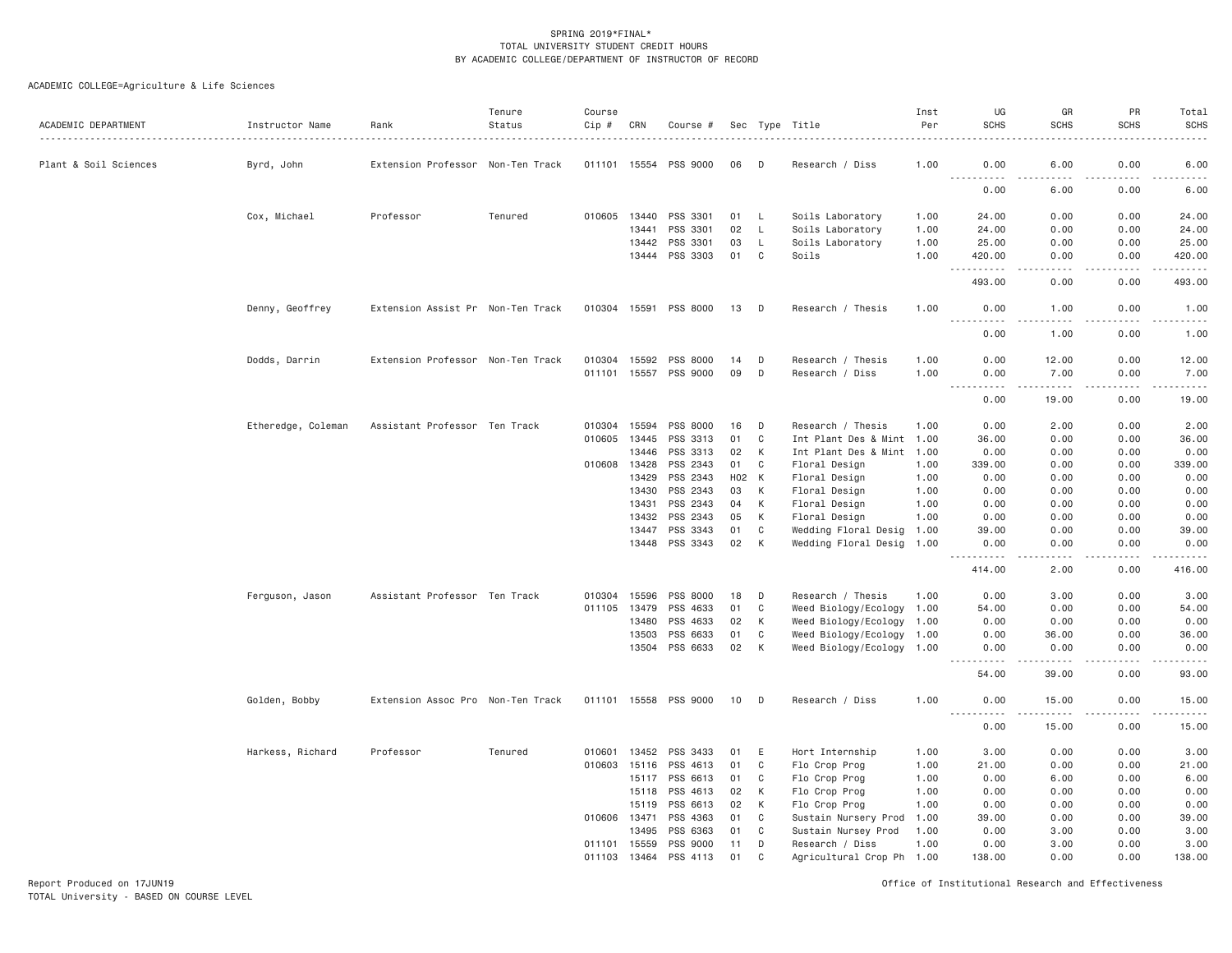| ACADEMIC DEPARTMENT   | Instructor Name   | Rank                              | Tenure<br>Status | Course<br>Cip # | CRN          | Course #                   | Sec      |                   | Type Title                                     | Inst<br>Per  | UG<br><b>SCHS</b>                                                                                                                                 | GR<br><b>SCHS</b>                                                                                                                                             | PR<br><b>SCHS</b>   | Total<br><b>SCHS</b> |
|-----------------------|-------------------|-----------------------------------|------------------|-----------------|--------------|----------------------------|----------|-------------------|------------------------------------------------|--------------|---------------------------------------------------------------------------------------------------------------------------------------------------|---------------------------------------------------------------------------------------------------------------------------------------------------------------|---------------------|----------------------|
| Plant & Soil Sciences | Harkess, Richard  | Professor                         | Tenured          |                 | 011103 13488 | PSS 6113                   | 01       | C                 | Agricultural Crop Ph 1.00                      |              | 0.00                                                                                                                                              | 12.00                                                                                                                                                         | 0.00                | 12.00                |
|                       |                   |                                   |                  |                 | 15120        | PSS 4043                   | 01       | C                 | International Hortic 1.00                      |              | 12.00                                                                                                                                             | 0.00                                                                                                                                                          | 0.00                | 12.00                |
|                       |                   |                                   |                  |                 |              | 15121 PSS 6043             | 01       | C <sub>1</sub>    | International Hortic 1.00                      |              | 0.00                                                                                                                                              | 3.00                                                                                                                                                          | 0.00                | 3.00                 |
|                       |                   |                                   |                  |                 |              |                            |          |                   |                                                |              | $- - - - - - -$<br>213.00                                                                                                                         | $- - - - -$<br>27.00                                                                                                                                          | .<br>0.00           | .<br>240.00          |
|                       |                   |                                   |                  |                 |              |                            |          |                   |                                                |              |                                                                                                                                                   |                                                                                                                                                               |                     |                      |
|                       | Henry, William    | Professor                         | Ten Track        |                 | 011101 15560 | PSS 9000                   | 12<br>01 | D<br>K            | Research / Diss                                | 1.00<br>1.00 | 0.00<br>0.00                                                                                                                                      | 2.00                                                                                                                                                          | 0.00                | 2.00                 |
|                       |                   |                                   |                  |                 | 240102 16214 | GRD 9011                   |          |                   | Graduate Degree Comp                           |              | $\sim$ $\sim$ $\sim$<br>$\frac{1}{2} \left( \frac{1}{2} \right) \left( \frac{1}{2} \right) \left( \frac{1}{2} \right) \left( \frac{1}{2} \right)$ | 18.00<br>.                                                                                                                                                    | 0.00<br><u>.</u>    | 18.00<br>. <u>.</u>  |
|                       |                   |                                   |                  |                 |              |                            |          |                   |                                                |              | 0.00                                                                                                                                              | 20.00                                                                                                                                                         | 0.00                | 20.00                |
|                       | Irby, Jon         | Extension Assoc Pro Non-Ten Track |                  | 010304 15600    |              | PSS 8000                   | 22       | D                 | Research / Thesis                              | 1.00         | 0.00                                                                                                                                              | 8.00                                                                                                                                                          | 0.00                | 8.00                 |
|                       |                   |                                   |                  |                 | 011101 15561 | PSS 9000                   | 13       | D                 | Research / Diss                                | 1.00         | 0.00                                                                                                                                              | 3.00                                                                                                                                                          | 0.00                | 3.00                 |
|                       |                   |                                   |                  |                 |              |                            |          |                   |                                                |              | $\sim$ $\sim$ .<br>.<br>0.00                                                                                                                      | $\sim 100$ km s $^{-1}$<br>11.00                                                                                                                              | .<br>0.00           | .<br>11.00           |
|                       | Jones, Keri       | Non-Faculty                       | Not Applicable   |                 |              | 030101 11777 ENS 2103      | 01 C     |                   | Intro Environ Sci                              | 1.00         | 135.00                                                                                                                                            | 0.00                                                                                                                                                          | 0.00                | 135.00               |
|                       |                   |                                   |                  |                 |              |                            |          |                   |                                                |              | $ -$<br>.                                                                                                                                         | .                                                                                                                                                             | -----               | $- - - - - -$        |
|                       |                   |                                   |                  |                 |              |                            |          |                   |                                                |              | 135.00                                                                                                                                            | 0.00                                                                                                                                                          | 0.00                | 135.00               |
|                       | Kingery, William  | Professor                         | Tenured          | 010304 15601    |              | PSS 8000                   | 23       | D                 | Research / Thesis                              | 1.00         | 0.00                                                                                                                                              | 3.00                                                                                                                                                          | 0.00                | 3.00                 |
|                       |                   |                                   |                  |                 | 011101 15562 | PSS 9000                   | 14       | D                 | Research / Diss                                | 1.00         | 0.00                                                                                                                                              | 3.00                                                                                                                                                          | 0.00                | 3.00                 |
|                       |                   |                                   |                  |                 |              | 16297 PSS 4000             | 01       | $\mathbf I$       | Directed Indiv Study                           | 1.00         | 3.00                                                                                                                                              | 0.00                                                                                                                                                          | 0.00                | 3.00                 |
|                       |                   |                                   |                  |                 |              |                            |          |                   |                                                |              | $\sim 100$<br>.<br>3.00                                                                                                                           | .<br>6.00                                                                                                                                                     | .<br>0.00           | -----<br>9.00        |
|                       | Knight, Patricia  | Research Professor                | Non-Ten Track    |                 |              | 011101 15563 PSS 9000      | 15       | D                 | Research / Diss                                | 1.00         | 0.00                                                                                                                                              | 2.00                                                                                                                                                          | 0.00                | 2.00                 |
|                       |                   |                                   |                  |                 |              |                            |          |                   |                                                |              | 0.00                                                                                                                                              | 2.00                                                                                                                                                          | 0.00                | 2.00                 |
|                       | Krutz, Larry      | Non-Faculty                       | Not Applicable   |                 |              | 011101 15990 PSS 9000      | 29       | D                 | Research / Diss                                | 1.00         | 0.00                                                                                                                                              | 10.00                                                                                                                                                         | 0.00                | 10.00                |
|                       |                   |                                   |                  |                 |              |                            |          |                   |                                                |              | .<br>0.00                                                                                                                                         | . <u>.</u> .<br>10.00                                                                                                                                         | $- - - - -$<br>0.00 | .<br>10.00           |
|                       |                   |                                   |                  |                 |              |                            |          |                   |                                                |              |                                                                                                                                                   |                                                                                                                                                               |                     |                      |
|                       | Lang, David       | Professor                         | Tenured          |                 | 010304 15604 | PSS 8000                   | 26       | D                 | Research / Thesis                              | 1.00         | 0.00                                                                                                                                              | 1.00                                                                                                                                                          | 0.00                | 1.00                 |
|                       |                   |                                   |                  |                 |              | 010308 15113 PSS 8123      | 01       | C                 | Crop Ecology                                   | 1.00         | 0.00<br>$\frac{1}{2}$<br>.                                                                                                                        | 12.00<br>-----                                                                                                                                                | 0.00<br>.           | 12.00<br>.           |
|                       |                   |                                   |                  |                 |              |                            |          |                   |                                                |              | 0.00                                                                                                                                              | 13.00                                                                                                                                                         | 0.00                | 13.00                |
|                       | Li, Tongyin       | Assistant Professor Ten Track     |                  | 010000          | 16285        | GA 4000                    | 18       | <b>I</b>          | Dis in Agriculture                             | 1.00         | 1.00                                                                                                                                              | 0.00                                                                                                                                                          | 0.00                | 1.00                 |
|                       |                   |                                   |                  |                 | 010304 15534 | PSS 4143                   | 01       | B                 | Adv Fruit Sci                                  | 1.00         | 18.00                                                                                                                                             | 0.00                                                                                                                                                          | 0.00                | 18.00                |
|                       |                   |                                   |                  |                 | 15607        | PSS 8000                   | 29       | D                 | Research / Thesis                              | 1.00         | 0.00                                                                                                                                              | 5.00                                                                                                                                                          | 0.00                | 5.00                 |
|                       |                   |                                   |                  | 010606          | 13456        | PSS 3923                   | 01       | C                 | Plant Propagation                              | 1.00         | 51.00                                                                                                                                             | 0.00                                                                                                                                                          | 0.00                | 51.00                |
|                       |                   |                                   |                  |                 | 13457        | PSS 3923                   | 02       | K                 | Plant Propagation                              | 1.00         | 0.00                                                                                                                                              | 0.00                                                                                                                                                          | 0.00                | 0.00                 |
|                       |                   |                                   |                  |                 |              | 011103 15535 PSS 6143      | 01       | B                 | Adv Fruit Sci                                  | 1.00         | 0.00                                                                                                                                              | 3.00                                                                                                                                                          | 0.00                | 3.00                 |
|                       |                   |                                   |                  |                 |              |                            |          |                   |                                                |              | $\sim$ $\sim$ $\sim$<br><u>.</u><br>70.00                                                                                                         | د د د د<br>8.00                                                                                                                                               | -----<br>0.00       | .<br>78.00           |
|                       | Macoon, Bisoondat | Research Professor                | Non-Ten Track    |                 |              | 010304 15608 PSS 8000      | 30       | D                 | Research / Thesis                              | 1.00         | 0.00                                                                                                                                              | 15.00                                                                                                                                                         | 0.00                | 15.00                |
|                       |                   |                                   |                  |                 |              |                            |          |                   |                                                |              | $\omega$ is a set of<br>0.00                                                                                                                      | $\frac{1}{2} \left( \frac{1}{2} \right) \left( \frac{1}{2} \right) \left( \frac{1}{2} \right) \left( \frac{1}{2} \right) \left( \frac{1}{2} \right)$<br>15.00 | .<br>0.00           | .<br>15.00           |
|                       |                   |                                   |                  |                 |              |                            |          |                   |                                                |              |                                                                                                                                                   |                                                                                                                                                               |                     |                      |
|                       | McCurdy, James    | Assistant Professor Ten Track     |                  | 010304 15609    |              | PSS 8000<br>16578 PSS 7000 | 31<br>01 | D<br>$\mathbf{I}$ | Research / Thesis<br>Directed Indiv Study 1.00 | 1.00         | 0.00<br>0.00                                                                                                                                      | 7.00<br>3.00                                                                                                                                                  | 0.00<br>0.00        | 7.00<br>3.00         |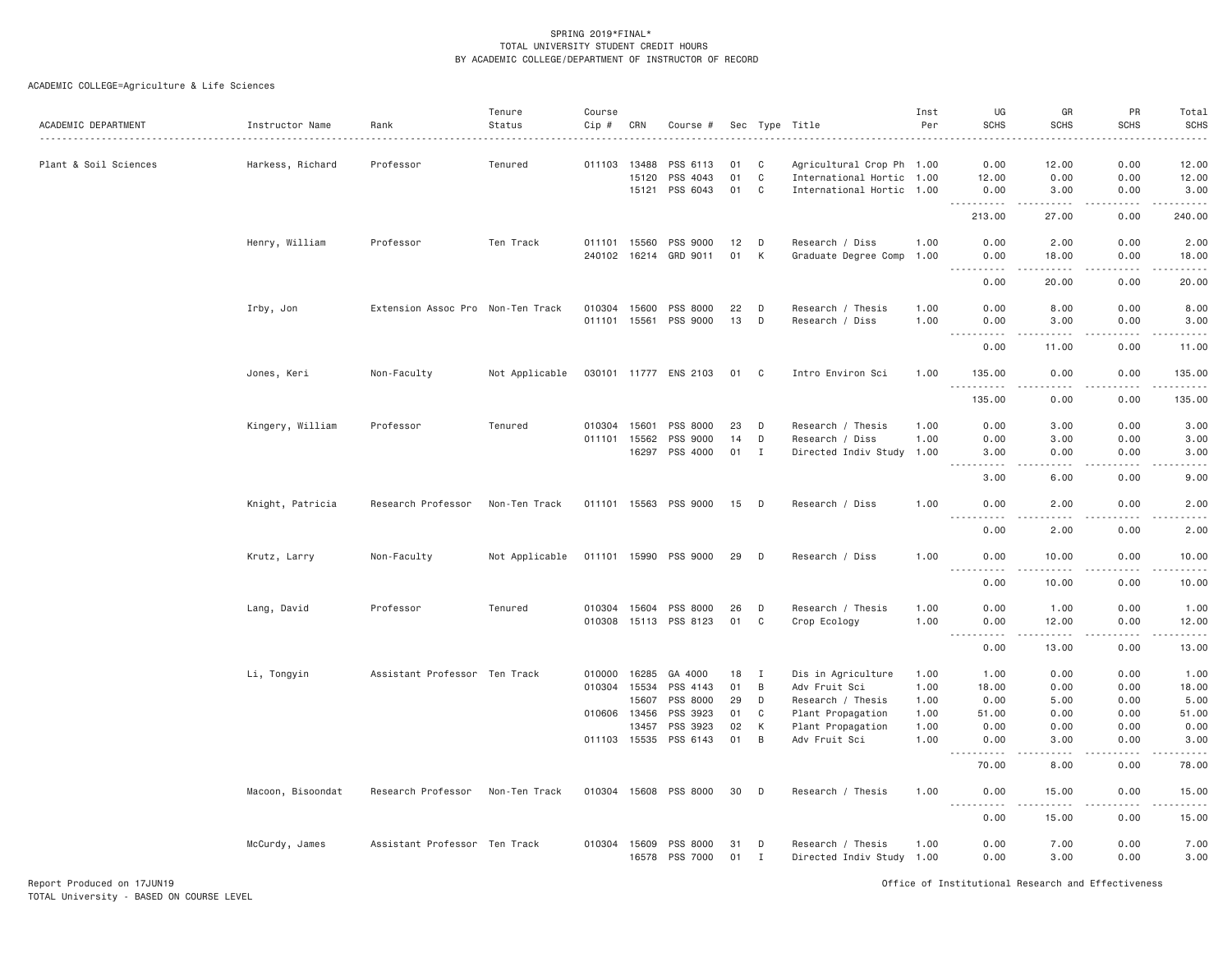| ACADEMIC DEPARTMENT   | Instructor Name    | Rank                              | Tenure<br>Status | Course<br>Cip # | CRN   | Course #                          |          |              | Sec Type Title                          | Inst<br>Per  | UG<br><b>SCHS</b>                                                                                           | GR<br><b>SCHS</b>   | PR<br><b>SCHS</b>                                                                                                                                            | Total<br><b>SCHS</b> |
|-----------------------|--------------------|-----------------------------------|------------------|-----------------|-------|-----------------------------------|----------|--------------|-----------------------------------------|--------------|-------------------------------------------------------------------------------------------------------------|---------------------|--------------------------------------------------------------------------------------------------------------------------------------------------------------|----------------------|
|                       |                    |                                   |                  |                 |       |                                   |          |              |                                         |              | <u>.</u>                                                                                                    |                     |                                                                                                                                                              |                      |
|                       |                    |                                   |                  |                 |       |                                   |          |              |                                         |              | 0.00                                                                                                        | 10.00               | 0.00                                                                                                                                                         | 10.00                |
| Plant & Soil Sciences | McDougald, Lynette | Instructor                        | Non-Ten Track    | 010608          | 13433 | PSS 2343                          | 06       | К            | Floral Design                           | 1.00         | 0.00                                                                                                        | 0.00                | 0.00                                                                                                                                                         | 0.00                 |
|                       |                    |                                   |                  |                 | 13434 | PSS 2343                          | 07       | К            | Floral Design                           | 1.00         | 0.00                                                                                                        | 0.00                | 0.00                                                                                                                                                         | 0.00                 |
|                       |                    |                                   |                  |                 | 13449 | PSS 3413                          | 01       | Ε            | Floristry Internship                    | 1.00         | 6.00                                                                                                        | 0.00                | 0.00                                                                                                                                                         | 6.00                 |
|                       |                    |                                   |                  |                 | 13458 | PSS 4023                          | 01       | C            | Floral Management                       | 1.00         | 48.00                                                                                                       | 0.00                | 0.00                                                                                                                                                         | 48.00                |
|                       |                    |                                   |                  |                 | 13459 | PSS 4073                          | 01       | C            | Sympathy Floral Desi                    | 1.00         | 33.00                                                                                                       | 0.00                | 0.00                                                                                                                                                         | 33.00                |
|                       |                    |                                   |                  |                 | 13460 | PSS 4073                          | 02       | К            | Sympathy Floral Desi                    | 1.00         | 0.00                                                                                                        | 0.00                | 0.00                                                                                                                                                         | 0.00                 |
|                       |                    |                                   |                  |                 | 13461 | PSS 4093                          | 01       | C            | Psthrvst Care Floral                    | 1.00         | 36.00                                                                                                       | 0.00                | 0.00                                                                                                                                                         | 36.00                |
|                       |                    |                                   |                  |                 | 13462 | PSS 4093                          | 02       | K            | Psthrvst Care Floral                    | 1.00         | 0.00                                                                                                        | 0.00                | 0.00                                                                                                                                                         | 0.00                 |
|                       |                    |                                   |                  |                 | 13484 | PSS 6073                          | 01       | C            | Sympathy Floral Desi                    | 1.00         | 0.00                                                                                                        | 3.00                | 0.00                                                                                                                                                         | 3.00                 |
|                       |                    |                                   |                  |                 | 13485 | PSS 6073                          | 02       | К            | Sympathy Floral Desi                    | 1.00         | 0.00                                                                                                        | 0.00                | 0.00                                                                                                                                                         | 0.00                 |
|                       |                    |                                   |                  |                 | 13486 | PSS 6093                          | 01       | C            | Psthrvst Care Floral                    | 1.00         | 0.00                                                                                                        | 3.00                | 0.00                                                                                                                                                         | 3.00                 |
|                       |                    |                                   |                  |                 | 13487 | PSS 6093                          | 02       | K            | Psthrvst Care Floral                    | 1.00         | 0.00                                                                                                        | 0.00                | 0.00                                                                                                                                                         | 0.00                 |
|                       |                    |                                   |                  | 011101 13455    |       | PSS 3511                          | 01       | S            | Seminar                                 | 1.00         | 7.00                                                                                                        | 0.00                | 0.00                                                                                                                                                         | 7.00                 |
|                       |                    |                                   |                  |                 |       |                                   |          |              |                                         |              | $\sim 100$<br>130.00                                                                                        | 6.00                | 0.00                                                                                                                                                         | 136.00               |
|                       | Morrison, Jesse    | Research Assist Pro Non-Ten Track |                  | 010304 13465    |       | PSS 4123                          | 01       | C            | Grain Crops                             | 1.00         | 72.00                                                                                                       | 0.00                | 0.00                                                                                                                                                         | 72.00                |
|                       |                    |                                   |                  |                 | 13466 | PSS 4123                          | 02       | К            | Grain Crops                             | 1.00         | 0.00                                                                                                        | 0.00                | 0.00                                                                                                                                                         | 0.00                 |
|                       |                    |                                   |                  |                 | 13489 | PSS 6123                          | 01       | C            | Grain Crops                             | 1.00         | 0.00                                                                                                        | 15.00               | 0.00                                                                                                                                                         | 15.00                |
|                       |                    |                                   |                  |                 | 13490 | PSS 6123                          | 02       | К            | Grain Crops                             | 1.00         | 0.00                                                                                                        | 0.00                | 0.00                                                                                                                                                         | 0.00                 |
|                       |                    |                                   |                  |                 | 15611 | PSS 8000                          | 33       | D            | Research / Thesis                       | 1.00         | 0.00<br>$\sim$ $\sim$ $\sim$                                                                                | 1.00<br>22222       | 0.00<br>$\frac{1}{2} \left( \frac{1}{2} \right) \left( \frac{1}{2} \right) \left( \frac{1}{2} \right) \left( \frac{1}{2} \right) \left( \frac{1}{2} \right)$ | 1.00<br>.            |
|                       |                    |                                   |                  |                 |       |                                   |          |              |                                         |              | .<br>72.00                                                                                                  | 16.00               | 0.00                                                                                                                                                         | 88.00                |
|                       | Peterson, Daniel   | Professor                         | Tenured          | 260202          |       | 15892 BCH 9000                    | 07       | D            | Research/Diss                           | 1.00         | 0.00<br>.                                                                                                   | 12.00<br>. <u>.</u> | 0.00<br>.                                                                                                                                                    | 12.00                |
|                       |                    |                                   |                  |                 |       |                                   |          |              |                                         |              | 0.00                                                                                                        | 12.00               | 0.00                                                                                                                                                         | 12.00                |
|                       | Reddy, Kambham     | Research Professor                | Non-Ten Track    | 010000          | 16188 | GA 4000                           | 16       | $\mathbf{I}$ | Dis in Agriculture                      | 1.00         | 1.00                                                                                                        | 0.00                | 0.00                                                                                                                                                         | 1.00                 |
|                       |                    |                                   |                  | 010304          | 15614 | PSS 8000                          | 36       | D            | Research / Thesis                       | 1.00         | 0.00                                                                                                        | 6.00                | 0.00                                                                                                                                                         | 6.00                 |
|                       |                    |                                   |                  | 011101          | 15568 | PSS 9000                          | 20       | D            | Research / Diss                         | 1,00         | 0.00                                                                                                        | 4.00                | 0.00                                                                                                                                                         | 4.00                 |
|                       |                    |                                   |                  | 260307 13507    |       | PSS 8163                          | 01       | C            | Environment Plt Phys 1.00               |              | 0.00<br>.<br>$\sim$ $\sim$ $\sim$ $\sim$                                                                    | 27.00<br>.          | 0.00<br>.                                                                                                                                                    | 27.00<br>.           |
|                       |                    |                                   |                  |                 |       |                                   |          |              |                                         |              | 1.00                                                                                                        | 37.00               | 0.00                                                                                                                                                         | 38.00                |
|                       | Reynolds, Daniel   | Professor                         | Tenured          | 010304          | 13481 | PSS 4813                          | 01       | C            | Herbicide Technology                    | 1.00         | 51.00                                                                                                       | 0.00                | 0.00                                                                                                                                                         | 51.00                |
|                       |                    |                                   |                  |                 | 13482 | PSS 4813                          | 02       | K            | Herbicide Technology                    | 1.00         | 0.00                                                                                                        | 0.00                | 0.00                                                                                                                                                         | 0.00                 |
|                       |                    |                                   |                  |                 | 13505 | PSS 6813                          | 01       | C            | Herbicide Technology                    | 1.00         | 0.00                                                                                                        | 27.00               | 0.00                                                                                                                                                         | 27.00                |
|                       |                    |                                   |                  |                 | 13506 | PSS 6813                          | 02       | К            | Herbicide Technology                    | 1.00         | 0.00                                                                                                        | 0.00                | 0.00                                                                                                                                                         | 0.00                 |
|                       |                    |                                   |                  |                 | 15615 | PSS 8000                          | 37       | D            | Research / Thesis                       | 1.00         | 0.00                                                                                                        | 5.00                | 0.00                                                                                                                                                         | 5.00                 |
|                       |                    |                                   |                  |                 | 17075 | PSS 7000                          | 02       | I            | Directed Indiv Study                    | 1.00         | 0.00                                                                                                        | 1.00                | 0.00                                                                                                                                                         | 1.00                 |
|                       |                    |                                   |                  | 011101 15569    |       | PSS 9000                          | 21       | D            | Research / Diss                         | 1.00         | 0.00<br>$\frac{1}{2} \left( \frac{1}{2} \right) \left( \frac{1}{2} \right) \left( \frac{1}{2} \right)$<br>. | 25.00<br>-----      | 0.00                                                                                                                                                         | 25.00                |
|                       |                    |                                   |                  |                 |       |                                   |          |              |                                         |              | 51.00                                                                                                       | 58.00               | 0.00                                                                                                                                                         | 109.00               |
|                       | Shaw, David        | Professor                         | Tenured          | 011101          | 15571 | PSS 9000                          | 23       | D            | Research / Diss                         | 1.00         | 0.00<br>.                                                                                                   | 1.00<br>.           | 0.00                                                                                                                                                         | 1.00<br><u>.</u>     |
|                       |                    |                                   |                  |                 |       |                                   |          |              |                                         |              | 0.00                                                                                                        | 1.00                | 0.00                                                                                                                                                         | 1.00                 |
|                       | Stewart, Barry     | Associate Professor               | Tenured          | 010304 15617    |       | PSS 8000<br>010607 13474 PSS 4443 | 39<br>01 | D<br>C       | Research / Thesis<br>Athletic Field Mgt | 1.00<br>1.00 | 0.00<br>39.00                                                                                               | 5.00<br>0.00        | 0.00<br>0.00                                                                                                                                                 | 5.00<br>39.00        |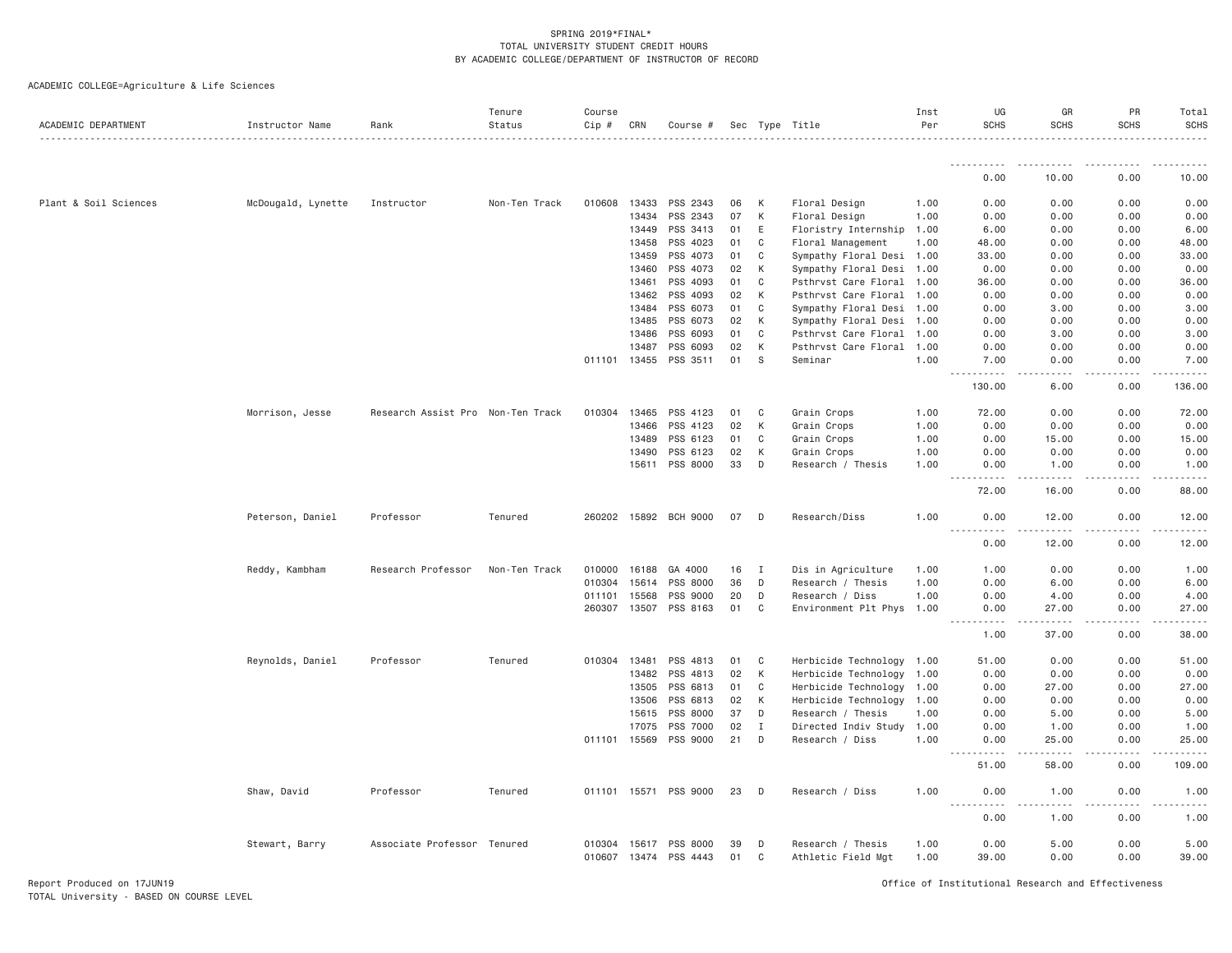| ACADEMIC DEPARTMENT                 | Instructor Name | Rank                          | Tenure<br>Status                         | Course<br>$Cip$ # | CRN          | Course #              |      |    | Sec Type Title            | Inst<br>Per | UG<br><b>SCHS</b>   | GR<br><b>SCHS</b> | <b>PR</b><br><b>SCHS</b> | Total<br><b>SCHS</b><br>.       |
|-------------------------------------|-----------------|-------------------------------|------------------------------------------|-------------------|--------------|-----------------------|------|----|---------------------------|-------------|---------------------|-------------------|--------------------------|---------------------------------|
| Plant & Soil Sciences               | Stewart, Barry  | Associate Professor Tenured   |                                          | 010607            |              | 13475 PSS 4443        | 02   | C  | Athletic Field Mgt-A 1.00 |             | 27.00               | 0.00              | 0.00                     | 27.00                           |
|                                     |                 |                               |                                          | 011103            | 13424        | PSS 1313              | 01   | C  | Plant Science             | 1.00        | 186.00              | 0.00              | 0.00                     | 186.00                          |
|                                     |                 |                               |                                          |                   |              | 13425 PSS 1313        | 02   | K  | Plant Science             | 1.00        | 0.00                | 0.00              | 0.00                     | 0.00                            |
|                                     |                 |                               |                                          |                   | 13426        | PSS 1313              | 03   | K  | Plant Science             | 1.00        | 0.00                | 0.00              | 0.00                     | 0.00                            |
|                                     |                 |                               |                                          |                   |              | 13427 PSS 1313        | 04   | K  | Plant Science             | 1.00        | 0.00<br>.           | 0.00<br>- - - -   | 0.00<br>.                | 0.00                            |
|                                     |                 |                               |                                          |                   |              |                       |      |    |                           |             | 252.00              | 5.00              | 0.00                     | 257.00                          |
|                                     | Tseng, Te Ming  | Assistant Professor Ten Track |                                          |                   | 010304 15618 | PSS 8000              | 40   | D  | Research / Thesis         | 1.00        | 0.00                | 1.00              | 0.00                     | 1.00                            |
|                                     |                 |                               |                                          | 011101            | 16940        | <b>PSS 9000</b>       | 32   | D  | Research / Diss           | 1.00        | 0.00                | 9.00              | 0.00                     | 9.00                            |
|                                     |                 |                               |                                          |                   |              | 030101 11779 ENS 4102 | 01   | E  | Practicum                 | 1.00        | 2,00<br>----------- | 0.00<br>.         | 0.00<br>.                | 2.00<br>.                       |
|                                     |                 |                               |                                          |                   |              |                       |      |    |                           |             | 2.00                | 10.00             | 0.00                     | 12.00                           |
|                                     | Varco, Jac      | Professor                     | Tenured                                  | 010304            | 15619        | PSS 8000              | 41   | D  | Research / Thesis         | 1.00        | 0.00                | 17.00             | 0.00                     | 17.00                           |
|                                     |                 |                               |                                          | 011201            | 13468        | PSS 4313              | 01   | C  | Soil Fertility            | 1.00        | 105.00              | 0.00              | 0.00                     | 105.00                          |
|                                     |                 |                               |                                          |                   |              | 13492 PSS 6313        | 01 C |    | Soil Fertility            | 1.00        | 0.00<br>.           | 15.00<br>.        | 0.00<br>.                | 15.00<br>$\cdots \cdots \cdots$ |
|                                     |                 |                               |                                          |                   |              |                       |      |    |                           |             | 105.00              | 32.00             | 0.00                     | 137.00                          |
|                                     | Wallace, Teddy  | Associate Professor Tenured   |                                          | 010304            | 13467        | PSS 4133              | 01   | C. | Fiber&Oilseed Crops       | 1.00        | 120.00              | 0.00              | 0.00                     | 120.00                          |
|                                     |                 |                               |                                          |                   |              | 011101 15574 PSS 9000 | 26   | D  | Research / Diss           | 1.00        | 0.00                | 2.00              | 0.00                     | 2.00                            |
|                                     |                 |                               |                                          |                   |              |                       |      |    |                           |             | .<br>120.00         | 2.00              | 0.00                     | 122.00                          |
|                                     | White, Joshua   | Non-Faculty                   | Not Applicable                           |                   |              | 010304 13463 PSS 4103 | 01   | B  | Forage Pasture            | 1.00        | 66.00               | 0.00              | 0.00                     | 66.00                           |
|                                     |                 |                               |                                          |                   |              |                       |      |    |                           |             | ----------<br>66.00 | 0.00              | 0.00                     | 66.00                           |
|                                     | Williams, W.    | Non-Employee                  | Not Applicable  011101  15576  PSS  9000 |                   |              |                       | 28 D |    | Research / Diss           | 1.00        | 0.00                | 3.00              | 0.00                     | 3.00                            |
|                                     |                 |                               |                                          |                   |              |                       |      |    |                           |             | 0.00                | 3.00              | 0.00                     | 3.00                            |
| ----------------------------------- |                 |                               |                                          |                   |              |                       |      |    |                           |             |                     | ==========        |                          | ==========                      |
| Plant & Soil Sciences               |                 |                               |                                          |                   |              |                       |      |    |                           |             | 2497.00             | 465.00            | 0.00                     | 2962.00                         |
| ----------------------------------- |                 |                               |                                          |                   |              |                       |      |    |                           |             |                     |                   |                          |                                 |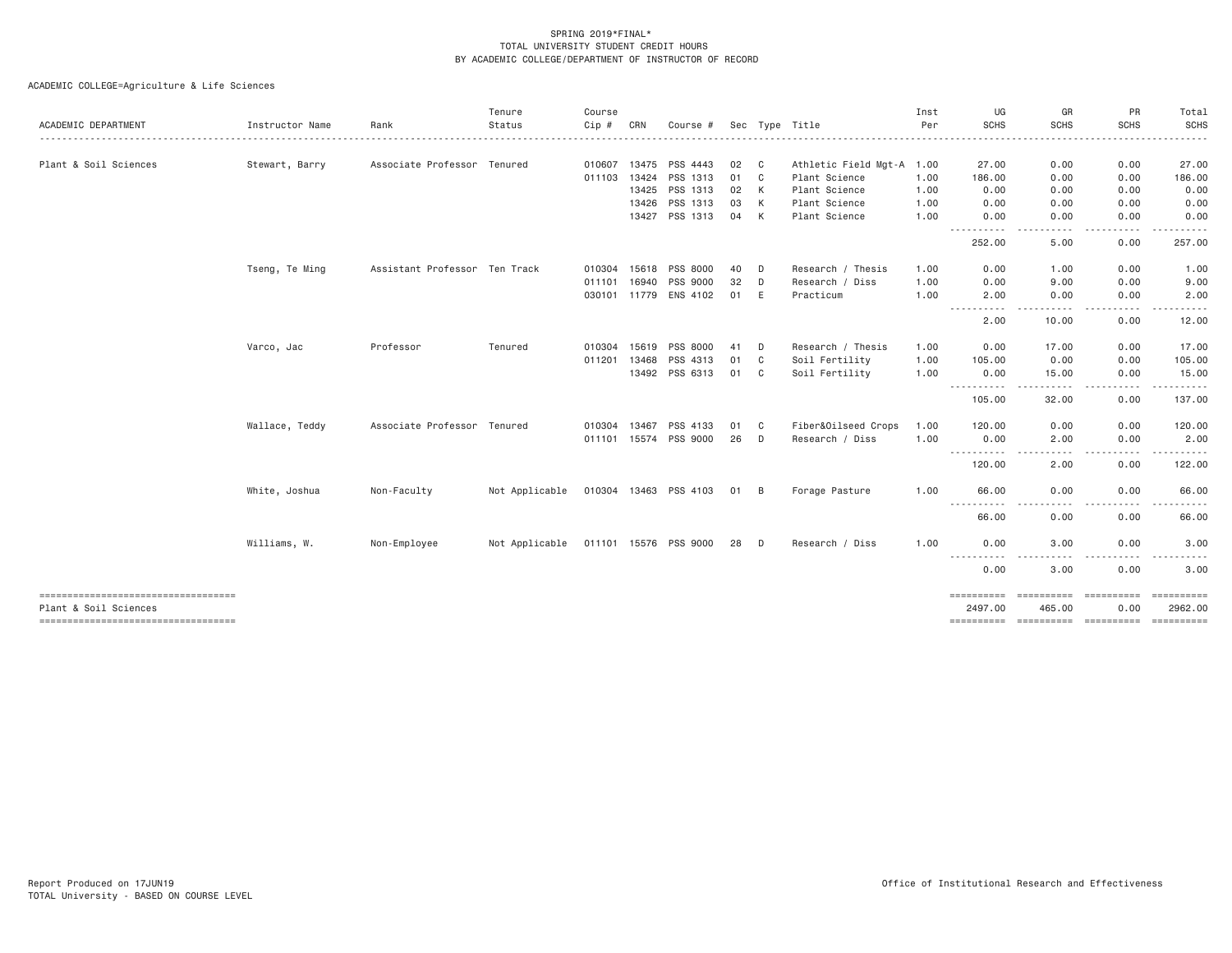| ACADEMIC DEPARTMENT | Instructor Name                                    | Rank                              | Tenure<br>Status | Course<br>Cip # | CRN          | Course #             |    |                | Sec Type Title            | Inst<br>Per | UG<br><b>SCHS</b>                 | GR<br><b>SCHS</b>                                                                                                                                            | PR<br><b>SCHS</b>                                                                                                                                                                    | Total<br><b>SCHS</b>                                                                                                                                         |
|---------------------|----------------------------------------------------|-----------------------------------|------------------|-----------------|--------------|----------------------|----|----------------|---------------------------|-------------|-----------------------------------|--------------------------------------------------------------------------------------------------------------------------------------------------------------|--------------------------------------------------------------------------------------------------------------------------------------------------------------------------------------|--------------------------------------------------------------------------------------------------------------------------------------------------------------|
| Poultry Science     | Acharya Adhikari, Pra Ssistant Professor Ten Track |                                   |                  | 010000          | 16216        | GA 4000              | 17 | $\blacksquare$ | Dis in Agriculture        | 1.00        | 1.00                              | 0.00                                                                                                                                                         | 0.00                                                                                                                                                                                 | 1.00                                                                                                                                                         |
|                     |                                                    |                                   |                  | 010907          | 16493        | P0 4000              | 01 | $\mathbf{I}$   | Directed Indiv Study      | 1.00        | 1.00                              | 0.00                                                                                                                                                         | 0.00                                                                                                                                                                                 | 1.00                                                                                                                                                         |
|                     |                                                    |                                   |                  |                 |              | 16523 PO 8000        | 01 | D              | Research / Thesis         | 1.00        | 0.00                              | 2.00                                                                                                                                                         | 0.00                                                                                                                                                                                 | 2.00                                                                                                                                                         |
|                     |                                                    |                                   |                  |                 |              |                      |    |                |                           |             | 2.00                              | .<br>2.00                                                                                                                                                    | $\sim$ $\sim$ $\sim$ $\sim$<br>0.00                                                                                                                                                  | المستما<br>4.00                                                                                                                                              |
|                     | Beck, Mary                                         | Professor                         | Tenured          | 010907          | 13368        | PO 8011              | 01 | - S            | Graduate Seminar in       | 1.00        | 0.00                              | 6.00                                                                                                                                                         | 0.00                                                                                                                                                                                 | 6.00                                                                                                                                                         |
|                     |                                                    |                                   |                  |                 |              | 13369 PO 8111        | 01 | <sub>S</sub>   | Adv Grad Poultry Sem 1.00 |             | 0.00                              | 8.00                                                                                                                                                         | 0.00                                                                                                                                                                                 | 8.00                                                                                                                                                         |
|                     |                                                    |                                   |                  |                 |              |                      |    |                |                           |             | ----------<br>0.00                | $\sim$ $\sim$ $\sim$ $\sim$ $\sim$<br>14.00                                                                                                                  | المتمالين<br>0.00                                                                                                                                                                    | .<br>14.00                                                                                                                                                   |
|                     | Kiess, Aaron                                       | Associate Professor Tenured       |                  | 010907          |              | 13349 PO 3011        | 01 | S              | Seminar                   | 1.00        | 24.00                             | 0.00                                                                                                                                                         | 0.00                                                                                                                                                                                 | 24.00                                                                                                                                                        |
|                     |                                                    |                                   |                  |                 | 13350        | PO 3021              | 01 | S              | Seminar                   | 1.00        | 6.00                              | 0.00                                                                                                                                                         | 0.00                                                                                                                                                                                 | 6.00                                                                                                                                                         |
|                     |                                                    |                                   |                  |                 | 13355        | PO 4031              | 01 | - S            | Seminar                   | 1.00        | 6.00                              | 0.00                                                                                                                                                         | 0.00                                                                                                                                                                                 | 6.00                                                                                                                                                         |
|                     |                                                    |                                   |                  |                 | 13357        | PO 4041              | 01 | S              | Seminar                   | 1.00        | 7.00                              | 0.00                                                                                                                                                         | 0.00                                                                                                                                                                                 | 7.00                                                                                                                                                         |
|                     |                                                    |                                   |                  |                 | 13361        | PO 4844              | 01 | C              | Avian Anatomy & Phys 1.00 |             | 136.00                            | 0.00                                                                                                                                                         | 0.00                                                                                                                                                                                 | 136.00                                                                                                                                                       |
|                     |                                                    |                                   |                  |                 | 13362        | PO 4844              | 02 | K              | Avian Anatomy & Phys 1.00 |             | 0.00                              | 0.00                                                                                                                                                         | 0.00                                                                                                                                                                                 | 0.00                                                                                                                                                         |
|                     |                                                    |                                   |                  |                 | 13366        | PO 6844              | 01 | C              | Avian Anatomy & Phys 1.00 |             | 0.00                              | 4.00                                                                                                                                                         | 0.00                                                                                                                                                                                 | 4.00                                                                                                                                                         |
|                     |                                                    |                                   |                  |                 | 13367        | PO 6844              | 02 | K              | Avian Anatomy & Phys 1.00 |             | 0.00                              | 0.00                                                                                                                                                         | 0.00                                                                                                                                                                                 | 0.00                                                                                                                                                         |
|                     |                                                    |                                   |                  |                 | 16524        | PO 8000              | 02 | D              | Research / Thesis         | 1.00        | 0.00                              | 4.00                                                                                                                                                         | 0.00                                                                                                                                                                                 | 4.00                                                                                                                                                         |
|                     |                                                    |                                   |                  |                 | 16531        | PO 9000              | 02 | D              | Research / Diss           | 1.00        | 0.00<br><u>.</u>                  | 7.00<br>$\frac{1}{2} \left( \frac{1}{2} \right) \left( \frac{1}{2} \right) \left( \frac{1}{2} \right) \left( \frac{1}{2} \right) \left( \frac{1}{2} \right)$ | 0.00<br>$\frac{1}{2} \left( \frac{1}{2} \right) \left( \frac{1}{2} \right) \left( \frac{1}{2} \right) \left( \frac{1}{2} \right) \left( \frac{1}{2} \right)$                         | 7.00<br>$\frac{1}{2} \left( \frac{1}{2} \right) \left( \frac{1}{2} \right) \left( \frac{1}{2} \right) \left( \frac{1}{2} \right) \left( \frac{1}{2} \right)$ |
|                     |                                                    |                                   |                  |                 |              |                      |    |                |                           |             | 179.00                            | 15.00                                                                                                                                                        | 0.00                                                                                                                                                                                 | 194.00                                                                                                                                                       |
|                     | McDaniel, Christophe Professor                     |                                   | Tenured          |                 |              | 010907 14766 PO 4324 | 01 | C              | Avian Reproduction        | 1.00        | 48.00                             | 0.00                                                                                                                                                         | 0.00                                                                                                                                                                                 | 48.00                                                                                                                                                        |
|                     |                                                    |                                   |                  |                 |              | 16532 PO 9000        | 03 | D              | Research / Diss           | 1.00        | 0.00                              | 2.00                                                                                                                                                         | 0.00                                                                                                                                                                                 | 2.00                                                                                                                                                         |
|                     |                                                    |                                   |                  |                 |              |                      |    |                |                           |             | 48.00                             | $\frac{1}{2} \left( \frac{1}{2} \right) \left( \frac{1}{2} \right) \left( \frac{1}{2} \right) \left( \frac{1}{2} \right) \left( \frac{1}{2} \right)$<br>2.00 | .<br>0.00                                                                                                                                                                            | .<br>50.00                                                                                                                                                   |
|                     | Peebles, Edgar                                     | Professor                         | Tenured          | 010907 16533    |              | PO 9000              | 04 | D              | Research / Diss           | 1.00        | 0.00                              | 27.00                                                                                                                                                        | 0.00                                                                                                                                                                                 | 27.00                                                                                                                                                        |
|                     |                                                    |                                   |                  |                 | 17049        | P0 4000              | 04 | $\mathbf{I}$   | Directed Indiv Study 1.00 |             | 3.00                              | 0.00                                                                                                                                                         | 0.00                                                                                                                                                                                 | 3.00                                                                                                                                                         |
|                     |                                                    |                                   |                  |                 | 17050        | P0 4000              | 05 | I              | Directed Indiv Study 1.00 |             | 2.00                              | 0.00                                                                                                                                                         | 0.00                                                                                                                                                                                 | 2.00                                                                                                                                                         |
|                     |                                                    |                                   |                  |                 | 260801 10553 | BIO 3103             | 01 | C              | Genetics I                | 1.00        | 258.00                            | 0.00                                                                                                                                                         | 0.00                                                                                                                                                                                 | 258.00                                                                                                                                                       |
|                     |                                                    |                                   |                  |                 | 10554        | BIO 3103             | 02 | K              | Genetics I                | 1.00        | 0.00                              | 0.00                                                                                                                                                         | 0.00                                                                                                                                                                                 | 0.00                                                                                                                                                         |
|                     |                                                    |                                   |                  |                 |              | 10555 BIO 3103       | 03 | K              | Genetics I                | 1.00        | 0.00                              | 0.00                                                                                                                                                         | 0.00                                                                                                                                                                                 | 0.00                                                                                                                                                         |
|                     |                                                    |                                   |                  |                 | 12283        | GNS 3103             | 01 | C              | Genetics I SI             | 1.00        | 33.00                             | 0.00                                                                                                                                                         | 0.00                                                                                                                                                                                 | 33.00                                                                                                                                                        |
|                     |                                                    |                                   |                  |                 | 12284        | GNS 3103             | 02 | К              | Genetics I                | 1.00        | 0.00                              | 0.00                                                                                                                                                         | 0.00                                                                                                                                                                                 | 0.00                                                                                                                                                         |
|                     |                                                    |                                   |                  |                 | 12285        | GNS 3103             | 03 | К              | Genetics I                | 1.00        | 0.00                              | 0.00                                                                                                                                                         | 0.00                                                                                                                                                                                 | 0.00                                                                                                                                                         |
|                     |                                                    |                                   |                  |                 | 13351        | PO 3103              | 01 | C              | Genetics I                | 1.00        | 174.00                            | 0.00                                                                                                                                                         | 0.00                                                                                                                                                                                 | 174.00                                                                                                                                                       |
|                     |                                                    |                                   |                  |                 | 13352        | PO 3103              | 02 | К              | Genetics I                | 1.00        | 0.00                              | 0.00                                                                                                                                                         | 0.00                                                                                                                                                                                 | 0.00                                                                                                                                                         |
|                     |                                                    |                                   |                  |                 |              | 13353 PO 3103        | 03 | К              | Genetics I                | 1.00        | 0.00<br>.<br>$\frac{1}{2}$        | 0.00                                                                                                                                                         | 0.00                                                                                                                                                                                 | 0.00                                                                                                                                                         |
|                     |                                                    |                                   |                  |                 |              |                      |    |                |                           |             | 470.00                            | 27.00                                                                                                                                                        | 0.00                                                                                                                                                                                 | 497.00                                                                                                                                                       |
|                     | Sadler, Clarence                                   | Lecturer                          | Non-Ten Track    | 010907          |              | 12126 FNH 4512       | 01 | C              | Poult. Prod. Safety       | 1.00        | 4.00                              | 0.00                                                                                                                                                         | 0.00                                                                                                                                                                                 | 4.00                                                                                                                                                         |
|                     |                                                    |                                   |                  |                 |              | 12137 FNH 6512       | 01 | $\mathsf{C}$   | Poult. Prod. Safety       | 1.00        | 0.00                              | 2.00                                                                                                                                                         | 0.00                                                                                                                                                                                 | 2.00                                                                                                                                                         |
|                     |                                                    |                                   |                  |                 | 13356        | PO 4033              | 01 | B              | Diseases of Poultry       | 1.00        | 48.00                             | 0.00                                                                                                                                                         | 0.00                                                                                                                                                                                 | 48.00                                                                                                                                                        |
|                     |                                                    |                                   |                  |                 | 13360        | PO 4512              | 01 | C              | Poult. Prod. Safety       | 1.00        | 24.00                             | 0.00                                                                                                                                                         | 0.00                                                                                                                                                                                 | 24.00                                                                                                                                                        |
|                     |                                                    |                                   |                  |                 |              | 13365 PO 6512        | 01 | C              | Poult. Prod. Safety       | 1.00        | 0.00<br>$\sim$ $\sim$ $\sim$<br>. | 2.00<br>.                                                                                                                                                    | 0.00<br>$\mathcal{L}^{\mathcal{L}}\left( \mathcal{L}^{\mathcal{L}}\left( \mathcal{L}^{\mathcal{L}}\right) \right) =\mathcal{L}^{\mathcal{L}}\left( \mathcal{L}^{\mathcal{L}}\right)$ | 2.00<br>.                                                                                                                                                    |
|                     |                                                    |                                   |                  |                 |              |                      |    |                |                           |             | 76.00                             | 4.00                                                                                                                                                         | 0.00                                                                                                                                                                                 | 80.00                                                                                                                                                        |
|                     | Tabler, George                                     | Extension Professor Non-Ten Track |                  |                 |              | 010907 16893 PO 7000 |    | 01 I           | Directed Indiv Study 1.00 |             | 0.00                              | 4.00                                                                                                                                                         | 0.00                                                                                                                                                                                 | 4.00                                                                                                                                                         |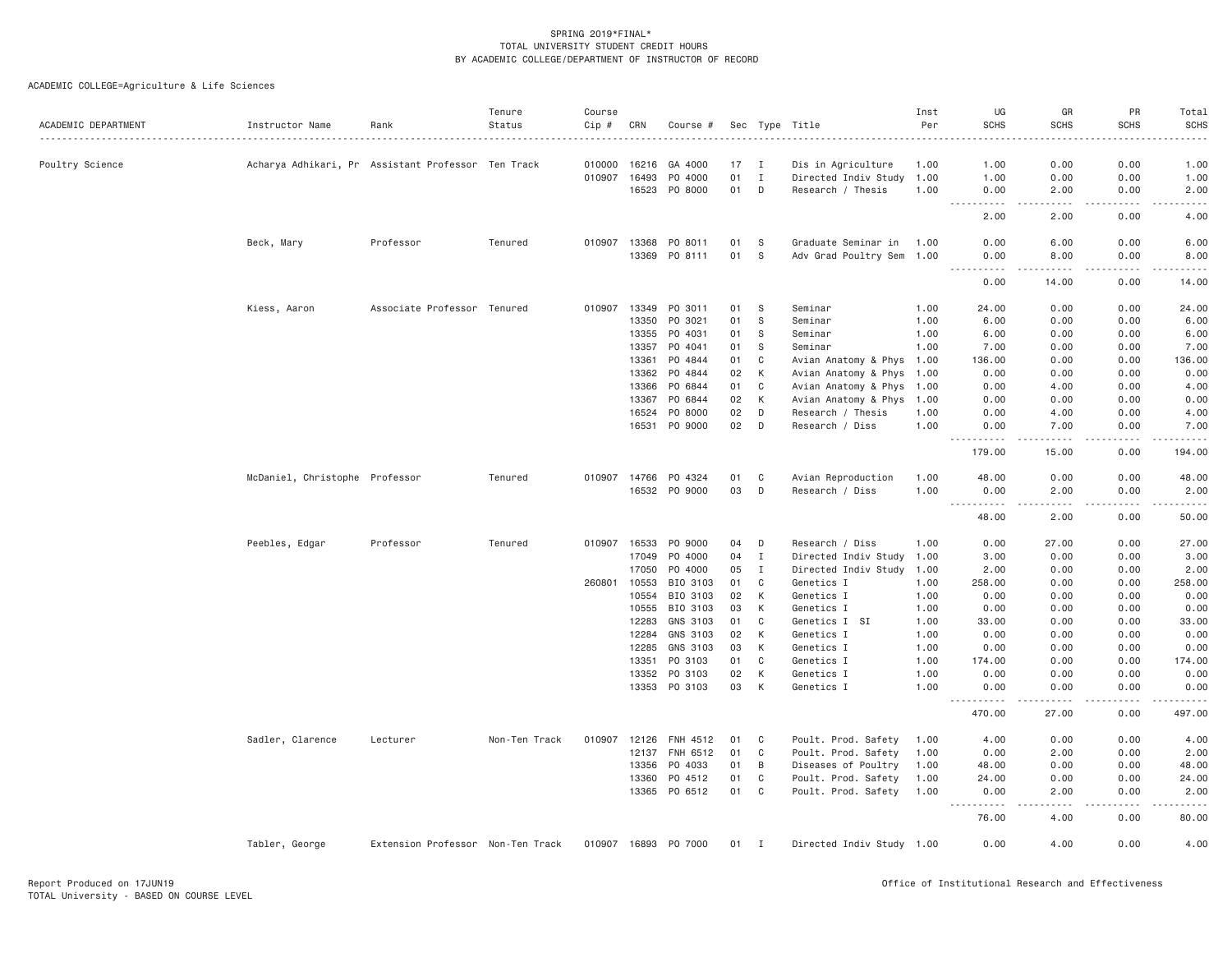| ACADEMIC DEPARTMENT                                     | Instructor Name | Rank                              | Tenure<br>Status | Course<br>$Cip$ # | CRN   | Course #      |      |                | Sec Type Title            | Inst<br>Per | UG<br><b>SCHS</b>     | GR<br><b>SCHS</b>          | PR<br><b>SCHS</b>               | Total<br>SCHS                      |
|---------------------------------------------------------|-----------------|-----------------------------------|------------------|-------------------|-------|---------------|------|----------------|---------------------------|-------------|-----------------------|----------------------------|---------------------------------|------------------------------------|
|                                                         |                 |                                   |                  |                   |       |               |      |                |                           |             |                       |                            | -----                           |                                    |
|                                                         |                 |                                   |                  |                   |       |               |      |                |                           |             | 0.00                  | 4.00                       | 0.00                            | 4.00                               |
| Poultry Science                                         | Wamsley, Kelley | Assistant Professor Ten Track     |                  | 010904            | 13359 | PO 4423       | 01 C |                | Feed Manufacturing        | 1.00        | 99.00                 | 0.00                       | 0.00                            | 99.00                              |
|                                                         |                 |                                   |                  |                   | 13364 | PO 6423       | 01 C |                | Feed Manufacturing        | 1.00        | 0.00                  | 6.00                       | 0.00                            | 6.00                               |
|                                                         |                 |                                   |                  | 010907            | 16528 | PO 8000       | 06   | D              | Research / Thesis         | 1.00        | 0.00                  | 8.00                       | 0.00                            | 8.00                               |
|                                                         |                 |                                   |                  |                   | 16535 | PO 9000       | 06   | D              | Research / Diss           | 1.00        | 0.00                  | 7.00                       | 0.00                            | 7.00                               |
|                                                         |                 |                                   |                  |                   |       | 16895 PO 7000 | 02   | $\mathbf I$    | Directed Indiv Study 1.00 |             | 0.00                  | 5.00                       | 0.00                            | 5.00                               |
|                                                         |                 |                                   |                  |                   | 16984 | PO 4000       | 03 I |                | Directed Indiv Study 1.00 |             | 1.00                  | 0.00                       | 0.00                            | 1.00                               |
|                                                         |                 |                                   |                  |                   |       |               |      |                |                           |             | 100.00                | 26.00                      | 0.00                            | 126.00                             |
|                                                         | Wells, Jessica  | Extension Instructo Non-Ten Track |                  | 010000            | 10095 | ADS 1013      | 01   | - C            | Animal Agriculture & 0.50 |             | 120.00                | 0.00                       | 0.00                            | 120.00                             |
|                                                         |                 |                                   |                  |                   | 13348 | PO 1013       | 01   | $\mathbf{C}$   | Animal Agriculture & 0.50 |             | 30.00                 | 0.00                       | 0.00                            | 30.00                              |
|                                                         |                 |                                   |                  | 010907            | 13354 | PO 3423       | 01   | B              | Poultry Evaluation I 1.00 |             | 33.00                 | 0.00                       | 0.00                            | 33.00                              |
|                                                         |                 |                                   |                  |                   | 16855 | PO 4000       | 02   | $\blacksquare$ | Directed Indiv Study 1.00 |             | 1.00                  | 0.00                       | 0.00                            | 1.00                               |
|                                                         |                 |                                   |                  |                   |       | 17158 PO 4000 | 06 I |                | Directed Indiv Study 1.00 |             | 2.00                  | 0.00                       | 0.00                            | 2.00                               |
|                                                         |                 |                                   |                  |                   |       |               |      |                |                           |             | $\cdots$<br>186.00    | 0.00                       | 0.00                            | 186.00                             |
|                                                         | Zhai, Wei       | Assistant Professor Ten Track     |                  | 010000            | 16042 | GA 4000       | 02   | I              | Dis in Agriculture        | 1.00        | 3.00                  | 0.00                       | 0.00                            | 3.00                               |
|                                                         |                 |                                   |                  | 010907            | 16529 | PO 8000       | 07   | D              | Research / Thesis         | 1.00        | 0.00                  | 1.00                       | 0.00                            | 1.00                               |
|                                                         |                 |                                   |                  |                   |       | 16536 PO 9000 | 07   | D              | Research / Diss           | 1.00        | 0.00                  | 3.00                       | 0.00                            | 3.00                               |
|                                                         |                 |                                   |                  |                   |       |               |      |                |                           |             | .<br>3.00             | 4.00                       | 0.00                            | 7.00                               |
| ====================================<br>Poultry Science |                 |                                   |                  |                   |       |               |      |                |                           |             | ==========<br>1064.00 | <b>ESSESSESSE</b><br>98.00 | $=$ = = = = = = = = = =<br>0.00 | $=$ = = = = = = = = = =<br>1162.00 |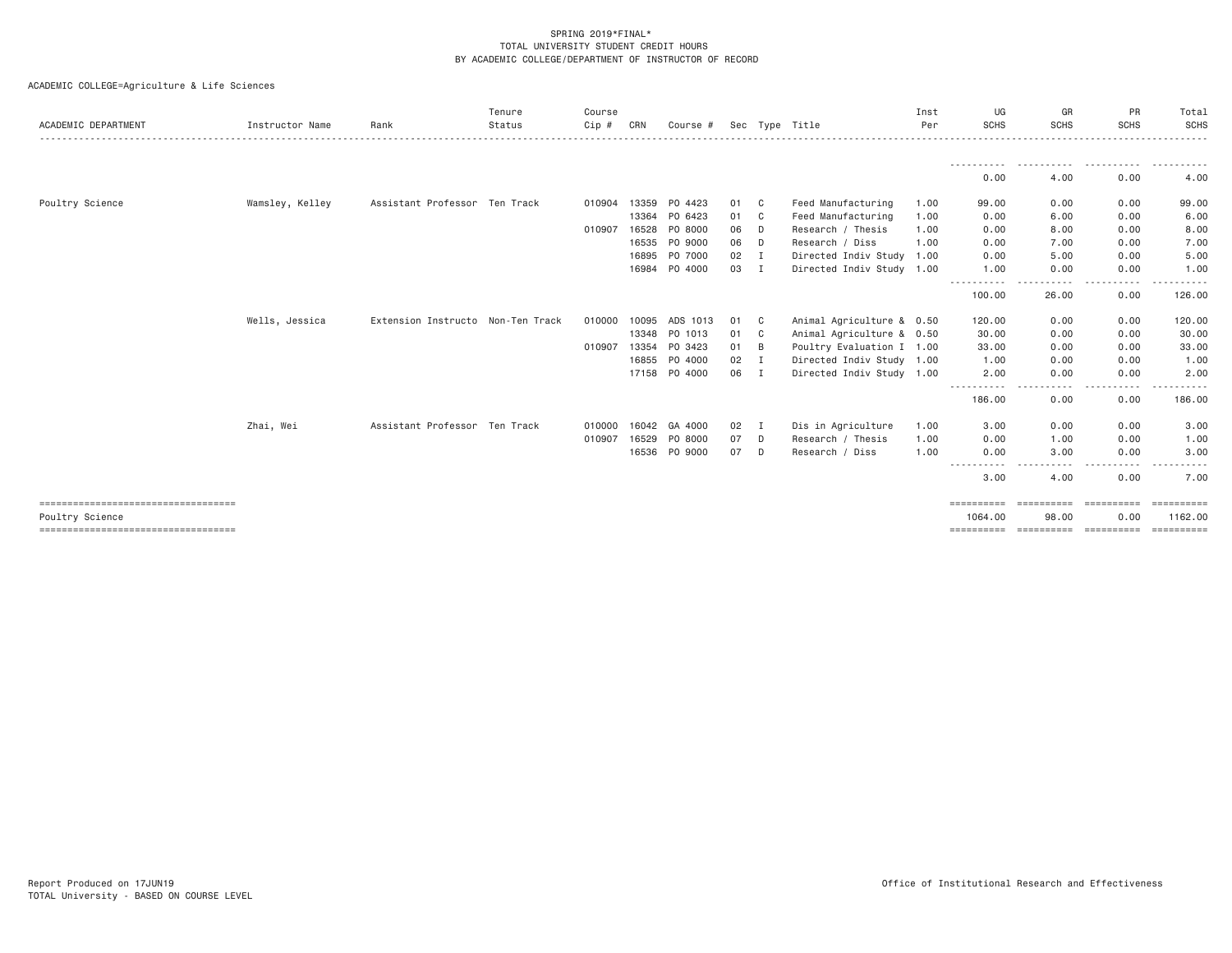|                          |                     |                                   | Tenure        | Course       |              |                              |    |              |                           | Inst | UG                         | GR                | PR            | Total                                                                                                                                                                                   |
|--------------------------|---------------------|-----------------------------------|---------------|--------------|--------------|------------------------------|----|--------------|---------------------------|------|----------------------------|-------------------|---------------|-----------------------------------------------------------------------------------------------------------------------------------------------------------------------------------------|
| ACADEMIC DEPARTMENT      | Instructor Name     | Rank                              | Status        | Cip #        | CRN          | Course #                     |    |              | Sec Type Title            | Per  | <b>SCHS</b>                | <b>SCHS</b>       | <b>SCHS</b>   | <b>SCHS</b><br>$- - - -$                                                                                                                                                                |
| School of Human Sciences | Black, Catherine    | Professor                         | Non-Ten Track | 010000       | 16444        | GA 4000                      | 20 | I            | Dis in Agriculture        | 1.00 | 3.00                       | 0.00              | 0.00          | 3.00                                                                                                                                                                                    |
|                          |                     |                                   |               | 190101       | 14844        | HS 4710                      | 01 | $\mathsf{A}$ | Study Tour                | 1.00 | 24.00                      | 0.00              | 0.00          | 24.00                                                                                                                                                                                   |
|                          |                     |                                   |               | 190403       | 11927        | FDM 4343                     | 01 | B            | Pattern Making and D      | 1.00 | 48.00                      | 0.00              | 0.00          | 48.00                                                                                                                                                                                   |
|                          |                     |                                   |               |              | 11931        | FDM 6343                     | 01 | B            | Pattern Making and D 1.00 |      | 0.00                       | 6.00              | 0.00          | 6.00                                                                                                                                                                                    |
|                          |                     |                                   |               |              | 190901 14862 | FDM 4593                     | 01 | B            | Creative Design Tech 1.00 |      | 36.00                      | 0.00              | 0.00          | 36.00                                                                                                                                                                                   |
|                          |                     |                                   |               |              | 14863        | FDM 6593                     | 01 | B            | Creative Design Tech 1.00 |      | 0.00                       | 3.00              | 0.00          | 3.00                                                                                                                                                                                    |
|                          |                     |                                   |               |              | 16445        | FDM 8100                     | 01 | E            | Creative Project          | 1.00 | 0.00                       | 6.00              | 0.00          | 6.00                                                                                                                                                                                    |
|                          |                     |                                   |               |              | 500407 16585 | FDM 4000                     | 02 | $\mathbf I$  | Directed Indiv Study 1.00 |      | 1.00                       | 0.00              | 0.00          | 1.00                                                                                                                                                                                    |
|                          |                     |                                   |               |              |              |                              |    |              |                           |      | .<br>112.00                | والمحامر<br>15.00 | .<br>0.00     | .<br>127.00                                                                                                                                                                             |
|                          | Boutwell, Angela    | Lecturer                          | Non-Ten Track |              |              | 190706 14307 HDFS 2813 501 B |    |              | Child Development         | 1.00 | 15.00                      | 0.00              | 0.00          | 15.00                                                                                                                                                                                   |
|                          |                     |                                   |               |              |              |                              |    |              |                           |      | 15.00                      | 0.00              | 0.00          | 15.00                                                                                                                                                                                   |
|                          | Browning, Ned       | Lecturer                          | Non-Ten Track |              |              | 090701 10999 CO 3343         | 01 | C            | Writing for the Medi 1.00 |      | 39.00<br>$ -$<br>.         | 0.00<br>$- - - -$ | 0.00          | 39.00<br>$- - - -$                                                                                                                                                                      |
|                          |                     |                                   |               |              |              |                              |    |              |                           |      | 39.00                      | 0.00              | 0.00          | 39.00                                                                                                                                                                                   |
|                          | Denny, Marina       | Assistant Professor Ten Track     |               | 010701       | 10223        | AELC 4503                    | 01 | $\mathbf{C}$ | International Ag Ed       | 1.00 | 33.00                      | 0.00              | 0.00          | 33.00                                                                                                                                                                                   |
|                          |                     |                                   |               | 010801       | 16770        | AELC 9000                    | 05 | D            | Research/Dissertatio 1.00 |      | 0.00                       | 3.00              | 0.00          | 3.00                                                                                                                                                                                    |
|                          |                     |                                   |               |              | 16782        | AELC 8100 04                 |    | I            | Creative Component A 1.00 |      | 0.00<br><u>.</u>           | 3.00<br>د د د د   | 0.00<br>.     | 3.00<br>$- - - -$                                                                                                                                                                       |
|                          |                     |                                   |               |              |              |                              |    |              |                           |      | 33.00                      | 6.00              | 0.00          | 39.00                                                                                                                                                                                   |
|                          | Downey, Laura       | Extension Assoc Pro Non-Ten Track |               | 010801       | 16408        | AELC 9000                    | 03 | D            | Research/Dissertatio 1.00 |      | 0.00                       | 6.00              | 0.00          | 6.00                                                                                                                                                                                    |
|                          |                     |                                   |               |              |              | 190701 15521 HDFS 9000       | 01 | D            | Research/Dissertatio 1.00 |      | 0.00<br>$\frac{1}{2}$<br>. | 9.00<br>- - - - - | 0.00<br>----- | 9.00<br>.                                                                                                                                                                               |
|                          |                     |                                   |               |              |              |                              |    |              |                           |      | 0.00                       | 15.00             | 0.00          | 15.00                                                                                                                                                                                   |
|                          | Elmore-Staton, Lori | Associate Professor Ten Track     |               |              | 190101 16135 | <b>HDFS 7000</b>             | 03 | I            | Directed Indiv Study 1.00 |      | 0.00                       | 6.00              | 0.00          | 6.00                                                                                                                                                                                    |
|                          |                     |                                   |               |              | 16747        | <b>HDFS 4990</b>             | 01 | C            | Special Topics in HD 0.05 |      | 1.95                       | 0.00              | 0.00          | 1.95                                                                                                                                                                                    |
|                          |                     |                                   |               | 190701       | 12359        | <b>HDFS 1813</b>             | 01 | C            | Devel through Lifesp 0.10 |      | 20.40                      | 0.00              | 0.00          | 20.40                                                                                                                                                                                   |
|                          |                     |                                   |               |              | 12363        | <b>HDFS 3123</b>             | 01 | C            | Global Child Advocac 0.50 |      | 70.50                      | 0.00              | 0.00          | 70.50                                                                                                                                                                                   |
|                          |                     |                                   |               |              | 12399        | <b>HDFS 8123</b>             | 01 | C            | Effects of Poverty        | 1.00 | 0.00                       | 24.00             | 0.00          | 24.00                                                                                                                                                                                   |
|                          |                     |                                   |               |              | 14866        | <b>HDFS 8853</b>             | 01 | $\mathbf{C}$ | Current Issues in HD      | 1.00 | 0.00                       | 30.00             | 0.00          | 30.00                                                                                                                                                                                   |
|                          |                     |                                   |               |              | 15522        | <b>HDFS 9000</b>             | 02 | D            | Research/Dissertatio 1.00 |      | 0.00                       | 1.00              | 0.00          | 1.00                                                                                                                                                                                    |
|                          |                     |                                   |               |              | 15638        | <b>HDFS 8000</b>             | 01 | D            | Research/Thesis           | 1.00 | 0.00<br><u>.</u>           | 9.00<br>-----     | 0.00<br>.     | 9.00<br>$\frac{1}{2} \left( \frac{1}{2} \right) \left( \frac{1}{2} \right) \left( \frac{1}{2} \right) \left( \frac{1}{2} \right) \left( \frac{1}{2} \right) \left( \frac{1}{2} \right)$ |
|                          |                     |                                   |               |              |              |                              |    |              |                           |      | 92.85                      | 70.00             | 0.00          | 162.85                                                                                                                                                                                  |
|                          | Fason, Angel        | Instructor                        | Non-Ten Track | 131308       | 14867        | <b>HDFS 4886</b>             | 01 | E            | Teaching Intern FCS       | 1.00 | 6.00                       | 0.00              | 0.00          | 6.00                                                                                                                                                                                    |
|                          |                     |                                   |               |              | 14868        | <b>HDFS 4896</b>             | 01 | E            | Teaching Intern FCS       | 1.00 | 6.00                       | 0.00              | 0.00          | 6.00                                                                                                                                                                                    |
|                          |                     |                                   |               | 190101 12551 |              | HS 4701                      | 01 | C            | Internship Placement 1.00 |      | 25,00                      | 0.00              | 0.00          | 25.00                                                                                                                                                                                   |
|                          |                     |                                   |               |              | 16125        | <b>HDFS 3000</b>             | 02 | E            | Field Experience          | 1.00 | 3.00                       | 0.00              | 0.00          | 3.00                                                                                                                                                                                    |
|                          |                     |                                   |               |              | 16747        | <b>HDFS 4990</b>             | 01 | C            | Special Topics in HD 0.90 |      | 35.10                      | 0.00              | 0.00          | 35.10                                                                                                                                                                                   |
|                          |                     |                                   |               | 190701       | 12377        | <b>HDFS 4740</b>             | 01 | E            | PreK-K Teacher Cand       | 1.00 | 132.00                     | 0.00              | 0.00          | 132.00                                                                                                                                                                                  |
|                          |                     |                                   |               |              | 12378        | <b>HDFS 4760</b>             | 01 | E            | Child Development In 1.00 |      | 36.00                      | 0.00              | 0.00          | 36.00                                                                                                                                                                                   |
|                          |                     |                                   |               |              | 12379        | <b>HDFS 4770</b>             | 01 | E            | Child Life Internshi 1.00 |      | 12.00                      | 0.00              | 0.00          | 12.00                                                                                                                                                                                   |
|                          |                     |                                   |               |              | 12380        | <b>HDFS 4780</b>             | 01 | E            | Youth Development In 1.00 |      | 24.00                      | 0.00              | 0.00          | 24.00                                                                                                                                                                                   |
|                          |                     |                                   |               |              | 12381        | <b>HDFS 4790</b>             | 01 | E            | Family Science Inter 1.00 |      | 36.00                      | 0.00              | 0.00          | 36.00                                                                                                                                                                                   |
|                          |                     |                                   |               | 190706       | 12361        | <b>HDFS 2813</b>             | 01 | B            | Child Development         | 1,00 | 123.00                     | 0.00              | 0.00          | 123.00                                                                                                                                                                                  |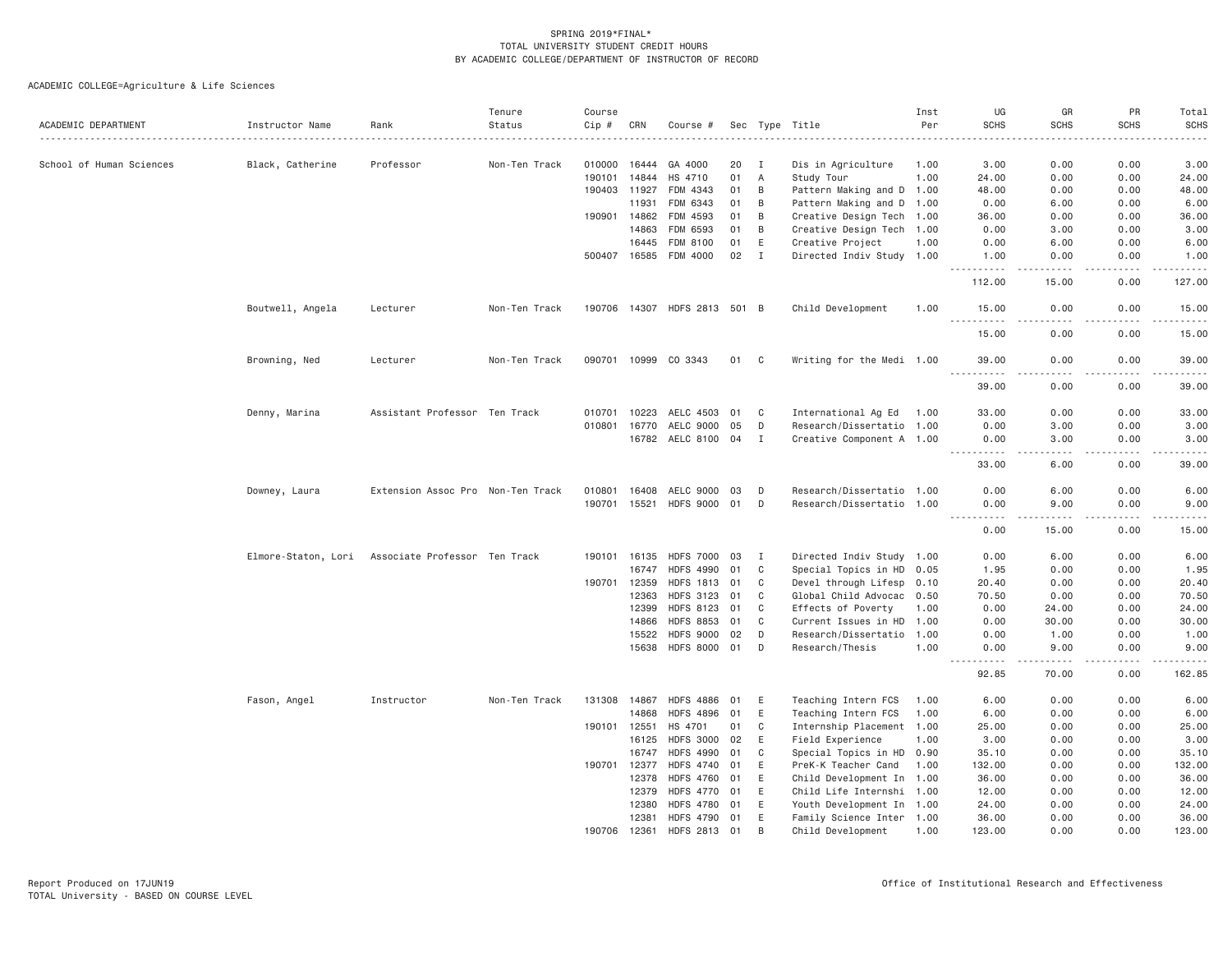ACADEMIC COLLEGE=Agriculture & Life Sciences

| ACADEMIC DEPARTMENT      | Instructor Name  | Rank                              | Tenure<br>Status | Course<br>Cip # | CRN          | Course #                  |     |                | Sec Type Title            | Inst<br>Per | UG<br><b>SCHS</b>             | GR<br><b>SCHS</b> | PR<br><b>SCHS</b> | Total<br><b>SCHS</b><br>.                                                                                                                                                                 |
|--------------------------|------------------|-----------------------------------|------------------|-----------------|--------------|---------------------------|-----|----------------|---------------------------|-------------|-------------------------------|-------------------|-------------------|-------------------------------------------------------------------------------------------------------------------------------------------------------------------------------------------|
|                          |                  |                                   |                  |                 |              |                           |     |                |                           |             | .                             |                   |                   |                                                                                                                                                                                           |
|                          |                  |                                   |                  |                 |              |                           |     |                |                           |             | 438.10                        | 0.00              | 0.00              | 438.10                                                                                                                                                                                    |
| School of Human Sciences | Freeman, Charles | Associate Professor Ten Track     |                  |                 | 190101 12553 | HS 4702                   | 01  | C              | Research and Applica 0.50 |             | 37.00                         | 0.00              | 0.00              | 37.00                                                                                                                                                                                     |
|                          |                  |                                   |                  | 190901          | 11920        | FDM 2573                  | 01  | B              | Fashion Portfolio De      | 1.00        | 48.00                         | 0.00              | 0.00              | 48.00                                                                                                                                                                                     |
|                          |                  |                                   |                  |                 | 14857        | FDM 2123                  | 01  | B              | Product Development       | 1.00        | 177.00                        | 0.00              | 0.00              | 177.00                                                                                                                                                                                    |
|                          |                  |                                   |                  |                 | 14858        | FDM 2123                  | 02  | К              | Product Development       | 0.50        | 0.00                          | 0.00              | 0.00              | 0.00                                                                                                                                                                                      |
|                          |                  |                                   |                  |                 | 14859        | FDM 2123                  | 03  | К              | Product Development       | 0.50        | 0.00                          | 0.00              | 0.00              | 0.00                                                                                                                                                                                      |
|                          |                  |                                   |                  |                 | 14860        | FDM 2123                  | 04  | K              | Product Development       | 0.50        | 0.00                          | 0.00              | 0.00              | 0.00                                                                                                                                                                                      |
|                          |                  |                                   |                  | 500407 15961    |              | FDM 4000                  | 01  | I              | Directed Indiv Study 1.00 |             | 3.00                          | 0.00              | 0.00              | 3.00                                                                                                                                                                                      |
|                          |                  |                                   |                  |                 | 16958        | FDM 7000                  | 01  | Ι.             | Directed Indiv Study 1.00 |             | 0.00                          | 3.00              | 0.00              | 3.00                                                                                                                                                                                      |
|                          |                  |                                   |                  |                 | 16988        | <b>FDM 7000</b>           | 02  | $\mathbf I$    | Directed Indiv Study 1.00 |             | 0.00                          | 3.00              | 0.00              | 3.00                                                                                                                                                                                      |
|                          |                  |                                   |                  |                 | 17138        | FDM 4000                  | 06  | $\mathbf I$    | Directed Indiv Study 1.00 |             | 1.00                          | 0.00              | 0.00              | 1.00                                                                                                                                                                                      |
|                          |                  |                                   |                  |                 | 17209        | FDM 8000                  | 02  | D              | Research/Thesis           | 1.00        | 0.00                          | 2.00              | 0.00              | 2.00                                                                                                                                                                                      |
|                          |                  |                                   |                  |                 |              |                           |     |                |                           |             | .<br>266.00                   | .<br>8.00         | .<br>0.00         | .<br>274.00                                                                                                                                                                               |
|                          | Green, Tina      | Non-Faculty                       | Not Applicable   |                 |              | 010801 10213 AELC 4203 01 |     | B              | App Compute Tech AEL 1.00 |             | 84.00                         | 0.00              | 0.00              | 84.00                                                                                                                                                                                     |
|                          |                  |                                   |                  |                 |              |                           |     |                |                           |             | 84,00                         | 0.00              | 0.00              | 84.00                                                                                                                                                                                     |
|                          | Greenhaw, Laura  | Assistant Professor Ten Track     |                  |                 | 010000 16158 | GA 4000                   | 12  | $\mathbf{I}$   | Dis in Agriculture        | 1.00        | 3.00                          | 0.00              | 0.00              | 3.00                                                                                                                                                                                      |
|                          |                  |                                   |                  |                 | 16159        | GA 4000                   | 13  | I              | Dis in Agriculture        | 1.00        | 3.00                          | 0.00              | 0.00              | 3.00                                                                                                                                                                                      |
|                          |                  |                                   |                  | 010801 10211    |              | AELC 3813 C01             |     | C              | Team Leadership AELC 1.00 |             | 66.00                         | 0.00              | 0.00              | 66.00                                                                                                                                                                                     |
|                          |                  |                                   |                  |                 | 10224        | AELC 4803                 | 01  | C              | Contemporary Issues       | 1.00        | 66.00                         | 0.00              | 0.00              | 66.00                                                                                                                                                                                     |
|                          |                  |                                   |                  |                 | 10235        | AELC 8413                 | 01  | C              | Methods of Planned C 0.50 |             | 0.00                          | 12.00             | 0.00              | 12.00                                                                                                                                                                                     |
|                          |                  |                                   |                  |                 | 17064        | AELC 9000                 | 06  | D              | Research/Dissertatio 1.00 |             | 0.00                          | 4.00              | 0.00              | 4.00                                                                                                                                                                                      |
|                          |                  |                                   |                  |                 | 131301 10209 | AELC 3500                 | 01  | E              | Internship Ag Leader 1.00 |             | 18,00                         | 0.00              | 0.00              | 18.00                                                                                                                                                                                     |
|                          |                  |                                   |                  |                 | 15913        | AELC 8000 03              |     | D              | Research/Thesis in A 1.00 |             | 0.00                          | 6.00              | 0.00              | 6.00                                                                                                                                                                                      |
|                          |                  |                                   |                  |                 |              |                           |     |                |                           |             | <u>.</u><br>156.00            | 22.00             | 0.00              | $\frac{1}{2} \left( \frac{1}{2} \right) \left( \frac{1}{2} \right) \left( \frac{1}{2} \right) \left( \frac{1}{2} \right) \left( \frac{1}{2} \right) \left( \frac{1}{2} \right)$<br>178.00 |
|                          | Hallberg, Cappe  | Non-Faculty                       | Not Applicable   | 190101 12546    |              | HS 1701                   | 01  | C              | Survey Of Human Sci       | 0.20        | 7.00                          | 0.00              | 0.00              | 7.00                                                                                                                                                                                      |
|                          |                  |                                   |                  |                 |              |                           |     |                |                           |             | .<br>7.00                     | 0.00              | 0.00              | 7.00                                                                                                                                                                                      |
|                          | Hardman, Alisha  | Assistant Professor Ten Track     |                  | 190101          | 16747        | <b>HDFS 4990</b>          | 01  | C              | Special Topics in HD 0.05 |             | 1.95                          | 0.00              | 0.00              | 1.95                                                                                                                                                                                      |
|                          |                  |                                   |                  |                 | 190701 12363 | HDFS 3123 01              |     | C              | Global Child Advocac 0.50 |             | 70.50                         | 0.00              | 0.00              | 70.50                                                                                                                                                                                     |
|                          |                  |                                   |                  |                 | 15523        | <b>HDFS 9000</b>          | 03  | D              | Research/Dissertatio      | 1.00        | 0.00                          | 10.00             | 0.00              | 10.00                                                                                                                                                                                     |
|                          |                  |                                   |                  |                 | 15639        | HDFS 8000 02              |     | D              | Research/Thesis           | 1.00        | 0.00                          | 2.00              | 0.00              | 2.00                                                                                                                                                                                      |
|                          |                  |                                   |                  |                 |              |                           |     |                |                           |             | $- - - - -$<br>$  -$<br>72.45 | 12.00             | 0.00              | 84.45                                                                                                                                                                                     |
|                          | Hendrix, Rachel  | Grad Research Assis Non-Ten Track |                  | 010801 10208    |              | AELC 3333 01              |     | C <sub>1</sub> | Present Ag and Life       | 0.75        | 49.50                         | 0.00              | 0.00              | 49.50                                                                                                                                                                                     |
|                          |                  |                                   |                  |                 |              |                           |     |                |                           |             | <u>.</u><br>49.50             | .<br>0.00         | .<br>0.00         | .<br>49.50                                                                                                                                                                                |
|                          | Jagger, Carla    | Assistant Professor Ten Track     |                  | 010000          | 14499        | GA 4710                   | C81 | A              | Study Tour                | 0.25        | 6.75                          | 0.00              | 0.00              | 6.75                                                                                                                                                                                      |
|                          |                  |                                   |                  |                 | 010801 10225 | AELC 4873 01              |     | C              | Prof Seminar in Ag E 0.50 |             | 10.50                         | 0.00              | 0.00              | 10.50                                                                                                                                                                                     |
|                          |                  |                                   |                  |                 | 15322        | AELC 4990                 | 01  | C              | Special Topics in AE 1.00 |             | 24.00                         | 0.00              | 0.00              | 24.00                                                                                                                                                                                     |
|                          |                  |                                   |                  |                 | 16463        | AELC 9000                 | 04  | D              | Research/Dissertatio 1.00 |             | 0.00                          | 24.00             | 0.00              | 24.00                                                                                                                                                                                     |
|                          |                  |                                   |                  |                 | 16553        | AELC 6990                 | 01  | C              | Special Topics in AE 1.00 |             | 0.00                          | 6.00              | 0.00              | 6.00                                                                                                                                                                                      |
|                          |                  |                                   |                  |                 | 131301 10215 | AELC 4424                 | 01  | C              | Teach Meth in Ag & H 1.00 |             | 32.00                         | 0.00              | 0.00              | 32.00                                                                                                                                                                                     |
|                          |                  |                                   |                  |                 | 10216        | AELC 4424 02              |     | К              | Teach Meth in Ag & H 1.00 |             | 0.00                          | 0.00              | 0.00              | 0.00                                                                                                                                                                                      |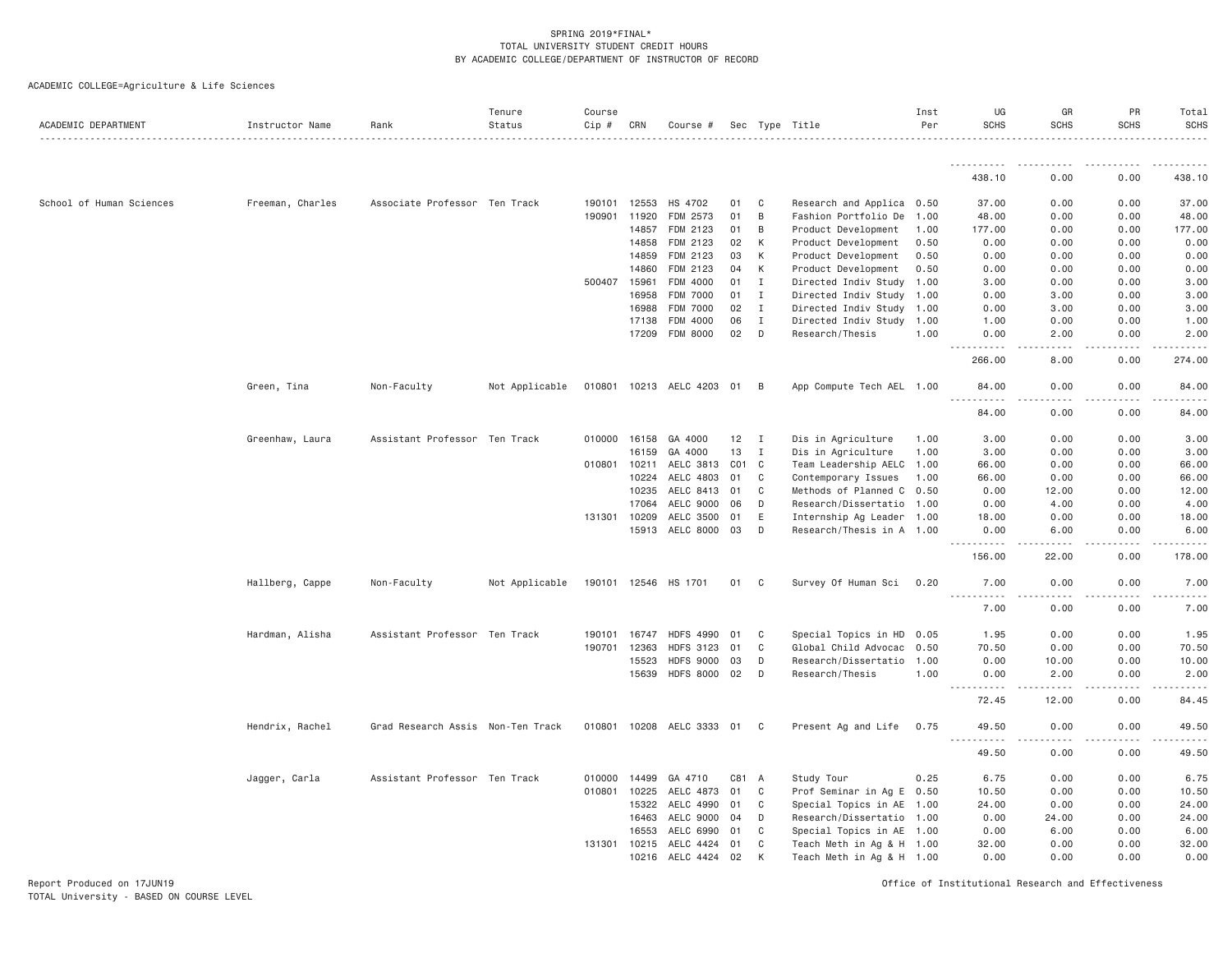ACADEMIC COLLEGE=Agriculture & Life Sciences

| ACADEMIC DEPARTMENT      | Instructor Name  | Rank                          | Tenure<br>Status | Course<br>Cip # | CRN          | Course #         |    |              | Sec Type Title            | Inst<br>Per | UG<br><b>SCHS</b> | GR<br><b>SCHS</b>                                                                                                                 | <b>PR</b><br><b>SCHS</b> | Total<br><b>SCHS</b><br>$\omega$ is $\omega$ in . |
|--------------------------|------------------|-------------------------------|------------------|-----------------|--------------|------------------|----|--------------|---------------------------|-------------|-------------------|-----------------------------------------------------------------------------------------------------------------------------------|--------------------------|---------------------------------------------------|
| School of Human Sciences | Jagger, Carla    | Assistant Professor Ten Track |                  | 131301          | 10217        | AELC 4424        | 03 | К            | Teach Meth in Ag & H 1.00 |             | 0.00              | 0.00                                                                                                                              | 0.00                     | 0.00                                              |
|                          |                  |                               |                  |                 | 10219        | AELC 4424        | 05 | К            | Teach Meth in Ag & H 1.00 |             | 0.00              | 0.00                                                                                                                              | 0.00                     | 0.00                                              |
|                          |                  |                               |                  |                 | 10220        | AELC 4424        | 06 | К            | Teach Meth in Ag & H      | 1.00        | 0.00              | 0.00                                                                                                                              | 0.00                     | 0.00                                              |
|                          |                  |                               |                  |                 | 10222        | AELC 4424        | 08 | К            | Teach Meth in Ag & H 1.00 |             | 0.00              | 0.00                                                                                                                              | 0.00                     | 0.00                                              |
|                          |                  |                               |                  |                 | 10227        | AELC 4896        | 01 | F            | Stu Teach Ag Ed           | 1.00        | 36.00             | 0.00                                                                                                                              | 0.00                     | 36.00                                             |
|                          |                  |                               |                  |                 | 16462        | AELC 8000        | 06 | D            | Research/Thesis in A 1.00 |             | 0.00              | 2.00                                                                                                                              | 0.00                     | 2.00                                              |
|                          |                  |                               |                  | 131308          | 12369        | <b>HDFS 4424</b> | 01 | C            | Teach Methods in Ag       | 1.00        | 108.00            | 0.00                                                                                                                              | 0.00                     | 108.00                                            |
|                          |                  |                               |                  |                 | 12370        | <b>HDFS 4424</b> | 02 | К            | Teach Methods in Ag       | 1.00        | 0.00              | 0.00                                                                                                                              | 0.00                     | 0.00                                              |
|                          |                  |                               |                  |                 | 12371        | <b>HDFS 4424</b> | 03 | К            | Teach Methods in Ag       | 1.00        | 0.00              | 0.00                                                                                                                              | 0.00                     | 0.00                                              |
|                          |                  |                               |                  |                 | 12372        | HDFS 4424        | 04 | К            | Teach Methods in Ag       | 1.00        | 0.00              | 0.00                                                                                                                              | 0.00                     | 0.00                                              |
|                          |                  |                               |                  |                 | 12373        | HDFS 4424        | 05 | К            | Teach Methods in Ag       | 1.00        | 0.00              | 0.00                                                                                                                              | 0.00                     | 0.00                                              |
|                          |                  |                               |                  |                 | 12374        | <b>HDFS 4424</b> | 06 | K            | Teach Methods in Ag       | 1.00        | 0.00              | 0.00                                                                                                                              | 0.00                     | 0.00                                              |
|                          |                  |                               |                  |                 | 12376        | <b>HDFS 4424</b> | 08 | К            | Teach Methods in Ag       | 1.00        | 0.00              | 0.00                                                                                                                              | 0.00                     | 0.00                                              |
|                          |                  |                               |                  |                 | 15062        | FDM 4424         | 01 | C            | Teach Methods in Ag       | 1,00        | 60.00             | 0.00                                                                                                                              | 0.00                     | 60.00                                             |
|                          |                  |                               |                  |                 | 15064        | FDM 4424         | 03 | К            | Teach Methods in Ag       | 1.00        | 0.00              | 0.00                                                                                                                              | 0.00                     | 0.00                                              |
|                          |                  |                               |                  |                 | 15065        | FDM 4424         | 04 | К            | Teach Methods in Ag       | 1.00        | 0.00              | 0.00                                                                                                                              | 0.00                     | 0.00                                              |
|                          |                  |                               |                  |                 | 15066        | FDM 4424         | 05 | К            | Teach Methods in Ag       | 1.00        | 0.00              | 0.00                                                                                                                              | 0.00                     | 0.00                                              |
|                          |                  |                               |                  |                 | 15067        | FDM 4424         | 06 | К            | Teach Methods in Ag       | 1.00        | 0.00              | 0.00                                                                                                                              | 0.00                     | 0.00                                              |
|                          |                  |                               |                  |                 | 15987        | FDM 6424         | 01 | $\mathbf C$  | Teach Methods in Ag       | 1.00        | 0.00              | 4.00                                                                                                                              | 0.00                     | 4.00                                              |
|                          |                  |                               |                  |                 | 16134        | FDM 6424         | 06 | K            | Teach Methods in Ag       | 1.00        | 0.00              | 0.00                                                                                                                              | 0.00                     | 0.00                                              |
|                          |                  |                               |                  |                 |              |                  |    |              |                           |             | 277.25            | 36.00                                                                                                                             | 0.00                     | 313.25                                            |
|                          | Kobia, Caroline  | Assistant Professor Ten Track |                  | 190201          | 14861        | FDM 4583         | 01 | C            | Fashion Entrepreneur 1.00 |             | 75.00             | 0.00                                                                                                                              | 0.00                     | 75.00                                             |
|                          |                  |                               |                  |                 | 16850        | FDM 6583         | 01 | $\mathtt{C}$ | Fashion Entrepreneur 1.00 |             | 0.00              | 3.00                                                                                                                              | 0.00                     | 3.00                                              |
|                          |                  |                               |                  | 190901          | 11919        | FDM 2553         | 01 | C            | Intro to Fashion Ind 1.00 |             | 183.00            | 0.00                                                                                                                              | 0.00                     | 183.00                                            |
|                          |                  |                               |                  |                 | 14864        | FDM 4693         | 01 | C            | Digital Fashion Reta 1.00 |             | 144.00            | 0.00                                                                                                                              | 0.00                     | 144.00                                            |
|                          |                  |                               |                  |                 | 14865        | FDM 6693         | 01 | C            | Digital Fashion Reta 1.00 |             | 0.00              | 6.00                                                                                                                              | 0.00                     | 6.00                                              |
|                          |                  |                               |                  | 500407          | 16828        | FDM 8000         | 01 | D            | Research/Thesis           | 1.00        | 0.00              | 3.00                                                                                                                              | 0.00                     | 3.00                                              |
|                          |                  |                               |                  |                 | 17058        | FDM 4000         | 04 | $\mathbf I$  | Directed Indiv Study 1.00 |             | 3.00<br>.         | 0.00<br>-----                                                                                                                     | 0.00<br>.                | 3.00<br>------                                    |
|                          |                  |                               |                  |                 |              |                  |    |              |                           |             | 405.00            | 12.00                                                                                                                             | 0.00                     | 417.00                                            |
|                          | Lee, JuYoung     | Assistant Professor Ten Track |                  | 190901          | 11929        | FDM 4603         | 01 | C            | Global Sourcing in t 1.00 |             | 60.00             | 0.00                                                                                                                              | 0.00                     | 60.00                                             |
|                          |                  |                               |                  |                 | 11930        | FDM 4711         | 01 | L            | FDM Senior Showcase       | 1.00        | 35.00             | 0.00                                                                                                                              | 0.00                     | 35.00                                             |
|                          |                  |                               |                  |                 | 15344        | FDM 3553         | 01 | B            | Fashion Retail Prici 1.00 |             | 78.00             | 0.00                                                                                                                              | 0.00                     | 78.00                                             |
|                          |                  |                               |                  |                 | 16209        | FDM 3553         | 02 | B            | Fashion Retail Prici 1.00 |             | 27.00             | 0.00                                                                                                                              | 0.00                     | 27.00                                             |
|                          |                  |                               |                  | 500407          | 16954        | FDM 4000         | 03 | $\mathbf I$  | Directed Indiv Study 1.00 |             | 1.00              | 0.00                                                                                                                              | 0.00                     | 1.00                                              |
|                          |                  |                               |                  |                 |              |                  |    |              |                           |             | ------<br>201.00  | .<br>0.00                                                                                                                         | .<br>0.00                | .<br>201.00                                       |
|                          | Loper, James     | Non-Faculty                   | Not Applicable   | 010801          | 10212        | AELC 4103        | 01 | C            | Principles of Extens 1.00 |             | 12.00             | 0.00                                                                                                                              | 0.00                     | 12.00                                             |
|                          |                  |                               |                  |                 | 10228        | AELC 6103 01     |    | C            | Principles of Extens 1.00 |             | 0.00<br>.         | 3.00<br>$\frac{1}{2} \left( \frac{1}{2} \right) \left( \frac{1}{2} \right) \left( \frac{1}{2} \right) \left( \frac{1}{2} \right)$ | 0.00                     | 3.00<br>$\sim$ $\sim$ $\sim$ $\sim$               |
|                          |                  |                               |                  |                 |              |                  |    |              |                           |             | 12.00             | 3.00                                                                                                                              | 0.00                     | 15.00                                             |
|                          | Morrison, Carley | Assistant Professor Ten Track |                  | 010000          | 14869        | AELC 2411        | 01 | C            | Orientation to Ag Sc 1.00 |             | 10.00             | 0.00                                                                                                                              | 0.00                     | 10.00                                             |
|                          |                  |                               |                  |                 | 16058        | GA 4000          | 08 | I            | Dis in Agriculture        | 1.00        | 3.00              | 0.00                                                                                                                              | 0.00                     | 3.00                                              |
|                          |                  |                               |                  |                 | 16062        | GA 4000          | 09 | $\mathbf I$  | Dis in Agriculture        | 1.00        | 1.00              | 0.00                                                                                                                              | 0.00                     | 1.00                                              |
|                          |                  |                               |                  | 010801          | 10208        | AELC 3333        | 01 | C            | Present Ag and Life       | 0.25        | 16.50             | 0.00                                                                                                                              | 0.00                     | 16.50                                             |
|                          |                  |                               |                  |                 | 15537        | AELC 4990        | 02 | C            | Special Topics in AE 1.00 |             | 42.00             | 0.00                                                                                                                              | 0.00                     | 42.00                                             |
|                          |                  |                               |                  | 010802 10202    |              | AELC 3203        | 01 | C            | Prof Writing ANR Hum 1.00 |             | 45.00             | 0.00                                                                                                                              | 0.00                     | 45.00                                             |
|                          |                  |                               |                  |                 | 10234        | AELC 8203        | 01 | C            | Adv Communications i 1.00 |             | 0.00              | 42.00                                                                                                                             | 0.00                     | 42.00                                             |
|                          |                  |                               |                  |                 | 131301 10210 | AELC 3500        | 02 | E            | Internship Ag Leader 1.00 |             | 6.00              | 0.00                                                                                                                              | 0.00                     | 6.00                                              |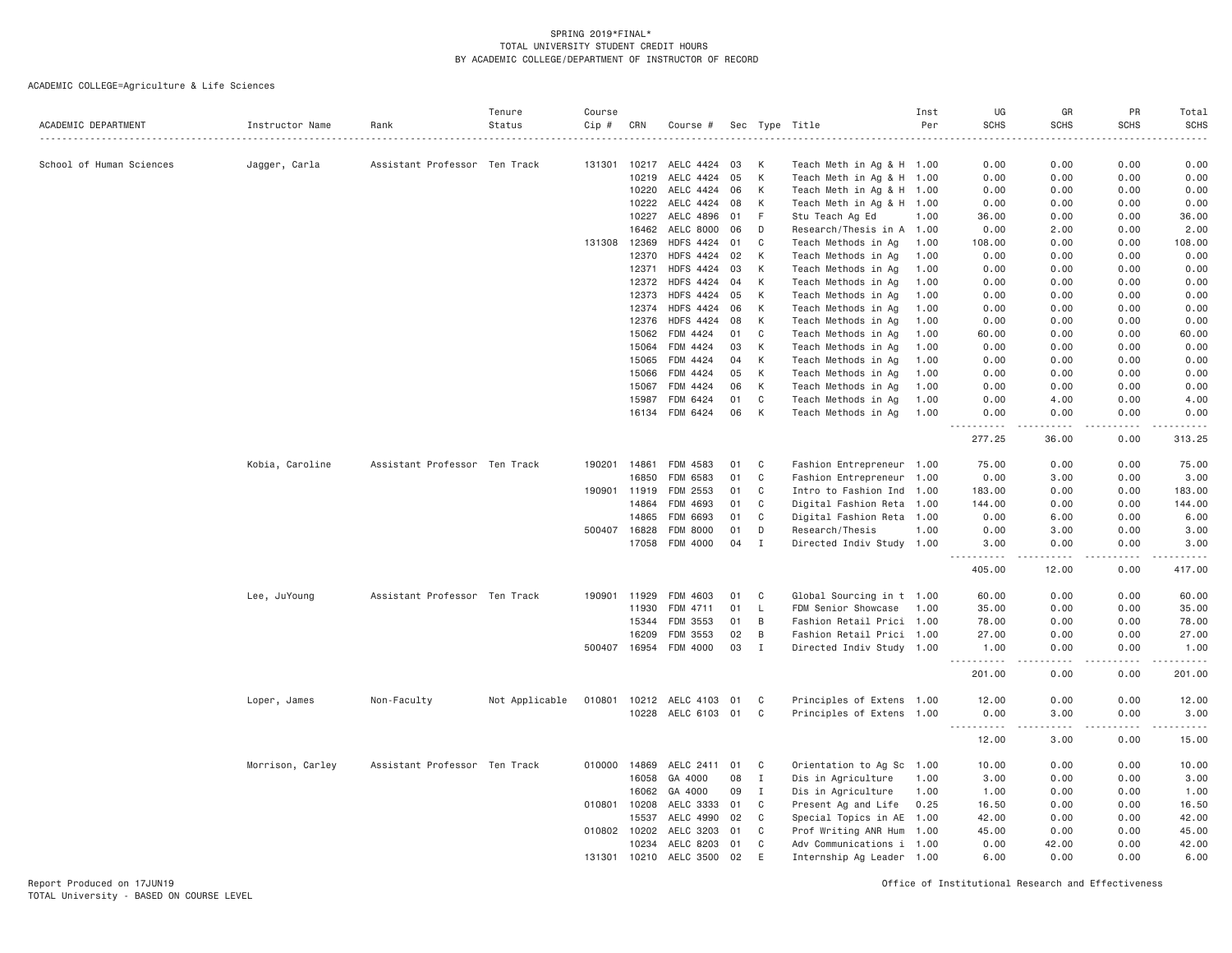ACADEMIC COLLEGE=Agriculture & Life Sciences

| ACADEMIC DEPARTMENT      | Instructor Name  | Rank                              | Tenure<br>Status | Course<br>Cip # | CRN          | Course #                  |       |                | Sec Type Title            | Inst<br>Per | UG<br><b>SCHS</b>                    | GR<br><b>SCHS</b> | PR<br><b>SCHS</b> | Total<br><b>SCHS</b>                                                                                                                                                                     |
|--------------------------|------------------|-----------------------------------|------------------|-----------------|--------------|---------------------------|-------|----------------|---------------------------|-------------|--------------------------------------|-------------------|-------------------|------------------------------------------------------------------------------------------------------------------------------------------------------------------------------------------|
| School of Human Sciences | Morrison, Carley | Assistant Professor Ten Track     |                  | 131301          | 15914        | AELC 8000                 | 04    | D              | Research/Thesis in A 1.00 |             | 0.00                                 | 4.00              | 0.00              | 4.00                                                                                                                                                                                     |
|                          |                  |                                   |                  |                 | 16110        | AELC 4000                 | 01    | $\mathbf I$    | Directed Indiv Study 1.00 |             | 3,00                                 | 0.00              | 0.00              | 3.00                                                                                                                                                                                     |
|                          |                  |                                   |                  |                 | 16205        | AELC 7000                 | 01    | $\mathbf{I}$   | Directed Indiv Study 1.00 |             | 0.00                                 | 3.00              | 0.00              | 3.00                                                                                                                                                                                     |
|                          |                  |                                   |                  |                 | 16930        | AELC 4000                 | 02    | I              | Directed Indiv Study 1.00 |             | 3.00                                 | 0.00              | 0.00              | 3.00                                                                                                                                                                                     |
|                          |                  |                                   |                  |                 |              |                           |       |                |                           |             | .<br>129.50                          | .<br>49.00        | .<br>0.00         | .<br>178.50                                                                                                                                                                              |
|                          | Newman, Michael  | Professor                         | Tenured          | 010801          | 10235        | AELC 8413                 | 01    | C              | Methods of Planned C 0.50 |             | 0.00                                 | 12.00             | 0.00              | 12.00                                                                                                                                                                                    |
|                          |                  |                                   |                  |                 | 15655        | AELC 9000                 | 01    | D              | Research/Dissertatio 1.00 |             | 0.00                                 | 3.00              | 0.00              | 3.00                                                                                                                                                                                     |
|                          |                  |                                   |                  |                 | 131301 15654 | AELC 8000                 | 02    | D              | Research/Thesis in A 1.00 |             | 0.00                                 | 9.00              | 0.00              | 9.00                                                                                                                                                                                     |
|                          |                  |                                   |                  |                 | 190101 12546 | HS 1701                   | 01    | C              | Survey Of Human Sci       | 0.80        | 28.00<br>. <b>.</b><br>$\frac{1}{2}$ | 0.00<br>.         | 0.00<br>.         | 28.00<br>.                                                                                                                                                                               |
|                          |                  |                                   |                  |                 |              |                           |       |                |                           |             | 28.00                                | 24.00             | 0.00              | 52.00                                                                                                                                                                                    |
|                          | Owen, Sean       | Research Assoc Prof Non-Ten Track |                  |                 |              | 231302 11518 EDF 3413     | 05    | C <sub>1</sub> | Writing For Thinking 1.00 |             | 75.00                                | 0.00              | 0.00              | 75.00                                                                                                                                                                                    |
|                          |                  |                                   |                  |                 |              |                           |       |                |                           |             | 75.00                                | 0.00              | 0.00              | 75.00                                                                                                                                                                                    |
|                          | Page, Lindley    | Non-Faculty                       | Not Applicable   |                 |              | 010802 10207 AELC 3203 06 |       | C <sub>1</sub> | Prof Writing ANR Hum 1.00 |             | 69.00<br>.                           | 0.00              | 0.00              | 69.00                                                                                                                                                                                    |
|                          |                  |                                   |                  |                 |              |                           |       |                |                           |             | 69.00                                | 0.00              | 0.00              | 69.00                                                                                                                                                                                    |
|                          | Parker, Julie    | Associate Professor Ten Track     |                  | 190101          | 17096        | <b>HDFS 4000</b>          | 01    | Ι.             | Directed Indiv Study 1.00 |             | 3.00                                 | 0.00              | 0.00              | 3.00                                                                                                                                                                                     |
|                          |                  |                                   |                  | 190701          | 15524        | <b>HDFS 9000</b>          | 04    | D              | Research/Dissertatio 1.00 |             | 0.00                                 | 2.00              | 0.00              | 2.00                                                                                                                                                                                     |
|                          |                  |                                   |                  | 190706          | 12360        | <b>HDFS 2803</b>          | 01    | B              | Prenatal & Infant De 1.00 |             | 135.00                               | 0.00              | 0.00              | 135.00                                                                                                                                                                                   |
|                          |                  |                                   |                  | 190708          | 12382        | <b>HDFS 4823</b>          | 01    | C              | Dev Child Serv Prog       | 1.00        | 111.00                               | 0.00              | 0.00              | 111.00                                                                                                                                                                                   |
|                          |                  |                                   |                  |                 | 12396        | <b>HDFS 6823</b>          | 01    | C              | Dev Child Serv Prog       | 1.00        | 0.00                                 | 6.00              | 0.00              | 6.00                                                                                                                                                                                     |
|                          |                  |                                   |                  |                 | 190710 15061 | HDFS 8513 501 C           |       |                | Inclusion and FC EI       | 1.00        | 0.00<br>.                            | 15.00<br>-----    | 0.00<br>.         | 15.00<br>$\frac{1}{2} \left( \frac{1}{2} \right) \left( \frac{1}{2} \right) \left( \frac{1}{2} \right) \left( \frac{1}{2} \right) \left( \frac{1}{2} \right) \left( \frac{1}{2} \right)$ |
|                          |                  |                                   |                  |                 |              |                           |       |                |                           |             | 249.00                               | 23.00             | 0.00              | 272.00                                                                                                                                                                                   |
|                          | Peterson, Donna  | Extension Assoc Pro Non-Ten Track |                  |                 |              | 010801 10236 AELC 8703 01 |       | C              | Eval of Ag & Ext Ed       | 1.00        | 0.00<br>.                            | 24.00<br>-----    | 0.00<br>.         | 24.00<br>.                                                                                                                                                                               |
|                          |                  |                                   |                  |                 |              |                           |       |                |                           |             | 0.00                                 | 24.00             | 0.00              | 24.00                                                                                                                                                                                    |
|                          | Phillips, Tommy  | Associate Professor Tenured       |                  | 010000          | 16054        | GA 4000                   | 04    | I              | Dis in Agriculture        | 1.00        | 1.00                                 | 0.00              | 0.00              | 1.00                                                                                                                                                                                     |
|                          |                  |                                   |                  | 190101          | 12362        | <b>HDFS 3000</b>          | 01    | E              | Field Experience          | 0.50        | 25.50                                | 0.00              | 0.00              | 25.50                                                                                                                                                                                    |
|                          |                  |                                   |                  |                 | 15669        | <b>HDFS 7000</b>          | 01    | I              | Directed Indiv Study 1.00 |             | 0.00                                 | 3.00              | 0.00              | 3.00                                                                                                                                                                                     |
|                          |                  |                                   |                  | 190701          | 12365        | <b>HDFS 3813</b>          | 01    | C              | Lifespan Theory           | 1.00        | 153.00                               | 0.00              | 0.00              | 153.00                                                                                                                                                                                   |
|                          |                  |                                   |                  |                 | 12385        | <b>HDFS 4883</b>          | 01    | C              | Risk, Resilience & P 1.00 |             | 108.00                               | 0.00              | 0.00              | 108.00                                                                                                                                                                                   |
|                          |                  |                                   |                  |                 | 12397        | <b>HDFS 6883</b>          | 01    | $\mathbf C$    | Risk, Resilience & P 1.00 |             | 0.00                                 | 18.00             | 0.00              | 18.00                                                                                                                                                                                    |
|                          |                  |                                   |                  |                 | 15525        | <b>HDFS 9000</b>          | 05    | D              | Research/Dissertatio      | 1.00        | 0.00                                 | 9.00              | 0.00              | 9.00                                                                                                                                                                                     |
|                          |                  |                                   |                  |                 | 15641        | <b>HDFS 8000</b>          | 04    | D              | Research/Thesis           | 1.00        | 0.00<br>$- - - - -$                  | 3.00              | 0.00              | 3.00                                                                                                                                                                                     |
|                          |                  |                                   |                  |                 |              |                           |       |                |                           |             | 287.50                               | 33,00             | 0.00              | 320.50                                                                                                                                                                                   |
|                          | Swann, Tamra     | Non-Faculty                       | Not Applicable   |                 |              | 140101 15536 GE 8003      | 501 C |                | MENG Capstone             | 0.50        | 0.00<br>----                         | 3.00              | 0.00              | 3.00                                                                                                                                                                                     |
|                          |                  |                                   |                  |                 |              |                           |       |                |                           |             | 0.00                                 | 3.00              | 0.00              | 3.00                                                                                                                                                                                     |
|                          | Swortzel, Kirk   | Professor                         | Tenured          | 010801          | 10201        | AELC 3013                 | 01    | E              | Field Experience in       | 1.00        | 15.00                                | 0.00              | 0.00              | 15.00                                                                                                                                                                                    |
|                          |                  |                                   |                  |                 | 10214        | AELC 4403                 | 01    | $\mathbf C$    | Dev of Youth Program 1.00 |             | 90.00                                | 0.00              | 0.00              | 90.00                                                                                                                                                                                    |
|                          |                  |                                   |                  |                 | 10225        | AELC 4873                 | 01    | C              | Prof Seminar in Ag E 0.50 |             | 10.50                                | 0.00              | 0.00              | 10.50                                                                                                                                                                                    |
|                          |                  |                                   |                  |                 | 10233        | AELC 8100                 | 02    | I              | Creative Component A 1.00 |             | 0.00                                 | 4.00              | 0.00              | 4.00                                                                                                                                                                                     |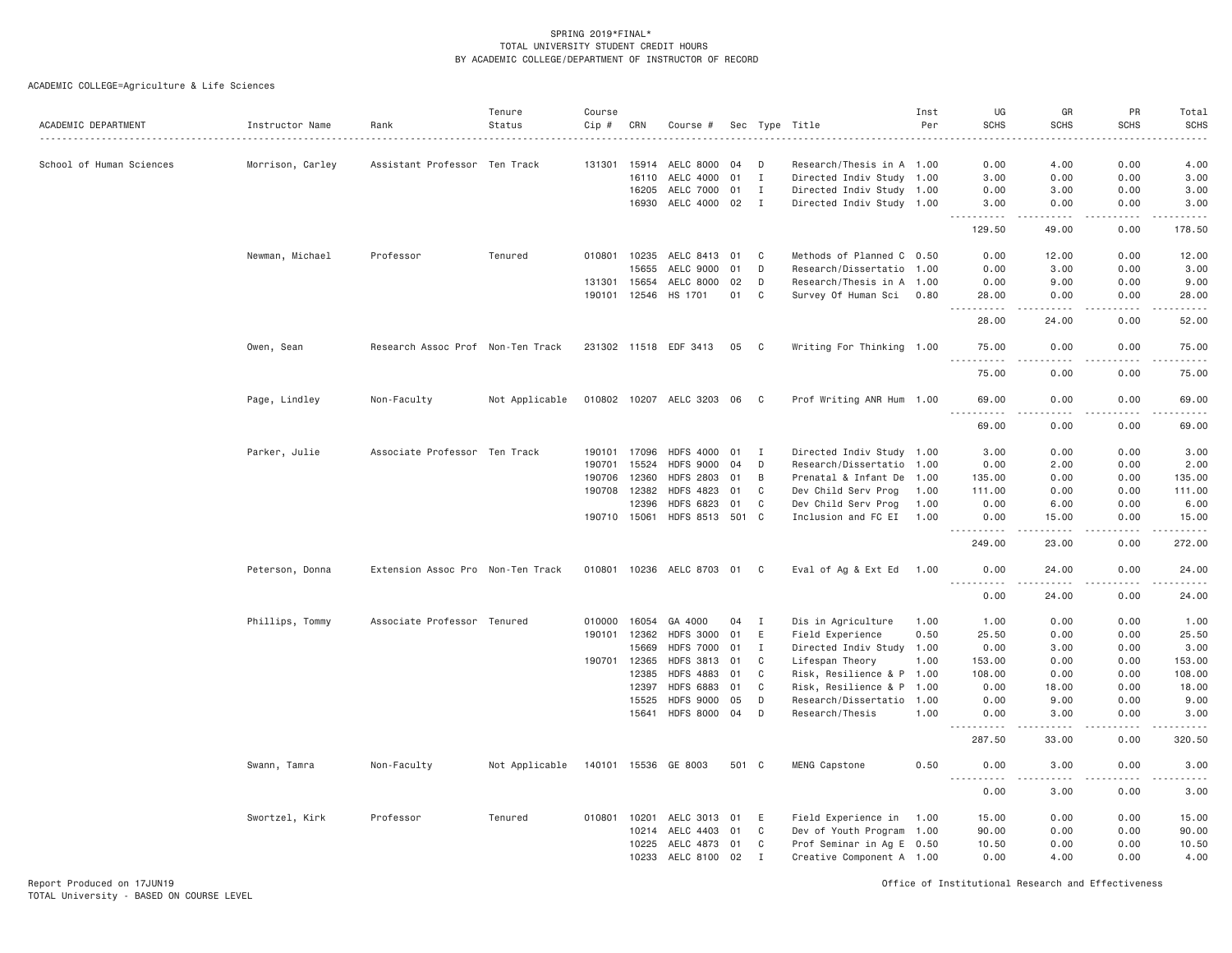| ACADEMIC DEPARTMENT                                            | Instructor Name                  | Rank                              | Tenure<br>Status | Course<br>Cip # | CRN   | Course #                  |      |              | Sec Type Title            | Inst<br>Per | UG<br><b>SCHS</b>                                                                                                                                                                         | GR<br><b>SCHS</b>     | PR<br><b>SCHS</b>  | Total<br><b>SCHS</b> |
|----------------------------------------------------------------|----------------------------------|-----------------------------------|------------------|-----------------|-------|---------------------------|------|--------------|---------------------------|-------------|-------------------------------------------------------------------------------------------------------------------------------------------------------------------------------------------|-----------------------|--------------------|----------------------|
|                                                                |                                  |                                   |                  |                 |       |                           |      |              |                           |             |                                                                                                                                                                                           |                       |                    |                      |
| School of Human Sciences                                       | Swortzel, Kirk                   | Professor                         | Tenured          | 010801 16005    |       | AELC 9000                 | - 02 | D            | Research/Dissertatio 1.00 |             | 0.00                                                                                                                                                                                      | 39.00                 | 0.00               | 39.00                |
|                                                                |                                  |                                   |                  |                 | 16748 | AELC 4990                 | 03   | B            | Special Topics in AE 1.00 |             | 27.00                                                                                                                                                                                     | 0.00                  | 0.00               | 27.00                |
|                                                                |                                  |                                   |                  |                 | 16749 | AELC 6990                 | 03   | B            | Special Topics in AE 1.00 |             | 0.00                                                                                                                                                                                      | 3.00                  | 0.00               | 3.00                 |
|                                                                |                                  |                                   |                  | 131301 10226    |       | AELC 4886 01              |      | F            | Stu Teach Ag Ed           | 1.00        | 36.00                                                                                                                                                                                     | 0.00                  | 0.00               | 36.00                |
|                                                                |                                  |                                   |                  |                 |       |                           |      |              |                           |             | -----------<br>178.50                                                                                                                                                                     | .<br>46.00            | .<br>0.00          | .<br>224.50          |
|                                                                | Tenhet, Melissa                  | Instructor                        | Non-Ten Track    |                 |       | 190706 12366 HDFS 3823 01 |      | B            | Early Child Mthd/Mtr 1.00 |             | 99,00                                                                                                                                                                                     | 0.00                  | 0.00               | 99.00                |
|                                                                |                                  |                                   |                  |                 |       |                           |      |              |                           |             | $\sim$ $\sim$ $\sim$ $\sim$<br>99.00                                                                                                                                                      | 0.00                  | 0.00               | 99.00                |
|                                                                | Washington, Adrienne Non-Faculty |                                   | Not Applicable   |                 |       | 190101 12547 HS 1711      | 01   | C.           | Profess Protocol          | 1.00        | 51.00<br>.                                                                                                                                                                                | 0.00<br>. <u>. .</u>  | 0.00<br>.          | 51.00<br>.           |
|                                                                |                                  |                                   |                  |                 |       |                           |      |              |                           |             | 51.00                                                                                                                                                                                     | 0.00                  | 0.00               | 51.00                |
|                                                                | Wheeler, Brandan                 | Assistant Professor Ten Track     |                  | 190101          | 15959 | HDFS 7000 02              |      | $\mathbf{I}$ | Directed Indiv Study 1.00 |             | 0.00                                                                                                                                                                                      | 3.00                  | 0.00               | 3.00                 |
|                                                                |                                  |                                   |                  |                 | 16459 | HDFS 7000 04              |      | I            | Directed Indiv Study 1.00 |             | 0.00                                                                                                                                                                                      | 3.00                  | 0.00               | 3.00                 |
|                                                                |                                  |                                   |                  | 190402 12364    |       | HDFS 3303 01              |      | C            | Consumer Economics        | 1.00        | 93.00                                                                                                                                                                                     | 0.00                  | 0.00               | 93.00                |
|                                                                |                                  |                                   |                  | 190403          | 12367 | <b>HDFS 4333</b>          | 01   | C            | Family Public Policy 1.00 |             | 90.00                                                                                                                                                                                     | 0.00                  | 0.00               | 90.00                |
|                                                                |                                  |                                   |                  | 190701 15526    |       | HDFS 9000 06              |      | D            | Research/Dissertatio 1.00 |             | 0.00                                                                                                                                                                                      | 6.00                  | 0.00               | 6.00                 |
|                                                                |                                  |                                   |                  |                 |       |                           |      |              |                           |             | ----------<br>183.00                                                                                                                                                                      | . <u>. .</u><br>12.00 | .<br>0.00          | .<br>195.00          |
|                                                                | Wilmoth, Joe                     | Professor                         | Tenured          | 190101 12362    |       | HDFS 3000 01              |      | E            | Field Experience          | 0.50        | 25.50                                                                                                                                                                                     | 0.00                  | 0.00               | 25.50                |
|                                                                |                                  |                                   |                  |                 | 12553 | HS 4702                   | 01   | C            | Research and Applica 0.50 |             | 37.00                                                                                                                                                                                     | 0.00                  | 0.00               | 37.00                |
|                                                                |                                  |                                   |                  | 190701          | 15527 | HDFS 9000 07              |      | D            | Research/Dissertatio 1.00 |             | 0.00                                                                                                                                                                                      | 6.00                  | 0.00               | 6.00                 |
|                                                                |                                  |                                   |                  | 190702 12368    |       | <b>HDFS 4403</b>          | 01   | C            | Intro To Gerontology 1.00 |             | 87.00                                                                                                                                                                                     | 0.00                  | 0.00               | 87.00                |
|                                                                |                                  |                                   |                  |                 | 12387 | HDFS 6403 01              |      | C            | Intro To Gerontology 1.00 |             | 0.00                                                                                                                                                                                      | 6.00                  | 0.00               | 6.00                 |
|                                                                |                                  |                                   |                  |                 |       |                           |      |              |                           |             | $\frac{1}{2} \left( \frac{1}{2} \right) \left( \frac{1}{2} \right) \left( \frac{1}{2} \right) \left( \frac{1}{2} \right) \left( \frac{1}{2} \right) \left( \frac{1}{2} \right)$<br>149.50 | 12.00                 | 0.00               | 161.50               |
|                                                                | Woodward, Rachel                 | Grad Research Assis Non-Ten Track |                  | 190901          | 14858 | FDM 2123                  | 02   | K            | Product Development       | 0.50        | 0.00                                                                                                                                                                                      | 0.00                  | 0.00               | 0.00                 |
|                                                                |                                  |                                   |                  |                 | 14859 | FDM 2123                  | 03   | K            | Product Development       | 0.50        | 0.00                                                                                                                                                                                      | 0.00                  | 0.00               | 0.00                 |
|                                                                |                                  |                                   |                  |                 | 14860 | FDM 2123                  | 04   | $\mathsf{K}$ | Product Development       | 0.50        | 0.00                                                                                                                                                                                      | 0.00                  | 0.00               | 0.00                 |
|                                                                |                                  |                                   |                  |                 |       |                           |      |              |                           |             | .<br>0.00                                                                                                                                                                                 | $\cdots$<br>0.00      | 0.00               | 0.00                 |
| ----------------------------------<br>School of Human Sciences |                                  |                                   |                  |                 |       |                           |      |              |                           |             | ==========<br>3759.15                                                                                                                                                                     | ==========<br>425.00  | ==========<br>0.00 | 4184.15              |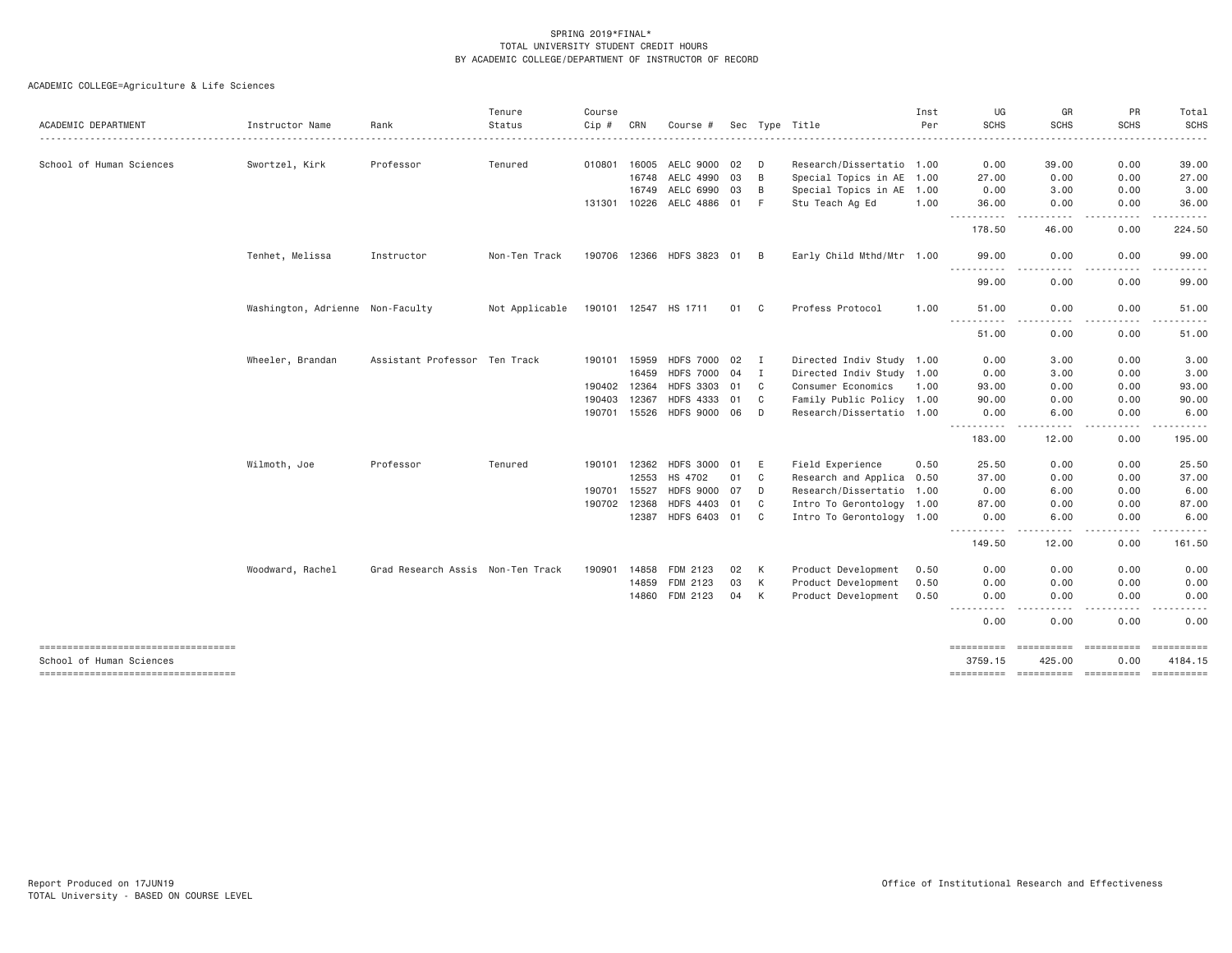| ACADEMIC DEPARTMENT | Instructor Name<br>. | Rank                          | Tenure<br>Status | Course<br>Cip # | CRN          | Course #              |                  |              | Sec Type Title            | Inst<br>Per | UG<br><b>SCHS</b>                                                                                             | GR<br><b>SCHS</b>                                                                                                                                             | PR<br><b>SCHS</b> | Total<br><b>SCHS</b><br>----- |
|---------------------|----------------------|-------------------------------|------------------|-----------------|--------------|-----------------------|------------------|--------------|---------------------------|-------------|---------------------------------------------------------------------------------------------------------------|---------------------------------------------------------------------------------------------------------------------------------------------------------------|-------------------|-------------------------------|
| Art AAD             | Altomonte, Jenna     | Assistant Professor Ten Track |                  | 500701          | 16187        | ART 4000              | 02               | I            | Directed Indiv Study 1.00 |             | 3.00                                                                                                          | 0.00                                                                                                                                                          | 0.00              | 3.00                          |
|                     |                      |                               |                  |                 | 16341        | ART 4000              | 08               | $\mathbf{I}$ | Directed Indiv Study 1.00 |             | 3.00                                                                                                          | 0.00                                                                                                                                                          | 0.00              | 3.00                          |
|                     |                      |                               |                  |                 | 16468        | ART 4000              | 10               | $\mathbf{I}$ | Directed Indiv Study 1.00 |             | 3.00                                                                                                          | 0.00                                                                                                                                                          | 0.00              | 3.00                          |
|                     |                      |                               |                  | 500799          | 15306        | ART 4990              | 03               | C            | Special Topic In ART 1.00 |             | 81.00                                                                                                         | 0.00                                                                                                                                                          | 0.00              | 81.00                         |
|                     |                      |                               |                  |                 | 15307        | ART 4990              | 02               | C            | Special Topic In ART 1.00 |             | 72.00<br>.                                                                                                    | 0.00<br>$\frac{1}{2}$                                                                                                                                         | 0.00<br>.         | 72.00<br>.                    |
|                     |                      |                               |                  |                 |              |                       |                  |              |                           |             | 162.00                                                                                                        | 0.00                                                                                                                                                          | 0.00              | 162.00                        |
|                     | Baham, Tracey        | Non-Faculty                   | Not Applicable   | 130401          | 12407        | <b>HED 8563</b>       | 01               | C            | Assmt Strat SA/HE         | 1.00        | 0.00                                                                                                          | 39.00                                                                                                                                                         | 0.00              | 39.00                         |
|                     |                      |                               |                  | 300000          | 14447        | TKT 4433              | 501 C            |              | Dev of Veterans' Ben 1.00 |             | 12.00                                                                                                         | 0.00                                                                                                                                                          | 0.00              | 12.00                         |
|                     |                      |                               |                  |                 | 14451        | TKT 6433              | 501 C            |              | Dev of Veterans' Ben 1.00 |             | 0.00                                                                                                          | 6.00                                                                                                                                                          | 0.00              | 6.00                          |
|                     |                      |                               |                  |                 |              |                       |                  |              |                           |             | .<br>12.00                                                                                                    | $\frac{1}{2} \left( \frac{1}{2} \right) \left( \frac{1}{2} \right) \left( \frac{1}{2} \right) \left( \frac{1}{2} \right) \left( \frac{1}{2} \right)$<br>45.00 | -----<br>0.00     | .<br>57.00                    |
|                     | Bostic, Alexander    | Associate Professor Tenured   |                  | 500701          | 16291        | ART 4000              | 06               | I            | Directed Indiv Study 1.00 |             | 3.00                                                                                                          | 0.00                                                                                                                                                          | 0.00              | 3.00                          |
|                     |                      |                               |                  | 500708          | 10362        | ART 3043              | 01               | $\Omega$     | Figurative Painting       | 1.00        | 33.00<br>$\sim$ $\sim$ $\sim$ $\sim$                                                                          | 0.00<br>.                                                                                                                                                     | 0.00<br>.         | 33.00<br>.                    |
|                     |                      |                               |                  |                 |              |                       |                  |              |                           |             | 36.00                                                                                                         | 0.00                                                                                                                                                          | 0.00              | 36.00                         |
|                     | Campbell, Frank      | Associate Professor Tenured   |                  |                 | 500701 16613 | ART 4000              | 11               | $\mathbf{I}$ | Directed Indiv Study 1.00 |             | 3,00                                                                                                          | 0.00                                                                                                                                                          | 0.00              | 3.00                          |
|                     |                      |                               |                  |                 | 16879        | ART 4000              | 14               | $\mathbf{I}$ | Directed Indiv Study 1.00 |             | 3.00                                                                                                          | 0.00                                                                                                                                                          | 0.00              | 3.00                          |
|                     |                      |                               |                  | 500709          | 10356        | ART 2403              | 01               | L            | Sculpture Survey          | 1.00        | 42.00                                                                                                         | 0.00                                                                                                                                                          | 0.00              | 42.00                         |
|                     |                      |                               |                  |                 |              | 500799 10374 ART 4093 | 01               | S            | Senior Thesis             | 1.00        | 42.00                                                                                                         | 0.00                                                                                                                                                          | 0.00              | 42.00                         |
|                     |                      |                               |                  |                 |              |                       |                  |              |                           |             | .<br>90.00                                                                                                    | $- - -$<br>0.00                                                                                                                                               | .<br>0.00         | .<br>90.00                    |
|                     | Crook, Jacob         | Non-Faculty                   | Not Applicable   | 500705 10346    |              | ART 1223              | 01               | — ∟          | Drawing II                | 1.00        | 33.00                                                                                                         | 0.00                                                                                                                                                          | 0.00              | 33.00                         |
|                     |                      |                               |                  |                 |              |                       |                  |              |                           |             | 33.00                                                                                                         | 0.00                                                                                                                                                          | $  -$<br>0.00     | $- - - - -$<br>33.00          |
|                     | Gipson, Claire       | Assistant Professor Ten Track |                  | 500402          | 14855        | ART 4723              | 01               | Q            | Adv Concept Dev.          | 1.00        | 39.00                                                                                                         | 0.00                                                                                                                                                          | 0.00              | 39.00                         |
|                     |                      |                               |                  | 500409          | 14853        | ART 4640              | 02               | Q            | Adv Studio - Graphic 1.00 |             | 51.00                                                                                                         | 0.00                                                                                                                                                          | 0.00              | 51.00                         |
|                     |                      |                               |                  | 500701          | 16437        | ART 4000              | 09               | $\mathbf{I}$ | Directed Indiv Study 1.00 |             | 3.00                                                                                                          | 0.00                                                                                                                                                          | 0.00              | 3.00                          |
|                     |                      |                               |                  | 500799 15223    |              | ART 4990              | 01               | Q            | Special Topic In ART 1.00 |             | 30.00                                                                                                         | 0.00                                                                                                                                                          | 0.00              | 30.00                         |
|                     |                      |                               |                  |                 |              |                       |                  |              |                           |             | .<br>123.00                                                                                                   | .<br>0.00                                                                                                                                                     | .<br>0.00         | .<br>123.00                   |
|                     | Gootee, Marita       | Professor                     | Tenured          |                 | 500602 14852 | ART 4443              | 01               | B            | Alternative Color         | 1.00        | 24.00                                                                                                         | 0.00                                                                                                                                                          | 0.00              | 24.00                         |
|                     |                      |                               |                  | 500605          | 10386        | ART 4683              | 01               | $\mathsf E$  | Photography Internsh 1.00 |             | 6.00                                                                                                          | 0.00                                                                                                                                                          | 0.00              | 6.00                          |
|                     |                      |                               |                  |                 |              | 16435 ART 4660        | 01               | -L           | Advanced Photography 1.00 |             | 42.00                                                                                                         | 0.00                                                                                                                                                          | 0.00              | 42.00                         |
|                     |                      |                               |                  |                 |              |                       |                  |              |                           |             | $\sim$ $\sim$ $\sim$<br>.<br>72.00                                                                            | $\sim$ $\sim$ $\sim$<br>0.00                                                                                                                                  | .<br>0.00         | .<br>72.00                    |
|                     | Gordon, Jeffery      | Lecturer                      | Non-Ten Track    | 500703 15291    |              | ART 1113              | 502 C            |              | Art Appreciation          | 1.00        | 60.00                                                                                                         | 0.00                                                                                                                                                          | 0.00              | 60.00                         |
|                     |                      |                               |                  |                 | 16436        | ART 1113              | 503 C            |              | Art Appreciation          | 1.00        | 57.00                                                                                                         | 0.00                                                                                                                                                          | 0.00              | 57.00                         |
|                     |                      |                               |                  |                 |              |                       |                  |              |                           |             | .<br>$\frac{1}{2} \left( \frac{1}{2} \right) \left( \frac{1}{2} \right) \left( \frac{1}{2} \right)$<br>117.00 | $\frac{1}{2}$<br>0.00                                                                                                                                         | .<br>0.00         | ------<br>117.00              |
|                     | Harvey, Benjamin     | Associate Professor Tenured   |                  | 500703          | 10321        | ART 1023              | 01               | C            | History Of Art II         | 1.00        | 84.00                                                                                                         | 0.00                                                                                                                                                          | 0.00              | 84.00                         |
|                     |                      |                               |                  |                 | 10322        | ART 1023              | 02               | C            | History Of Art II         | 1.00        | 129.00                                                                                                        | 0.00                                                                                                                                                          | 0.00              | 129.00                        |
|                     |                      |                               |                  |                 | 10323        | ART 1023              | H <sub>0</sub> 1 | C            | Honors History Of Ar 1.00 |             | 30.00                                                                                                         | 0.00                                                                                                                                                          | 0.00              | 30.00                         |
|                     |                      |                               |                  |                 | 14850        | ART 3643              | 01               | $\mathbf{C}$ | Art of the Graphic N 1.00 |             | 75.00                                                                                                         | 0.00                                                                                                                                                          | 0.00              | 75.00                         |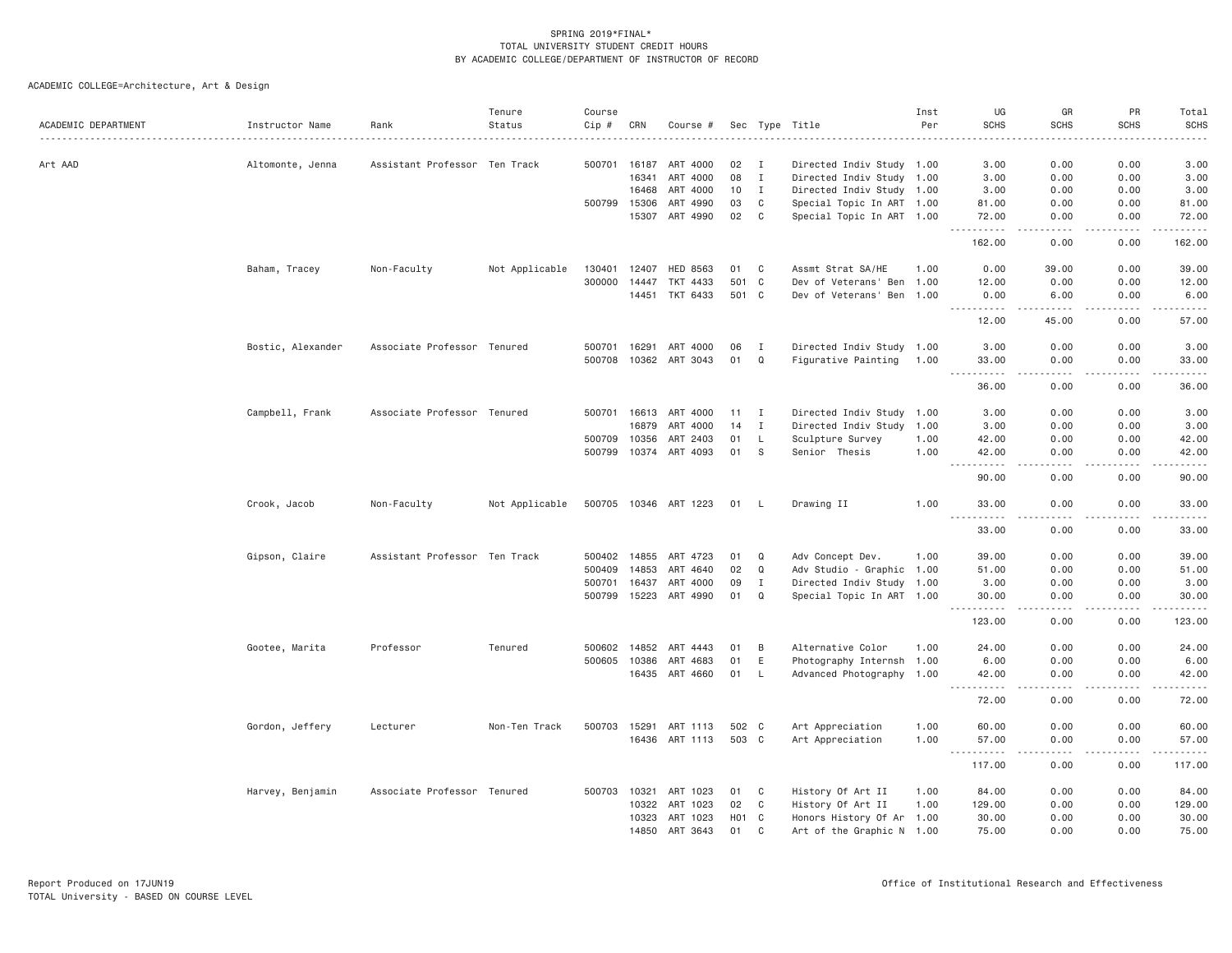| ACADEMIC DEPARTMENT | Instructor Name   | Rank                          | Tenure<br>Status | Course<br>Cip # | CRN          | Course # |       |              | Sec Type Title            | Inst<br>Per | UG<br><b>SCHS</b>                                     | GR<br><b>SCHS</b>     | PR<br><b>SCHS</b> | Total<br><b>SCHS</b> |
|---------------------|-------------------|-------------------------------|------------------|-----------------|--------------|----------|-------|--------------|---------------------------|-------------|-------------------------------------------------------|-----------------------|-------------------|----------------------|
|                     |                   |                               |                  |                 |              |          |       |              |                           |             |                                                       |                       |                   |                      |
|                     |                   |                               |                  |                 |              |          |       |              |                           |             | 318.00                                                | 0.00                  | 0.00              | 318.00               |
| Art AAD             | Haug, Rowan       | Lecturer                      | Non-Ten Track    | 500401          | 10338        | ART 1153 | 01    | L.           | Three-Dimen Design        | 1.00        | 33.00                                                 | 0.00                  | 0.00              | 33.00                |
|                     |                   |                               |                  |                 | 10339        | ART 1153 | 02    | L            | Three-Dimen Design        | 1.00        | 30.00                                                 | 0.00                  | 0.00              | 30.00                |
|                     |                   |                               |                  |                 | 10340        | ART 1153 | 03    | L.           | Three-Dimen Design        | 1.00        | 33.00<br>$\omega$ is a set of<br>----                 | 0.00                  | 0.00              | 33.00                |
|                     |                   |                               |                  |                 |              |          |       |              |                           |             | 96.00                                                 | 0.00                  | 0.00              | 96.00                |
|                     | Hester, Cassie    | Assistant Professor Ten Track |                  | 500402          | 10375        | ART 4113 | 01    | L.           | Typography II             | 1.00        | 27.00                                                 | 0.00                  | 0.00              | 27.00                |
|                     |                   |                               |                  |                 | 500710 14854 | ART 4713 | 01    | Q            | Adv. Print Productio      | 1.00        | 24.00<br><b></b><br>$- - -$                           | 0.00<br>.             | 0.00<br>.         | 24.00<br>.           |
|                     |                   |                               |                  |                 |              |          |       |              |                           |             | 51.00                                                 | 0.00                  | 0.00              | 51.00                |
|                     | Hitt, Candace     | Lecturer                      | Non-Ten Track    | 500605          | 10351        | ART 2103 | 01    | B            | Photography Survey        | 1.00        | 36.00                                                 | 0.00                  | 0.00              | 36.00                |
|                     |                   |                               |                  |                 | 10352        | ART 2103 | 02    | B            | Photography Survey        | 1.00        | 39.00                                                 | 0.00                  | 0.00              | 39.00                |
|                     |                   |                               |                  |                 | 16332        | ART 2103 | 03    | B            | Photography Survey        | 1.00        | 36.00                                                 | 0.00                  | 0.00              | 36.00                |
|                     |                   |                               |                  |                 | 500702 14847 | ART 3263 | 01    | Q            | Scanography               | 1.00        | 27.00<br>$\sim$ $\sim$ $\sim$<br>-----                | 0.00<br>.             | 0.00              | 27.00                |
|                     |                   |                               |                  |                 |              |          |       |              |                           |             | 138.00                                                | 0.00                  | 0.00              | 138.00               |
|                     | Hong, Ming        | Assistant Professor Ten Track |                  | 500401          | 10326        | ART 1123 | 01    | L.           | Design I                  | 1.00        | 33.00                                                 | 0.00                  | 0.00              | 33.00                |
|                     |                   |                               |                  |                 | 10329        | ART 1123 | 04    | L            | Design I                  | 1.00        | 30.00                                                 | 0.00                  | 0.00              | 30.00                |
|                     |                   |                               |                  |                 | 10330        | ART 1123 | 05    | L            | Design I                  | 1.00        | 24.00<br>$\sim$ $\sim$ $\sim$<br>$\sim$ $\sim$ $\sim$ | 0.00<br>.             | 0.00              | 24.00                |
|                     |                   |                               |                  |                 |              |          |       |              |                           |             | 87.00                                                 | 0.00                  | 0.00              | 87.00                |
|                     | Hsu, Shih         | Assistant Professor Ten Track |                  | 500409          | 10390        | ART 4883 | 01    | B            | Graphic Design for W 1.00 |             | 24.00                                                 | 0.00                  | 0.00              | 24.00                |
|                     |                   |                               |                  |                 | 14856        | ART 4883 | 02    | B            | Graphic Design for W 1.00 |             | 33.00                                                 | 0.00                  | 0.00              | 33.00                |
|                     |                   |                               |                  | 500799 15533    |              | ART 4990 | 04    | Q            | Special Topic In ART 1.00 |             | 30.00<br>$\frac{1}{2}$                                | 0.00<br>$\frac{1}{2}$ | 0.00              | 30.00                |
|                     |                   |                               |                  |                 |              |          |       |              |                           |             | 87.00                                                 | 0.00                  | 0.00              | 87.00                |
|                     | Koch, Zachary     | Instructor                    | Non-Ten Track    | 500401          | 10327        | ART 1123 | 02    | L            | Design I                  | 1.00        | 33.00                                                 | 0.00                  | 0.00              | 33.00                |
|                     |                   |                               |                  |                 | 10337        | ART 1133 | 06    | L            | Design II                 | 1.00        | 36.00                                                 | 0.00                  | 0.00              | 36.00                |
|                     |                   |                               |                  |                 | 10359        | ART 2803 | 01    | B            | Intro to Computing A 1.00 |             | 30.00                                                 | 0.00                  | 0.00              | 30.00                |
|                     |                   |                               |                  | 500701          | 16339        | ART 4000 | 07    | I            | Directed Indiv Study 1.00 |             | 3.00                                                  | 0.00                  | 0.00              | 3.00                 |
|                     |                   |                               |                  |                 | 16687        | ART 4000 | 12    | $\mathbf{I}$ | Directed Indiv Study 1.00 |             | 3.00<br>.                                             | 0.00<br>.             | 0.00<br>-----     | 3.00                 |
|                     |                   |                               |                  |                 |              |          |       |              |                           |             | 105.00                                                | 0.00                  | 0.00              | 105.00               |
|                     | Kornreich, Jordan | Lecturer                      | Non-Ten Track    | 500401          | 10335        | ART 1133 | 04    | L.           | Design II                 | 1.00        | 39.00                                                 | 0.00                  | 0.00              | 39.00                |
|                     |                   |                               |                  | 500703          | 10324        | ART 1113 | 01    | C            | Art Appreciation          | 1.00        | 447.00                                                | 0.00                  | 0.00              | 447.00               |
|                     |                   |                               |                  |                 | 14030        | ART 1113 | 501 C |              | Art Appreciation          | 1.00        | 60.00                                                 | 0.00                  | 0.00              | 60.00                |
|                     |                   |                               |                  | 500705 10341    |              | ART 1213 | 01    | L            | Drawing I                 | 1.00        | 42.00                                                 | 0.00                  | 0.00              | 42.00                |
|                     |                   |                               |                  |                 | 10344        | ART 1213 | 04    | L            | Drawing I                 | 1.00        | 33.00<br>.                                            | 0.00                  | 0.00              | 33.00                |
|                     |                   |                               |                  |                 |              |          |       |              |                           |             | 621.00                                                | 0.00                  | 0.00              | 621.00               |
|                     | Lippillo, Dominic | Associate Professor Tenured   |                  | 500605          | 10372        | ART 3873 | 01    | L            | Digital Photography       | 1.00        | 33.00                                                 | 0.00                  | 0.00              | 33.00                |
|                     |                   |                               |                  |                 | 10380        | ART 4583 | 01    | Q            | Photographic Portfol 1.00 |             | 18.00                                                 | 0.00                  | 0.00              | 18.00                |
|                     |                   |                               |                  |                 | 500702 10365 | ART 3233 | 01    | $\Omega$     | Studio Lighting           | 1.00        | 30.00                                                 | 0.00                  | 0.00              | 30.00                |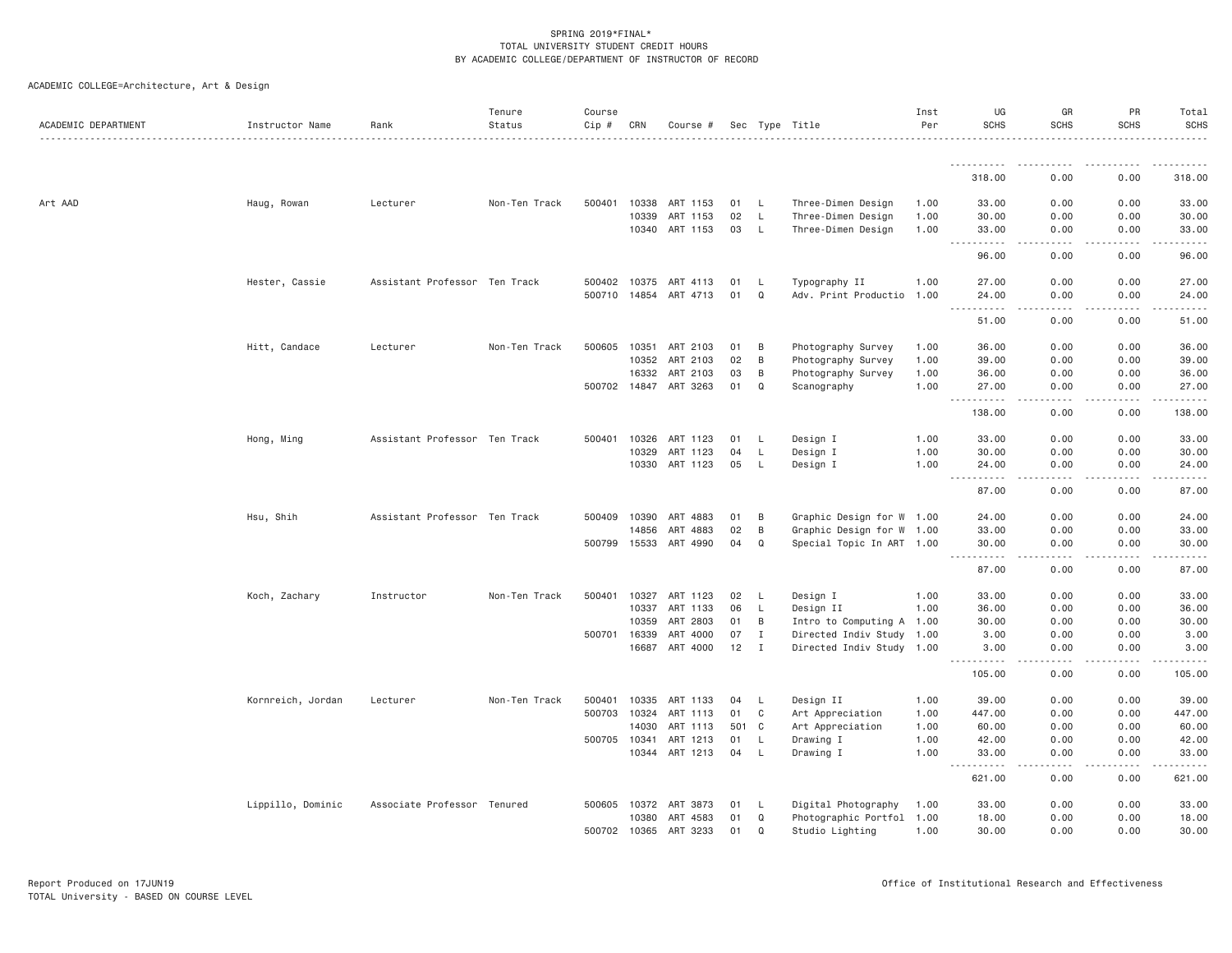ACADEMIC COLLEGE=Architecture, Art & Design

| ACADEMIC DEPARTMENT | Instructor Name  | Rank                          | Tenure<br>Status | Course<br>$Cip$ # | CRN   | Course #              |    |              | Sec Type Title            | Inst<br>Per | UG<br><b>SCHS</b>                                                                                                                          | GR<br><b>SCHS</b> | PR<br><b>SCHS</b>                                                                                                                                            | Total<br><b>SCHS</b> |
|---------------------|------------------|-------------------------------|------------------|-------------------|-------|-----------------------|----|--------------|---------------------------|-------------|--------------------------------------------------------------------------------------------------------------------------------------------|-------------------|--------------------------------------------------------------------------------------------------------------------------------------------------------------|----------------------|
|                     |                  |                               |                  |                   |       |                       |    |              |                           |             |                                                                                                                                            |                   |                                                                                                                                                              |                      |
|                     |                  |                               |                  |                   |       |                       |    |              |                           |             | 81.00                                                                                                                                      | 0.00              | 0.00                                                                                                                                                         | 81.00                |
| Art AAD             | Long, Robert     | Professor                     | Tenured          | 500711 10357      |       | ART 2503              | 01 | L.           | Ceramic Art Survey        | 1.00        | 36.00                                                                                                                                      | 0.00              | 0.00                                                                                                                                                         | 36.00                |
|                     |                  |                               |                  |                   | 10358 | ART 2503              | 02 | $\mathsf{L}$ | Ceramic Art Survey        | 1.00        | 39.00                                                                                                                                      | 0.00              | 0.00                                                                                                                                                         | 39.00                |
|                     |                  |                               |                  |                   |       | 10384 ART 4650        | 01 | $\mathsf{L}$ | Advanced Studio-Cera      | 1.00        | 48.00<br><b></b>                                                                                                                           | 0.00<br>-----     | 0.00<br>.                                                                                                                                                    | 48.00<br>.           |
|                     |                  |                               |                  |                   |       |                       |    |              |                           |             | 123.00                                                                                                                                     | 0.00              | 0.00                                                                                                                                                         | 123.00               |
|                     | Martin, Gregory  | Assistant Professor Ten Track |                  | 500410 14849      |       | ART 3443              | 01 | <b>L</b>     | Illustration              | 1.00        | 36.00                                                                                                                                      | 0.00              | 0.00                                                                                                                                                         | 36.00                |
|                     |                  |                               |                  | 500705            | 10349 | ART 1223              | 04 | L            | Drawing II                | 1.00        | 33.00                                                                                                                                      | 0.00              | 0.00                                                                                                                                                         | 33.00                |
|                     |                  |                               |                  |                   | 10353 | ART 2213              | 01 | L            | Life Drawing I            | 1.00        | 36.00<br>.                                                                                                                                 | 0.00              | 0.00                                                                                                                                                         | 36.00                |
|                     |                  |                               |                  |                   |       |                       |    |              |                           |             | 105.00                                                                                                                                     | 0.00              | 0.00                                                                                                                                                         | 105.00               |
|                     | McCourt, Timothy | Professor                     | Tenured          | 500401            | 10332 | ART 1133              | 01 | L            | Design II                 | 1.00        | 39.00                                                                                                                                      | 0.00              | 0.00                                                                                                                                                         | 39.00                |
|                     |                  |                               |                  |                   | 10333 | ART 1133              | 02 | $\mathsf{L}$ | Design II                 | 1.00        | 39.00                                                                                                                                      | 0.00              | 0.00                                                                                                                                                         | 39.00                |
|                     |                  |                               |                  |                   | 10336 | ART 1133              | 05 | L            | Design II                 | 1.00        | 33.00<br><b></b>                                                                                                                           | 0.00              | 0.00                                                                                                                                                         | 33.00<br><u>.</u>    |
|                     |                  |                               |                  |                   |       |                       |    |              |                           |             | 111.00                                                                                                                                     | .<br>0.00         | .<br>0.00                                                                                                                                                    | 111.00               |
|                     | McElfish, Aaron  | Non-Faculty                   | Not Applicable   | 500701            | 16200 | ART 4000              | 05 | $\mathbf{I}$ | Directed Indiv Study      | 1.00        | 3.00                                                                                                                                       | 0.00              | 0.00                                                                                                                                                         | 3.00                 |
|                     |                  |                               |                  | 500705            | 10342 | ART 1213              | 02 | L            | Drawing I                 | 1.00        | 33.00                                                                                                                                      | 0.00              | 0.00                                                                                                                                                         | 33.00                |
|                     |                  |                               |                  |                   | 10348 | ART 1223              | 03 | L            | Drawing II                | 1.00        | 42.00<br>$\sim$ $\sim$ $\sim$ $\sim$ $\sim$<br>$\sim$ $\sim$ $\sim$ $\sim$                                                                 | 0.00<br>.         | 0.00                                                                                                                                                         | 42.00                |
|                     |                  |                               |                  |                   |       |                       |    |              |                           |             | 78.00                                                                                                                                      | 0.00              | 0.00                                                                                                                                                         | 78.00                |
|                     | Mixon, Jamie     | Professor                     | Tenured          | 500409            | 10366 | ART 3323              | 01 | L            | Graphic Art Des II        | 1.00        | 36.00                                                                                                                                      | 0.00              | 0.00                                                                                                                                                         | 36.00                |
|                     |                  |                               |                  |                   | 10367 | ART 3323              | 02 | $\mathsf{L}$ | Graphic Art Des II        | 1.00        | 36.00                                                                                                                                      | 0.00              | 0.00                                                                                                                                                         | 36.00                |
|                     |                  |                               |                  |                   | 10379 | ART 4523              | 01 | L            | Graphic Art Intern        | 1.00        | 9.00<br>-----<br>$\frac{1}{2} \left( \frac{1}{2} \right) \left( \frac{1}{2} \right) \left( \frac{1}{2} \right) \left( \frac{1}{2} \right)$ | 0.00              | 0.00                                                                                                                                                         | 9.00                 |
|                     |                  |                               |                  |                   |       |                       |    |              |                           |             | 81.00                                                                                                                                      | 0.00              | 0.00                                                                                                                                                         | 81.00                |
|                     | Morzuch, Joseph  | Assistant Professor Ten Track |                  | 500705            | 10343 | ART 1213              | 03 | L.           | Drawing I                 | 1.00        | 33.00                                                                                                                                      | 0.00              | 0.00                                                                                                                                                         | 33.00                |
|                     |                  |                               |                  | 500708 10350      |       | ART 2013              | 01 | L            | Painting Survey           | 1.00        | 39.00                                                                                                                                      | 0.00              | 0.00                                                                                                                                                         | 39.00                |
|                     |                  |                               |                  |                   | 14845 | ART 3023              | 01 | L            | Painting II               | 1.00        | 36.00<br>.                                                                                                                                 | 0.00<br>.         | 0.00<br>$\frac{1}{2} \left( \frac{1}{2} \right) \left( \frac{1}{2} \right) \left( \frac{1}{2} \right) \left( \frac{1}{2} \right) \left( \frac{1}{2} \right)$ | 36.00<br>.           |
|                     |                  |                               |                  |                   |       |                       |    |              |                           |             | 108.00                                                                                                                                     | 0.00              | 0.00                                                                                                                                                         | 108.00               |
|                     | Neuenfeldt, Lori | Instructor                    | Non-Ten Track    | 500407 11924      |       | FDM 3573              | 01 | C            | Historic Costume          | 1.00        | 45.00                                                                                                                                      | 0.00              | 0.00                                                                                                                                                         | 45.00                |
|                     |                  |                               |                  |                   | 11925 | FDM 3573              | 02 | К            | Historic Costume          | 1.00        | 0.00                                                                                                                                       | 0.00              | 0.00                                                                                                                                                         | 0.00                 |
|                     |                  |                               |                  |                   | 11926 | FDM 3573              | 03 | K            | Historic Costume          | 1.00        | 0.00                                                                                                                                       | 0.00              | 0.00                                                                                                                                                         | 0.00                 |
|                     |                  |                               |                  | 500703 10319      |       | ART 1013              | 01 | C            | History Of Art I          | 1.00        | 138.00                                                                                                                                     | 0.00<br>.         | 0.00<br>.                                                                                                                                                    | 138.00<br>.          |
|                     |                  |                               |                  |                   |       |                       |    |              |                           |             | 183.00                                                                                                                                     | 0.00              | 0.00                                                                                                                                                         | 183.00               |
|                     | Ngoh, Soon       | Professor                     | Tenured          | 500701            | 10381 | ART 4620              | 01 | Q            | Advanced Studio - Fi 1.00 |             | 53.00                                                                                                                                      | 0.00              | 0.00                                                                                                                                                         | 53.00                |
|                     |                  |                               |                  | 500705            | 10347 | ART 1223              | 02 | L.           | Drawing II                | 1.00        | 33.00                                                                                                                                      | 0.00              | 0.00                                                                                                                                                         | 33.00                |
|                     |                  |                               |                  |                   | 14851 | ART 4343              | 01 | L            | Drawing IV                | 1.00        | 30.00                                                                                                                                      | 0.00              | 0.00                                                                                                                                                         | 30.00                |
|                     |                  |                               |                  |                   |       | 500799 16508 ART 7000 | 03 | $\mathbf{I}$ | Directed Indiv Study 1.00 |             | 0.00<br><b></b>                                                                                                                            | 1.00<br>.         | 0.00                                                                                                                                                         | 1.00                 |
|                     |                  |                               |                  |                   |       |                       |    |              |                           |             | 116.00                                                                                                                                     | 1.00              | 0.00                                                                                                                                                         | 117.00               |
|                     | Powney, Jeralyn  | Associate Professor Ten Track |                  |                   |       | 500401 10334 ART 1133 | 03 | <b>L</b>     | Design II                 | 1.00        | 33.00                                                                                                                                      | 0.00              | 0.00                                                                                                                                                         | 33.00                |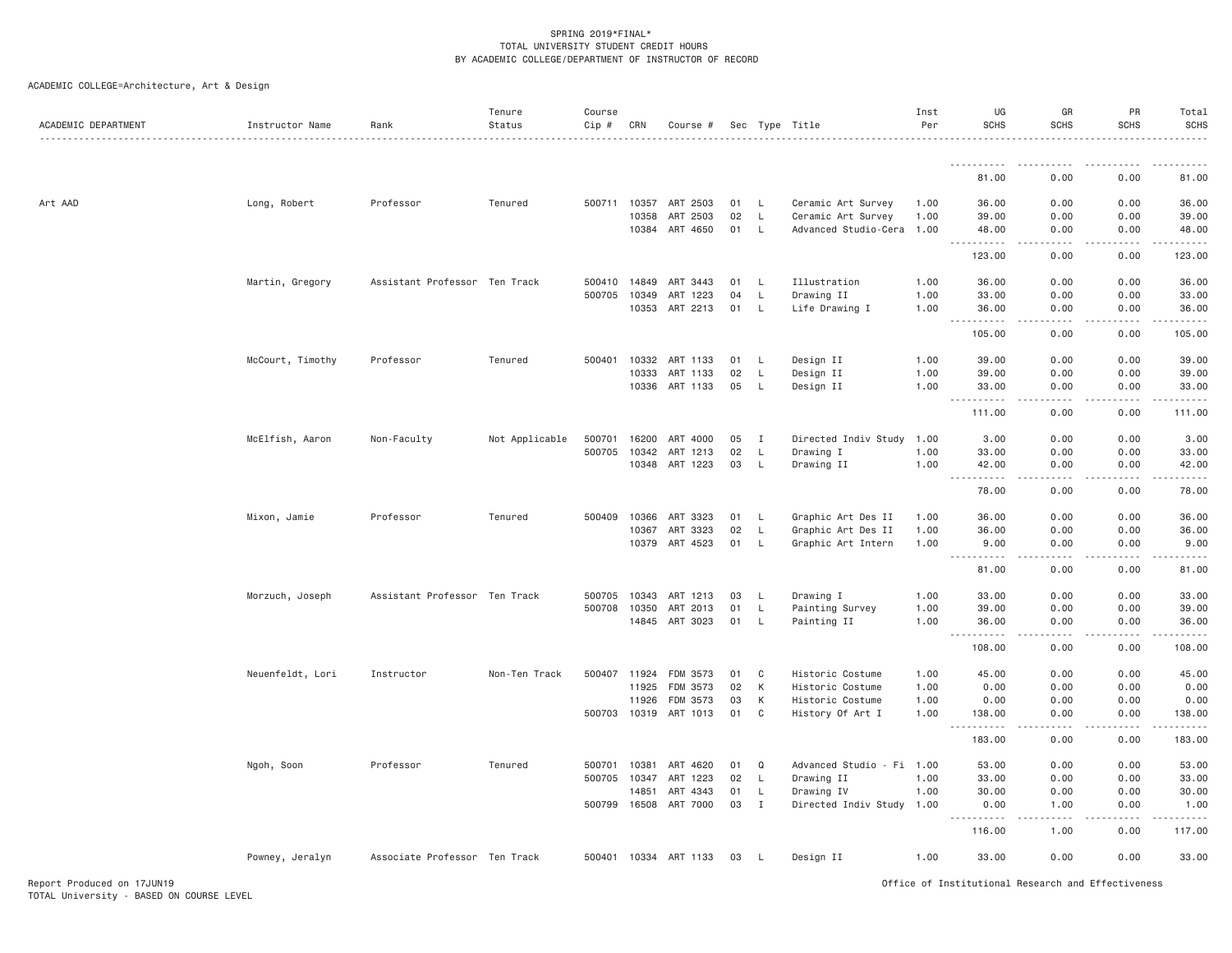| ACADEMIC DEPARTMENT                   | Instructor Name  | Rank                          | Tenure<br>Status | Course<br>$Cip$ # | CRN            | Course #             |          |                            | Sec Type Title                                         | Inst<br>Per  | UG<br><b>SCHS</b>             | GR<br><b>SCHS</b>     | PR<br><b>SCHS</b> | Total<br>SCHS                |
|---------------------------------------|------------------|-------------------------------|------------------|-------------------|----------------|----------------------|----------|----------------------------|--------------------------------------------------------|--------------|-------------------------------|-----------------------|-------------------|------------------------------|
| Art AAD                               | Powney, Jeralyn  | Associate Professor Ten Track |                  | 500401            | 10360<br>10361 | ART 2813<br>ART 2813 | 02<br>03 | <b>B</b><br>$\overline{B}$ | Intermed Comp for De 1.00<br>Intermed Comp for De 1.00 |              | 45.00<br>42.00<br>----------- | 0.00<br>0.00<br>.     | 0.00<br>0.00<br>. | 45.00<br>42.00<br>---------- |
|                                       |                  |                               |                  |                   |                |                      |          |                            |                                                        |              | 120,00                        | 0.00                  | 0.00              | 120.00                       |
|                                       | Seckinger, Linda | Professor                     | Tenured          | 500710 10354      | 10355          | ART 2303<br>ART 2303 | 01<br>03 |                            | Printmaking Survey<br>Printmaking Survey               | 1,00<br>1.00 | 36.00<br>36.00                | 0.00<br>0.00          | 0.00<br>0.00      | 36.00<br>36.00               |
|                                       |                  |                               |                  |                   | 14848          | ART 3303             | 01 L     |                            | Printmaking II                                         | 1.00         | 36.00                         | 0.00<br>.             | 0.00<br>.         | 36.00<br>----------          |
|                                       |                  |                               |                  |                   |                |                      |          |                            |                                                        |              | 108,00                        | 0.00                  | 0.00              | 108.00                       |
| ===================================== |                  |                               |                  |                   |                |                      |          |                            |                                                        |              | $=$ = = = = = = = = =         | $=$ = = = = = = = = = | ==========        |                              |
| Art AAD                               |                  |                               |                  |                   |                |                      |          |                            |                                                        |              | 3362.00                       | 46.00                 | 0.00              | 3408,00                      |
| ===================================== |                  |                               |                  |                   |                |                      |          |                            |                                                        |              | $=$ = = = = = = = = =         |                       | ==========        | ==========                   |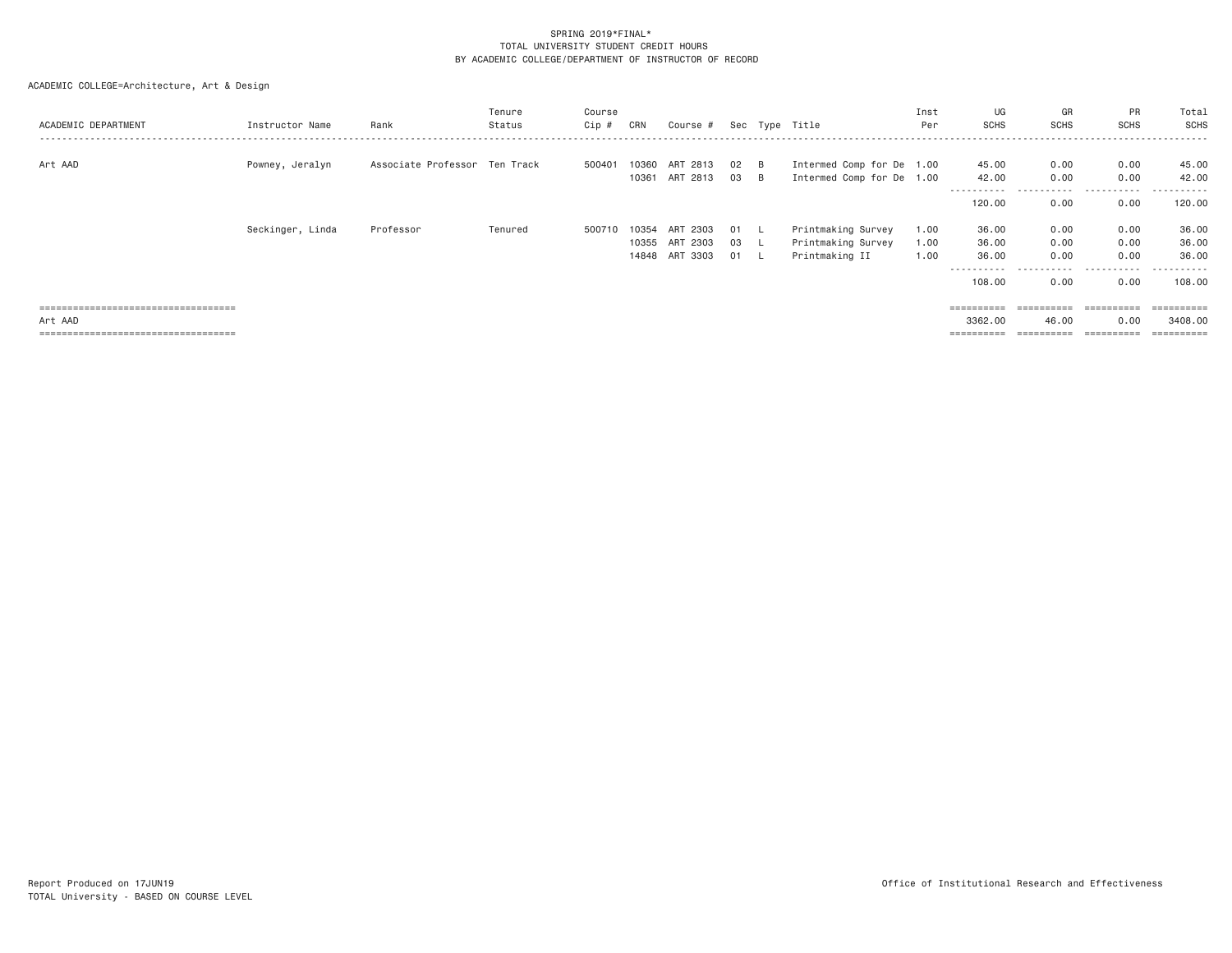| ACADEMIC DEPARTMENT                    | Instructor Name   | Rank                                               | Tenure<br>Status | Course<br>Cip # | CRN   | Course #              |    |             | Sec Type Title            | Inst<br>Per | UG<br><b>SCHS</b>     | GR<br><b>SCHS</b>     | PR<br><b>SCHS</b>    | Total<br>SCHS |
|----------------------------------------|-------------------|----------------------------------------------------|------------------|-----------------|-------|-----------------------|----|-------------|---------------------------|-------------|-----------------------|-----------------------|----------------------|---------------|
| Building Construction Science          | Ford, George      | Professor                                          | Tenured          | 040201          | 14755 | ARC 3723              | 02 | C C         | Active Bldg Systems       | 1.00        | 24.00                 | 0.00                  | 0.00                 | 24.00         |
|                                        |                   |                                                    |                  |                 | 14756 | BCS 3723              | 02 | C C         | Active Building Syst 1.00 |             | 99,00                 | 0.00                  | 0.00                 | 99.00         |
|                                        |                   |                                                    |                  | 522001          | 10459 | BCS 2226              | 01 | Q           | Build Construct Stud 0.50 |             | 45.00                 | 0.00                  | 0.00                 | 45.00         |
|                                        |                   |                                                    |                  |                 |       | 15019 BCS 2226        | 02 | $\mathbf Q$ | Build Construct Stud 0.50 |             | 63.00                 | 0.00                  | 0.00                 | 63.00         |
|                                        |                   |                                                    |                  |                 |       |                       |    |             |                           |             | 231,00                | 0.00                  | 0.00                 | 231.00        |
|                                        | Herrmann, Michele | Assistant Professor Ten Track                      |                  |                 |       | 522001 10465 BCS 4126 | 01 | - L         | Build Contruct Studi 1.00 |             | 60.00                 | 0.00                  | 0.00                 | 60.00         |
|                                        |                   |                                                    |                  |                 |       |                       |    |             |                           |             | 60.00                 | 0.00                  | 0.00                 | 60.00         |
|                                        | Rokooei, Saeed    | Assistant Professor Ten Track                      |                  | 460412          | 10460 | BCS 3006              | 01 | E           | Construction Interns 1.00 |             | 36,00                 | 0.00                  | 0.00                 | 36.00         |
|                                        |                   |                                                    |                  | 522001          | 10459 | BCS 2226              | 01 | Q           | Build Construct Stud 0.50 |             | 45.00                 | 0.00                  | 0.00                 | 45.00         |
|                                        |                   |                                                    |                  |                 |       | 15019 BCS 2226        | 02 | $\mathbf Q$ | Build Construct Stud 0.50 |             | 63,00                 | 0.00                  | 0.00                 | 63.00         |
|                                        |                   |                                                    |                  |                 |       |                       |    |             |                           |             | -----------<br>144.00 | .<br>$\cdots$<br>0.00 | .<br>$- - -$<br>0.00 | 144.00        |
|                                        |                   | Shojaei Kol Kachi, A Assistant Professor Ten Track |                  |                 |       | 522001 15022 BCS 4126 | 02 |             | Build Contruct Studi 1.00 |             | 114,00                | 0.00                  | 0.00                 | 114.00        |
|                                        |                   |                                                    |                  |                 |       |                       |    |             |                           |             | 114,00                | 0.00                  | 0.00                 | 114.00        |
| =====================================  |                   |                                                    |                  |                 |       |                       |    |             |                           |             | ==========            | ==========            | ==========           | ==========    |
| Building Construction Science          |                   |                                                    |                  |                 |       |                       |    |             |                           |             | 549.00                | 0.00                  | 0.00                 | 549.00        |
| ====================================== |                   |                                                    |                  |                 |       |                       |    |             |                           |             | ==========            | ==========            | -----------          |               |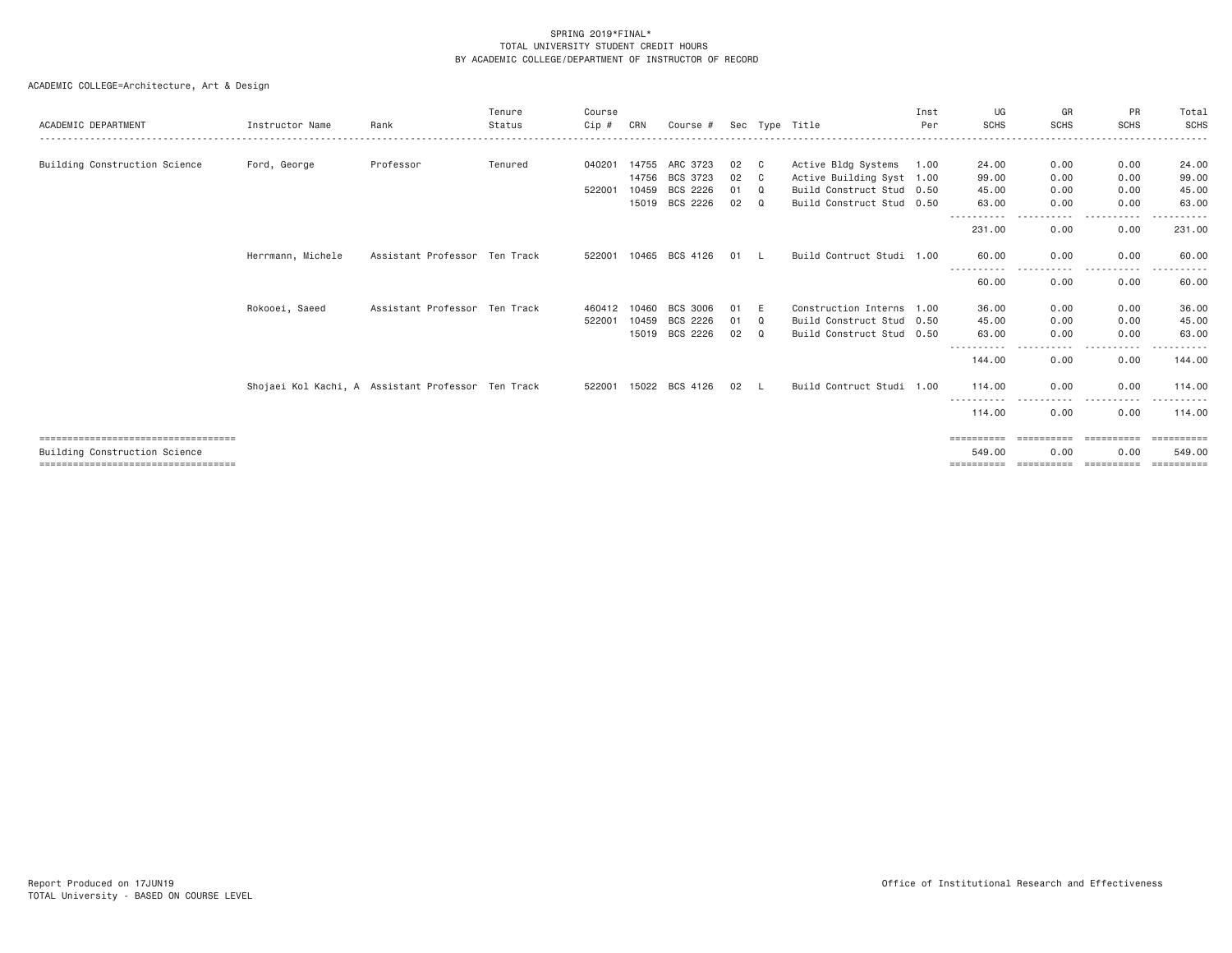| ACADEMIC DEPARTMENT | Instructor Name                                        | Rank                          | Tenure<br>Status | Course<br>Cip # | CRN   | Course #                 |          |              | Sec Type Title                                         | Inst<br>Per | UG<br><b>SCHS</b>                              | GR<br><b>SCHS</b>   | PR<br><b>SCHS</b>                                                                                                                                            | Total<br><b>SCHS</b>                                                                                                                         |
|---------------------|--------------------------------------------------------|-------------------------------|------------------|-----------------|-------|--------------------------|----------|--------------|--------------------------------------------------------|-------------|------------------------------------------------|---------------------|--------------------------------------------------------------------------------------------------------------------------------------------------------------|----------------------------------------------------------------------------------------------------------------------------------------------|
| Interior Design     | Bateman, Margaret                                      | Lecturer                      | Non-Ten Track    | 040501          | 12559 | ID 1694                  | 03       | B            | Interior Design I                                      | 1.00        | 36.00                                          | 0.00                | 0.00                                                                                                                                                         | 36.00                                                                                                                                        |
|                     |                                                        |                               |                  | 500408          | 12569 | ID 3611                  | 01       | $\mathbb C$  | Career and Portfolio 1.00                              |             | 23.00                                          | 0.00                | 0.00                                                                                                                                                         | 23.00                                                                                                                                        |
|                     |                                                        |                               |                  |                 |       | 14754 ID 3611            | 02       | C            | Career and Portfolio 1.00                              |             | 20.00                                          | 0.00                | 0.00                                                                                                                                                         | 20.00                                                                                                                                        |
|                     |                                                        |                               |                  |                 |       |                          |          |              |                                                        |             | .<br>$  -$<br>79.00                            | .<br>0.00           | $\frac{1}{2} \left( \frac{1}{2} \right) \left( \frac{1}{2} \right) \left( \frac{1}{2} \right) \left( \frac{1}{2} \right) \left( \frac{1}{2} \right)$<br>0.00 | .<br>79.00                                                                                                                                   |
|                     | Carroll, Robin                                         | Instructor                    | Non-Ten Track    | 190601          | 12564 | ID 2603                  | 01       | C            | Interior Design Fund 1.00                              |             | 51.00                                          | 0.00                | 0.00                                                                                                                                                         | 51.00                                                                                                                                        |
|                     |                                                        |                               |                  |                 | 14319 | ID 2603                  | 501      | $\mathbf C$  | Interior Design Fund 1.00                              |             | 27.00                                          | 0.00                | 0.00                                                                                                                                                         | 27.00                                                                                                                                        |
|                     |                                                        |                               |                  | 500408 12550    |       | HS 2603                  | 01       | C            | Inter Design Fundame 1.00                              |             | 57.00                                          | 0.00                | 0.00                                                                                                                                                         | 57.00                                                                                                                                        |
|                     |                                                        |                               |                  |                 | 12568 | ID 3603                  | 01       | C            | Digital Design for I 1.00                              |             | 60.00<br><b><i><u>.</u></i></b>                | 0.00<br>الدامات بال | 0.00<br>$\frac{1}{2} \left( \frac{1}{2} \right) \left( \frac{1}{2} \right) \left( \frac{1}{2} \right) \left( \frac{1}{2} \right) \left( \frac{1}{2} \right)$ | 60.00<br>.                                                                                                                                   |
|                     |                                                        |                               |                  |                 |       |                          |          |              |                                                        |             | 195.00                                         | 0.00                | 0.00                                                                                                                                                         | 195.00                                                                                                                                       |
|                     | Chaney, Anna                                           | Lecturer                      | Non-Ten Track    |                 |       | 190601 12580 ID 4693     | 01       | B            | Furniture Design                                       | 1.00        | 48.00<br>$- - - -$                             | 0.00                | 0.00                                                                                                                                                         | 48.00                                                                                                                                        |
|                     |                                                        |                               |                  |                 |       |                          |          |              |                                                        |             | 48.00                                          | 0.00                | 0.00                                                                                                                                                         | 48.00                                                                                                                                        |
|                     | Crumpton, Amy                                          | Associate Professor           | Tenured          | 190699          | 15997 | ID 4000                  | 03       | $\mathbf{I}$ | Directed Individual                                    | 1.00        | 1.00                                           | 0.00                | 0.00                                                                                                                                                         | 1.00                                                                                                                                         |
|                     |                                                        |                               |                  | 500408 12570    |       | ID 3624                  | 01       | B            | Interior Design Stud 1.00                              |             | 56.00                                          | 0.00                | 0.00                                                                                                                                                         | 56.00                                                                                                                                        |
|                     |                                                        |                               |                  |                 | 12571 | ID 3624                  | 02       | B            | Interior Design Stud 1.00                              |             | 60.00                                          | 0.00                | 0.00                                                                                                                                                         | 60.00                                                                                                                                        |
|                     |                                                        |                               |                  |                 | 12574 | ID 4611                  | 01       | C            | Principles of LEED                                     | 1.00        | 24.00                                          | 0.00                | 0.00                                                                                                                                                         | 24.00                                                                                                                                        |
|                     |                                                        |                               |                  |                 | 16649 | ID 4990                  | 01       | $\mathbf I$  | Special Topics In ID 1.00                              |             | 17,00<br>.                                     | 0.00<br>د د د د     | 0.00<br>.                                                                                                                                                    | 17.00<br>-----                                                                                                                               |
|                     |                                                        |                               |                  |                 |       |                          |          |              |                                                        |             | 158.00                                         | 0.00                | 0.00                                                                                                                                                         | 158.00                                                                                                                                       |
|                     | Fulton, Glen                                           | Assistant Professor Ten Track |                  | 040501          | 12557 | ID 1694                  | 01       | B            | Interior Design I                                      | 1.00        | 76.00                                          | 0.00                | 0.00                                                                                                                                                         | 76.00                                                                                                                                        |
|                     |                                                        |                               |                  |                 | 12558 | ID 1694                  | 02       | B            | Interior Design I                                      | 1.00        | 76.00                                          | 0.00                | 0.00                                                                                                                                                         | 76.00                                                                                                                                        |
|                     |                                                        |                               |                  |                 |       | 12573 ID 3653            | 01       | C            | History of Interiors 1.00                              |             | 96.00<br>.                                     | 0.00<br>$- - - -$   | 0.00<br>.                                                                                                                                                    | 96.00<br><u>.</u>                                                                                                                            |
|                     |                                                        |                               |                  |                 |       |                          |          |              |                                                        |             | 248.00                                         | 0.00                | 0.00                                                                                                                                                         | 248.00                                                                                                                                       |
|                     | Miller, Beth                                           | Professor                     | Tenured          | 040501          | 12575 | ID 4651                  | 01       | C            | ID Internship Placem 1.00                              |             | 22.00                                          | 0.00                | 0.00                                                                                                                                                         | 22.00                                                                                                                                        |
|                     |                                                        |                               |                  | 500410          | 12562 | ID 2203                  | 01       | Q            | Rendering                                              | 1.00        | 63.00                                          | 0.00                | 0.00                                                                                                                                                         | 63.00                                                                                                                                        |
|                     |                                                        |                               |                  |                 |       | 12563 ID 2203            | 02       | $\Omega$     | Rendering                                              | 1.00        | 72.00<br>.<br>$\omega$ is $\omega$ in $\omega$ | 0.00                | 0.00                                                                                                                                                         | 72.00<br>$\omega_{\alpha}=\omega_{\alpha}=\omega_{\alpha}=\omega_{\alpha}$                                                                   |
|                     |                                                        |                               |                  |                 |       |                          |          |              |                                                        |             | 157.00                                         | 0.00                | 0.00                                                                                                                                                         | 157.00                                                                                                                                       |
|                     | Miller, Lyndsey                                        | Associate Professor Ten Track |                  | 151303 12560    |       | ID 2103                  | 01       | B            | CAD for Interior Des 1.00                              |             | 66.00                                          | 0.00                | 0.00                                                                                                                                                         | 66.00                                                                                                                                        |
|                     |                                                        |                               |                  |                 | 12561 | ID 2103                  | 02       | B            | CAD for Interior Des 1.00                              |             | 87.00                                          | 0.00                | 0.00                                                                                                                                                         | 87.00                                                                                                                                        |
|                     |                                                        |                               |                  |                 | 12565 | ID 3363                  | 01       | B            | 3/D & CAD Modeling i 1.00                              |             | 66.00                                          | 0.00                | 0.00                                                                                                                                                         | 66.00                                                                                                                                        |
|                     |                                                        |                               |                  | 190699          | 15993 | ID 4000                  | 01       | $\mathbf{I}$ | Directed Individual                                    | 1.00        | 3.00                                           | 0.00                | 0.00                                                                                                                                                         | 3.00                                                                                                                                         |
|                     |                                                        |                               |                  |                 | 16933 | ID 4000                  | 04       | $\mathbf I$  | Directed Individual                                    | 1.00        | 2.00<br>.                                      | 0.00<br>د د د د     | 0.00<br>$\frac{1}{2} \left( \frac{1}{2} \right) \left( \frac{1}{2} \right) \left( \frac{1}{2} \right) \left( \frac{1}{2} \right) \left( \frac{1}{2} \right)$ | 2.00<br>$\mathcal{L}^{\mathcal{A}}\left( \mathcal{A}^{\mathcal{A}}\right) =\mathcal{L}^{\mathcal{A}}\left( \mathcal{A}^{\mathcal{A}}\right)$ |
|                     |                                                        |                               |                  |                 |       |                          |          |              |                                                        |             | 224.00                                         | 0.00                | 0.00                                                                                                                                                         | 224.00                                                                                                                                       |
|                     | Studdard Hughes, Lau Visiting Assist Pro Non-Ten Track |                               |                  | 040501          | 12572 | ID 3633                  | 01       | C            | ID Detail & Constr D 1.00                              |             | 87.00                                          | 0.00                | 0.00                                                                                                                                                         | 87.00                                                                                                                                        |
|                     |                                                        |                               |                  | 190601          | 12576 | ID 4654                  | 01       | C            | Interior Design Stud 1.00                              |             | 44.00                                          | 0.00                | 0.00                                                                                                                                                         | 44.00                                                                                                                                        |
|                     |                                                        |                               |                  |                 |       | 12577 ID 4654            | 02       | $\mathbf{C}$ | Interior Design Stud 1.00                              |             | 44.00<br>.                                     | 0.00<br>د د د د     | 0.00<br>.                                                                                                                                                    | 44.00<br>-----                                                                                                                               |
|                     |                                                        |                               |                  |                 |       |                          |          |              |                                                        |             | 175.00                                         | 0.00                | 0.00                                                                                                                                                         | 175.00                                                                                                                                       |
|                     | Weekly, Ashley                                         | Non-Employee                  | Not Applicable   | 151303 12566    |       | ID 3363<br>12567 ID 3363 | 02<br>03 | B<br>C       | 3/D & CAD Modeling i 1.00<br>3/D & CAD Modeling i 1.00 |             | 63.00<br>63.00                                 | 0.00<br>0.00        | 0.00<br>0.00                                                                                                                                                 | 63.00<br>63.00                                                                                                                               |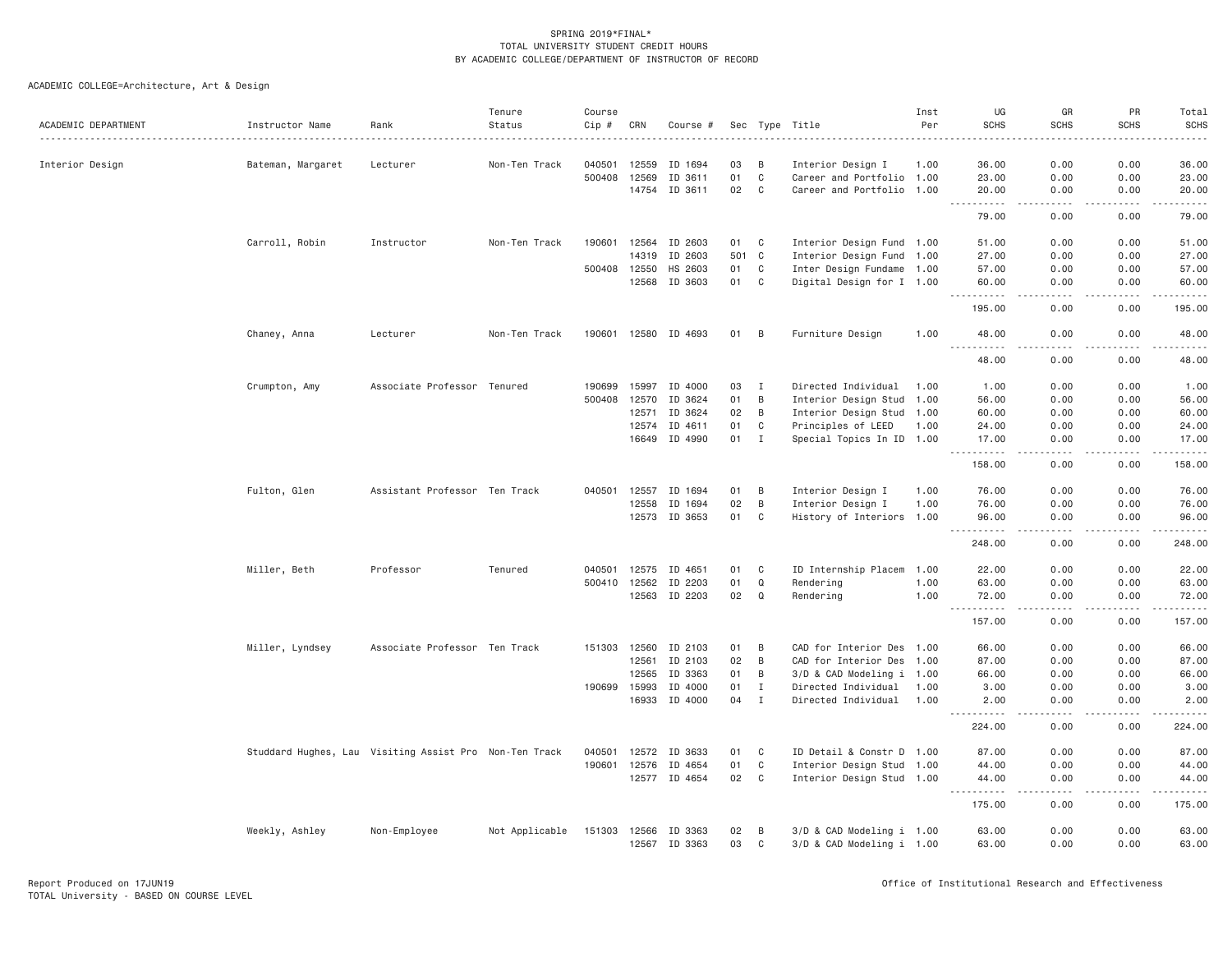ACADEMIC COLLEGE=Architecture, Art & Design

| <b>DEPARTMENT</b> | Instructor Name | Rank | Tenure<br>Status | Course<br>Cip # | CRN | Course # | Sec | Type | Title | Inst<br>Per | <b>SCHS</b> | GR<br><b>SCHS</b> | <b>SCHS</b>   | Total<br><b>SCHS</b> |
|-------------------|-----------------|------|------------------|-----------------|-----|----------|-----|------|-------|-------------|-------------|-------------------|---------------|----------------------|
| ------            |                 |      |                  |                 |     |          |     |      |       |             |             |                   |               |                      |
|                   |                 |      |                  |                 |     |          |     |      |       |             |             |                   |               |                      |
|                   |                 |      |                  |                 |     |          |     |      |       |             | .           | .                 | .             | .                    |
|                   |                 |      |                  |                 |     |          |     |      |       |             | $\sqrt{2}$  | $\sim$ $\sim$     | $\sim$ $\sim$ | $\sim$               |

|                                        | 126.00      | 0.00        | J.OO        | 126.00      |
|----------------------------------------|-------------|-------------|-------------|-------------|
| _====================================  | ==========  | ----------- | ==========  | ==========  |
| Interior Design                        | 1410.00     | 0.00        | 0.00        | 1410.00     |
| ______________________________________ | ----------- | ----------- | ----------- | ----------- |

TOTAL University - BASED ON COURSE LEVEL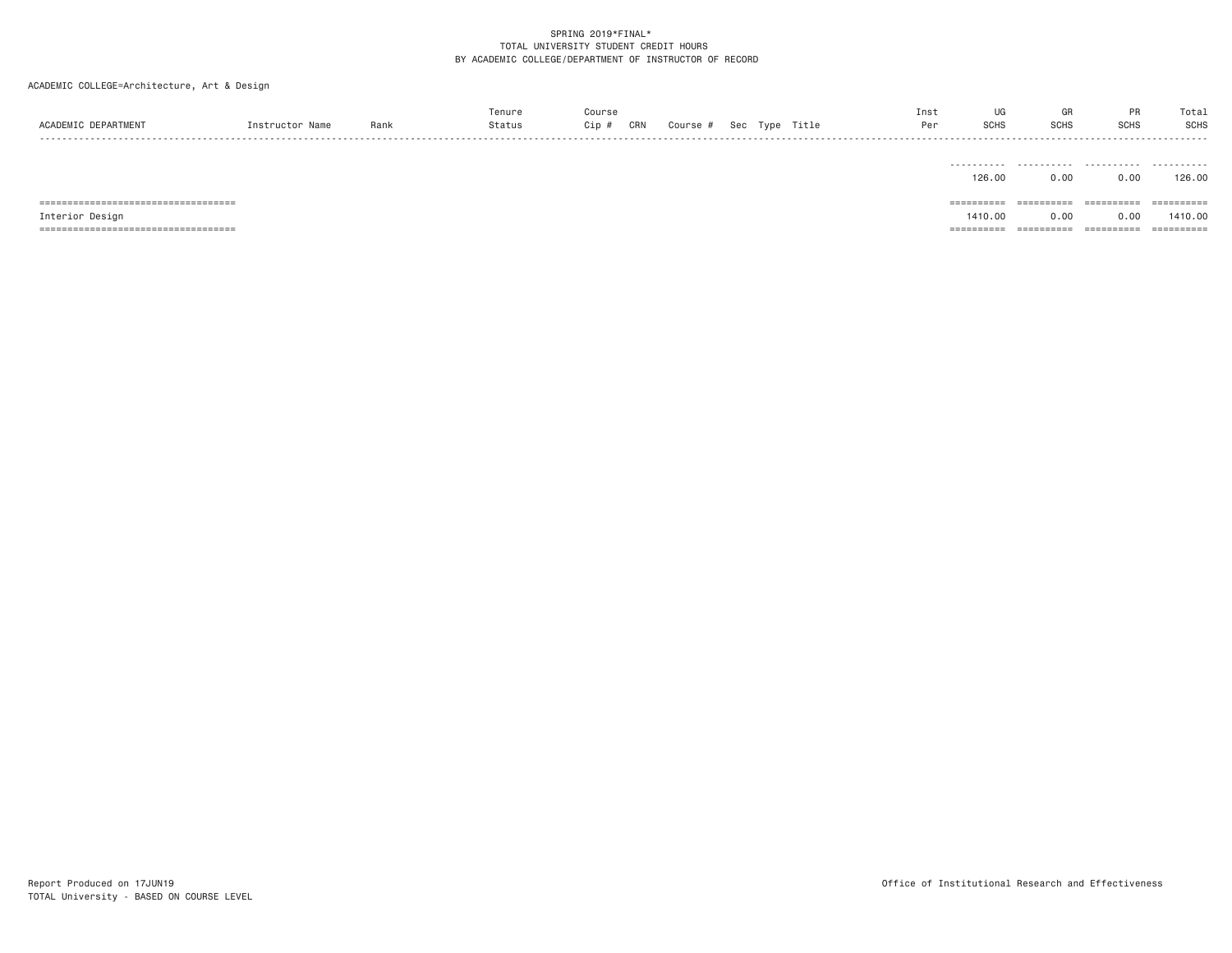| ACADEMIC DEPARTMENT    | Instructor Name    | Rank                                              | Tenure<br>Status | Course<br>Cip # | CRN            | Course #              |          |                              | Sec Type Title                                         | Inst<br>Per  | UG<br><b>SCHS</b>                                                                                                                                                                       | GR<br><b>SCHS</b>     | PR<br><b>SCHS</b>   | Total<br><b>SCHS</b>                                                                                                                                                                      |
|------------------------|--------------------|---------------------------------------------------|------------------|-----------------|----------------|-----------------------|----------|------------------------------|--------------------------------------------------------|--------------|-----------------------------------------------------------------------------------------------------------------------------------------------------------------------------------------|-----------------------|---------------------|-------------------------------------------------------------------------------------------------------------------------------------------------------------------------------------------|
| School of Architecture | Ammon, Theodore    | Non-Employee                                      | Not Applicable   |                 |                | 040201 10310 ARC 5353 | 01 C     |                              | Philosophy Of Arch                                     | 1.00         | 99.00                                                                                                                                                                                   | 0.00                  | 0.00                | 99.00                                                                                                                                                                                     |
|                        |                    |                                                   |                  |                 |                |                       |          |                              |                                                        |              | <u>.</u><br>99.00                                                                                                                                                                       | $\frac{1}{2}$<br>0.00 | .<br>0.00           | .<br>99.00                                                                                                                                                                                |
|                        | Callender, Jassen  | Associate Professor Tenured                       |                  |                 |                | 040201 10312 ARC 5589 | 01       | B                            | Arch Design V-B                                        | 1.00         | 171.00                                                                                                                                                                                  | 0.00                  | 0.00                | 171.00                                                                                                                                                                                    |
|                        |                    |                                                   |                  |                 |                |                       |          |                              |                                                        |              | . <u>.</u><br>171.00                                                                                                                                                                    | $- - -$<br>0.00       | $- - - - -$<br>0.00 | $\frac{1}{2}$<br>171.00                                                                                                                                                                   |
|                        | Carson, Foster     | Clinical Assist Pro Non-Ten Track                 |                  | 522001          | 10458          | BCS 1126              | 01       | Q                            | Build Construct Stud 0.50                              |              | 48.00                                                                                                                                                                                   | 0.00                  | 0.00                | 48.00                                                                                                                                                                                     |
|                        |                    |                                                   |                  |                 | 10462          | BCS 3323              | 01       | C                            | High Perform Constru 1.00                              |              | 90.00                                                                                                                                                                                   | 0.00                  | 0.00                | 90.00                                                                                                                                                                                     |
|                        |                    |                                                   |                  |                 |                | 15018 BCS 1126        | 02       | $\Omega$                     | Build Construct Stud 0.50                              |              | 36.00                                                                                                                                                                                   | 0.00                  | 0.00                | 36.00                                                                                                                                                                                     |
|                        |                    |                                                   |                  |                 |                |                       |          |                              |                                                        |              | .<br>174.00                                                                                                                                                                             | .<br>0.00             | .<br>0.00           | $\frac{1}{2} \left( \frac{1}{2} \right) \left( \frac{1}{2} \right) \left( \frac{1}{2} \right) \left( \frac{1}{2} \right) \left( \frac{1}{2} \right) \left( \frac{1}{2} \right)$<br>174.00 |
|                        |                    |                                                   |                  |                 |                |                       |          |                              |                                                        |              |                                                                                                                                                                                         |                       |                     |                                                                                                                                                                                           |
|                        | Chenoweth, Richard | Visiting Assist Pro Non-Ten Track                 |                  | 040201          | 10291          | ARC 2313              | 01       | C                            | History Of Arch I                                      | 1.00         | 279.00                                                                                                                                                                                  | 0.00                  | 0.00                | 279.00                                                                                                                                                                                    |
|                        |                    |                                                   |                  |                 | 10293          | ARC 2546              | 02       | B                            | Arch Design II-B                                       | 0.99         | 89.10<br>$- - -$<br>.                                                                                                                                                                   | 0.00                  | 0.00                | 89.10                                                                                                                                                                                     |
|                        |                    |                                                   |                  |                 |                |                       |          |                              |                                                        |              | 368.10                                                                                                                                                                                  | 0.00                  | 0.00                | 368.10                                                                                                                                                                                    |
|                        |                    | Esenwein, Frederick Assistant Professor Ten Track |                  | 040201          | 10292          | ARC 2546              | 01       | B                            | Arch Design II-B                                       | 1.00         | 90.00                                                                                                                                                                                   | 0.00                  | 0.00                | 90.00                                                                                                                                                                                     |
|                        |                    |                                                   |                  |                 | 10293          | ARC 2546              | 02       | B                            | Arch Design II-B                                       | 0.01         | 0.90                                                                                                                                                                                    | 0.00                  | 0.00                | 0.90                                                                                                                                                                                      |
|                        |                    |                                                   |                  |                 | 10294          | ARC 2546              | 03       | B                            | Arch Design II-B                                       | 0.01         | 0.96                                                                                                                                                                                    | 0.00                  | 0.00                | 0.96                                                                                                                                                                                      |
|                        |                    |                                                   |                  |                 |                |                       |          |                              |                                                        |              | $\frac{1}{2} \left( \frac{1}{2} \right) \left( \frac{1}{2} \right) \left( \frac{1}{2} \right) \left( \frac{1}{2} \right) \left( \frac{1}{2} \right)$<br><b><i><u>.</u></i></b><br>91.86 | 0.00                  | 0.00                | 91.86                                                                                                                                                                                     |
|                        |                    |                                                   |                  |                 |                |                       |          |                              |                                                        |              |                                                                                                                                                                                         |                       |                     |                                                                                                                                                                                           |
|                        | Gines, Jacob       | Assistant Professor Ten Track                     |                  | 040201          | 10295<br>10305 | ARC 2723<br>ARC 4546  | 01<br>01 | C<br>B                       | Materials<br>Arch Design IV-B                          | 1.00<br>0.01 | 129.00<br>0.96                                                                                                                                                                          | 0.00<br>0.00          | 0.00<br>0.00        | 129.00<br>0.96                                                                                                                                                                            |
|                        |                    |                                                   |                  |                 | 10306          | ARC 4546              | 02       | B                            | Arch Design IV-B                                       | 1.00         | 96.00                                                                                                                                                                                   | 0.00                  | 0.00                | 96.00                                                                                                                                                                                     |
|                        |                    |                                                   |                  |                 | 16349          | ARC 2723              | 02       | C                            | Materials                                              | 1.00         | 15.00                                                                                                                                                                                   | 0.00                  | 0.00                | 15.00                                                                                                                                                                                     |
|                        |                    |                                                   |                  |                 | 16832          | ARC 4000              | 16       | I                            | Directed Indiv Study 1.00                              |              | 3.00                                                                                                                                                                                    | 0.00                  | 0.00                | 3.00                                                                                                                                                                                      |
|                        |                    |                                                   |                  |                 | 16833          | ARC 4000              | 17       | $\mathbf{I}$                 | Directed Indiv Study 1.00                              |              | 3,00                                                                                                                                                                                    | 0.00                  | 0.00                | 3.00                                                                                                                                                                                      |
|                        |                    |                                                   |                  |                 | 16834          | ARC 4000              | 18       | $\mathbf{I}$                 | Directed Indiv Study 1.00                              |              | 3.00                                                                                                                                                                                    | 0.00                  | 0.00                | 3.00                                                                                                                                                                                      |
|                        |                    |                                                   |                  |                 | 16835          | ARC 4000              | 19       | $\mathbf{I}$                 | Directed Indiv Study 1.00                              |              | 3.00                                                                                                                                                                                    | 0.00                  | 0.00                | 3.00                                                                                                                                                                                      |
|                        |                    |                                                   |                  |                 | 17028          | ARC 4000              | 27       | I                            | Directed Indiv Study 1.00                              |              | 3.00                                                                                                                                                                                    | 0.00                  | 0.00                | 3.00                                                                                                                                                                                      |
|                        |                    |                                                   |                  |                 | 17029          | ARC 4000              | 28       | $\mathbf{I}$                 | Directed Indiv Study 1.00                              |              | 3.00                                                                                                                                                                                    | 0.00                  | 0.00                | 3.00                                                                                                                                                                                      |
|                        |                    |                                                   |                  |                 | 240101 17060   | HON 4093              | H17 E    |                              | Honors Thesis                                          | 1.00         | 3.00<br>$\sim$ $\sim$ $\sim$ $\sim$                                                                                                                                                     | 0.00<br>$- - -$       | 0.00<br>.           | 3.00<br>.                                                                                                                                                                                 |
|                        |                    |                                                   |                  |                 |                |                       |          |                              |                                                        |              | 261.96                                                                                                                                                                                  | 0.00                  | 0.00                | 261.96                                                                                                                                                                                    |
|                        | Herrmann, Hans     | Associate Professor Tenured                       |                  |                 | 040201 10305   | ARC 4546              | 01       | B                            | Arch Design IV-B                                       | 0.99         | 95.04                                                                                                                                                                                   | 0.00                  | 0.00                | 95.04                                                                                                                                                                                     |
|                        |                    |                                                   |                  |                 | 10309          | ARC 4733              | 01       | C                            | Site Planning                                          | 1.00         | 75.00                                                                                                                                                                                   | 0.00                  | 0.00                | 75.00                                                                                                                                                                                     |
|                        |                    |                                                   |                  |                 | 16278          | ARC 4000              | 01       | I                            | Directed Indiv Study 1.00                              |              | 3.00                                                                                                                                                                                    | 0.00                  | 0.00                | 3.00                                                                                                                                                                                      |
|                        |                    |                                                   |                  |                 | 16351          | ARC 4000              | 02       | $\mathbf{I}$                 | Directed Indiv Study 1.00                              |              | 3.00                                                                                                                                                                                    | 0.00                  | 0.00                | 3.00                                                                                                                                                                                      |
|                        |                    |                                                   |                  |                 | 16352          | ARC 4000              | 03       | $\mathbf{I}$                 | Directed Indiv Study 1.00                              |              | 3.00                                                                                                                                                                                    | 0.00                  | 0.00                | 3.00                                                                                                                                                                                      |
|                        |                    |                                                   |                  |                 | 16481          | ARC 4000              | 04       | $\mathbf{I}$                 | Directed Indiv Study 1.00                              |              | 3.00                                                                                                                                                                                    | 0.00                  | 0.00                | 3.00                                                                                                                                                                                      |
|                        |                    |                                                   |                  |                 | 16836          | ARC 4000              | 20       | $\mathbf{I}$                 | Directed Indiv Study 1.00                              |              | 3.00                                                                                                                                                                                    | 0.00                  | 0.00                | 3.00                                                                                                                                                                                      |
|                        |                    |                                                   |                  |                 | 16837          | ARC 4000              | 21       | $\mathbf{I}$                 | Directed Indiv Study 1.00                              |              | 3.00                                                                                                                                                                                    | 0.00                  | 0.00                | 3.00                                                                                                                                                                                      |
|                        |                    |                                                   |                  |                 | 16838<br>16839 | ARC 4000<br>ARC 4000  | 22<br>23 | $\mathbf{I}$<br>$\mathbf{I}$ | Directed Indiv Study 1.00<br>Directed Indiv Study 1.00 |              | 3.00<br>3.00                                                                                                                                                                            | 0.00<br>0.00          | 0.00<br>0.00        | 3.00<br>3.00                                                                                                                                                                              |
|                        |                    |                                                   |                  |                 | 16840          | ARC 4000              | 24       | <b>I</b>                     | Directed Indiv Study 1.00                              |              | 3,00                                                                                                                                                                                    | 0.00                  | 0.00                | 3.00                                                                                                                                                                                      |
|                        |                    |                                                   |                  |                 | 16983          | ARC 4000              | 25       | $\mathbf I$                  | Directed Indiv Study 1.00                              |              | 3.00                                                                                                                                                                                    | 0.00                  | 0.00                | 3.00                                                                                                                                                                                      |
|                        |                    |                                                   |                  |                 |                |                       |          |                              |                                                        |              | <u>.</u><br>200.04                                                                                                                                                                      | 0.00                  | 0.00                | 200.04                                                                                                                                                                                    |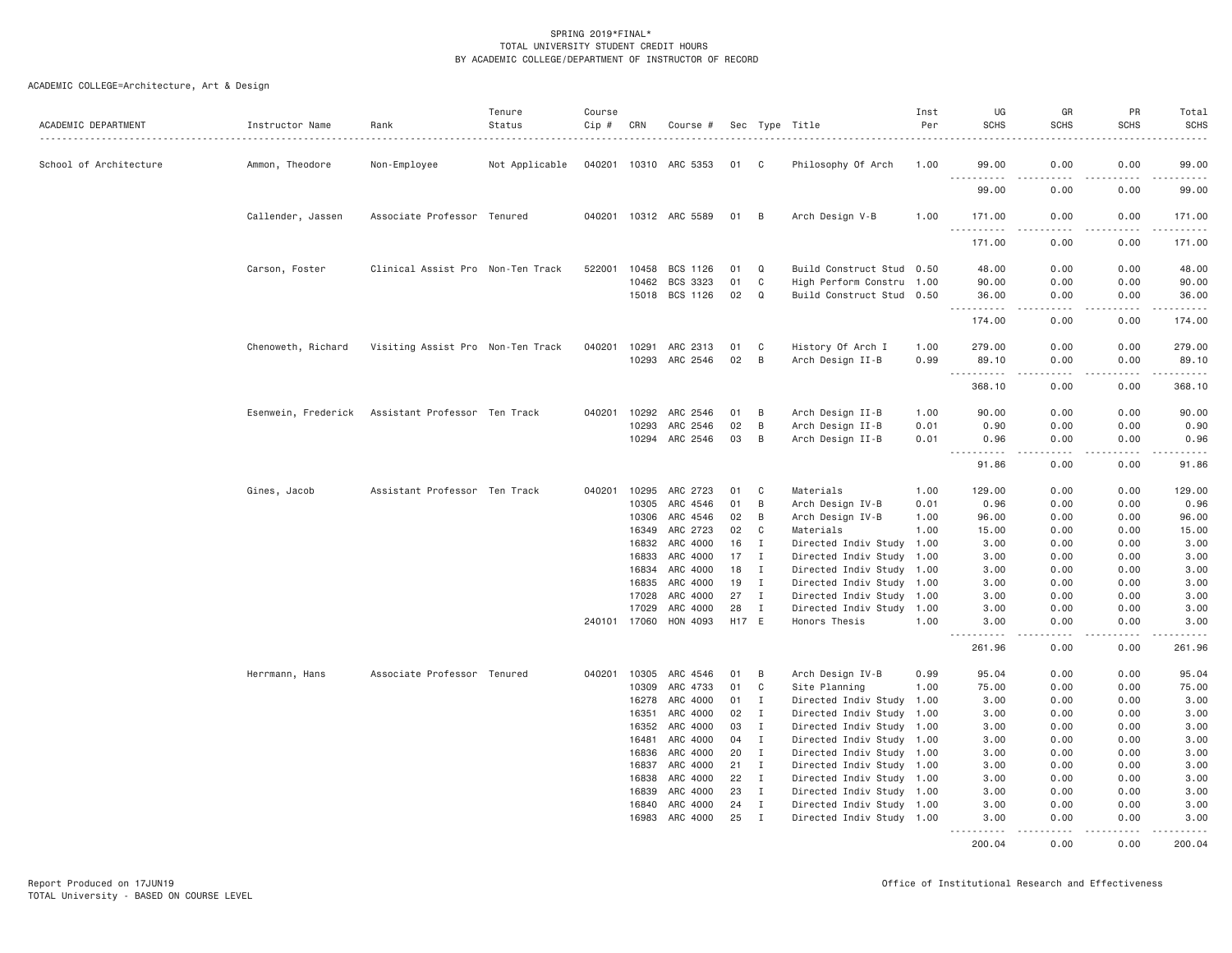| School of Architecture<br>Hunter, Christopher<br>Assistant Professor Ten Track<br>040201<br>10296<br>ARC 3323<br>01<br>C<br>History Of Arch III<br>132.00<br>0.00<br>0.00<br>132.00<br>1.00<br>02<br>B<br>0.00<br>10298<br>ARC 3546<br>Arch Design III-B<br>0.99<br>130.68<br>0.00<br>130.68<br>ARC 3323<br>02<br>16826<br>C<br>History Of Arch III<br>0.00<br>0.00<br>18.00<br>1.00<br>18.00<br>$\omega$ is a $\omega$<br>2.2.2.2.2<br>$\omega$ is $\omega$ in $\omega$ .<br>$\sim$ $\sim$ $\sim$<br>280.68<br>0.00<br>0.00<br>280.68<br>Non-Employee<br>Not Applicable<br>040201 10311 ARC 5383<br>Jones, Judson<br>01<br>C<br>Legal Aspects Arch<br>1.00<br>102.00<br>0.00<br>0.00<br>102.00<br>102.00<br>0.00<br>0.00<br>102.00<br>Jones, William<br>040201<br>10284<br>ARC 1013<br>0.00<br>495.00<br>Lecturer<br>Non-Ten Track<br>01<br>C<br>Arch Appreciation<br>1.00<br>495.00<br>0.00<br>10456<br>BCS 1013<br>01<br>C<br>Architecture Appreci 1.00<br>24.00<br>0.00<br>0.00<br>24.00<br>BCS 3126<br>Build Construct Stud 1.00<br>522001<br>15020<br>02<br>L<br>72.00<br>0.00<br>0.00<br>72.00<br>.<br>$\frac{1}{2}$<br>.<br>.<br>$- - -$<br>591.00<br>0.00<br>0.00<br>591.00<br>Kemp, Leah<br>Non-Faculty<br>Not Applicable<br>040201 14029 ARC 1013<br>501 C<br>Arch Appreciation<br>1.00<br>33,00<br>0.00<br>0.00<br>33.00<br>$\sim$ $\sim$ $\sim$<br>.<br>.<br>0.00<br>33.00<br>0.00<br>33.00<br>Latham, Angela<br>Instructor<br>Non-Ten Track<br>090404 11002<br>CO 3403<br>02<br>Photographic Communi 1.00<br>42.00<br>0.00<br>0.00<br>42.00<br>B<br>500799<br>13773<br>TKI 2413<br>01<br>C<br>72.00<br>0.00<br>0.00<br>72.00<br>Hi & Appr Artcrafts<br>1.00<br>13774<br>TKI 2413<br>02<br>C<br>Hi & Appr Artcrafts<br>72.00<br>0.00<br>0.00<br>72.00<br>1.00<br>13775<br>TKI 2413<br>03<br>C<br>Hi & Appr Artcrafts<br>1.00<br>75.00<br>0.00<br>0.00<br>75.00<br>TKI 2413<br>H <sub>0</sub> 4<br>$\mathbf{C}$<br>Honors Hi & Appr Art 1.00<br>0.00<br>75.00<br>13776<br>75.00<br>0.00<br>16142<br>TKI 2413<br>05<br>C<br>Hi & Appr Artcrafts<br>75.00<br>0.00<br>0.00<br>75.00<br>1.00<br>.<br>$\frac{1}{2}$<br>.<br><u>.</u><br>411.00<br>0.00<br>0.00<br>411.00<br>Lopez Barrera, Maria Assistant Professor Ten Track<br>040201<br>10287<br>ARC 1546<br>B<br>Arch Design I-B<br>54.00<br>0.00<br>0.00<br>54.00<br>01<br>1.00<br>ARC 1546<br>02<br>B<br>0.00<br>10288<br>Arch Design I-B<br>0.01<br>0.72<br>0.00<br>0.72<br>Arch Design I-B<br>10289<br>ARC 1546<br>03<br>B<br>0.01<br>0.48<br>0.00<br>0.00<br>0.48<br>10290<br>ARC 1546<br>H <sub>0</sub> 1<br>B<br>Arch Design I-B Hono<br>30,00<br>0.00<br>0.00<br>30.00<br>1.00<br>10302<br>ARC 3914<br>01<br>C<br>Structures II<br>0.00<br>0.00<br>120.00<br>1.00<br>120.00<br>10464 BCS 3914<br>$\mathsf{C}$<br>01<br>Structures II<br>1.00<br>0.00<br>0.00<br>184.00<br>184.00<br><u>.</u><br>د د د د<br>$- - - - -$<br>$- - - - - -$<br>0.00<br>389.20<br>389.20<br>0.00<br>10286<br>ARC 1013<br>Arch Appreciation-Ho 1.00<br>0.00<br>0.00<br>57.00<br>Martin, George<br>Visiting Assoc Prof Non-Ten Track<br>040201<br>H01<br>C<br>57.00<br>BCS 3126<br>522001<br>10461<br>01<br>Build Construct Stud 1.00<br>0.00<br>0.00<br>120.00<br>L.<br>120.00<br>.<br>$\sim$ $\sim$ $\sim$<br>.<br>177.00<br>0.00<br>0.00<br>177.00<br>Mieses Castellanos,<br>Arch Design I-B<br>0.00<br>47.52<br>Non-Employee<br>Not Applicable<br>040201<br>10289<br>ARC 1546<br>03<br>B<br>0.99<br>47.52<br>0.00<br>10301<br>ARC 3723<br>01<br>C<br>Active Bldg Systems<br>1.00<br>96.00<br>0.00<br>0.00<br>96.00<br>10463 BCS 3723<br>01<br>C<br>Active Building Syst 1.00<br>12.00<br>0.00<br>0.00<br>12.00<br>.<br>-----<br><u>.</u><br>155.52<br>0.00<br>0.00<br>155.52<br>Professor<br>Tenured<br>10297<br>ARC 3546<br>90.00<br>Poros, John<br>040201<br>01<br>B<br>Arch Design III-B<br>1.00<br>90.00<br>0.00<br>0.00<br>10298<br>ARC 3546<br>02<br>B<br>Arch Design III-B<br>0.01<br>1.32<br>0.00<br>0.00<br>1.32<br>ARC 3546<br>10299<br>03<br>B<br>Arch Design III-B<br>1.00<br>18.00<br>0.00<br>0.00<br>18.00<br>17026<br>ARC 4000<br>26<br>$\mathbf I$<br>Directed Indiv Study 1.00<br>3,00<br>0.00<br>0.00<br>3.00 | ACADEMIC DEPARTMENT | Instructor Name | Rank | Tenure<br>Status | Course<br>Cip # | CRN | Course # |  | Sec Type Title | Inst<br>Per | UG<br><b>SCHS</b> | GR<br><b>SCHS</b> | PR<br><b>SCHS</b> | Total<br><b>SCHS</b> |
|----------------------------------------------------------------------------------------------------------------------------------------------------------------------------------------------------------------------------------------------------------------------------------------------------------------------------------------------------------------------------------------------------------------------------------------------------------------------------------------------------------------------------------------------------------------------------------------------------------------------------------------------------------------------------------------------------------------------------------------------------------------------------------------------------------------------------------------------------------------------------------------------------------------------------------------------------------------------------------------------------------------------------------------------------------------------------------------------------------------------------------------------------------------------------------------------------------------------------------------------------------------------------------------------------------------------------------------------------------------------------------------------------------------------------------------------------------------------------------------------------------------------------------------------------------------------------------------------------------------------------------------------------------------------------------------------------------------------------------------------------------------------------------------------------------------------------------------------------------------------------------------------------------------------------------------------------------------------------------------------------------------------------------------------------------------------------------------------------------------------------------------------------------------------------------------------------------------------------------------------------------------------------------------------------------------------------------------------------------------------------------------------------------------------------------------------------------------------------------------------------------------------------------------------------------------------------------------------------------------------------------------------------------------------------------------------------------------------------------------------------------------------------------------------------------------------------------------------------------------------------------------------------------------------------------------------------------------------------------------------------------------------------------------------------------------------------------------------------------------------------------------------------------------------------------------------------------------------------------------------------------------------------------------------------------------------------------------------------------------------------------------------------------------------------------------------------------------------------------------------------------------------------------------------------------------------------------------------------------------------------------------------------------------------------------------------------------------------------------------------------------------------------------------------------------------------------------------------------------------------------------------------------------------------------------------------------------------------------------------------------------------------------------------------------------------------------------------------------------------------------------------------------------------------------------|---------------------|-----------------|------|------------------|-----------------|-----|----------|--|----------------|-------------|-------------------|-------------------|-------------------|----------------------|
|                                                                                                                                                                                                                                                                                                                                                                                                                                                                                                                                                                                                                                                                                                                                                                                                                                                                                                                                                                                                                                                                                                                                                                                                                                                                                                                                                                                                                                                                                                                                                                                                                                                                                                                                                                                                                                                                                                                                                                                                                                                                                                                                                                                                                                                                                                                                                                                                                                                                                                                                                                                                                                                                                                                                                                                                                                                                                                                                                                                                                                                                                                                                                                                                                                                                                                                                                                                                                                                                                                                                                                                                                                                                                                                                                                                                                                                                                                                                                                                                                                                                                                                                                                                  |                     |                 |      |                  |                 |     |          |  |                |             |                   |                   |                   |                      |
|                                                                                                                                                                                                                                                                                                                                                                                                                                                                                                                                                                                                                                                                                                                                                                                                                                                                                                                                                                                                                                                                                                                                                                                                                                                                                                                                                                                                                                                                                                                                                                                                                                                                                                                                                                                                                                                                                                                                                                                                                                                                                                                                                                                                                                                                                                                                                                                                                                                                                                                                                                                                                                                                                                                                                                                                                                                                                                                                                                                                                                                                                                                                                                                                                                                                                                                                                                                                                                                                                                                                                                                                                                                                                                                                                                                                                                                                                                                                                                                                                                                                                                                                                                                  |                     |                 |      |                  |                 |     |          |  |                |             |                   |                   |                   |                      |
|                                                                                                                                                                                                                                                                                                                                                                                                                                                                                                                                                                                                                                                                                                                                                                                                                                                                                                                                                                                                                                                                                                                                                                                                                                                                                                                                                                                                                                                                                                                                                                                                                                                                                                                                                                                                                                                                                                                                                                                                                                                                                                                                                                                                                                                                                                                                                                                                                                                                                                                                                                                                                                                                                                                                                                                                                                                                                                                                                                                                                                                                                                                                                                                                                                                                                                                                                                                                                                                                                                                                                                                                                                                                                                                                                                                                                                                                                                                                                                                                                                                                                                                                                                                  |                     |                 |      |                  |                 |     |          |  |                |             |                   |                   |                   |                      |
|                                                                                                                                                                                                                                                                                                                                                                                                                                                                                                                                                                                                                                                                                                                                                                                                                                                                                                                                                                                                                                                                                                                                                                                                                                                                                                                                                                                                                                                                                                                                                                                                                                                                                                                                                                                                                                                                                                                                                                                                                                                                                                                                                                                                                                                                                                                                                                                                                                                                                                                                                                                                                                                                                                                                                                                                                                                                                                                                                                                                                                                                                                                                                                                                                                                                                                                                                                                                                                                                                                                                                                                                                                                                                                                                                                                                                                                                                                                                                                                                                                                                                                                                                                                  |                     |                 |      |                  |                 |     |          |  |                |             |                   |                   |                   |                      |
|                                                                                                                                                                                                                                                                                                                                                                                                                                                                                                                                                                                                                                                                                                                                                                                                                                                                                                                                                                                                                                                                                                                                                                                                                                                                                                                                                                                                                                                                                                                                                                                                                                                                                                                                                                                                                                                                                                                                                                                                                                                                                                                                                                                                                                                                                                                                                                                                                                                                                                                                                                                                                                                                                                                                                                                                                                                                                                                                                                                                                                                                                                                                                                                                                                                                                                                                                                                                                                                                                                                                                                                                                                                                                                                                                                                                                                                                                                                                                                                                                                                                                                                                                                                  |                     |                 |      |                  |                 |     |          |  |                |             |                   |                   |                   |                      |
|                                                                                                                                                                                                                                                                                                                                                                                                                                                                                                                                                                                                                                                                                                                                                                                                                                                                                                                                                                                                                                                                                                                                                                                                                                                                                                                                                                                                                                                                                                                                                                                                                                                                                                                                                                                                                                                                                                                                                                                                                                                                                                                                                                                                                                                                                                                                                                                                                                                                                                                                                                                                                                                                                                                                                                                                                                                                                                                                                                                                                                                                                                                                                                                                                                                                                                                                                                                                                                                                                                                                                                                                                                                                                                                                                                                                                                                                                                                                                                                                                                                                                                                                                                                  |                     |                 |      |                  |                 |     |          |  |                |             |                   |                   |                   |                      |
|                                                                                                                                                                                                                                                                                                                                                                                                                                                                                                                                                                                                                                                                                                                                                                                                                                                                                                                                                                                                                                                                                                                                                                                                                                                                                                                                                                                                                                                                                                                                                                                                                                                                                                                                                                                                                                                                                                                                                                                                                                                                                                                                                                                                                                                                                                                                                                                                                                                                                                                                                                                                                                                                                                                                                                                                                                                                                                                                                                                                                                                                                                                                                                                                                                                                                                                                                                                                                                                                                                                                                                                                                                                                                                                                                                                                                                                                                                                                                                                                                                                                                                                                                                                  |                     |                 |      |                  |                 |     |          |  |                |             |                   |                   |                   |                      |
|                                                                                                                                                                                                                                                                                                                                                                                                                                                                                                                                                                                                                                                                                                                                                                                                                                                                                                                                                                                                                                                                                                                                                                                                                                                                                                                                                                                                                                                                                                                                                                                                                                                                                                                                                                                                                                                                                                                                                                                                                                                                                                                                                                                                                                                                                                                                                                                                                                                                                                                                                                                                                                                                                                                                                                                                                                                                                                                                                                                                                                                                                                                                                                                                                                                                                                                                                                                                                                                                                                                                                                                                                                                                                                                                                                                                                                                                                                                                                                                                                                                                                                                                                                                  |                     |                 |      |                  |                 |     |          |  |                |             |                   |                   |                   |                      |
|                                                                                                                                                                                                                                                                                                                                                                                                                                                                                                                                                                                                                                                                                                                                                                                                                                                                                                                                                                                                                                                                                                                                                                                                                                                                                                                                                                                                                                                                                                                                                                                                                                                                                                                                                                                                                                                                                                                                                                                                                                                                                                                                                                                                                                                                                                                                                                                                                                                                                                                                                                                                                                                                                                                                                                                                                                                                                                                                                                                                                                                                                                                                                                                                                                                                                                                                                                                                                                                                                                                                                                                                                                                                                                                                                                                                                                                                                                                                                                                                                                                                                                                                                                                  |                     |                 |      |                  |                 |     |          |  |                |             |                   |                   |                   |                      |
|                                                                                                                                                                                                                                                                                                                                                                                                                                                                                                                                                                                                                                                                                                                                                                                                                                                                                                                                                                                                                                                                                                                                                                                                                                                                                                                                                                                                                                                                                                                                                                                                                                                                                                                                                                                                                                                                                                                                                                                                                                                                                                                                                                                                                                                                                                                                                                                                                                                                                                                                                                                                                                                                                                                                                                                                                                                                                                                                                                                                                                                                                                                                                                                                                                                                                                                                                                                                                                                                                                                                                                                                                                                                                                                                                                                                                                                                                                                                                                                                                                                                                                                                                                                  |                     |                 |      |                  |                 |     |          |  |                |             |                   |                   |                   |                      |
|                                                                                                                                                                                                                                                                                                                                                                                                                                                                                                                                                                                                                                                                                                                                                                                                                                                                                                                                                                                                                                                                                                                                                                                                                                                                                                                                                                                                                                                                                                                                                                                                                                                                                                                                                                                                                                                                                                                                                                                                                                                                                                                                                                                                                                                                                                                                                                                                                                                                                                                                                                                                                                                                                                                                                                                                                                                                                                                                                                                                                                                                                                                                                                                                                                                                                                                                                                                                                                                                                                                                                                                                                                                                                                                                                                                                                                                                                                                                                                                                                                                                                                                                                                                  |                     |                 |      |                  |                 |     |          |  |                |             |                   |                   |                   |                      |
|                                                                                                                                                                                                                                                                                                                                                                                                                                                                                                                                                                                                                                                                                                                                                                                                                                                                                                                                                                                                                                                                                                                                                                                                                                                                                                                                                                                                                                                                                                                                                                                                                                                                                                                                                                                                                                                                                                                                                                                                                                                                                                                                                                                                                                                                                                                                                                                                                                                                                                                                                                                                                                                                                                                                                                                                                                                                                                                                                                                                                                                                                                                                                                                                                                                                                                                                                                                                                                                                                                                                                                                                                                                                                                                                                                                                                                                                                                                                                                                                                                                                                                                                                                                  |                     |                 |      |                  |                 |     |          |  |                |             |                   |                   |                   |                      |
|                                                                                                                                                                                                                                                                                                                                                                                                                                                                                                                                                                                                                                                                                                                                                                                                                                                                                                                                                                                                                                                                                                                                                                                                                                                                                                                                                                                                                                                                                                                                                                                                                                                                                                                                                                                                                                                                                                                                                                                                                                                                                                                                                                                                                                                                                                                                                                                                                                                                                                                                                                                                                                                                                                                                                                                                                                                                                                                                                                                                                                                                                                                                                                                                                                                                                                                                                                                                                                                                                                                                                                                                                                                                                                                                                                                                                                                                                                                                                                                                                                                                                                                                                                                  |                     |                 |      |                  |                 |     |          |  |                |             |                   |                   |                   |                      |
|                                                                                                                                                                                                                                                                                                                                                                                                                                                                                                                                                                                                                                                                                                                                                                                                                                                                                                                                                                                                                                                                                                                                                                                                                                                                                                                                                                                                                                                                                                                                                                                                                                                                                                                                                                                                                                                                                                                                                                                                                                                                                                                                                                                                                                                                                                                                                                                                                                                                                                                                                                                                                                                                                                                                                                                                                                                                                                                                                                                                                                                                                                                                                                                                                                                                                                                                                                                                                                                                                                                                                                                                                                                                                                                                                                                                                                                                                                                                                                                                                                                                                                                                                                                  |                     |                 |      |                  |                 |     |          |  |                |             |                   |                   |                   |                      |
|                                                                                                                                                                                                                                                                                                                                                                                                                                                                                                                                                                                                                                                                                                                                                                                                                                                                                                                                                                                                                                                                                                                                                                                                                                                                                                                                                                                                                                                                                                                                                                                                                                                                                                                                                                                                                                                                                                                                                                                                                                                                                                                                                                                                                                                                                                                                                                                                                                                                                                                                                                                                                                                                                                                                                                                                                                                                                                                                                                                                                                                                                                                                                                                                                                                                                                                                                                                                                                                                                                                                                                                                                                                                                                                                                                                                                                                                                                                                                                                                                                                                                                                                                                                  |                     |                 |      |                  |                 |     |          |  |                |             |                   |                   |                   |                      |
|                                                                                                                                                                                                                                                                                                                                                                                                                                                                                                                                                                                                                                                                                                                                                                                                                                                                                                                                                                                                                                                                                                                                                                                                                                                                                                                                                                                                                                                                                                                                                                                                                                                                                                                                                                                                                                                                                                                                                                                                                                                                                                                                                                                                                                                                                                                                                                                                                                                                                                                                                                                                                                                                                                                                                                                                                                                                                                                                                                                                                                                                                                                                                                                                                                                                                                                                                                                                                                                                                                                                                                                                                                                                                                                                                                                                                                                                                                                                                                                                                                                                                                                                                                                  |                     |                 |      |                  |                 |     |          |  |                |             |                   |                   |                   |                      |
|                                                                                                                                                                                                                                                                                                                                                                                                                                                                                                                                                                                                                                                                                                                                                                                                                                                                                                                                                                                                                                                                                                                                                                                                                                                                                                                                                                                                                                                                                                                                                                                                                                                                                                                                                                                                                                                                                                                                                                                                                                                                                                                                                                                                                                                                                                                                                                                                                                                                                                                                                                                                                                                                                                                                                                                                                                                                                                                                                                                                                                                                                                                                                                                                                                                                                                                                                                                                                                                                                                                                                                                                                                                                                                                                                                                                                                                                                                                                                                                                                                                                                                                                                                                  |                     |                 |      |                  |                 |     |          |  |                |             |                   |                   |                   |                      |
|                                                                                                                                                                                                                                                                                                                                                                                                                                                                                                                                                                                                                                                                                                                                                                                                                                                                                                                                                                                                                                                                                                                                                                                                                                                                                                                                                                                                                                                                                                                                                                                                                                                                                                                                                                                                                                                                                                                                                                                                                                                                                                                                                                                                                                                                                                                                                                                                                                                                                                                                                                                                                                                                                                                                                                                                                                                                                                                                                                                                                                                                                                                                                                                                                                                                                                                                                                                                                                                                                                                                                                                                                                                                                                                                                                                                                                                                                                                                                                                                                                                                                                                                                                                  |                     |                 |      |                  |                 |     |          |  |                |             |                   |                   |                   |                      |
|                                                                                                                                                                                                                                                                                                                                                                                                                                                                                                                                                                                                                                                                                                                                                                                                                                                                                                                                                                                                                                                                                                                                                                                                                                                                                                                                                                                                                                                                                                                                                                                                                                                                                                                                                                                                                                                                                                                                                                                                                                                                                                                                                                                                                                                                                                                                                                                                                                                                                                                                                                                                                                                                                                                                                                                                                                                                                                                                                                                                                                                                                                                                                                                                                                                                                                                                                                                                                                                                                                                                                                                                                                                                                                                                                                                                                                                                                                                                                                                                                                                                                                                                                                                  |                     |                 |      |                  |                 |     |          |  |                |             |                   |                   |                   |                      |
|                                                                                                                                                                                                                                                                                                                                                                                                                                                                                                                                                                                                                                                                                                                                                                                                                                                                                                                                                                                                                                                                                                                                                                                                                                                                                                                                                                                                                                                                                                                                                                                                                                                                                                                                                                                                                                                                                                                                                                                                                                                                                                                                                                                                                                                                                                                                                                                                                                                                                                                                                                                                                                                                                                                                                                                                                                                                                                                                                                                                                                                                                                                                                                                                                                                                                                                                                                                                                                                                                                                                                                                                                                                                                                                                                                                                                                                                                                                                                                                                                                                                                                                                                                                  |                     |                 |      |                  |                 |     |          |  |                |             |                   |                   |                   |                      |
|                                                                                                                                                                                                                                                                                                                                                                                                                                                                                                                                                                                                                                                                                                                                                                                                                                                                                                                                                                                                                                                                                                                                                                                                                                                                                                                                                                                                                                                                                                                                                                                                                                                                                                                                                                                                                                                                                                                                                                                                                                                                                                                                                                                                                                                                                                                                                                                                                                                                                                                                                                                                                                                                                                                                                                                                                                                                                                                                                                                                                                                                                                                                                                                                                                                                                                                                                                                                                                                                                                                                                                                                                                                                                                                                                                                                                                                                                                                                                                                                                                                                                                                                                                                  |                     |                 |      |                  |                 |     |          |  |                |             |                   |                   |                   |                      |
|                                                                                                                                                                                                                                                                                                                                                                                                                                                                                                                                                                                                                                                                                                                                                                                                                                                                                                                                                                                                                                                                                                                                                                                                                                                                                                                                                                                                                                                                                                                                                                                                                                                                                                                                                                                                                                                                                                                                                                                                                                                                                                                                                                                                                                                                                                                                                                                                                                                                                                                                                                                                                                                                                                                                                                                                                                                                                                                                                                                                                                                                                                                                                                                                                                                                                                                                                                                                                                                                                                                                                                                                                                                                                                                                                                                                                                                                                                                                                                                                                                                                                                                                                                                  |                     |                 |      |                  |                 |     |          |  |                |             |                   |                   |                   |                      |
|                                                                                                                                                                                                                                                                                                                                                                                                                                                                                                                                                                                                                                                                                                                                                                                                                                                                                                                                                                                                                                                                                                                                                                                                                                                                                                                                                                                                                                                                                                                                                                                                                                                                                                                                                                                                                                                                                                                                                                                                                                                                                                                                                                                                                                                                                                                                                                                                                                                                                                                                                                                                                                                                                                                                                                                                                                                                                                                                                                                                                                                                                                                                                                                                                                                                                                                                                                                                                                                                                                                                                                                                                                                                                                                                                                                                                                                                                                                                                                                                                                                                                                                                                                                  |                     |                 |      |                  |                 |     |          |  |                |             |                   |                   |                   |                      |
|                                                                                                                                                                                                                                                                                                                                                                                                                                                                                                                                                                                                                                                                                                                                                                                                                                                                                                                                                                                                                                                                                                                                                                                                                                                                                                                                                                                                                                                                                                                                                                                                                                                                                                                                                                                                                                                                                                                                                                                                                                                                                                                                                                                                                                                                                                                                                                                                                                                                                                                                                                                                                                                                                                                                                                                                                                                                                                                                                                                                                                                                                                                                                                                                                                                                                                                                                                                                                                                                                                                                                                                                                                                                                                                                                                                                                                                                                                                                                                                                                                                                                                                                                                                  |                     |                 |      |                  |                 |     |          |  |                |             |                   |                   |                   |                      |
|                                                                                                                                                                                                                                                                                                                                                                                                                                                                                                                                                                                                                                                                                                                                                                                                                                                                                                                                                                                                                                                                                                                                                                                                                                                                                                                                                                                                                                                                                                                                                                                                                                                                                                                                                                                                                                                                                                                                                                                                                                                                                                                                                                                                                                                                                                                                                                                                                                                                                                                                                                                                                                                                                                                                                                                                                                                                                                                                                                                                                                                                                                                                                                                                                                                                                                                                                                                                                                                                                                                                                                                                                                                                                                                                                                                                                                                                                                                                                                                                                                                                                                                                                                                  |                     |                 |      |                  |                 |     |          |  |                |             |                   |                   |                   |                      |
|                                                                                                                                                                                                                                                                                                                                                                                                                                                                                                                                                                                                                                                                                                                                                                                                                                                                                                                                                                                                                                                                                                                                                                                                                                                                                                                                                                                                                                                                                                                                                                                                                                                                                                                                                                                                                                                                                                                                                                                                                                                                                                                                                                                                                                                                                                                                                                                                                                                                                                                                                                                                                                                                                                                                                                                                                                                                                                                                                                                                                                                                                                                                                                                                                                                                                                                                                                                                                                                                                                                                                                                                                                                                                                                                                                                                                                                                                                                                                                                                                                                                                                                                                                                  |                     |                 |      |                  |                 |     |          |  |                |             |                   |                   |                   |                      |
|                                                                                                                                                                                                                                                                                                                                                                                                                                                                                                                                                                                                                                                                                                                                                                                                                                                                                                                                                                                                                                                                                                                                                                                                                                                                                                                                                                                                                                                                                                                                                                                                                                                                                                                                                                                                                                                                                                                                                                                                                                                                                                                                                                                                                                                                                                                                                                                                                                                                                                                                                                                                                                                                                                                                                                                                                                                                                                                                                                                                                                                                                                                                                                                                                                                                                                                                                                                                                                                                                                                                                                                                                                                                                                                                                                                                                                                                                                                                                                                                                                                                                                                                                                                  |                     |                 |      |                  |                 |     |          |  |                |             |                   |                   |                   |                      |
|                                                                                                                                                                                                                                                                                                                                                                                                                                                                                                                                                                                                                                                                                                                                                                                                                                                                                                                                                                                                                                                                                                                                                                                                                                                                                                                                                                                                                                                                                                                                                                                                                                                                                                                                                                                                                                                                                                                                                                                                                                                                                                                                                                                                                                                                                                                                                                                                                                                                                                                                                                                                                                                                                                                                                                                                                                                                                                                                                                                                                                                                                                                                                                                                                                                                                                                                                                                                                                                                                                                                                                                                                                                                                                                                                                                                                                                                                                                                                                                                                                                                                                                                                                                  |                     |                 |      |                  |                 |     |          |  |                |             |                   |                   |                   |                      |
|                                                                                                                                                                                                                                                                                                                                                                                                                                                                                                                                                                                                                                                                                                                                                                                                                                                                                                                                                                                                                                                                                                                                                                                                                                                                                                                                                                                                                                                                                                                                                                                                                                                                                                                                                                                                                                                                                                                                                                                                                                                                                                                                                                                                                                                                                                                                                                                                                                                                                                                                                                                                                                                                                                                                                                                                                                                                                                                                                                                                                                                                                                                                                                                                                                                                                                                                                                                                                                                                                                                                                                                                                                                                                                                                                                                                                                                                                                                                                                                                                                                                                                                                                                                  |                     |                 |      |                  |                 |     |          |  |                |             |                   |                   |                   |                      |
|                                                                                                                                                                                                                                                                                                                                                                                                                                                                                                                                                                                                                                                                                                                                                                                                                                                                                                                                                                                                                                                                                                                                                                                                                                                                                                                                                                                                                                                                                                                                                                                                                                                                                                                                                                                                                                                                                                                                                                                                                                                                                                                                                                                                                                                                                                                                                                                                                                                                                                                                                                                                                                                                                                                                                                                                                                                                                                                                                                                                                                                                                                                                                                                                                                                                                                                                                                                                                                                                                                                                                                                                                                                                                                                                                                                                                                                                                                                                                                                                                                                                                                                                                                                  |                     |                 |      |                  |                 |     |          |  |                |             |                   |                   |                   |                      |
|                                                                                                                                                                                                                                                                                                                                                                                                                                                                                                                                                                                                                                                                                                                                                                                                                                                                                                                                                                                                                                                                                                                                                                                                                                                                                                                                                                                                                                                                                                                                                                                                                                                                                                                                                                                                                                                                                                                                                                                                                                                                                                                                                                                                                                                                                                                                                                                                                                                                                                                                                                                                                                                                                                                                                                                                                                                                                                                                                                                                                                                                                                                                                                                                                                                                                                                                                                                                                                                                                                                                                                                                                                                                                                                                                                                                                                                                                                                                                                                                                                                                                                                                                                                  |                     |                 |      |                  |                 |     |          |  |                |             |                   |                   |                   |                      |
|                                                                                                                                                                                                                                                                                                                                                                                                                                                                                                                                                                                                                                                                                                                                                                                                                                                                                                                                                                                                                                                                                                                                                                                                                                                                                                                                                                                                                                                                                                                                                                                                                                                                                                                                                                                                                                                                                                                                                                                                                                                                                                                                                                                                                                                                                                                                                                                                                                                                                                                                                                                                                                                                                                                                                                                                                                                                                                                                                                                                                                                                                                                                                                                                                                                                                                                                                                                                                                                                                                                                                                                                                                                                                                                                                                                                                                                                                                                                                                                                                                                                                                                                                                                  |                     |                 |      |                  |                 |     |          |  |                |             |                   |                   |                   |                      |
|                                                                                                                                                                                                                                                                                                                                                                                                                                                                                                                                                                                                                                                                                                                                                                                                                                                                                                                                                                                                                                                                                                                                                                                                                                                                                                                                                                                                                                                                                                                                                                                                                                                                                                                                                                                                                                                                                                                                                                                                                                                                                                                                                                                                                                                                                                                                                                                                                                                                                                                                                                                                                                                                                                                                                                                                                                                                                                                                                                                                                                                                                                                                                                                                                                                                                                                                                                                                                                                                                                                                                                                                                                                                                                                                                                                                                                                                                                                                                                                                                                                                                                                                                                                  |                     |                 |      |                  |                 |     |          |  |                |             |                   |                   |                   |                      |
|                                                                                                                                                                                                                                                                                                                                                                                                                                                                                                                                                                                                                                                                                                                                                                                                                                                                                                                                                                                                                                                                                                                                                                                                                                                                                                                                                                                                                                                                                                                                                                                                                                                                                                                                                                                                                                                                                                                                                                                                                                                                                                                                                                                                                                                                                                                                                                                                                                                                                                                                                                                                                                                                                                                                                                                                                                                                                                                                                                                                                                                                                                                                                                                                                                                                                                                                                                                                                                                                                                                                                                                                                                                                                                                                                                                                                                                                                                                                                                                                                                                                                                                                                                                  |                     |                 |      |                  |                 |     |          |  |                |             |                   |                   |                   |                      |
|                                                                                                                                                                                                                                                                                                                                                                                                                                                                                                                                                                                                                                                                                                                                                                                                                                                                                                                                                                                                                                                                                                                                                                                                                                                                                                                                                                                                                                                                                                                                                                                                                                                                                                                                                                                                                                                                                                                                                                                                                                                                                                                                                                                                                                                                                                                                                                                                                                                                                                                                                                                                                                                                                                                                                                                                                                                                                                                                                                                                                                                                                                                                                                                                                                                                                                                                                                                                                                                                                                                                                                                                                                                                                                                                                                                                                                                                                                                                                                                                                                                                                                                                                                                  |                     |                 |      |                  |                 |     |          |  |                |             |                   |                   |                   |                      |
|                                                                                                                                                                                                                                                                                                                                                                                                                                                                                                                                                                                                                                                                                                                                                                                                                                                                                                                                                                                                                                                                                                                                                                                                                                                                                                                                                                                                                                                                                                                                                                                                                                                                                                                                                                                                                                                                                                                                                                                                                                                                                                                                                                                                                                                                                                                                                                                                                                                                                                                                                                                                                                                                                                                                                                                                                                                                                                                                                                                                                                                                                                                                                                                                                                                                                                                                                                                                                                                                                                                                                                                                                                                                                                                                                                                                                                                                                                                                                                                                                                                                                                                                                                                  |                     |                 |      |                  |                 |     |          |  |                |             |                   |                   |                   |                      |
|                                                                                                                                                                                                                                                                                                                                                                                                                                                                                                                                                                                                                                                                                                                                                                                                                                                                                                                                                                                                                                                                                                                                                                                                                                                                                                                                                                                                                                                                                                                                                                                                                                                                                                                                                                                                                                                                                                                                                                                                                                                                                                                                                                                                                                                                                                                                                                                                                                                                                                                                                                                                                                                                                                                                                                                                                                                                                                                                                                                                                                                                                                                                                                                                                                                                                                                                                                                                                                                                                                                                                                                                                                                                                                                                                                                                                                                                                                                                                                                                                                                                                                                                                                                  |                     |                 |      |                  |                 |     |          |  |                |             |                   |                   |                   |                      |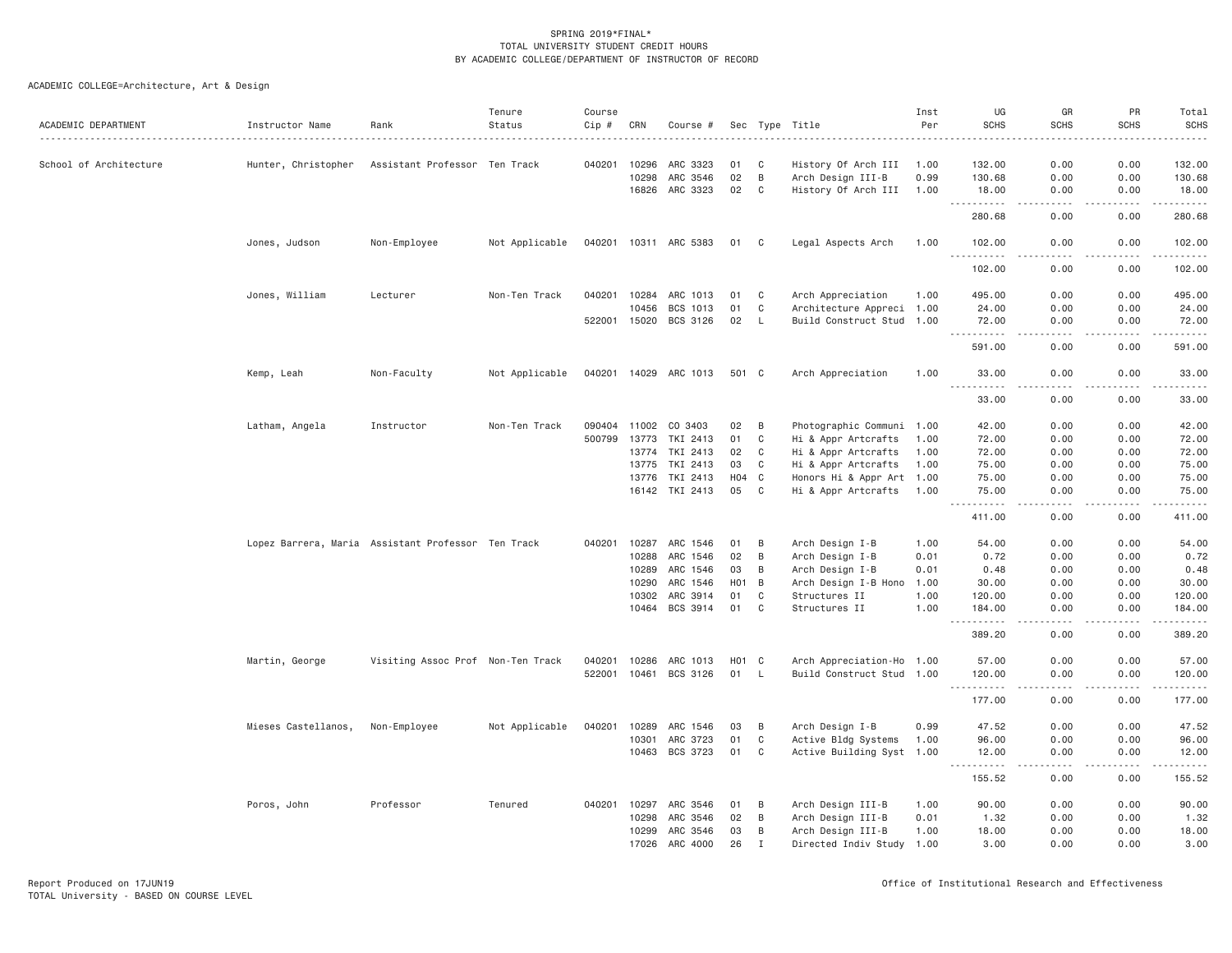| <b>ACADEMIC DEPARTMENT</b>           | Instructor Name | Rank                              | Tenure<br>Status | Course<br>Cip # | CRN   | Course #              |              |                | Sec Type Title            | Inst<br>Per | UG<br><b>SCHS</b>                                                                                                                       | GR<br><b>SCHS</b> | PR<br><b>SCHS</b>              | Total<br><b>SCHS</b> |
|--------------------------------------|-----------------|-----------------------------------|------------------|-----------------|-------|-----------------------|--------------|----------------|---------------------------|-------------|-----------------------------------------------------------------------------------------------------------------------------------------|-------------------|--------------------------------|----------------------|
|                                      |                 |                                   |                  |                 |       |                       |              |                |                           |             | -----------                                                                                                                             | .                 | .                              | ----------           |
|                                      |                 |                                   |                  |                 |       |                       |              |                |                           |             | 112.32                                                                                                                                  | 0.00              | 0.00                           | 112.32               |
| School of Architecture               | Ross, John      | Non-Employee                      | Not Applicable   |                 |       | 040201 10294 ARC 2546 | 03           | B              | Arch Design II-B          | 0.99        | 95.04                                                                                                                                   | 0.00              | 0.00                           | 95.04                |
|                                      |                 |                                   |                  |                 |       |                       |              |                |                           |             | $\frac{1}{2} \left( \frac{1}{2} \right) \left( \frac{1}{2} \right) \left( \frac{1}{2} \right) \left( \frac{1}{2} \right)$<br>.<br>95.04 | 0.00              | 0.00                           | 95.04                |
|                                      | Townsend, Finas | Visiting Assist Pro Non-Ten Track |                  | 040201          | 10285 | ARC 1013              | 02           | $\mathbf{C}$   | Arch Appreciation         | 1.00        | 492.00                                                                                                                                  | 0.00              | 0.00                           | 492.00               |
|                                      |                 |                                   |                  |                 | 10288 | ARC 1546              | 02           | B              | Arch Design I-B           | 0.99        | 71.28                                                                                                                                   | 0.00              | 0.00                           | 71.28                |
|                                      |                 |                                   |                  |                 | 16664 | ARC 4000              | 05           | $\mathbf{I}$   | Directed Indiv Study 1.00 |             | 3.00                                                                                                                                    | 0.00              | 0.00                           | 3.00                 |
|                                      |                 |                                   |                  |                 | 16665 | ARC 4000              | 06           | I.             | Directed Indiv Study 1.00 |             | 3.00                                                                                                                                    | 0.00              | 0.00                           | 3.00                 |
|                                      |                 |                                   |                  |                 | 16666 | ARC 4000              | 07           | $\blacksquare$ | Directed Indiv Study 1.00 |             | 1.00                                                                                                                                    | 0.00              | 0.00                           | 1.00                 |
|                                      |                 |                                   |                  |                 | 16669 | ARC 4000              | 09           | $\blacksquare$ | Directed Indiv Study 1.00 |             | 1.00                                                                                                                                    | 0.00              | 0.00                           | 1.00                 |
|                                      |                 |                                   |                  |                 | 16670 | ARC 4000              | $10$ I       |                | Directed Indiv Study 1.00 |             | 1.00                                                                                                                                    | 0.00              | 0.00                           | 1.00                 |
|                                      |                 |                                   |                  |                 | 16671 | ARC 4000              | $11 \quad I$ |                | Directed Indiv Study 1.00 |             | 1.00                                                                                                                                    | 0.00              | 0.00                           | 1.00                 |
|                                      |                 |                                   |                  |                 |       | 16672 ARC 4000        | $12$ I       |                | Directed Indiv Study 1.00 |             | 1.00                                                                                                                                    | 0.00              | 0.00                           | 1.00                 |
|                                      |                 |                                   |                  |                 |       | 16673 ARC 4000        | 13 I         |                | Directed Indiv Study 1.00 |             | 1.00                                                                                                                                    | 0.00              | 0.00                           | 1.00                 |
|                                      |                 |                                   |                  |                 |       | 16674 ARC 4000        | $14$ I       |                | Directed Indiv Study 1.00 |             | 1.00                                                                                                                                    | 0.00              | 0.00                           | 1.00                 |
|                                      |                 |                                   |                  |                 |       | 16675 ARC 4000        | $15$ I       |                | Directed Indiv Study 1.00 |             | 1.00                                                                                                                                    | 0.00              | 0.00                           | 1.00                 |
|                                      |                 |                                   |                  |                 |       |                       |              |                |                           |             | 577.28                                                                                                                                  | 0.00              | 0.00                           | 577.28               |
|                                      | Vaughan, Mark   | Lecturer                          | Non-Ten Track    |                 |       | 040201 10313 ARC 5589 | 02           | B              | Arch Design V-B           | 1.00        | 162.00                                                                                                                                  | 0.00              | 0.00                           | 162.00               |
|                                      |                 |                                   |                  |                 |       |                       |              |                |                           |             | ----------<br>162.00                                                                                                                    | $- - -$<br>0.00   | $- - -$<br>$- - - - -$<br>0.00 | --------<br>162.00   |
|                                      | West, James     | Professor                         | Tenured          | 522001          | 10458 | BCS 1126              | 01           | Q              | Build Construct Stud 0.50 |             | 48.00                                                                                                                                   | 0.00              | 0.00                           | 48.00                |
|                                      |                 |                                   |                  |                 |       | 15018 BCS 1126        | 02           | Q              | Build Construct Stud 0.50 |             | 36.00<br>$\frac{1}{2}$                                                                                                                  | 0.00<br>.         | 0.00<br>.                      | 36.00                |
|                                      |                 |                                   |                  |                 |       |                       |              |                |                           |             | 84.00                                                                                                                                   | 0.00              | 0.00                           | 84.00                |
| School of Architecture               |                 |                                   |                  |                 |       |                       |              |                |                           |             | ==========<br>4536.00                                                                                                                   | 0.00              | 0.00                           | 4536.00              |
| ------------------------------------ |                 |                                   |                  |                 |       |                       |              |                |                           |             |                                                                                                                                         |                   |                                | ==========           |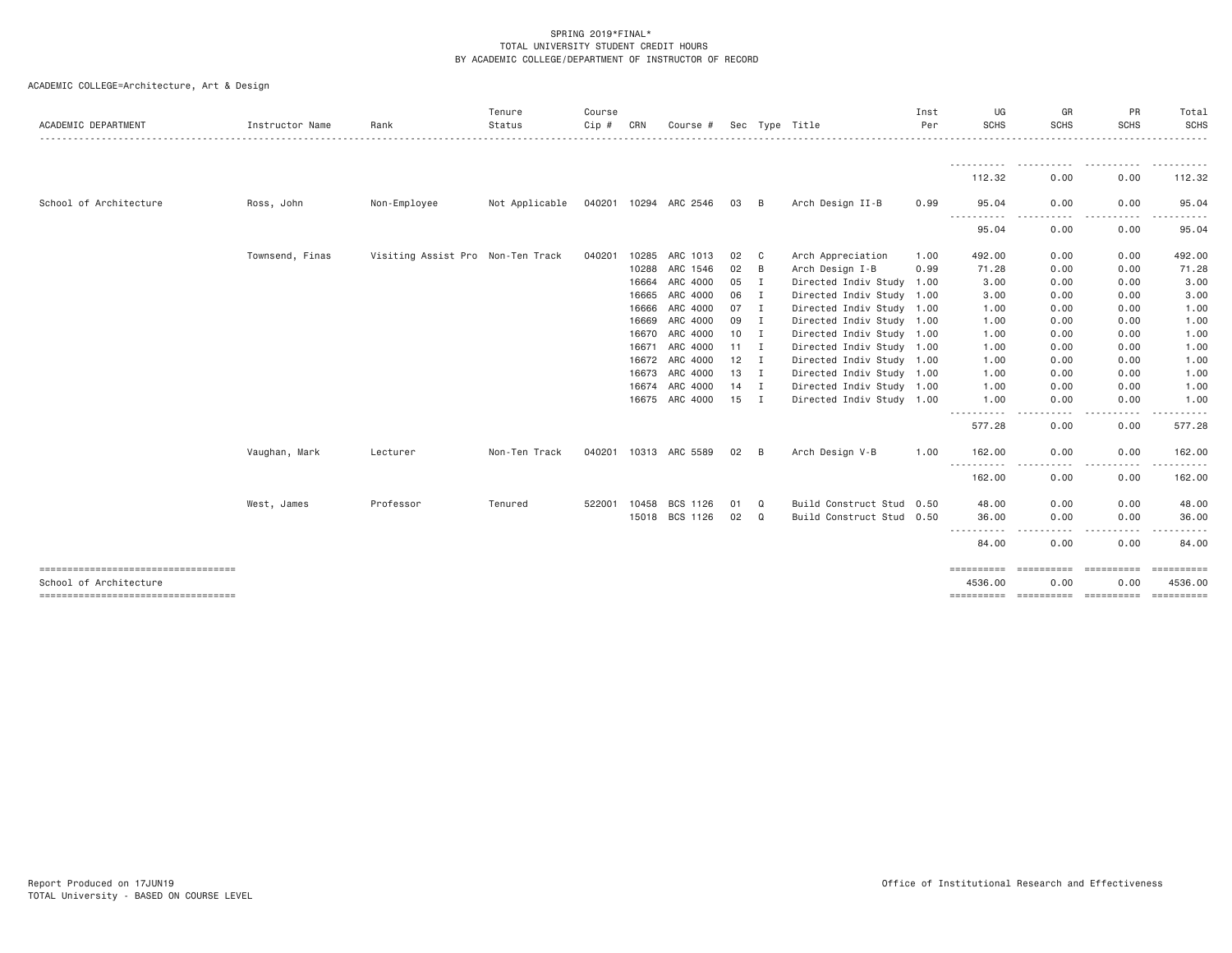| ACADEMIC DEPARTMENT                   | Instructor Name | Rank         | Tenure<br>Status | Course<br>Cip # | CRN            | Course #              |          |         | Sec Type Title                                         | Inst<br>Per | UG<br><b>SCHS</b>     | GR<br><b>SCHS</b>          | PR<br><b>SCHS</b> | Total<br>SCHS<br>.               |
|---------------------------------------|-----------------|--------------|------------------|-----------------|----------------|-----------------------|----------|---------|--------------------------------------------------------|-------------|-----------------------|----------------------------|-------------------|----------------------------------|
| Aerospace Studies                     | Cassidy, Joseph | Non-Employee | Not Applicable   | 280101          | 10396          | AS 2022               | 02       | B       | Air & Space Power - I 1.00                             |             | 40.00<br>----------   | 0.00<br>$- - -$<br>------- | 0.00<br>.         | 40.00<br>. <b>.</b> .<br>$- - -$ |
|                                       |                 |              |                  |                 |                |                       |          |         |                                                        |             | 40.00                 | 0.00                       | 0.00              | 40.00                            |
|                                       | Slade, Rachelle | Non-Employee | Not Applicable   | 280101          | 10392<br>10397 | 1022<br>AS<br>AS 3023 | 01<br>01 | B<br>C. | Foundations of USAF- 1.00<br>Af Leadership Stud I 1.00 |             | 68.00<br>36.00        | 0.00<br>0.00               | 0.00<br>0.00      | 68.00<br>36.00                   |
|                                       |                 |              |                  |                 |                |                       |          |         |                                                        |             | ----------<br>104,00  | .<br>0.00                  | .<br>0.00         | .<br>104.00                      |
| ===================================== |                 |              |                  |                 |                |                       |          |         |                                                        |             | $=$ = = = = = = = = = | $=$ = = = = = = = = =      |                   | ==========                       |
| Aerospace Studies                     |                 |              |                  |                 |                |                       |          |         |                                                        |             | 144.00                | 0.00                       | 0.00              | 144.00                           |
| ===================================== |                 |              |                  |                 |                |                       |          |         |                                                        |             |                       | ==========                 |                   | ==========                       |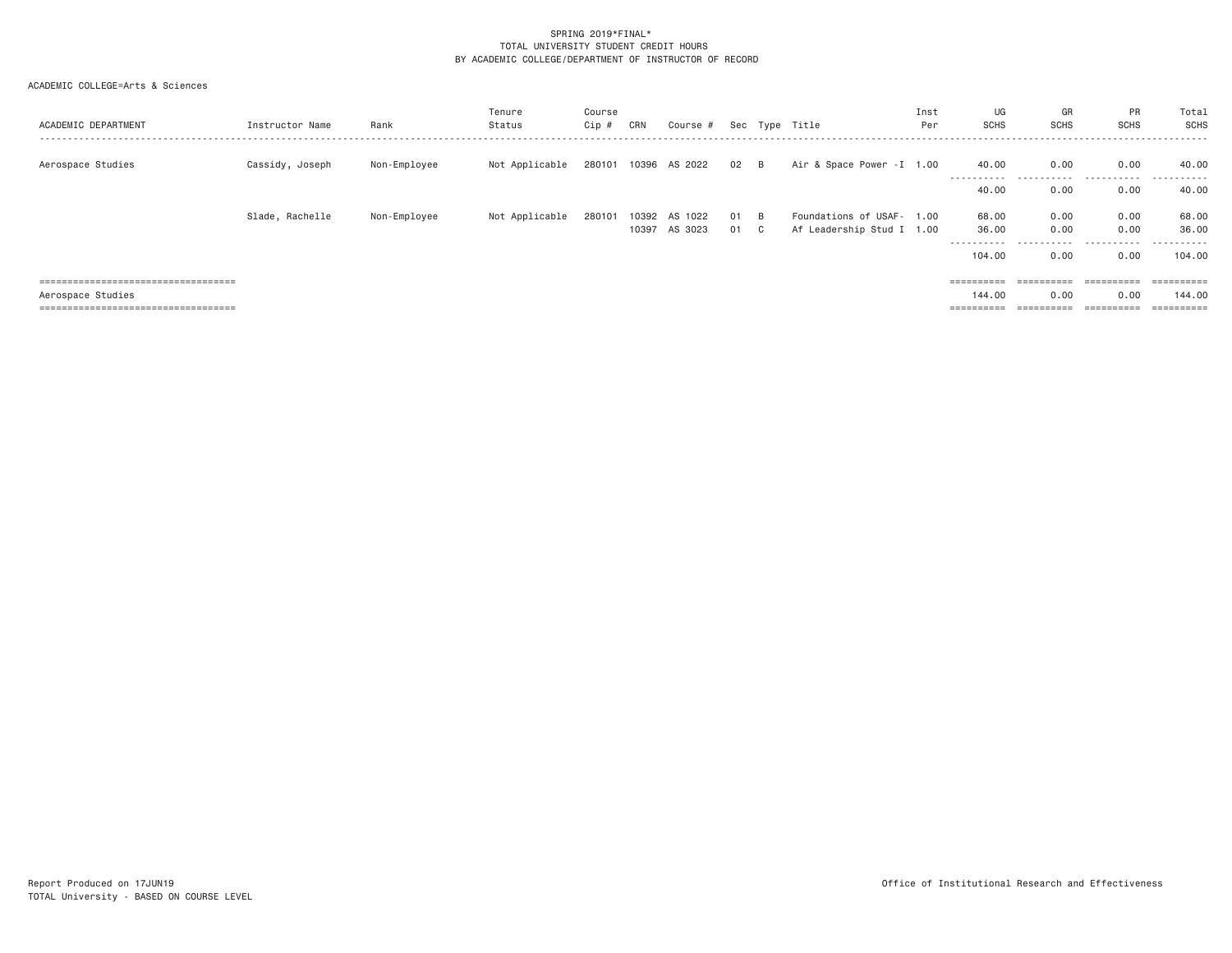ACADEMIC COLLEGE=Arts & Sciences

| 0.00<br>0.00<br>63.00<br>Anthropology & Middle Eastern Cultu Anderson, Derek<br>Non-Faculty<br>Not Applicable<br>450201 10265<br>AN 3513<br>01<br>C<br>Artifact Analysis<br>1.00<br>63.00<br>02<br>K<br>0.00<br>10266<br>AN 3513<br>Artifact Analysis<br>1.00<br>0.00<br>0.00<br>0.00<br>$\sim$ $\sim$ $\sim$ $\sim$<br>.<br>$-$<br>.<br>.<br>0.00<br>0.00<br>63.00<br>Hardin, James<br>Associate Professor Tenured<br>E<br>Internship in Applie 1.00<br>450201<br>10280 AN 8215<br>04<br>0.00<br>5.00<br>0.00<br>5.00<br>15927<br>AN 4000<br>01<br>$\mathbf{I}$<br>Directed Indiv Study 1.00<br>0.00<br>0.00<br>3.00<br>3.00<br>16277 AN 4000<br>02<br>$\mathbf{I}$<br>Directed Indiv Study 1.00<br>3.00<br>0.00<br>0.00<br>AN 8000<br>01<br>D<br>Thesis Research<br>0.00<br>6.00<br>0.00<br>16410<br>1,00<br>AN 4000<br>3.00<br>16494<br>03<br>$\mathbf{I}$<br>Directed Indiv Study 1.00<br>3.00<br>0.00<br>0.00<br>16573<br>AN 4000<br>05<br>Ι.<br>Directed Indiv Study 1.00<br>3.00<br>0.00<br>0.00<br>3.00<br>AN 4000<br>06<br>$\mathbf{I}$<br>Directed Indiv Study 1.00<br>0.00<br>0.00<br>16682<br>1.00<br>AN 4000<br>07<br>$\mathbf{I}$<br>Directed Indiv Study 1.00<br>0.00<br>16913<br>1.00<br>0.00<br>17043 AN 4000<br>08<br>$\mathbf{I}$<br>Directed Indiv Study 1.00<br>3.00<br>0.00<br>0.00<br>3.00<br>.<br>-----<br>.<br>.<br>$\frac{1}{2} \left( \frac{1}{2} \right) \left( \frac{1}{2} \right) \left( \frac{1}{2} \right)$<br>0.00<br>28.00<br>17.00<br>11.00<br>Internship in Applie 1.00<br>Hoffman, David<br>Associate Professor Tenured<br>450201<br>10277 AN 8215<br>01<br>E<br>0.00<br>5.00<br>0.00<br>5.00<br>16411 AN 8000<br>02<br>D<br>Thesis Research<br>0.00<br>1.00<br>0.00<br>11.00<br>11.00<br>.<br>.<br>. <b>.</b><br>.<br>$\sim$ $\sim$ $\sim$<br>0.00<br>16.00<br>0.00<br>Assistant Professor Ten Track<br>10.00<br>McClellan, Laura<br>450201<br>10278<br>AN 8215<br>02<br>E<br>Internship in Applie 1.00<br>0.00<br>10.00<br>0.00<br>01<br>- S<br>Current Cultural The<br>15.00<br>14583<br>AN 8193<br>1.00<br>0.00<br>15.00<br>0.00<br>14591<br>AN 3143<br>01<br>C<br>Anth Middle East<br>1.00<br>51.00<br>0.00<br>0.00<br>D<br>16413 AN 8000<br>04<br>Thesis Research<br>1.00<br>0.00<br>6.00<br>0.00<br>6.00<br>.<br>.<br>. <b>.</b><br>.<br>51.00<br>0.00<br>31.00<br>C<br>9.00<br>0.00<br>Melo Tijerina, Milen Assistant Professor Ten Track<br>450201 14585<br>AN 6133<br>01<br>Medical Anthropology 1.00<br>0.00<br>01<br>C<br>0.00<br>0.00<br>14590<br>AN 3133<br>Anth Latin America<br>1.00<br>30.00<br>30.00<br>01<br>450203 14584 AN 4133<br>C<br>Medical Anthropology<br>1.00<br>21.00<br>0.00<br>0.00<br>21.00<br>$\sim$ $\sim$ $\sim$<br>.<br>$\sim$ $\sim$ $\sim$ $\sim$<br>.<br>.<br>51.00<br>9.00<br>0.00<br>Miller, Darcy<br>Assistant Professor Ten Track<br>450201 16415 AN 8000<br>06<br>Thesis Research<br>27.00<br>0.00<br>D<br>1.00<br>0.00<br>04<br>0.00<br>16827<br>AN 7000<br>I<br>Directed Indiv Study<br>1.00<br>0.00<br>3.00<br>450301 14587<br>AN 8513<br>01<br>C<br>1.00<br>0.00<br>15.00<br>0.00<br>Southeastern Arch<br>14588 AN 8533<br>01<br>C<br>Archaeological Theor 1.00<br>42.00<br>0.00<br>0.00<br>.<br>$\frac{1}{2} \left( \frac{1}{2} \right) \left( \frac{1}{2} \right) \left( \frac{1}{2} \right) \left( \frac{1}{2} \right) \left( \frac{1}{2} \right)$<br>.<br>.<br>0.00<br>0.00<br>87.00<br>Assistant Professor Ten Track<br>10251<br>AN 1344<br>C<br>0.00<br>Osterholtz, Anna<br>450201<br>01<br>Intro to Biol Anthro 1.00<br>112.00<br>0.00<br>К<br>10252<br>AN 1344<br>04<br>Intro to Biol Anthro 1.00<br>0.00<br>0.00<br>0.00<br>10253<br>03<br>К<br>0.00<br>0.00<br>0.00<br>AN 1344<br>Intro to Biol Anthro 1.00<br>0.00<br>AN 1344<br>C<br>10254<br>02<br>Intro to Biol Anthro 1.00<br>88.00<br>0.00<br>0.00<br>88.00<br>14589<br>AN 1344<br>05<br>K<br>Intro to Biol Anthro 1.00<br>0.00<br>0.00<br>0.00<br>0.00<br>AN 1344<br>06<br>K<br>Intro to Biol Anthro 1.00<br>0.00<br>0.00<br>0.00<br>16409<br>0.00<br>AN 8000<br>07<br>D<br>Thesis Research<br>0.00<br>16416<br>1.00<br>0.00<br>3.00<br>3.00<br>AN 7000<br>01<br>16480<br>$\mathbf{I}$<br>Directed Indiv Study 1.00<br>0.00<br>3.00<br>0.00<br>3.00<br>AN 7000<br>02<br>$\mathbf{I}$<br>Directed Indiv Study 1.00<br>0.00<br>3.00<br>0.00<br>3.00<br>16548<br>AN 7000<br>03<br>$\mathbf I$<br>0.00<br>3.00<br>16549<br>Directed Indiv Study 1.00<br>0.00<br>3.00<br>$\mathbf C$<br>450301<br>10255<br>AN 1543<br>01<br>Intro To Archaeology 1.00<br>75.00<br>0.00<br>0.00<br>75.00<br>10256<br>AN 1543<br>02<br>C<br>Intro To Archaeology 1.00<br>75.00<br>0.00<br>0.00 | ACADEMIC DEPARTMENT | Instructor Name | Rank | Tenure<br>Status | Course<br>Cip # | CRN | Course # |  | Sec Type Title<br>. | Inst<br>Per | UG<br><b>SCHS</b> | GR<br><b>SCHS</b> | PR<br><b>SCHS</b> | Total<br><b>SCHS</b><br>$\frac{1}{2}$ |
|-------------------------------------------------------------------------------------------------------------------------------------------------------------------------------------------------------------------------------------------------------------------------------------------------------------------------------------------------------------------------------------------------------------------------------------------------------------------------------------------------------------------------------------------------------------------------------------------------------------------------------------------------------------------------------------------------------------------------------------------------------------------------------------------------------------------------------------------------------------------------------------------------------------------------------------------------------------------------------------------------------------------------------------------------------------------------------------------------------------------------------------------------------------------------------------------------------------------------------------------------------------------------------------------------------------------------------------------------------------------------------------------------------------------------------------------------------------------------------------------------------------------------------------------------------------------------------------------------------------------------------------------------------------------------------------------------------------------------------------------------------------------------------------------------------------------------------------------------------------------------------------------------------------------------------------------------------------------------------------------------------------------------------------------------------------------------------------------------------------------------------------------------------------------------------------------------------------------------------------------------------------------------------------------------------------------------------------------------------------------------------------------------------------------------------------------------------------------------------------------------------------------------------------------------------------------------------------------------------------------------------------------------------------------------------------------------------------------------------------------------------------------------------------------------------------------------------------------------------------------------------------------------------------------------------------------------------------------------------------------------------------------------------------------------------------------------------------------------------------------------------------------------------------------------------------------------------------------------------------------------------------------------------------------------------------------------------------------------------------------------------------------------------------------------------------------------------------------------------------------------------------------------------------------------------------------------------------------------------------------------------------------------------------------------------------------------------------------------------------------------------------------------------------------------------------------------------------------------------------------------------------------------------------------------------------------------------------------------------------------------------------------------------------------------------------------------------------------------------------------------------------------------------------------------------------------------------------------------------------------------------------------------------------------------------------------------------------------------------------------------------------------------------------------------------------------------------------------------------------------------------------------------------------------------------------------------------------------------------------------------------|---------------------|-----------------|------|------------------|-----------------|-----|----------|--|---------------------|-------------|-------------------|-------------------|-------------------|---------------------------------------|
|                                                                                                                                                                                                                                                                                                                                                                                                                                                                                                                                                                                                                                                                                                                                                                                                                                                                                                                                                                                                                                                                                                                                                                                                                                                                                                                                                                                                                                                                                                                                                                                                                                                                                                                                                                                                                                                                                                                                                                                                                                                                                                                                                                                                                                                                                                                                                                                                                                                                                                                                                                                                                                                                                                                                                                                                                                                                                                                                                                                                                                                                                                                                                                                                                                                                                                                                                                                                                                                                                                                                                                                                                                                                                                                                                                                                                                                                                                                                                                                                                                                                                                                                                                                                                                                                                                                                                                                                                                                                                                                                                                                                                               |                     |                 |      |                  |                 |     |          |  |                     |             |                   |                   |                   |                                       |
|                                                                                                                                                                                                                                                                                                                                                                                                                                                                                                                                                                                                                                                                                                                                                                                                                                                                                                                                                                                                                                                                                                                                                                                                                                                                                                                                                                                                                                                                                                                                                                                                                                                                                                                                                                                                                                                                                                                                                                                                                                                                                                                                                                                                                                                                                                                                                                                                                                                                                                                                                                                                                                                                                                                                                                                                                                                                                                                                                                                                                                                                                                                                                                                                                                                                                                                                                                                                                                                                                                                                                                                                                                                                                                                                                                                                                                                                                                                                                                                                                                                                                                                                                                                                                                                                                                                                                                                                                                                                                                                                                                                                                               |                     |                 |      |                  |                 |     |          |  |                     |             |                   |                   |                   |                                       |
|                                                                                                                                                                                                                                                                                                                                                                                                                                                                                                                                                                                                                                                                                                                                                                                                                                                                                                                                                                                                                                                                                                                                                                                                                                                                                                                                                                                                                                                                                                                                                                                                                                                                                                                                                                                                                                                                                                                                                                                                                                                                                                                                                                                                                                                                                                                                                                                                                                                                                                                                                                                                                                                                                                                                                                                                                                                                                                                                                                                                                                                                                                                                                                                                                                                                                                                                                                                                                                                                                                                                                                                                                                                                                                                                                                                                                                                                                                                                                                                                                                                                                                                                                                                                                                                                                                                                                                                                                                                                                                                                                                                                                               |                     |                 |      |                  |                 |     |          |  |                     |             |                   |                   |                   | 63.00                                 |
|                                                                                                                                                                                                                                                                                                                                                                                                                                                                                                                                                                                                                                                                                                                                                                                                                                                                                                                                                                                                                                                                                                                                                                                                                                                                                                                                                                                                                                                                                                                                                                                                                                                                                                                                                                                                                                                                                                                                                                                                                                                                                                                                                                                                                                                                                                                                                                                                                                                                                                                                                                                                                                                                                                                                                                                                                                                                                                                                                                                                                                                                                                                                                                                                                                                                                                                                                                                                                                                                                                                                                                                                                                                                                                                                                                                                                                                                                                                                                                                                                                                                                                                                                                                                                                                                                                                                                                                                                                                                                                                                                                                                                               |                     |                 |      |                  |                 |     |          |  |                     |             |                   |                   |                   |                                       |
|                                                                                                                                                                                                                                                                                                                                                                                                                                                                                                                                                                                                                                                                                                                                                                                                                                                                                                                                                                                                                                                                                                                                                                                                                                                                                                                                                                                                                                                                                                                                                                                                                                                                                                                                                                                                                                                                                                                                                                                                                                                                                                                                                                                                                                                                                                                                                                                                                                                                                                                                                                                                                                                                                                                                                                                                                                                                                                                                                                                                                                                                                                                                                                                                                                                                                                                                                                                                                                                                                                                                                                                                                                                                                                                                                                                                                                                                                                                                                                                                                                                                                                                                                                                                                                                                                                                                                                                                                                                                                                                                                                                                                               |                     |                 |      |                  |                 |     |          |  |                     |             |                   |                   |                   |                                       |
|                                                                                                                                                                                                                                                                                                                                                                                                                                                                                                                                                                                                                                                                                                                                                                                                                                                                                                                                                                                                                                                                                                                                                                                                                                                                                                                                                                                                                                                                                                                                                                                                                                                                                                                                                                                                                                                                                                                                                                                                                                                                                                                                                                                                                                                                                                                                                                                                                                                                                                                                                                                                                                                                                                                                                                                                                                                                                                                                                                                                                                                                                                                                                                                                                                                                                                                                                                                                                                                                                                                                                                                                                                                                                                                                                                                                                                                                                                                                                                                                                                                                                                                                                                                                                                                                                                                                                                                                                                                                                                                                                                                                                               |                     |                 |      |                  |                 |     |          |  |                     |             |                   |                   |                   | 3.00                                  |
|                                                                                                                                                                                                                                                                                                                                                                                                                                                                                                                                                                                                                                                                                                                                                                                                                                                                                                                                                                                                                                                                                                                                                                                                                                                                                                                                                                                                                                                                                                                                                                                                                                                                                                                                                                                                                                                                                                                                                                                                                                                                                                                                                                                                                                                                                                                                                                                                                                                                                                                                                                                                                                                                                                                                                                                                                                                                                                                                                                                                                                                                                                                                                                                                                                                                                                                                                                                                                                                                                                                                                                                                                                                                                                                                                                                                                                                                                                                                                                                                                                                                                                                                                                                                                                                                                                                                                                                                                                                                                                                                                                                                                               |                     |                 |      |                  |                 |     |          |  |                     |             |                   |                   |                   | 6.00                                  |
|                                                                                                                                                                                                                                                                                                                                                                                                                                                                                                                                                                                                                                                                                                                                                                                                                                                                                                                                                                                                                                                                                                                                                                                                                                                                                                                                                                                                                                                                                                                                                                                                                                                                                                                                                                                                                                                                                                                                                                                                                                                                                                                                                                                                                                                                                                                                                                                                                                                                                                                                                                                                                                                                                                                                                                                                                                                                                                                                                                                                                                                                                                                                                                                                                                                                                                                                                                                                                                                                                                                                                                                                                                                                                                                                                                                                                                                                                                                                                                                                                                                                                                                                                                                                                                                                                                                                                                                                                                                                                                                                                                                                                               |                     |                 |      |                  |                 |     |          |  |                     |             |                   |                   |                   |                                       |
|                                                                                                                                                                                                                                                                                                                                                                                                                                                                                                                                                                                                                                                                                                                                                                                                                                                                                                                                                                                                                                                                                                                                                                                                                                                                                                                                                                                                                                                                                                                                                                                                                                                                                                                                                                                                                                                                                                                                                                                                                                                                                                                                                                                                                                                                                                                                                                                                                                                                                                                                                                                                                                                                                                                                                                                                                                                                                                                                                                                                                                                                                                                                                                                                                                                                                                                                                                                                                                                                                                                                                                                                                                                                                                                                                                                                                                                                                                                                                                                                                                                                                                                                                                                                                                                                                                                                                                                                                                                                                                                                                                                                                               |                     |                 |      |                  |                 |     |          |  |                     |             |                   |                   |                   |                                       |
|                                                                                                                                                                                                                                                                                                                                                                                                                                                                                                                                                                                                                                                                                                                                                                                                                                                                                                                                                                                                                                                                                                                                                                                                                                                                                                                                                                                                                                                                                                                                                                                                                                                                                                                                                                                                                                                                                                                                                                                                                                                                                                                                                                                                                                                                                                                                                                                                                                                                                                                                                                                                                                                                                                                                                                                                                                                                                                                                                                                                                                                                                                                                                                                                                                                                                                                                                                                                                                                                                                                                                                                                                                                                                                                                                                                                                                                                                                                                                                                                                                                                                                                                                                                                                                                                                                                                                                                                                                                                                                                                                                                                                               |                     |                 |      |                  |                 |     |          |  |                     |             |                   |                   |                   | 1.00                                  |
|                                                                                                                                                                                                                                                                                                                                                                                                                                                                                                                                                                                                                                                                                                                                                                                                                                                                                                                                                                                                                                                                                                                                                                                                                                                                                                                                                                                                                                                                                                                                                                                                                                                                                                                                                                                                                                                                                                                                                                                                                                                                                                                                                                                                                                                                                                                                                                                                                                                                                                                                                                                                                                                                                                                                                                                                                                                                                                                                                                                                                                                                                                                                                                                                                                                                                                                                                                                                                                                                                                                                                                                                                                                                                                                                                                                                                                                                                                                                                                                                                                                                                                                                                                                                                                                                                                                                                                                                                                                                                                                                                                                                                               |                     |                 |      |                  |                 |     |          |  |                     |             |                   |                   |                   | 1.00                                  |
|                                                                                                                                                                                                                                                                                                                                                                                                                                                                                                                                                                                                                                                                                                                                                                                                                                                                                                                                                                                                                                                                                                                                                                                                                                                                                                                                                                                                                                                                                                                                                                                                                                                                                                                                                                                                                                                                                                                                                                                                                                                                                                                                                                                                                                                                                                                                                                                                                                                                                                                                                                                                                                                                                                                                                                                                                                                                                                                                                                                                                                                                                                                                                                                                                                                                                                                                                                                                                                                                                                                                                                                                                                                                                                                                                                                                                                                                                                                                                                                                                                                                                                                                                                                                                                                                                                                                                                                                                                                                                                                                                                                                                               |                     |                 |      |                  |                 |     |          |  |                     |             |                   |                   |                   |                                       |
|                                                                                                                                                                                                                                                                                                                                                                                                                                                                                                                                                                                                                                                                                                                                                                                                                                                                                                                                                                                                                                                                                                                                                                                                                                                                                                                                                                                                                                                                                                                                                                                                                                                                                                                                                                                                                                                                                                                                                                                                                                                                                                                                                                                                                                                                                                                                                                                                                                                                                                                                                                                                                                                                                                                                                                                                                                                                                                                                                                                                                                                                                                                                                                                                                                                                                                                                                                                                                                                                                                                                                                                                                                                                                                                                                                                                                                                                                                                                                                                                                                                                                                                                                                                                                                                                                                                                                                                                                                                                                                                                                                                                                               |                     |                 |      |                  |                 |     |          |  |                     |             |                   |                   |                   |                                       |
|                                                                                                                                                                                                                                                                                                                                                                                                                                                                                                                                                                                                                                                                                                                                                                                                                                                                                                                                                                                                                                                                                                                                                                                                                                                                                                                                                                                                                                                                                                                                                                                                                                                                                                                                                                                                                                                                                                                                                                                                                                                                                                                                                                                                                                                                                                                                                                                                                                                                                                                                                                                                                                                                                                                                                                                                                                                                                                                                                                                                                                                                                                                                                                                                                                                                                                                                                                                                                                                                                                                                                                                                                                                                                                                                                                                                                                                                                                                                                                                                                                                                                                                                                                                                                                                                                                                                                                                                                                                                                                                                                                                                                               |                     |                 |      |                  |                 |     |          |  |                     |             |                   |                   |                   |                                       |
|                                                                                                                                                                                                                                                                                                                                                                                                                                                                                                                                                                                                                                                                                                                                                                                                                                                                                                                                                                                                                                                                                                                                                                                                                                                                                                                                                                                                                                                                                                                                                                                                                                                                                                                                                                                                                                                                                                                                                                                                                                                                                                                                                                                                                                                                                                                                                                                                                                                                                                                                                                                                                                                                                                                                                                                                                                                                                                                                                                                                                                                                                                                                                                                                                                                                                                                                                                                                                                                                                                                                                                                                                                                                                                                                                                                                                                                                                                                                                                                                                                                                                                                                                                                                                                                                                                                                                                                                                                                                                                                                                                                                                               |                     |                 |      |                  |                 |     |          |  |                     |             |                   |                   |                   |                                       |
|                                                                                                                                                                                                                                                                                                                                                                                                                                                                                                                                                                                                                                                                                                                                                                                                                                                                                                                                                                                                                                                                                                                                                                                                                                                                                                                                                                                                                                                                                                                                                                                                                                                                                                                                                                                                                                                                                                                                                                                                                                                                                                                                                                                                                                                                                                                                                                                                                                                                                                                                                                                                                                                                                                                                                                                                                                                                                                                                                                                                                                                                                                                                                                                                                                                                                                                                                                                                                                                                                                                                                                                                                                                                                                                                                                                                                                                                                                                                                                                                                                                                                                                                                                                                                                                                                                                                                                                                                                                                                                                                                                                                                               |                     |                 |      |                  |                 |     |          |  |                     |             |                   |                   |                   | 16.00                                 |
|                                                                                                                                                                                                                                                                                                                                                                                                                                                                                                                                                                                                                                                                                                                                                                                                                                                                                                                                                                                                                                                                                                                                                                                                                                                                                                                                                                                                                                                                                                                                                                                                                                                                                                                                                                                                                                                                                                                                                                                                                                                                                                                                                                                                                                                                                                                                                                                                                                                                                                                                                                                                                                                                                                                                                                                                                                                                                                                                                                                                                                                                                                                                                                                                                                                                                                                                                                                                                                                                                                                                                                                                                                                                                                                                                                                                                                                                                                                                                                                                                                                                                                                                                                                                                                                                                                                                                                                                                                                                                                                                                                                                                               |                     |                 |      |                  |                 |     |          |  |                     |             |                   |                   |                   |                                       |
|                                                                                                                                                                                                                                                                                                                                                                                                                                                                                                                                                                                                                                                                                                                                                                                                                                                                                                                                                                                                                                                                                                                                                                                                                                                                                                                                                                                                                                                                                                                                                                                                                                                                                                                                                                                                                                                                                                                                                                                                                                                                                                                                                                                                                                                                                                                                                                                                                                                                                                                                                                                                                                                                                                                                                                                                                                                                                                                                                                                                                                                                                                                                                                                                                                                                                                                                                                                                                                                                                                                                                                                                                                                                                                                                                                                                                                                                                                                                                                                                                                                                                                                                                                                                                                                                                                                                                                                                                                                                                                                                                                                                                               |                     |                 |      |                  |                 |     |          |  |                     |             |                   |                   |                   |                                       |
|                                                                                                                                                                                                                                                                                                                                                                                                                                                                                                                                                                                                                                                                                                                                                                                                                                                                                                                                                                                                                                                                                                                                                                                                                                                                                                                                                                                                                                                                                                                                                                                                                                                                                                                                                                                                                                                                                                                                                                                                                                                                                                                                                                                                                                                                                                                                                                                                                                                                                                                                                                                                                                                                                                                                                                                                                                                                                                                                                                                                                                                                                                                                                                                                                                                                                                                                                                                                                                                                                                                                                                                                                                                                                                                                                                                                                                                                                                                                                                                                                                                                                                                                                                                                                                                                                                                                                                                                                                                                                                                                                                                                                               |                     |                 |      |                  |                 |     |          |  |                     |             |                   |                   |                   | 51.00                                 |
|                                                                                                                                                                                                                                                                                                                                                                                                                                                                                                                                                                                                                                                                                                                                                                                                                                                                                                                                                                                                                                                                                                                                                                                                                                                                                                                                                                                                                                                                                                                                                                                                                                                                                                                                                                                                                                                                                                                                                                                                                                                                                                                                                                                                                                                                                                                                                                                                                                                                                                                                                                                                                                                                                                                                                                                                                                                                                                                                                                                                                                                                                                                                                                                                                                                                                                                                                                                                                                                                                                                                                                                                                                                                                                                                                                                                                                                                                                                                                                                                                                                                                                                                                                                                                                                                                                                                                                                                                                                                                                                                                                                                                               |                     |                 |      |                  |                 |     |          |  |                     |             |                   |                   |                   |                                       |
|                                                                                                                                                                                                                                                                                                                                                                                                                                                                                                                                                                                                                                                                                                                                                                                                                                                                                                                                                                                                                                                                                                                                                                                                                                                                                                                                                                                                                                                                                                                                                                                                                                                                                                                                                                                                                                                                                                                                                                                                                                                                                                                                                                                                                                                                                                                                                                                                                                                                                                                                                                                                                                                                                                                                                                                                                                                                                                                                                                                                                                                                                                                                                                                                                                                                                                                                                                                                                                                                                                                                                                                                                                                                                                                                                                                                                                                                                                                                                                                                                                                                                                                                                                                                                                                                                                                                                                                                                                                                                                                                                                                                                               |                     |                 |      |                  |                 |     |          |  |                     |             |                   |                   |                   | 82.00                                 |
|                                                                                                                                                                                                                                                                                                                                                                                                                                                                                                                                                                                                                                                                                                                                                                                                                                                                                                                                                                                                                                                                                                                                                                                                                                                                                                                                                                                                                                                                                                                                                                                                                                                                                                                                                                                                                                                                                                                                                                                                                                                                                                                                                                                                                                                                                                                                                                                                                                                                                                                                                                                                                                                                                                                                                                                                                                                                                                                                                                                                                                                                                                                                                                                                                                                                                                                                                                                                                                                                                                                                                                                                                                                                                                                                                                                                                                                                                                                                                                                                                                                                                                                                                                                                                                                                                                                                                                                                                                                                                                                                                                                                                               |                     |                 |      |                  |                 |     |          |  |                     |             |                   |                   |                   | 9.00                                  |
|                                                                                                                                                                                                                                                                                                                                                                                                                                                                                                                                                                                                                                                                                                                                                                                                                                                                                                                                                                                                                                                                                                                                                                                                                                                                                                                                                                                                                                                                                                                                                                                                                                                                                                                                                                                                                                                                                                                                                                                                                                                                                                                                                                                                                                                                                                                                                                                                                                                                                                                                                                                                                                                                                                                                                                                                                                                                                                                                                                                                                                                                                                                                                                                                                                                                                                                                                                                                                                                                                                                                                                                                                                                                                                                                                                                                                                                                                                                                                                                                                                                                                                                                                                                                                                                                                                                                                                                                                                                                                                                                                                                                                               |                     |                 |      |                  |                 |     |          |  |                     |             |                   |                   |                   |                                       |
|                                                                                                                                                                                                                                                                                                                                                                                                                                                                                                                                                                                                                                                                                                                                                                                                                                                                                                                                                                                                                                                                                                                                                                                                                                                                                                                                                                                                                                                                                                                                                                                                                                                                                                                                                                                                                                                                                                                                                                                                                                                                                                                                                                                                                                                                                                                                                                                                                                                                                                                                                                                                                                                                                                                                                                                                                                                                                                                                                                                                                                                                                                                                                                                                                                                                                                                                                                                                                                                                                                                                                                                                                                                                                                                                                                                                                                                                                                                                                                                                                                                                                                                                                                                                                                                                                                                                                                                                                                                                                                                                                                                                                               |                     |                 |      |                  |                 |     |          |  |                     |             |                   |                   |                   |                                       |
|                                                                                                                                                                                                                                                                                                                                                                                                                                                                                                                                                                                                                                                                                                                                                                                                                                                                                                                                                                                                                                                                                                                                                                                                                                                                                                                                                                                                                                                                                                                                                                                                                                                                                                                                                                                                                                                                                                                                                                                                                                                                                                                                                                                                                                                                                                                                                                                                                                                                                                                                                                                                                                                                                                                                                                                                                                                                                                                                                                                                                                                                                                                                                                                                                                                                                                                                                                                                                                                                                                                                                                                                                                                                                                                                                                                                                                                                                                                                                                                                                                                                                                                                                                                                                                                                                                                                                                                                                                                                                                                                                                                                                               |                     |                 |      |                  |                 |     |          |  |                     |             |                   |                   |                   | 60.00                                 |
|                                                                                                                                                                                                                                                                                                                                                                                                                                                                                                                                                                                                                                                                                                                                                                                                                                                                                                                                                                                                                                                                                                                                                                                                                                                                                                                                                                                                                                                                                                                                                                                                                                                                                                                                                                                                                                                                                                                                                                                                                                                                                                                                                                                                                                                                                                                                                                                                                                                                                                                                                                                                                                                                                                                                                                                                                                                                                                                                                                                                                                                                                                                                                                                                                                                                                                                                                                                                                                                                                                                                                                                                                                                                                                                                                                                                                                                                                                                                                                                                                                                                                                                                                                                                                                                                                                                                                                                                                                                                                                                                                                                                                               |                     |                 |      |                  |                 |     |          |  |                     |             |                   |                   |                   | 27.00                                 |
|                                                                                                                                                                                                                                                                                                                                                                                                                                                                                                                                                                                                                                                                                                                                                                                                                                                                                                                                                                                                                                                                                                                                                                                                                                                                                                                                                                                                                                                                                                                                                                                                                                                                                                                                                                                                                                                                                                                                                                                                                                                                                                                                                                                                                                                                                                                                                                                                                                                                                                                                                                                                                                                                                                                                                                                                                                                                                                                                                                                                                                                                                                                                                                                                                                                                                                                                                                                                                                                                                                                                                                                                                                                                                                                                                                                                                                                                                                                                                                                                                                                                                                                                                                                                                                                                                                                                                                                                                                                                                                                                                                                                                               |                     |                 |      |                  |                 |     |          |  |                     |             |                   |                   |                   | 3.00                                  |
|                                                                                                                                                                                                                                                                                                                                                                                                                                                                                                                                                                                                                                                                                                                                                                                                                                                                                                                                                                                                                                                                                                                                                                                                                                                                                                                                                                                                                                                                                                                                                                                                                                                                                                                                                                                                                                                                                                                                                                                                                                                                                                                                                                                                                                                                                                                                                                                                                                                                                                                                                                                                                                                                                                                                                                                                                                                                                                                                                                                                                                                                                                                                                                                                                                                                                                                                                                                                                                                                                                                                                                                                                                                                                                                                                                                                                                                                                                                                                                                                                                                                                                                                                                                                                                                                                                                                                                                                                                                                                                                                                                                                                               |                     |                 |      |                  |                 |     |          |  |                     |             |                   |                   |                   | 15.00                                 |
|                                                                                                                                                                                                                                                                                                                                                                                                                                                                                                                                                                                                                                                                                                                                                                                                                                                                                                                                                                                                                                                                                                                                                                                                                                                                                                                                                                                                                                                                                                                                                                                                                                                                                                                                                                                                                                                                                                                                                                                                                                                                                                                                                                                                                                                                                                                                                                                                                                                                                                                                                                                                                                                                                                                                                                                                                                                                                                                                                                                                                                                                                                                                                                                                                                                                                                                                                                                                                                                                                                                                                                                                                                                                                                                                                                                                                                                                                                                                                                                                                                                                                                                                                                                                                                                                                                                                                                                                                                                                                                                                                                                                                               |                     |                 |      |                  |                 |     |          |  |                     |             |                   |                   |                   | 42.00                                 |
|                                                                                                                                                                                                                                                                                                                                                                                                                                                                                                                                                                                                                                                                                                                                                                                                                                                                                                                                                                                                                                                                                                                                                                                                                                                                                                                                                                                                                                                                                                                                                                                                                                                                                                                                                                                                                                                                                                                                                                                                                                                                                                                                                                                                                                                                                                                                                                                                                                                                                                                                                                                                                                                                                                                                                                                                                                                                                                                                                                                                                                                                                                                                                                                                                                                                                                                                                                                                                                                                                                                                                                                                                                                                                                                                                                                                                                                                                                                                                                                                                                                                                                                                                                                                                                                                                                                                                                                                                                                                                                                                                                                                                               |                     |                 |      |                  |                 |     |          |  |                     |             |                   |                   |                   | 87.00                                 |
|                                                                                                                                                                                                                                                                                                                                                                                                                                                                                                                                                                                                                                                                                                                                                                                                                                                                                                                                                                                                                                                                                                                                                                                                                                                                                                                                                                                                                                                                                                                                                                                                                                                                                                                                                                                                                                                                                                                                                                                                                                                                                                                                                                                                                                                                                                                                                                                                                                                                                                                                                                                                                                                                                                                                                                                                                                                                                                                                                                                                                                                                                                                                                                                                                                                                                                                                                                                                                                                                                                                                                                                                                                                                                                                                                                                                                                                                                                                                                                                                                                                                                                                                                                                                                                                                                                                                                                                                                                                                                                                                                                                                                               |                     |                 |      |                  |                 |     |          |  |                     |             |                   |                   |                   | 112.00                                |
|                                                                                                                                                                                                                                                                                                                                                                                                                                                                                                                                                                                                                                                                                                                                                                                                                                                                                                                                                                                                                                                                                                                                                                                                                                                                                                                                                                                                                                                                                                                                                                                                                                                                                                                                                                                                                                                                                                                                                                                                                                                                                                                                                                                                                                                                                                                                                                                                                                                                                                                                                                                                                                                                                                                                                                                                                                                                                                                                                                                                                                                                                                                                                                                                                                                                                                                                                                                                                                                                                                                                                                                                                                                                                                                                                                                                                                                                                                                                                                                                                                                                                                                                                                                                                                                                                                                                                                                                                                                                                                                                                                                                                               |                     |                 |      |                  |                 |     |          |  |                     |             |                   |                   |                   | 0.00                                  |
|                                                                                                                                                                                                                                                                                                                                                                                                                                                                                                                                                                                                                                                                                                                                                                                                                                                                                                                                                                                                                                                                                                                                                                                                                                                                                                                                                                                                                                                                                                                                                                                                                                                                                                                                                                                                                                                                                                                                                                                                                                                                                                                                                                                                                                                                                                                                                                                                                                                                                                                                                                                                                                                                                                                                                                                                                                                                                                                                                                                                                                                                                                                                                                                                                                                                                                                                                                                                                                                                                                                                                                                                                                                                                                                                                                                                                                                                                                                                                                                                                                                                                                                                                                                                                                                                                                                                                                                                                                                                                                                                                                                                                               |                     |                 |      |                  |                 |     |          |  |                     |             |                   |                   |                   |                                       |
|                                                                                                                                                                                                                                                                                                                                                                                                                                                                                                                                                                                                                                                                                                                                                                                                                                                                                                                                                                                                                                                                                                                                                                                                                                                                                                                                                                                                                                                                                                                                                                                                                                                                                                                                                                                                                                                                                                                                                                                                                                                                                                                                                                                                                                                                                                                                                                                                                                                                                                                                                                                                                                                                                                                                                                                                                                                                                                                                                                                                                                                                                                                                                                                                                                                                                                                                                                                                                                                                                                                                                                                                                                                                                                                                                                                                                                                                                                                                                                                                                                                                                                                                                                                                                                                                                                                                                                                                                                                                                                                                                                                                                               |                     |                 |      |                  |                 |     |          |  |                     |             |                   |                   |                   |                                       |
|                                                                                                                                                                                                                                                                                                                                                                                                                                                                                                                                                                                                                                                                                                                                                                                                                                                                                                                                                                                                                                                                                                                                                                                                                                                                                                                                                                                                                                                                                                                                                                                                                                                                                                                                                                                                                                                                                                                                                                                                                                                                                                                                                                                                                                                                                                                                                                                                                                                                                                                                                                                                                                                                                                                                                                                                                                                                                                                                                                                                                                                                                                                                                                                                                                                                                                                                                                                                                                                                                                                                                                                                                                                                                                                                                                                                                                                                                                                                                                                                                                                                                                                                                                                                                                                                                                                                                                                                                                                                                                                                                                                                                               |                     |                 |      |                  |                 |     |          |  |                     |             |                   |                   |                   |                                       |
|                                                                                                                                                                                                                                                                                                                                                                                                                                                                                                                                                                                                                                                                                                                                                                                                                                                                                                                                                                                                                                                                                                                                                                                                                                                                                                                                                                                                                                                                                                                                                                                                                                                                                                                                                                                                                                                                                                                                                                                                                                                                                                                                                                                                                                                                                                                                                                                                                                                                                                                                                                                                                                                                                                                                                                                                                                                                                                                                                                                                                                                                                                                                                                                                                                                                                                                                                                                                                                                                                                                                                                                                                                                                                                                                                                                                                                                                                                                                                                                                                                                                                                                                                                                                                                                                                                                                                                                                                                                                                                                                                                                                                               |                     |                 |      |                  |                 |     |          |  |                     |             |                   |                   |                   |                                       |
|                                                                                                                                                                                                                                                                                                                                                                                                                                                                                                                                                                                                                                                                                                                                                                                                                                                                                                                                                                                                                                                                                                                                                                                                                                                                                                                                                                                                                                                                                                                                                                                                                                                                                                                                                                                                                                                                                                                                                                                                                                                                                                                                                                                                                                                                                                                                                                                                                                                                                                                                                                                                                                                                                                                                                                                                                                                                                                                                                                                                                                                                                                                                                                                                                                                                                                                                                                                                                                                                                                                                                                                                                                                                                                                                                                                                                                                                                                                                                                                                                                                                                                                                                                                                                                                                                                                                                                                                                                                                                                                                                                                                                               |                     |                 |      |                  |                 |     |          |  |                     |             |                   |                   |                   |                                       |
|                                                                                                                                                                                                                                                                                                                                                                                                                                                                                                                                                                                                                                                                                                                                                                                                                                                                                                                                                                                                                                                                                                                                                                                                                                                                                                                                                                                                                                                                                                                                                                                                                                                                                                                                                                                                                                                                                                                                                                                                                                                                                                                                                                                                                                                                                                                                                                                                                                                                                                                                                                                                                                                                                                                                                                                                                                                                                                                                                                                                                                                                                                                                                                                                                                                                                                                                                                                                                                                                                                                                                                                                                                                                                                                                                                                                                                                                                                                                                                                                                                                                                                                                                                                                                                                                                                                                                                                                                                                                                                                                                                                                                               |                     |                 |      |                  |                 |     |          |  |                     |             |                   |                   |                   |                                       |
|                                                                                                                                                                                                                                                                                                                                                                                                                                                                                                                                                                                                                                                                                                                                                                                                                                                                                                                                                                                                                                                                                                                                                                                                                                                                                                                                                                                                                                                                                                                                                                                                                                                                                                                                                                                                                                                                                                                                                                                                                                                                                                                                                                                                                                                                                                                                                                                                                                                                                                                                                                                                                                                                                                                                                                                                                                                                                                                                                                                                                                                                                                                                                                                                                                                                                                                                                                                                                                                                                                                                                                                                                                                                                                                                                                                                                                                                                                                                                                                                                                                                                                                                                                                                                                                                                                                                                                                                                                                                                                                                                                                                                               |                     |                 |      |                  |                 |     |          |  |                     |             |                   |                   |                   |                                       |
|                                                                                                                                                                                                                                                                                                                                                                                                                                                                                                                                                                                                                                                                                                                                                                                                                                                                                                                                                                                                                                                                                                                                                                                                                                                                                                                                                                                                                                                                                                                                                                                                                                                                                                                                                                                                                                                                                                                                                                                                                                                                                                                                                                                                                                                                                                                                                                                                                                                                                                                                                                                                                                                                                                                                                                                                                                                                                                                                                                                                                                                                                                                                                                                                                                                                                                                                                                                                                                                                                                                                                                                                                                                                                                                                                                                                                                                                                                                                                                                                                                                                                                                                                                                                                                                                                                                                                                                                                                                                                                                                                                                                                               |                     |                 |      |                  |                 |     |          |  |                     |             |                   |                   |                   |                                       |
|                                                                                                                                                                                                                                                                                                                                                                                                                                                                                                                                                                                                                                                                                                                                                                                                                                                                                                                                                                                                                                                                                                                                                                                                                                                                                                                                                                                                                                                                                                                                                                                                                                                                                                                                                                                                                                                                                                                                                                                                                                                                                                                                                                                                                                                                                                                                                                                                                                                                                                                                                                                                                                                                                                                                                                                                                                                                                                                                                                                                                                                                                                                                                                                                                                                                                                                                                                                                                                                                                                                                                                                                                                                                                                                                                                                                                                                                                                                                                                                                                                                                                                                                                                                                                                                                                                                                                                                                                                                                                                                                                                                                                               |                     |                 |      |                  |                 |     |          |  |                     |             |                   |                   |                   | 75.00                                 |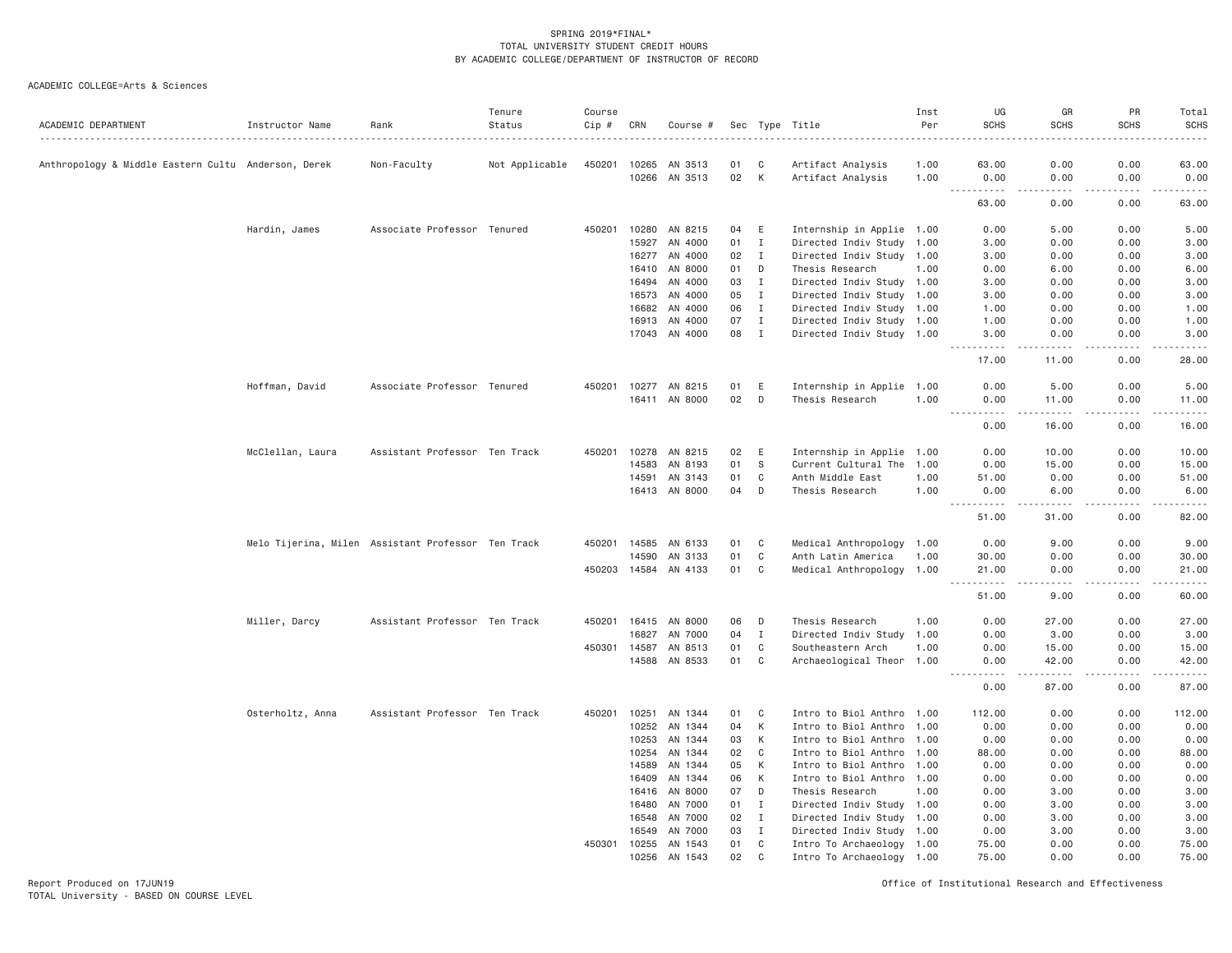| <b>ACADEMIC DEPARTMENT</b>                           | Instructor Name  | Rank                          | Tenure<br>Status | Course<br>Cip # | CRN   | Course #             |                    |                            | Sec Type Title            | Inst<br>Per | UG<br><b>SCHS</b>                   | GR<br><b>SCHS</b>           | PR<br><b>SCHS</b>                                                                                                                          | Total<br><b>SCHS</b>  |
|------------------------------------------------------|------------------|-------------------------------|------------------|-----------------|-------|----------------------|--------------------|----------------------------|---------------------------|-------------|-------------------------------------|-----------------------------|--------------------------------------------------------------------------------------------------------------------------------------------|-----------------------|
| Anthropology & Middle Eastern Cultu Osterholtz, Anna |                  | Assistant Professor Ten Track |                  |                 |       | 450301 10257 AN 1543 | 03                 | $\overline{\phantom{a}}$ C | Intro To Archaeology 1.00 |             | 69.00<br>.                          | 0.00                        | 0.00                                                                                                                                       | 69.00                 |
|                                                      |                  |                               |                  |                 |       |                      |                    |                            |                           |             | 419.00                              | ----------<br>12.00         | ----------<br>0.00                                                                                                                         | ---------<br>431.00   |
|                                                      | Strawn, James    | Grad Teach Assist             | Non-Ten Track    | 450201          |       | 10238 AN 1103        | 02                 | C                          | Intro To Anthro           | 1.00        | 129,00                              | 0.00                        | 0.00                                                                                                                                       | 129.00                |
|                                                      |                  |                               |                  |                 |       | 10239 AN 1103        | 03                 | C                          | Intro To Anthro           | 1.00        | 132.00<br>-----------               | 0.00<br>د د د د<br>$\cdots$ | 0.00<br>-----<br>$\frac{1}{2} \left( \frac{1}{2} \right) \left( \frac{1}{2} \right) \left( \frac{1}{2} \right) \left( \frac{1}{2} \right)$ | 132.00<br>.           |
|                                                      |                  |                               |                  |                 |       |                      |                    |                            |                           |             | 261.00                              | 0.00                        | 0.00                                                                                                                                       | 261.00                |
|                                                      | Turner, James    | Lecturer                      | Non-Ten Track    |                 |       | 450201 13873 AN 3113 | 201 C              |                            | Societies Of World        | 1.00        | 102.00                              | 0.00                        | 0.00                                                                                                                                       | 102.00                |
|                                                      |                  |                               |                  |                 |       |                      |                    |                            |                           |             | 102.00                              | 0.00                        | 0.00                                                                                                                                       | .<br>102.00           |
|                                                      | Williams, Karen  | Assistant Professor Ten Track |                  | 050201          | 15984 | AAS 2203             | 03                 | C                          | Racial Minorities         | 1.00        | 60.00                               | 0.00                        | 0.00                                                                                                                                       | 60.00                 |
|                                                      |                  |                               |                  | 450201          | 10261 | AN 2203              | 03                 | C                          | Racial Minorities         | 1.00        | 27.00                               | 0.00                        | 0.00                                                                                                                                       | 27.00                 |
|                                                      |                  |                               |                  |                 | 15983 | SO 2203              | 03                 | C                          | Racial Minorities         | 1.00        | 42.00                               | 0.00                        | 0.00                                                                                                                                       | 42.00                 |
|                                                      |                  |                               |                  |                 | 16418 | AN 8000              | 09                 | D                          | Thesis Research           | 1.00        | 0.00                                | 2.00                        | 0.00                                                                                                                                       | 2.00                  |
|                                                      |                  |                               |                  | 450204          |       | 10244 AN 1143        | 01                 | C                          | Cultural Anthro           | 1.00        | 60.00                               | 0.00                        | 0.00                                                                                                                                       | 60.00                 |
|                                                      |                  |                               |                  |                 |       | 10245 AN 1143        | 02                 | C                          | Cultural Anthro           | 1.00        | 57.00                               | 0.00                        | 0.00                                                                                                                                       | 57.00                 |
|                                                      |                  |                               |                  |                 | 10246 | AN 1143              | 03                 | C                          | Cultural Anthro           | 1.00        | 57.00                               | 0.00                        | 0.00                                                                                                                                       | 57.00                 |
|                                                      |                  |                               |                  |                 | 10247 | AN 1143              | 04                 | C                          | Cultural Anthro           | 1.00        | 57.00                               | 0.00                        | 0.00                                                                                                                                       | 57.00                 |
|                                                      |                  |                               |                  |                 |       | 10248 AN 1143        | H <sub>0</sub> 1 C |                            | Cultural Anthro           | 1.00        | 69.00                               | 0.00                        | 0.00                                                                                                                                       | 69.00                 |
|                                                      |                  |                               |                  |                 |       |                      |                    |                            |                           |             |                                     | .                           | .                                                                                                                                          | .                     |
|                                                      |                  |                               |                  |                 |       |                      |                    |                            |                           |             | 429.00                              | 2.00                        | 0.00                                                                                                                                       | 431.00                |
|                                                      | Zuckerman, Molly | Associate Professor Tenured   |                  | 450201          |       | 10282 AN 8215        | 07                 | E                          | Internship in Applie 1.00 |             | 0.00                                | 5.00                        | 0.00                                                                                                                                       | 5.00                  |
|                                                      |                  |                               |                  |                 | 15633 | AN 4990              | 01                 | C                          | Special Topic In AN       | 1.00        | 42.00                               | 0.00                        | 0.00                                                                                                                                       | 42.00                 |
|                                                      |                  |                               |                  |                 | 15634 | AN 6990              | 01                 | C                          | Special Topic In AN       | 1.00        | 0.00                                | 9.00                        | 0.00                                                                                                                                       | 9.00                  |
|                                                      |                  |                               |                  |                 |       | 16419 AN 8000        | 10                 | D                          | Thesis Research           | 1.00        | 0.00                                | 2.00                        | 0.00                                                                                                                                       | 2.00                  |
|                                                      |                  |                               |                  |                 | 17065 | AN 4000              | 09                 | I                          | Directed Indiv Study      | 1.00        | 3.00                                | 0.00                        | 0.00                                                                                                                                       | 3.00                  |
|                                                      |                  |                               |                  | 450299          | 14586 | AN 8313              | 01                 | - S                        | Paleopathology            | 1.00        | 0.00<br>.<br>$\cdots \cdots \cdots$ | 24.00<br>.                  | 0.00<br>.                                                                                                                                  | 24.00<br>.            |
|                                                      |                  |                               |                  |                 |       |                      |                    |                            |                           |             | 45.00                               | 40.00                       | 0.00                                                                                                                                       | 85.00                 |
| Anthropology & Middle Eastern Cultu                  |                  |                               |                  |                 |       |                      |                    |                            |                           |             | ==========<br>1438.00               | ==========<br>208.00        | ==========<br>0.00                                                                                                                         | ==========<br>1646.00 |
| -----------------------------------                  |                  |                               |                  |                 |       |                      |                    |                            |                           |             | ==========                          |                             | ----------- ----------                                                                                                                     | ==========            |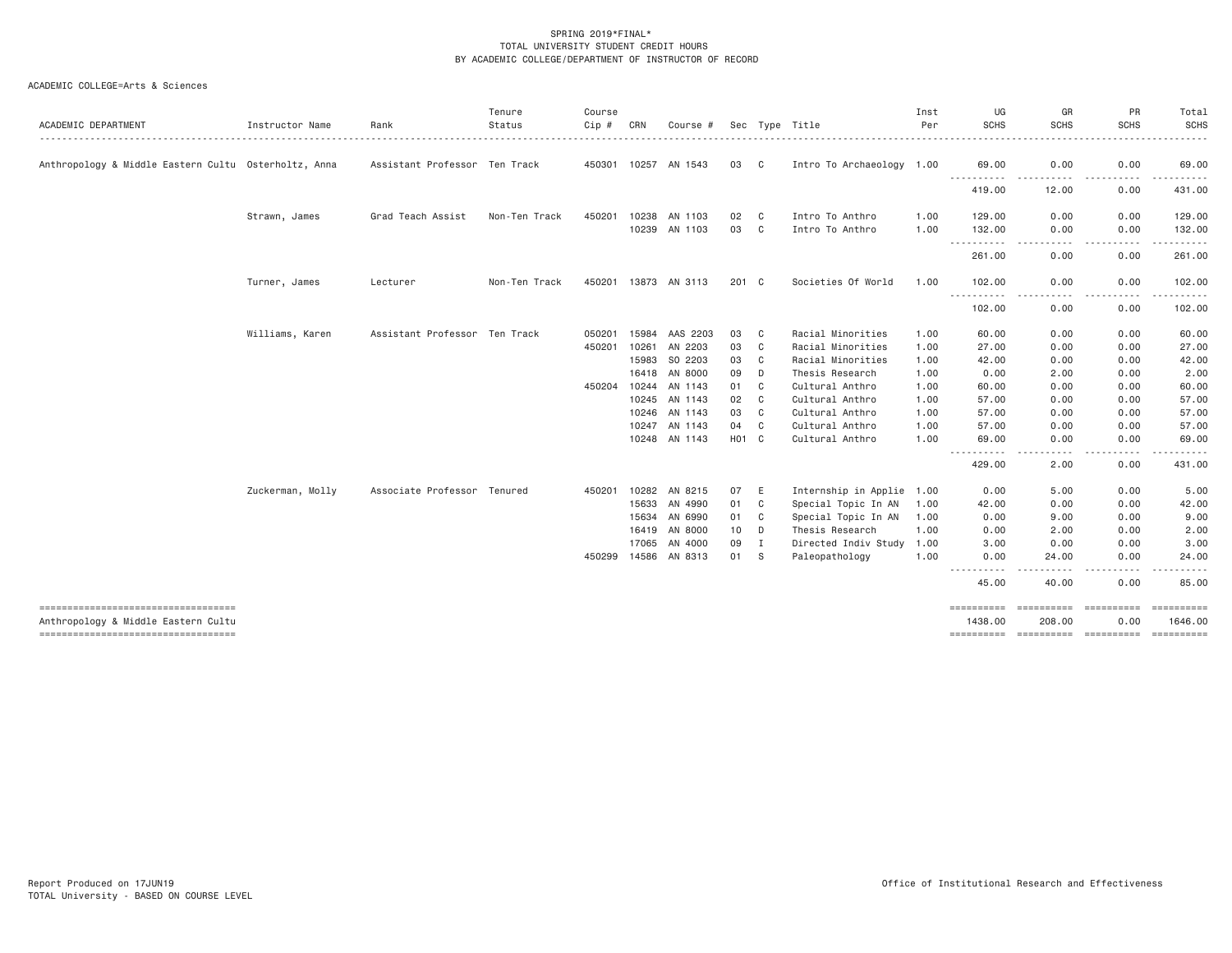| ACADEMIC DEPARTMENT | Instructor Name    | Rank                                            | Tenure<br>Status | Course<br>$Cip$ # | CRN   | Course #                     |        |              | Sec Type Title            | Inst<br>Per | UG<br><b>SCHS</b>    | GR<br><b>SCHS</b> | PR<br><b>SCHS</b>            | Total<br><b>SCHS</b><br>$\frac{1}{2}$                                                                                                                        |
|---------------------|--------------------|-------------------------------------------------|------------------|-------------------|-------|------------------------------|--------|--------------|---------------------------|-------------|----------------------|-------------------|------------------------------|--------------------------------------------------------------------------------------------------------------------------------------------------------------|
| Biological Sciences | Ballinger, Matthew | Assistant Professor Ten Track                   |                  | 269999            | 15320 | BIO 4990                     | 03     | C            | Special Topic in BIO 1.00 |             | 42.00                | 0.00              | 0.00                         | 42.00                                                                                                                                                        |
|                     |                    |                                                 |                  |                   | 15321 | BIO 6990                     | 03     | C            | Special Topic in BIO 1.00 |             | 0.00                 | 12.00             | 0.00                         | 12.00                                                                                                                                                        |
|                     |                    |                                                 |                  |                   | 15749 | BIO 8000                     | 01     | D            | Research/Thesis           | 1.00        | 0.00                 | 6.00              | 0.00                         | 6.00                                                                                                                                                         |
|                     |                    |                                                 |                  |                   | 16993 | BIO 4000                     | 06     | I            | Directed Indiv Study 1.00 |             | 4.00                 | 0.00              | 0.00                         | 4.00                                                                                                                                                         |
|                     |                    |                                                 |                  |                   | 16994 | BIO 4000                     | 07     | $\mathbf{I}$ | Directed Indiv Study 1.00 |             | 3.00                 | 0.00              | 0.00<br>$\sim$ $\sim$ $\sim$ | 3.00<br>-----                                                                                                                                                |
|                     |                    |                                                 |                  |                   |       |                              |        |              |                           |             | 49.00                | 18.00             | 0.00                         | 67.00                                                                                                                                                        |
|                     | Barton, Brandon    | Assistant Professor Ten Track                   |                  | 260101            | 15315 | BIO 2990                     | 02     | C            | Special Topic in BIO 1.00 |             | 87.00                | 0.00              | 0.00                         | 87.00                                                                                                                                                        |
|                     |                    |                                                 |                  | 269999            | 15750 | BIO 8000                     | 02     | D            | Research/Thesis           | 1.00        | 0.00                 | 4.00              | 0.00                         | 4.00                                                                                                                                                         |
|                     |                    |                                                 |                  |                   | 15771 | BIO 9000                     | 02     | D            | Research / Diss           | 1.00        | 0.00                 | 24.00             | 0.00                         | 24.00                                                                                                                                                        |
|                     |                    |                                                 |                  |                   | 16759 | BIO 4000                     | 03     | $\mathbf{I}$ | Directed Indiv Study 1.00 |             | 1.00                 | 0.00              | 0.00                         | 1.00                                                                                                                                                         |
|                     |                    |                                                 |                  |                   | 17084 | BIO 4000                     | 12     | I            | Directed Indiv Study 1.00 |             | 1.00                 | 0.00              | 0.00                         | 1.00                                                                                                                                                         |
|                     |                    |                                                 |                  |                   | 17085 | BIO 4000                     | 13     | $\mathbf I$  | Directed Indiv Study 1.00 |             | 1.00                 | 0.00              | 0.00                         | 1.00                                                                                                                                                         |
|                     |                    |                                                 |                  |                   |       | 17114 BIO 4000               | 22     | $\mathbf{I}$ | Directed Indiv Study 1.00 |             | 2,00                 | 0.00              | 0.00                         | 2.00                                                                                                                                                         |
|                     |                    |                                                 |                  |                   |       |                              |        |              |                           |             | $- - - - -$<br>92.00 | <u>.</u><br>28.00 | .<br>0.00                    | .<br>120.00                                                                                                                                                  |
|                     |                    | Brooks, Christopher Associate Professor Tenured |                  | 261301            | 10632 | BIO 8103                     | 01     | B            | Advanced Ecology          | 1.00        | 0.00                 | 15.00             | 0.00                         | 15.00                                                                                                                                                        |
|                     |                    |                                                 |                  | 269999            | 15751 | BIO 8000                     | 03     | D            | Research/Thesis           | 1.00        | 0.00                 | 3.00              | 0.00                         | 3.00                                                                                                                                                         |
|                     |                    |                                                 |                  |                   |       |                              |        |              |                           |             | .<br>0.00            | .<br>18.00        | .<br>0.00                    | .<br>18.00                                                                                                                                                   |
|                     | Brown, Matthew     | Assistant Professor Ten Track                   |                  | 260502            | 10590 | BIO 4424                     | 01     | B            | Eukaryotic Microbiol 1.00 |             | 44.00                | 0.00              | 0.00                         | 44.00                                                                                                                                                        |
|                     |                    |                                                 |                  |                   | 10623 | BIO 6424                     | 01     | B            | Eukaryotic Microbiol      | 1.00        | 0.00                 | 8.00              | 0.00                         | 8.00                                                                                                                                                         |
|                     |                    |                                                 |                  | 269999            |       | 15773 BIO 9000               | 04     | D            | Research / Diss           | 1,00        | 0.00                 | 16.00             | 0.00                         | 16.00                                                                                                                                                        |
|                     |                    |                                                 |                  |                   |       |                              |        |              |                           |             | .<br>44.00           | <u>.</u><br>24.00 | .<br>0.00                    | .<br>68.00                                                                                                                                                   |
|                     | Coley, Aressa      | Grad Service Assist Non-Ten Track               |                  |                   |       | 521003 13656 SLCE 4812 C01 C |        |              | Montgomery Ldshp Pr 0.01  |             | 0.78                 | 0.00              | 0.00                         | 0.78                                                                                                                                                         |
|                     |                    |                                                 |                  |                   |       |                              |        |              |                           |             | .<br>0.78            | .<br>0.00         | .<br>0.00                    | $\frac{1}{2} \left( \frac{1}{2} \right) \left( \frac{1}{2} \right) \left( \frac{1}{2} \right) \left( \frac{1}{2} \right) \left( \frac{1}{2} \right)$<br>0.78 |
|                     | Counterman, Brian  | Associate Professor Tenured                     |                  | 269999            | 15753 | BIO 8000                     | 05     | D            | Research/Thesis           | 1.00        | 0.00                 | 3.00              | 0.00                         | 3.00                                                                                                                                                         |
|                     |                    |                                                 |                  |                   | 15774 | BIO 9000                     | 05     | D            | Research / Diss           | 1.00        | 0.00                 | 17.00             | 0.00                         | 17.00                                                                                                                                                        |
|                     |                    |                                                 |                  |                   | 17081 | BIO 4000                     | 10     | I            | Directed Indiv Study 1.00 |             | 1.00                 | 0.00              | 0.00                         | 1.00                                                                                                                                                         |
|                     |                    |                                                 |                  |                   |       | 17097 BIO 4000               | $21$ I |              | Directed Indiv Study 1.00 |             | 1.00                 | 0.00              | 0.00                         | 1.00                                                                                                                                                         |
|                     |                    |                                                 |                  |                   |       |                              |        |              |                           |             | .<br>2.00            | .<br>20.00        | .<br>0.00                    | والمستحدث<br>22.00                                                                                                                                           |
|                     | Dapper, Amy        | Assistant Professor Ten Track                   |                  | 260101            | 10614 | BIO 6113                     | 01     | C            | Evolution                 | 1.00        | 0.00                 | 9.00              | 0.00                         | 9.00                                                                                                                                                         |
|                     |                    |                                                 |                  | 261310            | 10577 | BIO 4113                     | 01     | C            | Evolution                 | 1.00        | 183,00               | 0.00              | 0.00                         | 183.00                                                                                                                                                       |
|                     |                    |                                                 |                  | 269999            | 15775 | BIO 9000                     | 06     | D            | Research / Diss           | 1.00        | 0.00                 | 2.00              | 0.00                         | 2.00                                                                                                                                                         |
|                     |                    |                                                 |                  |                   |       | 16978 BIO 4000               | 04     | $\mathbf{I}$ | Directed Indiv Study      | 1.00        | 3.00<br>.            | 0.00<br>.         | 0.00<br>.                    | 3.00<br>.                                                                                                                                                    |
|                     |                    |                                                 |                  |                   |       |                              |        |              |                           |             | 186.00               | 11.00             | 0.00                         | 197.00                                                                                                                                                       |
|                     | Dawe, Angus        | Professor                                       | Tenured          | 269999            | 15755 | BIO 8000                     | 07     | D            | Research/Thesis           | 1.00        | 0.00                 | 2.00              | 0.00                         | 2.00                                                                                                                                                         |
|                     |                    |                                                 |                  |                   | 15776 | BIO 9000                     | 07     | D            | Research / Diss           | 1.00        | 0.00                 | 8.00              | 0.00                         | 8.00                                                                                                                                                         |
|                     |                    |                                                 |                  |                   | 17086 | BIO 4000                     | 14     | $\mathbf{I}$ | Directed Indiv Study 1.00 |             | 2.00                 | 0.00              | 0.00                         | 2.00                                                                                                                                                         |
|                     |                    |                                                 |                  |                   | 17087 | BIO 4000                     | 15     | I            | Directed Indiv Study 1.00 |             | 2.00<br><u>.</u>     | 0.00<br>المتمامين | 0.00<br>.                    | 2.00<br>.                                                                                                                                                    |
|                     |                    |                                                 |                  |                   |       |                              |        |              |                           |             | 4.00                 | 10,00             | 0.00                         | 14.00                                                                                                                                                        |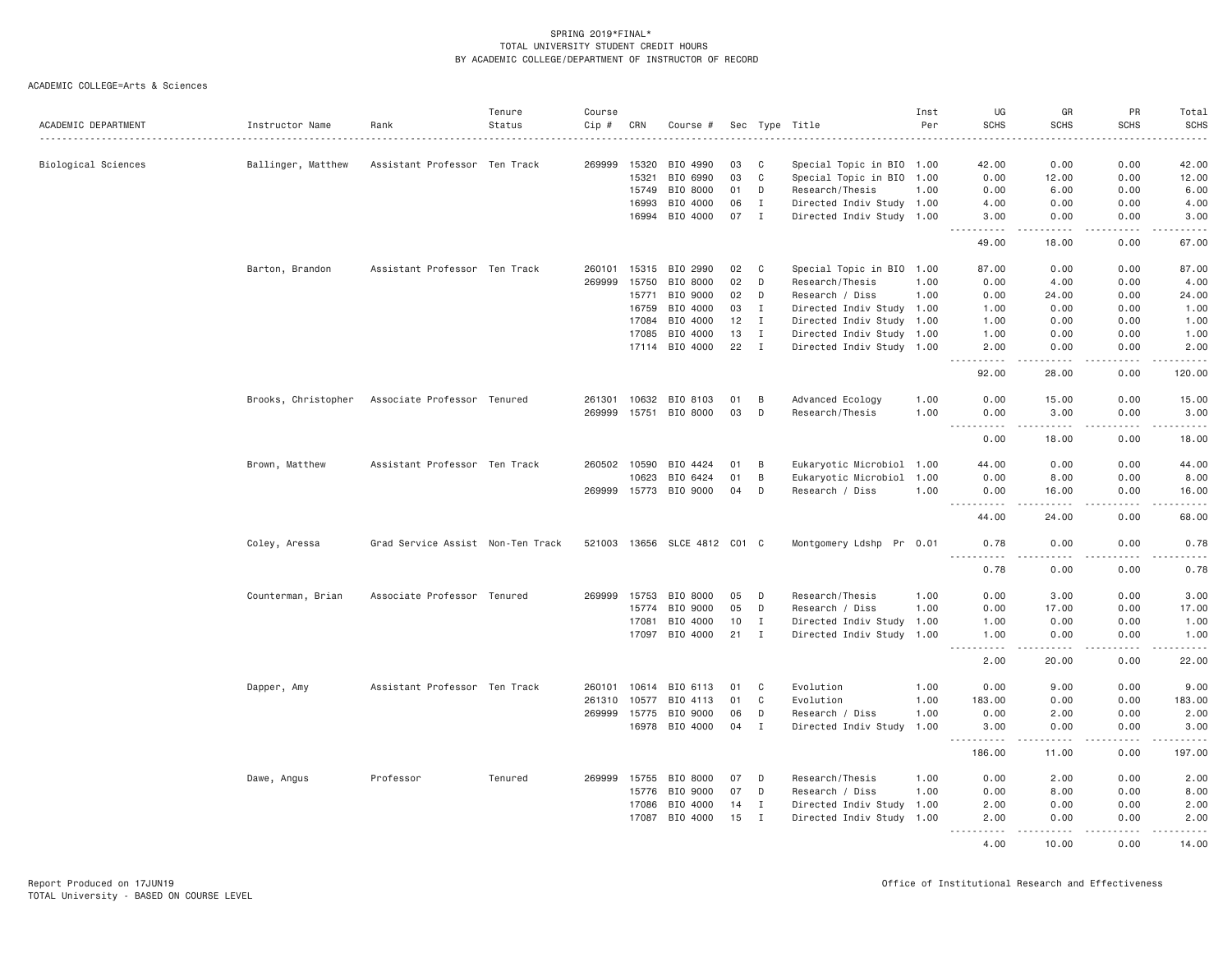| ACADEMIC DEPARTMENT | Instructor Name     | Rank                          | Tenure<br>Status | Course<br>Cip # | CRN   | Course #       |                  |                | Sec Type Title            | Inst<br>Per | UG<br><b>SCHS</b>                 | GR<br><b>SCHS</b>                   | PR<br><b>SCHS</b>   | Total<br><b>SCHS</b>  |
|---------------------|---------------------|-------------------------------|------------------|-----------------|-------|----------------|------------------|----------------|---------------------------|-------------|-----------------------------------|-------------------------------------|---------------------|-----------------------|
|                     |                     |                               |                  |                 |       |                |                  |                |                           |             |                                   |                                     |                     |                       |
| Biological Sciences | Echols, Jeffrey     | Instructor                    | Non-Ten Track    | 260502          | 10562 | BIO 3304       | 03               | К              | General Microbiology 1.00 |             | 0.00                              | 0.00                                | 0.00                | 0.00                  |
|                     |                     |                               |                  |                 | 10563 | BIO 3304       | 04               | К              | General Microbiology 1.00 |             | 0.00                              | 0.00                                | 0.00                | 0.00                  |
|                     |                     |                               |                  |                 | 10564 | BIO 3304       | 05               | K              | General Microbiology 1.00 |             | 0.00                              | 0.00                                | 0.00                | 0.00                  |
|                     |                     |                               |                  |                 | 10566 | BIO 3304       | 07               | К              | General Microbiology 1.00 |             | 0.00                              | 0.00                                | 0.00                | 0.00                  |
|                     |                     |                               |                  |                 | 10567 | BIO 3304       | 08               | К              | General Microbiology 1.00 |             | 0.00                              | 0.00                                | 0.00                | 0.00                  |
|                     |                     |                               |                  |                 | 10568 | BIO 3304       | 09               | К              | General Microbiology 1.00 |             | 0.00                              | 0.00                                | 0.00                | 0.00                  |
|                     |                     |                               |                  |                 | 10569 | BIO 3304       | 10               | К              | General Microbiology 1.00 |             | 0.00                              | 0.00                                | 0.00                | 0.00                  |
|                     |                     |                               |                  |                 | 10570 | BIO 3304       | 11               | К              | General Microbiology 1.00 |             | 0.00                              | 0.00                                | 0.00                | 0.00                  |
|                     |                     |                               |                  | 260701          | 10466 | BIO 1004       | 01               | C              | Anatomy & Physiology 1.00 |             | 780.00                            | 0.00                                | 0.00                | 780.00                |
|                     |                     |                               |                  |                 | 10467 | BIO 1004       | 02               | К              | Anatomy & Physiology 1.00 |             | 0.00                              | 0.00                                | 0.00                | 0.00                  |
|                     |                     |                               |                  |                 | 10468 | BIO 1004       | 03               | К              | Anatomy & Physiology 1.00 |             | 0.00                              | 0.00                                | 0.00                | 0.00                  |
|                     |                     |                               |                  |                 | 10469 | BIO 1004       | 04               | K              | Anatomy & Physiology      | 1.00        | 0.00                              | 0.00                                | 0.00                | 0.00                  |
|                     |                     |                               |                  |                 | 10470 | BIO 1004       | 05               | K              | Anatomy & Physiology      | 1.00        | 0.00                              | 0.00                                | 0.00                | 0.00                  |
|                     |                     |                               |                  |                 | 10471 | BIO 1004       | 06               | К              | Anatomy & Physiology 1.00 |             | 0.00                              | 0.00                                | 0.00                | 0.00                  |
|                     |                     |                               |                  |                 | 10472 | BIO 1004       | 07               | К              | Anatomy & Physiology 1.00 |             | 0.00                              | 0.00                                | 0.00                | 0.00                  |
|                     |                     |                               |                  |                 |       | 10474 BIO 1004 | 09               | K              | Anatomy & Physiology 1.00 |             | 0.00<br>.                         | 0.00<br>$\sim$ $\sim$ $\sim$ $\sim$ | 0.00<br>$- - - - -$ | 0.00<br>.             |
|                     |                     |                               |                  |                 |       |                |                  |                |                           |             | 780.00                            | 0.00                                | 0.00                | 780.00                |
|                     | Ervin, Gary         | Professor                     | Tenured          | 261305          | 10584 | BIO 4233       | 01               | C              | Living w Global Chan      | 1.00        | 129.00                            | 0.00                                | 0.00                | 129.00                |
|                     |                     |                               |                  | 269999          | 15756 | BIO 8000       | 08               | D              | Research/Thesis           | 1.00        | 0.00                              | 7.00                                | 0.00                | 7.00                  |
|                     |                     |                               |                  |                 | 15777 | BIO 9000       | 08               | D              | Research / Diss           | 1.00        | 0.00                              | 24.00                               | 0.00                | 24.00                 |
|                     |                     |                               |                  |                 |       |                |                  |                |                           |             | 129.00                            | 31.00                               | 0.00                | 160.00                |
|                     | Fogarty, Jarrod     | Instructor                    | Non-Ten Track    | 240102          | 13976 | IDS 4111       |                  | 201 C          | Professional Seminar 1.00 |             | 21.00                             | 0.00                                | 0.00                | 21.00                 |
|                     |                     |                               |                  | 260701          | 13874 | BIO 1023       | 201              | $\overline{B}$ | Plants & Humans           | 1,00        | 33,00                             | 0.00                                | 0.00                | 33.00                 |
|                     |                     |                               |                  | 260910          | 14991 | BIO 3223       |                  | 201 B          | Biology of Fishes         | 1.00        | 12.00                             | 0.00                                | 0.00                | 12.00                 |
|                     |                     |                               |                  | 269999          | 14999 | BIO 2503       |                  | 201 C          | Environmental Qual        | 1.00        | 15.00                             | 0.00                                | 0.00                | 15.00                 |
|                     |                     |                               |                  | 270501          | 13980 | MA 2113        |                  | 202 C          | Intro to Stats            | 1.00        | 45.00                             | 0.00                                | 0.00                | 45.00                 |
|                     |                     |                               |                  |                 |       | 14015 ST 2113  |                  | 202 C          | Intro to Stats            | 1.00        | 42.00                             | 0.00                                | 0.00                | 42.00                 |
|                     |                     |                               |                  |                 |       | 17204 ST 4000  |                  | 201 I          | Directed Indiv Study 1.00 |             | 3.00                              | 0.00                                | 0.00                | 3.00                  |
|                     |                     |                               |                  |                 |       |                |                  |                |                           |             | $- - -$<br>. <u>.</u> .<br>171.00 | .<br>0.00                           | .<br>0.00           | -----<br>171.00       |
|                     | Gordon, Donna       | Associate Professor Tenured   |                  | 240101          | 12538 | HON 4093       |                  | H08 S          | Honors Thesis             | 1.00        | 3.00                              | 0.00                                | 0.00                | 3.00                  |
|                     |                     |                               |                  | 260401          | 14037 | BIO 8033       | 501              | C              | Adv. Cell Biology         | 1.00        | 0.00                              | 36.00                               | 0.00                | 36.00                 |
|                     |                     |                               |                  | 260706          | 10615 | BIO 6114       | 01               | B              | Cellular Physiology       | 1.00        | 0.00                              | 28.00                               | 0.00                | 28.00                 |
|                     |                     |                               |                  | 260903          | 10578 | BIO 4114       | 01               | B              | Cellular Physiology       | 1.00        | 44.00                             | 0.00                                | 0.00                | 44.00                 |
|                     |                     |                               |                  |                 | 10579 | BIO 4114       | H <sub>0</sub> 1 | B              | Cellular Physiology       | 1.00        | 8.00                              | 0.00                                | 0.00                | 8.00                  |
|                     |                     |                               |                  | 269999          | 15757 | BIO 8000       | 09               | D              | Research/Thesis           | 1.00        | 0.00                              | 8.00                                | 0.00                | 8.00                  |
|                     |                     |                               |                  |                 | 15778 | BIO 9000       | 09               | D              | Research / Diss           | 1.00        | 0.00                              | 8.00                                | 0.00                | 8.00                  |
|                     |                     |                               |                  |                 | 17094 | BIO 4000       | 20               | I              | Directed Indiv Study 1.00 |             | 1.00                              | 0.00                                | 0.00                | 1.00                  |
|                     |                     |                               |                  |                 |       |                |                  |                |                           |             | .<br>56.00                        | .<br>80.00                          | .<br>0.00           | الدامات بال<br>136.00 |
|                     | Gout, Jean-Francois | Assistant Professor Ten Track |                  | 269999          | 15316 | BIO 4990       | 02               | C              | Special Topic in BIO 1.00 |             | 27.00                             | 0.00                                | 0.00                | 27.00                 |
|                     |                     |                               |                  |                 |       | 15317 BIO 6990 | 02               | C              | Special Topic in BIO 1.00 |             | 0.00                              | 15.00                               | 0.00                | 15.00                 |
|                     |                     |                               |                  |                 |       |                |                  |                |                           |             | $  -$<br>.<br>27.00               | وساعات<br>15.00                     | 0.00                | 42.00                 |
|                     | Harrison, Lindsay   | Grad Teach Assist             | Non-Ten Track    | 260502          | 10560 | BIO 3304       | 01               | C              | General Microbiology 1.00 |             | 1388.00                           | 0.00                                | 0.00                | 1388.00               |
|                     |                     |                               |                  |                 | 10561 | BIO 3304       | 02               | C              | General Microbiology 1.00 |             | 96.00                             | 0.00                                | 0.00                | 96.00                 |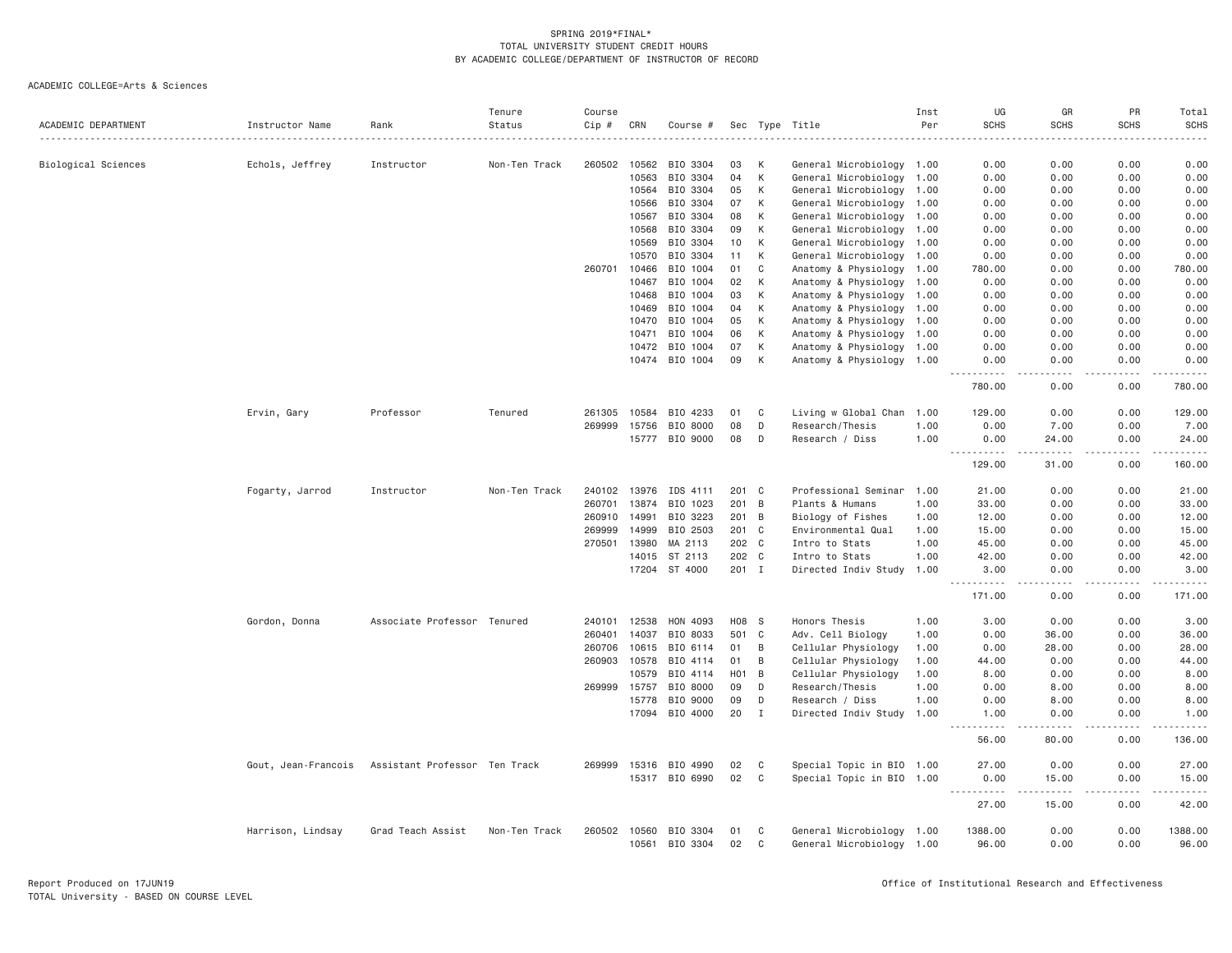| ACADEMIC DEPARTMENT        | Instructor Name | Rank                          | Tenure<br>Status | Course<br>Cip # | CRN   | Course #              |       |              | Sec Type Title            | Inst<br>Per | UG<br><b>SCHS</b> | GR<br><b>SCHS</b> | PR<br><b>SCHS</b>                                                                                                                                                                       | Total<br><b>SCHS</b> |
|----------------------------|-----------------|-------------------------------|------------------|-----------------|-------|-----------------------|-------|--------------|---------------------------|-------------|-------------------|-------------------|-----------------------------------------------------------------------------------------------------------------------------------------------------------------------------------------|----------------------|
|                            |                 |                               |                  |                 |       |                       |       |              |                           |             |                   |                   |                                                                                                                                                                                         |                      |
|                            |                 |                               |                  |                 |       |                       |       |              |                           |             | 1484.00           | 0.00              | 0.00                                                                                                                                                                                    | 1484.00              |
| <b>Biological Sciences</b> | Holder, Thomas  | Instructor                    | Non-Ten Track    | 260101          |       | 10513 BIO 1144        | 01    | C            | Biology II-SI             | 1.00        | 576.00            | 0.00              | 0.00                                                                                                                                                                                    | 576.00               |
|                            |                 |                               |                  |                 | 10515 | BIO 1144              | 03    | C            | Biology II-SI             | 1.00        | 804.00            | 0.00              | 0.00                                                                                                                                                                                    | 804.00               |
|                            |                 |                               |                  |                 | 10517 | BIO 1144              | 05    | К            | Biology II                | 0.50        | 0.00              | 0.00              | 0.00                                                                                                                                                                                    | 0.00                 |
|                            |                 |                               |                  |                 | 10518 | BIO 1144              | 06    | К            | Biology II                | 0.50        | 0.00              | 0.00              | 0.00                                                                                                                                                                                    | 0.00                 |
|                            |                 |                               |                  |                 | 10519 | BIO 1144              | 07    | К            | Biology II                | 0.50        | 0.00              | 0.00              | 0.00                                                                                                                                                                                    | 0.00                 |
|                            |                 |                               |                  |                 | 10520 | BIO 1144              | 08    | К            | Biology II                | 0.50        | 0.00              | 0.00              | 0.00                                                                                                                                                                                    | 0.00                 |
|                            |                 |                               |                  |                 | 10521 | BIO 1144              | 09    | К            | Biology II                | 0.50        | 0.00              | 0.00              | 0.00                                                                                                                                                                                    | 0.00                 |
|                            |                 |                               |                  |                 | 10522 | BIO 1144              | 10    | K            | Biology II                | 0.50        | 0.00              | 0.00              | 0.00                                                                                                                                                                                    | 0.00                 |
|                            |                 |                               |                  |                 | 10523 | BIO 1144              | 11    | К            | Biology II                | 0.50        | 0.00              | 0.00              | 0.00                                                                                                                                                                                    | 0.00                 |
|                            |                 |                               |                  |                 | 10524 | BIO 1144              | 12    | К            | Biology II                | 0.50        | 0.00              | 0.00              | 0.00                                                                                                                                                                                    | 0.00                 |
|                            |                 |                               |                  |                 | 10525 | BIO 1144              | 13    | K            | Biology II                | 0.50        | 0.00              | 0.00              | 0.00                                                                                                                                                                                    | 0.00                 |
|                            |                 |                               |                  |                 | 10526 | BIO 1144              | 14    | К            | Biology II                | 0.50        | 0.00              | 0.00              | 0.00                                                                                                                                                                                    | 0.00                 |
|                            |                 |                               |                  |                 | 10527 | BIO 1144              | 15    | К            | Biology II                | 0.50        | 0.00              | 0.00              | 0.00                                                                                                                                                                                    | 0.00                 |
|                            |                 |                               |                  |                 | 10528 | BIO 1144              | 16    | К            | Biology II                | 0.50        | 0.00              | 0.00              | 0.00                                                                                                                                                                                    | 0.00                 |
|                            |                 |                               |                  |                 | 10529 | BIO 1144              | 17    | К            | Biology II                | 0.50        | 0.00              | 0.00              | 0.00                                                                                                                                                                                    | 0.00                 |
|                            |                 |                               |                  |                 | 10530 | BIO 1144              | 18    | К            | Biology II                | 0.50        | 0.00              | 0.00              | 0.00                                                                                                                                                                                    | 0.00                 |
|                            |                 |                               |                  |                 | 10531 | BIO 1144              | 19    | К            | Biology II                | 0.50        | 0.00              | 0.00              | 0.00                                                                                                                                                                                    | 0.00                 |
|                            |                 |                               |                  |                 | 10532 | BIO 1144              | 20    | К            | Biology II                | 0.50        | 0.00              | 0.00              | 0.00                                                                                                                                                                                    | 0.00                 |
|                            |                 |                               |                  | 260301          | 10536 | BIO 2113              | 02    | К            | Plant Biology             | 1.00        | 0.00              | 0.00              | 0.00                                                                                                                                                                                    | 0.00                 |
|                            |                 |                               |                  |                 | 10537 | BIO 2113              | 03    | К            | Plant Biology             | 1.00        | 0.00              | 0.00              | 0.00                                                                                                                                                                                    | 0.00                 |
|                            |                 |                               |                  |                 | 10538 | BIO 2213              | 01    | C            | Survey Plant Kingdom      | 1.00        | 39.00             | 0.00              | 0.00                                                                                                                                                                                    | 39.00                |
|                            |                 |                               |                  |                 | 10539 | BIO 2213              | 02    | К            | Survey Plant Kingdom      | 1.00        | 0.00              | 0.00              | 0.00                                                                                                                                                                                    | 0.00                 |
|                            |                 |                               |                  | 260701          | 10572 | BIO 3524              | 01    | C            | Biol Of Vertebrates       | 1.00        | 216.00            | 0.00              | 0.00                                                                                                                                                                                    | 216.00               |
|                            |                 |                               |                  |                 | 10573 | BIO 3524              | 02    | К            | Biol Of Vertebrates       | 1,00        | 0.00              | 0.00              | 0.00                                                                                                                                                                                    | 0.00                 |
|                            |                 |                               |                  |                 |       | 10574 BIO 3524        | 03    | К            | Biol Of Vertebrates       | 1.00        | 0.00<br>.         | 0.00<br>.         | 0.00<br>$\frac{1}{2} \left( \frac{1}{2} \right) \left( \frac{1}{2} \right) \left( \frac{1}{2} \right) \left( \frac{1}{2} \right) \left( \frac{1}{2} \right) \left( \frac{1}{2} \right)$ | 0.00<br>.            |
|                            |                 |                               |                  |                 |       |                       |       |              |                           |             | 1635.00           | 0.00              | 0.00                                                                                                                                                                                    | 1635.00              |
|                            | Jolley, Rachel  | Non-Employee                  | Not Applicable   |                 |       | 261102 14039 BIO 8093 | 501 C |              | Experm Bio & Biostat 1.00 |             | 0.00<br>.         | 33.00<br><b>.</b> | 0.00<br>.                                                                                                                                                                               | 33.00                |
|                            |                 |                               |                  |                 |       |                       |       |              |                           |             | 0.00              | 33.00             | 0.00                                                                                                                                                                                    | 33.00                |
|                            | Jordan, Heather | Assistant Professor Ten Track |                  | 269999          | 15432 | BIO 4990              | 01    | C            | Special Topic in BIO 1.00 |             | 21.00             | 0.00              | 0.00                                                                                                                                                                                    | 21.00                |
|                            |                 |                               |                  |                 | 15433 | BIO 6990              | 01    | C            | Special Topic in BIO      | 1.00        | 0.00              | 9.00              | 0.00                                                                                                                                                                                    | 9.00                 |
|                            |                 |                               |                  |                 | 15759 | BIO 8000              | 11    | D            | Research/Thesis           | 1.00        | 0.00              | 2.00              | 0.00                                                                                                                                                                                    | 2.00                 |
|                            |                 |                               |                  |                 | 15780 | BIO 9000              | 11    | D            | Research / Diss           | 1.00        | 0.00              | 11.00             | 0.00                                                                                                                                                                                    | 11.00                |
|                            |                 |                               |                  |                 | 16995 | BIO 4000              | 08    | $\mathbf I$  | Directed Indiv Study 1.00 |             | 1.00              | 0.00              | 0.00                                                                                                                                                                                    | 1.00                 |
|                            |                 |                               |                  |                 | 17088 | BIO 4000              | 16    | $\mathbf{I}$ | Directed Indiv Study 1.00 |             | 3.00              | 0.00              | 0.00                                                                                                                                                                                    | 3.00                 |
|                            |                 |                               |                  |                 | 17090 | BIO 4000              | 17    | $\mathbf{I}$ | Directed Indiv Study      | 1.00        | 1.00              | 0.00              | 0.00                                                                                                                                                                                    | 1.00                 |
|                            |                 |                               |                  |                 | 17091 | BIO 4000              | 18    | $\mathbf{I}$ | Directed Indiv Study 1.00 |             | 2.00              | 0.00              | 0.00                                                                                                                                                                                    | 2.00                 |
|                            |                 |                               |                  |                 |       | 17185 BIO 4000        | 23    | $\mathbf{I}$ | Directed Indiv Study 1.00 |             | 1.00<br>.         | 0.00              | 0.00                                                                                                                                                                                    | 1.00                 |
|                            |                 |                               |                  |                 |       |                       |       |              |                           |             | 29.00             | 22.00             | 0.00                                                                                                                                                                                    | 51.00                |
|                            | Kaplan, Evan    | Instructor                    | Non-Ten Track    | 260101          | 10497 | BIO 1134              | 01    | C            | Biology I-SI              | 1.00        | 820.00            | 0.00              | 0.00                                                                                                                                                                                    | 820.00               |
|                            |                 |                               |                  |                 | 15273 | BIO 2990              | 01    | C            | Special Topic in BIO      | 1.00        | 156.00            | 0.00              | 0.00                                                                                                                                                                                    | 156.00               |
|                            |                 |                               |                  | 260401          | 10534 | BIO 2103              | 01    | C            | Cell Biology              | 1.00        | 651.00            | 0.00              | 0.00                                                                                                                                                                                    | 651.00               |
|                            |                 |                               |                  |                 |       | 14575 BIO 2103        | 02    | C            | Cell Biology              | 1.00        | 819.00<br>.       | 0.00<br>.         | 0.00<br>.                                                                                                                                                                               | 819.00               |
|                            |                 |                               |                  |                 |       |                       |       |              |                           |             | 2446.00           | 0.00              | 0.00                                                                                                                                                                                    | 2446.00              |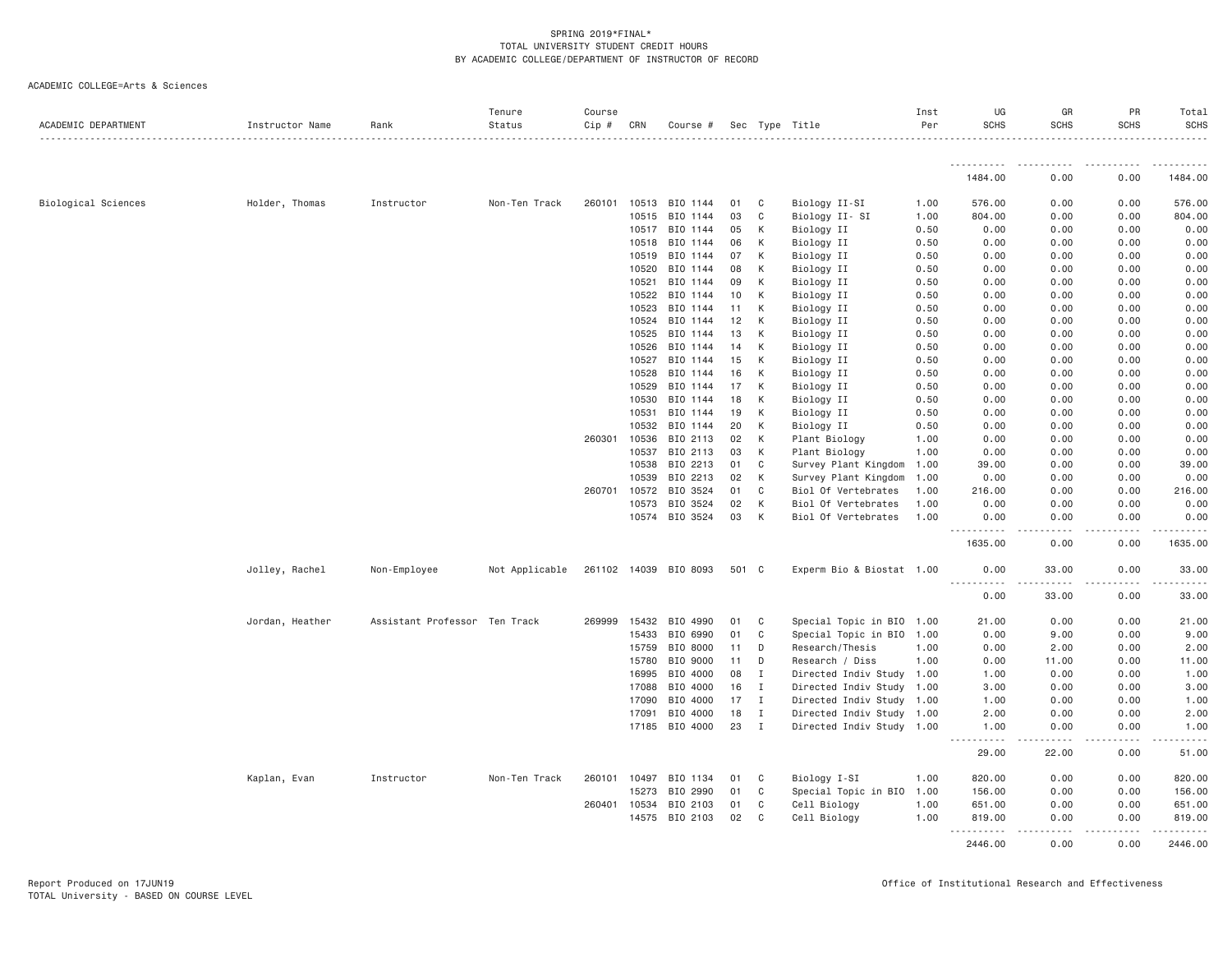|                     |                   |                               | Tenure        | Course           |                |                       |          |              |                                      | Inst         | UG               | GR                  | PR           | Total          |
|---------------------|-------------------|-------------------------------|---------------|------------------|----------------|-----------------------|----------|--------------|--------------------------------------|--------------|------------------|---------------------|--------------|----------------|
| ACADEMIC DEPARTMENT | Instructor Name   | Rank                          | Status        | Cip #            | CRN            | Course #              | Sec      | Type         | Title                                | Per          | <b>SCHS</b>      | <b>SCHS</b>         | <b>SCHS</b>  | <b>SCHS</b>    |
| Biological Sciences | Klink, Vincent    | Associate Professor Tenured   |               | 260307           | 10582          | BIO 4214              | 01       | C            | Gen Plant Physiology                 | 1.00         | 68.00            | 0.00                | 0.00         | 68.00          |
|                     |                   |                               |               |                  | 10583          | BIO 4214              | 02       | K            | Gen Plant Physiology                 | 1.00         | 0.00             | 0.00                | 0.00         | 0.00           |
|                     |                   |                               |               |                  | 10617          | BIO 6214              | 01       | C            | Gen Plant Physiology                 | 1.00         | 0.00             | 16.00               | 0.00         | 16.00          |
|                     |                   |                               |               |                  | 10618          | BIO 6214              | 02       | К            | Gen Plant Physiology                 | 1.00         | 0.00             | 0.00                | 0.00         | 0.00           |
|                     |                   |                               |               | 269999           | 15760          | BIO 8000              | 12       | D            | Research/Thesis                      | 1.00         | 0.00             | 2.00                | 0.00         | 2.00           |
|                     |                   |                               |               |                  | 15781          | BIO 9000              | 12       | D            | Research / Diss                      | 1.00         | 0.00             | 32.00               | 0.00         | 32.00          |
|                     |                   |                               |               |                  | 16758          | BIO 4000              | 02       | $\mathbf{I}$ | Directed Indiv Study 1.00            |              | 3.00<br><u>.</u> | 0.00<br>$- - - - -$ | 0.00<br>.    | 3.00<br>.      |
|                     |                   |                               |               |                  |                |                       |          |              |                                      |              | 71.00            | 50.00               | 0.00         | 121.00         |
|                     | Li, Ling          | Assistant Professor Ten Track |               | 269999           | 15782          | BIO 9000              | 13       | D            | Research / Diss                      | 1.00         | 0.00             | 11.00               | 0.00         | 11.00          |
|                     |                   |                               |               | 511005           | 10585          | BIO 4303              | 01       | B            | Bioinstrumentation                   | 1.00         | 57.00            | 0.00                | 0.00         | 57.00          |
|                     |                   |                               |               |                  |                |                       |          |              |                                      |              | 57.00            | 11.00               | 0.00         | 68.00          |
|                     | Liu, Bin          | Assistant Professor Ten Track |               | 260701           | 10541          | BIO 3014              | 01       | C            | Human Physiology                     | 1.00         | 1488.00          | 0.00                | 0.00         | 1488.00        |
|                     |                   |                               |               |                  | 10542          | BIO 3014              | 03       | К            | Human Physiology                     | 1.00         | 0.00             | 0.00                | 0.00         | 0.00           |
|                     |                   |                               |               |                  | 10543          | BIO 3014              | 04       | К            | Human Physiology                     | 1.00         | 0.00             | 0.00                | 0.00         | 0.00           |
|                     |                   |                               |               |                  | 10544          | BIO 3014              | 05       | K            | Human Physiology                     | 1.00         | 0.00             | 0.00                | 0.00         | 0.00           |
|                     |                   |                               |               |                  | 10545          | BIO 3014              | 06       | К            | Human Physiology                     | 1.00         | 0.00             | 0.00                | 0.00         | 0.00           |
|                     |                   |                               |               |                  | 10546          | BIO 3014              | 07       | К            | Human Physiology                     | 1.00         | 0.00             | 0.00                | 0.00         | 0.00           |
|                     |                   |                               |               |                  | 10547          | BIO 3014              | 08       | К            | Human Physiology                     | 1.00         | 0.00             | 0.00                | 0.00         | 0.00           |
|                     |                   |                               |               |                  | 10548          | BIO 3014              | 09       | К            | Human Physiology                     | 1.00         | 0.00             | 0.00                | 0.00         | 0.00           |
|                     |                   |                               |               |                  | 10549          | BIO 3014              | 10       | К            | Human Physiology                     | 1.00         | 0.00             | 0.00<br>0.00        | 0.00         | 0.00           |
|                     |                   |                               |               |                  | 10550<br>10551 | BIO 3014<br>BIO 3014  | 12<br>13 | К<br>К       | Human Physiology                     | 1.00         | 0.00<br>0.00     | 0.00                | 0.00<br>0.00 | 0.00<br>0.00   |
|                     |                   |                               |               |                  | 10552          | BIO 3014              | 14       | K            | Human Physiology<br>Human Physiology | 1.00         | 0.00             | 0.00                | 0.00         | 0.00           |
|                     |                   |                               |               |                  | 14578          | BIO 3014              | 11       | К            | Human Physiology                     | 1.00<br>1.00 | 0.00             | 0.00                | 0.00         | 0.00           |
|                     |                   |                               |               |                  | 15309          | BIO 3014              | 02       | C            | Human Physiology                     | 1.00         | 76.00            | 0.00                | 0.00         | 76.00          |
|                     |                   |                               |               | 269999           |                | 15762 BIO 8000        | 14       | D            | Research/Thesis                      | 1.00         | 0.00             | 1.00                | 0.00         | 1.00           |
|                     |                   |                               |               |                  |                |                       |          |              |                                      |              |                  |                     |              |                |
|                     |                   |                               |               |                  |                |                       |          |              |                                      |              | 1564.00          | 1.00                | 0.00         | 1565.00        |
|                     | McCurdy, Victoria | Instructor                    | Non-Ten Track | 260101           | 10498          | BIO 1134              | 02       | C            | Biology I-SI                         | 1.00         | 812.00           | 0.00                | 0.00         | 812.00         |
|                     |                   |                               |               |                  | 10499          | BIO 1134              | 03       | К            | Biology I                            | 0.50         | 0.00             | 0.00                | 0.00         | 0.00           |
|                     |                   |                               |               |                  | 10500          | BIO 1134              | 04       | К            | Biology I                            | 0.50         | 0.00             | 0.00                | 0.00         | 0.00           |
|                     |                   |                               |               |                  | 10501          | BIO 1134              | 05       | К            | Biology I                            | 0.50         | 0.00             | 0.00                | 0.00         | 0.00           |
|                     |                   |                               |               |                  | 10502          | BIO 1134              | 06       | K            | Biology I                            | 0.50         | 0.00             | 0.00                | 0.00         | 0.00           |
|                     |                   |                               |               |                  | 10503          | BIO 1134              | 07       | K            | Biology I                            | 0.50         | 0.00             | 0.00                | 0.00         | 0.00           |
|                     |                   |                               |               |                  | 10504          | BIO 1134              | 08       | К            | Biology I                            | 0.50         | 0.00             | 0.00                | 0.00         | 0.00           |
|                     |                   |                               |               |                  | 10505          | BIO 1134              | 09       | К            | Biology I                            | 0.50         | 0.00             | 0.00                | 0.00         | 0.00           |
|                     |                   |                               |               |                  | 10506          | BIO 1134              | 10       | К            | Biology I                            | 0.50         | 0.00             | 0.00                | 0.00         | 0.00           |
|                     |                   |                               |               |                  | 10507          | BIO 1134              | 11       | К            | Biology I                            | 0.50         | 0.00             | 0.00                | 0.00         | 0.00           |
|                     |                   |                               |               |                  | 10508          | BIO 1134              | 15       | K            | Biology I                            | 0.50         | 0.00             | 0.00                | 0.00         | 0.00           |
|                     |                   |                               |               |                  | 10509<br>10510 | BIO 1134              | 16<br>17 | K<br>К       | Biology I                            | 0.50         | 0.00<br>0.00     | 0.00<br>0.00        | 0.00<br>0.00 | 0.00           |
|                     |                   |                               |               |                  |                | BIO 1134              |          | C            | Biology I                            | 0.50         |                  |                     |              | 0.00           |
|                     |                   |                               |               | 260507<br>260804 | 10586<br>12287 | BIO 4413<br>GNS 6133  | 01<br>01 | C            | Immunology<br>Human Genetics         | 1.00<br>0.50 | 579.00<br>0.00   | 0.00<br>1.50        | 0.00<br>0.00 | 579.00<br>1.50 |
|                     |                   |                               |               | 260806           | 10580          | BIO 4133              | 01       | C            | Human Genetics                       | 1.00         | 597.00           | 0.00                | 0.00         | 597.00         |
|                     |                   |                               |               |                  | 12286          | GNS 4133              | 01       | C            | Human Genetics                       | 0.50         | 21.00            | 0.00                | 0.00         | 21.00          |
|                     |                   |                               |               |                  |                |                       |          |              |                                      |              | 2009.00          | 1.50                | .<br>0.00    | 2010.50        |
|                     | Outlaw, Diana     | Associate Professor Tenured   |               |                  |                | 260706 10595 BIO 4514 | 01       | C            | Animal Physiology                    | 1.00         | 572.00           | 0.00                | 0.00         | 572.00         |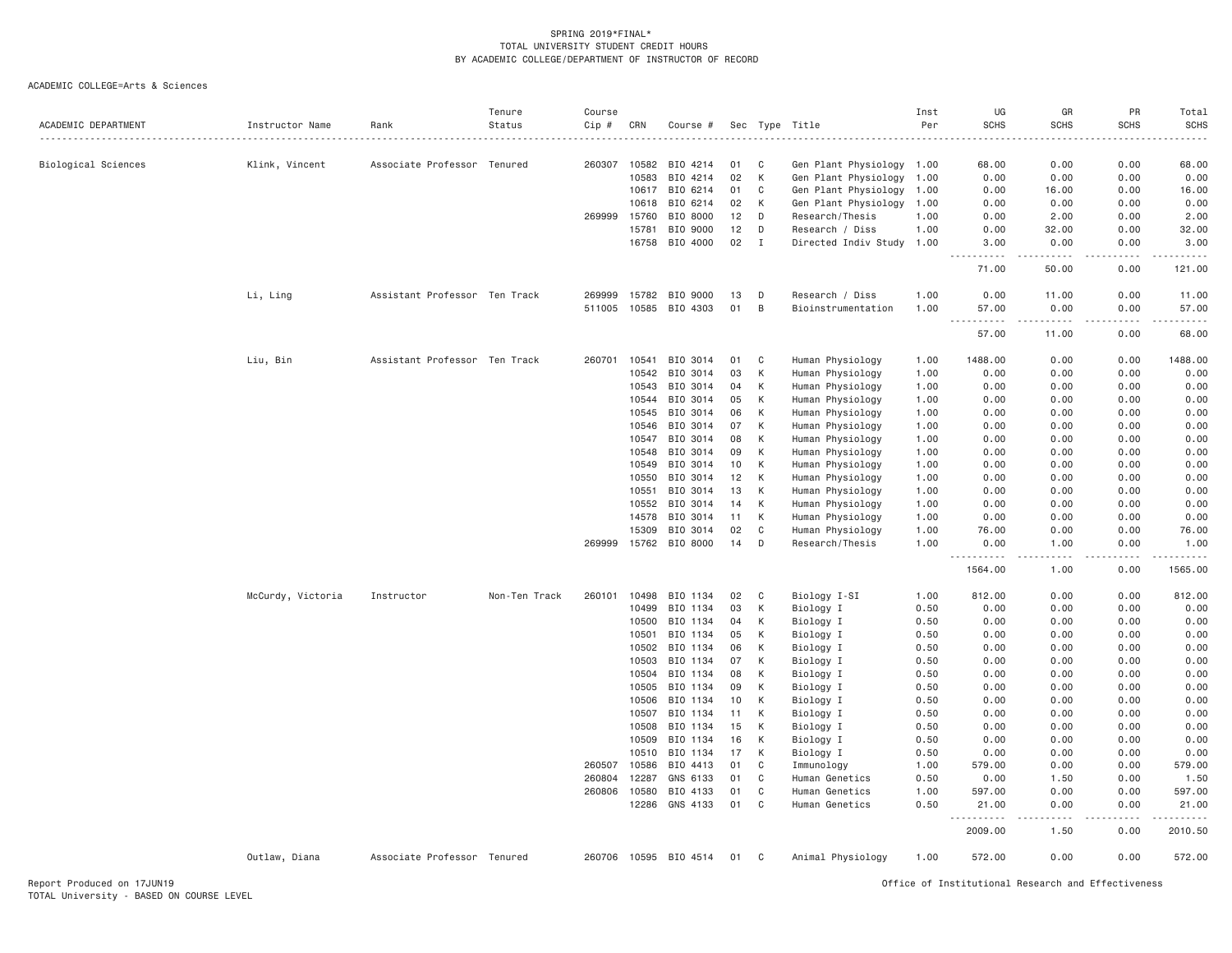|                     |                 |                                   | Tenure         | Course |              |                       |       |              |                           | Inst | UG                                    | GR                    | PR               | Total                                                                                                                             |
|---------------------|-----------------|-----------------------------------|----------------|--------|--------------|-----------------------|-------|--------------|---------------------------|------|---------------------------------------|-----------------------|------------------|-----------------------------------------------------------------------------------------------------------------------------------|
| ACADEMIC DEPARTMENT | Instructor Name | Rank                              | Status         | Cip #  | CRN          | Course #              | Sec   |              | Type Title                | Per  | <b>SCHS</b>                           | <b>SCHS</b>           | <b>SCHS</b>      | <b>SCHS</b>                                                                                                                       |
|                     |                 |                                   |                |        |              |                       |       |              |                           |      |                                       |                       |                  |                                                                                                                                   |
| Biological Sciences | Outlaw, Diana   | Associate Professor Tenured       |                | 260706 | 10596        | BIO 4514              | 02    | К            | Animal Physiology         | 1.00 | 0.00                                  | 0.00                  | 0.00             | 0.00                                                                                                                              |
|                     |                 |                                   |                |        | 10597        | BIO 4514              | 03    | К            | Animal Physiology         | 1.00 | 0.00                                  | 0.00                  | 0.00             | 0.00                                                                                                                              |
|                     |                 |                                   |                |        | 10598        | BIO 4514              | 04    | К            | Animal Physiology         | 1.00 | 0.00                                  | 0.00                  | 0.00             | 0.00                                                                                                                              |
|                     |                 |                                   |                |        | 10626        | BIO 6514              | 01    | C            | Animal Physiology         | 1.00 | 0.00                                  | 12.00                 | 0.00             | 12.00                                                                                                                             |
|                     |                 |                                   |                |        | 10627        | BIO 6514              | 02    | К            | Animal Physiology         | 1.00 | 0.00                                  | 0.00                  | 0.00             | 0.00                                                                                                                              |
|                     |                 |                                   |                |        | 10629        | BIO 6514              | 04    | К            | Animal Physiology         | 1.00 | 0.00                                  | 0.00                  | 0.00             | 0.00                                                                                                                              |
|                     |                 |                                   |                | 260804 | 12287        | GNS 6133              | 01    | C            | Human Genetics            | 0.50 | 0.00                                  | 1.50                  | 0.00             | 1.50                                                                                                                              |
|                     |                 |                                   |                | 260806 | 12286        | GNS 4133              | 01    | C            | Human Genetics            | 0.50 | 21.00                                 | 0.00                  | 0.00             | 21.00                                                                                                                             |
|                     |                 |                                   |                | 269999 | 15763        | BIO 8000              | 15    | D            | Research/Thesis           | 1.00 | 0.00<br>$-$<br>$\frac{1}{2}$          | 8.00<br>$\frac{1}{2}$ | 0.00<br>$\cdots$ | 8.00<br>.                                                                                                                         |
|                     |                 |                                   |                |        |              |                       |       |              |                           |      | 593.00                                | 21.50                 | 0.00             | 614.50                                                                                                                            |
|                     | Pechanova, Olga | Non-Faculty                       | Not Applicable |        |              | 240101 12535 HON 4093 | H05 E |              | Honors Thesis             | 1.00 | 3.00<br>$- - -$<br>.                  | 0.00<br>المستحدث      | 0.00<br>.        | 3.00<br>$\frac{1}{2} \left( \frac{1}{2} \right) \left( \frac{1}{2} \right) \left( \frac{1}{2} \right) \left( \frac{1}{2} \right)$ |
|                     |                 |                                   |                |        |              |                       |       |              |                           |      | 3.00                                  | 0.00                  | 0.00             | 3.00                                                                                                                              |
|                     | Reese, Mary     | Clinical Assist Pro Non-Ten Track |                | 260701 | 15312        | BIO 4503              | 01    | B            | Vertebrate Histology      | 0.50 | 21.00                                 | 0.00                  | 0.00             | 21.00                                                                                                                             |
|                     |                 |                                   |                |        | 15313        | BIO 6503              | 01    | B            | Vertebrate Histology      | 0.50 | 0.00                                  | 3.00                  | 0.00             | 3.00                                                                                                                              |
|                     |                 |                                   |                |        |              | 511005 10576 BIO 4100 | B01 H |              | Med Tech Clinicals        | 1.00 | 120.00                                | 0.00                  | 0.00             | 120.00                                                                                                                            |
|                     |                 |                                   |                |        |              |                       |       |              |                           |      | $\sim$ $\sim$ $\sim$<br>141.00        | -----<br>3.00         | .<br>0.00        | .<br>144.00                                                                                                                       |
|                     |                 |                                   |                |        |              |                       |       |              |                           |      |                                       |                       | 0.00             |                                                                                                                                   |
|                     | Reichert, Nancy | Professor                         | Tenured        | 260301 | 10535        | BIO 2113              | 01    | C            | Plant Biology             | 1.00 | 222.00                                | 0.00                  |                  | 222.00                                                                                                                            |
|                     |                 |                                   |                | 269999 | 15765        | BIO 8000              | 17    | D            | Research/Thesis           | 1.00 | 0.00                                  | 9.00                  | 0.00             | 9.00                                                                                                                              |
|                     |                 |                                   |                |        |              | 15786 BIO 9000        | 17    | D            | Research / Diss           | 1.00 | 0.00<br>$\sim$ $\sim$ $\sim$<br>----- | 9.00<br>.             | 0.00<br>.        | 9.00<br>-----                                                                                                                     |
|                     |                 |                                   |                |        |              |                       |       |              |                           |      | 222.00                                | 18.00                 | 0.00             | 240.00                                                                                                                            |
|                     | Roberts, Brandy | Instructor                        | Non-Ten Track  | 260503 | 10591        | BIO 4433              | 01    | C            | Prin Of Virology          | 1.00 | 192.00                                | 0.00                  | 0.00             | 192.00                                                                                                                            |
|                     |                 |                                   |                |        | 10624        | BIO 6433              | 01    | C            | Prin Of Virology          | 1.00 | 0.00                                  | 6.00                  | 0.00             | 6.00                                                                                                                              |
|                     |                 |                                   |                | 260505 | 10557        | BIO 3303              | 01    | C            | Parasitology              | 1.00 | 189.00                                | 0.00                  | 0.00             | 189.00                                                                                                                            |
|                     |                 |                                   |                |        | 10558        | BIO 3303              | 02    | К            | Parasitology              | 1.00 | 0.00                                  | 0.00                  | 0.00             | 0.00                                                                                                                              |
|                     |                 |                                   |                |        | 10559        | BIO 3303              | 03    | К            | Parasitology              | 1.00 | 0.00                                  | 0.00                  | 0.00             | 0.00                                                                                                                              |
|                     |                 |                                   |                |        | 269999 17194 | BIO 4000              | 24    | $\mathbf{I}$ | Directed Indiv Study      | 1.00 | 2.00                                  | 0.00                  | 0.00             | 2.00                                                                                                                              |
|                     |                 |                                   |                |        | 17195        | BIO 4000              | 25    | $\mathbf{I}$ | Directed Indiv Study      | 1.00 | 1.00                                  | 0.00                  | 0.00             | 1.00                                                                                                                              |
|                     |                 |                                   |                |        | 17196        | BIO 4000              | 26    | I            | Directed Indiv Study 1.00 |      | 1.00                                  | 0.00                  | 0.00             | 1.00                                                                                                                              |
|                     |                 |                                   |                |        | 17223        | BIO 4000              | 27    | $\mathbf{I}$ | Directed Indiv Study 1.00 |      | 1,00                                  | 0.00                  | 0.00             | 1.00                                                                                                                              |
|                     |                 |                                   |                |        | 17224        | BIO 4000              | 28    | $\mathbf{I}$ | Directed Indiv Study 1.00 |      | 1.00                                  | 0.00                  | 0.00             | 1.00                                                                                                                              |
|                     |                 |                                   |                |        | 17225        | BIO 4000              | 29    | $\mathbf{I}$ | Directed Indiv Study 1.00 |      | 1.00                                  | 0.00                  | 0.00             | 1.00                                                                                                                              |
|                     |                 |                                   |                |        | 17228        | BIO 4000              | 30    | $\mathbf I$  | Directed Indiv Study 1.00 |      | 1.00<br>.                             | 0.00<br>$\frac{1}{2}$ | 0.00<br>.        | 1.00<br>.                                                                                                                         |
|                     |                 |                                   |                |        |              |                       |       |              |                           |      | 389.00                                | 6.00                  | 0.00             | 395.00                                                                                                                            |
|                     | Shoemaker, Cory | Lecturer                          | Non-Ten Track  | 260301 | 14038        | BIO 8063              | 501   | $\mathbf{C}$ | Comp Study of Plants 1.00 |      | 0.00                                  | 39.00                 | 0.00             | 39.00                                                                                                                             |
|                     |                 |                                   |                | 260701 | 10475        | BIO 1023              | 01    | C            | Plants & Humans           | 1.00 | 615.00                                | 0.00                  | 0.00             | 615.00                                                                                                                            |
|                     |                 |                                   |                |        | 10476        | BIO 1023              | 02    | C            | Plants & Humans           | 1.00 | 612.00                                | 0.00                  | 0.00             | 612.00                                                                                                                            |
|                     |                 |                                   |                |        | 10477        | BIO 1023              | 03    | К            | Plants & Humans           | 1.00 | 0.00                                  | 0.00                  | 0.00             | 0.00                                                                                                                              |
|                     |                 |                                   |                |        | 10478        | BIO 1023              | 04    | К            | Plants & Humans           | 1.00 | 0.00                                  | 0.00                  | 0.00             | 0.00                                                                                                                              |
|                     |                 |                                   |                |        | 10479        | BIO 1023              | 05    | K            | Plants & Humans           | 1.00 | 0.00                                  | 0.00                  | 0.00             | 0.00                                                                                                                              |
|                     |                 |                                   |                |        | 10480        | BIO 1023              | 06    | К            | Plants & Humans           | 1.00 | 0.00                                  | 0.00                  | 0.00             | 0.00                                                                                                                              |
|                     |                 |                                   |                |        | 10481        | BIO 1023              | 07    | К            | Plants & Humans           | 1.00 | 0.00                                  | 0.00                  | 0.00             | 0.00                                                                                                                              |
|                     |                 |                                   |                |        | 10482        | BIO 1023              | 08    | K            | Plants & Humans           | 1.00 | 0.00                                  | 0.00                  | 0.00             | 0.00                                                                                                                              |
|                     |                 |                                   |                |        | 10483        | BIO 1023              | 09    | K            | Plants & Humans           | 1.00 | 0.00                                  | 0.00                  | 0.00             | 0.00                                                                                                                              |
|                     |                 |                                   |                |        | 10484        | BIO 1023              | 10    | K            | Plants & Humans           | 1.00 | 0.00                                  | 0.00                  | 0.00             | 0.00                                                                                                                              |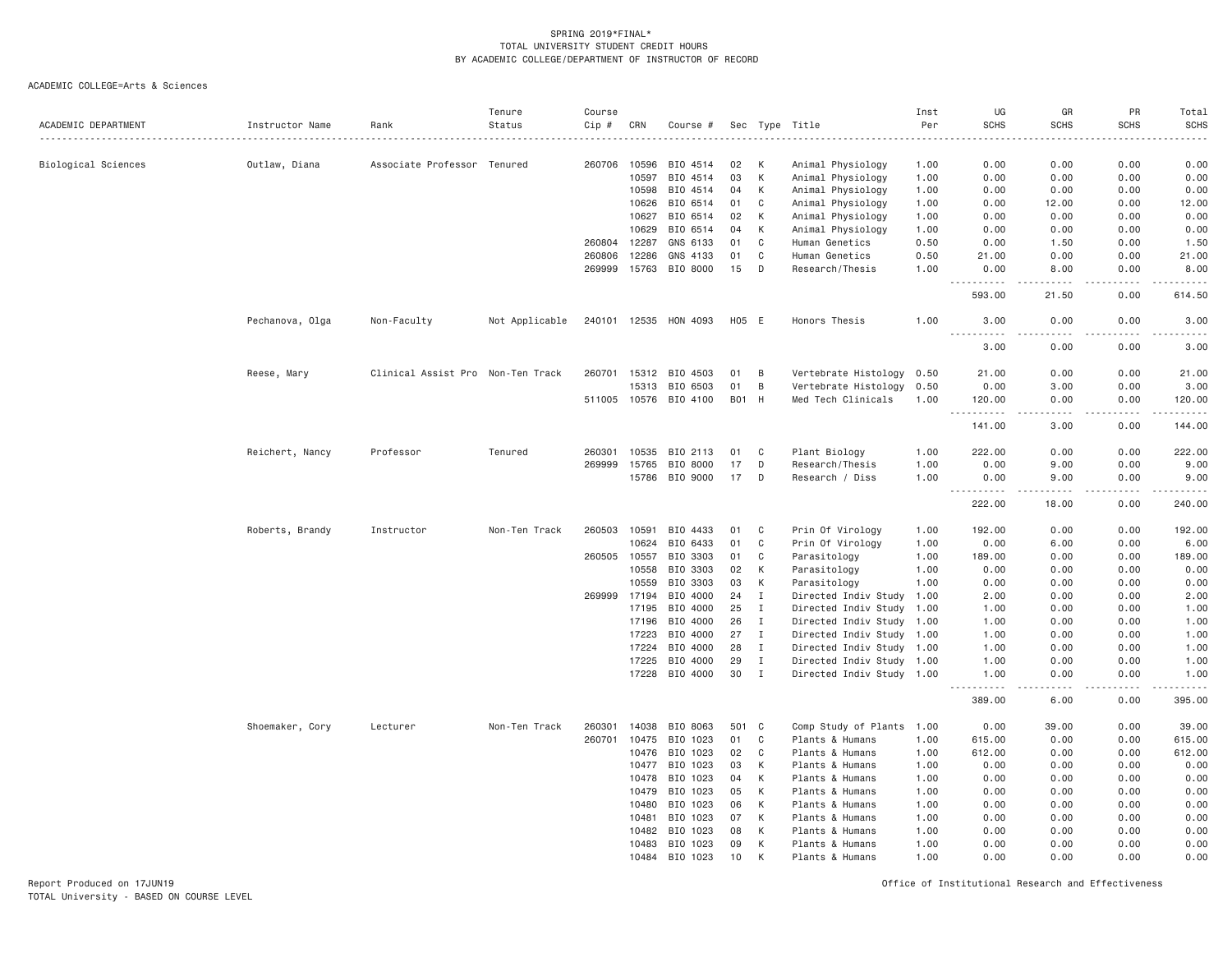| ACADEMIC DEPARTMENT | Instructor Name   | Rank                              | Tenure<br>Status | Course<br>Cip # | CRN            | Course #             |           |              | Sec Type Title                         | Inst<br>Per  | UG<br><b>SCHS</b>                      | GR<br><b>SCHS</b> | PR<br><b>SCHS</b> | Total<br><b>SCHS</b> |
|---------------------|-------------------|-----------------------------------|------------------|-----------------|----------------|----------------------|-----------|--------------|----------------------------------------|--------------|----------------------------------------|-------------------|-------------------|----------------------|
|                     |                   |                                   |                  |                 |                |                      |           |              |                                        |              | -----------                            |                   |                   |                      |
|                     |                   |                                   |                  |                 |                |                      |           |              |                                        |              | 1227.00                                | 39.00             | 0.00              | 1266.00              |
| Biological Sciences | Thornton, Justin  | Associate Professor Tenured       |                  | 260503          | 10593          | BIO 4443             | 01        | C            | Bacterial Genetics                     | 1.00         | 99.00                                  | 0.00              | 0.00              | 99.00                |
|                     |                   |                                   |                  |                 | 10625          | BIO 6443             | 01        | C            | Bacterial Genetics                     | 1.00         | 0.00                                   | 12.00             | 0.00              | 12.00                |
|                     |                   |                                   |                  | 269999          | 15766          | BIO 8000             | 18        | D            | Research/Thesis                        | 1.00         | 0.00                                   | 3.00              | 0.00              | 3.00                 |
|                     |                   |                                   |                  |                 | 15787          | BIO 9000             | 18        | D            | Research / Diss                        | 1.00         | 0.00                                   | 15.00             | 0.00              | 15.00                |
|                     |                   |                                   |                  |                 | 16992          | BIO 4000             | 05        | $\mathbf I$  | Directed Indiv Study                   | 1.00         | 3.00<br>------<br>$\sim$ $\sim$ $\sim$ | 0.00<br>.         | 0.00<br>.         | 3.00<br>.            |
|                     |                   |                                   |                  |                 |                |                      |           |              |                                        |              | 102.00                                 | 30.00             | 0.00              | 132.00               |
|                     | Welch, Mark       | Associate Professor Tenured       |                  | 261310          | 14036          | BIO 6023             | 501       | C            | Prin Evolutionary Bi 1.00              |              | 0.00                                   | 24.00             | 0.00              | 24.00                |
|                     |                   |                                   |                  | 269999          | 15769          | BIO 8000             | 21        | D            | Research/Thesis                        | 1.00         | 0.00                                   | 5.00              | 0.00              | 5.00                 |
|                     |                   |                                   |                  |                 | 15790          | BIO 9000             | 21        | D            | Research / Diss                        | 1.00         | 0.00                                   | 10.00             | 0.00              | 10.00                |
|                     |                   |                                   |                  |                 | 17023          | BIO 4000             | 09        | I            | Directed Indiv Study 1.00              |              | 3.00                                   | 0.00              | 0.00              | 3.00                 |
|                     |                   |                                   |                  |                 | 17092          | BIO 4000             | 19        | I            | Directed Indiv Study 1.00              |              | 3.00<br>.                              | 0.00              | 0.00              | 3.00<br>.            |
|                     |                   |                                   |                  |                 |                |                      |           |              |                                        |              | 6.00                                   | 39.00             | 0.00              | 45.00                |
|                     | Williamson, Emily | Instructor                        | Non-Ten Track    | 260101          | 10517          | BIO 1144             | 05        | К            | Biology II                             | 0.50         | 0.00                                   | 0.00              | 0.00              | 0.00                 |
|                     |                   |                                   |                  |                 | 10518          | BIO 1144             | 06        | К            | Biology II                             | 0.50         | 0.00                                   | 0.00              | 0.00              | 0.00                 |
|                     |                   |                                   |                  |                 | 10519          | BIO 1144             | 07        | К            | Biology II                             | 0.50         | 0.00                                   | 0.00              | 0.00              | 0.00                 |
|                     |                   |                                   |                  |                 | 10520          | BIO 1144             | 08        | К            | Biology II                             | 0.50         | 0.00                                   | 0.00              | 0.00              | 0.00                 |
|                     |                   |                                   |                  |                 | 10521          | BIO 1144             | 09        | K            | Biology II                             | 0.50         | 0.00                                   | 0.00              | 0.00              | 0.00                 |
|                     |                   |                                   |                  |                 | 10522          | BIO 1144             | 10        | К            | Biology II                             | 0.50         | 0.00                                   | 0.00              | 0.00              | 0.00                 |
|                     |                   |                                   |                  |                 | 10523          | BIO 1144             | 11        | К            | Biology II                             | 0.50         | 0.00                                   | 0.00              | 0.00              | 0.00                 |
|                     |                   |                                   |                  |                 | 10524          | BIO 1144             | 12        | К            | Biology II                             | 0.50         | 0.00                                   | 0.00              | 0.00              | 0.00                 |
|                     |                   |                                   |                  |                 | 10525          | BIO 1144             | 13        | К            | Biology II                             | 0.50         | 0.00                                   | 0.00              | 0.00              | 0.00                 |
|                     |                   |                                   |                  |                 | 10526          | BIO 1144             | 14        | К            | Biology II                             | 0.50         | 0.00                                   | 0.00              | 0.00              | 0.00                 |
|                     |                   |                                   |                  |                 | 10527          | BIO 1144             | 15        | K            | Biology II                             | 0.50         | 0.00                                   | 0.00              | 0.00              | 0.00                 |
|                     |                   |                                   |                  |                 | 10528          | BIO 1144             | 16        | К            | Biology II                             | 0.50         | 0.00                                   | 0.00              | 0.00              | 0.00                 |
|                     |                   |                                   |                  |                 | 10529          | BIO 1144             | 17        | К            | Biology II                             | 0.50         | 0.00                                   | 0.00              | 0.00              | 0.00                 |
|                     |                   |                                   |                  |                 | 10530          | BIO 1144             | 18        | К            | Biology II                             | 0.50         | 0.00                                   | 0.00              | 0.00              | 0.00                 |
|                     |                   |                                   |                  |                 | 10531          | BIO 1144             | 19        | К            | Biology II                             | 0.50         | 0.00                                   | 0.00              | 0.00              | 0.00                 |
|                     |                   |                                   |                  |                 | 10532          | BIO 1144             | 20        | K            | Biology II                             | 0.50         | 0.00                                   | 0.00              | 0.00              | 0.00                 |
|                     |                   |                                   |                  | 260701          | 10486          | BIO 1123             | 01        | C            | Animal Biology-SI                      | 1.00         | 603.00                                 | 0.00              | 0.00              | 603.00               |
|                     |                   |                                   |                  |                 | 10487          | BIO 1123             | 02        | $\mathsf{C}$ | Animal Biology-SI                      | 1.00         | 609.00                                 | 0.00              | 0.00              | 609.00               |
|                     |                   |                                   |                  |                 | 10488          | BIO 1123             | 03        | К            | Animal Biology                         | 1.00         | 0.00                                   | 0.00              | 0.00              | 0.00                 |
|                     |                   |                                   |                  |                 | 10489          | BIO 1123             | 04        | K            | Animal Biology                         | 1.00         | 0.00                                   | 0.00              | 0.00              | 0.00                 |
|                     |                   |                                   |                  |                 | 10490          | BIO 1123             | 05        | К            | Animal Biology                         | 1.00         | 0.00                                   | 0.00              | 0.00              | 0.00                 |
|                     |                   |                                   |                  |                 | 10491          | BIO 1123             | 06        | K            | Animal Biology                         | 1.00         | 0.00                                   | 0.00              | 0.00              | 0.00                 |
|                     |                   |                                   |                  |                 | 10492          | BIO 1123             | 07        | К            | Animal Biology                         | 1.00         | 0.00                                   | 0.00              | 0.00              | 0.00                 |
|                     |                   |                                   |                  |                 | 10493          | BIO 1123             | 08        | К            | Animal Biology                         | 1.00         | 0.00                                   | 0.00              | 0.00              | 0.00                 |
|                     |                   |                                   |                  |                 | 10494          | BIO 1123             | 09        | K            | Animal Biology                         | 1.00         | 0.00                                   | 0.00              | 0.00              | 0.00                 |
|                     |                   |                                   |                  |                 | 10495          | BIO 1123             | 10        | К            | Animal Biology                         | 1.00         | 0.00                                   | 0.00              | 0.00              | 0.00                 |
|                     |                   |                                   |                  |                 | 15312          | BIO 4503             | 01        | B            | Vertebrate Histology                   | 0.50         | 21.00                                  | 0.00              | 0.00              | 21.00                |
|                     |                   |                                   |                  |                 | 15313<br>16521 | BIO 6503<br>BIO 1123 | 01<br>501 | B<br>B       | Vertebrate Histology<br>Animal Biology | 0.50<br>1.00 | 0.00<br>39.00                          | 3.00<br>0.00      | 0.00<br>0.00      | 3.00<br>39.00        |
|                     |                   |                                   |                  |                 |                |                      |           |              |                                        |              | 1272.00                                | 3.00              | 0.00              | 1275.00              |
|                     |                   |                                   |                  |                 |                |                      |           |              |                                        |              |                                        |                   |                   |                      |
|                     | Woodrey, Mark     | Research Assist Pro Non-Ten Track |                  | 030601          | 15488          | WFA 8000             | 27        | D            | Research / Thesis                      | 1.00         | 0.00                                   | 6.00              | 0.00              | 6.00                 |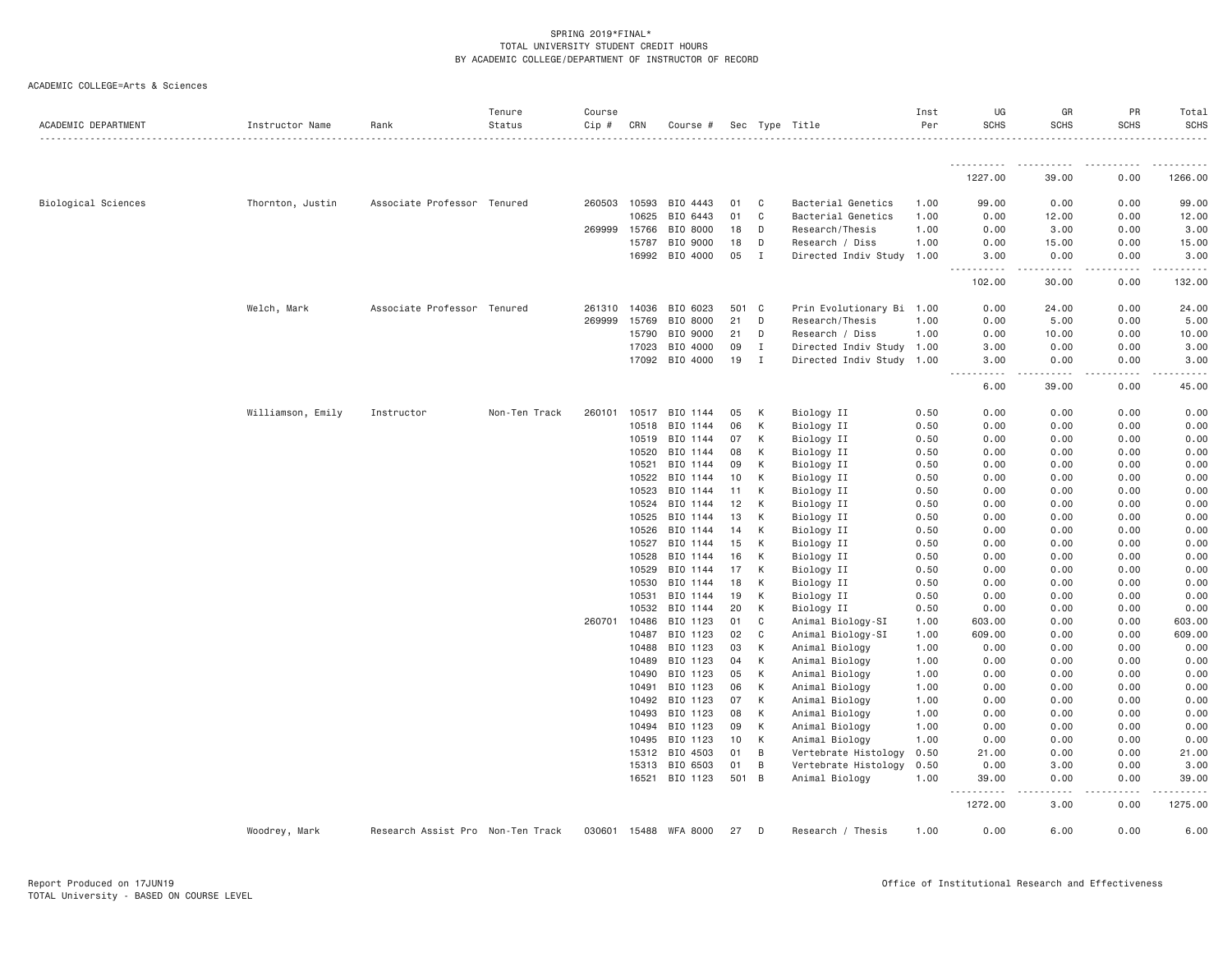# ACADEMIC COLLEGE=Arts & Sciences

| ACADEMIC DEPARTMENT                  | Instructor Name | Rank | Tenure<br>Status | Course<br>Cip #<br>CRN | Course # |  | Sec Type Title | Inst<br>Per | UG<br><b>SCHS</b> | GR<br><b>SCHS</b> | PR<br><b>SCHS</b> | Total<br><b>SCHS</b> |
|--------------------------------------|-----------------|------|------------------|------------------------|----------|--|----------------|-------------|-------------------|-------------------|-------------------|----------------------|
|                                      |                 |      |                  |                        |          |  |                |             | 0.00              | 6,00              | 0.00              | 6.00                 |
| ==================================== |                 |      |                  |                        |          |  |                |             | ==========        | ==========        | ==========        |                      |
| Biological Sciences                  |                 |      |                  |                        |          |  |                |             | 14790.78          | 539,00            | 0.00              | 15329.78             |

=================================== ========== ========== ========== ==========

TOTAL University - BASED ON COURSE LEVEL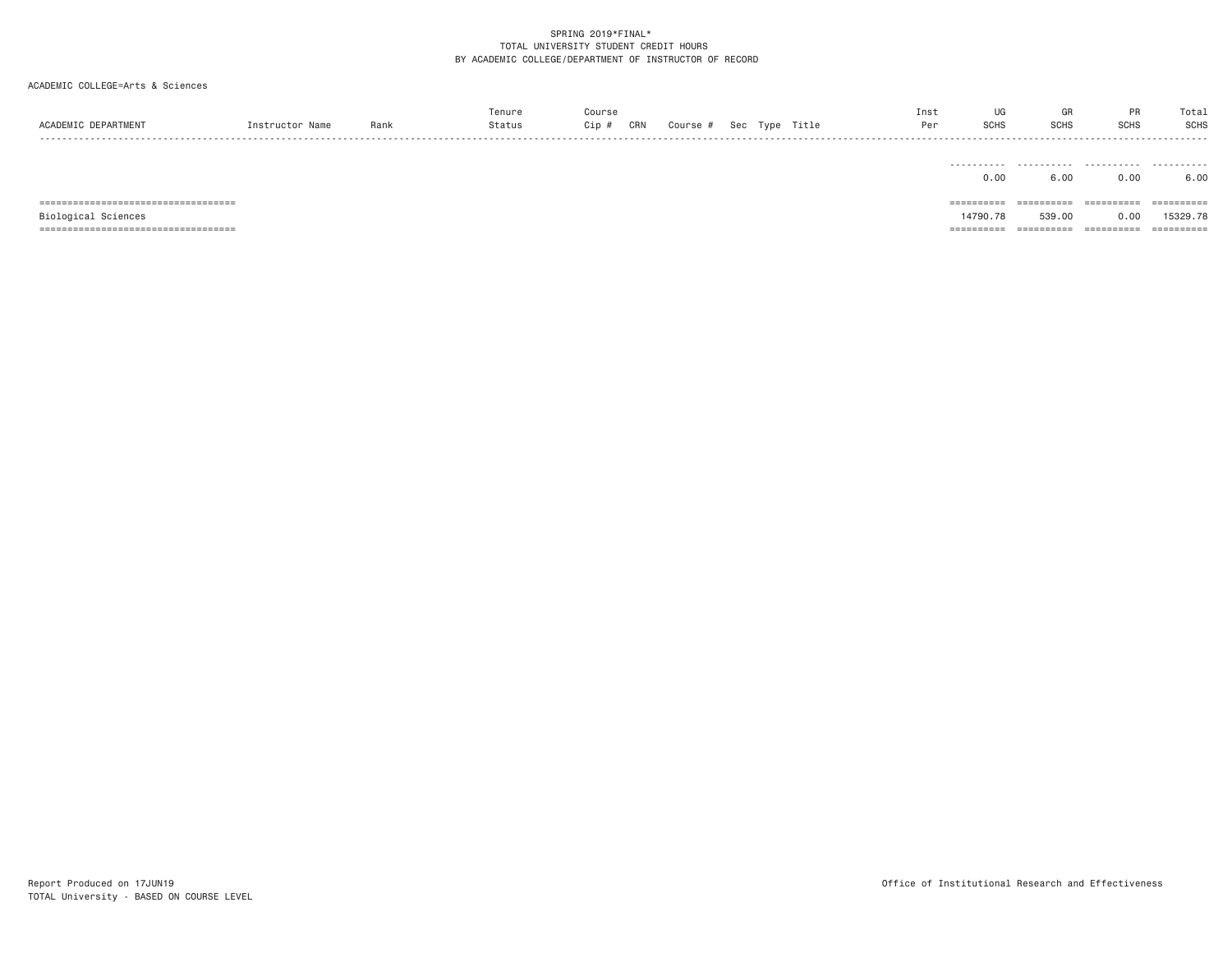| ACADEMIC DEPARTMENT | Instructor Name   | Rank                              | Tenure<br>Status | Course<br>Cip #<br>$- - - - - - -$ | CRN   | Course #             |    |              | Sec Type Title            | Inst<br>Per | UG<br><b>SCHS</b>                  | GR<br><b>SCHS</b>            | PR<br><b>SCHS</b> | Total<br><b>SCHS</b><br>.                                                                                            |
|---------------------|-------------------|-----------------------------------|------------------|------------------------------------|-------|----------------------|----|--------------|---------------------------|-------------|------------------------------------|------------------------------|-------------------|----------------------------------------------------------------------------------------------------------------------|
| Chemistry           | Cui, Xin          | Assistant Professor Ten Track     |                  |                                    |       | 400501 16232 CH 9000 | 01 | D            | Research / Diss           | 1.00        | 0.00                               | 46.00                        | 0.00              | 46.00                                                                                                                |
|                     |                   |                                   |                  | 400503                             |       | 14630 CH 8213        | 01 | C            | Organometallic Chemi 1.00 |             | 0.00                               | 60.00                        | 0.00              | 60.00                                                                                                                |
|                     |                   |                                   |                  |                                    |       |                      |    |              |                           |             | .<br>0.00                          | .<br>106.00                  | .<br>0.00         | <u>.</u><br>106.00                                                                                                   |
|                     | Dornshuld, Eric   | Clinical Assist Pro Non-Ten Track |                  | 400501                             |       | 10766 CH 1213        | 01 | C            | Chemistry I               | 1.00        | 117.00                             | 0.00                         | 0.00              | 117.00                                                                                                               |
|                     |                   |                                   |                  |                                    | 10767 | CH 1213              | 02 | C            | Chemistry I               | 1.00        | 102.00                             | 0.00                         | 0.00              | 102.00                                                                                                               |
|                     |                   |                                   |                  |                                    |       | 10768 CH 1213        | 03 | C            | Chemistry I               | 1.00        | 111.00                             | 0.00                         | 0.00              | 111.00                                                                                                               |
|                     |                   |                                   |                  |                                    | 10769 | CH 1213              | 04 | C            | Chemistry I               | 1.00        | 66.00                              | 0.00                         | 0.00              | 66.00                                                                                                                |
|                     |                   |                                   |                  |                                    |       | 10770 CH 1213        | 05 | $\mathbb C$  | Chemistry I               | 1.00        | 108.00                             | 0.00                         | 0.00              | 108.00                                                                                                               |
|                     |                   |                                   |                  |                                    | 10771 | CH 1213              | 06 | C            | Chemistry I               | 1.00        | 114.00                             | 0.00                         | 0.00              | 114.00                                                                                                               |
|                     |                   |                                   |                  |                                    |       | 10772 CH 1213        | 07 | C            | Chemistry I               | 1.00        | 102.00                             | 0.00                         | 0.00              | 102.00                                                                                                               |
|                     |                   |                                   |                  |                                    | 10773 | CH 1213              | 08 | C            | Chemistry I               | 1.00        | 102.00                             | 0.00                         | 0.00              | 102.00                                                                                                               |
|                     |                   |                                   |                  |                                    | 10774 | CH 1213              | 09 | C            | Chemistry I               | 1.00        | 114.00                             | 0.00                         | 0.00              | 114.00                                                                                                               |
|                     |                   |                                   |                  |                                    | 10775 | CH 1213              | 10 | C            | Chemistry I               | 1.00        | 81.00                              | 0.00                         | 0.00              | 81.00                                                                                                                |
|                     |                   |                                   |                  |                                    |       | 10776 CH 1213        | 11 | C            | Chemistry I               | 1.00        | 78.00                              | 0.00                         | 0.00              | 78.00                                                                                                                |
|                     |                   |                                   |                  |                                    |       | 10777 CH 1213        | 12 | C            | Chemistry I               | 1.00        | 54.00                              | 0.00                         | 0.00              | 54.00                                                                                                                |
|                     |                   |                                   |                  |                                    | 10778 | CH 1213              | 13 | C            | Chemistry I               | 1.00        | 75.00                              | 0.00                         | 0.00              | 75.00                                                                                                                |
|                     |                   |                                   |                  |                                    | 10779 | CH 1213              | 14 | C            | Chemistry I               | 1.00        | 36,00                              | 0.00                         | 0.00              | 36.00                                                                                                                |
|                     |                   |                                   |                  |                                    | 10780 | CH 1213              | 15 | C            | Chemistry I               | 1.00        | 75.00                              | 0.00                         | 0.00              | 75.00                                                                                                                |
|                     |                   |                                   |                  |                                    | 10781 | CH 1213              | 16 | C            | Chemistry I               | 1.00        | 48.00                              | 0.00                         | 0.00              | 48.00                                                                                                                |
|                     |                   |                                   |                  |                                    |       | 10782 CH 1213        | 17 | C            | Chemistry I               | 1.00        | 75.00                              | 0.00                         | 0.00              | 75.00                                                                                                                |
|                     |                   |                                   |                  |                                    |       | 10783 CH 1213        | 18 | C            | Chemistry I               | 1.00        | 48.00<br>.                         | 0.00<br>$\sim$ $\sim$ $\sim$ | 0.00<br>.         | 48.00<br>$\begin{array}{cccccccccc} \bullet & \bullet & \bullet & \bullet & \bullet & \bullet & \bullet \end{array}$ |
|                     |                   |                                   |                  |                                    |       |                      |    |              |                           |             | 1506.00                            | 0.00                         | 0.00              | 1506.00                                                                                                              |
|                     | Dowell, Timothy   | Grad Teach Assist                 | Non-Ten Track    | 400501                             | 10821 | CH 1223              | 05 | C            | Chemistry II-SI           | 1.00        | 345.00                             | 0.00                         | 0.00              | 345.00                                                                                                               |
|                     |                   |                                   |                  |                                    | 10822 | CH 1223              | 06 | C            | Chemistry II-SI           | 1.00        | 339.00                             | 0.00                         | 0.00              | 339.00                                                                                                               |
|                     |                   |                                   |                  |                                    | 10823 | CH 1223              | 07 | C            | Chemistry II-SI           | 1.00        | 336.00                             | 0.00                         | 0.00              | 336.00                                                                                                               |
|                     |                   |                                   |                  |                                    |       | 10824 CH 1223        | 08 | C            | Chemistry II-SI           | 1.00        | 261.00<br>.                        | 0.00<br>.                    | 0.00<br>.         | 261.00<br>.                                                                                                          |
|                     |                   |                                   |                  |                                    |       |                      |    |              |                           |             | 1281.00                            | 0.00                         | 0.00              | 1281.00                                                                                                              |
|                     | Emerson, Joseph   | Associate Professor Tenured       |                  | 400501                             | 10891 | CH 4603              | 09 | L.           | Undergraduate Resear 1.00 |             | 3.00                               | 0.00                         | 0.00              | 3.00                                                                                                                 |
|                     |                   |                                   |                  |                                    | 16233 | CH 9000              | 02 | D            | Research / Diss           | 1.00        | 0.00                               | 23.00                        | 0.00              | 23.00                                                                                                                |
|                     |                   |                                   |                  |                                    | 16248 | CH 8000              | 01 | D            | Research / Thesis         | 1.00        | 0.00                               | 31.00                        | 0.00              | 31.00                                                                                                                |
|                     |                   |                                   |                  |                                    | 16567 | CH 4000              | 05 | $\mathbf I$  | Directed Indiv Study 1.00 |             | 2.00                               | 0.00                         | 0.00              | 2.00                                                                                                                 |
|                     |                   |                                   |                  |                                    | 16568 | CH 4000              | 06 | $\mathbf{I}$ | Directed Indiv Study 1.00 |             | 1.00                               | 0.00                         | 0.00              | 1.00                                                                                                                 |
|                     |                   |                                   |                  |                                    | 16569 | CH 4000              | 07 | $\mathbf{I}$ | Directed Indiv Study 1.00 |             | 1.00                               | 0.00                         | 0.00              | 1.00                                                                                                                 |
|                     |                   |                                   |                  |                                    | 16571 | CH 4000              | 08 | $\mathbf{I}$ | Directed Indiv Study 1.00 |             | 1.00                               | 0.00                         | 0.00              | 1.00                                                                                                                 |
|                     |                   |                                   |                  |                                    | 16572 | CH 4000              | 09 | $\mathbf{I}$ | Directed Indiv Study 1.00 |             | 2.00                               | 0.00                         | 0.00              | 2.00                                                                                                                 |
|                     |                   |                                   |                  |                                    | 16865 | CH 7000              | 01 | $\mathbf{I}$ | Directed Indiv Study 1.00 |             | 0.00                               | 6.00                         | 0.00              | 6.00                                                                                                                 |
|                     |                   |                                   |                  |                                    | 16919 | CH 7000              | 02 | $\mathbf{I}$ | Directed Indiv Study 1.00 |             | 0.00                               | 6.00                         | 0.00              | 6.00                                                                                                                 |
|                     |                   |                                   |                  |                                    | 17021 | CH 4000              | 19 | $\mathbf I$  | Directed Indiv Study 1.00 |             | 1.00                               | 0.00                         | 0.00              | 1.00                                                                                                                 |
|                     |                   |                                   |                  |                                    | 17036 | CH 7000              | 03 | $\mathbf{I}$ | Directed Indiv Study 1.00 |             | 0.00                               | 6.00                         | 0.00              | 6.00                                                                                                                 |
|                     |                   |                                   |                  | 400503                             | 10837 | CH 3213              | 01 | C            | Inorg Chem                | 1.00        | 78.00<br>.<br>$\sim$ $\sim$ $\sim$ | 0.00<br>.                    | 0.00<br>.         | 78.00<br>.                                                                                                           |
|                     |                   |                                   |                  |                                    |       |                      |    |              |                           |             | 89.00                              | 72.00                        | 0.00              | 161.00                                                                                                               |
|                     | Fitzkee, Nicholas | Associate Professor Tenured       |                  | 400501                             | 16147 | CH 4000              | 03 | $\mathbf{I}$ | Directed Indiv Study 1.00 |             | 1.00                               | 0.00                         | 0.00              | 1.00                                                                                                                 |
|                     |                   |                                   |                  |                                    | 16234 | CH 9000              | 03 | D            | Research / Diss           | 1.00        | 0.00                               | 30.00                        | 0.00              | 30.00                                                                                                                |
|                     |                   |                                   |                  |                                    | 16513 | CH 4000              | 04 | $\mathbf{I}$ | Directed Indiv Study 1.00 |             | 2.00                               | 0.00                         | 0.00              | 2.00                                                                                                                 |
|                     |                   |                                   |                  |                                    | 16574 | CH 4000              | 10 | $\mathbf{I}$ | Directed Indiv Study 1.00 |             | 3.00                               | 0.00                         | 0.00              | 3.00                                                                                                                 |
|                     |                   |                                   |                  |                                    | 16575 | CH 4000              | 11 | $\mathbf{I}$ | Directed Indiv Study 1.00 |             | 3.00                               | 0.00                         | 0.00              | 3.00                                                                                                                 |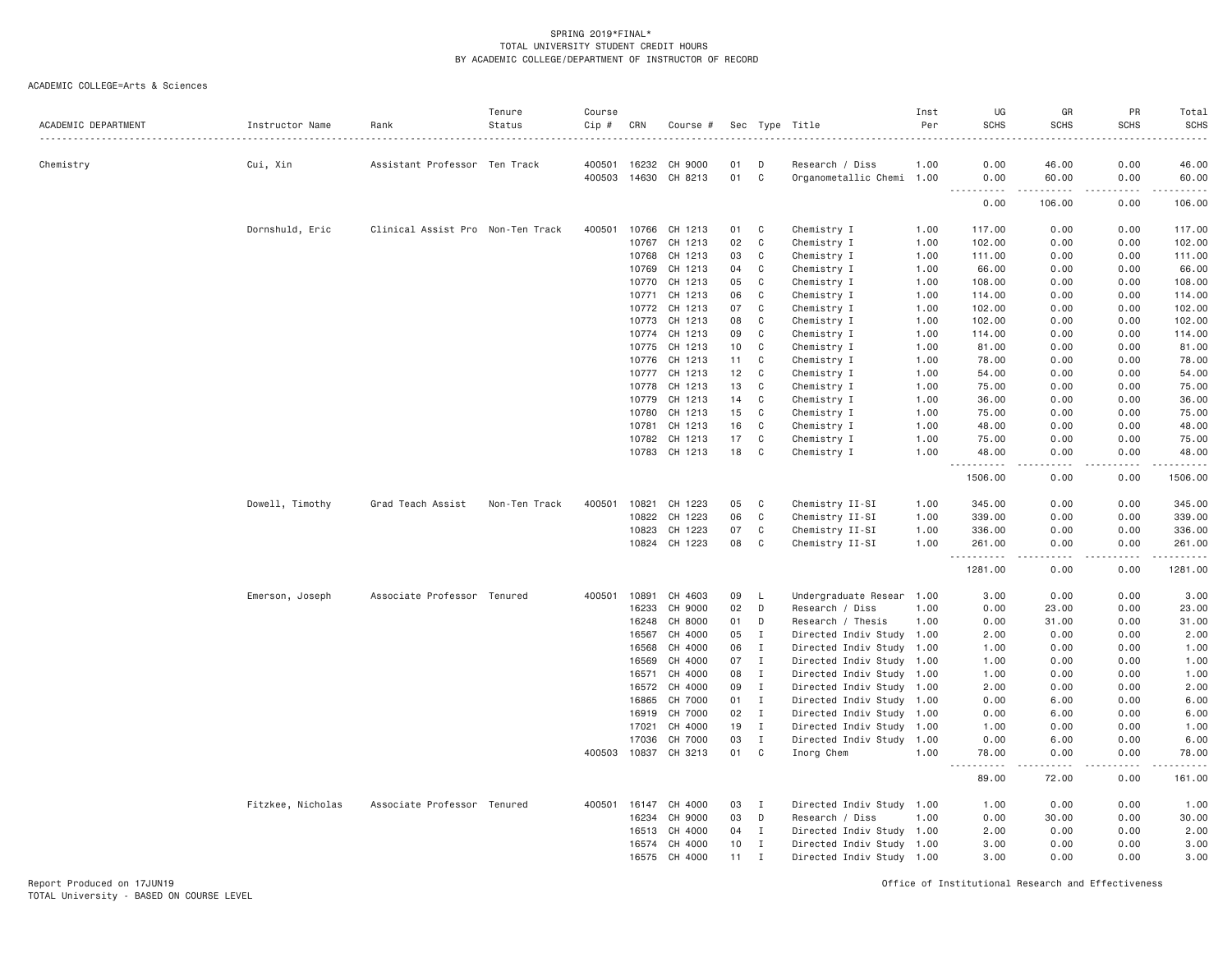# ACADEMIC COLLEGE=Arts & Sciences

| ACADEMIC DEPARTMENT | Instructor Name   | Rank                                               | Tenure<br>Status | Course<br>Cip # | CRN            | Course #             |          |                   | Sec Type Title                                         | Inst<br>Per | UG<br><b>SCHS</b>                                                                                                                                                                                                                                                                                                                                                                                    | GR<br><b>SCHS</b>                                                                                                                                              | PR<br><b>SCHS</b> | Total<br><b>SCHS</b>                                                                                                                                          |
|---------------------|-------------------|----------------------------------------------------|------------------|-----------------|----------------|----------------------|----------|-------------------|--------------------------------------------------------|-------------|------------------------------------------------------------------------------------------------------------------------------------------------------------------------------------------------------------------------------------------------------------------------------------------------------------------------------------------------------------------------------------------------------|----------------------------------------------------------------------------------------------------------------------------------------------------------------|-------------------|---------------------------------------------------------------------------------------------------------------------------------------------------------------|
| Chemistry           | Fitzkee, Nicholas | Associate Professor Tenured                        |                  |                 |                | 400501 16735 CH 4000 | 13       | $\blacksquare$    | Directed Indiv Study 1.00                              |             | 2,00                                                                                                                                                                                                                                                                                                                                                                                                 | 0.00                                                                                                                                                           | 0.00              | 2.00                                                                                                                                                          |
|                     |                   |                                                    |                  |                 |                |                      |          |                   |                                                        |             | <u> - - - - - - - - - -</u><br>11.00                                                                                                                                                                                                                                                                                                                                                                 | .<br>30.00                                                                                                                                                     | .<br>0.00         | .<br>41.00                                                                                                                                                    |
|                     | Gwaltney, Steven  | Professor                                          | Tenured          | 400501          | 10830          | CH 2141              | 01       | C                 | Prof Chem:Tools                                        | 1.00        | 28.00                                                                                                                                                                                                                                                                                                                                                                                                | 0.00                                                                                                                                                           | 0.00              | 28.00                                                                                                                                                         |
|                     |                   |                                                    |                  |                 | 16235          | CH 9000              | 04       | D                 | Research / Diss                                        | 1.00        | 0.00                                                                                                                                                                                                                                                                                                                                                                                                 | 32.00                                                                                                                                                          | 0.00              | 32.00                                                                                                                                                         |
|                     |                   |                                                    |                  |                 | 16249          | CH 8000              | 02       | D                 | Research / Thesis                                      | 1.00        | 0.00                                                                                                                                                                                                                                                                                                                                                                                                 | 9.00                                                                                                                                                           | 0.00              | 9.00                                                                                                                                                          |
|                     |                   |                                                    |                  |                 |                | 400506 10845 CH 4423 | 01       | C                 | Quantum Mech & Spect 1.00                              |             | 51.00<br>$- - - - - -$                                                                                                                                                                                                                                                                                                                                                                               | 0.00<br>-----                                                                                                                                                  | 0.00<br>.         | 51.00<br>.                                                                                                                                                    |
|                     |                   |                                                    |                  |                 |                |                      |          |                   |                                                        |             | 79.00                                                                                                                                                                                                                                                                                                                                                                                                | 41.00                                                                                                                                                          | 0.00              | 120.00                                                                                                                                                        |
|                     | Hollis, Thedford  | Associate Professor Tenured                        |                  | 400501          | 16236          | CH 9000              | 05       | D                 | Research / Diss                                        | 1.00        | 0.00                                                                                                                                                                                                                                                                                                                                                                                                 | 12.00                                                                                                                                                          | 0.00              | 12.00                                                                                                                                                         |
|                     |                   |                                                    |                  | 400504 14628    |                | CH 8553              | 01       | C                 | Theoret Org Chem                                       | 1.00        | 0.00                                                                                                                                                                                                                                                                                                                                                                                                 | 45.00                                                                                                                                                          | 0.00              | 45.00                                                                                                                                                         |
|                     |                   |                                                    |                  |                 |                |                      |          |                   |                                                        |             | $\frac{1}{2} \frac{1}{2} \frac{1}{2} \frac{1}{2} \frac{1}{2} \frac{1}{2} \frac{1}{2} \frac{1}{2} \frac{1}{2} \frac{1}{2} \frac{1}{2} \frac{1}{2} \frac{1}{2} \frac{1}{2} \frac{1}{2} \frac{1}{2} \frac{1}{2} \frac{1}{2} \frac{1}{2} \frac{1}{2} \frac{1}{2} \frac{1}{2} \frac{1}{2} \frac{1}{2} \frac{1}{2} \frac{1}{2} \frac{1}{2} \frac{1}{2} \frac{1}{2} \frac{1}{2} \frac{1}{2} \frac{$<br>0.00 | $\frac{1}{2} \left( \frac{1}{2} \right) \left( \frac{1}{2} \right) \left( \frac{1}{2} \right) \left( \frac{1}{2} \right) \left( \frac{1}{2} \right)$<br>57.00  | .<br>0.00         | .<br>57.00                                                                                                                                                    |
|                     | Lewis, Edwin      | Professor                                          | Tenured          | 260202          | 10437          | BCH 4613             | 02       | C                 | Gen Biochem II                                         | 1.00        | 3.00                                                                                                                                                                                                                                                                                                                                                                                                 | 0.00                                                                                                                                                           | 0.00              | 3.00                                                                                                                                                          |
|                     |                   |                                                    |                  | 400501          | 16251          | CH 8000              | 04       | D                 | Research / Thesis                                      | 1.00        | 0.00                                                                                                                                                                                                                                                                                                                                                                                                 | 1.00                                                                                                                                                           | 0.00              | 1.00                                                                                                                                                          |
|                     |                   |                                                    |                  | 400599          | 16338          | CH 4990              | 01       | C                 | Special Topic In CH                                    | 1.00        | 27.00                                                                                                                                                                                                                                                                                                                                                                                                | 0.00                                                                                                                                                           | 0.00              | 27.00                                                                                                                                                         |
|                     |                   |                                                    |                  |                 |                | 16473 CH 4990        | H01 C    |                   | Special Topic In CH                                    | 1.00        | 15.00                                                                                                                                                                                                                                                                                                                                                                                                | 0.00<br>.                                                                                                                                                      | 0.00              | 15.00<br>والمناصبات                                                                                                                                           |
|                     |                   |                                                    |                  |                 |                |                      |          |                   |                                                        |             | 45.00                                                                                                                                                                                                                                                                                                                                                                                                | 1.00                                                                                                                                                           | 0.00              | 46.00                                                                                                                                                         |
|                     | Mlsna, Debra      | Assistant Professor Ten Track                      |                  | 400501          |                | 10817 CH 1223        | 01       | C                 | Chemistry II-SI                                        | 1.00        | 282.00                                                                                                                                                                                                                                                                                                                                                                                               | 0.00                                                                                                                                                           | 0.00              | 282.00                                                                                                                                                        |
|                     |                   |                                                    |                  |                 | 10818          | CH 1223              | 02       | C                 | Chemistry II-SI                                        | 1.00        | 252.00                                                                                                                                                                                                                                                                                                                                                                                               | 0.00                                                                                                                                                           | 0.00              | 252.00                                                                                                                                                        |
|                     |                   |                                                    |                  |                 |                | 16237 CH 9000        | 06       | D                 | Research / Diss                                        | 1.00        | 0.00<br>.                                                                                                                                                                                                                                                                                                                                                                                            | 43.00<br>.                                                                                                                                                     | 0.00              | 43.00<br>$\frac{1}{2} \left( \frac{1}{2} \right) \left( \frac{1}{2} \right) \left( \frac{1}{2} \right) \left( \frac{1}{2} \right) \left( \frac{1}{2} \right)$ |
|                     |                   |                                                    |                  |                 |                |                      |          |                   |                                                        |             | 534.00                                                                                                                                                                                                                                                                                                                                                                                               | 43.00                                                                                                                                                          | 0.00              | 577.00                                                                                                                                                        |
|                     | Mlsna, Todd       | Associate Professor Tenured                        |                  | 400501          | 10892          | CH 4603              | 10       | L,                | Undergraduate Resear 1.00                              |             | 3.00                                                                                                                                                                                                                                                                                                                                                                                                 | 0.00                                                                                                                                                           | 0.00              | 3.00                                                                                                                                                          |
|                     |                   |                                                    |                  |                 | 10894          | CH 4603              | 12       | L                 | Undergraduate Resear 1.00                              |             | 6.00                                                                                                                                                                                                                                                                                                                                                                                                 | 0.00                                                                                                                                                           | 0.00              | 6.00                                                                                                                                                          |
|                     |                   |                                                    |                  |                 | 16048          | CH 4000              | 01       | $\mathbf I$       | Directed Indiv Study                                   | 1.00        | 3.00                                                                                                                                                                                                                                                                                                                                                                                                 | 0.00                                                                                                                                                           | 0.00              | 3.00                                                                                                                                                          |
|                     |                   |                                                    |                  |                 | 16063          | CH 4000              | 02       | $\mathbf I$       | Directed Indiv Study 1.00                              |             | 3.00                                                                                                                                                                                                                                                                                                                                                                                                 | 0.00                                                                                                                                                           | 0.00              | 3.00                                                                                                                                                          |
|                     |                   |                                                    |                  |                 | 16238          | CH 9000              | 07       | D                 | Research / Diss                                        | 1.00        | 0.00                                                                                                                                                                                                                                                                                                                                                                                                 | 99.00                                                                                                                                                          | 0.00              | 99.00                                                                                                                                                         |
|                     |                   |                                                    |                  |                 | 16703          | CH 4000              | 12       | $\mathbf{I}$      | Directed Indiv Study 1.00                              |             | 1.00                                                                                                                                                                                                                                                                                                                                                                                                 | 0.00                                                                                                                                                           | 0.00              | 1.00                                                                                                                                                          |
|                     |                   |                                                    |                  |                 | 16878          | CH 4000              | 14       | $\mathbf I$       | Directed Indiv Study 1.00                              |             | 2.00                                                                                                                                                                                                                                                                                                                                                                                                 | 0.00                                                                                                                                                           | 0.00              | 2.00                                                                                                                                                          |
|                     |                   |                                                    |                  |                 | 16894          | CH 4000              | 15       | $\mathbf{I}$      | Directed Indiv Study 1.00                              |             | 3.00                                                                                                                                                                                                                                                                                                                                                                                                 | 0.00                                                                                                                                                           | 0.00              | 3.00                                                                                                                                                          |
|                     |                   |                                                    |                  |                 | 16964          | CH 4000              | 16       | $\mathbf{I}$      | Directed Indiv Study 1.00                              |             | 3.00                                                                                                                                                                                                                                                                                                                                                                                                 | 0.00                                                                                                                                                           | 0.00              | 3.00                                                                                                                                                          |
|                     |                   |                                                    |                  |                 | 16970<br>16990 | CH 4000<br>CH 4000   | 17<br>18 | $\mathbf{I}$<br>I | Directed Indiv Study 1.00<br>Directed Indiv Study 1.00 |             | 1.00<br>1.00                                                                                                                                                                                                                                                                                                                                                                                         | 0.00<br>0.00                                                                                                                                                   | 0.00<br>0.00      | 1.00<br>1.00                                                                                                                                                  |
|                     |                   |                                                    |                  |                 | 17039          | CH 7000              | 04       | $\mathbf{I}$      | Directed Indiv Study 1.00                              |             | 0.00                                                                                                                                                                                                                                                                                                                                                                                                 | 6.00                                                                                                                                                           | 0.00              | 6.00                                                                                                                                                          |
|                     |                   |                                                    |                  | 400509          | 10840          | CH 4303              | 01       | $\mathbf C$       | Environmental Chem                                     | 1.00        | 57.00                                                                                                                                                                                                                                                                                                                                                                                                | 0.00                                                                                                                                                           | 0.00              | 57.00                                                                                                                                                         |
|                     |                   |                                                    |                  |                 |                |                      |          |                   |                                                        |             | .<br>83.00                                                                                                                                                                                                                                                                                                                                                                                           | $\frac{1}{2} \left( \frac{1}{2} \right) \left( \frac{1}{2} \right) \left( \frac{1}{2} \right) \left( \frac{1}{2} \right) \left( \frac{1}{2} \right)$<br>105.00 | .<br>0.00         | .<br>188.00                                                                                                                                                   |
|                     |                   | Montiel Palma, Virgi Assistant Professor Ten Track |                  | 400501          | 16239          | CH 9000              | 08       | D                 | Research / Diss                                        | 1.00        | 0.00                                                                                                                                                                                                                                                                                                                                                                                                 | 16.00                                                                                                                                                          | 0.00              | 16.00                                                                                                                                                         |
|                     |                   |                                                    |                  |                 |                |                      |          |                   |                                                        |             | 0.00                                                                                                                                                                                                                                                                                                                                                                                                 | 16.00                                                                                                                                                          | 0.00              | 16.00                                                                                                                                                         |
|                     | Nettles, Charles  | Lecturer                                           | Non-Ten Track    | 400504          | 10846          | CH 4511              | 01       | L,                | Org Chem Lab I                                         | 1.00        | 15.00                                                                                                                                                                                                                                                                                                                                                                                                | 0.00                                                                                                                                                           | 0.00              | 15.00                                                                                                                                                         |
|                     |                   |                                                    |                  |                 | 10848          | CH 4511              | 04       | L,                | Org Chem Lab I                                         | 1.00        | 16.00                                                                                                                                                                                                                                                                                                                                                                                                | 0.00                                                                                                                                                           | 0.00              | 16.00                                                                                                                                                         |
|                     |                   |                                                    |                  |                 | 10849          | CH 4511              | 05       | L                 | Org Chem Lab I                                         | 1.00        | 14.00                                                                                                                                                                                                                                                                                                                                                                                                | 0.00                                                                                                                                                           | 0.00              | 14.00                                                                                                                                                         |
|                     |                   |                                                    |                  |                 | 10851          | CH 4511              | 07       | L                 | Org Chem Lab I                                         | 1.00        | 14.00                                                                                                                                                                                                                                                                                                                                                                                                | 0.00                                                                                                                                                           | 0.00              | 14.00                                                                                                                                                         |
|                     |                   |                                                    |                  |                 | 10852          | CH 4511              | 08       | L                 | Org Chem Lab I                                         | 1.00        | 14,00                                                                                                                                                                                                                                                                                                                                                                                                | 0.00                                                                                                                                                           | 0.00              | 14,00                                                                                                                                                         |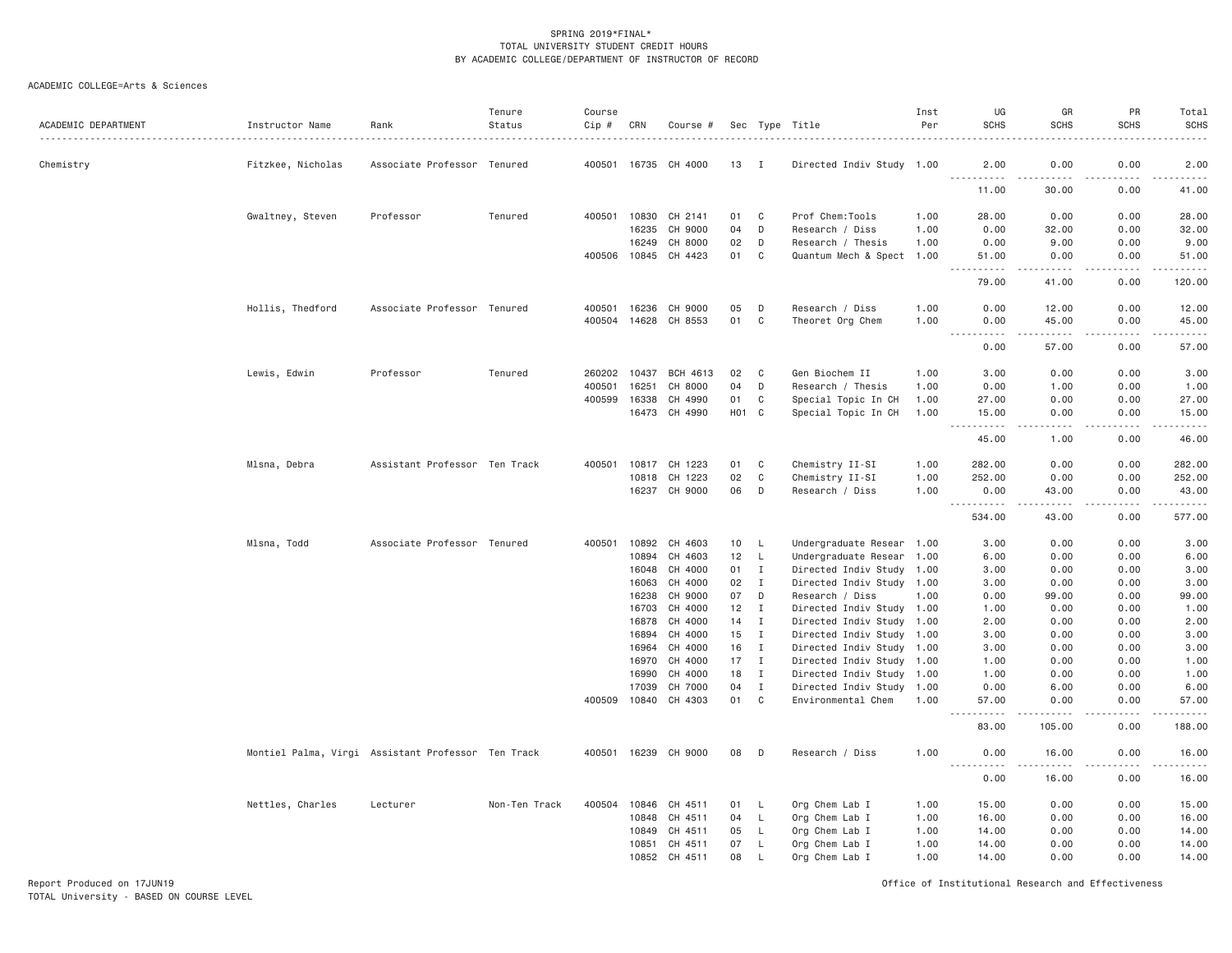| ACADEMIC DEPARTMENT | Instructor Name                | Rank     | Tenure<br>Status   | Course<br>Cip # | CRN            | Course #           |          |                    | Sec Type Title                                         | Inst<br>Per | UG<br><b>SCHS</b> | GR<br><b>SCHS</b> | PR<br><b>SCHS</b> | Total<br><b>SCHS</b> |
|---------------------|--------------------------------|----------|--------------------|-----------------|----------------|--------------------|----------|--------------------|--------------------------------------------------------|-------------|-------------------|-------------------|-------------------|----------------------|
| Chemistry           | Nettles, Charles               | Lecturer | .<br>Non-Ten Track | 400504          | 10859          | CH 4521            | 02       | L.                 | Org Chem Lab II                                        | 1.00        | 17.00             | 0.00              | 0.00              | 17.00                |
|                     |                                |          |                    |                 | 10860          | CH 4521            | 03       | L                  | Org Chem Lab II                                        | 1.00        | 23.00             | 0.00              | 0.00              | 23.00                |
|                     |                                |          |                    |                 | 10861          | CH 4521            | 04       | L.                 | Org Chem Lab II                                        | 1.00        | 16.00             | 0.00              | 0.00              | 16.00                |
|                     |                                |          |                    |                 | 10862          | CH 4521            | 05       | L.                 | Org Chem Lab II                                        | 1.00        | 16.00             | 0.00              | 0.00              | 16.00                |
|                     |                                |          |                    |                 | 10863          | CH 4521            | 06       | L                  | Org Chem Lab II                                        | 1.00        | 24.00             | 0.00              | 0.00              | 24.00                |
|                     |                                |          |                    |                 | 10864          | CH 4521            | 07       | L.                 | Org Chem Lab II                                        | 1.00        | 23.00             | 0.00              | 0.00              | 23.00                |
|                     |                                |          |                    |                 | 10865          | CH 4521            | 08       | <b>L</b>           | Org Chem Lab II                                        | 1.00        | 5.00              | 0.00              | 0.00              | 5.00                 |
|                     |                                |          |                    |                 | 10866          | CH 4521            | 09       | L.                 | Org Chem Lab II                                        | 1.00        | 15.00             | 0.00              | 0.00              | 15.00                |
|                     |                                |          |                    |                 | 10867          | CH 4521            | 10       | L.                 | Org Chem Lab II                                        | 1.00        | 6.00              | 0.00              | 0.00              | 6.00                 |
|                     |                                |          |                    |                 | 10868          | CH 4521            | 11       | L.                 | Org Chem Lab II                                        | 1.00        | 24.00             | 0.00              | 0.00              | 24.00                |
|                     |                                |          |                    |                 | 10869          | CH 4521            | 12       | $\mathsf{L}$       | Org Chem Lab II                                        | 1.00        | 8.00              | 0.00              | 0.00              | 8.00                 |
|                     |                                |          |                    |                 | 10870          | CH 4521            | 13       | L                  | Org Chem Lab II                                        | 1.00        | 17.00             | 0.00              | 0.00              | 17.00                |
|                     |                                |          |                    |                 | 10871          | CH 4521            | 14       | L.                 | Org Chem Lab II                                        | 1.00        | 23.00             | 0.00              | 0.00              | 23.00                |
|                     |                                |          |                    |                 | 10872          | CH 4521            | 16       | - L                | Org Chem Lab II                                        | 1.00        | 22.00             | 0.00              | 0.00              | 22.00                |
|                     |                                |          |                    |                 | 10873          | CH 4521            | 17       | L.                 | Org Chem Lab II                                        | 1.00        | 24.00             | 0.00              | 0.00              | 24.00                |
|                     |                                |          |                    |                 | 10876          | CH 4523            | 03       | C                  | Organic Chemistry II 1.00                              |             | 144.00            | 0.00              | 0.00              | 144.00               |
|                     |                                |          |                    |                 | 10877          | CH 4523            | 04       | C                  | Organic Chemistry II 1.00                              |             | 126.00            | 0.00              | 0.00              | 126.00               |
|                     |                                |          |                    |                 | 14618          | CH 4511            | 06       | L.                 | Org Chem Lab I                                         | 1.00        | 15.00             | 0.00              | 0.00              | 15.00                |
|                     |                                |          |                    |                 | 14625          | CH 4511            | 10       | L.                 | Org Chem Lab I                                         | 1.00        | 16.00             | 0.00              | 0.00              | 16.00                |
|                     |                                |          |                    |                 | 14626          | CH 4511            | 09       | L.                 | Org Chem Lab I                                         | 1.00        | 14.00             | 0.00              | 0.00              | 14.00                |
|                     |                                |          |                    |                 | 14627          | CH 4511            | 11       | - L                | Org Chem Lab I                                         | 1.00        | 8.00              | 0.00              | 0.00              | 8.00                 |
|                     |                                |          |                    |                 | 15382          | CH 4523            | 07       | C                  | Organic Chemistry II 1.00                              |             | 78.00             | 0.00              | 0.00              | 78.00                |
|                     |                                |          |                    |                 |                | 15383 CH 4523      | 08       | C                  | Organic Chemistry II 1.00                              |             | 87.00<br><u>.</u> | 0.00<br>.         | 0.00<br>.         | 87.00<br>.           |
|                     | Nettles, Whitnee<br>Instructor |          |                    |                 |                |                    |          |                    |                                                        |             | 824.00            | 0.00              | 0.00              | 824.00               |
|                     |                                |          | Non-Ten Track      | 400501          | 10743          | CH 1211            | 01       | <b>L</b>           | Invst In Chemistry I 1.00                              |             | 21.00             | 0.00              | 0.00              | 21.00                |
|                     |                                |          |                    |                 | 10744          | CH 1211            | 03       | L.                 | Invst In Chemistry I 1.00                              |             | 20.00             | 0.00              | 0.00              | 20.00                |
|                     |                                |          |                    |                 | 10745          | CH 1211            | 04       | $\mathsf{L}$       | Invst In Chemistry I 1.00                              |             | 12.00             | 0.00              | 0.00              | 12.00                |
|                     |                                |          |                    |                 | 10746          | CH 1211            | 05       | L.                 | Invst In Chemistry I 1.00                              |             | 22.00             | 0.00              | 0.00              | 22.00                |
|                     |                                |          |                    |                 |                | 10747 CH 1211      | 06       | $\mathsf{L}$       | Invst In Chemistry I 1.00                              |             | 24.00             | 0.00              | 0.00              | 24.00                |
|                     |                                |          |                    |                 | 10748          | CH 1211            | 07       | $\mathsf{L}$       | Invst In Chemistry I 1.00                              |             | 19.00             | 0.00              | 0.00              | 19.00                |
|                     |                                |          |                    |                 | 10749          | CH 1211            | 08       | L.<br>$\mathsf{L}$ | Invst In Chemistry I 1.00                              |             | 19.00             | 0.00              | 0.00              | 19.00                |
|                     |                                |          |                    |                 | 10750          | CH 1211            | 11       |                    | Invst In Chemistry I 1.00                              |             | 18.00             | 0.00              | 0.00              | 18.00                |
|                     |                                |          |                    |                 | 10751<br>10752 | CH 1211<br>CH 1211 | 13<br>14 | L.<br>$\mathsf{L}$ | Invst In Chemistry I 1.00<br>Invst In Chemistry I 1.00 |             | 23.00<br>20.00    | 0.00<br>0.00      | 0.00<br>0.00      | 23.00<br>20.00       |
|                     |                                |          |                    |                 | 10753          | CH 1211            | 15       | $\mathsf{L}$       | Invst In Chemistry I 1.00                              |             | 21.00             | 0.00              | 0.00              | 21.00                |
|                     |                                |          |                    |                 | 10754          | CH 1211            | 16       | $\mathsf{L}$       | Invst In Chemistry I 1.00                              |             | 22.00             | 0.00              | 0.00              | 22.00                |
|                     |                                |          |                    |                 | 10755          | CH 1211            | 22       | $\mathsf{L}$       | Invst In Chemistry I 1.00                              |             | 19.00             | 0.00              | 0.00              | 19.00                |
|                     |                                |          |                    |                 | 10756          | CH 1211            | 24       | L.                 | Invst In Chemistry I 1.00                              |             | 21.00             | 0.00              | 0.00              | 21.00                |
|                     |                                |          |                    |                 | 10757          | CH 1211            | 26       | L.                 | Invst In Chemistry I 1.00                              |             | 23.00             | 0.00              | 0.00              | 23.00                |
|                     |                                |          |                    |                 | 10758          | CH 1211            | 28       | $\mathsf{L}$       | Invst In Chemistry I 1.00                              |             | 23.00             | 0.00              | 0.00              | 23.00                |
|                     |                                |          |                    |                 | 10759          | CH 1211            | 32       | L.                 | Invst In Chemistry I 1.00                              |             | 12.00             | 0.00              | 0.00              | 12.00                |
|                     |                                |          |                    |                 | 10760          | CH 1211            | 34       | $\mathsf{L}$       | Invst In Chemistry I 1.00                              |             | 20.00             | 0.00              | 0.00              | 20.00                |
|                     |                                |          |                    |                 | 10761          | CH 1211            | 35       | $\mathsf{L}$       | Invst In Chemistry I 1.00                              |             | 21.00             | 0.00              | 0.00              | 21.00                |
|                     |                                |          |                    |                 | 10762          | CH 1211            | 36       | $\mathsf{L}$       | Invst In Chemistry I 1.00                              |             | 23.00             | 0.00              | 0.00              | 23.00                |
|                     |                                |          |                    |                 | 10763          | CH 1211            | 37       | $\mathsf{L}$       | Invst In Chemistry I 1.00                              |             | 19,00             | 0.00              | 0.00              | 19.00                |
|                     |                                |          |                    |                 | 10764          | CH 1211            | 43       | $\mathsf{L}$       | Invst In Chemistry I 1.00                              |             | 5.00              | 0.00              | 0.00              | 5.00                 |
|                     |                                |          |                    |                 | 10785          | CH 1221            | 01       | $\mathsf{L}$       | Invst Chemistry II                                     | 1.00        | 22.00             | 0.00              | 0.00              | 22.00                |
|                     |                                |          |                    |                 | 10786          | CH 1221            | 03       | L.                 | Invst Chemistry II                                     | 1.00        | 22.00             | 0.00              | 0.00              | 22.00                |
|                     |                                |          |                    |                 | 10787          | CH 1221            | 04       | L.                 | Invst Chemistry II                                     | 1.00        | 22.00             | 0.00              | 0.00              | 22.00                |
|                     |                                |          |                    |                 | 10788          | CH 1221            | 05       | $\mathsf{L}$       | Invst Chemistry II                                     | 1.00        | 24.00             | 0.00              | 0.00              | 24.00                |
|                     |                                |          |                    |                 | 10789          | CH 1221            | 07       | L.                 | Invst Chemistry II                                     | 1.00        | 24.00             | 0.00              | 0.00              | 24.00                |
|                     |                                |          |                    |                 | 10790          | CH 1221            | 08       | $\perp$            | Invst Chemistry II                                     | 1,00        | 24.00             | 0.00              | 0.00              | 24.00                |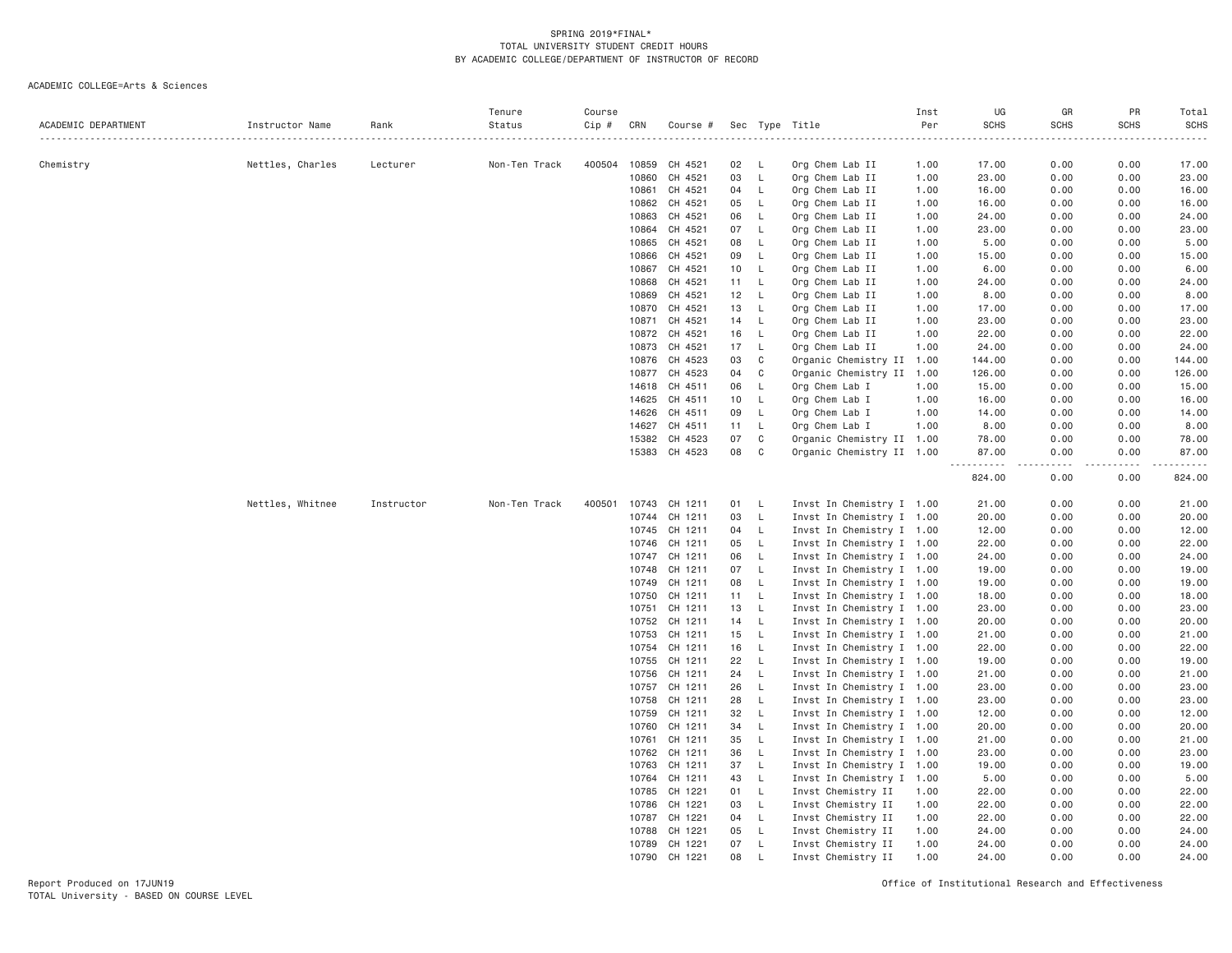| ACADEMIC DEPARTMENT | Instructor Name  | Rank                          | Tenure<br>Status | Course<br>Cip # | CRN   | Course #             |     |              | Sec Type Title            | Inst<br>Per | UG<br><b>SCHS</b>                                                                                                                                                            | GR<br><b>SCHS</b>                                                                                                                                             | PR<br><b>SCHS</b> | Total<br><b>SCHS</b><br>والمناصبات |
|---------------------|------------------|-------------------------------|------------------|-----------------|-------|----------------------|-----|--------------|---------------------------|-------------|------------------------------------------------------------------------------------------------------------------------------------------------------------------------------|---------------------------------------------------------------------------------------------------------------------------------------------------------------|-------------------|------------------------------------|
| Chemistry           | Nettles, Whitnee | Instructor                    | Non-Ten Track    | 400501          | 10791 | CH 1221              | 10  | - L          | Invst Chemistry II        | 1.00        | 21.00                                                                                                                                                                        | 0.00                                                                                                                                                          | 0.00              | 21.00                              |
|                     |                  |                               |                  |                 | 10792 | CH 1221              | 11  | L,           | Invst Chemistry II        | 1.00        | 19.00                                                                                                                                                                        | 0.00                                                                                                                                                          | 0.00              | 19.00                              |
|                     |                  |                               |                  |                 | 10793 | CH 1221              | 13  | L,           | Invst Chemistry II        | 1.00        | 21.00                                                                                                                                                                        | 0.00                                                                                                                                                          | 0.00              | 21.00                              |
|                     |                  |                               |                  |                 | 10794 | CH 1221              | 14  | L            | Invst Chemistry II        | 1.00        | 23.00                                                                                                                                                                        | 0.00                                                                                                                                                          | 0.00              | 23.00                              |
|                     |                  |                               |                  |                 | 10795 | CH 1221              | 15  | L            | Invst Chemistry II        | 1.00        | 22.00                                                                                                                                                                        | 0.00                                                                                                                                                          | 0.00              | 22.00                              |
|                     |                  |                               |                  |                 | 10796 | CH 1221              | 17  | L            | Invst Chemistry II        | 1.00        | 22.00                                                                                                                                                                        | 0.00                                                                                                                                                          | 0.00              | 22.00                              |
|                     |                  |                               |                  |                 | 10797 | CH 1221              | 18  | L            | Invst Chemistry II        | 1.00        | 21.00                                                                                                                                                                        | 0.00                                                                                                                                                          | 0.00              | 21.00                              |
|                     |                  |                               |                  |                 | 10798 | CH 1221              | 19  | L            | Invst Chemistry II        | 1.00        | 12.00                                                                                                                                                                        | 0.00                                                                                                                                                          | 0.00              | 12.00                              |
|                     |                  |                               |                  |                 | 10799 | CH 1221              | 21  | L,           | Invst Chemistry II        | 1.00        | 21.00                                                                                                                                                                        | 0.00                                                                                                                                                          | 0.00              | 21.00                              |
|                     |                  |                               |                  |                 | 10800 | CH 1221              | 23  | $\mathsf{L}$ | Invst Chemistry II        | 1.00        | 22.00                                                                                                                                                                        | 0.00                                                                                                                                                          | 0.00              | 22.00                              |
|                     |                  |                               |                  |                 | 10801 | CH 1221              | 24  | L            | Invst Chemistry II        | 1.00        | 19.00                                                                                                                                                                        | 0.00                                                                                                                                                          | 0.00              | 19.00                              |
|                     |                  |                               |                  |                 | 10802 | CH 1221              | 25  | L            | Invst Chemistry II        | 1.00        | 23.00                                                                                                                                                                        | 0.00                                                                                                                                                          | 0.00              | 23.00                              |
|                     |                  |                               |                  |                 | 10803 | CH 1221              | 26  | L            | Invst Chemistry II        | 1.00        | 23.00                                                                                                                                                                        | 0.00                                                                                                                                                          | 0.00              | 23.00                              |
|                     |                  |                               |                  |                 | 10804 | CH 1221              | 27  | L,           | Invst Chemistry II        | 1.00        | 7.00                                                                                                                                                                         | 0.00                                                                                                                                                          | 0.00              | 7.00                               |
|                     |                  |                               |                  |                 | 10805 | CH 1221              | 28  | L            | Invst Chemistry II        | 1.00        | 5.00                                                                                                                                                                         | 0.00                                                                                                                                                          | 0.00              | 5.00                               |
|                     |                  |                               |                  |                 | 10806 | CH 1221              | 29  | L            | Invst Chemistry II        | 1.00        | 24.00                                                                                                                                                                        | 0.00                                                                                                                                                          | 0.00              | 24.00                              |
|                     |                  |                               |                  |                 | 10807 | CH 1221              | 30  | L            | Invst Chemistry II        | 1.00        | 24.00                                                                                                                                                                        | 0.00                                                                                                                                                          | 0.00              | 24.00                              |
|                     |                  |                               |                  |                 | 10808 | CH 1221              | 31  | L            | Invst Chemistry II        | 1.00        | 24.00                                                                                                                                                                        | 0.00                                                                                                                                                          | 0.00              | 24.00                              |
|                     |                  |                               |                  |                 | 10809 | CH 1221              | 32  | L            | Invst Chemistry II        | 1.00        | 24.00                                                                                                                                                                        | 0.00                                                                                                                                                          | 0.00              | 24.00                              |
|                     |                  |                               |                  |                 | 10810 | CH 1221              | 33  | L            | Invst Chemistry II        | 1.00        | 20.00                                                                                                                                                                        | 0.00                                                                                                                                                          | 0.00              | 20.00                              |
|                     |                  |                               |                  |                 | 10811 | CH 1221              | 34  | L            | Invst Chemistry II        | 1.00        | 22.00                                                                                                                                                                        | 0.00                                                                                                                                                          | 0.00              | 22.00                              |
|                     |                  |                               |                  |                 | 10812 | CH 1221              | 35  | L            | Invst Chemistry II        | 1.00        | 7.00                                                                                                                                                                         | 0.00                                                                                                                                                          | 0.00              | 7.00                               |
|                     |                  |                               |                  |                 | 10813 | CH 1221              | 37  | L,           | Invst Chemistry II        | 1.00        | 8.00                                                                                                                                                                         | 0.00                                                                                                                                                          | 0.00              | 8.00                               |
|                     |                  |                               |                  |                 | 10814 | CH 1221              | 39  | $\mathsf{L}$ | Invst Chemistry II        | 1.00        | 16.00                                                                                                                                                                        | 0.00                                                                                                                                                          | 0.00              | 16.00                              |
|                     |                  |                               |                  |                 | 10815 | CH 1221              | 40  | L            | Invst Chemistry II        | 1.00        | 6.00                                                                                                                                                                         | 0.00                                                                                                                                                          | 0.00              | 6.00                               |
|                     |                  |                               |                  |                 | 10819 | CH 1223              | 03  | $\mathbb C$  | Chemistry II-SI           | 1.00        | 237.00                                                                                                                                                                       | 0.00                                                                                                                                                          | 0.00              | 237.00                             |
|                     |                  |                               |                  |                 |       | 10820 CH 1223        | 04  | C            | Chemistry II-SI           | 1.00        | 240.00                                                                                                                                                                       | 0.00                                                                                                                                                          | 0.00              | 240.00                             |
|                     |                  |                               |                  |                 |       |                      |     |              |                           |             | .                                                                                                                                                                            | $\frac{1}{2}$                                                                                                                                                 | .                 | $- - - - - -$                      |
|                     |                  |                               |                  |                 |       |                      |     |              |                           |             | 1498.00                                                                                                                                                                      | 0.00                                                                                                                                                          | 0.00              | 1498.00                            |
|                     | Patrick, Amanda  | Assistant Professor Ten Track |                  | 400501          |       | 16240 CH 9000        | 09  | D            | Research / Diss           | 1.00        | 0.00<br>$\sim$ $\sim$ $\sim$ $\sim$                                                                                                                                          | 33.00<br>$\frac{1}{2} \left( \frac{1}{2} \right) \left( \frac{1}{2} \right) \left( \frac{1}{2} \right) \left( \frac{1}{2} \right) \left( \frac{1}{2} \right)$ | 0.00<br>.         | 33.00<br>.                         |
|                     |                  |                               |                  |                 |       |                      |     |              |                           |             | 0.00                                                                                                                                                                         | 33.00                                                                                                                                                         | 0.00              | 33.00                              |
|                     | Scott, Colleen   | Assistant Professor Ten Track |                  | 400501          | 16241 | CH 9000              | 10  | D            | Research / Diss           | 1.00        | 0.00                                                                                                                                                                         | 55.00                                                                                                                                                         | 0.00              | 55.00                              |
|                     |                  |                               |                  | 400504          | 10874 | CH 4523              | 01  | C            | Organic Chemistry II 1.00 |             | 123.00                                                                                                                                                                       | 0.00                                                                                                                                                          | 0.00              | 123.00                             |
|                     |                  |                               |                  |                 |       | 10875 CH 4523        | 02  | C            | Organic Chemistry II 1.00 |             | 123.00                                                                                                                                                                       | 0.00                                                                                                                                                          | 0.00              | 123.00                             |
|                     |                  |                               |                  |                 |       |                      |     |              |                           |             | $\sim$ $\sim$ $\sim$<br>$\frac{1}{2} \left( \frac{1}{2} \right) \left( \frac{1}{2} \right) \left( \frac{1}{2} \right) \left( \frac{1}{2} \right) \left( \frac{1}{2} \right)$ |                                                                                                                                                               | $\cdots$          | .                                  |
|                     |                  |                               |                  |                 |       |                      |     |              |                           |             | 246.00                                                                                                                                                                       | 55.00                                                                                                                                                         | 0.00              | 301.00                             |
|                     | Smith, Dennis    | Professor                     | Tenured          |                 |       | 400501 16242 CH 9000 | 11  | D            | Research / Diss           | 1.00        | 0.00<br>$- - - -$<br>-----                                                                                                                                                   | 29.00<br>$- - - - -$                                                                                                                                          | 0.00<br>.         | 29.00<br>.                         |
|                     |                  |                               |                  |                 |       |                      |     |              |                           |             | 0.00                                                                                                                                                                         | 29.00                                                                                                                                                         | 0.00              | 29.00                              |
|                     | Smith, Laura     | Instructor                    | Non-Ten Track    | 400501          | 10740 | CH 1043              | 01  | C            | Survey of Chemistry       | 1.00        | 705.00                                                                                                                                                                       | 0.00                                                                                                                                                          | 0.00              | 705.00                             |
|                     |                  |                               |                  |                 | 10741 | CH 1051              | 01  | L            | Experimental Chem         | 1.00        | 128.00                                                                                                                                                                       | 0.00                                                                                                                                                          | 0.00              | 128.00                             |
|                     |                  |                               |                  |                 | 10742 | CH 1053              | 01  | C            | Survey of Chemistry       | 1.00        | 321.00                                                                                                                                                                       | 0.00                                                                                                                                                          | 0.00              | 321.00                             |
|                     |                  |                               |                  |                 | 14093 | CH 1043              |     | 501 C        | Survey of Chemistry       | 1.00        | 66.00                                                                                                                                                                        | 0.00                                                                                                                                                          | 0.00              | 66.00                              |
|                     |                  |                               |                  |                 | 14094 | CH 1051              | 501 | L            | Experimental Chem         | 1.00        | 13.00                                                                                                                                                                        | 0.00                                                                                                                                                          | 0.00              | 13.00                              |
|                     |                  |                               |                  |                 | 14095 | CH 1053              | 501 | C            | Survey of Chemistry       | 1.00        | 12.00                                                                                                                                                                        | 0.00                                                                                                                                                          | 0.00              | 12.00                              |
|                     |                  |                               |                  | 400502          | 10841 | CH 4351              | 02  | L            | Analytical Chem Lab       | 1.00        | 5.00                                                                                                                                                                         | 0.00                                                                                                                                                          | 0.00              | 5.00                               |
|                     |                  |                               |                  |                 | 10842 | CH 4351              | 03  | L            | Analytical Chem Lab       | 1.00        | 11.00                                                                                                                                                                        | 0.00                                                                                                                                                          | 0.00              | 11.00                              |
|                     |                  |                               |                  | 400503          | 10839 | CH 4212              | 01  | L            | Adv Inorganic Lab         | 1.00        | 6.00                                                                                                                                                                         | 0.00                                                                                                                                                          | 0.00              | 6.00                               |
|                     |                  |                               |                  | 400506          | 10844 | CH 4421              | 01  | $\mathsf{L}$ | Physical Chem-Lab II 1.00 |             | 11.00                                                                                                                                                                        | 0.00                                                                                                                                                          | 0.00              | 11.00                              |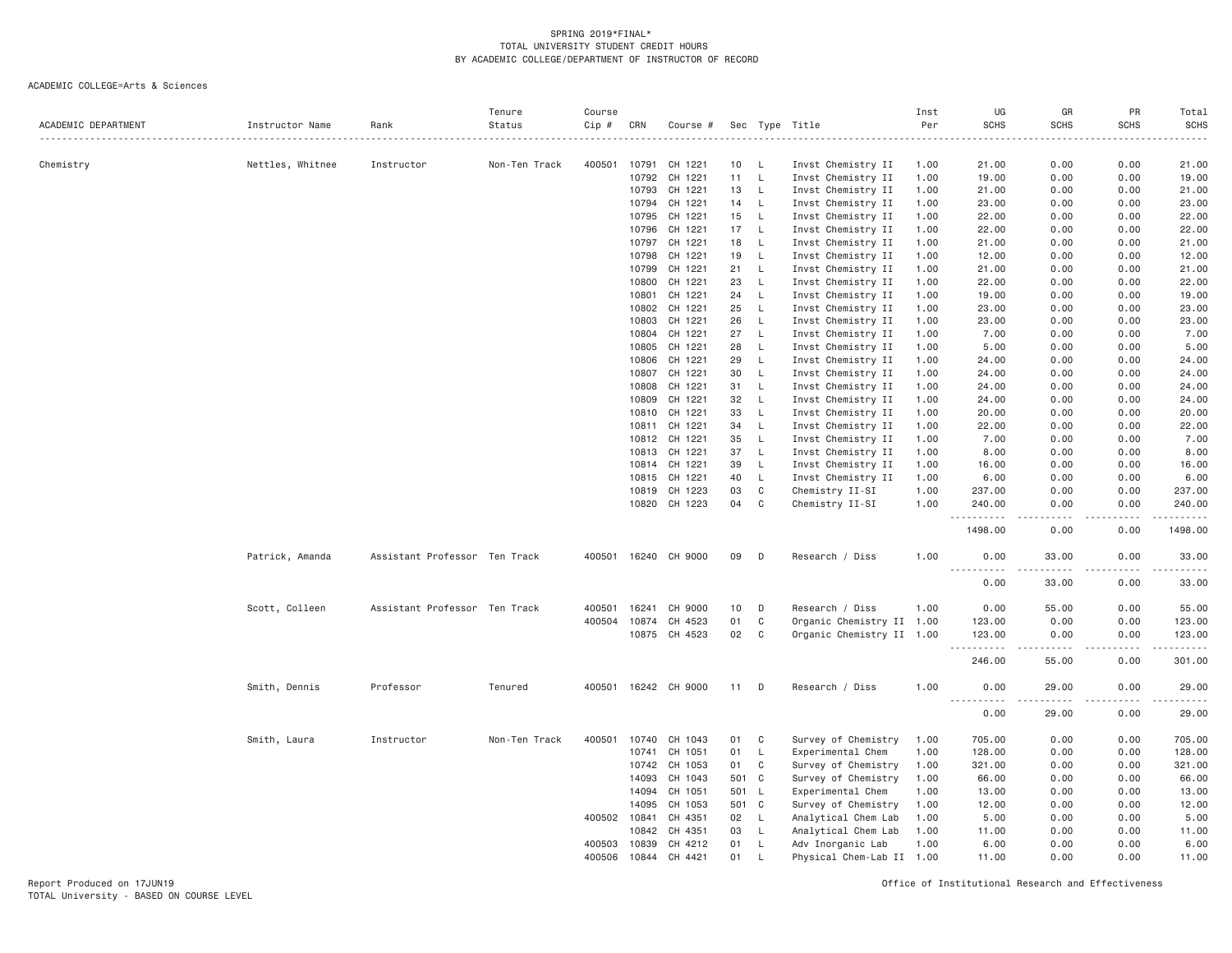| ACADEMIC DEPARTMENT                             | Instructor Name  | Rank                              | Tenure<br>Status | Course<br>Cip # | CRN   | Course # |                  |              | Sec Type Title            | Inst<br>Per | UG<br><b>SCHS</b>                                                                                                                                                            | GR<br><b>SCHS</b>    | PR<br><b>SCHS</b>  | Total<br>SCHS               |
|-------------------------------------------------|------------------|-----------------------------------|------------------|-----------------|-------|----------|------------------|--------------|---------------------------|-------------|------------------------------------------------------------------------------------------------------------------------------------------------------------------------------|----------------------|--------------------|-----------------------------|
|                                                 |                  |                                   |                  |                 |       |          |                  |              |                           |             | ----------                                                                                                                                                                   |                      |                    |                             |
|                                                 |                  |                                   |                  |                 |       |          |                  |              |                           |             | 1278.00                                                                                                                                                                      | 0.00                 | 0.00               | 1278.00                     |
| Chemistry                                       | Stokes, Sean     | Clinical Assist Pro Non-Ten Track |                  | 400504          | 10831 | CH 2501  | 01               | -L           | Elem Org Chem-Lab         | 1.00        | 13.00                                                                                                                                                                        | 0.00                 | 0.00               | 13.00                       |
|                                                 |                  |                                   |                  |                 | 10832 | CH 2501  | 02               | L            | Elem Org Chem-Lab         | 1.00        | 22.00                                                                                                                                                                        | 0.00                 | 0.00               | 22.00                       |
|                                                 |                  |                                   |                  |                 | 10833 | CH 2501  | 03               | L            | Elem Org Chem-Lab         | 1.00        | 23.00                                                                                                                                                                        | 0.00                 | 0.00               | 23.00                       |
|                                                 |                  |                                   |                  |                 | 10834 | CH 2501  | 04               | L            | Elem Org Chem-Lab         | 1.00        | 23.00                                                                                                                                                                        | 0.00                 | 0.00               | 23.00                       |
|                                                 |                  |                                   |                  |                 | 10835 | CH 2501  | 05               | L            | Elem Org Chem-Lab         | 1.00        | 7.00                                                                                                                                                                         | 0.00                 | 0.00               | 7.00                        |
|                                                 |                  |                                   |                  |                 | 10836 | CH 2503  | 01               | $\mathsf{C}$ | Elem Organic Chem         | 1.00        | 291.00                                                                                                                                                                       | 0.00                 | 0.00               | 291.00                      |
|                                                 |                  |                                   |                  |                 | 10878 | CH 4523  | 05               | C            | Organic Chemistry II      | 1.00        | 141.00                                                                                                                                                                       | 0.00                 | 0.00               | 141.00                      |
|                                                 |                  |                                   |                  |                 | 10879 | CH 4523  | 06               | C            | Organic Chemistry II 1.00 |             | 135.00                                                                                                                                                                       | 0.00                 | 0.00               | 135.00                      |
|                                                 |                  |                                   |                  |                 | 10880 | CH 4564  | 01               | $\mathsf{C}$ | Integrated Organic I 1.00 |             | 80.00                                                                                                                                                                        | 0.00                 | 0.00               | 80.00                       |
|                                                 |                  |                                   |                  |                 | 10881 | CH 4564  | 02               | K            | Integrated Organic I 1.00 |             | 0.00                                                                                                                                                                         | 0.00                 | 0.00               | 0.00                        |
|                                                 |                  |                                   |                  |                 | 10882 | CH 4564  | 03               | K            | Integrated Organic I 1.00 |             | 0.00                                                                                                                                                                         | 0.00                 | 0.00               | 0.00                        |
|                                                 |                  |                                   |                  |                 | 10883 | CH 4564  | H <sub>0</sub> 1 | $\mathbf{C}$ | Integrated Organic I 1.00 |             | 20.00                                                                                                                                                                        | 0.00                 | 0.00               | 20.00                       |
|                                                 |                  |                                   |                  |                 |       |          |                  |              |                           |             | $\frac{1}{2} \left( \frac{1}{2} \right) \left( \frac{1}{2} \right) \left( \frac{1}{2} \right) \left( \frac{1}{2} \right) \left( \frac{1}{2} \right)$<br>$\sim$ $\sim$ $\sim$ | $\frac{1}{2}$        | $- - - -$          | .                           |
|                                                 |                  |                                   |                  |                 |       |          |                  |              |                           |             | 755.00                                                                                                                                                                       | 0.00                 | 0.00               | 755.00                      |
|                                                 | Webster, Charles | Professor                         | Tenured          | 400501          | 16244 | CH 9000  | 13               | D            | Research / Diss           | 1.00        | 0.00                                                                                                                                                                         | 12.00                | 0.00               | 12.00                       |
|                                                 |                  |                                   |                  |                 | 17078 | CH 4000  | 20               | $\mathbf I$  | Directed Indiv Study      | 1.00        | 1.00                                                                                                                                                                         | 0.00                 | 0.00               | 1.00                        |
|                                                 |                  |                                   |                  | 400504          | 10826 | CH 1244  | 01               | $\mathbf C$  | Integrated Chem II        | 1.00        | 56.00                                                                                                                                                                        | 0.00                 | 0.00               | 56.00                       |
|                                                 |                  |                                   |                  |                 | 10827 | CH 1244  | 02               | K            | Integrated Chem II        | 1.00        | 0.00                                                                                                                                                                         | 0.00                 | 0.00               | 0.00                        |
|                                                 |                  |                                   |                  |                 | 10828 | CH 1244  | 03               | K            | Integrated Chem II        | 1.00        | 0.00                                                                                                                                                                         | 0.00                 | 0.00               | 0.00                        |
|                                                 |                  |                                   |                  |                 | 10829 | CH 1244  | H <sub>0</sub> 1 | C            | Integrated Chem II        | 1.00        | 12.00                                                                                                                                                                        | 0.00                 | 0.00               | 12.00                       |
|                                                 |                  |                                   |                  |                 |       |          |                  |              |                           |             | $\sim$ $\sim$ $\sim$                                                                                                                                                         | .                    | $   -$             | .                           |
|                                                 |                  |                                   |                  |                 |       |          |                  |              |                           |             | 69.00                                                                                                                                                                        | 12.00                | 0.00               | 81.00                       |
|                                                 | Wipf, David      | Professor                         | Tenured          | 400501          | 10838 | CH 4141  | 01               | C            | Prof Chem: Research       | 1.00        | 19.00                                                                                                                                                                        | 0.00                 | 0.00               | 19.00                       |
|                                                 |                  |                                   |                  |                 | 10897 | CH 4711  | 01               | C            | Senior Seminar            | 1.00        | 6.00                                                                                                                                                                         | 0.00                 | 0.00               | 6.00                        |
|                                                 |                  |                                   |                  |                 | 10902 | CH 8711  | 01               | S            | Seminar                   | 1.00        | 0.00                                                                                                                                                                         | 5.00                 | 0.00               | 5.00                        |
|                                                 |                  |                                   |                  |                 | 10903 | CH 8721  | 01               | S            | Seminar                   | 1.00        | 0.00                                                                                                                                                                         | 9,00                 | 0.00               | 9.00                        |
|                                                 |                  |                                   |                  |                 | 10904 | CH 8731  | 01               | S            | Seminar                   | 1.00        | 0.00                                                                                                                                                                         | 6,00                 | 0.00               | 6.00                        |
|                                                 |                  |                                   |                  |                 | 16245 | CH 9000  | 14               | D            | Research / Diss           | 1.00        | 0.00                                                                                                                                                                         | 43.00                | 0.00               | 43.00                       |
|                                                 |                  |                                   |                  |                 | 16253 | CH 8000  | 06               | D            | Research / Thesis         | 1.00        | 0.00                                                                                                                                                                         | 9.00                 | 0.00               | 9.00                        |
|                                                 |                  |                                   |                  | 400502          | 10843 | CH 4353  | 01               | $\mathbf C$  | Analytical Chem II        | 1.00        | 51.00                                                                                                                                                                        | 0.00                 | 0.00               | 51.00                       |
|                                                 |                  |                                   |                  |                 |       |          |                  |              |                           |             | .                                                                                                                                                                            | .                    | .                  |                             |
|                                                 |                  |                                   |                  |                 |       |          |                  |              |                           |             | 76.00                                                                                                                                                                        | 72.00                | 0.00               | 148.00                      |
|                                                 | Xu, Xue          | Clinical Assist Pro Non-Ten Track |                  | 400504          | 10855 | CH 4513  | 03               | C            | Organic Chemistry I 1.00  |             | 129.00                                                                                                                                                                       | 0.00                 | 0.00               | 129.00                      |
|                                                 |                  |                                   |                  |                 | 10856 | CH 4513  | 04               | $\mathtt{C}$ | Organic Chemistry I       | 1.00        | 132.00                                                                                                                                                                       | 0.00                 | 0.00               | 132.00                      |
|                                                 |                  |                                   |                  |                 | 10857 | CH 4513  | 05               | $\mathbf C$  | Organic Chemistry I       | 1.00        | 129.00                                                                                                                                                                       | 0.00                 | 0.00               | 129.00                      |
|                                                 |                  |                                   |                  |                 | 10858 | CH 4513  | 06               | $\mathsf{C}$ | Organic Chemistry I       | 1.00        | 111.00<br>. <b>.</b>                                                                                                                                                         | 0.00<br>.            | 0.00<br>.          | 111.00<br>د د د د د د       |
|                                                 |                  |                                   |                  |                 |       |          |                  |              |                           |             | 501.00                                                                                                                                                                       | 0.00                 | 0.00               | 501.00                      |
|                                                 | Zhang, Dongmao   | Associate Professor Tenured       |                  | 400501          | 16246 | CH 9000  | 15               | D            | Research / Diss           | 1.00        | 0.00                                                                                                                                                                         | 25.00                | 0.00               | 25.00                       |
|                                                 |                  |                                   |                  | 400502          | 14631 | CH 8313  | 01               | $\mathsf{C}$ | Adv Anal Chemistry        | 1.00        | 0.00                                                                                                                                                                         | 21.00                | 0.00               | 21.00                       |
|                                                 |                  |                                   |                  |                 |       |          |                  |              |                           |             | -----                                                                                                                                                                        | $\frac{1}{2}$        | .                  | .                           |
|                                                 |                  |                                   |                  |                 |       |          |                  |              |                           |             | 0.00                                                                                                                                                                         | 46.00                | 0.00               | 46.00                       |
| ----------------------------------<br>Chemistry |                  |                                   |                  |                 |       |          |                  |              |                           |             | ==========<br>8875.00                                                                                                                                                        | ==========<br>718.00 | ==========<br>0.00 | <b>ESSESSESS</b><br>9593.00 |
| ----------------------------------              |                  |                                   |                  |                 |       |          |                  |              |                           |             |                                                                                                                                                                              | ---------- --------- | ==========         |                             |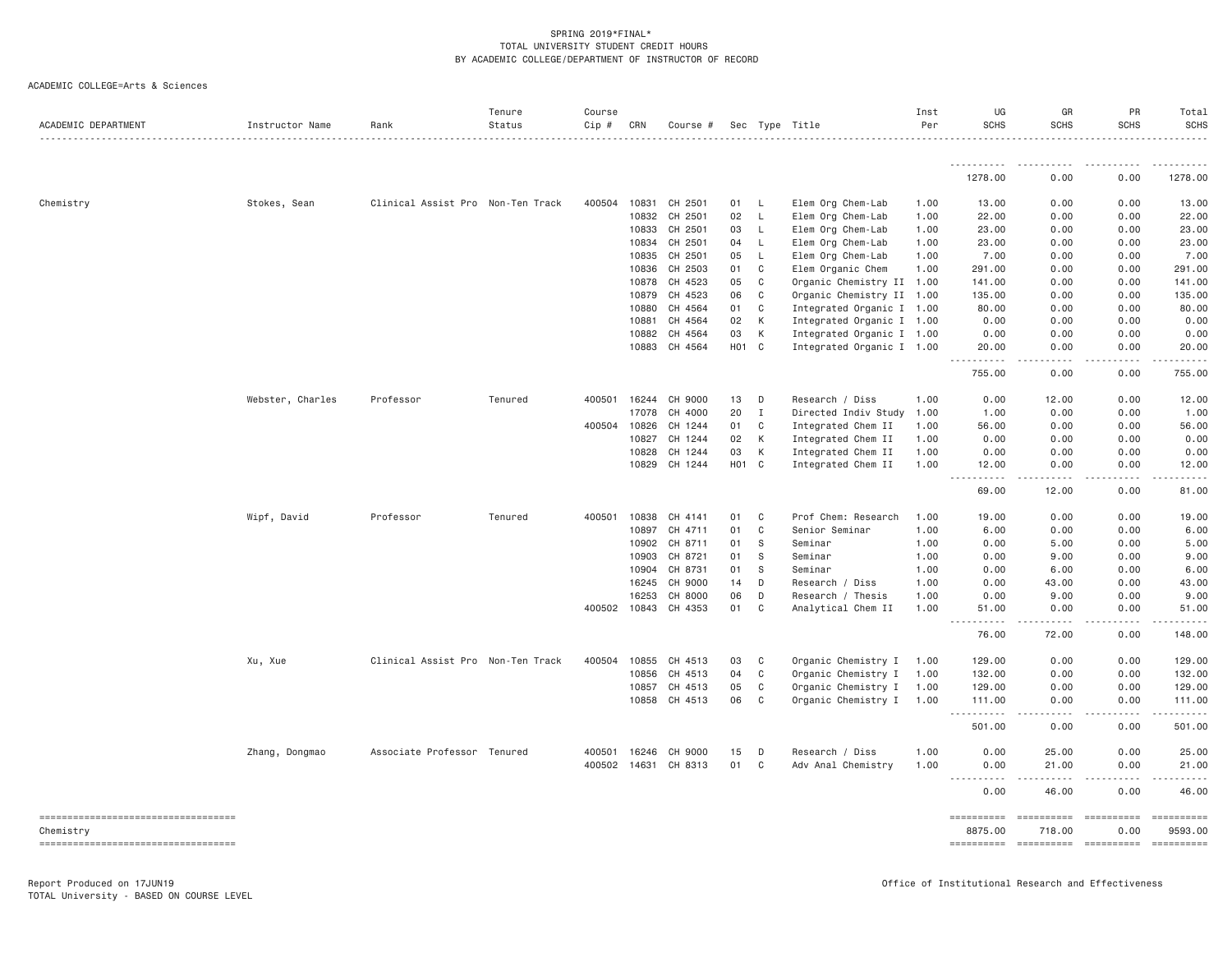| ACADEMIC DEPARTMENT                                | Instructor Name   | Rank                          | Tenure<br>Status | Course<br>Cip # | CRN   | Course #              |                  |   | Sec Type Title            | Inst<br>Per | UG<br><b>SCHS</b>                                | GR<br><b>SCHS</b>                                                                                                        | PR<br><b>SCHS</b>                                                                                                                                                                       | Total<br><b>SCHS</b>                                                                                                               |
|----------------------------------------------------|-------------------|-------------------------------|------------------|-----------------|-------|-----------------------|------------------|---|---------------------------|-------------|--------------------------------------------------|--------------------------------------------------------------------------------------------------------------------------|-----------------------------------------------------------------------------------------------------------------------------------------------------------------------------------------|------------------------------------------------------------------------------------------------------------------------------------|
| Classical & Modern Languages & Lite Arroyo, Silvia |                   | Associate Professor Ten Track |                  | 160905          | 12083 | FLS 3113              | 01               | C | Advanced Spanish Com 1.00 |             | 54.00                                            | 0.00                                                                                                                     | 0.00                                                                                                                                                                                    | 54.00                                                                                                                              |
|                                                    |                   |                               |                  |                 |       | 169999 14988 FLS 8990 | 01               | C | Special Topic In FLS 1.00 |             | 0.00<br>.                                        | 15.00<br>$\begin{array}{cccccccccccccc} \bullet & \bullet & \bullet & \bullet & \bullet & \bullet & \bullet \end{array}$ | 0.00<br>$\frac{1}{2} \left( \frac{1}{2} \right) \left( \frac{1}{2} \right) \left( \frac{1}{2} \right) \left( \frac{1}{2} \right) \left( \frac{1}{2} \right)$                            | 15.00<br>.                                                                                                                         |
|                                                    |                   |                               |                  |                 |       |                       |                  |   |                           |             | 54.00                                            | 15.00                                                                                                                    | 0.00                                                                                                                                                                                    | 69.00                                                                                                                              |
|                                                    | Bartera, Salvador | Assistant Professor Ten Track |                  | 160101          | 11962 | FL 4143               | 02               | C | Classical Mythology       | 1.00        | 81.00                                            | 0.00                                                                                                                     | 0.00                                                                                                                                                                                    | 81.00                                                                                                                              |
|                                                    |                   |                               |                  | 161203          | 12033 | FLL 2143              | 01               | C | Latin IV                  | 1.00        | 18.00                                            | 0.00                                                                                                                     | 0.00                                                                                                                                                                                    | 18.00                                                                                                                              |
|                                                    |                   |                               |                  |                 | 15002 | FLL 1123              | 05               | C | Latin II                  | 1.00        | 36.00                                            | 0.00                                                                                                                     | 0.00                                                                                                                                                                                    | 36.00                                                                                                                              |
|                                                    |                   |                               |                  |                 |       | 380201 13635 REL 4143 | 02               | C | Classical Mythology       | 1.00        | 69.00<br>$\sim$ $\sim$ $\sim$<br>.               | 0.00<br>المتمالين                                                                                                        | 0.00<br>$\frac{1}{2} \left( \frac{1}{2} \right) \left( \frac{1}{2} \right) \left( \frac{1}{2} \right) \left( \frac{1}{2} \right) \left( \frac{1}{2} \right) \left( \frac{1}{2} \right)$ | 69.00<br>.                                                                                                                         |
|                                                    |                   |                               |                  |                 |       |                       |                  |   |                           |             | 204.00                                           | 0.00                                                                                                                     | 0.00                                                                                                                                                                                    | 204.00                                                                                                                             |
|                                                    | Bensaid, Fahd     | Grad Teach Assist             | Non-Ten Track    |                 |       | 160901 11970 FLF 1113 | 01               | C | French I                  | 0.25        | 17.25<br>.                                       | 0.00                                                                                                                     | 0.00                                                                                                                                                                                    | 17.25<br>.                                                                                                                         |
|                                                    |                   |                               |                  |                 |       |                       |                  |   |                           |             | 17.25                                            | 0.00                                                                                                                     | 0.00                                                                                                                                                                                    | 17.25                                                                                                                              |
|                                                    | Boufous, Nadine   | Grad Teach Assist             | Non-Ten Track    | 141101 11581    |       | EM 3313               | 01               | C | Fluid Mechanics           | 1.00        | 144.00<br>.                                      | 0.00                                                                                                                     | 0.00                                                                                                                                                                                    | 144.00<br>$- - - - - -$                                                                                                            |
|                                                    |                   |                               |                  |                 |       |                       |                  |   |                           |             | 144,00                                           | 0.00                                                                                                                     | 0.00                                                                                                                                                                                    | 144.00                                                                                                                             |
|                                                    | Bushaala, Saad    | Lecturer                      | Non-Ten Track    | 160101          | 15666 | FL 2990               | 01               | C | Special Topic In FL       | 1.00        | 3.00                                             | 0.00                                                                                                                     | 0.00                                                                                                                                                                                    | 3.00                                                                                                                               |
|                                                    |                   |                               |                  | 450201          | 15664 | AN 2990               | 01               | C | Special Topic In AN 1.00  |             | 15.00                                            | 0.00                                                                                                                     | 0.00                                                                                                                                                                                    | 15.00                                                                                                                              |
|                                                    |                   |                               |                  |                 |       |                       |                  |   |                           |             | <u>.</u><br>18.00                                | د د د د<br>0.00                                                                                                          | $\frac{1}{2} \left( \frac{1}{2} \right) \left( \frac{1}{2} \right) \left( \frac{1}{2} \right) \left( \frac{1}{2} \right) \left( \frac{1}{2} \right)$<br>0.00                            | .<br>18.00                                                                                                                         |
|                                                    | Calderon, Beth    | Lecturer                      | Non-Ten Track    | 160905          |       | 13953 FLS 3323        | 201 C            |   | Entrprs Span-Speak W 1.00 |             | 21.00<br>.                                       | 0.00<br>$- - -$                                                                                                          | 0.00<br>.                                                                                                                                                                               | 21.00<br>.                                                                                                                         |
|                                                    |                   |                               |                  |                 |       |                       |                  |   |                           |             | 21.00                                            | 0.00                                                                                                                     | 0.00                                                                                                                                                                                    | 21.00                                                                                                                              |
|                                                    | Clark, Mark       | Associate Professor Tenured   |                  |                 |       | 161202 12012 FLH 1123 | 01               | C | Greek II                  | 1.00        | 54.00                                            | 0.00                                                                                                                     | 0.00                                                                                                                                                                                    | 54.00                                                                                                                              |
|                                                    |                   |                               |                  |                 | 12013 | FLH 2143              | H <sub>0</sub> 1 | C | Greek IV                  | 1.00        | 6.00                                             | 0.00                                                                                                                     | 0.00                                                                                                                                                                                    | 6.00                                                                                                                               |
|                                                    |                   |                               |                  | 161203 12026    |       | FLL 1123              | 01               | C | Latin II                  | 1.00        | 15.00                                            | 0.00                                                                                                                     | 0.00                                                                                                                                                                                    | 15.00                                                                                                                              |
|                                                    |                   |                               |                  |                 |       | 12028 FLL 1123        | 03               | C | Latin II                  | 1.00        | 45.00<br><u>.</u>                                | 0.00<br>$\frac{1}{2}$                                                                                                    | 0.00<br>.                                                                                                                                                                               | 45.00<br>.                                                                                                                         |
|                                                    |                   |                               |                  |                 |       |                       |                  |   |                           |             | 120.00                                           | 0.00                                                                                                                     | 0.00                                                                                                                                                                                    | 120.00                                                                                                                             |
|                                                    | Corrigan, Peter   | Professor                     | Tenured          |                 |       | 161203 15006 FLL 3111 | 01               | C | Latin Prose Composit 1.00 |             | 4.00<br>.                                        | 0.00<br>$\sim$ $\sim$ $\sim$                                                                                             | 0.00                                                                                                                                                                                    | 4.00<br>.                                                                                                                          |
|                                                    |                   |                               |                  |                 |       |                       |                  |   |                           |             | 4.00                                             | 0.00                                                                                                                     | 0.00                                                                                                                                                                                    | 4.00                                                                                                                               |
|                                                    | Davisson, Brian   | Associate Professor Ten Track |                  |                 |       | 160905 14985 FLS 3623 | 01 C             |   | Span Lit: 19th - Pr 1.00  |             | 57.00<br>$\omega_{\rm{c}}$ and $\omega_{\rm{c}}$ | 0.00<br>.                                                                                                                | 0.00<br>-----                                                                                                                                                                           | 57.00                                                                                                                              |
|                                                    |                   |                               |                  |                 |       |                       |                  |   |                           |             | 57.00                                            | 0.00                                                                                                                     | 0.00                                                                                                                                                                                    | 57.00                                                                                                                              |
|                                                    | Debicka, Anna     | Instructor                    | Non-Ten Track    | 160905          | 12039 | FLS 1113              | 01               | C | Spanish I                 | 1.00        | 84.00                                            | 0.00                                                                                                                     | 0.00                                                                                                                                                                                    | 84.00                                                                                                                              |
|                                                    |                   |                               |                  |                 | 12040 | FLS 1113              | 02               | C | Spanish I                 | 1.00        | 81.00                                            | 0.00                                                                                                                     | 0.00                                                                                                                                                                                    | 81.00                                                                                                                              |
|                                                    |                   |                               |                  |                 |       | 12041 FLS 1113        | 03               | C | Spanish I                 | 1.00        | 78.00<br><u>.</u>                                | 0.00<br>.                                                                                                                | 0.00<br>.                                                                                                                                                                               | 78.00<br>$\begin{array}{cccccccccccccc} \bullet & \bullet & \bullet & \bullet & \bullet & \bullet & \bullet & \bullet \end{array}$ |
|                                                    |                   |                               |                  |                 |       |                       |                  |   |                           |             | 243.00                                           | 0.00                                                                                                                     | 0.00                                                                                                                                                                                    | 243.00                                                                                                                             |
|                                                    | DiGiulio, Scott   | Assistant Professor Ten Track |                  | 161203          | 12029 | FLL 1123              | 04               | C | Latin II                  | 1.00        | 27.00                                            | 0.00                                                                                                                     | 0.00                                                                                                                                                                                    | 27.00                                                                                                                              |
|                                                    |                   |                               |                  | 169999          | 14980 | FL 4990               | 01               | C | Special Topic In FL       | 1.00        | 24.00                                            | 0.00                                                                                                                     | 0.00                                                                                                                                                                                    | 24.00                                                                                                                              |
|                                                    |                   |                               |                  |                 |       | 540101 14982 HI 4990  | 01               | C | Special Topic In HI       | 1.00        | 66.00                                            | 0.00                                                                                                                     | 0.00                                                                                                                                                                                    | 66.00                                                                                                                              |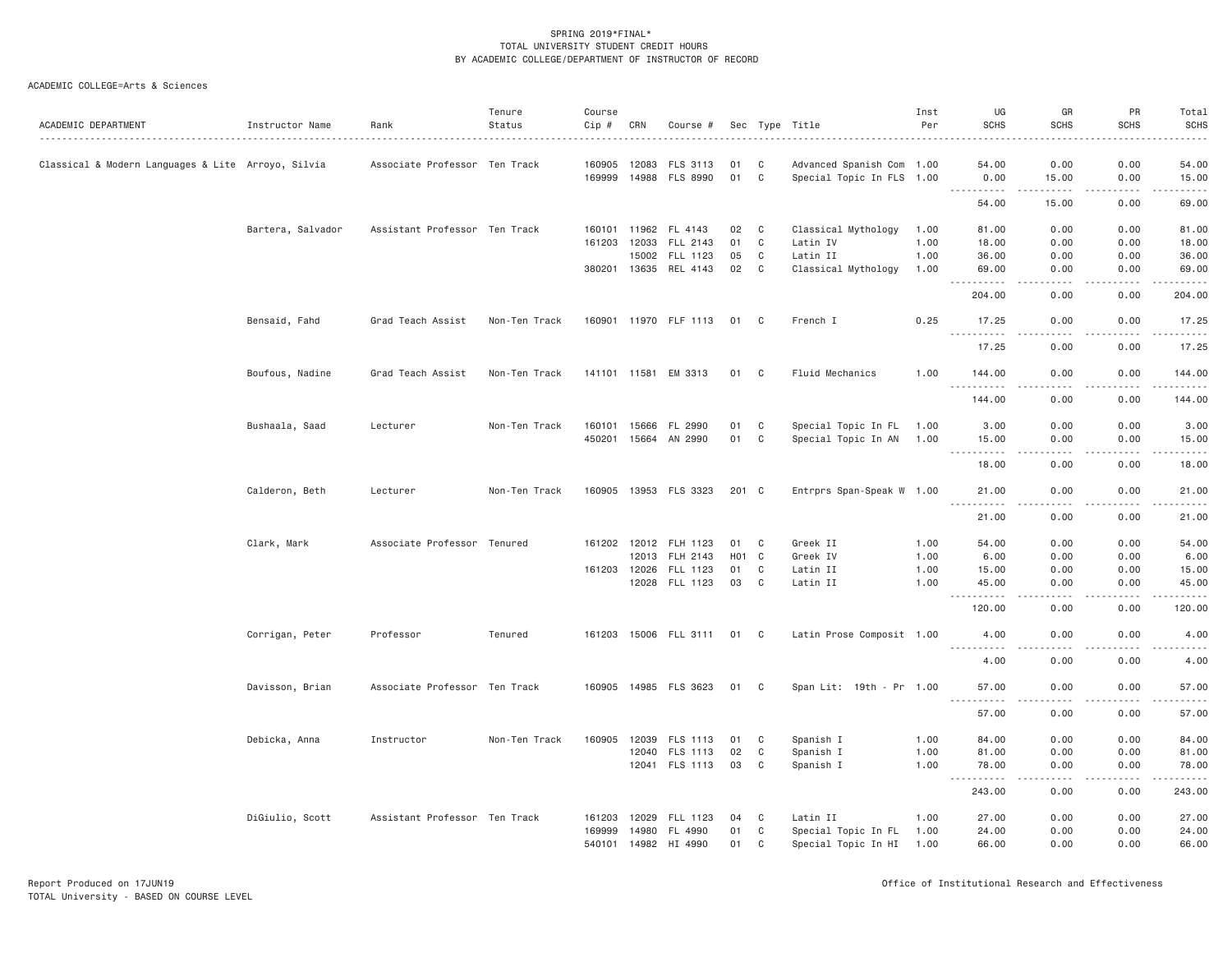| ACADEMIC COLLEGE=Arts & Sciences |  |
|----------------------------------|--|
|----------------------------------|--|

| ACADEMIC DEPARTMENT                                  | Instructor Name     | Rank                        | Tenure<br>Status | Course<br>Cip # | CRN   | Course #                          |          |              | Sec Type Title                | Inst<br>Per  | UG<br><b>SCHS</b>                  | GR<br><b>SCHS</b>                   | PR<br><b>SCHS</b>            | Total<br><b>SCHS</b>  |
|------------------------------------------------------|---------------------|-----------------------------|------------------|-----------------|-------|-----------------------------------|----------|--------------|-------------------------------|--------------|------------------------------------|-------------------------------------|------------------------------|-----------------------|
|                                                      |                     |                             |                  |                 |       |                                   |          |              |                               |              |                                    |                                     |                              |                       |
|                                                      |                     |                             |                  |                 |       |                                   |          |              |                               |              | 117.00                             | 0.00                                | 0.00                         | 117.00                |
| Classical & Modern Languages & Lite Doumouya, Khadim |                     | Grad Teach Assist           | Non-Ten Track    |                 |       | 160901 11978 FLF 1123             | 03       | C            | French II                     | 0.25         | 20.25                              | 0.00                                | 0.00                         | 20.25<br>.            |
|                                                      |                     |                             |                  |                 |       |                                   |          |              |                               |              | 20.25                              | 0.00                                | 0.00                         | 20.25                 |
|                                                      | Dunlap, Monika      | Instructor                  | Non-Ten Track    |                 |       | 160901 11976 FLF 1123             | 01       | C            | French II                     | 0.75         | 60.75                              | 0.00                                | 0.00                         | 60.75                 |
|                                                      |                     |                             |                  |                 | 11977 | FLF 1123                          | 02       | $\mathbf{C}$ | French II                     | 0.75         | 63.00                              | 0.00                                | 0.00                         | 63.00                 |
|                                                      |                     |                             |                  |                 | 11978 | FLF 1123                          | 03       | C            | French II                     | 0.75         | 60.75                              | 0.00                                | 0.00                         | 60.75                 |
|                                                      |                     |                             |                  |                 |       | 15008 FLF 3143                    | 01       | $\mathbf C$  | French Civilization           | 1.00         | 51.00<br>.                         | 0.00<br>$\frac{1}{2}$               | 0.00<br>.                    | 51.00<br>.            |
|                                                      |                     |                             |                  |                 |       |                                   |          |              |                               |              | 235.50                             | 0.00                                | 0.00                         | 235.50                |
|                                                      | El Khalfaoui, Manal | Non-Employee                | Not Applicable   |                 |       | 160901 11972 FLF 1113             | 03       | C            | French I                      | 0.25         | 19.50<br><u>.</u>                  | 0.00                                | 0.00                         | 19.50<br>.            |
|                                                      |                     |                             |                  |                 |       |                                   |          |              |                               |              | 19.50                              | 0.00                                | 0.00                         | 19.50                 |
|                                                      | Fabel, Ekaterina    | Lecturer                    | Non-Ten Track    |                 |       | 160402 12036 FLR 1123             | 01       | C            | Russian II                    | 1.00         | 48.00                              | 0.00                                | 0.00                         | 48.00                 |
|                                                      |                     |                             |                  |                 |       | 12038 FLR 2143                    | 01       | C            | Russian IV                    | 1.00         | 21.00                              | 0.00                                | 0.00                         | 21.00                 |
|                                                      |                     |                             |                  |                 |       |                                   |          |              |                               |              | $\sim$ $\sim$ $\sim$<br>.<br>69.00 | .<br>0.00                           | .<br>0.00                    | .<br>69.00            |
|                                                      | Fondren, Chevy      | Lecturer                    | Non-Ten Track    | 160501          |       | 11998 FLG 1113                    | 02       | C            | German I                      | 1,00         | 75.00                              | 0.00                                | 0.00                         | 75.00                 |
|                                                      |                     |                             |                  |                 | 12000 | FLG 1123                          | 01       | $\mathbf{C}$ | German II                     | 1.00         | 60.00                              | 0.00                                | 0.00                         | 60.00                 |
|                                                      |                     |                             |                  |                 | 12006 | FLG 2143                          | 01       | C            | German IV                     | 1.00         | 72.00                              | 0.00                                | 0.00                         | 72.00                 |
|                                                      |                     |                             |                  |                 |       | 14990 FLG 1123                    | 04       | C            | German II                     | 1.00         | 33.00<br>$\sim$ $\sim$ .<br>.      | 0.00<br>د د د د                     | 0.00<br>.                    | 33.00<br>.            |
|                                                      |                     |                             |                  |                 |       |                                   |          |              |                               |              | 240.00                             | 0.00                                | 0.00                         | 240.00                |
|                                                      | Frerot, Stephanie   | Grad Teach Assist           | Non-Ten Track    |                 |       | 160901 11974 FLF 1113             | 05       | C            | French I                      | 1.00         | 78.00                              | 0.00                                | 0.00                         | 78.00                 |
|                                                      |                     |                             |                  |                 |       | 11977 FLF 1123                    | 02       | C            | French II                     | 0.25         | 21.00<br>$\sim$ $\sim$ $\sim$<br>. | 0.00<br>$\sim$ $\sim$ $\sim$ $\sim$ | 0.00                         | 21.00<br>المالم عامات |
|                                                      |                     |                             |                  |                 |       |                                   |          |              |                               |              | 99.00                              | 0.00                                | 0.00                         | 99.00                 |
|                                                      | Gonzalez, Ana       | Grad Teach Assist           | Non-Ten Track    |                 |       | 160901 11976 FLF 1123             | 01       | C            | French II                     | 0.25         | 20.25                              | 0.00                                | 0.00                         | 20.25                 |
|                                                      |                     |                             |                  |                 |       | 16471 FLF 2133                    | 02       | C            | French III                    | 1.00         | 30.00<br><b></b>                   | 0.00<br>$- - - -$                   | 0.00<br>.                    | 30.00<br>.            |
|                                                      |                     |                             |                  |                 |       |                                   |          |              |                               |              | 50.25                              | 0.00                                | 0.00                         | 50.25                 |
|                                                      | Gray, Sally         | Associate Professor Tenured |                  |                 |       | 160501 11997 FLG 1113             | 01       | C            | German I                      | 1.00         | 39.00                              | 0.00                                | 0.00                         | 39.00                 |
|                                                      |                     |                             |                  |                 | 14994 | FLG 4353                          | 01       | C            | German Novella                | 1.00         | 24.00                              | 0.00                                | 0.00                         | 24.00                 |
|                                                      |                     |                             |                  |                 | 14995 | FLG 6353                          | 01       | C            | German Novella                | 1.00         | 0.00                               | 3.00                                | 0.00                         | 3.00                  |
|                                                      |                     |                             |                  |                 | 14997 | FLG 4493                          | 01       | C            | Mysteries Ger Lit &           | 1.00         | 27.00                              | 0.00                                | 0.00                         | 27.00                 |
|                                                      |                     |                             |                  |                 | 16286 | FLG 4000                          | 01       | $\mathbf{I}$ | Directed Indiv Study 1.00     |              | 3.00                               | 0.00                                | 0.00                         | 3.00                  |
|                                                      |                     |                             |                  |                 | 16374 | FLG 7000                          | 01       | $\mathbf{I}$ | Directed Indiv Study 1.00     |              | 0.00<br>.                          | 3.00<br>.                           | 0.00<br>$\sim$ $\sim$ $\sim$ | 3.00<br>$- - - -$     |
|                                                      |                     |                             |                  |                 |       |                                   |          |              |                               |              | 93.00                              | 6.00                                | 0.00                         | 99.00                 |
|                                                      | Hainsey, Arianne    | Lecturer                    | Non-Ten Track    | 160501          | 12004 | FLG 2133                          | 01       | C            | German III                    | 1.00         | 48.00                              | 0.00                                | 0.00                         | 48.00                 |
|                                                      |                     |                             |                  |                 | 14233 | FLG 1113                          | 501 C    |              | German I                      | 1.00         | 9.00                               | 0.00                                | 0.00                         | 9.00                  |
|                                                      |                     |                             |                  |                 | 14989 | FLG 1113<br>160905 12082 FLS 3111 | 03<br>01 | C<br>L       | German I<br>Adv Spanish Lab I | 1.00<br>1.00 | 54.00<br>6.00                      | 0.00<br>0.00                        | 0.00<br>0.00                 | 54.00<br>6.00         |
|                                                      |                     |                             |                  |                 |       | 12085 FLS 3121                    | 01       | L,           | Advan Spanish Conv P 1.00     |              | 20.00                              | 0.00                                | 0.00                         | 20.00                 |
|                                                      |                     |                             |                  |                 |       |                                   |          |              |                               |              |                                    |                                     |                              |                       |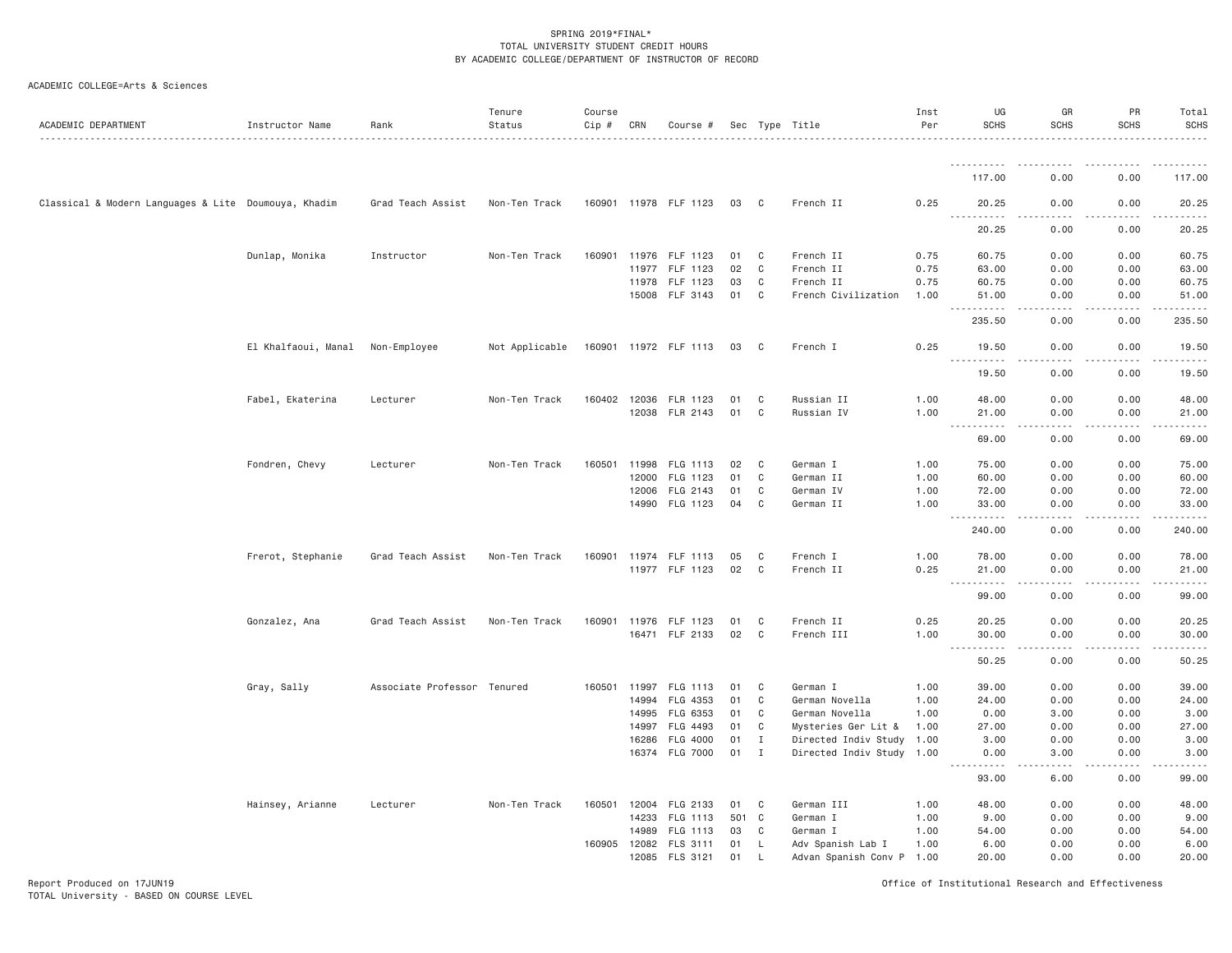| ACADEMIC DEPARTMENT                                 | Instructor Name               | Rank                          | Tenure<br>Status | Course<br>Cip # | CRN   | Course #              |       |              | Sec Type Title            | Inst<br>Per | UG<br><b>SCHS</b>                                                                               | GR<br><b>SCHS</b> | PR<br><b>SCHS</b> | Total<br><b>SCHS</b> |
|-----------------------------------------------------|-------------------------------|-------------------------------|------------------|-----------------|-------|-----------------------|-------|--------------|---------------------------|-------------|-------------------------------------------------------------------------------------------------|-------------------|-------------------|----------------------|
|                                                     |                               |                               |                  |                 |       |                       |       |              |                           |             | -----------                                                                                     |                   |                   |                      |
|                                                     |                               |                               |                  |                 |       |                       |       |              |                           |             | 137.00                                                                                          | 0.00              | 0.00              | 137.00               |
| Classical & Modern Languages & Lite Harland, Robert |                               | Associate Professor Tenured   |                  |                 |       | 160905 12049 FLS 1113 | 12    | C            | Spanish I                 | 1.00        | 78.00                                                                                           | 0.00              | 0.00              | 78.00                |
|                                                     |                               |                               |                  |                 | 12050 | FLS 1113              | 13    | C            | Spanish I                 | 1.00        | 78.00                                                                                           | 0.00              | 0.00              | 78.00                |
|                                                     |                               |                               |                  |                 |       | 16781 FLS 7000        | 01    | $\mathbf{I}$ | Directed Indiv Study 1.00 |             | 0.00<br>$\frac{1}{2} \frac{1}{2} \frac{1}{2} \frac{1}{2} \frac{1}{2} \frac{1}{2}$<br>. <u>.</u> | 1.00<br>.         | 0.00              | 1.00<br>.            |
|                                                     |                               |                               |                  |                 |       |                       |       |              |                           |             | 156.00                                                                                          | 1.00              | 0.00              | 157.00               |
|                                                     | Hernandez, Magda              | Lecturer                      | Non-Ten Track    |                 |       | 160905 12048 FLS 1113 | 11    | C            | Spanish I                 | 1.00        | 84.00                                                                                           | 0.00              | 0.00              | 84.00                |
|                                                     |                               |                               |                  |                 |       | 12056 FLS 1123        | 04    | C            | Spanish II                | 1.00        | 75.00                                                                                           | 0.00              | 0.00              | 75.00                |
|                                                     |                               |                               |                  |                 | 12061 | FLS 1123              | 09    | C            | Spanish II                | 1.00        | 81.00                                                                                           | 0.00              | 0.00              | 81.00                |
|                                                     |                               |                               |                  |                 | 12068 | FLS 1123              | 19    | C            | Spanish II                | 1.00        | 75.00                                                                                           | 0.00              | 0.00              | 75.00                |
|                                                     |                               |                               |                  |                 |       | 14240 FLS 2133        | 501 C |              | Spanish III               | 1.00        | 48.00<br>.                                                                                      | 0.00<br>.         | 0.00<br>.         | 48.00<br>.           |
|                                                     |                               |                               |                  |                 |       |                       |       |              |                           |             | 363.00                                                                                          | 0.00              | 0.00              | 363.00               |
|                                                     | Joo, Fumiko                   | Assistant Professor Ten Track |                  | 160302          | 15015 | FLJ 4990              | 01    | C            | Special Topic In FLJ 1.00 |             | 12.00                                                                                           | 0.00              | 0.00              | 12.00                |
|                                                     |                               |                               |                  |                 | 16852 | FLJ 4000              | 01    | I            | Directed Indiv Study 1.00 |             | 3.00                                                                                            | 0.00              | 0.00              | 3.00                 |
|                                                     |                               |                               |                  |                 |       | 169999 14984 FL 4990  | 02    | C            | Special Topic In FL 1.00  |             | 57.00                                                                                           | 0.00              | 0.00              | 57.00                |
|                                                     |                               |                               |                  |                 |       |                       |       |              |                           |             | .<br>$\frac{1}{2} \left( \frac{1}{2} \right) \left( \frac{1}{2} \right)$<br>72.00               | .<br>0.00         | .<br>0.00         | .<br>72.00           |
|                                                     | King, Lydia                   | Instructor                    | Non-Ten Track    | 160901          | 11970 | FLF 1113              | 01    | C            | French I                  | 0.75        | 51.75                                                                                           | 0.00              | 0.00              | 51.75                |
|                                                     |                               |                               |                  |                 | 11971 | FLF 1113              | 02    | C            | French I                  | 1.00        | 48.00                                                                                           | 0.00              | 0.00              | 48.00                |
|                                                     |                               |                               |                  |                 |       | 11972 FLF 1113        | 03    | C            | French I                  | 0.75        | 58.50                                                                                           | 0.00              | 0.00              | 58.50                |
|                                                     |                               |                               |                  |                 |       | 11973 FLF 1113        | 04    | C            | French I                  | 0.75        | 63.00<br>$\sim$ $\sim$ $\sim$ $\sim$                                                            | 0.00              | 0.00              | 63.00<br>$   -$      |
|                                                     |                               |                               |                  |                 |       |                       |       |              |                           |             | 221.25                                                                                          | 0.00              | 0.00              | 221.25               |
|                                                     | Kraker, Julia                 | Lecturer                      | Non-Ten Track    | 160905          |       | 12053 FLS 1123        | 01    | C            | Spanish II                | 1.00        | 72.00                                                                                           | 0.00              | 0.00              | 72.00                |
|                                                     |                               |                               |                  |                 |       | 12054 FLS 1123        | 02    | $\mathbf{C}$ | Spanish II                | 1.00        | 75.00                                                                                           | 0.00              | 0.00              | 75.00                |
|                                                     |                               |                               |                  |                 | 14237 | FLS 1123              | 501 C |              | Spanish II                | 1.00        | 60.00                                                                                           | 0.00              | 0.00              | 60.00                |
|                                                     |                               |                               |                  |                 | 14238 | FLS 1123              | 503 C |              | Spanish II                | 1.00        | 54.00                                                                                           | 0.00              | 0.00              | 54.00                |
|                                                     |                               |                               |                  |                 |       | 14239 FLS 1123        | 504 C |              | Spanish II                | 1.00        | 54.00<br>------<br>$  -$                                                                        | 0.00<br>.         | 0.00<br>-----     | 54.00<br>. <b>.</b>  |
|                                                     |                               |                               |                  |                 |       |                       |       |              |                           |             | 315.00                                                                                          | 0.00              | 0.00              | 315.00               |
|                                                     | Little, Christopher           | Lecturer                      | Non-Ten Track    | 160905          | 14234 | FLS 1113              | 501 C |              | Spanish I                 | 1.00        | 51.00                                                                                           | 0.00              | 0.00              | 51.00                |
|                                                     |                               |                               |                  |                 | 14235 | FLS 1113              | 502 C |              | Spanish I                 | 1.00        | 51.00                                                                                           | 0.00              | 0.00              | 51.00                |
|                                                     |                               |                               |                  |                 |       | 14236 FLS 1113        | 503 C |              | Spanish I                 | 1.00        | 45.00<br>$  -$<br>.                                                                             | 0.00<br>.         | 0.00<br>-----     | 45.00<br>. <b>.</b>  |
|                                                     |                               |                               |                  |                 |       |                       |       |              |                           |             | 147.00                                                                                          | 0.00              | 0.00              | 147.00               |
|                                                     | Martinez Rosas, Mari Lecturer |                               | Non-Ten Track    | 160905          |       | 12071 FLS 2133        | 01    | C            | Spanish III               | 1.00        | 84.00                                                                                           | 0.00              | 0.00              | 84.00                |
|                                                     |                               |                               |                  |                 | 12072 | FLS 2133              | 02    | C            | Spanish III               | 1.00        | 57.00                                                                                           | 0.00              | 0.00              | 57.00                |
|                                                     |                               |                               |                  |                 |       | 12075 FLS 2133        | 06    | C            | Spanish III               | 1.00        | 78.00<br>$\cdots$<br>.                                                                          | 0.00<br>.         | 0.00<br>.         | 78.00<br>.           |
|                                                     |                               |                               |                  |                 |       |                       |       |              |                           |             | 219.00                                                                                          | 0.00              | 0.00              | 219.00               |
|                                                     | Massey, Brittany              | Lecturer                      | Non-Ten Track    | 160901          |       | 14231 FLF 1113        | 501 C |              | French I                  | 1.00        | 21.00                                                                                           | 0.00              | 0.00              | 21.00                |
|                                                     |                               |                               |                  |                 |       | 14232 FLF 1123        | 501 C |              | French II                 | 1.00        | 30.00                                                                                           | 0.00              | 0.00              | 30.00                |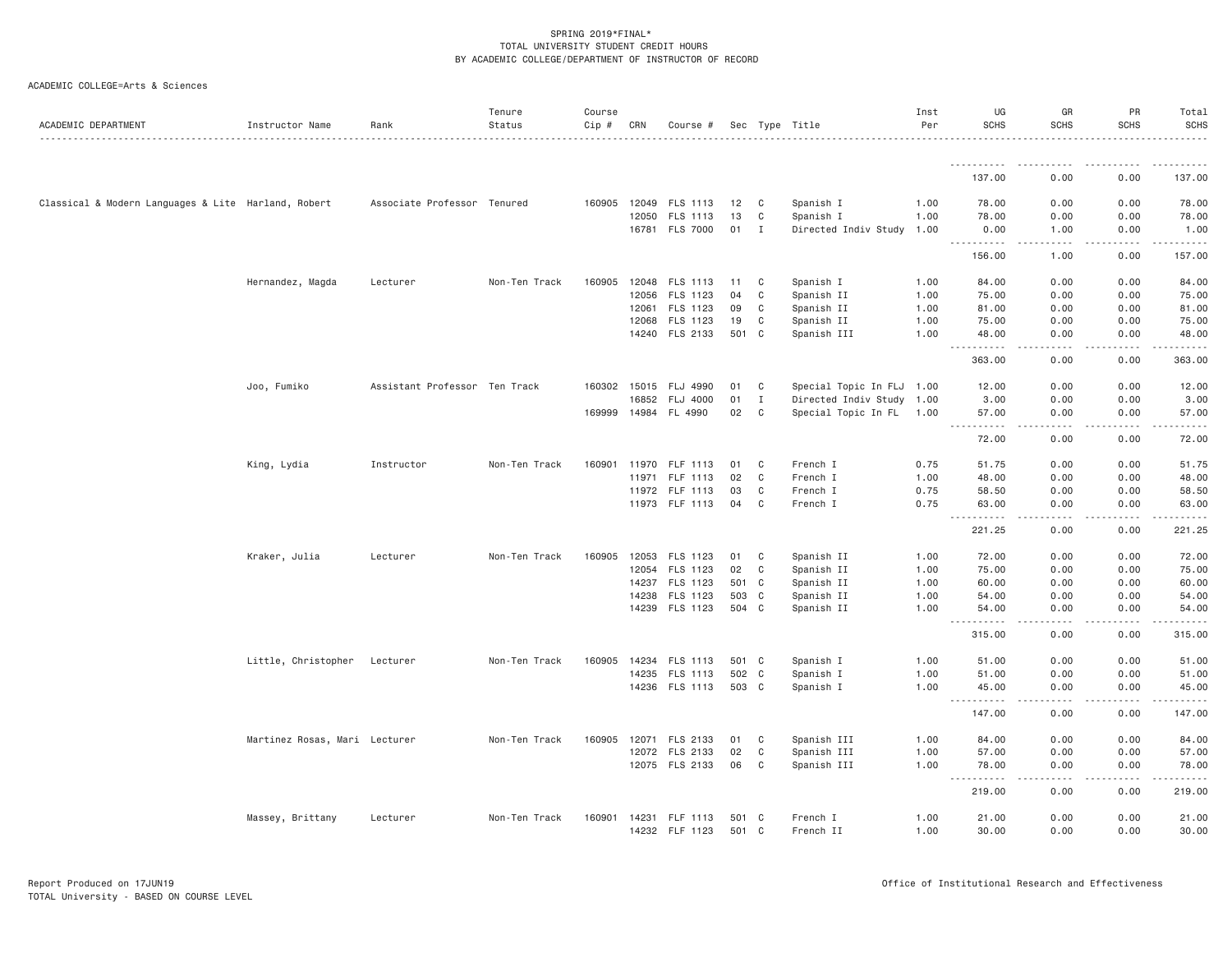| ACADEMIC DEPARTMENT                                   | Instructor Name   | Rank                          | Tenure<br>Status | Course<br>Cip # | CRN          | Course #              |            |              | Sec Type Title            | Inst<br>Per | UG<br><b>SCHS</b>                   | GR<br><b>SCHS</b>     | PR<br><b>SCHS</b> | Total<br><b>SCHS</b> |
|-------------------------------------------------------|-------------------|-------------------------------|------------------|-----------------|--------------|-----------------------|------------|--------------|---------------------------|-------------|-------------------------------------|-----------------------|-------------------|----------------------|
|                                                       |                   |                               |                  |                 |              |                       |            |              |                           |             | .                                   |                       |                   |                      |
|                                                       |                   |                               |                  |                 |              |                       |            |              |                           |             | 51.00                               | 0.00                  | 0.00              | 51.00                |
| Classical & Modern Languages & Lite McFadden, Michael |                   | Lecturer                      | Non-Ten Track    | 160905          | 12044        | FLS 1113              | 07         | C            | Spanish I                 | 1.00        | 87.00                               | 0.00                  | 0.00              | 87.00                |
|                                                       |                   |                               |                  |                 | 12045        | FLS 1113              | 08         | C            | Spanish I                 | 1.00        | 87.00                               | 0.00                  | 0.00              | 87.00                |
|                                                       |                   |                               |                  |                 | 12055        | FLS 1123              | 03         | C            | Spanish II                | 1.00        | 78.00                               | 0.00                  | 0.00              | 78.00                |
|                                                       |                   |                               |                  |                 |              | 12064 FLS 1123        | 12         | C            | Spanish II                | 1.00        | 81.00<br>.                          | 0.00<br>.             | 0.00<br>.         | 81.00<br>.           |
|                                                       |                   |                               |                  |                 |              |                       |            |              |                           |             | 333.00                              | 0.00                  | 0.00              | 333.00               |
|                                                       | Moser, Keith      | Professor                     | Tenured          | 160101          |              | 16543 FL 4000         | 01         | $\mathbf{I}$ | Directed Indiv Study 1.00 |             | 3.00                                | 0.00                  | 0.00              | 3.00                 |
|                                                       |                   |                               |                  | 160104          | 14979        | FL 8113               | 01         | -S           | Capstone Seminar          | 1.00        | 0.00                                | 33.00                 | 0.00              | 33.00                |
|                                                       |                   |                               |                  | 160901          | 15012        | FLF 4073              | 01         | C            | 20th Cent Fr Drama        | 1.00        | 57.00                               | 0.00                  | 0.00              | 57.00                |
|                                                       |                   |                               |                  |                 | 15013        | FLF 6073              | 01         | $\mathbb C$  | 20th Cent Fr Drama        | 1.00        | 0.00                                | 9.00                  | 0.00              | 9.00                 |
|                                                       |                   |                               |                  |                 | 15014        | FLF 8103              | 01         | S            | Sem 20th Cent Fr Nov      | 1.00        | 0.00                                | 21.00                 | 0.00              | 21.00                |
|                                                       |                   |                               |                  |                 | 16101        | FLF 4000              | 03         | $\mathbf{I}$ | Directed Indiv Study      | 1.00        | 3.00                                | 0.00                  | 0.00              | 3.00                 |
|                                                       |                   |                               |                  |                 | 16963        | FLF 4000              | 06         | I            | Directed Indiv Study 1.00 |             | 3.00                                | 0.00                  | 0.00              | 3.00                 |
|                                                       |                   |                               |                  |                 | 17031        | FLF 4000              | 07         | $\mathbf{I}$ | Directed Indiv Study 1.00 |             | 3.00                                | 0.00                  | 0.00              | 3.00                 |
|                                                       |                   |                               |                  |                 |              | 17051 FLF 4000        | 08         | $\mathbf{I}$ | Directed Indiv Study 1.00 |             | 2.00<br>$\sim$ $\sim$ $\sim$ $\sim$ | 0.00                  | 0.00              | 2.00                 |
|                                                       |                   |                               |                  |                 |              |                       |            |              |                           |             | 71.00                               | 63.00                 | 0.00              | 134.00               |
|                                                       | Moya, Arleana     | Instructor                    | Non-Ten Track    | 160905          | 12059        | FLS 1123              | 07         | C            | Spanish II                | 1.00        | 81.00                               | 0.00                  | 0.00              | 81.00                |
|                                                       |                   |                               |                  |                 | 12060        | FLS 1123              | 08         | C            | Spanish II                | 1.00        | 78.00                               | 0.00                  | 0.00              | 78.00                |
|                                                       |                   |                               |                  |                 |              | 12063 FLS 1123        | 11         | C            | Spanish II                | 1.00        | 81.00                               | 0.00                  | 0.00              | 81.00                |
|                                                       |                   |                               |                  |                 |              | 12070 FLS 1123        | <b>HO1</b> | $\mathbf{C}$ | Spanish II-Honors         | 1.00        | 54.00<br>.                          | 0.00<br>.             | 0.00<br>.         | 54.00<br>.           |
|                                                       |                   |                               |                  |                 |              |                       |            |              |                           |             | 294.00                              | 0.00                  | 0.00              | 294.00               |
|                                                       | Nigro, Rosa       | Lecturer                      | Non-Ten Track    | 160902          | 12014        | FLI 1113              | 01         | C            | Italian I                 | 1.00        | 81.00                               | 0.00                  | 0.00              | 81.00                |
|                                                       |                   |                               |                  |                 | 12015        | FLI 1123              | 01         | C            | Italian II                | 1.00        | 57.00                               | 0.00                  | 0.00              | 57.00                |
|                                                       |                   |                               |                  |                 |              | 169999 15225 FLI 4990 | 01         | C            | Special Topic in FLI 1.00 |             | 12.00<br>.                          | 0.00                  | 0.00              | 12.00                |
|                                                       |                   |                               |                  |                 |              |                       |            |              |                           |             | 150.00                              | 0.00                  | 0.00              | 150.00               |
|                                                       | Pelaez, Sol       | Associate Professor Ten Track |                  |                 | 160905 12080 | FLS 2143              | 03         | C            | Spanish IV                | 1.00        | 42.00                               | 0.00                  | 0.00              | 42.00                |
|                                                       |                   |                               |                  |                 | 14986        | FLS 4213              | 01         | C            | Mod Span Women Write      | 1.00        | 18.00                               | 0.00                  | 0.00              | 18.00                |
|                                                       |                   |                               |                  |                 | 14987        | FLS 6213              | 01         | C            | Mod Span Women Write      | 1.00        | 0.00                                | 12.00                 | 0.00              | 12.00                |
|                                                       |                   |                               |                  |                 |              | 16448 FLS 8000        | 01         | D            | Research / Thesis         | 1.00        | 0.00<br><u> - - - - - - - - - -</u> | 6.00<br>$- - - - -$   | 0.00              | 6.00<br>$- - - - -$  |
|                                                       |                   |                               |                  |                 |              |                       |            |              |                           |             | 60.00                               | 18.00                 | 0.00              | 78.00                |
|                                                       | Potter, Edward    | Associate Professor Tenured   |                  |                 | 160501 12001 | FLG 1123              | 02         | C            | German II                 | 1.00        | 18.00                               | 0.00                  | 0.00              | 18.00                |
|                                                       |                   |                               |                  |                 | 12002        | FLG 1123              | 03         | C            | German II                 | 1.00        | 51.00                               | 0.00                  | 0.00              | 51.00                |
|                                                       |                   |                               |                  | 169999          | 15226        | FL 4990               | 03         | C            | Special Topic In FL       | 1.00        | 15.00<br>.                          | 0.00<br>$\frac{1}{2}$ | 0.00<br>.         | 15.00<br>.           |
|                                                       |                   |                               |                  |                 |              |                       |            |              |                           |             | 84.00                               | 0.00                  | 0.00              | 84.00                |
|                                                       | Roskelley, Martha | Lecturer                      | Non-Ten Track    |                 |              | 160905 12042 FLS 1113 | 04         | C            | Spanish I                 | 1.00        | 81.00                               | 0.00                  | 0.00              | 81.00                |
|                                                       |                   |                               |                  |                 |              | 12043 FLS 1113        | 06         | C            | Spanish I                 | 1.00        | 78.00                               | 0.00                  | 0.00              | 78.00                |
|                                                       |                   |                               |                  |                 |              |                       |            |              |                           |             | .<br>159.00                         | 0.00                  | 0.00              | 159.00               |
|                                                       | Russell, Amie     | Instructor                    | Non-Ten Track    |                 |              | 160901 17253 FLF 4000 | 09         | I.           | Directed Indiv Study 1.00 |             | 1.00                                | 0.00                  | 0.00              | 1.00                 |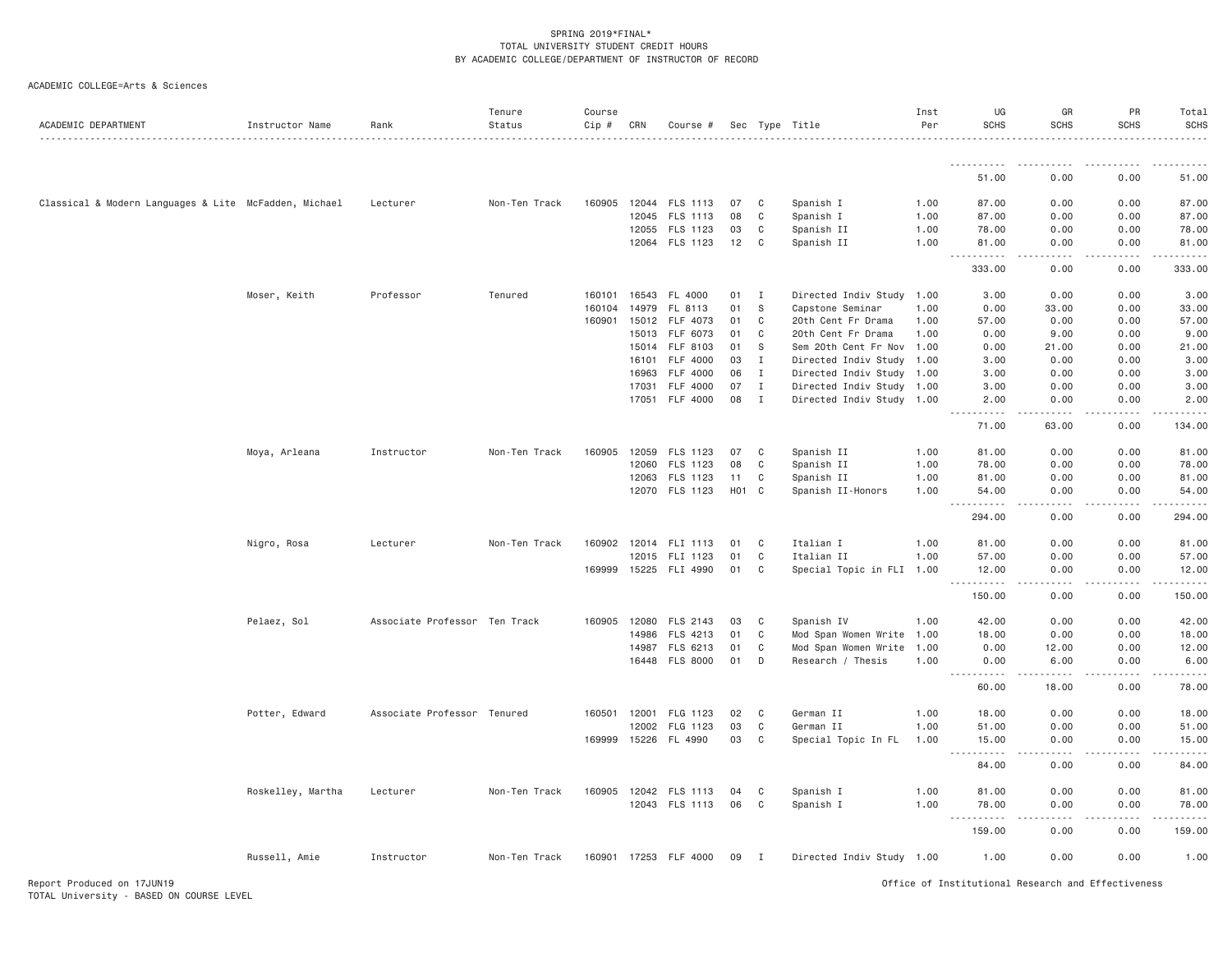| ACADEMIC DEPARTMENT                               | Instructor Name                        | Rank                          | Tenure<br>Status | Course<br>$Cip \#$ | CRN   | Course #              |    |              | Sec Type Title            | Inst<br>Per<br>. | UG<br><b>SCHS</b>                    | GR<br><b>SCHS</b><br>----           | PR<br><b>SCHS</b>                                                                                                                                            | Total<br><b>SCHS</b><br>.                                                   |
|---------------------------------------------------|----------------------------------------|-------------------------------|------------------|--------------------|-------|-----------------------|----|--------------|---------------------------|------------------|--------------------------------------|-------------------------------------|--------------------------------------------------------------------------------------------------------------------------------------------------------------|-----------------------------------------------------------------------------|
| Classical & Modern Languages & Lite Russell, Amie |                                        | Instructor                    | Non-Ten Track    | 160905             | 12065 | FLS 1123              | 15 | C            | Spanish II                | 1.00             | 78.00                                | 0.00                                | 0.00                                                                                                                                                         | 78.00                                                                       |
|                                                   |                                        |                               |                  |                    | 12066 | FLS 1123              | 16 | C            | Spanish II                | 1.00             | 72.00                                | 0.00                                | 0.00                                                                                                                                                         | 72.00                                                                       |
|                                                   |                                        |                               |                  |                    |       | 12067 FLS 1123        | 17 | C            | Spanish II                | 1.00             | 84.00                                | 0.00                                | 0.00                                                                                                                                                         | 84.00                                                                       |
|                                                   |                                        |                               |                  |                    |       |                       |    |              |                           |                  | .<br>$\sim$ $\sim$ $\sim$<br>235.00  | $   -$<br>0.00                      | .<br>0.00                                                                                                                                                    | .<br>235.00                                                                 |
|                                                   | Simpore, Karim                         | Associate Professor Ten Track |                  | 160901 11981       |       | FLF 2133              | 01 | C            | French III                | 1.00             | 69.00                                | 0.00                                | 0.00                                                                                                                                                         | 69.00                                                                       |
|                                                   |                                        |                               |                  |                    | 15011 | FLF 6223              | 01 | C            | French Novel before       | 1.00             | 0.00                                 | 6.00                                | 0.00                                                                                                                                                         | 6.00                                                                        |
|                                                   |                                        |                               |                  | 190901             | 15010 | FLF 4223              | 01 | C            | French Novel before       | 1.00             | 18.00                                | 0.00                                | 0.00                                                                                                                                                         | 18.00                                                                       |
|                                                   |                                        |                               |                  |                    |       |                       |    |              |                           |                  | .<br>87.00                           | د د د د<br>6.00                     | $\frac{1}{2} \left( \frac{1}{2} \right) \left( \frac{1}{2} \right) \left( \frac{1}{2} \right) \left( \frac{1}{2} \right) \left( \frac{1}{2} \right)$<br>0.00 | .<br>93.00                                                                  |
|                                                   | Sung, Han-Hsin                         | Lecturer                      | Non-Ten Track    | 160101             | 11967 | FLC 1123              | 01 | B            | Chinese II                | 1.00             | 30.00                                | 0.00                                | 0.00                                                                                                                                                         | 30.00                                                                       |
|                                                   |                                        |                               |                  |                    | 11968 | FLC 1123              | 02 | B            | Chinese II                | 1.00             | 27.00                                | 0.00                                | 0.00                                                                                                                                                         | 27.00                                                                       |
|                                                   |                                        |                               |                  |                    | 11969 | FLC 2143              | 01 | C            | Chinese IV                | 1.00             | 21.00                                | 0.00                                | 0.00                                                                                                                                                         | 21.00                                                                       |
|                                                   |                                        |                               |                  | 169999             | 16607 | FLC 4000              | 01 | $\mathbf{I}$ | Directed Indiv Study 1.00 |                  | 3.00                                 | 0.00                                | 0.00                                                                                                                                                         | 3.00                                                                        |
|                                                   |                                        |                               |                  |                    | 16608 | FLC 4000              | 02 | $\mathbf{I}$ | Directed Indiv Study 1.00 |                  | 3.00                                 | 0.00                                | 0.00                                                                                                                                                         | 3.00                                                                        |
|                                                   |                                        |                               |                  |                    | 16609 | FLC 4000              | 03 | $\mathbf{I}$ | Directed Indiv Study 1.00 |                  | 3.00                                 | 0.00                                | 0.00                                                                                                                                                         | 3.00                                                                        |
|                                                   |                                        |                               |                  |                    |       |                       |    |              |                           |                  | $\sim$ $\sim$ $\sim$<br>.<br>87.00   | $\sim$ $\sim$ $\sim$<br>0.00        | .<br>0.00                                                                                                                                                    | .<br>87.00                                                                  |
|                                                   | Sykes, Savannah                        | Grad Teach Assist             | Non-Ten Track    |                    |       | 160905 12047 FLS 1113 | 10 | C            | Spanish I                 | 1.00             | 78.00                                | 0.00                                | 0.00<br>.                                                                                                                                                    | 78.00                                                                       |
|                                                   |                                        |                               |                  |                    |       |                       |    |              |                           |                  | .<br>78.00                           | $\sim$ $\sim$ $\sim$ $\sim$<br>0.00 | 0.00                                                                                                                                                         | .<br>78.00                                                                  |
|                                                   | Takeda, Nana                           | Lecturer                      | Non-Ten Track    | 160302             | 12018 | FLJ 1123              | 01 | C            | Japanese II               | 1.00             | 54.00                                | 0.00                                | 0.00                                                                                                                                                         | 54.00                                                                       |
|                                                   |                                        |                               |                  |                    | 12019 | FLJ 1123              | 02 | C            | Japanese II               | 1.00             | 54.00                                | 0.00                                | 0.00                                                                                                                                                         | 54.00                                                                       |
|                                                   |                                        |                               |                  |                    |       | 12021 FLJ 2143        | 01 | C            | Japanese IV               | 1.00             | 45.00                                | 0.00                                | 0.00                                                                                                                                                         | 45.00                                                                       |
|                                                   |                                        |                               |                  |                    |       |                       |    |              |                           |                  | $\sim$ $\sim$ $\sim$<br>.<br>153.00  | .<br>0.00                           | .<br>0.00                                                                                                                                                    | <u>.</u><br>153.00                                                          |
|                                                   | Truesdale, Scott                       | Grad Teach Assist             | Non-Ten Track    | 160901             | 11973 | FLF 1113              | 04 | C            | French I                  | 0.25             | 21.00                                | 0.00                                | 0.00                                                                                                                                                         | 21.00                                                                       |
|                                                   |                                        |                               |                  |                    |       | 11984 FLF 2143        | 01 | C            | French IV                 | 1.00             | 60.00                                | 0.00                                | 0.00                                                                                                                                                         | 60.00                                                                       |
|                                                   |                                        |                               |                  |                    |       |                       |    |              |                           |                  | .<br>$\sim$ $\sim$ $\sim$ .<br>81.00 | $- - -$<br>0.00                     | 0.00                                                                                                                                                         | .<br>81.00                                                                  |
|                                                   | Vozzo, Rosa                            | Instructor                    | Non-Ten Track    |                    |       | 160905 12073 FLS 2133 | 04 | C            | Spanish III               | 1.00             | 45.00                                | 0.00                                | 0.00                                                                                                                                                         | 45.00                                                                       |
|                                                   |                                        |                               |                  |                    |       | 12074 FLS 2133        | 05 | C            | Spanish III               | 1.00             | 72.00                                | 0.00                                | 0.00                                                                                                                                                         | 72.00                                                                       |
|                                                   |                                        |                               |                  |                    | 12088 | FLS 3233              | 01 | C            | Adv Spanish Conversa 1.00 |                  | 72.00                                | 0.00                                | 0.00                                                                                                                                                         | 72.00                                                                       |
|                                                   |                                        |                               |                  |                    | 12090 | FLS 3323              | 01 | C            | Entrprs Span-Speak W 1.00 |                  | 81.00                                | 0.00                                | 0.00                                                                                                                                                         | 81.00                                                                       |
|                                                   |                                        |                               |                  |                    |       | 16989 FLS 4000        | 01 | $\mathbf{I}$ | Directed Indiv Study 1.00 |                  | 3.00<br>.                            | 0.00<br>$   -$                      | 0.00<br>$- - - - -$                                                                                                                                          | 3.00<br>$- - - - - -$                                                       |
|                                                   |                                        |                               |                  |                    |       |                       |    |              |                           |                  | 273.00                               | 0.00                                | 0.00                                                                                                                                                         | 273.00                                                                      |
|                                                   | Wadlington, Francesc Grad Teach Assist |                               | Non-Ten Track    |                    |       | 160905 12046 FLS 1113 | 09 | C            | Spanish I                 | 1.00             | 78.00<br>.                           | 0.00<br>الدامات بال                 | 0.00<br>.                                                                                                                                                    | 78.00<br>.                                                                  |
|                                                   |                                        |                               |                  |                    |       |                       |    |              |                           |                  | 78.00                                | 0.00                                | 0.00                                                                                                                                                         | 78.00                                                                       |
|                                                   | Wolverton, Robert                      | Professor                     | Tenured          | 160101 11961       |       | FL 4143               | 01 | C            | Classical Mythology       | 1.00             | 129.00                               | 0.00                                | 0.00                                                                                                                                                         | 129.00                                                                      |
|                                                   |                                        |                               |                  | 161203             | 12027 | FLL 1123              | 02 | C            | Latin II                  | 1.00             | 57.00                                | 0.00                                | 0.00                                                                                                                                                         | 57.00                                                                       |
|                                                   |                                        |                               |                  | 380201             |       | 13634 REL 4143        | 01 | C            | Classical Mythology       | 1.00             | 75.00                                | 0.00                                | 0.00                                                                                                                                                         | 75.00                                                                       |
|                                                   |                                        |                               |                  |                    |       |                       |    |              |                           |                  | .<br>261.00                          | والمحامر<br>0.00                    | .<br>0.00                                                                                                                                                    | $\omega_{\alpha}=\omega_{\alpha}=\omega_{\alpha}=\omega_{\alpha}$<br>261.00 |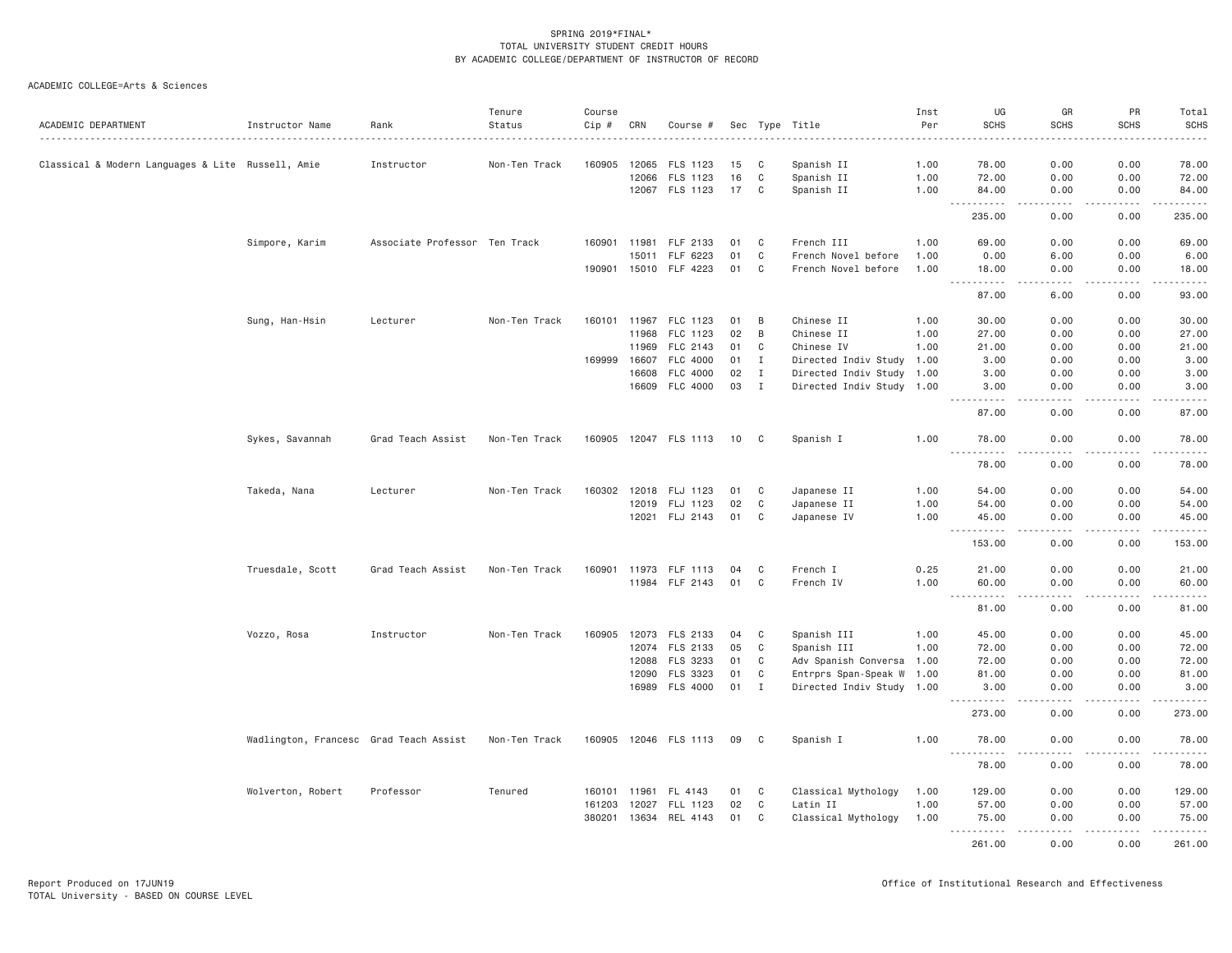| ACADEMIC DEPARTMENT                                | Instructor Name | Rank                          | Tenure<br>Status | Course<br>Cip # | CRN | Course #                         |          |                              | Sec Type Title           | Inst<br>Per  | UG<br><b>SCHS</b>                      | GR<br><b>SCHS</b>         | PR<br><b>SCHS</b>         | Total<br>SCHS                           |
|----------------------------------------------------|-----------------|-------------------------------|------------------|-----------------|-----|----------------------------------|----------|------------------------------|--------------------------|--------------|----------------------------------------|---------------------------|---------------------------|-----------------------------------------|
| Classical & Modern Languages & Lite Zelaya, Karina |                 | Assistant Professor Ten Track |                  | 160905          |     | 12078 FLS 2143<br>12079 FLS 2143 | 01<br>02 | $\mathbb{C}$<br>$\mathbf{C}$ | Spanish IV<br>Spanish IV | 1,00<br>1.00 | 72.00<br>72.00<br>----------<br>144.00 | 0.00<br>0.00<br>.<br>0.00 | 0.00<br>0.00<br>.<br>0.00 | 72.00<br>72.00<br>-----------<br>144,00 |
| =====================================              |                 |                               |                  |                 |     |                                  |          |                              |                          |              | ----------<br>----------               | $=$ = = = = = = = = =     | $=$ = = = = = = = = =     |                                         |
| Classical & Modern Languages & Lite                |                 |                               |                  |                 |     |                                  |          |                              |                          |              | 6135,00                                | 109,00                    | 0.00                      | 6244.00                                 |
| =====================================              |                 |                               |                  |                 |     |                                  |          |                              |                          |              | ==========                             | ==========                | ==========                | ==========                              |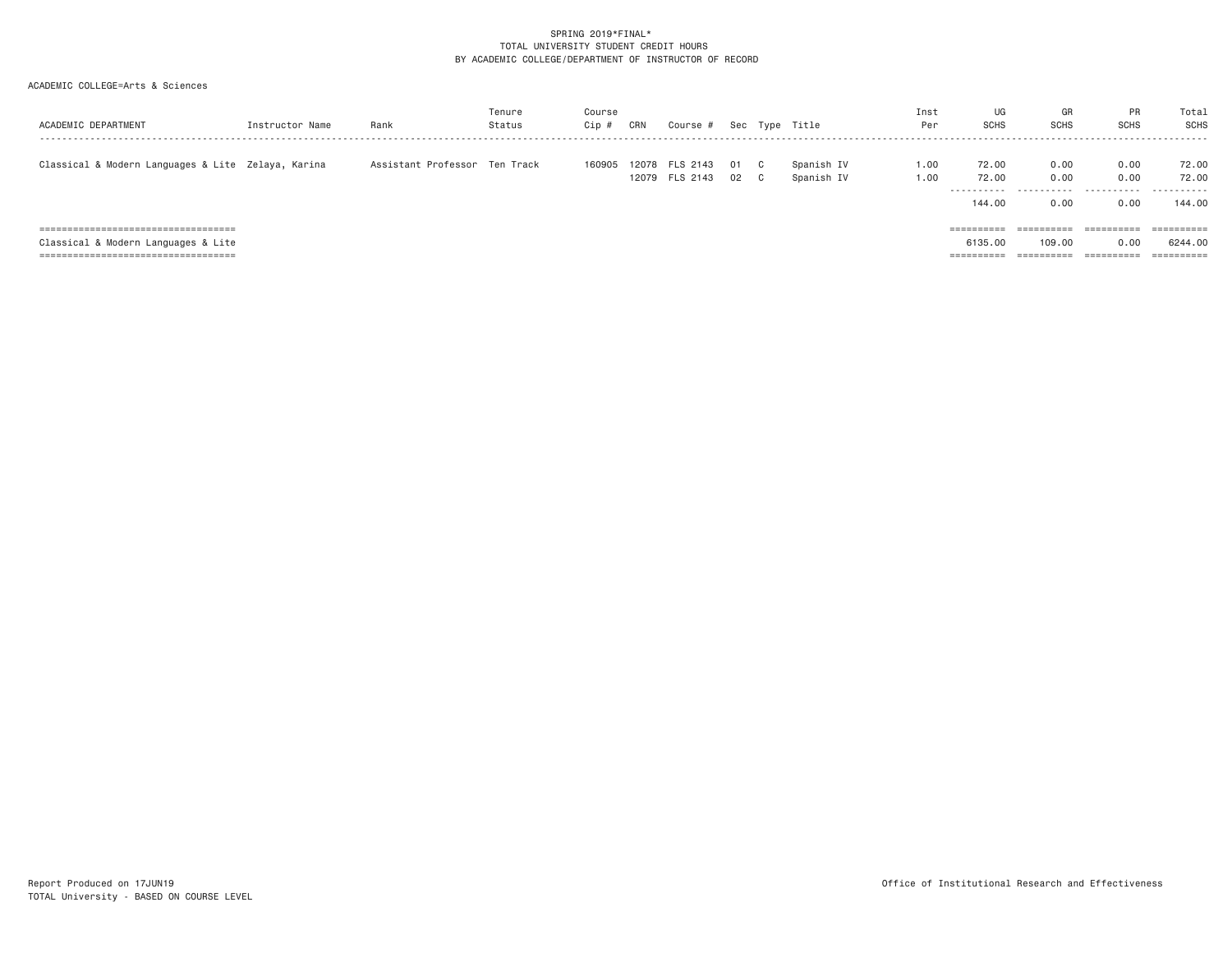| ACADEMIC DEPARTMENT | Instructor Name   | Rank                          | Tenure<br>Status | Course<br>Cip # | CRN   | Course #             |         |                | Sec Type Title            | Inst<br>Per<br>. | UG<br><b>SCHS</b>                                                                                                                                                        | GR<br><b>SCHS</b>                                                                                                                 | PR<br><b>SCHS</b>            | Total<br><b>SCHS</b><br>. |
|---------------------|-------------------|-------------------------------|------------------|-----------------|-------|----------------------|---------|----------------|---------------------------|------------------|--------------------------------------------------------------------------------------------------------------------------------------------------------------------------|-----------------------------------------------------------------------------------------------------------------------------------|------------------------------|---------------------------|
| Communication       | Anthony, Kelli    | Instructor                    | Non-Ten Track    | 090101          | 14101 | CO 1223              | 501 C   |                | Intro Comm Theory         | 1.00             | 93.00                                                                                                                                                                    | 0.00                                                                                                                              | 0.00                         | 93.00                     |
|                     |                   |                               |                  |                 | 14105 | CO 3833              | 501 C   |                | Interviewing              | 1.00             | 54.00                                                                                                                                                                    | 0.00                                                                                                                              | 0.00                         | 54.00                     |
|                     |                   |                               |                  | 090401          | 14102 | CO 1403              | 501     | $\mathbf{C}$   | Intro Mass Media          | 1.00             | 147.00                                                                                                                                                                   | 0.00                                                                                                                              | 0.00                         | 147.00                    |
|                     |                   |                               |                  | 090900          | 14104 | CO 3813              | 501 C   |                | PR Case Problems          | 1.00             | 30,00                                                                                                                                                                    | 0.00                                                                                                                              | 0.00                         | 30,00<br>$- - - - - -$    |
|                     |                   |                               |                  |                 |       |                      |         |                |                           |                  | 324.00                                                                                                                                                                   | 0.00                                                                                                                              | 0.00                         | 324.00                    |
|                     | Blount, Anna      | Lecturer                      | Non-Ten Track    | 090101          | 10953 | CO 1013              | 08      | C              | Intro to Communicati 1.00 |                  | 105.00                                                                                                                                                                   | 0.00                                                                                                                              | 0.00                         | 105.00                    |
|                     |                   |                               |                  |                 | 10957 | CO 1013              | 12      | $\mathbf C$    | Intro to Communicati 1.00 |                  | 96.00                                                                                                                                                                    | 0.00                                                                                                                              | 0.00                         | 96.00                     |
|                     |                   |                               |                  | 090900 11021    |       | CO 3863              | 01      | B              | PR Production             | 1.00             | 42.00                                                                                                                                                                    | 0.00                                                                                                                              | 0.00                         | 42.00                     |
|                     |                   |                               |                  |                 | 11023 | CO 3863              | 03      | B              | PR Production             | 1.00             | 36.00                                                                                                                                                                    | 0.00                                                                                                                              | 0.00<br>$\sim$ $\sim$ $\sim$ | 36.00<br>د د د د د        |
|                     |                   |                               |                  |                 |       |                      |         |                |                           |                  | 279.00                                                                                                                                                                   | 0.00                                                                                                                              | 0.00                         | 279.00                    |
|                     | Bogue, Patty      | Instructor                    | Non-Ten Track    | 520201          | 12897 | MGT 3213             | 01      | C              | Org Communications        | 1.00             | 189.00                                                                                                                                                                   | 0.00                                                                                                                              | 0.00                         | 189.00                    |
|                     |                   |                               |                  |                 | 12898 | MGT 3213             | 02      | C              | Org Communications        | 1.00             | 195.00                                                                                                                                                                   | 0.00                                                                                                                              | 0.00                         | 195.00                    |
|                     |                   |                               |                  |                 | 12899 | MGT 3213             | 03      | C              | Org Communications        | 1.00             | 192.00                                                                                                                                                                   | 0.00                                                                                                                              | 0.00                         | 192.00                    |
|                     |                   |                               |                  |                 | 13982 | MGT 3213             | 201     | C              | Org Communications        | 1.00             | 30.00                                                                                                                                                                    | 0.00                                                                                                                              | 0.00                         | 30.00                     |
|                     |                   |                               |                  |                 | 14387 | MGT 3213             | 506 C   |                | Org Communications        | 1.00             | 141.00                                                                                                                                                                   | 0.00                                                                                                                              | 0.00                         | 141.00<br>.               |
|                     |                   |                               |                  |                 |       |                      |         |                |                           |                  | 747.00                                                                                                                                                                   | 0.00                                                                                                                              | 0.00                         | 747.00                    |
|                     | Brown, Karyn      | Instructor                    | Non-Ten Track    |                 |       | 090900 11043 CO 4813 | 03      | C              | PR Organizations          | 1.00             | 78.00                                                                                                                                                                    | 0.00                                                                                                                              | 0.00                         | 78.00<br>.                |
|                     |                   |                               |                  |                 |       |                      |         |                |                           |                  | 78.00                                                                                                                                                                    | 0.00                                                                                                                              | 0.00                         | 78.00                     |
|                     | Cain, Emily       | Instructor                    | Non-Ten Track    |                 |       | 090900 11022 CO 3863 | 02      | B              | PR Production             | 1.00             | 30.00                                                                                                                                                                    | 0.00                                                                                                                              | 0.00                         | 30.00                     |
|                     |                   |                               |                  |                 |       |                      |         |                |                           |                  | $- - -$<br>$\frac{1}{2} \left( \frac{1}{2} \right) \left( \frac{1}{2} \right) \left( \frac{1}{2} \right) \left( \frac{1}{2} \right) \left( \frac{1}{2} \right)$<br>30.00 | - - - -<br>0.00                                                                                                                   | $- - - -$<br>0.00            | .<br>30.00                |
|                     | Carskadon, Leslie | Non-Faculty                   | Not Applicable   |                 |       | 090701 10989 CO 2423 | 01      | C <sub>c</sub> | News Edit-Typo-Mkup       | 1.00             | 39.00                                                                                                                                                                    | 0.00                                                                                                                              | 0.00                         | 39.00                     |
|                     |                   |                               |                  |                 |       |                      |         |                |                           |                  | .<br>39.00                                                                                                                                                               | $\frac{1}{2} \left( \frac{1}{2} \right) \left( \frac{1}{2} \right) \left( \frac{1}{2} \right) \left( \frac{1}{2} \right)$<br>0.00 | .<br>0.00                    | .<br>39.00                |
|                     | Chambers, Cheryl  | Instructor                    | Non-Ten Track    | 090101          | 10950 | CO 1013              | 05      | C              | Intro to Communicati 1.00 |                  | 105.00                                                                                                                                                                   | 0.00                                                                                                                              | 0.00                         | 105.00                    |
|                     |                   |                               |                  |                 | 10951 | CO 1013              | 06      | C              | Intro to Communicati 1.00 |                  | 102.00                                                                                                                                                                   | 0.00                                                                                                                              | 0.00                         | 102.00                    |
|                     |                   |                               |                  |                 | 10952 | CO 1013              | 07      | $\mathbf C$    | Intro to Communicati 1.00 |                  | 105.00                                                                                                                                                                   | 0.00                                                                                                                              | 0.00                         | 105.00                    |
|                     |                   |                               |                  | 090701          | 14108 | CO 4433              | 501 C   |                | Television Criticism 1.00 |                  | 42.00                                                                                                                                                                    | 0.00                                                                                                                              | 0.00                         | 42.00<br>.                |
|                     |                   |                               |                  |                 |       |                      |         |                |                           |                  | 354.00                                                                                                                                                                   | 0.00                                                                                                                              | 0.00                         | 354.00                    |
|                     | Clevinger, Donna  | Professor                     | Tenured          | 240101          | 14821 | HON 1173             | $H04$ S |                | The Quest II              | 1.00             | 18.00                                                                                                                                                                    | 0.00                                                                                                                              | 0.00                         | 18.00                     |
|                     |                   |                               |                  | 500506          |       | 12517 HON 3173       | H01 S   |                | Honors Seminar in Fi 1.00 |                  | 45.00                                                                                                                                                                    | 0.00                                                                                                                              | 0.00                         | 45.00                     |
|                     |                   |                               |                  |                 |       |                      |         |                |                           |                  | $\sim$ $\sim$ $\sim$<br>.<br>63.00                                                                                                                                       | $\frac{1}{2} \left( \frac{1}{2} \right) \left( \frac{1}{2} \right) \left( \frac{1}{2} \right) \left( \frac{1}{2} \right)$<br>0.00 | .<br>0.00                    | .<br>63.00                |
|                     | Fisher, Melody    | Assistant Professor Ten Track |                  | 090900          | 11011 | CO 3813              | 01      | C              | Case Problems<br>PR       | 1.00             | 75.00                                                                                                                                                                    | 0.00                                                                                                                              | 0.00                         | 75.00                     |
|                     |                   |                               |                  |                 | 11013 | CO 3813              | 03      | $\mathbb C$    | Case Problems<br>PR       | 1.00             | 75.00                                                                                                                                                                    | 0.00                                                                                                                              | 0.00                         | 75.00                     |
|                     |                   |                               |                  |                 |       | 11041 CO 4813        | 01      | C              | PR Organizations          | 1.00             | 54.00                                                                                                                                                                    | 0.00                                                                                                                              | 0.00<br>.                    | 54.00<br>.                |
|                     |                   |                               |                  |                 |       |                      |         |                |                           |                  | .<br>204.00                                                                                                                                                              | $\frac{1}{2} \left( \frac{1}{2} \right) \left( \frac{1}{2} \right) \left( \frac{1}{2} \right) \left( \frac{1}{2} \right)$<br>0.00 | 0.00                         | 204.00                    |
|                     | Forde, John       | Professor                     | Tenured          | 090900 11010    |       | CO 3803              | 01      | C              | Prin Public Relation 1.00 |                  | 321.00                                                                                                                                                                   | 0.00                                                                                                                              | 0.00                         | 321.00                    |
|                     |                   |                               |                  |                 | 14103 | CO 3803              | 501     | C              | Prin Public Relation 1.00 |                  | 39.00                                                                                                                                                                    | 0.00                                                                                                                              | 0.00                         | 39.00                     |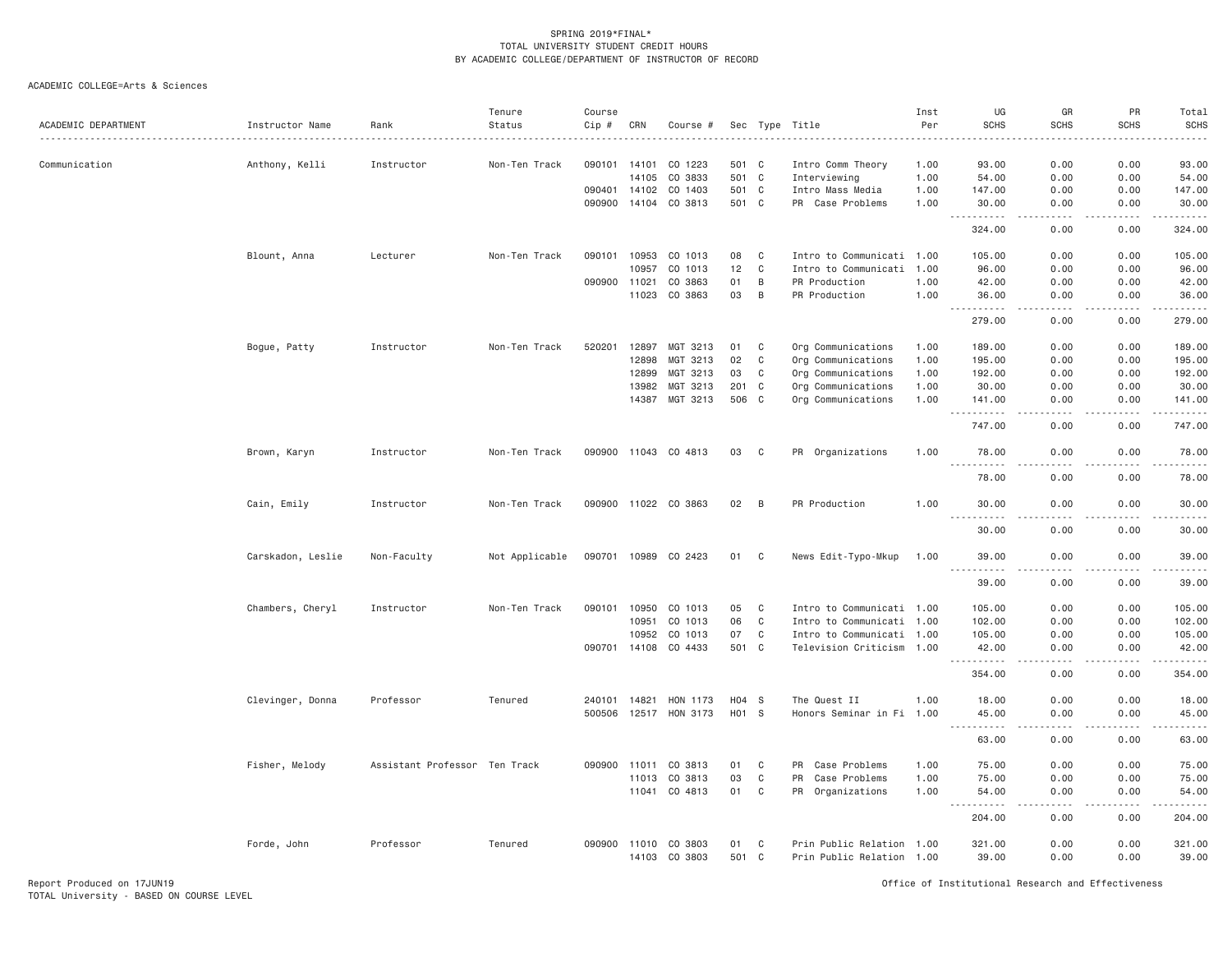| ACADEMIC DEPARTMENT | Instructor Name  | Rank                          | Tenure<br>Status | Course<br>Cip # | CRN   | Course #             |           |              | Sec Type Title            | Inst<br>Per | UG<br><b>SCHS</b>                   | GR<br><b>SCHS</b>              | PR<br><b>SCHS</b>                   | Total<br><b>SCHS</b><br>.                                                   |
|---------------------|------------------|-------------------------------|------------------|-----------------|-------|----------------------|-----------|--------------|---------------------------|-------------|-------------------------------------|--------------------------------|-------------------------------------|-----------------------------------------------------------------------------|
|                     |                  |                               |                  |                 |       |                      |           |              |                           |             | .                                   | . <i>. .</i>                   | .                                   | .                                                                           |
|                     |                  |                               |                  |                 |       |                      |           |              |                           |             | 360.00                              | 0.00                           | 0.00                                | 360.00                                                                      |
| Communication       | Fountain, Amy    | Instructor                    | Non-Ten Track    | 090101          | 14099 | CO 1013              | 501       | C            | Intro to Communicati 1.00 |             | 96.00                               | 0.00                           | 0.00                                | 96.00                                                                       |
|                     |                  |                               |                  | 090401          | 11025 | CO 4053              | 01        | E            | Internship Comm           | 1.00        | 75.00                               | 0.00                           | 0.00                                | 75.00                                                                       |
|                     |                  |                               |                  | 231304          | 10933 | CO 1003              | 02        | C            | Fund Of Public Speak 0.01 |             | 0.75                                | 0.00                           | 0.00                                | 0.75                                                                        |
|                     |                  |                               |                  |                 | 10934 | CO 1003              | 03        | C            | Fund Of Public Speak 0.01 |             | 0.75                                | 0.00                           | 0.00                                | 0.75                                                                        |
|                     |                  |                               |                  |                 | 10935 | CO 1003              | 04        | C            | Fund Of Public Speak 1.00 |             | 75.00                               | 0.00                           | 0.00                                | 75.00                                                                       |
|                     |                  |                               |                  |                 | 10936 | CO 1003              | 05        | C            | Fund Of Public Speak 0.01 |             | 0.72                                | 0.00                           | 0.00                                | 0.72                                                                        |
|                     |                  |                               |                  |                 | 10937 | CO 1003              | 06        | C            | Fund Of Public Speak 1.00 |             | 72.00                               | 0.00                           | 0.00                                | 72.00                                                                       |
|                     |                  |                               |                  |                 | 10938 | CO 1003              | 07        | C            | Fund Of Public Speak 1.00 |             | 75.00                               | 0.00                           | 0.00                                | 75.00                                                                       |
|                     |                  |                               |                  |                 | 10939 | CO 1003              | 08        | C            | Fund Of Public Speak 0.01 |             | 0.72                                | 0.00                           | 0.00                                | 0.72                                                                        |
|                     |                  |                               |                  |                 | 10940 | CO 1003              | 09        | C            | Fund Of Public Speak 0.01 |             | 0.66                                | 0.00                           | 0.00                                | 0.66                                                                        |
|                     |                  |                               |                  |                 | 10941 | CO 1003              | 10        | $\mathsf{C}$ | Fund Of Public Speak 0.01 |             | 0.72                                | 0.00                           | 0.00                                | 0.72                                                                        |
|                     |                  |                               |                  |                 | 10943 | CO 1003              | 12        | $\mathsf{C}$ | Fund Of Public Speak 0.01 |             | 0.72                                | 0.00                           | 0.00                                | 0.72                                                                        |
|                     |                  |                               |                  |                 | 10944 | CO 1003              | 13        | $\mathsf{C}$ | Fund Of Public Speak 0.01 |             | 0.75                                | 0.00                           | 0.00                                | 0.75                                                                        |
|                     |                  |                               |                  |                 | 10945 | CO 1003              | 14        | $\mathsf{C}$ | Fund Of Public Speak 0.01 |             | 0.75<br>.                           | 0.00<br>$  -$                  | 0.00<br>$\sim$ $\sim$ $\sim$ $\sim$ | 0.75<br>.                                                                   |
|                     |                  |                               |                  |                 |       |                      |           |              |                           |             | 399.54                              | 0.00                           | 0.00                                | 399.54                                                                      |
|                     |                  |                               |                  |                 |       |                      |           | C            |                           |             |                                     |                                |                                     |                                                                             |
|                     | Fulton, Joyce    | Lecturer                      | Non-Ten Track    | 231304          | 10934 | CO 1003              | 03        |              | Fund Of Public Speak 0.99 |             | 74.25                               | 0.00                           | 0.00<br>0.00                        | 74.25                                                                       |
|                     |                  |                               |                  |                 | 10941 | CO 1003              | 10        | C            | Fund Of Public Speak 0.99 |             | 71.28<br>.                          | 0.00<br>$\omega$ is a $\omega$ | .                                   | 71.28<br>.                                                                  |
|                     |                  |                               |                  |                 |       |                      |           |              |                           |             | 145.53                              | 0.00                           | 0.00                                | 145.53                                                                      |
|                     | Gardner, Daniel  | Lecturer                      | Non-Ten Track    | 231304          | 10943 | CO 1003              | 12        | C            | Fund Of Public Speak 0.99 |             | 71.28                               | 0.00                           | 0.00                                | 71.28                                                                       |
|                     |                  |                               |                  |                 | 10944 | CO 1003              | 13        | $\mathsf{C}$ | Fund Of Public Speak 0.99 |             | 74.25                               | 0.00                           | 0.00                                | 74.25                                                                       |
|                     |                  |                               |                  |                 |       |                      |           |              |                           |             | .                                   |                                | .                                   | .                                                                           |
|                     |                  |                               |                  |                 |       |                      |           |              |                           |             | 145.53                              | 0.00                           | 0.00                                | 145.53                                                                      |
|                     | Garraway, David  | Non-Faculty                   | Not Applicable   | 090701 10997    |       | CO 3333              | 01        | B            | Adv Television Prd        | 1.00        | 48.00<br>.                          | 0.00                           | 0.00                                | 48.00<br>.                                                                  |
|                     |                  |                               |                  |                 |       |                      |           |              |                           |             | 48.00                               | 0.00                           | 0.00                                | 48.00                                                                       |
|                     | Gordon, Meaghan  | Instructor                    | Non-Ten Track    | 090900          | 11018 | CO 3853              | 01        | C            | Public Relations Wri 1.00 |             | 51.00                               | 0.00                           | 0.00                                | 51.00                                                                       |
|                     |                  |                               |                  |                 | 11019 | CO 3853              | 02        | C            | Public Relations Wri 1.00 |             | 51.00                               | 0.00                           | 0.00                                | 51.00                                                                       |
|                     |                  |                               |                  |                 | 11020 | CO 3853              | 03        | $\mathsf{C}$ | Public Relations Wri 1.00 |             | 51.00                               | 0.00                           | 0.00                                | 51.00                                                                       |
|                     |                  |                               |                  |                 | 11042 | CO 4813              | 02        | C            | PR Organizations          | 1.00        | 36.00                               | 0.00                           | 0.00                                | 36.00                                                                       |
|                     |                  |                               |                  |                 |       | 16537 CO 3853        | 04        | $\mathsf{C}$ | Public Relations Wri 1.00 |             | 48.00<br>.                          | 0.00<br>.                      | 0.00<br>$\frac{1}{2}$               | 48.00<br>.                                                                  |
|                     |                  |                               |                  |                 |       |                      |           |              |                           |             | 237.00                              | 0.00                           | 0.00                                | 237.00                                                                      |
|                     | Harmon, Nicole   | Lecturer                      | Non-Ten Track    | 090101          | 10949 | CO 1013              | 04        | C            | Intro to Communicati 1.00 |             | 96.00                               | 0.00                           | 0.00                                | 96.00                                                                       |
|                     |                  |                               |                  |                 | 10956 | CO 1013              | 11        | $\mathsf{C}$ | Intro to Communicati 1.00 |             | 105.00                              | 0.00                           | 0.00                                | 105.00                                                                      |
|                     |                  |                               |                  |                 | 10960 | CO 1013              | 15        | C            | Intro to Communicati 1.00 |             | 102.00                              | 0.00                           | 0.00                                | 102.00                                                                      |
|                     |                  |                               |                  | 231304 10933    |       | CO 1003              | 02        | $\mathsf{C}$ | Fund Of Public Speak 0.99 |             | 74.25                               | 0.00                           | 0.00                                | 74.25                                                                       |
|                     |                  |                               |                  |                 |       |                      |           |              |                           |             | .<br>377.25                         | 0.00                           | 0.00                                | $\omega_{\alpha}=\omega_{\alpha}=\omega_{\alpha}=\omega_{\alpha}$<br>377.25 |
|                     | Harris, Melanie  | Instructor                    | Non-Ten Track    |                 |       | 500501 10971 CO 1503 | 01        | C            | Intro To Theatre          | 1.00        | 474.00                              | 0.00                           | 0.00                                | 474.00                                                                      |
|                     |                  |                               |                  |                 |       |                      |           |              |                           |             | $\omega \sim \omega$<br>.<br>474.00 | 0.00                           | 0.00                                | 2.2.2.2.2.3<br>474.00                                                       |
|                     | Hernandez, Terri | Assistant Professor Ten Track |                  |                 |       | 090900 11040 CO 4803 | $CO2$ $C$ |              | Research in PR & Adv 1.00 |             | 30.00                               | 0.00                           | 0.00                                | 30.00                                                                       |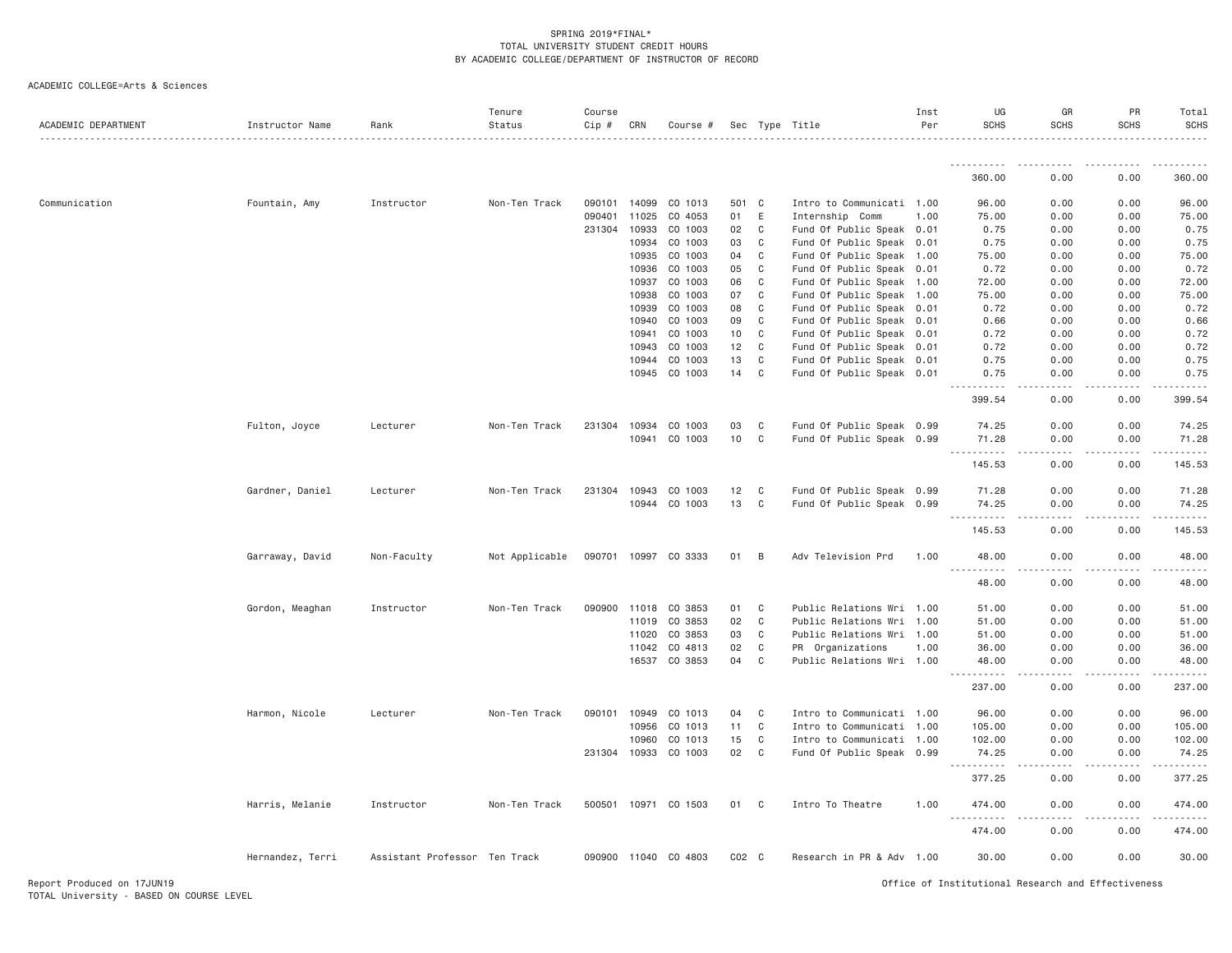| ACADEMIC DEPARTMENT | Instructor Name     | Rank                          | Tenure<br>Status | Course<br>Cip # | CRN   | Course #             |                 |              | Sec Type Title            | Inst<br>Per | UG<br><b>SCHS</b>                                                                                                                                             | GR<br><b>SCHS</b> | PR<br><b>SCHS</b>                   | Total<br><b>SCHS</b>                                                                                                                                          |
|---------------------|---------------------|-------------------------------|------------------|-----------------|-------|----------------------|-----------------|--------------|---------------------------|-------------|---------------------------------------------------------------------------------------------------------------------------------------------------------------|-------------------|-------------------------------------|---------------------------------------------------------------------------------------------------------------------------------------------------------------|
| Communication       | Hernandez, Terri    | Assistant Professor Ten Track |                  | 099999          | 16599 | CO 4990              | 01              | C            | Special Topic In CO       | 1.00        | 33.00<br>$\frac{1}{2} \left( \frac{1}{2} \right) \left( \frac{1}{2} \right) \left( \frac{1}{2} \right) \left( \frac{1}{2} \right) \left( \frac{1}{2} \right)$ | 0.00              | 0.00<br>$\sim$ $\sim$ $\sim$ $\sim$ | 33.00<br>.                                                                                                                                                    |
|                     |                     |                               |                  |                 |       |                      |                 |              |                           |             | 63.00                                                                                                                                                         | 0.00              | 0.00                                | 63.00                                                                                                                                                         |
|                     | Hibbs, Jason        | Instructor                    | Non-Ten Track    | 090701          | 11034 | CO 4373              | 01              | B            | Prac In Tv News           | 1.00        | 30.00                                                                                                                                                         | 0.00              | 0.00                                | 30.00                                                                                                                                                         |
|                     |                     |                               |                  |                 | 11035 | CO 4373              | 02              | B            | Prac In Tv News           | 1.00        | 48.00                                                                                                                                                         | 0.00              | 0.00                                | 48.00                                                                                                                                                         |
|                     |                     |                               |                  |                 | 11036 | CO 4393              | 01              | $\mathbb C$  | Broadcast Performanc 1.00 |             | 30.00<br>.                                                                                                                                                    | 0.00<br>.         | 0.00<br>.                           | 30.00<br>.                                                                                                                                                    |
|                     |                     |                               |                  |                 |       |                      |                 |              |                           |             | 108.00                                                                                                                                                        | 0.00              | 0.00                                | 108.00                                                                                                                                                        |
|                     | Knight, Amy         | Instructor                    | Non-Ten Track    | 090101          | 10948 | CO 1013              | 03              | C            | Intro to Communicati 1.00 |             | 90.00                                                                                                                                                         | 0.00              | 0.00                                | 90.00                                                                                                                                                         |
|                     |                     |                               |                  |                 | 10993 | CO 3213              | 01              | C            | Small Group Coummuni 1.00 |             | 75.00                                                                                                                                                         | 0.00              | 0.00                                | 75.00                                                                                                                                                         |
|                     |                     |                               |                  |                 | 10994 | CO 3213              | 02              | C            | Small Group Coummuni 1.00 |             | 75.00                                                                                                                                                         | 0.00              | 0.00                                | 75.00                                                                                                                                                         |
|                     |                     |                               |                  |                 | 14100 | CO 1013              | 502 C           |              | Intro to Communicati 1.00 |             | 90.00                                                                                                                                                         | 0.00              | 0.00                                | 90.00                                                                                                                                                         |
|                     |                     |                               |                  | 231304 10974    |       | CO 2253              | 01              | C            | Fund Interprsn Comm       | 1.00        | 60.00<br>.                                                                                                                                                    | 0.00<br>.         | 0.00<br>.                           | 60.00<br>.                                                                                                                                                    |
|                     |                     |                               |                  |                 |       |                      |                 |              |                           |             | 390.00                                                                                                                                                        | 0.00              | 0.00                                | 390.00                                                                                                                                                        |
|                     | Lassetter, Susan    | Non-Faculty                   | Not Applicable   | 090401          |       | 11006 CO 3423        | 01              | C            | Feature Writing           | 1.00        | 48.00                                                                                                                                                         | 0.00              | 0.00                                | 48.00<br>$\frac{1}{2} \left( \frac{1}{2} \right) \left( \frac{1}{2} \right) \left( \frac{1}{2} \right) \left( \frac{1}{2} \right) \left( \frac{1}{2} \right)$ |
|                     |                     |                               |                  |                 |       |                      |                 |              |                           |             | 48.00                                                                                                                                                         | 0.00              | 0.00                                | 48.00                                                                                                                                                         |
|                     | Lawrence, Christine | Lecturer                      | Non-Ten Track    | 231304          | 10936 | CO 1003              | 05              | C            | Fund Of Public Speak 0.99 |             | 71.28                                                                                                                                                         | 0.00              | 0.00                                | 71.28                                                                                                                                                         |
|                     |                     |                               |                  |                 | 10940 | CO 1003              | 09              | C            | Fund Of Public Speak 0.99 |             | 65.34                                                                                                                                                         | 0.00              | 0.00                                | 65.34                                                                                                                                                         |
|                     |                     |                               |                  |                 |       |                      |                 |              |                           |             | $- - - - -$<br>136.62                                                                                                                                         | .<br>0.00         | .<br>0.00                           | $- - - - - -$<br>136.62                                                                                                                                       |
|                     |                     |                               |                  |                 |       |                      |                 |              |                           |             |                                                                                                                                                               |                   |                                     |                                                                                                                                                               |
|                     | Lindley, William    | Lecturer                      | Non-Ten Track    | 090101          | 11015 | CO 3833              | 01              | C            | Interviewing              | 1.00        | 66.00                                                                                                                                                         | 0.00              | 0.00                                | 66.00                                                                                                                                                         |
|                     |                     |                               |                  |                 | 11016 | CO 3833              | 02              | $\mathtt{C}$ | Interviewing              | 1.00        | 66.00                                                                                                                                                         | 0.00              | 0.00                                | 66.00                                                                                                                                                         |
|                     |                     |                               |                  |                 |       | 11017 CO 3833        | 03              | C            | Interviewing              | 1.00        | 63.00                                                                                                                                                         | 0.00              | 0.00                                | 63.00<br>.                                                                                                                                                    |
|                     |                     |                               |                  |                 |       |                      |                 |              |                           |             | 195.00                                                                                                                                                        | 0.00              | 0.00                                | 195.00                                                                                                                                                        |
|                     | Lionberger, Amy     | Lecturer                      | Non-Ten Track    | 090101          | 10946 | CO 1013              | 01              | C            | Intro to Communicati 1.00 |             | 105.00                                                                                                                                                        | 0.00              | 0.00                                | 105.00                                                                                                                                                        |
|                     |                     |                               |                  |                 | 10954 | CO 1013              | 09              | $\mathbb C$  | Intro to Communicati 1.00 |             | 105.00                                                                                                                                                        | 0.00              | 0.00                                | 105.00                                                                                                                                                        |
|                     |                     |                               |                  |                 | 10955 | CO 1013              | 10 <sub>1</sub> | C            | Intro to Communicati 1.00 |             | 99.00                                                                                                                                                         | 0.00              | 0.00                                | 99.00                                                                                                                                                         |
|                     |                     |                               |                  |                 | 10968 | CO 1013              | 23              | C            | Intro to Communicati 1.00 |             | 105.00                                                                                                                                                        | 0.00              | 0.00                                | 105.00                                                                                                                                                        |
|                     |                     |                               |                  | 231304          | 10939 | CO 1003              | 08              | $\mathsf{C}$ | Fund Of Public Speak 0.99 |             | 71.28                                                                                                                                                         | 0.00              | 0.00<br>$\sim$ $\sim$ $\sim$        | 71.28                                                                                                                                                         |
|                     |                     |                               |                  |                 |       |                      |                 |              |                           |             | 485.28                                                                                                                                                        | 0.00              | 0.00                                | 485.28                                                                                                                                                        |
|                     | Loehwing, Melanie   | Assistant Professor Ten Track |                  | 090101          | 14954 | CO 4043              | $CO1$ $C$       |              | Comm & Leadership         | 1.00        | 48.00                                                                                                                                                         | 0.00              | 0.00                                | 48.00                                                                                                                                                         |
|                     |                     |                               |                  |                 | 14956 | CO 6043              | 01              | C            | Comm & Leadership         | 1.00        | 0.00                                                                                                                                                          | 9.00              | 0.00                                | 9.00                                                                                                                                                          |
|                     |                     |                               |                  | 231304 14106    |       | CO 4253              | 501             | C            | Elements Of Persuasn 1.00 |             | 48.00                                                                                                                                                         | 0.00              | 0.00                                | 48.00                                                                                                                                                         |
|                     |                     |                               |                  |                 | 14109 | CO 6253              | 501 C           |              | Elements Of Persuasn 1.00 |             | 0.00<br>$- - - - -$                                                                                                                                           | 9.00              | 0.00                                | 9.00<br>.                                                                                                                                                     |
|                     |                     |                               |                  |                 |       |                      |                 |              |                           |             | 96.00                                                                                                                                                         | 18.00             | 0.00                                | 114.00                                                                                                                                                        |
|                     | Mabry, Paula        | Lecturer                      | Non-Ten Track    | 231304 10973    |       | CO 2013              | 01              | C            | Voice & Articulation 1.00 |             | 54.00                                                                                                                                                         | 0.00              | 0.00                                | 54.00                                                                                                                                                         |
|                     |                     |                               |                  |                 |       | 500506 10990 CO 2503 | 01              | C            | Acting                    | 1.00        | 48.00                                                                                                                                                         | 0.00              | 0.00                                | 48.00                                                                                                                                                         |
|                     |                     |                               |                  |                 |       |                      |                 |              |                           |             | .                                                                                                                                                             | د د د د           | .                                   | .                                                                                                                                                             |
|                     |                     |                               |                  |                 |       |                      |                 |              |                           |             | 102.00                                                                                                                                                        | 0.00              | 0.00                                | 102.00                                                                                                                                                        |
|                     | Matheny, James      | Assistant Professor Ten Track |                  |                 |       | 500506 14962 CO 4533 | 01              | C            | Advanced Acting           | 1.00        | 51.00                                                                                                                                                         | 0.00              | 0.00                                | 51.00                                                                                                                                                         |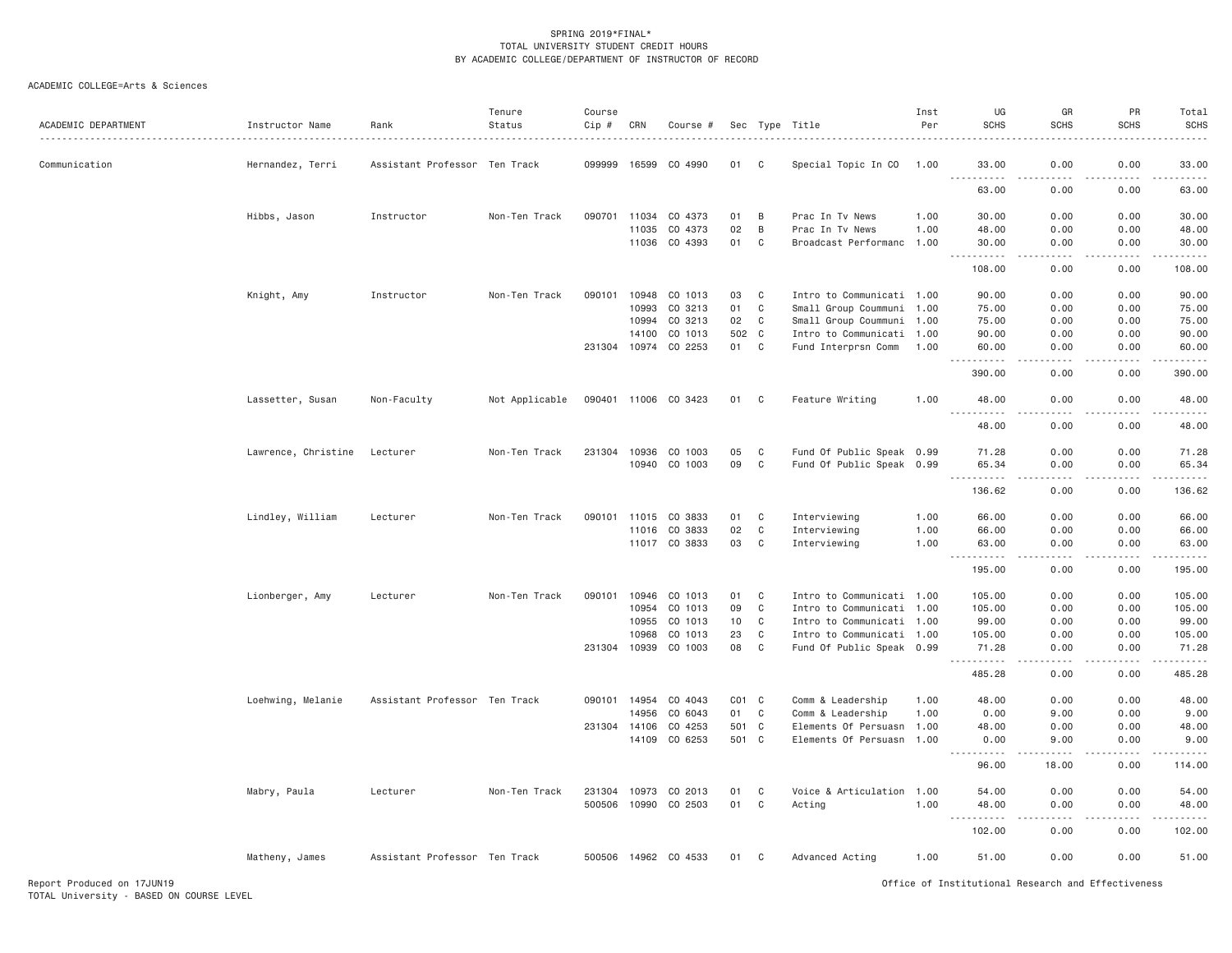| ACADEMIC DEPARTMENT | Instructor Name    | Rank                          | Tenure<br>Status | Course<br>Cip # | CRN          | Course #                 |          |              | Sec Type Title                                         | Inst<br>Per | UG<br><b>SCHS</b>                                                                                             | GR<br><b>SCHS</b>                                                                                                                                            | PR<br><b>SCHS</b>   | Total<br><b>SCHS</b><br>.      |
|---------------------|--------------------|-------------------------------|------------------|-----------------|--------------|--------------------------|----------|--------------|--------------------------------------------------------|-------------|---------------------------------------------------------------------------------------------------------------|--------------------------------------------------------------------------------------------------------------------------------------------------------------|---------------------|--------------------------------|
| Communication       | Matheny, James     | Assistant Professor Ten Track |                  |                 |              | 500507 14961 CO 4524     | 01       | B            | Directing                                              | 1.00        | 56.00                                                                                                         | 0.00                                                                                                                                                         | 0.00                | 56.00                          |
|                     |                    |                               |                  |                 |              |                          |          |              |                                                        |             | .<br>107.00                                                                                                   | .<br>0.00                                                                                                                                                    | 0.00                | $\omega$ is a set of<br>107.00 |
|                     | Misun, Christopher | Non-Faculty                   | Not Applicable   |                 |              | 090701 10998 CO 3333     | 02       | B            | Adv Television Prd                                     | 1.00        | 42.00<br>$- - -$<br>.                                                                                         | 0.00<br>.                                                                                                                                                    | 0.00<br>.           | 42.00<br>.                     |
|                     |                    |                               |                  |                 |              |                          |          |              |                                                        |             | 42.00                                                                                                         | 0.00                                                                                                                                                         | 0.00                | 42.00                          |
|                     | Nicholson, John    | Associate Professor Tenured   |                  |                 | 090101 10969 | CO 1223                  | 01       | C            | Intro Comm Theory                                      | 1.00        | 474.00                                                                                                        | 0.00                                                                                                                                                         | 0.00                | 474.00                         |
|                     |                    |                               |                  |                 | 11026        | CO 4223                  | 01       | C            | Adv Comm Theory                                        | 1.00        | 75.00                                                                                                         | 0.00                                                                                                                                                         | 0.00                | 75.00                          |
|                     |                    |                               |                  |                 |              | 14953 CO 3213            | 03       | C            | Small Group Coummuni 1.00                              |             | 75.00                                                                                                         | 0.00                                                                                                                                                         | 0.00                | 75.00                          |
|                     |                    |                               |                  |                 |              |                          |          |              |                                                        |             | .<br>$\frac{1}{2} \left( \frac{1}{2} \right) \left( \frac{1}{2} \right) \left( \frac{1}{2} \right)$<br>624.00 | <u>.</u><br>0.00                                                                                                                                             | $- - - - -$<br>0.00 | 624.00                         |
|                     | Page, Tyler        | Assistant Professor Ten Track |                  |                 |              | 090900 11012 CO 3813     | 02       | C            | PR Case Problems                                       | 1.00        | 72.00                                                                                                         | 0.00                                                                                                                                                         | 0.00                | 72.00                          |
|                     |                    |                               |                  |                 | 11039        | CO 4803                  | S01      | $\mathbf{C}$ | Research in PR & Adv 1.00                              |             | 54,00                                                                                                         | 0.00                                                                                                                                                         | 0.00                | 54.00                          |
|                     |                    |                               |                  |                 |              | 11049 CO 6803            | 01       | C            | Research in PR & Adv 1.00                              |             | 0.00<br><u>.</u>                                                                                              | 3.00<br>.                                                                                                                                                    | 0.00<br>.           | 3.00                           |
|                     |                    |                               |                  |                 |              |                          |          |              |                                                        |             | 126.00                                                                                                        | 3.00                                                                                                                                                         | 0.00                | 129.00                         |
|                     | Phillips, Jonathan | Lecturer                      | Non-Ten Track    | 090401          | 11007        | CO 3443                  | 01       | C            | Adv News Writ-Report 1.00                              |             | 39.00                                                                                                         | 0.00                                                                                                                                                         | 0.00                | 39.00                          |
|                     |                    |                               |                  |                 |              | 11037 CO 4403            | 01       | C            | Journalism Ethics                                      | 1.00        | 51.00                                                                                                         | 0.00                                                                                                                                                         | 0.00                | 51.00                          |
|                     |                    |                               |                  |                 |              |                          |          |              |                                                        |             | .<br>90.00                                                                                                    | $\frac{1}{2} \left( \frac{1}{2} \right) \left( \frac{1}{2} \right) \left( \frac{1}{2} \right) \left( \frac{1}{2} \right) \left( \frac{1}{2} \right)$<br>0.00 | .<br>0.00           | .<br>90.00                     |
|                     | Poe, Lindsey       | Instructor                    | Non-Ten Track    | 400404          | 12320        | GR 4512                  | 01       | C            | Practicum Bd Met II                                    | 1.00        | 34.00                                                                                                         | 0.00                                                                                                                                                         | 0.00                | 34.00                          |
|                     |                    |                               |                  |                 | 12321        | GR 4512                  | 02       | K            | Practicum Bd Meth II 1.00                              |             | 0.00                                                                                                          | 0.00                                                                                                                                                         | 0.00                | 0.00                           |
|                     |                    |                               |                  |                 | 12322        | GR 4532                  | 01       | C            | Practicum Bd Met IV                                    | 1.00        | 16.00                                                                                                         | 0.00                                                                                                                                                         | 0.00                | 16.00                          |
|                     |                    |                               |                  |                 | 12323        | GR 4532                  | 02       | K            | Practicum Bd Met IV                                    | 1.00        | 0.00                                                                                                          | 0.00                                                                                                                                                         | 0.00                | 0.00                           |
|                     |                    |                               |                  |                 | 12327        | GR 4640                  | 01       | $\mathbf{C}$ | Met Internship                                         | 1.00        | 6.00                                                                                                          | 0.00                                                                                                                                                         | 0.00                | 6.00                           |
|                     |                    |                               |                  |                 | 14779        | GR 4512                  | 03       | К            | Practicum Bd Meth II 1.00                              |             | 0.00                                                                                                          | 0.00                                                                                                                                                         | 0.00                | 0.00                           |
|                     |                    |                               |                  | 450701          | 12340        | GR 6512                  | 01       | C            | Practicum Bd Met II                                    | 1.00        | 0.00                                                                                                          | 6.00                                                                                                                                                         | 0.00                | 6.00                           |
|                     |                    |                               |                  |                 | 12342        | GR 6512                  | 03       | К            | Practicum Bd Meth II 1.00                              |             | 0.00                                                                                                          | 0.00                                                                                                                                                         | 0.00                | 0.00                           |
|                     |                    |                               |                  |                 | 12343        | GR 6532                  | 01       | C            | Practicum Bd Met IV                                    | 1.00        | 0.00                                                                                                          | 6.00                                                                                                                                                         | 0.00                | 6.00                           |
|                     |                    |                               |                  |                 | 12344        | GR 6532                  | 02       | K            | Practicum Bd Met IV                                    | 1.00        | 0.00                                                                                                          | 0.00                                                                                                                                                         | 0.00                | 0.00                           |
|                     |                    |                               |                  |                 |              | 12348 GR 6640            | 01       | C            | Met Internship                                         | 1.00        | 0.00<br>.                                                                                                     | 3.00<br>-----                                                                                                                                                | 0.00<br>.           | 3.00<br>.                      |
|                     |                    |                               |                  |                 |              |                          |          |              |                                                        |             | 56.00                                                                                                         | 15.00                                                                                                                                                        | 0.00                | 71.00                          |
|                     | Poe, Philip        | Assistant Professor Ten Track |                  | 090101          | 16962        | CO 4000                  | 02       | I            | Directed Indiv Study                                   | 1.00        | 3.00                                                                                                          | 0.00                                                                                                                                                         | 0.00                | 3.00                           |
|                     |                    |                               |                  | 090701          | 10975        | CO 2333                  | 01       | C            | Tv Production                                          | 1.00        | 156.00                                                                                                        | 0.00                                                                                                                                                         | 0.00                | 156.00                         |
|                     |                    |                               |                  |                 | 10976        | CO 2333                  | 02       | K            | Tv Production                                          | 1.00        | 0.00                                                                                                          | 0.00                                                                                                                                                         | 0.00                | 0.00                           |
|                     |                    |                               |                  |                 | 10977        | CO 2333                  | 03       | K            | Tv Production                                          | 1.00        | 0.00                                                                                                          | 0.00                                                                                                                                                         | 0.00                | 0.00                           |
|                     |                    |                               |                  |                 | 10978        | CO 2333                  | 04       | K            | Tv Production                                          | 1.00        | 0.00                                                                                                          | 0.00                                                                                                                                                         | 0.00                | 0.00                           |
|                     |                    |                               |                  |                 | 10979        | CO 2333                  | 05       | К            | Tv Production                                          | 1.00        | 0.00                                                                                                          | 0.00                                                                                                                                                         | 0.00                | 0.00                           |
|                     |                    |                               |                  |                 | 10980        | CO 2333                  | 06       | К            | Tv Production                                          | 1.00        | 0.00                                                                                                          | 0.00                                                                                                                                                         | 0.00                | 0.00                           |
|                     |                    |                               |                  |                 | 10981        | CO 2333                  | 07       | К            | Tv Production                                          | 1.00        | 0.00                                                                                                          | 0.00                                                                                                                                                         | 0.00                | 0.00                           |
|                     |                    |                               |                  |                 | 10982        | CO 2413                  | 01       | C            | Intro News Writ-Repo 1.00                              |             | 267.00                                                                                                        | 0.00                                                                                                                                                         | 0.00                | 267.00                         |
|                     |                    |                               |                  |                 | 10983        | CO 2413                  | 02       | K            | Intro News Writ-Repo 1.00                              |             | 0.00                                                                                                          | 0.00                                                                                                                                                         | 0.00                | 0.00                           |
|                     |                    |                               |                  |                 | 10984        | CO 2413                  | 03       | K            | Intro News Writ-Repo 1.00                              |             | 0.00                                                                                                          | 0.00                                                                                                                                                         | 0.00                | 0.00                           |
|                     |                    |                               |                  |                 |              | 10985 CO 2413            | 04       | K            | Intro News Writ-Repo 1.00                              |             | 0.00                                                                                                          | 0.00                                                                                                                                                         | 0.00                | 0.00                           |
|                     |                    |                               |                  |                 | 10986        | CO 2413                  | 05       | К            | Intro News Writ-Repo 1.00                              |             | 0.00                                                                                                          | 0.00                                                                                                                                                         | 0.00                | 0.00                           |
|                     |                    |                               |                  |                 | 10988        | 10987 CO 2413<br>CO 2413 | 06<br>07 | К<br>K       | Intro News Writ-Repo 1.00<br>Intro News Writ-Repo 1.00 |             | 0.00<br>0.00                                                                                                  | 0.00<br>0.00                                                                                                                                                 | 0.00<br>0.00        | 0.00<br>0.00                   |
|                     |                    |                               |                  |                 |              |                          |          |              |                                                        |             |                                                                                                               |                                                                                                                                                              |                     |                                |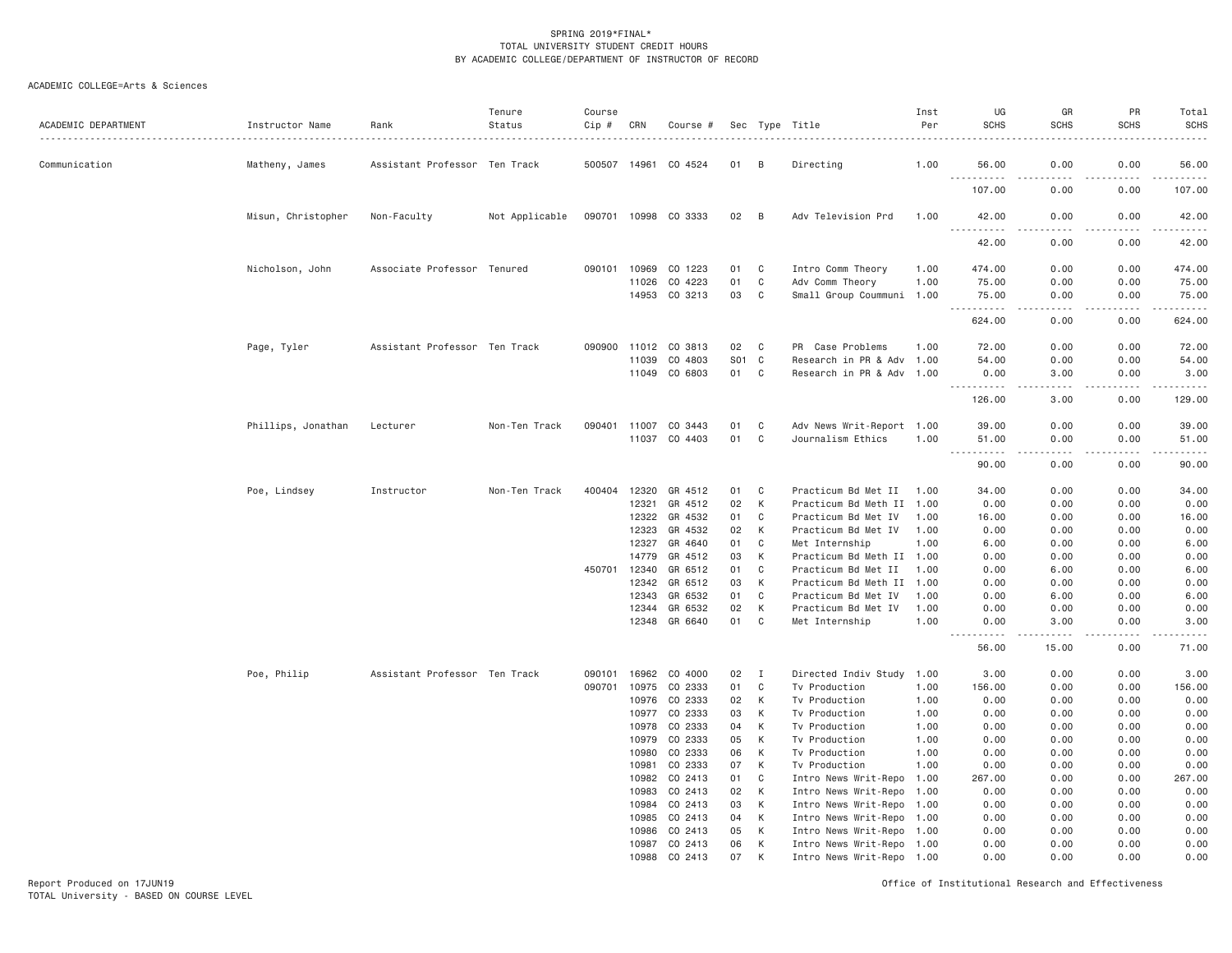| ACADEMIC DEPARTMENT | Instructor Name     | Rank                          | Tenure<br>Status | Course<br>Cip # | CRN          | Course #             |       |              | Sec Type Title            | Inst<br>Per | UG<br><b>SCHS</b>                                                                   | GR<br><b>SCHS</b>    | PR<br><b>SCHS</b>   | Total<br><b>SCHS</b> |
|---------------------|---------------------|-------------------------------|------------------|-----------------|--------------|----------------------|-------|--------------|---------------------------|-------------|-------------------------------------------------------------------------------------|----------------------|---------------------|----------------------|
|                     |                     |                               |                  |                 |              |                      |       |              |                           |             |                                                                                     |                      |                     |                      |
|                     |                     |                               |                  |                 |              |                      |       |              |                           |             | 426.00                                                                              | 0.00                 | 0.00                | 426.00               |
| Communication       | Roussin, Wendy      | Associate Professor Tenured   |                  |                 | 090404 11003 | CO 3403              | 03    | B            | Photographic Communi 1.00 |             | 48.00                                                                               | 0.00                 | 0.00                | 48.00                |
|                     |                     |                               |                  |                 | 11038        | CO 4423              | 01    | B            | Adv Photo Communicat 1.00 |             | 18.00                                                                               | 0.00                 | 0.00                | 18.00                |
|                     |                     |                               |                  |                 |              | 090702 11009 CO 3713 | 02    | C            | Digital Communicatio 1.00 |             | 39.00<br>.                                                                          | 0.00<br>.            | 0.00<br>.           | 39.00<br>.           |
|                     |                     |                               |                  |                 |              |                      |       |              |                           |             | 105.00                                                                              | 0.00                 | 0.00                | 105.00               |
|                     | Seitz, Holli        | Assistant Professor Ten Track |                  |                 | 090101 15950 | CO 4000              | 01 I  |              | Directed Indiv Study 1.00 |             | 3.00                                                                                | 0.00                 | 0.00                | 3.00                 |
|                     |                     |                               |                  |                 | 17040        | CO 4000              | 03    | $\mathbf{I}$ | Directed Indiv Study 1.00 |             | 1.00                                                                                | 0.00                 | 0.00                | 1.00                 |
|                     |                     |                               |                  |                 | 231304 11027 | CO 4253              | 01    | C            | Elements Of Persuasn 1.00 |             | 87.00                                                                               | 0.00                 | 0.00                | 87.00                |
|                     |                     |                               |                  |                 |              | 11028 CO 4253        | 02    | C            | Elements Of Persuasn 1.00 |             | 90.00<br>.                                                                          | 0.00<br>.            | 0.00<br>$- - - - -$ | 90.00<br>.           |
|                     |                     |                               |                  |                 |              |                      |       |              |                           |             | 181.00                                                                              | 0.00                 | 0.00                | 181.00               |
|                     | Smith, Glenn        | Associate Professor Tenured   |                  | 090102 11031    |              | CO 4323              | 01    | C            | Mass Media-Society        | 1.00        | 96.00                                                                               | 0.00                 | 0.00                | 96.00                |
|                     |                     |                               |                  |                 | 090401 10970 | CO 1403              | 01    | C            | Intro Mass Media          | 1.00        | 468.00                                                                              | 0.00                 | 0.00                | 468.00               |
|                     |                     |                               |                  |                 | 11047        | CO 6323              | 01    | C            | Mass Media-Society        | 1.00        | 0.00                                                                                | 9.00                 | 0.00                | 9.00                 |
|                     |                     |                               |                  |                 | 090701 11000 | CO 3343              | 02    | C            | Writing for the Medi 1.00 |             | 48.00<br><b></b>                                                                    | 0.00<br>.            | 0.00<br>.           | 48.00<br>.           |
|                     |                     |                               |                  |                 |              |                      |       |              |                           |             | 612.00                                                                              | 9.00                 | 0.00                | 621.00               |
|                     | Stockstill, William | Assistant Professor Ten Track |                  |                 | 500501 14952 | CO 1553              | 01    | E            | Theatre Practicum #5      | 1.00        | 33.00                                                                               | 0.00                 | 0.00                | 33.00                |
|                     |                     |                               |                  |                 |              | 501004 14963 CO 4573 | 01    | B            | Theatre Management        | 1.00        | 42.00<br>.<br>$\sim$ $\sim$ $\sim$                                                  | 0.00<br>.            | 0.00                | 42.00                |
|                     |                     |                               |                  |                 |              |                      |       |              |                           |             | 75.00                                                                               | 0.00                 | 0.00                | 75.00                |
|                     | Strout, Lawrence    | Associate Professor Tenured   |                  |                 | 090102 11030 | CO 4313              | 01    | C            | Mass Media Law            | 1.00        | 75.00                                                                               | 0.00                 | 0.00                | 75.00                |
|                     |                     |                               |                  |                 | 16538        | CO 4313              | 02    | C            | Mass Media Law            | 1.00        | 78.00                                                                               | 0.00                 | 0.00                | 78.00                |
|                     |                     |                               |                  |                 |              | 090401 11046 CO 6313 | 01    | C            | Mass Media Law            | 1.00        | 0.00<br>$\frac{1}{2} \frac{1}{2} \frac{1}{2} \frac{1}{2} \frac{1}{2}$<br>. <u>.</u> | 3.00<br>. <b>.</b> . | 0.00<br><u>.</u>    | 3.00<br>.            |
|                     |                     |                               |                  |                 |              |                      |       |              |                           |             | 153.00                                                                              | 3.00                 | 0.00                | 156.00               |
|                     | Sullivan, Mary      | Lecturer                      | Non-Ten Track    |                 |              | 090401 10995 CO 3313 | 01    | C            | News Write for Elec       | 1.00        | 51.00<br><u>.</u>                                                                   | 0.00<br>.            | 0.00<br>.           | 51.00<br>.           |
|                     |                     |                               |                  |                 |              |                      |       |              |                           |             | 51.00                                                                               | 0.00                 | 0.00                | 51.00                |
|                     | Taylor, Joshua      | Lecturer                      | Non-Ten Track    | 090401          | 14998        | CO 3313              | 201 C |              | News Write for Elec       | 1.00        | 9.00                                                                                | 0.00                 | 0.00                | 9.00                 |
|                     |                     |                               |                  |                 | 090701 14993 | CO 4373              | 201 C |              | Prac In Tv News           | 1.00        | 3.00                                                                                | 0.00                 | 0.00                | 3.00                 |
|                     |                     |                               |                  |                 | 14996        | CO 3333              | 201 C |              | Adv Television Prd        | 1.00        | 15.00<br>.                                                                          | 0.00<br>.            | 0.00<br>.           | 15.00<br>.           |
|                     |                     |                               |                  |                 |              |                      |       |              |                           |             | 27.00                                                                               | 0.00                 | 0.00                | 27.00                |
|                     | Thompson, Thomas    | Non-Faculty                   | Not Applicable   |                 |              | 090404 11001 CO 3403 | 01 C  |              | Photographic Communi 1.00 |             | 42.00<br><u>.</u>                                                                   | 0.00                 | 0.00                | 42.00                |
|                     |                     |                               |                  |                 |              |                      |       |              |                           |             | 42.00                                                                               | 0.00                 | 0.00                | 42.00                |
|                     | Veluscek, Alaina    | Lecturer                      | Non-Ten Track    |                 | 090101 10958 | CO 1013              | 13    | C            | Intro to Communicati 1.00 |             | 102.00                                                                              | 0.00                 | 0.00                | 102.00               |
|                     |                     |                               |                  |                 | 10959        | CO 1013              | 14    | C            | Intro to Communicati 1.00 |             | 105.00                                                                              | 0.00                 | 0.00                | 105.00               |
|                     |                     |                               |                  |                 | 10961        | CO 1013              | 16    | C            | Intro to Communicati 1.00 |             | 102.00                                                                              | 0.00                 | 0.00                | 102.00               |
|                     |                     |                               |                  |                 | 10964        | CO 1013              | 19    | C            | Intro to Communicati 1.00 |             | 105.00                                                                              | 0.00                 | 0.00                | 105.00               |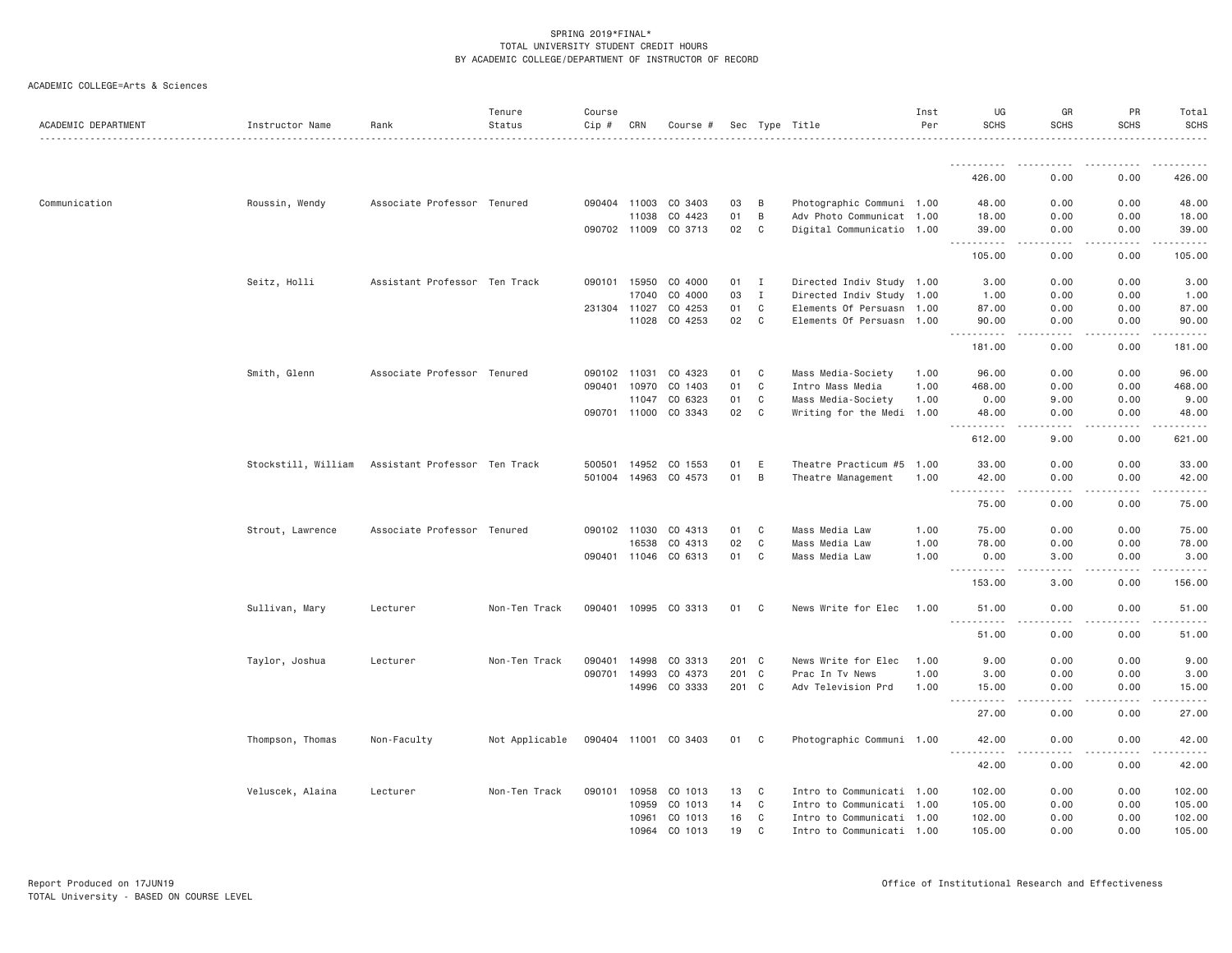| ACADEMIC DEPARTMENT                   | Instructor Name | Rank                        | Tenure<br>Status | Course<br>Cip # | CRN   | Course #       |       |    | Sec Type Title            | Inst<br>Per | UG<br><b>SCHS</b>     | GR<br><b>SCHS</b> | PR<br><b>SCHS</b>                                                                                                                 | Total<br>SCHS |
|---------------------------------------|-----------------|-----------------------------|------------------|-----------------|-------|----------------|-------|----|---------------------------|-------------|-----------------------|-------------------|-----------------------------------------------------------------------------------------------------------------------------------|---------------|
|                                       |                 |                             |                  |                 |       |                |       |    |                           |             |                       |                   | .                                                                                                                                 |               |
|                                       |                 |                             |                  |                 |       |                |       |    |                           |             | 414,00                | 0.00              | 0.00                                                                                                                              | 414.00        |
| Communication                         | Walton, Laura   | Instructor                  | Non-Ten Track    | 521401          | 16065 | MKT 4990       | 01    | C. | Special Topic In MKT      | 1.00        | 87.00                 | 0.00              | 0.00                                                                                                                              | 87.00         |
|                                       |                 |                             |                  | 521803          | 12932 | MKT 3213       | 01    | C  | Retailing                 | 1.00        | 162.00                | 0.00              | 0.00                                                                                                                              | 162.00        |
|                                       |                 |                             |                  |                 |       | 12933 MKT 3213 | 02    | C  | Retailing                 | 1.00        | 153.00                | 0.00              | 0.00<br>.                                                                                                                         | 153.00<br>.   |
|                                       |                 |                             |                  |                 |       |                |       |    |                           |             | 402.00                | ----<br>0.00      | 0.00                                                                                                                              | 402.00        |
|                                       | Watson, Olivia  | Lecturer                    | Non-Ten Track    | 090101          | 10963 | CO 1013        | 18    | C  | Intro to Communicati 1.00 |             | 99.00<br>-----------  | 0.00<br>.         | 0.00<br>.<br>$- - -$                                                                                                              | 99.00         |
|                                       |                 |                             |                  |                 |       |                |       |    |                           |             | 99.00                 | 0.00              | 0.00                                                                                                                              | 99.00         |
|                                       | Williams, Kevin | Associate Professor Tenured |                  | 090102 11032    |       | CO 4323        | 02    | C  | Mass Media-Society        | 1.00        | 87.00                 | 0.00              | 0.00                                                                                                                              | 87.00         |
|                                       |                 |                             |                  |                 | 14107 | CO 4323        | 501 C |    | Mass Media-Society        | 1.00        | 66.00                 | 0.00              | 0.00                                                                                                                              | 66.00         |
|                                       |                 |                             |                  | 090401          | 11048 | CO 6323        | 02    | C  | Mass Media-Society        | 1.00        | 0.00                  | 3.00              | 0.00                                                                                                                              | 3.00          |
|                                       |                 |                             |                  |                 |       | 14110 CO 6323  | 501 C |    | Mass Media-Society        | 1.00        | 0.00                  | 15.00             | 0.00                                                                                                                              | 15.00         |
|                                       |                 |                             |                  | 090702 11008    |       | CO 3713        | 01    | C. | Digital Communicatio 1.00 |             | 36.00                 | 0.00              | 0.00<br>$\frac{1}{2} \left( \frac{1}{2} \right) \left( \frac{1}{2} \right) \left( \frac{1}{2} \right) \left( \frac{1}{2} \right)$ | 36,00         |
|                                       |                 |                             |                  |                 |       |                |       |    |                           |             | -----------<br>189.00 | 18.00             | 0.00                                                                                                                              | 207.00        |
| ====================================  |                 |                             |                  |                 |       |                |       |    |                           |             | ==========            | ==========        | -----------                                                                                                                       | ==========    |
| Communication                         |                 |                             |                  |                 |       |                |       |    |                           |             | 9749.75               | 66.00             | 0.00                                                                                                                              | 9815.75       |
| ===================================== |                 |                             |                  |                 |       |                |       |    |                           |             | ==========            | ==========        | ==========                                                                                                                        | ==========    |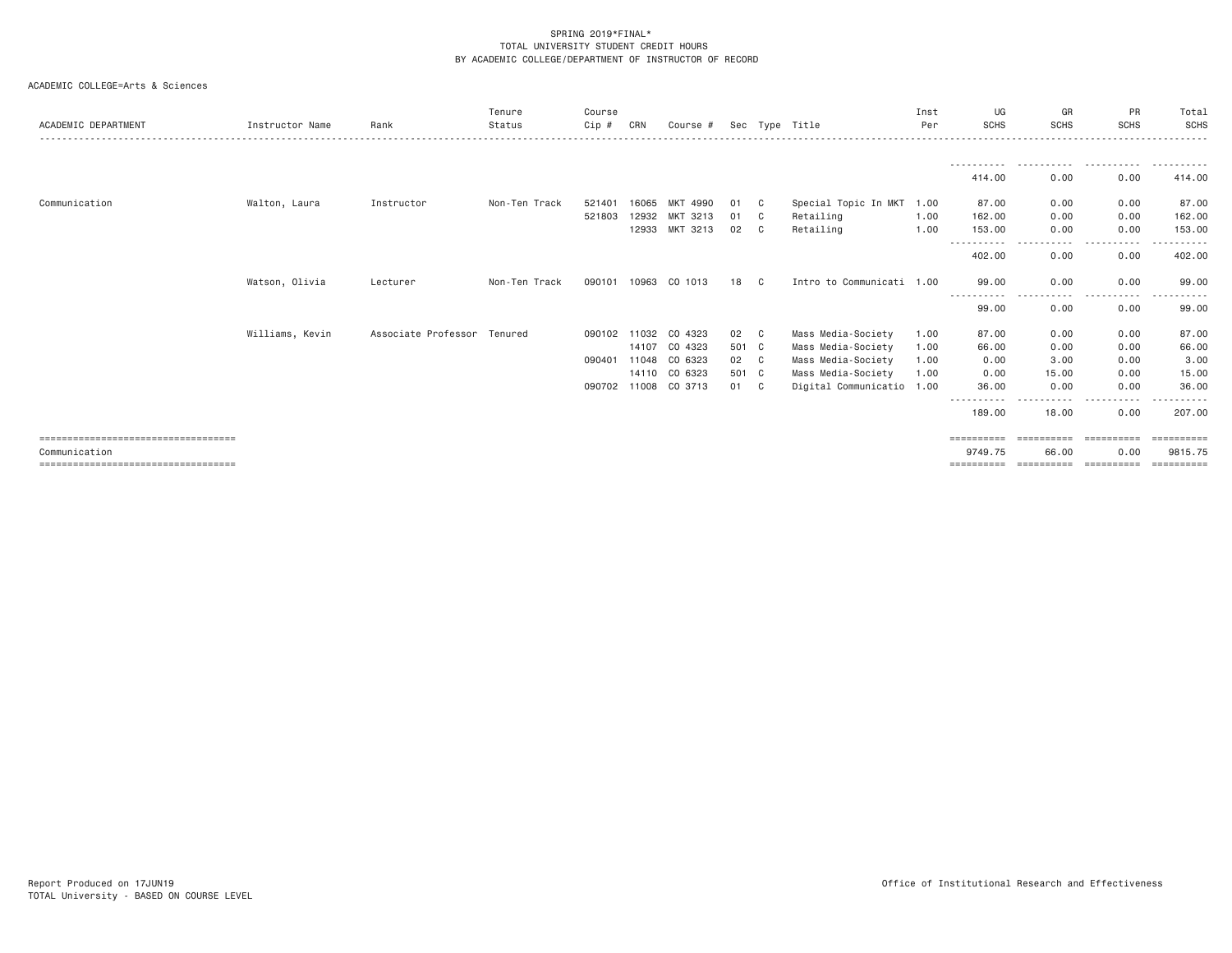## ACADEMIC COLLEGE=Arts & Sciences

| ACADEMIC DEPARTMENT | Instructor Name               | Rank                        | Tenure<br>Status | Course<br>Cip # | CRN   | Course #             |       |                | Sec Type Title            | Inst<br>Per | UG<br><b>SCHS</b>                                                                                                                                                                                                                                                                                                                                                                                                                                                                                                                                            | GR<br><b>SCHS</b>                                                                                                                 | PR<br><b>SCHS</b> | Total<br><b>SCHS</b> |
|---------------------|-------------------------------|-----------------------------|------------------|-----------------|-------|----------------------|-------|----------------|---------------------------|-------------|--------------------------------------------------------------------------------------------------------------------------------------------------------------------------------------------------------------------------------------------------------------------------------------------------------------------------------------------------------------------------------------------------------------------------------------------------------------------------------------------------------------------------------------------------------------|-----------------------------------------------------------------------------------------------------------------------------------|-------------------|----------------------|
| English             | Anderson, Thomas              | Professor                   | Tenured          | 239999          | 15645 | EN 8000              | 01    | D              | Research / Thesis         | 1.00        | 0.00                                                                                                                                                                                                                                                                                                                                                                                                                                                                                                                                                         | 6.00                                                                                                                              | 0.00              | 6.00                 |
|                     |                               |                             |                  |                 |       |                      |       |                |                           |             | $\frac{1}{2} \left( \frac{1}{2} \right) \left( \frac{1}{2} \right) \left( \frac{1}{2} \right) \left( \frac{1}{2} \right) \left( \frac{1}{2} \right)$<br>$\frac{1}{2} \frac{1}{2} \frac{1}{2} \frac{1}{2} \frac{1}{2} \frac{1}{2} \frac{1}{2} \frac{1}{2} \frac{1}{2} \frac{1}{2} \frac{1}{2} \frac{1}{2} \frac{1}{2} \frac{1}{2} \frac{1}{2} \frac{1}{2} \frac{1}{2} \frac{1}{2} \frac{1}{2} \frac{1}{2} \frac{1}{2} \frac{1}{2} \frac{1}{2} \frac{1}{2} \frac{1}{2} \frac{1}{2} \frac{1}{2} \frac{1}{2} \frac{1}{2} \frac{1}{2} \frac{1}{2} \frac{$<br>0.00 | $\frac{1}{2} \left( \frac{1}{2} \right) \left( \frac{1}{2} \right) \left( \frac{1}{2} \right) \left( \frac{1}{2} \right)$<br>6.00 | 0.00              | .<br>6.00            |
|                     | Atkinson, Theodore            | Associate Professor Tenured |                  | 231401          | 15080 | EN 4333              | 01    | $\mathbb C$    | Southern Literature       | 1.00        | 69,00                                                                                                                                                                                                                                                                                                                                                                                                                                                                                                                                                        | 0.00                                                                                                                              | 0.00              | 69.00                |
|                     |                               |                             |                  |                 | 15082 | EN 6333              | 01    | $\mathbb C$    | Southern Literature       | 1.00        | 0.00                                                                                                                                                                                                                                                                                                                                                                                                                                                                                                                                                         | 3.00                                                                                                                              | 0.00              | 3.00                 |
|                     |                               |                             |                  | 231402 11716    |       | EN 2253              | 04    | $\mathbb C$    | American Lit After        | 1.00        | 87.00                                                                                                                                                                                                                                                                                                                                                                                                                                                                                                                                                        | 0.00                                                                                                                              | 0.00              | 87.00                |
|                     |                               |                             |                  | 239999          | 15646 | EN 8000              | 02    | D              | Research / Thesis         | 1.00        | 0.00                                                                                                                                                                                                                                                                                                                                                                                                                                                                                                                                                         | 6.00                                                                                                                              | 0.00              | 6.00                 |
|                     |                               |                             |                  | 240101          | 12544 | HON 4093             | H14 S |                | Honors Thesis             | 1.00        | 3.00                                                                                                                                                                                                                                                                                                                                                                                                                                                                                                                                                         | 0.00                                                                                                                              | 0.00              | 3.00                 |
|                     |                               |                             |                  |                 |       |                      |       |                |                           |             | 159.00                                                                                                                                                                                                                                                                                                                                                                                                                                                                                                                                                       | 9.00                                                                                                                              | 0.00              | 168.00               |
|                     | Austin, Daniel                | Instructor                  | Non-Ten Track    | 231301 11655    |       | EN 1113              | 48    | C              | En Composition II         | 1.00        | 33.00                                                                                                                                                                                                                                                                                                                                                                                                                                                                                                                                                        | 0.00                                                                                                                              | 0.00              | 33.00                |
|                     |                               |                             |                  |                 | 11682 | EN 1173              | 04    | $\mathbf C$    | Accelerated Comp II       | 1.00        | 60.00                                                                                                                                                                                                                                                                                                                                                                                                                                                                                                                                                        | 0.00                                                                                                                              | 0.00              | 60.00                |
|                     |                               |                             |                  | 231401 11690    |       | EN 2203              | 07    | $\mathbb C$    | Intro To Literature       | 1.00        | 51.00                                                                                                                                                                                                                                                                                                                                                                                                                                                                                                                                                        | 0.00                                                                                                                              | 0.00              | 51.00                |
|                     |                               |                             |                  |                 |       | 11697 EN 2203        | 14    | $\mathbf C$    | Intro To Literature       | 1.00        | 84.00<br>-----<br>$- - -$                                                                                                                                                                                                                                                                                                                                                                                                                                                                                                                                    | 0.00<br>$- - - -$                                                                                                                 | 0.00<br>.         | 84.00<br>.           |
|                     |                               |                             |                  |                 |       |                      |       |                |                           |             | 228.00                                                                                                                                                                                                                                                                                                                                                                                                                                                                                                                                                       | 0.00                                                                                                                              | 0.00              | 228.00               |
|                     | Barton, Amy                   | Instructor                  | Non-Ten Track    | 231303          | 12211 | GE 3513              | 01    | C              | Technical Writing         | 1.00        | 66.00                                                                                                                                                                                                                                                                                                                                                                                                                                                                                                                                                        | 0.00                                                                                                                              | 0.00              | 66.00                |
|                     |                               |                             |                  |                 | 12214 | GE 3513              | 04    | $\mathbb C$    | Technical Writing         | 1.00        | 66.00                                                                                                                                                                                                                                                                                                                                                                                                                                                                                                                                                        | 0.00                                                                                                                              | 0.00              | 66.00                |
|                     |                               |                             |                  |                 |       | 12215 GE 3513        | 05    | C              | Technical Writing         | 1.00        | 63.00                                                                                                                                                                                                                                                                                                                                                                                                                                                                                                                                                        | 0.00                                                                                                                              | 0.00              | 63.00                |
|                     |                               |                             |                  |                 |       |                      |       |                |                           |             | $\frac{1}{2} \left( \frac{1}{2} \right) \left( \frac{1}{2} \right) \left( \frac{1}{2} \right) \left( \frac{1}{2} \right) \left( \frac{1}{2} \right)$<br>195.00                                                                                                                                                                                                                                                                                                                                                                                               | $- - -$<br>0.00                                                                                                                   | .<br>0.00         | .<br>195.00          |
|                     | Baumgartner, Casandr Lecturer |                             | Non-Ten Track    | 231301          | 11645 | EN 1113              | 38    | C              | En Composition II         | 1.00        | 63.00                                                                                                                                                                                                                                                                                                                                                                                                                                                                                                                                                        | 0.00                                                                                                                              | 0.00              | 63.00                |
|                     |                               |                             |                  |                 | 11667 | EN 1113              | 60    | $\mathbb C$    | En Composition II         | 1.00        | 72.00                                                                                                                                                                                                                                                                                                                                                                                                                                                                                                                                                        | 0.00                                                                                                                              | 0.00              | 72.00                |
|                     |                               |                             |                  |                 | 11668 | EN 1113              | 61    | $\mathbb C$    | En Composition II         | 1.00        | 63.00                                                                                                                                                                                                                                                                                                                                                                                                                                                                                                                                                        | 0.00                                                                                                                              | 0.00              | 63.00                |
|                     |                               |                             |                  |                 |       |                      |       |                |                           |             | $\sim 100$<br>.<br>198.00                                                                                                                                                                                                                                                                                                                                                                                                                                                                                                                                    | $\sim$ $\sim$ $\sim$ $\sim$                                                                                                       | .                 | .<br>198.00          |
|                     |                               |                             |                  |                 |       |                      |       |                |                           |             |                                                                                                                                                                                                                                                                                                                                                                                                                                                                                                                                                              | 0.00                                                                                                                              | 0.00              |                      |
|                     | Bentley, Gregory              | Associate Professor Tenured |                  | 231401 15091    |       | EN 4803              | 01    | C              | Types of Drama Since 1.00 |             | 18.00                                                                                                                                                                                                                                                                                                                                                                                                                                                                                                                                                        | 0.00                                                                                                                              | 0.00              | 18.00                |
|                     |                               |                             |                  |                 | 15092 | EN 6803              | 01    | C              | Types of Drama Since      | 1.00        | 0.00                                                                                                                                                                                                                                                                                                                                                                                                                                                                                                                                                         | 3.00                                                                                                                              | 0.00              | 3.00                 |
|                     |                               |                             |                  | 231404          | 11752 | EN 4513              | 01    | $\mathbb C$    | Shakespeare               | 1.00        | 57.00                                                                                                                                                                                                                                                                                                                                                                                                                                                                                                                                                        | 0.00                                                                                                                              | 0.00              | 57.00                |
|                     |                               |                             |                  |                 |       | 11767 EN 6513        | 01    | $\mathbf c$    | Shakespeare               | 1.00        | 0.00<br><b></b>                                                                                                                                                                                                                                                                                                                                                                                                                                                                                                                                              | 3.00<br>.                                                                                                                         | 0.00<br>.         | 3.00<br>.            |
|                     |                               |                             |                  |                 |       |                      |       |                |                           |             | 75.00                                                                                                                                                                                                                                                                                                                                                                                                                                                                                                                                                        | 6.00                                                                                                                              | 0.00              | 81.00                |
|                     | Bogard, LaToya                | Instructor                  | Non-Ten Track    | 231301          | 11673 | EN 1113              | 66    | C              | En Composition II         | 1.00        | 63.00                                                                                                                                                                                                                                                                                                                                                                                                                                                                                                                                                        | 0.00                                                                                                                              | 0.00              | 63.00                |
|                     |                               |                             |                  | 231401 11696    |       | EN 2203              | 13    | $\mathbf C$    | Intro To Literature       | 1.00        | 90.00                                                                                                                                                                                                                                                                                                                                                                                                                                                                                                                                                        | 0.00                                                                                                                              | 0.00              | 90.00                |
|                     |                               |                             |                  |                 |       |                      |       |                |                           |             | .                                                                                                                                                                                                                                                                                                                                                                                                                                                                                                                                                            | $\frac{1}{2}$                                                                                                                     | .                 | .                    |
|                     |                               |                             |                  |                 |       |                      |       |                |                           |             | 153.00                                                                                                                                                                                                                                                                                                                                                                                                                                                                                                                                                       | 0.00                                                                                                                              | 0.00              | 153.00               |
|                     | Brandon, Caroline             | Grad Teach Assist           | Non-Ten Track    |                 |       | 231301 11631 EN 1113 | 24    | C              | En Composition II         | 1.00        | 66.00<br>$- - - - -$                                                                                                                                                                                                                                                                                                                                                                                                                                                                                                                                         | 0.00<br>$\frac{1}{2}$                                                                                                             | 0.00<br>.         | 66.00<br>.           |
|                     |                               |                             |                  |                 |       |                      |       |                |                           |             | 66.00                                                                                                                                                                                                                                                                                                                                                                                                                                                                                                                                                        | 0.00                                                                                                                              | 0.00              | 66.00                |
|                     | Brocato, John                 | Instructor                  | Non-Ten Track    | 231303          | 12216 | GE 3513              | 06    | $\mathbf c$    | Technical Writing         | 1.00        | 81.00                                                                                                                                                                                                                                                                                                                                                                                                                                                                                                                                                        | 0.00                                                                                                                              | 0.00              | 81.00                |
|                     |                               |                             |                  |                 | 12218 | GE 3513              | 08    | $\mathbb C$    | Technical Writing         | 1.00        | 30.00                                                                                                                                                                                                                                                                                                                                                                                                                                                                                                                                                        | 0.00                                                                                                                              | 0.00              | 30.00                |
|                     |                               |                             |                  |                 | 12226 | GE 3513              | HO1 C |                | Honors - Technical W 1.00 |             | 33.00                                                                                                                                                                                                                                                                                                                                                                                                                                                                                                                                                        | 0.00                                                                                                                              | 0.00              | 33.00                |
|                     |                               |                             |                  |                 |       |                      |       |                |                           |             | 144.00                                                                                                                                                                                                                                                                                                                                                                                                                                                                                                                                                       | - - - -<br>0.00                                                                                                                   | $- - - -$<br>0.00 | .<br>144.00          |
|                     | Childs, Jennifer              | Lecturer                    | Non-Ten Track    |                 |       | 230101 11594 EN 0103 | 01    | C <sub>c</sub> | Basic English             | 1.00        | 51.00                                                                                                                                                                                                                                                                                                                                                                                                                                                                                                                                                        | 0.00                                                                                                                              | 0.00              | 51.00                |

Report Produced on 17JUN19 Office of Institutional Research and Effectiveness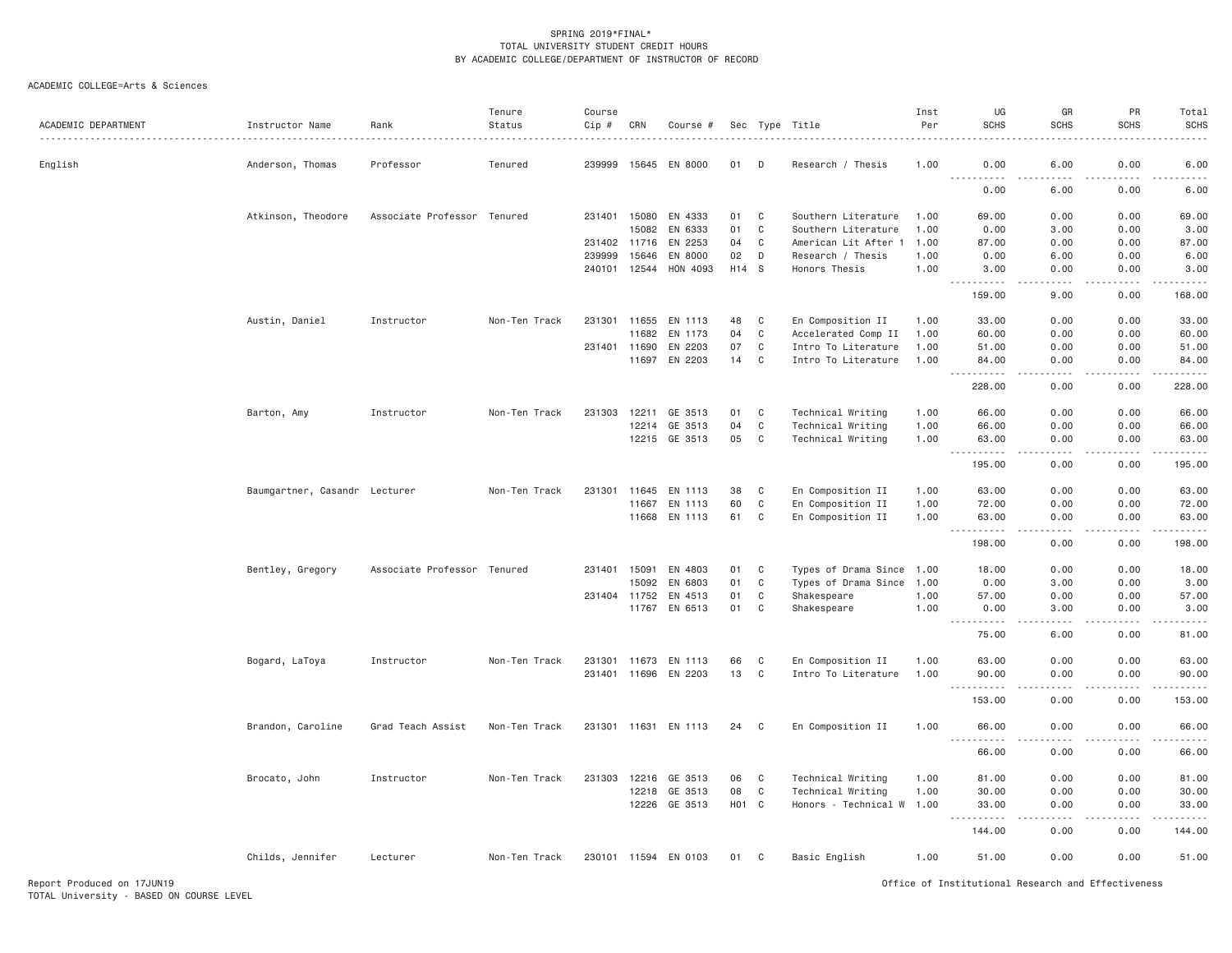| ACADEMIC DEPARTMENT | Instructor Name    | Rank                        | Tenure<br>Status | Course<br>Cip # | CRN          | Course #              |       |              | Sec Type Title            | Inst<br>Per | UG<br><b>SCHS</b>                                                                                                                                             | GR<br><b>SCHS</b>    | PR<br><b>SCHS</b> | Total<br><b>SCHS</b><br>$\frac{1}{2} \left( \frac{1}{2} \right) \left( \frac{1}{2} \right) \left( \frac{1}{2} \right) \left( \frac{1}{2} \right) \left( \frac{1}{2} \right)$ |
|---------------------|--------------------|-----------------------------|------------------|-----------------|--------------|-----------------------|-------|--------------|---------------------------|-------------|---------------------------------------------------------------------------------------------------------------------------------------------------------------|----------------------|-------------------|------------------------------------------------------------------------------------------------------------------------------------------------------------------------------|
| English             | Childs, Jennifer   | Lecturer                    | Non-Ten Track    | 231301 11599    |              | EN 1103               | 07    | C            | En Composition I          | 1.00        | 63.00                                                                                                                                                         | 0.00                 | 0.00              | 63.00                                                                                                                                                                        |
|                     |                    |                             |                  | 231303          |              | 12217 GE 3513         | 07 C  |              | Technical Writing         | 1.00        | 63.00<br>$\begin{array}{cccccccccc} \bullet & \bullet & \bullet & \bullet & \bullet & \bullet & \bullet & \bullet & \bullet \end{array}$<br>$- - -$           | 0.00<br>-----        | 0.00<br>.         | 63.00<br>.                                                                                                                                                                   |
|                     |                    |                             |                  |                 |              |                       |       |              |                           |             | 177.00                                                                                                                                                        | 0.00                 | 0.00              | 177.00                                                                                                                                                                       |
|                     | Claggett, Shalyn   | Associate Professor Tenured |                  |                 | 231301 11737 | EN 3414               | 01    | C            | Crit Writ/Resrch Lit 1.00 |             | 64.00                                                                                                                                                         | 0.00                 | 0.00              | 64.00                                                                                                                                                                        |
|                     |                    |                             |                  |                 | 11738        | EN 3414               | 02    | $\mathbf C$  | Crit Writ/Resrch Lit 1.00 |             | 56.00                                                                                                                                                         | 0.00                 | 0.00              | 56.00                                                                                                                                                                        |
|                     |                    |                             |                  | 231404 15095    |              | EN 4883               | 01    | C            | Victorian Prose-Poet 1.00 |             | 57.00                                                                                                                                                         | 0.00                 | 0.00              | 57.00                                                                                                                                                                        |
|                     |                    |                             |                  |                 | 15096        | EN 6883               | 01    | C            | Victorian Prose-Poet 1.00 |             | 0.00<br>.                                                                                                                                                     | 6.00<br>.            | 0.00              | 6.00<br><u>.</u>                                                                                                                                                             |
|                     |                    |                             |                  |                 |              |                       |       |              |                           |             | 177.00                                                                                                                                                        | 6.00                 | 0.00              | 183.00                                                                                                                                                                       |
|                     | Couch, Jeffrey     | Non-Faculty                 | Not Applicable   |                 |              | 131401 11888 ESL 5110 | 04    | C            | American Lang & Cul 1.00  |             | 12.00                                                                                                                                                         | 0.00                 | 0.00              | 12.00                                                                                                                                                                        |
|                     |                    |                             |                  |                 |              | 11894 ESL 5313        | 02    | $\mathbf C$  | Classroom Comm & Pre 1.00 |             | 3.00                                                                                                                                                          | 0.00                 | 0.00              | 3.00                                                                                                                                                                         |
|                     |                    |                             |                  |                 | 11898        | ESL 5323              | 02    | C            | Academic Research an      | 1.00        | 3.00                                                                                                                                                          | 0.00                 | 0.00              | 3.00                                                                                                                                                                         |
|                     |                    |                             |                  |                 | 11900        | ESL 5323              | 04    | C            | Academic Research an      | 1.00        | 42.00                                                                                                                                                         | 0.00                 | 0.00              | 42.00                                                                                                                                                                        |
|                     |                    |                             |                  |                 |              | 11902 ESL 5333        | 02    | $\mathbf C$  | Critical Reading          | 1.00        | 3.00<br>$\sim$ $\sim$ $\sim$<br>$- - - - - -$                                                                                                                 | 0.00<br>$   -$       | 0.00<br>.         | 3.00<br>$\frac{1}{2}$                                                                                                                                                        |
|                     |                    |                             |                  |                 |              |                       |       |              |                           |             | 63.00                                                                                                                                                         | 0.00                 | 0.00              | 63.00                                                                                                                                                                        |
|                     | Craig, Heather     | Lecturer                    | Non-Ten Track    | 231301 11609    |              | EN 1113               | 02    | C            | En Composition II         | 1.00        | 69.00                                                                                                                                                         | 0.00                 | 0.00              | 69.00                                                                                                                                                                        |
|                     |                    |                             |                  |                 | 11614        | EN 1113               | 07    | $\mathbf{C}$ | En Composition II         | 1.00        | 69,00                                                                                                                                                         | 0.00                 | 0.00              | 69.00                                                                                                                                                                        |
|                     |                    |                             |                  |                 | 11621        | EN 1113               | 14    | $\mathbf{C}$ | En Composition II         | 1.00        | 72.00                                                                                                                                                         | 0.00                 | 0.00              | 72.00                                                                                                                                                                        |
|                     |                    |                             |                  |                 |              | 11627 EN 1113         | 20    | $\mathbf{C}$ | En Composition II         | 1.00        | 54.00                                                                                                                                                         | 0.00                 | 0.00              | 54.00                                                                                                                                                                        |
|                     |                    |                             |                  |                 |              |                       |       |              |                           |             | .                                                                                                                                                             | .                    | .                 | .                                                                                                                                                                            |
|                     |                    |                             |                  |                 |              |                       |       |              |                           |             | 264.00                                                                                                                                                        | 0.00                 | 0.00              | 264.00                                                                                                                                                                       |
|                     | Creel, Sara        | Grad Teach Assist           | Non-Ten Track    |                 |              | 231301 11622 EN 1113  | 15    | C            | En Composition II         | 1.00        | 72.00<br>$ -$<br>.                                                                                                                                            | 0.00<br>----         | 0.00              | 72.00<br>$\frac{1}{2}$                                                                                                                                                       |
|                     |                    |                             |                  |                 |              |                       |       |              |                           |             | 72.00                                                                                                                                                         | 0.00                 | 0.00              | 72.00                                                                                                                                                                        |
|                     | Creevy, Patrick    | Non-Employee                | Not Applicable   |                 |              | 231404 11707 EN 2223  | 02    | C            | English Lit After 18 1.00 |             | 69.00                                                                                                                                                         | 0.00                 | 0.00              | 69.00                                                                                                                                                                        |
|                     |                    |                             |                  |                 | 240101 12510 | HON 1173              | H01 S |              | The Quest II              | 1.00        | 27.00                                                                                                                                                         | 0.00                 | 0.00              | 27.00                                                                                                                                                                        |
|                     |                    |                             |                  |                 |              |                       |       |              |                           |             | .<br>$\sim$ $\sim$ $\sim$                                                                                                                                     | د د د د              | .                 | .                                                                                                                                                                            |
|                     |                    |                             |                  |                 |              |                       |       |              |                           |             | 96.00                                                                                                                                                         | 0.00                 | 0.00              | 96.00                                                                                                                                                                        |
|                     | Crescenzo, Michele | Lecturer                    | Non-Ten Track    | 231301 11678    |              | EN 1113               | HO1 C |              | En Composition II         | 1.00        | 42.00                                                                                                                                                         | 0.00                 | 0.00              | 42.00                                                                                                                                                                        |
|                     |                    |                             |                  | 231401 11719    |              | EN 2283               | 01    | C            | World Literature Aft 1.00 |             | 78.00                                                                                                                                                         | 0.00                 | 0.00              | 78.00                                                                                                                                                                        |
|                     |                    |                             |                  | 231404 11702    |              | EN 2213               | 01    | C            | English Lit Before 1 1.00 |             | 84.00                                                                                                                                                         | 0.00                 | 0.00              | 84.00                                                                                                                                                                        |
|                     |                    |                             |                  |                 |              | 11703 EN 2213         | 02    | $\mathsf{C}$ | English Lit Before 1 1.00 |             | 21.00<br>.                                                                                                                                                    | 0.00<br>.            | 0.00<br>.         | 21.00<br>.                                                                                                                                                                   |
|                     |                    |                             |                  |                 |              |                       |       |              |                           |             | 225.00                                                                                                                                                        | 0.00                 | 0.00              | 225.00                                                                                                                                                                       |
|                     | De Gabriele, Peter | Associate Professor Tenured |                  | 231401          | 15098        | EN 8533               | 01    | S            | Stu En Lit 1660-1832 1.00 |             | 0.00                                                                                                                                                          | 12.00                | 0.00              | 12.00                                                                                                                                                                        |
|                     |                    |                             |                  | 231404 15083    |              | EN 4723               | 01    | C            | Brit Lit/Cult 1660-1 1.00 |             | 33.00                                                                                                                                                         | 0.00                 | 0.00              | 33.00                                                                                                                                                                        |
|                     |                    |                             |                  |                 |              | 15084 EN 6723         | 01    | C            | Brit Lit/Cult 1660-1 1.00 |             | 0.00                                                                                                                                                          | 3.00                 | 0.00              | 3.00                                                                                                                                                                         |
|                     |                    |                             |                  |                 |              |                       |       |              |                           |             | $\frac{1}{2} \left( \frac{1}{2} \right) \left( \frac{1}{2} \right) \left( \frac{1}{2} \right) \left( \frac{1}{2} \right) \left( \frac{1}{2} \right)$<br>33.00 | 15.00                | 0.00              | .<br>48.00                                                                                                                                                                   |
|                     | Dechert, Francis   | Non-Faculty                 | Not Applicable   |                 |              | 231303 12221 GE 3513  | 11 C  |              | Technical Writing         | 1.00        | 60.00                                                                                                                                                         | 0.00                 | 0.00              | 60.00                                                                                                                                                                        |
|                     |                    |                             |                  |                 |              |                       |       |              |                           |             | $- - -$<br>.<br>60.00                                                                                                                                         | . <u>. .</u><br>0.00 | .<br>0.00         | .<br>60.00                                                                                                                                                                   |
|                     | Dodds, Lara        | Professor                   | Tenured          |                 |              | 231401 11723 EN 2443  | 01    | $\mathbf{C}$ | Intro To Sci Fiction 1.00 |             | 24.00                                                                                                                                                         | 0.00                 | 0.00              | 24.00                                                                                                                                                                        |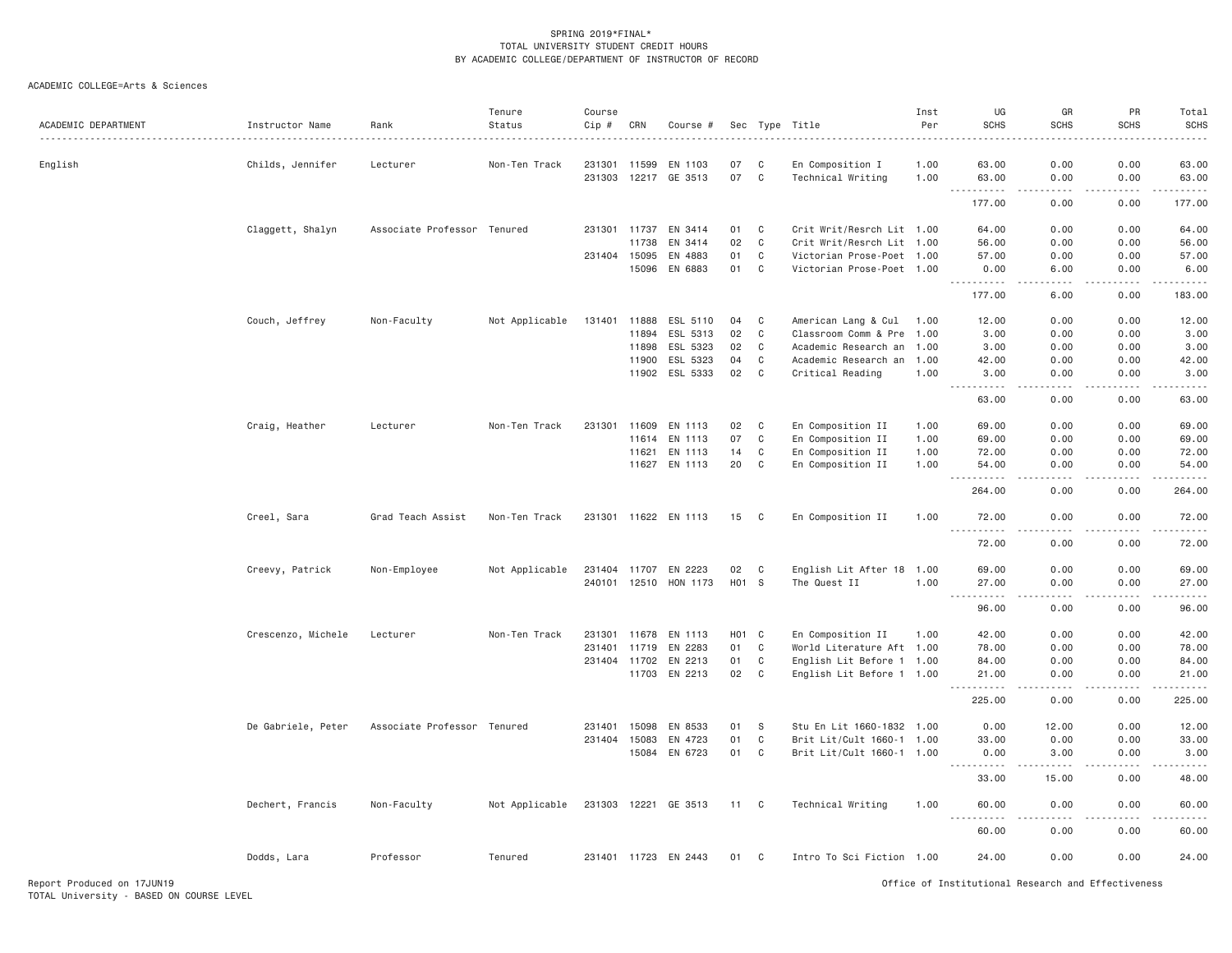| ACADEMIC DEPARTMENT | Instructor Name<br>. | Rank                          | Tenure<br>Status | Course<br>Cip # | CRN   | Course #             |    |              | Sec Type Title            | Inst<br>Per | UG<br><b>SCHS</b>                        | GR<br><b>SCHS</b>                           | PR<br><b>SCHS</b> | Total<br><b>SCHS</b> |
|---------------------|----------------------|-------------------------------|------------------|-----------------|-------|----------------------|----|--------------|---------------------------|-------------|------------------------------------------|---------------------------------------------|-------------------|----------------------|
| English             | Dodds, Lara          | Professor                     | Tenured          | 231404 11704    |       | EN 2213              | 03 | C            | English Lit Before 1 1.00 |             | 69.00                                    | 0.00                                        | 0.00              | 69.00                |
|                     |                      |                               |                  | 239999          |       | 15876 EN 8000        | 06 | D            | Research / Thesis         | 1.00        | 0.00<br>$ -$<br>.                        | 1.00<br>$- - - - -$                         | 0.00<br>.         | 1.00<br>.            |
|                     |                      |                               |                  |                 |       |                      |    |              |                           |             | 93.00                                    | 1.00                                        | 0.00              | 94.00                |
|                     | Doughty, Catherine   | Instructor                    | Non-Ten Track    | 231301 11647    |       | EN 1113              | 40 | C            | En Composition II         | 1.00        | 72.00                                    | 0.00                                        | 0.00              | 72.00                |
|                     |                      |                               |                  |                 | 11659 | EN 1113              | 52 | $\mathbf C$  | En Composition II         | 1.00        | 69.00                                    | 0.00                                        | 0.00              | 69.00                |
|                     |                      |                               |                  |                 |       | 11663 EN 1113        | 56 | C            | En Composition II         | 1.00        | 66.00<br>$\sim$ $\sim$ .<br>.            | 0.00<br>$\omega$ $\omega$ $\omega$ $\omega$ | 0.00<br>.         | 66.00<br>.           |
|                     |                      |                               |                  |                 |       |                      |    |              |                           |             | 207.00                                   | 0.00                                        | 0.00              | 207.00               |
|                     | Dueitt, Courtney     | Instructor                    | Non-Ten Track    |                 |       | 231301 11643 EN 1113 | 36 | C            | En Composition II         | 1.00        | 69.00                                    | 0.00                                        | 0.00              | 69.00                |
|                     |                      |                               |                  |                 |       | 231401 11686 EN 2203 | 03 | $\mathbf C$  | Intro To Literature       | 1.00        | 90.00<br><b><i><u>.</u></i></b><br>$  -$ | 0.00<br>.                                   | 0.00<br>.         | 90.00<br>.           |
|                     |                      |                               |                  |                 |       |                      |    |              |                           |             | 159.00                                   | 0.00                                        | 0.00              | 159.00               |
|                     | Few, Kayleigh        | Instructor                    | Non-Ten Track    |                 |       | 231303 11734 EN 3313 | 01 | $\mathbf{C}$ | Writing for the Work 1.00 |             | 60.00<br>$\sim$ $\sim$ .<br>.            | 0.00<br>$\frac{1}{2}$                       | 0.00<br>.         | 60.00<br>.           |
|                     |                      |                               |                  |                 |       |                      |    |              |                           |             | 60.00                                    | 0.00                                        | 0.00              | 60.00                |
|                     | Flowers, Jessica     | Lecturer                      | Non-Ten Track    | 231301 11625    |       | EN 1113              | 18 | C            | En Composition II         | 1.00        | 63.00                                    | 0.00                                        | 0.00              | 63.00                |
|                     |                      |                               |                  |                 | 11657 | EN 1113              | 50 | C            | En Composition II         | 1.00        | 33.00                                    | 0.00                                        | 0.00              | 33.00                |
|                     |                      |                               |                  |                 |       | 11658 EN 1113        | 51 | $\mathbf{C}$ | En Composition II         | 1.00        | 63.00                                    | 0.00                                        | 0.00              | 63.00                |
|                     |                      |                               |                  |                 |       |                      |    |              |                           |             | 159.00                                   | 0.00                                        | 0.00              | .<br>159.00          |
|                     | Flowers, Katherine   | Assistant Professor Ten Track |                  | 160102 11753    |       | EN 4633              | 01 | $\mathsf{C}$ | Language & Society        | 1.00        | 12.00                                    | 0.00                                        | 0.00              | 12.00                |
|                     |                      |                               |                  | 231303          | 11735 | EN 3313              | 02 | $\mathsf{C}$ | Writing for the Work      | 1.00        | 60.00                                    | 0.00                                        | 0.00              | 60.00                |
|                     |                      |                               |                  | 451101 10271    |       | AN 4633              | 01 | C            | Language & Society        | 1.00        | 27.00                                    | 0.00                                        | 0.00              | 27.00                |
|                     |                      |                               |                  |                 | 13693 | SO 4633              | 01 | $\mathbf C$  | Language & Society        | 1.00        | 15.00<br>.<br>$\sim$ $\sim$ $\sim$       | 0.00<br>$\frac{1}{2}$                       | 0.00<br>.         | 15.00<br>.           |
|                     |                      |                               |                  |                 |       |                      |    |              |                           |             | 114.00                                   | 0.00                                        | 0.00              | 114.00               |
|                     | Furby, Althea        | Lecturer                      | Non-Ten Track    | 231301          | 11596 | EN 1103              | 04 | C            | En Composition I          | 1.00        | 75.00                                    | 0.00                                        | 0.00              | 75.00                |
|                     |                      |                               |                  |                 | 11597 | EN 1103              | 05 | $\mathbf C$  | En Composition I          | 1.00        | 66.00                                    | 0.00                                        | 0.00              | 66.00                |
|                     |                      |                               |                  |                 |       | 11652 EN 1113        | 45 | C            | En Composition II         | 1.00        | 72.00<br>$\sim$ $\sim$ .<br>.            | 0.00<br>.                                   | 0.00<br>.         | 72.00<br>.           |
|                     |                      |                               |                  |                 |       |                      |    |              |                           |             | 213.00                                   | 0.00                                        | 0.00              | 213.00               |
|                     | Garner, William      | Instructor                    | Non-Ten Track    | 231301          | 11641 | EN 1113              | 34 | C            | En Composition II         | 1.00        | 36.00                                    | 0.00                                        | 0.00              | 36.00                |
|                     |                      |                               |                  | 231401          | 11684 | EN 2203              | 01 | $\mathsf{C}$ | Intro To Literature       | 1.00        | 87.00                                    | 0.00                                        | 0.00              | 87.00                |
|                     |                      |                               |                  |                 | 11699 | EN 2203              | 16 | $\mathbf C$  | Intro To Literature       | 1.00        | 90.00                                    | 0.00                                        | 0.00              | 90.00                |
|                     |                      |                               |                  |                 |       | 11701 EN 2203        | 18 | $\mathbf C$  | Intro To Literature       | 1.00        | 90.00                                    | 0.00<br>$  -$                               | 0.00<br>بالمحامر  | 90.00                |
|                     |                      |                               |                  |                 |       |                      |    |              |                           |             | 303.00                                   | 0.00                                        | 0.00              | 303.00               |
|                     | Gentry, Craig        | Lecturer                      | Non-Ten Track    |                 |       | 231301 11613 EN 1113 | 06 | C            | En Composition II         | 1.00        | 69.00                                    | 0.00                                        | 0.00              | 69.00                |
|                     |                      |                               |                  |                 | 11624 | EN 1113              | 17 | $\mathbf C$  | En Composition II         | 1.00        | 66.00                                    | 0.00                                        | 0.00              | 66.00                |
|                     |                      |                               |                  |                 | 11629 | EN 1113              | 22 | $\mathbf C$  | En Composition II         | 1.00        | 51.00                                    | 0.00                                        | 0.00              | 51.00                |
|                     |                      |                               |                  |                 |       | 11649 EN 1113        | 42 | $\mathbf C$  | En Composition II         | 1.00        | 72.00<br>$\sim$ $\sim$ $\sim$<br>.       | 0.00<br>.                                   | 0.00<br>.         | 72.00<br>2.2.2.2.2.1 |
|                     |                      |                               |                  |                 |       |                      |    |              |                           |             | 258.00                                   | 0.00                                        | 0.00              | 258.00               |
|                     | Grimes, John Aaron   | Lecturer                      | Non-Ten Track    |                 |       | 231301 11665 EN 1113 | 58 | C            | En Composition II         | 1.00        | 72.00                                    | 0.00                                        | 0.00              | 72.00                |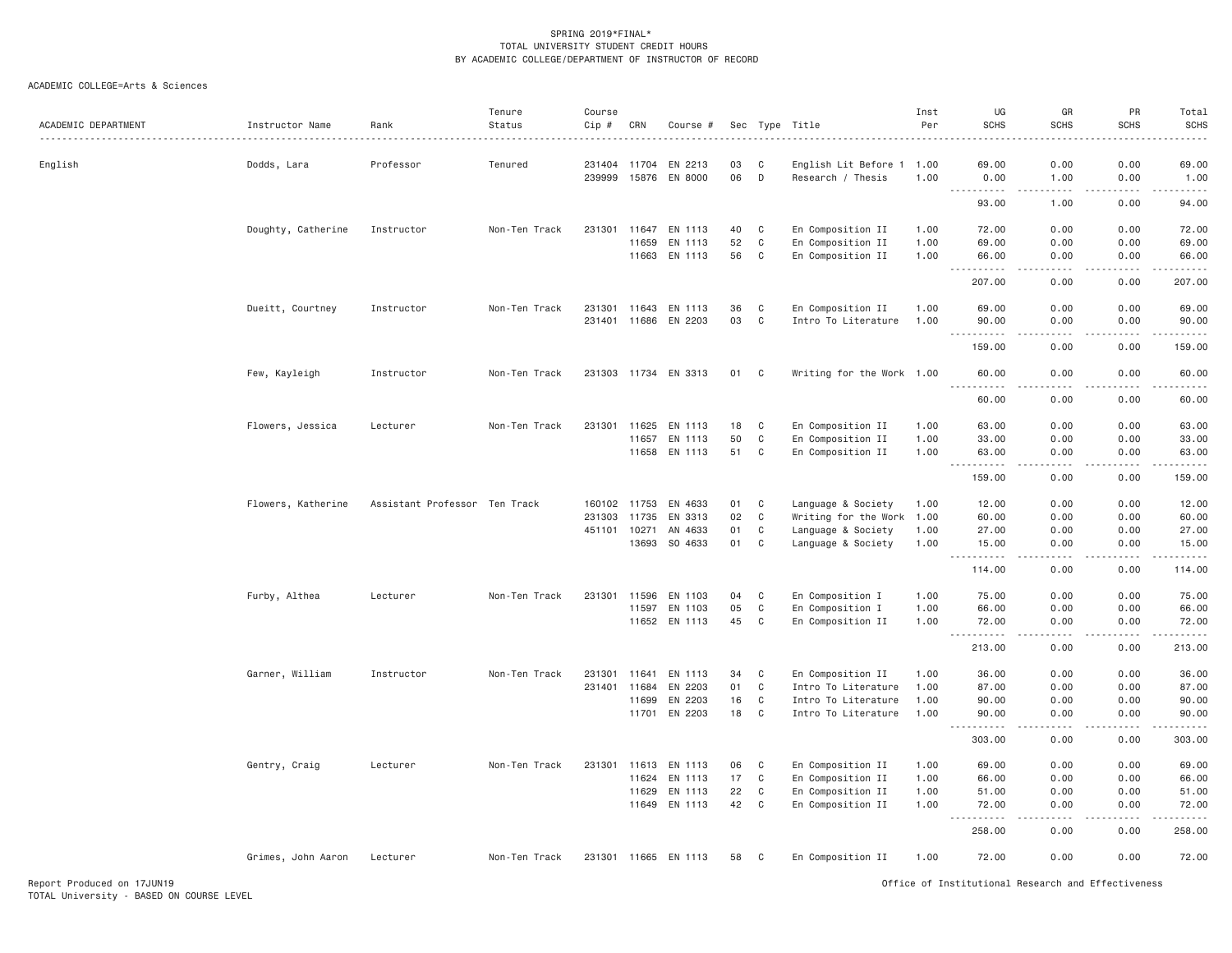## ACADEMIC COLLEGE=Arts & Sciences

| ACADEMIC DEPARTMENT | Instructor Name               | Rank                        | Tenure<br>Status | Course<br>$Cip \#$ | CRN          | Course #             |                    |              | Sec Type Title            | Inst<br>Per | UG<br><b>SCHS</b>                                                                                                                                                                     | GR<br><b>SCHS</b>                   | PR<br><b>SCHS</b>                                                                                                                                            | Total<br><b>SCHS</b><br>. |
|---------------------|-------------------------------|-----------------------------|------------------|--------------------|--------------|----------------------|--------------------|--------------|---------------------------|-------------|---------------------------------------------------------------------------------------------------------------------------------------------------------------------------------------|-------------------------------------|--------------------------------------------------------------------------------------------------------------------------------------------------------------|---------------------------|
| English             | Grimes, John Aaron            | Lecturer                    | Non-Ten Track    |                    |              | 231303 11736 EN 3313 | 03                 | C            | Writing for the Work 1.00 |             | 57.00                                                                                                                                                                                 | 0.00                                | 0.00                                                                                                                                                         | 57.00                     |
|                     |                               |                             |                  |                    |              |                      |                    |              |                           |             | <u>.</u><br>129.00                                                                                                                                                                    | .<br>0.00                           | .<br>0.00                                                                                                                                                    | .<br>129.00               |
|                     | Hagenston, Becky              | Professor                   | Tenured          |                    | 231302 11727 | EN 3303              | 03                 | C            | Creative Writing          | 1.00        | 45.00                                                                                                                                                                                 | 0.00                                | 0.00                                                                                                                                                         | 45.00                     |
|                     |                               |                             |                  |                    | 231401 11743 | EN 4313              | 01                 | C            | Craft Of Fiction          | 1.00        | 30.00                                                                                                                                                                                 | 0.00                                | 0.00                                                                                                                                                         | 30.00                     |
|                     |                               |                             |                  |                    | 11761        | EN 6313              | 01                 | $\mathbb C$  | Craft Of Fiction          | 1.00        | 0.00<br><b></b>                                                                                                                                                                       | 9.00<br>.                           | 0.00<br>.                                                                                                                                                    | 9.00<br>.                 |
|                     |                               |                             |                  |                    |              |                      |                    |              |                           |             | 75.00                                                                                                                                                                                 | 9.00                                | 0.00                                                                                                                                                         | 84.00                     |
|                     | Hampton, Hayley               | Lecturer                    | Non-Ten Track    | 231301             | 11600        | EN 1103              | 08                 | C            | En Composition I          | 1.00        | 60.00                                                                                                                                                                                 | 0.00                                | 0.00                                                                                                                                                         | 60.00                     |
|                     |                               |                             |                  |                    | 11616        | EN 1113              | 09                 | C            | En Composition II         | 1.00        | 63.00                                                                                                                                                                                 | 0.00                                | 0.00                                                                                                                                                         | 63.00                     |
|                     |                               |                             |                  |                    | 11630        | EN 1113              | 23                 | $\mathbf{C}$ | En Composition II         | 1.00        | 30.00                                                                                                                                                                                 | 0.00                                | 0.00                                                                                                                                                         | 30.00                     |
|                     |                               |                             |                  |                    |              | 11676 EN 1113        | 69                 | C            | En Composition II         | 1.00        | 72.00<br>.<br>$\sim$ $\sim$ $\sim$                                                                                                                                                    | 0.00<br>الدامات بال                 | 0.00<br>.                                                                                                                                                    | 72.00<br>.                |
|                     |                               |                             |                  |                    |              |                      |                    |              |                           |             | 225.00                                                                                                                                                                                | 0.00                                | 0.00                                                                                                                                                         | 225.00                    |
|                     | Harmon Threatt, Eliz Lecturer |                             | Non-Ten Track    |                    |              | 231302 13933 EN 3303 | 201 C              |              | Creative Writing          | 1.00        | 42.00<br>$\sim$ $\sim$ $\sim$                                                                                                                                                         | 0.00                                | 0.00                                                                                                                                                         | 42.00                     |
|                     |                               |                             |                  |                    |              |                      |                    |              |                           |             | 42.00                                                                                                                                                                                 | 0.00                                | 0.00                                                                                                                                                         | 42.00                     |
|                     | Hayden, Antoinette            | Lecturer                    | Non-Ten Track    |                    |              | 231301 11615 EN 1113 | 08                 | $\mathbf C$  | En Composition II         | 1.00        | 69.00                                                                                                                                                                                 | 0.00                                | 0.00                                                                                                                                                         | 69.00                     |
|                     |                               |                             |                  |                    | 11618        | EN 1113              | 11                 | C            | En Composition II         | 1.00        | 72.00                                                                                                                                                                                 | 0.00                                | 0.00                                                                                                                                                         | 72.00                     |
|                     |                               |                             |                  |                    |              | 231402 14795 EN 2363 | 01                 | $\mathbb C$  | Intro AFAM Lit            | 1.00        | 27.00                                                                                                                                                                                 | 0.00                                | 0.00                                                                                                                                                         | 27.00                     |
|                     |                               |                             |                  |                    |              | 16470 AAS 2363       | 01                 | C            | Intro AFAM Lit            | 1.00        | 57.00<br>$\sim$ $\sim$ $\sim$<br>$\frac{1}{2} \left( \frac{1}{2} \right) \left( \frac{1}{2} \right) \left( \frac{1}{2} \right) \left( \frac{1}{2} \right) \left( \frac{1}{2} \right)$ | 0.00<br>$\sim$ $\sim$ $\sim$ $\sim$ | 0.00<br>.                                                                                                                                                    | 57.00<br>.                |
|                     |                               |                             |                  |                    |              |                      |                    |              |                           |             | 225.00                                                                                                                                                                                | 0.00                                | 0.00                                                                                                                                                         | 225.00                    |
|                     | Henshaw, Chelsea              | Non-Faculty                 | Not Applicable   |                    |              | 231303 12225 GE 3513 | 15                 | C            | Technical Writing         | 1.00        | 63.00<br>$ -$                                                                                                                                                                         | 0.00                                | 0.00                                                                                                                                                         | 63.00<br>. <u>. .</u>     |
|                     |                               |                             |                  |                    |              |                      |                    |              |                           |             | 63.00                                                                                                                                                                                 | 0.00                                | 0.00                                                                                                                                                         | 63.00                     |
|                     | Johnson, Holly                | Professor                   | Tenured          |                    |              | 231404 11705 EN 2213 | H <sub>0</sub> 1 C |              | Honors English Lit B 1.00 |             | 30.00                                                                                                                                                                                 | 0.00                                | 0.00                                                                                                                                                         | 30.00                     |
|                     |                               |                             |                  |                    | 15074        | EN 4523              | 01                 | C            | Chaucer                   | 1.00        | 51.00                                                                                                                                                                                 | 0.00                                | 0.00                                                                                                                                                         | 51.00                     |
|                     |                               |                             |                  |                    | 15076        | EN 6523              | 01                 | C            | Chaucer                   | 1.00        | 0.00<br>.<br>$\frac{1}{2}$                                                                                                                                                            | 3,00<br>.                           | 0.00<br>.                                                                                                                                                    | 3.00<br>.                 |
|                     |                               |                             |                  |                    |              |                      |                    |              |                           |             | 81.00                                                                                                                                                                                 | 3.00                                | 0.00                                                                                                                                                         | 84.00                     |
|                     | Johnson, Logan                | Lecturer                    | Non-Ten Track    | 231301             | 11605        | EN 1103              | 13                 | C            | En Composition I          | 1.00        | 69.00                                                                                                                                                                                 | 0.00                                | 0.00                                                                                                                                                         | 69.00                     |
|                     |                               |                             |                  |                    | 11626        | EN 1113              | 19                 | C            | En Composition II         | 1.00        | 60.00                                                                                                                                                                                 | 0.00                                | 0.00                                                                                                                                                         | 60.00                     |
|                     |                               |                             |                  |                    |              | 11636 EN 1113        | 29                 | $\mathbf{C}$ | En Composition II         | 1.00        | 69.00                                                                                                                                                                                 | 0.00                                | 0.00                                                                                                                                                         | 69.00                     |
|                     |                               |                             |                  |                    |              | 11650 EN 1113        | 43                 | C            | En Composition II         | 1.00        | 69.00<br>$\sim$ $\sim$ $\sim$<br>.                                                                                                                                                    | 0.00<br>.                           | 0.00<br>.<br>$\frac{1}{2} \left( \frac{1}{2} \right) \left( \frac{1}{2} \right) \left( \frac{1}{2} \right)$                                                  | 69.00<br>.                |
|                     |                               |                             |                  |                    |              |                      |                    |              |                           |             | 267.00                                                                                                                                                                                | 0.00                                | 0.00                                                                                                                                                         | 267.00                    |
|                     | Kardos, Michael               | Associate Professor Tenured |                  |                    | 231302 11726 | EN 3303              | 02                 | C            | Creative Writing          | 1.00        | 42.00                                                                                                                                                                                 | 0.00                                | 0.00                                                                                                                                                         | 42.00                     |
|                     |                               |                             |                  |                    | 11728        | EN 3303              | 04                 | $\mathsf{C}$ | Creative Writing          | 1.00        | 42.00                                                                                                                                                                                 | 0.00                                | 0.00                                                                                                                                                         | 42.00                     |
|                     |                               |                             |                  |                    |              | 239999 15647 EN 8000 | 03                 | D            | Research / Thesis         | 1.00        | 0.00<br>$\sim$ $\sim$ $\sim$<br>.                                                                                                                                                     | 7.00<br>.                           | 0.00<br>$\frac{1}{2} \left( \frac{1}{2} \right) \left( \frac{1}{2} \right) \left( \frac{1}{2} \right) \left( \frac{1}{2} \right) \left( \frac{1}{2} \right)$ | 7.00<br>.                 |
|                     |                               |                             |                  |                    |              |                      |                    |              |                           |             | 84.00                                                                                                                                                                                 | 7.00                                | 0.00                                                                                                                                                         | 91.00                     |
|                     | Kelley, James                 | Professor                   | Tenured          |                    | 231303 13934 | EN 3313              | 201 C              |              | Writing for the Work 1.00 |             | 51.00                                                                                                                                                                                 | 0.00                                | 0.00                                                                                                                                                         | 51.00                     |
|                     |                               |                             |                  |                    | 231401 15017 | EN 2434              | 201 B              |              | Literature And Film       | 1.00        | 16.00                                                                                                                                                                                 | 0.00                                | 0.00                                                                                                                                                         | 16.00                     |
|                     |                               |                             |                  |                    |              | 15021 EN 2434        | 202 B              |              | Literature And Film       | 1.00        | 44.00                                                                                                                                                                                 | 0.00                                | 0.00                                                                                                                                                         | 44.00                     |

Report Produced on 17JUN19 Office of Institutional Research and Effectiveness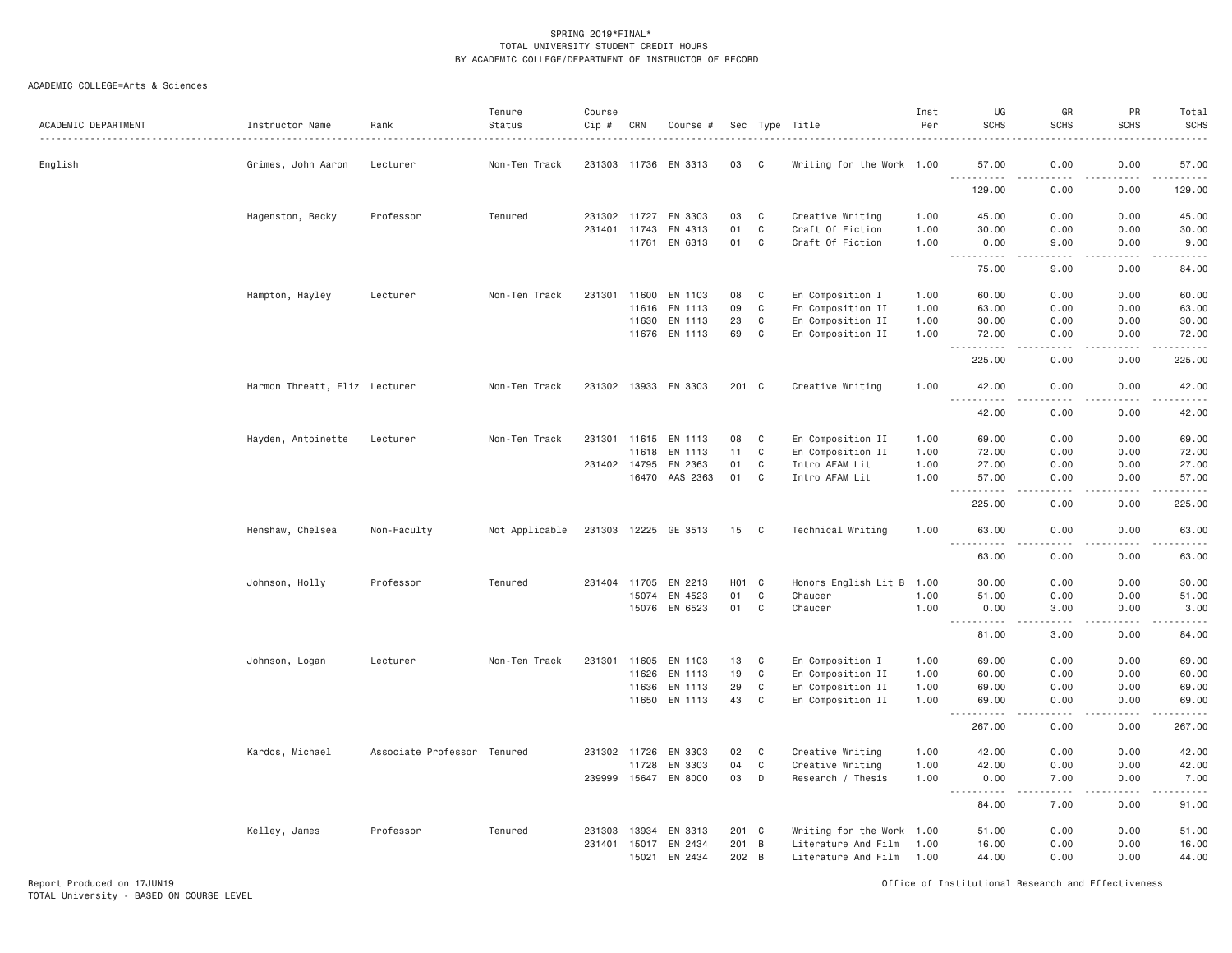| ACADEMIC DEPARTMENT | Instructor Name    | Rank                              | Tenure<br>Status | Course<br>$Cip \#$ | CRN            | Course #             |                |                | Sec Type Title                                         | Inst<br>Per | UG<br><b>SCHS</b>                                                                                                                                                                                                                                                                                                                                                                                          | GR<br><b>SCHS</b>                                                                                                                                             | PR<br><b>SCHS</b>                                                                                                                                            | Total<br><b>SCHS</b>    |
|---------------------|--------------------|-----------------------------------|------------------|--------------------|----------------|----------------------|----------------|----------------|--------------------------------------------------------|-------------|------------------------------------------------------------------------------------------------------------------------------------------------------------------------------------------------------------------------------------------------------------------------------------------------------------------------------------------------------------------------------------------------------------|---------------------------------------------------------------------------------------------------------------------------------------------------------------|--------------------------------------------------------------------------------------------------------------------------------------------------------------|-------------------------|
| English             | Kelley, James      | Professor                         | Tenured          | 231401<br>239999   | 15023<br>16756 | EN 8583<br>EN 7000   | 201 S<br>201 I |                | Sel Topics Lang & Li 1.00<br>Directed Indiv Study 1.00 |             | 0.00<br>0.00                                                                                                                                                                                                                                                                                                                                                                                               | 21.00<br>3.00                                                                                                                                                 | 0.00<br>0.00                                                                                                                                                 | 21.00<br>3.00           |
|                     |                    |                                   |                  |                    |                |                      |                |                |                                                        |             | $\sim$ $\sim$<br>$\frac{1}{2} \left( \frac{1}{2} \right) \left( \frac{1}{2} \right) \left( \frac{1}{2} \right) \left( \frac{1}{2} \right) \left( \frac{1}{2} \right)$<br>111.00                                                                                                                                                                                                                            | $\frac{1}{2} \left( \frac{1}{2} \right) \left( \frac{1}{2} \right) \left( \frac{1}{2} \right) \left( \frac{1}{2} \right) \left( \frac{1}{2} \right)$<br>24.00 | .<br>0.00                                                                                                                                                    | .<br>135.00             |
|                     | Kimbrell, Karleigh | Grad Research Assis Non-Ten Track |                  |                    |                | 231301 11639 EN 1113 | 32             | $\mathbf{C}$   | En Composition II                                      | 1.00        | 72.00                                                                                                                                                                                                                                                                                                                                                                                                      | 0.00                                                                                                                                                          | 0.00                                                                                                                                                         | 72.00                   |
|                     |                    |                                   |                  |                    |                |                      |                |                |                                                        |             | $\sim 100$<br>.<br>72.00                                                                                                                                                                                                                                                                                                                                                                                   | .<br>0.00                                                                                                                                                     | $\frac{1}{2} \left( \frac{1}{2} \right) \left( \frac{1}{2} \right) \left( \frac{1}{2} \right) \left( \frac{1}{2} \right) \left( \frac{1}{2} \right)$<br>0.00 | .<br>72.00              |
|                     | Kolev, Sava        | Lecturer                          | Non-Ten Track    | 160102 10262       |                | AN 2403              | 02             | C              | Intro to Study of La 1.00                              |             | 30.00                                                                                                                                                                                                                                                                                                                                                                                                      | 0.00                                                                                                                                                          | 0.00                                                                                                                                                         | 30.00                   |
|                     |                    |                                   |                  |                    | 10263          | AN 2403              | 01             | C              | Intro to Study of La 1.00                              |             | 21.00                                                                                                                                                                                                                                                                                                                                                                                                      | 0.00                                                                                                                                                          | 0.00                                                                                                                                                         | 21.00                   |
|                     |                    |                                   |                  |                    | 11721          | EN 2403              | 02             | C              | Intro to Study of La 1.00                              |             | 30.00                                                                                                                                                                                                                                                                                                                                                                                                      | 0.00                                                                                                                                                          | 0.00                                                                                                                                                         | 30.00                   |
|                     |                    |                                   |                  |                    |                | 11722 EN 2403        | 01             | C              | Intro to Study of La 1.00                              |             | 36.00<br>$\sim$ $\sim$ .<br>.                                                                                                                                                                                                                                                                                                                                                                              | 0.00<br>د د د د                                                                                                                                               | 0.00<br>-----                                                                                                                                                | 36.00<br>-----          |
|                     |                    |                                   |                  |                    |                |                      |                |                |                                                        |             | 117.00                                                                                                                                                                                                                                                                                                                                                                                                     | 0.00                                                                                                                                                          | 0.00                                                                                                                                                         | 117.00                  |
|                     | Koleva, Laura      | Lecturer                          | Non-Ten Track    | 231301             | 11611          | EN 1113              | 04             | C              | En Composition II                                      | 1.00        | 57.00                                                                                                                                                                                                                                                                                                                                                                                                      | 0.00                                                                                                                                                          | 0.00                                                                                                                                                         | 57.00                   |
|                     |                    |                                   |                  |                    | 11620          | EN 1113              | 13             | C              | En Composition II                                      | 1.00        | 60.00                                                                                                                                                                                                                                                                                                                                                                                                      | 0.00                                                                                                                                                          | 0.00                                                                                                                                                         | 60.00                   |
|                     |                    |                                   |                  |                    | 11651          | EN 1113              | 44             | C              | En Composition II                                      | 1.00        | 48.00                                                                                                                                                                                                                                                                                                                                                                                                      | 0.00                                                                                                                                                          | 0.00                                                                                                                                                         | 48.00                   |
|                     |                    |                                   |                  |                    |                |                      |                |                |                                                        |             | $\sim$ $\sim$ $\sim$<br>$\frac{1}{2}$                                                                                                                                                                                                                                                                                                                                                                      |                                                                                                                                                               |                                                                                                                                                              | .                       |
|                     |                    |                                   |                  |                    |                |                      |                |                |                                                        |             | 165.00                                                                                                                                                                                                                                                                                                                                                                                                     | 0.00                                                                                                                                                          | 0.00                                                                                                                                                         | 165.00                  |
|                     | Lammert, Thomas    | Lecturer                          | Non-Ten Track    | 231301             | 11628          | EN 1113              | 21             | C              | En Composition II                                      | 1.00        | 42.00                                                                                                                                                                                                                                                                                                                                                                                                      | 0.00                                                                                                                                                          | 0.00                                                                                                                                                         | 42.00                   |
|                     |                    |                                   |                  |                    | 11633          | EN 1113              | 26             | $\mathbb C$    | En Composition II                                      | 1.00        | 63.00                                                                                                                                                                                                                                                                                                                                                                                                      | 0.00                                                                                                                                                          | 0.00                                                                                                                                                         | 63.00                   |
|                     |                    |                                   |                  |                    | 11637          | EN 1113              | 30             | C              | En Composition II                                      | 1.00        | 69.00<br>.                                                                                                                                                                                                                                                                                                                                                                                                 | 0.00<br>$\omega$ is a $\omega$                                                                                                                                | 0.00<br>.                                                                                                                                                    | 69.00<br>.              |
|                     |                    |                                   |                  |                    |                |                      |                |                |                                                        |             | $  -$<br>174.00                                                                                                                                                                                                                                                                                                                                                                                            | 0.00                                                                                                                                                          | 0.00                                                                                                                                                         | 174.00                  |
|                     | Lemus, Jared       | Grad Teach Assist                 | Non-Ten Track    | 231301             | 11638          | EN 1113              | 31             | C              | En Composition II                                      | 1.00        | 72.00                                                                                                                                                                                                                                                                                                                                                                                                      | 0.00                                                                                                                                                          | 0.00                                                                                                                                                         | 72.00                   |
|                     |                    |                                   |                  |                    |                |                      |                |                |                                                        |             | .<br>.<br>72.00                                                                                                                                                                                                                                                                                                                                                                                            | 0.00                                                                                                                                                          | 0.00                                                                                                                                                         | .<br>72.00              |
|                     | Leonard, Ashley    | Instructor                        | Non-Ten Track    |                    |                | 230101 11724 EN 2503 | 01             | C <sub>1</sub> | Teaching Grammar                                       | 1,00        | 141.00                                                                                                                                                                                                                                                                                                                                                                                                     | 0.00                                                                                                                                                          | 0.00                                                                                                                                                         | 141.00                  |
|                     |                    |                                   |                  |                    |                |                      |                |                |                                                        |             | $\sim$ $\sim$ $\sim$<br>.<br>141.00                                                                                                                                                                                                                                                                                                                                                                        | 0.00                                                                                                                                                          | .<br>0.00                                                                                                                                                    | $- - - - - -$<br>141.00 |
|                     | Little, Matthew    | Professor                         | Tenured          |                    | 231303 11742   | EN 4223              | 01             | C              | Prin Legal Writing                                     | 1.00        | 42.00                                                                                                                                                                                                                                                                                                                                                                                                      | 0.00                                                                                                                                                          | 0.00                                                                                                                                                         | 42.00                   |
|                     |                    |                                   |                  |                    |                | 231402 11710 EN 2243 | 02             | C              | American Lit Before                                    | 1.00        | 36.00                                                                                                                                                                                                                                                                                                                                                                                                      | 0.00                                                                                                                                                          | 0.00                                                                                                                                                         | 36.00                   |
|                     |                    |                                   |                  |                    |                |                      |                |                |                                                        |             |                                                                                                                                                                                                                                                                                                                                                                                                            |                                                                                                                                                               |                                                                                                                                                              |                         |
|                     |                    |                                   |                  |                    |                |                      |                |                |                                                        |             | 78.00                                                                                                                                                                                                                                                                                                                                                                                                      | 0.00                                                                                                                                                          | 0.00                                                                                                                                                         | 78.00                   |
|                     | Long, Loreeda      | Lecturer                          | Non-Ten Track    |                    | 231301 11648   | EN 1113              | 41             | C              | En Composition II                                      | 1.00        | 63.00                                                                                                                                                                                                                                                                                                                                                                                                      | 0.00                                                                                                                                                          | 0.00                                                                                                                                                         | 63.00                   |
|                     |                    |                                   |                  |                    | 11661          | EN 1113              | 54             | C              | En Composition II                                      | 1.00        | 72.00<br>.<br>$\frac{1}{2} \frac{1}{2} \frac{1}{2} \frac{1}{2} \frac{1}{2} \frac{1}{2} \frac{1}{2} \frac{1}{2} \frac{1}{2} \frac{1}{2} \frac{1}{2} \frac{1}{2} \frac{1}{2} \frac{1}{2} \frac{1}{2} \frac{1}{2} \frac{1}{2} \frac{1}{2} \frac{1}{2} \frac{1}{2} \frac{1}{2} \frac{1}{2} \frac{1}{2} \frac{1}{2} \frac{1}{2} \frac{1}{2} \frac{1}{2} \frac{1}{2} \frac{1}{2} \frac{1}{2} \frac{1}{2} \frac{$ | 0.00<br>الدامات بال                                                                                                                                           | 0.00<br>-----                                                                                                                                                | 72.00<br>.              |
|                     |                    |                                   |                  |                    |                |                      |                |                |                                                        |             | 135.00                                                                                                                                                                                                                                                                                                                                                                                                     | 0.00                                                                                                                                                          | 0.00                                                                                                                                                         | 135.00                  |
|                     | Lyons, Richard     | Professor                         | Tenured          | 231302 11730       |                | EN 3303              | 06             | C              | Creative Writing                                       | 1.00        | 45.00                                                                                                                                                                                                                                                                                                                                                                                                      | 0.00                                                                                                                                                          | 0.00                                                                                                                                                         | 45.00                   |
|                     |                    |                                   |                  |                    | 11731          | EN 3303              | 07             | $\mathbb C$    | Creative Writing                                       | 1.00        | 42.00                                                                                                                                                                                                                                                                                                                                                                                                      | 0.00                                                                                                                                                          | 0.00                                                                                                                                                         | 42.00                   |
|                     |                    |                                   |                  |                    |                | 11732 EN 3303        | 08             | $\mathbf C$    | Creative Writing                                       | 1.00        | 36.00                                                                                                                                                                                                                                                                                                                                                                                                      | 0.00                                                                                                                                                          | 0.00                                                                                                                                                         | 36.00                   |
|                     |                    |                                   |                  |                    |                |                      |                |                |                                                        |             | $\omega_{\rm{eff}}$<br>.                                                                                                                                                                                                                                                                                                                                                                                   | والمستناء                                                                                                                                                     | -----                                                                                                                                                        | -----                   |
|                     |                    |                                   |                  |                    |                |                      |                |                |                                                        |             | 123.00                                                                                                                                                                                                                                                                                                                                                                                                     | 0.00                                                                                                                                                          | 0.00                                                                                                                                                         | 123.00                  |
|                     | Mahadin, Tamara    | Lecturer                          | Non-Ten Track    |                    |                | 231301 11602 EN 1103 | 10             | C              | En Composition I                                       | 1.00        | 66.00                                                                                                                                                                                                                                                                                                                                                                                                      | 0.00                                                                                                                                                          | 0.00                                                                                                                                                         | 66.00                   |
|                     |                    |                                   |                  |                    | 11608          | EN 1113              | 01             | C              | En Composition II                                      | 1.00        | 63.00                                                                                                                                                                                                                                                                                                                                                                                                      | 0.00                                                                                                                                                          | 0.00                                                                                                                                                         | 63.00                   |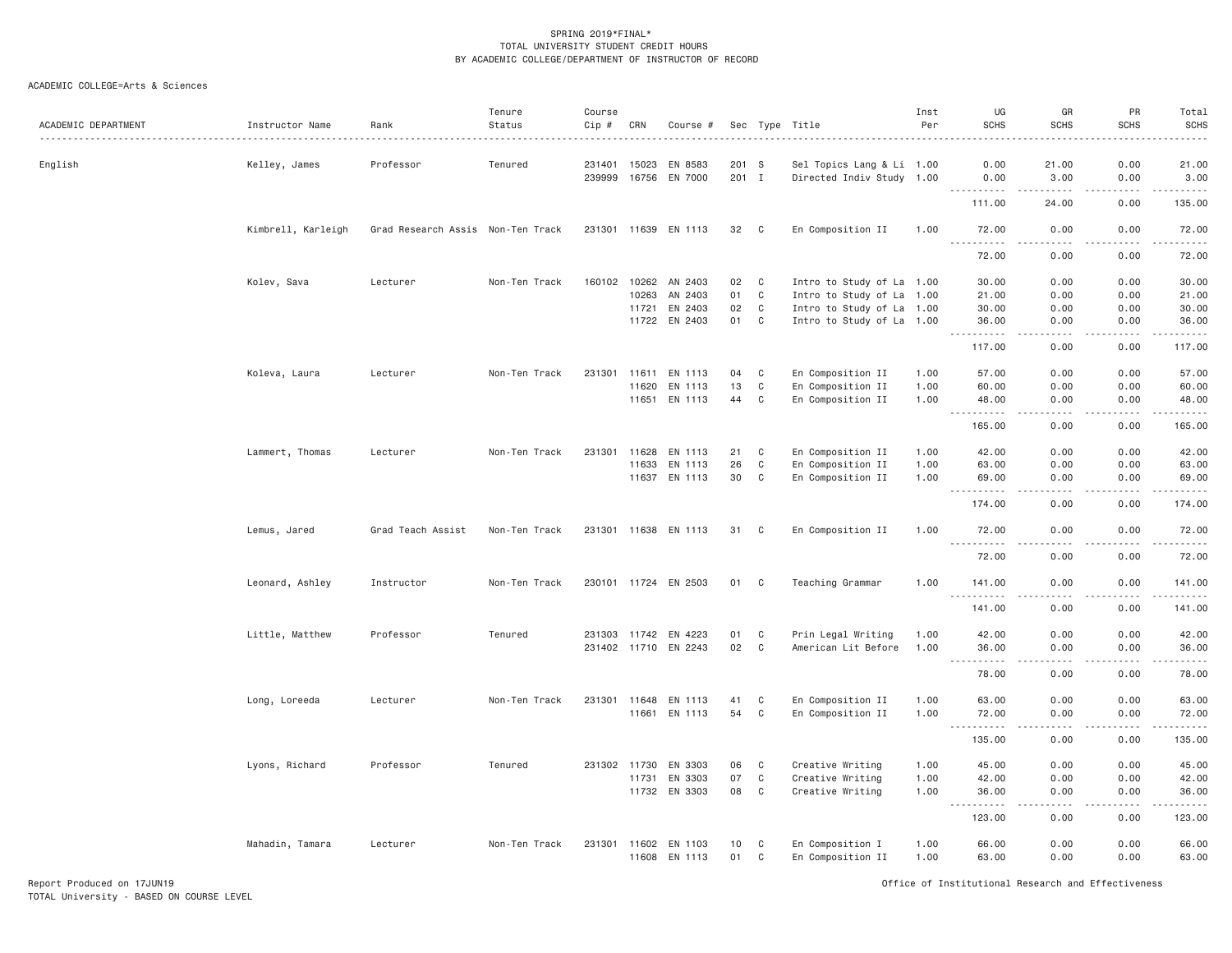# ACADEMIC COLLEGE=Arts & Sciences

| ACADEMIC DEPARTMENT | Instructor Name<br>. | Rank                        | Tenure<br>Status | Course<br>Cip # | CRN   | Course #             |                 |              | Sec Type Title            | Inst<br>Per | UG<br><b>SCHS</b>                                                                                                                                                                        | GR<br><b>SCHS</b>                                                                                                                 | PR<br><b>SCHS</b> | Total<br><b>SCHS</b><br>$\frac{1}{2}$ |
|---------------------|----------------------|-----------------------------|------------------|-----------------|-------|----------------------|-----------------|--------------|---------------------------|-------------|------------------------------------------------------------------------------------------------------------------------------------------------------------------------------------------|-----------------------------------------------------------------------------------------------------------------------------------|-------------------|---------------------------------------|
| English             | Mahadin, Tamara      | Lecturer                    | Non-Ten Track    |                 |       | 231301 11662 EN 1113 | 55              | C.           | En Composition II         | 1.00        | 69.00<br>$\sim$ $\sim$ $\sim$                                                                                                                                                            | 0.00                                                                                                                              | 0.00<br>.         | 69.00                                 |
|                     |                      |                             |                  |                 |       |                      |                 |              |                           |             | 198.00                                                                                                                                                                                   | 0.00                                                                                                                              | 0.00              | ------<br>198.00                      |
|                     | Marcus, Gregory      | Lecturer                    | Non-Ten Track    | 231301          | 11617 | EN 1113              | 10 <sub>1</sub> | C            | En Composition II         | 1.00        | 69.00                                                                                                                                                                                    | 0.00                                                                                                                              | 0.00              | 69.00                                 |
|                     |                      |                             |                  |                 | 11623 | EN 1113              | 16              | $\mathbb C$  | En Composition II         | 1.00        | 66.00                                                                                                                                                                                    | 0.00                                                                                                                              | 0.00              | 66.00                                 |
|                     |                      |                             |                  |                 | 11666 | EN 1113              | 59              | $\mathbb C$  | En Composition II         | 1.00        | 24.00<br>.<br>$\sim$ $\sim$ $\sim$                                                                                                                                                       | 0.00<br>.                                                                                                                         | 0.00<br>.         | 24.00<br><u>.</u>                     |
|                     |                      |                             |                  |                 |       |                      |                 |              |                           |             | 159.00                                                                                                                                                                                   | 0.00                                                                                                                              | 0.00              | 159.00                                |
|                     | Marsh, Kelly         | Professor                   | Tenured          | 231401          | 11739 | EN 3513              | 01              | C            | Women and Literature 1.00 |             | 57.00                                                                                                                                                                                    | 0.00                                                                                                                              | 0.00              | 57.00                                 |
|                     |                      |                             |                  | 231404          | 11706 | EN 2223              | 01              | $\mathbf C$  | English Lit After 18 1.00 |             | 87.00                                                                                                                                                                                    | 0.00                                                                                                                              | 0.00              | 87.00                                 |
|                     |                      |                             |                  | 239999          | 15648 | EN 8000              | 04              | D            | Research / Thesis         | 1.00        | 0.00<br><u>.</u>                                                                                                                                                                         | 3.00<br>$\frac{1}{2} \left( \frac{1}{2} \right) \left( \frac{1}{2} \right) \left( \frac{1}{2} \right) \left( \frac{1}{2} \right)$ | 0.00<br>.         | 3.00<br>.                             |
|                     |                      |                             |                  |                 |       |                      |                 |              |                           |             | 144.00                                                                                                                                                                                   | 3,00                                                                                                                              | 0.00              | 147.00                                |
|                     | Mattison, Suzanne    | Lecturer                    | Non-Ten Track    | 010802          | 10203 | AELC 3203            | 02              | C            | Prof Writing ANR Hum 1.00 |             | 75.00                                                                                                                                                                                    | 0.00                                                                                                                              | 0.00              | 75.00                                 |
|                     |                      |                             |                  |                 | 10204 | AELC 3203            | 03              | C            | Prof Writing ANR Hum 1.00 |             | 75.00                                                                                                                                                                                    | 0.00                                                                                                                              | 0.00              | 75.00                                 |
|                     |                      |                             |                  |                 | 10205 | AELC 3203            | 04              | C            | Prof Writing ANR Hum 1.00 |             | 72.00                                                                                                                                                                                    | 0.00                                                                                                                              | 0.00              | 72.00                                 |
|                     |                      |                             |                  |                 | 10206 | AELC 3203            | 05              | C            | Prof Writing ANR Hum 1.00 |             | 39.00                                                                                                                                                                                    | 0.00                                                                                                                              | 0.00              | 39.00<br>$\omega$ is a set            |
|                     |                      |                             |                  |                 |       |                      |                 |              |                           |             | 261.00                                                                                                                                                                                   | 0.00                                                                                                                              | 0.00              | 261.00                                |
|                     | Moseley, Jessica     | Instructor                  | Non-Ten Track    | 231401 11689    |       | EN 2203              | 06              | C            | Intro To Literature       | 1.00        | 90.00                                                                                                                                                                                    | 0.00                                                                                                                              | 0.00              | 90.00                                 |
|                     |                      |                             |                  |                 | 11700 | EN 2203              | 17              | $\mathbb C$  | Intro To Literature       | 1,00        | 90.00                                                                                                                                                                                    | 0.00                                                                                                                              | 0.00              | 90.00                                 |
|                     |                      |                             |                  |                 |       |                      |                 |              |                           |             | <b>.</b>                                                                                                                                                                                 | $- - - -$                                                                                                                         | .                 | .                                     |
|                     |                      |                             |                  |                 |       |                      |                 |              |                           |             | 180.00                                                                                                                                                                                   | 0.00                                                                                                                              | 0.00              | 180.00                                |
|                     | Moss, Marilyn        | Non-Employee                | Not Applicable   | 141901          | 14480 | ME 4111              | 601 C           |              | Professional Develop 1.00 |             | 11.00                                                                                                                                                                                    | 0.00                                                                                                                              | 0.00              | 11.00                                 |
|                     |                      |                             |                  | 231303          |       | 15311 GE 3513        | 602 C           |              | Technical Writing         | 1.00        | 24.00                                                                                                                                                                                    | 0.00                                                                                                                              | 0.00              | 24.00                                 |
|                     |                      |                             |                  |                 |       |                      |                 |              |                           |             | $\frac{1}{2} \left( \frac{1}{2} \right) \left( \frac{1}{2} \right) \left( \frac{1}{2} \right) \left( \frac{1}{2} \right) \left( \frac{1}{2} \right) \left( \frac{1}{2} \right)$<br>35.00 | .<br>0.00                                                                                                                         | .<br>0.00         | .<br>35.00                            |
|                     | O'Neill, Bonnie      | Associate Professor Tenured |                  | 231402          | 11709 | EN 2243              | 01              | C            | American Lit Before       | 1.00        | 48.00                                                                                                                                                                                    | 0.00                                                                                                                              | 0.00              | 48.00                                 |
|                     |                      |                             |                  |                 | 15077 | EN 4893              | 01              | $\mathbb C$  | American Literature       | 1.00        | 54.00                                                                                                                                                                                    | 0.00                                                                                                                              | 0.00              | 54.00                                 |
|                     |                      |                             |                  |                 |       |                      |                 |              |                           |             | $\omega$ is $\omega$ in $\omega$                                                                                                                                                         | $- - -$                                                                                                                           | بالمحام           | .                                     |
|                     |                      |                             |                  |                 |       |                      |                 |              |                           |             | 102.00                                                                                                                                                                                   | 0.00                                                                                                                              | 0.00              | 102.00                                |
|                     | Olson, Peter         | Lecturer                    | Non-Ten Track    | 231301          | 14217 | EN 1113              | 501 C           |              | En Composition II         | 1.00        | 54.00                                                                                                                                                                                    | 0.00                                                                                                                              | 0.00              | 54.00                                 |
|                     |                      |                             |                  |                 | 14218 | EN 1113              | 502 C           |              | En Composition II         | 1.00        | 24.00                                                                                                                                                                                    | 0.00                                                                                                                              | 0.00              | 24.00                                 |
|                     |                      |                             |                  | 231303          | 14222 | EN 3313              | 501 C           |              | Writing for the Work      | 1.00        | 27.00                                                                                                                                                                                    | 0.00                                                                                                                              | 0.00              | 27.00                                 |
|                     |                      |                             |                  | 231401          | 16598 | EN 2203              | 505 C           |              | Intro To Literature       | 1.00        | 18.00<br>.                                                                                                                                                                               | 0.00<br>$\sim$ $\sim$ $\sim$ $\sim$                                                                                               | 0.00<br>.         | 18.00<br>.                            |
|                     |                      |                             |                  |                 |       |                      |                 |              |                           |             | 123.00                                                                                                                                                                                   | 0.00                                                                                                                              | 0.00              | 123.00                                |
|                     | Pevey, Leslie        | Lecturer                    | Non-Ten Track    | 231301          | 11603 | EN 1103              | 11              | C            | En Composition I          | 1.00        | 69.00                                                                                                                                                                                    | 0.00                                                                                                                              | 0.00              | 69.00                                 |
|                     |                      |                             |                  |                 | 11604 | EN 1103              | 12              | $\mathbb C$  | En Composition I          | 1.00        | 57.00                                                                                                                                                                                    | 0.00                                                                                                                              | 0.00              | 57.00                                 |
|                     |                      |                             |                  |                 | 11632 | EN 1113              | 25              | $\mathbb C$  | En Composition II         | 1.00        | 66.00                                                                                                                                                                                    | 0.00                                                                                                                              | 0.00              | 66.00                                 |
|                     |                      |                             |                  |                 | 11672 | EN 1113              | 65              | $\mathsf{C}$ | En Composition II         | 1.00        | 72.00<br>$\frac{1}{2} \left( \frac{1}{2} \right) \left( \frac{1}{2} \right) \left( \frac{1}{2} \right) \left( \frac{1}{2} \right) \left( \frac{1}{2} \right)$                            | 0.00<br>$- - - -$                                                                                                                 | 0.00<br>.         | 72.00<br>.                            |
|                     |                      |                             |                  |                 |       |                      |                 |              |                           |             | 264.00                                                                                                                                                                                   | 0.00                                                                                                                              | 0.00              | 264.00                                |
|                     | Pierce, Catherine    | Associate Professor Tenured |                  | 231302          | 15090 | EN 3803              | 01              | C            | Intermediate Poetry       | 1.00        | 45.00                                                                                                                                                                                    | 0.00                                                                                                                              | 0.00              | 45.00                                 |
|                     |                      |                             |                  | 239999          | 15086 | EN 4990              | 01              | C            | Special Topic In EN       | 1.00        | 30.00                                                                                                                                                                                    | 0.00                                                                                                                              | 0.00              | 30.00                                 |

Report Produced on 17JUN19 Office of Institutional Research and Effectiveness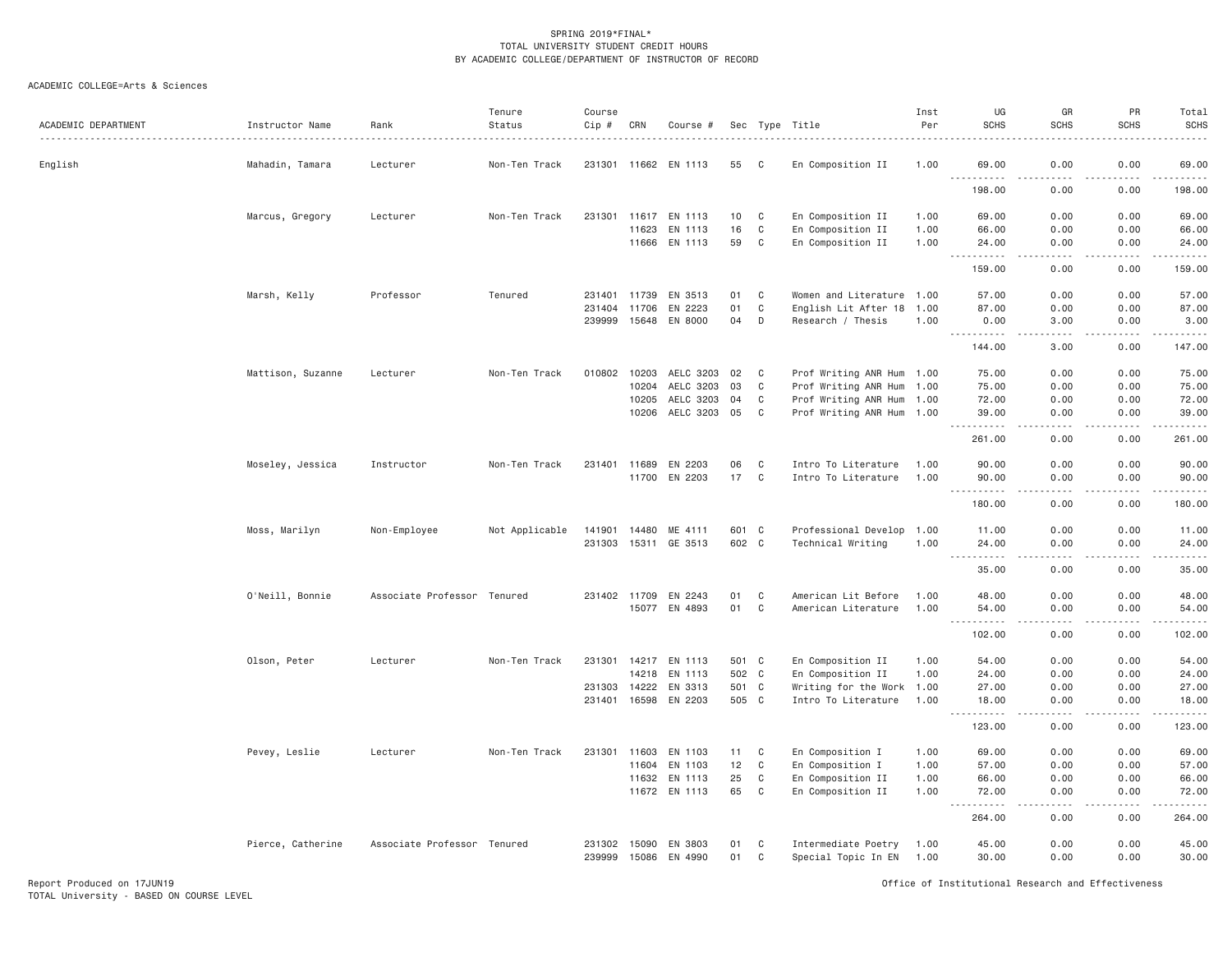| ACADEMIC DEPARTMENT | Instructor Name    | Rank                        | Tenure<br>Status | Course<br>Cip # | CRN          | Course #             |        |              | Sec Type Title            | Inst<br>Per | UG<br><b>SCHS</b>                  | GR<br><b>SCHS</b>                                                                                                                                             | PR<br><b>SCHS</b>  | Total<br><b>SCHS</b>                                                                                                                                                                                                                                                                                                                                                                                                                                                |
|---------------------|--------------------|-----------------------------|------------------|-----------------|--------------|----------------------|--------|--------------|---------------------------|-------------|------------------------------------|---------------------------------------------------------------------------------------------------------------------------------------------------------------|--------------------|---------------------------------------------------------------------------------------------------------------------------------------------------------------------------------------------------------------------------------------------------------------------------------------------------------------------------------------------------------------------------------------------------------------------------------------------------------------------|
| English             | Pierce, Catherine  | Associate Professor Tenured |                  | 239999 15088    |              | EN 6990              | 01     | C            | Special Topic In EN 1.00  |             | 0.00                               | 12.00                                                                                                                                                         | 0.00               | 12.00                                                                                                                                                                                                                                                                                                                                                                                                                                                               |
|                     |                    |                             |                  |                 |              |                      |        |              |                           |             | .<br>75.00                         | $\frac{1}{2} \left( \frac{1}{2} \right) \left( \frac{1}{2} \right) \left( \frac{1}{2} \right) \left( \frac{1}{2} \right) \left( \frac{1}{2} \right)$<br>12.00 | 0.00               | .<br>87.00                                                                                                                                                                                                                                                                                                                                                                                                                                                          |
|                     | Pizer, Ginger      | Associate Professor Tenured |                  |                 | 160102 10269 | AN 4403              | 01     | $\mathbf{C}$ | Intro To Linguistics 1.00 |             | 18.00                              | 0.00                                                                                                                                                          | 0.00               | 18.00                                                                                                                                                                                                                                                                                                                                                                                                                                                               |
|                     |                    |                             |                  |                 | 11745        | EN 4403              | 01     | C            | Intro To Linguistics 1.00 |             | 36.00                              | 0.00                                                                                                                                                          | 0.00               | 36.00                                                                                                                                                                                                                                                                                                                                                                                                                                                               |
|                     |                    |                             |                  |                 | 11746        | EN 4413              | 01     | C            | Hist Of The Eng Lang 1.00 |             | 57.00                              | 0.00                                                                                                                                                          | 0.00               | 57.00                                                                                                                                                                                                                                                                                                                                                                                                                                                               |
|                     |                    |                             |                  |                 | 11764        | EN 6413              | 01     | C            | Hist Of The Eng Lang 1.00 |             | 0.00                               | 6.00                                                                                                                                                          | 0.00               | 6.00                                                                                                                                                                                                                                                                                                                                                                                                                                                                |
|                     |                    |                             |                  | 239999 15649    |              | EN 8000              | 05     | D            | Research / Thesis         | 1.00        | 0.00<br>.                          | 3.00<br>.                                                                                                                                                     | 0.00<br>.          | 3.00<br>.                                                                                                                                                                                                                                                                                                                                                                                                                                                           |
|                     |                    |                             |                  |                 |              |                      |        |              |                           |             | 111.00                             | 9.00                                                                                                                                                          | 0.00               | 120.00                                                                                                                                                                                                                                                                                                                                                                                                                                                              |
|                     | Price, Marty       | Instructor                  | Non-Ten Track    | 231402 11711    |              | EN 2243              | 03     | C            | American Lit Before       | 1.00        | 78.00                              | 0.00                                                                                                                                                          | 0.00               | 78.00                                                                                                                                                                                                                                                                                                                                                                                                                                                               |
|                     |                    |                             |                  |                 | 11715        | EN 2253              | 03     | $\mathbf C$  | American Lit After 1 1.00 |             | 75.00                              | 0.00                                                                                                                                                          | 0.00               | 75.00                                                                                                                                                                                                                                                                                                                                                                                                                                                               |
|                     |                    |                             |                  | 231404 11708    |              | EN 2223              | 03     | C            | English Lit After 18 1.00 |             | 54.00<br>.                         | 0.00<br>.                                                                                                                                                     | 0.00<br>.          | 54.00<br>.                                                                                                                                                                                                                                                                                                                                                                                                                                                          |
|                     |                    |                             |                  |                 |              |                      |        |              |                           |             | 207.00                             | 0.00                                                                                                                                                          | 0.00               | 207.00                                                                                                                                                                                                                                                                                                                                                                                                                                                              |
|                     | Raymond, Richard   | Lecturer                    | Non-Ten Track    |                 |              | 231404 14219 EN 2223 | 501 C  |              | English Lit After 18 1.00 |             | 45.00                              | 0.00                                                                                                                                                          | 0.00               | 45.00                                                                                                                                                                                                                                                                                                                                                                                                                                                               |
|                     |                    |                             |                  |                 |              |                      |        |              |                           |             | .<br>45.00                         | 0.00                                                                                                                                                          | 0.00               | .<br>45.00                                                                                                                                                                                                                                                                                                                                                                                                                                                          |
|                     | Redd, James        | Lecturer                    | Non-Ten Track    | 231302 11725    |              | EN 3303              | 01     | $\mathbf C$  | Creative Writing          | 1.00        | 45.00                              | 0.00                                                                                                                                                          | 0.00               | 45.00                                                                                                                                                                                                                                                                                                                                                                                                                                                               |
|                     |                    |                             |                  | 231401 11717    |              | EN 2273              | 01     | $\mathbf C$  | World Literature Bef 1.00 |             | 60.00                              | 0.00                                                                                                                                                          | 0.00               | 60.00                                                                                                                                                                                                                                                                                                                                                                                                                                                               |
|                     |                    |                             |                  |                 | 15339        | EN 2203              | 502 C  |              | Intro To Literature       | 1.00        | 39.00                              | 0.00                                                                                                                                                          | 0.00               | 39.00                                                                                                                                                                                                                                                                                                                                                                                                                                                               |
|                     |                    |                             |                  |                 |              | 15340 EN 2203        | 501 C  |              | Intro To Literature       | 1.00        | 42.00<br>.                         | 0.00<br>$\sim$ $\sim$ $\sim$                                                                                                                                  | 0.00<br>.          | 42.00<br>.                                                                                                                                                                                                                                                                                                                                                                                                                                                          |
|                     |                    |                             |                  |                 |              |                      |        |              |                           |             | 186.00                             | 0.00                                                                                                                                                          | 0.00               | 186.00                                                                                                                                                                                                                                                                                                                                                                                                                                                              |
|                     | Rodolfich, Suzanne | Non-Employee                | Not Applicable   |                 |              | 231303 14476 GE 3513 | 601 C  |              | Technical Writing         | 1.00        | 75.00<br>.                         | 0.00<br>.                                                                                                                                                     | 0.00<br>.          | 75.00<br>.                                                                                                                                                                                                                                                                                                                                                                                                                                                          |
|                     |                    |                             |                  |                 |              |                      |        |              |                           |             | 75.00                              | 0.00                                                                                                                                                          | 0.00               | 75.00                                                                                                                                                                                                                                                                                                                                                                                                                                                               |
|                     | Sanders, Shelly    | Instructor                  | Non-Ten Track    | 231303          | 12219        | GE 3513              | 09     | C            | Technical Writing         | 1.00        | 63.00                              | 0.00                                                                                                                                                          | 0.00               | 63.00                                                                                                                                                                                                                                                                                                                                                                                                                                                               |
|                     |                    |                             |                  |                 | 12220        | GE 3513              | 10     | $\mathtt{C}$ | Technical Writing         | 1.00        | 63.00                              | 0.00                                                                                                                                                          | 0.00               | 63.00                                                                                                                                                                                                                                                                                                                                                                                                                                                               |
|                     |                    |                             |                  |                 |              | 12222 GE 3513        | 12     | $\mathbf{C}$ | Technical Writing         | 1.00        | 63.00<br>-----------               | 0.00<br>.                                                                                                                                                     | 0.00<br>. <b>.</b> | 63.00<br><u>.</u>                                                                                                                                                                                                                                                                                                                                                                                                                                                   |
|                     |                    |                             |                  |                 |              |                      |        |              |                           |             | 189.00                             | 0.00                                                                                                                                                          | 0.00               | 189.00                                                                                                                                                                                                                                                                                                                                                                                                                                                              |
|                     | Shaffer, Donald    | Associate Professor Tenured |                  | 050201          | 10002        | AAS 1063             | 01     | C            | Intro to African Ame 1.00 |             | 150.00                             | 0.00                                                                                                                                                          | 0.00               | 150.00                                                                                                                                                                                                                                                                                                                                                                                                                                                              |
|                     |                    |                             |                  |                 |              | 17227 AAS 4000       | $01$ I |              | Directed Indiv Study 1.00 |             | 3.00                               | 0.00                                                                                                                                                          | 0.00               | 3.00                                                                                                                                                                                                                                                                                                                                                                                                                                                                |
|                     |                    |                             |                  |                 |              |                      |        |              |                           |             | <b></b><br>153.00                  | $\sim$ $\sim$ $\sim$<br>0.00                                                                                                                                  | .<br>0.00          | $\mathcal{L}^{\mathcal{L}}(\mathcal{L}^{\mathcal{L}}(\mathcal{L}^{\mathcal{L}}(\mathcal{L}^{\mathcal{L}}(\mathcal{L}^{\mathcal{L}}(\mathcal{L}^{\mathcal{L}}(\mathcal{L}^{\mathcal{L}}(\mathcal{L}^{\mathcal{L}}(\mathcal{L}^{\mathcal{L}}(\mathcal{L}^{\mathcal{L}}(\mathcal{L}^{\mathcal{L}}(\mathcal{L}^{\mathcal{L}}(\mathcal{L}^{\mathcal{L}}(\mathcal{L}^{\mathcal{L}}(\mathcal{L}^{\mathcal{L}}(\mathcal{L}^{\mathcal{L}}(\mathcal{L}^{\mathcal{L$<br>153.00 |
|                     | Sheperis, Claire   | Instructor                  | Non-Ten Track    | 231301          | 11660        | EN 1113              | 53     | C            | En Composition II         | 1.00        | 42.00                              | 0.00                                                                                                                                                          | 0.00               | 42.00                                                                                                                                                                                                                                                                                                                                                                                                                                                               |
|                     |                    |                             |                  | 231401          | 11691        | EN 2203              | 08     | $\mathsf{C}$ | Intro To Literature       | 1.00        | 90.00                              | 0.00                                                                                                                                                          | 0.00               | 90.00                                                                                                                                                                                                                                                                                                                                                                                                                                                               |
|                     |                    |                             |                  |                 | 11692        | EN 2203              | 09     | $\mathbf C$  | Intro To Literature       | 1.00        | 87.00                              | 0.00                                                                                                                                                          | 0.00               | 87.00                                                                                                                                                                                                                                                                                                                                                                                                                                                               |
|                     |                    |                             |                  |                 |              | 11693 EN 2203        | 10     | C            | Intro To Literature       | 1.00        | 87.00<br>$\sim$ $\sim$ $\sim$<br>. | 0.00<br>.                                                                                                                                                     | 0.00<br>. <b>.</b> | 87.00<br>$\begin{array}{cccccccccccccc} \bullet & \bullet & \bullet & \bullet & \bullet & \bullet & \bullet & \bullet \end{array}$                                                                                                                                                                                                                                                                                                                                  |
|                     |                    |                             |                  |                 |              |                      |        |              |                           |             | 306.00                             | 0.00                                                                                                                                                          | 0.00               | 306.00                                                                                                                                                                                                                                                                                                                                                                                                                                                              |
|                     | Sherman, Jessica   | Grad Teach Assist           | Non-Ten Track    |                 |              | 231301 11610 EN 1113 | 03     | C            | En Composition II         | 1.00        | 72.00                              | 0.00                                                                                                                                                          | 0.00               | 72.00                                                                                                                                                                                                                                                                                                                                                                                                                                                               |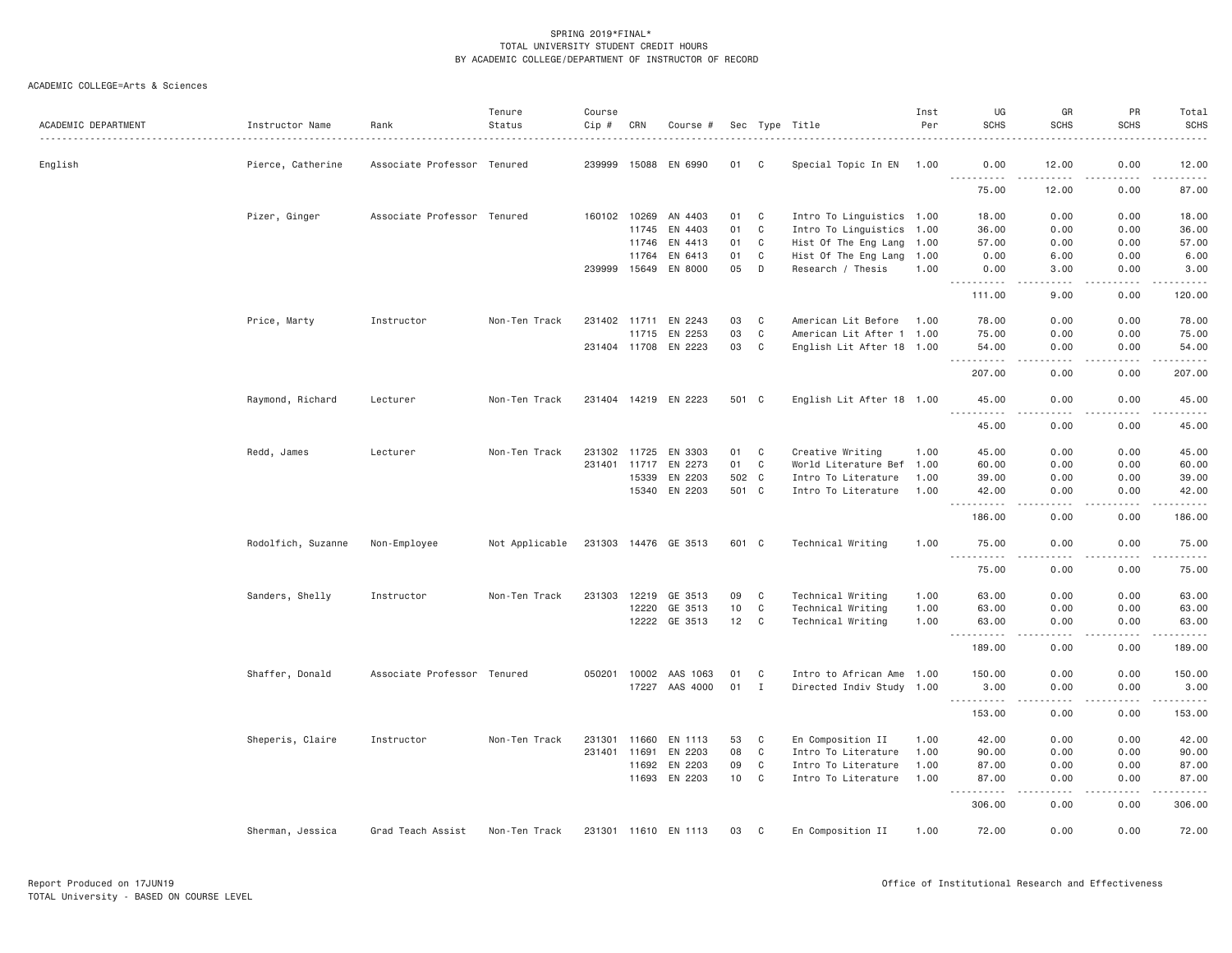|  | ACADEMIC COLLEGE=Arts & Sciences |  |  |
|--|----------------------------------|--|--|
|--|----------------------------------|--|--|

| ACADEMIC DEPARTMENT | Instructor Name | Rank                          | Tenure<br>Status | Course<br>Cip # | CRN   | Course #             |                  |              | Sec Type Title            | Inst<br>Per | UG<br><b>SCHS</b>                              | GR<br><b>SCHS</b>                   | PR<br><b>SCHS</b> | Total<br><b>SCHS</b>                                                                                                              |
|---------------------|-----------------|-------------------------------|------------------|-----------------|-------|----------------------|------------------|--------------|---------------------------|-------------|------------------------------------------------|-------------------------------------|-------------------|-----------------------------------------------------------------------------------------------------------------------------------|
|                     |                 |                               |                  |                 |       |                      |                  |              |                           |             |                                                |                                     |                   |                                                                                                                                   |
|                     |                 |                               |                  |                 |       |                      |                  |              |                           |             | 72.00                                          | 0.00                                | 0.00              | 72.00                                                                                                                             |
| English             | Slimp, Cynthia  | Lecturer                      | Non-Ten Track    | 231303          | 16610 | EN 3313              | 202 C            |              | Writing for the Work 1.00 |             | 48.00                                          | 0.00                                | 0.00              | 48.00                                                                                                                             |
|                     |                 |                               |                  | 231401          | 13937 | EN 3513              | 201 C            |              | Women and Literature 1.00 |             | 21.00<br>.                                     | 0.00<br>$\sim$ $\sim$ $\sim$ $\sim$ | 0.00<br>.         | 21.00<br>.                                                                                                                        |
|                     |                 |                               |                  |                 |       |                      |                  |              |                           |             | 69.00                                          | 0.00                                | 0.00              | 69.00                                                                                                                             |
|                     | Smith, Megan    | Assistant Professor Ten Track |                  | 160102          | 11749 | EN 4433              | 01               | C            | Approaches to TESOL       | 1.00        | 42.00                                          | 0.00                                | 0.00              | 42.00                                                                                                                             |
|                     |                 |                               |                  |                 | 11750 | EN 4443              | 01               | C            | English Syntax            | 1.00        | 33.00                                          | 0.00                                | 0.00              | 33.00                                                                                                                             |
|                     |                 |                               |                  |                 | 11765 | EN 6433              | 01               | C            | Approaches to TESOL       | 1.00        | 0.00                                           | 6.00                                | 0.00              | 6.00                                                                                                                              |
|                     |                 |                               |                  |                 | 11766 | EN 6443              | 01               | C            | English Syntax            | 1.00        | 0.00                                           | 9.00                                | 0.00              | 9.00                                                                                                                              |
|                     |                 |                               |                  | 239999          | 16342 | EN 8000              | 07               | D            | Research / Thesis         | 1.00        | 0.00<br>.                                      | 1.00<br>$   -$                      | 0.00<br>-----     | 1.00<br>. <b>.</b> .                                                                                                              |
|                     |                 |                               |                  |                 |       |                      |                  |              |                           |             | 75.00                                          | 16.00                               | 0.00              | 91.00                                                                                                                             |
|                     | Spain, Andrea   | Associate Professor Tenured   |                  | 231401          | 15093 | EN 4813              | 01               | C            | The World Novel Sinc 1.00 |             | 18.00                                          | 0.00                                | 0.00              | 18.00                                                                                                                             |
|                     |                 |                               |                  | 239999          | 15943 | EN 4000              | 01               | $\mathbf{I}$ | Directed Indiv Study 1.00 |             | 3.00                                           | 0.00                                | 0.00              | 3.00                                                                                                                              |
|                     |                 |                               |                  |                 | 15944 | EN 4000              | 02               | $\mathbf{I}$ | Directed Indiv Study 1.00 |             | 3.00                                           | 0.00                                | 0.00              | 3.00                                                                                                                              |
|                     |                 |                               |                  |                 | 15945 | EN 4000              | 03               | $\mathbf{I}$ | Directed Indiv Study 1.00 |             | 3.00                                           | 0.00                                | 0.00              | 3.00                                                                                                                              |
|                     |                 |                               |                  |                 | 15946 | EN 4000              | 04               | I            | Directed Indiv Study 1.00 |             | 3.00                                           | 0.00                                | 0.00              | 3.00                                                                                                                              |
|                     |                 |                               |                  | 240101          | 12518 | HON 3183             | H <sub>0</sub> 1 | <b>S</b>     | Honors Seminar - Hum      | 1.00        | 27.00                                          | 0.00                                | 0.00              | 27.00                                                                                                                             |
|                     |                 |                               |                  |                 | 16887 | HON 4000             | 11               | I            | Directed Individual       | 1.00        | 1.00                                           | 0.00                                | 0.00              | 1.00                                                                                                                              |
|                     |                 |                               |                  |                 | 16888 | HON 4000             | 12               | $\mathbf{I}$ | Directed Individual       | 1.00        | 1.00                                           | 0.00                                | 0.00              | 1.00                                                                                                                              |
|                     |                 |                               |                  |                 | 16889 | HON 4000             | 13               | $\mathbf{I}$ | Directed Individual       | 1.00        | 1.00                                           | 0.00                                | 0.00              | 1.00                                                                                                                              |
|                     |                 |                               |                  |                 | 16902 | HON 4000             | 17               | $\mathbf{I}$ | Directed Individual       | 1.00        | 1.00                                           | 0.00                                | 0.00              | 1.00                                                                                                                              |
|                     |                 |                               |                  |                 | 16904 | <b>HON 4000</b>      | 18               | $\mathbf I$  | Directed Individual       | 1.00        | 1.00                                           | 0.00                                | 0.00              | 1.00                                                                                                                              |
|                     |                 |                               |                  |                 | 16905 | HON 4000             | 19               | $\mathbf{I}$ | Directed Individual       | 1.00        | 1.00                                           | 0.00                                | 0.00              | 1.00                                                                                                                              |
|                     |                 |                               |                  |                 | 16906 | HON 4000             | 20               | $\mathbf{I}$ | Directed Individual       | 1.00        | 1.00                                           | 0.00                                | 0.00              | 1.00                                                                                                                              |
|                     |                 |                               |                  |                 | 16909 | HON 4000             | 23               | $\mathbf{I}$ | Directed Individual       | 1.00        | 1.00<br>$\sim$ $\sim$ $\sim$ $\sim$<br>$- - -$ | 0.00                                | 0.00              | 1.00<br>$\frac{1}{2} \left( \frac{1}{2} \right) \left( \frac{1}{2} \right) \left( \frac{1}{2} \right) \left( \frac{1}{2} \right)$ |
|                     |                 |                               |                  |                 |       |                      |                  |              |                           |             | 65.00                                          | 0.00                                | 0.00              | 65.00                                                                                                                             |
|                     | Spurlock, Ann   | Instructor                    | Non-Ten Track    |                 |       | 231301 11759 EN 6013 | 01               | E            | Tchng Col Writing         | 1.00        | 0.00<br><u>.</u>                               | 42.00<br>$- - - - -$                | 0.00<br>.         | 42.00<br>.                                                                                                                        |
|                     |                 |                               |                  |                 |       |                      |                  |              |                           |             | 0.00                                           | 42.00                               | 0.00              | 42.00                                                                                                                             |
|                     | Stamps, Alison  | Instructor                    | Non-Ten Track    | 130301          | 12678 | LSK 1141             | 01               | C            | College Success II        | 1.00        | 33,00                                          | 0.00                                | 0.00              | 33.00                                                                                                                             |
|                     |                 |                               |                  |                 | 12679 | LSK 1141             | 02               | C            | College Success II        | 1.00        | 24.00                                          | 0.00                                | 0.00              | 24.00                                                                                                                             |
|                     |                 |                               |                  | 131315 12670    |       | LSK 1023             | 05               | C            | Col Read/Study Skill 1.00 |             | 63.00<br>.                                     | 0.00                                | 0.00              | 63.00<br>.                                                                                                                        |
|                     |                 |                               |                  |                 |       |                      |                  |              |                           |             | 120.00                                         | 0.00                                | 0.00              | 120.00                                                                                                                            |
|                     | Stinson, Emily  | Instructor                    | Non-Ten Track    | 231301          | 11664 | EN 1113              | 57               | C            | En Composition II         | 1.00        | 66.00                                          | 0.00                                | 0.00              | 66.00                                                                                                                             |
|                     |                 |                               |                  | 231302 11729    |       | EN 3303              | 05               | C            | Creative Writing          | 1.00        | 45.00                                          | 0.00                                | 0.00              | 45.00                                                                                                                             |
|                     |                 |                               |                  | 231401 11688    |       | EN 2203              | 05               | C            | Intro To Literature       | 1.00        | 90.00                                          | 0.00<br>.                           | 0.00<br>.         | 90.00<br>.                                                                                                                        |
|                     |                 |                               |                  |                 |       |                      |                  |              |                           |             | 201.00                                         | 0.00                                | 0.00              | 201.00                                                                                                                            |
|                     | Street, Alisha  | Lecturer                      | Non-Ten Track    | 231301          | 11619 | EN 1113              | 12               | C            | En Composition II         | 1.00        | 72.00                                          | 0.00                                | 0.00              | 72.00                                                                                                                             |
|                     |                 |                               |                  |                 | 11634 | EN 1113              | 27               | C            | En Composition II         | 1.00        | 72.00                                          | 0.00                                | 0.00              | 72.00                                                                                                                             |
|                     |                 |                               |                  |                 | 11656 | EN 1113              | 49               | C            | En Composition II         | 1.00        | 72.00                                          | 0.00                                | 0.00              | 72.00                                                                                                                             |
|                     |                 |                               |                  |                 | 11674 | EN 1113              | 67               | C            | En Composition II         | 1.00        | 69.00                                          | 0.00                                | 0.00              | 69.00                                                                                                                             |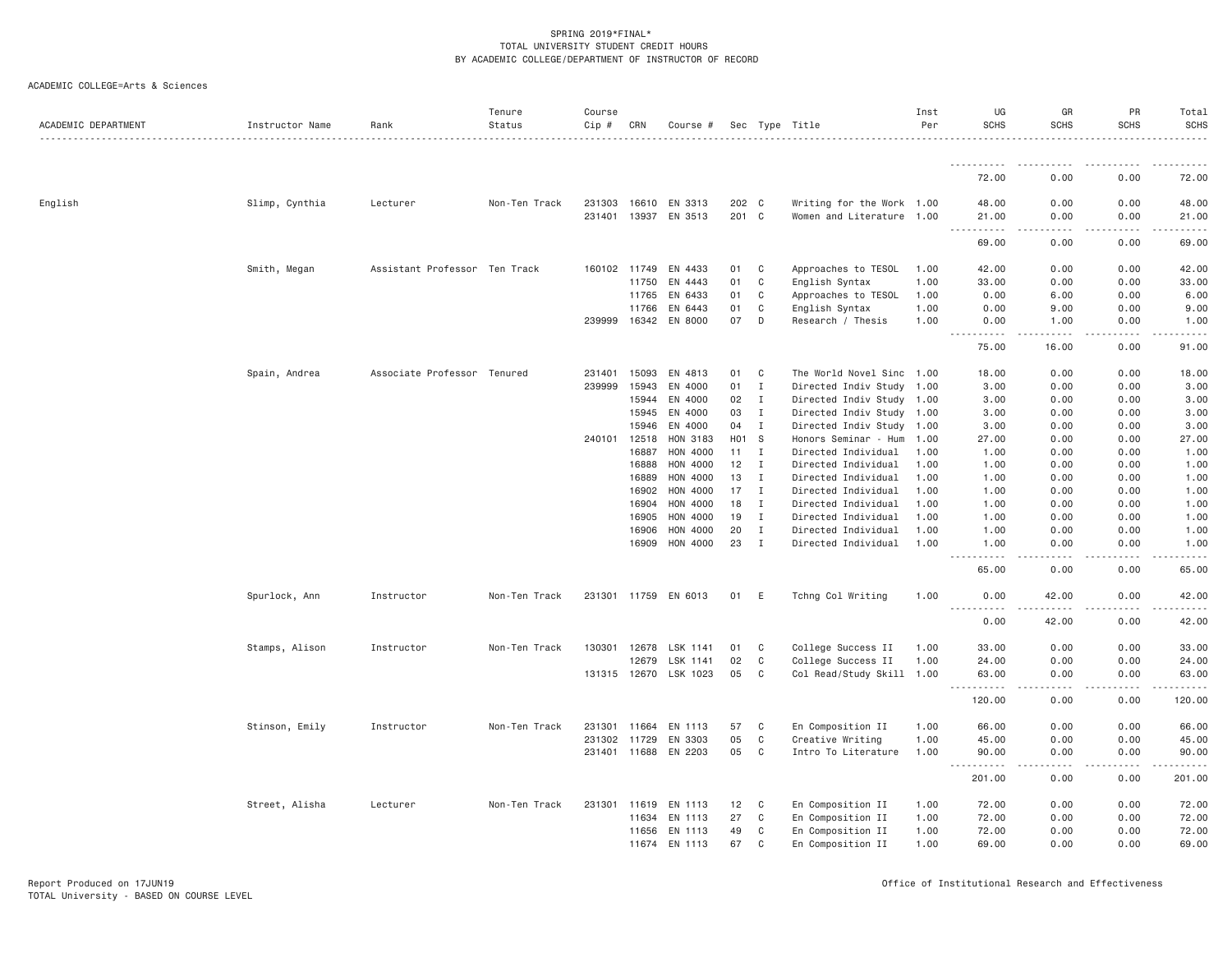| ACADEMIC DEPARTMENT | Instructor Name    | Rank                              | Tenure<br>Status | Course<br>Cip # | CRN          | Course #              |       |              | Sec Type Title            | Inst<br>Per | UG<br><b>SCHS</b>                                                                                                                                                                                                       | GR<br><b>SCHS</b>             | PR<br><b>SCHS</b>                                                                                                                                            | Total<br><b>SCHS</b> |
|---------------------|--------------------|-----------------------------------|------------------|-----------------|--------------|-----------------------|-------|--------------|---------------------------|-------------|-------------------------------------------------------------------------------------------------------------------------------------------------------------------------------------------------------------------------|-------------------------------|--------------------------------------------------------------------------------------------------------------------------------------------------------------|----------------------|
|                     |                    |                                   |                  |                 |              |                       |       |              |                           |             |                                                                                                                                                                                                                         |                               |                                                                                                                                                              |                      |
|                     |                    |                                   |                  |                 |              |                       |       |              |                           |             | 285.00                                                                                                                                                                                                                  | 0.00                          | 0.00                                                                                                                                                         | 285.00               |
| English             | Thompson, Amanda   | Lecturer                          | Non-Ten Track    |                 |              | 231404 15024 EN 2223  | 201 C |              | English Lit After 18 1.00 |             | 72.00<br>$\sim$ $\sim$ $\sim$ $\sim$<br>$\frac{1}{2} \left( \frac{1}{2} \right) \left( \frac{1}{2} \right) \left( \frac{1}{2} \right) \left( \frac{1}{2} \right) \left( \frac{1}{2} \right) \left( \frac{1}{2} \right)$ | 0.00                          | 0.00                                                                                                                                                         | 72.00                |
|                     |                    |                                   |                  |                 |              |                       |       |              |                           |             | 72.00                                                                                                                                                                                                                   | 0.00                          | 0.00                                                                                                                                                         | 72.00                |
|                     | Thompson, Jessica  | Instructor                        | Non-Ten Track    |                 | 231301 11653 | EN 1113               | 46    | $\mathbf{C}$ | En Composition II         | 1.00        | 66.00                                                                                                                                                                                                                   | 0.00                          | 0.00                                                                                                                                                         | 66.00                |
|                     |                    |                                   |                  |                 | 11679        | EN 1173               | 01    | C            | Accelerated Comp II       | 1.00        | 36.00                                                                                                                                                                                                                   | 0.00                          | 0.00                                                                                                                                                         | 36.00                |
|                     |                    |                                   |                  |                 | 11680        | EN 1173               | 02    | C            | Accelerated Comp II       | 1.00        | 54.00                                                                                                                                                                                                                   | 0.00                          | 0.00                                                                                                                                                         | 54.00                |
|                     |                    |                                   |                  |                 |              | 231401 15341 EN 2203  | 503 C |              | Intro To Literature       | 1.00        | 36.00                                                                                                                                                                                                                   | 0.00                          | 0.00                                                                                                                                                         | 36.00                |
|                     |                    |                                   |                  |                 |              |                       |       |              |                           |             | 192.00                                                                                                                                                                                                                  | د د د د<br>0.00               | -----<br>0.00                                                                                                                                                | .<br>192.00          |
|                     | Torrence, Devan    | Lecturer                          | Non-Ten Track    | 231301          | 11595        | EN 1103               | 01    | C            | En Composition I          | 1.00        | 72.00                                                                                                                                                                                                                   | 0.00                          | 0.00                                                                                                                                                         | 72.00                |
|                     |                    |                                   |                  |                 | 11598        | EN 1103               | 06    | C            | En Composition I          | 1.00        | 66.00                                                                                                                                                                                                                   | 0.00                          | 0.00                                                                                                                                                         | 66.00                |
|                     |                    |                                   |                  |                 |              | 11646 EN 1113         | 39    | C            | En Composition II         | 1.00        | 72.00<br>.                                                                                                                                                                                                              | 0.00<br><u>.</u>              | 0.00<br>-----                                                                                                                                                | 72.00<br><b>.</b>    |
|                     |                    |                                   |                  |                 |              |                       |       |              |                           |             | $\frac{1}{2}$<br>210.00                                                                                                                                                                                                 | 0.00                          | 0.00                                                                                                                                                         | 210.00               |
|                     | Trimm, James       | Lecturer                          | Non-Ten Track    | 231301          | 11640        | EN 1113               | 33    | C            | En Composition II         | 1.00        | 63.00                                                                                                                                                                                                                   | 0.00                          | 0.00                                                                                                                                                         | 63.00                |
|                     |                    |                                   |                  |                 | 231401 11687 | EN 2203               | 04    | C            | Intro To Literature       | 1.00        | 84.00                                                                                                                                                                                                                   | 0.00                          | 0.00                                                                                                                                                         | 84.00                |
|                     |                    |                                   |                  |                 | 11694        | EN 2203               | 11    | C            | Intro To Literature       | 1.00        | 87.00                                                                                                                                                                                                                   | 0.00                          | 0.00                                                                                                                                                         | 87.00                |
|                     |                    |                                   |                  |                 | 11695        | EN 2203               | 12 C  |              | Intro To Literature       | 1,00        | 90.00<br>.                                                                                                                                                                                                              | 0.00                          | 0.00                                                                                                                                                         | 90.00                |
|                     |                    |                                   |                  |                 |              |                       |       |              |                           |             | 324.00                                                                                                                                                                                                                  | .<br>0.00                     | $- - - - - -$<br>0.00                                                                                                                                        | <b>.</b><br>324.00   |
|                     | Voller, Leslie     | Instructor                        | Non-Ten Track    |                 | 231401 11685 | EN 2203               | 02    | C            | Intro To Literature       | 1.00        | 75.00                                                                                                                                                                                                                   | 0.00                          | 0.00                                                                                                                                                         | 75.00                |
|                     |                    |                                   |                  |                 | 231402 11713 | EN 2253               | 01    | C            | American Lit After 1 1.00 |             | 39.00                                                                                                                                                                                                                   | 0.00                          | 0.00                                                                                                                                                         | 39.00                |
|                     |                    |                                   |                  |                 | 11714        | EN 2253               | 02    | C            | American Lit After 1 1.00 |             | 84.00                                                                                                                                                                                                                   | 0.00                          | 0.00                                                                                                                                                         | 84.00                |
|                     |                    |                                   |                  |                 |              | 239999 15274 EN 4990  | 02    | C            | Special Topic In EN       | 1.00        | 6.00<br>.                                                                                                                                                                                                               | 0.00                          | 0.00                                                                                                                                                         | 6.00                 |
|                     |                    |                                   |                  |                 |              |                       |       |              |                           |             | 204.00                                                                                                                                                                                                                  | 0.00                          | 0.00                                                                                                                                                         | 204.00               |
|                     | Ward, Jervette     | Associate Professor Non-Ten Track |                  |                 | 231401 15097 | EN 2434               | 01    | B            | Literature And Film 1.00  |             | 56.00                                                                                                                                                                                                                   | 0.00                          | 0.00                                                                                                                                                         | 56.00                |
|                     |                    |                                   |                  |                 |              | 15099 EN 8583         | 01    | <sub>S</sub> | Sel Topics Lang & Li 1.00 |             | 0.00                                                                                                                                                                                                                    | 24.00                         | 0.00                                                                                                                                                         | 24.00                |
|                     |                    |                                   |                  |                 |              |                       |       |              |                           |             | <b></b><br>56.00                                                                                                                                                                                                        | $\omega$ is a set of<br>24.00 | $\frac{1}{2} \left( \frac{1}{2} \right) \left( \frac{1}{2} \right) \left( \frac{1}{2} \right) \left( \frac{1}{2} \right) \left( \frac{1}{2} \right)$<br>0.00 | .<br>80.00           |
|                     | White, Rebekah     | Lecturer                          | Non-Ten Track    | 231301          | 11644        | EN 1113               | 37    | C            | En Composition II         | 1.00        | 69.00                                                                                                                                                                                                                   | 0.00                          | 0.00                                                                                                                                                         | 69.00                |
|                     |                    |                                   |                  |                 |              | 11670 EN 1113         | 63    | C            | En Composition II         | 1.00        | 63.00                                                                                                                                                                                                                   | 0.00                          | 0.00                                                                                                                                                         | 63.00                |
|                     |                    |                                   |                  |                 |              | 11675 EN 1113         | 68    | C            | En Composition II         | 1.00        | 72.00                                                                                                                                                                                                                   | 0.00                          | 0.00                                                                                                                                                         | 72.00                |
|                     |                    |                                   |                  |                 |              |                       |       |              |                           |             | .<br>204.00                                                                                                                                                                                                             | -----<br>0.00                 | $\frac{1}{2} \left( \frac{1}{2} \right) \left( \frac{1}{2} \right) \left( \frac{1}{2} \right) \left( \frac{1}{2} \right) \left( \frac{1}{2} \right)$<br>0.00 | 204.00               |
|                     | Wiltshire, Allison | Lecturer                          | Non-Ten Track    |                 | 231301 11612 | EN 1113               | 05    | C            | En Composition II         | 1.00        | 66.00                                                                                                                                                                                                                   | 0.00                          | 0.00                                                                                                                                                         | 66.00                |
|                     |                    |                                   |                  |                 | 11635        | EN 1113               | 28    | $\mathbf C$  | En Composition II         | 1.00        | 72.00                                                                                                                                                                                                                   | 0.00                          | 0.00                                                                                                                                                         | 72.00                |
|                     |                    |                                   |                  |                 |              | 11669 EN 1113         | 62    | C            | En Composition II         | 1.00        | 72.00                                                                                                                                                                                                                   | 0.00                          | 0.00                                                                                                                                                         | 72.00                |
|                     |                    |                                   |                  |                 |              |                       |       |              |                           |             | $\sim$ $\sim$ $\sim$<br>-----<br>210.00                                                                                                                                                                                 | .<br>0.00                     | -----<br>0.00                                                                                                                                                | 210.00               |
|                     | Zhu, Daina         | Grad Research Assis Non-Ten Track |                  |                 |              | 131202 11502 EDE 4883 | 01    | C            | Manag Elem/Mid Lvl C 1.00 |             | 102.00                                                                                                                                                                                                                  | 0.00                          | 0.00                                                                                                                                                         | 102.00               |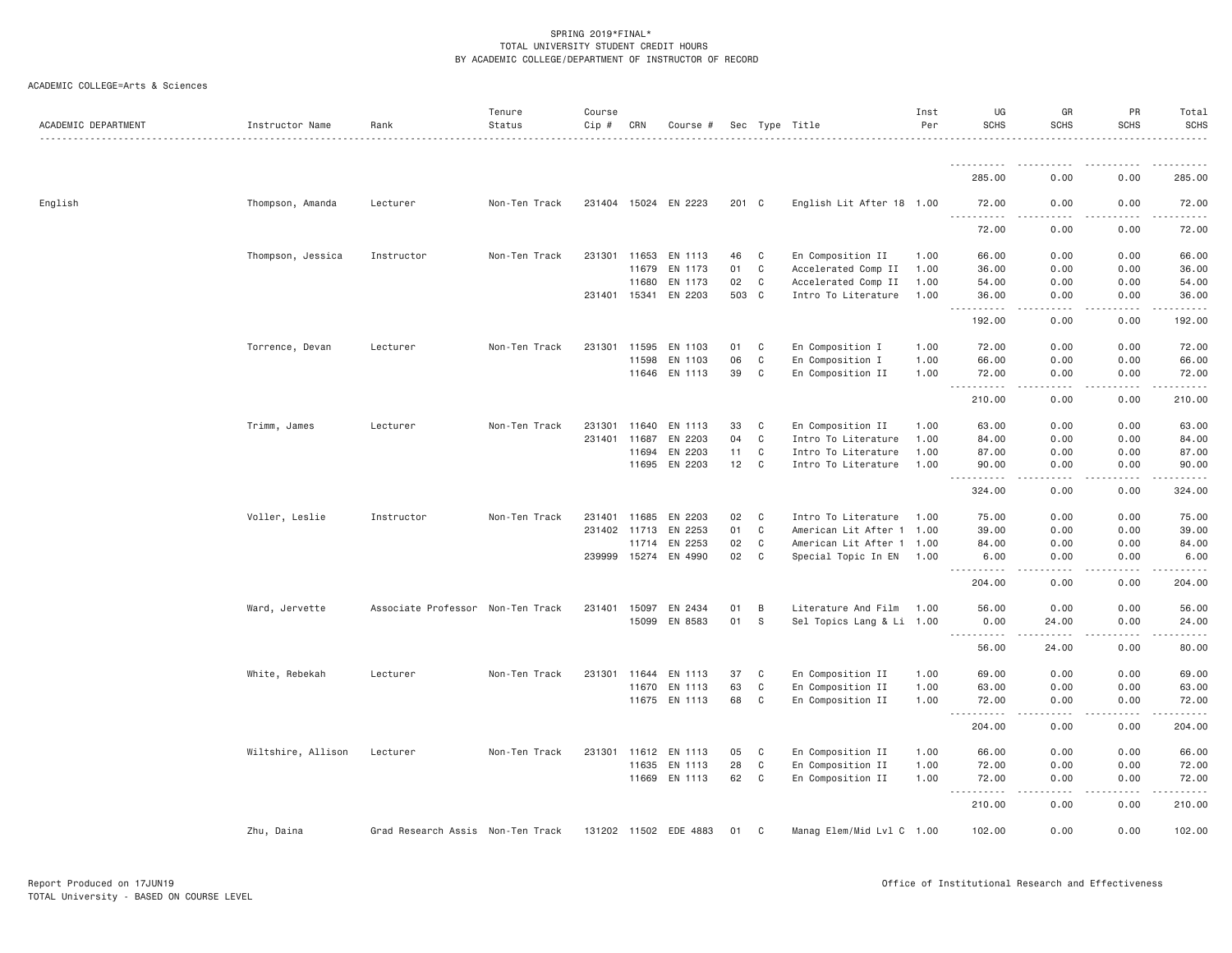# ACADEMIC COLLEGE=Arts & Sciences

| ACADEMIC DEPARTMENT                   | Instructor Name | Rank | Tenure<br>Status | Course<br>CRN<br>$Cip$ # | Course # |  | Sec Type Title | UG<br>Inst<br><b>SCHS</b><br>Per | GR<br><b>SCHS</b> | PR<br>SCHS  | Total<br><b>SCHS</b><br>. |
|---------------------------------------|-----------------|------|------------------|--------------------------|----------|--|----------------|----------------------------------|-------------------|-------------|---------------------------|
|                                       |                 |      |                  |                          |          |  |                | -----------<br>102,00            | .<br>0.00         | .<br>0.00   | .<br>102.00               |
| ===================================== |                 |      |                  |                          |          |  |                | ==========                       | ==========        | ----------- | ==========                |
| English                               |                 |      |                  |                          |          |  |                | 11604.00                         | 192.00            | 0.00        | 11796.00                  |

=================================== ========== ========== ========== ==========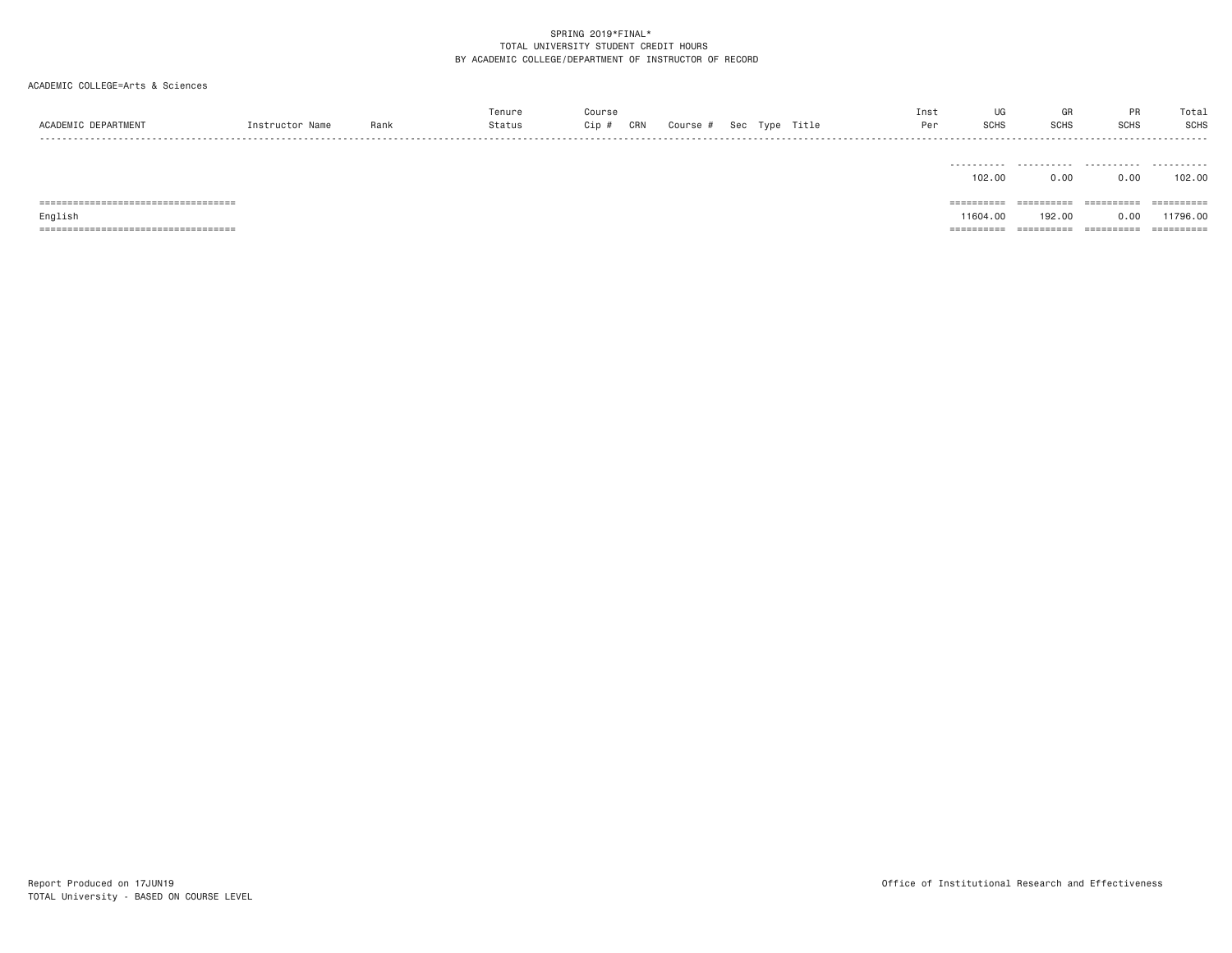| ACADEMIC DEPARTMENT | Instructor Name                | Rank              | Tenure<br>Status | Course<br>Cip # | CRN   | Course #             |       |                | Sec Type Title<br>.       | Inst<br>Per<br>. | UG<br><b>SCHS</b>                                                                                                                                              | GR<br><b>SCHS</b>            | PR<br><b>SCHS</b>     | Total<br><b>SCHS</b>                                                                                                                                                                      |
|---------------------|--------------------------------|-------------------|------------------|-----------------|-------|----------------------|-------|----------------|---------------------------|------------------|----------------------------------------------------------------------------------------------------------------------------------------------------------------|------------------------------|-----------------------|-------------------------------------------------------------------------------------------------------------------------------------------------------------------------------------------|
| Geosciences         | Ambinakudige, Shrini Professor |                   | Tenured          | 450701          | 12332 | GR 6303              | 01    | C              | Principles of GIS         | 1.00             | 0.00                                                                                                                                                           | 6.00                         | 0.00                  | 6.00                                                                                                                                                                                      |
|                     |                                |                   |                  |                 | 12333 | GR 6303              | 02    | K              | Principles of GIS         | 0.80             | 0.00                                                                                                                                                           | 0.00                         | 0.00                  | 0.00                                                                                                                                                                                      |
|                     |                                |                   |                  |                 | 16314 | GR 9000              | 09    | D              | Research/Dissertatio      | 1.00             | 0.00                                                                                                                                                           | 18.00                        | 0.00                  | 18.00                                                                                                                                                                                     |
|                     |                                |                   |                  |                 | 16315 | GR 8000              | 10    | D              | Research / Thesis         | 1.00             | 0.00                                                                                                                                                           | 1.00                         | 0.00                  | 1.00                                                                                                                                                                                      |
|                     |                                |                   |                  | 450702          | 12311 | GR 4303              | 01    | $\mathtt{C}$   | Principles of GIS         | 1.00             | 291.00                                                                                                                                                         | 0.00                         | 0.00                  | 291.00                                                                                                                                                                                    |
|                     |                                |                   |                  |                 | 12312 | GR 4303              | 02    | К              | Principles of GIS         | 0.80             | 0.00                                                                                                                                                           | 0.00                         | 0.00                  | 0.00                                                                                                                                                                                      |
|                     |                                |                   |                  |                 | 12313 | GR 4303              | 03    | К              | Principles of GIS         | 0.80             | 0.00                                                                                                                                                           | 0.00                         | 0.00                  | 0.00                                                                                                                                                                                      |
|                     |                                |                   |                  |                 | 12314 | GR 4303              | 04    | К              | Principles of GIS         | 0.80             | 0.00                                                                                                                                                           | 0.00                         | 0.00                  | 0.00                                                                                                                                                                                      |
|                     |                                |                   |                  |                 |       | 12315 GR 4303        | 05    | К              | Principles of GIS         | 0.80             | 0.00                                                                                                                                                           | 0.00                         | 0.00                  | 0.00                                                                                                                                                                                      |
|                     |                                |                   |                  |                 |       |                      |       |                |                           |                  | $\frac{1}{2} \left( \frac{1}{2} \right) \left( \frac{1}{2} \right) \left( \frac{1}{2} \right)$<br>.<br>291.00                                                  | $- - - - -$<br>25.00         | .<br>0.00             | .<br>316.00                                                                                                                                                                               |
|                     | Babineaux, Claire              | Lecturer          | Non-Ten Track    | 450701          | 12299 | GR 1123              | 04    | C              | Intro World Geog          | 1.00             | 297.00                                                                                                                                                         | 0.00                         | 0.00                  | 297.00                                                                                                                                                                                    |
|                     |                                |                   |                  |                 |       | 12300 GR 1123        | 05    | C              | Intro World Geog          | 1.00             | 291.00<br>$\frac{1}{2} \left( \frac{1}{2} \right) \left( \frac{1}{2} \right) \left( \frac{1}{2} \right) \left( \frac{1}{2} \right) \left( \frac{1}{2} \right)$ | 0.00<br>$\sim$ $\sim$ $\sim$ | 0.00<br>.             | 291.00<br>$\frac{1}{2} \left( \frac{1}{2} \right) \left( \frac{1}{2} \right) \left( \frac{1}{2} \right) \left( \frac{1}{2} \right) \left( \frac{1}{2} \right) \left( \frac{1}{2} \right)$ |
|                     |                                |                   |                  |                 |       |                      |       |                |                           |                  | 588.00                                                                                                                                                         | 0.00                         | 0.00                  | 588.00                                                                                                                                                                                    |
|                     | Bray, Mason                    | Grad Teach Assist | Non-Ten Track    | 450701          | 12288 | GR 1114              | 01    | C              | Physical Geography        | 1.00             | 164.00                                                                                                                                                         | 0.00                         | 0.00                  | 164.00                                                                                                                                                                                    |
|                     |                                |                   |                  |                 | 12289 | GR 1114              | 02    | К              | Physical Geography        | 1.00             | 0.00                                                                                                                                                           | 0.00                         | 0.00                  | 0.00                                                                                                                                                                                      |
|                     |                                |                   |                  |                 | 12290 | GR 1114              | 03    | К              | Physical Geography        | 1.00             | 0.00                                                                                                                                                           | 0.00                         | 0.00                  | 0.00                                                                                                                                                                                      |
|                     |                                |                   |                  |                 | 12291 | GR 1114              | 04    | C              | Physical Geography        | 1.00             | 312.00                                                                                                                                                         | 0.00                         | 0.00                  | 312.00                                                                                                                                                                                    |
|                     |                                |                   |                  |                 | 12292 | GR 1114              | 05    | K              | Physical Geography        | 1.00             | 0.00                                                                                                                                                           | 0.00                         | 0.00                  | 0.00                                                                                                                                                                                      |
|                     |                                |                   |                  |                 | 12293 | GR 1114              | 06    | К              | Physical Geography        | 1.00             | 0.00<br><b>.</b>                                                                                                                                               | 0.00<br>.                    | 0.00<br>$\frac{1}{2}$ | 0.00<br>.                                                                                                                                                                                 |
|                     |                                |                   |                  |                 |       |                      |       |                |                           |                  | 476.00                                                                                                                                                         | 0.00                         | 0.00                  | 476.00                                                                                                                                                                                    |
|                     | Brown, Michael E.              | Professor         | Tenured          | 400404          | 12330 | GR 4963              | 01    | C              | Mesoscale Meteorolog 1.00 |                  | 48.00                                                                                                                                                          | 0.00                         | 0.00                  | 48.00                                                                                                                                                                                     |
|                     |                                |                   |                  | 400699          | 12354 | GR 8843              | 01    | <sub>S</sub>   | Adv Mesoscale Meteor      | 1.00             | 0.00                                                                                                                                                           | 12.00                        | 0.00                  | 12.00                                                                                                                                                                                     |
|                     |                                |                   |                  | 450701          | 15355 | GR 8000              | 01    | D              | Research / Thesis         | 1.00             | 0.00                                                                                                                                                           | 17.00                        | 0.00                  | 17.00                                                                                                                                                                                     |
|                     |                                |                   |                  |                 | 15364 | GR 9000              | 01    | D              | Research/Dissertatio 1.00 |                  | 0.00                                                                                                                                                           | 3.00                         | 0.00                  | 3.00                                                                                                                                                                                      |
|                     |                                |                   |                  |                 |       | 16539 GR 4000        | 02    | $\mathbf I$    | Directed Indiv Study 1.00 |                  | 2.00<br>$- - - - -$                                                                                                                                            | 0.00<br>.                    | 0.00<br>.             | 2.00<br>.                                                                                                                                                                                 |
|                     |                                |                   |                  |                 |       |                      |       |                |                           |                  | 50.00                                                                                                                                                          | 32.00                        | 0.00                  | 82.00                                                                                                                                                                                     |
|                     | Cho, Youngwoo                  | Grad Teach Assist | Non-Ten Track    | 400601          | 12245 | GG 1113              | 05    | C              | Survey Earth Sci I        | 1.00             | 183.00                                                                                                                                                         | 0.00                         | 0.00                  | 183.00                                                                                                                                                                                    |
|                     |                                |                   |                  |                 | 12253 | GG 1133              | 01    | C              | Planetary Geology         | 1,00             | 72.00<br>$\sim$ $\sim$ $\sim$<br>.                                                                                                                             | 0.00<br>.                    | 0.00<br>.             | 72.00<br>.                                                                                                                                                                                |
|                     |                                |                   |                  |                 |       |                      |       |                |                           |                  | 255.00                                                                                                                                                         | 0.00                         | 0.00                  | 255.00                                                                                                                                                                                    |
|                     | Clary, Renee                   | Professor         | Tenured          | 400601          | 14274 | GG 8000              | 501   | D              | Research / Thesis         | 1.00             | 0.00                                                                                                                                                           | 3.00                         | 0.00                  | 3.00                                                                                                                                                                                      |
|                     |                                |                   |                  |                 | 14791 | GG 8733              | 501   | $\mathbf{C}$   | Geology of North Ame      | 1.00             | 0.00                                                                                                                                                           | 54.00                        | 0.00                  | 54.00                                                                                                                                                                                     |
|                     |                                |                   |                  |                 | 15347 | GG 8000              | 01    | D              | Research / Thesis         | 1,00             | 0.00                                                                                                                                                           | 16.00                        | 0.00                  | 16.00                                                                                                                                                                                     |
|                     |                                |                   |                  |                 | 15351 | GG 9000              | 01    | D              | Research/Dissertatio      | 1.00             | 0.00                                                                                                                                                           | 12.00                        | 0.00                  | 12.00                                                                                                                                                                                     |
|                     |                                |                   |                  |                 | 16486 | GG 4000              | 04    | $\mathbf I$    | Directed Indiv Study 1.00 |                  | 3.00                                                                                                                                                           | 0.00                         | 0.00                  | 3.00                                                                                                                                                                                      |
|                     |                                |                   |                  |                 | 16618 | GG 4000              | 06    | $\mathbf{I}$   | Directed Indiv Study 1.00 |                  | 3.00                                                                                                                                                           | 0.00                         | 0.00                  | 3.00                                                                                                                                                                                      |
|                     |                                |                   |                  |                 | 17016 | GG 7000              | 04    | $\mathbf{I}$   | Directed Indiv Study 1.00 |                  | 0.00                                                                                                                                                           | 3.00                         | 0.00                  | 3.00                                                                                                                                                                                      |
|                     |                                |                   |                  |                 |       | 400604 14792 GG 8343 | 501 C |                | Paleo of Dinosaurs        | 1.00             | 0.00<br>الدامات بال                                                                                                                                            | 33.00<br>-----               | 0.00<br>-----         | 33.00<br>------                                                                                                                                                                           |
|                     |                                |                   |                  |                 |       |                      |       |                |                           |                  | 6.00                                                                                                                                                           | 121.00                       | 0.00                  | 127.00                                                                                                                                                                                    |
|                     | Cooke, William                 | Professor         | Tenured          | 400699          | 12355 | GR 8913              | 01    | C              | Phil & Ethics in Geo      | 1.00             | 0.00                                                                                                                                                           | 30.00                        | 0.00                  | 30.00                                                                                                                                                                                     |
|                     |                                |                   |                  | 450701          | 14294 | GR 6313              | 501   | $\overline{B}$ | Advanced GIS              | 0.10             | 0.00                                                                                                                                                           | 5.40                         | 0.00                  | 5.40                                                                                                                                                                                      |
|                     |                                |                   |                  | 450702          | 14281 | GR 4313              | 501   | B              | Advanced GIS              | 0.10             | 0.90                                                                                                                                                           | 0.00                         | 0.00                  | 0.90                                                                                                                                                                                      |
|                     |                                |                   |                  |                 | 15185 | GR 8563              | 01    | B              | GIS Research Apps         | 1.00             | 0.00                                                                                                                                                           | 24.00                        | 0.00                  | 24.00                                                                                                                                                                                     |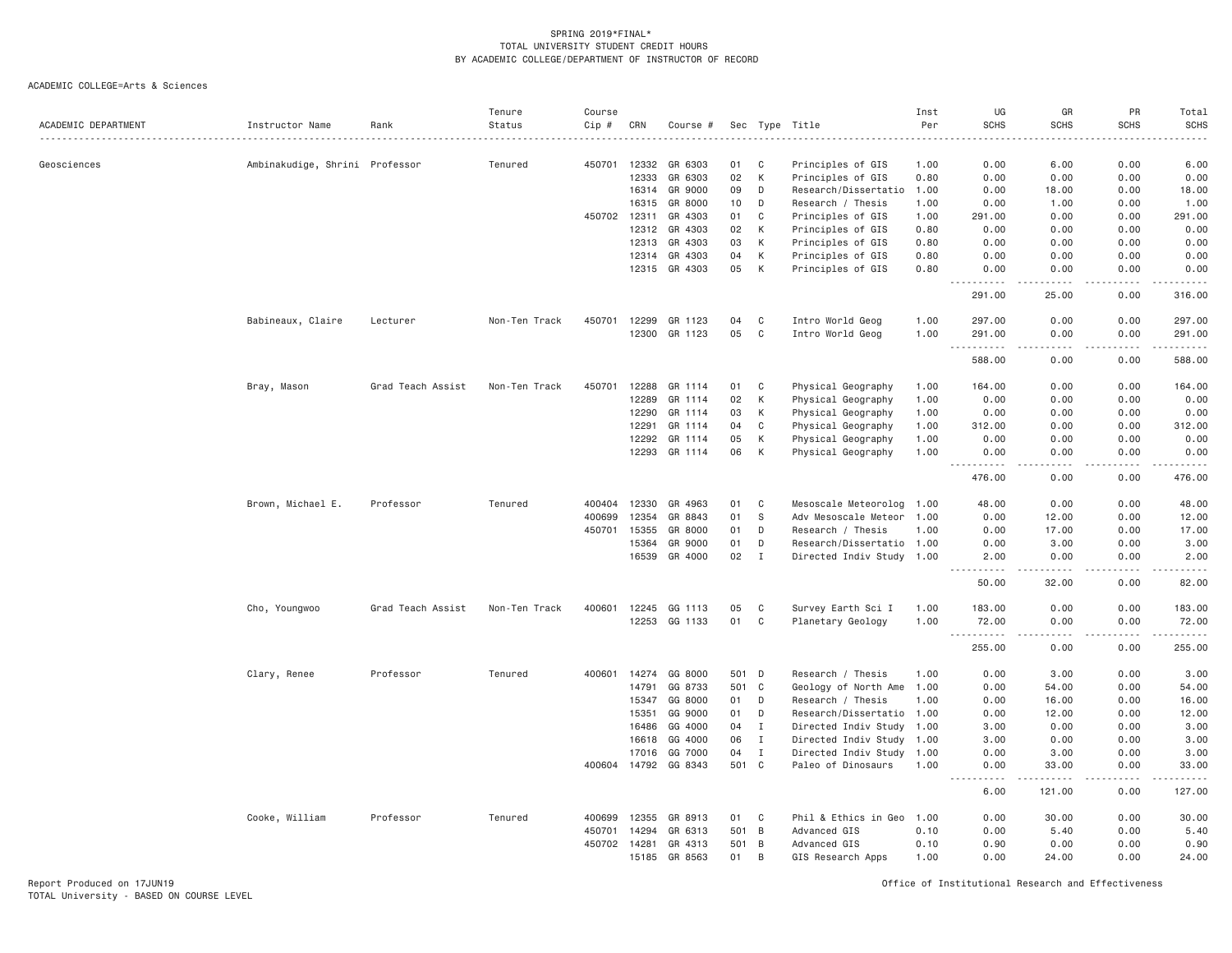ACADEMIC COLLEGE=Arts & Sciences

| ACADEMIC DEPARTMENT | Instructor Name    | Rank                              | Tenure<br>Status | Course<br>$Cip \#$ | CRN            | Course #             |          |             | Sec Type Title            | Inst<br>Per | UG<br><b>SCHS</b>                                                                              | GR<br>SCHS   | PR<br><b>SCHS</b> | Total<br><b>SCHS</b>   |
|---------------------|--------------------|-----------------------------------|------------------|--------------------|----------------|----------------------|----------|-------------|---------------------------|-------------|------------------------------------------------------------------------------------------------|--------------|-------------------|------------------------|
|                     |                    |                                   |                  |                    |                |                      |          |             |                           |             |                                                                                                |              |                   |                        |
|                     |                    |                                   |                  |                    |                |                      |          |             |                           |             | 0.90                                                                                           | 59.40        | 0.00              | 60.30                  |
| Geosciences         | Dash, Padmanava    | Assistant Professor Ten Track     |                  | 400601 12254       |                | GG 3133              | 01       | C           | Intro Environ Geol        | 1.00        | 90.00                                                                                          | 0.00         | 0.00              | 90.00                  |
|                     |                    |                                   |                  |                    | 16446          | GG 8000              | 06       | D           | Research / Thesis         | 1.00        | 0.00                                                                                           | 6.00         | 0.00              | 6.00                   |
|                     |                    |                                   |                  |                    | 16843          | GG 9000              | 07       | D           | Research/Dissertatio      | 1.00        | 0.00                                                                                           | 12.00        | 0.00              | 12.00                  |
|                     |                    |                                   |                  | 450701             | 12337          | GR 6343              | 01       | B           | Adv Remot Sensing/Ge      | 1.00        | 0.00                                                                                           | 36.00        | 0.00              | 36.00                  |
|                     |                    |                                   |                  |                    | 16420          | GR 8000              | 11       | D           | Research / Thesis         | 1.00        | 0.00                                                                                           | 9.00         | 0.00              | 9.00                   |
|                     |                    |                                   |                  |                    | 16433          | GR 7000              | 02       | $\mathbf I$ | Directed Indiv Study 1.00 |             | 0.00                                                                                           | 3.00         | 0.00              | 3.00                   |
|                     |                    |                                   |                  | 450702 12316       |                | GR 4343              | 01       | B           | Adv Remot Sensing/Ge      | 1.00        | 27.00<br><u>.</u><br>$\frac{1}{2} \frac{1}{2} \frac{1}{2} \frac{1}{2} \frac{1}{2} \frac{1}{2}$ | 0.00<br>.    | 0.00<br>.         | 27.00<br>.             |
|                     |                    |                                   |                  |                    |                |                      |          |             |                           |             | 117.00                                                                                         | 66.00        | 0.00              | 183.00                 |
|                     | Dyer, Jamie        | Professor                         | Tenured          | 400404             | 12329          | GR 4933              | 01       | C           | Dynamic Meteorology       | 1.00        | 42.00                                                                                          | 0.00         | 0.00              | 42.00                  |
|                     |                    |                                   |                  |                    | 12353          | GR 8613              | 01       | C           | Hydrometeorology          | 1.00        | 0.00                                                                                           | 18.00        | 0.00              | 18.00                  |
|                     |                    |                                   |                  | 450701 12350       |                | GR 6933              | 01       | C           | Dynamic Meteorology       | 1.00        | 0.00                                                                                           | 6.00         | 0.00              | 6.00                   |
|                     |                    |                                   |                  |                    | 15356          | GR 8000              | 02       | D           | Research / Thesis         | 1.00        | 0.00                                                                                           | 9.00         | 0.00              | 9.00                   |
|                     |                    |                                   |                  |                    | 15365          | GR 9000              | 02       | D           | Research/Dissertatio      | 1.00        | 0.00                                                                                           | 12.00        | 0.00              | 12.00                  |
|                     |                    |                                   |                  |                    |                |                      |          |             |                           |             | 42.00                                                                                          | 45.00        | 0.00              | 87.00                  |
|                     | Dykes, Richard     | Grad Research Assis Non-Ten Track |                  | 400601             | 12242          | GG 1113              | 02       | C           | Survey Earth Sci I        | 1.00        | 207.00                                                                                         | 0.00         | 0.00              | 207.00                 |
|                     |                    |                                   |                  |                    |                | 12246 GG 1113        | 06       | C           | Survey Earth Sci I        | 1.00        | 141.00<br>.                                                                                    | 0.00<br>.    | 0.00<br>-----     | 141.00<br>.            |
|                     |                    |                                   |                  |                    |                |                      |          |             |                           |             | 348.00                                                                                         | 0.00         | 0.00              | 348.00                 |
|                     | Elcik, Christopher | Grad Teach Assist                 | Non-Ten Track    | 400404             | 14773          | GR 1604              | 01       | C           | Weather and Climate       | 1.00        | 100.00                                                                                         | 0.00         | 0.00              | 100.00                 |
|                     |                    |                                   |                  |                    | 14774          | GR 1604              | 02       | C           | Weather and Climate       | 1.00        | 204.00                                                                                         | 0.00         | 0.00              | 204.00                 |
|                     |                    |                                   |                  |                    | 14775          | GR 1604              | 03       | К           | Weather and Climate       | 1.00        | 0.00                                                                                           | 0.00         | 0.00              | 0.00                   |
|                     |                    |                                   |                  |                    | 14776          | GR 1604              | 04       | К           | Weather and Climate       | 1,00        | 0.00                                                                                           | 0.00         | 0.00              | 0.00                   |
|                     |                    |                                   |                  |                    | 14777          | GR 1604              | 05       | К           | Weather and Climate       | 1.00        | 0.00                                                                                           | 0.00         | 0.00              | 0.00                   |
|                     |                    |                                   |                  |                    | 14778          | GR 1604              | 06       | К           | Weather and Climate       | 1.00        | 0.00<br>.                                                                                      | 0.00         | 0.00              | 0.00                   |
|                     |                    |                                   |                  |                    |                |                      |          |             |                           |             | 304.00                                                                                         | 0.00         | 0.00              | 304.00                 |
|                     | Ezell, John        | Non-Employee                      | Not Applicable   |                    |                | 400601 15276 GG 8613 | 501 C    |             | Hydrology                 | 1.00        | 0.00<br>.                                                                                      | 81.00        | 0.00              | 81.00                  |
|                     |                    |                                   |                  |                    |                |                      |          |             |                           |             | 0.00                                                                                           | 81.00        | 0.00              | 81.00                  |
|                     | Flickinger, Devon  | Grad Teach Assist                 | Non-Ten Track    | 450701             | 12296          | GR 1123              | 01       | C           | Intro World Geog          | 1.00        | 300.00                                                                                         | 0.00         | 0.00              | 300.00                 |
|                     |                    |                                   |                  |                    | 12297          | GR 1123              | 02       | C           | Intro World Geog          | 1.00        | 300.00                                                                                         | 0.00         | 0.00              | 300.00                 |
|                     |                    |                                   |                  |                    |                |                      |          |             |                           |             | .<br>$\sim$ $\sim$                                                                             | .            | .                 | <b><i><u>.</u></i></b> |
|                     |                    |                                   |                  |                    |                |                      |          |             |                           |             | 600.00                                                                                         | 0.00         | 0.00              | 600.00                 |
|                     | Fox, Amelia        | Clinical Assist Pro Non-Ten Track |                  | 010000             | 16064          | GA 4000              | 10       | I           | Dis in Agriculture        | 1.00        | 1.00                                                                                           | 0.00         | 0.00              | 1.00                   |
|                     |                    |                                   |                  | 011101 13514       |                | PSS 8811             | 01       | S           | Seminar                   | 1.00        | 0.00                                                                                           | 9.00         | 0.00              | 9.00                   |
|                     |                    |                                   |                  |                    | 13515          | PSS 8821             | 01       | -S          | Seminar                   | 1.00        | 0.00                                                                                           | 2.00         | 0.00              | 2.00                   |
|                     |                    |                                   |                  |                    | 13516          | PSS 8831             | 01       | S           | Seminar                   | 1.00        | 0.00                                                                                           | 5.00         | 0.00              | 5.00                   |
|                     |                    |                                   |                  |                    | 15114          | PSS 4383             | 01       | B           | Agriculture Remote S      | 1.00        | 30.00                                                                                          | 0.00         | 0.00              | 30.00                  |
|                     |                    |                                   |                  |                    | 15115          | PSS 6383             | 01       | B           | Agriculture Remote S      | 1.00        | 0.00                                                                                           | 12.00        | 0.00              | 12.00                  |
|                     |                    |                                   |                  | 011102 15287       |                | PSS 8990             | 01       | C           | Special Topics In PS 1.00 |             | 0.00                                                                                           | 5.00         | 0.00              | 5.00                   |
|                     |                    |                                   |                  |                    | 16804<br>16805 | PSS 4990<br>PSS 6990 | 02<br>02 | L<br>L      | Special Topic In PSS      | 1.00        | 4.00<br>0.00                                                                                   | 0.00<br>9.00 | 0.00<br>0.00      | 4.00<br>9.00           |
|                     |                    |                                   |                  |                    | 16806          | PSS 4990             | 01       |             | Special Topic In PSS 1.00 |             | 8,00                                                                                           | 0.00         | 0.00              | 8.00                   |
|                     |                    |                                   |                  |                    |                |                      |          |             | Special Topic In PSS      | 1.00        |                                                                                                |              |                   |                        |

Report Produced on 17JUN19 Office of Institutional Research and Effectiveness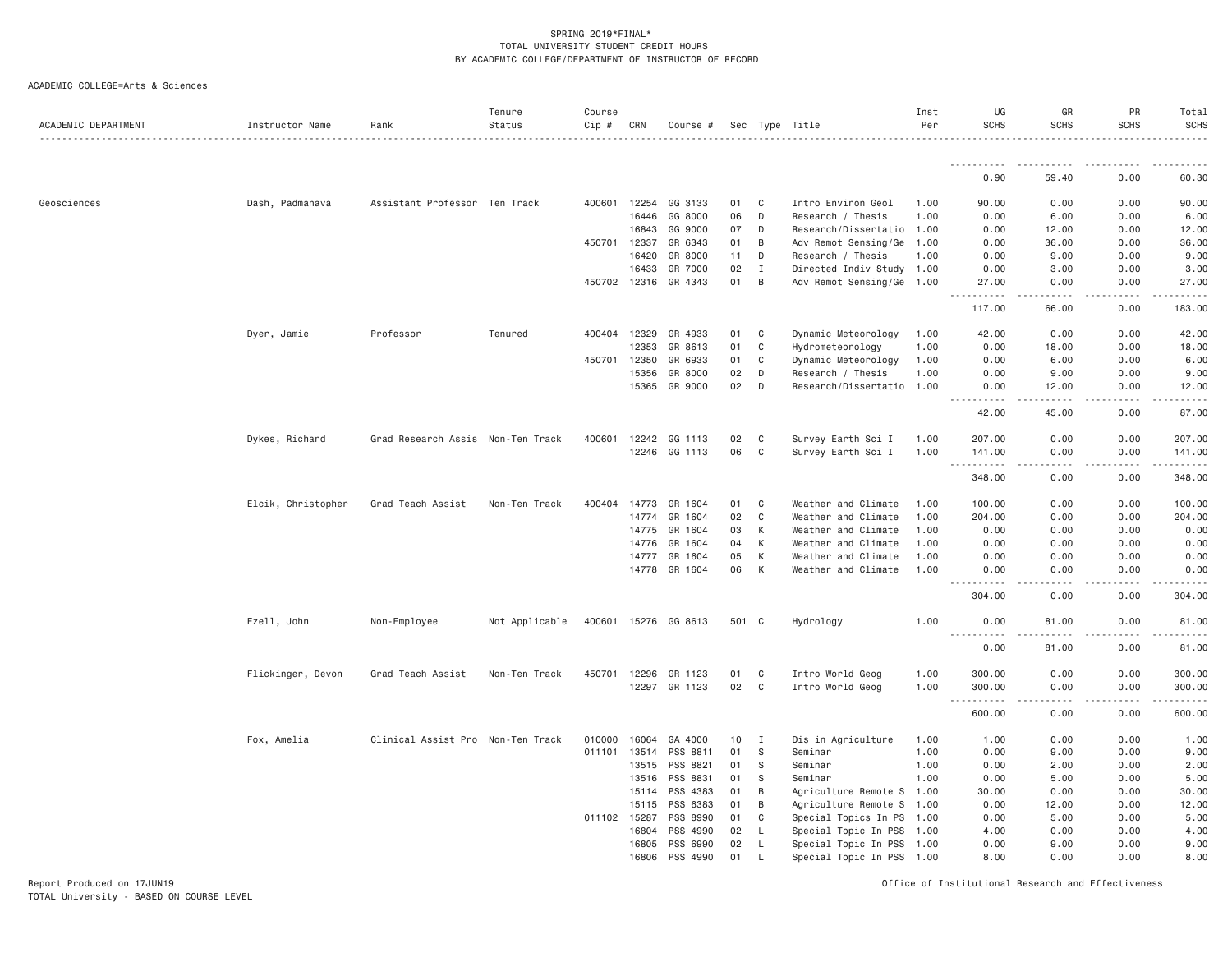| ACADEMIC DEPARTMENT | Instructor Name<br>.                               | Rank                              | Tenure<br>Status | Course<br>Cip # | CRN   | Course #             |                  |             | Sec Type Title            | Inst<br>Per | UG<br><b>SCHS</b>                                                                                                                                            | GR<br><b>SCHS</b>                                                                                                                                             | PR<br><b>SCHS</b>                                                                                                                                                                      | Total<br><b>SCHS</b>                                                                                                                                                                     |
|---------------------|----------------------------------------------------|-----------------------------------|------------------|-----------------|-------|----------------------|------------------|-------------|---------------------------|-------------|--------------------------------------------------------------------------------------------------------------------------------------------------------------|---------------------------------------------------------------------------------------------------------------------------------------------------------------|----------------------------------------------------------------------------------------------------------------------------------------------------------------------------------------|------------------------------------------------------------------------------------------------------------------------------------------------------------------------------------------|
| Geosciences         | Fox, Amelia                                        | Clinical Assist Pro Non-Ten Track |                  | 011102 16807    |       | PSS 6990             | 01               | - L         | Special Topic In PSS 1.00 |             | 0.00                                                                                                                                                         | 3.00                                                                                                                                                          | 0.00                                                                                                                                                                                   | 3.00                                                                                                                                                                                     |
|                     |                                                    |                                   |                  |                 |       |                      |                  |             |                           |             | 43.00                                                                                                                                                        | $\sim$ $\sim$ $\sim$ $\sim$<br>45.00                                                                                                                          | وعامات<br>0.00                                                                                                                                                                         | 88.00                                                                                                                                                                                    |
|                     | Fraza, Erik                                        | Clinical Assist Pro Non-Ten Track |                  | 400404          | 14286 | GR 4753              | 501 C            |             | Satellite & Radar Me 1.00 |             | 111.00                                                                                                                                                       | 0.00                                                                                                                                                          | 0.00                                                                                                                                                                                   | 111.00                                                                                                                                                                                   |
|                     |                                                    |                                   |                  |                 | 14287 | GR 4753              | 502 C            |             | Satellite & Radar Me 1.00 |             | 75.00                                                                                                                                                        | 0.00                                                                                                                                                          | 0.00                                                                                                                                                                                   | 75.00                                                                                                                                                                                    |
|                     |                                                    |                                   |                  |                 | 14291 | GR 4823              | 501 C            |             | Dynamic Meteorology       | 1.00        | 18.00                                                                                                                                                        | 0.00                                                                                                                                                          | 0.00                                                                                                                                                                                   | 18.00                                                                                                                                                                                    |
|                     |                                                    |                                   |                  | 450701 14296    |       | GR 6753              | 501 C            |             | Satellite & Radar Me 1.00 |             | 0.00                                                                                                                                                         | 90.00                                                                                                                                                         | 0.00                                                                                                                                                                                   | 90.00                                                                                                                                                                                    |
|                     |                                                    |                                   |                  |                 | 14297 | GR 6823              | 501 C            |             | Dynamic Meteorolgy I 1.00 |             | 0.00                                                                                                                                                         | 45.00                                                                                                                                                         | 0.00                                                                                                                                                                                   | 45.00                                                                                                                                                                                    |
|                     |                                                    |                                   |                  |                 | 17130 | GR 8000              | 501 D            |             | Research / Thesis         | 1.00        | 0.00<br>$\frac{1}{2} \left( \frac{1}{2} \right) \left( \frac{1}{2} \right) \left( \frac{1}{2} \right) \left( \frac{1}{2} \right) \left( \frac{1}{2} \right)$ | 3.00<br>.                                                                                                                                                     | 0.00<br>.                                                                                                                                                                              | 3.00<br>$- - - - - -$                                                                                                                                                                    |
|                     |                                                    |                                   |                  |                 |       |                      |                  |             |                           |             | 204.00                                                                                                                                                       | 138.00                                                                                                                                                        | 0.00                                                                                                                                                                                   | 342.00                                                                                                                                                                                   |
|                     | Fuhrmann, Christophe Assistant Professor Ten Track |                                   |                  | 400401          | 12325 | GR 4613              | 01               | B           | Applied Climatology       | 1.00        | 84,00                                                                                                                                                        | 0.00                                                                                                                                                          | 0.00                                                                                                                                                                                   | 84.00                                                                                                                                                                                    |
|                     |                                                    |                                   |                  | 450701          | 12346 | GR 6613              | 01               | В           | Applied Climatology       | 1.00        | 0.00                                                                                                                                                         | 3,00                                                                                                                                                          | 0.00                                                                                                                                                                                   | 3.00                                                                                                                                                                                     |
|                     |                                                    |                                   |                  |                 |       | 15366 GR 9000        | 03               | D           | Research/Dissertatio 1.00 |             | 0.00<br><u>.</u>                                                                                                                                             | 9.00<br>.                                                                                                                                                     | 0.00<br>.                                                                                                                                                                              | 9.00<br>.                                                                                                                                                                                |
|                     |                                                    |                                   |                  |                 |       |                      |                  |             |                           |             | 84.00                                                                                                                                                        | 12.00                                                                                                                                                         | 0.00                                                                                                                                                                                   | 96.00                                                                                                                                                                                    |
|                     | Gabitov, Rinat                                     | Assistant Professor Ten Track     |                  | 400601          | 12244 | GG 1113              | 04               | C           | Survey Earth Sci I        | 1.00        | 270.00                                                                                                                                                       | 0.00                                                                                                                                                          | 0.00                                                                                                                                                                                   | 270.00                                                                                                                                                                                   |
|                     |                                                    |                                   |                  |                 | 12248 | GG 1113              | H <sub>0</sub> 1 | $\mathbf C$ | Honors Earth Sci I        | 1.00        | 21.00                                                                                                                                                        | 0.00                                                                                                                                                          | 0.00                                                                                                                                                                                   | 21.00                                                                                                                                                                                    |
|                     |                                                    |                                   |                  |                 | 12257 | GG 4123              | 01               | C           | Petrology                 | 1.00        | 21.00                                                                                                                                                        | 0.00                                                                                                                                                          | 0.00                                                                                                                                                                                   | 21.00                                                                                                                                                                                    |
|                     |                                                    |                                   |                  |                 | 12258 | GG 4123              | 02               | К           | Petrology                 | 1.00        | 0.00                                                                                                                                                         | 0.00                                                                                                                                                          | 0.00                                                                                                                                                                                   | 0.00                                                                                                                                                                                     |
|                     |                                                    |                                   |                  |                 | 15348 | GG 8000              | 02               | D           | Research / Thesis         | 1.00        | 0.00                                                                                                                                                         | 4.00                                                                                                                                                          | 0.00                                                                                                                                                                                   | 4.00                                                                                                                                                                                     |
|                     |                                                    |                                   |                  |                 |       | 15352 GG 9000        | 02               | D           | Research/Dissertatio      | 1.00        | 0.00                                                                                                                                                         | 18.00<br>$\sim$ $\sim$ $\sim$ $\sim$                                                                                                                          | 0.00                                                                                                                                                                                   | 18.00                                                                                                                                                                                    |
|                     |                                                    |                                   |                  |                 |       |                      |                  |             |                           |             | 312.00                                                                                                                                                       | 22.00                                                                                                                                                         | 0.00                                                                                                                                                                                   | 334.00                                                                                                                                                                                   |
|                     | Grala, Katarzyna                                   | Non-Faculty                       | Not Applicable   |                 |       | 450701 14294 GR 6313 | 501 B            |             | Advanced GIS              | 0.90        | 0.00                                                                                                                                                         | 48.60                                                                                                                                                         | 0.00                                                                                                                                                                                   | 48.60                                                                                                                                                                                    |
|                     |                                                    |                                   |                  |                 | 14295 | GR 6353              | 501              | $\mathbf C$ | Geodatabase Design        | 0.90        | 0.00                                                                                                                                                         | 24.30                                                                                                                                                         | 0.00                                                                                                                                                                                   | 24.30                                                                                                                                                                                    |
|                     |                                                    |                                   |                  | 450702 14281    |       | GR 4313              | 501 B            |             | Advanced GIS              | 0.90        | 8.10<br>.                                                                                                                                                    | 0.00<br>-----                                                                                                                                                 | 0.00                                                                                                                                                                                   | 8.10<br>.                                                                                                                                                                                |
|                     |                                                    |                                   |                  |                 |       |                      |                  |             |                           |             | 8.10                                                                                                                                                         | 72.90                                                                                                                                                         | 0.00                                                                                                                                                                                   | 81.00                                                                                                                                                                                    |
|                     | Gutter, Barrett                                    | Clinical Assist Pro Non-Ten Track |                  | 400404          | 14292 | GR 4923              | 501 C            |             | Severe Weather            | 1.00        | 87.00                                                                                                                                                        | 0.00                                                                                                                                                          | 0.00                                                                                                                                                                                   | 87.00                                                                                                                                                                                    |
|                     |                                                    |                                   |                  |                 | 14293 | GR 4923              | 502 C            |             | Severe Weather            | 1.00        | 78.00                                                                                                                                                        | 0.00                                                                                                                                                          | 0.00                                                                                                                                                                                   | 78.00                                                                                                                                                                                    |
|                     |                                                    |                                   |                  |                 | 14298 | GR 8123              | 501 C            |             | Met II: Fore and St 1.00  |             | 0.00                                                                                                                                                         | 63.00                                                                                                                                                         | 0.00                                                                                                                                                                                   | 63.00                                                                                                                                                                                    |
|                     |                                                    |                                   |                  |                 | 14299 | GR 8133              | 501 C            |             | Foundations Forecast      | 1.00        | 0.00                                                                                                                                                         | 99.00                                                                                                                                                         | 0.00                                                                                                                                                                                   | 99.00                                                                                                                                                                                    |
|                     |                                                    |                                   |                  | 450701 15385    |       | GR 8000              | 09               | D           | Research / Thesis         | 1.00        | 0.00<br>.                                                                                                                                                    | 3.00<br>.                                                                                                                                                     | 0.00<br>.                                                                                                                                                                              | 3.00<br>$- - - - - - -$                                                                                                                                                                  |
|                     |                                                    |                                   |                  |                 |       |                      |                  |             |                           |             | 165.00                                                                                                                                                       | 165.00                                                                                                                                                        | 0.00                                                                                                                                                                                   | 330.00                                                                                                                                                                                   |
|                     | Haney, Christa                                     | Instructor                        | Non-Ten Track    | 400601 14271    |       | GG 3613              | 501 C            |             | Water Resources           | 1.00        | 117.00                                                                                                                                                       | 0.00                                                                                                                                                          | 0.00                                                                                                                                                                                   | 117.00                                                                                                                                                                                   |
|                     |                                                    |                                   |                  |                 | 14272 | GG 3613              | 502 C            |             | Water Resources           | 1.00        | 93.00                                                                                                                                                        | 0.00                                                                                                                                                          | 0.00                                                                                                                                                                                   | 93.00                                                                                                                                                                                    |
|                     |                                                    |                                   |                  | 450701          | 14301 | GR 8553              | 501 S            |             | Research Methods in       | 1.00        | 0.00                                                                                                                                                         | 75.00                                                                                                                                                         | 0.00                                                                                                                                                                                   | 75.00                                                                                                                                                                                    |
|                     |                                                    |                                   |                  |                 |       | 14302 GR 8553        | 502 S            |             | Research Methods in       | 1.00        | 0.00<br>.                                                                                                                                                    | 72.00<br>$\frac{1}{2} \left( \frac{1}{2} \right) \left( \frac{1}{2} \right) \left( \frac{1}{2} \right) \left( \frac{1}{2} \right) \left( \frac{1}{2} \right)$ | 0.00<br>$\frac{1}{2} \left( \frac{1}{2} \right) \left( \frac{1}{2} \right) \left( \frac{1}{2} \right) \left( \frac{1}{2} \right) \left( \frac{1}{2} \right)$<br>$\sim$ $\sim$ $\sim$ . | 72.00<br>$\frac{1}{2} \left( \frac{1}{2} \right) \left( \frac{1}{2} \right) \left( \frac{1}{2} \right) \left( \frac{1}{2} \right) \left( \frac{1}{2} \right) \left( \frac{1}{2} \right)$ |
|                     |                                                    |                                   |                  |                 |       |                      |                  |             |                           |             | 210.00                                                                                                                                                       | 147.00                                                                                                                                                        | 0.00                                                                                                                                                                                   | 357.00                                                                                                                                                                                   |
|                     | Hutton, Brian                                      | Lecturer                          | Non-Ten Track    |                 |       | 450701 13956 GR 1123 | 201 C            |             | Intro World Geog          | 1.00        | 33,00                                                                                                                                                        | 0.00                                                                                                                                                          | 0.00                                                                                                                                                                                   | 33.00<br>المالم عامات                                                                                                                                                                    |
|                     |                                                    |                                   |                  |                 |       |                      |                  |             |                           |             | 33.00                                                                                                                                                        | 0.00                                                                                                                                                          | 0.00                                                                                                                                                                                   | 33.00                                                                                                                                                                                    |
|                     | Kirkland, Brenda                                   | Professor                         | Tenured          |                 |       | 400601 12265 GG 4413 | 01               | C           | Structural Geology        | 1.00        | 21.00                                                                                                                                                        | 0.00                                                                                                                                                          | 0.00                                                                                                                                                                                   | 21.00                                                                                                                                                                                    |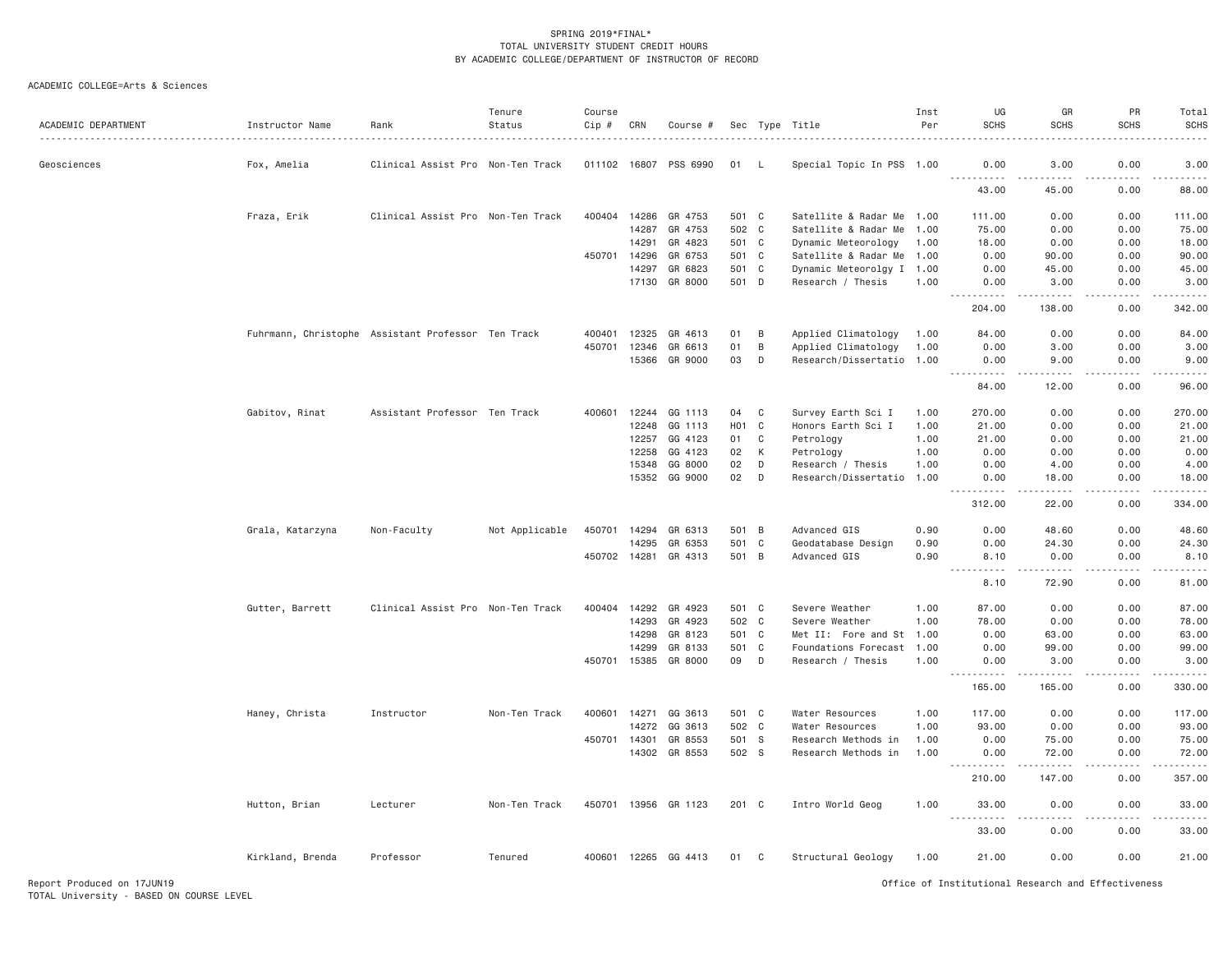ACADEMIC COLLEGE=Arts & Sciences

| ACADEMIC DEPARTMENT | Instructor Name                        | Rank                          | Tenure<br>Status | Course<br>Cip # | CRN          | Course #             |       |              | Sec Type Title            | Inst<br>Per | UG<br><b>SCHS</b>                   | GR<br><b>SCHS</b>                                                                                                                                            | PR<br><b>SCHS</b> | Total<br><b>SCHS</b>                           |
|---------------------|----------------------------------------|-------------------------------|------------------|-----------------|--------------|----------------------|-------|--------------|---------------------------|-------------|-------------------------------------|--------------------------------------------------------------------------------------------------------------------------------------------------------------|-------------------|------------------------------------------------|
|                     |                                        |                               |                  |                 |              |                      |       |              |                           |             |                                     |                                                                                                                                                              |                   | -----                                          |
| Geosciences         | Kirkland, Brenda                       | Professor                     | Tenured          | 400601          | 12266        | GG 4413              | 02    | K            | Structural Geology        | 1.00        | 0.00                                | 0.00                                                                                                                                                         | 0.00              | 0.00                                           |
|                     |                                        |                               |                  |                 | 15353        | GG 9000              | 03    | D            | Research/Dissertatio 1.00 |             | 0.00                                | 1.00                                                                                                                                                         | 0.00              | 1.00                                           |
|                     |                                        |                               |                  |                 | 16438        | GG 7000              | 01    | $\mathbf I$  | Directed Indiv Study 1.00 |             | 0.00                                | 3,00                                                                                                                                                         | 0.00              | 3.00                                           |
|                     |                                        |                               |                  |                 | 16439        | GG 7000              | 02    | $\mathbf{I}$ | Directed Indiv Study 1.00 |             | 0.00                                | 3.00                                                                                                                                                         | 0.00              | 3.00                                           |
|                     |                                        |                               |                  |                 | 16440        | GG 4000              | 02    | $\mathbf I$  | Directed Indiv Study 1.00 |             | 3.00                                | 0.00                                                                                                                                                         | 0.00              | 3.00                                           |
|                     |                                        |                               |                  |                 | 16441        | GG 4000              | 03    | $\mathbf{I}$ | Directed Indiv Study 1.00 |             | 3.00                                | 0.00                                                                                                                                                         | 0.00              | 3.00                                           |
|                     |                                        |                               |                  |                 | 16773        | GG 7000              | 03    | $\mathbf{I}$ | Directed Indiv Study 1.00 |             | 0.00<br>$- - - - -$                 | 3.00<br>.                                                                                                                                                    | 0.00<br>.         | 3.00<br>.                                      |
|                     |                                        |                               |                  |                 |              |                      |       |              |                           |             | 27.00                               | 10.00                                                                                                                                                        | 0.00              | 37.00                                          |
|                     | Lalk, Sarah                            | Instructor                    | Non-Ten Track    | 231303          | 12264        | GG 4333              | 01    | C            | Geowriting                | 1.00        | 66,00                               | 0.00                                                                                                                                                         | 0.00              | 66.00                                          |
|                     |                                        |                               |                  | 400601          | 14783        | GG 4523              | 01    | $\mathbb C$  | Coastal Environments      | 1.00        | 135.00                              | 0.00                                                                                                                                                         | 0.00              | 135.00                                         |
|                     |                                        |                               |                  |                 | 14784        | GG 6523              | 01    | C            | Coastal Environments 1.00 |             | 0.00                                | 18.00                                                                                                                                                        | 0.00              | 18.00                                          |
|                     |                                        |                               |                  | 450701          | 14277        | GR 1123              | 501 C |              | Intro World Geog          | 1.00        | 102.00                              | 0.00                                                                                                                                                         | 0.00              | 102.00                                         |
|                     |                                        |                               |                  |                 | 14278        | GR 1123              | 502   | C            | Intro World Geog          | 1.00        | 114.00                              | 0.00                                                                                                                                                         | 0.00              | 114.00                                         |
|                     |                                        |                               |                  |                 | 14769        | GR 4243              | 01    | $\mathbb C$  | Geog Of Russia            | 1.00        | 99.00                               | 0.00                                                                                                                                                         | 0.00              | 99.00<br>.                                     |
|                     |                                        |                               |                  |                 |              |                      |       |              |                           |             | د د د د<br>516.00                   | 18,00                                                                                                                                                        | 0.00              | 534.00                                         |
|                     | Maguigan, Michael                      | Non-Employee                  | Not Applicable   |                 |              | 400601 14273 GG 6103 | 501 C |              | GeologyI Processes & 1.00 |             | 0.00<br><u> - - - - - - - - - -</u> | 81.00<br>$- - - - -$                                                                                                                                         | 0.00<br>.         | 81.00<br>.                                     |
|                     |                                        |                               |                  |                 |              |                      |       |              |                           |             | 0.00                                | 81.00                                                                                                                                                        | 0.00              | 81.00                                          |
|                     | Manalilkada Sasidhar Grad Teach Assist |                               | Non-Ten Track    | 400601          | 12249        | GG 1121              | 01    | L.           | Earth Science II Lab 1.00 |             | 16.00                               | 0.00                                                                                                                                                         | 0.00              | 16.00                                          |
|                     |                                        |                               |                  |                 | 12251        | GG 1123              | 01    | $\mathbb C$  | Survey Earth Sci II       | 1.00        | 111.00                              | 0.00                                                                                                                                                         | 0.00              | 111.00                                         |
|                     |                                        |                               |                  |                 | 12252        | GG 1123              | H01 C |              | Hon Survey Earth Sci 1.00 |             | 3.00<br><u>.</u>                    | 0.00<br>$- - - -$                                                                                                                                            | 0.00<br>.         | 3.00<br>.                                      |
|                     |                                        |                               |                  |                 |              |                      |       |              |                           |             | 130.00                              | 0.00                                                                                                                                                         | 0.00              | 130.00                                         |
|                     | Meng, Qingmin                          | Associate Professor Ten Track |                  | 450701          | 12317        | GR 4353              | 01    | C            | Geodatabase Design        | 1.00        | 24.00                               | 0.00                                                                                                                                                         | 0.00              | 24.00                                          |
|                     |                                        |                               |                  |                 | 12338        | GR 6353              | 01    | $\mathbb C$  | Geodatabase Design        | 1.00        | 0.00                                | 6.00                                                                                                                                                         | 0.00              | 6.00                                           |
|                     |                                        |                               |                  |                 | 12339        | GR 6363              | 01    | $\,$ B       | GIS Programming           | 1.00        | 0.00                                | 12.00                                                                                                                                                        | 0.00              | 12.00                                          |
|                     |                                        |                               |                  |                 | 14295        | GR 6353              | 501   | C            | Geodatabase Design        | 0.10        | 0.00                                | 2.70                                                                                                                                                         | 0.00              | 2.70                                           |
|                     |                                        |                               |                  |                 | 15367        | GR 9000              | 04    | D            | Research/Dissertatio      | 1.00        | 0.00                                | 3.00                                                                                                                                                         | 0.00              | 3.00                                           |
|                     |                                        |                               |                  |                 | 450702 12318 | GR 4363              | 01    | B            | GIS Programming           | 1.00        | 42.00<br>.<br>$- - -$               | 0.00<br>$\frac{1}{2} \left( \frac{1}{2} \right) \left( \frac{1}{2} \right) \left( \frac{1}{2} \right) \left( \frac{1}{2} \right) \left( \frac{1}{2} \right)$ | 0.00<br>.         | 42.00<br>.                                     |
|                     |                                        |                               |                  |                 |              |                      |       |              |                           |             | 66.00                               | 23.70                                                                                                                                                        | 0.00              | 89.70                                          |
|                     | Mercer, Andrew                         | Associate Professor Tenured   |                  | 400401          | 12352        | GR 8453              | 01    | C            | Quant Analysis Climo 1.00 |             | 0.00                                | 51.00                                                                                                                                                        | 0.00              | 51.00                                          |
|                     |                                        |                               |                  | 400404          | 12326        | GR 4623              | 01    | C            | Physical Meteorology 1.00 |             | 93.00                               | 0.00                                                                                                                                                         | 0.00              | 93.00                                          |
|                     |                                        |                               |                  | 450701          | 12347        | GR 6623              | 01    | C            | Physical Meteorology 1.00 |             | 0.00                                | 9,00                                                                                                                                                         | 0.00              | 9.00                                           |
|                     |                                        |                               |                  |                 | 15359        | GR 8000              | 05    | D            | Research / Thesis         | 1.00        | 0.00                                | 1.00                                                                                                                                                         | 0.00              | 1.00                                           |
|                     |                                        |                               |                  |                 | 15368        | GR 9000              | 05    | D            | Research/Dissertatio 1.00 |             | 0.00<br>.                           | 9.00<br>.                                                                                                                                                    | 0.00<br>د د د د   | 9.00<br>.                                      |
|                     |                                        |                               |                  |                 |              |                      |       |              |                           |             | 93.00                               | 70.00                                                                                                                                                        | 0.00              | 163.00                                         |
|                     | Millard, Craig                         | Grad Teach Assist             | Non-Ten Track    | 400601          | 12241        | GG 1113              | 01    | C            | Survey Earth Sci I        | 1.00        | 192.00                              | 0.00                                                                                                                                                         | 0.00              | 192.00                                         |
|                     |                                        |                               |                  |                 |              | 12243 GG 1113        | 03    | $\mathbf{C}$ | Survey Earth Sci I        | 1.00        | 285.00<br>.                         | 0.00<br>.                                                                                                                                                    | 0.00<br>.         | 285.00<br>$\omega$ is a second set of $\omega$ |
|                     |                                        |                               |                  |                 |              |                      |       |              |                           |             | 477.00                              | 0.00                                                                                                                                                         | 0.00              | 477.00                                         |
|                     | Moe Hoffman, Amy                       | Instructor                    | Non-Ten Track    | 400601          | 12229        | GG 1111              | 02    | L.           | Earth Science I Lab       | 1.00        | 33.00                               | 0.00                                                                                                                                                         | 0.00              | 33.00                                          |
|                     |                                        |                               |                  |                 | 12230        | GG 1111              | 03    | L            | Earth Science I Lab       | 1.00        | 25.00                               | 0.00                                                                                                                                                         | 0.00              | 25.00                                          |
|                     |                                        |                               |                  |                 | 12231        | GG 1111              | 04    | L            | Earth Science I Lab       | 1.00        | 12.00                               | 0.00                                                                                                                                                         | 0.00              | 12.00                                          |

Report Produced on 17JUN19 Office of Institutional Research and Effectiveness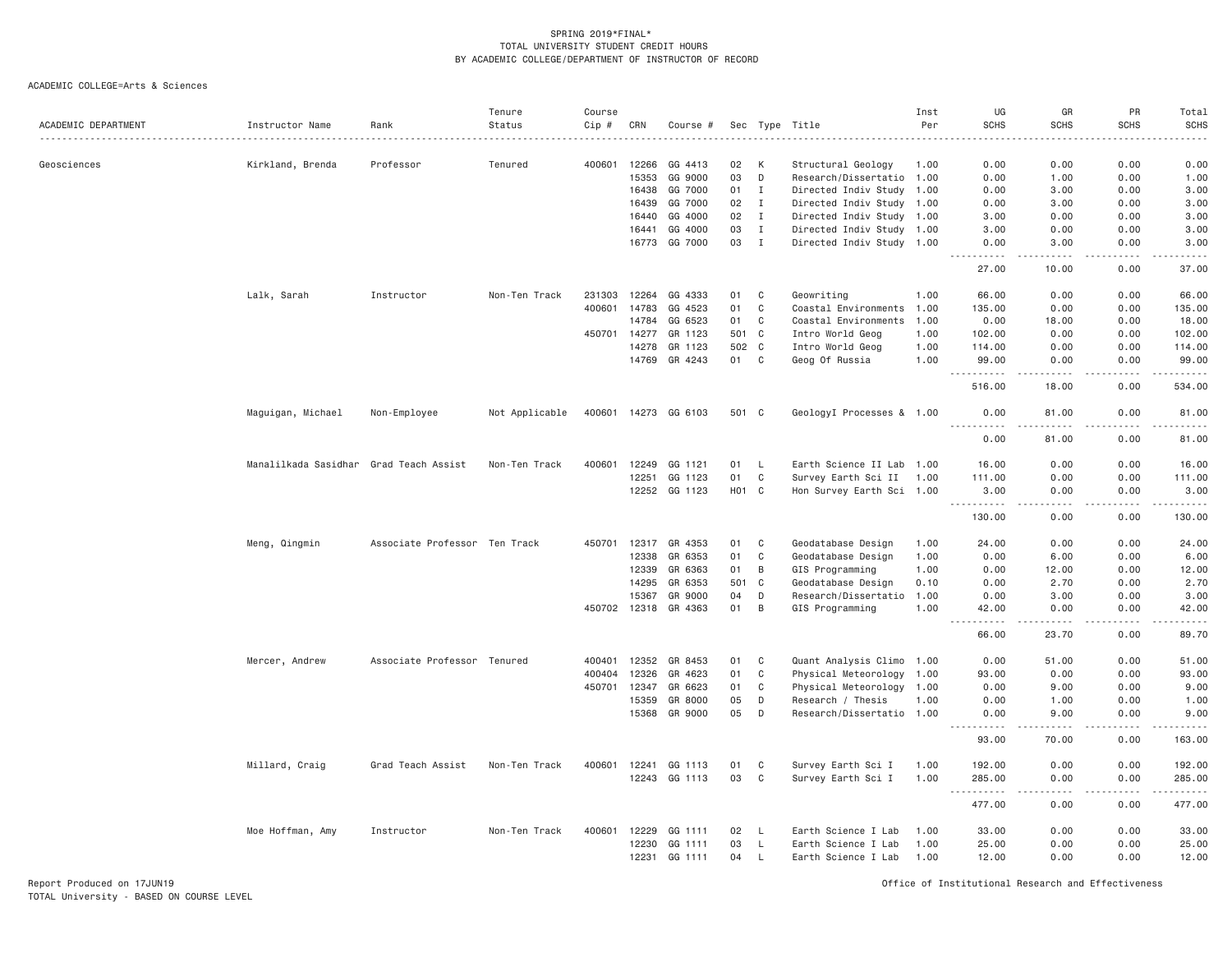| ACADEMIC DEPARTMENT | Instructor Name     | Rank                              | Tenure<br>Status | Course<br>Cip # | CRN   | Course #             | Sec   | Type         | Title                     | Inst<br>Per | UG<br><b>SCHS</b>    | GR<br><b>SCHS</b>                           | PR<br><b>SCHS</b> | Total<br><b>SCHS</b>                          |
|---------------------|---------------------|-----------------------------------|------------------|-----------------|-------|----------------------|-------|--------------|---------------------------|-------------|----------------------|---------------------------------------------|-------------------|-----------------------------------------------|
|                     |                     |                                   |                  |                 |       |                      |       |              |                           |             |                      |                                             |                   |                                               |
| Geosciences         | Moe Hoffman, Amy    | Instructor                        | Non-Ten Track    | 400601          | 12232 | GG 1111              | 05    | - L          | Earth Science I Lab       | 1.00        | 33.00                | 0.00                                        | 0.00              | 33.00                                         |
|                     |                     |                                   |                  |                 | 12233 | GG 1111              | 06    | $\mathsf{L}$ | Earth Science I Lab       | 1,00        | 32.00                | 0.00                                        | 0.00              | 32.00                                         |
|                     |                     |                                   |                  |                 | 12234 | GG 1111              | 07    | $\mathsf{L}$ | Earth Science I Lab       | 1.00        | 34.00                | 0.00                                        | 0.00              | 34.00                                         |
|                     |                     |                                   |                  |                 | 12235 | GG 1111              | 08    | L            | Earth Science I Lab       | 1.00        | 32.00                | 0.00                                        | 0.00              | 32.00                                         |
|                     |                     |                                   |                  |                 | 12237 | GG 1111              | 10    | L            | Earth Science I Lab       | 1.00        | 30.00                | 0.00                                        | 0.00              | 30.00                                         |
|                     |                     |                                   |                  |                 | 12238 | GG 1111              | 11    | $\mathsf{L}$ | Earth Science I Lab       | 1.00        | 32.00                | 0.00                                        | 0.00              | 32.00                                         |
|                     |                     |                                   |                  |                 | 12239 | GG 1111              | 12    | $\mathsf{L}$ | Earth Science I Lab       | 1.00        | 29.00                | 0.00                                        | 0.00              | 29.00                                         |
|                     |                     |                                   |                  |                 | 14268 | GG 1111              | 501   | $\mathsf{L}$ | Earth Science I Lab       | 1.00        | 23.00                | 0.00                                        | 0.00              | 23.00                                         |
|                     |                     |                                   |                  |                 | 14269 | GG 1113              | 501   | $\mathbf{C}$ | Survey Earth Sci I        | 1.00        | 84.00                | 0.00                                        | 0.00              | 84.00                                         |
|                     |                     |                                   |                  |                 | 14270 | GG 1113              | 502   | C            | Survey Earth Sci I        | 1.00        | 72.00                | 0.00                                        | 0.00              | 72.00                                         |
|                     |                     |                                   |                  |                 | 14782 | GG 1111              | 13    | $\mathsf{L}$ | Earth Science I Lab       | 1.00        | 10.00<br>$- - - - -$ | 0.00<br>$\omega$ $\omega$ $\omega$ $\omega$ | 0.00<br>.         | 10.00<br>.                                    |
|                     |                     |                                   |                  |                 |       |                      |       |              |                           |             | 481.00               | 0.00                                        | 0.00              | 481.00                                        |
|                     | Morris, John        | Instructor                        | Non-Ten Track    | 450701          | 12333 | GR 6303              | 02    | K            | Principles of GIS         | 0.20        | 0.00                 | 0.00                                        | 0.00              | 0.00                                          |
|                     |                     |                                   |                  | 450702          | 12312 | GR 4303              | 02    | К            | Principles of GIS         | 0.20        | 0.00                 | 0.00                                        | 0.00              | 0.00                                          |
|                     |                     |                                   |                  |                 | 12313 | GR 4303              | 03    | К            | Principles of GIS         | 0.20        | 0.00                 | 0.00                                        | 0.00              | 0.00                                          |
|                     |                     |                                   |                  |                 | 12314 | GR 4303              | 04    | К            | Principles of GIS         | 0.20        | 0.00                 | 0.00                                        | 0.00              | 0.00                                          |
|                     |                     |                                   |                  |                 | 12315 | GR 4303              | 05    | К            | Principles of GIS         | 0.20        | 0.00<br>$-$<br>.     | 0.00<br>$- - - -$                           | 0.00<br>.         | 0.00<br>$- - - -$                             |
|                     |                     |                                   |                  |                 |       |                      |       |              |                           |             | 0.00                 | 0.00                                        | 0.00              | 0.00                                          |
|                     | Nagel, Athena       | Clinical Assist Pro Non-Ten Track |                  | 450701          | 14288 | GR 4813              | 501 C |              | Natural Hazards           | 1.00        | 90.00                | 0.00                                        | 0.00              | 90.00                                         |
|                     |                     |                                   |                  |                 | 14289 | GR 4813              | 502 C |              | Natural Hazards           | 1.00        | 84.00                | 0.00                                        | 0.00              | 84.00                                         |
|                     |                     |                                   |                  |                 |       | 14290 GR 4813        | 503 C |              | Natural Hazards           | 1.00        | 81.00<br>$- - - - -$ | 0.00<br>.                                   | 0.00<br>.         | 81.00<br>.                                    |
|                     |                     |                                   |                  |                 |       |                      |       |              |                           |             | 255.00               | 0.00                                        | 0.00              | 255.00                                        |
|                     | Nordstrom, Gregory  | Instructor                        | Non-Ten Track    | 400404          | 12319 | GR 4432              | 01    | B            | Wx Forecasting II         | 1.00        | 36.00                | 0.00                                        | 0.00              | 36.00                                         |
|                     |                     |                                   |                  |                 | 14283 | GR 4443              | 501   | $\mathbf C$  | Weather Prediction I      | 1.00        | 111.00               | 0.00                                        | 0.00              | 111.00                                        |
|                     |                     |                                   |                  |                 | 14284 | GR 4443              | 502   | C            | Weather Prediction I 1.00 |             | 90.00                | 0.00                                        | 0.00              | 90.00                                         |
|                     |                     |                                   |                  |                 | 15286 | GR 1604              | 502 B |              | Weather and Climate       | 1.00        | 100.00               | 0.00                                        | 0.00              | 100.00                                        |
|                     |                     |                                   |                  |                 |       | 15632 GR 1604        | 501 B |              | Weather and Climate       | 1.00        | 128.00               | 0.00                                        | 0.00              | 128.00                                        |
|                     |                     |                                   |                  |                 |       |                      |       |              |                           |             | .<br>$  -$<br>465.00 | $- - - -$<br>0.00                           | .<br>0.00         | $\omega$ is $\omega$ in $\omega$ in<br>465.00 |
|                     | Nunley, Christopher | Grad Teach Assist                 | Non-Ten Track    |                 |       | 400404 14793 GR 1604 | 503 B |              | Weather and Climate       | 1.00        | 116.00<br>.          | 0.00<br>$\sim$ $\sim$ $\sim$ $\sim$         | 0.00<br>.         | 116.00<br>. <u>.</u> .                        |
|                     |                     |                                   |                  |                 |       |                      |       |              |                           |             | 116.00               | 0.00                                        | 0.00              | 116.00                                        |
|                     | Paul, Varun         | Assistant Professor Ten Track     |                  | 400601          | 12259 | GG 4153              | 01    | C            | Engineering Geology       | 1.00        | 198.00               | 0.00                                        | 0.00              | 198.00                                        |
|                     |                     |                                   |                  |                 | 12260 | GG 4153              | 02    | К            | Engineering Geology       | 1.00        | 0.00                 | 0.00                                        | 0.00              | 0.00                                          |
|                     |                     |                                   |                  |                 | 12261 | GG 4153              | 03    | K            | Engineering Geology       | 1.00        | 0.00                 | 0.00                                        | 0.00              | 0.00                                          |
|                     |                     |                                   |                  |                 | 12262 | GG 4153              | 04    | К            | Engineering Geology       | 1.00        | 0.00                 | 0.00                                        | 0.00              | 0.00                                          |
|                     |                     |                                   |                  |                 | 12271 | GG 6153              | 01    | C            | Engineering Geology       | 1.00        | 0.00                 | 3.00                                        | 0.00              | 3.00                                          |
|                     |                     |                                   |                  |                 | 12274 | GG 6153              | 04    | К            | Engineering Geology       | 1.00        | 0.00                 | 0.00                                        | 0.00              | 0.00                                          |
|                     |                     |                                   |                  |                 | 14785 | GG 4623              | 01    | $\mathbf C$  | Chem Hydrogeology         | 1.00        | 12.00                | 0.00                                        | 0.00              | 12.00                                         |
|                     |                     |                                   |                  |                 | 15373 | GG 9000              | 05    | D            | Research/Dissertatio      | 1.00        | 0.00                 | 3.00                                        | 0.00              | 3.00                                          |
|                     |                     |                                   |                  |                 | 16148 | GG 4000              | 01    | I            | Directed Indiv Study 1.00 |             | 1.00                 | 0.00                                        | 0.00              | 1.00                                          |
|                     |                     |                                   |                  |                 | 16547 | GG 4000              | 05    | $\;$ I       | Directed Indiv Study 1.00 |             | 1.00                 | 0.00                                        | 0.00              | 1.00                                          |
|                     |                     |                                   |                  |                 |       |                      |       |              |                           |             | 212.00               | 6.00                                        | 0.00              | 218.00                                        |
|                     | Rodgers, John       | Professor                         | Tenured          |                 |       | 450701 12328 GR 4813 | 01    | C            | Natural Hazards           | 1.00        | 147.00               | 0.00                                        | 0.00              | 147.00                                        |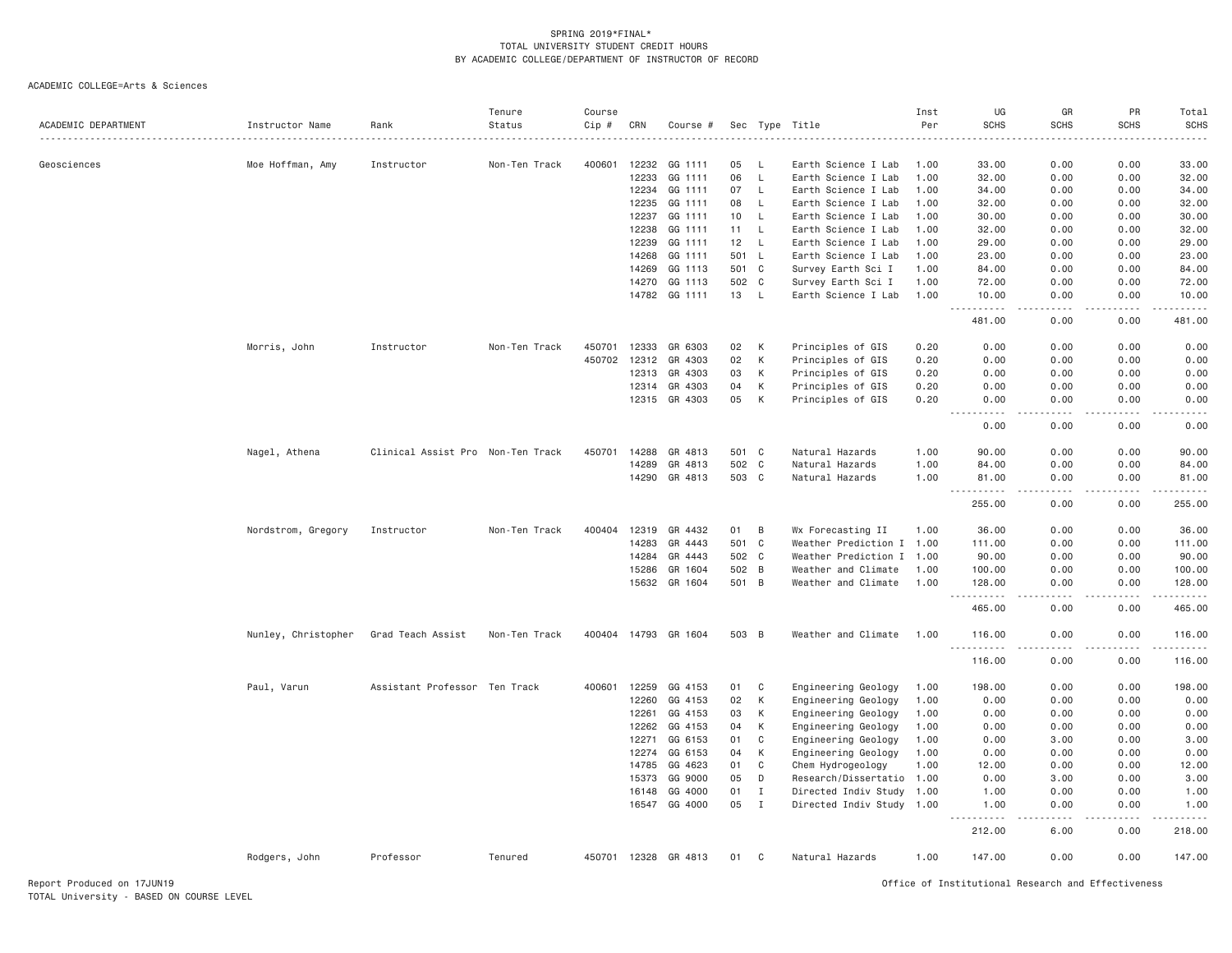| ACADEMIC DEPARTMENT | Instructor Name                                  | Rank                          | Tenure<br>Status | Course<br>Cip # | CRN            | Course #                        |                |              | Sec Type Title                                         | Inst<br>Per  | UG<br><b>SCHS</b>                  | GR<br><b>SCHS</b>                                                                                                                                             | PR<br><b>SCHS</b> | Total<br><b>SCHS</b>    |
|---------------------|--------------------------------------------------|-------------------------------|------------------|-----------------|----------------|---------------------------------|----------------|--------------|--------------------------------------------------------|--------------|------------------------------------|---------------------------------------------------------------------------------------------------------------------------------------------------------------|-------------------|-------------------------|
| Geosciences         | Rodgers, John                                    | Professor                     | Tenured          | 450701          | 12349          | GR 6813                         | 01             | C            | Natural Hazards                                        | 1.00         | 0.00                               | 9.00                                                                                                                                                          | 0.00              | 9.00                    |
|                     |                                                  |                               |                  |                 | 15360<br>15369 | GR 8000<br>GR 9000              | 06<br>06       | D<br>D       | Research / Thesis<br>Research/Dissertatio 1.00         | 1.00         | 0.00<br>0.00                       | 13.00<br>15.00                                                                                                                                                | 0.00<br>0.00      | 13.00<br>15.00          |
|                     |                                                  |                               |                  |                 |                |                                 |                |              |                                                        |              | $\sim$ $\sim$ $\sim$<br>147.00     | $\frac{1}{2} \left( \frac{1}{2} \right) \left( \frac{1}{2} \right) \left( \frac{1}{2} \right) \left( \frac{1}{2} \right) \left( \frac{1}{2} \right)$<br>37.00 | .<br>0.00         | .<br>184.00             |
|                     | Schmitz, Darrel                                  | Non-Employee                  | Not Applicable   |                 | 16479          | 400601 16478 GG 8000<br>GG 9000 | 07<br>06       | D<br>D       | Research / Thesis<br>Research/Dissertatio              | 1.00<br>1.00 | 0.00<br>0.00                       | 6.00<br>9.00                                                                                                                                                  | 0.00<br>0.00      | 6.00<br>9.00            |
|                     |                                                  |                               |                  |                 |                |                                 |                |              |                                                        |              | $- - - -$<br>$- - - - - -$<br>0.00 | .<br>15.00                                                                                                                                                    | .<br>0.00         | .<br>15.00              |
|                     | Shelton, John                                    | Assistant Professor Ten Track |                  | 450701 12304    |                | GR 2013                         | 01             | $\mathbf{C}$ | Cultural Geography                                     | 1.00         | 132.00                             | 0.00                                                                                                                                                          | 0.00              | 132.00                  |
|                     |                                                  |                               |                  |                 |                |                                 |                |              |                                                        |              | .<br>132.00                        | .<br>0.00                                                                                                                                                     | .<br>0.00         | $- - - - - -$<br>132.00 |
|                     | Sherman-Morris, Kath Associate Professor Tenured |                               |                  | 400401          | 14304<br>14305 | GR 8833<br>GR 8833              | 501 C<br>502 C |              | Weather & Society<br>Weather & Society                 | 1.00<br>1.00 | 0.00<br>0.00                       | 90.00<br>81.00                                                                                                                                                | 0.00<br>0.00      | 90.00<br>81.00          |
|                     |                                                  |                               |                  | 400404 14285    |                | GR 4640                         | 501 E          |              | Met Internship                                         | 1.00         | 3.00                               | 0.00                                                                                                                                                          | 0.00              | 3.00                    |
|                     |                                                  |                               |                  | 400601          | 14300          | GR 8191                         | 501 S          |              | Geoscience Review                                      | 1.00         | 0.00                               | 1.00                                                                                                                                                          | 0.00              | 1.00                    |
|                     |                                                  |                               |                  | 450701          | 15963          | GR 7000                         | 01             | $\mathbf{I}$ | Directed Indiv Study                                   | 1.00         | 0.00                               | 3.00                                                                                                                                                          | 0.00              | 3.00                    |
|                     |                                                  |                               |                  |                 | 16454          | GR 9000                         | 11             | D            |                                                        |              | 0.00                               | 5.00                                                                                                                                                          | 0.00              | 5.00                    |
|                     |                                                  |                               |                  |                 |                | 16763 GR 4000                   | 501 I          |              | Research/Dissertatio 1.00<br>Directed Indiv Study 1.00 |              | 1.00<br>.                          | 0.00<br>-----                                                                                                                                                 | 0.00<br>.         | 1.00<br>-----           |
|                     |                                                  |                               |                  |                 |                |                                 |                |              |                                                        |              | 4.00                               | 180.00                                                                                                                                                        | 0.00              | 184.00                  |
|                     | Skarke, Adam                                     | Assistant Professor Ten Track |                  | 400601 12267    |                | GG 4443                         | 01             | $\mathbf{C}$ | Prin Sed Dep II                                        | 1.00         | 18.00                              | 0.00                                                                                                                                                          | 0.00              | 18.00                   |
|                     |                                                  |                               |                  |                 | 12279          | GG 6443                         | 01             | $\mathsf{C}$ | Prin Sed Dep II                                        | 1.00         | 0.00                               | 3.00                                                                                                                                                          | 0.00              | 3.00                    |
|                     |                                                  |                               |                  |                 | 12280          | GG 8561                         | 02             | ${\tt S}$    | Geoscience Seminar                                     | 1.00         | 0.00                               | 18.00                                                                                                                                                         | 0.00              | 18.00                   |
|                     |                                                  |                               |                  |                 |                | GG 8572                         |                |              |                                                        |              | 0.00                               |                                                                                                                                                               | 0.00              |                         |
|                     |                                                  |                               |                  |                 | 12281          |                                 | 01             | S            | Geologic Lit                                           | 1.00         |                                    | 36.00                                                                                                                                                         |                   | 36.00                   |
|                     |                                                  |                               |                  |                 | 15350          | GG 8000                         | 04             | D            | Research / Thesis                                      | 1.00         | 0.00                               | 7.00                                                                                                                                                          | 0.00              | 7.00                    |
|                     |                                                  |                               |                  |                 | 15354          | GG 9000                         | 04             | D            | Research/Dissertatio                                   | 1.00         | 0.00<br>- - -<br>.                 | 9.00<br>$\sim$ $\sim$ $\sim$ $\sim$                                                                                                                           | 0.00              | 9.00<br>$- - - -$       |
|                     |                                                  |                               |                  |                 |                |                                 |                |              |                                                        |              | 18.00                              | 73.00                                                                                                                                                         | 0.00              | 91.00                   |
|                     | Threatt, Patrick                                 | Lecturer                      | Non-Ten Track    |                 |                | 450701 15025 GR 4213            | 201 C          |              | Geog Of Lat Amer                                       | 1.00         | 24.00                              | 0.00                                                                                                                                                          | 0.00              | 24.00                   |
|                     |                                                  |                               |                  |                 |                |                                 |                |              |                                                        |              | 24.00                              | 0.00                                                                                                                                                          | 0.00              | 24.00                   |
|                     | Tiwari, Sweta                                    | Grad Teach Assist             | Non-Ten Track    | 450702          | 12307          | GR 2313                         | 01             | $\mathbf{C}$ | Maps Remote                                            | 1.00         | 87.00                              | 0.00                                                                                                                                                          | 0.00              | 87.00                   |
|                     |                                                  |                               |                  |                 | 12308          | GR 2313                         | 02             | К            | Maps Remote                                            | 1.00         | 0.00                               | 0.00                                                                                                                                                          | 0.00              | 0.00                    |
|                     |                                                  |                               |                  |                 |                | 12309 GR 2313                   | 03             | К            | Maps Remote                                            | 1.00         | 0.00<br>$  -$<br>.                 | 0.00<br>.                                                                                                                                                     | 0.00<br>-----     | 0.00<br>.               |
|                     |                                                  |                               |                  |                 |                |                                 |                |              |                                                        |              | 87.00                              | 0.00                                                                                                                                                          | 0.00              | 87.00                   |
|                     | Trent, Brittany                                  | Lecturer                      | Non-Ten Track    |                 |                | 400601 13954 GG 1111            | 201 L          |              | Earth Science I Lab                                    | 1.00         | 16.00                              | 0.00                                                                                                                                                          | 0.00              | 16.00                   |
|                     |                                                  |                               |                  |                 | 13955          | GG 1113                         | 201            | $\mathbf{C}$ | Survey Earth Sci I                                     | 1.00         | 99.00                              | 0.00<br>----                                                                                                                                                  | 0.00<br>.         | 99.00<br>.              |
|                     |                                                  |                               |                  |                 |                |                                 |                |              |                                                        |              | 115.00                             | 0.00                                                                                                                                                          | 0.00              | 115.00                  |
|                     | Wiley, Jacob                                     | Grad Teach Assist             | Non-Ten Track    | 450701 12298    |                | GR 1123                         | 03             | C            | Intro World Geog                                       | 1.00         | 834.00<br><u>.</u>                 | 0.00<br>.                                                                                                                                                     | 0.00              | 834.00<br>.             |
|                     |                                                  |                               |                  |                 |                |                                 |                |              |                                                        |              | 834.00                             | 0.00                                                                                                                                                          | 0.00              | 834.00                  |
|                     | Wood, Kimberly                                   | Assistant Professor Ten Track |                  |                 |                | 110202 14829 GR 6553            | 01             | B            | Comp Methods in Mete 1.00                              |              | 0.00                               | 3.00                                                                                                                                                          | 0.00              | 3.00                    |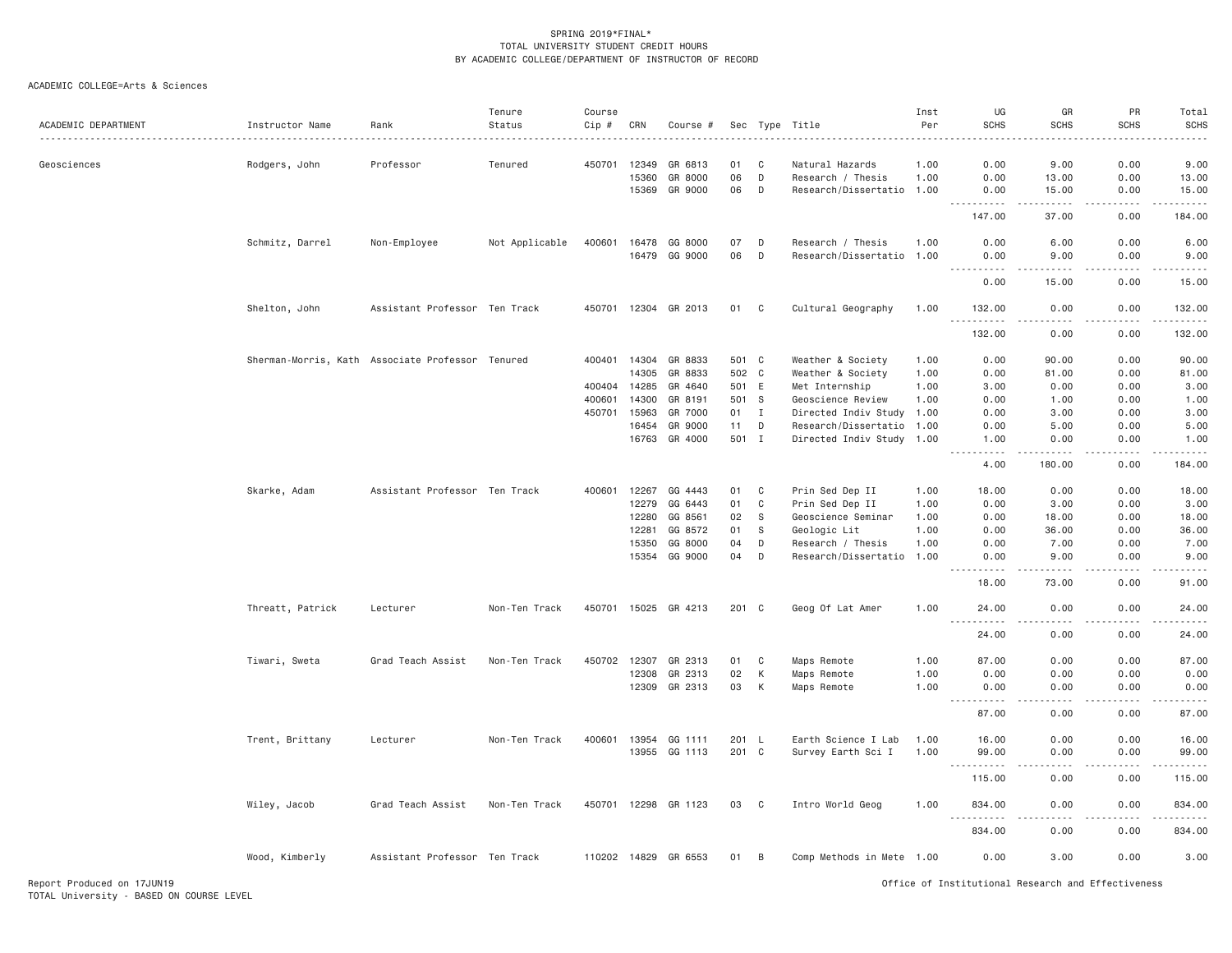| ACADEMIC DEPARTMENT                   | Instructor Name | Rank                          | Tenure<br>Status | Course<br>Cip #            | CRN                              | Course #                                 |                      |                                                         | Sec Type Title                                                                                              | Inst<br>Per | UG<br><b>SCHS</b>                            | GR<br><b>SCHS</b>             | PR<br><b>SCHS</b>                 | Total<br>SCHS                              |
|---------------------------------------|-----------------|-------------------------------|------------------|----------------------------|----------------------------------|------------------------------------------|----------------------|---------------------------------------------------------|-------------------------------------------------------------------------------------------------------------|-------------|----------------------------------------------|-------------------------------|-----------------------------------|--------------------------------------------|
| Geosciences                           | Wood, Kimberly  | Assistant Professor Ten Track |                  | 110202<br>400401<br>450701 | 15171<br>14780<br>14781<br>15362 | GR 4553<br>GR 4783<br>GR 6783<br>GR 8000 | 01<br>01<br>01<br>08 | $\overline{B}$<br>$\overline{B}$<br>$\overline{B}$<br>D | Comp Methods in Mete 1.00<br>Satellite Meteorolog 1.00<br>Satellite Meteorolog 1.00<br>Thesis<br>Research / | 1,00        | 39.00<br>99.00<br>0.00<br>0.00<br>---------- | 0.00<br>0.00<br>18,00<br>9,00 | 0.00<br>0.00<br>0.00<br>0.00<br>. | 39.00<br>99.00<br>18.00<br>9.00<br>------- |
|                                       |                 |                               |                  |                            |                                  |                                          |                      |                                                         |                                                                                                             |             | 138,00                                       | 30.00                         | 0.00                              | 168,00                                     |
| ===================================== |                 |                               |                  |                            |                                  |                                          |                      |                                                         |                                                                                                             |             |                                              | $=$ = = = = = = = = =         | ==========                        | ==========                                 |
| Geosciences                           |                 |                               |                  |                            |                                  |                                          |                      |                                                         |                                                                                                             |             | 8474.00                                      | 1575.00                       | 0.00                              | 10049.00                                   |
| ==========================            |                 |                               |                  |                            |                                  |                                          |                      |                                                         |                                                                                                             |             | ==========                                   | =========                     | =======                           | ==========                                 |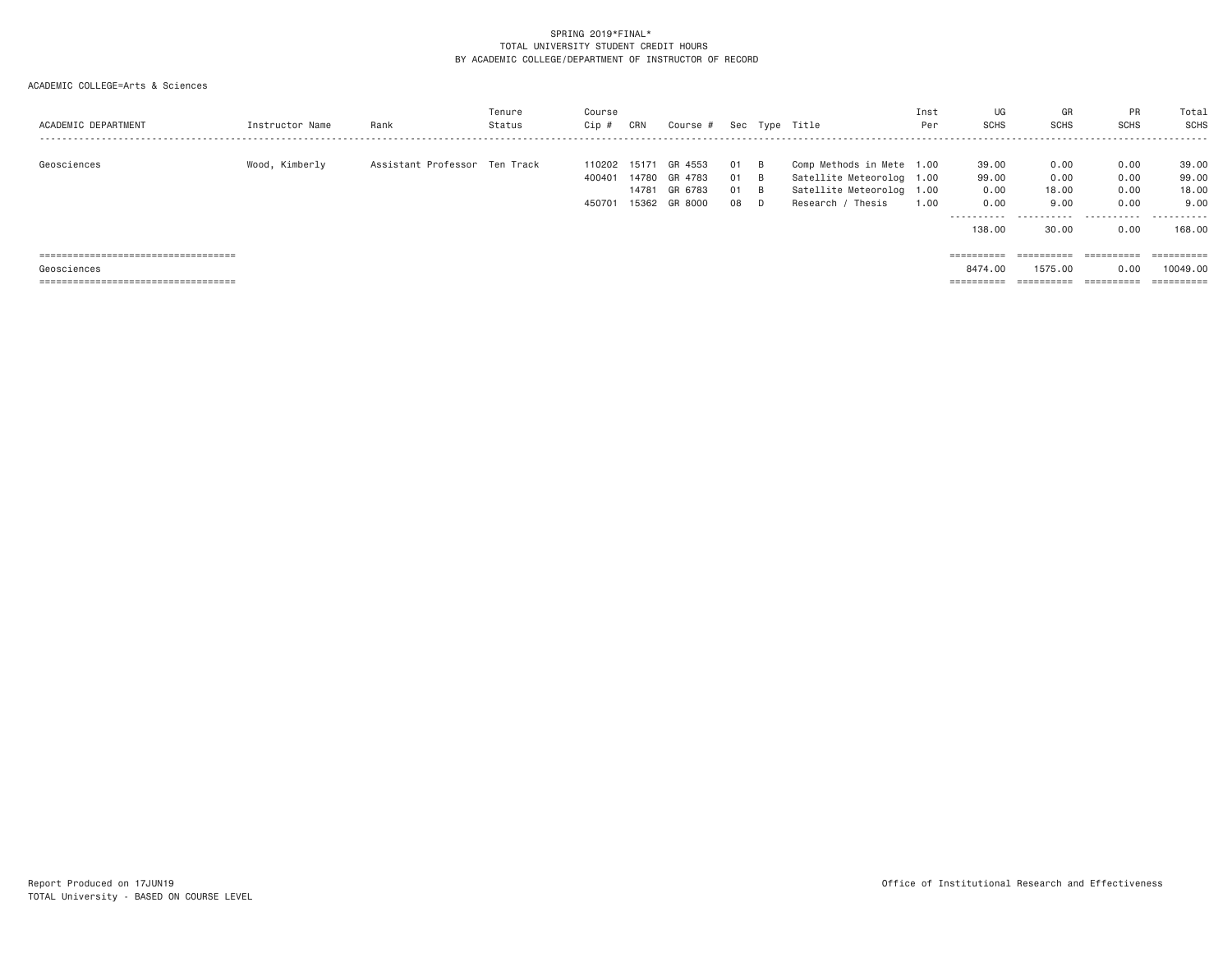| ACADEMIC DEPARTMENT | Instructor Name    | Rank                        | Tenure<br>Status | Course<br>Cip # | CRN   | Course #             |       |              | Sec Type Title            | Inst<br>Per | UG<br><b>SCHS</b>                                                                                                                                                                     | GR<br><b>SCHS</b>                                                                                                                                                 | PR<br><b>SCHS</b> | Total<br><b>SCHS</b> |
|---------------------|--------------------|-----------------------------|------------------|-----------------|-------|----------------------|-------|--------------|---------------------------|-------------|---------------------------------------------------------------------------------------------------------------------------------------------------------------------------------------|-------------------------------------------------------------------------------------------------------------------------------------------------------------------|-------------------|----------------------|
| History             | Abdella, Samuel    | Non-Employee                | Not Applicable   |                 |       | 540101 13962 HI 3893 | 201 C |              | 20th Century World H 1.00 |             | 45.00<br>$  -$<br>.                                                                                                                                                                   | 0.00<br>.                                                                                                                                                         | 0.00<br>.         | 45.00<br>.           |
|                     |                    |                             |                  |                 |       |                      |       |              |                           |             | 45.00                                                                                                                                                                                 | 0.00                                                                                                                                                              | 0.00              | 45.00                |
|                     | Bader, Joshua      | Grad Teach Assist           | Non-Ten Track    | 050201          | 12477 | HI 3013              | 01    | C            | AfAm History to 1865 0.25 |             | 8.25                                                                                                                                                                                  | 0.00                                                                                                                                                              | 0.00              | 8.25                 |
|                     |                    |                             |                  |                 | 15050 | HI 3013              | 02    | $\mathbb C$  | AfAm History to 1865 0.25 |             | 12.75                                                                                                                                                                                 | 0.00                                                                                                                                                              | 0.00              | 12.75                |
|                     |                    |                             |                  |                 | 16469 | AAS 3013             | 01    | C            | AfAm History to 1865 0.25 |             | 9.00                                                                                                                                                                                  | 0.00                                                                                                                                                              | 0.00              | 9.00                 |
|                     |                    |                             |                  |                 |       | 16475 AAS 3013       | 02    | C            | AfAm History to 1865 1.00 |             | 12.00<br>-----                                                                                                                                                                        | 0.00<br>$\frac{1}{2}$                                                                                                                                             | 0.00<br>.         | 12.00<br>.           |
|                     |                    |                             |                  |                 |       |                      |       |              |                           |             | 42.00                                                                                                                                                                                 | 0.00                                                                                                                                                              | 0.00              | 42.00                |
|                     | Banks, Rachel      | Grad Teach Assist           | Non-Ten Track    | 540102          | 12444 | HI 1073              | 15    | C            | Modern U S History        | 0.25        | 17.25                                                                                                                                                                                 | 0.00                                                                                                                                                              | 0.00              | 17.25                |
|                     |                    |                             |                  |                 | 12450 | HI 1073              | 21    | $\mathbb C$  | Modern U S History        | 0.25        | 18.00                                                                                                                                                                                 | 0.00                                                                                                                                                              | 0.00              | 18.00                |
|                     |                    |                             |                  |                 | 12451 | HI 1073              | 22    | C            | Modern U S History        | 0.25        | 18.00<br>$\frac{1}{2} \left( \frac{1}{2} \right) \left( \frac{1}{2} \right) \left( \frac{1}{2} \right) \left( \frac{1}{2} \right) \left( \frac{1}{2} \right)$<br>$\sim$ $\sim$ $\sim$ | 0.00<br>.                                                                                                                                                         | 0.00<br>.         | 18.00<br>.           |
|                     |                    |                             |                  |                 |       |                      |       |              |                           |             | 53.25                                                                                                                                                                                 | 0.00                                                                                                                                                              | 0.00              | 53.25                |
|                     | Barbier, Mary      | Professor                   | Tenured          | 540101          | 12500 | HI 8803              | 04    | C            | Graduate Colloquium       | 1.00        | 0.00                                                                                                                                                                                  | 15.00                                                                                                                                                             | 0.00              | 15.00                |
|                     |                    |                             |                  |                 | 15052 | HI 4223              | 01    | $\mathbb C$  | 20th C Intel Gatheri 1.00 |             | 33.00                                                                                                                                                                                 | 0.00                                                                                                                                                              | 0.00              | 33.00                |
|                     |                    |                             |                  |                 | 15053 | HI 6223              | 01    | C            | 20th C Intel Gatheri 1.00 |             | 0.00                                                                                                                                                                                  | 6.00                                                                                                                                                              | 0.00              | 6.00                 |
|                     |                    |                             |                  |                 | 15207 | HI 9000              | 01    | D            | Research / Diss           | 1.00        | 0.00                                                                                                                                                                                  | 14.00                                                                                                                                                             | 0.00              | 14.00                |
|                     |                    |                             |                  |                 |       | 540102 15188 HI 8000 | 01    | D            | Research / Thesis         | 1.00        | 0.00<br>$- - -$<br>.                                                                                                                                                                  | 7.00<br><u>.</u>                                                                                                                                                  | 0.00<br>.         | 7.00<br>.            |
|                     |                    |                             |                  |                 |       |                      |       |              |                           |             | 33.00                                                                                                                                                                                 | 42.00                                                                                                                                                             | 0.00              | 75.00                |
|                     | Bates, Toby        | Associate Professor Tenured |                  | 450801          | 15029 | HI 6163              | 201 C |              | U S Hist 1917-1945        | 1,00        | 0.00                                                                                                                                                                                  | 9.00                                                                                                                                                              | 0.00              | 9.00                 |
|                     |                    |                             |                  | 540102          | 15028 | HI 4163              | 201 C |              | U S Hist 1917-1945        | 1.00        | 60.00                                                                                                                                                                                 | 0.00                                                                                                                                                              | 0.00              | 60.00                |
|                     |                    |                             |                  |                 | 15030 | HI 4143              | 201 C |              | Revolutionary Amer        | 1.00        | 18.00                                                                                                                                                                                 | 0.00                                                                                                                                                              | 0.00              | 18.00                |
|                     |                    |                             |                  |                 | 15031 | HI 6143              | 201 C |              | Revolutionary Amer        | 1.00        | 0.00                                                                                                                                                                                  | 30.00                                                                                                                                                             | 0.00              | 30.00                |
|                     |                    |                             |                  |                 |       | 540104 15026 HI 3763 | 201 C |              | Hitler And Nazi Ger       | 1.00        | 60.00<br>.                                                                                                                                                                            | 0.00<br>$- - - - -$                                                                                                                                               | 0.00<br>.         | 60.00<br>.           |
|                     |                    |                             |                  |                 |       |                      |       |              |                           |             | 138.00                                                                                                                                                                                | 39.00                                                                                                                                                             | 0.00              | 177.00               |
|                     | Baxter, Christina  | Grad Teach Assist           | Non-Ten Track    | 540101          | 12456 | HI 1173              | 01    | C            | Wld Hist After 1500       | 0.25        | 17.25                                                                                                                                                                                 | 0.00                                                                                                                                                              | 0.00              | 17.25                |
|                     |                    |                             |                  |                 | 12457 | HI 1173              | 02    | C            | Wld Hist After 1500       | 0.25        | 16.50                                                                                                                                                                                 | 0.00                                                                                                                                                              | 0.00              | 16.50                |
|                     |                    |                             |                  |                 |       |                      |       |              |                           |             | <u>.</u>                                                                                                                                                                              | .                                                                                                                                                                 | .                 | .                    |
|                     |                    |                             |                  |                 |       |                      |       |              |                           |             | 33.75                                                                                                                                                                                 | 0.00                                                                                                                                                              | 0.00              | 33.75                |
|                     | Benek, Ali         | Grad Teach Assist           | Non-Ten Track    | 540102          | 12420 | HI 1063              | 10    | C            | Early U S History         | 0.25        | 12.75                                                                                                                                                                                 | 0.00                                                                                                                                                              | 0.00              | 12.75                |
|                     |                    |                             |                  |                 | 12421 | HI 1063              | 11    | C            | Early U S History         | 0.25        | 7.50                                                                                                                                                                                  | 0.00                                                                                                                                                              | 0.00              | 7.50                 |
|                     |                    |                             |                  |                 |       | 12426 HI 1063        | 16    | C            | Early U S History         | 0.25        | 8.25<br>-----                                                                                                                                                                         | 0.00<br>.                                                                                                                                                         | 0.00<br>.         | 8.25<br>$    -$      |
|                     |                    |                             |                  |                 |       |                      |       |              |                           |             | 28.50                                                                                                                                                                                 | 0.00                                                                                                                                                              | 0.00              | 28.50                |
|                     | Brain, Stephen     | Associate Professor Tenured |                  | 050299          | 12492 | HI 4613              | 01    | C            | History of the Sovie 1.00 |             | 60.00                                                                                                                                                                                 | 0.00                                                                                                                                                              | 0.00              | 60.00                |
|                     |                    |                             |                  | 540101          | 12482 | HI 3903              | 01    | C            | Hist & Hist Meth          | 1.00        | 57.00                                                                                                                                                                                 | 0.00                                                                                                                                                              | 0.00              | 57.00                |
|                     |                    |                             |                  |                 | 13963 | HI 3903              | 201   | $\mathbf{C}$ | Hist & Hist Meth          | 1.00        | 9.00                                                                                                                                                                                  | 0.00                                                                                                                                                              | 0.00              | 9.00                 |
|                     |                    |                             |                  |                 | 15208 | HI 9000              | 02    | D            | Research / Diss           | 1.00        | 0.00                                                                                                                                                                                  | 17.00                                                                                                                                                             | 0.00              | 17.00                |
|                     |                    |                             |                  | 540102 15189    |       | HI 8000              | 02    | D            | Research / Thesis         | 1.00        | 0.00                                                                                                                                                                                  | 12.00                                                                                                                                                             | 0.00              | 12.00                |
|                     |                    |                             |                  |                 |       |                      |       |              |                           |             | <u> - - - - - - - - - -</u><br>126.00                                                                                                                                                 | $\mathcal{L}^{\mathcal{L}}\mathcal{L}^{\mathcal{L}}\mathcal{L}^{\mathcal{L}}\mathcal{L}^{\mathcal{L}}\mathcal{L}^{\mathcal{L}}\mathcal{L}^{\mathcal{L}}$<br>29.00 | .<br>0.00         | <b>.</b><br>155.00   |
|                     | Bucklew, Alexander | Grad Teach Assist           | Non-Ten Track    | 540102          | 12411 | HI 1063              | 01    | C            | Early U S History         | 0.25        | 17.25                                                                                                                                                                                 | 0.00                                                                                                                                                              | 0.00              | 17.25                |
|                     |                    |                             |                  |                 |       | 12413 HI 1063        | 03    | $\mathsf{C}$ | Early U S History         | 0.25        | 15.75                                                                                                                                                                                 | 0.00                                                                                                                                                              | 0.00              | 15.75                |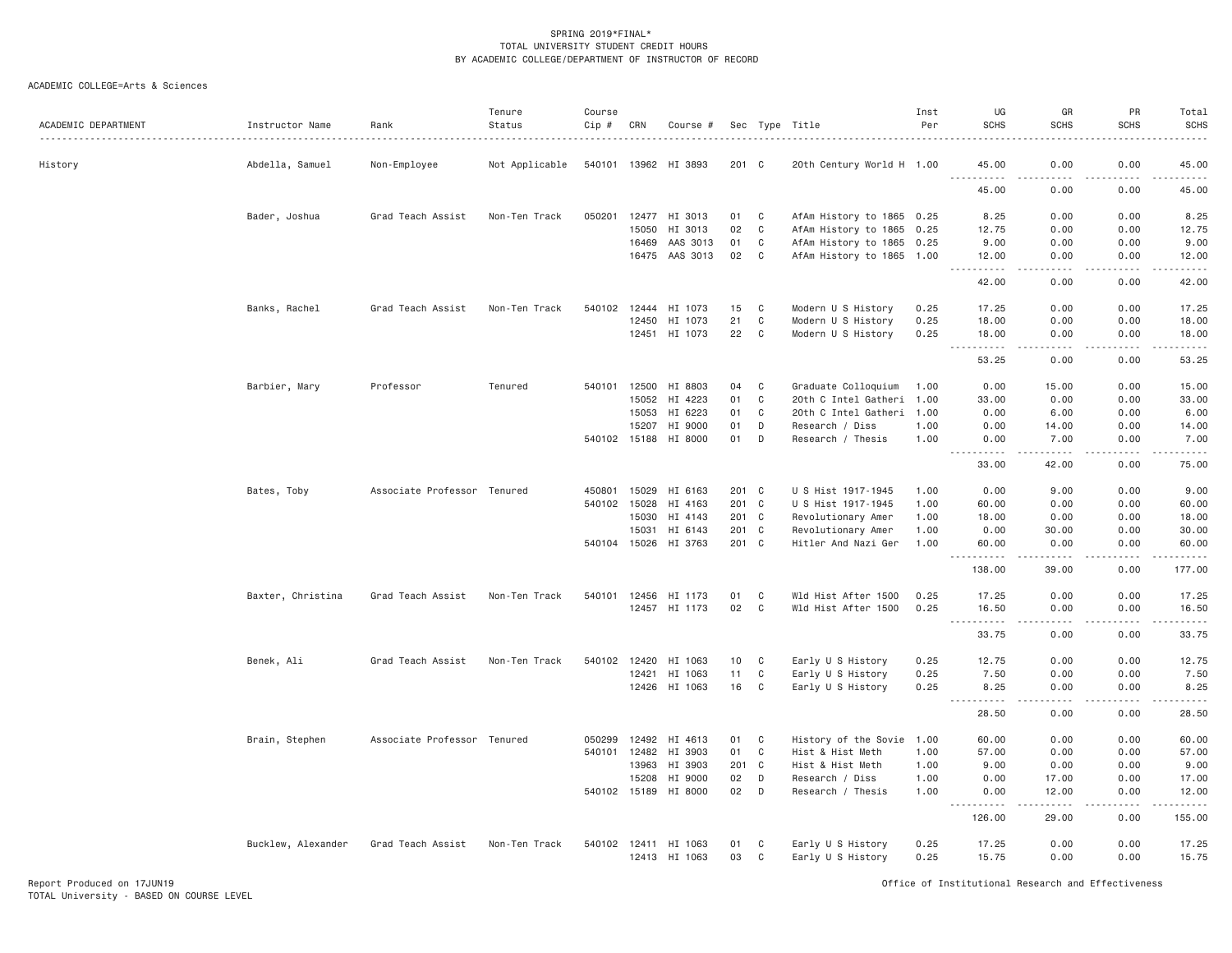## ACADEMIC COLLEGE=Arts & Sciences

| ACADEMIC DEPARTMENT | Instructor Name                        | Rank                          | Tenure<br>Status | Course<br>Cip # | CRN   | Course #             |                   |             | Sec Type Title            | Inst<br>Per | UG<br><b>SCHS</b>                                                                                                                                                                     | GR<br><b>SCHS</b>                                                                                                                                            | PR<br><b>SCHS</b>                                                                                                                                            | Total<br><b>SCHS</b><br>$\frac{1}{2}$       |
|---------------------|----------------------------------------|-------------------------------|------------------|-----------------|-------|----------------------|-------------------|-------------|---------------------------|-------------|---------------------------------------------------------------------------------------------------------------------------------------------------------------------------------------|--------------------------------------------------------------------------------------------------------------------------------------------------------------|--------------------------------------------------------------------------------------------------------------------------------------------------------------|---------------------------------------------|
| History             | Bucklew, Alexander                     | Grad Teach Assist             | Non-Ten Track    |                 |       | 540102 12418 HI 1063 | 08                | C.          | Early U S History         | 0.25        | 6.75                                                                                                                                                                                  | 0.00                                                                                                                                                         | 0.00                                                                                                                                                         | 6.75                                        |
|                     |                                        |                               |                  |                 |       |                      |                   |             |                           |             | <b></b><br>39.75                                                                                                                                                                      | $\frac{1}{2} \left( \frac{1}{2} \right) \left( \frac{1}{2} \right) \left( \frac{1}{2} \right) \left( \frac{1}{2} \right) \left( \frac{1}{2} \right)$<br>0.00 | $\frac{1}{2} \left( \frac{1}{2} \right) \left( \frac{1}{2} \right) \left( \frac{1}{2} \right) \left( \frac{1}{2} \right) \left( \frac{1}{2} \right)$<br>0.00 | .<br>39.75                                  |
|                     | Campbell, Colin                        | Grad Teach Assist             | Non-Ten Track    |                 |       | 540102 12412 HI 1063 | 02                | C           | Early U S History         | 0.25        | 4.50                                                                                                                                                                                  | 0.00                                                                                                                                                         | 0.00                                                                                                                                                         | 4.50                                        |
|                     |                                        |                               |                  |                 |       | 12416 HI 1063        | 06                | C           | Early U S History         | 0.25        | 6.75                                                                                                                                                                                  | 0.00                                                                                                                                                         | 0.00                                                                                                                                                         | 6.75                                        |
|                     |                                        |                               |                  |                 |       | 12419 HI 1063        | 09                | C           | Early U S History         | 0.25        | 6.75<br><b></b>                                                                                                                                                                       | 0.00<br>2.2.2.2.2                                                                                                                                            | 0.00<br>22222                                                                                                                                                | 6.75<br>.                                   |
|                     |                                        |                               |                  |                 |       |                      |                   |             |                           |             | 18.00                                                                                                                                                                                 | 0.00                                                                                                                                                         | 0.00                                                                                                                                                         | 18.00                                       |
|                     | Damms, Richard                         | Associate Professor Tenured   |                  |                 |       | 540101 15209 HI 9000 | 03                | D           | Research / Diss           | 1.00        | 0.00                                                                                                                                                                                  | 26.00                                                                                                                                                        | 0.00                                                                                                                                                         | 26.00                                       |
|                     |                                        |                               |                  |                 |       |                      |                   |             |                           |             | 0.00                                                                                                                                                                                  | 26,00                                                                                                                                                        | 0.00                                                                                                                                                         | 26,00                                       |
|                     | Davenport, Christy                     | Grad Teach Assist             | Non-Ten Track    |                 |       | 540102 12442 HI 1073 | 13                | C           | Modern U S History        | 0.25        | 17.25                                                                                                                                                                                 | 0.00                                                                                                                                                         | 0.00                                                                                                                                                         | 17.25                                       |
|                     |                                        |                               |                  |                 | 12448 | HI 1073              | 19                | C           | Modern U S History        | 0.25        | 18.75                                                                                                                                                                                 | 0.00                                                                                                                                                         | 0.00                                                                                                                                                         | 18.75                                       |
|                     |                                        |                               |                  |                 |       | 12449 HI 1073        | 20                | C           | Modern U S History        | 0.25        | 18.75<br>.<br>$  -$                                                                                                                                                                   | 0.00<br>.                                                                                                                                                    | 0.00<br><u>.</u>                                                                                                                                             | 18.75<br>.                                  |
|                     |                                        |                               |                  |                 |       |                      |                   |             |                           |             | 54.75                                                                                                                                                                                 | 0.00                                                                                                                                                         | 0.00                                                                                                                                                         | 54.75                                       |
|                     | Davidson, Jon-Michae Grad Teach Assist |                               | Non-Ten Track    |                 |       | 540102 12430 HI 1073 | 01                | C           | Modern U S History-S 0.25 |             | 17.25                                                                                                                                                                                 | 0.00                                                                                                                                                         | 0.00                                                                                                                                                         | 17.25                                       |
|                     |                                        |                               |                  |                 |       | 12435 HI 1073        | 06                | $\mathbf c$ | Modern U S History-S 0.25 |             | 18.00                                                                                                                                                                                 | 0.00                                                                                                                                                         | 0.00                                                                                                                                                         | 18.00                                       |
|                     |                                        |                               |                  |                 |       | 12440 HI 1073        | 11 C              |             | Modern U S History-S 0.25 |             | 18.00                                                                                                                                                                                 | 0.00                                                                                                                                                         | 0.00                                                                                                                                                         | 18.00                                       |
|                     |                                        |                               |                  |                 |       |                      |                   |             |                           |             | .<br>$  -$<br>53.25                                                                                                                                                                   | $- - - -$<br>0.00                                                                                                                                            | .<br>0.00                                                                                                                                                    | .<br>53.25                                  |
|                     | Davis, Henry                           | Grad Teach Assist             | Non-Ten Track    |                 |       | 540101 12459 HI 1173 | 04                | C           | Wld Hist After 1500       | 0.25        | 18,00                                                                                                                                                                                 | 0.00                                                                                                                                                         | 0.00                                                                                                                                                         | 18.00                                       |
|                     |                                        |                               |                  |                 |       | 12460 HI 1173        | 05                | C           | Wld Hist After 1500       | 0.25        | 18.00                                                                                                                                                                                 | 0.00                                                                                                                                                         | 0.00                                                                                                                                                         | 18.00                                       |
|                     |                                        |                               |                  |                 |       |                      |                   |             |                           |             | .<br>$\frac{1}{2}$<br>36.00                                                                                                                                                           | .<br>0.00                                                                                                                                                    | 22222<br>0.00                                                                                                                                                | .<br>36.00                                  |
|                     | Estefan, Elizabeth                     | Grad Teach Assist             | Non-Ten Track    | 540102          | 12443 | HI 1073              | 14                | C           | Modern U S History        | 0.25        | 18.00                                                                                                                                                                                 | 0.00                                                                                                                                                         | 0.00                                                                                                                                                         | 18.00                                       |
|                     |                                        |                               |                  |                 |       | 12445 HI 1073        | 16                | $\mathbb C$ | Modern U S History        | 0.25        | 17.25                                                                                                                                                                                 | 0.00                                                                                                                                                         | 0.00                                                                                                                                                         | 17.25                                       |
|                     |                                        |                               |                  |                 |       | 12452 HI 1073        | 23                | C           | Modern U S History        | 0.25        | 18.00                                                                                                                                                                                 | 0.00                                                                                                                                                         | 0.00                                                                                                                                                         | 18.00<br>$\sim$ $\sim$ $\sim$ $\sim$ $\sim$ |
|                     |                                        |                               |                  |                 |       |                      |                   |             |                           |             | 53.25                                                                                                                                                                                 | 0.00                                                                                                                                                         | 0.00                                                                                                                                                         | 53.25                                       |
|                     | Finley, Alexandra                      | Assistant Professor Ten Track |                  |                 |       | 050201 12477 HI 3013 | 01                | C           | AfAm History to 1865 0.75 |             | 24.75                                                                                                                                                                                 | 0.00                                                                                                                                                         | 0.00                                                                                                                                                         | 24.75                                       |
|                     |                                        |                               |                  |                 | 15050 | HI 3013              | 02                | $\mathbf c$ | AfAm History to 1865      | 0.75        | 38.25                                                                                                                                                                                 | 0.00                                                                                                                                                         | 0.00                                                                                                                                                         | 38.25                                       |
|                     |                                        |                               |                  |                 | 16469 | AAS 3013             | 01                | C           | AfAm History to 1865 0.75 |             | 27.00                                                                                                                                                                                 | 0.00                                                                                                                                                         | 0.00                                                                                                                                                         | 27.00                                       |
|                     |                                        |                               |                  | 050207          | 15054 | HI 4273              | 01                | C           | Women In Am History       | 1.00        | 69.00                                                                                                                                                                                 | 0.00                                                                                                                                                         | 0.00                                                                                                                                                         | 69.00                                       |
|                     |                                        |                               |                  | 540101          | 15210 | HI 9000              | 04                | D           | Research / Diss           | 1.00        | 0.00                                                                                                                                                                                  | 7.00                                                                                                                                                         | 0.00                                                                                                                                                         | 7.00                                        |
|                     |                                        |                               |                  |                 |       | 15952 HI 8803        | 08                | C           | Graduate Colloquium       | 1.00        | 0.00<br><u> - - - - - - - - - -</u>                                                                                                                                                   | 15,00                                                                                                                                                        | 0.00<br>.                                                                                                                                                    | 15.00<br>.                                  |
|                     |                                        |                               |                  |                 |       |                      |                   |             |                           |             | 159.00                                                                                                                                                                                | 22.00                                                                                                                                                        | 0.00                                                                                                                                                         | 181.00                                      |
|                     | Flow, Christian                        | Non-Employee                  | Not Applicable   | 240101 12509    |       | HON 1163             | H <sub>02</sub> S |             | The Quest I               | 1.00        | 39.00                                                                                                                                                                                 | 0.00                                                                                                                                                         | 0.00                                                                                                                                                         | 39.00                                       |
|                     |                                        |                               |                  |                 |       | 14820 HON 1163       | H03 S             |             | The Quest I               | 1.00        | 42.00<br>$\sim$ $\sim$ $\sim$<br>$\frac{1}{2} \left( \frac{1}{2} \right) \left( \frac{1}{2} \right) \left( \frac{1}{2} \right) \left( \frac{1}{2} \right) \left( \frac{1}{2} \right)$ | 0.00<br>$\sim$ $\sim$ $\sim$ $\sim$                                                                                                                          | 0.00<br>.                                                                                                                                                    | 42.00<br>والمناصبات                         |
|                     |                                        |                               |                  |                 |       |                      |                   |             |                           |             | 81.00                                                                                                                                                                                 | 0.00                                                                                                                                                         | 0.00                                                                                                                                                         | 81.00                                       |
|                     | Giesen, James                          | Associate Professor Tenured   |                  |                 |       | 540101 15071 HI 4990 | 02                | C           | Special Topic In HI       | 1.00        | 63.00                                                                                                                                                                                 | 0.00                                                                                                                                                         | 0.00                                                                                                                                                         | 63.00                                       |
|                     |                                        |                               |                  |                 | 15211 | HI 9000              | 05                | D           | Research / Diss           | 1.00        | 0.00                                                                                                                                                                                  | 18.00                                                                                                                                                        | 0.00                                                                                                                                                         | 18.00                                       |
|                     |                                        |                               |                  | 540102 15060    |       | HI 8883              | 01                | S           | U.S. Agric Hist 1500 1.00 |             | 0.00                                                                                                                                                                                  | 18.00                                                                                                                                                        | 0.00                                                                                                                                                         | 18.00                                       |

Report Produced on 17JUN19 Office of Institutional Research and Effectiveness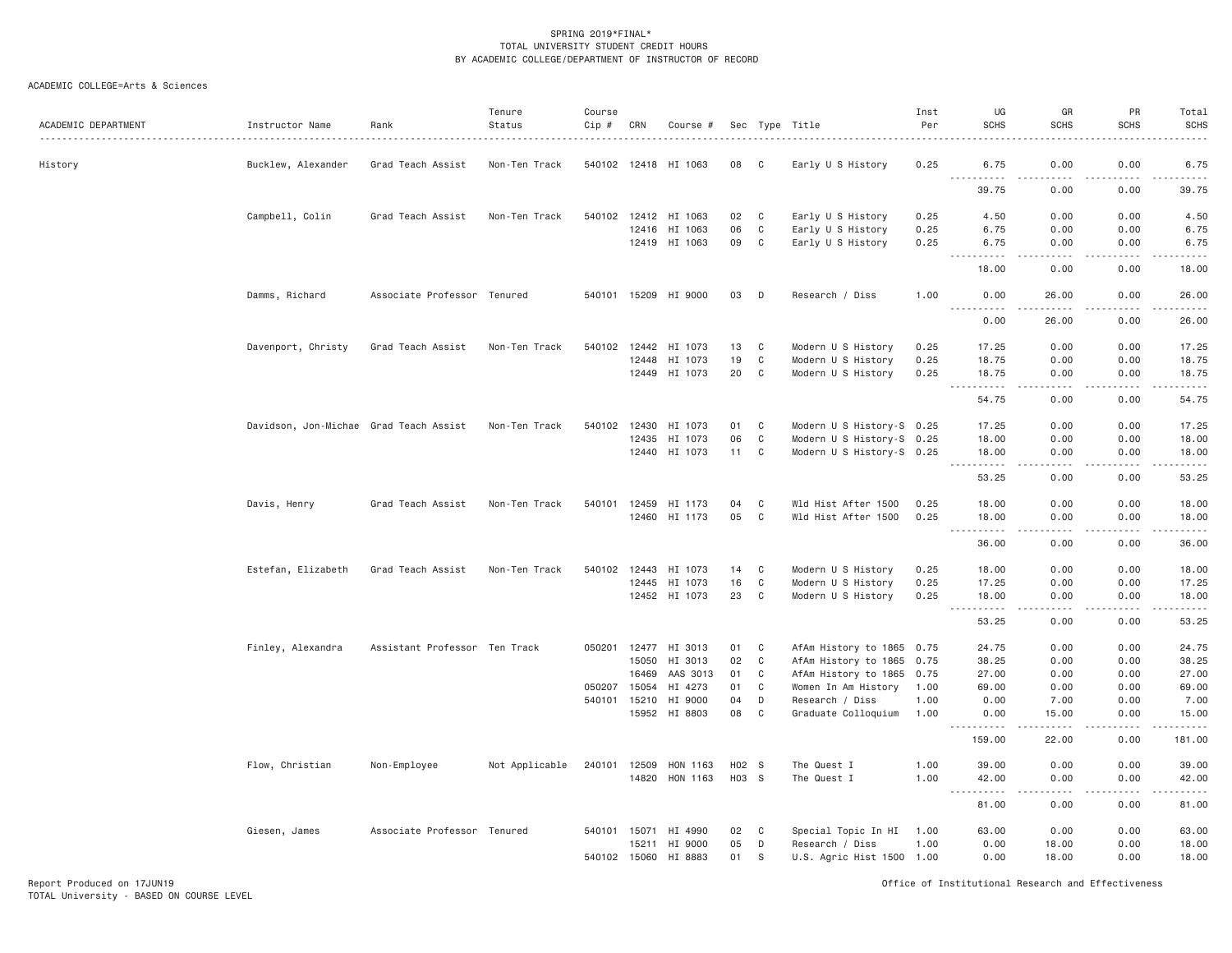| ACADEMIC DEPARTMENT | Instructor Name | Rank                        | Tenure<br>Status | Course<br>Cip # | CRN            | Course #                 |          |             | Sec Type Title                                         | Inst<br>Per  | UG<br><b>SCHS</b>         | GR<br><b>SCHS</b>                                                                                                                                    | PR<br><b>SCHS</b> | Total<br><b>SCHS</b><br>$\frac{1}{2} \left( \frac{1}{2} \right) \left( \frac{1}{2} \right) \left( \frac{1}{2} \right) \left( \frac{1}{2} \right) \left( \frac{1}{2} \right) \left( \frac{1}{2} \right)$ |
|---------------------|-----------------|-----------------------------|------------------|-----------------|----------------|--------------------------|----------|-------------|--------------------------------------------------------|--------------|---------------------------|------------------------------------------------------------------------------------------------------------------------------------------------------|-------------------|---------------------------------------------------------------------------------------------------------------------------------------------------------------------------------------------------------|
| History             | Giesen, James   | Associate Professor Tenured |                  |                 |                | 540102 15192 HI 8000     | 05       | D           | Research / Thesis                                      | 1.00         | 0.00                      | 17.00                                                                                                                                                | 0.00              | 17.00                                                                                                                                                                                                   |
|                     |                 |                             |                  |                 |                |                          |          |             |                                                        |              | .<br>63.00                | .<br>53.00                                                                                                                                           | المستبدات<br>0.00 | .<br>116.00                                                                                                                                                                                             |
|                     | Green, Samuel   | Grad Teach Assist           | Non-Ten Track    |                 |                | 050114 14311 HI 1213     | 501 C    |             | Early Western World                                    | 0.75         | 11.25                     | 0.00                                                                                                                                                 | 0.00              | 11.25                                                                                                                                                                                                   |
|                     |                 |                             |                  |                 |                | 540102 14310 HI 1073     | 501 C    |             | Modern U S History                                     | 0.75         | 42.75<br><u>.</u>         | 0.00<br><b></b>                                                                                                                                      | 0.00<br>.         | 42.75<br>$- - - - - -$                                                                                                                                                                                  |
|                     |                 |                             |                  |                 |                |                          |          |             |                                                        |              | 54.00                     | 0.00                                                                                                                                                 | 0.00              | 54.00                                                                                                                                                                                                   |
|                     | Hatfield, David | Grad Teach Assist           | Non-Ten Track    |                 |                | 540102 12414 HI 1063     | 04       | C           | Early U S History                                      | 0.25         | 9.00                      | 0.00                                                                                                                                                 | 0.00              | 9.00                                                                                                                                                                                                    |
|                     |                 |                             |                  |                 | 12423          | HI 1063<br>12424 HI 1063 | 13<br>14 | C<br>C      | Early U S History<br>Early U S History                 | 0.25<br>0.25 | 6.75<br>14.25             | 0.00<br>0.00                                                                                                                                         | 0.00<br>0.00      | 6.75<br>14.25                                                                                                                                                                                           |
|                     |                 |                             |                  |                 |                |                          |          |             |                                                        |              | $ -$<br><u>.</u><br>30.00 | .                                                                                                                                                    | .<br>0.00         | .<br>30.00                                                                                                                                                                                              |
|                     |                 |                             |                  |                 |                |                          |          |             |                                                        |              |                           | 0.00                                                                                                                                                 |                   |                                                                                                                                                                                                         |
|                     | Hay, William    | Associate Professor Tenured |                  | 050299          | 15055          | HI 4723                  | 01       | C           | Britain Since 1688                                     | 1.00         | 45.00                     | 0.00                                                                                                                                                 | 0.00              | 45.00                                                                                                                                                                                                   |
|                     |                 |                             |                  | 540101          | 15057          | HI 8803<br>15212 HI 9000 | 07<br>06 | C<br>D      | Graduate Colloquium<br>Research / Diss                 | 1.00<br>1.00 | 0.00<br>0.00              | 15.00<br>34.00                                                                                                                                       | 0.00<br>0.00      | 15.00<br>34.00                                                                                                                                                                                          |
|                     |                 |                             |                  |                 |                |                          |          |             |                                                        |              | $\sim$ $\sim$ $\sim$<br>. | $\frac{1}{2} \left( \frac{1}{2} \right) \left( \frac{1}{2} \right) \left( \frac{1}{2} \right) \left( \frac{1}{2} \right) \left( \frac{1}{2} \right)$ | -----             | .                                                                                                                                                                                                       |
|                     |                 |                             |                  |                 |                |                          |          |             |                                                        |              | 45.00                     | 49.00                                                                                                                                                | 0.00              | 94.00                                                                                                                                                                                                   |
|                     | Hersey, Mark    | Associate Professor Tenured |                  |                 | 540101 15213   | HI 9000                  | 07       | D           | Research / Diss                                        | 1.00         | 0.00                      | 15.00                                                                                                                                                | 0.00              | 15.00                                                                                                                                                                                                   |
|                     |                 |                             |                  |                 |                | 540102 15194 HI 8000     | 07       | D           | Research / Thesis                                      | 1.00         | 0.00<br>$ -$<br>.         | 9.00<br>-----                                                                                                                                        | 0.00              | 9.00<br>$\frac{1}{2} \left( \frac{1}{2} \right) \left( \frac{1}{2} \right) \left( \frac{1}{2} \right) \left( \frac{1}{2} \right)$                                                                       |
|                     |                 |                             |                  |                 |                |                          |          |             |                                                        |              | 0.00                      | 24.00                                                                                                                                                | 0.00              | 24.00                                                                                                                                                                                                   |
|                     | Hill, James     | Lecturer                    | Non-Ten Track    | 050107 15051    |                | HI 3813                  | 01       | C           | Modern Latin America 1.00                              |              | 141.00                    | 0.00                                                                                                                                                 | 0.00              | 141.00                                                                                                                                                                                                  |
|                     |                 |                             |                  | 540101          | 12456          | HI 1173                  | 01       | C           | Wld Hist After 1500                                    | 0.75         | 51.75                     | 0.00                                                                                                                                                 | 0.00              | 51.75                                                                                                                                                                                                   |
|                     |                 |                             |                  |                 | 12457<br>12458 | HI 1173<br>HI 1173       | 02<br>03 | C<br>C      | Wld Hist After 1500<br>Wld Hist After 1500             | 0.75<br>0.75 | 49.50<br>54.00            | 0.00<br>0.00                                                                                                                                         | 0.00<br>0.00      | 49.50<br>54.00                                                                                                                                                                                          |
|                     |                 |                             |                  |                 | 12459          | HI 1173                  | 04       | C           | Wld Hist After 1500                                    | 0.75         | 54.00                     | 0.00                                                                                                                                                 | 0.00              | 54.00                                                                                                                                                                                                   |
|                     |                 |                             |                  |                 | 12460          | HI 1173                  | 05       | C           | Wld Hist After 1500                                    | 0.75         | 54.00                     | 0.00                                                                                                                                                 | 0.00              | 54.00                                                                                                                                                                                                   |
|                     |                 |                             |                  |                 | 12461          | HI 1173                  | 06       | C           | Wld Hist After 1500                                    | 0.75         | 54.00                     | 0.00                                                                                                                                                 | 0.00              | 54.00                                                                                                                                                                                                   |
|                     |                 |                             |                  |                 | 540102 12430   | HI 1073                  | 01       | C           | Modern U S History-S 0.75                              |              | 51.75                     | 0.00                                                                                                                                                 | 0.00              | 51.75                                                                                                                                                                                                   |
|                     |                 |                             |                  |                 | 12431          | HI 1073                  | 02       | C           | Modern U S History-S 0.75                              |              | 47.25                     | 0.00                                                                                                                                                 | 0.00              | 47.25                                                                                                                                                                                                   |
|                     |                 |                             |                  |                 | 12432          | HI 1073                  | 03       | C           | Modern U S History - 0.75                              |              | 56.25                     | 0.00                                                                                                                                                 | 0.00              | 56.25                                                                                                                                                                                                   |
|                     |                 |                             |                  |                 | 12433          | HI 1073                  | 04       | C<br>C      | Modern U S History-S 0.75                              |              | 56.25                     | 0.00                                                                                                                                                 | 0.00              | 56.25                                                                                                                                                                                                   |
|                     |                 |                             |                  |                 | 12435          | 12434 HI 1073<br>HI 1073 | 05<br>06 | $\mathbf C$ | Modern U S History-S 0.75<br>Modern U S History-S 0.75 |              | 56.25<br>54.00            | 0.00<br>0.00                                                                                                                                         | 0.00<br>0.00      | 56.25<br>54.00                                                                                                                                                                                          |
|                     |                 |                             |                  |                 | 12436          | HI 1073                  | 07       | C           | Modern U S History-S 0.75                              |              | 56.25                     | 0.00                                                                                                                                                 | 0.00              | 56.25                                                                                                                                                                                                   |
|                     |                 |                             |                  |                 | 12437          | HI 1073                  | 08       | C           | Modern U S History-S 0.75                              |              | 49.50                     | 0.00                                                                                                                                                 | 0.00              | 49.50                                                                                                                                                                                                   |
|                     |                 |                             |                  |                 | 12438          | HI 1073                  | 09       | C           | Modern U S History-S 0.75                              |              | 56.25                     | 0.00                                                                                                                                                 | 0.00              | 56.25                                                                                                                                                                                                   |
|                     |                 |                             |                  |                 | 12439          | HI 1073                  | 10       | C           | Modern U S History-S 0.75                              |              | 54.00                     | 0.00                                                                                                                                                 | 0.00              | 54.00                                                                                                                                                                                                   |
|                     |                 |                             |                  |                 | 12440          | HI 1073                  | 11       | C           | Modern U S History-S 0.75                              |              | 54.00                     | 0.00                                                                                                                                                 | 0.00              | 54.00                                                                                                                                                                                                   |
|                     |                 |                             |                  |                 |                | 12441 HI 1073            | 12       | C           | Modern U S History-S 0.75                              |              | 56.25<br><u>.</u>         | 0.00<br>.                                                                                                                                            | 0.00<br>.         | 56.25<br>. <u>.</u> .                                                                                                                                                                                   |
|                     |                 |                             |                  |                 |                |                          |          |             |                                                        |              | 1106.25                   | 0.00                                                                                                                                                 | 0.00              | 1106.25                                                                                                                                                                                                 |
|                     | Hui, Alexandra  | Associate Professor Tenured |                  |                 | 050114 12466   | HI 1223                  | 01       | C           | Modern Western World 0.75                              |              | 49.50                     | 0.00                                                                                                                                                 | 0.00              | 49.50                                                                                                                                                                                                   |
|                     |                 |                             |                  |                 | 12467          | HI 1223                  | 02       | C           | Modern Western World 0.75                              |              | 29.25                     | 0.00                                                                                                                                                 | 0.00              | 29.25                                                                                                                                                                                                   |
|                     |                 |                             |                  |                 | 12468<br>12469 | HI 1223<br>HI 1223       | 03<br>04 | C<br>C      | Modern Western World 0.75<br>Modern Western World 0.75 |              | 54.00<br>56.25            | 0.00<br>0.00                                                                                                                                         | 0.00<br>0.00      | 54.00<br>56.25                                                                                                                                                                                          |
|                     |                 |                             |                  |                 | 12470          | HI 1223                  | 05       | C           | Modern Western World 0.75                              |              | 49.50                     | 0.00                                                                                                                                                 | 0.00              | 49.50                                                                                                                                                                                                   |
|                     |                 |                             |                  |                 | 12471          | HI 1223                  | 06       | C           | Modern Western World 0.75                              |              | 51.75                     | 0.00                                                                                                                                                 | 0.00              | 51.75                                                                                                                                                                                                   |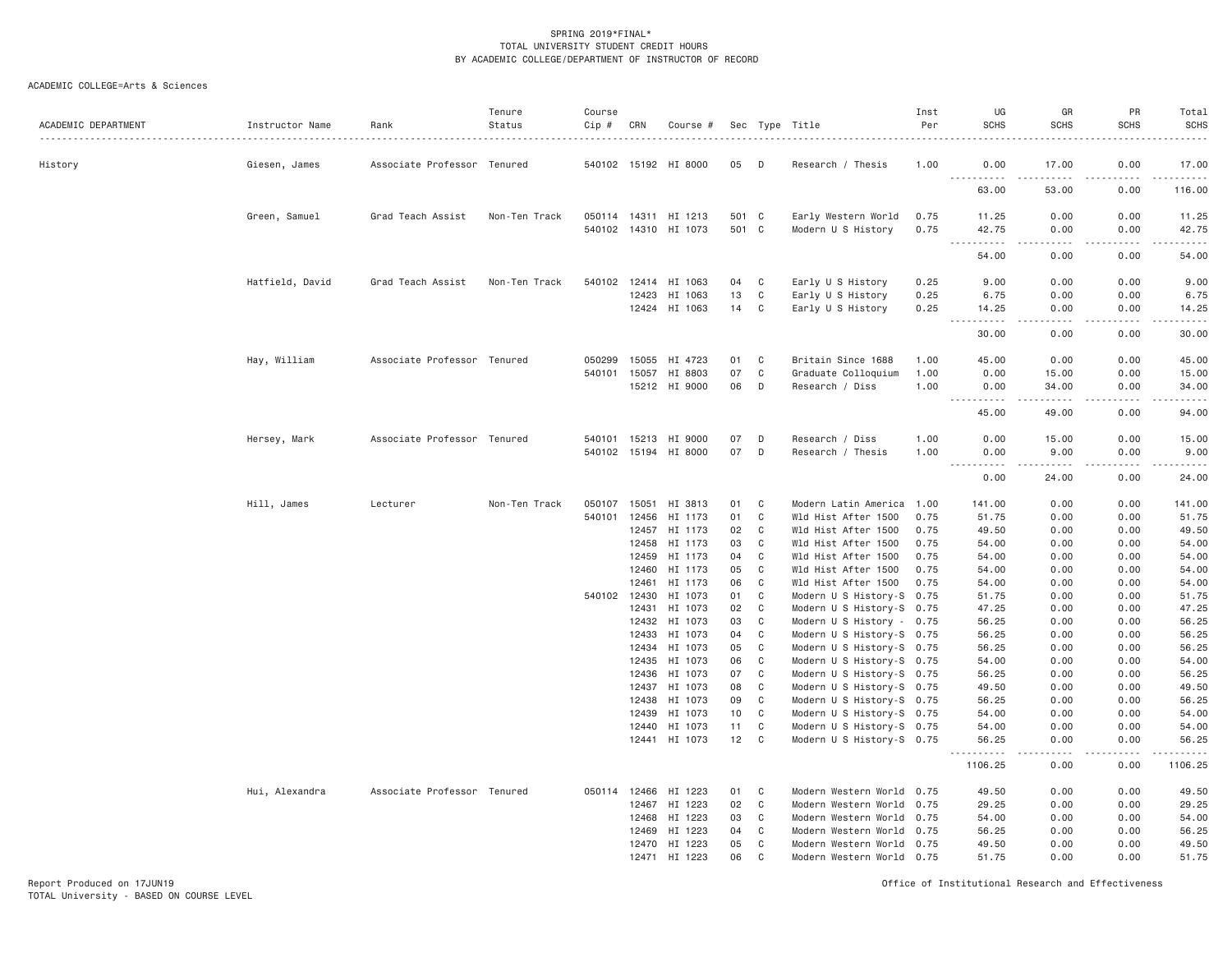| ACADEMIC DEPARTMENT | Instructor Name | Rank                          | Tenure<br>Status | Course<br>Cip # | CRN            | Course #             |                 |              | Sec Type Title                           | Inst<br>Per  | UG<br><b>SCHS</b>   | GR<br><b>SCHS</b>    | PR<br><b>SCHS</b>                                                                                                                                            | Total<br><b>SCHS</b>                                                                                                           |
|---------------------|-----------------|-------------------------------|------------------|-----------------|----------------|----------------------|-----------------|--------------|------------------------------------------|--------------|---------------------|----------------------|--------------------------------------------------------------------------------------------------------------------------------------------------------------|--------------------------------------------------------------------------------------------------------------------------------|
|                     |                 |                               |                  |                 |                |                      |                 |              |                                          |              |                     |                      | 0.00                                                                                                                                                         | 34,00                                                                                                                          |
| History             | Hui, Alexandra  | Associate Professor Tenured   |                  |                 |                | 540102 15195 HI 8000 | 08              | D            | Research / Thesis                        | 1.00         | 0.00<br><u>.</u>    | 34.00<br>.           | .                                                                                                                                                            | $\label{eq:2.1} \begin{array}{cccccccccccccc} \bullet & \bullet & \bullet & \bullet & \bullet & \bullet & \bullet \end{array}$ |
|                     |                 |                               |                  |                 |                |                      |                 |              |                                          |              | 290.25              | 34.00                | 0.00                                                                                                                                                         | 324.25                                                                                                                         |
|                     | Jackson, Robert | Grad Teach Assist             | Non-Ten Track    | 540102 12446    |                | HI 1073              | 17              | C            | Modern U S History                       | 0.25         | 18.00               | 0.00                 | 0.00                                                                                                                                                         | 18.00                                                                                                                          |
|                     |                 |                               |                  |                 | 12447          | HI 1073              | 18              | C            | Modern U S History                       | 0.25         | 18.75               | 0.00                 | 0.00                                                                                                                                                         | 18.75                                                                                                                          |
|                     |                 |                               |                  |                 | 12453          | HI 1073              | 24              | C            | Modern U S History                       | 0.25         | 18.75<br>.          | 0.00<br>.            | 0.00<br>.<br>$\frac{1}{2} \left( \frac{1}{2} \right) \left( \frac{1}{2} \right) \left( \frac{1}{2} \right)$                                                  | 18.75<br>.                                                                                                                     |
|                     |                 |                               |                  |                 |                |                      |                 |              |                                          |              | 55.50               | 0.00                 | 0.00                                                                                                                                                         | 55.50                                                                                                                          |
|                     | Johnston, Brad  | Grad Teach Assist             | Non-Ten Track    | 540101          | 12458          | HI 1173              | 03              | C            | Wld Hist After 1500                      | 0.25         | 18.00               | 0.00                 | 0.00                                                                                                                                                         | 18.00                                                                                                                          |
|                     |                 |                               |                  |                 |                | 12461 HI 1173        | 06              | C            | Wld Hist After 1500                      | 0.25         | 18.00<br>---------- | 0.00<br>.            | 0.00                                                                                                                                                         | 18.00<br>.                                                                                                                     |
|                     |                 |                               |                  |                 |                |                      |                 |              |                                          |              | 36.00               | 0.00                 | 0.00                                                                                                                                                         | 36.00                                                                                                                          |
|                     | Knapp, Steven   | Grad Teach Assist             | Non-Ten Track    | 050114 12469    |                | HI 1223              | 04              | C            | Modern Western World 0.25                |              | 18.75               | 0.00                 | 0.00                                                                                                                                                         | 18.75                                                                                                                          |
|                     |                 |                               |                  |                 |                | 12471 HI 1223        | 06              | $\mathbf C$  | Modern Western World 0.25                |              | 17.25<br><u>.</u>   | 0.00<br>.            | 0.00<br><u>.</u>                                                                                                                                             | 17.25<br>.                                                                                                                     |
|                     |                 |                               |                  |                 |                |                      |                 |              |                                          |              | 36.00               | 0.00                 | 0.00                                                                                                                                                         | 36.00                                                                                                                          |
|                     | Lang, Andrew    | Assistant Professor Ten Track |                  |                 |                | 540101 12499 HI 8803 | 03              | C            | Graduate Colloquium                      | 1.00         | 0.00                | 21.00                | 0.00                                                                                                                                                         | 21.00                                                                                                                          |
|                     |                 |                               |                  |                 | 15214          | HI 9000              | 08              | D            | Research / Diss                          | 1.00         | 0.00                | 22.00                | 0.00                                                                                                                                                         | 22.00                                                                                                                          |
|                     |                 |                               |                  | 540102 15196    |                | HI 8000              | 09              | D            | Research / Thesis                        | 1.00         | 0.00                | 8.00                 | 0.00                                                                                                                                                         | 8.00                                                                                                                           |
|                     |                 |                               |                  | 540108 12485    |                | HI 4233              | 01              | $\mathsf{C}$ | American Military Hi 1.00                |              | 150.00<br>.         | 0.00<br>.            | 0.00<br>.                                                                                                                                                    | 150.00<br>.                                                                                                                    |
|                     |                 |                               |                  |                 |                |                      |                 |              |                                          |              | 150.00              | 51.00                | 0.00                                                                                                                                                         | 201.00                                                                                                                         |
|                     | Lavine, Matthew | Associate Professor Tenured   |                  | 540101          |                | 15215 HI 9000        | 09              | D            | Research / Diss                          | 1.00         | 0.00                | 13.00                | 0.00                                                                                                                                                         | 13.00                                                                                                                          |
|                     |                 |                               |                  | 540102 12442    |                | HI 1073              | 13              | $\mathtt{C}$ | Modern U S History                       | 0.75         | 51.75               | 0.00                 | 0.00                                                                                                                                                         | 51.75                                                                                                                          |
|                     |                 |                               |                  |                 | 12443          | HI 1073              | 14              | C            | Modern U S History                       | 0.75         | 54.00               | 0.00                 | 0.00                                                                                                                                                         | 54.00                                                                                                                          |
|                     |                 |                               |                  |                 | 12444          | HI 1073              | 15              | C            | Modern U S History                       | 0.75         | 51.75               | 0.00                 | 0.00                                                                                                                                                         | 51.75                                                                                                                          |
|                     |                 |                               |                  |                 | 12445          | HI 1073              | 16              | C            | Modern U S History                       | 0.75         | 51.75               | 0.00                 | 0.00                                                                                                                                                         | 51.75                                                                                                                          |
|                     |                 |                               |                  |                 | 12446          | HI 1073              | 17              | C            | Modern U S History                       | 0.75         | 54.00               | 0.00                 | 0.00                                                                                                                                                         | 54.00                                                                                                                          |
|                     |                 |                               |                  |                 | 12447          | HI 1073              | 18              | C            | Modern U S History                       | 0.75         | 56.25               | 0.00                 | 0.00                                                                                                                                                         | 56.25                                                                                                                          |
|                     |                 |                               |                  |                 | 12448          | HI 1073              | 19              | C            | Modern U S History                       | 0.75         | 56.25               | 0.00                 | 0.00                                                                                                                                                         | 56.25                                                                                                                          |
|                     |                 |                               |                  |                 |                | 12449 HI 1073        | 20              | C            | Modern U S History                       | 0.75         | 56.25               | 0.00                 | 0.00                                                                                                                                                         | 56.25                                                                                                                          |
|                     |                 |                               |                  |                 | 12450          | HI 1073<br>HI 1073   | 21<br>22        | C<br>C       | Modern U S History                       | 0.75         | 54.00               | 0.00<br>0.00         | 0.00                                                                                                                                                         | 54.00                                                                                                                          |
|                     |                 |                               |                  |                 | 12451<br>12452 | HI 1073              | 23              | C            | Modern U S History<br>Modern U S History | 0.75<br>0.75 | 54.00<br>54.00      | 0.00                 | 0.00<br>0.00                                                                                                                                                 | 54.00<br>54.00                                                                                                                 |
|                     |                 |                               |                  |                 | 12453          | HI 1073              | 24              | C            | Modern U S History                       | 0.75         | 56.25               | 0.00                 | 0.00                                                                                                                                                         | 56.25                                                                                                                          |
|                     |                 |                               |                  |                 | 12507          | HI 8963              | 01              | C            | U.S. History since 1 1.00                |              | 0.00                | 24.00                | 0.00                                                                                                                                                         | 24.00                                                                                                                          |
|                     |                 |                               |                  | 540104 15059    |                | HI 8873              | 01              | S            | History of Sci & Tec 1.00                |              | 0.00                | 3.00                 | 0.00                                                                                                                                                         | 3.00                                                                                                                           |
|                     |                 |                               |                  |                 |                |                      |                 |              |                                          |              | .<br>650.25         | $- - - - -$<br>40.00 | .<br>0.00                                                                                                                                                    | $- - - - - - -$<br>690.25                                                                                                      |
|                     | Marcus, Alan    | Professor                     | Tenured          | 540101 15216    |                | HI 9000              | 10 <sup>1</sup> | D            | Research / Diss                          | 1.00         | 0.00                | 23.00                | 0.00                                                                                                                                                         | 23.00                                                                                                                          |
|                     |                 |                               |                  |                 |                | 540102 15198 HI 8000 | 11              | D            | Research / Thesis                        | 1.00         | 0.00                | 7.00                 | 0.00                                                                                                                                                         | 7.00                                                                                                                           |
|                     |                 |                               |                  |                 |                |                      |                 |              |                                          |              | <u>.</u><br>0.00    | .<br>30.00           | $\frac{1}{2} \left( \frac{1}{2} \right) \left( \frac{1}{2} \right) \left( \frac{1}{2} \right) \left( \frac{1}{2} \right) \left( \frac{1}{2} \right)$<br>0.00 | .<br>30.00                                                                                                                     |
|                     | Marshall, Anne  | Associate Professor Tenured   |                  | 050114 14311    |                | HI 1213              | 501 C           |              | Early Western World                      | 0.25         | 3.75                | 0.00                 | 0.00                                                                                                                                                         | 3.75                                                                                                                           |
|                     |                 |                               |                  |                 |                | 14312 HI 1223        | 501             | $\mathbf{C}$ | Modern Western World 0.25                |              | 6.00                | 0.00                 | 0.00                                                                                                                                                         | 6.00                                                                                                                           |
|                     |                 |                               |                  | 050207          | 12487          | HI 4283              | 01              | $\mathsf{C}$ | Hist Southern Women                      | 1.00         | 63.00               | 0.00                 | 0.00                                                                                                                                                         | 63.00                                                                                                                          |
|                     |                 |                               |                  |                 |                | 13967 HI 4273        | 201 C           |              | Women In Am History                      | 0.75         | 29.25               | 0.00                 | 0.00                                                                                                                                                         | 29.25                                                                                                                          |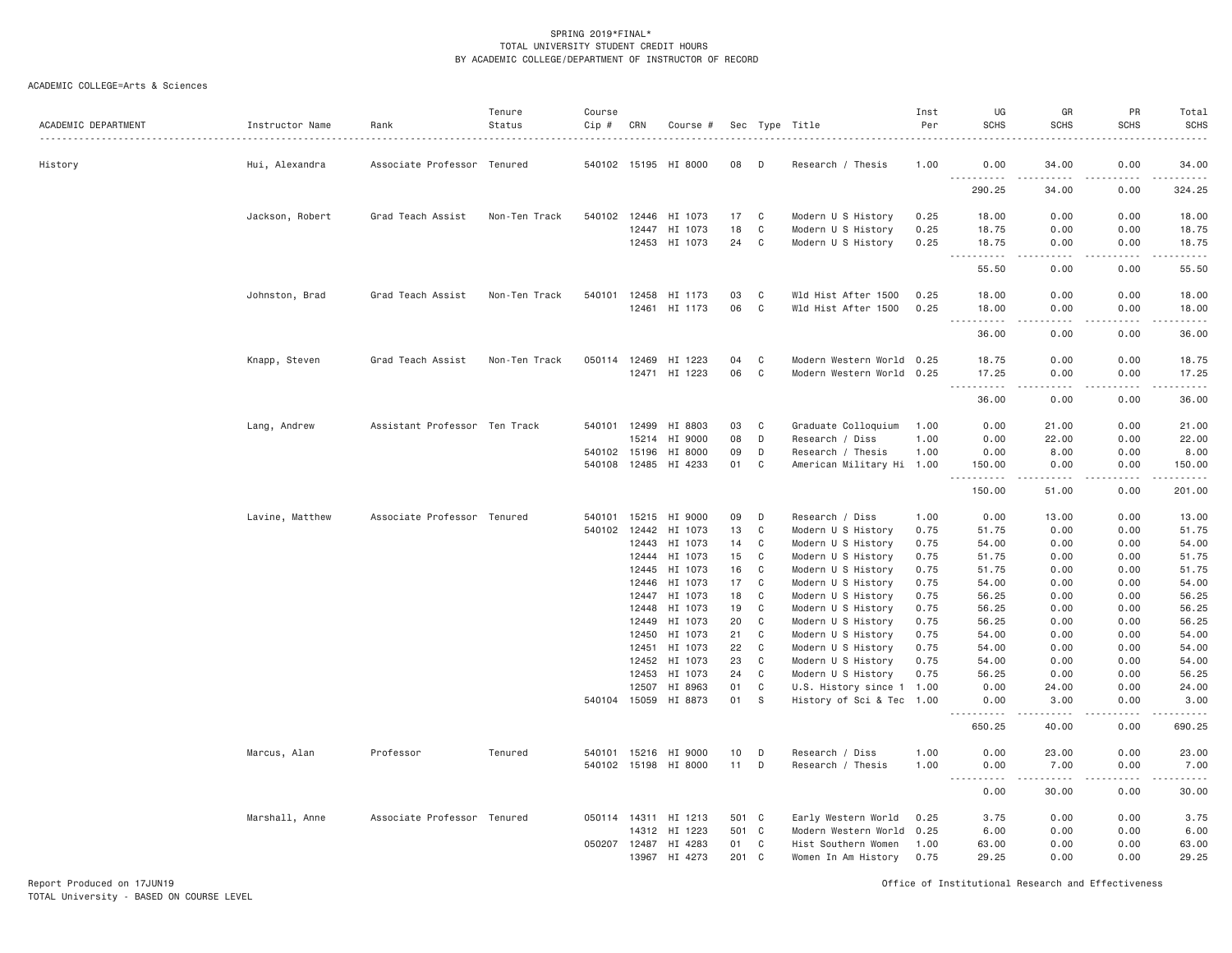|                     |                    |                               | Tenure        | Course |              |                       |              |             |                           | Inst | UG                                 | GR                                                                                                                                                           | PR                    | Total                          |
|---------------------|--------------------|-------------------------------|---------------|--------|--------------|-----------------------|--------------|-------------|---------------------------|------|------------------------------------|--------------------------------------------------------------------------------------------------------------------------------------------------------------|-----------------------|--------------------------------|
| ACADEMIC DEPARTMENT | Instructor Name    | Rank                          | Status        | Cip #  | CRN          | Course #              |              |             | Sec Type Title            | Per  | <b>SCHS</b>                        | <b>SCHS</b>                                                                                                                                                  | <b>SCHS</b>           | <b>SCHS</b>                    |
|                     |                    |                               |               |        |              |                       |              |             |                           |      |                                    |                                                                                                                                                              |                       |                                |
| History             | Marshall, Anne     | Associate Professor Tenured   |               | 050207 |              | 14314 HI 4273         | 501 C        |             | Women In Am History       | 0.25 | 15.75                              | 0.00                                                                                                                                                         | 0.00                  | 15.75                          |
|                     |                    |                               |               | 540101 | 13973        | HI 6273               | 201 C        |             | Women In Am History       | 0.75 | 0.00                               | 6.75                                                                                                                                                         | 0.00                  | 6.75                           |
|                     |                    |                               |               |        | 13974        | HI 6303               | 201 C        |             | The Old South             | 0.75 | 0.00                               | 4.50                                                                                                                                                         | 0.00                  | 4.50                           |
|                     |                    |                               |               |        | 14316        | HI 8773               | 501 C        |             | Issues in Women's Hi      | 0.75 | 0.00                               | 13.50                                                                                                                                                        | 0.00                  | 13.50                          |
|                     |                    |                               |               |        | 15217        | HI 9000               | 11           | D           | Research / Diss           | 1.00 | 0.00                               | 13.00                                                                                                                                                        | 0.00                  | 13.00                          |
|                     |                    |                               |               |        | 540102 12506 | HI 8943               | 01           | C           | U.S. History, 1787-1 1.00 |      | 0.00                               | 18.00                                                                                                                                                        | 0.00                  | 18.00                          |
|                     |                    |                               |               |        | 13968        | HI 4303               | 201 C        |             | The Old South             | 0.75 | 9.00                               | 0.00                                                                                                                                                         | 0.00                  | 9.00                           |
|                     |                    |                               |               |        | 13971        | HI 6193               | 201 C        |             | US Environmental His 0.75 |      | 0.00                               | 4.50                                                                                                                                                         | 0.00                  | 4.50                           |
|                     |                    |                               |               |        | 14309        | HI 1063               | 501 C        |             | Early U S History         | 0.25 | 21.75                              | 0.00                                                                                                                                                         | 0.00                  | 21.75                          |
|                     |                    |                               |               |        | 14310        | HI 1073               | 501 C        |             | Modern U S History        | 0.25 | 14.25                              | 0.00                                                                                                                                                         | 0.00                  | 14.25                          |
|                     |                    |                               |               |        |              | 14313 HI 4193         | 501 C        |             | US Environmental His 0.25 |      | 11.25                              | 0.00                                                                                                                                                         | 0.00                  | 11.25                          |
|                     |                    |                               |               |        | 14315        | HI 4303               | 501 C        |             | The Old South             | 0.25 | 18.00                              | 0.00                                                                                                                                                         | 0.00                  | 18.00                          |
|                     |                    |                               |               |        |              | 540104 17182 HI 4000  | $01 \quad I$ |             | Directed Indiv Study 1.00 |      | 1.00                               | 0.00                                                                                                                                                         | 0.00                  | 1.00                           |
|                     |                    |                               |               |        |              |                       |              |             |                           |      | .<br>193.00                        | 22222<br>60.25                                                                                                                                               | .<br>0.00             | $\omega$ is a set of<br>253.25 |
|                     | Messer, Peter      | Associate Professor Tenured   |               | 540101 | 15546        | HI 9000               | 17           | D           | Research / Diss           | 1.00 | 0.00                               | 16.00                                                                                                                                                        | 0.00                  | 16.00                          |
|                     |                    |                               |               |        |              | 540102 12484 HI 4143  | 01           | C           | Revolutionary Amer        | 1.00 | 33.00                              | 0.00                                                                                                                                                         | 0.00                  | 33.00                          |
|                     |                    |                               |               |        |              |                       |              |             |                           |      | .<br>33.00                         | $- - - - -$<br>16.00                                                                                                                                         | 0.00                  | .<br>49.00                     |
|                     | Metz, Joseph       | Grad Teach Assist             | Non-Ten Track |        | 540102 12433 | HI 1073               | 04           | C           | Modern U S History-S 0.25 |      | 18.75                              | 0.00                                                                                                                                                         | 0.00                  | 18.75                          |
|                     |                    |                               |               |        | 12434        | HI 1073               | 05           | C           | Modern U S History-S 0.25 |      | 18.75                              | 0.00                                                                                                                                                         | 0.00                  | 18.75                          |
|                     |                    |                               |               |        |              | 12438 HI 1073         | 09           | $\mathbf C$ | Modern U S History-S 0.25 |      | 18.75                              | 0.00                                                                                                                                                         | 0.00                  | 18.75                          |
|                     |                    |                               |               |        |              |                       |              |             |                           |      | $\sim$ $\sim$ $\sim$<br>.<br>56.25 | 0.00                                                                                                                                                         | 0.00                  | .<br>56.25                     |
|                     | Montgomery, Jeremy | Grad Teach Assist             | Non-Ten Track |        |              | 540101 12478 HI 3333  | 01           | C           | Mississippi History       | 0.75 | 54.00                              | 0.00                                                                                                                                                         | 0.00                  | 54.00                          |
|                     |                    |                               |               |        |              | 12479 HI 3333         | 02           | C           | Mississippi History       | 0.75 | 54.00<br>.<br>$- - -$              | 0.00<br>.                                                                                                                                                    | 0.00<br>$- - - - - -$ | 54.00<br><u>.</u>              |
|                     |                    |                               |               |        |              |                       |              |             |                           |      | 108.00                             | 0.00                                                                                                                                                         | 0.00                  | 108.00                         |
|                     | Murphy, Michael    | Lecturer                      | Non-Ten Track |        |              | 050201 14735 AAS 3023 | 01           | C           | AfAm Hist since 1865 1.00 |      | 81.00                              | 0.00                                                                                                                                                         | 0.00                  | 81.00                          |
|                     |                    |                               |               |        | 14736        | HI 3023               | 01           | C           | AfAm History since 1 1.00 |      | 21.00                              | 0.00                                                                                                                                                         | 0.00                  | 21.00                          |
|                     |                    |                               |               |        | 540101 14316 | HI 8773               | 501 C        |             | Issues in Women's Hi 0.25 |      | 0.00                               | 4.50                                                                                                                                                         | 0.00                  | 4.50                           |
|                     |                    |                               |               |        | 540102 13971 | HI 6193               | 201 C        |             | US Environmental His 0.25 |      | 0.00                               | 1.50                                                                                                                                                         | 0.00                  | 1.50                           |
|                     |                    |                               |               |        |              | 14313 HI 4193         | 501 C        |             | US Environmental His 0.75 |      | 33.75<br>-----                     | 0.00<br>$- - -$                                                                                                                                              | 0.00<br>.             | 33.75<br>.                     |
|                     |                    |                               |               |        |              |                       |              |             |                           |      | 135.75                             | 6.00                                                                                                                                                         | 0.00                  | 141.75                         |
|                     | Neal, Kimberly     | Grad Teach Assist             | Non-Ten Track |        | 540102 12415 | HI 1063               | 05           | C           | Early U S History         | 0.25 | 7.50                               | 0.00                                                                                                                                                         | 0.00                  | 7.50                           |
|                     |                    |                               |               |        |              | 12427 HI 1063         | 17           | $\mathbf C$ | Early U S History         | 0.25 | 6.00                               | 0.00                                                                                                                                                         | 0.00                  | 6.00                           |
|                     |                    |                               |               |        |              | 12428 HI 1063         | 18           | C           | Early U S History         | 0.25 | 15.00<br>.<br>$\sim$ $\sim$ $\sim$ | 0.00<br>$- - - -$                                                                                                                                            | 0.00<br>.             | 15.00<br>.                     |
|                     |                    |                               |               |        |              |                       |              |             |                           |      | 28.50                              | 0.00                                                                                                                                                         | 0.00                  | 28.50                          |
|                     | Orsini, Davide     | Assistant Professor Ten Track |               | 540101 | 12497        | HI 8803               | 01           | C           | Graduate Colloquium       | 1.00 | 0.00                               | 21.00                                                                                                                                                        | 0.00                  | 21.00                          |
|                     |                    |                               |               |        | 540104 15048 | HI 1013               | 01           | C           | History of Tech in S 0.75 |      | 49.50                              | 0.00                                                                                                                                                         | 0.00                  | 49.50                          |
|                     |                    |                               |               |        |              | 15049 HI 1013         | 02           | C           | History of Tech in S 0.75 |      | 49.50<br>.                         | 0.00<br>$\frac{1}{2} \left( \frac{1}{2} \right) \left( \frac{1}{2} \right) \left( \frac{1}{2} \right) \left( \frac{1}{2} \right) \left( \frac{1}{2} \right)$ | 0.00<br>$\frac{1}{2}$ | 49.50<br>.                     |
|                     |                    |                               |               |        |              |                       |              |             |                           |      | 99.00                              | 21.00                                                                                                                                                        | 0.00                  | 120.00                         |
|                     | Osman, Julia       | Associate Professor Tenured   |               |        |              | 540101 15056 HI 8803  | 05           | C           | Graduate Colloquium       | 1.00 | 0.00                               | 18.00                                                                                                                                                        | 0.00                  | 18.00                          |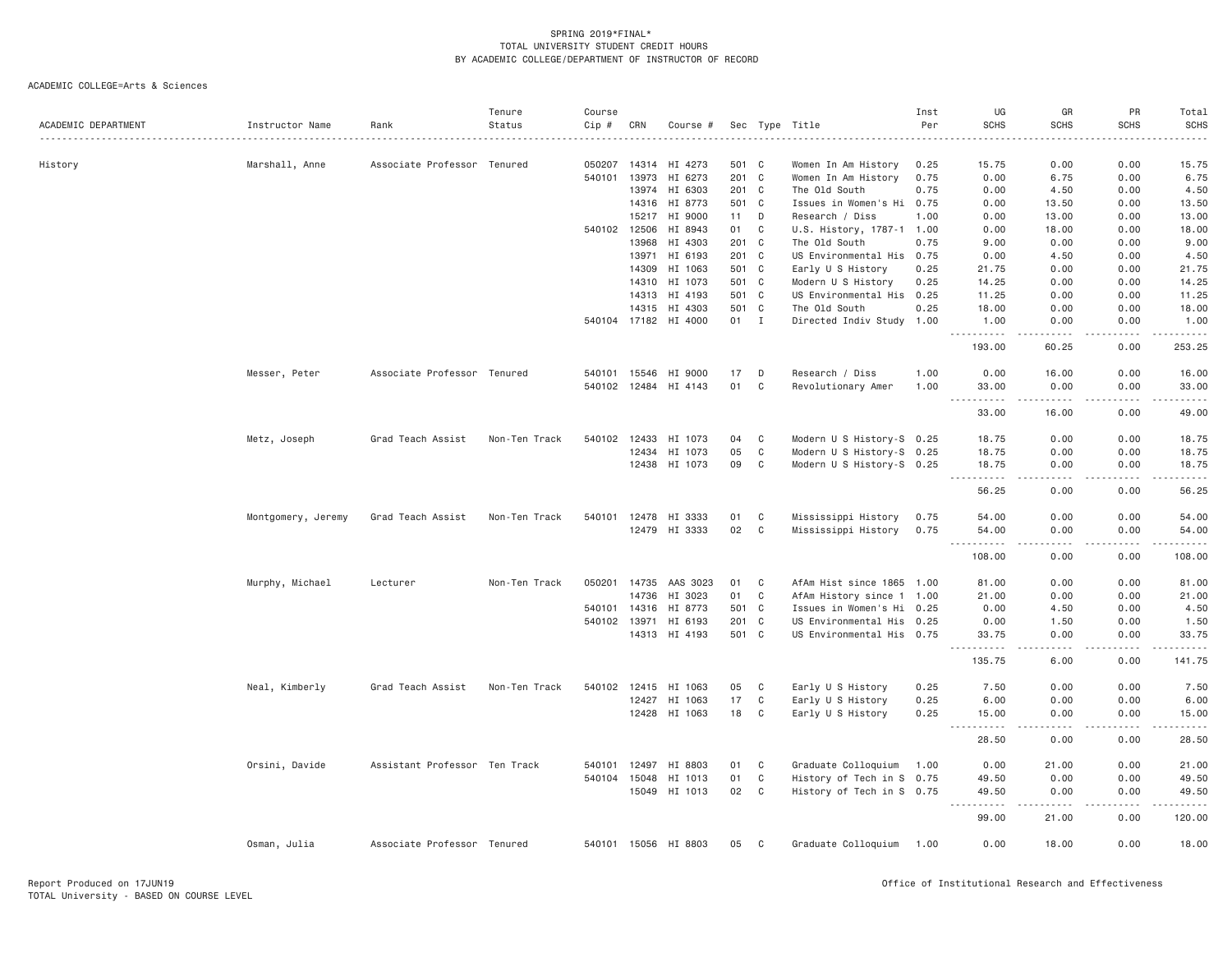| ACADEMIC DEPARTMENT | Instructor Name                        | Rank                          | Tenure<br>Status | Course<br>$Cip \#$ | CRN                   | Course #                 |          |        | Sec Type Title                                         | Inst<br>Per  | UG<br><b>SCHS</b> | GR<br><b>SCHS</b>    | PR<br>SCHS                                                                                                                                           | Total<br><b>SCHS</b>                                  |
|---------------------|----------------------------------------|-------------------------------|------------------|--------------------|-----------------------|--------------------------|----------|--------|--------------------------------------------------------|--------------|-------------------|----------------------|------------------------------------------------------------------------------------------------------------------------------------------------------|-------------------------------------------------------|
|                     |                                        |                               |                  |                    |                       |                          |          |        |                                                        |              | . <i>.</i> .      |                      |                                                                                                                                                      |                                                       |
|                     |                                        |                               |                  |                    |                       |                          |          |        |                                                        |              | 0.00              | 18.00                | 0.00                                                                                                                                                 | 18.00                                                 |
| History             | Ridner, Judith                         | Associate Professor Tenured   |                  |                    |                       | 540102 12411 HI 1063     | 01       | C      | Early U S History                                      | 0.75         | 51.75             | 0.00                 | 0.00                                                                                                                                                 | 51.75                                                 |
|                     |                                        |                               |                  |                    | 12412                 | HI 1063                  | 02       | C      | Early U S History                                      | 0.75         | 13.50             | 0.00                 | 0.00                                                                                                                                                 | 13.50                                                 |
|                     |                                        |                               |                  |                    | 12413                 | HI 1063                  | 03       | C      | Early U S History                                      | 0.75         | 47.25             | 0.00                 | 0.00                                                                                                                                                 | 47.25                                                 |
|                     |                                        |                               |                  |                    | 12414                 | HI 1063                  | 04       | C      | Early U S History                                      | 0.75         | 27.00             | 0.00                 | 0.00                                                                                                                                                 | 27.00                                                 |
|                     |                                        |                               |                  |                    | 12415                 | HI 1063                  | 05       | C      | Early U S History                                      | 0.75         | 22.50             | 0.00                 | 0.00                                                                                                                                                 | 22.50                                                 |
|                     |                                        |                               |                  |                    | 12416                 | HI 1063                  | 06       | C      | Early U S History                                      | 0.75         | 20.25             | 0.00                 | 0.00                                                                                                                                                 | 20.25                                                 |
|                     |                                        |                               |                  |                    | 12418                 | HI 1063                  | 08       | C      | Early U S History                                      | 0.75         | 20.25             | 0.00                 | 0.00                                                                                                                                                 | 20.25                                                 |
|                     |                                        |                               |                  |                    | 12419                 | HI 1063                  | 09       | C      | Early U S History                                      | 0.75         | 20.25             | 0.00                 | 0.00                                                                                                                                                 | 20.25                                                 |
|                     |                                        |                               |                  |                    | 12420                 | HI 1063                  | 10       | C      | Early U S History                                      | 0.75         | 38.25             | 0.00                 | 0.00                                                                                                                                                 | 38.25                                                 |
|                     |                                        |                               |                  |                    | 12421                 | HI 1063                  | 11       | C      | Early U S History                                      | 0.75         | 22.50             | 0.00                 | 0.00                                                                                                                                                 | 22.50                                                 |
|                     |                                        |                               |                  |                    | 12423                 | HI 1063                  | 13       | C      | Early U S History                                      | 0.75         | 20.25             | 0.00                 | 0.00                                                                                                                                                 | 20.25                                                 |
|                     |                                        |                               |                  |                    | 12424                 | HI 1063                  | 14       | C      | Early U S History                                      | 0.75         | 42.75             | 0.00                 | 0.00                                                                                                                                                 | 42.75                                                 |
|                     |                                        |                               |                  |                    | 12426                 | HI 1063                  | 16       | C      | Early U S History                                      | 0.75         | 24.75             | 0.00                 | 0.00                                                                                                                                                 | 24.75                                                 |
|                     |                                        |                               |                  |                    | 12427                 | HI 1063<br>12428 HI 1063 | 17<br>18 | C<br>C | Early U S History<br>Early U S History                 | 0.75<br>0.75 | 18.00<br>45.00    | 0.00                 | 0.00<br>0.00                                                                                                                                         | 18.00<br>45.00                                        |
|                     |                                        |                               |                  |                    |                       |                          |          |        |                                                        |              |                   | 0.00<br>.            | $\frac{1}{2} \left( \frac{1}{2} \right) \left( \frac{1}{2} \right) \left( \frac{1}{2} \right) \left( \frac{1}{2} \right) \left( \frac{1}{2} \right)$ | $\omega$ $\omega$ $\omega$ $\omega$ $\omega$ $\omega$ |
|                     |                                        |                               |                  |                    |                       |                          |          |        |                                                        |              | 434.25            | 0.00                 | 0.00                                                                                                                                                 | 434.25                                                |
|                     | Robinson, Morgan                       | Assistant Professor Ten Track |                  | 050201             | 14739                 | AAS 4793                 | 01       | C      | Modern Africa                                          | 1.00         | 24.00             | 0.00                 | 0.00                                                                                                                                                 | 24.00                                                 |
|                     |                                        |                               |                  |                    | 14741                 | HI 4793                  | 01       | C      | Modern Africa                                          | 1.00         | 36.00             | 0.00                 | 0.00                                                                                                                                                 | 36.00                                                 |
|                     |                                        |                               |                  | 540101 12501       |                       | HI 8803                  | 06       | C      | Graduate Colloquium                                    | 1.00         | 0.00              | 15.00                | 0.00                                                                                                                                                 | 15.00                                                 |
|                     |                                        |                               |                  |                    | 15220                 | HI 9000                  | 14       | D      | Research / Diss                                        | 1.00         | 0.00<br><u>.</u>  | 4.00<br>.            | 0.00<br>.                                                                                                                                            | 4.00<br>.                                             |
|                     |                                        |                               |                  |                    |                       |                          |          |        |                                                        |              | 60.00             | 19.00                | 0.00                                                                                                                                                 | 79.00                                                 |
|                     | Schmidt, Samantha                      | Grad Teach Assist             | Non-Ten Track    |                    | 050114 12467          | HI 1223                  | 02       | C      | Modern Western World                                   | 0.25         | 9.75              | 0.00                 | 0.00                                                                                                                                                 | 9.75                                                  |
|                     |                                        |                               |                  |                    |                       | 12468 HI 1223            | 03       | C      | Modern Western World                                   | 0.25         | 18.00<br>.        | 0.00<br>.            | 0.00<br>.                                                                                                                                            | 18.00<br>.                                            |
|                     |                                        |                               |                  |                    |                       |                          |          |        |                                                        |              | 27.75             | 0.00                 | 0.00                                                                                                                                                 | 27.75                                                 |
|                     | Scott, John                            | Grad Teach Assist             | Non-Ten Track    |                    |                       | 050114 12466 HI 1223     | 01       | C      | Modern Western World                                   | 0.25         | 16.50             | 0.00                 | 0.00                                                                                                                                                 | 16.50                                                 |
|                     |                                        |                               |                  |                    |                       | 12470 HI 1223            | 05       | C      | Modern Western World                                   | 0.25         | 16.50<br>.        | 0.00<br>.<br>$- - -$ | 0.00<br>$- - - - - -$                                                                                                                                | 16.50<br><u>.</u>                                     |
|                     |                                        |                               |                  |                    |                       |                          |          |        |                                                        |              | 33.00             | 0.00                 | 0.00                                                                                                                                                 | 33.00                                                 |
|                     | Smith, Nathan                          | Grad Teach Assist             | Non-Ten Track    |                    |                       | 540101 12478 HI 3333     | 01       | C      | Mississippi History                                    | 0.25         | 18.00             | 0.00                 | 0.00                                                                                                                                                 | 18.00                                                 |
|                     |                                        |                               |                  |                    |                       | 12479 HI 3333            | 02       | C      | Mississippi History                                    | 0.25         | 18.00             | 0.00                 | 0.00                                                                                                                                                 | 18.00                                                 |
|                     |                                        |                               |                  |                    |                       |                          |          |        |                                                        |              | .<br>36.00        | .<br>0.00            | .<br>0.00                                                                                                                                            | .<br>36.00                                            |
|                     |                                        |                               |                  |                    |                       |                          |          |        |                                                        |              |                   |                      |                                                                                                                                                      |                                                       |
|                     | Sneed, Kymara                          | Grad Teach Assist             | Non-Ten Track    |                    | 540102 12436<br>12437 | HI 1073<br>HI 1073       | 07<br>08 | C<br>C | Modern U S History-S 0.25<br>Modern U S History-S 0.25 |              | 18.75<br>16.50    | 0.00<br>0.00         | 0.00<br>0.00                                                                                                                                         | 18.75<br>16.50                                        |
|                     |                                        |                               |                  |                    |                       | 12439 HI 1073            | 10       | C      | Modern U S History-S 0.25                              |              | 18.00             | 0.00                 | 0.00                                                                                                                                                 | 18.00                                                 |
|                     |                                        |                               |                  |                    |                       |                          |          |        |                                                        |              | <u>.</u>          | .                    | .                                                                                                                                                    | .                                                     |
|                     |                                        |                               |                  |                    |                       |                          |          |        |                                                        |              | 53.25             | 0.00                 | 0.00                                                                                                                                                 | 53.25                                                 |
|                     | Sniezek, Christopher Grad Teach Assist |                               | Non-Ten Track    |                    |                       | 050114 14312 HI 1223     | 501 C    |        | Modern Western World                                   | 0.75         | 18.00             | 0.00                 | 0.00                                                                                                                                                 | 18.00                                                 |
|                     |                                        |                               |                  |                    |                       | 540102 14309 HI 1063     | 501 C    |        | Early U S History                                      | 0.75         | 65.25             | 0.00                 | 0.00                                                                                                                                                 | 65.25                                                 |
|                     |                                        |                               |                  |                    |                       |                          |          |        |                                                        |              | <u>.</u><br>83.25 | .<br>0.00            | .<br>0.00                                                                                                                                            | .<br>83.25                                            |
|                     |                                        |                               |                  |                    |                       |                          |          |        |                                                        |              |                   |                      |                                                                                                                                                      |                                                       |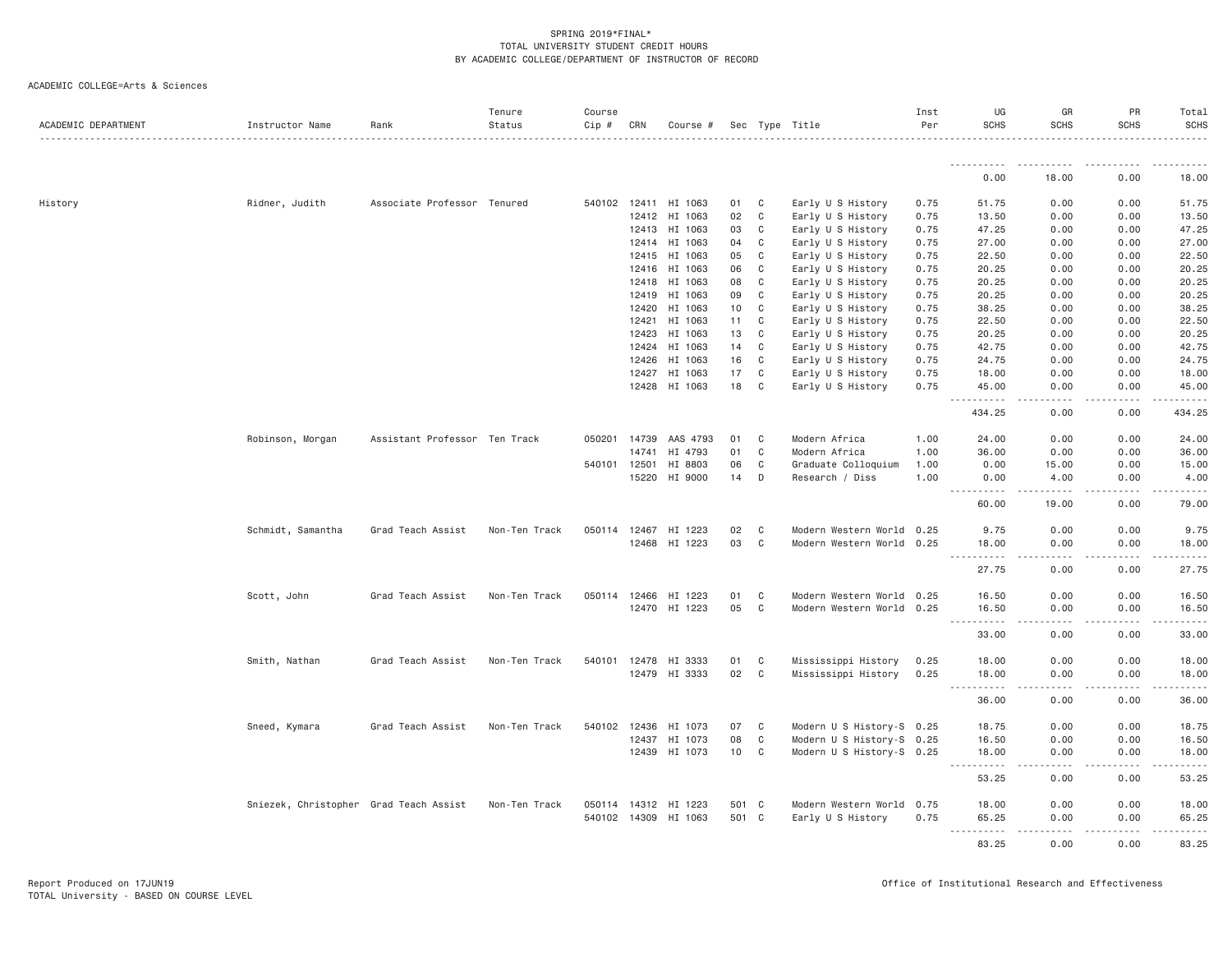| ACADEMIC DEPARTMENT                  | Instructor Name     | Rank                          | Tenure<br>Status | Course<br>Cip # | CRN | Course #             |       |    | Sec Type Title            | Inst<br>Per | UG<br><b>SCHS</b>                                                                                                                                                                                                                                                                                                                                                                                                                                                                                               | GR<br><b>SCHS</b>                                                                                                                 | PR<br><b>SCHS</b>    | Total<br><b>SCHS</b> |
|--------------------------------------|---------------------|-------------------------------|------------------|-----------------|-----|----------------------|-------|----|---------------------------|-------------|-----------------------------------------------------------------------------------------------------------------------------------------------------------------------------------------------------------------------------------------------------------------------------------------------------------------------------------------------------------------------------------------------------------------------------------------------------------------------------------------------------------------|-----------------------------------------------------------------------------------------------------------------------------------|----------------------|----------------------|
|                                      |                     |                               |                  |                 |     |                      |       |    |                           |             |                                                                                                                                                                                                                                                                                                                                                                                                                                                                                                                 |                                                                                                                                   |                      |                      |
| History                              | Thompson, Courtney  | Assistant Professor Ten Track |                  |                 |     | 540101 15221 HI 9000 | 15    | D  | Research / Diss           | 1.00        | 0.00                                                                                                                                                                                                                                                                                                                                                                                                                                                                                                            | 10.00                                                                                                                             | 0.00                 | 10.00                |
|                                      |                     |                               |                  |                 |     | 540102 15205 HI 8000 | 18    | D  | Research / Thesis         | 1.00        | 0.00<br>$\begin{array}{cccccccccccccc} \multicolumn{2}{c}{} & \multicolumn{2}{c}{} & \multicolumn{2}{c}{} & \multicolumn{2}{c}{} & \multicolumn{2}{c}{} & \multicolumn{2}{c}{} & \multicolumn{2}{c}{} & \multicolumn{2}{c}{} & \multicolumn{2}{c}{} & \multicolumn{2}{c}{} & \multicolumn{2}{c}{} & \multicolumn{2}{c}{} & \multicolumn{2}{c}{} & \multicolumn{2}{c}{} & \multicolumn{2}{c}{} & \multicolumn{2}{c}{} & \multicolumn{2}{c}{} & \multicolumn{2}{c}{} & \multicolumn{2}{c}{} & \$<br>$\frac{1}{2}$ | 3.00<br>$\frac{1}{2} \left( \frac{1}{2} \right) \left( \frac{1}{2} \right) \left( \frac{1}{2} \right) \left( \frac{1}{2} \right)$ | 0.00<br>.            | 3.00                 |
|                                      |                     |                               |                  |                 |     |                      |       |    |                           |             | 0.00                                                                                                                                                                                                                                                                                                                                                                                                                                                                                                            | 13.00                                                                                                                             | 0.00                 | 13.00                |
|                                      | Trzaskowski, Niklas | Grad Teach Assist             | Non-Ten Track    | 050207          |     | 13967 HI 4273        | 201 C |    | Women In Am History       | 0.25        | 9.75                                                                                                                                                                                                                                                                                                                                                                                                                                                                                                            | 0.00                                                                                                                              | 0.00                 | 9.75                 |
|                                      |                     |                               |                  |                 |     | 14314 HI 4273        | 501 C |    | Women In Am History       | 0.75        | 47.25                                                                                                                                                                                                                                                                                                                                                                                                                                                                                                           | 0.00                                                                                                                              | 0.00                 | 47.25                |
|                                      |                     |                               |                  |                 |     | 540101 13973 HI 6273 | 201 C |    | Women In Am History       | 0.25        | 0.00                                                                                                                                                                                                                                                                                                                                                                                                                                                                                                            | 2.25                                                                                                                              | 0.00                 | 2.25                 |
|                                      |                     |                               |                  |                 |     | 13974 HI 6303        | 201 C |    | The Old South             | 0.25        | 0.00                                                                                                                                                                                                                                                                                                                                                                                                                                                                                                            | 1.50                                                                                                                              | 0.00                 | 1.50                 |
|                                      |                     |                               |                  |                 |     | 540102 13968 HI 4303 | 201 C |    | The Old South             | 0.25        | 3.00                                                                                                                                                                                                                                                                                                                                                                                                                                                                                                            | 0.00                                                                                                                              | 0.00                 | 3.00                 |
|                                      |                     |                               |                  |                 |     | 14315 HI 4303        | 501 C |    | The Old South             | 0.75        | 54.00                                                                                                                                                                                                                                                                                                                                                                                                                                                                                                           | 0.00<br>----                                                                                                                      | 0.00<br>.            | 54.00                |
|                                      |                     |                               |                  |                 |     |                      |       |    |                           |             | 114.00                                                                                                                                                                                                                                                                                                                                                                                                                                                                                                          | 3.75                                                                                                                              | 0.00                 | 117.75               |
|                                      | Verhayden, John     | Grad Teach Assist             | Non-Ten Track    |                 |     | 540102 12431 HI 1073 | 02    | C  | Modern U S History-S 0.25 |             | 15.75                                                                                                                                                                                                                                                                                                                                                                                                                                                                                                           | 0.00                                                                                                                              | 0.00                 | 15.75                |
|                                      |                     |                               |                  |                 |     | 12432 HI 1073        | 03    | C  | Modern U S History - 0.25 |             | 18.75                                                                                                                                                                                                                                                                                                                                                                                                                                                                                                           | 0.00                                                                                                                              | 0.00                 | 18.75                |
|                                      |                     |                               |                  |                 |     | 12441 HI 1073        | 12 C  |    | Modern U S History-S 0.25 |             | 18.75                                                                                                                                                                                                                                                                                                                                                                                                                                                                                                           | 0.00                                                                                                                              | 0.00                 | 18.75                |
|                                      |                     |                               |                  |                 |     |                      |       |    |                           |             | 53.25                                                                                                                                                                                                                                                                                                                                                                                                                                                                                                           | $\frac{1}{2}$<br>0.00                                                                                                             | . <b>.</b> .<br>0.00 | .<br>53.25           |
|                                      | Wooley, Scott       | Grad Teach Assist             | Non-Ten Track    | 540104          |     | 15048 HI 1013        | 01    | C  | History of Tech in S 0.25 |             | 16.50                                                                                                                                                                                                                                                                                                                                                                                                                                                                                                           | 0.00                                                                                                                              | 0.00                 | 16.50                |
|                                      |                     |                               |                  |                 |     | 15049 HI 1013        | 02    | C  | History of Tech in S 0.25 |             | 16.50                                                                                                                                                                                                                                                                                                                                                                                                                                                                                                           | 0.00                                                                                                                              | 0.00                 | 16.50                |
|                                      |                     |                               |                  |                 |     |                      |       |    |                           |             | 33.00                                                                                                                                                                                                                                                                                                                                                                                                                                                                                                           | $\cdots$<br>0.00                                                                                                                  | 0.00                 | 33.00                |
|                                      | Wu, Shu-hui         | Professor                     | Tenured          |                 |     | 050104 12476 HI 1323 | 01    | C. | East Asian Civ II         | 1.00        | 57.00                                                                                                                                                                                                                                                                                                                                                                                                                                                                                                           | 0.00                                                                                                                              | 0.00                 | 57.00                |
|                                      |                     |                               |                  |                 |     |                      |       |    |                           |             | -----------<br>57.00                                                                                                                                                                                                                                                                                                                                                                                                                                                                                            | 0.00                                                                                                                              | 0.00                 | 57.00                |
| ==================================== |                     |                               |                  |                 |     |                      |       |    |                           |             | ==========                                                                                                                                                                                                                                                                                                                                                                                                                                                                                                      | ==========                                                                                                                        | ==========           | EEEEEEEEE            |
| History                              |                     |                               |                  |                 |     |                      |       |    |                           |             | 5149.00                                                                                                                                                                                                                                                                                                                                                                                                                                                                                                         | 596.00                                                                                                                            | 0.00                 | 5745.00              |
|                                      |                     |                               |                  |                 |     |                      |       |    |                           |             | ==========                                                                                                                                                                                                                                                                                                                                                                                                                                                                                                      | ----------- ----------                                                                                                            |                      | ==========           |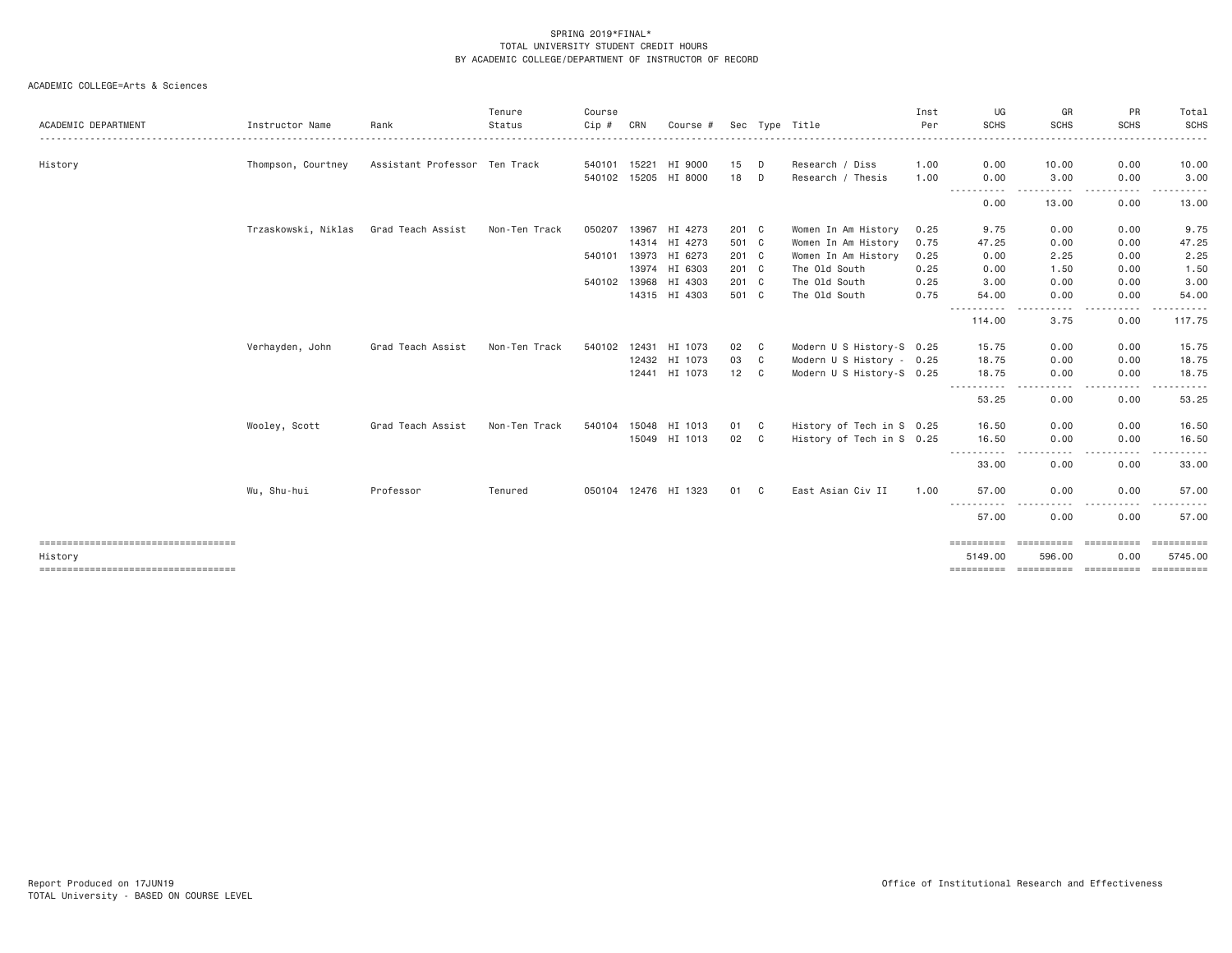| ACADEMIC DEPARTMENT      | Instructor Name   | Rank                                                   | Tenure<br>Status | Course<br>$Cip$ # | CRN   | Course #             |     |                | Sec Type Title            | Inst<br>Per<br>. | UG<br><b>SCHS</b>                  | GR<br><b>SCHS</b>                   | PR<br><b>SCHS</b>   | Total<br>SCHS<br>.                                                                                                                                                                        |
|--------------------------|-------------------|--------------------------------------------------------|------------------|-------------------|-------|----------------------|-----|----------------|---------------------------|------------------|------------------------------------|-------------------------------------|---------------------|-------------------------------------------------------------------------------------------------------------------------------------------------------------------------------------------|
| Mathematics & Statistics | Aderholt, Ashley  | Grad Teach Assist                                      | Non-Ten Track    |                   |       | 270101 12722 MA 1323 | 09  | C              | Trigonometry              | 0.95             | 102.60<br>.                        | 0.00                                | 0.00                | 102.60<br>$\frac{1}{2} \left( \frac{1}{2} \right) \left( \frac{1}{2} \right) \left( \frac{1}{2} \right) \left( \frac{1}{2} \right) \left( \frac{1}{2} \right)$                            |
|                          |                   |                                                        |                  |                   |       |                      |     |                |                           |                  | 102.60                             | 0.00                                | 0.00                | 102.60                                                                                                                                                                                    |
|                          |                   | Ballamoole, Snehalat Clinical Assist Pro Non-Ten Track |                  | 270102 12797      |       | MA 3113              | 01  | C              | Intro Linear Algebra 1.00 |                  | 141.00                             | 0.00                                | 0.00                | 141.00                                                                                                                                                                                    |
|                          |                   |                                                        |                  |                   | 12798 | MA 3113              | 02  | C              | Intro Linear Algebra 1.00 |                  | 57.00                              | 0.00                                | 0.00                | 57.00                                                                                                                                                                                     |
|                          |                   |                                                        |                  |                   | 12799 | MA 3113              | 03  | C              | Intro Linear Algebra 1.00 |                  | 111.00                             | 0.00                                | 0.00                | 111.00                                                                                                                                                                                    |
|                          |                   |                                                        |                  |                   | 12800 | MA 3113              | 04  | C              | Intro Linear Algebra 1.00 |                  | 54.00                              | 0.00                                | 0.00                | 54.00                                                                                                                                                                                     |
|                          |                   |                                                        |                  |                   |       |                      |     |                |                           |                  | 363.00                             | 0.00                                | 0.00                | 363.00                                                                                                                                                                                    |
|                          | Banik, Robert     | Instructor                                             | Non-Ten Track    | 270101            | 12812 | MA 3253              | 01  | C              | Diff Equations            | 1.00             | 201.00                             | 0.00                                | 0.00                | 201.00                                                                                                                                                                                    |
|                          |                   |                                                        |                  |                   | 12814 | MA 3253              | 03  | C              | Diff Equations            | 1.00             | 441.00                             | 0.00                                | 0.00                | 441.00                                                                                                                                                                                    |
|                          |                   |                                                        |                  |                   | 12816 | MA 3253              | 04  | C              | Diff Equations            | 1.00             | 195.00                             | 0.00                                | 0.00                | 195.00                                                                                                                                                                                    |
|                          |                   |                                                        |                  |                   | 12818 | MA 3253              | 05  | C              | Diff Equations            | 1.00             | 444.00<br><u>.</u>                 | 0.00<br>د د د د                     | 0.00<br>.           | 444.00<br>.                                                                                                                                                                               |
|                          |                   |                                                        |                  |                   |       |                      |     |                |                           |                  | 1281.00                            | 0.00                                | 0.00                | 1281.00                                                                                                                                                                                   |
|                          | Bashford, Hannah  | Grad Teach Assist                                      | Non-Ten Track    | 270101            | 12721 | MA 1323              | 08  | C              | Trigonometry              | 0.95             | 102.60                             | 0.00                                | 0.00                | 102.60                                                                                                                                                                                    |
|                          |                   |                                                        |                  |                   |       | 12723 MA 1323        | 10  | $\mathbb C$    | Trigonometry              | 0.95             | 99.75                              | 0.00                                | 0.00                | 99.75                                                                                                                                                                                     |
|                          |                   |                                                        |                  |                   |       |                      |     |                |                           |                  | .<br>202.35                        | .<br>0.00                           | 0.00                | $\frac{1}{2} \left( \frac{1}{2} \right) \left( \frac{1}{2} \right) \left( \frac{1}{2} \right) \left( \frac{1}{2} \right) \left( \frac{1}{2} \right) \left( \frac{1}{2} \right)$<br>202.35 |
|                          | Beckman, Jennifer | Instructor                                             | Non-Ten Track    | 270501            | 12807 | MA 3123              | 01  | B              | Intro to Stat. Inf        | 1.00             | 48.00                              | 0.00                                | 0.00                | 48.00                                                                                                                                                                                     |
|                          |                   |                                                        |                  |                   | 12808 | MA 3123              | 02  | B              | Intro to Stat. Inf        | 1,00             | 57.00                              | 0.00                                | 0.00                | 57.00                                                                                                                                                                                     |
|                          |                   |                                                        |                  |                   | 12809 | MA 3123              | 03  | B              | Intro to Stat. Inf        | 1.00             | 54.00                              | 0.00                                | 0.00                | 54.00                                                                                                                                                                                     |
|                          |                   |                                                        |                  |                   | 12810 | MA 3123              | 04  | B              | Intro to Stat. Inf        | 1.00             | 48.00                              | 0.00                                | 0.00                | 48.00                                                                                                                                                                                     |
|                          |                   |                                                        |                  |                   | 13732 | ST 3123              | 01  | B              | Intro to Stat. Inf.       | 1.00             | 90.00                              | 0.00                                | 0.00                | 90.00                                                                                                                                                                                     |
|                          |                   |                                                        |                  |                   | 13733 | ST 3123              | 02  | B              | Intro to Stat. Inf.       | 1.00             | 72.00                              | 0.00                                | 0.00                | 72.00                                                                                                                                                                                     |
|                          |                   |                                                        |                  |                   | 13734 | ST 3123              | 03  | B              | Intro to Stat. Inf.       | 1.00             | 81.00                              | 0.00                                | 0.00                | 81.00                                                                                                                                                                                     |
|                          |                   |                                                        |                  |                   | 13735 | ST 3123              | 04  | B              | Intro to Stat. Inf.       | 1.00             | 81.00                              | 0.00                                | 0.00                | 81.00                                                                                                                                                                                     |
|                          |                   |                                                        |                  |                   | 14371 | MA 3123              | 501 | B              | Intro to Stat. Inf        | 1.00             | 36.00                              | 0.00                                | 0.00                | 36.00                                                                                                                                                                                     |
|                          |                   |                                                        |                  |                   |       | 14432 ST 3123        | 501 | $\overline{B}$ | Intro to Stat. Inf.       | 1.00             | 33.00<br>$- - - - - - -$           | 0.00<br>.                           | 0.00<br>$- - - - -$ | 33.00<br>.                                                                                                                                                                                |
|                          |                   |                                                        |                  |                   |       |                      |     |                |                           |                  | 600.00                             | 0.00                                | 0.00                | 600.00                                                                                                                                                                                    |
|                          | Calvert, Velinda  | Clinical Assist Pro Non-Ten Track                      |                  | 270102 12801      |       | MA 3113              | 05  | C              | Intro Linear Algebra 1.00 |                  | 144.00                             | 0.00                                | 0.00                | 144.00                                                                                                                                                                                    |
|                          |                   |                                                        |                  |                   | 12802 | MA 3113              | 06  | C              | Intro Linear Algebra 1.00 |                  | 117.00                             | 0.00                                | 0.00                | 117.00                                                                                                                                                                                    |
|                          |                   |                                                        |                  |                   | 12803 | MA 3113              | 07  | C              | Intro Linear Algebra 1.00 |                  | 141.00                             | 0.00                                | 0.00                | 141.00                                                                                                                                                                                    |
|                          |                   |                                                        |                  |                   |       | 12804 MA 3113        | 08  | C              | Intro Linear Algebra 1.00 |                  | 201.00<br>.<br>$\sim$ $\sim$       | 0.00<br>$\sim$ $\sim$ $\sim$ $\sim$ | 0.00<br>.           | 201.00<br>$\omega$ is a set of                                                                                                                                                            |
|                          |                   |                                                        |                  |                   |       |                      |     |                |                           |                  | 603.00                             | 0.00                                | 0.00                | 603.00                                                                                                                                                                                    |
|                          | Dang, Hai         | Professor                                              | Tenured          | 270101 12832      |       | MA 4943              | 01  | C              | Math Analysis II          | 1.00             | 3.00                               | 0.00                                | 0.00                | 3.00                                                                                                                                                                                      |
|                          |                   |                                                        |                  |                   | 12839 | MA 6943              | 01  | C              | Math Analysis II          | 1.00             | 0.00                               | 27.00                               | 0.00                | 27.00                                                                                                                                                                                     |
|                          |                   |                                                        |                  |                   |       | 15528 MA 9000        | 01  | D              | Research / Diss           | 1.00             | 0.00                               | 18.00                               | 0.00                | 18.00                                                                                                                                                                                     |
|                          |                   |                                                        |                  |                   |       |                      |     |                |                           |                  | $\frac{1}{2}$<br>$- - - -$<br>3.00 | 45.00                               | 0.00                | .<br>48.00                                                                                                                                                                                |
|                          | Daniels, Diane    | Non-Faculty                                            | Not Applicable   | 131099 12661      |       | LSK 0023             | 01  | L              | Dev Studies Lab           | 1.00             | 27.00                              | 0.00                                | 0.00                | 27.00                                                                                                                                                                                     |
|                          |                   |                                                        |                  |                   |       |                      |     |                |                           |                  | 27.00                              | 0.00                                | 0.00                | 27.00                                                                                                                                                                                     |
|                          | Davis, Kelsey     | Grad Teach Assist                                      | Non-Ten Track    |                   |       | 270101 12734 MA 1613 | 02  | C              | Cal Bus & Life Sc I 0.95  |                  | 102.60                             | 0.00                                | 0.00                | 102.60                                                                                                                                                                                    |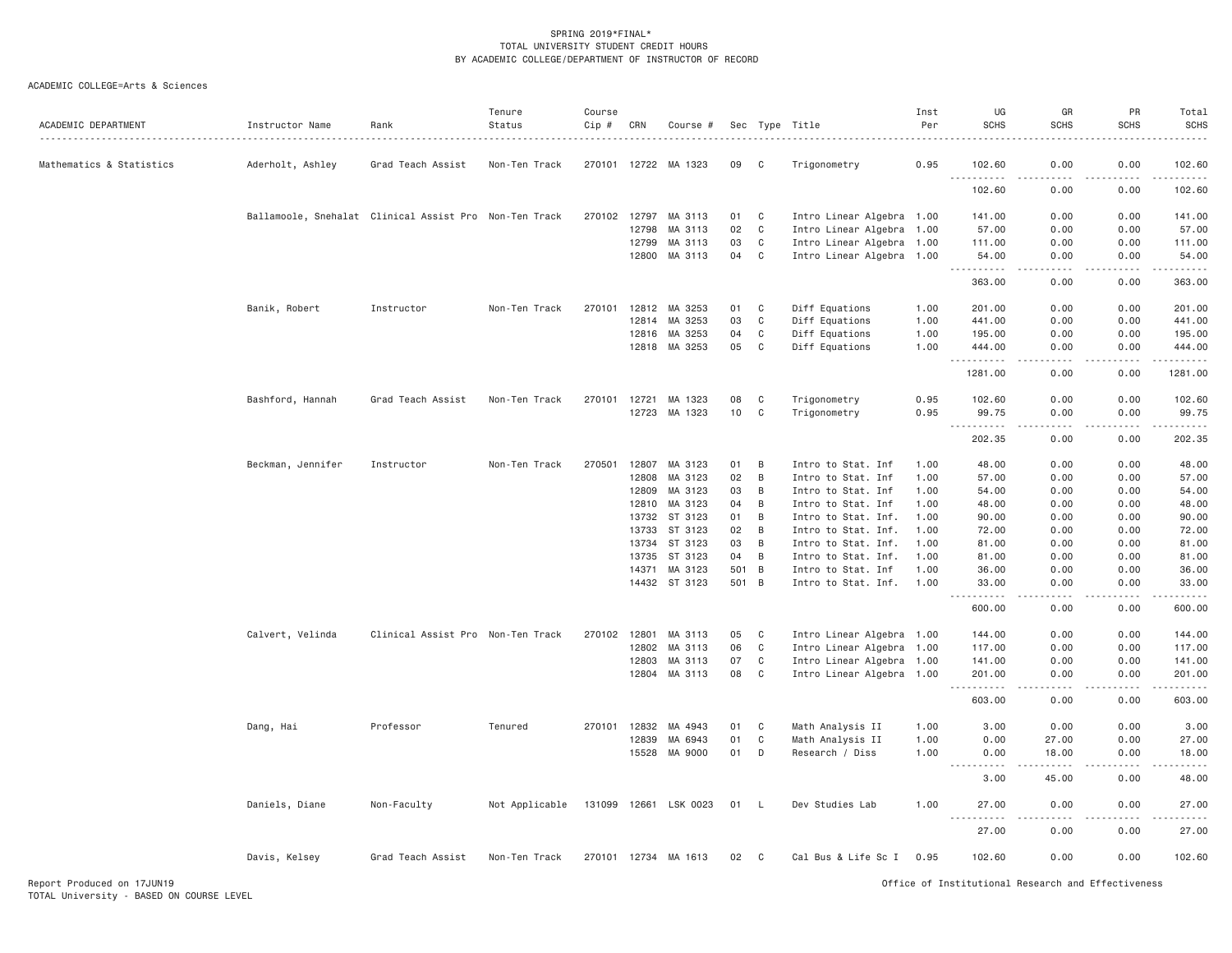| ACADEMIC DEPARTMENT      | Instructor Name | Rank                          | Tenure<br>Status | Course<br>Cip # | CRN            | Course #                       |          |              | Sec Type Title                              | Inst<br>Per  | UG<br><b>SCHS</b>  | GR<br><b>SCHS</b>    | PR<br><b>SCHS</b> | Total<br>SCHS                                                                                                                                                                             |
|--------------------------|-----------------|-------------------------------|------------------|-----------------|----------------|--------------------------------|----------|--------------|---------------------------------------------|--------------|--------------------|----------------------|-------------------|-------------------------------------------------------------------------------------------------------------------------------------------------------------------------------------------|
| Mathematics & Statistics | Davis, Kelsey   | Grad Teach Assist             | Non-Ten Track    |                 | 270101 12735   | MA 1613                        | 03       | $\mathbf{C}$ | Cal Bus & Life Sc I 0.95                    |              | 122.55             | 0.00                 | 0.00              | 122.55                                                                                                                                                                                    |
|                          |                 |                               |                  |                 |                |                                |          |              |                                             |              | <u>.</u><br>225.15 | . <b>.</b> .<br>0.00 | 0.00              | .<br>225.15                                                                                                                                                                               |
|                          | Diegel, Amanda  | Assistant Professor Ten Track |                  |                 |                | 270101 12760 MA 1723           | H01 C    |              | Honors Calculus II                          | 1.00         | 54.00              | 0.00                 | 0.00              | 54.00                                                                                                                                                                                     |
|                          |                 |                               |                  |                 |                |                                |          |              |                                             |              | .<br>54.00         | 0.00                 | 0.00              | 54.00                                                                                                                                                                                     |
|                          | DuBien, Janice  | Associate Professor Tenured   |                  | 270501          | 13739          | ST 6211                        | 01       | E            | Stat Consulting                             | 1.00         | 0.00               | 5.00                 | 0.00              | 5.00                                                                                                                                                                                      |
|                          |                 |                               |                  |                 | 13744          | ST 8114                        | 02       | B            | Statistical Methods                         | 1.00         | 0.00               | 120.00               | 0.00              | 120.00                                                                                                                                                                                    |
|                          |                 |                               |                  |                 | 13745          | ST 8214                        | 01       | B            | Desn & Anal Of Exp                          | 1.00         | 0.00               | 100.00               | 0.00              | 100.00                                                                                                                                                                                    |
|                          |                 |                               |                  |                 |                | 16976 ST 7000                  | 04       | I            | Directed Indiv Study 1.00                   |              | 0.00<br>.          | 3.00                 | 0.00              | 3.00<br>$\frac{1}{2} \left( \frac{1}{2} \right) \left( \frac{1}{2} \right) \left( \frac{1}{2} \right) \left( \frac{1}{2} \right) \left( \frac{1}{2} \right)$                              |
|                          |                 |                               |                  |                 |                |                                |          |              |                                             |              | 0.00               | 228.00               | 0.00              | 228.00                                                                                                                                                                                    |
|                          | Dudgeon, Shelby | Grad Teach Assist             | Non-Ten Track    |                 |                | 270101 12738 MA 1613           | 06       | $\mathbf{C}$ | Cal Bus & Life Sc I 0.95                    |              | 105.45<br><u>.</u> | 0.00<br>. <u>. .</u> | 0.00<br>.         | 105.45<br>$\frac{1}{2} \left( \frac{1}{2} \right) \left( \frac{1}{2} \right) \left( \frac{1}{2} \right) \left( \frac{1}{2} \right) \left( \frac{1}{2} \right) \left( \frac{1}{2} \right)$ |
|                          |                 |                               |                  |                 |                |                                |          |              |                                             |              | 105.45             | 0.00                 | 0.00              | 105.45                                                                                                                                                                                    |
|                          | Eaton, Jonathan | Instructor                    | Non-Ten Track    | 270101          | 12687          | MA 0103                        | 01       | C            | Intermediate Algebra 1.00                   |              | 540.00             | 0.00                 | 0.00              | 540.00                                                                                                                                                                                    |
|                          |                 |                               |                  |                 | 12688          | MA 0103                        | 02       | C            | Intermediate Algebra 1.00                   |              | 273.00             | 0.00                 | 0.00              | 273.00                                                                                                                                                                                    |
|                          |                 |                               |                  |                 | 12689          | MA 0103                        | 04       | К            | Intermediate Algebra 1.00                   |              | 0.00               | 0.00                 | 0.00              | 0.00                                                                                                                                                                                      |
|                          |                 |                               |                  |                 | 12690          | MA 0103                        | 05       | К            | Intermediate Algebra 1.00                   |              | 0.00               | 0.00                 | 0.00              | 0.00                                                                                                                                                                                      |
|                          |                 |                               |                  |                 | 12691          | MA 0103                        | 06       | К            | Intermediate Algebra 1.00                   |              | 0.00               | 0.00                 | 0.00              | 0.00                                                                                                                                                                                      |
|                          |                 |                               |                  |                 | 12692          | MA 0103                        | 07       | К            | Intermediate Algebra 1.00                   |              | 0.00               | 0.00                 | 0.00              | 0.00                                                                                                                                                                                      |
|                          |                 |                               |                  |                 | 12693          | MA 0103                        | 08       | K            | Intermediate Algebra 1.00                   |              | 0.00               | 0.00                 | 0.00              | 0.00                                                                                                                                                                                      |
|                          |                 |                               |                  |                 | 12694          | MA 0103                        | 09       | К            | Intermediate Algebra 1.00                   |              | 0.00               | 0.00                 | 0.00              | 0.00                                                                                                                                                                                      |
|                          |                 |                               |                  |                 | 12696          | MA 0103                        | 11       | К            | Intermediate Algebra 1.00                   |              | 0.00               | 0.00                 | 0.00              | 0.00                                                                                                                                                                                      |
|                          |                 |                               |                  | 270501          | 12761          | MA 2113                        | 01       | B            | Intro to Stats                              | 1.00         | 21.00              | 0.00                 | 0.00              | 21.00                                                                                                                                                                                     |
|                          |                 |                               |                  |                 | 12762          | MA 2113                        | 02       | B            | Intro to Stats                              | 1.00         | 27.00              | 0.00                 | 0.00              | 27.00                                                                                                                                                                                     |
|                          |                 |                               |                  |                 | 12763          | MA 2113                        | 03       | B            | Intro to Stats                              | 0.95         | 28.50              | 0.00                 | 0.00              | 28.50                                                                                                                                                                                     |
|                          |                 |                               |                  |                 | 12764          | MA 2113                        | 04       | B<br>B       | Intro to Stats                              | 1.00         | 27.00              | 0.00                 | 0.00              | 27.00                                                                                                                                                                                     |
|                          |                 |                               |                  |                 | 12765<br>12766 | MA 2113<br>MA 2113             | 05<br>06 | B            | Intro to Stats-credi 1.00                   |              | 36.00<br>21.00     | 0.00<br>0.00         | 0.00<br>0.00      | 36.00<br>21.00                                                                                                                                                                            |
|                          |                 |                               |                  |                 | 12767          | MA 2113                        | 07       | B            | Intro to Stats<br>Intro to Stats            | 1.00<br>1.00 | 33.00              | 0.00                 | 0.00              | 33.00                                                                                                                                                                                     |
|                          |                 |                               |                  |                 | 12768          | MA 2113                        | 08       | B            | Intro to Stats                              | 1.00         | 30.00              | 0.00                 | 0.00              | 30.00                                                                                                                                                                                     |
|                          |                 |                               |                  |                 | 12769          | MA 2113                        | 09       | B            | Intro to Stats                              | 1.00         | 27.00              | 0.00                 | 0.00              | 27.00                                                                                                                                                                                     |
|                          |                 |                               |                  |                 | 12770          | MA 2113                        | 10       | B            | Intro to Stats                              | 1.00         | 21.00              | 0.00                 | 0.00              | 21.00                                                                                                                                                                                     |
|                          |                 |                               |                  |                 | 12771          | MA 2113                        | 11       | B            | Intro to Stats                              | 1.00         | 54.00              | 0.00                 | 0.00              | 54.00                                                                                                                                                                                     |
|                          |                 |                               |                  |                 | 12772          | MA 2113                        | 12       | B            | Intro to Stats                              | 1.00         | 30.00              | 0.00                 | 0.00              | 30.00                                                                                                                                                                                     |
|                          |                 |                               |                  |                 | 12773          | MA 2113                        | 13       | B            | Intro to Stats                              | 1.00         | 39.00              | 0.00                 | 0.00              | 39.00                                                                                                                                                                                     |
|                          |                 |                               |                  |                 | 12774          | MA 2113                        | 14       | B            | Intro to Stats                              | 1.00         | 45.00              | 0.00                 | 0.00              | 45.00                                                                                                                                                                                     |
|                          |                 |                               |                  |                 | 12775          | MA 2113                        | 15       | B            | Intro to Stats                              | 0.05         | 1.35               | 0.00                 | 0.00              | 1.35                                                                                                                                                                                      |
|                          |                 |                               |                  |                 | 12776          | MA 2113                        | 16       | B            | Intro to Stats                              | 0.05         | 2.40               | 0.00                 | 0.00              | 2.40                                                                                                                                                                                      |
|                          |                 |                               |                  |                 | 12777          | MA 2113                        | 17       | B            | Intro to Stats                              | 0.05         | 1.35               | 0.00                 | 0.00              | 1.35                                                                                                                                                                                      |
|                          |                 |                               |                  |                 | 12778          | MA 2113                        | 18       | B            | Intro to Stats                              | 0.05         | 2.25               | 0.00                 | 0.00              | 2.25                                                                                                                                                                                      |
|                          |                 |                               |                  |                 | 12779          | MA 2113                        | 19       | B            | Intro to Stats                              | 0.05         | 2.55               | 0.00                 | 0.00              | 2.55                                                                                                                                                                                      |
|                          |                 |                               |                  |                 | 13712          | ST 2113                        | 01       | B            | Intro to Stats                              | 1.00         | 69.00              | 0.00                 | 0.00              | 69.00                                                                                                                                                                                     |
|                          |                 |                               |                  |                 | 13713          | ST 2113                        | 02       | B            | Intro to Stats                              | 1.00         | 63.00              | 0.00                 | 0.00              | 63.00                                                                                                                                                                                     |
|                          |                 |                               |                  |                 |                | 13714 ST 2113                  | 03       | B            | Intro to Stats                              | 1.00         | 60.00              | 0.00                 | 0.00              | 60.00                                                                                                                                                                                     |
|                          |                 |                               |                  |                 |                | 13715 ST 2113                  | 04       | B            | Intro to Stats                              | 1.00         | 63.00              | 0.00                 | 0.00              | 63.00                                                                                                                                                                                     |
|                          |                 |                               |                  |                 |                | 13716 ST 2113<br>13717 ST 2113 | 05<br>06 | B<br>B       | Intro to Stats credi 1.00<br>Intro to Stats | 1.00         | 54.00<br>75.00     | 0.00<br>0.00         | 0.00<br>0.00      | 54.00<br>75.00                                                                                                                                                                            |
|                          |                 |                               |                  |                 |                | 13718 ST 2113                  | 07       | <b>B</b>     | Intro to Stats                              | 1.00         | 60.00              | 0.00                 | 0.00              | 60.00                                                                                                                                                                                     |
|                          |                 |                               |                  |                 |                |                                |          |              |                                             |              |                    |                      |                   |                                                                                                                                                                                           |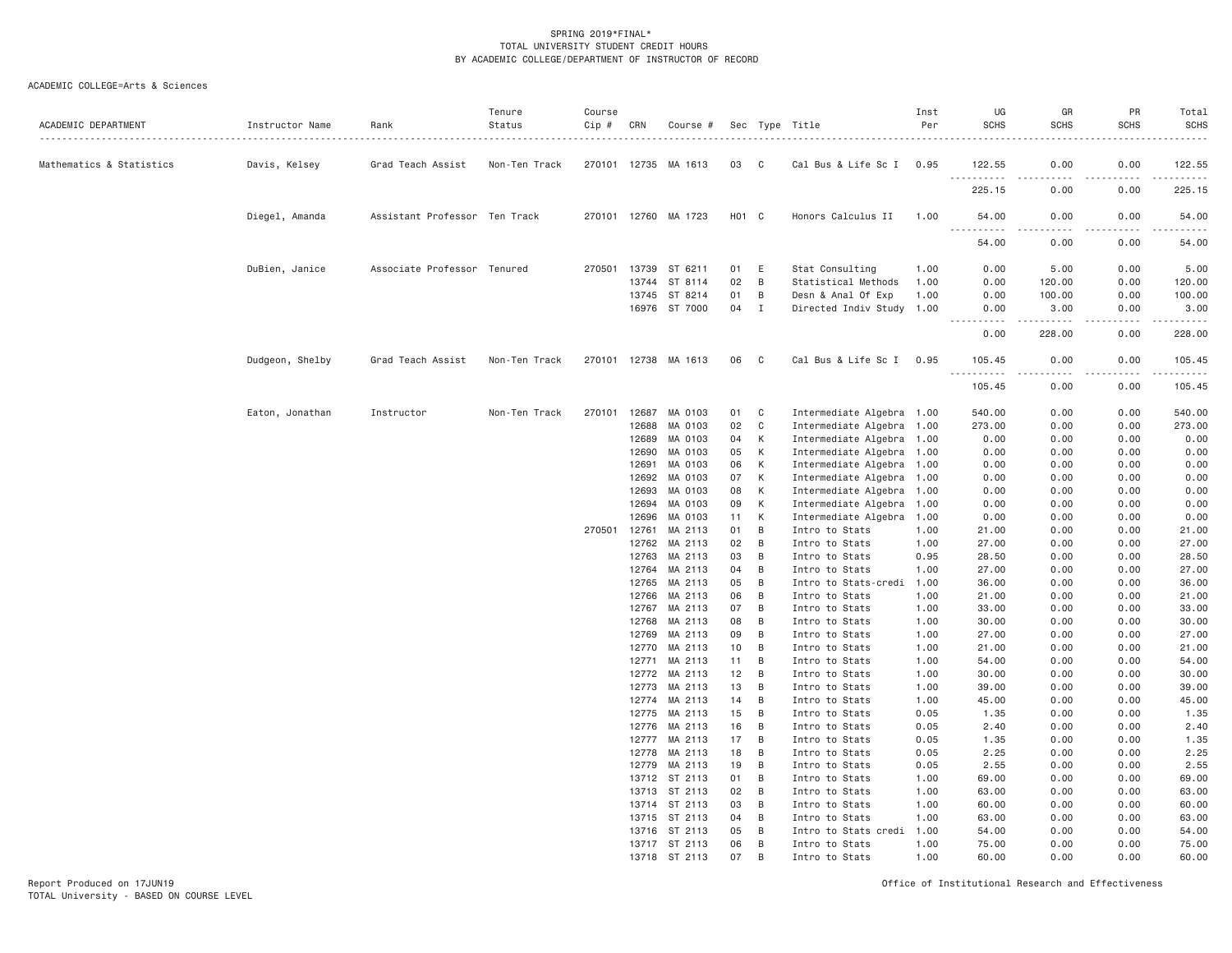| ACADEMIC DEPARTMENT      | Instructor Name    | Rank                              | Tenure<br>Status | Course<br>Cip # | CRN                   | Course #              | Sec |              | Type Title                   | Inst<br>Per  | UG<br><b>SCHS</b>             | GR<br><b>SCHS</b>     | PR<br><b>SCHS</b> | Total<br><b>SCHS</b> |
|--------------------------|--------------------|-----------------------------------|------------------|-----------------|-----------------------|-----------------------|-----|--------------|------------------------------|--------------|-------------------------------|-----------------------|-------------------|----------------------|
| Mathematics & Statistics | Eaton, Jonathan    | Instructor                        | Non-Ten Track    | 270501          | 13719                 | ST 2113               | 08  | B            | Intro to Stats               | 1.00         | 60.00                         | 0.00                  | 0.00              | 60.00                |
|                          |                    |                                   |                  |                 | 13720                 | ST 2113               | 09  | B            | Intro to Stats               | 1.00         | 63.00                         | 0.00                  | 0.00              | 63.00                |
|                          |                    |                                   |                  |                 |                       | 13721 ST 2113         | 10  | B            | Intro to Stats               | 1.00         | 69.00                         | 0.00                  | 0.00              | 69.00                |
|                          |                    |                                   |                  |                 | 13722                 | ST 2113               | 11  | B            | Intro to Stats               | 1.00         | 39.00                         | 0.00                  | 0.00              | 39.00                |
|                          |                    |                                   |                  |                 | 13723                 | ST 2113               | 12  | B            | Intro to Stats               | 1.00         | 57.00                         | 0.00                  | 0.00              | 57.00                |
|                          |                    |                                   |                  |                 | 13724                 | ST 2113               | 13  | B            | Intro to Stats               | 1.00         | 48.00                         | 0.00                  | 0.00              | 48.00                |
|                          |                    |                                   |                  |                 | 13725                 | ST 2113               | 14  | B            | Intro to Stats               | 1.00         | 42.00                         | 0.00                  | 0.00              | 42.00                |
|                          |                    |                                   |                  |                 | 13726                 | ST 2113               | 15  | B            | Intro to Stats               | 0.05         | 2.85                          | 0.00                  | 0.00              | 2.85                 |
|                          |                    |                                   |                  |                 |                       | 13727 ST 2113         | 16  | B            | Intro to Stats               | 0.05         | 2.10                          | 0.00                  | 0.00              | 2.10                 |
|                          |                    |                                   |                  |                 | 13728                 | ST 2113               | 17  | $\mathbf{C}$ | Intro to Stats               | 0.05         | 3.15                          | 0.00                  | 0.00              | 3.15                 |
|                          |                    |                                   |                  |                 | 13729                 | ST 2113               | 18  | B            | Intro to Stats               | 0.05         | 2.40                          | 0.00                  | 0.00              | 2.40                 |
|                          |                    |                                   |                  |                 | 13730                 | ST 2113               | 19  | B            | Intro to Stats               | 0.05         | 1.95                          | 0.00                  | 0.00              | 1.95                 |
|                          |                    |                                   |                  |                 | 14370                 | MA 2113               | 501 | $\mathbf{C}$ | Intro to Stats               | 1.00         | 54.00                         | 0.00                  | 0.00              | 54.00                |
|                          |                    |                                   |                  |                 |                       | 14431 ST 2113         |     | 501 C        | Intro to Stats               | 1.00         | 12.00<br>. <b>.</b><br>- - -  | 0.00<br>.             | 0.00<br><u>.</u>  | 12.00<br>المستحدث    |
|                          |                    |                                   |                  |                 |                       |                       |     |              |                              |              | 2162.85                       | 0.00                  | 0.00              | 2162.85              |
|                          | Fabel, Andrew      | Associate Professor Tenured       |                  | 270101          | 12788                 | MA 2743               | 03  | C            | Calculus IV                  | 1.00         | 135.00                        | 0.00                  | 0.00              | 135.00               |
|                          |                    |                                   |                  |                 | 12790                 | MA 2743               | 05  | C            | Calculus IV                  | 1.00         | 135.00                        | 0.00                  | 0.00              | 135.00               |
|                          |                    |                                   |                  |                 | 12822                 | MA 3513               | 01  | C            | History Of Math              | 1.00         | 66.00                         | 0.00                  | 0.00              | 66.00                |
|                          |                    |                                   |                  |                 | 15644                 | MA 4000               | 02  | $\mathbf I$  | Directed Indiv Study 1.00    |              | 3.00                          | 0.00                  | 0.00              | 3.00                 |
|                          |                    |                                   |                  |                 | 17055                 | MA 4000               | 17  | Ι.           | Directed Indiv Study 1.00    |              | 3.00                          | 0.00                  | 0.00              | 3.00                 |
|                          |                    |                                   |                  |                 | 17056                 | MA 4000               | 18  | $\mathbf I$  | Directed Indiv Study 1.00    |              | 3.00                          | 0.00                  | 0.00              | 3.00                 |
|                          |                    |                                   |                  |                 |                       |                       |     |              |                              |              | 345.00                        | 0.00                  | 0.00              | 345.00               |
|                          | Ge, Lin            | Clinical Assist Pro Non-Ten Track |                  | 270101          | 13978                 | MA 1613               |     | 201 C        | Cal Bus & Life Sc I 1.00     |              | 15.00                         | 0.00                  | 0.00              | 15.00                |
|                          |                    |                                   |                  | 270501          | 13979                 | MA 2113               |     | 201 C        | Intro to Stats               | 1.00         | 18.00                         | 0.00                  | 0.00              | 18.00                |
|                          |                    |                                   |                  |                 | 14014                 | ST 2113               | 201 | $\mathbf C$  | Intro to Stats               | 1.00         | 6.00                          | 0.00                  | 0.00              | 6.00                 |
|                          |                    |                                   |                  |                 |                       | 521302 13879 BQA 3123 |     | 201 C        | Bus Stat Methods II          | 1.00         | 42.00<br>$\frac{1}{2}$        | 0.00<br>$\frac{1}{2}$ | 0.00              | 42.00<br>.           |
|                          |                    |                                   |                  |                 |                       |                       |     |              |                              |              | 81.00                         | 0.00                  | 0.00              | 81.00                |
|                          | Ghanbari, Ghodsieh | Grad Teach Assist                 | Non-Ten Track    |                 |                       | 270101 12717 MA 1323  | 04  | C            | Trigonometry                 | 0.95         | 91.20<br>.                    | 0.00                  | 0.00              | 91.20<br>.           |
|                          |                    |                                   |                  |                 |                       |                       |     |              |                              |              | 91.20                         | 0.00                  | 0.00              | 91.20                |
|                          | Good, Abigail      | Lecturer                          | Non-Ten Track    | 270101          | 12731                 | MA 1433               | 01  | C            | Informal Geom & Meas 1.00    |              | 90.00                         | 0.00                  | 0.00              | 90.00                |
|                          |                    |                                   |                  |                 | 12741                 | MA 1713               | 01  | C            | Calculus I                   | 1.00         | 198.00                        | 0.00                  | 0.00              | 198.00               |
|                          |                    |                                   |                  |                 | 12753                 | MA 1723               | 04  | C            | Calculus II-SI               | 1.00         | 270.00                        | 0.00                  | 0.00              | 270.00               |
|                          |                    |                                   |                  |                 |                       | 12754 MA 1723         | 05  | $\mathbf C$  | Calculus II-SI               | 1.00         | 219.00<br>.                   | 0.00<br>.             | 0.00<br>.         | 219.00<br>.          |
|                          |                    |                                   |                  |                 |                       |                       |     |              |                              |              | 777.00                        | 0.00                  | 0.00              | 777.00               |
|                          | Johnson, Corlis    | Non-Employee                      | Not Applicable   |                 |                       | 270102 12811 MA 3163  |     | 01 C         | Intro To Mod Algebra 1.00    |              | 51.00<br>$\sim$ $\sim$ $\sim$ | 0.00                  | 0.00              | 51.00                |
|                          |                    |                                   |                  |                 |                       |                       |     |              |                              |              | .<br>51.00                    | $\frac{1}{2}$<br>0.00 | 0.00              | .<br>51.00           |
|                          | Jones, Chartese    | Grad Teach Assist                 | Non-Ten Track    |                 |                       | 270101 12724 MA 1323  | 11  | C            | Trigonometry                 | 0.95         | 94.05                         | 0.00                  | 0.00              | 94.05                |
|                          |                    |                                   |                  |                 |                       |                       |     |              |                              |              | $\sim$ $\sim$ .<br>94.05      | 0.00                  | 0.00              | 94.05                |
|                          |                    |                                   |                  |                 |                       |                       | 06  | C            |                              |              |                               |                       |                   |                      |
|                          | Jones, Jeffrey     | Grad Teach Assist                 | Non-Ten Track    |                 | 270101 12719<br>12720 | MA 1323<br>MA 1323    | 07  | C            | Trigonometry<br>Trigonometry | 0.95<br>0.95 | 68.40<br>114.00               | 0.00<br>0.00          | 0.00<br>0.00      | 68.40<br>114.00      |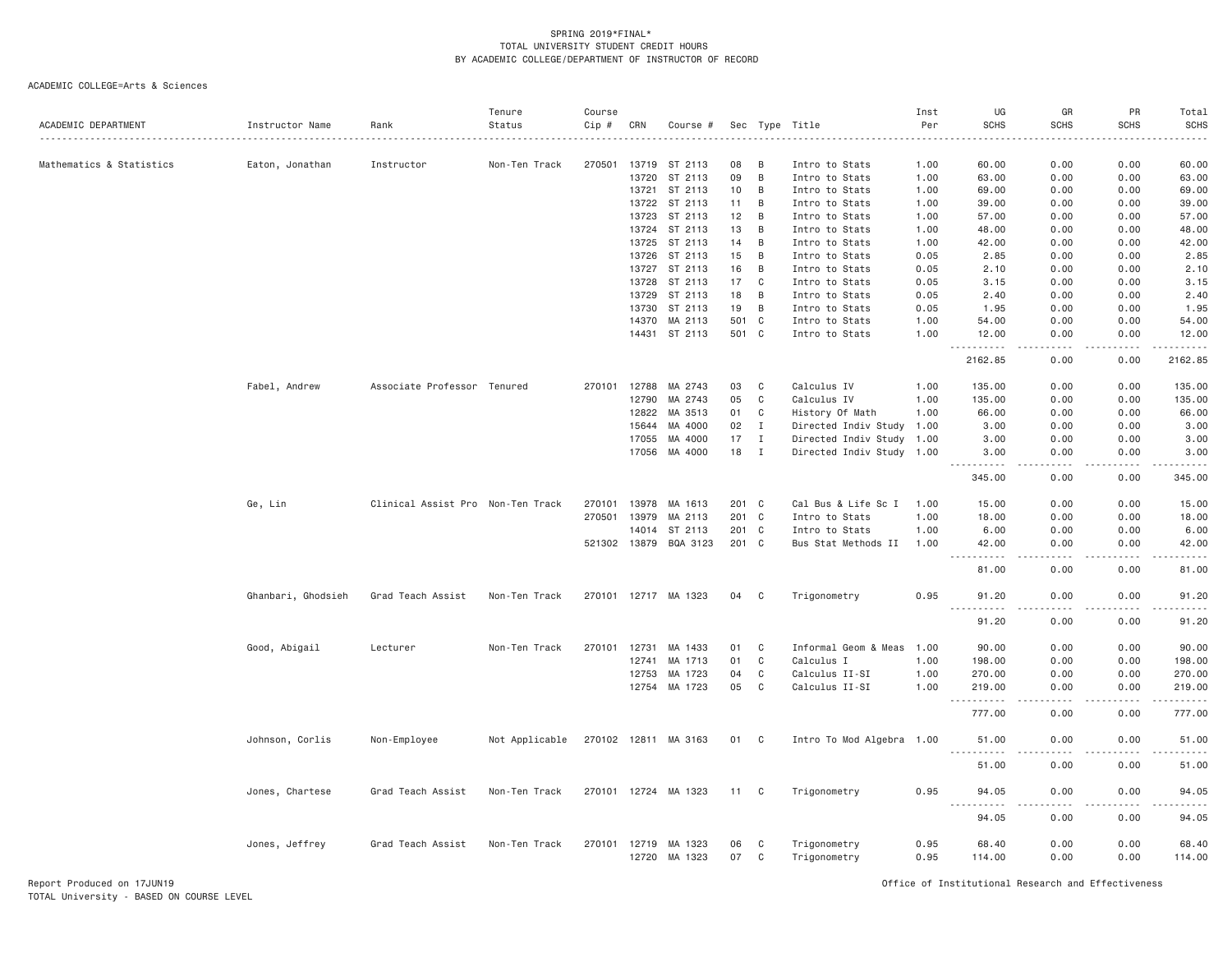| ACADEMIC DEPARTMENT      | Instructor Name     | Rank                          | Tenure<br>Status | Course<br>$Cip \#$ | CRN   | Course #             |                   |              | Sec Type Title            | Inst<br>Per | UG<br><b>SCHS</b>      | GR<br><b>SCHS</b> | PR<br><b>SCHS</b> | Total<br>SCHS |
|--------------------------|---------------------|-------------------------------|------------------|--------------------|-------|----------------------|-------------------|--------------|---------------------------|-------------|------------------------|-------------------|-------------------|---------------|
|                          |                     |                               |                  |                    |       |                      |                   |              |                           |             | <u>.</u>               |                   |                   |               |
|                          |                     |                               |                  |                    |       |                      |                   |              |                           |             | 182.40                 | 0.00              | 0.00              | 182.40        |
| Mathematics & Statistics | Kilpatrick, Matthew | Lecturer                      | Non-Ten Track    | 270101             | 15657 | MA 1613              | 501 C             |              | Cal Bus & Life Sc I       | 1.00        | 60.00                  | 0.00              | 0.00              | 60.00         |
|                          |                     |                               |                  | 270102             | 12700 | MA 1313              | 04                | C            | College Algebra           | 0.95        | 236.55                 | 0.00              | 0.00              | 236.55        |
|                          |                     |                               |                  | 270501             | 12775 | MA 2113              | 15                | B            | Intro to Stats            | 0.95        | 25.65                  | 0.00              | 0.00              | 25.65         |
|                          |                     |                               |                  |                    | 12776 | MA 2113              | 16                | B            | Intro to Stats            | 0.95        | 45.60                  | 0.00              | 0.00              | 45.60         |
|                          |                     |                               |                  |                    | 12777 | MA 2113              | 17                | B            | Intro to Stats            | 0.95        | 25.65                  | 0.00              | 0.00              | 25.65         |
|                          |                     |                               |                  |                    | 12778 | MA 2113              | 18                | B            | Intro to Stats            | 0.95        | 42.75                  | 0.00              | 0.00              | 42.75         |
|                          |                     |                               |                  |                    | 13726 | ST 2113              | 15                | B            | Intro to Stats            | 0.95        | 54.15                  | 0.00              | 0.00              | 54.15         |
|                          |                     |                               |                  |                    | 13727 | ST 2113              | 16                | B            | Intro to Stats            | 0.95        | 39.90                  | 0.00              | 0.00              | 39.90         |
|                          |                     |                               |                  |                    | 13728 | ST 2113              | 17                | C            | Intro to Stats            | 0.95        | 59.85                  | 0.00              | 0.00              | 59.85         |
|                          |                     |                               |                  |                    |       | 13729 ST 2113        | 18                | B            | Intro to Stats            | 0.95        | 45.60<br>$\frac{1}{2}$ | 0.00              | 0.00              | 45.60         |
|                          |                     |                               |                  |                    |       |                      |                   |              |                           |             | 635.70                 | 0.00              | 0.00              | 635.70        |
|                          | Kim, Hwamog         | Grad Teach Assist             | Non-Ten Track    |                    |       | 270101 12733 MA 1613 | 01 C              |              | Cal Bus & Life Sc I       | 0.95        | 99.75                  | 0.00              | 0.00              | 99.75         |
|                          |                     |                               |                  |                    |       |                      |                   |              |                           |             | <u>.</u><br>99.75      | .<br>0.00         | -----<br>0.00     | .<br>99.75    |
|                          | Kim, Seongjai       | Professor                     | Tenured          | 270101             | 15124 | MA 8363              | 01                | C            | Num Sol Nonlin Eq         | 1.00        | 0.00                   | 42.00             | 0.00              | 42.00         |
|                          |                     |                               |                  |                    | 16081 | MA 9000              | 04                | D            | Research / Diss           | 1.00        | 0.00                   | 6.00              | 0.00              | 6.00          |
|                          |                     |                               |                  |                    |       | 16917 MA 7000        | 08                | I            | Directed Indiv Study 1.00 |             | 0.00<br>.              | 3.00<br>.         | 0.00<br>-----     | 3.00<br>.     |
|                          |                     |                               |                  |                    |       |                      |                   |              |                           |             | 0.00                   | 51.00             | 0.00              | 51.00         |
|                          | Lim, Hyeona         | Associate Professor Tenured   |                  | 240101             | 16356 | HON 4000             | 04                | $\mathbf{I}$ | Directed Individual       | 1.00        | 3.00                   | 0.00              | 0.00              | 3.00          |
|                          |                     |                               |                  | 270101             | 12793 | MA 2743              | 08                | C            | Calculus IV               | 1.00        | 141.00                 | 0.00              | 0.00              | 141.00        |
|                          |                     |                               |                  |                    | 16080 | MA 9000              | 03                | D            | Research / Diss           | 1.00        | 0.00<br><u>.</u>       | 9.00<br>.         | 0.00<br>-----     | 9.00<br>.     |
|                          |                     |                               |                  |                    |       |                      |                   |              |                           |             | 144.00                 | 9.00              | 0.00              | 153.00        |
|                          | Liu, Yuan           | Assistant Professor Ten Track |                  | 270101             | 12789 | MA 2743              | 04                | C            | Calculus IV               | 1.00        | 75.00                  | 0.00              | 0.00              | 75.00         |
|                          |                     |                               |                  |                    | 12791 | MA 2743              | 06                | $\mathbf C$  | Calculus IV               | 1.00        | 132.00<br>.            | 0.00              | 0.00              | 132.00        |
|                          |                     |                               |                  |                    |       |                      |                   |              |                           |             | 207.00                 | 0.00              | 0.00              | 207.00        |
|                          | McBride, Matthew    | Assistant Professor Ten Track |                  | 270101             | 12796 | MA 3053              | 01                | C            | Found Of Math I           | 1.00        | 105.00                 | 0.00              | 0.00              | 105.00        |
|                          |                     |                               |                  |                    | 12845 | MA 8643              | 01                | C            | Real Analysis II          | 1.00        | 0.00                   | 12.00             | 0.00              | 12.00         |
|                          |                     |                               |                  |                    | 15643 | MA 4000              | 01                | $\mathbf I$  | Directed Indiv Study      | 1.00        | 3.00                   | 0.00              | 0.00              | 3.00          |
|                          |                     |                               |                  |                    | 15995 | MA 9000              | 02                | D            | Research / Diss           | 1.00        | 0.00                   | 9.00              | 0.00              | 9.00          |
|                          |                     |                               |                  |                    | 16104 | MA 7000              | 02                | $\mathbf{I}$ | Directed Indiv Study      | 1.00        | 0.00                   | 3.00              | 0.00              | 3.00          |
|                          |                     |                               |                  |                    | 16562 | MA 4000              | 14                | $\mathbf I$  | Directed Indiv Study      | 1.00        | 3.00<br><u>.</u>       | 0.00              | 0.00              | 3.00          |
|                          |                     |                               |                  |                    |       |                      |                   |              |                           |             | 111.00                 | 24.00             | 0.00              | 135.00        |
|                          | Miller, Thomas L.   | Non-Employee                  | Not Applicable   | 270101             | 12795 | MA 2743              | H <sub>01</sub> C |              | Honors Calculus IV        | 1.00        | 66.00                  | 0.00              | 0.00              | 66.00         |
|                          |                     |                               |                  |                    | 12829 | MA 4643              | 01                | C            | Adv Calculus II           | 1.00        | 54.00                  | 0.00              | 0.00              | 54.00         |
|                          |                     |                               |                  |                    | 12837 | MA 6643              | 01                | C            | Adv Calculus II           | 1.00        | 0.00                   | 6.00              | 0.00              | 6.00          |
|                          |                     |                               |                  |                    | 16107 | MA 7000              | 04                | $\mathbf{I}$ | Directed Indiv Study      | 1.00        | 0.00                   | 3.00              | 0.00              | 3.00          |
|                          |                     |                               |                  |                    | 16550 | MA 7000              | 05                | $\mathbf{I}$ | Directed Indiv Study 1.00 |             | 0.00                   | 3.00              | 0.00              | 3.00          |
|                          |                     |                               |                  |                    | 16551 | MA 7000              | 06                | $\mathbf I$  | Directed Indiv Study 1.00 |             | 0.00                   | 3.00              | 0.00              | 3.00          |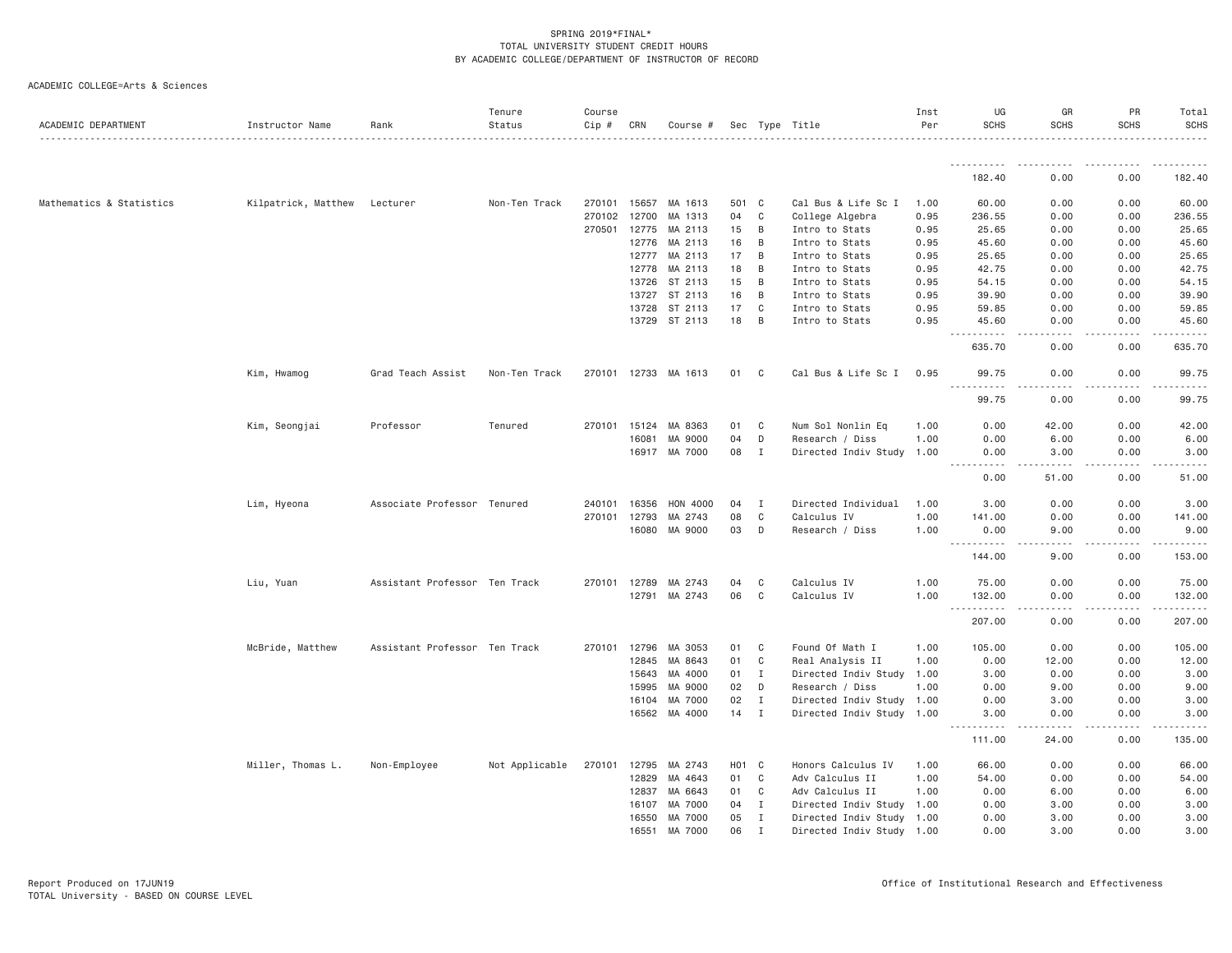|  | ACADEMIC COLLEGE=Arts & Sciences |  |  |
|--|----------------------------------|--|--|
|--|----------------------------------|--|--|

| ACADEMIC DEPARTMENT      | Instructor Name                                  | Rank                | Tenure<br>Status | Course<br>Cip # | CRN            | Course #             |                    |                  | Sec Type Title                   | Inst<br>Per  | UG<br><b>SCHS</b>                                                                                                                                                      | GR<br><b>SCHS</b>   | PR<br><b>SCHS</b> | Total<br><b>SCHS</b> |
|--------------------------|--------------------------------------------------|---------------------|------------------|-----------------|----------------|----------------------|--------------------|------------------|----------------------------------|--------------|------------------------------------------------------------------------------------------------------------------------------------------------------------------------|---------------------|-------------------|----------------------|
|                          |                                                  |                     |                  |                 |                |                      |                    |                  |                                  |              | .                                                                                                                                                                      |                     |                   |                      |
|                          |                                                  |                     |                  |                 |                |                      |                    |                  |                                  |              | 120.00                                                                                                                                                                 | 15.00               | 0.00              | 135.00               |
| Mathematics & Statistics | Nation, Julie                                    | Instructor          | Non-Ten Track    |                 |                | 270101 12714 MA 1323 | 01                 | C                | Trigonometry                     | 1.00         | 189.00                                                                                                                                                                 | 0.00                | 0.00              | 189.00               |
|                          |                                                  |                     |                  |                 | 12718          | MA 1323              | 05                 | C                | Trigonometry                     | 1.00         | 294.00                                                                                                                                                                 | 0.00                | 0.00              | 294.00               |
|                          |                                                  |                     |                  |                 | 12729          | MA 1423              | 01                 | C                | Problem Solving Real 1.00        |              | 84.00                                                                                                                                                                  | 0.00                | 0.00              | 84.00                |
|                          |                                                  |                     |                  |                 | 12730          | MA 1423              | 02                 | C                | Problem Solving Real 1.00        |              | 90.00                                                                                                                                                                  | 0.00                | 0.00              | 90.00                |
|                          |                                                  |                     |                  |                 | 270102 14365   | MA 1313              | 501                | $\mathbf{C}$     | College Algebra                  | 1.00         | 99.00<br>.                                                                                                                                                             | 0.00                | 0.00              | 99.00<br>.           |
|                          |                                                  |                     |                  |                 |                |                      |                    |                  |                                  |              | 756.00                                                                                                                                                                 | 0.00                | 0.00              | 756.00               |
|                          | Neumann, Michael                                 | Professor           | Tenured          |                 | 270101 12785   | MA 2733              | H <sub>0</sub> 1 C |                  | Calculus III-Honors              | 1.00         | 30.00                                                                                                                                                                  | 0.00                | 0.00              | 30.00                |
|                          |                                                  |                     |                  |                 |                | 12824 MA 4213        | 01                 | - S              | Senior Seminar in Ma 1.00        |              | 60.00<br>.                                                                                                                                                             | 0.00<br>د د د د     | 0.00<br>.         | 60.00<br>.           |
|                          |                                                  |                     |                  |                 |                |                      |                    |                  |                                  |              | 90.00                                                                                                                                                                  | 0.00                | 0.00              | 90.00                |
|                          | Oppenheimer, Seth                                | Professor           | Tenured          | 270101          | 16106          | MA 7000              | 03                 | $\mathbf{I}$     | Directed Indiv Study 1.00        |              | 0.00                                                                                                                                                                   | 3.00                | 0.00              | 3.00                 |
|                          |                                                  |                     |                  | 270104          | 12821          | MA 3463              | 01                 | C                | Found Of Geometry                | 1.00         | 48.00                                                                                                                                                                  | 0.00                | 0.00              | 48.00                |
|                          |                                                  |                     |                  |                 |                |                      |                    |                  |                                  |              | $  -$<br>$\frac{1}{2} \left( \frac{1}{2} \right) \left( \frac{1}{2} \right) \left( \frac{1}{2} \right) \left( \frac{1}{2} \right) \left( \frac{1}{2} \right)$<br>48.00 | 3.00                | 0.00              | 51.00                |
|                          | Patel, Jatinkumar                                | Grad Teach Assist   | Non-Ten Track    |                 |                | 270101 12716 MA 1323 | 03                 | $\mathbf{C}$     | Trigonometry                     | 0.95         | 114.00<br>$\sim$ $\sim$ $\sim$ $\sim$<br>$ -$                                                                                                                          | 0.00                | 0.00              | 114.00               |
|                          |                                                  |                     |                  |                 |                |                      |                    |                  |                                  |              | 114.00                                                                                                                                                                 | 0.00                | 0.00              | 114.00               |
|                          | Patil, Prakash                                   | Associate Professor | Ten Track        | 270501          | 13738          | ST 4573              | 01                 | C                | Intro Math Stat II               | 1.00         | 6.00                                                                                                                                                                   | 0.00                | 0.00              | 6.00                 |
|                          |                                                  |                     |                  |                 | 13742          | ST 6573              | 01                 | C                | Intro Math Stat II               | 1.00         | 0.00                                                                                                                                                                   | 18.00               | 0.00              | 18.00                |
|                          |                                                  |                     |                  |                 | 13746          | ST 8253              | 01                 | C                | Regression Analysis              | 1.00         | 0.00                                                                                                                                                                   | 33.00               | 0.00              | 33.00                |
|                          |                                                  |                     |                  |                 | 16203          | ST 9000              | 02                 | D                | Research / Diss                  | 1.00         | 0.00                                                                                                                                                                   | 9.00                | 0.00              | 9.00                 |
|                          |                                                  |                     |                  |                 |                | 16483 ST 8000        | 01                 | D                | Research / Thesis                | 1.00         | 0.00<br>$\frac{1}{2} \left( \frac{1}{2} \right) \left( \frac{1}{2} \right) \left( \frac{1}{2} \right) \left( \frac{1}{2} \right)$<br>$  -$                             | 3.00<br>$- - - - -$ | 0.00<br>.         | 3.00<br>.            |
|                          |                                                  |                     |                  |                 |                |                      |                    |                  |                                  |              | 6.00                                                                                                                                                                   | 63.00               | 0.00              | 69.00                |
|                          | Qian, Chuanxi                                    | Professor           | Tenured          |                 | 270101 15123   | MA 8253              | 01                 | C                | Oper Mathematics                 | 1,00         | 0.00                                                                                                                                                                   | 21.00               | 0.00              | 21,00                |
|                          |                                                  |                     |                  |                 | 16082          | MA 9000              | 05                 | D                | Research / Diss                  | 1,00         | 0.00                                                                                                                                                                   | 9.00                | 0.00              | 9.00                 |
|                          |                                                  |                     |                  |                 |                |                      |                    |                  |                                  |              | .<br>0.00                                                                                                                                                              | 22222<br>30.00      | .<br>0.00         | الداعات<br>30.00     |
|                          | Riahi, Sheida                                    | Grad Teach Assist   | Non-Ten Track    | 270501          | 12779          | MA 2113              | 19                 | B                | Intro to Stats                   | 0.95         | 48.45                                                                                                                                                                  | 0.00                | 0.00              | 48.45                |
|                          |                                                  |                     |                  |                 | 13730          | ST 2113              | 19                 | B                | Intro to Stats                   | 0.95         | 37.05                                                                                                                                                                  | 0.00                | 0.00              | 37.05                |
|                          |                                                  |                     |                  |                 |                |                      |                    |                  |                                  |              | $\omega$ is $\omega$<br>.<br>85.50                                                                                                                                     | 0.00                | 0.00              | .<br>85.50           |
|                          | Robinson, Amber                                  | Lecturer            | Non-Ten Track    | 240101          | 12513          | HON 2003             | H <sub>0</sub> 1 I |                  | Oxbridge Tutorial                | 1.00         | 6.00                                                                                                                                                                   | 0.00                | 0.00              | 6.00                 |
|                          |                                                  |                     |                  | 270101          | 12751          | MA 1723              | 02                 | C                | Calculus II-SI                   | 1.00         | 198.00                                                                                                                                                                 | 0.00                | 0.00              | 198.00               |
|                          |                                                  |                     |                  |                 | 12755          | MA 1723              | 06                 | C                | Calculus II-SI                   | 1.00         | 297.00                                                                                                                                                                 | 0.00                | 0.00              | 297.00               |
|                          |                                                  |                     |                  |                 | 12756<br>12758 | MA 1723<br>MA 1723   | 07<br>09           | C<br>$\mathbb C$ | Calculus II-SI<br>Calculus II-SI | 1.00<br>1.00 | 357.00<br>132.00                                                                                                                                                       | 0.00<br>0.00        | 0.00<br>0.00      | 357.00<br>132.00     |
|                          |                                                  |                     |                  |                 |                |                      |                    |                  |                                  |              | $\sim$ $\sim$ .<br>.                                                                                                                                                   | .                   | .                 | .                    |
|                          |                                                  |                     |                  |                 |                |                      |                    |                  |                                  |              | 990.00                                                                                                                                                                 | 0.00                | 0.00              | 990.00               |
|                          | Sepehrifar, Mohammad Associate Professor Tenured |                     |                  | 270501          | 13736          | ST 4213              | 01                 | C                | Nonparametric Meth               | 1.00         | 27.00                                                                                                                                                                  | 0.00                | 0.00              | 27.00                |
|                          |                                                  |                     |                  |                 | 13740          | ST 6213              | 01                 | C                | Nonparametric Meth               | 1.00         | 0.00                                                                                                                                                                   | 6.00                | 0.00              | 6.00                 |
|                          |                                                  |                     |                  |                 |                | 16006 ST 9000        | 01                 | D                | Research / Diss                  | 1.00         | 0.00                                                                                                                                                                   | 12.00               | 0.00              | 12.00                |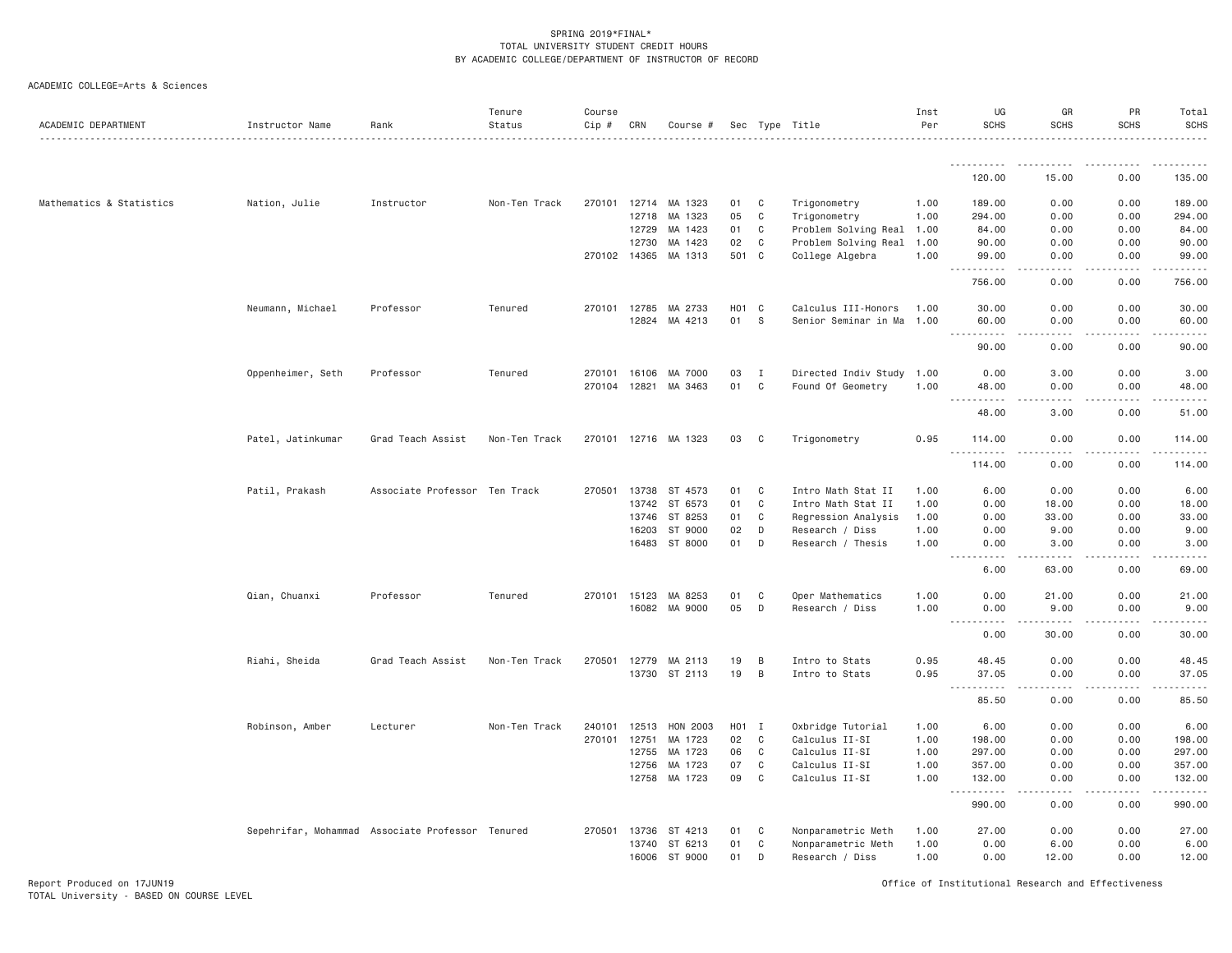| ACADEMIC DEPARTMENT      | Instructor Name   | Rank                | Tenure<br>Status | Course<br>Cip # | CRN   | Course #   |    |              | Sec Type Title       | Inst<br>Per | UG<br><b>SCHS</b>                   | GR<br><b>SCHS</b>                   | PR<br><b>SCHS</b> | Total<br><b>SCHS</b>      |
|--------------------------|-------------------|---------------------|------------------|-----------------|-------|------------|----|--------------|----------------------|-------------|-------------------------------------|-------------------------------------|-------------------|---------------------------|
|                          |                   |                     |                  |                 |       |            |    |              |                      |             |                                     |                                     |                   |                           |
|                          |                   |                     |                  |                 |       |            |    |              |                      |             | 27.00                               | 18.00                               | 0.00              | 45.00                     |
| Mathematics & Statistics | Smith, Jaclyn     | Lecturer            | Non-Ten Track    | 270101          | 12742 | MA 1713    | 02 | C            | Calculus I-SI        | 1.00        | 288.00                              | 0.00                                | 0.00              | 288.00                    |
|                          |                   |                     |                  |                 | 12743 | MA 1713    | 03 | $\mathbf C$  | Calculus I           | 1.00        | 144.00                              | 0.00                                | 0.00              | 144.00                    |
|                          |                   |                     |                  |                 | 12744 | MA 1713    | 04 | $\mathsf{C}$ | Calculus I           | 1.00        | 138.00                              | 0.00                                | 0.00              | 138.00                    |
|                          |                   |                     |                  |                 | 12745 | MA 1713    | 05 | C            | Calculus I-SI        | 1.00        | 285.00                              | 0.00                                | 0.00              | 285.00                    |
|                          |                   |                     |                  |                 | 12746 | MA 1713    | 06 | $\mathsf{C}$ | Calculus I-SI        | 1.00        | 144.00                              | 0.00                                | 0.00              | 144.00                    |
|                          |                   |                     |                  |                 |       |            |    |              |                      |             | .<br>999.00                         | .<br>0.00                           | .<br>0.00         | .<br>999.00               |
|                          | Smith, Justin     | Grad Teach Assist   | Non-Ten Track    | 270101          | 12736 | MA 1613    | 04 | C            | Cal Bus & Life Sc I  | 0.95        | 116.85                              | 0.00                                | 0.00              | 116.85                    |
|                          |                   |                     |                  |                 | 12737 | MA 1613    | 05 | $\mathsf{C}$ | Cal Bus & Life Sc I  | 0.95        | 119.70                              | 0.00                                | 0.00              | 119.70                    |
|                          |                   |                     |                  |                 |       |            |    |              |                      |             | .<br>236.55                         | $\sim$ $\sim$ $\sim$ $\sim$<br>0.00 | .<br>0.00         | .<br>236.55               |
|                          | Smith, Robert     | Associate Professor | Tenured          | 270101          | 12787 | MA 2743    | 02 | C            | Calculus IV          | 1.00        | 135.00                              | 0.00                                | 0.00              | 135.00                    |
|                          |                   |                     |                  |                 | 12792 | MA 2743    | 07 | $\mathsf{C}$ | Calculus IV          | 1.00        | 132.00                              | 0.00                                | 0.00              | 132.00                    |
|                          |                   |                     |                  |                 | 12847 | MA 8981    | 01 | $\mathbf C$  | Teaching Seminar     | 1.00        | 0.00                                | 10.00                               | 0.00              | 10.00                     |
|                          |                   |                     |                  |                 | 16561 | MA 4000    | 13 | $\mathbf I$  | Directed Indiv Study | 1.00        | 3.00                                | 0.00<br>.                           | 0.00<br>.         | 3.00<br>.                 |
|                          |                   |                     |                  |                 |       |            |    |              |                      |             | 270.00                              | 10.00                               | 0.00              | 280.00                    |
|                          | Tschume, William  | Instructor          | Non-Ten Track    | 270101          | 12715 | MA 1323    | 02 | C            | Trigonometry         | 1.00        | 567.00                              | 0.00                                | 0.00              | 567.00                    |
|                          |                   |                     |                  |                 | 12716 | МA<br>1323 | 03 | $\mathsf{C}$ | Trigonometry         | 0.05        | 6.00                                | 0.00                                | 0.00              | 6.00                      |
|                          |                   |                     |                  |                 | 12717 | MA 1323    | 04 | C            | Trigonometry         | 0.05        | 4.80                                | 0.00                                | 0.00              | 4.80                      |
|                          |                   |                     |                  |                 | 12719 | MA 1323    | 06 | $\mathsf{C}$ | Trigonometry         | 0.05        | 3.60                                | 0.00                                | 0.00              | 3.60                      |
|                          |                   |                     |                  |                 | 12720 | MA 1323    | 07 | C            | Trigonometry         | 0.05        | 6.00                                | 0.00                                | 0.00              | 6.00                      |
|                          |                   |                     |                  |                 | 12721 | MA 1323    | 08 | C            | Trigonometry         | 0.05        | 5.40                                | 0.00                                | 0.00              | 5.40                      |
|                          |                   |                     |                  |                 | 12722 | MA 1323    | 09 | C            | Trigonometry         | 0.05        | 5.40                                | 0.00                                | 0.00              | 5.40                      |
|                          |                   |                     |                  |                 | 12723 | MA 1323    | 10 | C            | Trigonometry         | 0.05        | 5.25                                | 0.00                                | 0.00              | 5.25                      |
|                          |                   |                     |                  |                 | 12724 | MA 1323    | 11 | $\mathsf{C}$ | Trigonometry         | 0.05        | 4.95                                | 0.00                                | 0.00              | 4.95                      |
|                          |                   |                     |                  |                 | 12780 | MA 2733    | 01 | $\mathsf{C}$ | Calculus III         | 1.00        | 204.00                              | 0.00                                | 0.00              | 204.00                    |
|                          |                   |                     |                  |                 | 12781 | MA 2733    | 02 | $\mathsf{C}$ | Calculus III         | 1.00        | 165.00                              | 0.00                                | 0.00              | 165.00                    |
|                          |                   |                     |                  |                 | 12784 | MA 2733    | 05 | C            | Calculus III         | 1.00        | 300.00<br>$\sim$ $\sim$ $\sim$<br>. | 0.00                                | 0.00              | 300.00<br>المالم مالماليا |
|                          |                   |                     |                  |                 |       |            |    |              |                      |             | 1277.40                             | 0.00                                | 0.00              | 1277.40                   |
|                          | Walters, Kimberly | Instructor          | Non-Ten Track    | 270101          | 12733 | MA 1613    | 01 | $\mathsf{C}$ | Cal Bus & Life Sc I  | 0.05        | 5.25                                | 0.00                                | 0.00              | 5.25                      |
|                          |                   |                     |                  |                 | 12734 | MA 1613    | 02 | $\mathsf{C}$ | Cal Bus & Life Sc I  | 0.05        | 5.40                                | 0.00                                | 0.00              | 5.40                      |
|                          |                   |                     |                  |                 | 12735 | MA 1613    | 03 | C            | Cal Bus & Life Sc I  | 0.05        | 6.45                                | 0.00                                | 0.00              | 6.45                      |
|                          |                   |                     |                  |                 | 12736 | MA 1613    | 04 | C            | Cal Bus & Life Sc I  | 0.05        | 6.15                                | 0.00                                | 0.00              | 6.15                      |
|                          |                   |                     |                  |                 | 12737 | MA 1613    | 05 | C            | Cal Bus & Life Sc I  | 0.05        | 6.30                                | 0.00                                | 0.00              | 6.30                      |
|                          |                   |                     |                  |                 | 12738 | MA 1613    | 06 | C            | Cal Bus & Life Sc I  | 0.05        | 5.55                                | 0.00                                | 0.00              | 5.55                      |
|                          |                   |                     |                  |                 | 12739 | MA 1613    | 07 | $\mathsf{C}$ | Cal Bus & Life Sc I  | 1.00        | 558.00                              | 0.00                                | 0.00              | 558.00                    |
|                          |                   |                     |                  | 270102          | 12697 | MA 1313    | 01 | C            | College Algebra      | 1.00        | 459.00                              | 0.00                                | 0.00              | 459.00                    |
|                          |                   |                     |                  |                 | 12699 | MA 1313    | 03 | $\mathsf{C}$ | College Algebra      | 1.00        | 546.00                              | 0.00                                | 0.00              | 546.00                    |
|                          |                   |                     |                  |                 | 12700 | MA 1313    | 04 | $\mathsf{C}$ | College Algebra      | 0.05        | 12.45                               | 0.00                                | 0.00              | 12.45                     |
|                          |                   |                     |                  |                 | 12701 | MA 1313    | 05 | К            | College Algebra      | 1.00        | 0.00                                | 0.00                                | 0.00              | 0.00                      |
|                          |                   |                     |                  |                 | 12702 | MA 1313    | 06 | К            | College Algebra      | 1.00        | 0.00                                | 0.00                                | 0.00              | 0.00                      |
|                          |                   |                     |                  |                 | 12703 | MA 1313    | 07 | К            | College Algebra      | 1.00        | 0.00                                | 0.00                                | 0.00              | 0.00                      |
|                          |                   |                     |                  |                 | 12704 | MA 1313    | 08 | К            | College Algebra      | 1.00        | 0.00                                | 0.00                                | 0.00              | 0.00                      |
|                          |                   |                     |                  |                 | 12705 | MA 1313    | 09 | К            | College Algebra      | 1.00        | 0.00                                | 0.00                                | 0.00              | 0.00                      |
|                          |                   |                     |                  |                 | 12706 | MA 1313    | 10 | K            | College Algebra      | 1.00        | 0.00                                | 0.00                                | 0.00              | 0.00                      |

Report Produced on 17JUN19 Office of Institutional Research and Effectiveness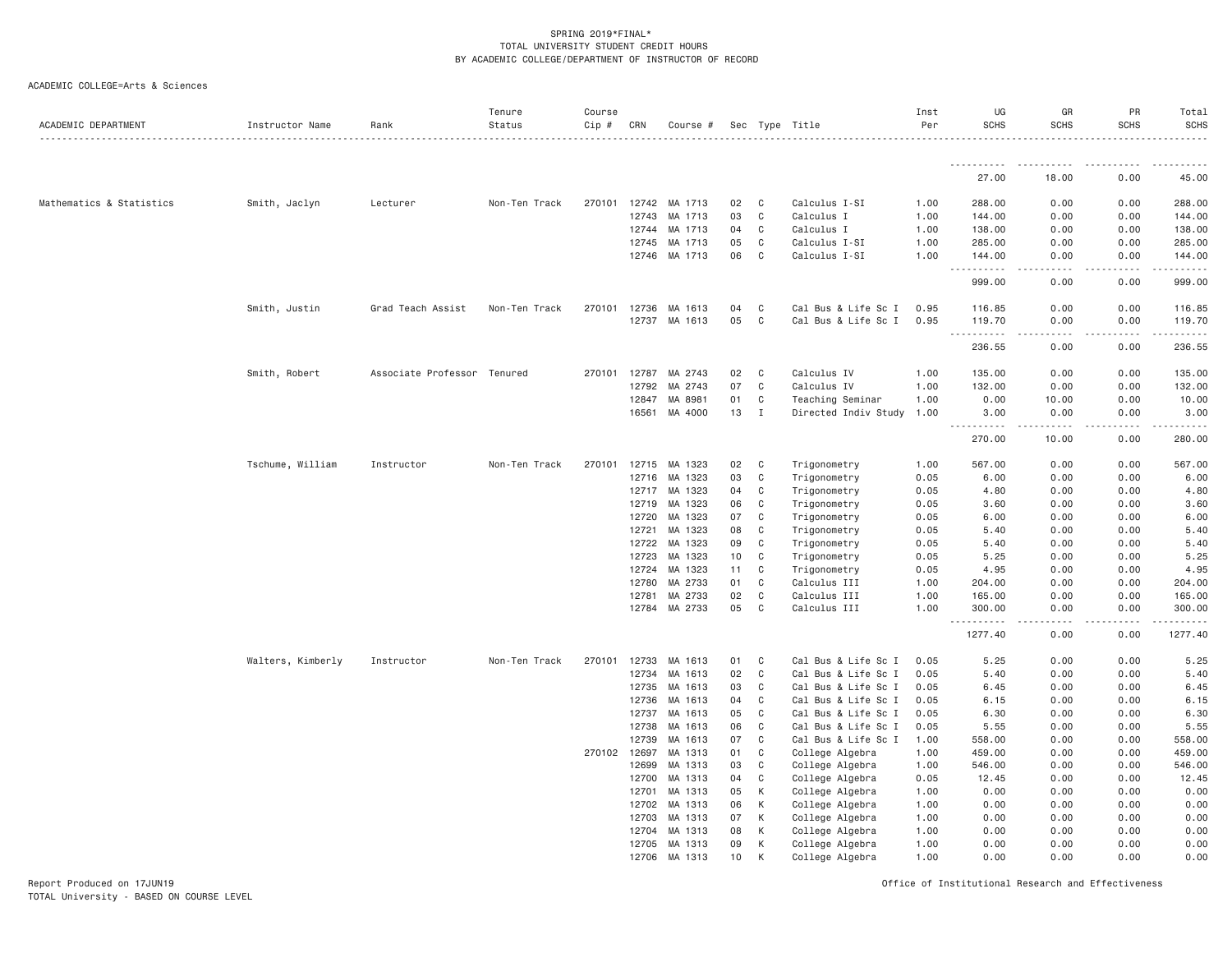ACADEMIC COLLEGE=Arts & Sciences

| 0.00<br>0.00<br>0.00<br>Mathematics & Statistics<br>Walters, Kimberly<br>Instructor<br>Non-Ten Track<br>270102<br>12707<br>MA 1313<br>11<br>К<br>College Algebra<br>1.00<br>0.00<br>12<br>K<br>12708<br>MA 1313<br>College Algebra<br>1.00<br>0.00<br>0.00<br>0.00<br>0.00<br>12709<br>MA 1313<br>13<br>К<br>College Algebra<br>1.00<br>0.00<br>0.00<br>0.00<br>0.00<br>12710<br>MA 1313<br>14<br>К<br>College Algebra<br>0.00<br>0.00<br>0.00<br>0.00<br>1.00<br>12711<br>MA 1313<br>15<br>К<br>College Algebra<br>0.00<br>0.00<br>0.00<br>1.00<br>0.00<br>16<br>К<br>College Algebra<br>0.00<br>0.00<br>12712<br>MA 1313<br>1.00<br>0.00<br>0.00<br>17<br>К<br>0.00<br>15947<br>MA 1313<br>College Algebra<br>1.00<br>0.00<br>0.00<br>0.00<br>MA 1313<br>18<br>К<br>College Algebra<br>0.00<br>0.00<br>0.00<br>15948<br>1.00<br>0.00<br>K<br>15949<br>MA 1313<br>19<br>College Algebra<br>1.00<br>0.00<br>0.00<br>0.00<br>0.00<br>15951<br>MA 1313<br>20<br>K<br>College Algebra<br>1.00<br>0.00<br>0.00<br>0.00<br>0.00<br>$\sim$ $\sim$ $\sim$ $\sim$<br>.<br>1610.55<br>0.00<br>1610.55<br>0.00<br>MA 2733<br>C<br>Calculus III<br>1.00<br>0.00<br>Wang, Jilu<br>Visiting Assist Pro Non-Ten Track<br>270101 12782<br>03<br>63.00<br>0.00<br>63.00<br>04<br>$\mathbb C$<br>Calculus III<br>12783<br>MA 2733<br>1.00<br>96.00<br>0.00<br>0.00<br>96.00<br>159.00<br>0.00<br>0.00<br>159.00<br>Woodard, Kelly<br>Non-Ten Track<br>270101<br>14364<br>MA 0103<br>501 C<br>Intermediate Algebra 1.00<br>51.00<br>0.00<br>0.00<br>Lecturer<br>14366<br>501 C<br>0.00<br>0.00<br>MA 1323<br>Trigonometry<br>1.00<br>57.00<br>501 C<br>0.00<br>14367<br>MA 1413<br>Structure Real Numbe 1.00<br>63.00<br>0.00<br>63.00<br>14368<br>MA 1423<br>501<br>C<br>Problem Solving Real 1.00<br>78.00<br>0.00<br>0.00<br>78.00<br>501 C<br>MA 1433<br>Informal Geom & Meas 1.00<br>0.00<br>0.00<br>27.00<br>14369<br>27.00<br>.<br>.<br>276.00<br>0.00<br>0.00<br>276.00<br>Associate Professor Tenured<br>270501 13743 ST 8114<br>В<br>Statistical Methods<br>76.00<br>0.00<br>76.00<br>Woody, Jonathan<br>01<br>1.00<br>0.00<br>15128 ST 8951<br>01<br>$\mathsf{C}$<br>1.00<br>7.00<br>0.00<br>Seminar In Stat<br>0.00<br>7.00<br>.<br>.<br>$\frac{1}{2} \left( \frac{1}{2} \right) \left( \frac{1}{2} \right) \left( \frac{1}{2} \right) \left( \frac{1}{2} \right) \left( \frac{1}{2} \right)$<br>.<br>83.00<br>0.00<br>83.00<br>0.00<br>Wu, Tung-Lung<br>Assistant Professor Ten Track<br>15126 ST 8413<br>01<br>C<br>Multiv Stat Meths<br>0.00<br>21.00<br>270501<br>1.00<br>0.00<br>21.00<br>ST 4000<br>01<br>$\mathbf{I}$<br>Directed Indiv Study 1.00<br>0.00<br>0.00<br>3.00<br>16105<br>3.00<br>ST 7000<br>01<br>Directed Indiv Study 1.00<br>0.00<br>3.00<br>16111<br>$\mathbf{I}$<br>0.00<br>3.00<br>16965 ST 7000<br>03<br>$\mathbf{I}$<br>Directed Indiv Study 1.00<br>3.00<br>0.00<br>3.00<br>0.00<br>.<br>-----<br>.<br>.<br>30.00<br>3.00<br>27.00<br>0.00<br>Professor<br>Tenured<br>270101 12786<br>MA 2743<br>01<br>C<br>Calculus IV<br>1.00<br>126.00<br>0.00<br>0.00<br>Xu, Xiangsheng<br>126.00<br>MA 2743<br>09<br>C<br>Calculus IV<br>0.00<br>132.00<br>12794<br>1.00<br>132.00<br>0.00<br>$\sim$ $\sim$ .<br>.<br>258.00<br>0.00<br>258.00<br>0.00<br>Yarahmadian, Shantia Associate Professor Tenured<br>Ordinary Diff Eqn II 1.00<br>18.00<br>0.00<br>270101 15319<br>MA 8323<br>01<br>C<br>0.00<br>01<br>$\mathbf I$<br>Directed Indiv Study<br>3.00<br>0.00<br>15461<br>MA 7000<br>1.00<br>0.00<br>C<br>270301 12841<br>MA 8213<br>01<br>Appl Math II<br>1.00<br>0.00<br>15.00<br>0.00<br>15.00<br>14372 MA 8213<br>501 C<br>Appl Math II<br>1.00<br>0.00<br>21.00<br>0.00<br>21.00<br>.<br>$- - -$<br>. <b>.</b><br>$\frac{1}{2}$<br><u>.</u><br>57.00<br>0.00<br>0.00<br>C<br>Structure Real Numbe<br>0.00<br>Young, Danielle<br>Lecturer<br>Non-Ten Track<br>270101<br>12727<br>MA 1413<br>01<br>1.00<br>66.00<br>0.00<br>02<br>C<br>0.00<br>12728<br>MA 1413<br>Structure Real Numbe 1.00<br>129.00<br>0.00<br>12750<br>MA 1723<br>01<br>C<br>Calculus II<br>1.00<br>204.00<br>0.00<br>0.00<br>204.00<br>12752<br>MA 1723<br>03<br>C<br>1.00<br>144.00<br>0.00<br>Calculus II-SI<br>0.00 | ACADEMIC DEPARTMENT | Instructor Name | Rank | Tenure<br>Status | Course<br>Cip # | CRN | Course # | Sec Type | Title | Inst<br>Per | UG<br><b>SCHS</b> | GR<br><b>SCHS</b> | PR<br><b>SCHS</b> | Total<br><b>SCHS</b> |
|------------------------------------------------------------------------------------------------------------------------------------------------------------------------------------------------------------------------------------------------------------------------------------------------------------------------------------------------------------------------------------------------------------------------------------------------------------------------------------------------------------------------------------------------------------------------------------------------------------------------------------------------------------------------------------------------------------------------------------------------------------------------------------------------------------------------------------------------------------------------------------------------------------------------------------------------------------------------------------------------------------------------------------------------------------------------------------------------------------------------------------------------------------------------------------------------------------------------------------------------------------------------------------------------------------------------------------------------------------------------------------------------------------------------------------------------------------------------------------------------------------------------------------------------------------------------------------------------------------------------------------------------------------------------------------------------------------------------------------------------------------------------------------------------------------------------------------------------------------------------------------------------------------------------------------------------------------------------------------------------------------------------------------------------------------------------------------------------------------------------------------------------------------------------------------------------------------------------------------------------------------------------------------------------------------------------------------------------------------------------------------------------------------------------------------------------------------------------------------------------------------------------------------------------------------------------------------------------------------------------------------------------------------------------------------------------------------------------------------------------------------------------------------------------------------------------------------------------------------------------------------------------------------------------------------------------------------------------------------------------------------------------------------------------------------------------------------------------------------------------------------------------------------------------------------------------------------------------------------------------------------------------------------------------------------------------------------------------------------------------------------------------------------------------------------------------------------------------------------------------------------------------------------------------------------------------------------------------------------------------------------------------------------------------------------------------------------------------------------------------------------------------------------------------------------------------------------------------------------------------------------------------------------------------------------------------------------------------------------------------------------------------------------------------------------------------------------------------------------------------------------------------------------------------------------------------------------------|---------------------|-----------------|------|------------------|-----------------|-----|----------|----------|-------|-------------|-------------------|-------------------|-------------------|----------------------|
|                                                                                                                                                                                                                                                                                                                                                                                                                                                                                                                                                                                                                                                                                                                                                                                                                                                                                                                                                                                                                                                                                                                                                                                                                                                                                                                                                                                                                                                                                                                                                                                                                                                                                                                                                                                                                                                                                                                                                                                                                                                                                                                                                                                                                                                                                                                                                                                                                                                                                                                                                                                                                                                                                                                                                                                                                                                                                                                                                                                                                                                                                                                                                                                                                                                                                                                                                                                                                                                                                                                                                                                                                                                                                                                                                                                                                                                                                                                                                                                                                                                                                                                                                                                                                  |                     |                 |      |                  |                 |     |          |          |       |             |                   |                   |                   |                      |
|                                                                                                                                                                                                                                                                                                                                                                                                                                                                                                                                                                                                                                                                                                                                                                                                                                                                                                                                                                                                                                                                                                                                                                                                                                                                                                                                                                                                                                                                                                                                                                                                                                                                                                                                                                                                                                                                                                                                                                                                                                                                                                                                                                                                                                                                                                                                                                                                                                                                                                                                                                                                                                                                                                                                                                                                                                                                                                                                                                                                                                                                                                                                                                                                                                                                                                                                                                                                                                                                                                                                                                                                                                                                                                                                                                                                                                                                                                                                                                                                                                                                                                                                                                                                                  |                     |                 |      |                  |                 |     |          |          |       |             |                   |                   |                   |                      |
|                                                                                                                                                                                                                                                                                                                                                                                                                                                                                                                                                                                                                                                                                                                                                                                                                                                                                                                                                                                                                                                                                                                                                                                                                                                                                                                                                                                                                                                                                                                                                                                                                                                                                                                                                                                                                                                                                                                                                                                                                                                                                                                                                                                                                                                                                                                                                                                                                                                                                                                                                                                                                                                                                                                                                                                                                                                                                                                                                                                                                                                                                                                                                                                                                                                                                                                                                                                                                                                                                                                                                                                                                                                                                                                                                                                                                                                                                                                                                                                                                                                                                                                                                                                                                  |                     |                 |      |                  |                 |     |          |          |       |             |                   |                   |                   |                      |
|                                                                                                                                                                                                                                                                                                                                                                                                                                                                                                                                                                                                                                                                                                                                                                                                                                                                                                                                                                                                                                                                                                                                                                                                                                                                                                                                                                                                                                                                                                                                                                                                                                                                                                                                                                                                                                                                                                                                                                                                                                                                                                                                                                                                                                                                                                                                                                                                                                                                                                                                                                                                                                                                                                                                                                                                                                                                                                                                                                                                                                                                                                                                                                                                                                                                                                                                                                                                                                                                                                                                                                                                                                                                                                                                                                                                                                                                                                                                                                                                                                                                                                                                                                                                                  |                     |                 |      |                  |                 |     |          |          |       |             |                   |                   |                   |                      |
|                                                                                                                                                                                                                                                                                                                                                                                                                                                                                                                                                                                                                                                                                                                                                                                                                                                                                                                                                                                                                                                                                                                                                                                                                                                                                                                                                                                                                                                                                                                                                                                                                                                                                                                                                                                                                                                                                                                                                                                                                                                                                                                                                                                                                                                                                                                                                                                                                                                                                                                                                                                                                                                                                                                                                                                                                                                                                                                                                                                                                                                                                                                                                                                                                                                                                                                                                                                                                                                                                                                                                                                                                                                                                                                                                                                                                                                                                                                                                                                                                                                                                                                                                                                                                  |                     |                 |      |                  |                 |     |          |          |       |             |                   |                   |                   |                      |
|                                                                                                                                                                                                                                                                                                                                                                                                                                                                                                                                                                                                                                                                                                                                                                                                                                                                                                                                                                                                                                                                                                                                                                                                                                                                                                                                                                                                                                                                                                                                                                                                                                                                                                                                                                                                                                                                                                                                                                                                                                                                                                                                                                                                                                                                                                                                                                                                                                                                                                                                                                                                                                                                                                                                                                                                                                                                                                                                                                                                                                                                                                                                                                                                                                                                                                                                                                                                                                                                                                                                                                                                                                                                                                                                                                                                                                                                                                                                                                                                                                                                                                                                                                                                                  |                     |                 |      |                  |                 |     |          |          |       |             |                   |                   |                   |                      |
|                                                                                                                                                                                                                                                                                                                                                                                                                                                                                                                                                                                                                                                                                                                                                                                                                                                                                                                                                                                                                                                                                                                                                                                                                                                                                                                                                                                                                                                                                                                                                                                                                                                                                                                                                                                                                                                                                                                                                                                                                                                                                                                                                                                                                                                                                                                                                                                                                                                                                                                                                                                                                                                                                                                                                                                                                                                                                                                                                                                                                                                                                                                                                                                                                                                                                                                                                                                                                                                                                                                                                                                                                                                                                                                                                                                                                                                                                                                                                                                                                                                                                                                                                                                                                  |                     |                 |      |                  |                 |     |          |          |       |             |                   |                   |                   |                      |
|                                                                                                                                                                                                                                                                                                                                                                                                                                                                                                                                                                                                                                                                                                                                                                                                                                                                                                                                                                                                                                                                                                                                                                                                                                                                                                                                                                                                                                                                                                                                                                                                                                                                                                                                                                                                                                                                                                                                                                                                                                                                                                                                                                                                                                                                                                                                                                                                                                                                                                                                                                                                                                                                                                                                                                                                                                                                                                                                                                                                                                                                                                                                                                                                                                                                                                                                                                                                                                                                                                                                                                                                                                                                                                                                                                                                                                                                                                                                                                                                                                                                                                                                                                                                                  |                     |                 |      |                  |                 |     |          |          |       |             |                   |                   |                   |                      |
|                                                                                                                                                                                                                                                                                                                                                                                                                                                                                                                                                                                                                                                                                                                                                                                                                                                                                                                                                                                                                                                                                                                                                                                                                                                                                                                                                                                                                                                                                                                                                                                                                                                                                                                                                                                                                                                                                                                                                                                                                                                                                                                                                                                                                                                                                                                                                                                                                                                                                                                                                                                                                                                                                                                                                                                                                                                                                                                                                                                                                                                                                                                                                                                                                                                                                                                                                                                                                                                                                                                                                                                                                                                                                                                                                                                                                                                                                                                                                                                                                                                                                                                                                                                                                  |                     |                 |      |                  |                 |     |          |          |       |             |                   |                   |                   |                      |
|                                                                                                                                                                                                                                                                                                                                                                                                                                                                                                                                                                                                                                                                                                                                                                                                                                                                                                                                                                                                                                                                                                                                                                                                                                                                                                                                                                                                                                                                                                                                                                                                                                                                                                                                                                                                                                                                                                                                                                                                                                                                                                                                                                                                                                                                                                                                                                                                                                                                                                                                                                                                                                                                                                                                                                                                                                                                                                                                                                                                                                                                                                                                                                                                                                                                                                                                                                                                                                                                                                                                                                                                                                                                                                                                                                                                                                                                                                                                                                                                                                                                                                                                                                                                                  |                     |                 |      |                  |                 |     |          |          |       |             |                   |                   |                   |                      |
|                                                                                                                                                                                                                                                                                                                                                                                                                                                                                                                                                                                                                                                                                                                                                                                                                                                                                                                                                                                                                                                                                                                                                                                                                                                                                                                                                                                                                                                                                                                                                                                                                                                                                                                                                                                                                                                                                                                                                                                                                                                                                                                                                                                                                                                                                                                                                                                                                                                                                                                                                                                                                                                                                                                                                                                                                                                                                                                                                                                                                                                                                                                                                                                                                                                                                                                                                                                                                                                                                                                                                                                                                                                                                                                                                                                                                                                                                                                                                                                                                                                                                                                                                                                                                  |                     |                 |      |                  |                 |     |          |          |       |             |                   |                   |                   |                      |
|                                                                                                                                                                                                                                                                                                                                                                                                                                                                                                                                                                                                                                                                                                                                                                                                                                                                                                                                                                                                                                                                                                                                                                                                                                                                                                                                                                                                                                                                                                                                                                                                                                                                                                                                                                                                                                                                                                                                                                                                                                                                                                                                                                                                                                                                                                                                                                                                                                                                                                                                                                                                                                                                                                                                                                                                                                                                                                                                                                                                                                                                                                                                                                                                                                                                                                                                                                                                                                                                                                                                                                                                                                                                                                                                                                                                                                                                                                                                                                                                                                                                                                                                                                                                                  |                     |                 |      |                  |                 |     |          |          |       |             |                   |                   |                   |                      |
|                                                                                                                                                                                                                                                                                                                                                                                                                                                                                                                                                                                                                                                                                                                                                                                                                                                                                                                                                                                                                                                                                                                                                                                                                                                                                                                                                                                                                                                                                                                                                                                                                                                                                                                                                                                                                                                                                                                                                                                                                                                                                                                                                                                                                                                                                                                                                                                                                                                                                                                                                                                                                                                                                                                                                                                                                                                                                                                                                                                                                                                                                                                                                                                                                                                                                                                                                                                                                                                                                                                                                                                                                                                                                                                                                                                                                                                                                                                                                                                                                                                                                                                                                                                                                  |                     |                 |      |                  |                 |     |          |          |       |             |                   |                   |                   |                      |
|                                                                                                                                                                                                                                                                                                                                                                                                                                                                                                                                                                                                                                                                                                                                                                                                                                                                                                                                                                                                                                                                                                                                                                                                                                                                                                                                                                                                                                                                                                                                                                                                                                                                                                                                                                                                                                                                                                                                                                                                                                                                                                                                                                                                                                                                                                                                                                                                                                                                                                                                                                                                                                                                                                                                                                                                                                                                                                                                                                                                                                                                                                                                                                                                                                                                                                                                                                                                                                                                                                                                                                                                                                                                                                                                                                                                                                                                                                                                                                                                                                                                                                                                                                                                                  |                     |                 |      |                  |                 |     |          |          |       |             |                   |                   |                   |                      |
|                                                                                                                                                                                                                                                                                                                                                                                                                                                                                                                                                                                                                                                                                                                                                                                                                                                                                                                                                                                                                                                                                                                                                                                                                                                                                                                                                                                                                                                                                                                                                                                                                                                                                                                                                                                                                                                                                                                                                                                                                                                                                                                                                                                                                                                                                                                                                                                                                                                                                                                                                                                                                                                                                                                                                                                                                                                                                                                                                                                                                                                                                                                                                                                                                                                                                                                                                                                                                                                                                                                                                                                                                                                                                                                                                                                                                                                                                                                                                                                                                                                                                                                                                                                                                  |                     |                 |      |                  |                 |     |          |          |       |             |                   |                   |                   |                      |
|                                                                                                                                                                                                                                                                                                                                                                                                                                                                                                                                                                                                                                                                                                                                                                                                                                                                                                                                                                                                                                                                                                                                                                                                                                                                                                                                                                                                                                                                                                                                                                                                                                                                                                                                                                                                                                                                                                                                                                                                                                                                                                                                                                                                                                                                                                                                                                                                                                                                                                                                                                                                                                                                                                                                                                                                                                                                                                                                                                                                                                                                                                                                                                                                                                                                                                                                                                                                                                                                                                                                                                                                                                                                                                                                                                                                                                                                                                                                                                                                                                                                                                                                                                                                                  |                     |                 |      |                  |                 |     |          |          |       |             |                   |                   |                   |                      |
|                                                                                                                                                                                                                                                                                                                                                                                                                                                                                                                                                                                                                                                                                                                                                                                                                                                                                                                                                                                                                                                                                                                                                                                                                                                                                                                                                                                                                                                                                                                                                                                                                                                                                                                                                                                                                                                                                                                                                                                                                                                                                                                                                                                                                                                                                                                                                                                                                                                                                                                                                                                                                                                                                                                                                                                                                                                                                                                                                                                                                                                                                                                                                                                                                                                                                                                                                                                                                                                                                                                                                                                                                                                                                                                                                                                                                                                                                                                                                                                                                                                                                                                                                                                                                  |                     |                 |      |                  |                 |     |          |          |       |             |                   |                   |                   | 51.00                |
|                                                                                                                                                                                                                                                                                                                                                                                                                                                                                                                                                                                                                                                                                                                                                                                                                                                                                                                                                                                                                                                                                                                                                                                                                                                                                                                                                                                                                                                                                                                                                                                                                                                                                                                                                                                                                                                                                                                                                                                                                                                                                                                                                                                                                                                                                                                                                                                                                                                                                                                                                                                                                                                                                                                                                                                                                                                                                                                                                                                                                                                                                                                                                                                                                                                                                                                                                                                                                                                                                                                                                                                                                                                                                                                                                                                                                                                                                                                                                                                                                                                                                                                                                                                                                  |                     |                 |      |                  |                 |     |          |          |       |             |                   |                   |                   | 57.00                |
|                                                                                                                                                                                                                                                                                                                                                                                                                                                                                                                                                                                                                                                                                                                                                                                                                                                                                                                                                                                                                                                                                                                                                                                                                                                                                                                                                                                                                                                                                                                                                                                                                                                                                                                                                                                                                                                                                                                                                                                                                                                                                                                                                                                                                                                                                                                                                                                                                                                                                                                                                                                                                                                                                                                                                                                                                                                                                                                                                                                                                                                                                                                                                                                                                                                                                                                                                                                                                                                                                                                                                                                                                                                                                                                                                                                                                                                                                                                                                                                                                                                                                                                                                                                                                  |                     |                 |      |                  |                 |     |          |          |       |             |                   |                   |                   |                      |
|                                                                                                                                                                                                                                                                                                                                                                                                                                                                                                                                                                                                                                                                                                                                                                                                                                                                                                                                                                                                                                                                                                                                                                                                                                                                                                                                                                                                                                                                                                                                                                                                                                                                                                                                                                                                                                                                                                                                                                                                                                                                                                                                                                                                                                                                                                                                                                                                                                                                                                                                                                                                                                                                                                                                                                                                                                                                                                                                                                                                                                                                                                                                                                                                                                                                                                                                                                                                                                                                                                                                                                                                                                                                                                                                                                                                                                                                                                                                                                                                                                                                                                                                                                                                                  |                     |                 |      |                  |                 |     |          |          |       |             |                   |                   |                   |                      |
|                                                                                                                                                                                                                                                                                                                                                                                                                                                                                                                                                                                                                                                                                                                                                                                                                                                                                                                                                                                                                                                                                                                                                                                                                                                                                                                                                                                                                                                                                                                                                                                                                                                                                                                                                                                                                                                                                                                                                                                                                                                                                                                                                                                                                                                                                                                                                                                                                                                                                                                                                                                                                                                                                                                                                                                                                                                                                                                                                                                                                                                                                                                                                                                                                                                                                                                                                                                                                                                                                                                                                                                                                                                                                                                                                                                                                                                                                                                                                                                                                                                                                                                                                                                                                  |                     |                 |      |                  |                 |     |          |          |       |             |                   |                   |                   |                      |
|                                                                                                                                                                                                                                                                                                                                                                                                                                                                                                                                                                                                                                                                                                                                                                                                                                                                                                                                                                                                                                                                                                                                                                                                                                                                                                                                                                                                                                                                                                                                                                                                                                                                                                                                                                                                                                                                                                                                                                                                                                                                                                                                                                                                                                                                                                                                                                                                                                                                                                                                                                                                                                                                                                                                                                                                                                                                                                                                                                                                                                                                                                                                                                                                                                                                                                                                                                                                                                                                                                                                                                                                                                                                                                                                                                                                                                                                                                                                                                                                                                                                                                                                                                                                                  |                     |                 |      |                  |                 |     |          |          |       |             |                   |                   |                   |                      |
|                                                                                                                                                                                                                                                                                                                                                                                                                                                                                                                                                                                                                                                                                                                                                                                                                                                                                                                                                                                                                                                                                                                                                                                                                                                                                                                                                                                                                                                                                                                                                                                                                                                                                                                                                                                                                                                                                                                                                                                                                                                                                                                                                                                                                                                                                                                                                                                                                                                                                                                                                                                                                                                                                                                                                                                                                                                                                                                                                                                                                                                                                                                                                                                                                                                                                                                                                                                                                                                                                                                                                                                                                                                                                                                                                                                                                                                                                                                                                                                                                                                                                                                                                                                                                  |                     |                 |      |                  |                 |     |          |          |       |             |                   |                   |                   |                      |
|                                                                                                                                                                                                                                                                                                                                                                                                                                                                                                                                                                                                                                                                                                                                                                                                                                                                                                                                                                                                                                                                                                                                                                                                                                                                                                                                                                                                                                                                                                                                                                                                                                                                                                                                                                                                                                                                                                                                                                                                                                                                                                                                                                                                                                                                                                                                                                                                                                                                                                                                                                                                                                                                                                                                                                                                                                                                                                                                                                                                                                                                                                                                                                                                                                                                                                                                                                                                                                                                                                                                                                                                                                                                                                                                                                                                                                                                                                                                                                                                                                                                                                                                                                                                                  |                     |                 |      |                  |                 |     |          |          |       |             |                   |                   |                   |                      |
|                                                                                                                                                                                                                                                                                                                                                                                                                                                                                                                                                                                                                                                                                                                                                                                                                                                                                                                                                                                                                                                                                                                                                                                                                                                                                                                                                                                                                                                                                                                                                                                                                                                                                                                                                                                                                                                                                                                                                                                                                                                                                                                                                                                                                                                                                                                                                                                                                                                                                                                                                                                                                                                                                                                                                                                                                                                                                                                                                                                                                                                                                                                                                                                                                                                                                                                                                                                                                                                                                                                                                                                                                                                                                                                                                                                                                                                                                                                                                                                                                                                                                                                                                                                                                  |                     |                 |      |                  |                 |     |          |          |       |             |                   |                   |                   |                      |
|                                                                                                                                                                                                                                                                                                                                                                                                                                                                                                                                                                                                                                                                                                                                                                                                                                                                                                                                                                                                                                                                                                                                                                                                                                                                                                                                                                                                                                                                                                                                                                                                                                                                                                                                                                                                                                                                                                                                                                                                                                                                                                                                                                                                                                                                                                                                                                                                                                                                                                                                                                                                                                                                                                                                                                                                                                                                                                                                                                                                                                                                                                                                                                                                                                                                                                                                                                                                                                                                                                                                                                                                                                                                                                                                                                                                                                                                                                                                                                                                                                                                                                                                                                                                                  |                     |                 |      |                  |                 |     |          |          |       |             |                   |                   |                   |                      |
|                                                                                                                                                                                                                                                                                                                                                                                                                                                                                                                                                                                                                                                                                                                                                                                                                                                                                                                                                                                                                                                                                                                                                                                                                                                                                                                                                                                                                                                                                                                                                                                                                                                                                                                                                                                                                                                                                                                                                                                                                                                                                                                                                                                                                                                                                                                                                                                                                                                                                                                                                                                                                                                                                                                                                                                                                                                                                                                                                                                                                                                                                                                                                                                                                                                                                                                                                                                                                                                                                                                                                                                                                                                                                                                                                                                                                                                                                                                                                                                                                                                                                                                                                                                                                  |                     |                 |      |                  |                 |     |          |          |       |             |                   |                   |                   |                      |
|                                                                                                                                                                                                                                                                                                                                                                                                                                                                                                                                                                                                                                                                                                                                                                                                                                                                                                                                                                                                                                                                                                                                                                                                                                                                                                                                                                                                                                                                                                                                                                                                                                                                                                                                                                                                                                                                                                                                                                                                                                                                                                                                                                                                                                                                                                                                                                                                                                                                                                                                                                                                                                                                                                                                                                                                                                                                                                                                                                                                                                                                                                                                                                                                                                                                                                                                                                                                                                                                                                                                                                                                                                                                                                                                                                                                                                                                                                                                                                                                                                                                                                                                                                                                                  |                     |                 |      |                  |                 |     |          |          |       |             |                   |                   |                   |                      |
|                                                                                                                                                                                                                                                                                                                                                                                                                                                                                                                                                                                                                                                                                                                                                                                                                                                                                                                                                                                                                                                                                                                                                                                                                                                                                                                                                                                                                                                                                                                                                                                                                                                                                                                                                                                                                                                                                                                                                                                                                                                                                                                                                                                                                                                                                                                                                                                                                                                                                                                                                                                                                                                                                                                                                                                                                                                                                                                                                                                                                                                                                                                                                                                                                                                                                                                                                                                                                                                                                                                                                                                                                                                                                                                                                                                                                                                                                                                                                                                                                                                                                                                                                                                                                  |                     |                 |      |                  |                 |     |          |          |       |             |                   |                   |                   |                      |
|                                                                                                                                                                                                                                                                                                                                                                                                                                                                                                                                                                                                                                                                                                                                                                                                                                                                                                                                                                                                                                                                                                                                                                                                                                                                                                                                                                                                                                                                                                                                                                                                                                                                                                                                                                                                                                                                                                                                                                                                                                                                                                                                                                                                                                                                                                                                                                                                                                                                                                                                                                                                                                                                                                                                                                                                                                                                                                                                                                                                                                                                                                                                                                                                                                                                                                                                                                                                                                                                                                                                                                                                                                                                                                                                                                                                                                                                                                                                                                                                                                                                                                                                                                                                                  |                     |                 |      |                  |                 |     |          |          |       |             |                   |                   |                   |                      |
|                                                                                                                                                                                                                                                                                                                                                                                                                                                                                                                                                                                                                                                                                                                                                                                                                                                                                                                                                                                                                                                                                                                                                                                                                                                                                                                                                                                                                                                                                                                                                                                                                                                                                                                                                                                                                                                                                                                                                                                                                                                                                                                                                                                                                                                                                                                                                                                                                                                                                                                                                                                                                                                                                                                                                                                                                                                                                                                                                                                                                                                                                                                                                                                                                                                                                                                                                                                                                                                                                                                                                                                                                                                                                                                                                                                                                                                                                                                                                                                                                                                                                                                                                                                                                  |                     |                 |      |                  |                 |     |          |          |       |             |                   |                   |                   |                      |
|                                                                                                                                                                                                                                                                                                                                                                                                                                                                                                                                                                                                                                                                                                                                                                                                                                                                                                                                                                                                                                                                                                                                                                                                                                                                                                                                                                                                                                                                                                                                                                                                                                                                                                                                                                                                                                                                                                                                                                                                                                                                                                                                                                                                                                                                                                                                                                                                                                                                                                                                                                                                                                                                                                                                                                                                                                                                                                                                                                                                                                                                                                                                                                                                                                                                                                                                                                                                                                                                                                                                                                                                                                                                                                                                                                                                                                                                                                                                                                                                                                                                                                                                                                                                                  |                     |                 |      |                  |                 |     |          |          |       |             |                   |                   |                   |                      |
|                                                                                                                                                                                                                                                                                                                                                                                                                                                                                                                                                                                                                                                                                                                                                                                                                                                                                                                                                                                                                                                                                                                                                                                                                                                                                                                                                                                                                                                                                                                                                                                                                                                                                                                                                                                                                                                                                                                                                                                                                                                                                                                                                                                                                                                                                                                                                                                                                                                                                                                                                                                                                                                                                                                                                                                                                                                                                                                                                                                                                                                                                                                                                                                                                                                                                                                                                                                                                                                                                                                                                                                                                                                                                                                                                                                                                                                                                                                                                                                                                                                                                                                                                                                                                  |                     |                 |      |                  |                 |     |          |          |       |             |                   |                   |                   |                      |
|                                                                                                                                                                                                                                                                                                                                                                                                                                                                                                                                                                                                                                                                                                                                                                                                                                                                                                                                                                                                                                                                                                                                                                                                                                                                                                                                                                                                                                                                                                                                                                                                                                                                                                                                                                                                                                                                                                                                                                                                                                                                                                                                                                                                                                                                                                                                                                                                                                                                                                                                                                                                                                                                                                                                                                                                                                                                                                                                                                                                                                                                                                                                                                                                                                                                                                                                                                                                                                                                                                                                                                                                                                                                                                                                                                                                                                                                                                                                                                                                                                                                                                                                                                                                                  |                     |                 |      |                  |                 |     |          |          |       |             |                   |                   |                   | 18.00                |
|                                                                                                                                                                                                                                                                                                                                                                                                                                                                                                                                                                                                                                                                                                                                                                                                                                                                                                                                                                                                                                                                                                                                                                                                                                                                                                                                                                                                                                                                                                                                                                                                                                                                                                                                                                                                                                                                                                                                                                                                                                                                                                                                                                                                                                                                                                                                                                                                                                                                                                                                                                                                                                                                                                                                                                                                                                                                                                                                                                                                                                                                                                                                                                                                                                                                                                                                                                                                                                                                                                                                                                                                                                                                                                                                                                                                                                                                                                                                                                                                                                                                                                                                                                                                                  |                     |                 |      |                  |                 |     |          |          |       |             |                   |                   |                   | 3.00                 |
|                                                                                                                                                                                                                                                                                                                                                                                                                                                                                                                                                                                                                                                                                                                                                                                                                                                                                                                                                                                                                                                                                                                                                                                                                                                                                                                                                                                                                                                                                                                                                                                                                                                                                                                                                                                                                                                                                                                                                                                                                                                                                                                                                                                                                                                                                                                                                                                                                                                                                                                                                                                                                                                                                                                                                                                                                                                                                                                                                                                                                                                                                                                                                                                                                                                                                                                                                                                                                                                                                                                                                                                                                                                                                                                                                                                                                                                                                                                                                                                                                                                                                                                                                                                                                  |                     |                 |      |                  |                 |     |          |          |       |             |                   |                   |                   |                      |
|                                                                                                                                                                                                                                                                                                                                                                                                                                                                                                                                                                                                                                                                                                                                                                                                                                                                                                                                                                                                                                                                                                                                                                                                                                                                                                                                                                                                                                                                                                                                                                                                                                                                                                                                                                                                                                                                                                                                                                                                                                                                                                                                                                                                                                                                                                                                                                                                                                                                                                                                                                                                                                                                                                                                                                                                                                                                                                                                                                                                                                                                                                                                                                                                                                                                                                                                                                                                                                                                                                                                                                                                                                                                                                                                                                                                                                                                                                                                                                                                                                                                                                                                                                                                                  |                     |                 |      |                  |                 |     |          |          |       |             |                   |                   |                   |                      |
|                                                                                                                                                                                                                                                                                                                                                                                                                                                                                                                                                                                                                                                                                                                                                                                                                                                                                                                                                                                                                                                                                                                                                                                                                                                                                                                                                                                                                                                                                                                                                                                                                                                                                                                                                                                                                                                                                                                                                                                                                                                                                                                                                                                                                                                                                                                                                                                                                                                                                                                                                                                                                                                                                                                                                                                                                                                                                                                                                                                                                                                                                                                                                                                                                                                                                                                                                                                                                                                                                                                                                                                                                                                                                                                                                                                                                                                                                                                                                                                                                                                                                                                                                                                                                  |                     |                 |      |                  |                 |     |          |          |       |             |                   |                   |                   | 57.00                |
|                                                                                                                                                                                                                                                                                                                                                                                                                                                                                                                                                                                                                                                                                                                                                                                                                                                                                                                                                                                                                                                                                                                                                                                                                                                                                                                                                                                                                                                                                                                                                                                                                                                                                                                                                                                                                                                                                                                                                                                                                                                                                                                                                                                                                                                                                                                                                                                                                                                                                                                                                                                                                                                                                                                                                                                                                                                                                                                                                                                                                                                                                                                                                                                                                                                                                                                                                                                                                                                                                                                                                                                                                                                                                                                                                                                                                                                                                                                                                                                                                                                                                                                                                                                                                  |                     |                 |      |                  |                 |     |          |          |       |             |                   |                   |                   | 66.00                |
|                                                                                                                                                                                                                                                                                                                                                                                                                                                                                                                                                                                                                                                                                                                                                                                                                                                                                                                                                                                                                                                                                                                                                                                                                                                                                                                                                                                                                                                                                                                                                                                                                                                                                                                                                                                                                                                                                                                                                                                                                                                                                                                                                                                                                                                                                                                                                                                                                                                                                                                                                                                                                                                                                                                                                                                                                                                                                                                                                                                                                                                                                                                                                                                                                                                                                                                                                                                                                                                                                                                                                                                                                                                                                                                                                                                                                                                                                                                                                                                                                                                                                                                                                                                                                  |                     |                 |      |                  |                 |     |          |          |       |             |                   |                   |                   | 129.00               |
|                                                                                                                                                                                                                                                                                                                                                                                                                                                                                                                                                                                                                                                                                                                                                                                                                                                                                                                                                                                                                                                                                                                                                                                                                                                                                                                                                                                                                                                                                                                                                                                                                                                                                                                                                                                                                                                                                                                                                                                                                                                                                                                                                                                                                                                                                                                                                                                                                                                                                                                                                                                                                                                                                                                                                                                                                                                                                                                                                                                                                                                                                                                                                                                                                                                                                                                                                                                                                                                                                                                                                                                                                                                                                                                                                                                                                                                                                                                                                                                                                                                                                                                                                                                                                  |                     |                 |      |                  |                 |     |          |          |       |             |                   |                   |                   |                      |
|                                                                                                                                                                                                                                                                                                                                                                                                                                                                                                                                                                                                                                                                                                                                                                                                                                                                                                                                                                                                                                                                                                                                                                                                                                                                                                                                                                                                                                                                                                                                                                                                                                                                                                                                                                                                                                                                                                                                                                                                                                                                                                                                                                                                                                                                                                                                                                                                                                                                                                                                                                                                                                                                                                                                                                                                                                                                                                                                                                                                                                                                                                                                                                                                                                                                                                                                                                                                                                                                                                                                                                                                                                                                                                                                                                                                                                                                                                                                                                                                                                                                                                                                                                                                                  |                     |                 |      |                  |                 |     |          |          |       |             |                   |                   |                   | 144.00               |

Report Produced on 17JUN19 Office of Institutional Research and Effectiveness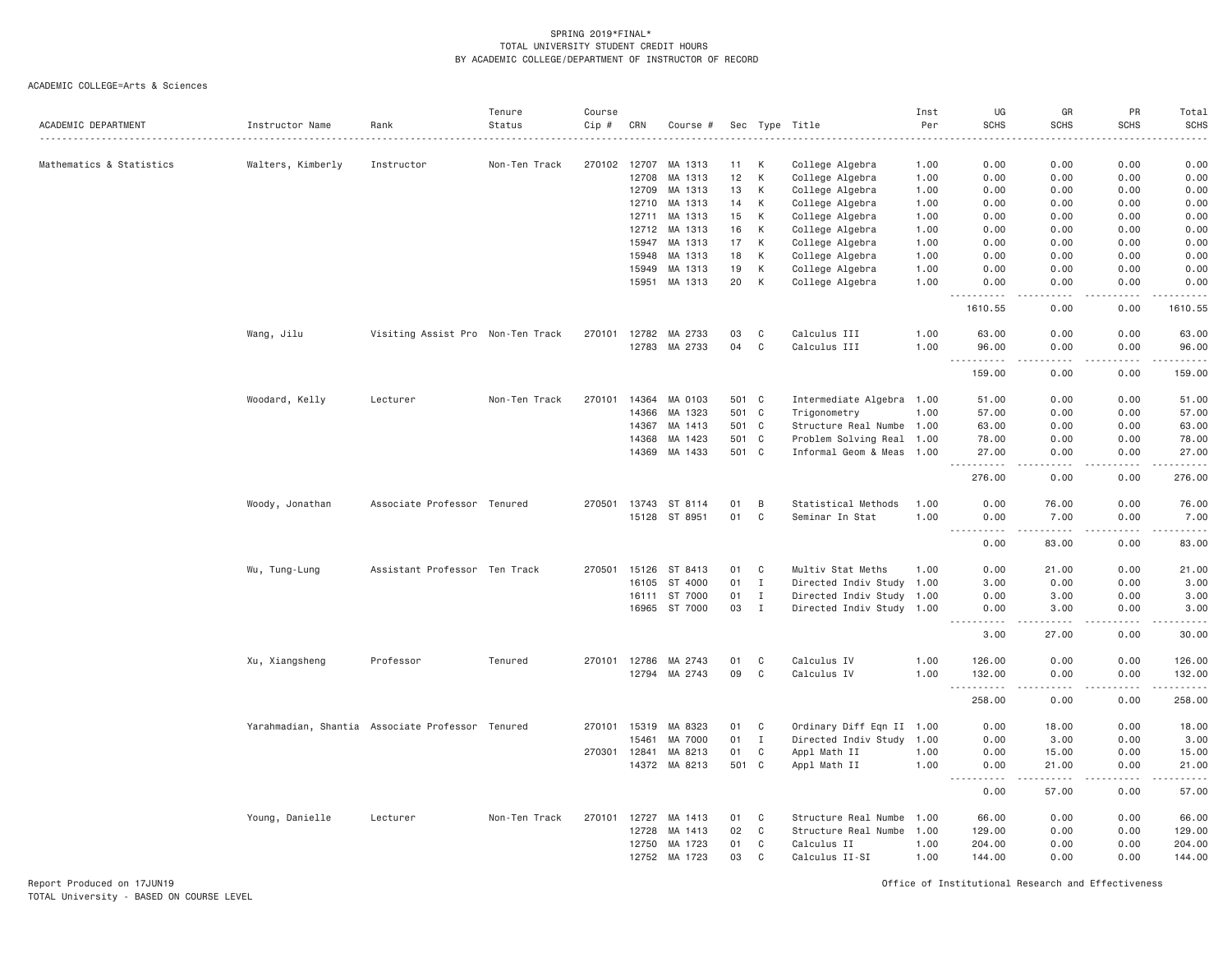| ACADEMIC DEPARTMENT                  | Instructor Name | Rank                          | Tenure<br>Status | Course<br>Cip # | CRN            | Course #           |          |         | Sec Type Title                       | Inst<br>Per  | UG<br><b>SCHS</b>           | GR<br>SCHS                                                                                                                        | <b>PR</b><br><b>SCHS</b> | Total<br>SCHS<br>.                                                                                                                                                                                                                                                                                                                                                                                                                                                                     |
|--------------------------------------|-----------------|-------------------------------|------------------|-----------------|----------------|--------------------|----------|---------|--------------------------------------|--------------|-----------------------------|-----------------------------------------------------------------------------------------------------------------------------------|--------------------------|----------------------------------------------------------------------------------------------------------------------------------------------------------------------------------------------------------------------------------------------------------------------------------------------------------------------------------------------------------------------------------------------------------------------------------------------------------------------------------------|
| Mathematics & Statistics             | Young, Danielle | Lecturer                      | Non-Ten Track    | 270101 12757    |                | MA 1723            | 08       | C       | Calculus II-SI                       | 1.00         | 195.00                      | 0.00                                                                                                                              | 0.00                     | 195,00                                                                                                                                                                                                                                                                                                                                                                                                                                                                                 |
|                                      |                 |                               |                  |                 |                |                    |          |         |                                      |              | 738.00                      | 0.00                                                                                                                              | 0.00                     | 738.00                                                                                                                                                                                                                                                                                                                                                                                                                                                                                 |
|                                      | Zhang, Xiao     | Non-Employee                  | Not Applicable   | 270501 12763    |                | MA 2113            | 03       | B       | Intro to Stats                       | 0.05         | 1.50                        | 0.00                                                                                                                              | 0.00                     | 1.50                                                                                                                                                                                                                                                                                                                                                                                                                                                                                   |
|                                      |                 |                               |                  |                 |                |                    |          |         |                                      |              | -----------<br>1.50         | $\frac{1}{2} \left( \frac{1}{2} \right) \left( \frac{1}{2} \right) \left( \frac{1}{2} \right) \left( \frac{1}{2} \right)$<br>0.00 | .<br>0.00                | ------<br>$- - -$<br>1.50                                                                                                                                                                                                                                                                                                                                                                                                                                                              |
|                                      | Zhang, Xu       | Assistant Professor Ten Track |                  | 270101          | 12826          | MA 4323            | 01       | C.      | Numerical Anal II                    | 1.00         | 66.00                       | 0.00                                                                                                                              | 0.00                     | 66.00                                                                                                                                                                                                                                                                                                                                                                                                                                                                                  |
|                                      |                 |                               |                  |                 | 15318<br>16089 | MA 6323<br>MA 9000 | 01<br>06 | C.<br>D | Numerical Anal II<br>Research / Diss | 1.00<br>1.00 | 0.00<br>0.00                | 9,00<br>9.00                                                                                                                      | 0.00<br>0.00             | 9.00<br>9.00                                                                                                                                                                                                                                                                                                                                                                                                                                                                           |
|                                      |                 |                               |                  |                 |                |                    |          |         |                                      |              | - - - - -<br>66,00          | 18.00                                                                                                                             | ----<br>0.00             | 84.00                                                                                                                                                                                                                                                                                                                                                                                                                                                                                  |
|                                      | Zhou, Qian      | Assistant Professor Ten Track |                  | 270101          | 16915          | MA 7000            | 07       | Ι.      | Directed Indiv Study 1.00            |              | 0.00                        | 3.00                                                                                                                              | 0.00                     | 3.00                                                                                                                                                                                                                                                                                                                                                                                                                                                                                   |
|                                      |                 |                               |                  | 270501          | 13747          | ST 8533            | 01       | C       | Applied Probability                  | 1.00         | 0.00                        | 27,00                                                                                                                             | 0.00                     | 27.00                                                                                                                                                                                                                                                                                                                                                                                                                                                                                  |
|                                      |                 |                               |                  |                 | 15125          | ST 8263            | 01       | C       | Adv Reg Analysis                     | 1.00         | 0.00                        | 24,00                                                                                                                             | 0.00                     | 24.00                                                                                                                                                                                                                                                                                                                                                                                                                                                                                  |
|                                      |                 |                               |                  |                 | 16957          | ST 7000            | 02       | Ι.      | Directed Indiv Study 1.00            |              | 0.00                        | 3,00                                                                                                                              | 0.00<br>.                | 3,00<br>- - - - - -                                                                                                                                                                                                                                                                                                                                                                                                                                                                    |
|                                      |                 |                               |                  |                 |                |                    |          |         |                                      |              | ------<br>- - - - -<br>0.00 | - - - -<br>57.00                                                                                                                  | 0.00                     | 57.00                                                                                                                                                                                                                                                                                                                                                                                                                                                                                  |
| ==================================== |                 |                               |                  |                 |                |                    |          |         |                                      |              | ==========                  |                                                                                                                                   | ==========               | eesseesse                                                                                                                                                                                                                                                                                                                                                                                                                                                                              |
| Mathematics & Statistics             |                 |                               |                  |                 |                |                    |          |         |                                      |              | 16680.00                    | 738.00                                                                                                                            | 0.00                     | 17418,00                                                                                                                                                                                                                                                                                                                                                                                                                                                                               |
| ==================================== |                 |                               |                  |                 |                |                    |          |         |                                      |              | ==========                  | ==========                                                                                                                        | ==========               | $\begin{array}{cccccccccc} \multicolumn{2}{c}{} & \multicolumn{2}{c}{} & \multicolumn{2}{c}{} & \multicolumn{2}{c}{} & \multicolumn{2}{c}{} & \multicolumn{2}{c}{} & \multicolumn{2}{c}{} & \multicolumn{2}{c}{} & \multicolumn{2}{c}{} & \multicolumn{2}{c}{} & \multicolumn{2}{c}{} & \multicolumn{2}{c}{} & \multicolumn{2}{c}{} & \multicolumn{2}{c}{} & \multicolumn{2}{c}{} & \multicolumn{2}{c}{} & \multicolumn{2}{c}{} & \multicolumn{2}{c}{} & \multicolumn{2}{c}{} & \mult$ |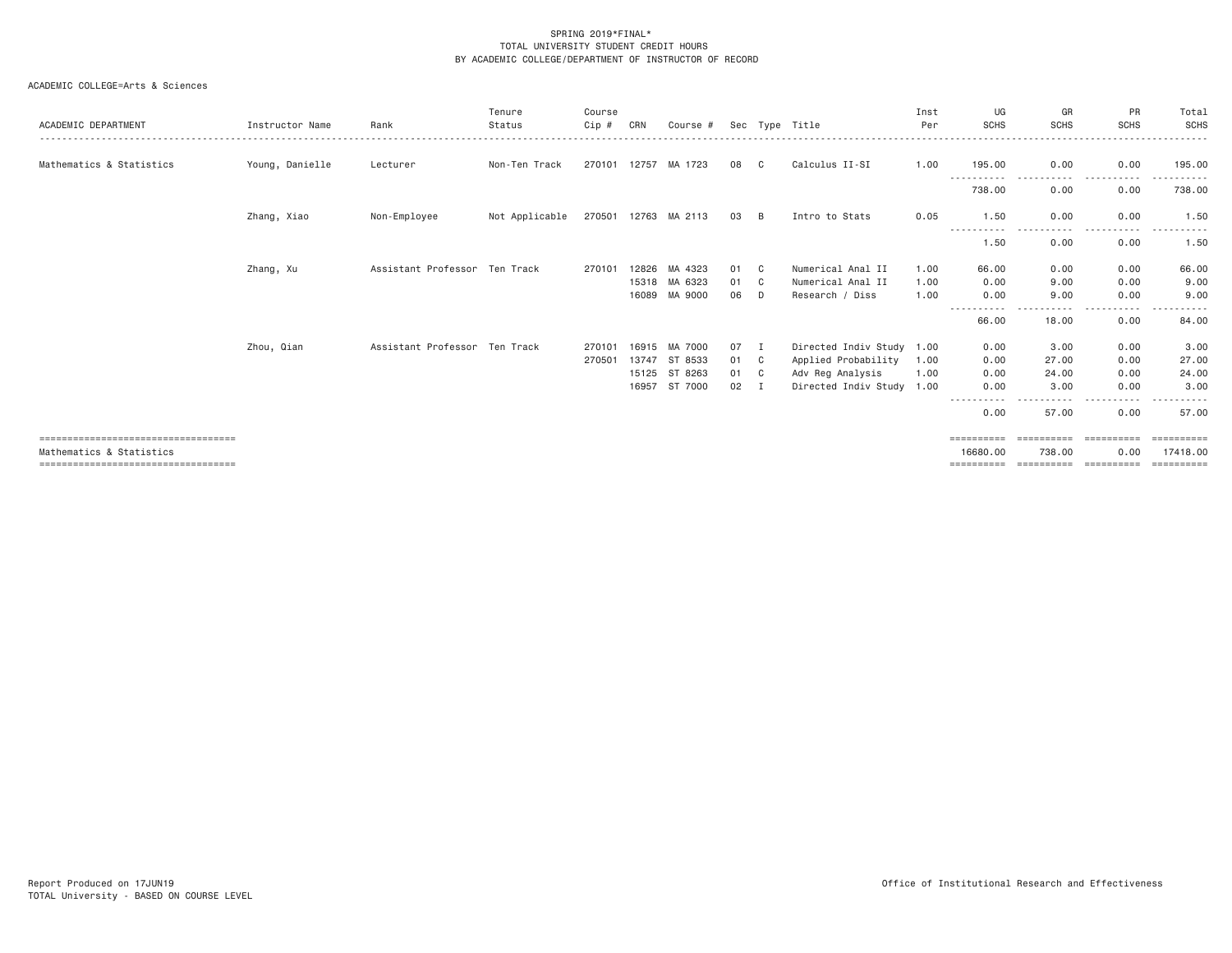| ACADEMIC DEPARTMENT                   | Instructor Name | Rank         | Tenure<br>Status | Course<br>Cip # | CRN   | Course #      |      |                | Sec Type Title            | Inst<br>Per | UG<br><b>SCHS</b>   | GR<br><b>SCHS</b>  | PR<br><b>SCHS</b>  | Total<br>SCHS         |
|---------------------------------------|-----------------|--------------|------------------|-----------------|-------|---------------|------|----------------|---------------------------|-------------|---------------------|--------------------|--------------------|-----------------------|
|                                       |                 |              |                  |                 |       |               |      |                |                           |             |                     |                    |                    | . <u>.</u>            |
| Military Science                      | McNutt, Shawn   | Non-Employee | Not Applicable   | 131314          | 13160 | PE 3111       | 01   |                | Adv Mil Phy Fit           | 1.00        | 56.00               | 0.00               | 0.00               | 56.00                 |
|                                       |                 |              |                  | 280503          | 12971 | MS 3123       | 01   | C              | Adv Mil Skills II         | 1.00        | 24,00               | 0.00               | 0.00               | 24.00                 |
|                                       |                 |              |                  |                 | 12972 | MS 3123       | 02   | C <sub>1</sub> | Adv Mil Skills II         | 1,00        | 33.00               | 0.00               | 0.00               | 33.00                 |
|                                       |                 |              |                  |                 | 12973 | MS 4124       | 01   | B              | Transition to Lieute 0.25 |             | 15,00               | 0.00               | 0.00               | 15.00                 |
|                                       |                 |              |                  |                 |       | 12974 MS 4124 | 02   | B              | Transition to Lieute 0.25 |             | 11.00<br>---------- | 0.00<br>. <u>.</u> | 0.00<br>. <b>.</b> | 11.00                 |
|                                       |                 |              |                  |                 |       |               |      |                |                           |             | 139.00              | 0.00               | 0.00               | 139.00                |
|                                       | Sarrette, David | Non-Employee | Not Applicable   | 280503          | 12973 | MS 4124       | 01   | B              | Transition to Lieute 0.75 |             | 45.00               | 0.00               | 0.00               | 45.00                 |
|                                       |                 |              |                  |                 |       | 12974 MS 4124 | 02   | B              | Transition to Lieute 0.75 |             | 33.00               | 0.00               | 0.00               | 33.00                 |
|                                       |                 |              |                  |                 | 16812 | MS 4000       | 01   | $\mathbf I$    | Dir Indiv Study           | 1.00        | 1.00                | 0.00               | 0.00               | 1.00                  |
|                                       |                 |              |                  |                 | 16814 | MS 4000       | 03   | I              | Dir Indiv Study           | 1.00        | 1.00                | 0.00               | 0.00               | 1.00                  |
|                                       |                 |              |                  |                 | 16815 | MS 4000       | 04   | I              | Dir Indiv Study           | 1.00        | 1.00                | 0.00               | 0.00               | 1.00                  |
|                                       |                 |              |                  |                 | 16816 | MS 4000       | 05   | I              | Dir Indiv Study           | 1.00        | 1.00                | 0.00               | 0.00               | 1.00                  |
|                                       |                 |              |                  |                 | 16817 | MS 4000       | 06   | $\mathbf{I}$   | Dir Indiv Study           | 1.00        | 1.00                | 0.00               | 0.00               | 1.00                  |
|                                       |                 |              |                  |                 |       |               |      |                |                           |             | 83,00               | 0.00               | 0.00               | 83.00                 |
|                                       | Vazquez, Luis   | Non-Employee | Not Applicable   | 280503          | 12969 | MS 2123       | 01   | C C            | Tactics & Officershi 1.00 |             | 42.00               | 0.00               | 0.00               | 42.00                 |
|                                       |                 |              |                  |                 | 12970 | MS 2123       | 02   | $\mathbf{C}$   | Tactics & Officershi 1.00 |             | 54.00               | 0.00               | 0.00               | 54.00                 |
|                                       |                 |              |                  |                 |       | 16872 MS 4000 | 07 I |                | Dir Indiv Study           | 1.00        | 1.00                | 0.00               | 0.00               | 1.00                  |
|                                       |                 |              |                  |                 |       |               |      |                |                           |             | ----------<br>97.00 | 0.00               | 0.00               | 97.00                 |
| ===================================== |                 |              |                  |                 |       |               |      |                |                           |             | ==========          | ==========         | ==========         | $=$ = = = = = = = = = |
| Military Science                      |                 |              |                  |                 |       |               |      |                |                           |             | 319.00              | 0.00               | 0.00               | 319.00                |
|                                       |                 |              |                  |                 |       |               |      |                |                           |             |                     |                    |                    | ==========            |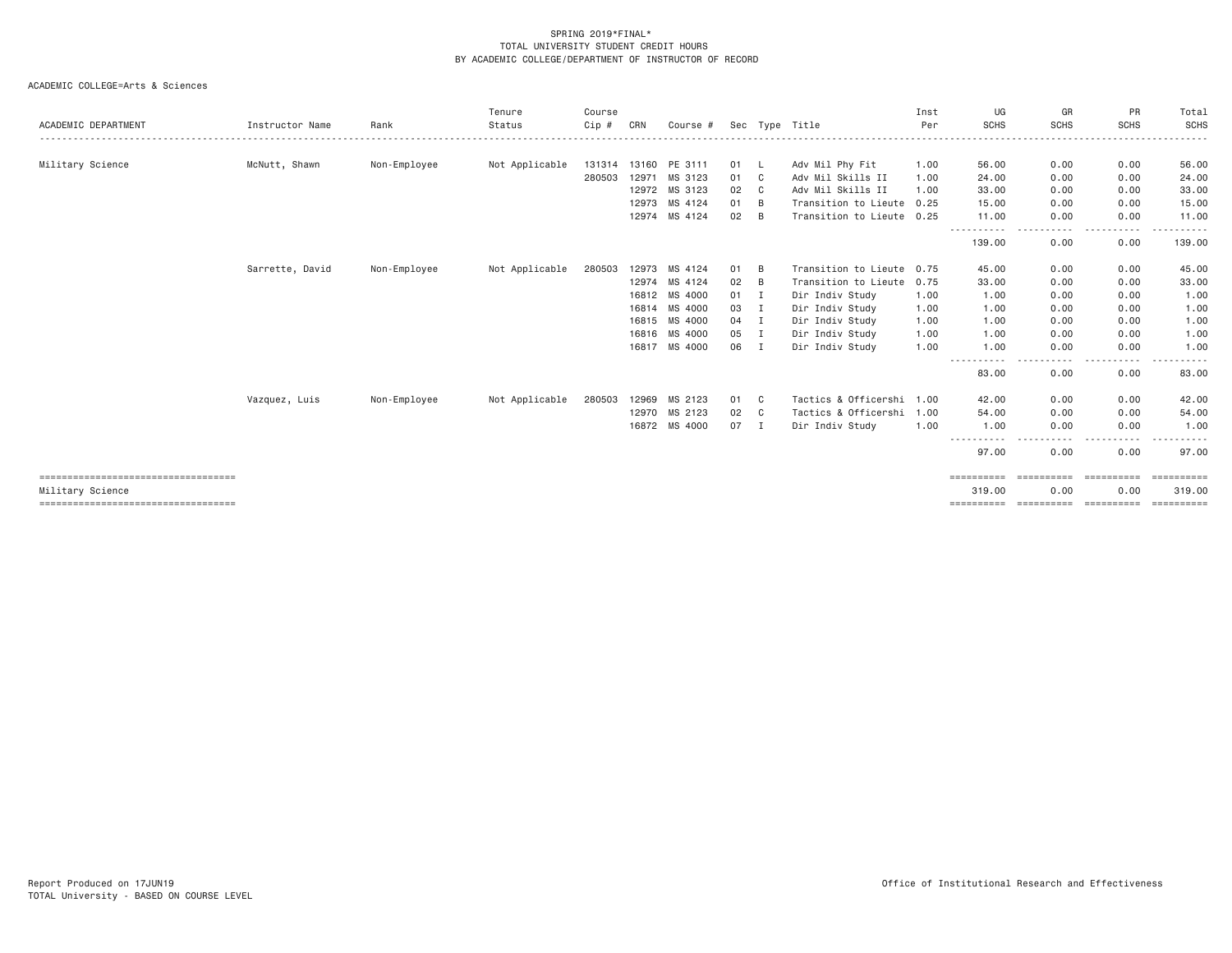| ACADEMIC DEPARTMENT   | Instructor Name               | Rank                          | Tenure<br>Status | Course<br>Cip # | CRN   | Course #              | Sec               | Type         | Title                     | Inst<br>Per | UG<br><b>SCHS</b>                            | GR<br><b>SCHS</b>                   | PR<br><b>SCHS</b>                                         | Total<br><b>SCHS</b>                                                                                                                                                                      |
|-----------------------|-------------------------------|-------------------------------|------------------|-----------------|-------|-----------------------|-------------------|--------------|---------------------------|-------------|----------------------------------------------|-------------------------------------|-----------------------------------------------------------|-------------------------------------------------------------------------------------------------------------------------------------------------------------------------------------------|
| Philosophy & Religion | Bickle, John                  | Professor                     | Tenured          | 240101 12540    |       | HON 4093              | H <sub>10</sub> S |              | Honors Thesis             | 1.00        | 3.00                                         | 0.00                                | 0.00                                                      | 3.00                                                                                                                                                                                      |
|                       |                               |                               |                  | 380103 13331    |       | PHI 3013              | 01                | C            | <b>Business Ethics</b>    | 1.00        | 117.00                                       | 0.00                                | 0.00                                                      | 117.00                                                                                                                                                                                    |
|                       |                               |                               |                  |                 |       |                       |                   |              |                           |             | .<br>120.00                                  | .<br>0.00                           | $\omega_{\alpha}=\omega_{\alpha}=\omega_{\alpha}$<br>0.00 | .<br>120.00                                                                                                                                                                               |
|                       | Bisson, Albert                | Instructor                    | Non-Ten Track    | 240101          | 12514 | HON 2003              | H02 I             |              | Oxbridge Tutorial         | 1.00        | 3,00                                         | 0.00                                | 0.00                                                      | 3.00                                                                                                                                                                                      |
|                       |                               |                               |                  | 380201          | 13625 | REL 1103              | H <sub>0</sub> 1  | $\mathbf{C}$ | Honors Intro To Reli 1.00 |             | 63.00                                        | 0.00                                | 0.00                                                      | 63.00                                                                                                                                                                                     |
|                       |                               |                               |                  |                 | 13630 | REL 3223              | 01                | C            | World Religions II        | 1.00        | 120.00                                       | 0.00                                | 0.00                                                      | 120.00                                                                                                                                                                                    |
|                       |                               |                               |                  | 380203          | 13626 | REL 1223              | 01                | C            | Intr To New Test          | 1.00        | 132.00                                       | 0.00                                | 0.00                                                      | 132.00                                                                                                                                                                                    |
|                       |                               |                               |                  |                 | 14694 | REL 3493              | 01                | $\mathbf C$  |                           | 1.00        | 114.00                                       | 0.00                                | 0.00                                                      | 114.00                                                                                                                                                                                    |
|                       |                               |                               |                  |                 |       |                       |                   |              | Pauline Theology          |             | $\sim$ $\sim$ $\sim$<br><b></b>              | .                                   | .                                                         | .                                                                                                                                                                                         |
|                       |                               |                               |                  |                 |       |                       |                   |              |                           |             | 432.00                                       | 0.00                                | 0.00                                                      | 432.00                                                                                                                                                                                    |
|                       | Boyce, Kristin                | Assistant Professor Ten Track |                  | 240101          | 12508 | HON 1163              | H <sub>0</sub> 1  | - S          | The Quest I               | 1.00        | 42.00                                        | 0.00                                | 0.00                                                      | 42.00                                                                                                                                                                                     |
|                       |                               |                               |                  | 380102 13321    |       | PHI 1113              | 06                | C            | Intro To Logic            | 1.00        | 141.00<br>$\sim$ $\sim$                      | 0.00<br>$\sim$ $\sim$ $\sim$ $\sim$ | 0.00<br>.                                                 | 141.00<br>$\omega_{\alpha}=\omega_{\alpha}=\omega_{\alpha}$                                                                                                                               |
|                       |                               |                               |                  |                 |       |                       |                   |              |                           |             | 183.00                                       | 0.00                                | 0.00                                                      | 183.00                                                                                                                                                                                    |
|                       | Bruno, Michael                | Assistant Professor Ten Track |                  | 380101          | 13311 | PHI 1103              | 03                | C            | Intro To Philosophy       | 1.00        | 123.00                                       | 0.00                                | 0.00                                                      | 123.00                                                                                                                                                                                    |
|                       |                               |                               |                  |                 |       | 13312 PHI 1103        | 04                | C            | Intro To Philosophy       | 1.00        | 138.00                                       | 0.00                                | 0.00                                                      | 138.00                                                                                                                                                                                    |
|                       |                               |                               |                  |                 |       | 380103 13325 PHI 1123 | 04                | C            | Intro To Ethics           | 1.00        | 132.00<br><u>.</u>                           | 0.00<br>.                           | 0.00<br>.                                                 | 132.00<br>.                                                                                                                                                                               |
|                       |                               |                               |                  |                 |       |                       |                   |              |                           |             | 393.00                                       | 0.00                                | 0.00                                                      | 393.00                                                                                                                                                                                    |
|                       | Clifford, Michael             | Professor                     | Tenured          | 380101          | 14676 | PHI 3113              | 01                | C            | Philosophy Of Law         | 1.00        | 33.00                                        | 0.00                                | 0.00                                                      | 33.00                                                                                                                                                                                     |
|                       |                               |                               |                  | 380103 14405    |       | PHI 3013              | 501               | $\mathbf C$  | <b>Business Ethics</b>    | 1.00        | 66.00                                        | 0.00                                | 0.00                                                      | 66.00                                                                                                                                                                                     |
|                       |                               |                               |                  |                 |       | 14674 PHI 3013        | 02                | C            | <b>Business Ethics</b>    | 1.00        | 102.00<br>$\sim$ $\sim$ $\sim$<br>. <b>.</b> | 0.00<br>$- - - -$                   | 0.00<br>.                                                 | 102.00<br>.                                                                                                                                                                               |
|                       |                               |                               |                  |                 |       |                       |                   |              |                           |             | 201.00                                       | 0.00                                | 0.00                                                      | 201.00                                                                                                                                                                                    |
|                       | Derby, Timothy                | Lecturer                      | Non-Ten Track    | 380201          | 13620 | REL 1103              | 02                | C            | Intro To Religion         | 1.00        | 135.00                                       | 0.00                                | 0.00                                                      | 135.00                                                                                                                                                                                    |
|                       |                               |                               |                  |                 | 13621 | REL 1103              | 03                | C            | Intro To Religion         | 1.00        | 132.00                                       | 0.00                                | 0.00                                                      | 132.00                                                                                                                                                                                    |
|                       |                               |                               |                  |                 |       | 14426 REL 1103        | 501 C             |              | Intro To Religion         | 1.00        | 99.00<br>المتمالين<br>$\sim$ $\sim$ $\sim$   | 0.00<br>.                           | 0.00<br>.                                                 | 99.00<br>$- - - - - -$                                                                                                                                                                    |
|                       |                               |                               |                  |                 |       |                       |                   |              |                           |             | 366.00                                       | 0.00                                | 0.00                                                      | 366.00                                                                                                                                                                                    |
|                       | Hall, Alicia                  | Assistant Professor Ten Track |                  | 380102 13320    |       | PHI 1113              | 05                | C            | Intro To Logic            | 1.00        | 123.00                                       | 0.00                                | 0.00                                                      | 123.00                                                                                                                                                                                    |
|                       |                               |                               |                  | 380103          | 13327 | PHI 1123              | 06                | C            | Intro To Ethics           | 1.00        | 141.00                                       | 0.00                                | 0.00                                                      | 141.00                                                                                                                                                                                    |
|                       |                               |                               |                  |                 | 13330 | PHI 1123              | HO1 C             |              | Intro To Ethics - Ho      | 1.00        | 75.00<br>$ -$                                | 0.00                                | 0.00                                                      | 75.00<br>.                                                                                                                                                                                |
|                       |                               |                               |                  |                 |       |                       |                   |              |                           |             | 339.00                                       | 0.00                                | 0.00                                                      | 339.00                                                                                                                                                                                    |
|                       | Hammons, Christopher Lecturer |                               | Non-Ten Track    | 380102 14403    |       | PHI 1113              | 501 C             |              | Intro To Logic            | 1.00        | 24.00                                        | 0.00                                | 0.00                                                      | 24.00                                                                                                                                                                                     |
|                       |                               |                               |                  |                 |       | 380103 14404 PHI 1123 | 501 C             |              | Intro To Ethics           | 1.00        | 39.00                                        | 0.00                                | 0.00                                                      | 39.00                                                                                                                                                                                     |
|                       |                               |                               |                  |                 |       |                       |                   |              |                           |             | $\sim$ $\sim$ $\sim$<br>.<br>63.00           | 0.00                                | .<br>0.00                                                 | المتمامين<br>63.00                                                                                                                                                                        |
|                       |                               |                               |                  |                 |       |                       |                   |              |                           |             |                                              |                                     |                                                           |                                                                                                                                                                                           |
|                       | Holt, Dale                    | Professor                     | Tenured          | 380101 14679    |       | PHI 3123              | 01                | C            | Phil Of Religion          | 1.00        | 111.00                                       | 0.00                                | 0.00                                                      | 111.00                                                                                                                                                                                    |
|                       |                               |                               |                  | 380102          | 13319 | PHI 1113              | 04                | $\mathtt{C}$ | Intro To Logic            | 1.00        | 135.00                                       | 0.00                                | 0.00                                                      | 135.00                                                                                                                                                                                    |
|                       |                               |                               |                  |                 |       | 380103 13326 PHI 1123 | 05                | $\mathbf C$  | Intro To Ethics           | 1.00        | 132.00<br>$\sim$ $\sim$ $\sim$               | 0.00                                | 0.00                                                      | 132.00<br>$\frac{1}{2} \left( \frac{1}{2} \right) \left( \frac{1}{2} \right) \left( \frac{1}{2} \right) \left( \frac{1}{2} \right) \left( \frac{1}{2} \right) \left( \frac{1}{2} \right)$ |
|                       |                               |                               |                  |                 |       |                       |                   |              |                           |             | 378.00                                       | 0.00                                | 0.00                                                      | 378.00                                                                                                                                                                                    |
|                       | Johnson, Gregory              | Instructor                    | Non-Ten Track    |                 |       | 380101 13315 PHI 1103 | 07                | C            | Intro To Philosophy       | 1.00        | 111.00                                       | 0.00                                | 0.00                                                      | 111.00                                                                                                                                                                                    |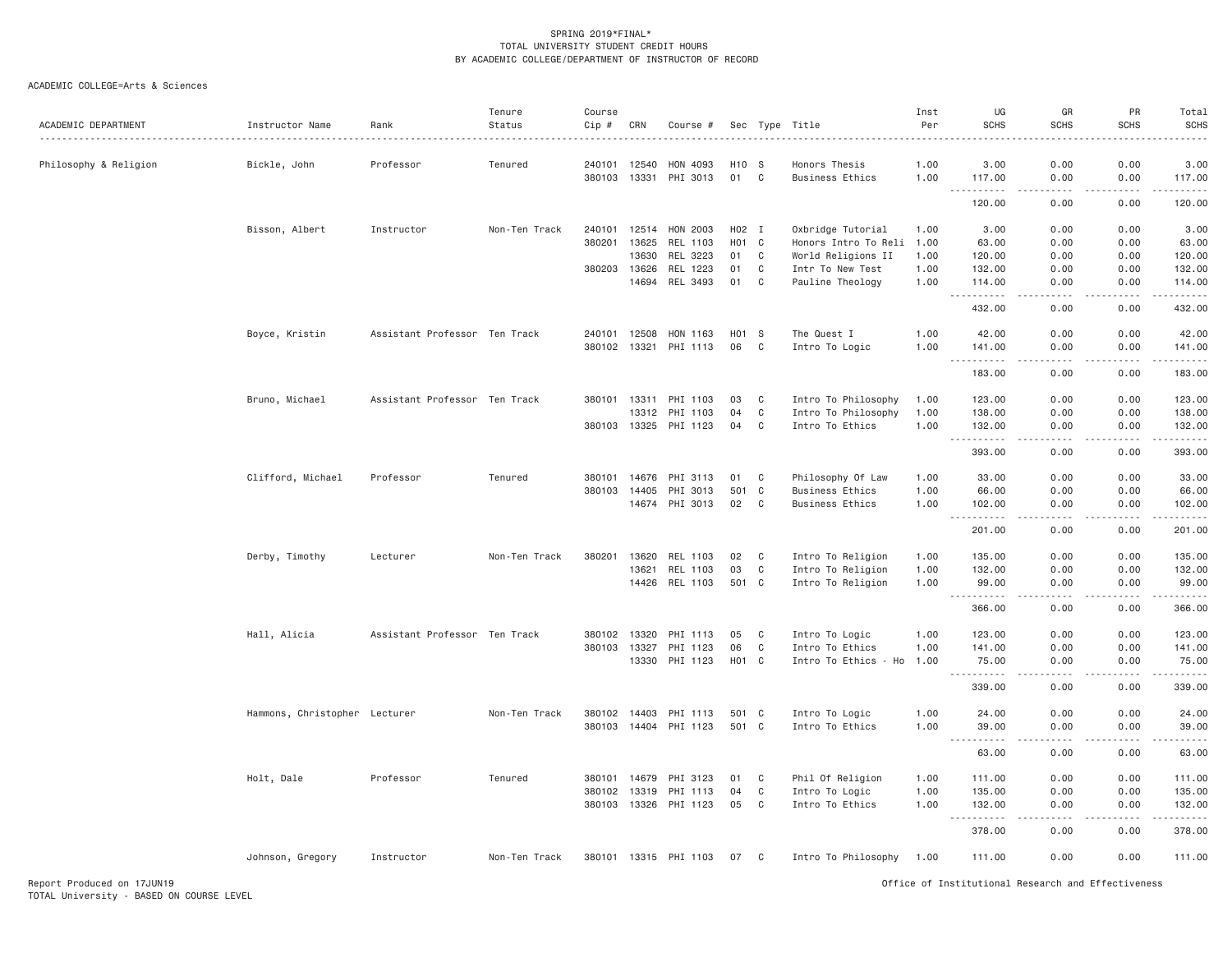| ACADEMIC DEPARTMENT   | Instructor Name    | Rank                          | Tenure<br>Status | Course<br>Cip # | CRN          | Course #              |                   |              | Sec Type Title            | Inst<br>Per | UG<br><b>SCHS</b>                                                                                                                                                               | GR<br><b>SCHS</b>                   | PR<br><b>SCHS</b>     | Total<br><b>SCHS</b> |
|-----------------------|--------------------|-------------------------------|------------------|-----------------|--------------|-----------------------|-------------------|--------------|---------------------------|-------------|---------------------------------------------------------------------------------------------------------------------------------------------------------------------------------|-------------------------------------|-----------------------|----------------------|
|                       |                    |                               |                  |                 |              |                       |                   |              |                           |             |                                                                                                                                                                                 |                                     |                       |                      |
| Philosophy & Religion | Johnson, Gregory   | Instructor                    | Non-Ten Track    |                 | 380101 13991 | PHI 1103              | 201 C             |              | Intro To Philosophy       | 1.00        | 24.00                                                                                                                                                                           | 0.00                                | 0.00                  | 24.00                |
|                       |                    |                               |                  |                 | 14547        | PHI 1103              | 501 C             |              | Intro To Philosophy       | 1.00        | 48.00                                                                                                                                                                           | 0.00                                | 0.00                  | 48.00                |
|                       |                    |                               |                  |                 | 16466        | PHI 4000              |                   | 201 I        | Directed Indiv Study      | 1.00        | 3.00                                                                                                                                                                            | 0.00                                | 0.00                  | 3.00                 |
|                       |                    |                               |                  |                 |              | 380103 13992 PHI 3013 | 201 C             |              | <b>Business Ethics</b>    | 1.00        | 21.00                                                                                                                                                                           | 0.00                                | 0.00                  | 21.00                |
|                       |                    |                               |                  |                 |              |                       |                   |              |                           |             | $\sim$ $\sim$ $\sim$<br>.<br>207.00                                                                                                                                             | .<br>0.00                           | .<br>0.00             | .<br>207.00          |
|                       | Kallfelz, William  | Instructor                    | Non-Ten Track    |                 |              | 240101 12542 HON 4093 | H12 S             |              | Honors Thesis             | 1.00        | 3.00                                                                                                                                                                            | 0.00                                | 0.00                  | 3.00                 |
|                       |                    |                               |                  | 380101          | 15314        | PHI 3323              | 02                | C            | Medical Ethics            | 1.00        | 96.00                                                                                                                                                                           | 0.00                                | 0.00                  | 96.00                |
|                       |                    |                               |                  |                 | 16423        | PHI 4000              | 03                | $\mathbf{I}$ | Directed Indiv Study      | 1.00        | 3.00                                                                                                                                                                            | 0.00                                | 0.00                  | 3.00                 |
|                       |                    |                               |                  |                 | 16518        | PHI 7000              | 01                | $\mathbf{I}$ | Directed Indiv Study 1.00 |             | 0.00                                                                                                                                                                            | 3.00                                | 0.00                  | 3.00                 |
|                       |                    |                               |                  | 380201          | 13619        | REL 1103              | 01                | $\mathbf C$  | Intro To Religion         | 1.00        | 129.00                                                                                                                                                                          | 0.00                                | 0.00                  | 129.00               |
|                       |                    |                               |                  |                 | 14692        | REL 1103              | 04                | C            | Intro To Religion         | 1.00        | 135.00                                                                                                                                                                          | 0.00                                | 0.00                  | 135.00               |
|                       |                    |                               |                  |                 |              | 14693 REL 3133        | 01                | <b>S</b>     | Seminar in Religion       | 1.00        | 21.00                                                                                                                                                                           | 0.00                                | 0.00                  | 21.00                |
|                       |                    |                               |                  |                 |              |                       |                   |              |                           |             | .                                                                                                                                                                               | د د د د                             | .                     | $- - - - - -$        |
|                       |                    |                               |                  |                 |              |                       |                   |              |                           |             | 387.00                                                                                                                                                                          | 3.00                                | 0.00                  | 390.00               |
|                       | McGuire, Mara      | Non-Faculty                   | Not Applicable   |                 |              | 380101 13309 PHI 1103 | 01 C              |              | Intro To Philosophy       | 1.00        | 132.00                                                                                                                                                                          | 0.00                                | 0.00<br>$\frac{1}{2}$ | 132.00<br>.          |
|                       |                    |                               |                  |                 |              |                       |                   |              |                           |             | 132.00                                                                                                                                                                          | 0.00                                | 0.00                  | 132.00               |
|                       | Moffatt, Barton    | Associate Professor Tenured   |                  | 380101          | 13336        | PHI 3323              | 01                | C            | Medical Ethics            | 1.00        | 96.00                                                                                                                                                                           | 0.00                                | 0.00                  | 96.00                |
|                       |                    |                               |                  |                 | 14680        | PHI 4173              | 01                | $\mathbf C$  | Philosophy of Biolog      | 1.00        | 18.00                                                                                                                                                                           | 0.00                                | 0.00                  | 18.00                |
|                       |                    |                               |                  |                 |              | 14691 PHI 3323        | H <sub>01</sub> C |              | Medical Ethics            | 1.00        | 54.00                                                                                                                                                                           | 0.00                                | 0.00                  | 54.00                |
|                       |                    |                               |                  |                 |              |                       |                   |              |                           |             | .<br>$- - -$<br>168.00                                                                                                                                                          | $\frac{1}{2}$<br>0.00               | .<br>0.00             | .<br>168.00          |
|                       | Montgomery, Robert | Lecturer                      | Non-Ten Track    | 380201          |              | 13622 REL 1103        | 05                | C            | Intro To Religion         | 1.00        | 132.00                                                                                                                                                                          | 0.00                                | 0.00                  | 132.00               |
|                       |                    |                               |                  |                 | 13623        | REL 1103              | 06                | C            | Intro To Religion         | 1.00        | 135.00                                                                                                                                                                          | 0.00                                | 0.00                  | 135.00               |
|                       |                    |                               |                  |                 | 451101 13662 | SO 1003               | 06                | $\mathbf C$  | Intro To Sociology        | 1.00        | 237.00                                                                                                                                                                          | 0.00                                | 0.00                  | 237.00               |
|                       |                    |                               |                  |                 |              | 13663 SO 1003         | 07                | $\mathbf C$  | Intro To Sociology        | 1.00        | 234.00                                                                                                                                                                          | 0.00                                | 0.00                  | 234.00               |
|                       |                    |                               |                  |                 |              |                       |                   |              |                           |             | 738.00                                                                                                                                                                          | 0.00                                | 0.00                  | .<br>738,00          |
|                       |                    |                               |                  |                 |              |                       |                   |              |                           |             |                                                                                                                                                                                 |                                     |                       |                      |
|                       | Neal, Anthony      | Assistant Professor Ten Track |                  |                 | 240101 12511 | HON 1173              | H02 S<br>H03 S    |              | The Quest II              | 1.00        | 30.00                                                                                                                                                                           | 0.00<br>0.00                        | 0.00                  | 30.00                |
|                       |                    |                               |                  |                 |              | 12512 HON 1173        |                   |              | The Quest II              | 1.00        | 36.00<br>. <b>.</b><br>$\cdots$                                                                                                                                                 | الدامات بال                         | 0.00<br>.             | 36.00<br>.           |
|                       |                    |                               |                  |                 |              |                       |                   |              |                           |             | 66.00                                                                                                                                                                           | 0.00                                | 0.00                  | 66.00                |
|                       | Roche, Michael     | Lecturer                      | Non-Ten Track    | 380101          | 13310        | PHI 1103              | 02                | C            | Intro To Philosophy       | 1.00        | 135.00                                                                                                                                                                          | 0.00                                | 0.00                  | 135.00               |
|                       |                    |                               |                  |                 |              | 13313 PHI 1103        | 05                | $\mathbf C$  | Intro To Philosophy       | 1.00        | 135.00                                                                                                                                                                          | 0.00                                | 0.00                  | 135.00               |
|                       |                    |                               |                  |                 |              | 380102 13318 PHI 1113 | 03                | C            | Intro To Logic            | 1.00        | 135.00<br>.<br>$\sim$ $\sim$ $\sim$                                                                                                                                             | 0.00<br>د د د د                     | 0.00<br>.             | 135.00<br>.          |
|                       |                    |                               |                  |                 |              |                       |                   |              |                           |             | 405.00                                                                                                                                                                          | 0.00                                | 0.00                  | 405.00               |
|                       | Thompson, James    | Associate Professor Tenured   |                  | 380101          | 13332        | PHI 3033              | 01                | C            | Hi West Phil: Part I 1.00 |             | 42.00                                                                                                                                                                           | 0.00                                | 0.00                  | 42.00                |
|                       |                    |                               |                  |                 |              | 380102 13316 PHI 1113 | 01                | C            | Intro To Logic            | 1.00        | 144.00                                                                                                                                                                          | 0.00                                | 0.00                  | 144.00               |
|                       |                    |                               |                  |                 |              | 13317 PHI 1113        | 02                | $\mathbf C$  | Intro To Logic            | 1.00        | 141.00                                                                                                                                                                          | 0.00                                | 0.00                  | 141.00               |
|                       |                    |                               |                  |                 |              |                       |                   |              |                           |             | $\frac{1}{2} \left( \frac{1}{2} \right) \left( \frac{1}{2} \right) \left( \frac{1}{2} \right) \left( \frac{1}{2} \right) \left( \frac{1}{2} \right)$<br>$\sim$ $\sim$<br>327.00 | $\sim$ $\sim$ $\sim$ $\sim$<br>0.00 | .<br>0.00             | .<br>327.00          |
|                       | Waite, Seth        | Non-Employee                  | Not Applicable   |                 |              | 380103 13323 PHI 1123 | 02                | C            | Intro To Ethics           | 1.00        | 123.00                                                                                                                                                                          | 0.00                                | 0.00                  | 123.00               |
|                       |                    |                               |                  |                 |              |                       |                   |              |                           |             |                                                                                                                                                                                 |                                     |                       |                      |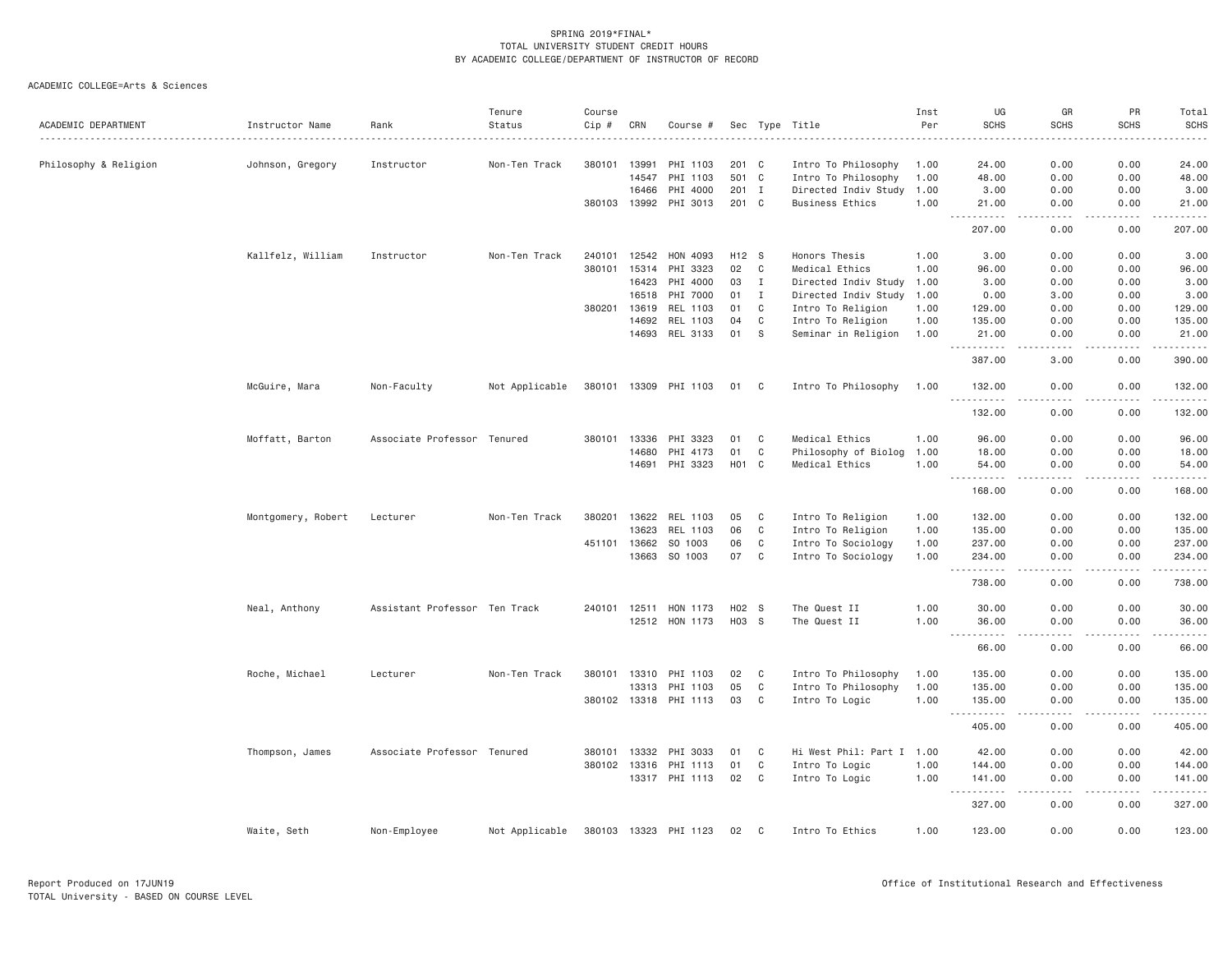| ACADEMIC DEPARTMENT                   | Instructor Name | Rank                          | Tenure<br>Status | Course<br>$Cip$ # | CRN   | Course #       |           |    | Sec Type Title            | Inst<br>Per | UG<br><b>SCHS</b>     | GR<br><b>SCHS</b>   | PR<br><b>SCHS</b> | Total<br>SCHS          |
|---------------------------------------|-----------------|-------------------------------|------------------|-------------------|-------|----------------|-----------|----|---------------------------|-------------|-----------------------|---------------------|-------------------|------------------------|
|                                       |                 |                               |                  |                   |       |                |           |    |                           |             | -----------           |                     |                   | ----------             |
|                                       |                 |                               |                  |                   |       |                |           |    |                           |             | 123.00                | 0.00                | 0.00              | 123.00                 |
| Philosophy & Religion                 | Witt, Joseph    | Associate Professor Tenured   |                  | 380201            | 13628 | REL 3033       | 01 C      |    | Theory & Method in R 1.00 |             | 36.00                 | 0.00                | 0.00              | 36.00                  |
|                                       |                 |                               |                  |                   |       | 13629 REL 3113 | $CO1$ $C$ |    | Religions & Environm 1.00 |             | 48,00                 | 0.00<br>.           | 0.00<br>.         | 48.00                  |
|                                       |                 |                               |                  |                   |       |                |           |    |                           |             | 84.00                 | 0.00                | 0.00              | 84.00                  |
|                                       | Wylie, Danielle | Assistant Professor Ten Track |                  | 380101            | 16929 | PHI 4000       | 04        | Ι. | Directed Indiv Study 1.00 |             | 3.00                  | 0.00                | 0.00              | 3.00                   |
|                                       |                 |                               |                  | 380103            | 13322 | PHI 1123       | 01        | C. | Intro To Ethics           | 1.00        | 135,00                | 0.00                | 0.00              | 135.00                 |
|                                       |                 |                               |                  |                   | 13324 | PHI 1123       | 03        | C  | Intro To Ethics           | 1.00        | 132.00                | 0.00                | 0.00              | 132,00                 |
|                                       |                 |                               |                  |                   |       |                |           |    |                           |             | -----------<br>270.00 | -----------<br>0.00 | .<br>0.00         | . <u>.</u> .<br>270.00 |
| ====================================  |                 |                               |                  |                   |       |                |           |    |                           |             | ==========            | ----------          | ==========        | =========              |
| Philosophy & Religion                 |                 |                               |                  |                   |       |                |           |    |                           |             | 5382.00               | 3.00                | 0.00              | 5385,00                |
| ===================================== |                 |                               |                  |                   |       |                |           |    |                           |             | ==========            | ==========          | ==========        |                        |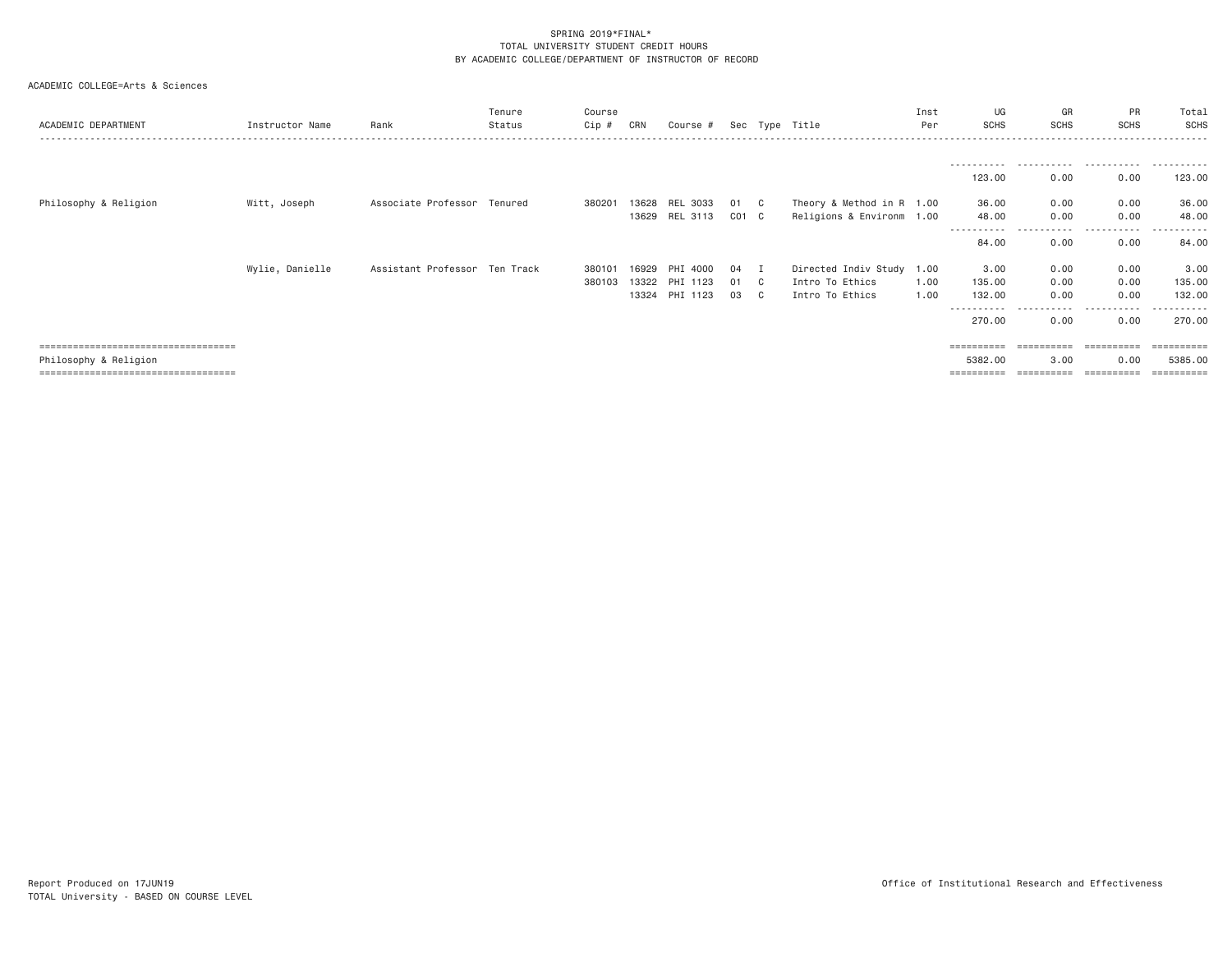| ACADEMIC DEPARTMENT | Instructor Name                        | Rank                              | Tenure<br>Status | Course<br>Cip # | CRN          | Course #                 |                    |              | Sec Type Title<br>.                          | Inst<br>Per | UG<br><b>SCHS</b>                           | GR<br><b>SCHS</b>                                                                                                                                             | PR<br><b>SCHS</b> | Total<br><b>SCHS</b>                                                                                                              |
|---------------------|----------------------------------------|-----------------------------------|------------------|-----------------|--------------|--------------------------|--------------------|--------------|----------------------------------------------|-------------|---------------------------------------------|---------------------------------------------------------------------------------------------------------------------------------------------------------------|-------------------|-----------------------------------------------------------------------------------------------------------------------------------|
| Physics & Astronomy | Afanasjev, Anatoli                     | Professor                         | Tenured          |                 | 400801 13303 | PH 6333<br>16304 PH 9000 | 01<br>02           | C<br>D       | Electromag Fields II 1.00<br>Research / Diss | 1,00        | 0.00<br>0.00                                | 30.00<br>9.00                                                                                                                                                 | 0.00<br>0.00      | 30.00<br>9.00                                                                                                                     |
|                     |                                        |                                   |                  |                 |              |                          |                    |              |                                              |             | 0.00                                        | 39.00                                                                                                                                                         | .<br>0.00         | .<br>39.00                                                                                                                        |
|                     | Agbemava, Sylvester                    | Grad Research Assis Non-Ten Track |                  |                 |              | 400801 13200 PH 1113     | 04                 | C            | Gen Physics I                                | 1.00        | 204.00                                      | 0.00                                                                                                                                                          | 0.00              | 204.00                                                                                                                            |
|                     |                                        |                                   |                  |                 |              |                          |                    |              |                                              |             | .<br>204.00                                 | .<br>0.00                                                                                                                                                     | <u>.</u><br>0.00  | $- - - - - -$<br>204.00                                                                                                           |
|                     | Ariunbold, Gombojav                    | Assistant Professor Ten Track     |                  | 400801          |              | 13246 PH 2213            | 03                 | C            | Physics I                                    | 1.00        | 177.00                                      | 0.00                                                                                                                                                          | 0.00              | 177.00                                                                                                                            |
|                     |                                        |                                   |                  |                 | 13247        | PH 2213                  | 04                 | C            | Physics I                                    | 1.00        | 171.00                                      | 0.00                                                                                                                                                          | 0.00              | 171.00                                                                                                                            |
|                     |                                        |                                   |                  |                 |              | 16647 PH 9000            | 15                 | D            | Research / Diss                              | 1.00        | 0.00<br>.                                   | 3.00<br><u>.</u>                                                                                                                                              | 0.00<br>.         | 3.00<br>.                                                                                                                         |
|                     |                                        |                                   |                  |                 |              |                          |                    |              |                                              |             | 348.00                                      | 3.00                                                                                                                                                          | 0.00              | 351.00                                                                                                                            |
|                     | Arnoldus, Henk                         | Professor                         | Tenured          |                 |              | 400801 13248 PH 2213     | 05                 | C            | Physics I                                    | 1.00        | 165.00                                      | 0.00                                                                                                                                                          | 0.00              | 165.00                                                                                                                            |
|                     |                                        |                                   |                  |                 | 16309        | PH 9000                  | 07                 | D            | Research / Diss                              | 1.00        | 0.00                                        | 27.00                                                                                                                                                         | 0.00              | 27.00                                                                                                                             |
|                     |                                        |                                   |                  | 400810          |              | 13307 PH 8243            | 01                 | C            | Meth Theoret Ph II                           | 1.00        | 0.00<br><u>.</u>                            | 18.00<br>$\frac{1}{2} \left( \frac{1}{2} \right) \left( \frac{1}{2} \right) \left( \frac{1}{2} \right) \left( \frac{1}{2} \right) \left( \frac{1}{2} \right)$ | 0.00<br>.         | 18.00<br>.                                                                                                                        |
|                     |                                        |                                   |                  |                 |              |                          |                    |              |                                              |             | 165.00                                      | 45.00                                                                                                                                                         | 0.00              | 210.00                                                                                                                            |
|                     | Clay, Rudolf                           | Professor                         | Tenured          |                 | 400801 14761 | PH 4413                  | 01                 | C            | Thermal Physics                              | 1.00        | 18.00                                       | 0.00                                                                                                                                                          | 0.00              | 18.00                                                                                                                             |
|                     |                                        |                                   |                  |                 | 14762        | PH 6413                  | 01                 | $\mathbf C$  | Thermal Physics                              | 1.00        | 0.00                                        | 12.00                                                                                                                                                         | 0.00              | 12.00                                                                                                                             |
|                     |                                        |                                   |                  |                 | 16325        | PH 9000                  | 09                 | D            | Research / Diss                              | 1.00        | 0.00<br>.                                   | 6.00<br>$- - - - -$                                                                                                                                           | 0.00<br>.         | 6.00<br>.                                                                                                                         |
|                     |                                        |                                   |                  |                 |              |                          |                    |              |                                              |             | 18.00                                       | 18.00                                                                                                                                                         | 0.00              | 36.00                                                                                                                             |
|                     | Crider, Benjamin                       | Assistant Professor Ten Track     |                  |                 |              | 400801 13240 PH 1133     | 01                 | $\mathbf{C}$ | Gen Physics III                              | 1.00        | 96.00<br>$\sim$ $\sim$ $\sim$<br>. <u>.</u> | 0.00<br>الدامات بال                                                                                                                                           | 0.00<br>.         | 96.00<br>.                                                                                                                        |
|                     |                                        |                                   |                  |                 |              |                          |                    |              |                                              |             | 96.00                                       | 0.00                                                                                                                                                          | 0.00              | 96.00                                                                                                                             |
|                     | Cuicchi, Paul                          | Lecturer                          | Non-Ten Track    | 400801          | 13188        | PH 1013                  | 03                 | C            | Physical Sci Survey                          | 1.00        | 150.00                                      | 0.00                                                                                                                                                          | 0.00              | 150.00                                                                                                                            |
|                     |                                        |                                   |                  |                 |              | 13189 PH 1013            | 04                 | $\mathbf C$  | Physical Sci Survey                          | 1.00        | 195.00                                      | 0.00                                                                                                                                                          | 0.00              | 195.00                                                                                                                            |
|                     |                                        |                                   |                  |                 |              |                          |                    |              |                                              |             | .<br>345.00                                 | $- - - - -$<br>0.00                                                                                                                                           | .<br>0.00         | .<br>345.00                                                                                                                       |
|                     | Dickel, Doyl                           | Research Assist Pro Non-Ten Track |                  | 141901          | 14689        | ME 8373                  | 01                 | C            | Integrate Comp Mat?1 1.00                    |             | 0.00                                        | 30.00                                                                                                                                                         | 0.00              | 30.00                                                                                                                             |
|                     |                                        |                                   |                  |                 | 14920        | ME 8373                  | 501 C              |              | Integrate Comp Mat?1 1.00                    |             | 0.00                                        | 21.00                                                                                                                                                         | 0.00              | 21.00                                                                                                                             |
|                     |                                        |                                   |                  |                 | 16141        | ME 9000                  | 19                 | D            | Research / Diss                              | 1.00        | 0.00<br><u>.</u>                            | 7.00<br>.                                                                                                                                                     | 0.00<br>.         | 7.00<br>.                                                                                                                         |
|                     |                                        |                                   |                  |                 |              |                          |                    |              |                                              |             | 0.00                                        | 58.00                                                                                                                                                         | 0.00              | 58.00                                                                                                                             |
|                     | Dunne, James                           | Professor                         | Tenured          |                 |              | 400801 16310 PH 9000     | 08                 | D            | Research / Diss                              | 1.00        | 0.00                                        | 9.00                                                                                                                                                          | 0.00              | 9.00                                                                                                                              |
|                     |                                        |                                   |                  |                 |              |                          |                    |              |                                              |             | .<br>0.00                                   | .<br>9.00                                                                                                                                                     | .<br>0.00         | $\frac{1}{2} \left( \frac{1}{2} \right) \left( \frac{1}{2} \right) \left( \frac{1}{2} \right) \left( \frac{1}{2} \right)$<br>9.00 |
|                     | Dutta, Dipangkar                       | Professor                         | Tenured          |                 |              | 400801 13257 PH 2213     | H <sub>0</sub> 1 C |              | Physics I-Honors                             | 1.00        | 105.00                                      | 0.00                                                                                                                                                          | 0.00              | 105.00                                                                                                                            |
|                     |                                        |                                   |                  |                 |              | 16306 PH 9000            | 04                 | D            | Research / Diss                              | 1.00        | 0.00                                        | 37.00                                                                                                                                                         | 0.00              | 37.00                                                                                                                             |
|                     |                                        |                                   |                  |                 |              |                          |                    |              |                                              |             | $\sim$ $\sim$ $\sim$<br>.<br>105.00         | $   -$<br>37.00                                                                                                                                               | .<br>0.00         | 142.00                                                                                                                            |
|                     | Ekanayaka Mudiyansel Grad Teach Assist |                                   | Non-Ten Track    |                 |              | 400801 13173 PH 1011     | 01 L               |              | Physical Science Lab 1.00                    |             | 16.00                                       | 0.00                                                                                                                                                          | 0.00              | 16.00                                                                                                                             |
|                     |                                        |                                   |                  |                 |              | 13174 PH 1011            | 02                 | L            | Physical Science Lab 1.00                    |             | 13.00                                       | 0.00                                                                                                                                                          | 0.00              | 13.00                                                                                                                             |
|                     |                                        |                                   |                  |                 |              | 13175 PH 1011            | 03                 | $\mathsf{L}$ | Physical Science Lab 1.00                    |             | 15.00                                       | 0.00                                                                                                                                                          | 0.00              | 15.00                                                                                                                             |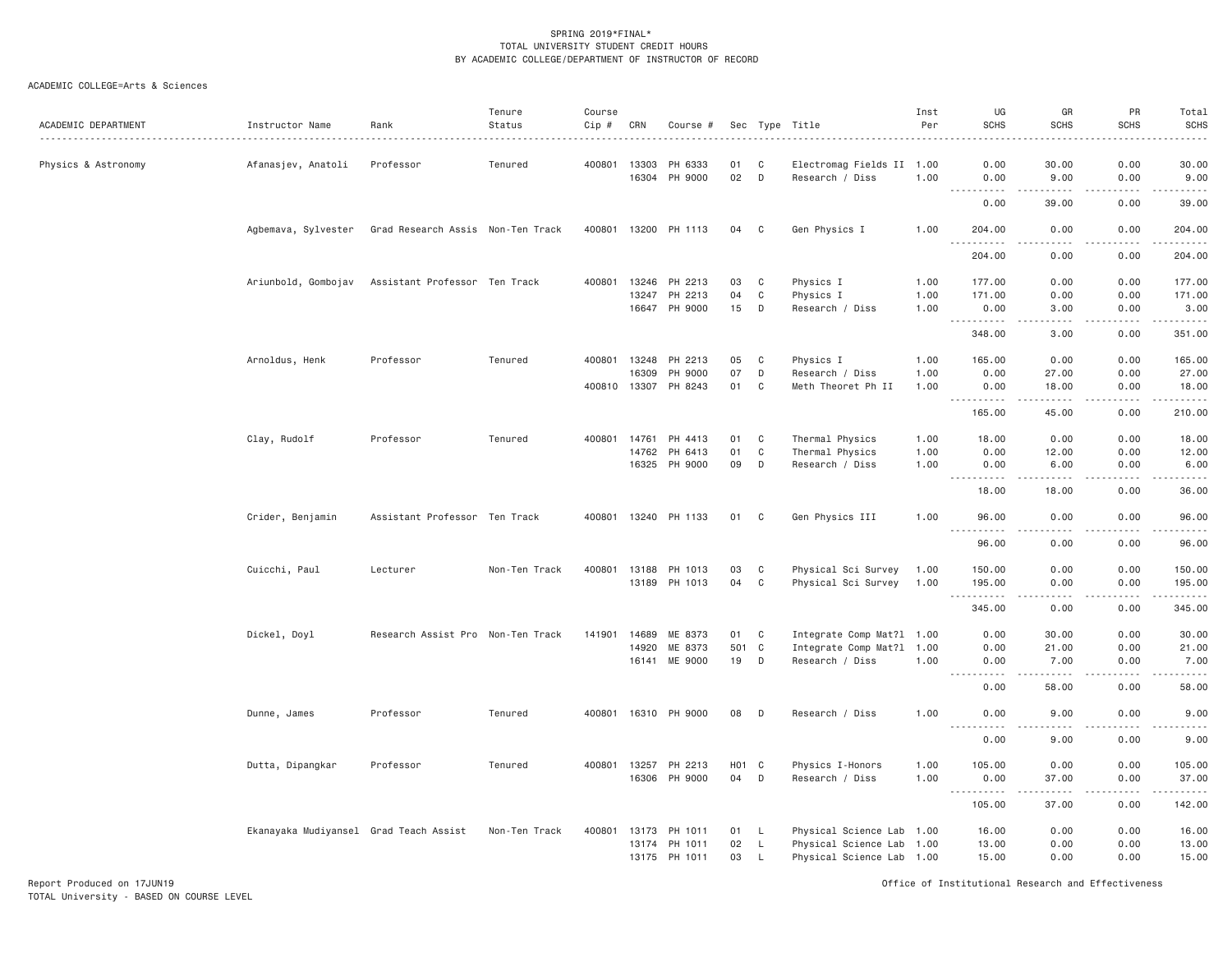| ACADEMIC DEPARTMENT | Instructor Name                        | Rank                              | Tenure<br>Status | Course<br>Cip # | CRN   | Course #             |       |              | Sec Type Title            | Inst<br>Per | UG<br><b>SCHS</b>                                                                                                                                                                                        | GR<br><b>SCHS</b>                   | PR<br><b>SCHS</b> | Total<br><b>SCHS</b><br>$- - - -$ |
|---------------------|----------------------------------------|-----------------------------------|------------------|-----------------|-------|----------------------|-------|--------------|---------------------------|-------------|----------------------------------------------------------------------------------------------------------------------------------------------------------------------------------------------------------|-------------------------------------|-------------------|-----------------------------------|
| Physics & Astronomy | Ekanayaka Mudiyansel Grad Teach Assist |                                   | Non-Ten Track    | 400801          | 13177 | PH 1011              | 05    | L,           | Physical Science Lab 1.00 |             | 14.00                                                                                                                                                                                                    | 0.00                                | 0.00              | 14.00                             |
|                     |                                        |                                   |                  |                 | 13178 | PH 1011              | 06    | $\mathsf{L}$ | Physical Science Lab 1.00 |             | 16.00                                                                                                                                                                                                    | 0.00                                | 0.00              | 16.00                             |
|                     |                                        |                                   |                  |                 | 13179 | PH 1011              | 07    | $\mathsf{L}$ | Physical Science Lab 1.00 |             | 17.00                                                                                                                                                                                                    | 0.00                                | 0.00              | 17.00                             |
|                     |                                        |                                   |                  |                 | 13181 | PH 1011              | 09    | L            | Physical Science Lab 1.00 |             | 16.00                                                                                                                                                                                                    | 0.00                                | 0.00              | 16.00                             |
|                     |                                        |                                   |                  |                 | 13182 | PH 1011              | 10    | $\mathsf{L}$ | Physical Science Lab 1.00 |             | 13.00                                                                                                                                                                                                    | 0.00                                | 0.00              | 13.00                             |
|                     |                                        |                                   |                  |                 |       | 13183 PH 1011        | 11    | L.           | Physical Science Lab 1.00 |             | 13.00<br>.                                                                                                                                                                                               | 0.00<br>$\omega$ is a $\omega$      | 0.00<br>.         | 13.00<br>.                        |
|                     |                                        |                                   |                  |                 |       |                      |       |              |                           |             | 133.00                                                                                                                                                                                                   | 0.00                                | 0.00              | 133.00                            |
|                     | El Fassi, Lamiaa                       | Assistant Professor Ten Track     |                  | 400801          | 13297 | PH 4223              | 01    | C            | Intermediate Mechani 1.00 |             | 3.00                                                                                                                                                                                                     | 0.00                                | 0.00              | 3.00                              |
|                     |                                        |                                   |                  |                 | 13302 | PH 6223              | 01    | C            | Inter Mechanics           | 1.00        | 0.00                                                                                                                                                                                                     | 18.00                               | 0.00              | 18.00                             |
|                     |                                        |                                   |                  |                 | 16424 | PH 9000              | 12    | D            | Research / Diss           | 1.00        | 0.00                                                                                                                                                                                                     | 6.00                                | 0.00              | 6.00                              |
|                     |                                        |                                   |                  |                 | 16434 | PH 7000              | 01    | $\mathbf I$  | Directed Indiv Study 1.00 |             | 0.00                                                                                                                                                                                                     | 3.00<br>.                           | 0.00<br>.         | 3.00                              |
|                     |                                        |                                   |                  |                 |       |                      |       |              |                           |             | 3.00                                                                                                                                                                                                     | 27.00                               | 0.00              | 30.00                             |
|                     | Fox, Daniel                            | Lecturer                          | Non-Ten Track    |                 |       | 400801 13245 PH 2213 | 02    | C            | Physics I                 | 1.00        | 171.00<br>$\sim$ $\sim$ $\sim$<br>.                                                                                                                                                                      | 0.00                                | 0.00              | 171.00<br>.                       |
|                     |                                        |                                   |                  |                 |       |                      |       |              |                           |             | 171.00                                                                                                                                                                                                   | 0.00                                | 0.00              | 171.00                            |
|                     | Geneser, Claire                        | Grad Teach Assist                 | Non-Ten Track    | 400801          | 13201 | PH 1113              | 05    | K            | Gen Physics I             | 1.00        | 0.00                                                                                                                                                                                                     | 0.00                                | 0.00              | 0.00                              |
|                     |                                        |                                   |                  |                 |       | 13202 PH 1113        | 06    | К            | Gen Physics I             | 1.00        | 0.00                                                                                                                                                                                                     | 0.00                                | 0.00              | 0.00                              |
|                     |                                        |                                   |                  |                 | 13203 | PH 1113              | 07    | К            | Gen Physics I             | 1.00        | 0.00                                                                                                                                                                                                     | 0.00                                | 0.00              | 0.00                              |
|                     |                                        |                                   |                  |                 | 13204 | PH 1113              | 08    | К            | Gen Physics I             | 1.00        | 0.00                                                                                                                                                                                                     | 0.00                                | 0.00              | 0.00                              |
|                     |                                        |                                   |                  |                 |       | 13206 PH 1113        | 10    | К            | Gen Physics I             | 1.00        | 0.00                                                                                                                                                                                                     | 0.00                                | 0.00              | 0.00                              |
|                     |                                        |                                   |                  |                 | 13207 | PH 1113              | 11    | К            | Gen Physics I             | 1.00        | 0.00                                                                                                                                                                                                     | 0.00                                | 0.00              | 0.00                              |
|                     |                                        |                                   |                  |                 | 13208 | PH 1113              | 12    | К            | Gen Physics I             | 1.00        | 0.00                                                                                                                                                                                                     | 0.00                                | 0.00              | 0.00                              |
|                     |                                        |                                   |                  |                 | 13210 | PH 1113              | 14    | К            | Gen Physics I             | 1.00        | 0.00                                                                                                                                                                                                     | 0.00                                | 0.00              | 0.00                              |
|                     |                                        |                                   |                  |                 | 13211 | PH 1113              | 15    | K            | Gen Physics I             | 1.00        | 0.00                                                                                                                                                                                                     | 0.00                                | 0.00              | 0.00                              |
|                     |                                        |                                   |                  |                 |       | 13212 PH 1113        | 16    | К            | Gen Physics I             | 1.00        | 0.00                                                                                                                                                                                                     | 0.00                                | 0.00              | 0.00                              |
|                     |                                        |                                   |                  |                 |       | 13213 PH 1113        | 17    | K            | Gen Physics I             | 1.00        | 0.00                                                                                                                                                                                                     | 0.00                                | 0.00              | 0.00                              |
|                     |                                        |                                   |                  |                 |       |                      |       |              |                           |             | 0.00                                                                                                                                                                                                     | 0.00                                | 0.00              | 0.00                              |
|                     | Inkoom, Godfred                        | Visiting Assist Pro Non-Ten Track |                  | 400801          |       | 13198 PH 1113        | 02    | C            | Gen Physics I             | 1.00        | 198.00                                                                                                                                                                                                   | 0.00                                | 0.00              | 198.00                            |
|                     |                                        |                                   |                  |                 | 13199 | PH 1113              | 03    | C            | Gen Physics I             | 1.00        | 198.00                                                                                                                                                                                                   | 0.00                                | 0.00              | 198.00                            |
|                     |                                        |                                   |                  |                 |       |                      |       |              |                           |             | 396.00                                                                                                                                                                                                   | 0.00                                | 0.00              | 396.00                            |
|                     | Kim, Seong-Gon                         | Professor                         | Tenured          | 400801          | 16617 | PH 9000              | 14    | D            | Research / Diss           | 1.00        | 0.00                                                                                                                                                                                                     | 18.00                               | 0.00              | 18.00                             |
|                     |                                        |                                   |                  |                 |       | 400804 13308 PH 8753 | 01    | C            | Quantum Mechanics II 1.00 |             | 0.00<br>$\frac{1}{2}$<br>$\frac{1}{2} \left( \frac{1}{2} \right) \left( \frac{1}{2} \right) \left( \frac{1}{2} \right) \left( \frac{1}{2} \right) \left( \frac{1}{2} \right) \left( \frac{1}{2} \right)$ | 21.00<br>$\frac{1}{2}$              | 0.00<br>.         | 21.00<br>.                        |
|                     |                                        |                                   |                  |                 |       |                      |       |              |                           |             | 0.00                                                                                                                                                                                                     | 39.00                               | 0.00              | 39.00                             |
|                     | Lung, Florin                           | Instructor                        | Non-Ten Track    | 400801          |       | 13252 PH 2213        | 09    | C            | Physics I                 | 1.00        | 138.00                                                                                                                                                                                                   | 0.00                                | 0.00              | 138.00                            |
|                     |                                        |                                   |                  |                 | 13253 | PH 2213              | 10    | C            | Physics I                 | 1.00        | 141.00                                                                                                                                                                                                   | 0.00                                | 0.00              | 141.00                            |
|                     |                                        |                                   |                  |                 | 13281 | PH 2233              | 02    | $\mathbf C$  | Physics III               | 1.00        | 201.00                                                                                                                                                                                                   | 0.00                                | 0.00              | 201.00                            |
|                     |                                        |                                   |                  |                 |       | 13282 PH 2233        | 03    | C            | Physics III               | 1.00        | 171.00<br>.                                                                                                                                                                                              | 0.00<br>$\sim$ $\sim$ $\sim$ $\sim$ | 0.00<br>.         | 171.00<br>.                       |
|                     |                                        |                                   |                  |                 |       |                      |       |              |                           |             | 651.00                                                                                                                                                                                                   | 0.00                                | 0.00              | 651.00                            |
|                     | Moody, Judith                          | Lecturer                          | Non-Ten Track    | 400801          | 13193 | PH 1023              | 01    | C            | Physical Sci Survey       | 1.00        | 105.00                                                                                                                                                                                                   | 0.00                                | 0.00              | 105.00                            |
|                     |                                        |                                   |                  |                 |       | 14402 PH 1023        | 501 C |              | Physical Sci Survey       | 1.00        | 69.00                                                                                                                                                                                                    | 0.00                                | 0.00              | 69.00                             |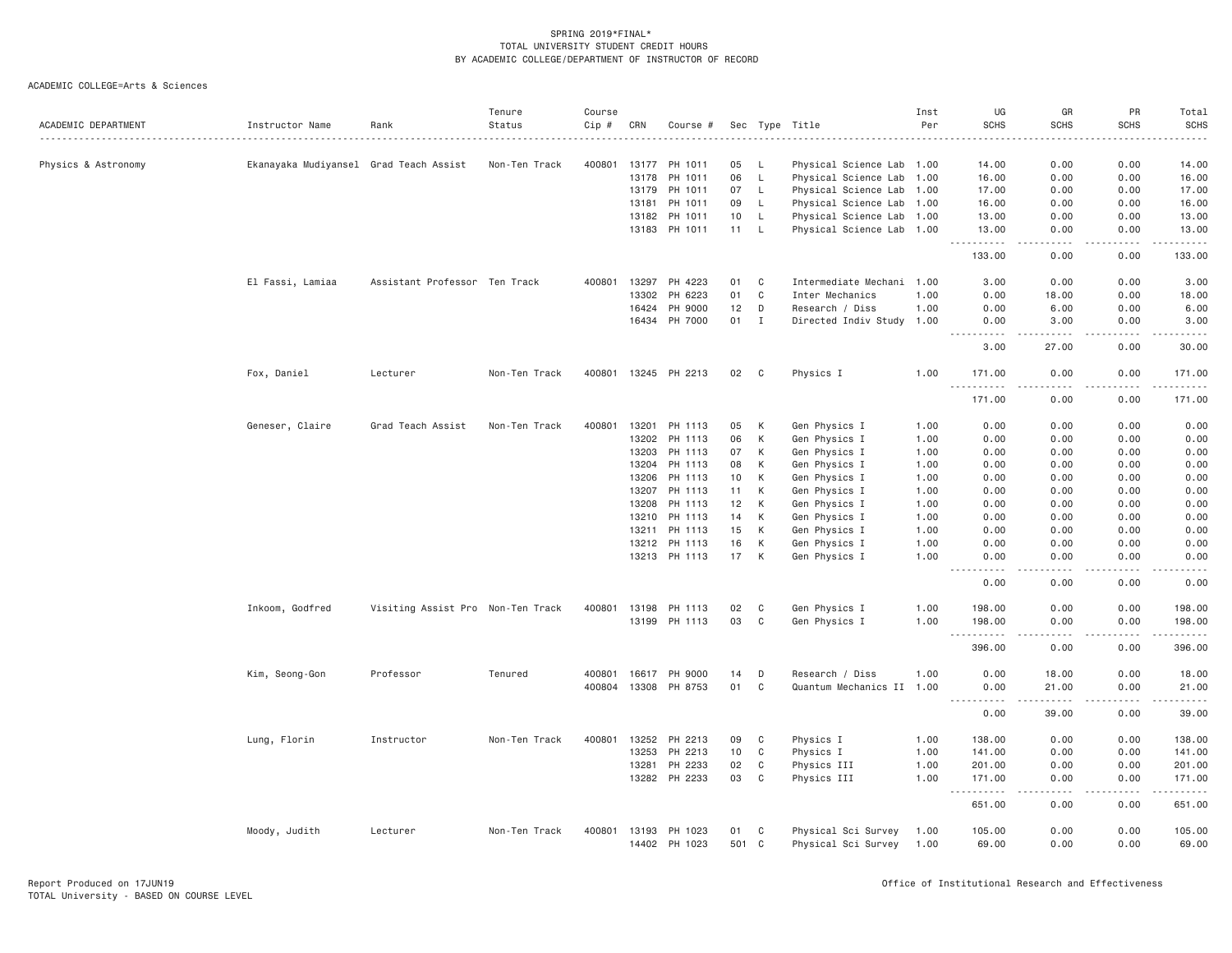| ACADEMIC DEPARTMENT | Instructor Name     | Rank                                             | Tenure<br>Status | Course<br>Cip # | CRN   | Course #             |       |   | Sec Type Title            | Inst<br>Per | UG<br><b>SCHS</b>                                                                                                                                | GR<br><b>SCHS</b> | PR<br><b>SCHS</b>                                                                                                                                            | Total<br>SCHS                                                                                                                                                                           |
|---------------------|---------------------|--------------------------------------------------|------------------|-----------------|-------|----------------------|-------|---|---------------------------|-------------|--------------------------------------------------------------------------------------------------------------------------------------------------|-------------------|--------------------------------------------------------------------------------------------------------------------------------------------------------------|-----------------------------------------------------------------------------------------------------------------------------------------------------------------------------------------|
|                     |                     |                                                  |                  |                 |       |                      |       |   |                           |             |                                                                                                                                                  |                   |                                                                                                                                                              |                                                                                                                                                                                         |
|                     |                     |                                                  |                  |                 |       |                      |       |   |                           |             | 174.00                                                                                                                                           | 0.00              | 0.00                                                                                                                                                         | 174.00                                                                                                                                                                                  |
| Physics & Astronomy | Nagpal, Supriya     | Grad Teach Assist                                | Non-Ten Track    | 400801          | 13222 | PH 1123              | 05    | K | Gen Physics II            | 1.00        | 0.00                                                                                                                                             | 0.00              | 0.00                                                                                                                                                         | 0.00                                                                                                                                                                                    |
|                     |                     |                                                  |                  |                 | 13223 | PH 1123              | 06    | К | Gen Physics II            | 1.00        | 0.00                                                                                                                                             | 0.00              | 0.00                                                                                                                                                         | 0.00                                                                                                                                                                                    |
|                     |                     |                                                  |                  |                 | 13224 | PH 1123              | 07    | K | Gen Physics II            | 1.00        | 0.00                                                                                                                                             | 0.00              | 0.00                                                                                                                                                         | 0.00                                                                                                                                                                                    |
|                     |                     |                                                  |                  |                 | 13225 | PH 1123              | 08    | К | Gen Physics II            | 1.00        | 0.00                                                                                                                                             | 0.00              | 0.00                                                                                                                                                         | 0.00                                                                                                                                                                                    |
|                     |                     |                                                  |                  |                 | 13227 | PH 1123              | 10    | K | Gen Physics II            | 1.00        | 0.00                                                                                                                                             | 0.00              | 0.00                                                                                                                                                         | 0.00                                                                                                                                                                                    |
|                     |                     |                                                  |                  |                 | 13228 | PH 1123              | 11    | К | Gen Physics II            | 1.00        | 0.00                                                                                                                                             | 0.00              | 0.00                                                                                                                                                         | 0.00                                                                                                                                                                                    |
|                     |                     |                                                  |                  |                 | 13229 | PH 1123              | 12    | K | Gen Physics II            | 1.00        | 0.00                                                                                                                                             | 0.00              | 0.00                                                                                                                                                         | 0.00                                                                                                                                                                                    |
|                     |                     |                                                  |                  |                 | 13230 | PH 1123              | 13    | K | Gen Physics II            | 1.00        | 0.00                                                                                                                                             | 0.00              | 0.00                                                                                                                                                         | 0.00                                                                                                                                                                                    |
|                     |                     |                                                  |                  |                 | 13231 | PH 1123              | 14    | К | Gen Physics II            | 1.00        | 0.00                                                                                                                                             | 0.00              | 0.00                                                                                                                                                         | 0.00                                                                                                                                                                                    |
|                     |                     |                                                  |                  |                 | 13232 | PH 1123              | 15    | К | Gen Physics II            | 1.00        | 0.00                                                                                                                                             | 0.00              | 0.00                                                                                                                                                         | 0.00                                                                                                                                                                                    |
|                     |                     |                                                  |                  |                 | 13233 | PH 1123              | 16    | K | Gen Physics II            | 1.00        | 0.00                                                                                                                                             | 0.00              | 0.00                                                                                                                                                         | 0.00                                                                                                                                                                                    |
|                     |                     |                                                  |                  |                 | 13234 | PH 1123              | 17    | K | Gen Physics II            | 1.00        | 0.00                                                                                                                                             | 0.00              | 0.00                                                                                                                                                         | 0.00                                                                                                                                                                                    |
|                     |                     |                                                  |                  |                 |       | 13235 PH 1123        | 18    | K | Gen Physics II            | 1.00        | 0.00                                                                                                                                             | 0.00              | 0.00                                                                                                                                                         | 0.00                                                                                                                                                                                    |
|                     |                     |                                                  |                  |                 |       |                      |       |   |                           |             | $- - - -$<br>.<br>0.00                                                                                                                           | .<br>0.00         | .<br>0.00                                                                                                                                                    | 0.00                                                                                                                                                                                    |
|                     | Nandadasa, Chandani | Non-Faculty                                      | Not Applicable   | 400801          | 13260 | PH 2223              | 03    | C | Physics II                | 1.00        | 159.00                                                                                                                                           | 0.00              | 0.00                                                                                                                                                         | 159.00                                                                                                                                                                                  |
|                     |                     |                                                  |                  |                 | 13261 | PH 2223              | 04    | C | Physics II                | 1.00        | 162.00                                                                                                                                           | 0.00              | 0.00                                                                                                                                                         | 162.00                                                                                                                                                                                  |
|                     |                     |                                                  |                  |                 |       |                      |       |   |                           |             | . <b>.</b><br>321.00                                                                                                                             | .<br>0.00         | -----<br>0.00                                                                                                                                                | $\begin{array}{cccccccccccccc} \bullet & \bullet & \bullet & \bullet & \bullet & \bullet & \bullet & \bullet \end{array}$<br>321.00                                                     |
|                     | Novotny, Mark       | Professor                                        | Tenured          | 240101          | 12531 | HON 4093             | H01 E |   | Honors Thesis             | 1.00        | 3.00                                                                                                                                             | 0.00              | 0.00                                                                                                                                                         | 3.00                                                                                                                                                                                    |
|                     |                     |                                                  |                  | 400801          | 16307 | PH 9000              | 05    | D | Research / Diss           | 1.00        | 0.00<br>$- - - -$<br>.                                                                                                                           | 27.00             | 0.00                                                                                                                                                         | 27.00                                                                                                                                                                                   |
|                     |                     |                                                  |                  |                 |       |                      |       |   |                           |             | 3.00                                                                                                                                             | 27.00             | 0.00                                                                                                                                                         | 30.00                                                                                                                                                                                   |
|                     | Pierce, Donna       | Associate Professor Tenured                      |                  | 400202          | 14760 | PH 3063              | 01    | C | Astrophysics              | 1.00        | 6.00                                                                                                                                             | 0.00              | 0.00                                                                                                                                                         | 6.00                                                                                                                                                                                    |
|                     |                     |                                                  |                  | 400801          | 13249 | PH 2213              | 06    | C | Physics I                 | 1.00        | 183.00                                                                                                                                           | 0.00              | 0.00                                                                                                                                                         | 183.00                                                                                                                                                                                  |
|                     |                     |                                                  |                  |                 | 16458 | PH 9000              | 13    | D | Research / Diss           | 1.00        | 0.00                                                                                                                                             | 6.00              | 0.00                                                                                                                                                         | 6.00                                                                                                                                                                                    |
|                     |                     |                                                  |                  | 400899          | 16851 | PH 6990              | 01    | C | Special Topic In PH       | 1.00        | 0.00<br>.                                                                                                                                        | 15.00             | 0.00                                                                                                                                                         | 15.00                                                                                                                                                                                   |
|                     |                     |                                                  |                  |                 |       |                      |       |   |                           |             | 189.00                                                                                                                                           | 21.00             | 0.00                                                                                                                                                         | 210.00                                                                                                                                                                                  |
|                     | Pradhan, Prabhakar  | Assistant Professor Ten Track                    |                  | 400801          | 16619 | PH 8000              | 02    | D | Research / Thesis         | 1,00        | 0.00                                                                                                                                             | 6.00              | 0.00                                                                                                                                                         | 6.00                                                                                                                                                                                    |
|                     |                     |                                                  |                  |                 | 16652 | PH 9000              | 16    | D | Research / Diss           | 1.00        | 0.00                                                                                                                                             | 15.00             | 0.00                                                                                                                                                         | 15.00                                                                                                                                                                                   |
|                     |                     |                                                  |                  |                 |       | 16939 PH 4000        | 01 I  |   | Directed Indiv Study 1.00 |             | 1.00<br>$\frac{1}{2} \left( \frac{1}{2} \right) \left( \frac{1}{2} \right) \left( \frac{1}{2} \right) \left( \frac{1}{2} \right)$<br>$- - - - -$ | 0.00<br>.         | 0.00<br>.                                                                                                                                                    | 1.00<br>.                                                                                                                                                                               |
|                     |                     |                                                  |                  |                 |       |                      |       |   |                           |             | 1.00                                                                                                                                             | 21.00             | 0.00                                                                                                                                                         | 22.00                                                                                                                                                                                   |
|                     | Roy, Dipayan        | Grad Teach Assist                                | Non-Ten Track    | 400801          | 13283 | PH 2233              | 04    | K | Physics III               | 1.00        | 0.00                                                                                                                                             | 0.00              | 0.00                                                                                                                                                         | 0.00                                                                                                                                                                                    |
|                     |                     |                                                  |                  |                 | 13284 | PH 2233              | 05    | K | Physics III               | 1.00        | 0.00                                                                                                                                             | 0.00              | 0.00                                                                                                                                                         | 0.00                                                                                                                                                                                    |
|                     |                     |                                                  |                  |                 | 13285 | PH 2233              | 06    | К | Physics III               | 1.00        | 0.00                                                                                                                                             | 0.00              | 0.00                                                                                                                                                         | 0.00                                                                                                                                                                                    |
|                     |                     |                                                  |                  |                 | 13287 | PH 2233              | 08    | K | Physics III               | 1.00        | 0.00                                                                                                                                             | 0.00              | 0.00                                                                                                                                                         | 0.00                                                                                                                                                                                    |
|                     |                     |                                                  |                  |                 | 13288 | PH 2233              | 09    | K | Physics III               | 1.00        | 0.00                                                                                                                                             | 0.00              | 0.00                                                                                                                                                         | 0.00                                                                                                                                                                                    |
|                     |                     |                                                  |                  |                 | 13290 | PH 2233              | 11    | K | Physics III               | 1.00        | 0.00                                                                                                                                             | 0.00              | 0.00                                                                                                                                                         | 0.00                                                                                                                                                                                    |
|                     |                     |                                                  |                  |                 | 13291 | PH 2233              | 12    | К | Physics III               | 1.00        | 0.00                                                                                                                                             | 0.00              | 0.00                                                                                                                                                         | 0.00                                                                                                                                                                                    |
|                     |                     |                                                  |                  |                 |       | 13292 PH 2233        | 13    | K | Physics III               | 1.00        | 0.00<br>$\sim$ $\sim$ $\sim$ $\sim$<br>.                                                                                                         | 0.00<br>-----     | 0.00<br>$\frac{1}{2} \left( \frac{1}{2} \right) \left( \frac{1}{2} \right) \left( \frac{1}{2} \right) \left( \frac{1}{2} \right) \left( \frac{1}{2} \right)$ | 0.00<br>$\frac{1}{2} \left( \frac{1}{2} \right) \left( \frac{1}{2} \right) \left( \frac{1}{2} \right) \left( \frac{1}{2} \right) \left( \frac{1}{2} \right) \left( \frac{1}{2} \right)$ |
|                     |                     |                                                  |                  |                 |       |                      |       |   |                           |             | 0.00                                                                                                                                             | 0.00              | 0.00                                                                                                                                                         | 0.00                                                                                                                                                                                    |
|                     |                     | Rupak Lan Tai Moong, Associate Professor Tenured |                  |                 |       | 400801 13305 PH 6723 | 01    | C | App Of Quantum Mech       | 1.00        | 0.00                                                                                                                                             | 18.00             | 0.00                                                                                                                                                         | 18.00                                                                                                                                                                                   |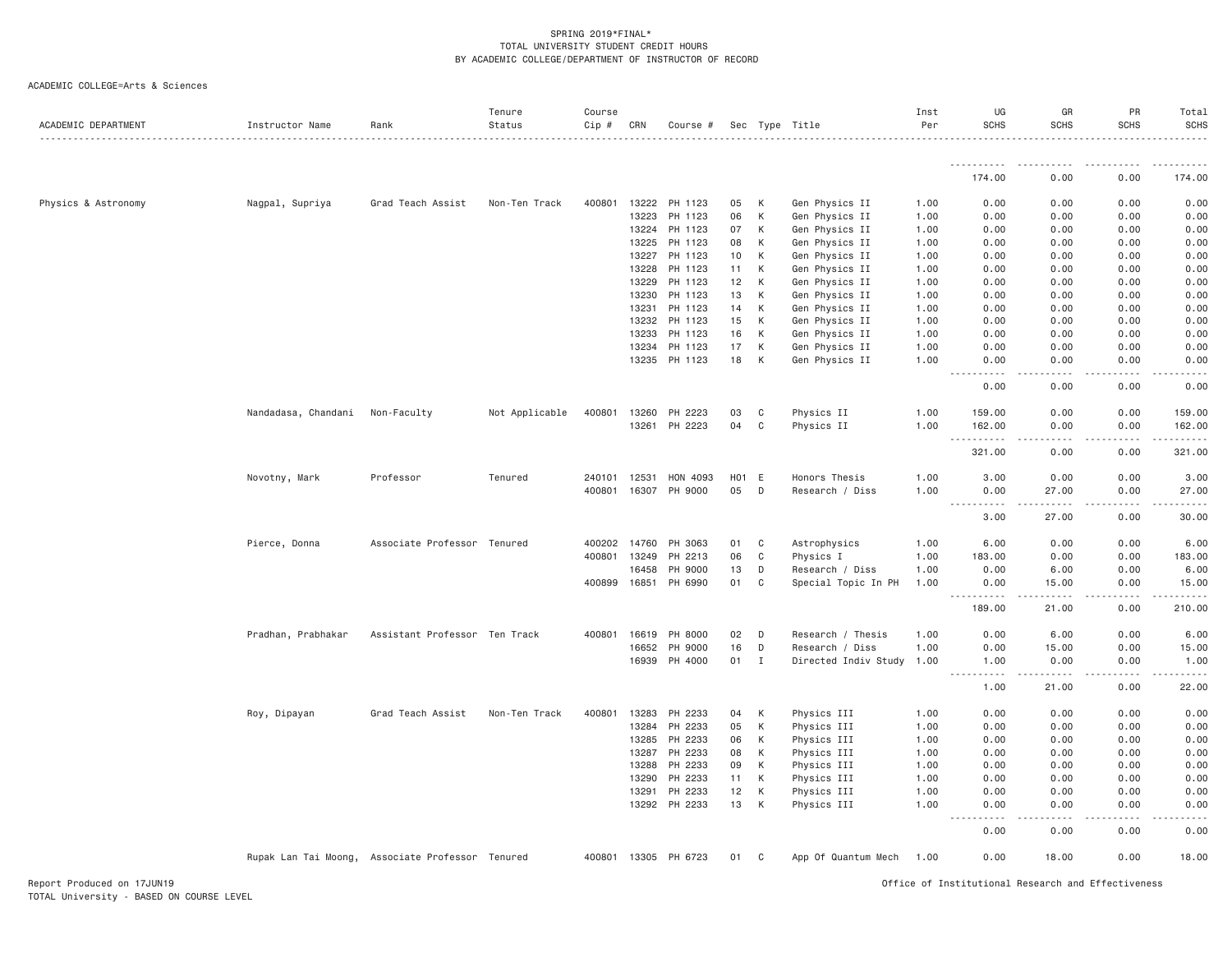| ACADEMIC DEPARTMENT | Instructor Name      | Rank                        | Tenure<br>Status | Course<br>$Cip$ # | CRN   | Course #             |       |              | Sec Type Title            | Inst<br>Per | UG<br><b>SCHS</b>                   | GR<br><b>SCHS</b>                   | PR<br><b>SCHS</b>                   | Total<br><b>SCHS</b><br>.                                                                                                           |
|---------------------|----------------------|-----------------------------|------------------|-------------------|-------|----------------------|-------|--------------|---------------------------|-------------|-------------------------------------|-------------------------------------|-------------------------------------|-------------------------------------------------------------------------------------------------------------------------------------|
| Physics & Astronomy | Rupak Lan Tai Moong, | Associate Professor Tenured |                  |                   |       | 400801 16761 PH 9000 | 17    | - D          | Research / Diss           | 1.00        | 0.00<br>$  -$<br>.                  | 13.00                               | 0.00                                | 13.00                                                                                                                               |
|                     |                      |                             |                  |                   |       |                      |       |              |                           |             | 0.00                                | 31.00                               | 0.00                                | .<br>31.00                                                                                                                          |
|                     | Silwal, Umesh        | Grad Teach Assist           | Non-Ten Track    | 400801            | 13186 | PH 1013              | 01    | C            | Physical Sci Survey       | 1.00        | 180.00                              | 0.00                                | 0.00                                | 180.00                                                                                                                              |
|                     |                      |                             |                  |                   | 13190 | PH 1021              | 01    | $\mathsf{L}$ | Physical Science Lab 1.00 |             | 15.00                               | 0.00                                | 0.00                                | 15.00                                                                                                                               |
|                     |                      |                             |                  |                   | 13191 | PH 1021              | 02    | $\mathsf{L}$ | Physical Science Lab 1.00 |             | 14.00                               | 0.00                                | 0.00                                | 14.00                                                                                                                               |
|                     |                      |                             |                  |                   |       | 14401 PH 1021        | 501 L |              | Physical Science Lab 1.00 |             | 19.00                               | 0.00<br>$   -$                      | 0.00<br>.                           | 19.00<br>.                                                                                                                          |
|                     |                      |                             |                  |                   |       |                      |       |              |                           |             | 228.00                              | 0.00                                | 0.00                                | 228.00                                                                                                                              |
|                     | Solomon, Lazarus     | Instructor                  | Non-Ten Track    | 400801            | 13220 | PH 1123              | 03    | C            | Gen Physics II            | 1.00        | 153.00                              | 0.00                                | 0.00                                | 153.00                                                                                                                              |
|                     |                      |                             |                  |                   | 13221 | PH 1123              | 04    | $\mathbb C$  | Gen Physics II            | 1.00        | 177.00                              | 0.00                                | 0.00                                | 177.00                                                                                                                              |
|                     |                      |                             |                  |                   | 13258 | PH 2223              | 01    | C            | Physics II                | 1.00        | 159.00                              | 0.00                                | 0.00                                | 159.00                                                                                                                              |
|                     |                      |                             |                  |                   | 13259 | PH 2223              | 02    | C            | Physics II                | 1.00        | 147.00<br><u>.</u>                  | 0.00                                | 0.00<br>.                           | 147.00<br>$\begin{array}{cccccccccccccc} \bullet & \bullet & \bullet & \bullet & \bullet & \bullet & \bullet & \bullet \end{array}$ |
|                     |                      |                             |                  |                   |       |                      |       |              |                           |             | 636.00                              | 0.00                                | 0.00                                | 636.00                                                                                                                              |
|                     | Su, Chun             | Lecturer                    | Non-Ten Track    | 400801            |       | 13250 PH 2213        | 07    | C            | Physics I                 | 1.00        | 177.00                              | 0.00                                | 0.00                                | 177.00                                                                                                                              |
|                     |                      |                             |                  |                   |       |                      |       |              |                           |             | .<br>177.00                         | 0.00                                | د د د د<br>0.00                     | .<br>177.00                                                                                                                         |
|                     | Tanner, Angelle      | Associate Professor Tenured |                  | 400202            | 13194 | PH 1063              | 01    | C            | Descrip Astronomy         | 1.00        | 210.00                              | 0.00                                | 0.00                                | 210.00                                                                                                                              |
|                     |                      |                             |                  | 400801            | 16327 | PH 8000              | 01    | D            | Research / Thesis         | 1.00        | 0.00                                | 9.00                                | 0.00                                | 9.00                                                                                                                                |
|                     |                      |                             |                  |                   |       | 16328 PH 9000        | 11    | D            | Research / Diss           | 1.00        | 0.00                                | 3.00                                | 0.00                                | 3.00                                                                                                                                |
|                     |                      |                             |                  |                   |       |                      |       |              |                           |             | $\sim$ $\sim$ $\sim$<br>.<br>210.00 | 12.00                               | $\sim$ $\sim$ $\sim$ $\sim$<br>0.00 | .<br>222.00                                                                                                                         |
|                     | Wang, Chuji          | Professor                   | Tenured          | 400801            | 13306 | PH 8213              | 01    | C            | Mechanics                 | 1.00        | 0.00                                | 27.00                               | 0.00                                | 27.00                                                                                                                               |
|                     |                      |                             |                  |                   | 16283 | PH 9000              | 01    | D            | Research / Diss           | 1.00        | 0.00                                | 38.00                               | 0.00                                | 38.00                                                                                                                               |
|                     |                      |                             |                  |                   |       | 17066 PH 7000        | 02    | I            | Directed Indiv Study      | 1.00        | 0.00                                | 3.00                                | 0.00                                | 3.00                                                                                                                                |
|                     |                      |                             |                  |                   |       |                      |       |              |                           |             | .<br>0.00                           | 2.2.2.2.2<br>68.00                  | د د د د<br>0.00                     | $    -$<br>68.00                                                                                                                    |
|                     | Winger, Jeffry       | Professor                   | Tenured          | 400801            | 13295 | PH 4143              | 01    | L.           | Inter Laboratory          | 1.00        | 12.00                               | 0.00                                | 0.00                                | 12.00                                                                                                                               |
|                     |                      |                             |                  |                   | 13296 | PH 4152              | 01    | $\mathsf L$  | Mod Physics Lab           | 1.00        | 8.00                                | 0.00                                | 0.00                                | 8.00                                                                                                                                |
|                     |                      |                             |                  |                   | 13301 | PH 6143              | 01    | $\mathsf{L}$ | Inter Laboratory          | 1.00        | 0.00                                | 3.00                                | 0.00                                | 3.00                                                                                                                                |
|                     |                      |                             |                  |                   | 16326 | PH 9000              | 10    | D            | Research / Diss           | 1.00        | 0.00<br>.                           | 12.00<br>$\omega$ is a set of       | 0.00<br>.                           | 12.00                                                                                                                               |
|                     |                      |                             |                  |                   |       |                      |       |              |                           |             | $  -$<br>20.00                      | 15.00                               | 0.00                                | .<br>35.00                                                                                                                          |
|                     | Worthy, Mark         | Instructor                  | Non-Ten Track    | 400801            | 13218 | PH 1123              | 01    | C            | Gen Physics II            | 1.00        | 165.00                              | 0.00                                | 0.00                                | 165.00                                                                                                                              |
|                     |                      |                             |                  |                   | 13219 | PH 1123              | 02    | $\mathbb C$  | Gen Physics II            | 1.00        | 168.00                              | 0.00                                | 0.00                                | 168.00                                                                                                                              |
|                     |                      |                             |                  |                   | 13251 | PH 2213              | 08    | $\mathsf{C}$ | Physics I                 | 1.00        | 165.00                              | 0.00                                | 0.00                                | 165.00                                                                                                                              |
|                     |                      |                             |                  |                   |       | 13254 PH 2213        | 11    | C            | Physics I                 | 1.00        | 171.00                              | 0.00                                | 0.00                                | 171.00                                                                                                                              |
|                     |                      |                             |                  |                   |       |                      |       |              |                           |             | <u>.</u><br>669.00                  | $\sim$ $\sim$ $\sim$ $\sim$<br>0.00 | $   -$<br>0.00                      | .<br>669.00                                                                                                                         |
|                     | Xu, Zhangjin         | Grad Teach Assist           | Non-Ten Track    | 400801            | 13241 | PH 1133              | 02    | К            | Gen Physics III           | 1.00        | 0.00                                | 0.00                                | 0.00                                | 0.00                                                                                                                                |
|                     |                      |                             |                  |                   | 13242 | PH 1133              | 03    | К            | Gen Physics III           | 1.00        | 0.00                                | 0.00                                | 0.00                                | 0.00                                                                                                                                |
|                     |                      |                             |                  |                   | 13262 | PH 2223              | 05    | К            | Physics II                | 1.00        | 0.00                                | 0.00                                | 0.00                                | 0.00                                                                                                                                |
|                     |                      |                             |                  |                   | 13263 | PH 2223              | 06    | K            | Physics II                | 1.00        | 0.00                                | 0.00                                | 0.00                                | 0.00                                                                                                                                |
|                     |                      |                             |                  |                   | 13264 | PH 2223              | 07    | K            | Physics II                | 1.00        | 0.00                                | 0.00                                | 0.00                                | 0.00                                                                                                                                |
|                     |                      |                             |                  |                   |       | 13265 PH 2223        | 08    | K            | Physics II                | 1.00        | 0.00                                | 0.00                                | 0.00                                | 0.00                                                                                                                                |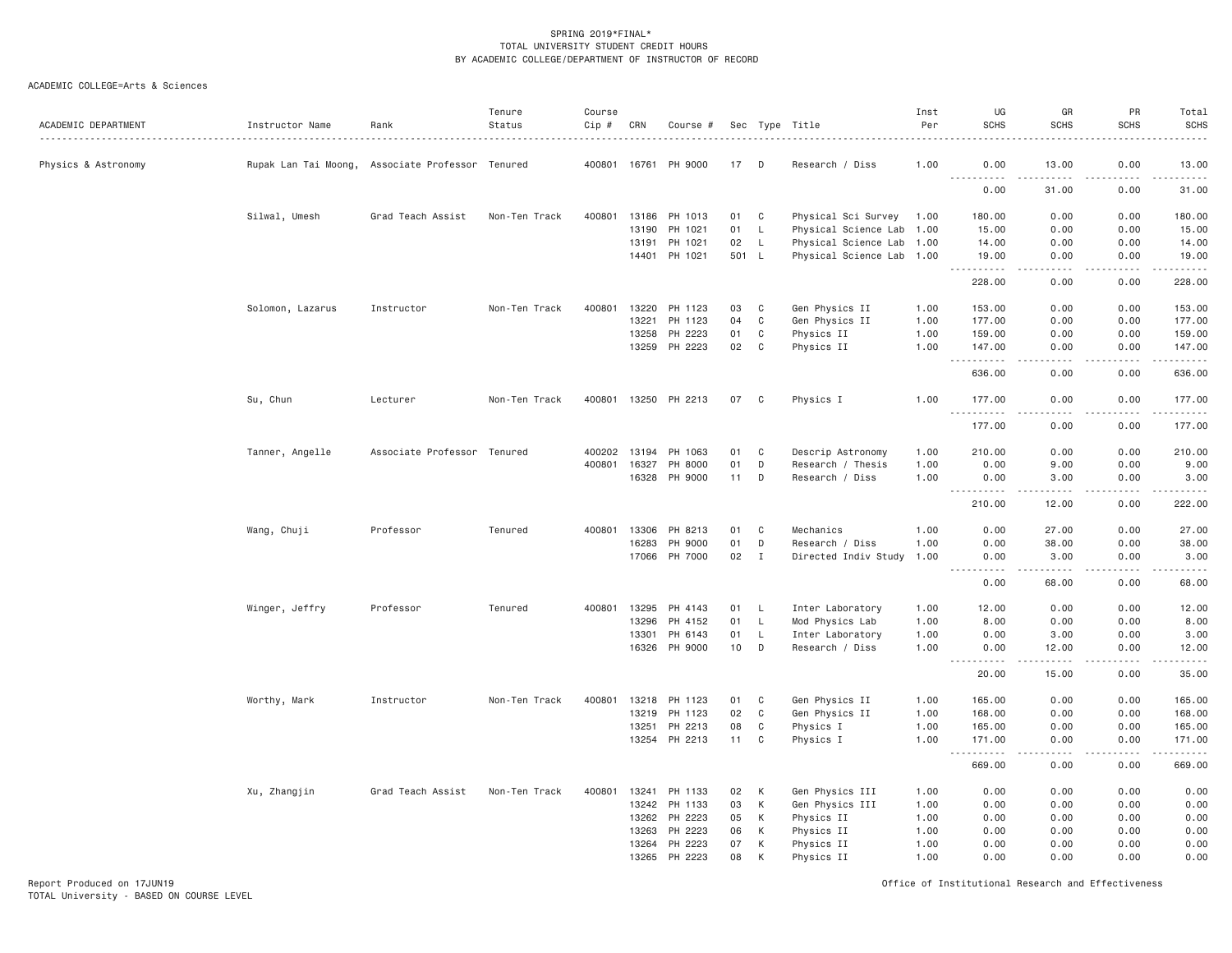| ACADEMIC DEPARTMENT                                                                                  | Instructor Name | Rank              | Tenure<br>Status | Course<br>Cip # | CRN                                                | Course #                                                       |                                    |                       | Sec Type Title                                                                   | Inst<br>Per                                  | UG<br><b>SCHS</b>                            | GR<br><b>SCHS</b>                            | PR<br><b>SCHS</b>                            | Total<br>SCHS                                |
|------------------------------------------------------------------------------------------------------|-----------------|-------------------|------------------|-----------------|----------------------------------------------------|----------------------------------------------------------------|------------------------------------|-----------------------|----------------------------------------------------------------------------------|----------------------------------------------|----------------------------------------------|----------------------------------------------|----------------------------------------------|----------------------------------------------|
| Physics & Astronomy                                                                                  | Xu, Zhangjin    | Grad Teach Assist | Non-Ten Track    | 400801          | 13267<br>13268<br>13269<br>13270<br>13271<br>13272 | PH 2223<br>PH 2223<br>PH 2223<br>PH 2223<br>PH 2223<br>PH 2223 | 10 K<br>11<br>12<br>13<br>14<br>15 | K<br>K<br>K<br>K<br>K | Physics II<br>Physics II<br>Physics II<br>Physics II<br>Physics II<br>Physics II | 1.00<br>1.00<br>1.00<br>1.00<br>1.00<br>1.00 | 0.00<br>0.00<br>0.00<br>0.00<br>0.00<br>0.00 | 0.00<br>0.00<br>0.00<br>0.00<br>0.00<br>0.00 | 0.00<br>0.00<br>0.00<br>0.00<br>0.00<br>0.00 | 0.00<br>0.00<br>0.00<br>0.00<br>0.00<br>0.00 |
|                                                                                                      |                 |                   |                  |                 | 13273<br>13274                                     | PH 2223<br>PH 2223                                             | 16<br>17                           | K<br>K                | Physics II<br>Physics II                                                         | 1.00<br>1.00                                 | 0.00<br>0.00                                 | 0.00<br>0.00                                 | 0.00<br>0.00                                 | 0.00<br>0.00                                 |
|                                                                                                      |                 |                   |                  |                 |                                                    |                                                                |                                    |                       |                                                                                  |                                              | ----------<br>0.00                           | - - - - -<br>0.00                            | .<br>$\cdots$<br>0.00                        | .<br>0.00                                    |
|                                                                                                      | Ye, Jinwu       | Professor         | Tenured          | 400801          | 16308                                              | PH 9000                                                        | 06                                 | D.                    | Research / Diss                                                                  | 1.00                                         | 0.00<br>----------<br>0.00                   | 15.00<br>.<br>15.00                          | 0.00<br>. <b>.</b><br>$\cdots$<br>0.00       | 15.00<br>------<br>15.00                     |
| ====================================<br>Physics & Astronomy<br>===================================== |                 |                   |                  |                 |                                                    |                                                                |                                    |                       |                                                                                  |                                              | ==========<br>5263.00<br>==========          | ==========<br>485.00<br>==========           | $=$ = = = = = = = = =<br>0.00<br>==========  | 5748.00                                      |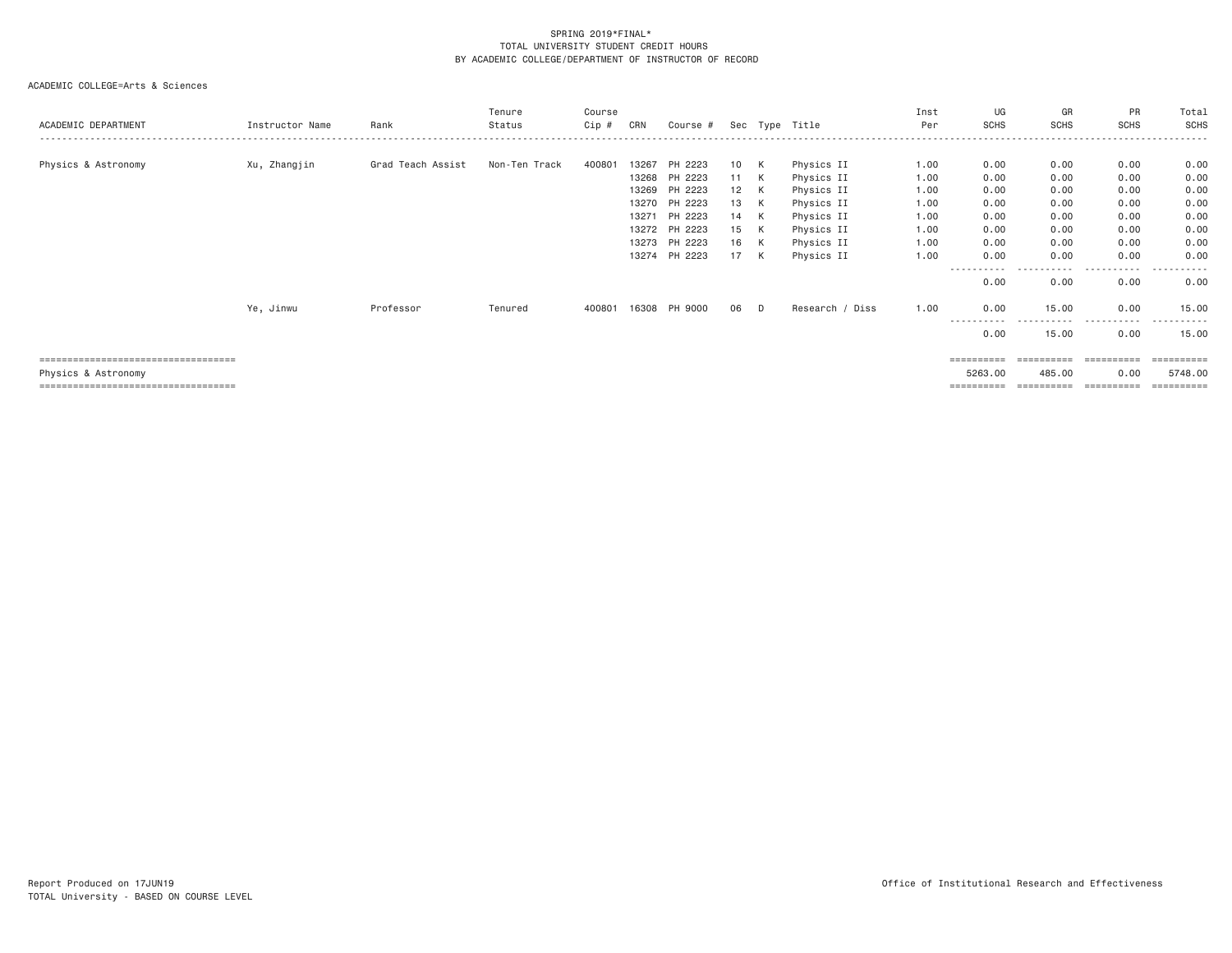| ACADEMIC DEPARTMENT                                     | Instructor Name                                    | Rank                              | Tenure<br>Status | Course<br>$Cip \#$ | CRN   | Course #              |       |             | Sec Type Title            | Inst<br>Per | UG<br><b>SCHS</b>    | GR<br><b>SCHS</b>                                                                                                                 | PR<br><b>SCHS</b>   | Total<br>SCHS   |
|---------------------------------------------------------|----------------------------------------------------|-----------------------------------|------------------|--------------------|-------|-----------------------|-------|-------------|---------------------------|-------------|----------------------|-----------------------------------------------------------------------------------------------------------------------------------|---------------------|-----------------|
| Political Science & Public Administ Abutabenjeh, Sawsan |                                                    | Assistant Professor Ten Track     |                  | 440401 15636       |       | PPA 8990              | 01    | C           | Special Topic In PPA 1.00 |             | 0.00                 | 21.00                                                                                                                             | 0.00                | 21.00           |
|                                                         |                                                    |                                   |                  | 451001             | 13407 | PS 4464               | 02    | B           | Political Analysis        | 1.00        | 60.00<br>-----       | 0.00<br>$\frac{1}{2} \left( \frac{1}{2} \right) \left( \frac{1}{2} \right) \left( \frac{1}{2} \right) \left( \frac{1}{2} \right)$ | 0.00<br>.           | 60.00<br>.      |
|                                                         |                                                    |                                   |                  |                    |       |                       |       |             |                           |             | 60.00                | 21.00                                                                                                                             | 0.00                | 81.00           |
|                                                         | Bachman, Jamey                                     | Non-Faculty                       | Not Applicable   | 320105             | 11357 | DSS 0713              | 01    | C           | Basic Employment Ski 1.00 |             | 21.00                | 0.00                                                                                                                              | 0.00                | 21.00           |
|                                                         |                                                    |                                   |                  | 350103             | 14750 | DSS 0810              | 01    | E           | Employment - On Camp 1.00 |             | 36,00                | 0.00                                                                                                                              | 0.00                | 36.00           |
|                                                         |                                                    |                                   |                  |                    | 14752 | DSS 0910              | 01    | E           | Employment Off Campu 1.00 |             | 18.00                | 0.00                                                                                                                              | 0.00                | 18.00           |
|                                                         |                                                    |                                   |                  |                    | 14753 | DSS 0910              | 02    | $\mathsf E$ | Employment Off Campu 1.00 |             | 9.00                 | 0.00                                                                                                                              | 0.00                | 9.00            |
|                                                         |                                                    |                                   |                  |                    | 16708 | DSS 0810              | 02    | E           | Employment - On Camp 1.00 |             | 36.00<br>.           | 0.00<br>$\sim$ $\sim$ $\sim$ $\sim$                                                                                               | 0.00<br>.           | 36.00<br>.      |
|                                                         |                                                    |                                   |                  |                    |       |                       |       |             |                           |             | 120.00               | 0.00                                                                                                                              | 0.00                | 120.00          |
|                                                         | Baker, Leslie                                      | Instructor                        | Non-Ten Track    | 451001             | 15033 | PS 1313               | 201 C |             | Intro Intnat'l Relat 1.00 |             | 60.00                | 0.00                                                                                                                              | 0.00                | 60.00           |
|                                                         |                                                    |                                   |                  |                    | 15281 | PS 4990               | 02    | C           | Special Topic In PS       | 1.00        | 90.00                | 0.00                                                                                                                              | 0.00                | 90.00           |
|                                                         |                                                    |                                   |                  |                    | 15656 | PS 6990               | 02    | C           | Special Topic In PS       | 1.00        | 0.00                 | 9.00                                                                                                                              | 0.00                | 9.00            |
|                                                         |                                                    |                                   |                  | 451002 13380       |       | PS 1113               | 02    | C           | American Government       | 1.00        | 513.00               | 0.00                                                                                                                              | 0.00                | 513.00          |
|                                                         |                                                    |                                   |                  |                    | 13381 | PS 1113               | 03    | $\mathbf C$ | American Government       | 1.00        | 426.00               | 0.00                                                                                                                              | 0.00                | 426.00          |
|                                                         |                                                    |                                   |                  |                    |       |                       |       |             |                           |             | .<br>1089.00         | 9.00                                                                                                                              | 0.00                | .<br>1098.00    |
|                                                         | Banerjee, Vasabjit                                 | Assistant Professor Ten Track     |                  | 451001 13387       |       | PS 1321               | 01    | E           | Mmsc International I 1.00 |             | 33.00                | 0.00                                                                                                                              | 0.00                | 33.00           |
|                                                         |                                                    |                                   |                  |                    | 13388 | PS 1341               | 01    | Ε           | Mmsc Internship II        | 1.00        | 1.00                 | 0.00                                                                                                                              | 0.00                | 1.00            |
|                                                         |                                                    |                                   |                  |                    | 13389 | PS 1361               | 01    | E           | Mmsc Internship III       | 1.00        | 5.00                 | 0.00                                                                                                                              | 0.00                | 5.00            |
|                                                         |                                                    |                                   |                  |                    | 13408 | PS 4593               | 01    | C           | Latin American Po         | 1.00        | 33.00                | 0.00                                                                                                                              | 0.00                | 33.00           |
|                                                         |                                                    |                                   |                  |                    | 13419 | PS 6593               | 01    | C           | Latin American Po         | 1.00        | 0.00<br>.            | 6.00<br>----                                                                                                                      | 0.00<br>.           | 6.00<br>$   -$  |
|                                                         |                                                    |                                   |                  |                    |       |                       |       |             |                           |             | 72.00                | 6.00                                                                                                                              | 0.00                | 78.00           |
|                                                         | Breen, Joseph                                      | Research Assist Pro Non-Ten Track |                  |                    |       | 440401 14832 PPA 8103 | 01    | <b>S</b>    | Seminar In Pub Admin 1.00 |             | 0.00<br>.            | 18.00<br>. <b>.</b> .                                                                                                             | 0.00<br>-----       | 18.00<br>.      |
|                                                         |                                                    |                                   |                  |                    |       |                       |       |             |                           |             | 0.00                 | 18.00                                                                                                                             | 0.00                | 18.00           |
|                                                         | Chamberlain, James                                 | Assistant Professor Ten Track     |                  | 240101             | 12520 | HON 4003              | HO1 I |             | Oxbridge Tutorial         | 1.00        | 3.00                 | 0.00                                                                                                                              | 0.00                | 3.00            |
|                                                         |                                                    |                                   |                  | 451001             | 13405 | PS 4453               | 01    | $\mathbb C$ | Western Political Th 1.00 |             | 60.00                | 0.00                                                                                                                              | 0.00                | 60.00           |
|                                                         |                                                    |                                   |                  |                    | 13418 | PS 6453               | 01    | C           | Western Political Th 1.00 |             | 0.00                 | 6.00                                                                                                                              | 0.00                | 6.00            |
|                                                         |                                                    |                                   |                  |                    |       | 14837 PS 2403         | 01    | C           | Intro To Pol Theory 1.00  |             | 87.00<br><u>.</u>    | 0.00<br>.                                                                                                                         | 0.00<br>.           | 87.00<br>------ |
|                                                         |                                                    |                                   |                  |                    |       |                       |       |             |                           |             | 150.00               | 6.00                                                                                                                              | 0.00                | 156.00          |
|                                                         | Dimitrijevska Markos Assistant Professor Ten Track |                                   |                  | 440401             | 13374 | PPA 8733              | 01    | - S         | Public Program Eval       | 1.00        | 0.00                 | 48.00                                                                                                                             | 0.00                | 48.00           |
|                                                         |                                                    |                                   |                  |                    | 14833 | PPA 9903              | 01    | - S         | Pub Pol Form & Imp        | 1.00        | 0.00<br>.            | 18.00<br>.                                                                                                                        | 0.00<br>.           | 18.00<br>.      |
|                                                         |                                                    |                                   |                  |                    |       |                       |       |             |                           |             | 0.00                 | 66.00                                                                                                                             | 0.00                | 66.00           |
|                                                         | French, Philip                                     | Professor                         | Tenured          | 440401 13373       |       | PPA 8713              | 01    | - S         | Pub Personnel Mgt         | 1.00        | 0.00                 | 45.00                                                                                                                             | 0.00                | 45.00           |
|                                                         |                                                    |                                   |                  |                    |       | 16171 PPA 9000        | 04    | D           | Research / Diss           | 1.00        | 0.00<br>.<br>$- - -$ | 15.00<br>.                                                                                                                        | 0.00<br>.           | 15.00<br>.      |
|                                                         |                                                    |                                   |                  |                    |       |                       |       |             |                           |             | 0.00                 | 60.00                                                                                                                             | 0.00                | 60.00           |
|                                                         | Harris, Courtney                                   | Grad Teach Assist                 | Non-Ten Track    |                    |       | 451002 13382 PS 1113  | 04 C  |             | American Government 1.00  |             | 207.00<br>.          | 0.00<br>.                                                                                                                         | 0.00<br>$- - - - -$ | 207.00<br>.     |
|                                                         |                                                    |                                   |                  |                    |       |                       |       |             |                           |             | 207.00               | 0.00                                                                                                                              | 0.00                | 207.00          |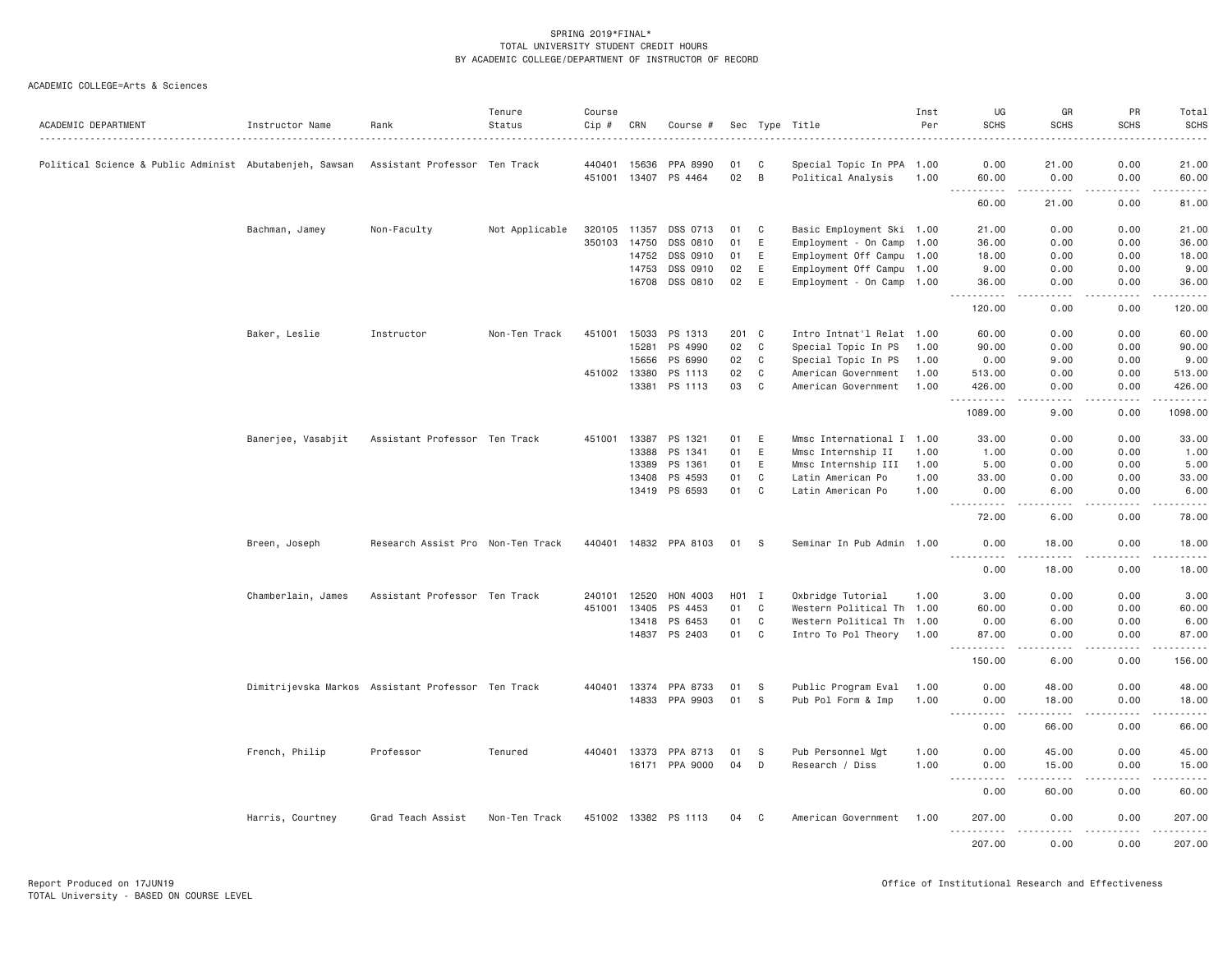ACADEMIC COLLEGE=Arts & Sciences

| ACADEMIC DEPARTMENT                                 | Instructor Name     | Rank                          | Tenure<br>Status | Course<br>Cip # | CRN          | Course #             |       |              | Sec Type Title            | Inst<br>Per | UG<br><b>SCHS</b>                                                                                                                                              | GR<br><b>SCHS</b>   | PR<br><b>SCHS</b> | Total<br><b>SCHS</b><br>.                                                                                             |
|-----------------------------------------------------|---------------------|-------------------------------|------------------|-----------------|--------------|----------------------|-------|--------------|---------------------------|-------------|----------------------------------------------------------------------------------------------------------------------------------------------------------------|---------------------|-------------------|-----------------------------------------------------------------------------------------------------------------------|
| Political Science & Public Administ Holmes, Carolyn |                     | Assistant Professor Ten Track |                  | 050201          | 14737        | AAS 4543             | 01    | C            | African Politics          | 1.00        | 27.00                                                                                                                                                          | 0.00                | 0.00              | 27.00                                                                                                                 |
|                                                     |                     |                               |                  | 451001          | 13391        | PS 1513              | 01    | $\mathbf C$  | Comparative Govt          | 1.00        | 291.00                                                                                                                                                         | 0.00                | 0.00              | 291.00                                                                                                                |
|                                                     |                     |                               |                  |                 | 14738        | PS 4543              | 01    | C            | African Politics          | 1.00        | 36.00                                                                                                                                                          | 0.00                | 0.00              | 36.00                                                                                                                 |
|                                                     |                     |                               |                  |                 | 14839        | PS 6543              | 01    | C            | African Politics          | 1.00        | 0.00                                                                                                                                                           | 6.00                | 0.00              | 6.00                                                                                                                  |
|                                                     |                     |                               |                  |                 |              |                      |       |              |                           |             | 354.00                                                                                                                                                         | 6.00                | 0.00              | 360.00                                                                                                                |
|                                                     | Merivaki, Thessalia | Assistant Professor Ten Track |                  | 451001          |              | 13398 PS 4163        | 01    | C            | Chief Executive           | 1.00        | 72.00                                                                                                                                                          | 0.00                | 0.00              | 72.00                                                                                                                 |
|                                                     |                     |                               |                  |                 | 13411        | PS 6163              | 01    | $\mathbf C$  | Chief Executive           | 1.00        | 0.00                                                                                                                                                           | 6.00                | 0.00              | 6.00                                                                                                                  |
|                                                     |                     |                               |                  |                 | 15277        | PS 4990              | 01    | C            | Special Topic In PS       | 1.00        | 33.00                                                                                                                                                          | 0.00                | 0.00              | 33.00                                                                                                                 |
|                                                     |                     |                               |                  |                 | 15278        | PS 6990              | 01    | C            | Special Topic In PS       | 1.00        | 0.00                                                                                                                                                           | 6.00                | 0.00              | 6.00                                                                                                                  |
|                                                     |                     |                               |                  |                 |              | 16916 PS 4000        | 08    | $\mathbf I$  | Directed Indiv Study 1.00 |             | 3,00                                                                                                                                                           | 0.00                | 0.00              | 3.00                                                                                                                  |
|                                                     |                     |                               |                  |                 |              |                      |       |              |                           |             | $\frac{1}{2} \left( \frac{1}{2} \right) \left( \frac{1}{2} \right) \left( \frac{1}{2} \right) \left( \frac{1}{2} \right) \left( \frac{1}{2} \right)$<br>108.00 | 12.00               | 0.00              | المالم عامات<br>120.00                                                                                                |
|                                                     | Nukpezah, Julius    | Assistant Professor Ten Track |                  | 440401          | 15290        | PPA 8703             | 501 S |              | Gov Org&Adm Theory        | 1.00        | 0.00                                                                                                                                                           | 36.00               | 0.00              | 36.00                                                                                                                 |
|                                                     |                     |                               |                  |                 |              | 440501 13394 PS 2703 | 01    | C            | Intro Public Policy       | 1.00        | 129.00<br><u>.</u>                                                                                                                                             | 0.00<br>$- - - - -$ | 0.00<br><u>.</u>  | 129.00<br>$- - - - - -$                                                                                               |
|                                                     |                     |                               |                  |                 |              |                      |       |              |                           |             | 129.00                                                                                                                                                         | 36.00               | 0.00              | 165.00                                                                                                                |
|                                                     | Potter, Michael     | Assistant Professor Ten Track |                  | 440401          | 13371        | PPA 8400             | 01    | E            | Public Ad Intern          | 1.00        | 0.00                                                                                                                                                           | 3.00                | 0.00              | 3.00                                                                                                                  |
|                                                     |                     |                               |                  |                 | 13375        | PPA 8983             | 01    | H            | Integrative Capstone 1.00 |             | 0.00                                                                                                                                                           | 27.00               | 0.00              | 27.00                                                                                                                 |
|                                                     |                     |                               |                  |                 | 16173        | PPA 9000             | 06    | D            | Research / Diss           | 1.00        | 0.00                                                                                                                                                           | 30.00               | 0.00              | 30.00                                                                                                                 |
|                                                     |                     |                               |                  |                 | 16592        | PPA 7000             | 01    | $\mathbf{I}$ | Directed Indiv Study 1.00 |             | 0.00                                                                                                                                                           | 3.00                | 0.00              | 3.00                                                                                                                  |
|                                                     |                     |                               |                  |                 | 17198        | PPA 7000             | 06    | $\mathbf{I}$ | Directed Indiv Study 1.00 |             | 0.00                                                                                                                                                           | 3.00                | 0.00              | 3.00                                                                                                                  |
|                                                     |                     |                               |                  |                 |              |                      |       |              |                           |             | $- - - -$<br>0.00                                                                                                                                              | د د د د<br>66.00    | .<br>0.00         | .<br>66.00                                                                                                            |
|                                                     | Rush, Christine     | Associate Professor Tenured   |                  | 440401          |              | 16174 PPA 9000       | 07    | D            | Research / Diss           | 1.00        | 0.00                                                                                                                                                           | 6.00                | 0.00              | 6.00                                                                                                                  |
|                                                     |                     |                               |                  |                 | 16764        | PPA 7000             | 02    | $\mathbf{I}$ | Directed Indiv Study 1.00 |             | 0.00                                                                                                                                                           | 3.00                | 0.00              | 3.00                                                                                                                  |
|                                                     |                     |                               |                  |                 |              | 16765 PPA 7000       | 03    | $\mathbf{I}$ | Directed Indiv Study 1.00 |             | 0.00                                                                                                                                                           | 3.00                | 0.00              | 3.00                                                                                                                  |
|                                                     |                     |                               |                  |                 | 16766        | PPA 7000             | 04    | Ι.           | Directed Indiv Study      | 1.00        | 0.00                                                                                                                                                           | 3.00                | 0.00              | 3.00                                                                                                                  |
|                                                     |                     |                               |                  |                 | 16767        | PPA 7000             | 05    | <b>I</b>     | Directed Indiv Study 1.00 |             | 0.00                                                                                                                                                           | 3.00                | 0.00              | 3.00                                                                                                                  |
|                                                     |                     |                               |                  |                 | 451001 13410 | PS 4703              | 01    | $\mathbf C$  | Prin Pub Adm              | 1.00        | 66.00                                                                                                                                                          | 0.00                | 0.00              | 66.00                                                                                                                 |
|                                                     |                     |                               |                  |                 | 13421        | PS 6703              | 01    | C            | Prin Pub Adm              | 1.00        | 0.00                                                                                                                                                           | 6.00                | 0.00              | 6.00                                                                                                                  |
|                                                     |                     |                               |                  |                 |              | 14836 PPA 9203       | 01    | C            | Con & Pol Framework       | 1.00        | 0.00<br>.                                                                                                                                                      | 15.00<br>.          | 0.00<br>-----     | 15.00<br>.                                                                                                            |
|                                                     |                     |                               |                  |                 |              |                      |       |              |                           |             | 66.00                                                                                                                                                          | 39.00               | 0.00              | 105.00                                                                                                                |
|                                                     | Sen, Mustafa        | Grad Teach Assist             | Non-Ten Track    |                 |              | 451002 13383 PS 1113 | 05    | C            | American Government       | 1.00        | 60.00<br>$ -$                                                                                                                                                  | 0.00                | 0.00              | 60.00                                                                                                                 |
|                                                     |                     |                               |                  |                 |              |                      |       |              |                           |             | 60.00                                                                                                                                                          | 0.00                | 0.00              | 60.00                                                                                                                 |
|                                                     | Shaffer, Stephen    | Professor                     | Tenured          |                 |              | 451001 13406 PS 4464 | 01    | B            | Political Analysis        | 1.00        | 92.00                                                                                                                                                          | 0.00                | 0.00              | 92.00                                                                                                                 |
|                                                     |                     |                               |                  |                 |              | 14838 PS 3013        | 01    | $\mathbf C$  | Political Leadership 1.00 |             | 102.00<br>$\sim$ $\sim$ .<br>------                                                                                                                            | 0.00<br>.           | 0.00<br>-----     | 102.00<br>$\begin{array}{cccccccccc} \bullet & \bullet & \bullet & \bullet & \bullet & \bullet & \bullet \end{array}$ |
|                                                     |                     |                               |                  |                 |              |                      |       |              |                           |             | 194.00                                                                                                                                                         | 0.00                | 0.00              | 194.00                                                                                                                |
|                                                     | Shoup, Brian        | Associate Professor Tenured   |                  |                 | 451001 14840 | PS 4613              | 01    | C            | Civil Wars                | 1.00        | 75.00                                                                                                                                                          | 0.00                | 0.00              | 75.00                                                                                                                 |
|                                                     |                     |                               |                  |                 | 14841        | PS 6613              | 01    | C            | Civil Wars                | 1.00        | 0.00                                                                                                                                                           | 3.00                | 0.00              | 3.00                                                                                                                  |
|                                                     |                     |                               |                  |                 |              | 15652 PS 4000        | 01    | $\mathbf{I}$ | Directed Indiv Study      | 1.00        | 3.00                                                                                                                                                           | 0.00                | 0.00              | 3.00                                                                                                                  |
|                                                     |                     |                               |                  |                 | 16166        | PS 8000              | 05    | D            | Research / Thesis         | 1.00        | 0.00                                                                                                                                                           | 3.00                | 0.00              | 3.00                                                                                                                  |
|                                                     |                     |                               |                  |                 | 16381        | PS 4000              | 04    | $\mathbf{I}$ | Directed Indiv Study 1.00 |             | 3.00                                                                                                                                                           | 0.00                | 0.00              | 3.00                                                                                                                  |
|                                                     |                     |                               |                  |                 | 16641        | PS 4000              | 07    | $\mathbf I$  | Directed Indiv Study 1.00 |             | 3.00                                                                                                                                                           | 0.00                | 0.00              | 3.00                                                                                                                  |

Report Produced on 17JUN19 Office of Institutional Research and Effectiveness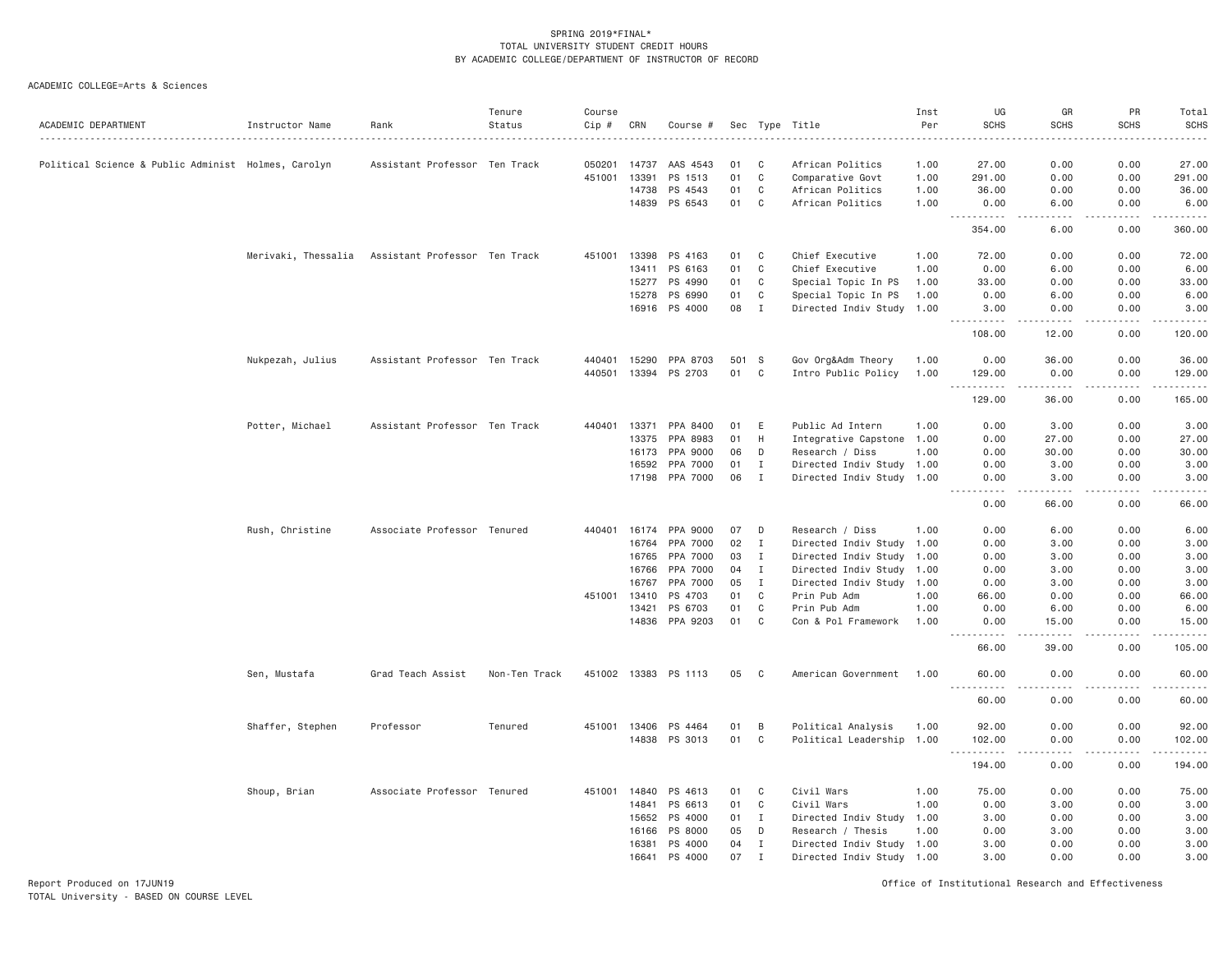| ACADEMIC DEPARTMENT                                                       | Instructor Name     | Rank                              | Tenure<br>Status | Course<br>Cip # | CRN   | Course #              |              |                | Sec Type Title                                         | Inst<br>Per | UG<br><b>SCHS</b>     | GR<br><b>SCHS</b>                                                                                                                                                                                                                                                                                                                                                                                                                                                                                | PR<br><b>SCHS</b>  | Total<br><b>SCHS</b>                                                                                                                                                                                                                                                                                                                                                                                                                                                                              |
|---------------------------------------------------------------------------|---------------------|-----------------------------------|------------------|-----------------|-------|-----------------------|--------------|----------------|--------------------------------------------------------|-------------|-----------------------|--------------------------------------------------------------------------------------------------------------------------------------------------------------------------------------------------------------------------------------------------------------------------------------------------------------------------------------------------------------------------------------------------------------------------------------------------------------------------------------------------|--------------------|---------------------------------------------------------------------------------------------------------------------------------------------------------------------------------------------------------------------------------------------------------------------------------------------------------------------------------------------------------------------------------------------------------------------------------------------------------------------------------------------------|
|                                                                           |                     | Associate Professor Tenured       |                  | 451001          | 16937 | PS 4000               | 09           | $\mathbf{I}$   |                                                        |             | 3.00                  | 0.00                                                                                                                                                                                                                                                                                                                                                                                                                                                                                             | 0.00               | 3.00                                                                                                                                                                                                                                                                                                                                                                                                                                                                                              |
| Political Science & Public Administ Shoup, Brian                          |                     |                                   |                  |                 | 17181 | PS 4000               | 10           | $\mathbf{I}$   | Directed Indiv Study 1.00<br>Directed Indiv Study 1.00 |             | 3,00                  | 0.00                                                                                                                                                                                                                                                                                                                                                                                                                                                                                             | 0.00               | 3.00                                                                                                                                                                                                                                                                                                                                                                                                                                                                                              |
|                                                                           |                     |                                   |                  |                 | 17201 | PS 4000               | $11 \quad I$ |                | Directed Indiv Study 1.00                              |             | 3.00                  | 0.00                                                                                                                                                                                                                                                                                                                                                                                                                                                                                             | 0.00               | 3.00                                                                                                                                                                                                                                                                                                                                                                                                                                                                                              |
|                                                                           |                     |                                   |                  |                 |       | 17202 PS 4000         | $12 \quad I$ |                | Directed Indiv Study 1.00                              |             | 3.00                  | 0.00                                                                                                                                                                                                                                                                                                                                                                                                                                                                                             | 0.00               | 3.00                                                                                                                                                                                                                                                                                                                                                                                                                                                                                              |
|                                                                           |                     |                                   |                  |                 |       |                       |              |                |                                                        |             | <u>.</u><br>96.00     | .<br>6.00                                                                                                                                                                                                                                                                                                                                                                                                                                                                                        | .<br>0.00          | .<br>102.00                                                                                                                                                                                                                                                                                                                                                                                                                                                                                       |
|                                                                           | Stanisevski, Dragan | Associate Professor Tenured       |                  | 440401          | 16175 | PPA 9000              | 08           | D              | Research / Diss                                        | 1.00        | 0.00                  | 10.00                                                                                                                                                                                                                                                                                                                                                                                                                                                                                            | 0.00               | 10.00                                                                                                                                                                                                                                                                                                                                                                                                                                                                                             |
|                                                                           |                     |                                   |                  | 451001          | 14834 | PPA 9503              | 01           | C              | Qual. Research for P                                   | 1.00        | 0.00                  | 30.00                                                                                                                                                                                                                                                                                                                                                                                                                                                                                            | 0.00               | 30.00                                                                                                                                                                                                                                                                                                                                                                                                                                                                                             |
|                                                                           |                     |                                   |                  |                 | 14835 | PPA 9303              | 01           | C              | Foundations of PA                                      | 1.00        | 0.00<br>.             | 18.00<br>$\frac{1}{2} \left( \frac{1}{2} \right) \left( \frac{1}{2} \right) \left( \frac{1}{2} \right) \left( \frac{1}{2} \right) \left( \frac{1}{2} \right)$                                                                                                                                                                                                                                                                                                                                    | 0.00               | 18.00<br>.                                                                                                                                                                                                                                                                                                                                                                                                                                                                                        |
|                                                                           |                     |                                   |                  |                 |       |                       |              |                |                                                        |             | 0.00                  | 58.00                                                                                                                                                                                                                                                                                                                                                                                                                                                                                            | .<br>0.00          | 58.00                                                                                                                                                                                                                                                                                                                                                                                                                                                                                             |
|                                                                           | Tkach, Benjamin     | Assistant Professor Non-Ten Track |                  | 451001 13386    |       | PS 1313               | 01           | C              | Intro Intnat'l Relat 1.00                              |             | 219.00                | 0.00                                                                                                                                                                                                                                                                                                                                                                                                                                                                                             | 0.00               | 219.00                                                                                                                                                                                                                                                                                                                                                                                                                                                                                            |
|                                                                           |                     |                                   |                  |                 |       | 13401 PS 4303         | 01           | C              | Us Foreign Policy                                      | 1.00        | 39.00<br>----------   | 0.00<br>$\frac{1}{2}$                                                                                                                                                                                                                                                                                                                                                                                                                                                                            | 0.00<br>.          | 39.00<br><u>.</u>                                                                                                                                                                                                                                                                                                                                                                                                                                                                                 |
|                                                                           |                     |                                   |                  |                 |       |                       |              |                |                                                        |             | 258.00                | 0.00                                                                                                                                                                                                                                                                                                                                                                                                                                                                                             | 0.00               | 258.00                                                                                                                                                                                                                                                                                                                                                                                                                                                                                            |
|                                                                           | Vowell, Krista      | Lecturer                          | Non-Ten Track    |                 |       | 451002 14407 PS 1113  | 502 C        |                | American Government                                    | 1.00        | 84.00<br>.            | 0.00<br>.                                                                                                                                                                                                                                                                                                                                                                                                                                                                                        | 0.00<br><u>.</u>   | 84.00<br><u>.</u>                                                                                                                                                                                                                                                                                                                                                                                                                                                                                 |
|                                                                           |                     |                                   |                  |                 |       |                       |              |                |                                                        |             | 84.00                 | 0.00                                                                                                                                                                                                                                                                                                                                                                                                                                                                                             | 0.00               | 84.00                                                                                                                                                                                                                                                                                                                                                                                                                                                                                             |
|                                                                           | Waide, David        | Clinical Assist Pro Non-Ten Track |                  | 220101 13385    |       | PS 1192               | 01           | C              | Introduction to Law                                    | 1.00        | 132.00                | 0.00                                                                                                                                                                                                                                                                                                                                                                                                                                                                                             | 0.00               | 132.00                                                                                                                                                                                                                                                                                                                                                                                                                                                                                            |
|                                                                           |                     |                                   |                  | 240101 16723    |       | HON 4000              | 07           | $\mathbf{I}$   | Directed Individual                                    | 1.00        | 3.00                  | 0.00                                                                                                                                                                                                                                                                                                                                                                                                                                                                                             | 0.00               | 3.00                                                                                                                                                                                                                                                                                                                                                                                                                                                                                              |
|                                                                           |                     |                                   |                  | 451001 13396    |       | PS 3073               | 01           | C              | Civil Liberties                                        | 1.00        | 132,00                | 0.00                                                                                                                                                                                                                                                                                                                                                                                                                                                                                             | 0.00               | 132.00                                                                                                                                                                                                                                                                                                                                                                                                                                                                                            |
|                                                                           |                     |                                   |                  | 451002 13379    |       | PS 1113               | 01           | C              | American Government                                    | 1.00        | 1218.00<br>---------- | 0.00<br>.                                                                                                                                                                                                                                                                                                                                                                                                                                                                                        | 0.00<br>-----      | 1218.00<br>.                                                                                                                                                                                                                                                                                                                                                                                                                                                                                      |
|                                                                           |                     |                                   |                  |                 |       |                       |              |                |                                                        |             | 1485.00               | 0.00                                                                                                                                                                                                                                                                                                                                                                                                                                                                                             | 0.00               | 1485.00                                                                                                                                                                                                                                                                                                                                                                                                                                                                                           |
|                                                                           | Wall, Diane         | Lecturer                          | Non-Ten Track    |                 |       | 451002 14406 PS 1113  | 501 C        |                | American Government                                    | 1.00        | 48.00<br><u>.</u>     | 0.00                                                                                                                                                                                                                                                                                                                                                                                                                                                                                             | 0.00               | 48.00                                                                                                                                                                                                                                                                                                                                                                                                                                                                                             |
|                                                                           |                     |                                   |                  |                 |       |                       |              |                |                                                        |             | 48.00                 | 0.00                                                                                                                                                                                                                                                                                                                                                                                                                                                                                             | 0.00               | 48.00                                                                                                                                                                                                                                                                                                                                                                                                                                                                                             |
|                                                                           | Williams, Linda     | Grad Teach Assist                 | Non-Ten Track    |                 |       | 231304 10945 CO 1003  | 14 C         |                | Fund Of Public Speak 0.99                              |             | 74.25<br><u>.</u>     | 0.00<br>$- - -$                                                                                                                                                                                                                                                                                                                                                                                                                                                                                  | 0.00               | 74.25                                                                                                                                                                                                                                                                                                                                                                                                                                                                                             |
|                                                                           |                     |                                   |                  |                 |       |                       |              |                |                                                        |             | 74.25                 | 0.00                                                                                                                                                                                                                                                                                                                                                                                                                                                                                             | 0.00               | 74.25                                                                                                                                                                                                                                                                                                                                                                                                                                                                                             |
|                                                                           | Williams, Robert    | Non-Faculty                       | Not Applicable   |                 |       | 130301 16220 LSK 1141 | 12 C         |                | College Success II                                     | 1.00        | 22.00<br>.            | 0.00<br>. <u>. .</u>                                                                                                                                                                                                                                                                                                                                                                                                                                                                             | 0.00<br>.          | 22.00<br>.                                                                                                                                                                                                                                                                                                                                                                                                                                                                                        |
|                                                                           |                     |                                   |                  |                 |       |                       |              |                |                                                        |             | 22.00                 | 0.00                                                                                                                                                                                                                                                                                                                                                                                                                                                                                             | 0.00               | 22.00                                                                                                                                                                                                                                                                                                                                                                                                                                                                                             |
|                                                                           | Wiseman, William    | Lecturer                          | Non-Ten Track    |                 |       | 451001 16322 PS 3193  | 01           | C <sub>1</sub> | Intergov Relations                                     | 1.00        | 54.00<br>-----------  | 0.00<br>.                                                                                                                                                                                                                                                                                                                                                                                                                                                                                        | 0.00               | 54.00<br>.                                                                                                                                                                                                                                                                                                                                                                                                                                                                                        |
|                                                                           |                     |                                   |                  |                 |       |                       |              |                |                                                        |             | 54.00                 | 0.00                                                                                                                                                                                                                                                                                                                                                                                                                                                                                             | 0.00               | 54.00                                                                                                                                                                                                                                                                                                                                                                                                                                                                                             |
| ----------------------------------<br>Political Science & Public Administ |                     |                                   |                  |                 |       |                       |              |                |                                                        |             | ==========<br>4730.25 | $\begin{array}{cccccccccc} \multicolumn{2}{c}{} & \multicolumn{2}{c}{} & \multicolumn{2}{c}{} & \multicolumn{2}{c}{} & \multicolumn{2}{c}{} & \multicolumn{2}{c}{} & \multicolumn{2}{c}{} & \multicolumn{2}{c}{} & \multicolumn{2}{c}{} & \multicolumn{2}{c}{} & \multicolumn{2}{c}{} & \multicolumn{2}{c}{} & \multicolumn{2}{c}{} & \multicolumn{2}{c}{} & \multicolumn{2}{c}{} & \multicolumn{2}{c}{} & \multicolumn{2}{c}{} & \multicolumn{2}{c}{} & \multicolumn{2}{c}{} & \mult$<br>409.00 | ==========<br>0.00 | $\begin{array}{cccccccccc} \multicolumn{2}{c}{} & \multicolumn{2}{c}{} & \multicolumn{2}{c}{} & \multicolumn{2}{c}{} & \multicolumn{2}{c}{} & \multicolumn{2}{c}{} & \multicolumn{2}{c}{} & \multicolumn{2}{c}{} & \multicolumn{2}{c}{} & \multicolumn{2}{c}{} & \multicolumn{2}{c}{} & \multicolumn{2}{c}{} & \multicolumn{2}{c}{} & \multicolumn{2}{c}{} & \multicolumn{2}{c}{} & \multicolumn{2}{c}{} & \multicolumn{2}{c}{} & \multicolumn{2}{c}{} & \multicolumn{2}{c}{} & \mult$<br>5139.25 |
| ----------------------------------                                        |                     |                                   |                  |                 |       |                       |              |                |                                                        |             |                       |                                                                                                                                                                                                                                                                                                                                                                                                                                                                                                  |                    |                                                                                                                                                                                                                                                                                                                                                                                                                                                                                                   |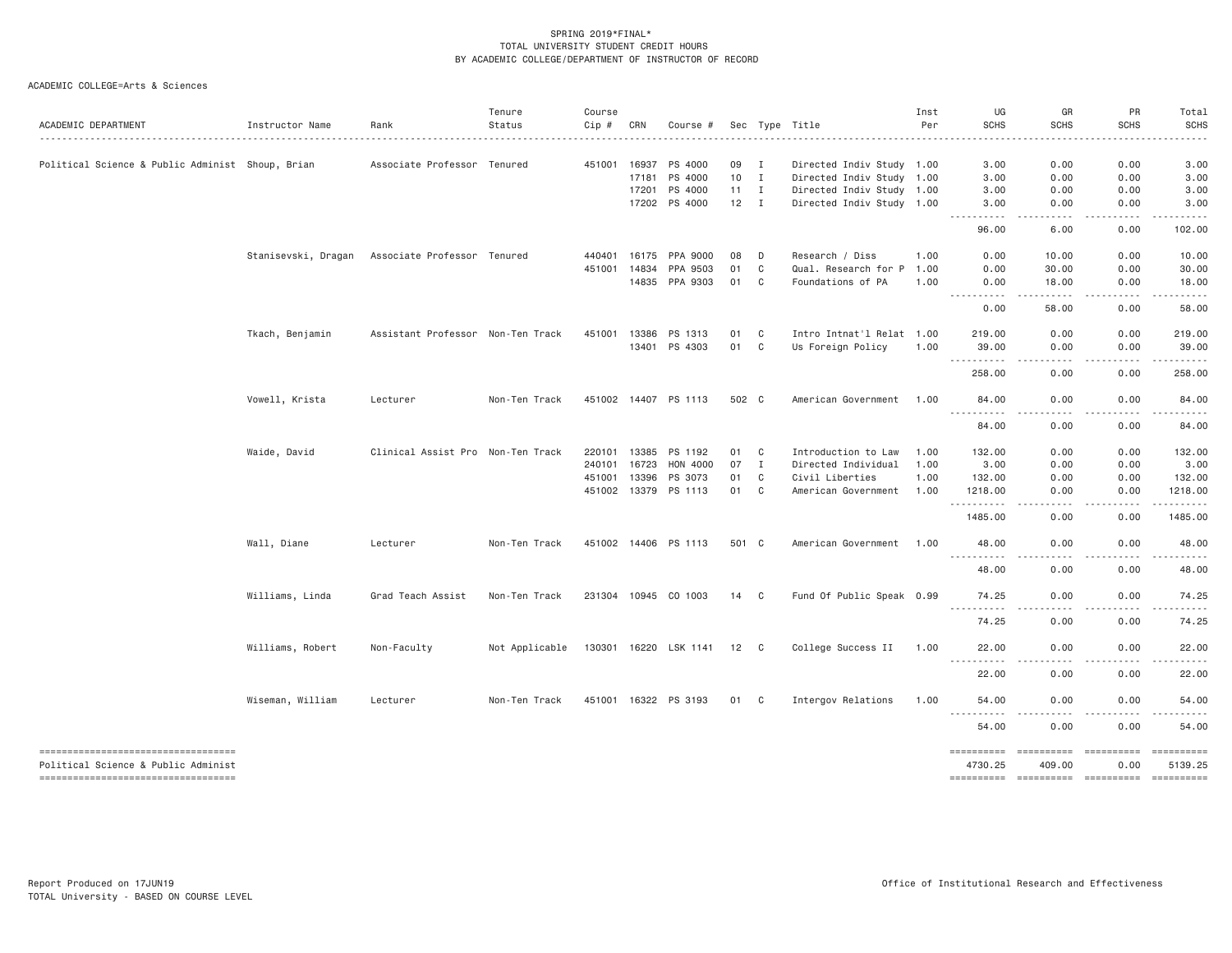| ACADEMIC DEPARTMENT | Instructor Name    | Rank                                             | Tenure<br>Status | Course<br>Cip #<br>. | CRN            | Course #              |          |              | Sec Type Title            | Inst<br>Per | UG<br><b>SCHS</b>                                                                                                                                  | GR<br><b>SCHS</b>                   | PR<br><b>SCHS</b>            | Total<br><b>SCHS</b><br>. |
|---------------------|--------------------|--------------------------------------------------|------------------|----------------------|----------------|-----------------------|----------|--------------|---------------------------|-------------|----------------------------------------------------------------------------------------------------------------------------------------------------|-------------------------------------|------------------------------|---------------------------|
| Psychology          |                    | Adams-Price, Carolyn Associate Professor Tenured |                  | 420101               | 16605          | PSY 4000              | 48       | <b>I</b>     | Directed Indiv Study 1.00 |             | 3.00                                                                                                                                               | 0.00                                | 0.00                         | 3.00                      |
|                     |                    |                                                  |                  | 422707               | 13552          | PSY 3623              | 01       | $\mathbf C$  | Social Psychology         | 1.00        | 234.00                                                                                                                                             | 0.00                                | 0.00                         | 234.00                    |
|                     |                    |                                                  |                  | 422809               | 13576          | PSY 4983              | 01       | C            | Psychology Of Aging       | 1.00        | 120.00                                                                                                                                             | 0.00                                | 0.00                         | 120.00                    |
|                     |                    |                                                  |                  | 422813               | 15257          | PSY 9000              | 01       | D            | Research/Diss             | 1.00        | 0.00<br><u> - - - - - - - - - -</u>                                                                                                                | 9.00<br>$\sim$ $\sim$ $\sim$        | 0.00<br>.                    | 9.00<br>.                 |
|                     |                    |                                                  |                  |                      |                |                       |          |              |                           |             | 357.00                                                                                                                                             | 9.00                                | 0.00                         | 366.00                    |
|                     | Allen, Laura       | Assistant Professor Ten Track                    |                  | 420101               | 13573          | PSY 4713              | 01       | C            | Language & Thought        | 1.00        | 39.00                                                                                                                                              | 0.00                                | 0.00                         | 39.00                     |
|                     |                    |                                                  |                  |                      | 13581          | PSY 6713              | 01       | C            | Language & Thought        | 1.00        | 0.00                                                                                                                                               | 6.00                                | 0.00                         | 6.00                      |
|                     |                    |                                                  |                  |                      | 15173          | PSY 8000              | 02       | D            | Research / Thesis         | 1.00        | 0.00                                                                                                                                               | 6.00                                | 0.00                         | 6.00                      |
|                     |                    |                                                  |                  |                      | 16295          | PSY 4000              | 22       | Ι.           | Directed Indiv Study      | 1.00        | 4.00                                                                                                                                               | 0.00                                | 0.00                         | 4.00                      |
|                     |                    |                                                  |                  |                      | 16296          | PSY 4000              | 23       | $\mathbf I$  | Directed Indiv Study 1.00 |             | 3,00                                                                                                                                               | 0.00                                | 0.00                         | 3.00                      |
|                     |                    |                                                  |                  |                      | 16450          | PSY 4000              | 30       | $\mathbf{I}$ | Directed Indiv Study 1.00 |             | 2.00                                                                                                                                               | 0.00                                | 0.00                         | 2.00                      |
|                     |                    |                                                  |                  |                      | 16509          | PSY 4000              | 39       | $\mathbf{I}$ | Directed Indiv Study 1.00 |             | 2.00                                                                                                                                               | 0.00                                | 0.00                         | 2.00                      |
|                     |                    |                                                  |                  | 422701               | 15042          | PSY 4753              | 01       | $\mathbb C$  | Applied Cognitive Ps 1.00 |             | 15.00                                                                                                                                              | 0.00                                | 0.00                         | 15.00                     |
|                     |                    |                                                  |                  |                      | 15043          | PSY 6753              | 01       | $\mathbf C$  | Applied Cognitive Ps 1.00 |             | 0.00                                                                                                                                               | 9.00                                | 0.00<br>$\sim$ $\sim$ $\sim$ | 9.00                      |
|                     |                    |                                                  |                  |                      |                |                       |          |              |                           |             | 65.00                                                                                                                                              | 21.00                               | 0.00                         | 86.00                     |
|                     | Amadi, Suzanne     | Grad Teach Assist                                | Non-Ten Track    | 240102 12581         |                | IDS 4111              | 01       | C            | Professional Seminar 1.00 |             | 28,00                                                                                                                                              | 0.00                                | 0.00                         | 28.00                     |
|                     |                    |                                                  |                  |                      | 12583          | IDS 4111              | 03       | C            | Professional Seminar 1.00 |             | 29.00<br>.<br>$\sim 100$ km s $^{-1}$                                                                                                              | 0.00<br>$\sim$ $\sim$ $\sim$ $\sim$ | 0.00<br>$   -$               | 29.00<br>.                |
|                     |                    |                                                  |                  |                      |                |                       |          |              |                           |             | 57.00                                                                                                                                              | 0.00                                | 0.00                         | 57.00                     |
|                     | Armstrong, Kevin   | Associate Professor Tenured                      |                  | 420101               | 13574          | PSY 4726              | 01       | E            | Internship In Psy I       | 1.00        | 12.00                                                                                                                                              | 0.00                                | 0.00                         | 12.00                     |
|                     |                    |                                                  |                  | 422707               | 15044          | PSY 8383              | 01       | C            | Behavior Therapy          | 1.00        | 0.00                                                                                                                                               | 18.00                               | 0.00                         | 18.00                     |
|                     |                    |                                                  |                  | 422813 15259         |                | PSY 9000              | 03       | D            | Research/Diss             | 1.00        | 0.00<br>.<br>$\frac{1}{2} \left( \frac{1}{2} \right) \left( \frac{1}{2} \right) \left( \frac{1}{2} \right)$                                        | 14.00<br>. <u>.</u>                 | 0.00<br>.                    | 14.00<br>.                |
|                     |                    |                                                  |                  |                      |                |                       |          |              |                           |             | 12.00                                                                                                                                              | 32.00                               | 0.00                         | 44.00                     |
|                     | Armstrong, Rebecca | Instructor                                       | Non-Ten Track    | 420101               | 13520          | PSY 1013              | 04       | C            | Gen Psychology-SI         | 1.00        | 258.00                                                                                                                                             | 0.00                                | 0.00                         | 258.00                    |
|                     |                    |                                                  |                  |                      | 13526          | PSY 1021              | 01       | C            | Career in Psychology      | 1.00        | 125.00                                                                                                                                             | 0.00                                | 0.00                         | 125.00                    |
|                     |                    |                                                  |                  | 422703 13559         |                | PSY 3803              | 01       | C            | Int Dev Psychology        | 1.00        | 189.00                                                                                                                                             | 0.00                                | 0.00                         | 189.00                    |
|                     |                    |                                                  |                  |                      | 13560          | PSY 3803              | 02       | C            | Int Dev Psychology        | 1.00        | 189.00<br>.<br>$\sim$ $\sim$ $\sim$                                                                                                                | 0.00<br>$- - - -$                   | 0.00<br>.                    | 189.00<br>.               |
|                     |                    |                                                  |                  |                      |                |                       |          |              |                           |             | 761.00                                                                                                                                             | 0.00                                | 0.00                         | 761.00                    |
|                     | Berman, Mitchell   | Professor                                        | Ten Track        | 420101               | 15175          | PSY 8000              | 04       | D            | Research / Thesis         | 1.00        | 0.00                                                                                                                                               | 3.00                                | 0.00                         | 3.00                      |
|                     |                    |                                                  |                  |                      |                | 422813 15260 PSY 9000 | 04       | D            | Research/Diss             | 1.00        | 0.00                                                                                                                                               | 18.00                               | 0.00                         | 18.00                     |
|                     |                    |                                                  |                  |                      |                |                       |          |              |                           |             | $\frac{1}{2}$<br>$\frac{1}{2} \left( \frac{1}{2} \right) \left( \frac{1}{2} \right) \left( \frac{1}{2} \right) \left( \frac{1}{2} \right)$<br>0.00 | -----<br>21.00                      | -----<br>0.00                | .<br>21.00                |
|                     | Bradshaw, Gary     | Professor                                        | Tenured          | 420101               | 15176          | PSY 8000              | 05       | D            | Research / Thesis         | 1,00        | 0.00                                                                                                                                               | 6.00                                | 0.00                         | 6.00                      |
|                     |                    |                                                  |                  |                      | 16074          | PSY 4000              | 09       | $\mathbf{I}$ | Directed Indiv Study 1.00 |             | 3,00                                                                                                                                               | 0.00                                | 0.00                         | 3.00                      |
|                     |                    |                                                  |                  |                      | 16293          | PSY 4000              | 20       | $\mathbf{I}$ | Directed Indiv Study 1.00 |             | 1.00                                                                                                                                               | 0.00                                | 0.00                         | 1.00                      |
|                     |                    |                                                  |                  |                      | 16501          | PSY 4000              | 34       | $\mathbf I$  | Directed Indiv Study 1.00 |             | 2.00                                                                                                                                               | 0.00                                | 0.00                         | 2.00                      |
|                     |                    |                                                  |                  |                      | 16505          | PSY 4000              | 38       | $\mathbf{I}$ | Directed Indiv Study 1.00 |             | 6.00                                                                                                                                               | 0.00                                | 0.00                         | 6.00                      |
|                     |                    |                                                  |                  |                      | 16604          | PSY 4000              | 47       | $\mathbf{I}$ | Directed Indiv Study 1.00 |             | 3.00                                                                                                                                               | 0.00                                | 0.00                         | 3.00                      |
|                     |                    |                                                  |                  |                      | 17004          | PSY 4000              | 65       | $\mathbf I$  | Directed Indiv Study      | 1.00        | 3.00                                                                                                                                               | 0.00                                | 0.00                         | 3.00                      |
|                     |                    |                                                  |                  | 422701               | 15045          | PSY 8703              | 01       | C            | Advanced Cognitive S 1.00 |             | 0.00                                                                                                                                               | 27.00                               | 0.00                         | 27.00                     |
|                     |                    |                                                  |                  | 422704               | 13539          | PSY 3314              | 01       | C            | Experimental Psych        | 1.00        | 272.00                                                                                                                                             | 0.00                                | 0.00                         | 272.00                    |
|                     |                    |                                                  |                  |                      | 13540          | PSY 3314              | 02       | К            | Experimental Psych        | 1.00        | 0.00                                                                                                                                               | 0.00                                | 0.00                         | 0.00                      |
|                     |                    |                                                  |                  |                      | 13541<br>13542 | PSY 3314<br>PSY 3314  | 03<br>04 | К<br>K       | Experimental Psych        | 1.00        | 0.00<br>0.00                                                                                                                                       | 0.00<br>0.00                        | 0.00<br>0.00                 | 0.00                      |
|                     |                    |                                                  |                  |                      |                |                       |          |              | Experimental Psych        | 1.00        |                                                                                                                                                    |                                     |                              | 0.00                      |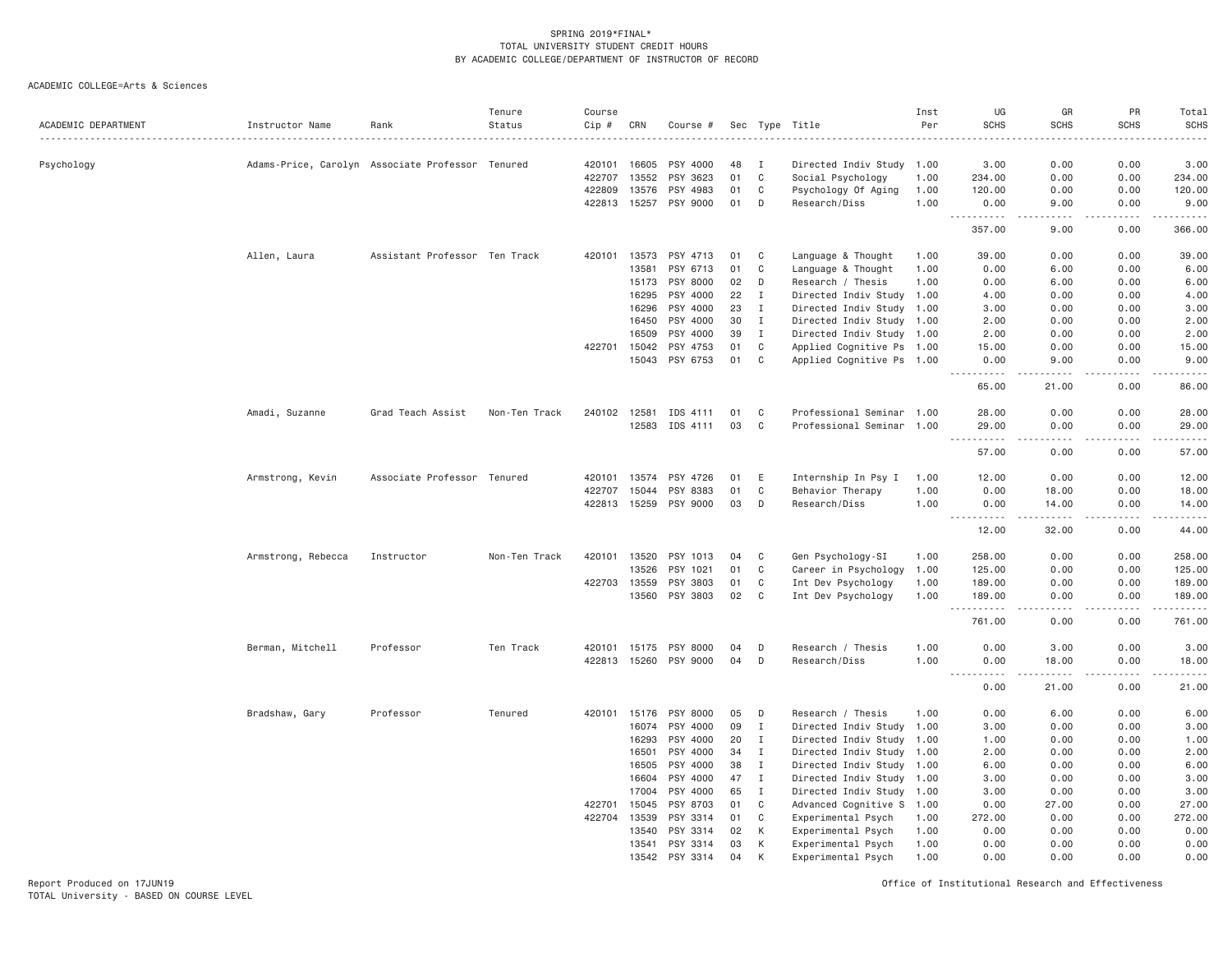|                     |                   |           | Tenure        | Course           |                |                      |              |              |                                          | Inst         | UG                                                            | GR                                  | PR                                                                                                                                                           | Total                                      |
|---------------------|-------------------|-----------|---------------|------------------|----------------|----------------------|--------------|--------------|------------------------------------------|--------------|---------------------------------------------------------------|-------------------------------------|--------------------------------------------------------------------------------------------------------------------------------------------------------------|--------------------------------------------|
| ACADEMIC DEPARTMENT | Instructor Name   | Rank      | Status        | Cip #            | CRN            | Course #             |              |              | Sec Type Title                           | Per          | <b>SCHS</b>                                                   | <b>SCHS</b>                         | <b>SCHS</b>                                                                                                                                                  | <b>SCHS</b>                                |
|                     |                   |           |               |                  |                |                      |              |              |                                          |              |                                                               |                                     |                                                                                                                                                              |                                            |
| Psychology          | Bradshaw, Gary    | Professor | Tenured       |                  | 422704 13543   | PSY 3314             | 05           | К            | Experimental Psych                       | 1.00         | 0.00                                                          | 0.00                                | 0.00                                                                                                                                                         | 0.00                                       |
|                     |                   |           |               |                  | 13544          | PSY 3314             | 06           | K            | Experimental Psych                       | 1.00         | 0.00                                                          | 0.00                                | 0.00                                                                                                                                                         | 0.00                                       |
|                     |                   |           |               | 422813 15261     |                | PSY 9000             | 05           | D            | Research/Diss                            | 1.00         | 0.00<br>.                                                     | 24.00<br>.                          | 0.00<br>.                                                                                                                                                    | 24.00<br><u>.</u>                          |
|                     |                   |           |               |                  |                |                      |              |              |                                          |              | 290.00                                                        | 57.00                               | 0.00                                                                                                                                                         | 347.00                                     |
|                     | Brandon, Russell  | Lecturer  | Non-Ten Track | 420101           | 13518          | PSY 1013             | 02           | C            | Gen Psychology                           | 1.00         | 222.00                                                        | 0.00                                | 0.00                                                                                                                                                         | 222.00                                     |
|                     |                   |           |               |                  | 13523          | PSY 1013             | 07           | C            | Gen Psychology                           | 1.00         | 210.00                                                        | 0.00                                | 0.00                                                                                                                                                         | 210.00                                     |
|                     |                   |           |               |                  | 422706 15283   | PSY 4403             | 501 C        |              | Biological Psycholog                     | 1.00         | 54.00                                                         | 0.00                                | 0.00                                                                                                                                                         | 54.00                                      |
|                     |                   |           |               |                  |                |                      |              |              |                                          |              | .<br>486.00                                                   | $- - - -$<br>0.00                   | .<br>0.00                                                                                                                                                    | <u>.</u><br>486.00                         |
|                     | Brown, Kimberly   | Lecturer  | Non-Ten Track | 420101           | 13537          | PSY 3213             | 02           | C            | Psych Of Ab Behavior 1.00                |              | 264.00                                                        | 0.00                                | 0.00                                                                                                                                                         | 264.00                                     |
|                     |                   |           |               | 422707           | 13548          | PSY 3363             | 01           | C            | Behav Modification                       | 1.00         | 231.00                                                        | 0.00                                | 0.00                                                                                                                                                         | 231.00                                     |
|                     |                   |           |               | 440401           | 13527          | PSY 3073             | 01           | C            | Psy Interper Relat                       | 1.00         | 177.00                                                        | 0.00                                | 0.00                                                                                                                                                         | 177.00                                     |
|                     |                   |           |               |                  | 13528          | PSY 3073             | 02           | C            | Psy Interper Relat                       | 1.00         | 180.00                                                        | 0.00                                | 0.00                                                                                                                                                         | 180.00                                     |
|                     |                   |           |               |                  |                |                      |              |              |                                          |              | $\sim$ $\sim$ $\sim$ $\sim$<br>$\sim$ $\sim$ $\sim$<br>852.00 | 0.00                                | 0.00                                                                                                                                                         | -----<br>852.00                            |
|                     | Campbell, Kristen | Lecturer  | Non-Ten Track | 420101           | 14408          | PSY 3213             | 501 C        |              | Psych Of Ab Behavior 1.00                |              | 81.00                                                         | 0.00                                | 0.00                                                                                                                                                         | 81.00                                      |
|                     |                   |           |               |                  | 16075          | PSY 4000             | 10           | I            | Directed Indiv Study 1.00                |              | 3.00                                                          | 0.00                                | 0.00                                                                                                                                                         | 3.00                                       |
|                     |                   |           |               |                  | 16076          | PSY 4000             | 11           | $\mathbf{I}$ | Directed Indiv Study 1.00                |              | 3.00                                                          | 0.00                                | 0.00                                                                                                                                                         | 3.00                                       |
|                     |                   |           |               |                  | 16196          | PSY 4000             | 16           | $\mathbf{I}$ | Directed Indiv Study 1.00                |              | 3.00                                                          | 0.00                                | 0.00                                                                                                                                                         | 3.00                                       |
|                     |                   |           |               |                  | 17000          | PSY 4000             | 63           | I            | Directed Indiv Study 1.00                |              | 3,00                                                          | 0.00                                | 0.00                                                                                                                                                         | 3.00                                       |
|                     |                   |           |               |                  | 17001          | PSY 4000             | 64           | I            | Directed Indiv Study 1.00                |              | 3.00                                                          | 0.00                                | 0.00                                                                                                                                                         | 3.00                                       |
|                     |                   |           |               |                  | 17006          | PSY 4000             | 67           | $\mathbf{I}$ | Directed Indiv Study 1.00                |              | 3.00                                                          | 0.00                                | 0.00                                                                                                                                                         | 3.00                                       |
|                     |                   |           |               |                  | 17007          | PSY 4000             | 68           | $\mathbf{I}$ | Directed Indiv Study 1.00                |              | 3.00                                                          | 0.00                                | 0.00                                                                                                                                                         | 3.00                                       |
|                     |                   |           |               |                  | 17008          | PSY 4000             | 69           | $\mathbf{I}$ | Directed Indiv Study 1.00                |              | 3.00                                                          | 0.00                                | 0.00                                                                                                                                                         | 3.00                                       |
|                     |                   |           |               |                  | 17009          | PSY 4000             | 70           | $\mathbf{I}$ | Directed Indiv Study 1.00                |              | 3.00                                                          | 0.00                                | 0.00                                                                                                                                                         | 3.00                                       |
|                     |                   |           |               |                  | 17013          | PSY 4000             | 71           | $\mathbf I$  | Directed Indiv Study 1.00                |              | 3.00                                                          | 0.00                                | 0.00                                                                                                                                                         | 3.00                                       |
|                     |                   |           |               |                  | 17014          | PSY 4000             | 72           | $\mathbf{I}$ | Directed Indiv Study 1.00                |              | 3.00                                                          | 0.00                                | 0.00                                                                                                                                                         | 3.00                                       |
|                     |                   |           |               |                  | 17015          | PSY 4000             | 73           | I            | Directed Indiv Study 1.00                |              | 3.00                                                          | 0.00                                | 0.00                                                                                                                                                         | 3.00                                       |
|                     |                   |           |               | 422708           | 13529          | PSY 3104             | 01           | C            | Introductory Psychol 1.00                |              | 368.00                                                        | 0.00                                | 0.00                                                                                                                                                         | 368.00                                     |
|                     |                   |           |               |                  | 13530          | PSY 3104             | 02           | К            | Introductory Psychol 1.00                |              | 0.00                                                          | 0.00                                | 0.00                                                                                                                                                         | 0.00                                       |
|                     |                   |           |               |                  | 13531          | PSY 3104             | 03           | К            | Introductory Psychol 1.00                |              | 0.00                                                          | 0.00                                | 0.00                                                                                                                                                         | 0.00                                       |
|                     |                   |           |               |                  | 13532          | PSY 3104             | 04           | К            | Introductory Psychol 1.00                |              | 0.00                                                          | 0.00                                | 0.00                                                                                                                                                         | 0.00                                       |
|                     |                   |           |               |                  | 13533          | PSY 3104             | 05           | K            | Introductory Psychol 1.00                |              | 0.00                                                          | 0.00                                | 0.00                                                                                                                                                         | 0.00                                       |
|                     |                   |           |               |                  | 13534          | PSY 3104             | 06           | К            | Introductory Psychol 1.00                |              | 0.00                                                          | 0.00                                | 0.00                                                                                                                                                         | 0.00                                       |
|                     |                   |           |               | 422801           | 13566          | PSY 4333             | 01           | $\mathbb C$  | Intro Clinical Psych 1.00                |              | 36.00                                                         | 0.00                                | 0.00                                                                                                                                                         | 36.00                                      |
|                     |                   |           |               | 422803           | 13563          | PSY 4223             | 01           | C            | Drug Use And Abuse                       | 1,00         | 129.00                                                        | 0.00                                | 0.00                                                                                                                                                         | 129.00                                     |
|                     |                   |           |               |                  | 13564          | PSY 4223             | 02           | C            | Drug Use And Abuse                       | 1.00         | 120.00                                                        | 0.00                                | 0.00                                                                                                                                                         | 120.00                                     |
|                     |                   |           |               |                  | 429999 13578   | PSY 6223             | 01           | C            | Drug Use And Abuse                       | 1.00         | 0.00                                                          | 3.00                                | 0.00                                                                                                                                                         | 3.00                                       |
|                     |                   |           |               |                  |                |                      |              |              |                                          |              | .<br>$\sim$ $\sim$ .<br>770.00                                | $\sim$ $\sim$ $\sim$ $\sim$<br>3.00 | $\frac{1}{2} \left( \frac{1}{2} \right) \left( \frac{1}{2} \right) \left( \frac{1}{2} \right) \left( \frac{1}{2} \right) \left( \frac{1}{2} \right)$<br>0.00 | $\omega$ is $\omega$ in $\omega$<br>773.00 |
|                     | Carskadon, Thomas | Professor | Tenured       | 420101           | 15047          | PSY 1013             | HO1          | C            | Gen Psychology-Honor 1.00                |              | 54.00                                                         | 0.00                                | 0.00                                                                                                                                                         | 54.00                                      |
|                     |                   |           |               |                  | 15982          | PSY 4000             | 08           | $\mathbf{I}$ | Directed Indiv Study 1.00                |              | 3.00                                                          | 0.00                                | 0.00                                                                                                                                                         | 3.00                                       |
|                     |                   |           |               |                  |                |                      |              |              |                                          |              | .<br>57.00                                                    | .<br>0.00                           | .<br>0.00                                                                                                                                                    | <u>.</u><br>57.00                          |
|                     |                   |           |               |                  |                |                      |              |              |                                          |              |                                                               |                                     |                                                                                                                                                              |                                            |
|                     | Cooper, Stephanie | Lecturer  | Non-Ten Track | 420101<br>422707 | 15075<br>15078 | PSY 3023<br>PSY 3363 | 201 C<br>201 | $\mathbf{C}$ | Applied Psychology<br>Behav Modification | 1.00<br>1.00 | 15.00<br>27.00                                                | 0.00<br>0.00                        | 0.00<br>0.00                                                                                                                                                 | 15.00<br>27.00                             |
|                     |                   |           |               |                  |                |                      |              |              |                                          |              |                                                               |                                     |                                                                                                                                                              |                                            |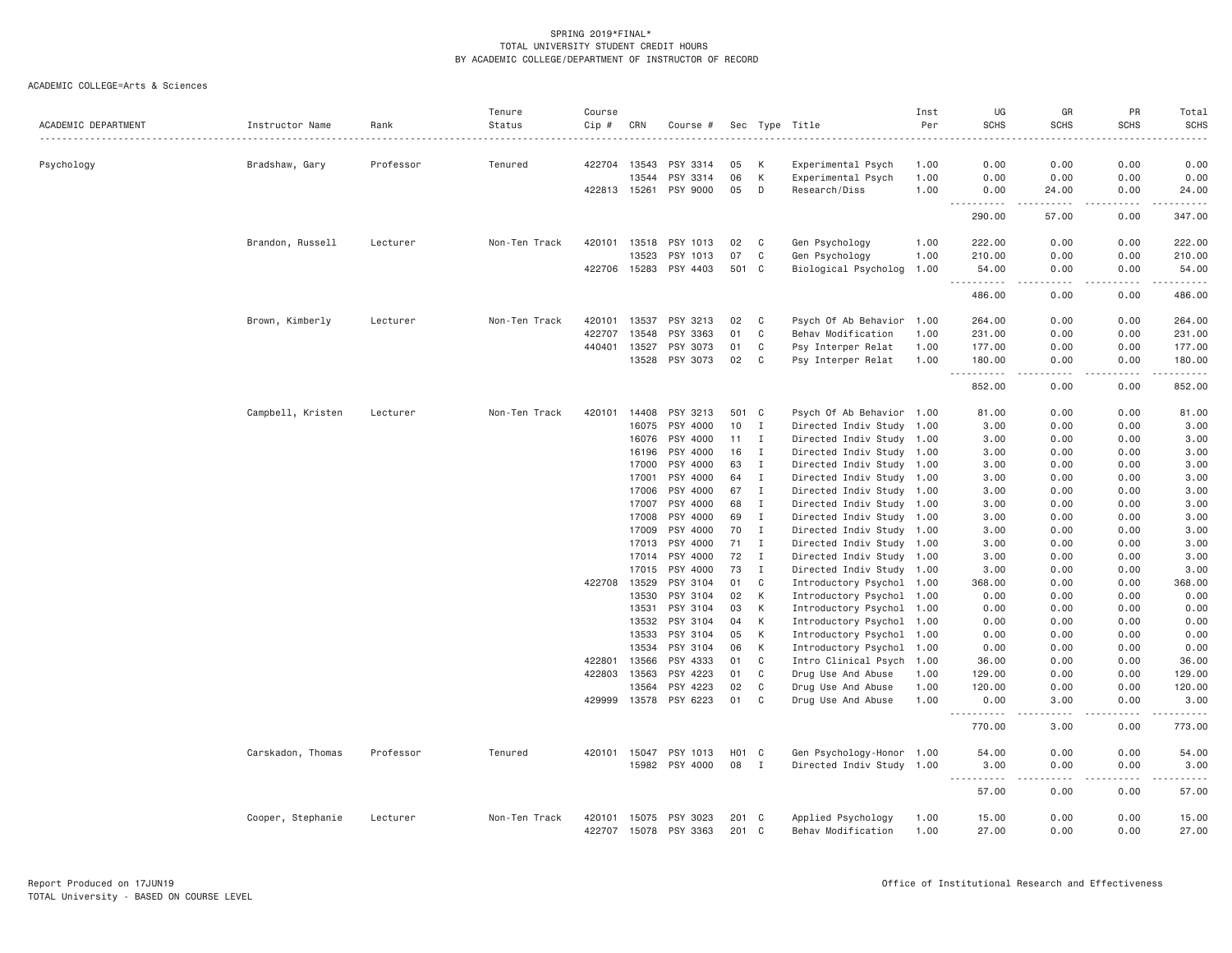| ACADEMIC DEPARTMENT | Instructor Name | Rank                          | Tenure<br>Status | Course<br>Cip # | CRN   | Course #              |       |                | Sec Type Title<br>.       | Inst<br>Per | UG<br><b>SCHS</b>                   | GR<br><b>SCHS</b>            | PR<br><b>SCHS</b> | Total<br><b>SCHS</b> |
|---------------------|-----------------|-------------------------------|------------------|-----------------|-------|-----------------------|-------|----------------|---------------------------|-------------|-------------------------------------|------------------------------|-------------------|----------------------|
|                     |                 |                               |                  |                 |       |                       |       |                |                           |             |                                     |                              |                   |                      |
|                     |                 |                               |                  |                 |       |                       |       |                |                           |             | 42.00                               | 0.00                         | 0.00              | 42.00                |
| Psychology          | DeShong, Hilary | Assistant Professor Ten Track |                  | 420101 13585    |       | PSY 8450              | 03    | E              | Applied Clin Practic 1.00 |             | 0.00                                | 14.00                        | 0.00              | 14.00                |
|                     |                 |                               |                  |                 | 16603 | PSY 4000              | 46    | Ι.             | Directed Indiv Study 1.00 |             | 3.00                                | 0.00                         | 0.00              | 3.00                 |
|                     |                 |                               |                  |                 | 16823 | PSY 4000              | 58    | $\mathbf{I}$   | Directed Indiv Study 1.00 |             | 3.00                                | 0.00                         | 0.00              | 3.00                 |
|                     |                 |                               |                  |                 | 16900 | PSY 4000              | 59    | $\mathbf I$    | Directed Indiv Study 1.00 |             | 1.00                                | 0.00                         | 0.00              | 1.00                 |
|                     |                 |                               |                  |                 | 17067 | PSY 4000              | 76    | I              | Directed Indiv Study 1.00 |             | 2.00                                | 0.00                         | 0.00              | 2.00                 |
|                     |                 |                               |                  | 422705 13583    |       | PSY 8364              | 01    | B              | Personality Appr          | 1.00        | 0.00<br>.<br>$- - - -$              | 28.00<br><b>.</b>            | 0.00<br>.         | 28.00<br>.           |
|                     |                 |                               |                  |                 |       |                       |       |                |                           |             | 9.00                                | 42.00                        | 0.00              | 51.00                |
|                     | Dorr, Morgan    | Grad Teach Assist             | Non-Ten Track    |                 |       | 420101 13521 PSY 1013 | 05    | $\mathbf{C}$   | Gen Psychology            | 1.00        | 123.00<br>$\frac{1}{2}$             | 0.00                         | 0.00              | 123.00               |
|                     |                 |                               |                  |                 |       |                       |       |                |                           |             | 123.00                              | 0.00                         | 0.00              | 123.00               |
|                     | Dumessa, Lediya | Grad Teach Assist             | Non-Ten Track    |                 |       | 422703 13561 PSY 3803 | 03    | C <sub>1</sub> | Int Dev Psychology        | 1.00        | 150.00                              | 0.00                         | 0.00              | 150.00               |
|                     |                 |                               |                  |                 |       |                       |       |                |                           |             | <u>.</u><br>150.00                  | 0.00                         | 0.00              | 150.00               |
|                     | Dygert, Sarah   | Grad Teach Assist             | Non-Ten Track    |                 |       | 420101 13524 PSY 1013 | 08    | $\mathbf{C}$   | Gen Psychology            | 1.00        | 237.00<br><u>.</u>                  | 0.00<br>$- - - - -$          | 0.00              | 237.00<br>. <u>.</u> |
|                     |                 |                               |                  |                 |       |                       |       |                |                           |             | 237.00                              | 0.00                         | .<br>0.00         | 237.00               |
|                     | Eakin, Deborah  | Associate Professor Tenured   |                  |                 |       | 420101 15177 PSY 8000 | 06    | D              | Research / Thesis         | 1.00        | 0.00                                | 6.00                         | 0.00              | 6.00                 |
|                     |                 |                               |                  |                 | 15877 | PSY 4000              | 04    | $\mathbf{I}$   | Directed Indiv Study      | 1.00        | 3.00                                | 0.00                         | 0.00              | 3.00                 |
|                     |                 |                               |                  |                 | 15979 | PSY 4000              | 06    | I              | Directed Indiv Study      | 1.00        | 3.00                                | 0.00                         | 0.00              | 3.00                 |
|                     |                 |                               |                  |                 | 15981 | PSY 4000              | 07    | $\mathbf{I}$   | Directed Indiv Study 1.00 |             | 3.00                                | 0.00                         | 0.00              | 3.00                 |
|                     |                 |                               |                  |                 | 16121 | PSY 4000              | 13    | I              | Directed Indiv Study 1.00 |             | 3.00                                | 0.00                         | 0.00              | 3.00                 |
|                     |                 |                               |                  |                 | 16194 | PSY 4000              | 14    | $\mathbf{I}$   | Directed Indiv Study 1.00 |             | 3.00                                | 0.00                         | 0.00              | 3.00                 |
|                     |                 |                               |                  |                 | 16224 | PSY 4000              | 17    | $\mathbf{I}$   | Directed Indiv Study 1.00 |             | 3.00                                | 0.00                         | 0.00              | 3.00                 |
|                     |                 |                               |                  |                 | 16451 | PSY 4000              | 31    | I              | Directed Indiv Study      | 1.00        | 3.00                                | 0.00                         | 0.00              | 3.00                 |
|                     |                 |                               |                  | 420301          | 15046 | PSY 8753              | 01    | C              | Advanced Human Memor 1.00 |             | 0.00                                | 18.00                        | 0.00              | 18.00                |
|                     |                 |                               |                  | 422701          | 13555 | PSY 3713              | 01    | C              | Cognitive Psychology 1.00 |             | 135.00                              | 0.00                         | 0.00              | 135.00               |
|                     |                 |                               |                  | 422813 15263    |       | PSY 9000              | 07    | D              | Research/Diss             | 1.00        | 0.00<br>.                           | 12.00                        | 0.00              | 12.00                |
|                     |                 |                               |                  |                 |       |                       |       |                |                           |             | 156.00                              | 36.00                        | 0.00              | 192.00               |
|                     | Flurry, Samuel  | Grad Teach Assist             | Non-Ten Track    |                 |       | 420101 13517 PSY 1013 | 01    | C              | Gen Psychology            | 1.00        | 228.00<br>. <b>.</b>                | 0.00<br>$\sim$ $\sim$ $\sim$ | 0.00              | 228.00               |
|                     |                 |                               |                  |                 |       |                       |       |                |                           |             | 228.00                              | 0.00                         | 0.00              | 228.00               |
|                     | Fortney, Emily  | Non-Faculty                   | Not Applicable   | 422707 13535    |       | PSY 3203              | 01    | C              | Gender Differences        | 1.00        | 177.00                              | 0.00                         | 0.00              | 177.00               |
|                     |                 |                               |                  |                 |       | 15036 PSY 3203        | 02    | C              | Psy Of Gender Differ 1.00 |             | 111.00<br>.<br>$\sim$ $\sim$ $\sim$ | 0.00<br>.                    | 0.00<br>-----     | 111.00<br>1.1.1.1.1  |
|                     |                 |                               |                  |                 |       |                       |       |                |                           |             | 288.00                              | 0.00                         | 0.00              | 288.00               |
|                     | Gier, Vicki     | Associate Professor Tenured   |                  | 422701          | 15081 | PSY 4753              | 201 C |                | Applied Cognitive Ps 1.00 |             | 6.00                                | 0.00                         | 0.00              | 6.00                 |
|                     |                 |                               |                  |                 | 15085 | PSY 6753              | 201 C |                | Applied Cognitive Ps 1.00 |             | 0.00                                | 15.00                        | 0.00              | 15.00                |
|                     |                 |                               |                  | 422707 13995    |       | PSY 3203              | 201 C |                | Psy Of Gender Differ 1.00 |             | 27.00                               | 0.00                         | 0.00              | 27.00                |
|                     |                 |                               |                  | 422813          | 13998 | PSY 3343              | 201 C |                | Psych Of Learning         | 1.00        | 75.00<br>$\frac{1}{2}$              | 0.00                         | 0.00              | 75.00                |
|                     |                 |                               |                  |                 |       |                       |       |                |                           |             | 108,00                              | 15.00                        | 0.00              | 123,00               |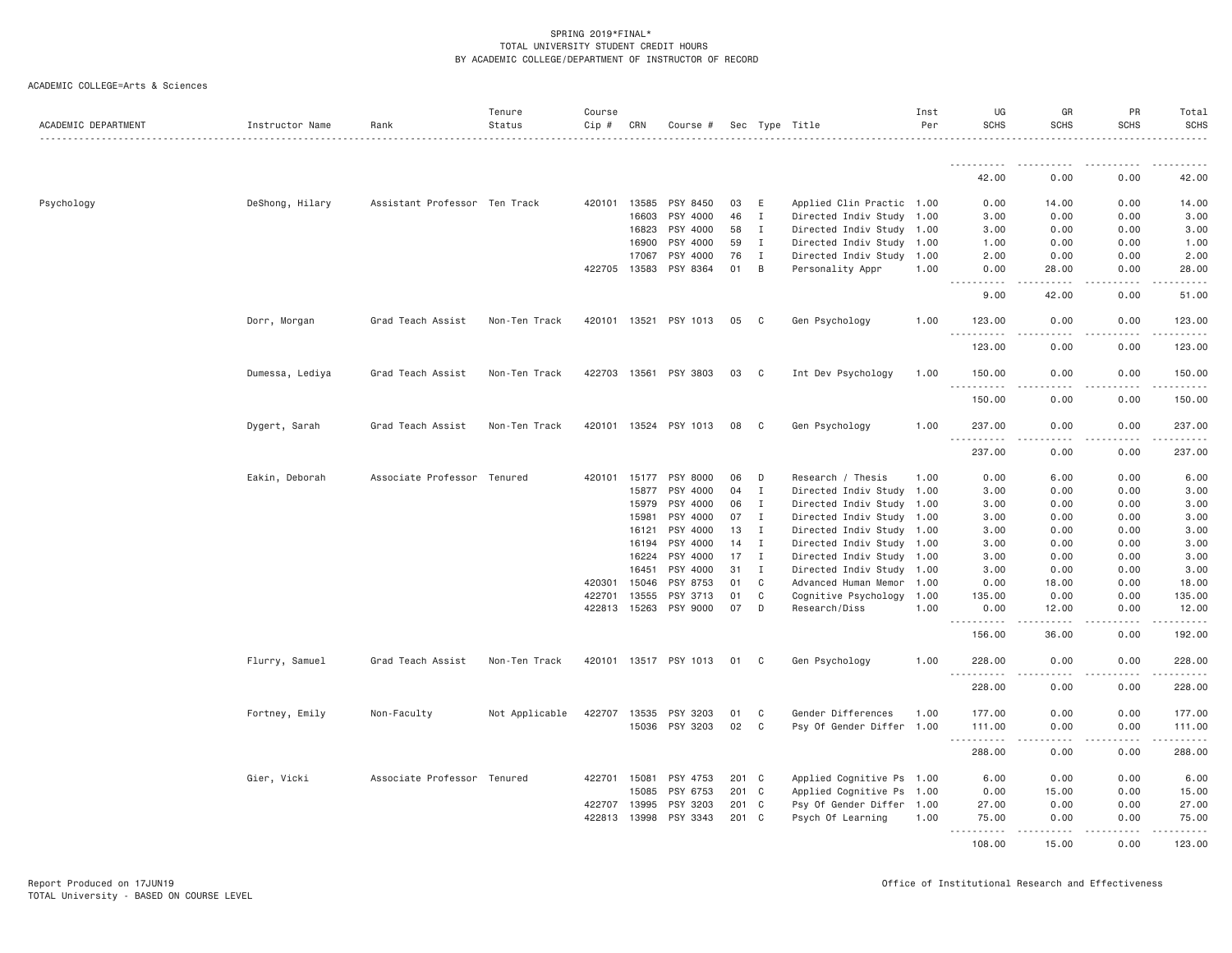| ACADEMIC DEPARTMENT | Instructor Name    | Rank                              | Tenure<br>Status | Course<br>Cip # | CRN   | Course #              |       |              | Sec Type Title            | Inst<br>Per | UG<br><b>SCHS</b> | GR<br><b>SCHS</b>    | PR<br><b>SCHS</b> | Total<br><b>SCHS</b>                                                                                                                |
|---------------------|--------------------|-----------------------------------|------------------|-----------------|-------|-----------------------|-------|--------------|---------------------------|-------------|-------------------|----------------------|-------------------|-------------------------------------------------------------------------------------------------------------------------------------|
| Psychology          | Hogan, Russell     | Lecturer                          | Non-Ten Track    | 420101          | 13996 | PSY 3213              | 201 C |              | Psych Of Ab Behavior 1.00 |             | 51.00             | 0.00                 | 0.00              | 51.00                                                                                                                               |
|                     |                    |                                   |                  |                 |       |                       |       |              |                           |             | .<br>51.00        | $- - - -$<br>0.00    | .<br>0.00         | .<br>51.00                                                                                                                          |
|                     | Hubbard, Marlena   | Lecturer                          | Non-Ten Track    | 420101          | 15280 | PSY 1013              | 501 C |              | Gen Psychology            | 1.00        | 81.00             | 0.00                 | 0.00              | 81.00                                                                                                                               |
|                     |                    |                                   |                  | 422701          | 13575 | PSY 4733              | 01    | C            | Memory                    | 1.00        | 51.00             | 0.00                 | 0.00              | 51.00                                                                                                                               |
|                     |                    |                                   |                  | 422803          | 13565 | PSY 4223              | 03    | C            | Drug Use And Abuse        | 1.00        | 219.00            | 0.00                 | 0.00              | 219.00                                                                                                                              |
|                     |                    |                                   |                  | 422809          | 13577 | PSY 4983              | 02    | C            | Psychology Of Aging       | 1.00        | 192.00            | 0.00                 | 0.00              | 192.00                                                                                                                              |
|                     |                    |                                   |                  | 422813          | 14409 | PSY 3343              | 501 C |              | Psych Of Learning         | 1.00        | 87.00<br>.        | 0.00<br>$   -$       | 0.00<br>.         | 87.00                                                                                                                               |
|                     |                    |                                   |                  |                 |       |                       |       |              |                           |             | 630.00            | 0.00                 | 0.00              | 630.00                                                                                                                              |
|                     | Jarosz, Andrew     | Assistant Professor Ten Track     |                  | 420101          | 15178 | PSY 8000              | 07    | D            | Research / Thesis         | 1.00        | 0.00              | 6.00                 | 0.00              | 6.00                                                                                                                                |
|                     |                    |                                   |                  |                 | 16225 | PSY 4000              | 18    | $\mathbf I$  | Directed Indiv Study 1.00 |             | 2.00              | 0.00                 | 0.00              | 2.00                                                                                                                                |
|                     |                    |                                   |                  |                 | 16554 | PSY 4000              | 40    | Ι.           | Directed Indiv Study 1.00 |             | 1.00              | 0.00                 | 0.00              | 1.00                                                                                                                                |
|                     |                    |                                   |                  | 422701          | 13557 | PSY 3713              | 03    | C            | Cognitive Psychology 1.00 |             | 177.00            | 0.00                 | 0.00              | 177.00                                                                                                                              |
|                     |                    |                                   |                  |                 | 13590 | PSY 8713              | 01    | $\mathbf C$  | Issues Cognitive Psy 1.00 |             | 0.00              | 21.00                | 0.00              | 21.00                                                                                                                               |
|                     |                    |                                   |                  | 422813 15264    |       | PSY 9000              | 08    | D            | Research/Diss             | 1.00        | 0.00<br>.         | 9.00<br>.            | 0.00<br>.         | 9.00<br>.                                                                                                                           |
|                     |                    |                                   |                  |                 |       |                       |       |              |                           |             | 180.00            | 36.00                | 0.00              | 216.00                                                                                                                              |
|                     | Johnson, Mallory   | Lecturer                          | Non-Ten Track    | 420101          | 15635 | PSY 3413              | 501 C |              | Human Sexual Behavio 1.00 |             | 114.00            | 0.00                 | 0.00              | 114.00                                                                                                                              |
|                     |                    |                                   |                  | 422707          |       | 14411 PSY 3363        | 501 C |              | Behav Modification        | 1.00        | 129.00            | 0.00                 | 0.00              | 129.00                                                                                                                              |
|                     |                    |                                   |                  |                 |       |                       |       |              |                           |             | .<br>243.00       | 0.00                 | .<br>0.00         | $\begin{array}{cccccccccccccc} \bullet & \bullet & \bullet & \bullet & \bullet & \bullet & \bullet & \bullet \end{array}$<br>243.00 |
|                     | Jordan, Duncan     | Grad Research Assis Non-Ten Track |                  |                 |       | 420101 13536 PSY 3213 | 01    | C            | Psych Of Ab Behavior 1.00 |             | 273.00            | 0.00                 | 0.00              | 273.00                                                                                                                              |
|                     |                    |                                   |                  |                 |       |                       |       |              |                           |             | .<br>273.00       | $- - - -$<br>0.00    | .<br>0.00         | .<br>273.00                                                                                                                         |
|                     | Klein, Stephen     | Professor                         | Tenured          | 422706 13570    |       | PSY 4403              | 01    | C            | Biological Psycholog 1.00 |             | 81.00             | 0.00                 | 0.00              | 81.00                                                                                                                               |
|                     |                    |                                   |                  |                 | 13571 | 4403<br>PSY           | 02    | C            | Biological Psycholog 1.00 |             | 144.00            | 0.00                 | 0.00              | 144.00                                                                                                                              |
|                     |                    |                                   |                  | 422813          | 13545 | PSY 3343              | 01    | C            | Psych Of Learning         | 1.00        | 174.00            | 0.00                 | 0.00              | 174.00                                                                                                                              |
|                     |                    |                                   |                  |                 |       |                       |       |              |                           |             | .<br>399.00       | 0.00                 | .<br>0.00         | 399.00                                                                                                                              |
|                     | Lass, Alisson      | Grad Teach Assist                 | Non-Ten Track    |                 |       | 422705 13562 PSY 4203 | 01    | - C          | Theories Of Pers          | 1.00        | 192.00<br>.       | 0.00                 | 0.00<br>.         | 192.00                                                                                                                              |
|                     |                    |                                   |                  |                 |       |                       |       |              |                           |             | 192.00            | 0.00                 | 0.00              | 192.00                                                                                                                              |
|                     | McKinney, Clifford | Associate Professor Tenured       |                  | 420101          | 13538 | PSY 3213              | 03    | C            | Psych Of Ab Behavior 1.00 |             | 180.00            | 0.00                 | 0.00              | 180.00                                                                                                                              |
|                     |                    |                                   |                  |                 | 13584 | PSY 8450              | 02    | E            | Applied Clin Practic 1.00 |             | 0.00              | 15.00                | 0.00              | 15.00                                                                                                                               |
|                     |                    |                                   |                  |                 | 15180 | PSY 8000              | 09    | D            | Research / Thesis         | 1.00        | 0.00              | 3.00                 | 0.00              | 3.00                                                                                                                                |
|                     |                    |                                   |                  |                 | 16800 | PSY 4000              | 51    | $\mathbf{I}$ | Directed Indiv Study 1.00 |             | 3.00              | 0.00                 | 0.00              | 3.00                                                                                                                                |
|                     |                    |                                   |                  |                 | 16801 | PSY 4000              | 52    | Ι            | Directed Indiv Study      | 1.00        | 3.00              | 0.00                 | 0.00              | 3.00                                                                                                                                |
|                     |                    |                                   |                  |                 | 16802 | PSY 4000              | 53    | Ι.           | Directed Indiv Study 1.00 |             | 3.00              | 0.00                 | 0.00              | 3.00                                                                                                                                |
|                     |                    |                                   |                  |                 | 16803 | PSY 4000              | 54    | $\mathbf{I}$ | Directed Indiv Study 1.00 |             | 3.00              | 0.00                 | 0.00              | 3.00                                                                                                                                |
|                     |                    |                                   |                  |                 | 16808 | PSY 4000              | 55    | $\mathbf{I}$ | Directed Indiv Study 1.00 |             | 3.00              | 0.00                 | 0.00              | 3.00                                                                                                                                |
|                     |                    |                                   |                  |                 | 16809 | PSY 4000              | 56    | Ι            | Directed Indiv Study 1.00 |             | 3.00              | 0.00                 | 0.00              | 3.00                                                                                                                                |
|                     |                    |                                   |                  |                 | 16810 | PSY 4000              | 57    | $\mathbf I$  | Directed Indiv Study 1.00 |             | 3.00              | 0.00                 | 0.00              | 3.00                                                                                                                                |
|                     |                    |                                   |                  | 422813          | 15265 | PSY 9000              | 09    | D            | Research/Diss             | 1,00        | 0.00<br>.         | 17.00<br>$- - - - -$ | 0.00<br>.         | 17.00<br><u>.</u>                                                                                                                   |
|                     |                    |                                   |                  |                 |       |                       |       |              |                           |             | 201.00            | 35.00                | 0.00              | 236.00                                                                                                                              |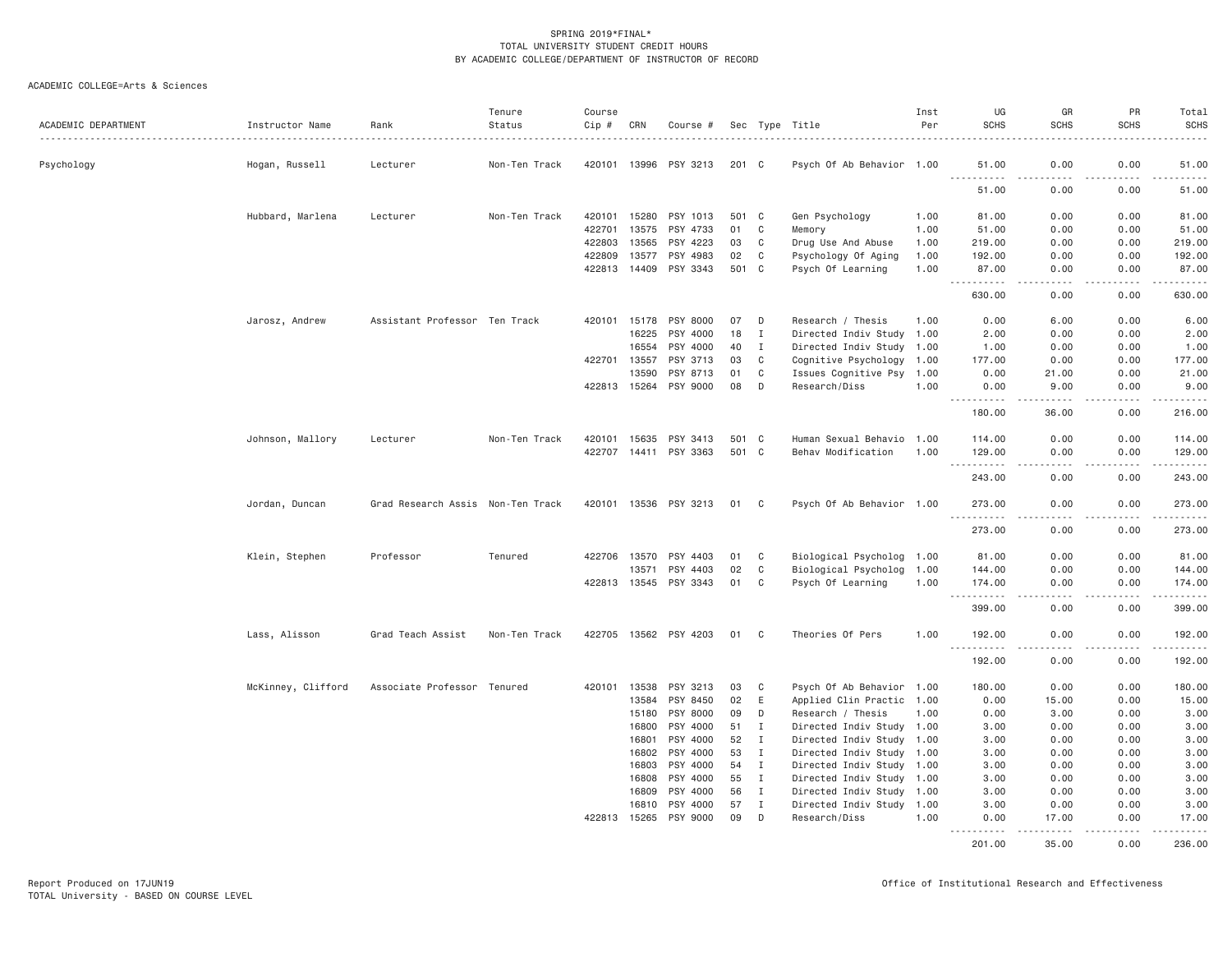# ACADEMIC COLLEGE=Arts & Sciences

| ACADEMIC DEPARTMENT | Instructor Name   | Rank                          | Tenure<br>Status | Course<br>Cip # | CRN            | Course #              |          |                  | Sec Type Title                             | Inst<br>Per | UG<br><b>SCHS</b>                                                                                                                                              | GR<br><b>SCHS</b> | PR<br><b>SCHS</b>                                                                                                                 | Total<br>SCHS<br>$- - - - -$ |
|---------------------|-------------------|-------------------------------|------------------|-----------------|----------------|-----------------------|----------|------------------|--------------------------------------------|-------------|----------------------------------------------------------------------------------------------------------------------------------------------------------------|-------------------|-----------------------------------------------------------------------------------------------------------------------------------|------------------------------|
| Psychology          | McMillen, David   | Research Professor            | Non-Ten Track    | 420101          | 17108          | PSY 4000              | 78       | п                | Directed Indiv Study 1.00                  |             | 9.00                                                                                                                                                           | 0.00              | 0.00                                                                                                                              | 9.00                         |
|                     |                   |                               |                  |                 | 17112          | PSY 4000              | 79       | $\mathbf{I}$     | Directed Indiv Study 1.00                  |             | 13.00<br>$- - - - -$                                                                                                                                           | 0.00<br>----      | 0.00<br>$\frac{1}{2} \left( \frac{1}{2} \right) \left( \frac{1}{2} \right) \left( \frac{1}{2} \right) \left( \frac{1}{2} \right)$ | 13.00<br>.                   |
|                     |                   |                               |                  |                 |                |                       |          |                  |                                            |             | 22.00                                                                                                                                                          | 0.00              | 0.00                                                                                                                              | 22.00                        |
|                     | McMillen, Robert  | Professor                     | Tenured          |                 |                | 422810 13551 PSY 3503 | 01 C     |                  | Health Psychology                          | 1.00        | 66.00<br>$\sim$ $\sim$ $\sim$<br>.                                                                                                                             | 0.00<br>د د د د   | 0.00<br>.                                                                                                                         | 66.00<br>.                   |
|                     |                   |                               |                  |                 |                |                       |          |                  |                                            |             | 66.00                                                                                                                                                          | 0.00              | 0.00                                                                                                                              | 66.00                        |
|                     | Mckay, Ian        | Grad Teach Assist             | Non-Ten Track    |                 |                | 422813 13546 PSY 3343 | 02       | C                | Psych Of Learning                          | 1.00        | 159.00                                                                                                                                                         | 0.00              | 0.00<br>$- - - -$                                                                                                                 | 159.00<br>.                  |
|                     |                   |                               |                  |                 |                |                       |          |                  |                                            |             | 159.00                                                                                                                                                         | 0.00              | 0.00                                                                                                                              | 159.00                       |
|                     | Moss, Robert      | Associate Professor           | Tenured          | 420101          | 15540          | PSY 4000              | 01       | I                | Directed Indiv Study 1.00                  |             | 3.00                                                                                                                                                           | 0.00              | 0.00                                                                                                                              | 3.00                         |
|                     |                   |                               |                  |                 | 16294          | PSY 4000              | 21       | $\mathbf I$      | Directed Indiv Study 1.00                  |             | 2.00                                                                                                                                                           | 0.00              | 0.00                                                                                                                              | 2.00                         |
|                     |                   |                               |                  |                 | 16600          | PSY 4000              | 44       | $\mathbf I$      | Directed Indiv Study 1.00                  |             | 3.00                                                                                                                                                           | 0.00              | 0.00                                                                                                                              | 3.00                         |
|                     |                   |                               |                  | 422701          | 13556          | PSY 3713              | 02       | C                | Cognitive Psychology                       | 1.00        | 126.00                                                                                                                                                         | 0.00              | 0.00                                                                                                                              | 126.00                       |
|                     |                   |                               |                  |                 | 13558          | PSY 3723              | 01       | C                | Cognitive Neuroscien                       | 1.00        | 42.00                                                                                                                                                          | 0.00              | 0.00                                                                                                                              | 42.00                        |
|                     |                   |                               |                  | 422813 15266    |                | PSY 9000              | 10       | D                | Research/Diss                              | 1.00        | 0.00<br><u>.</u>                                                                                                                                               | 24.00<br><u>.</u> | 0.00<br>$- - - -$                                                                                                                 | 24.00<br>.                   |
|                     |                   |                               |                  |                 |                |                       |          |                  |                                            |             | 176.00                                                                                                                                                         | 24.00             | 0.00                                                                                                                              | 200.00                       |
|                     | Nadorff, Danielle | Assistant Professor Ten Track |                  | 420101          | 15272          | PSY 1021              | 501      | C                | Career in Psychology 1.00                  |             | 19.00                                                                                                                                                          | 0.00              | 0.00                                                                                                                              | 19.00                        |
|                     |                   |                               |                  |                 | 15284          | PSY 1021              | 502      | C                | Career in Psychology 1.00                  |             | 16.00                                                                                                                                                          | 0.00              | 0.00                                                                                                                              | 16.00                        |
|                     |                   |                               |                  |                 | 15285          | PSY 1021              | 503      | C                | Career in Psychology                       | 1.00        | 9.00                                                                                                                                                           | 0.00              | 0.00                                                                                                                              | 9.00                         |
|                     |                   |                               |                  |                 | 16195          | PSY 4000              | 15       | I                | Directed Indiv Study 1.00                  |             | 3.00                                                                                                                                                           | 0.00              | 0.00                                                                                                                              | 3.00                         |
|                     |                   |                               |                  |                 | 16651          | PSY 4000              | 49       | $\mathbf I$      | Directed Indiv Study 1.00                  |             | 1.00                                                                                                                                                           | 0.00              | 0.00                                                                                                                              | 1.00                         |
|                     |                   |                               |                  |                 | 16762          | PSY 4000              | 50       | $\mathbf I$      | Directed Indiv Study 1.00                  |             | 2.00                                                                                                                                                           | 0.00              | 0.00                                                                                                                              | 2.00                         |
|                     |                   |                               |                  |                 | 16942          | PSY 4000              | 60       | $\mathbf I$      | Directed Indiv Study 1.00                  |             | 2.00                                                                                                                                                           | 0.00              | 0.00                                                                                                                              | 2.00                         |
|                     |                   |                               |                  |                 | 17068          | PSY 4000              | 77       | I                | Directed Indiv Study 1.00                  |             | 1.00                                                                                                                                                           | 0.00              | 0.00                                                                                                                              | 1.00                         |
|                     |                   |                               |                  | 422813          | 17137<br>15267 | PSY 4000<br>PSY 9000  | 80<br>11 | $\mathbf I$<br>D | Directed Indiv Study 1.00<br>Research/Diss | 1.00        | 1.00<br>0.00                                                                                                                                                   | 0.00<br>8.00      | 0.00<br>0.00                                                                                                                      | 1.00<br>8.00                 |
|                     |                   |                               |                  |                 |                |                       |          |                  |                                            |             | 54.00                                                                                                                                                          | 8,00              | 0.00                                                                                                                              | 62.00                        |
|                     | Nadorff, Michael  | Associate Professor Ten Track |                  | 420101          | 13580          | PSY 6403              | 01       | C                | Biological Psycholog                       | 1.00        | 0.00                                                                                                                                                           | 51.00             | 0.00                                                                                                                              | 51.00                        |
|                     |                   |                               |                  |                 | 13586          | PSY 8460              | 01       | E                | App Ext Clinical Pra                       | 1.00        | 0.00                                                                                                                                                           | 39.00             | 0.00                                                                                                                              | 39.00                        |
|                     |                   |                               |                  |                 | 15184          | PSY 8000              | 13       | D                | Research / Thesis                          | 1.00        | 0.00                                                                                                                                                           | 8.00              | 0.00                                                                                                                              | 8.00                         |
|                     |                   |                               |                  |                 | 15978          | PSY 4000              | 05       | $\mathbf I$      | Directed Indiv Study                       | 1.00        | 3.00                                                                                                                                                           | 0.00              | 0.00                                                                                                                              | 3.00                         |
|                     |                   |                               |                  |                 | 16504          | PSY 4000              | 37       | $\mathbf I$      | Directed Indiv Study 1.00                  |             | 3,00                                                                                                                                                           | 0.00              | 0.00                                                                                                                              | 3.00                         |
|                     |                   |                               |                  |                 | 17018          | PSY 4000              | 74       | $\mathbf{I}$     | Directed Indiv Study                       | 1.00        | 3.00                                                                                                                                                           | 0.00              | 0.00                                                                                                                              | 3.00                         |
|                     |                   |                               |                  | 422813          | 13594          | PSY 9730              | 01       | $\mathsf E$      | Doc Internship Clin                        | 1.00        | 0.00                                                                                                                                                           | 3.00              | 0.00                                                                                                                              | 3.00                         |
|                     |                   |                               |                  |                 | 15268          | PSY 9000              | 12       | D                | Research/Diss                              | 1.00        | 0.00<br><u>.</u>                                                                                                                                               | 5.00<br>.         | 0.00                                                                                                                              | 5.00<br>.                    |
|                     |                   |                               |                  |                 |                |                       |          |                  |                                            |             | 9.00                                                                                                                                                           | 106.00            | 0.00                                                                                                                              | 115.00                       |
|                     | Nelson, Richard   | Grad Teach Assist             | Non-Ten Track    | 422810 15038    |                | PSY 3503              | 02       | C                | Health Psychology                          | 1.00        | 120.00<br>$\frac{1}{2} \left( \frac{1}{2} \right) \left( \frac{1}{2} \right) \left( \frac{1}{2} \right) \left( \frac{1}{2} \right) \left( \frac{1}{2} \right)$ | 0.00              | 0.00                                                                                                                              | 120.00<br>.                  |
|                     |                   |                               |                  |                 |                |                       |          |                  |                                            |             | 120.00                                                                                                                                                         | 0.00              | 0.00                                                                                                                              | 120.00                       |
|                     | Oliveros, Arazais | Assistant Professor Ten Track |                  | 420101          | 13587          | PSY 8533              | 01       | C                | Clinic Pract In Psy                        | 1.00        | 0.00                                                                                                                                                           | 21.00             | 0.00                                                                                                                              | 21.00                        |
|                     |                   |                               |                  |                 | 17063          | PSY 4000              | 75       | $\mathbf I$      | Directed Indiv Study                       | 1.00        | 3.00                                                                                                                                                           | 0.00              | 0.00                                                                                                                              | 3.00                         |
|                     |                   |                               |                  | 422813          | 15269          | PSY 9000              | 13       | D                | Research/Diss                              | 1.00        | 0.00                                                                                                                                                           | 21.00             | 0.00                                                                                                                              | 21.00                        |
|                     |                   |                               |                  | 429999          | 16316          | PSY 4990              | 01       | $\mathbf C$      | Special Topic In PSY 1.00                  |             | 75.00                                                                                                                                                          | 0.00              | 0.00                                                                                                                              | 75.00                        |

Report Produced on 17JUN19 Office of Institutional Research and Effectiveness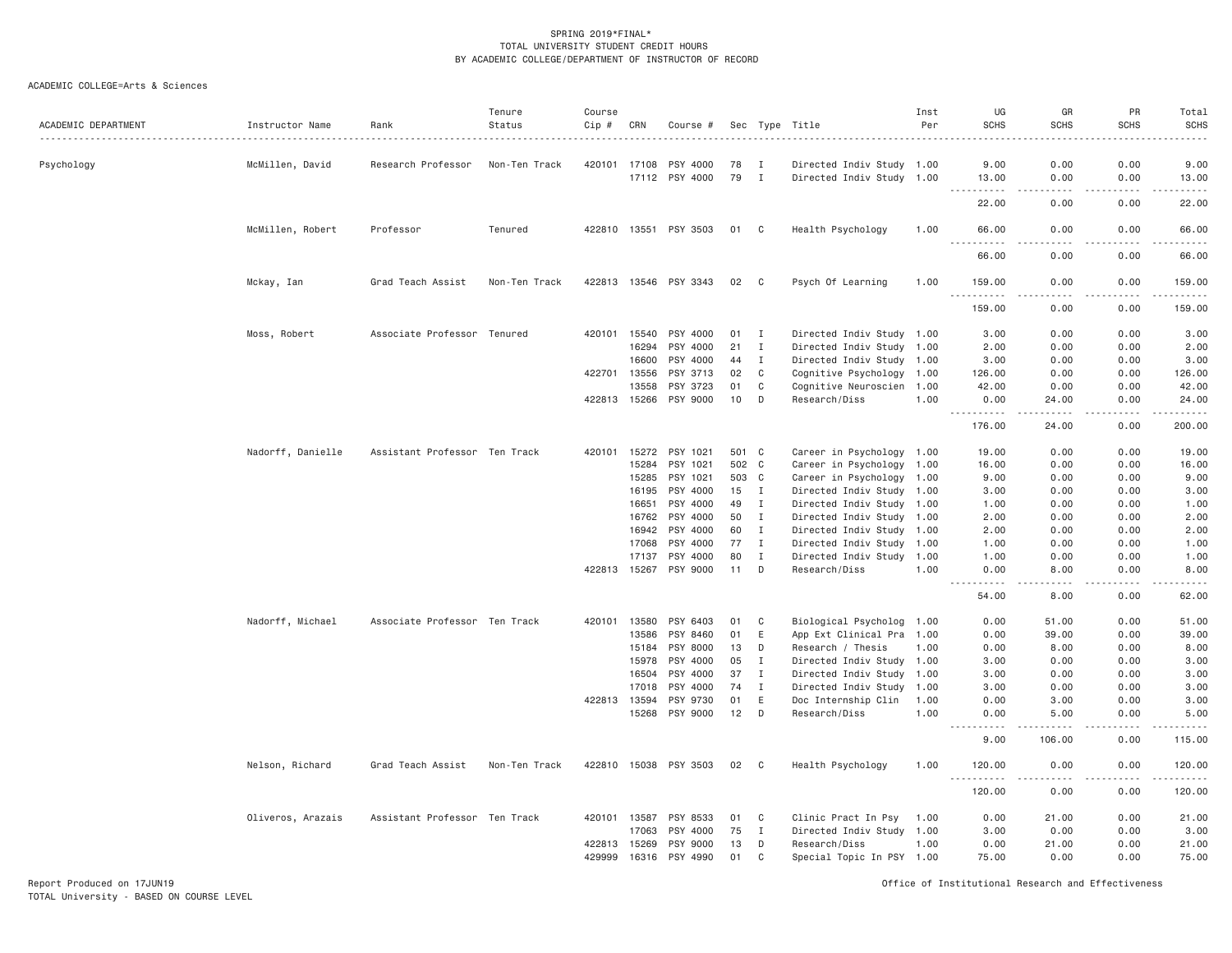| ACADEMIC DEPARTMENT | Instructor Name<br>. | Rank                          | Tenure<br>Status | Course<br>Cip # | CRN          | Course #              |       |              | Sec Type Title            | Inst<br>Per | UG<br><b>SCHS</b>                            | GR<br><b>SCHS</b>     | PR<br><b>SCHS</b>   | Total<br><b>SCHS</b>                                                                                                                                                                      |
|---------------------|----------------------|-------------------------------|------------------|-----------------|--------------|-----------------------|-------|--------------|---------------------------|-------------|----------------------------------------------|-----------------------|---------------------|-------------------------------------------------------------------------------------------------------------------------------------------------------------------------------------------|
| Psychology          | Oliveros, Arazais    | Assistant Professor Ten Track |                  | 429999          | 16323        | PSY 6990              | 01    | <sub>C</sub> | Special Topic In PSY 1.00 |             | 0.00<br>.                                    | 6.00                  | 0.00                | 6.00<br>-----                                                                                                                                                                             |
|                     |                      |                               |                  |                 |              |                       |       |              |                           |             | 78.00                                        | 48.00                 | 0.00                | 126.00                                                                                                                                                                                    |
|                     | Pratte, Michael      | Assistant Professor Ten Track |                  | 420101          | 15254        | PSY 8000              | 15    | D            | Research / Thesis         | 1.00        | 0.00                                         | 6.00                  | 0.00                | 6.00                                                                                                                                                                                      |
|                     |                      |                               |                  |                 | 16503        | PSY 4000              | 36    | $\mathbf{I}$ | Directed Indiv Study 1.00 |             | 3.00                                         | 0.00                  | 0.00                | 3.00                                                                                                                                                                                      |
|                     |                      |                               |                  |                 | 16597        | PSY 4000              | 43    | $\mathbf{I}$ | Directed Indiv Study 1.00 |             | 3.00                                         | 0.00                  | 0.00                | 3.00                                                                                                                                                                                      |
|                     |                      |                               |                  |                 | 16948        | PSY 4000              | 61    | $\mathbf{I}$ | Directed Indiv Study 1.00 |             | 1.00                                         | 0.00                  | 0.00                | 1.00                                                                                                                                                                                      |
|                     |                      |                               |                  | 422701          | 13591        | PSY 8731              | 01    | C            | Appl Cognitive Resea      | 1.00        | 0.00                                         | 12.00                 | 0.00                | 12.00                                                                                                                                                                                     |
|                     |                      |                               |                  | 422706          | 13572        | PSY 4423              | 01    | C            | Sensation/Perception      | 1.00        | 66.00                                        | 0.00                  | 0.00                | 66.00                                                                                                                                                                                     |
|                     |                      |                               |                  | 422708          | 13593        | PSY 8803              | 01    | C            | Adv Quant I/O & Gen       | 1.00        | 0.00                                         | 24.00                 | 0.00                | 24.00                                                                                                                                                                                     |
|                     |                      |                               |                  | 422813          | 15270        | PSY 9000              | 14    | D            | Research/Diss             | 1.00        | 0.00<br>.                                    | 9.00<br>.             | 0.00<br>.           | 9.00<br>.                                                                                                                                                                                 |
|                     |                      |                               |                  |                 |              |                       |       |              |                           |             | 73.00                                        | 51.00                 | 0.00                | 124.00                                                                                                                                                                                    |
|                     | Rogers, Mary         | Grad Teach Assist             | Non-Ten Track    |                 |              | 420101 13522 PSY 1013 | 06    | C            | Gen Psychology            | 1.00        | 231.00<br>$-$<br>$- - - - - - -$             | 0.00                  | 0.00                | 231.00<br>$\alpha$ is a set of $\alpha$                                                                                                                                                   |
|                     |                      |                               |                  |                 |              |                       |       |              |                           |             | 231.00                                       | 0.00                  | 0.00                | 231.00                                                                                                                                                                                    |
|                     |                      | Lecturer                      | Non-Ten Track    | 131101          | 13891        | COE 8730              | 201   | E            | Internship                | 1.00        | 0.00                                         | 48.00                 | 0.00                | 48.00                                                                                                                                                                                     |
|                     | Shumate, James       |                               |                  | 420101          | 14003        | PSY 4726              | 201   | E            | Internship In Psy I       | 1.00        | 12.00                                        | 0.00                  | 0.00                | 12.00                                                                                                                                                                                     |
|                     |                      |                               |                  | 422707          | 15087        | PSY 4353              | 201 C |              |                           |             | 21.00                                        | 0.00                  | 0.00                | 21.00                                                                                                                                                                                     |
|                     |                      |                               |                  |                 |              |                       |       |              | Psychology and the L 1.00 |             |                                              |                       |                     |                                                                                                                                                                                           |
|                     |                      |                               |                  |                 | 15089        | PSY 6353              | 201 C |              | Psychology and the L 1.00 |             | 0.00<br>.<br>$- - -$                         | 9.00<br>$\frac{1}{2}$ | 0.00<br>.           | 9.00<br>.                                                                                                                                                                                 |
|                     |                      |                               |                  |                 |              |                       |       |              |                           |             | 33.00                                        | 57.00                 | 0.00                | 90.00                                                                                                                                                                                     |
|                     | Sinclair, Hillary    | Associate Professor Tenured   |                  | 420101          | 16347        | PSY 4000              | 24    | $\mathbf{I}$ | Directed Indiv Study 1.00 |             | 3.00                                         | 0.00                  | 0.00                | 3.00                                                                                                                                                                                      |
|                     |                      |                               |                  |                 | 16348        | PSY 4000              | 25    | $\mathbf{I}$ | Directed Indiv Study 1.00 |             | 3.00                                         | 0.00                  | 0.00                | 3.00                                                                                                                                                                                      |
|                     |                      |                               |                  |                 | 16443        | PSY 4000              | 29    | $\mathbf{I}$ | Directed Indiv Study 1.00 |             | 3.00                                         | 0.00                  | 0.00                | 3.00                                                                                                                                                                                      |
|                     |                      |                               |                  |                 | 16453        | PSY 4000              | 33    | $\mathbf{I}$ | Directed Indiv Study 1.00 |             | 3.00                                         | 0.00                  | 0.00                | 3.00                                                                                                                                                                                      |
|                     |                      |                               |                  | 422707          | 13554        | PSY 3623              | 03    | $\mathbf C$  | Social Psychology         | 1.00        | 225.00                                       | 0.00                  | 0.00                | 225.00                                                                                                                                                                                    |
|                     |                      |                               |                  |                 | 13588        | PSY 8613              | 01    | C            | Adv Social Psyc           | 1.00        | 0.00                                         | 15.00                 | 0.00                | 15.00                                                                                                                                                                                     |
|                     |                      |                               |                  |                 |              |                       |       |              |                           |             | .<br>237.00                                  | -----<br>15.00        | .<br>0.00           | $- - - - - -$<br>252.00                                                                                                                                                                   |
|                     | Stafford, Ty         | Non-Faculty                   | Not Applicable   |                 |              | 420101 15040 PSY 4323 | 01 C  |              | History Of Psy            | 1,00        | 42.00                                        | 0.00                  | 0.00                | 42.00                                                                                                                                                                                     |
|                     |                      |                               |                  |                 |              |                       |       |              |                           |             | .<br>42.00                                   | .<br>0.00             | $- - - - -$<br>0.00 | .<br>42.00                                                                                                                                                                                |
|                     | Stearns, Melanie     | Grad Teach Assist             | Non-Ten Track    |                 | 422707 15037 | PSY 3363              | 02    | $\mathbf{C}$ | Behav Modification        | 1.00        | 237.00                                       | 0.00                  | 0.00                | 237.00                                                                                                                                                                                    |
|                     |                      |                               |                  |                 |              |                       |       |              |                           |             | $\sim$ $\sim$ $\sim$<br>. <b>.</b><br>237.00 | .<br>0.00             | .<br>0.00           | $\frac{1}{2} \left( \frac{1}{2} \right) \left( \frac{1}{2} \right) \left( \frac{1}{2} \right) \left( \frac{1}{2} \right) \left( \frac{1}{2} \right) \left( \frac{1}{2} \right)$<br>237.00 |
|                     | Tan, Elaine          | Lecturer                      | Non-Ten Track    |                 |              | 422701 14412 PSY 3713 | 501 C |              | Cognitive Psychology 1.00 |             | 66.00                                        | 0.00                  | 0.00                | 66.00                                                                                                                                                                                     |
|                     |                      |                               |                  |                 |              |                       |       |              |                           |             | .<br>.<br>66.00                              | 0.00                  | 0.00                | 66.00                                                                                                                                                                                     |
|                     | Timmins, Matthew     | Grad Teach Assist             | Non-Ten Track    |                 | 422707 13553 | PSY 3623              | 02    | C            | Social Psychology         | 1.00        | 219.00                                       | 0.00                  | 0.00                | 219.00                                                                                                                                                                                    |
|                     |                      |                               |                  |                 |              |                       |       |              |                           |             | $\sim$ $\sim$<br>219.00                      | 0.00                  | 0.00                | 219.00                                                                                                                                                                                    |
|                     | Titus, Caitlin       | Grad Teach Assist             | Non-Ten Track    |                 |              | 420101 13519 PSY 1013 | 03    | C            | Gen Psychology            | 1.00        | 222.00                                       | 0.00                  | 0.00                | 222.00                                                                                                                                                                                    |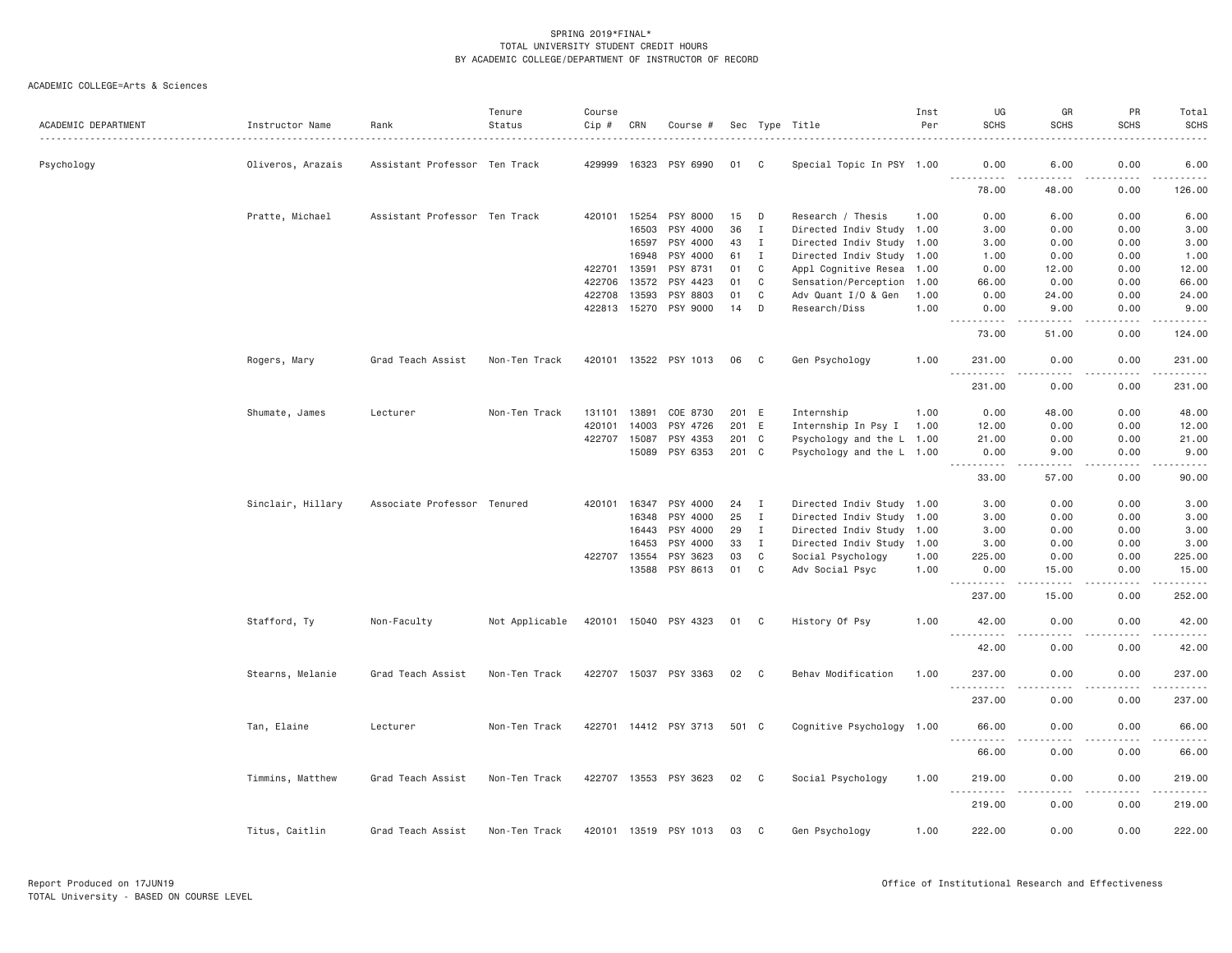| ACADEMIC DEPARTMENT                              | Instructor Name    | Rank                          | Tenure<br>Status | Course<br>Cip # | CRN            | Course #              |          |                             | Sec Type Title                                         | Inst<br>Per | UG<br><b>SCHS</b>                                                                                                                                              | GR<br><b>SCHS</b>                                                                                                                   | PR<br><b>SCHS</b> | Total<br>SCHS<br>. |
|--------------------------------------------------|--------------------|-------------------------------|------------------|-----------------|----------------|-----------------------|----------|-----------------------------|--------------------------------------------------------|-------------|----------------------------------------------------------------------------------------------------------------------------------------------------------------|-------------------------------------------------------------------------------------------------------------------------------------|-------------------|--------------------|
|                                                  |                    |                               |                  |                 |                |                       |          |                             |                                                        |             | .                                                                                                                                                              | $\frac{1}{2} \left( \frac{1}{2} \right) \left( \frac{1}{2} \right) \left( \frac{1}{2} \right) \left( \frac{1}{2} \right)$<br>------ | ------            | .                  |
|                                                  |                    |                               |                  |                 |                |                       |          |                             |                                                        |             | 222.00                                                                                                                                                         | 0.00                                                                                                                                | 0.00              | 222.00             |
| Psychology                                       | Valentine, Michael | Instructor                    | Non-Ten Track    | 420101          | 13549          | PSY 3413              | 01       | C <sub>c</sub>              | Human Sexual Behavio                                   | 1.00        | 234.00                                                                                                                                                         | 0.00                                                                                                                                | 0.00              | 234.00             |
|                                                  |                    |                               |                  |                 | 13550          | PSY 3413              | 02       | C                           | Human Sexual Behavio 1.00                              |             | 240.00                                                                                                                                                         | 0.00                                                                                                                                | 0.00              | 240.00             |
|                                                  |                    |                               |                  | 422707 13547    |                | PSY 3353              | 01       | $\mathbf{C}$                | Motivation                                             | 1.00        | 234.00                                                                                                                                                         | 0.00                                                                                                                                | 0.00              | 234.00             |
|                                                  |                    |                               |                  |                 | 13568          | PSY 4353              | 01       | C <sub>1</sub>              | Psychology and the L 1.00                              |             | 126.00                                                                                                                                                         | 0.00                                                                                                                                | 0.00              | 126.00             |
|                                                  |                    |                               |                  |                 |                | 15282 PSY 3623        | 501 C    |                             | Social Psychology                                      | 1.00        | 117,00<br>$\frac{1}{2} \left( \frac{1}{2} \right) \left( \frac{1}{2} \right) \left( \frac{1}{2} \right) \left( \frac{1}{2} \right) \left( \frac{1}{2} \right)$ | 0.00<br>$\sim$ $\sim$ $\sim$                                                                                                        | 0.00              | 117.00             |
|                                                  |                    |                               |                  |                 |                |                       |          |                             |                                                        |             | 951.00                                                                                                                                                         | 0.00                                                                                                                                | 0.00              | 951.00             |
|                                                  | Wilson, Rodney     | Assistant Professor Ten Track |                  | 420101          | 13993          | PSY 1021              | 201 C    |                             | Career in Psychology                                   | 1.00        | 20.00                                                                                                                                                          | 0.00                                                                                                                                | 0.00              | 20.00              |
|                                                  |                    |                               |                  |                 | 14005          | PSY 6403              | 201 C    |                             | Biological Psycholog                                   | 1.00        | 0.00                                                                                                                                                           | 3.00                                                                                                                                | 0.00              | 3.00               |
|                                                  |                    |                               |                  | 422704          | 13997          | PSY 3314              | 201 B    |                             | Experimental Psych                                     | 1.00        | 52.00                                                                                                                                                          | 0.00                                                                                                                                | 0.00              | 52.00              |
|                                                  |                    |                               |                  | 422705          | 13999          | PSY 4203              | $201$ C  |                             | Theories Of Pers                                       | 1.00        | 42.00                                                                                                                                                          | 0.00                                                                                                                                | 0.00              | 42.00              |
|                                                  |                    |                               |                  |                 |                | 422706 14002 PSY 4403 | 201 C    |                             | Biological Psycholog 1.00                              |             | 42.00<br>$- - - -$<br>$\cdots \cdots \cdots$                                                                                                                   | 0.00<br>. <u>.</u> .                                                                                                                | 0.00<br>-----     | 42.00              |
|                                                  |                    |                               |                  |                 |                |                       |          |                             |                                                        |             | 156.00                                                                                                                                                         | 3.00                                                                                                                                | 0.00              | 159.00             |
|                                                  | Winer, Eric        | Associate Professor Ten Track |                  | 420101          | 15256          | PSY 8000              | 17       | D                           | Research / Thesis                                      | 1.00        | 0.00                                                                                                                                                           | 11.00                                                                                                                               | 0.00              | 11.00              |
|                                                  |                    |                               |                  |                 | 15747          | PSY 4000              | 02       | $\mathbf{I}$                | Directed Indiv Study 1.00                              |             | 3.00                                                                                                                                                           | 0.00                                                                                                                                | 0.00              | 3.00               |
|                                                  |                    |                               |                  |                 | 15842          | PSY 4000              | 03       | $\mathbf{I}$                | Directed Indiv Study 1.00                              |             | 3.00                                                                                                                                                           | 0.00                                                                                                                                | 0.00              | 3.00               |
|                                                  |                    |                               |                  |                 | 16079          | PSY 4000              | 12       | $\mathbf{I}$                | Directed Indiv Study 1.00                              |             | 3.00                                                                                                                                                           | 0.00                                                                                                                                | 0.00              | 3.00               |
|                                                  |                    |                               |                  |                 | 16375          | PSY 4000              | 26       | $\mathbf{I}$                | Directed Indiv Study 1.00                              |             | 3.00                                                                                                                                                           | 0.00                                                                                                                                | 0.00              | 3.00               |
|                                                  |                    |                               |                  |                 |                | 16376 PSY 4000        | 27       | $\mathbf{I}$                | Directed Indiv Study 1.00                              |             | 3.00                                                                                                                                                           | 0.00                                                                                                                                | 0.00              | 3.00               |
|                                                  |                    |                               |                  |                 | 16378          | PSY 4000              | 28       | $\blacksquare$              | Directed Indiv Study 1.00                              |             | 3.00                                                                                                                                                           | 0.00                                                                                                                                | 0.00              | 3.00               |
|                                                  |                    |                               |                  |                 | 16502          | PSY 4000              | 35       | $\mathbf{I}$                | Directed Indiv Study 1.00                              |             | 3.00                                                                                                                                                           | 0.00                                                                                                                                | 0.00              | 3.00               |
|                                                  |                    |                               |                  |                 | 16595          | PSY 4000              | 41       | $\mathbf{I}$                | Directed Indiv Study 1.00                              |             | 3.00                                                                                                                                                           | 0.00                                                                                                                                | 0.00              | 3.00               |
|                                                  |                    |                               |                  |                 | 16596          | PSY 4000              | 42       | $\mathbf{I}$                | Directed Indiv Study 1.00                              |             | 3.00                                                                                                                                                           | 0.00                                                                                                                                | 0.00              | 3.00               |
|                                                  |                    |                               |                  |                 | 16602<br>16999 | PSY 4000<br>PSY 4000  | 45<br>62 | $\mathbf I$<br>$\mathbf{I}$ | Directed Indiv Study 1.00<br>Directed Indiv Study 1.00 |             | 3.00<br>3.00                                                                                                                                                   | 0.00<br>0.00                                                                                                                        | 0.00<br>0.00      | 3.00<br>3.00       |
|                                                  |                    |                               |                  | 422810          | 15279          | PSY 8333              | 01       | C                           | Sys Of Psychotherapy 1.00                              |             | 0.00                                                                                                                                                           | 15.00                                                                                                                               | 0.00              | 15.00              |
|                                                  |                    |                               |                  | 422813          | 15271          | PSY 9000              | 15       | D                           | Research/Diss                                          | 1.00        | 0.00                                                                                                                                                           | 9.00                                                                                                                                | 0.00              | 9.00               |
|                                                  |                    |                               |                  |                 |                |                       |          |                             |                                                        |             | . <b>.</b><br>33.00                                                                                                                                            | 35.00                                                                                                                               | 0.00              | 68.00              |
|                                                  | Wong, Aaron        | Grad Teach Assist             | Non-Ten Track    |                 |                | 420101 15035 PSY 1013 | 09       | - C                         | Gen Psychology                                         | 1.00        | 228,00                                                                                                                                                         | 0.00                                                                                                                                | 0.00              | 228.00             |
|                                                  |                    |                               |                  |                 |                |                       |          |                             |                                                        |             | . <b>.</b><br>228.00                                                                                                                                           | $\sim$ $\sim$ $\sim$<br>0.00                                                                                                        | 0.00              | 228.00             |
|                                                  |                    |                               |                  |                 |                |                       |          |                             |                                                        |             |                                                                                                                                                                |                                                                                                                                     |                   |                    |
| ----------------------------------               |                    |                               |                  |                 |                |                       |          |                             |                                                        |             | $=$ ==========                                                                                                                                                 |                                                                                                                                     | $= 22222222222$   | ==========         |
| Psychology<br>---------------------------------- |                    |                               |                  |                 |                |                       |          |                             |                                                        |             | 10629.00<br>==========                                                                                                                                         | 654.00<br>----------- ----------                                                                                                    | 0.00              | 11283.00           |
|                                                  |                    |                               |                  |                 |                |                       |          |                             |                                                        |             |                                                                                                                                                                |                                                                                                                                     |                   |                    |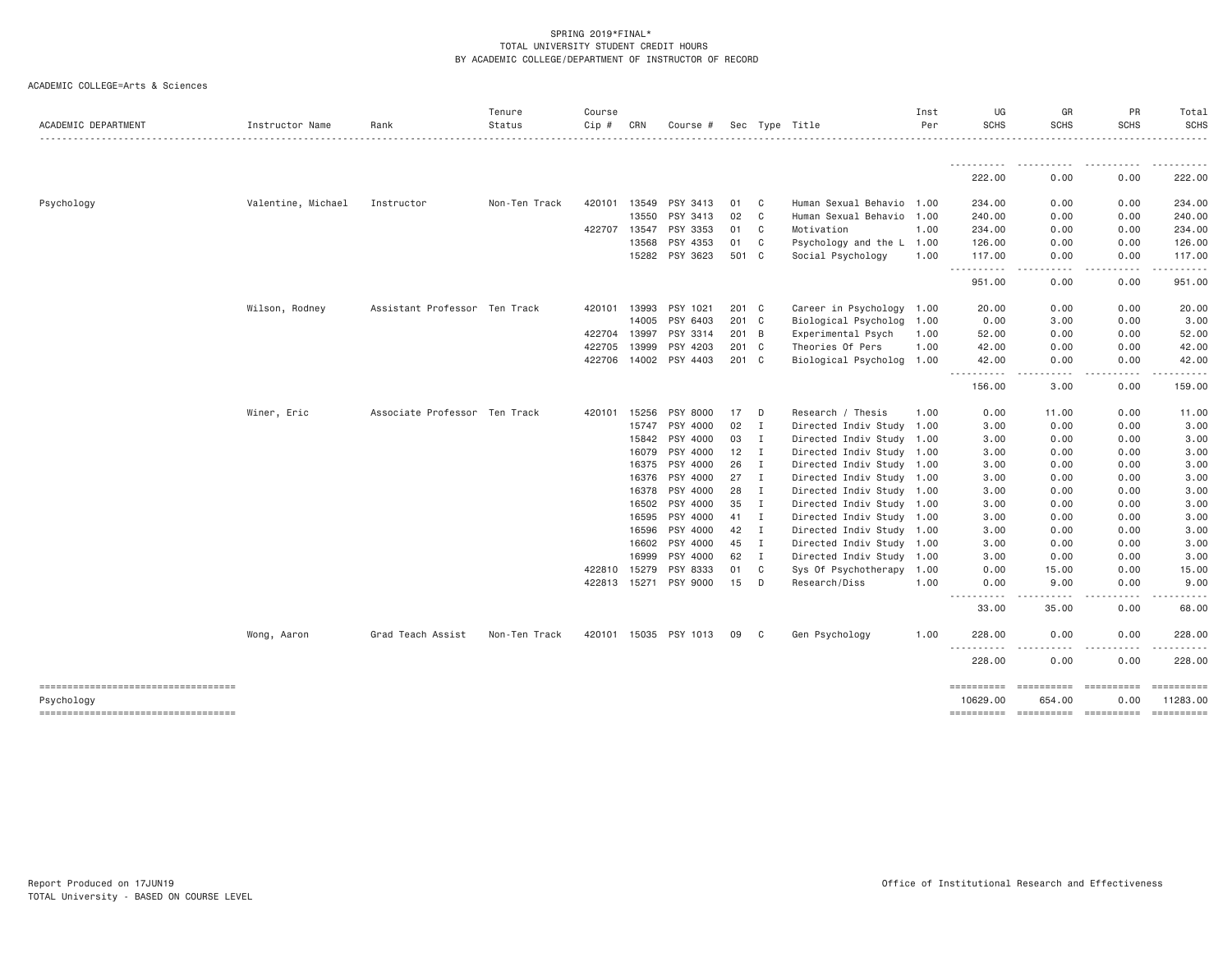ACADEMIC COLLEGE=Arts & Sciences

| ACADEMIC DEPARTMENT | Instructor Name   | Rank                              | Tenure<br>Status | Course<br>Cip # | CRN            | Course #                              |                |                  | Sec Type Title                                         | Inst<br>Per  | UG<br><b>SCHS</b>                                                                                                                                                                        | GR<br><b>SCHS</b> | PR<br><b>SCHS</b>     | Total<br><b>SCHS</b><br>. |
|---------------------|-------------------|-----------------------------------|------------------|-----------------|----------------|---------------------------------------|----------------|------------------|--------------------------------------------------------|--------------|------------------------------------------------------------------------------------------------------------------------------------------------------------------------------------------|-------------------|-----------------------|---------------------------|
| Sociology           | Allison, Rachel   | Assistant Professor Ten Track     |                  | 451101          | 13684          | SO 3213                               | 01             | C                | Intr To Social Res                                     | 1.00         | 66.00                                                                                                                                                                                    | 0.00              | 0.00                  | 66.00                     |
|                     |                   |                                   |                  |                 | 14705<br>16287 | SO 4333<br>SO 9000                    | 01<br>04       | $\mathbf C$<br>D | Sociology Of Sports<br>Research / Diss                 | 1.00<br>1.00 | 87.00<br>0.00                                                                                                                                                                            | 0.00<br>9.00      | 0.00<br>0.00          | 87.00<br>9.00             |
|                     |                   |                                   |                  |                 |                |                                       |                |                  |                                                        |              | .<br>153.00                                                                                                                                                                              | د د د د<br>9.00   | .<br>0.00             | .<br>162.00               |
|                     | Barranco, Raymond | Associate Professor Ten Track     |                  |                 |                | 451101 16113 SO 9000<br>16716 SO 8000 | 03<br>06       | D<br>D           | Research / Diss<br>Research / Thesis                   | 1.00<br>1.00 | 0.00<br>0.00                                                                                                                                                                             | 16.00<br>10.00    | 0.00<br>0.00          | 16.00<br>10.00            |
|                     |                   |                                   |                  |                 |                |                                       |                |                  |                                                        |              | .<br>0.00                                                                                                                                                                                | <u>.</u><br>26.00 | .<br>0.00             | .<br>26.00                |
|                     | Boyd, Robert      | Professor                         | Tenured          | 451101          | 13668          | SO 1003                               | 09             | C                | Intro To Sociology                                     | 1.00         | 210.00                                                                                                                                                                                   | 0.00              | 0.00                  | 210.00                    |
|                     |                   |                                   |                  |                 | 14704          | SO 4303                               | 01             | C                | Urban Sociology                                        | 1.00         | 51.00                                                                                                                                                                                    | 0.00              | 0.00                  | 51.00                     |
|                     |                   |                                   |                  |                 | 17107          | SO 9000                               | 12             | D                | Research / Diss                                        | 1.00         | 0.00<br><b><i><u>.</u></i></b><br>$\frac{1}{2} \left( \frac{1}{2} \right) \left( \frac{1}{2} \right) \left( \frac{1}{2} \right) \left( \frac{1}{2} \right)$                              | 1.00<br>22222     | 0.00<br>.             | 1.00<br>.                 |
|                     |                   |                                   |                  |                 |                |                                       |                |                  |                                                        |              | 261.00                                                                                                                                                                                   | 1.00              | 0.00                  | 262.00                    |
|                     | Brown, Dustin     | Assistant Professor Ten Track     |                  | 451101          | 14708          | SO 8703                               | 01             | S                | Sem In Population                                      | 1.00         | 0.00                                                                                                                                                                                     | 9.00              | 0.00                  | 9.00                      |
|                     |                   |                                   |                  |                 | 16427          | SO 9000                               | 07             | D                | Research / Diss                                        | 1.00         | 0.00<br>.                                                                                                                                                                                | 6.00              | 0.00<br>.             | 6.00<br>.                 |
|                     |                   |                                   |                  |                 |                |                                       |                |                  |                                                        |              | 0.00                                                                                                                                                                                     | 15.00             | 0.00                  | 15.00                     |
|                     | Bryant, Natalie   | Lecturer                          | Non-Ten Track    |                 |                | 440701 14435 SW 3013                  | 501 C          |                  | Hum Beh Soc Envir I                                    | 0.95         | 65.55<br>$   -$                                                                                                                                                                          | 0.00<br>----      | 0.00<br>$\frac{1}{2}$ | 65.55<br>.                |
|                     |                   |                                   |                  |                 |                |                                       |                |                  |                                                        |              | 65.55                                                                                                                                                                                    | 0.00              | 0.00                  | 65.55                     |
|                     | Carr, Rhonda      | Assistant Professor Non-Ten Track |                  | 440701          |                | 14016 SW 2323                         | 201 C          |                  | Social Welfare Polic 1.00                              |              | 36.00                                                                                                                                                                                    | 0.00              | 0.00                  | 36.00                     |
|                     |                   |                                   |                  |                 | 14020          | SW 4613                               | 201 C          |                  | Child Welf Services                                    | 1.00         | 30.00                                                                                                                                                                                    | 0.00              | 0.00                  | 30.00                     |
|                     |                   |                                   |                  |                 | 14021          | SW 4633                               | 201 C          |                  | Sw Health Care                                         | 1.00         | 27.00                                                                                                                                                                                    | 0.00              | 0.00                  | 27.00                     |
|                     |                   |                                   |                  |                 |                | 15112 SW 4533                         | 201 C          |                  | Sub Abuse in SW Svcs 1.00                              |              | 15.00<br>$- - - - -$                                                                                                                                                                     | 0.00<br>$- - - -$ | 0.00<br>$- - - -$     | 15.00<br>.                |
|                     |                   |                                   |                  |                 |                |                                       |                |                  |                                                        |              | 108.00                                                                                                                                                                                   | 0.00              | 0.00                  | 108.00                    |
|                     | Carruth, Jennifer | Non-Faculty                       | Not Applicable   |                 |                | 450201 14429 SO 4173                  | 501 C          |                  | Environment-Society                                    | 1.00         | 42.00<br>$\frac{1}{2} \left( \frac{1}{2} \right) \left( \frac{1}{2} \right) \left( \frac{1}{2} \right) \left( \frac{1}{2} \right) \left( \frac{1}{2} \right) \left( \frac{1}{2} \right)$ | 0.00              | 0.00                  | 42.00<br>.                |
|                     |                   |                                   |                  |                 |                |                                       |                |                  |                                                        |              | 42.00                                                                                                                                                                                    | 0.00              | 0.00                  | 42.00                     |
|                     | Cheek, Jennifer   | Lecturer                          | Non-Ten Track    |                 |                | 451101 14427 SO 1003                  | 501 C          |                  | Intro To Sociology                                     | 1.00         | 93.00                                                                                                                                                                                    | 0.00              | 0.00                  | 93.00                     |
|                     |                   |                                   |                  |                 | 14516          | SO 4233                               | 501 C          |                  | Juvenile Delinquency 1.00                              |              | 27.00                                                                                                                                                                                    | 0.00              | 0.00                  | 27.00<br>.                |
|                     |                   |                                   |                  |                 |                |                                       |                |                  |                                                        |              | 120.00                                                                                                                                                                                   | 0.00              | 0.00                  | 120.00                    |
|                     | Cistrunk, Kenya   | Assistant Professor Ten Track     |                  | 440701          | 13750          | SW 2313                               | 01             | C                | Int Soc Work/Soc Wel 1.00                              |              | 69.00                                                                                                                                                                                    | 0.00              | 0.00                  | 69.00                     |
|                     |                   |                                   |                  |                 | 13757          | SW 3533                               | 01             | $\mathbf C$      | Soc Work w/Commun &                                    | 1.00         | 30.00                                                                                                                                                                                    | 0.00              | 0.00                  | 30.00                     |
|                     |                   |                                   |                  |                 | 13758          | SW 4613                               | 01             | $\mathsf{C}$     | Child Welf Services                                    | 1.00         | 33.00<br>.                                                                                                                                                                               | 0.00<br>.         | 0.00<br>.             | 33.00<br>.                |
|                     |                   |                                   |                  |                 |                |                                       |                |                  |                                                        |              | 132.00                                                                                                                                                                                   | 0.00              | 0.00                  | 132.00                    |
|                     | Cook, Amanda      | Assistant Professor Ten Track     |                  | 450401          | 13901          | CRM 4803                              | 201 C          |                  | Senior Sem in Crimin 1.00                              |              | 12.00                                                                                                                                                                                    | 0.00              | 0.00                  | 12.00                     |
|                     |                   |                                   |                  |                 | 15003          | CRM 4513                              | 201 C          |                  | Correctional Systems 1.00                              |              | 30.00                                                                                                                                                                                    | 0.00              | 0.00                  | 30.00                     |
|                     |                   |                                   |                  | 451101 15102    | 15007          | CRM 4233<br>SO 4513                   | 201 C<br>201 C |                  | Juvenile Delinquency 1.00                              |              | 45.00<br>3.00                                                                                                                                                                            | 0.00<br>0.00      | 0.00<br>0.00          | 45.00<br>3.00             |
|                     |                   |                                   |                  |                 | 15103          | SO 6513                               | 201            | C                | Correctional Systems 1.00<br>Correctional Systems 1.00 |              | 0.00                                                                                                                                                                                     | 3.00              | 0.00                  | 3.00                      |
|                     |                   |                                   |                  |                 | 15104          | SO 4233                               | 201 C          |                  | Juvenile Delinquency 1.00                              |              | 6.00                                                                                                                                                                                     | 0.00              | 0.00                  | 6.00                      |

Report Produced on 17JUN19 Office of Institutional Research and Effectiveness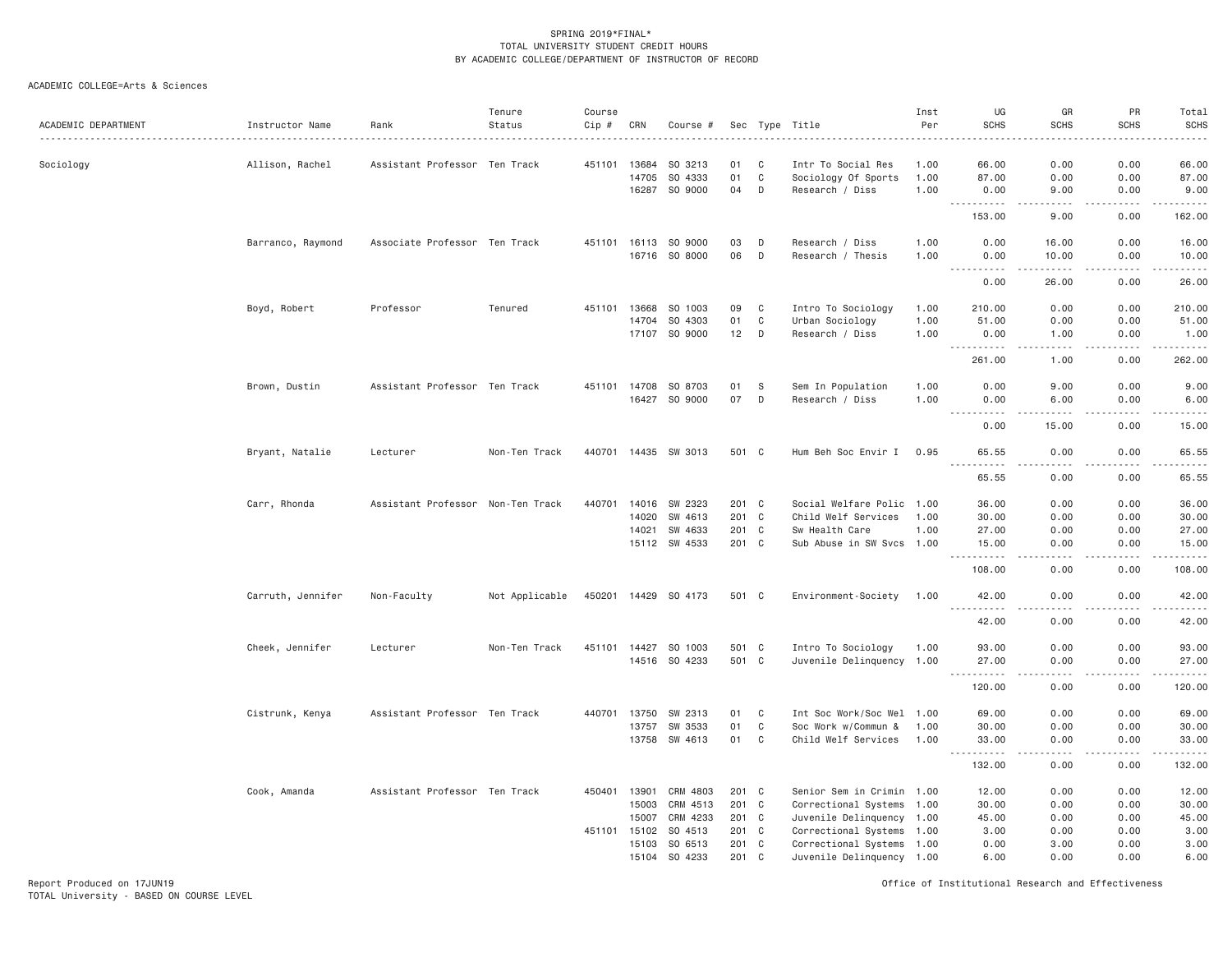| ACADEMIC DEPARTMENT | Instructor Name    | Rank                          | Tenure<br>Status | Course<br>Cip # | CRN   | Course #                 |          |                            | Sec Type Title                                         | Inst<br>Per | UG<br><b>SCHS</b>    | GR<br><b>SCHS</b>                                                                                                                 | PR<br><b>SCHS</b> | Total<br>SCHS<br>.                                                                                                    |
|---------------------|--------------------|-------------------------------|------------------|-----------------|-------|--------------------------|----------|----------------------------|--------------------------------------------------------|-------------|----------------------|-----------------------------------------------------------------------------------------------------------------------------------|-------------------|-----------------------------------------------------------------------------------------------------------------------|
| Sociology           | Cook, Amanda       | Assistant Professor Ten Track |                  |                 |       | 451101 15105 SO 6233     | 201 C    |                            | Juvenile Delinquency 1.00                              |             | 0.00                 | 6.00                                                                                                                              | 0.00              | 6.00                                                                                                                  |
|                     |                    |                               |                  |                 |       |                          |          |                            |                                                        |             | .<br>96.00           | .<br>9.00                                                                                                                         | 0.00              | .<br>105.00                                                                                                           |
|                     | Cooper, Melissa    | Non-Employee                  | Not Applicable   |                 |       | 440701 14514 SW 4643     | 501 C    |                            | S W Services in Scho 1.00                              |             | 72.00                | 0.00                                                                                                                              | 0.00              | 72.00                                                                                                                 |
|                     |                    |                               |                  |                 |       |                          |          |                            |                                                        |             | .<br>72.00           | $\frac{1}{2} \left( \frac{1}{2} \right) \left( \frac{1}{2} \right) \left( \frac{1}{2} \right) \left( \frac{1}{2} \right)$<br>0.00 | .<br>0.00         | .<br>72.00                                                                                                            |
|                     | Crabtree, Arialle  | Lecturer                      | Non-Ten Track    | 451101          | 13670 | SO 1103                  | 02       | C                          | Contemp Social Prob                                    | 1.00        | 237.00               | 0.00                                                                                                                              | 0.00              | 237.00                                                                                                                |
|                     |                    |                               |                  |                 | 13671 | SO 1103                  | 03       | C                          | Contemp Social Prob                                    | 1.00        | 240.00               | 0.00                                                                                                                              | 0.00              | 240.00                                                                                                                |
|                     |                    |                               |                  |                 |       |                          |          |                            |                                                        |             | $  -$<br>.<br>477.00 | $- - - -$<br>0.00                                                                                                                 | .<br>0.00         | $\begin{array}{cccccccccc} \bullet & \bullet & \bullet & \bullet & \bullet & \bullet & \bullet \end{array}$<br>477.00 |
|                     | Davis, Adriene     | Grad Teach Assist             | Non-Ten Track    | 451101 14699    |       | SO 1003                  | 10       | $\overline{\phantom{a}}$ C | Intro To Sociology                                     | 1.00        | 225.00               | 0.00                                                                                                                              | 0.00              | 225.00                                                                                                                |
|                     |                    |                               |                  |                 |       |                          |          |                            |                                                        |             | .<br>225.00          | ----<br>0.00                                                                                                                      | $- - - -$<br>0.00 | $- - - - - - -$<br>225.00                                                                                             |
|                     | Evans, David       | Lecturer                      | Non-Ten Track    | 450401          | 11103 | CRM 2003                 | 02       | C                          | Crime Justice Inequa 1.00                              |             | 141.00               | 0.00                                                                                                                              | 0.00              | 141.00                                                                                                                |
|                     |                    |                               |                  | 451101          | 11105 | CRM 3313                 | 01       | C                          | Deviant Behavior                                       | 1.00        | 111.00               | 0.00                                                                                                                              | 0.00              | 111.00                                                                                                                |
|                     |                    |                               |                  |                 | 13686 | SO 3313                  | 01       | C                          | Deviant Behavior                                       | 1.00        | 36.00<br><b></b>     | 0.00                                                                                                                              | 0.00<br>.         | 36.00<br>.                                                                                                            |
|                     |                    |                               |                  |                 |       |                          |          |                            |                                                        |             | 288.00               | 0.00                                                                                                                              | 0.00              | 288.00                                                                                                                |
|                     | Hagerman, Margaret | Assistant Professor Ten Track |                  | 050201          | 10005 | AAS 2203                 | 01       | C.                         | Racial Minorities                                      | 1.00        | 60.00                | 0.00                                                                                                                              | 0.00              | 60.00                                                                                                                 |
|                     |                    |                               |                  | 450201          | 10259 | AN 2203                  | 01       | C                          | Racial Minorities                                      | 1.00        | 6.00                 | 0.00                                                                                                                              | 0.00              | 6.00                                                                                                                  |
|                     |                    |                               |                  |                 | 13680 | SO 2203                  | 01       | C                          | Racial Minorities                                      | 1.00        | 48.00                | 0.00                                                                                                                              | 0.00              | 48.00                                                                                                                 |
|                     |                    |                               |                  | 451101          | 13696 | SO 8233                  | 01       | C                          | Qualitative Analysis                                   | 1.00        | 0.00                 | 18.00                                                                                                                             | 0.00              | 18.00                                                                                                                 |
|                     |                    |                               |                  |                 | 16085 | SO 8000                  | 01       | D                          | Research / Thesis                                      | 1.00        | 0.00                 | 16.00                                                                                                                             | 0.00              | 16.00                                                                                                                 |
|                     |                    |                               |                  |                 | 16313 | SO 9000                  | 05       | D                          | Research / Diss                                        | 1.00        | 0.00                 | 8.00                                                                                                                              | 0.00              | 8.00                                                                                                                  |
|                     |                    |                               |                  |                 | 16377 | SO 7000                  | 01       | $\mathbf{I}$               | Directed Indiv Study 1.00                              |             | 0.00                 | 3.00                                                                                                                              | 0.00              | 3.00                                                                                                                  |
|                     |                    |                               |                  |                 | 16497 | SO 4000<br>16944 SO 4000 | 03<br>09 | $\mathbf I$<br>$\mathbf I$ | Directed Indiv Study 1.00<br>Directed Indiv Study 1.00 |             | 3.00<br>3,00         | 0.00<br>0.00                                                                                                                      | 0.00<br>0.00      | 3.00<br>3.00                                                                                                          |
|                     |                    |                               |                  |                 |       |                          |          |                            |                                                        |             | 120.00               | 45.00                                                                                                                             | 0.00              | .<br>165.00                                                                                                           |
|                     | Haynes, Stacy      | Associate Professor Tenured   |                  |                 |       | 451101 16191 SO 8000     | 03       | D                          | Research / Thesis                                      | 1.00        | 0.00                 | 7.00                                                                                                                              | 0.00              | 7.00                                                                                                                  |
|                     |                    |                               |                  |                 |       |                          |          |                            |                                                        |             | <u>.</u><br>0.00     | .<br>7.00                                                                                                                         | .<br>0.00         | .<br>7.00                                                                                                             |
|                     | Hinton, Madison    | Lecturer                      | Non-Ten Track    |                 |       | 451101 13657 SO 1003     | 01       | C                          | Intro To Sociology                                     | 1.00        | 234.00               | 0.00                                                                                                                              | 0.00              | 234.00                                                                                                                |
|                     |                    |                               |                  |                 | 13658 | SO 1003                  | 02       | $\mathbf c$                | Intro To Sociology                                     | 1.00        | 240.00               | 0.00                                                                                                                              | 0.00              | 240.00                                                                                                                |
|                     |                    |                               |                  |                 |       |                          |          |                            |                                                        |             | <u>.</u><br>474.00   | $- - -$<br>0.00                                                                                                                   | .<br>0.00         | <u>.</u><br>474.00                                                                                                    |
|                     | Holt, Debora       | Lecturer                      | Non-Ten Track    |                 |       | 440701 14436 SW 3033     | 501 S    |                            | Seminar in Resilienc 1.00                              |             | 30.00                | 0.00                                                                                                                              | 0.00              | 30.00                                                                                                                 |
|                     |                    |                               |                  |                 |       |                          |          |                            |                                                        |             | <u>.</u><br>30.00    | 0.00                                                                                                                              | 0.00              | .<br>30.00                                                                                                            |
|                     | Johnson, Jada      | Instructor                    | Non-Ten Track    | 440701          | 13760 | SW 4713                  | 01       | S                          | Sen Sem Social Work                                    | 1.00        | 42.00                | 0.00                                                                                                                              | 0.00              | 42.00                                                                                                                 |
|                     |                    |                               |                  |                 | 13761 | SW 4916                  | 01       | E                          | Sw Fld Prac/Sem I                                      | 1.00        | 132.00               | 0.00                                                                                                                              | 0.00              | 132.00                                                                                                                |
|                     |                    |                               |                  |                 | 13762 | SW 4926                  | 01       | E                          | Sw Fld Prac/Sem II                                     | 1.00        | 132.00<br>.          | 0.00<br>-----                                                                                                                     | 0.00<br>.         | 132.00<br>.                                                                                                           |
|                     |                    |                               |                  |                 |       |                          |          |                            |                                                        |             | 306.00               | 0.00                                                                                                                              | 0.00              | 306.00                                                                                                                |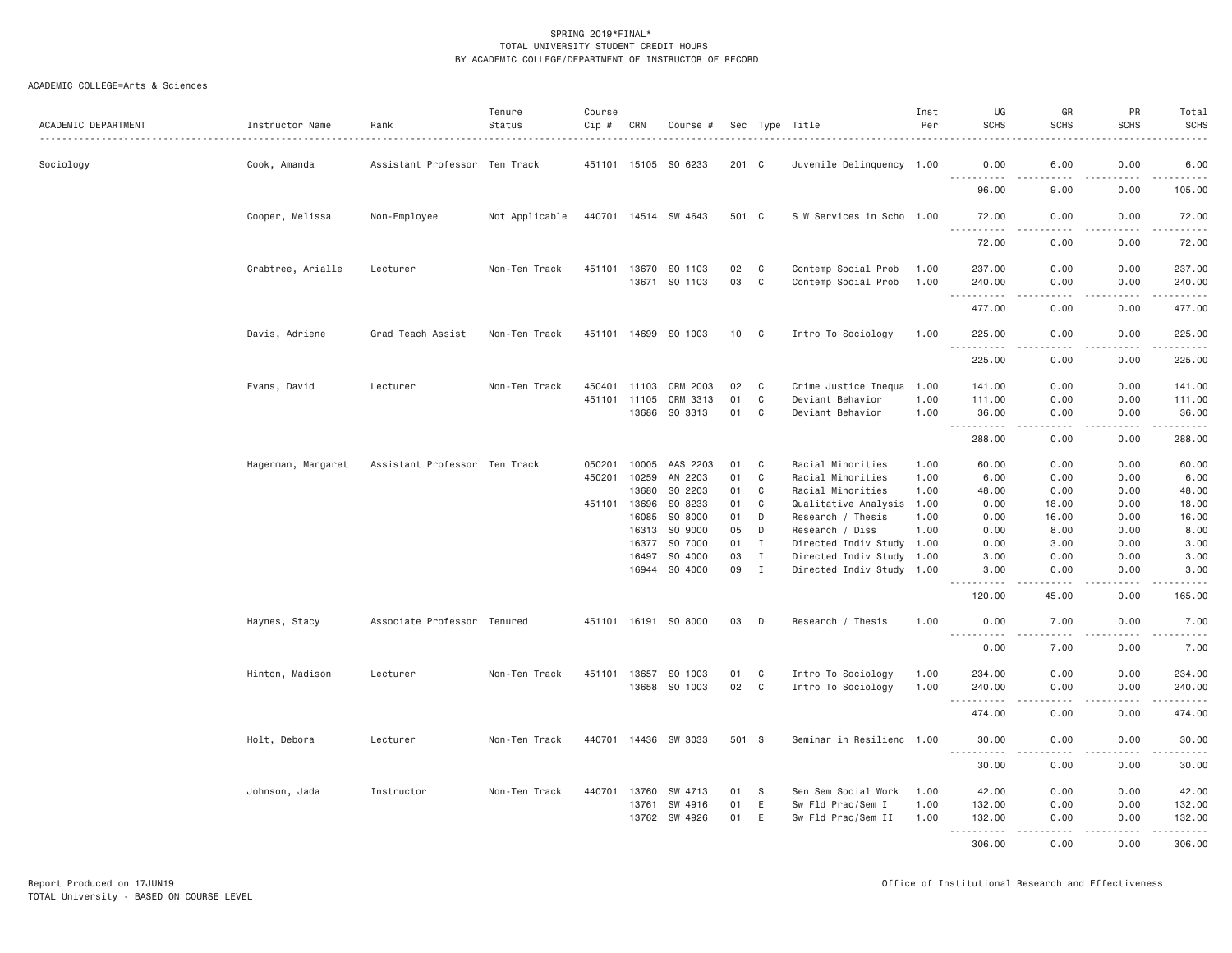| ACADEMIC DEPARTMENT | Instructor Name   | Rank                          | Tenure<br>Status | Course<br>Cip # | CRN          | Course #              |                   |              | Sec Type Title            | Inst<br>Per | UG<br><b>SCHS</b>  | GR<br><b>SCHS</b>                   | PR<br><b>SCHS</b>                                                                                                                                            | Total<br><b>SCHS</b>                                                                                                                         |
|---------------------|-------------------|-------------------------------|------------------|-----------------|--------------|-----------------------|-------------------|--------------|---------------------------|-------------|--------------------|-------------------------------------|--------------------------------------------------------------------------------------------------------------------------------------------------------------|----------------------------------------------------------------------------------------------------------------------------------------------|
|                     |                   |                               |                  |                 |              |                       |                   |              |                           |             |                    |                                     |                                                                                                                                                              |                                                                                                                                              |
| Sociology           | Johnson, Kecia    | Assistant Professor Ten Track |                  |                 | 450401 11108 | CRM 3603              | 02                | C            | Criminological Theor 1.00 |             | 69.00              | 0.00                                | 0.00                                                                                                                                                         | 69.00                                                                                                                                        |
|                     |                   |                               |                  |                 | 14702        | SO 3353               | 01                | $\mathbf C$  | Race, Crime & Justic 1.00 |             | 45.00              | 0.00                                | 0.00                                                                                                                                                         | 45.00                                                                                                                                        |
|                     |                   |                               |                  |                 | 14703        | CRM 3353              | 01                | C            | Race, Crime & Justic 1.00 |             | 96.00              | 0.00                                | 0.00                                                                                                                                                         | 96.00                                                                                                                                        |
|                     |                   |                               |                  |                 | 451101 16193 | SO 8000               | 05                | D            | Research / Thesis         | 1.00        | 0.00               | 4.00                                | 0.00                                                                                                                                                         | 4.00                                                                                                                                         |
|                     |                   |                               |                  |                 | 16774        | SO 9000               | 11                | $\mathsf D$  | Research / Diss           | 1.00        | 0.00<br>-----      | 6.00<br>-----                       | 0.00<br>-----                                                                                                                                                | 6.00<br>.                                                                                                                                    |
|                     |                   |                               |                  |                 |              |                       |                   |              |                           |             | 210.00             | 10.00                               | 0.00                                                                                                                                                         | 220.00                                                                                                                                       |
|                     | Kelly, Kimberly   | Associate Professor Tenured   |                  |                 |              | 451101 16073 SO 9000  | 01                | D            | Research / Diss           | 1.00        | 0.00<br><u>.</u>   | 15.00<br>.                          | 0.00<br>$- - - - -$                                                                                                                                          | 15.00<br>$- - - - - -$                                                                                                                       |
|                     |                   |                               |                  |                 |              |                       |                   |              |                           |             | 0.00               | 15.00                               | 0.00                                                                                                                                                         | 15.00                                                                                                                                        |
|                     | Kerr, Laura       | Lecturer                      | Non-Ten Track    |                 |              | 451101 13672 SO 1103  | 04                | C            | Contemp Social Prob       | 1.00        | 234.00             | 0.00                                | 0.00                                                                                                                                                         | 234.00                                                                                                                                       |
|                     |                   |                               |                  |                 |              | 13673 SO 1103         | 05                | $\mathbf C$  | Contemp Social Prob       | 1.00        | 222.00<br>.<br>$-$ | 0.00<br>.                           | 0.00<br>$- - - - -$                                                                                                                                          | 222.00<br>.                                                                                                                                  |
|                     |                   |                               |                  |                 |              |                       |                   |              |                           |             | 456.00             | 0.00                                | 0.00                                                                                                                                                         | 456.00                                                                                                                                       |
|                     | Knowles, Veronica | Instructor                    | Non-Ten Track    | 440701          |              | 13752 SW 3003         | 01                | C            | Populations at-risk       | 1.00        | 78.00              | 0.00                                | 0.00                                                                                                                                                         | 78.00                                                                                                                                        |
|                     |                   |                               |                  |                 | 13753        | SW 3023               | 01                | $\mathbf C$  | Hum Beh Soc Envir II 1.00 |             | 72.00              | 0.00                                | 0.00                                                                                                                                                         | 72.00                                                                                                                                        |
|                     |                   |                               |                  |                 | 13755        | SW 3513               | 01                | C            | Social Work Pract I       | 1.00        | 39.00              | 0.00                                | 0.00                                                                                                                                                         | 39.00                                                                                                                                        |
|                     |                   |                               |                  |                 | 14717        | SW 3013               | 01                | C            | Hum Beh Soc Envir I       | 1.00        | 66.00              | 0.00                                | 0.00                                                                                                                                                         | 66.00                                                                                                                                        |
|                     |                   |                               |                  |                 |              | 17054 SW 4000         | 01 I              |              | Directed Indiv Study 1.00 |             | 3.00               | 0.00<br>$\sim$ $\sim$ $\sim$        | 0.00<br>-----                                                                                                                                                | 3.00<br>$\mathcal{L}^{\mathcal{A}}\left( \mathcal{A}^{\mathcal{A}}\right) =\mathcal{L}^{\mathcal{A}}\left( \mathcal{A}^{\mathcal{A}}\right)$ |
|                     |                   |                               |                  |                 |              |                       |                   |              |                           |             | 258.00             | 0.00                                | 0.00                                                                                                                                                         | 258.00                                                                                                                                       |
|                     | Ladner, Tina      | Lecturer                      | Non-Ten Track    |                 |              | 450401 15001 CRM 2003 | 201 C             |              | Crime Justice Inequa 1.00 |             | 39.00<br><u>.</u>  | 0.00<br>$\sim$ $\sim$ $\sim$ $\sim$ | 0.00<br>.                                                                                                                                                    | 39.00<br>.                                                                                                                                   |
|                     |                   |                               |                  |                 |              |                       |                   |              |                           |             | 39.00              | 0.00                                | 0.00                                                                                                                                                         | 39.00                                                                                                                                        |
|                     | Leap, Braden      | Assistant Professor Ten Track |                  |                 |              | 451101 13685 SO 3213  | 02                | C            | Intr To Social Res        | 1.00        | 72.00              | 0.00                                | 0.00                                                                                                                                                         | 72.00                                                                                                                                        |
|                     |                   |                               |                  |                 |              | 16742 SO 8990         | 01                | C            | Special Topic In SO       | 1.00        | 0.00               | 9.00                                | 0.00                                                                                                                                                         | 9.00                                                                                                                                         |
|                     |                   |                               |                  |                 |              |                       |                   |              |                           |             | .<br>72.00         | $\sim$ $\sim$ $\sim$ $\sim$<br>9.00 | $\sim$ $\sim$ $\sim$<br>0.00                                                                                                                                 | المالم عامات<br>81.00                                                                                                                        |
|                     | May, David        | Professor                     | Tenured          | 450401          | 14710        | CRM 3113              | 01                | C            | Comm Crime Prev & Po 1.00 |             | 123.00             | 0.00                                | 0.00                                                                                                                                                         | 123.00                                                                                                                                       |
|                     |                   |                               |                  | 451101          | 11109        | CRM 4153              | CO <sub>1</sub>   | E.           | Mentoring for At-Ris 1.00 |             | 15.00              | 0.00                                | 0.00                                                                                                                                                         | 15.00                                                                                                                                        |
|                     |                   |                               |                  |                 | 13688        | SO 4153               | CO <sub>1</sub> E |              | Mentoring for At-Ris 1.00 |             | 12.00              | 0.00                                | 0.00                                                                                                                                                         | 12.00                                                                                                                                        |
|                     |                   |                               |                  |                 | 15960        | SO 4000               | 01 I              |              | Directed Indiv Study 1.00 |             | 3.00               | 0.00                                | 0.00                                                                                                                                                         | 3.00                                                                                                                                         |
|                     |                   |                               |                  |                 | 16098        | SO 8000               | 02                | D            | Research / Thesis         | 1.00        | 0.00               | 3.00                                | 0.00                                                                                                                                                         | 3.00                                                                                                                                         |
|                     |                   |                               |                  |                 | 16380        | SO 4000               | 02                | I            | Directed Indiv Study 1.00 |             | 3.00               | 0.00                                | 0.00                                                                                                                                                         | 3.00                                                                                                                                         |
|                     |                   |                               |                  |                 | 16821        | SO 4000               | 04                | Ι.           | Directed Indiv Study 1.00 |             | 3.00               | 0.00                                | 0.00                                                                                                                                                         | 3.00                                                                                                                                         |
|                     |                   |                               |                  |                 | 16842        | SO 4000               | 06                | $\mathbf{I}$ | Directed Indiv Study 1.00 |             | 3.00               | 0.00                                | 0.00                                                                                                                                                         | 3.00                                                                                                                                         |
|                     |                   |                               |                  |                 |              | 16860 SO 4000         | 08                | $\mathbf{I}$ | Directed Indiv Study 1.00 |             | 3.00<br>.          | 0.00<br>.                           | 0.00<br>$\frac{1}{2} \left( \frac{1}{2} \right) \left( \frac{1}{2} \right) \left( \frac{1}{2} \right) \left( \frac{1}{2} \right) \left( \frac{1}{2} \right)$ | 3.00<br>$\omega$ is $\omega$ in $\omega$ in                                                                                                  |
|                     |                   |                               |                  |                 |              |                       |                   |              |                           |             | 165.00             | 3.00                                | 0.00                                                                                                                                                         | 168.00                                                                                                                                       |
|                     | Moyen, Melissa    | Lecturer                      | Non-Ten Track    | 131315          | 12662        | LSK 1011              | 01                | C            | Study Skills              | 1.00        | 32.00              | 0.00                                | 0.00                                                                                                                                                         | 32.00                                                                                                                                        |
|                     |                   |                               |                  |                 | 12663        | LSK 1011              | 02                | $\mathbf C$  | Study Skills              | 1.00        | 33.00              | 0.00                                | 0.00                                                                                                                                                         | 33.00                                                                                                                                        |
|                     |                   |                               |                  |                 | 12668        | LSK 1023              | 03                | C            | Col Read/Study Skill 1.00 |             | 102.00             | 0.00                                | 0.00                                                                                                                                                         | 102.00                                                                                                                                       |
|                     |                   |                               |                  |                 | 12669        | LSK 1023              | 04                | C            | Col Read/Study Skill 1.00 |             | 99.00              | 0.00                                | 0.00                                                                                                                                                         | 99.00                                                                                                                                        |
|                     |                   |                               |                  |                 |              | 14362 LSK 1023        | 501 C             |              | Col Read/Study Skill 1.00 |             | 87.00<br>.         | 0.00<br>$- - - -$                   | 0.00<br>.                                                                                                                                                    | 87.00<br>$- - - - - -$                                                                                                                       |
|                     |                   |                               |                  |                 |              |                       |                   |              |                           |             | 353.00             | 0.00                                | 0.00                                                                                                                                                         | 353.00                                                                                                                                       |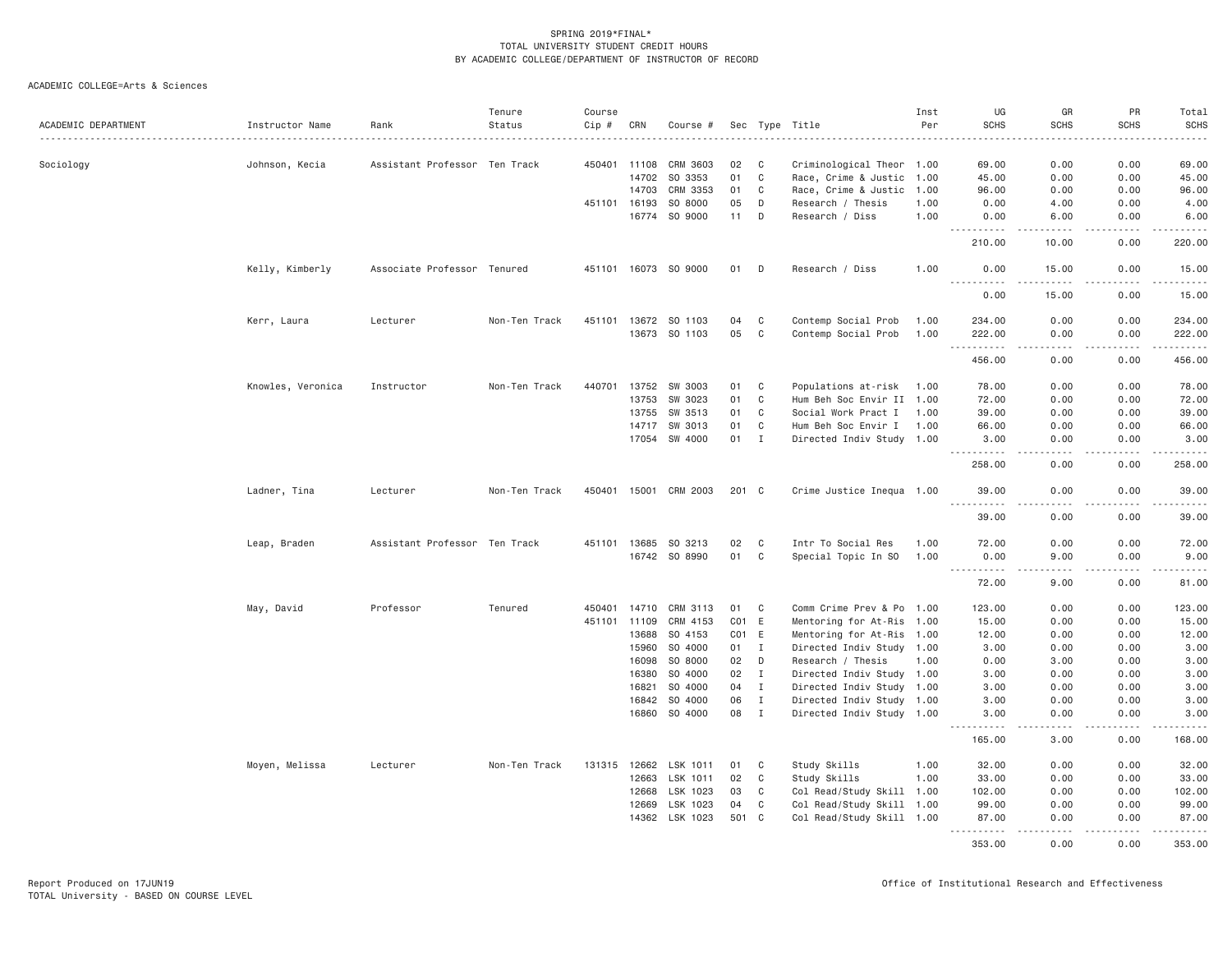| ACADEMIC DEPARTMENT | Instructor Name    | Rank                          | Tenure<br>Status | Course<br>Cip # | CRN          | Course #      |       |              | Sec Type Title<br>.       | Inst<br>Per | UG<br><b>SCHS</b>                                                                                                  | GR<br><b>SCHS</b>                   | PR<br><b>SCHS</b> | Total<br><b>SCHS</b>                                                                                                                                                                      |
|---------------------|--------------------|-------------------------------|------------------|-----------------|--------------|---------------|-------|--------------|---------------------------|-------------|--------------------------------------------------------------------------------------------------------------------|-------------------------------------|-------------------|-------------------------------------------------------------------------------------------------------------------------------------------------------------------------------------------|
| Sociology           | Netadj, Mehrzad    | Instructor                    | Non-Ten Track    | 451101          | 13660        | SO 1003       | 04    | C            | Intro To Sociology        | 1.00        | 234.00                                                                                                             | 0.00                                | 0.00              | 234.00                                                                                                                                                                                    |
|                     |                    |                               |                  |                 | 13661        | SO 1003       | 05    | $\mathbb C$  | Intro To Sociology        | 1.00        | 234.00                                                                                                             | 0.00                                | 0.00              | 234.00                                                                                                                                                                                    |
|                     |                    |                               |                  |                 | 13669        | SO 1103       | 01    | $\mathbb C$  | Contemp Social Prob       | 1.00        | 168.00                                                                                                             | 0.00                                | 0.00              | 168.00                                                                                                                                                                                    |
|                     |                    |                               |                  |                 | 14700        | SO 1103       | 07    | C            | Contemp Social Prob       | 1.00        | 228.00<br>$\sim$ $\sim$ $\sim$                                                                                     | 0.00                                | 0.00              | 228.00<br>$\frac{1}{2} \left( \frac{1}{2} \right) \left( \frac{1}{2} \right) \left( \frac{1}{2} \right) \left( \frac{1}{2} \right) \left( \frac{1}{2} \right) \left( \frac{1}{2} \right)$ |
|                     |                    |                               |                  |                 |              |               |       |              |                           |             | 864.00                                                                                                             | 0.00                                | 0.00              | 864.00                                                                                                                                                                                    |
|                     | Nolen, Amelia      | Lecturer                      | Non-Ten Track    | 440701          | 13756        | SW 3523       | 01    | C            | Social Work Pract II 1.00 |             | 27.00                                                                                                              | 0.00                                | 0.00              | 27.00                                                                                                                                                                                     |
|                     |                    |                               |                  |                 |              | 14434 SW 3003 | 501 C |              | Populations at-risk 1.00  |             | 30.00<br>.                                                                                                         | 0.00<br>$\sim$ $\sim$ $\sim$ $\sim$ | 0.00<br>.         | 30.00<br>.                                                                                                                                                                                |
|                     |                    |                               |                  |                 |              |               |       |              |                           |             | 57.00                                                                                                              | 0.00                                | 0.00              | 57.00                                                                                                                                                                                     |
|                     | Perry, Ashley      | Instructor                    | Non-Ten Track    | 240101          | 12536        | HON 4093      | H06 S |              | Honors Thesis             | 1.00        | 3.00                                                                                                               | 0.00                                | 0.00              | 3.00                                                                                                                                                                                      |
|                     |                    |                               |                  | 450401          | 11107        | CRM 3603      | 01    | C            | Criminological Theor 1.00 |             | 60.00                                                                                                              | 0.00                                | 0.00              | 60.00                                                                                                                                                                                     |
|                     |                    |                               |                  |                 | 11110        | CRM 4243      | 01    | C            | Drugs, Crime and Con 1.00 |             | 108.00                                                                                                             | 0.00                                | 0.00              | 108.00                                                                                                                                                                                    |
|                     |                    |                               |                  |                 | 13690        | SO 4243       | 01    | C            | Drugs, Crime and Con 1.00 |             | 30.00                                                                                                              | 0.00                                | 0.00              | 30.00                                                                                                                                                                                     |
|                     |                    |                               |                  |                 | 14114        | CRM 1003      | 501   | C            | Crime & Justice in A 0.10 |             | 9.00                                                                                                               | 0.00                                | 0.00              | 9.00                                                                                                                                                                                      |
|                     |                    |                               |                  |                 | 14709        | CRM 3103      | 01    | $\mathbf{C}$ | Contemp Issues in CJ 1.00 |             | 144.00                                                                                                             | 0.00<br>$\sim$ $\sim$ $\sim$ $\sim$ | 0.00<br>.         | 144.00<br>$\omega$ is $\omega$ in $\omega$ in                                                                                                                                             |
|                     |                    |                               |                  |                 |              |               |       |              |                           |             | 354.00                                                                                                             | 0.00                                | 0.00              | 354.00                                                                                                                                                                                    |
|                     | Peterson, Lindsey  | Assistant Professor Ten Track |                  |                 | 451101 16472 | SO 4804       | 02    | B            | Social Research Prac 1.00 |             | 48.00                                                                                                              | 0.00                                | 0.00              | 48.00                                                                                                                                                                                     |
|                     |                    |                               |                  |                 | 16563        | SO 9000       | 09    | D            | Research / Diss           | 1.00        | 0.00                                                                                                               | 21.00                               | 0.00              | 21.00                                                                                                                                                                                     |
|                     |                    |                               |                  |                 | 16713        | SO 7000       | 04    | Ι.           | Directed Indiv Study 1.00 |             | 0.00                                                                                                               | 3.00                                | 0.00              | 3.00                                                                                                                                                                                      |
|                     |                    |                               |                  |                 | 17206        | SO 4000       | 11    | $\mathbf I$  | Directed Indiv Study 1.00 |             | 2.00<br>.                                                                                                          | 0.00<br>-----                       | 0.00<br>.         | 2.00<br>$   -$                                                                                                                                                                            |
|                     |                    |                               |                  |                 |              |               |       |              |                           |             | 50.00                                                                                                              | 24.00                               | 0.00              | 74.00                                                                                                                                                                                     |
|                     | Pilkinton, Melinda | Associate Professor Tenured   |                  | 440701          | 13754        | SW 3213       | 01    | C            | Research Meth in SW       | 1.00        | 48.00                                                                                                              | 0.00                                | 0.00              | 48.00                                                                                                                                                                                     |
|                     |                    |                               |                  |                 | 14435        | SW 3013       | 501 C |              | Hum Beh Soc Envir I       | 0.05        | 3.45                                                                                                               | 0.00                                | 0.00              | 3.45                                                                                                                                                                                      |
|                     |                    |                               |                  |                 |              | 14718 SW 3043 | 01    | C            | Military Social Work 1.00 |             | 33.00<br>.<br>$- - -$                                                                                              | 0.00<br>.                           | 0.00<br>.         | 33.00<br>.                                                                                                                                                                                |
|                     |                    |                               |                  |                 |              |               |       |              |                           |             | 84.45                                                                                                              | 0.00                                | 0.00              | 84.45                                                                                                                                                                                     |
|                     | Rader, Nicole      | Professor                     | Tenured          | 450401          | 14711        | CRM 4343      | 01    | C            | Media, Crime and Jus 1.00 |             | 132.00                                                                                                             | 0.00                                | 0.00              | 132.00                                                                                                                                                                                    |
|                     |                    |                               |                  | 451101 16725    |              | SO 9000       | 10    | D            | Research / Diss           | 1.00        | 0.00                                                                                                               | 1.00                                | 0.00              | 1.00                                                                                                                                                                                      |
|                     |                    |                               |                  |                 | 16772        | SO 7000       | 05    | $\mathbf I$  | Directed Indiv Study 1.00 |             | 0.00<br><b>.</b><br>$\frac{1}{2} \left( \frac{1}{2} \right) \left( \frac{1}{2} \right) \left( \frac{1}{2} \right)$ | 3.00<br>$\sim$ $\sim$ $\sim$ $\sim$ | 0.00<br>.         | 3.00<br>------                                                                                                                                                                            |
|                     |                    |                               |                  |                 |              |               |       |              |                           |             | 132.00                                                                                                             | 4.00                                | 0.00              | 136.00                                                                                                                                                                                    |
|                     | Ralston, Margaret  | Assistant Professor Ten Track |                  | 451101          | 13697        | SO 8284       | 01    | B            | Grad Soc Stat II          | 1.00        | 0.00                                                                                                               | 32.00                               | 0.00              | 32.00                                                                                                                                                                                     |
|                     |                    |                               |                  |                 | 14706        | SO 4804       | 01    | $\mathbf C$  | Social Research Prac 1.00 |             | 96.00                                                                                                              | 0.00                                | 0.00              | 96.00                                                                                                                                                                                     |
|                     |                    |                               |                  |                 |              | 16084 SO 9000 | 02    | D            | Research / Diss           | 1.00        | 0.00<br>الدامات مالدان<br>$\sim$ $\sim$ $\sim$                                                                     | 9.00<br>22222                       | 0.00<br>.         | 9.00<br>.                                                                                                                                                                                 |
|                     |                    |                               |                  |                 |              |               |       |              |                           |             | 96.00                                                                                                              | 41.00                               | 0.00              | 137.00                                                                                                                                                                                    |
|                     | Savage, Angela     | Instructor                    | Non-Ten Track    | 440701          | 14019        | SW 3513       | 201   | C            | Social Work Pract I       | 1.00        | 33.00                                                                                                              | 0.00                                | 0.00              | 33.00                                                                                                                                                                                     |
|                     |                    |                               |                  |                 | 14022        | SW 4916       |       | 201 E        | Sw Fld Prac/Sem I         | 1.00        | 108.00                                                                                                             | 0.00                                | 0.00              | 108.00                                                                                                                                                                                    |
|                     |                    |                               |                  |                 |              | 14023 SW 4926 |       | 201 E        | Sw Fld Prac/Sem II        | 1.00        | 108.00<br>$\sim$ $\sim$ .<br>$- - - - -$                                                                           | 0.00<br>$\frac{1}{2}$               | 0.00<br>.         | 108.00<br><u>.</u>                                                                                                                                                                        |
|                     |                    |                               |                  |                 |              |               |       |              |                           |             | 249.00                                                                                                             | 0.00                                | 0.00              | 249.00                                                                                                                                                                                    |
|                     | Singleton, David   | Grad Teach Assist             | Non-Ten Track    | 451101 13659    |              | SO 1003       | 03    | - C          | Intro To Sociology        | 1.00        | 228.00                                                                                                             | 0.00                                | 0.00              | 228.00                                                                                                                                                                                    |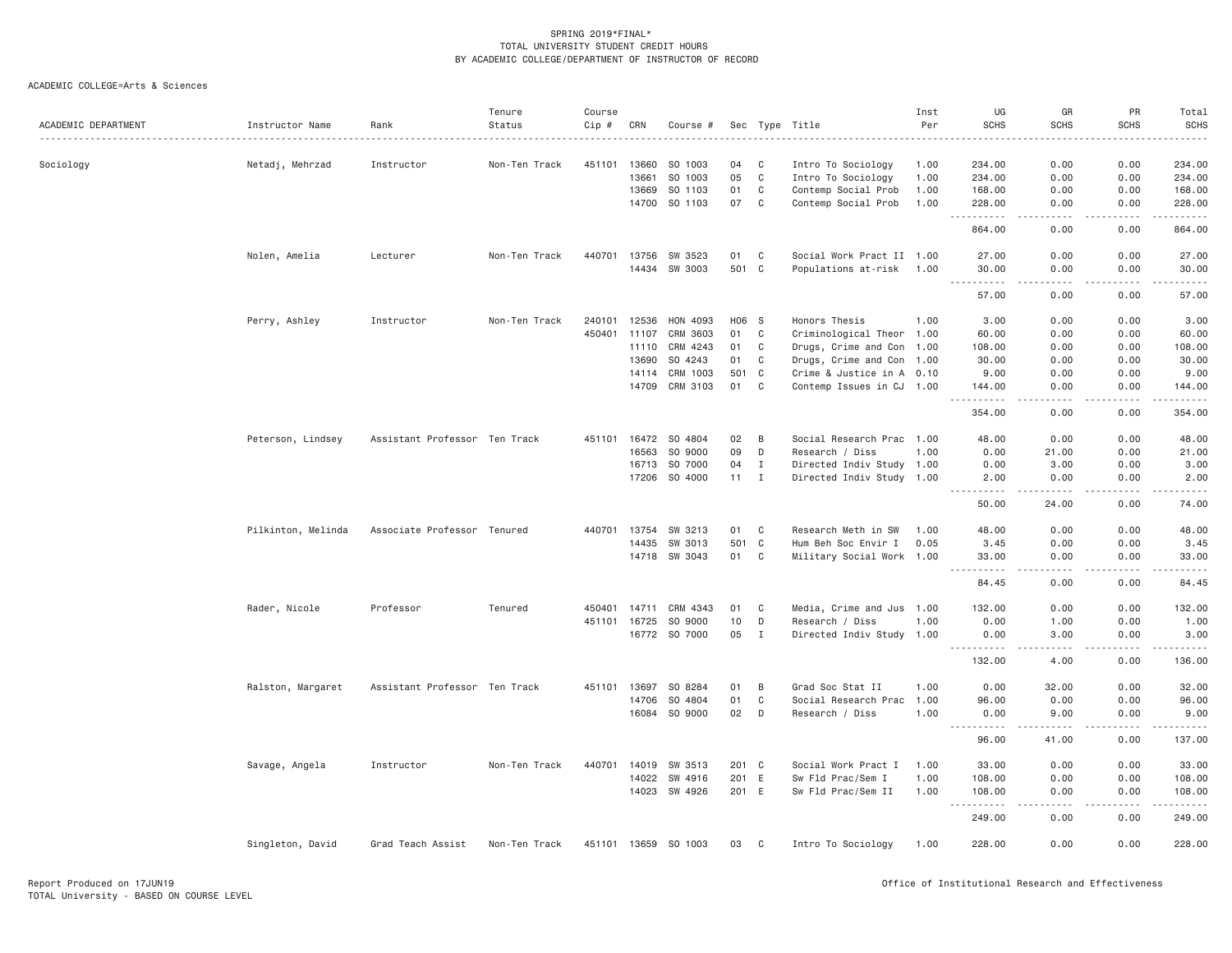| ACADEMIC COLLEGE=Arts & Sciences |  |
|----------------------------------|--|
|                                  |  |

| ACADEMIC DEPARTMENT | Instructor Name     | Rank                              | Tenure<br>Status | Course<br>$Cip \#$ | CRN          | Course #              |                  |              | Sec Type Title             | Inst<br>Per | UG<br><b>SCHS</b>                                                                                            | GR<br><b>SCHS</b>              | PR<br><b>SCHS</b>                                                                                                                                            | Total<br><b>SCHS</b>                                                                                                                                                                                                                                                                                                                                                                                                                                                                            |
|---------------------|---------------------|-----------------------------------|------------------|--------------------|--------------|-----------------------|------------------|--------------|----------------------------|-------------|--------------------------------------------------------------------------------------------------------------|--------------------------------|--------------------------------------------------------------------------------------------------------------------------------------------------------------|-------------------------------------------------------------------------------------------------------------------------------------------------------------------------------------------------------------------------------------------------------------------------------------------------------------------------------------------------------------------------------------------------------------------------------------------------------------------------------------------------|
|                     |                     |                                   |                  |                    |              |                       |                  |              |                            |             |                                                                                                              |                                |                                                                                                                                                              |                                                                                                                                                                                                                                                                                                                                                                                                                                                                                                 |
|                     |                     |                                   |                  |                    |              |                       |                  |              |                            |             | 228.00                                                                                                       | 0.00                           | 0.00                                                                                                                                                         | 228.00                                                                                                                                                                                                                                                                                                                                                                                                                                                                                          |
| Sociology           | Sutton, Tara        | Assistant Professor Non-Ten Track |                  | 450401             | 11106        | CRM 3343              | 01               | C            | Gender, Crime & Justi 1.00 |             | 96.00                                                                                                        | 0.00                           | 0.00                                                                                                                                                         | 96.00                                                                                                                                                                                                                                                                                                                                                                                                                                                                                           |
|                     |                     |                                   |                  |                    | 11113        | CRM 4803              | 01               | C            | Senior Sem in Crimin 1.00  |             | 99.00                                                                                                        | 0.00                           | 0.00                                                                                                                                                         | 99.00                                                                                                                                                                                                                                                                                                                                                                                                                                                                                           |
|                     |                     |                                   |                  |                    | 451101 13687 | SO 3343               | 01               | C            | Gender, Crime & Just 1.00  |             | 42.00<br>.                                                                                                   | 0.00                           | 0.00                                                                                                                                                         | 42.00<br>.                                                                                                                                                                                                                                                                                                                                                                                                                                                                                      |
|                     |                     |                                   |                  |                    |              |                       |                  |              |                            |             | 237.00                                                                                                       | 0.00                           | 0.00                                                                                                                                                         | 237.00                                                                                                                                                                                                                                                                                                                                                                                                                                                                                          |
|                     | Swan, Courtney      | Lecturer                          | Non-Ten Track    | 440701             | 13751        | SW 2323               | 01               | C            | Social Welfare Polic 1.00  |             | 120.00                                                                                                       | 0.00                           | 0.00                                                                                                                                                         | 120.00                                                                                                                                                                                                                                                                                                                                                                                                                                                                                          |
|                     |                     |                                   |                  |                    | 14433        | SW 2303               | 501 C            |              | Welfare Policy I           | 1.00        | 18.00<br>.<br>$\frac{1}{2} \left( \frac{1}{2} \right) \left( \frac{1}{2} \right) \left( \frac{1}{2} \right)$ | 0.00<br>المتمالين              | 0.00<br>.                                                                                                                                                    | 18.00<br>$\omega_{\alpha}=\omega_{\alpha}=\omega_{\alpha}=\omega_{\alpha}$                                                                                                                                                                                                                                                                                                                                                                                                                      |
|                     |                     |                                   |                  |                    |              |                       |                  |              |                            |             | 138.00                                                                                                       | 0.00                           | 0.00                                                                                                                                                         | 138.00                                                                                                                                                                                                                                                                                                                                                                                                                                                                                          |
|                     | Swindell, Marian    | Associate Professor Tenured       |                  | 440701             | 14017        | SW 3023               | 201 C            |              | Hum Beh Soc Envir II 1.00  |             | 33,00                                                                                                        | 0.00                           | 0.00                                                                                                                                                         | 33.00                                                                                                                                                                                                                                                                                                                                                                                                                                                                                           |
|                     |                     |                                   |                  |                    | 14018        | SW 3213               | 201 C            |              | Research Meth in SW        | 1.00        | 39.00                                                                                                        | 0.00                           | 0.00                                                                                                                                                         | 39.00                                                                                                                                                                                                                                                                                                                                                                                                                                                                                           |
|                     |                     |                                   |                  |                    | 15170        | SW 4623               | 201 C            |              | Sw With The Aged           | 1.00        | 18.00<br>.<br>$\sim$ $\sim$ $\sim$                                                                           | 0.00<br>$\omega$ is a $\omega$ | 0.00<br>$\frac{1}{2} \left( \frac{1}{2} \right) \left( \frac{1}{2} \right) \left( \frac{1}{2} \right) \left( \frac{1}{2} \right) \left( \frac{1}{2} \right)$ | 18.00<br>.                                                                                                                                                                                                                                                                                                                                                                                                                                                                                      |
|                     |                     |                                   |                  |                    |              |                       |                  |              |                            |             | 90.00                                                                                                        | 0.00                           | 0.00                                                                                                                                                         | 90.00                                                                                                                                                                                                                                                                                                                                                                                                                                                                                           |
|                     | Trinh, Mariathuy    | Lecturer                          | Non-Ten Track    | 050201             | 10006        | AAS 2203              | 02               | C            | Racial Minorities          | 1.00        | 45.00                                                                                                        | 0.00                           | 0.00                                                                                                                                                         | 45.00                                                                                                                                                                                                                                                                                                                                                                                                                                                                                           |
|                     |                     |                                   |                  | 450201             | 10260        | AN 2203               | 02               | C            | Racial Minorities          | 1.00        | 15.00                                                                                                        | 0.00                           | 0.00                                                                                                                                                         | 15.00                                                                                                                                                                                                                                                                                                                                                                                                                                                                                           |
|                     |                     |                                   |                  |                    | 13681        | SO 2203               | 02               | C            | Racial Minorities          | 1.00        | 57.00                                                                                                        | 0.00                           | 0.00                                                                                                                                                         | 57.00                                                                                                                                                                                                                                                                                                                                                                                                                                                                                           |
|                     |                     |                                   |                  | 450401             | 11100        | CRM 1003              | 01               | C            | Crime & Justice in A 1.00  |             | 243.00                                                                                                       | 0.00                           | 0.00                                                                                                                                                         | 243.00                                                                                                                                                                                                                                                                                                                                                                                                                                                                                          |
|                     |                     |                                   |                  |                    | 11102        | CRM 2003              | 01               | C            | Crime Justice Inequa 1.00  |             | 117.00<br><u>.</u>                                                                                           | 0.00<br>.                      | 0.00<br>.                                                                                                                                                    | 117.00<br>.                                                                                                                                                                                                                                                                                                                                                                                                                                                                                     |
|                     |                     |                                   |                  |                    |              |                       |                  |              |                            |             | 477.00                                                                                                       | 0.00                           | 0.00                                                                                                                                                         | 477.00                                                                                                                                                                                                                                                                                                                                                                                                                                                                                          |
|                     | Vancil-Leap, Ashley | Instructor                        | Non-Ten Track    | 050207             | 10249        | AN 1173               | 01               | C            | Intro Gender Studies 1.00  |             | 9.00                                                                                                         | 0.00                           | 0.00                                                                                                                                                         | 9.00                                                                                                                                                                                                                                                                                                                                                                                                                                                                                            |
|                     |                     |                                   |                  |                    | 12357        | GS 1173               | 01               | $\mathbf C$  | Introduction to Gend       | 1.00        | 60.00                                                                                                        | 0.00                           | 0.00                                                                                                                                                         | 60.00                                                                                                                                                                                                                                                                                                                                                                                                                                                                                           |
|                     |                     |                                   |                  |                    | 13675        | SO 1173               | 01               | C            | Intro Gender Studies 1.00  |             | 66.00                                                                                                        | 0.00                           | 0.00                                                                                                                                                         | 66.00                                                                                                                                                                                                                                                                                                                                                                                                                                                                                           |
|                     |                     |                                   |                  |                    | 15275        | GS 4990               | $CO1$ $C$        |              | Special Topics in Ge 1.00  |             | 27.00                                                                                                        | 0.00                           | 0.00                                                                                                                                                         | 27.00                                                                                                                                                                                                                                                                                                                                                                                                                                                                                           |
|                     |                     |                                   |                  | 451101             | 13664        | SO 1003               | H <sub>0</sub> 1 | $\mathbf C$  | Intro To Sociology-H 1.00  |             | 63.00                                                                                                        | 0.00                           | 0.00                                                                                                                                                         | 63.00                                                                                                                                                                                                                                                                                                                                                                                                                                                                                           |
|                     |                     |                                   |                  |                    | 13683        | SO 3003               | 01               | C            | Social Inequality          | 1.00        | 117.00                                                                                                       | 0.00                           | 0.00                                                                                                                                                         | 117.00                                                                                                                                                                                                                                                                                                                                                                                                                                                                                          |
|                     |                     |                                   |                  |                    | 15293        | SO 4990               | $CO1$ $C$        |              | Special Topic In SO        | 1.00        | 42.00<br>.                                                                                                   | 0.00<br>.                      | 0.00<br>$\frac{1}{2} \left( \frac{1}{2} \right) \left( \frac{1}{2} \right) \left( \frac{1}{2} \right) \left( \frac{1}{2} \right) \left( \frac{1}{2} \right)$ | 42.00<br>$\begin{array}{cccccccccccccc} \multicolumn{2}{c}{} & \multicolumn{2}{c}{} & \multicolumn{2}{c}{} & \multicolumn{2}{c}{} & \multicolumn{2}{c}{} & \multicolumn{2}{c}{} & \multicolumn{2}{c}{} & \multicolumn{2}{c}{} & \multicolumn{2}{c}{} & \multicolumn{2}{c}{} & \multicolumn{2}{c}{} & \multicolumn{2}{c}{} & \multicolumn{2}{c}{} & \multicolumn{2}{c}{} & \multicolumn{2}{c}{} & \multicolumn{2}{c}{} & \multicolumn{2}{c}{} & \multicolumn{2}{c}{} & \multicolumn{2}{c}{} & \$ |
|                     |                     |                                   |                  |                    |              |                       |                  |              |                            |             | 384.00                                                                                                       | 0.00                           | 0.00                                                                                                                                                         | 384.00                                                                                                                                                                                                                                                                                                                                                                                                                                                                                          |
|                     | Vasquez, Lauren     | Non-Employee                      | Not Applicable   | 450401             | 14515        | CRM 4513              | 501              | $\mathbf{C}$ | Correctional Systems 1.00  |             | 48.00                                                                                                        | 0.00                           | 0.00                                                                                                                                                         | 48.00                                                                                                                                                                                                                                                                                                                                                                                                                                                                                           |
|                     |                     |                                   |                  |                    | 14517        | CRM 3503              | 501              | $\mathbf C$  | Violence in the US         | 1.00        | 66.00<br>$\sim$ $\sim$ $\sim$<br>.                                                                           | 0.00                           | 0.00                                                                                                                                                         | 66.00                                                                                                                                                                                                                                                                                                                                                                                                                                                                                           |
|                     |                     |                                   |                  |                    |              |                       |                  |              |                            |             | 114.00                                                                                                       | 0.00                           | 0.00                                                                                                                                                         | 114.00                                                                                                                                                                                                                                                                                                                                                                                                                                                                                          |
|                     | Walsh, Melanie      | Grad Teach Assist                 | Non-Ten Track    | 050207             | 10250        | AN 1173               | 02               | C            | Intro Gender Studies 1.00  |             | 15.00                                                                                                        | 0.00                           | 0.00                                                                                                                                                         | 15.00                                                                                                                                                                                                                                                                                                                                                                                                                                                                                           |
|                     |                     |                                   |                  |                    | 12358        | GS 1173               | 02               | C            | Introduction to Gend       | 1.00        | 78.00                                                                                                        | 0.00                           | 0.00                                                                                                                                                         | 78.00                                                                                                                                                                                                                                                                                                                                                                                                                                                                                           |
|                     |                     |                                   |                  |                    | 13676        | SO 1173               | 02               | C            | Intro Gender Studies 1.00  |             | 42.00<br>.                                                                                                   | 0.00<br>$- - -$                | 0.00                                                                                                                                                         | 42.00<br>-----                                                                                                                                                                                                                                                                                                                                                                                                                                                                                  |
|                     |                     |                                   |                  |                    |              |                       |                  |              |                            |             | 135.00                                                                                                       | 0.00                           | 0.00                                                                                                                                                         | 135.00                                                                                                                                                                                                                                                                                                                                                                                                                                                                                          |
|                     | Xue, Yuanjiaozi     | Grad Teach Assist                 | Non-Ten Track    |                    |              | 450401 14114 CRM 1003 | 501 C            |              | Crime & Justice in A 0.90  |             | 81.00                                                                                                        | 0.00                           | 0.00                                                                                                                                                         | 81.00                                                                                                                                                                                                                                                                                                                                                                                                                                                                                           |
|                     |                     |                                   |                  |                    |              |                       |                  |              |                            |             | 81.00                                                                                                        | 0.00                           | 0.00                                                                                                                                                         | 81.00                                                                                                                                                                                                                                                                                                                                                                                                                                                                                           |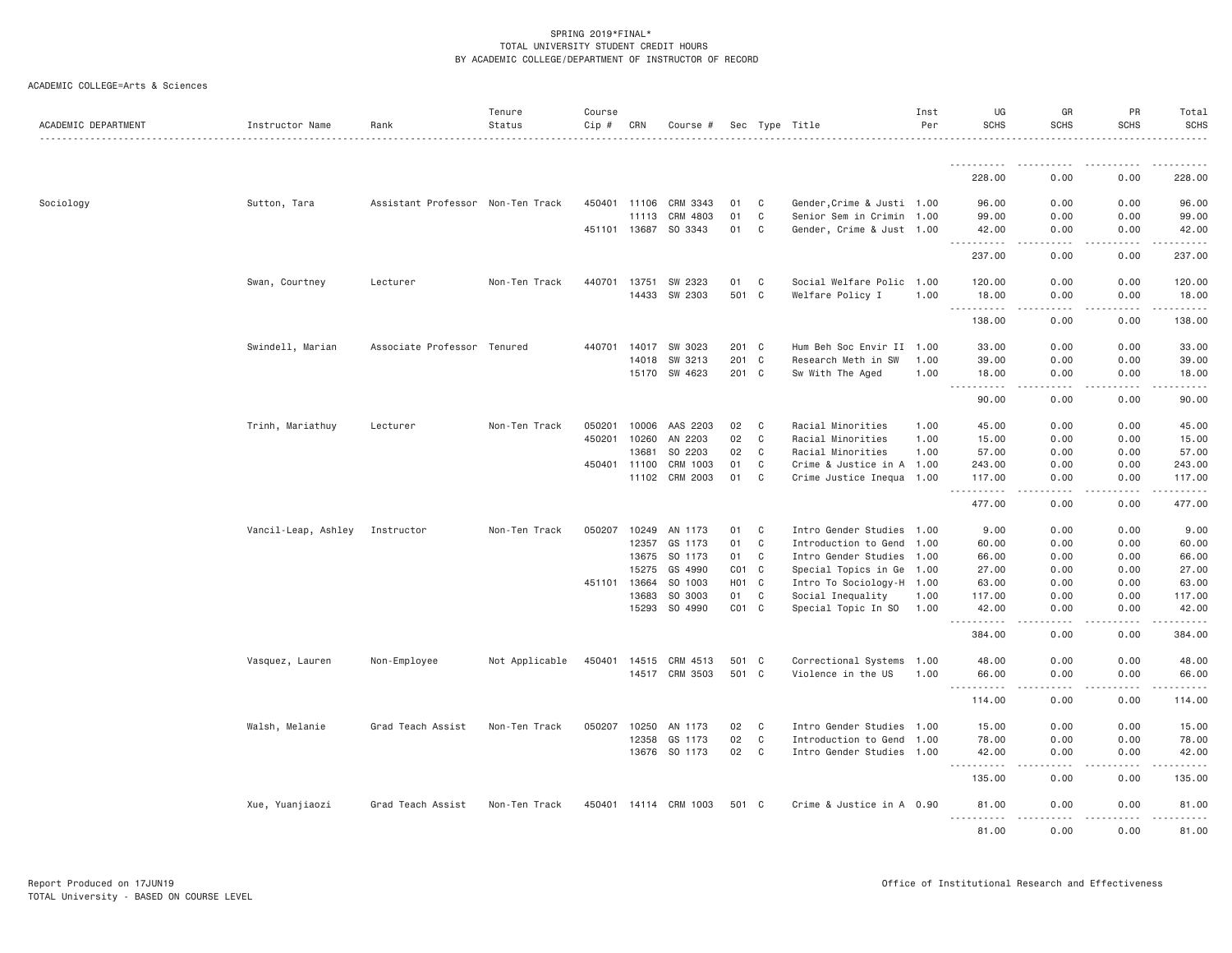# ACADEMIC COLLEGE=Arts & Sciences

|                               |                 |      | Tenure | Course           |          |                      | Inst |                  |                    | $\sim$ $\sim$ | Total       |
|-------------------------------|-----------------|------|--------|------------------|----------|----------------------|------|------------------|--------------------|---------------|-------------|
| ACADEMIC<br><b>DEPARTMENT</b> | Instructor Name | Rank | Status | CRN<br>$\sim$ in | Course # | Title<br>Tvpe<br>Sec |      | SCH <sub>S</sub> | <b>COUC</b><br>טטו | <b>SCHS</b>   | <b>SCHS</b> |
| -----                         |                 |      |        |                  |          |                      |      |                  |                    |               | -----       |

=================================== ========== ========== ========== ==========

=================================== ========== ========== ========== ==========

Sociology 8293.00 218.00 0.00 8511.00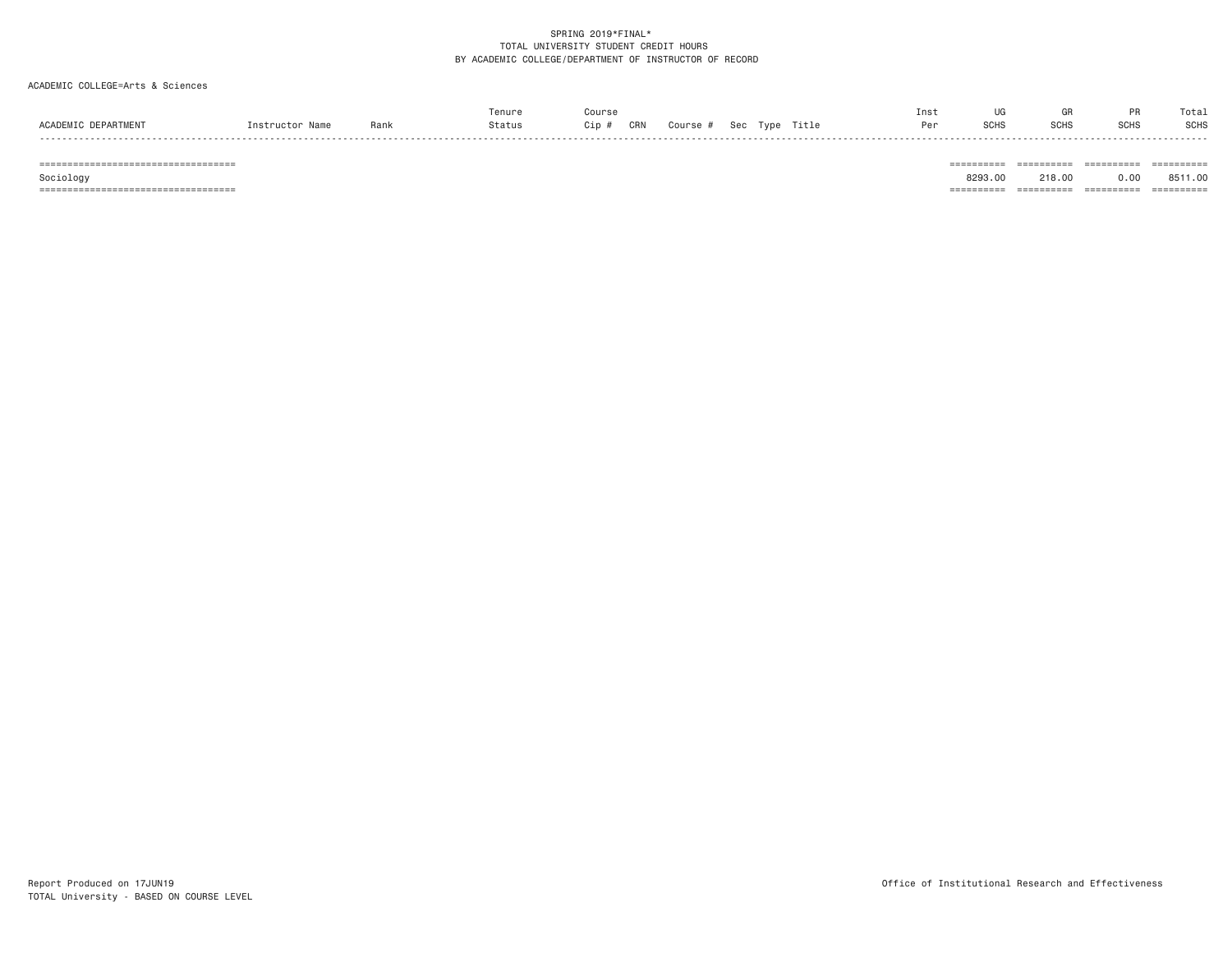| ACADEMIC DEPARTMENT | Instructor Name    | Rank                                                   | Tenure<br>Status | Course<br>Cip # | CRN          | Course #              |       |             | Sec Type Title            | Inst<br>Per | UG<br><b>SCHS</b>                                                                                                                                              | GR<br><b>SCHS</b>            | PR<br><b>SCHS</b>     | Total<br><b>SCHS</b>                                                                                                  |
|---------------------|--------------------|--------------------------------------------------------|------------------|-----------------|--------------|-----------------------|-------|-------------|---------------------------|-------------|----------------------------------------------------------------------------------------------------------------------------------------------------------------|------------------------------|-----------------------|-----------------------------------------------------------------------------------------------------------------------|
| Finance & Economics | Anderson, Stephen  | Lecturer                                               | Non-Ten Track    | 520801          | 14227        | FIN 2003              | 506 C |             | Personal Money Mgt        | 1.00        | 81.00                                                                                                                                                          | 0.00                         | 0.00                  | 81.00                                                                                                                 |
|                     |                    |                                                        |                  |                 | 520804 14358 | INS 2003              | 506 C |             | Personal Money Manag 1.00 |             | 24.00<br>.                                                                                                                                                     | 0.00<br>$\sim$ $\sim$ $\sim$ | 0.00<br>.             | 24,00<br>.                                                                                                            |
|                     |                    |                                                        |                  |                 |              |                       |       |             |                           |             | 105.00                                                                                                                                                         | 0.00                         | 0.00                  | 105.00                                                                                                                |
|                     | Blank, Douglas     | Assistant Professor Ten Track                          |                  | 520801          | 11937        | FIN 3123              | 03    | C           | Financial Management 1.00 |             | 231.00                                                                                                                                                         | 0.00                         | 0.00                  | 231.00                                                                                                                |
|                     |                    |                                                        |                  | 520806          | 11946        | FIN 4223              | 01    | C           | Intermediate Financi 1.00 |             | 210.00                                                                                                                                                         | 0.00                         | 0.00                  | 210.00                                                                                                                |
|                     |                    |                                                        |                  |                 |              |                       |       |             |                           |             | . <u>.</u><br>441.00                                                                                                                                           | - - - -<br>0.00              | $\frac{1}{2}$<br>0.00 | <u>.</u><br>441.00                                                                                                    |
|                     | Byrd, Charles      | Lecturer                                               | Non-Ten Track    | 521501          | 13617        | REF 3333              | 01    | C           | Principles of Real E 1.00 |             | 168.00                                                                                                                                                         | 0.00                         | 0.00                  | 168.00                                                                                                                |
|                     |                    |                                                        |                  |                 |              | 13618 REF 4153        | 01    | $\mathbf C$ | Real Estate Investme 1.00 |             | 123.00                                                                                                                                                         | 0.00                         | 0.00                  | 123.00                                                                                                                |
|                     |                    |                                                        |                  |                 |              |                       |       |             |                           |             | <u>.</u><br>291.00                                                                                                                                             | .<br>0.00                    | .<br>0.00             | .<br>291.00                                                                                                           |
|                     | Campbell, Randall  | Professor                                              | Tenured          |                 | 450603 11383 | EC 4643               | 01    | C           | Econ Forecasting & A 1.00 |             | 60.00                                                                                                                                                          | 0.00                         | 0.00                  | 60.00                                                                                                                 |
|                     |                    |                                                        |                  |                 | 14549        | EC 8643               | 01    | $\mathbf C$ | Adv. Estimation Ec.       | 1.00        | 0.00                                                                                                                                                           | 18.00                        | 0.00                  | 18.00                                                                                                                 |
|                     |                    |                                                        |                  | 520601          | 11385        | EC 6643               | 01    | C           | Econ Forecasting & A 1.00 |             | 0.00                                                                                                                                                           | 6.00                         | 0.00                  | 6.00                                                                                                                  |
|                     |                    |                                                        |                  |                 |              |                       |       |             |                           |             | <b></b><br>60.00                                                                                                                                               | -----<br>24.00               | .<br>0.00             | .<br>84.00                                                                                                            |
|                     | Clark, Howard      | Lecturer                                               | Non-Ten Track    | 520899          | 11950        | FIN 4323              | 01    | $\mathbf c$ | Entrepreneurial Fina 1.00 |             | 51.00                                                                                                                                                          | 0.00                         | 0.00                  | 51.00                                                                                                                 |
|                     |                    |                                                        |                  |                 | 11958        | FIN 6323              | 01    | C           | Entrepreneurial Fina 1.00 |             | 0.00                                                                                                                                                           | 9.00                         | 0.00                  | 9.00                                                                                                                  |
|                     |                    |                                                        |                  |                 |              |                       |       |             |                           |             | $\sim 100$<br>1.1.1.1.1<br>51.00                                                                                                                               | $\sim$ $\sim$ $\sim$<br>9.00 | .<br>0.00             | $   -$<br>60.00                                                                                                       |
|                     | Cline, Brandon     | Associate Professor Tenured                            |                  | 520201          | 16881        | FIN 9000              | 02    | D           | Research / Diss           | 1.00        | 0.00                                                                                                                                                           | 9,00                         | 0.00                  | 9.00                                                                                                                  |
|                     |                    |                                                        |                  | 520801          | 14554        | FIN 9233              | 01    | S           | Sem In Corp Fin           | 1.00        | 0.00                                                                                                                                                           | 12.00                        | 0.00                  | 12.00                                                                                                                 |
|                     |                    |                                                        |                  | 520807          | 11945        | FIN 4112              | 01    | C           | TVA Panel II              | 1.00        | 12.00                                                                                                                                                          | 0.00                         | 0.00                  | 12.00                                                                                                                 |
|                     |                    |                                                        |                  |                 |              | 11957 FIN 6112        | 01    | C           | TVA Panel II              | 1.00        | 0.00<br>$- - - - -$                                                                                                                                            | 2.00<br>.                    | 0.00<br>.             | 2.00<br>. <u>.</u> .                                                                                                  |
|                     |                    |                                                        |                  |                 |              |                       |       |             |                           |             | 12.00                                                                                                                                                          | 23.00                        | 0.00                  | 35.00                                                                                                                 |
|                     | Daniels, John      | Non-Faculty                                            | Not Applicable   |                 |              | 521003 12200 FYE 1001 | F06 C |             | First Year Experienc 1.00 |             | 20,00                                                                                                                                                          | 0.00                         | 0.00                  | 20,00                                                                                                                 |
|                     |                    |                                                        |                  |                 |              |                       |       |             |                           |             | 20.00                                                                                                                                                          | 0.00                         | 0.00                  | .<br>20.00                                                                                                            |
|                     | Gao, Wenging       | Grad Teach Assist                                      | Non-Ten Track    |                 |              | 520801 14229 FIN 3123 | 506 C |             | Financial Management 1.00 |             | 168.00                                                                                                                                                         | 0.00                         | 0.00                  | 168.00                                                                                                                |
|                     |                    |                                                        |                  |                 |              |                       |       |             |                           |             | .<br>168.00                                                                                                                                                    | $\frac{1}{2}$<br>0.00        | .<br>0.00             | $- - - - - - -$<br>168.00                                                                                             |
|                     |                    | Gonzalez Lozano, Her Clinical Assist Pro Non-Ten Track |                  | 450601          | 11362        | EC 2113               | 01    | C           | Prin Of Macroecon         | 1.00        | 396.00                                                                                                                                                         | 0.00                         | 0.00                  | 396.00                                                                                                                |
|                     |                    |                                                        |                  |                 | 11363        | EC 2113               | 02    | C           | Prin Of Macroecon         | 1.00        | 579.00                                                                                                                                                         | 0.00                         | 0.00                  | 579.00                                                                                                                |
|                     |                    |                                                        |                  |                 |              | 11364 EC 2113         | 03    | $\mathbf C$ | Prin Of Macroecon         | 1.00        | 588.00                                                                                                                                                         | 0.00                         | 0.00                  | 588.00                                                                                                                |
|                     |                    |                                                        |                  |                 |              |                       |       |             |                           |             | <u>.</u><br>1563.00                                                                                                                                            | $- - - -$<br>0.00            | .<br>0.00             | .<br>1563.00                                                                                                          |
|                     | Henry, Thomas      | Lecturer                                               | Non-Ten Track    | 450601          | 14118        | EC 2113               | 506 C |             | Prin Of Macroecon         | 1.00        | 96.00                                                                                                                                                          | 0.00                         | 0.00                  | 96.00                                                                                                                 |
|                     |                    |                                                        |                  |                 | 14119        | EC 2123               | 506 C |             | Prin Of Microecon         | 1.00        | 123.00                                                                                                                                                         | 0.00                         | 0.00                  | 123.00                                                                                                                |
|                     |                    |                                                        |                  |                 |              |                       |       |             |                           |             | $\frac{1}{2} \left( \frac{1}{2} \right) \left( \frac{1}{2} \right) \left( \frac{1}{2} \right) \left( \frac{1}{2} \right) \left( \frac{1}{2} \right)$<br>219.00 | $\sim$ $\sim$ $\sim$<br>0.00 | .<br>0.00             | $\begin{array}{cccccccccc} \bullet & \bullet & \bullet & \bullet & \bullet & \bullet & \bullet \end{array}$<br>219.00 |
|                     | Highfield, Michael | Professor                                              | Tenured          | 520801          | 11948        | FIN 4243              | 01    | C           | Senior Seminar in Fi 1.00 |             | 78.00                                                                                                                                                          | 0.00                         | 0.00                  | 78.00                                                                                                                 |
|                     |                    |                                                        |                  |                 | 11954        | FIN 4733              | 01    | C           | Advanced Bank Mgt         | 1.00        | 15.00                                                                                                                                                          | 0.00                         | 0.00                  | 15.00                                                                                                                 |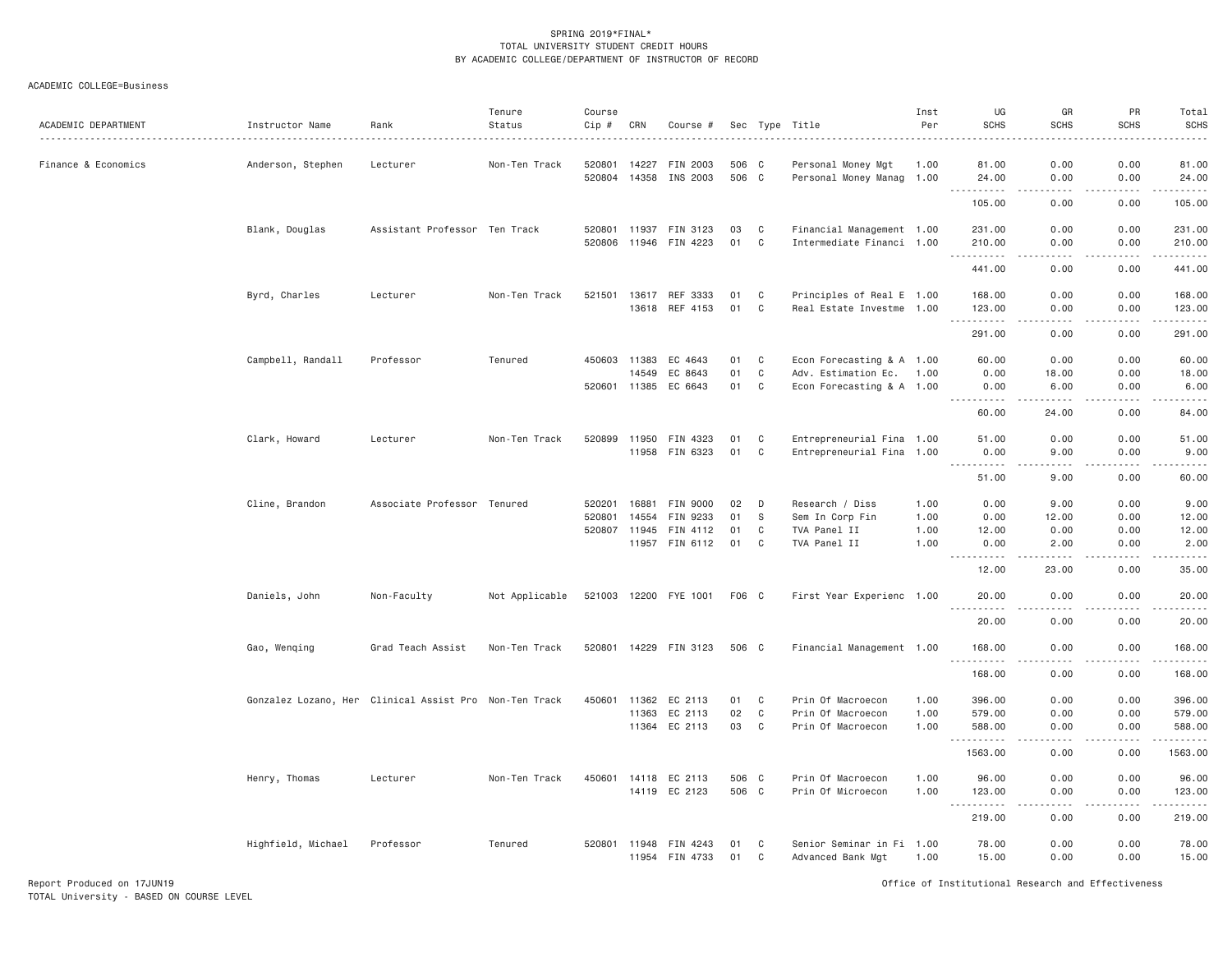| ACADEMIC DEPARTMENT | Instructor Name    | Rank                          | Tenure<br>Status | Course<br>Cip # | CRN   | Course #                   |       |              | Sec Type Title            | Inst<br>Per | UG<br><b>SCHS</b>                                                                                                                      | GR<br><b>SCHS</b>                                                                                                                 | PR<br><b>SCHS</b> | Total<br><b>SCHS</b> |
|---------------------|--------------------|-------------------------------|------------------|-----------------|-------|----------------------------|-------|--------------|---------------------------|-------------|----------------------------------------------------------------------------------------------------------------------------------------|-----------------------------------------------------------------------------------------------------------------------------------|-------------------|----------------------|
| Finance & Economics | Highfield, Michael | Professor                     | Tenured          |                 |       | 520801 14550 FIN 4243      | 02    | <b>S</b>     | Senior Seminar in Fi 1.00 |             | 63.00                                                                                                                                  | 0.00                                                                                                                              | 0.00              | 63.00                |
|                     |                    |                               |                  |                 |       |                            |       |              |                           |             | .<br>156.00                                                                                                                            | 0.00                                                                                                                              | $  -$<br>0.00     | .<br>156.00          |
|                     | Houston, Caleb     | Grad Teach Assist             | Non-Ten Track    |                 |       | 520806 11955 FIN 4923      | 01 C  |              | International Fin Mg 1.00 |             | 192.00                                                                                                                                 | 0.00                                                                                                                              | 0.00              | 192.00               |
|                     |                    |                               |                  |                 |       |                            |       |              |                           |             | .<br>192.00                                                                                                                            | . <b>.</b><br>0.00                                                                                                                | .<br>0.00         | .<br>192.00          |
|                     | Johnson, Allison   | Lecturer                      | Non-Ten Track    | 520301          | 10080 | ACC 3203                   | 01    | C            | Fin Statement Anal        | 1.00        | 15.00                                                                                                                                  | 0.00                                                                                                                              | 0.00              | 15.00                |
|                     |                    |                               |                  |                 | 10081 | ACC 3203                   | 02    | C            | Fin Statement Anal        | 1.00        | 27.00                                                                                                                                  | 0.00                                                                                                                              | 0.00              | 27.00                |
|                     |                    |                               |                  | 520804          | 11941 | FIN 3203                   | 01    | C            | Financial Statemnt A 1.00 |             | 90.00                                                                                                                                  | 0.00                                                                                                                              | 0.00              | 90.00                |
|                     |                    |                               |                  |                 |       | 11942 FIN 3203             | 02    | $\mathbf{C}$ | Financial Statemnt A 1.00 |             | 57.00<br>.                                                                                                                             | 0.00<br>.                                                                                                                         | 0.00<br>.         | 57.00                |
|                     |                    |                               |                  |                 |       |                            |       |              |                           |             | 189.00                                                                                                                                 | 0.00                                                                                                                              | 0.00              | 189.00               |
|                     | Kennedy, Kendall   | Assistant Professor Ten Track |                  | 450601          | 11369 | EC 2123                    | 01    | C            | Prin Of Microecon         | 1.00        | 207.00                                                                                                                                 | 0.00                                                                                                                              | 0.00              | 207.00               |
|                     |                    |                               |                  |                 |       | 11373 EC 2123              | 05    | $\mathbf{C}$ | Prin Of Microecon         | 1.00        | 198.00                                                                                                                                 | 0.00                                                                                                                              | 0.00              | 198.00               |
|                     |                    |                               |                  |                 |       |                            |       |              |                           |             | .                                                                                                                                      | - - - -                                                                                                                           | $  -$             | .                    |
|                     |                    |                               |                  |                 |       |                            |       |              |                           |             | 405.00                                                                                                                                 | 0.00                                                                                                                              | 0.00              | 405.00               |
|                     | King, Priscilla    | Non-Employee                  | Not Applicable   |                 |       | 521701 12615 INS 3203 01 C |       |              | Prop and Cas Ins          | 1.00        | 69.00<br>.                                                                                                                             | 0.00                                                                                                                              | 0.00<br>.         | 69.00<br>.           |
|                     |                    |                               |                  |                 |       |                            |       |              |                           |             | 69.00                                                                                                                                  | 0.00                                                                                                                              | 0.00              | 69.00                |
|                     | Leggette, James    | Non-Employee                  | Not Applicable   |                 |       | 450601 11365 EC 2113       | 04    | C            | Prin Of Macroecon         | 1.00        | 117.00                                                                                                                                 | 0.00                                                                                                                              | 0.00              | 117.00               |
|                     |                    |                               |                  |                 |       |                            |       |              |                           |             | .<br>117.00                                                                                                                            | 0.00                                                                                                                              | .<br>0.00         | .<br>117.00          |
|                     | Li, Cheng          | Assistant Professor Ten Track |                  |                 |       | 450601 11374 EC 2123       | 06    | C            | Prin Of Microecon         | 1.00        | 162.00                                                                                                                                 | 0.00                                                                                                                              | 0.00              | 162.00               |
|                     |                    |                               |                  |                 |       | 11377 EC 3113              | 01 C  |              | Interm Macroeconomic 1.00 |             | 117.00                                                                                                                                 | 0.00                                                                                                                              | 0.00              | 117.00               |
|                     |                    |                               |                  |                 |       |                            |       |              |                           |             | <u>.</u><br>279.00                                                                                                                     | $\frac{1}{2} \left( \frac{1}{2} \right) \left( \frac{1}{2} \right) \left( \frac{1}{2} \right) \left( \frac{1}{2} \right)$<br>0.00 | .<br>0.00         | .<br>279.00          |
|                     |                    |                               |                  |                 |       |                            |       |              |                           |             |                                                                                                                                        |                                                                                                                                   |                   |                      |
|                     | Liano, Kartono     | Professor                     | Tenured          | 520807          |       | 14551 FIN 4423             | 02    | C            | Investments               | 1.00        | 96.00                                                                                                                                  | 0.00                                                                                                                              | 0.00              | 96.00                |
|                     |                    |                               |                  |                 |       | 14555 FIN 9433             | 01    | $\mathbf{s}$ | Sem Portfolio Theory      | 1.00        | 0.00<br>$\frac{1}{2} \left( \frac{1}{2} \right) \left( \frac{1}{2} \right) \left( \frac{1}{2} \right) \left( \frac{1}{2} \right)$<br>. | 9.00<br>.                                                                                                                         | 0.00<br>.         | 9.00                 |
|                     |                    |                               |                  |                 |       |                            |       |              |                           |             | 96.00                                                                                                                                  | 9.00                                                                                                                              | 0.00              | 105.00               |
|                     | Mallory, Lewis     | Lecturer                      | Non-Ten Track    |                 |       | 520803 11953 FIN 4723      | 01 C  |              | Bank Management           | 1.00        | 51.00<br><b></b>                                                                                                                       | 0.00<br>$- - - -$                                                                                                                 | 0.00<br>.         | 51.00<br>2.2.2.2.2.2 |
|                     |                    |                               |                  |                 |       |                            |       |              |                           |             | 51.00                                                                                                                                  | 0.00                                                                                                                              | 0.00              | 51.00                |
|                     | McAfee, Matthew    | Non-Employee                  | Not Applicable   |                 |       | 521701 12616 INS 3303 01 C |       |              | Life Insurance            | 1.00        | 153.00                                                                                                                                 | 0.00                                                                                                                              | 0.00              | 153.00               |
|                     |                    |                               |                  |                 |       |                            |       |              |                           |             | .<br>153.00                                                                                                                            | .<br>0.00                                                                                                                         | .<br>0.00         | .<br>153.00          |
|                     | Metz, Tammi        | Instructor                    | Non-Ten Track    | 520801          |       | 11932 FIN 2003             | 01    | $\mathbf{C}$ | Personal Money Mgt        | 1.00        | 111.00                                                                                                                                 | 0.00                                                                                                                              | 0.00              | 111.00               |
|                     |                    |                               |                  | 520804          | 12613 | INS 2003                   | 01    | $\mathbf{C}$ | Personal Money Manag      | 1.00        | 45.00                                                                                                                                  | 0.00                                                                                                                              | 0.00              | 45.00                |
|                     |                    |                               |                  |                 | 14360 | INS 3503                   | 506 C |              | Employee Benefits         | 1.00        | 201.00                                                                                                                                 | 0.00                                                                                                                              | 0.00              | 201.00               |
|                     |                    |                               |                  | 521701 14359    |       | INS 3103                   | 506 C |              | Prin Of Insurance         | 1.00        | 183.00                                                                                                                                 | 0.00                                                                                                                              | 0.00              | 183.00               |
|                     |                    |                               |                  |                 | 14556 | INS 3203                   | 02    | $\mathbf{C}$ | Prop and Cas Ins          | 1.00        | 90.00                                                                                                                                  | 0.00                                                                                                                              | 0.00              | 90.00                |
|                     |                    |                               |                  |                 |       |                            |       |              |                           |             | .<br>630.00                                                                                                                            | 0.00                                                                                                                              | 0.00              | .<br>630.00          |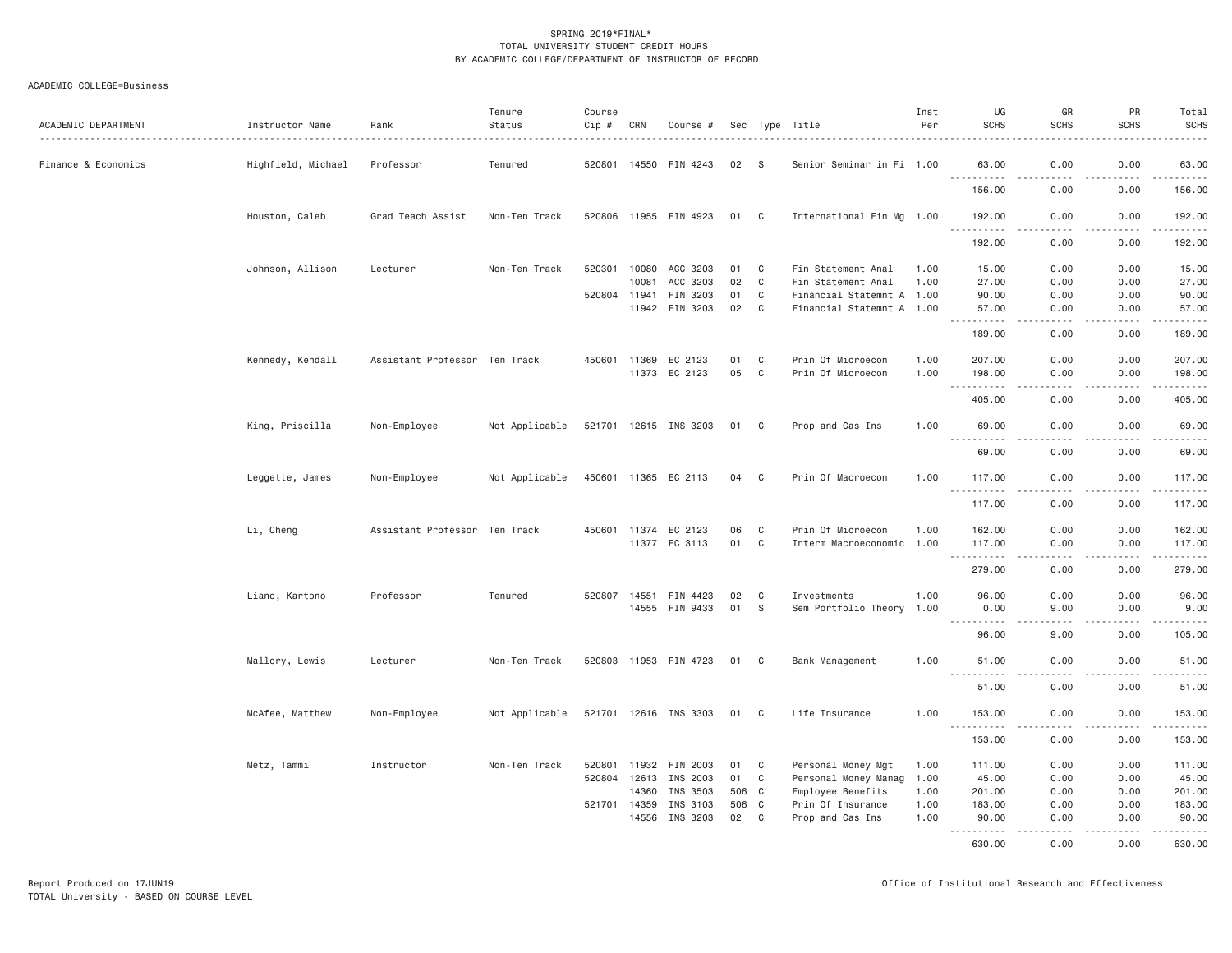| ACADEMIC DEPARTMENT | Instructor Name    | Rank                                               | Tenure<br>Status | Course<br>$Cip \#$ | CRN          | Course #              |        |              | Sec Type Title            | Inst<br>Per | UG<br><b>SCHS</b>                                                                                                                                                                                                                                                                                                                                                                                                  | GR<br><b>SCHS</b>                                                                                                                                            | PR<br><b>SCHS</b> | Total<br><b>SCHS</b>                                                                                                  |
|---------------------|--------------------|----------------------------------------------------|------------------|--------------------|--------------|-----------------------|--------|--------------|---------------------------|-------------|--------------------------------------------------------------------------------------------------------------------------------------------------------------------------------------------------------------------------------------------------------------------------------------------------------------------------------------------------------------------------------------------------------------------|--------------------------------------------------------------------------------------------------------------------------------------------------------------|-------------------|-----------------------------------------------------------------------------------------------------------------------|
|                     |                    |                                                    |                  |                    |              |                       |        |              |                           |             |                                                                                                                                                                                                                                                                                                                                                                                                                    |                                                                                                                                                              |                   |                                                                                                                       |
| Finance & Economics | Miller, Thomas W.  | Professor                                          | Tenured          | 520201             | 16482        | FIN 9000              | 01     | D            | Research / Diss           | 1.00        | 0.00                                                                                                                                                                                                                                                                                                                                                                                                               | 9.00                                                                                                                                                         | 0.00              | 9.00                                                                                                                  |
|                     |                    |                                                    |                  | 520807             | 11951        | FIN 4423              | 01     | C            | Investments               | 1.00        | 126.00                                                                                                                                                                                                                                                                                                                                                                                                             | 0.00                                                                                                                                                         | 0.00              | 126.00                                                                                                                |
|                     |                    |                                                    |                  | 520899             | 14552        | FIN 4743              | 01     | C            | Consumer Finance          | 1.00        | 66.00                                                                                                                                                                                                                                                                                                                                                                                                              | 0.00                                                                                                                                                         | 0.00              | 66.00                                                                                                                 |
|                     |                    |                                                    |                  |                    |              | 14553 FIN 6743        | 01     | C            | Consumer Finance          | 1.00        | 0.00<br>$\sim$ $\sim$ $\sim$<br>.                                                                                                                                                                                                                                                                                                                                                                                  | 3.00<br>.                                                                                                                                                    | 0.00<br>-----     | 3.00<br>-----                                                                                                         |
|                     |                    |                                                    |                  |                    |              |                       |        |              |                           |             | 192.00                                                                                                                                                                                                                                                                                                                                                                                                             | 12.00                                                                                                                                                        | 0.00              | 204.00                                                                                                                |
|                     |                    | Orozco Aleman, Sandr Associate Professor Ten Track |                  |                    |              | 450601 11379 EC 3123  | 01     | C            | Interm Micro              | 1.00        | 78.00                                                                                                                                                                                                                                                                                                                                                                                                              | 0.00                                                                                                                                                         | 0.00              | 78.00                                                                                                                 |
|                     |                    |                                                    |                  |                    | 16841        | EC 9000               | 01     | $\mathsf{D}$ | Research / Diss           | 1.00        | 0.00                                                                                                                                                                                                                                                                                                                                                                                                               | 9.00                                                                                                                                                         | 0.00              | 9.00                                                                                                                  |
|                     |                    |                                                    |                  |                    |              | 520601 11381 EC 4233  | 01     | C            | Labor Economics           | 1.00        | 36.00<br>$\sim$ $\sim$ .<br>$\frac{1}{2} \left( \frac{1}{2} \right) \left( \frac{1}{2} \right) \left( \frac{1}{2} \right) \left( \frac{1}{2} \right) \left( \frac{1}{2} \right)$                                                                                                                                                                                                                                   | 0.00<br>$\sim$ $\sim$ $\sim$ $\sim$                                                                                                                          | 0.00<br>.         | 36.00<br>.                                                                                                            |
|                     |                    |                                                    |                  |                    |              |                       |        |              |                           |             | 114.00                                                                                                                                                                                                                                                                                                                                                                                                             | 9.00                                                                                                                                                         | 0.00              | 123.00                                                                                                                |
|                     | Parisian, Daniel   | Assistant Professor Ten Track                      |                  |                    |              | 450601 11372 EC 2123  | 04     | C            | Prin Of Microecon         | 1.00        | 657.00                                                                                                                                                                                                                                                                                                                                                                                                             | 0.00                                                                                                                                                         | 0.00              | 657.00                                                                                                                |
|                     |                    |                                                    |                  |                    |              | 14548 EC 2123         | 07     | $\mathbf C$  | Prin Of Microecon         | 1.00        | 147.00<br><u>.</u><br>$\frac{1}{2} \frac{1}{2} \frac{1}{2} \frac{1}{2} \frac{1}{2} \frac{1}{2} \frac{1}{2} \frac{1}{2} \frac{1}{2} \frac{1}{2} \frac{1}{2} \frac{1}{2} \frac{1}{2} \frac{1}{2} \frac{1}{2} \frac{1}{2} \frac{1}{2} \frac{1}{2} \frac{1}{2} \frac{1}{2} \frac{1}{2} \frac{1}{2} \frac{1}{2} \frac{1}{2} \frac{1}{2} \frac{1}{2} \frac{1}{2} \frac{1}{2} \frac{1}{2} \frac{1}{2} \frac{1}{2} \frac{$ | 0.00<br>.                                                                                                                                                    | 0.00<br>.         | 147.00<br>$\begin{array}{cccccccccc} \bullet & \bullet & \bullet & \bullet & \bullet & \bullet & \bullet \end{array}$ |
|                     |                    |                                                    |                  |                    |              |                       |        |              |                           |             | 804.00                                                                                                                                                                                                                                                                                                                                                                                                             | 0.00                                                                                                                                                         | 0.00              | 804.00                                                                                                                |
|                     | Pounds, Seth       | Instructor                                         | Non-Ten Track    | 520804             | 12617        | INS 4503              | 01     | C            | Enterprise Risk Mgmt 1.00 |             | 84.00                                                                                                                                                                                                                                                                                                                                                                                                              | 0.00                                                                                                                                                         | 0.00              | 84.00                                                                                                                 |
|                     |                    |                                                    |                  |                    |              | 521701 12614 INS 3103 | 01     | C            | Prin Of Insurance         | 1.00        | 240.00                                                                                                                                                                                                                                                                                                                                                                                                             | 0.00                                                                                                                                                         | 0.00              | 240.00                                                                                                                |
|                     |                    |                                                    |                  |                    |              |                       |        |              |                           |             | 1.1.1.1.1<br>$\sim$ $\sim$ $\sim$<br>324.00                                                                                                                                                                                                                                                                                                                                                                        | $\frac{1}{2}$<br>0.00                                                                                                                                        | .<br>0.00         | بالأبالات<br>324.00                                                                                                   |
|                     | Robbins, William   | Lecturer                                           | Non-Ten Track    |                    |              | 520801 14228 FIN 3113 | 506 C  |              | Financial Systems         | 1.00        | 129.00                                                                                                                                                                                                                                                                                                                                                                                                             | 0.00                                                                                                                                                         | 0.00              | 129.00                                                                                                                |
|                     |                    |                                                    |                  |                    |              |                       |        |              |                           |             | 129.00                                                                                                                                                                                                                                                                                                                                                                                                             | 0.00                                                                                                                                                         | 0.00              | 129.00                                                                                                                |
|                     | Rogers, Kevin      | Professor                                          | Tenured          |                    |              | 450601 17239 EC 4000  | $17$ I |              | Directed Indiv Study 1.00 |             | 1.00                                                                                                                                                                                                                                                                                                                                                                                                               | 0.00                                                                                                                                                         | 0.00              | 1.00                                                                                                                  |
|                     |                    |                                                    |                  |                    |              |                       |        |              |                           |             | $\frac{1}{2}$<br>1.00                                                                                                                                                                                                                                                                                                                                                                                              | 0.00                                                                                                                                                         | 0.00              | 1.00                                                                                                                  |
|                     | Roskelley, Kenneth | Associate Professor Tenured                        |                  |                    |              | 520801 11959 FIN 8113 | 01     | C            | Corporate Finance         | 1.00        | 0.00                                                                                                                                                                                                                                                                                                                                                                                                               | 66.00                                                                                                                                                        | 0.00              | 66.00                                                                                                                 |
|                     |                    |                                                    |                  |                    |              | 14230 FIN 8113        | 501 C  |              | Corporate Finance         | 1.00        | 0.00                                                                                                                                                                                                                                                                                                                                                                                                               | 114.00                                                                                                                                                       | 0.00              | 114.00                                                                                                                |
|                     |                    |                                                    |                  |                    |              |                       |        |              |                           |             | $\sim$ $\sim$ $\sim$<br>.<br>0.00                                                                                                                                                                                                                                                                                                                                                                                  | .<br>180.00                                                                                                                                                  | .<br>0.00         | 180.00                                                                                                                |
|                     | Spurlin, William   | Associate Professor Tenured                        |                  |                    | 520601 14120 | EC 8103               | 501 C  |              | Econ for Managers         | 1.00        | 0.00                                                                                                                                                                                                                                                                                                                                                                                                               | 105.00                                                                                                                                                       | 0.00              | 105.00                                                                                                                |
|                     |                    |                                                    |                  |                    |              | 15332 EC 8103         | 201 C  |              | Econ for Managers         | 1.00        | 0.00                                                                                                                                                                                                                                                                                                                                                                                                               | 69.00                                                                                                                                                        | 0.00              | 69.00                                                                                                                 |
|                     |                    |                                                    |                  |                    | 15333        | EC 8103               | 202 C  |              | Econ for Managers         | 1.00        | 0.00                                                                                                                                                                                                                                                                                                                                                                                                               | 6.00                                                                                                                                                         | 0.00              | 6.00                                                                                                                  |
|                     |                    |                                                    |                  | 520801             | 13952        | FIN 3123              | 201 C  |              | Financial Management 1.00 |             | 54.00                                                                                                                                                                                                                                                                                                                                                                                                              | 0.00                                                                                                                                                         | 0.00              | 54.00                                                                                                                 |
|                     |                    |                                                    |                  |                    |              | 15292 FIN 3123        | 202 C  |              | Financial Management 1.00 |             | 42.00<br>.                                                                                                                                                                                                                                                                                                                                                                                                         | 0.00<br>$\frac{1}{2} \left( \frac{1}{2} \right) \left( \frac{1}{2} \right) \left( \frac{1}{2} \right) \left( \frac{1}{2} \right) \left( \frac{1}{2} \right)$ | 0.00<br>.         | 42.00<br>.                                                                                                            |
|                     |                    |                                                    |                  |                    |              |                       |        |              |                           |             | 96.00                                                                                                                                                                                                                                                                                                                                                                                                              | 180.00                                                                                                                                                       | 0.00              | 276.00                                                                                                                |
|                     | Taboada, Alvaro    | Assistant Professor Ten Track                      |                  |                    |              | 520801 11944 FIN 3723 | 01 C   |              | Financial Markets         | 1.00        | 216.00<br>$- - -$<br>.                                                                                                                                                                                                                                                                                                                                                                                             | 0.00                                                                                                                                                         | 0.00<br><u>.</u>  | 216.00<br>. <u>.</u> .                                                                                                |
|                     |                    |                                                    |                  |                    |              |                       |        |              |                           |             | 216.00                                                                                                                                                                                                                                                                                                                                                                                                             | 0.00                                                                                                                                                         | 0.00              | 216.00                                                                                                                |
|                     | Whitledge, Matthew | Clinical Assist Pro Non-Ten Track                  |                  |                    |              | 520801 11933 FIN 3113 | 01     | C            | Financial Systems         | 1.00        | 729.00                                                                                                                                                                                                                                                                                                                                                                                                             | 0.00                                                                                                                                                         | 0.00              | 729.00                                                                                                                |
|                     |                    |                                                    |                  |                    |              | 11935 FIN 3123        | 01     | $\mathbf C$  | Financial Management 1.00 |             | 228.00                                                                                                                                                                                                                                                                                                                                                                                                             | 0.00                                                                                                                                                         | 0.00              | 228.00                                                                                                                |
|                     |                    |                                                    |                  |                    | 11936        | FIN 3123              | 02     | C            | Financial Management 1.00 |             | 240.00                                                                                                                                                                                                                                                                                                                                                                                                             | 0.00                                                                                                                                                         | 0.00              | 240.00                                                                                                                |
|                     |                    |                                                    |                  |                    |              | 11938 FIN 3123        | 04     | C            | Financial Management 1.00 |             | 237.00                                                                                                                                                                                                                                                                                                                                                                                                             | 0.00                                                                                                                                                         | 0.00              | 237.00                                                                                                                |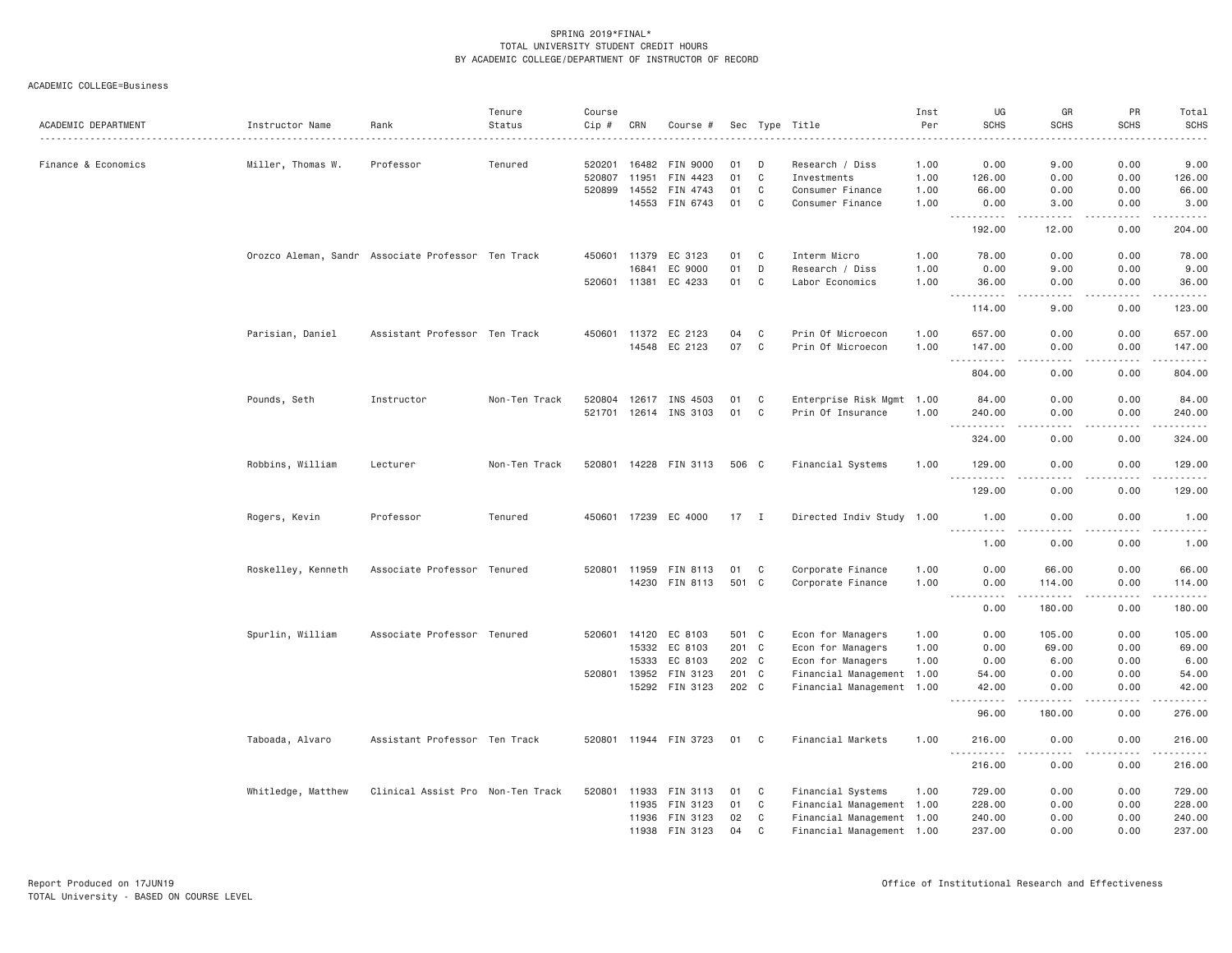| ACADEMIC DEPARTMENT                                         | Instructor Name     | Rank                              | Tenure<br>Status | Course<br>$Cip$ # | CRN          | Course #             |              |                | Sec Type Title            | Inst<br>Per | UG<br><b>SCHS</b>     | GR<br><b>SCHS</b>          | PR<br><b>SCHS</b><br>------------------------------ | Total<br>SCHS                      |
|-------------------------------------------------------------|---------------------|-----------------------------------|------------------|-------------------|--------------|----------------------|--------------|----------------|---------------------------|-------------|-----------------------|----------------------------|-----------------------------------------------------|------------------------------------|
|                                                             |                     |                                   |                  |                   |              |                      |              |                |                           |             | -----------           |                            |                                                     | .                                  |
|                                                             |                     |                                   |                  |                   |              |                      |              |                |                           |             | 1434.00               | 0.00                       | 0.00                                                | 1434.00                            |
| Finance & Economics                                         | Williamson, Claudia | Associate Professor Tenured       |                  |                   |              | 450601 11370 EC 2123 | 02           | $\mathbf{C}$   | Prin Of Microecon         | 1.00        | 210.00                | 0.00                       | 0.00                                                | 210.00                             |
|                                                             |                     |                                   |                  |                   | 11371        | EC 2123              | 03           | $\mathbf{C}$   | Prin Of Microecon         | 1.00        | 207.00                | 0.00                       | 0.00                                                | 207,00                             |
|                                                             |                     |                                   |                  |                   | 16927        | EC 7000              | $01$ I       |                | Directed Indiv Study 1.00 |             | 0.00                  | 3,00                       | 0.00                                                | 3,00                               |
|                                                             |                     |                                   |                  |                   |              |                      |              |                |                           |             | .<br>417.00           | .<br>$\frac{1}{2}$<br>3.00 | .<br>0.00                                           | .<br>420.00                        |
|                                                             | Wiseman, Travis     | Clinical Assist Pro Non-Ten Track |                  | 450601            | 16623        | EC 4000              | 01           | $\mathbf{I}$   | Directed Indiv Study 1.00 |             | 3.00                  | 0.00                       | 0.00                                                | 3.00                               |
|                                                             |                     |                                   |                  |                   |              | 16625 EC 4000        | 03           | $\mathbf{I}$   | Directed Indiv Study 1.00 |             | 3.00                  | 0.00                       | 0.00                                                | 3.00                               |
|                                                             |                     |                                   |                  |                   |              | 16626 EC 4000        | 04           | I              | Directed Indiv Study 1.00 |             | 3.00                  | 0.00                       | 0.00                                                | 3.00                               |
|                                                             |                     |                                   |                  |                   | 16627        | EC 4000              | 05           | I              | Directed Indiv Study 1.00 |             | 3.00                  | 0.00                       | 0.00                                                | 3.00                               |
|                                                             |                     |                                   |                  |                   |              | 16628 EC 4000        | 06           | I              | Directed Indiv Study 1.00 |             | 3.00                  | 0.00                       | 0.00                                                | 3.00                               |
|                                                             |                     |                                   |                  |                   |              | 16629 EC 4000        | 07           | I              | Directed Indiv Study 1.00 |             | 3,00                  | 0.00                       | 0.00                                                | 3.00                               |
|                                                             |                     |                                   |                  |                   |              | 16632 EC 4000        | 09           | I              | Directed Indiv Study 1.00 |             | 3.00                  | 0.00                       | 0.00                                                | 3.00                               |
|                                                             |                     |                                   |                  |                   |              | 16633 EC 4000        | 10           | $\mathbf{I}$   | Directed Indiv Study 1.00 |             | 3.00                  | 0.00                       | 0.00                                                | 3.00                               |
|                                                             |                     |                                   |                  |                   |              | 16634 EC 4000        | $11 \quad I$ |                | Directed Indiv Study 1.00 |             | 3.00                  | 0.00                       | 0.00                                                | 3.00                               |
|                                                             |                     |                                   |                  |                   |              | 16635 EC 4000        | 12           | I              | Directed Indiv Study 1.00 |             | 3.00                  | 0.00                       | 0.00                                                | 3.00                               |
|                                                             |                     |                                   |                  |                   |              | 16636 EC 4000        | 13           | I              | Directed Indiv Study 1.00 |             | 3.00                  | 0.00                       | 0.00                                                | 3.00                               |
|                                                             |                     |                                   |                  |                   | 16637        | EC 4000              | 14           | I              | Directed Indiv Study 1.00 |             | 3.00                  | 0.00                       | 0.00                                                | 3.00                               |
|                                                             |                     |                                   |                  |                   |              | 16830 EC 4000        | 15           | I              | Directed Indiv Study 1.00 |             | 3.00                  | 0.00                       | 0.00                                                | 3.00                               |
|                                                             |                     |                                   |                  |                   | 16861        | EC 4000              | 16           | I              | Directed Indiv Study 1.00 |             | 3.00                  | 0.00                       | 0.00                                                | 3.00                               |
|                                                             |                     |                                   |                  | 450605            |              | 11382 EC 4323        | 01           | C <sub>c</sub> | International Econom 1.00 |             | 117,00                | 0.00                       | 0.00                                                | 117.00                             |
|                                                             |                     |                                   |                  |                   | 521101 12554 | IB 3900              | 01           | E              | IB Intern Work            | 1.00        | 7.00                  | 0.00                       | 0.00                                                | 7.00                               |
|                                                             |                     |                                   |                  |                   |              | 12556 IB 4903        | 01           | E              | IB Intern Academics       | 1.00        | 21.00<br>$\cdots$     | 0.00<br>.                  | 0.00<br>-----                                       | 21.00                              |
|                                                             |                     |                                   |                  |                   |              |                      |              |                |                           |             | 187.00                | 0.00                       | 0.00                                                | 187.00                             |
| ------------------------------------<br>Finance & Economics |                     |                                   |                  |                   |              |                      |              |                |                           |             | ==========<br>9181.00 | -----------<br>449.00      | ==========<br>0.00                                  | $=$ = = = = = = = = = =<br>9630.00 |
| ====================================                        |                     |                                   |                  |                   |              |                      |              |                |                           |             | ==========            |                            |                                                     | $= 22222222222$                    |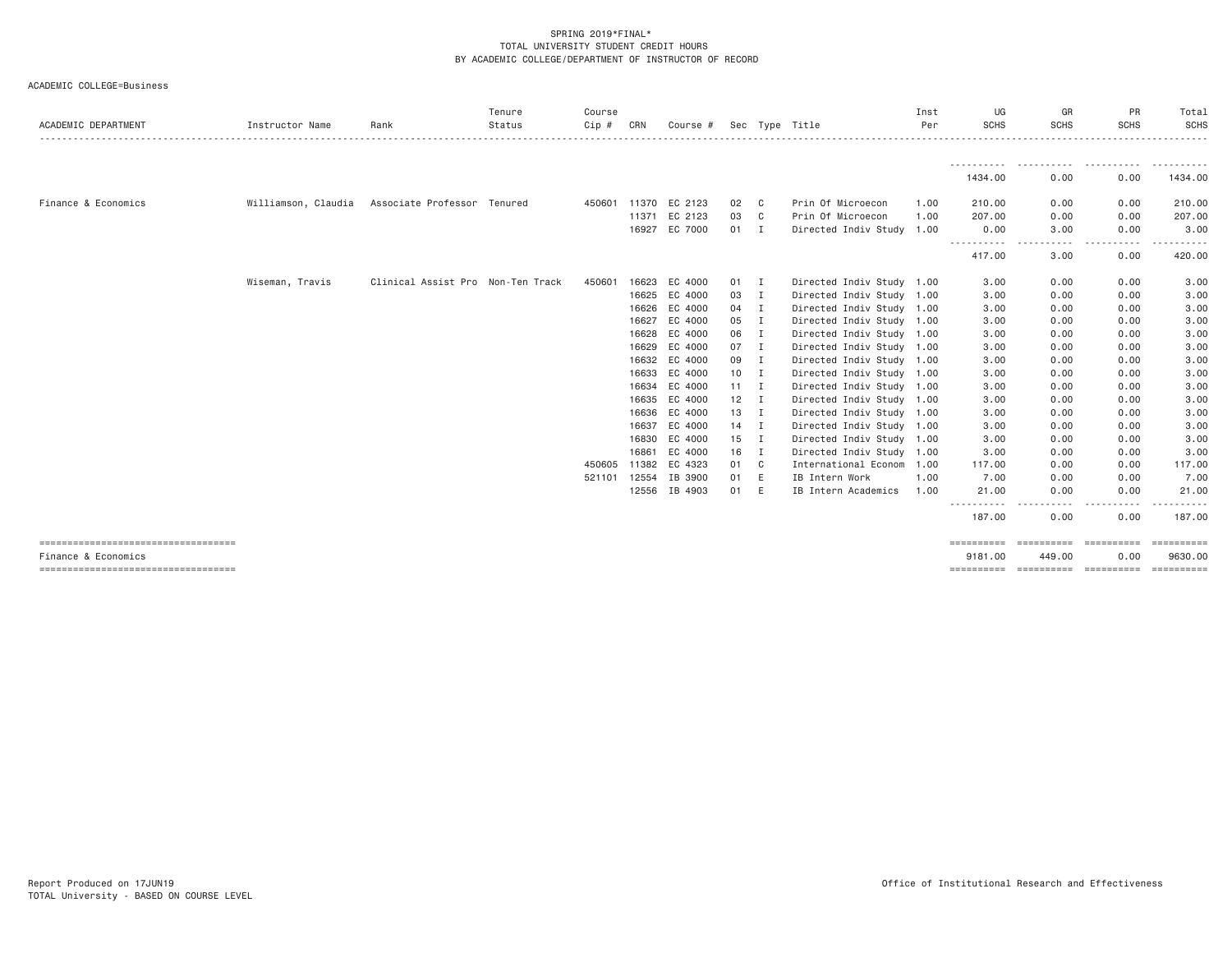| ACADEMIC DEPARTMENT              | Instructor Name    | Rank                        | Tenure<br>Status | Course<br>Cip # | CRN   | Course #              |       |              | Sec Type Title            | Inst<br>Per | UG<br><b>SCHS</b>                                                                                                                                              | GR<br><b>SCHS</b>                                                                                                                                    | PR<br><b>SCHS</b> | Total<br><b>SCHS</b>                                                                                                                                                                      |
|----------------------------------|--------------------|-----------------------------|------------------|-----------------|-------|-----------------------|-------|--------------|---------------------------|-------------|----------------------------------------------------------------------------------------------------------------------------------------------------------------|------------------------------------------------------------------------------------------------------------------------------------------------------|-------------------|-------------------------------------------------------------------------------------------------------------------------------------------------------------------------------------------|
| Management & Information Systems | Abbasi, Fahimeh    | Lecturer                    | Non-Ten Track    | 520201          | 12914 | MGT 3823              | 01    | C            | Responsible Leadersh 1.00 |             | 195.00                                                                                                                                                         | 0.00                                                                                                                                                 | 0.00              | 195.00                                                                                                                                                                                    |
|                                  |                    |                             |                  | 521101          | 12918 | MGT 4613              | 01    | C            | Cross-Cultural Mgt        | 1.00        | 120.00                                                                                                                                                         | 0.00                                                                                                                                                 | 0.00              | 120.00                                                                                                                                                                                    |
|                                  |                    |                             |                  |                 |       |                       |       |              |                           |             | $\frac{1}{2} \left( \frac{1}{2} \right) \left( \frac{1}{2} \right) \left( \frac{1}{2} \right) \left( \frac{1}{2} \right) \left( \frac{1}{2} \right)$<br>315.00 | .<br>0.00                                                                                                                                            | .<br>0.00         | $\omega$ is $\omega$ in $\omega$ in<br>315.00                                                                                                                                             |
|                                  | Barnett, Timothy   | Lecturer                    | Non-Ten Track    | 520201          | 16426 | MGT 3823              | 506 C |              | Responsible Leadersh 1.00 |             | 108.00                                                                                                                                                         | 0.00                                                                                                                                                 | 0.00              | 108.00                                                                                                                                                                                    |
|                                  |                    |                             |                  | 521001          | 15186 | MGT 3513              | 506 C |              | Intro Human Res Mgt 1.00  |             | 123.00                                                                                                                                                         | 0.00                                                                                                                                                 | 0.00              | 123,00                                                                                                                                                                                    |
|                                  |                    |                             |                  |                 |       |                       |       |              |                           |             | .<br>231.00                                                                                                                                                    | 0.00                                                                                                                                                 | 0.00              | $\frac{1}{2} \left( \frac{1}{2} \right) \left( \frac{1}{2} \right) \left( \frac{1}{2} \right) \left( \frac{1}{2} \right) \left( \frac{1}{2} \right) \left( \frac{1}{2} \right)$<br>231.00 |
|                                  | Canfield, Stephen  | Instructor                  | Non-Ten Track    | 110201          | 10638 | BIS 1523              | 01    | C            | Web Development I         | 1.00        | 132.00                                                                                                                                                         | 0.00                                                                                                                                                 | 0.00              | 132.00                                                                                                                                                                                    |
|                                  |                    |                             |                  |                 | 10639 | BIS 1523              | 02    | C            | Web Development I         | 1.00        | 135.00                                                                                                                                                         | 0.00                                                                                                                                                 | 0.00              | 135.00                                                                                                                                                                                    |
|                                  |                    |                             |                  |                 | 10640 | BIS 2523              | 01    | $\mathbf C$  | Web Development II        | 1.00        | 126.00                                                                                                                                                         | 0.00                                                                                                                                                 | 0.00              | 126.00                                                                                                                                                                                    |
|                                  |                    |                             |                  | 110901          | 10650 | BIS 6513              | 01    | C            | Microcomputers/Netwo 1.00 |             | 0.00                                                                                                                                                           | 3.00                                                                                                                                                 | 0.00              | 3.00                                                                                                                                                                                      |
|                                  |                    |                             |                  | 521201          | 10646 | BIS 4513              | 01    | $\mathbf C$  | Microcomputers/Netwo 1.00 |             | 102.00                                                                                                                                                         | 0.00                                                                                                                                                 | 0.00              | 102.00                                                                                                                                                                                    |
|                                  |                    |                             |                  |                 |       |                       |       |              |                           |             | .<br>$\sim$ $\sim$ $\sim$<br>495.00                                                                                                                            | $\sim$ $\sim$ $\sim$ $\sim$<br>3.00                                                                                                                  | .<br>0.00         | $\begin{array}{cccccccccc} \bullet & \bullet & \bullet & \bullet & \bullet & \bullet & \bullet \end{array}$<br>498.00                                                                     |
|                                  | Chrisman, James    | Professor                   | Tenured          | 520201          | 14574 | MGT 9933              | 01    | C            | Sem Strategy Impleme      | 1.00        | 0.00                                                                                                                                                           | 6.00                                                                                                                                                 | 0.00              | 6.00                                                                                                                                                                                      |
|                                  |                    |                             |                  | 521302 16333    |       | MGT 9000              | 02    | D            | Research / Diss           | 1.00        | 0.00                                                                                                                                                           | 11.00                                                                                                                                                | 0.00              | 11.00                                                                                                                                                                                     |
|                                  |                    |                             |                  |                 |       |                       |       |              |                           |             | $\frac{1}{2} \left( \frac{1}{2} \right) \left( \frac{1}{2} \right) \left( \frac{1}{2} \right) \left( \frac{1}{2} \right)$<br>0.00                              | .<br>17.00                                                                                                                                           | .<br>0.00         | .<br>17.00                                                                                                                                                                                |
|                                  | Davis, Logan       | Non-Employee                | Not Applicable   |                 |       | 521401 15299 MKT 4113 | 201 C |              | Personal Selling          | 1.00        | 33.00                                                                                                                                                          | 0.00                                                                                                                                                 | 0.00              | 33.00                                                                                                                                                                                     |
|                                  |                    |                             |                  |                 |       |                       |       |              |                           |             | $\frac{1}{2} \left( \frac{1}{2} \right) \left( \frac{1}{2} \right) \left( \frac{1}{2} \right) \left( \frac{1}{2} \right) \left( \frac{1}{2} \right)$<br>33.00  | $\frac{1}{2}$<br>0.00                                                                                                                                | <u>.</u><br>0.00  | .<br>33.00                                                                                                                                                                                |
|                                  |                    |                             |                  |                 |       |                       |       |              |                           |             |                                                                                                                                                                |                                                                                                                                                      |                   |                                                                                                                                                                                           |
|                                  | Dearing, Kristi    | Non-Faculty                 | Not Applicable   | 521003          | 15300 | MGT 3813              | 201 C |              | Organizational Behav 1.00 |             | 27.00                                                                                                                                                          | 0.00                                                                                                                                                 | 0.00              | 27.00                                                                                                                                                                                     |
|                                  |                    |                             |                  |                 |       | 16515 MGT 3813        | 202 C |              | Organizational Behav 1.00 |             | 6.00                                                                                                                                                           | 0.00                                                                                                                                                 | 0.00              | 6.00<br>$\frac{1}{2}$                                                                                                                                                                     |
|                                  |                    |                             |                  |                 |       |                       |       |              |                           |             | 33.00                                                                                                                                                          | 0.00                                                                                                                                                 | 0.00              | 33.00                                                                                                                                                                                     |
|                                  | Goodwin, Amber     | Lecturer                    | Non-Ten Track    |                 |       | 521001 13984 MGT 4533 | 201 C |              | Advanced HRM              | 1.00        | 15.00                                                                                                                                                          | 0.00                                                                                                                                                 | 0.00              | 15.00                                                                                                                                                                                     |
|                                  |                    |                             |                  |                 |       |                       |       |              |                           |             | $\sim 100$<br><b>.</b><br>15.00                                                                                                                                | .<br>0.00                                                                                                                                            | $- - - -$<br>0.00 | .<br>15.00                                                                                                                                                                                |
|                                  | Hammond, Nathaniel | Grad Teach Assist           | Non-Ten Track    | 520201          | 12915 | MGT 4153              | 01    | C            | Management Seminar        | 1.00        | 138.00                                                                                                                                                         | 0.00                                                                                                                                                 | 0.00              | 138.00                                                                                                                                                                                    |
|                                  |                    |                             |                  | 521301          | 12896 | MGT 3114              | 02    | C            | Prin of Mgt & Prod        | 1.00        | 756.00                                                                                                                                                         | 0.00                                                                                                                                                 | 0.00              | 756.00                                                                                                                                                                                    |
|                                  |                    |                             |                  |                 |       |                       |       |              |                           |             | $\sim$ $\sim$ $\sim$<br>-----<br>894.00                                                                                                                        | ----<br>0.00                                                                                                                                         | .<br>0.00         | .<br>894.00                                                                                                                                                                               |
|                                  | Holt, Daniel       | Associate Professor Tenured |                  | 520201          | 12922 | MGT 8123              | 01    | C            | Strategic Bus Consul 1.00 |             | 0.00                                                                                                                                                           | 63.00                                                                                                                                                | 0.00              | 63.00                                                                                                                                                                                     |
|                                  |                    |                             |                  | 520701          | 12908 | MGT 3333              | 01    | C            | Field Study In Entre 1.00 |             | 87.00                                                                                                                                                          | 0.00                                                                                                                                                 | 0.00              | 87.00                                                                                                                                                                                     |
|                                  |                    |                             |                  | 521302          | 16991 | MGT 9000              | 04    | D            | Research / Diss           | 1.00        | 0.00                                                                                                                                                           | 9.00                                                                                                                                                 | 0.00              | 9.00                                                                                                                                                                                      |
|                                  |                    |                             |                  |                 |       |                       |       |              |                           |             | <b><i><u><u>.</u></u></i></b><br>$\sim$ $\sim$ $\sim$                                                                                                          | $\frac{1}{2} \left( \frac{1}{2} \right) \left( \frac{1}{2} \right) \left( \frac{1}{2} \right) \left( \frac{1}{2} \right) \left( \frac{1}{2} \right)$ | .                 | .                                                                                                                                                                                         |
|                                  |                    |                             |                  |                 |       |                       |       |              |                           |             | 87.00                                                                                                                                                          | 72.00                                                                                                                                                | 0.00              | 159.00                                                                                                                                                                                    |
|                                  | Jones, Gabrielle   | Non-Faculty                 | Not Applicable   | 521201          | 13875 | BIS 3233              | 201 C |              | Management Informati 1.00 |             | 36.00                                                                                                                                                          | 0.00                                                                                                                                                 | 0.00              | 36.00                                                                                                                                                                                     |
|                                  |                    |                             |                  |                 | 13876 | BIS 3713              | 201 C |              | Int Elec Info System 1.00 |             | 18.00                                                                                                                                                          | 0.00                                                                                                                                                 | 0.00              | 18.00                                                                                                                                                                                     |
|                                  |                    |                             |                  |                 | 15374 | BIS 3713              | 202 C |              | Int Elec Info System 1.00 |             | 21.00                                                                                                                                                          | 0.00                                                                                                                                                 | 0.00              | 21.00                                                                                                                                                                                     |
|                                  |                    |                             |                  |                 | 15416 | BIS 3233              | 506   | $\mathbf{C}$ | Management Informati 1.00 |             | 129.00<br>$\sim$ $\sim$ $\sim$<br>$-2 - 2 - 2 - 2$                                                                                                             | 0.00<br>.                                                                                                                                            | 0.00<br>د د د د   | 129.00<br>.                                                                                                                                                                               |
|                                  |                    |                             |                  |                 |       |                       |       |              |                           |             | 204.00                                                                                                                                                         | 0.00                                                                                                                                                 | 0.00              | 204,00                                                                                                                                                                                    |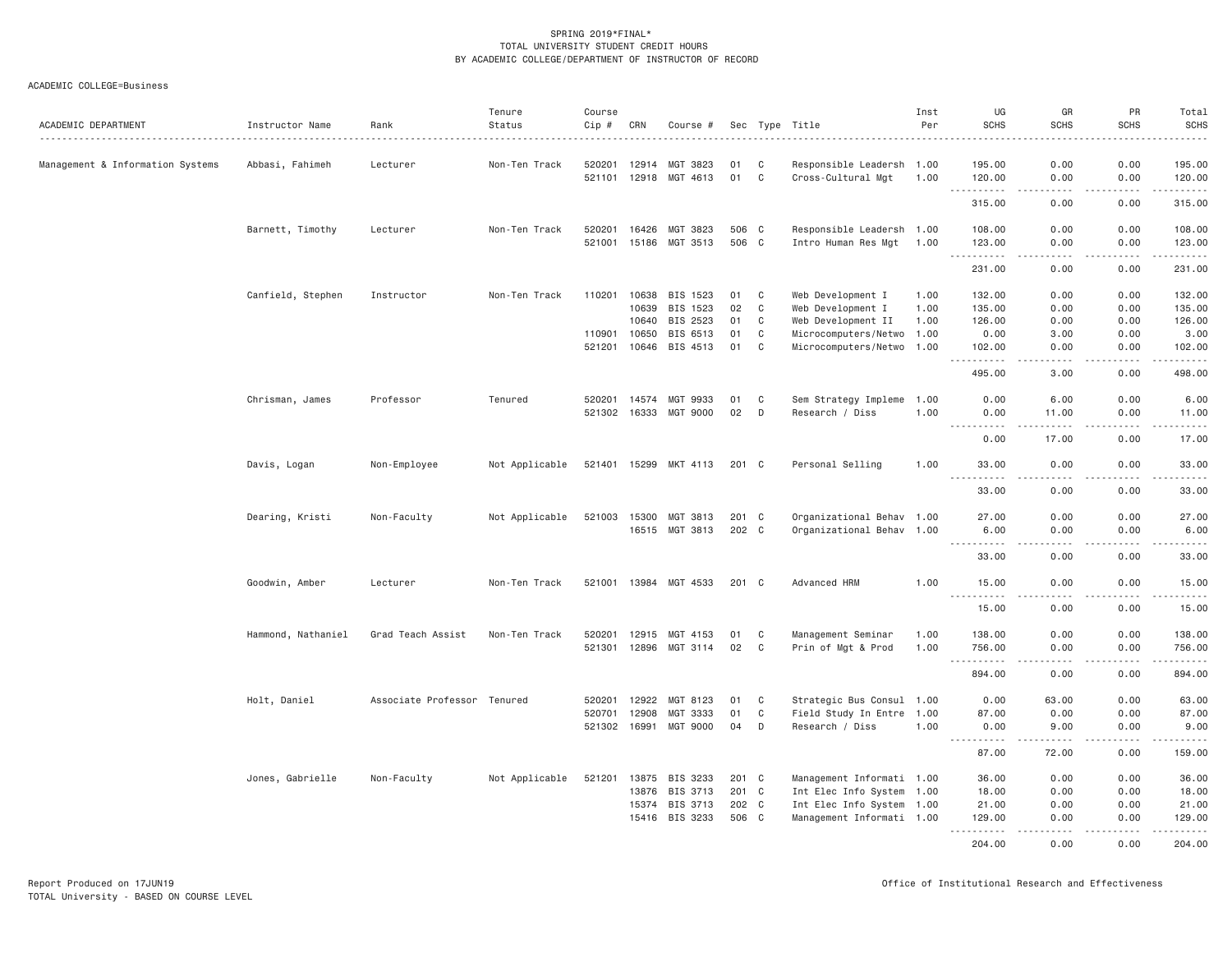| ACADEMIC DEPARTMENT              | Instructor Name   | Rank                              | Tenure<br>Status | Course<br>$Cip \#$ | CRN            | Course #                   |                |                | Sec Type Title                                  | Inst<br>Per  | UG<br><b>SCHS</b>                                                                                                                                            | GR<br><b>SCHS</b>                   | PR<br><b>SCHS</b>                                                                                                                                            | Total<br><b>SCHS</b>                                                                                                                                                                      |
|----------------------------------|-------------------|-----------------------------------|------------------|--------------------|----------------|----------------------------|----------------|----------------|-------------------------------------------------|--------------|--------------------------------------------------------------------------------------------------------------------------------------------------------------|-------------------------------------|--------------------------------------------------------------------------------------------------------------------------------------------------------------|-------------------------------------------------------------------------------------------------------------------------------------------------------------------------------------------|
| Management & Information Systems | Kim, Tae Woo      | Grad Teach Assist                 | Non-Ten Track    | 520101 10680       |                | BUS 4853                   | 05             | C <sub>c</sub> | <b>Business Policy</b>                          | 1.00         | 135.00                                                                                                                                                       | 0.00                                | 0.00                                                                                                                                                         | 135.00                                                                                                                                                                                    |
|                                  |                   |                                   |                  |                    |                |                            |                |                |                                                 |              | <u>.</u><br>135.00                                                                                                                                           | .<br>0.00                           | .<br>0.00                                                                                                                                                    | $\frac{1}{2} \left( \frac{1}{2} \right) \left( \frac{1}{2} \right) \left( \frac{1}{2} \right) \left( \frac{1}{2} \right) \left( \frac{1}{2} \right) \left( \frac{1}{2} \right)$<br>135.00 |
|                                  | Linton, Meagan    | Non-Employee                      | Not Applicable   |                    |                | 220209 15331 BL 4273       | 201 C          |                | Int Bus Law                                     | 1,00         | 18.00<br>.                                                                                                                                                   | 0.00<br>$\frac{1}{2}$               | 0.00                                                                                                                                                         | 18.00<br>.                                                                                                                                                                                |
|                                  |                   |                                   |                  |                    |                |                            |                |                |                                                 |              | 18.00                                                                                                                                                        | 0.00                                | .<br>0.00                                                                                                                                                    | 18.00                                                                                                                                                                                     |
|                                  | Long, Rebecca     | Professor                         | Tenured          | 520101             | 10678          | <b>BUS 4853</b>            | 03             | C              | <b>Business Policy</b>                          | 1.00         | 180.00                                                                                                                                                       | 0.00                                | 0.00                                                                                                                                                         | 180.00                                                                                                                                                                                    |
|                                  |                   |                                   |                  |                    | 10679          | BUS 4853                   | 04             | C              | <b>Business Policy</b>                          | 1.00         | 129.00<br>$\sim$ $\sim$ $\sim$                                                                                                                               | 0.00<br>$\sim$ $\sim$ $\sim$ $\sim$ | 0.00<br>.                                                                                                                                                    | 129.00<br>.                                                                                                                                                                               |
|                                  |                   |                                   |                  |                    |                |                            |                |                |                                                 |              | 309.00                                                                                                                                                       | 0.00                                | 0.00                                                                                                                                                         | 309.00                                                                                                                                                                                    |
|                                  | Marett, Emily     | Instructor                        | Non-Ten Track    | 520201             | 12903          | MGT 3213                   | 07             | C              | Org Communications                              | 1.00         | 198.00                                                                                                                                                       | 0.00                                | 0.00                                                                                                                                                         | 198.00                                                                                                                                                                                    |
|                                  |                   |                                   |                  |                    | 15187          | MGT 3213                   | 536            | C              | Org Communications                              | 1.00         | 129.00                                                                                                                                                       | 0.00                                | 0.00                                                                                                                                                         | 129.00                                                                                                                                                                                    |
|                                  |                   |                                   |                  | 521001             | 12909          | MGT 3513                   | 01             | C              | Intro Human Res Mgt                             | 1.00         | 177.00                                                                                                                                                       | 0.00                                | 0.00                                                                                                                                                         | 177.00                                                                                                                                                                                    |
|                                  |                   |                                   |                  |                    | 12910          | MGT 3513                   | 02             | C              | Intro Human Res Mgt                             | 1.00         | 165.00<br>.                                                                                                                                                  | 0.00<br>$\frac{1}{2}$               | 0.00<br>.                                                                                                                                                    | 165.00<br>$- - - - - -$                                                                                                                                                                   |
|                                  |                   |                                   |                  |                    |                |                            |                |                |                                                 |              | 669.00                                                                                                                                                       | 0.00                                | 0.00                                                                                                                                                         | 669.00                                                                                                                                                                                    |
|                                  | Marett, Lawrence  | Associate Professor Tenured       |                  | 111003             | 10645          | BIS 4113                   | 01             | C              | BIS Security Managem 1.00                       |              | 105.00                                                                                                                                                       | 0.00                                | 0.00                                                                                                                                                         | 105.00                                                                                                                                                                                    |
|                                  |                   |                                   |                  | 521201             | 10649          | BIS 6113                   | 01             | C              | BIS Security Managem 1.00                       |              | 0.00                                                                                                                                                         | 3.00                                | 0.00                                                                                                                                                         | 3.00                                                                                                                                                                                      |
|                                  |                   |                                   |                  |                    | 14041          | BIS 6113                   | 501            | C <sub>1</sub> | BIS Security Managem 1.00                       |              | 0.00                                                                                                                                                         | 21.00                               | 0.00                                                                                                                                                         | 21.00                                                                                                                                                                                     |
|                                  |                   |                                   |                  |                    | 16746          | BIS 9000                   | 01             | D              | Research / Diss                                 | 1.00         | 0.00                                                                                                                                                         | 9.00                                | 0.00                                                                                                                                                         | 9.00                                                                                                                                                                                      |
|                                  |                   |                                   |                  |                    | 17119          | BIS 7000                   | 01             | $\mathbf{I}$   | Directed Indiv Study 1.00                       |              | 0.00<br>$\frac{1}{2} \left( \frac{1}{2} \right) \left( \frac{1}{2} \right) \left( \frac{1}{2} \right) \left( \frac{1}{2} \right) \left( \frac{1}{2} \right)$ | 2.00                                | 0.00                                                                                                                                                         | 2.00                                                                                                                                                                                      |
|                                  |                   |                                   |                  |                    |                |                            |                |                |                                                 |              | 105.00                                                                                                                                                       | 35.00                               | 0.00                                                                                                                                                         | 140.00                                                                                                                                                                                    |
|                                  | McLarty, Benjamin | Assistant Professor Ten Track     |                  | 521003             | 14573          | MGT 3813                   | 02             | C              | Organizational Behav 1.00                       |              | 165.00                                                                                                                                                       | 0.00                                | 0.00                                                                                                                                                         | 165.00                                                                                                                                                                                    |
|                                  |                   |                                   |                  | 521301             | 12895          | MGT 3114                   | 01             | C              | Prin of Mgt & Prod                              | 1.00         | 788.00                                                                                                                                                       | 0.00                                | 0.00                                                                                                                                                         | 788.00                                                                                                                                                                                    |
|                                  |                   |                                   |                  |                    |                |                            |                |                |                                                 |              | .<br>$- - -$<br>953.00                                                                                                                                       | الدامات بال<br>0.00                 | 2.2.2.2.2<br>0.00                                                                                                                                            | .<br>953.00                                                                                                                                                                               |
|                                  |                   |                                   |                  |                    |                |                            |                |                |                                                 |              |                                                                                                                                                              |                                     |                                                                                                                                                              |                                                                                                                                                                                           |
|                                  | McNeil, Stacey    | Clinical Assist Pro Non-Ten Track |                  | 520101             | 13880          | <b>BUS 4853</b>            | 201 C          |                | <b>Business Policy</b>                          | 1.00         | 33.00                                                                                                                                                        | 0.00                                | 0.00                                                                                                                                                         | 33.00                                                                                                                                                                                     |
|                                  |                   |                                   |                  |                    | 15415          | <b>BUS 4853</b>            | 506 C          |                | <b>Business Policy</b>                          | 1.00         | 90.00                                                                                                                                                        | 0.00                                | 0.00                                                                                                                                                         | 90.00                                                                                                                                                                                     |
|                                  |                   |                                   |                  | 520201             | 13983          | MGT 3823                   | 201 C          |                | Responsible Leadersh 1.00                       |              | 75.00                                                                                                                                                        | 0.00                                | 0.00                                                                                                                                                         | 75.00                                                                                                                                                                                     |
|                                  |                   |                                   |                  |                    | 15296          | MGT 3823                   | 202 C          |                | Responsible Leadersh                            | 1.00         | 42.00                                                                                                                                                        | 0.00                                | 0.00                                                                                                                                                         | 42.00                                                                                                                                                                                     |
|                                  |                   |                                   |                  | 521301             | 13981<br>15294 | MGT 3114<br>MGT 3114       | 201 C<br>202 C |                | Prin of Mgt & Prod<br>Prin of Mgt & Prod        | 1.00<br>1.00 | 36.00<br>40.00                                                                                                                                               | 0.00<br>0.00                        | 0.00<br>0.00                                                                                                                                                 | 36.00<br>40.00                                                                                                                                                                            |
|                                  |                   |                                   |                  |                    |                |                            |                |                |                                                 |              | $\sim$ $\sim$ $\sim$<br>.<br>316.00                                                                                                                          | $\sim$ $\sim$ $\sim$ $\sim$<br>0.00 | $\frac{1}{2} \left( \frac{1}{2} \right) \left( \frac{1}{2} \right) \left( \frac{1}{2} \right) \left( \frac{1}{2} \right) \left( \frac{1}{2} \right)$<br>0.00 | .<br>316.00                                                                                                                                                                               |
|                                  |                   |                                   |                  |                    |                |                            |                |                |                                                 |              |                                                                                                                                                              |                                     |                                                                                                                                                              |                                                                                                                                                                                           |
|                                  | Medina, Michele   | Assistant Professor Ten Track     |                  | 521001             | 12911          | MGT 3513<br>14572 MGT 3513 | 03<br>04       | C<br>C         | Intro Human Res Mgt<br>Intro Human Res Mgt 1.00 | 1.00         | 177.00<br>72.00                                                                                                                                              | 0.00<br>0.00                        | 0.00<br>0.00                                                                                                                                                 | 177.00<br>72.00                                                                                                                                                                           |
|                                  |                   |                                   |                  |                    |                |                            |                |                |                                                 |              | <u>.</u>                                                                                                                                                     | د د د د                             | .                                                                                                                                                            | .                                                                                                                                                                                         |
|                                  |                   |                                   |                  |                    |                |                            |                |                |                                                 |              | 249.00                                                                                                                                                       | 0.00                                | 0.00                                                                                                                                                         | 249.00                                                                                                                                                                                    |
|                                  | Miller, Andrew    | Grad Teach Assist                 | Non-Ten Track    |                    |                | 521201 10641 BIS 3233      | 01 C           |                | Management Informati 1.00                       |              | 630.00<br>$\sim$ $\sim$ $\sim$<br>$- - - - - - -$                                                                                                            | 0.00<br>$- - - -$                   | 0.00<br>$- - - - -$                                                                                                                                          | 630.00<br>$- - - - - -$                                                                                                                                                                   |
|                                  |                   |                                   |                  |                    |                |                            |                |                |                                                 |              | 630.00                                                                                                                                                       | 0.00                                | 0.00                                                                                                                                                         | 630.00                                                                                                                                                                                    |
|                                  | Niu, Ziyi         | Grad Teach Assist                 | Non-Ten Track    |                    |                | 521201 10643 BIS 3523      | 01             | C              | Advanced Languages 1.00                         |              | 78.00                                                                                                                                                        | 0.00                                | 0.00                                                                                                                                                         | 78.00                                                                                                                                                                                     |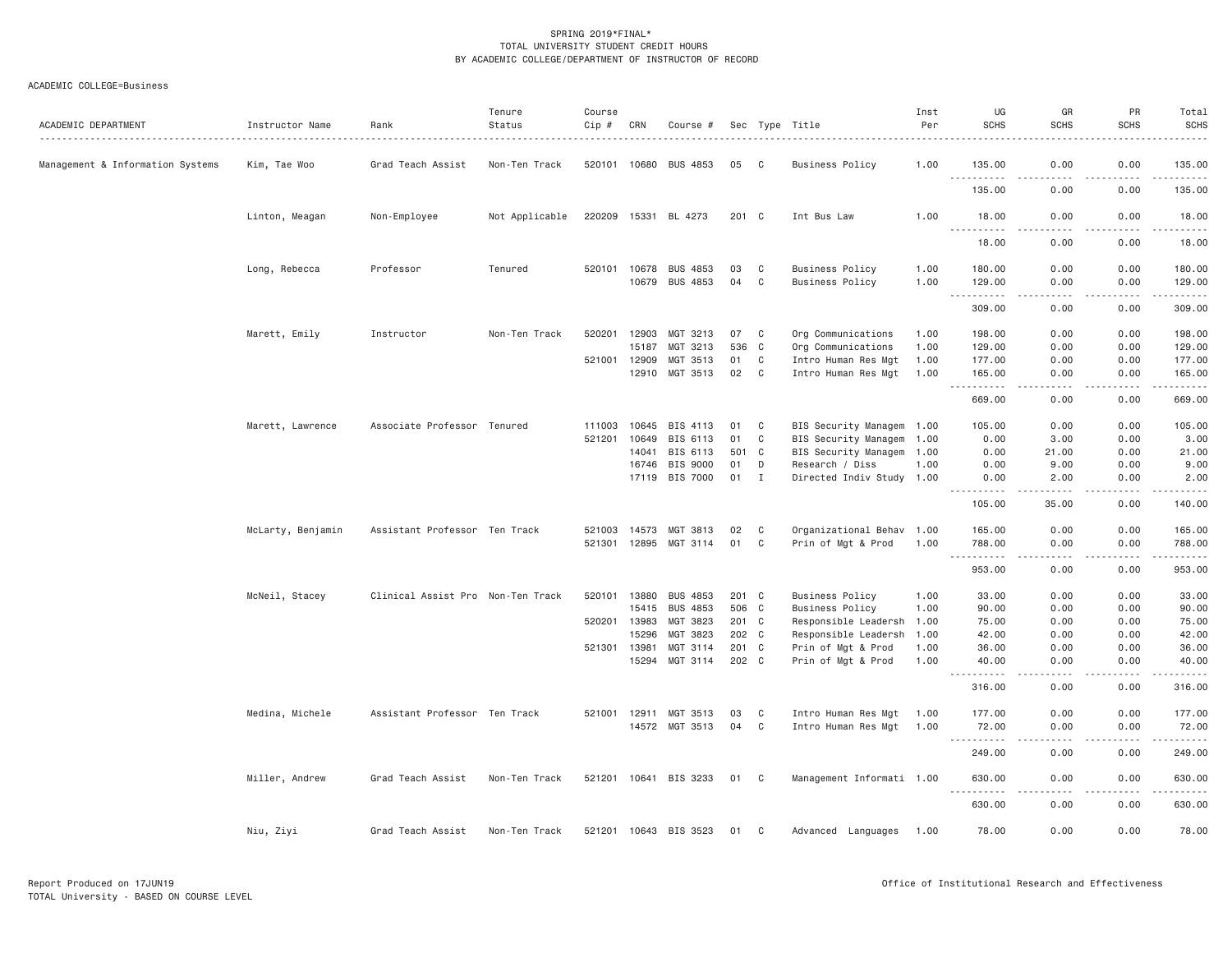| ACADEMIC COLLEGE=Business |
|---------------------------|
|---------------------------|

| ACADEMIC DEPARTMENT              | Instructor Name    | Rank                              | Tenure<br>Status | Course<br>Cip # | CRN   | Course #              |       |              | Sec Type Title            | Inst<br>Per | UG<br><b>SCHS</b>                   | GR<br><b>SCHS</b> | PR<br><b>SCHS</b> | Total<br><b>SCHS</b> |
|----------------------------------|--------------------|-----------------------------------|------------------|-----------------|-------|-----------------------|-------|--------------|---------------------------|-------------|-------------------------------------|-------------------|-------------------|----------------------|
|                                  |                    |                                   |                  |                 |       |                       |       |              |                           |             | .                                   |                   |                   |                      |
|                                  |                    |                                   |                  |                 |       |                       |       |              |                           |             | 78.00                               | 0.00              | 0.00              | 78.00                |
| Management & Information Systems | Oswald, Sharon     | Professor                         | Tenured          |                 |       | 520305 15458 MGT 1021 | 01    | $\mathbf{C}$ | Strategic Thinking        | 0.50        | 12.00<br>.                          | 0.00<br>.         | 0.00<br>.         | 12.00<br>.           |
|                                  |                    |                                   |                  |                 |       |                       |       |              |                           |             | 12.00                               | 0.00              | 0.00              | 12.00                |
|                                  | Otondo, Robert     | Associate Professor Tenured       |                  | 521201 10652    |       | BIS 8413              | 01    | $\mathbf{C}$ | Data Analytics            | 1.00        | 0.00                                | 48.00             | 0.00              | 48.00                |
|                                  |                    |                                   |                  |                 | 14044 | BIS 8413              | 501   | $\mathbf{C}$ | Data Analytics            | 1.00        | 0.00                                | 18.00             | 0.00              | 18.00                |
|                                  |                    |                                   |                  |                 |       | 14570 BIS 9113        | 01    | <sub>S</sub> | MIS Seminar               | 1.00        | 0.00<br>.<br>$- - - -$              | 18.00             | 0.00              | 18.00                |
|                                  |                    |                                   |                  |                 |       |                       |       |              |                           |             | 0.00                                | 84.00             | 0.00              | 84.00                |
|                                  | Richardson, Jimmy  | Lecturer                          | Non-Ten Track    |                 |       | 521003 12913 MGT 3813 | 01    | C            | Organizational Behav 1.00 |             | 168.00<br>.<br>$  -$                | 0.00              | 0.00              | 168.00<br>.          |
|                                  |                    |                                   |                  |                 |       |                       |       |              |                           |             | 168.00                              | 0.00              | 0.00              | 168.00               |
|                                  | Roberts, Renata    | Instructor                        | Non-Ten Track    | 520201          | 12901 | MGT 3213              | 05    | $\mathbf{C}$ | Org Communications        | 1.00        | 192.00                              | 0.00              | 0.00              | 192.00               |
|                                  |                    |                                   |                  |                 | 12902 | MGT 3213              | 06    | C            | Org Communications        | 1.00        | 192.00                              | 0.00              | 0.00              | 192.00               |
|                                  |                    |                                   |                  |                 | 14571 | MGT 3213              | 08    | C            | Org Communications        | 1.00        | 186.00                              | 0.00              | 0.00              | 186.00               |
|                                  |                    |                                   |                  |                 |       | 521201 10642 BIS 3233 | 02    | C            | Management Informati 1.00 |             | 615.00<br>.                         | 0.00<br>.         | 0.00<br>.         | 615.00<br>.          |
|                                  |                    |                                   |                  |                 |       |                       |       |              |                           |             | 1185.00                             | 0.00              | 0.00              | 1185.00              |
|                                  | Sikolia, David     | Clinical Assist Pro Non-Ten Track |                  | 521201          | 10634 | BIS 1012              | 01    | C            | Intro to Bus Info Sy 1.00 |             | 490.00                              | 0.00              | 0.00              | 490.00               |
|                                  |                    |                                   |                  |                 | 10635 | BIS 1012              | 02    | C            | Intro to Bus Info Sy 1.00 |             | 492.00                              | 0.00              | 0.00              | 492.00               |
|                                  |                    |                                   |                  |                 | 10644 | BIS 3753              | 01    | C            | Business Database Sy 1.00 |             | 78.00                               | 0.00              | 0.00              | 78.00                |
|                                  |                    |                                   |                  |                 | 10651 | BIS 8313              | 01    | C            | Adv Database Des Adm      | 1.00        | 0.00                                | 9.00              | 0.00              | 9.00                 |
|                                  |                    |                                   |                  |                 |       | 14043 BIS 8313        | 501 C |              | Adv Database Des Adm 1.00 |             | 0.00<br>.                           | 6.00              | 0.00              | 6.00                 |
|                                  |                    |                                   |                  |                 |       |                       |       |              |                           |             | 1060.00                             | 15.00             | 0.00              | 1075.00              |
|                                  | Singh, Kulraj      | Assistant Professor Ten Track     |                  | 520101          | 10676 | <b>BUS 4853</b>       | 01    | C            | Business Policy           | 1.00        | 162.00                              | 0.00              | 0.00              | 162.00               |
|                                  |                    |                                   |                  |                 |       | 10677 BUS 4853        | 02    | C            | <b>Business Policy</b>    | 1.00        | 135.00                              | 0.00              | 0.00              | 135.00               |
|                                  |                    |                                   |                  |                 |       |                       |       |              |                           |             | $\sim$ $\sim$<br>.<br>297.00        | .<br>0.00         | -----<br>0.00     | .<br>297.00          |
|                                  | Soleimanof, Sohrab | Assistant Professor Non-Ten Track |                  | 520701          | 12905 | MGT 3323              | 01    | C            | Entrepreneurship          | 1.00        | 102.00                              | 0.00              | 0.00              | 102.00               |
|                                  |                    |                                   |                  |                 | 12906 | MGT 3323              | 02    | C            | Entrepreneurship          | 1.00        | 96.00                               | 0.00              | 0.00              | 96.00                |
|                                  |                    |                                   |                  |                 |       |                       |       |              |                           |             | $\sim$ $\sim$ $\sim$<br>.<br>198.00 | 0.00              | 0.00              | .<br>198.00          |
|                                  | Spencer, Barbara   | Lecturer                          | Non-Ten Track    | 520201 14389    |       | MGT 8123              | 501 C |              | Strategic Bus Consul 1.00 |             | 0.00                                | 75.00             | 0.00              | 75.00                |
|                                  |                    |                                   |                  |                 |       |                       |       |              |                           |             | .<br>0.00                           | 75.00             | 0.00              | 75.00                |
|                                  | Su, Youyi          | Grad Teach Assist                 | Non-Ten Track    |                 |       | 520101 10681 BUS 4853 | 06 C  |              | <b>Business Policy</b>    | 1.00        | 159.00                              | 0.00              | 0.00              | 159.00               |
|                                  |                    |                                   |                  |                 |       |                       |       |              |                           |             | $\sim$ $\sim$ $\sim$<br>.<br>159.00 | .<br>0.00         | -----<br>0.00     | .<br>159.00          |
|                                  | Taylor, Dona       | Non-Faculty                       | Not Applicable   | 520201 12900    |       | MGT 3213              | 04    | C C          | Org Communications        | 1.00        | 153.00                              | 0.00              | 0.00              | 153.00               |
|                                  |                    |                                   |                  |                 |       |                       |       |              |                           |             | .<br>153.00                         | .<br>0.00         | .<br>0.00         | .<br>153.00          |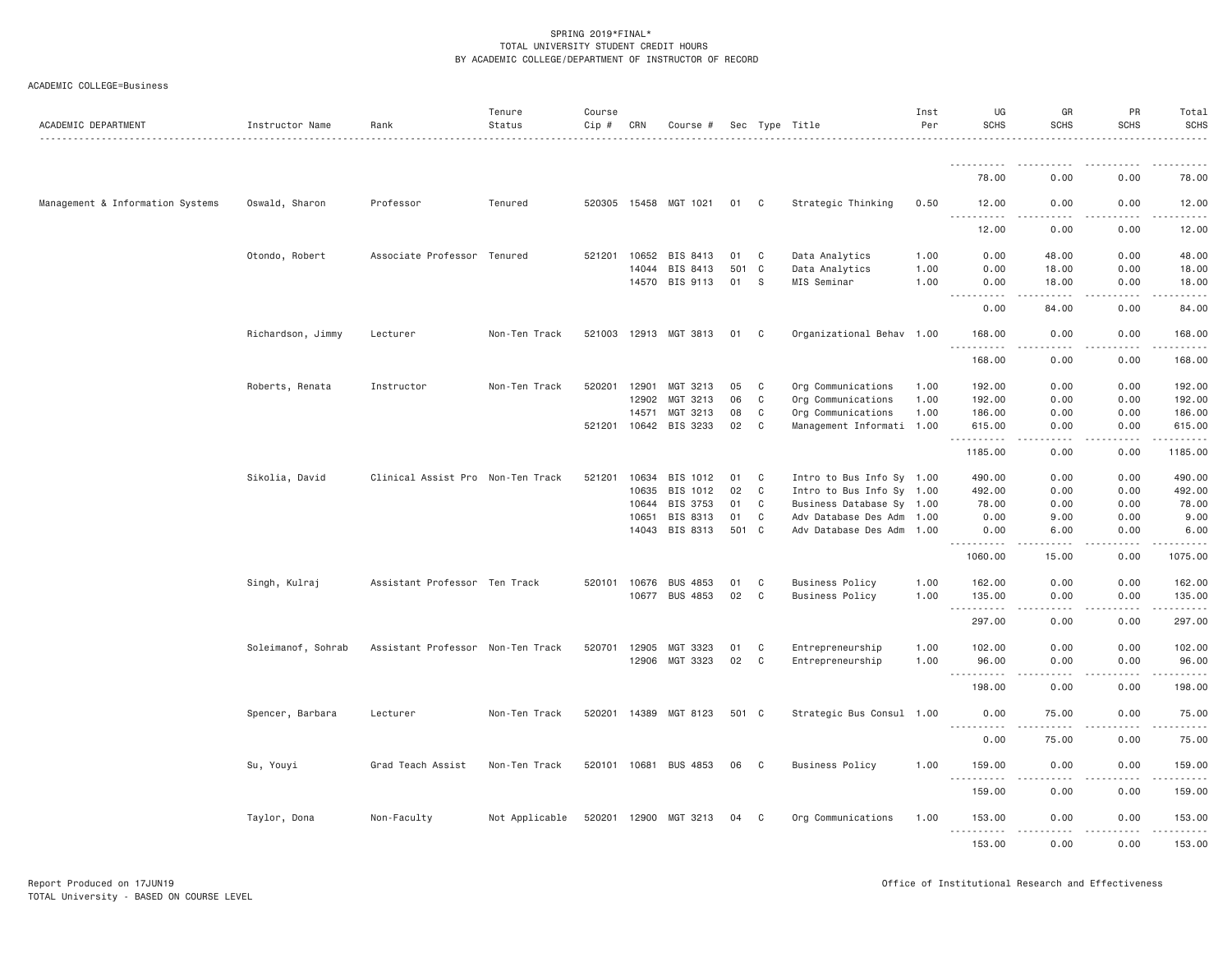| ACADEMIC DEPARTMENT                                                    | Instructor Name    | Rank                        | Tenure<br>Status | Course<br>Cip # | CRN   | Course #              |       |              | Sec Type Title            | Inst<br>Per | UG<br><b>SCHS</b><br>.    | GR<br><b>SCHS</b>              | PR<br><b>SCHS</b>              | Total<br><b>SCHS</b> |
|------------------------------------------------------------------------|--------------------|-----------------------------|------------------|-----------------|-------|-----------------------|-------|--------------|---------------------------|-------------|---------------------------|--------------------------------|--------------------------------|----------------------|
| Management & Information Systems                                       | Templeton, Gary    | Associate Professor Tenured |                  | 521201          | 10648 | BIS 4763              | 01    | C            | BIS Senior Seminar        | 1.00        | 69.00                     | 0.00                           | 0.00                           | 69.00                |
|                                                                        |                    |                             |                  |                 |       | 14042 BIS 8113        | 501 C |              | Mgt Info Tech & Sys       | 1.00        | 0.00<br>-----------       | 90.00<br>----                  | 0.00<br>.                      | 90.00                |
|                                                                        |                    |                             |                  |                 |       |                       |       |              |                           |             | 69.00                     | 90.00                          | 0.00                           | 159.00               |
|                                                                        | Templeton, Laura   | Associate Professor Tenured |                  | 520201          | 12917 | MGT 4543              | 01    | C            | Compensation Mgt          | 1.00        | 117,00                    | 0.00                           | 0.00                           | 117.00               |
|                                                                        |                    |                             |                  | 521001          | 12916 | MGT 4533              | 01    | C            | Advanced Hrm              | 1.00        | 123.00                    | 0.00                           | 0.00                           | 123.00               |
|                                                                        |                    |                             |                  | 521302          | 16799 | MGT 9000              | 03    | D            | Research / Diss           | 1.00        | 0.00<br>.                 | 9.00<br>.                      | 0.00<br>.                      | 9.00<br>.            |
|                                                                        |                    |                             |                  |                 |       |                       |       |              |                           |             | 240.00                    | 9.00                           | 0.00                           | 249.00               |
|                                                                        | Vardaman, James    | Associate Professor Tenured |                  | 520201          | 14388 | MGT 8113              | 501 C |              | Leadership Skills         | 1.00        | 0.00                      | 120.00                         | 0.00                           | 120.00               |
|                                                                        |                    |                             |                  | 521302          | 16311 | MGT 9000              | 01    | D            | Research / Diss           | 1.00        | 0.00                      | 3.00                           | 0.00                           | 3.00                 |
|                                                                        |                    |                             |                  |                 |       |                       |       |              |                           |             | -----<br><u>.</u><br>0.00 | 123.00                         | -----<br>0.00                  | 123.00               |
|                                                                        | Warkentin, Merrill | Professor                   | Tenured          | 521201          | 10653 | BIS 8753              | 01    | $\mathbf{C}$ | Inf Sys Collabrtve P 1.00 |             | 0.00                      | 9.00                           | 0.00                           | 9.00                 |
|                                                                        |                    |                             |                  |                 | 14045 | BIS 8753              | 501 C |              | Inf Sys Collabrtve P 1.00 |             | 0.00                      | 3.00                           | 0.00                           | 3.00                 |
|                                                                        |                    |                             |                  |                 | 16935 | BIS 9000              | 02    | D            | Research / Diss           | 1.00        | 0.00<br>----------        | 3.00<br>.                      | 0.00<br><u>.</u>               | 3.00<br>.            |
|                                                                        |                    |                             |                  |                 |       |                       |       |              |                           |             | 0.00                      | 15.00                          | 0.00                           | 15.00                |
|                                                                        | Webber, Kanesha    | Non-Employee                | Not Applicable   | 280101 10398    |       | AS 4023               | 01    | B            | NSE/Prep for Act Dut 1.00 |             | 27.00<br>.<br>-----       | 0.00                           | 0.00                           | 27.00                |
|                                                                        |                    |                             |                  |                 |       |                       |       |              |                           |             | 27.00                     | 0.00                           | 0.00                           | 27.00                |
|                                                                        | Xiao, Shan         | Grad Teach Assist           | Non-Ten Track    |                 |       | 521201 10647 BIS 4753 | 01    | C.           | Struc Sys Analysis        | 1.00        | 93,00<br>.                | 0.00<br>. <b>.</b><br>$\cdots$ | 0.00<br>.                      | 93.00<br>.           |
|                                                                        |                    |                             |                  |                 |       |                       |       |              |                           |             | 93.00                     | 0.00                           | 0.00                           | 93.00                |
|                                                                        | Young, Carlton     | Associate Professor Tenured |                  | 220205          | 13877 | BL 3223               | 201 C |              | Law Of Comm Trans         | 1.00        | 24.00                     | 0.00                           | 0.00                           | 24.00                |
|                                                                        |                    |                             |                  | 510701          | 13958 | HCA 4243              | 201 C |              | Managed Care              | 1.00        | 51.00                     | 0.00                           | 0.00                           | 51.00                |
|                                                                        |                    |                             |                  |                 | 13960 | HCA 4803              | 201 C |              | Heathcare Policy          | 1.00        | 30.00<br>-----------      | 0.00<br>$\cdots$<br>.          | 0.00<br>$\cdots \cdots \cdots$ | 30.00<br>.           |
|                                                                        |                    |                             |                  |                 |       |                       |       |              |                           |             | 105.00                    | 0.00                           | 0.00                           | 105.00               |
| ----------------------------------<br>Management & Information Systems |                    |                             |                  |                 |       |                       |       |              |                           |             | ==========<br>9535.00     | ==========<br>538,00           | ==========<br>0.00             | 10073.00             |
| ----------------------------------                                     |                    |                             |                  |                 |       |                       |       |              |                           |             |                           |                                |                                | ==========           |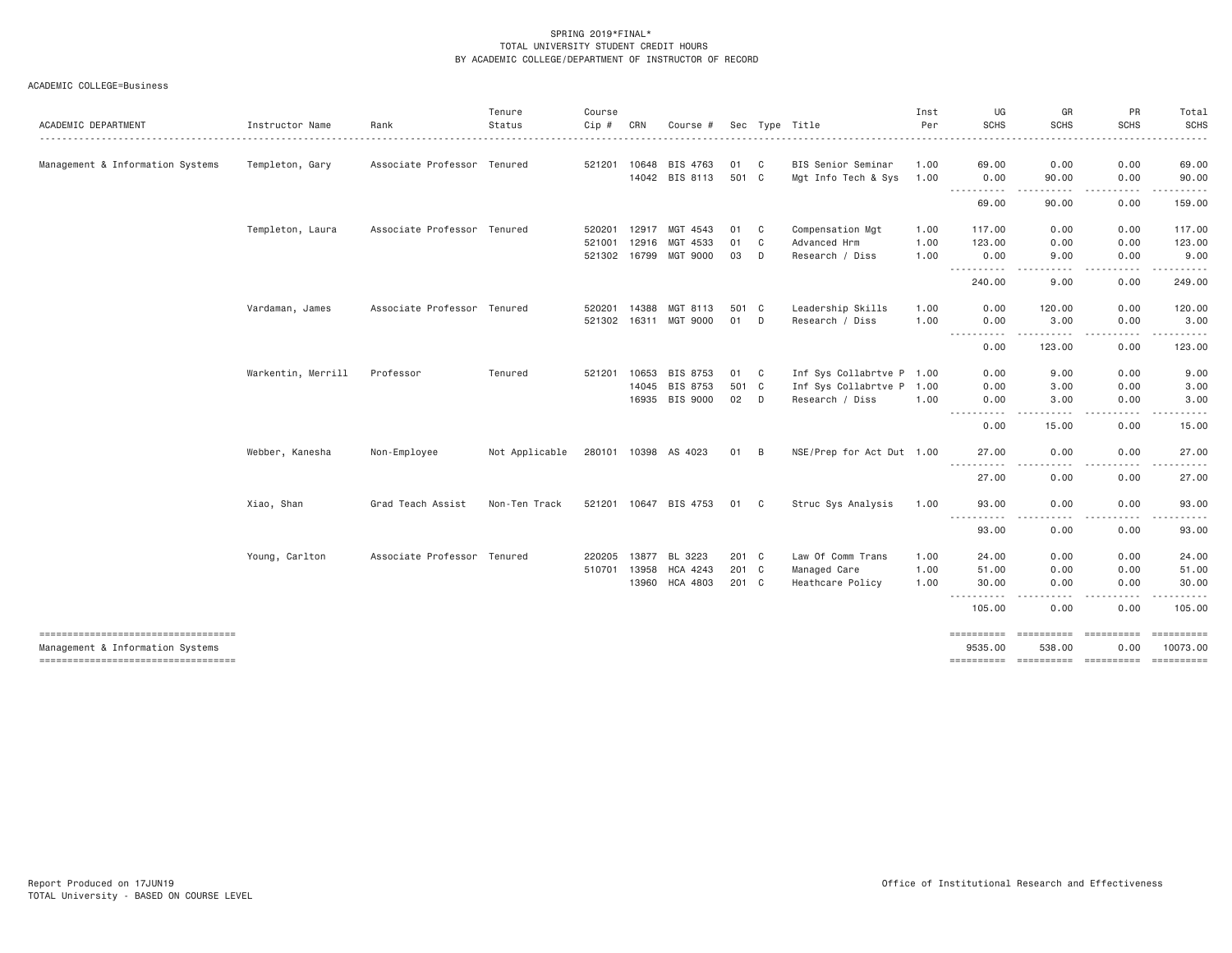| ACADEMIC DEPARTMENT                | Instructor Name     | Rank                          | Tenure<br>Status | Course<br>Cip #              | CRN   | Course #              |          |             | Sec Type Title                         | Inst<br>Per  | UG<br><b>SCHS</b>                      | GR<br><b>SCHS</b>                                                                                                                 | PR<br><b>SCHS</b><br>$\frac{1}{2} \left( \frac{1}{2} \right) \left( \frac{1}{2} \right) \left( \frac{1}{2} \right) \left( \frac{1}{2} \right) \left( \frac{1}{2} \right)$ | Total<br><b>SCHS</b><br>. |
|------------------------------------|---------------------|-------------------------------|------------------|------------------------------|-------|-----------------------|----------|-------------|----------------------------------------|--------------|----------------------------------------|-----------------------------------------------------------------------------------------------------------------------------------|---------------------------------------------------------------------------------------------------------------------------------------------------------------------------|---------------------------|
| Marketing, Quantitative Analysis & | Adams, Frank        | Associate Professor Ten Track |                  | 521401                       | 12942 | MKT 4333              | 01       | C           | International Sup Ch 1.00              |              | 138.00                                 | 0.00                                                                                                                              | 0.00                                                                                                                                                                      | 138.00                    |
|                                    |                     |                               |                  |                              | 12955 | MKT 4813              | 02       | C           | Marketing-Mgt                          | 1.00         | 75.00                                  | 0.00                                                                                                                              | 0.00                                                                                                                                                                      | 75.00                     |
|                                    |                     |                               |                  |                              |       | 16974 MKT 4000        | 01       | $\mathbf I$ | Directed Indiv Study 1.00              |              | 3.00                                   | 0.00                                                                                                                              | 0.00                                                                                                                                                                      | 3.00                      |
|                                    |                     |                               |                  |                              |       |                       |          |             |                                        |              | .<br>216.00                            | $   -$<br>0.00                                                                                                                    | .<br>0.00                                                                                                                                                                 | $- - - - - - -$<br>216.00 |
|                                    | Adkerson, Jeffrey   | Non-Faculty                   | Not Applicable   |                              |       | 310302 12928 MKT 2311 | 01 L     |             | Golf Professional De 1.00              |              | 25,00                                  | 0.00                                                                                                                              | 0.00                                                                                                                                                                      | 25.00<br>.                |
|                                    |                     |                               |                  |                              |       |                       |          |             |                                        |              | 25.00                                  | 0.00                                                                                                                              | 0.00                                                                                                                                                                      | 25.00                     |
|                                    | Barney, Christian   | Grad Teach Assist             | Non-Ten Track    | 521401                       | 14566 | MKT 4123              | 02       | C           | Advertising                            | 1.00         | 177.00                                 | 0.00                                                                                                                              | 0.00                                                                                                                                                                      | 177.00                    |
|                                    |                     |                               |                  |                              |       | 16207 MKT 4123        | 03       | C           | Advertising                            | 1.00         | 69.00                                  | 0.00                                                                                                                              | 0.00                                                                                                                                                                      | 69.00                     |
|                                    |                     |                               |                  |                              |       |                       |          |             |                                        |              | $- - -$<br>. <u>.</u><br>246.00        | .<br>0.00                                                                                                                         | -----<br>0.00                                                                                                                                                             | .<br>246.00               |
|                                    | Breazeale, Michael  | Associate Professor Ten Track |                  | 240101                       | 12541 | HON 4093              | H11 S    |             | Honors Thesis                          | 1.00         | 3.00                                   | 0.00                                                                                                                              | 0.00                                                                                                                                                                      | 3.00                      |
|                                    |                     |                               |                  | 521401                       | 12943 | MKT 4413              | 01       | $\mathbf c$ | Consumer Behavior                      | 1.00         | 507.00                                 | 0.00                                                                                                                              | 0.00                                                                                                                                                                      | 507.00                    |
|                                    |                     |                               |                  |                              | 12947 | MKT 4423              | 01       | C           | Strategic Brand Mana                   | 1.00         | 204.00                                 | 0.00                                                                                                                              | 0.00                                                                                                                                                                      | 204.00                    |
|                                    |                     |                               |                  |                              | 12960 | MKT 6423              | 01       | C           | Strategic Brand Mana 1.00              |              | 0.00                                   | 6.00                                                                                                                              | 0.00                                                                                                                                                                      | 6.00                      |
|                                    |                     |                               |                  |                              | 16786 | MKT 4000              | 801      | I           | Directed Indiv Study                   | 1.00         | 12.00                                  | 0.00                                                                                                                              | 0.00                                                                                                                                                                      | 12.00                     |
|                                    |                     |                               |                  |                              | 16787 | <b>MKT 7000</b>       | 801 I    |             | Directed Indiv Study 1.00              |              | 0.00                                   | 6.00                                                                                                                              | 0.00                                                                                                                                                                      | 6.00                      |
|                                    |                     |                               |                  | 521403 16544                 |       | MKT 3933              | 801 A    |             | International Mkt                      | 0.50         | 28.50                                  | 0.00                                                                                                                              | 0.00                                                                                                                                                                      | 28.50                     |
|                                    |                     |                               |                  |                              |       |                       |          |             |                                        |              | .<br>754.50                            | .<br>12.00                                                                                                                        | .<br>0.00                                                                                                                                                                 | <u>.</u><br>766.50        |
|                                    | Brown, Haley-Lavell | Instructor                    | Non-Ten Track    | 220207                       | 14560 | BL 4263               | 01       | C           | Environmental Law                      | 1.00         | 66.00                                  | 0.00                                                                                                                              | 0.00                                                                                                                                                                      | 66.00                     |
|                                    |                     |                               |                  | 229999                       | 14561 | BL 6263               | 01       | C           | Environmental Law                      | 1.00         | 0.00                                   | 57.00                                                                                                                             | 0.00                                                                                                                                                                      | 57.00                     |
|                                    |                     |                               |                  | 521501                       | 10662 | BL 4333               | 01       | C           | Real Estate Law                        | 1.00         | 84.00                                  | 0.00                                                                                                                              | 0.00                                                                                                                                                                      | 84.00                     |
|                                    |                     |                               |                  |                              | 10665 | BL 6333               | 01       | C           | Real Estate Law                        | 1.00         | 0.00                                   | 48.00                                                                                                                             | 0.00                                                                                                                                                                      | 48.00                     |
|                                    |                     |                               |                  |                              | 14046 | BL 6333               | 501 C    |             | Real Estate Law                        | 1.00         | 0.00                                   | 54.00                                                                                                                             | 0.00                                                                                                                                                                      | 54.00                     |
|                                    |                     |                               |                  |                              |       | 14518 BL 4333         | 506 C    |             | Real Estate Law                        | 1.00         | 72.00                                  | 0.00                                                                                                                              | 0.00                                                                                                                                                                      | 72.00                     |
|                                    |                     |                               |                  |                              |       |                       |          |             |                                        |              | .<br>222.00                            | $- - - - -$<br>159.00                                                                                                             | .<br>0.00                                                                                                                                                                 | .<br>381.00               |
|                                    | Collier, Joel       | Professor                     | Tenured          | 521401 14392                 |       | MKT 8153              | 511 C    |             | Strategic Marketing                    | 1.00         | 0.00                                   | 90.00                                                                                                                             | 0.00                                                                                                                                                                      | 90.00                     |
|                                    |                     |                               |                  |                              | 16689 | <b>MKT 9000</b>       | 01       | D           | Research / Diss                        | 1.00         | 0.00                                   | 18.00                                                                                                                             | 0.00                                                                                                                                                                      | 18.00                     |
|                                    |                     |                               |                  | 521402 14567                 |       | MKT 8543              | 01       | S           | Quant Mkt Sem                          | 1.00         | 0.00                                   | 39.00                                                                                                                             | 0.00                                                                                                                                                                      | 39.00                     |
|                                    |                     |                               |                  |                              |       |                       |          |             |                                        |              | 0.00                                   | $- - - - -$<br>147.00                                                                                                             | .<br>0.00                                                                                                                                                                 | .<br>147.00               |
|                                    | Cook, Cecelia       | Assistant Professor Ten Track |                  | 220205                       | 10655 | BL 2413               | 02       | C           | Legal Envt Bus                         | 1.00         | 591.00                                 | 0.00                                                                                                                              | 0.00                                                                                                                                                                      | 591.00                    |
|                                    |                     |                               |                  |                              | 10656 | BL 2413               | 01       | $\mathbf c$ | Legal Envt Bus                         | 1.00         | 600.00                                 | 0.00                                                                                                                              | 0.00                                                                                                                                                                      | 600.00                    |
|                                    |                     |                               |                  |                              | 10659 | BL 3223               | 01       | C           | Law Of Comm Trans                      | 1.00         | 165.00                                 | 0.00                                                                                                                              | 0.00                                                                                                                                                                      | 165.00                    |
|                                    |                     |                               |                  |                              | 10660 | BL 3223               | 02       | $\mathbf C$ | Law Of Comm Trans                      | 1.00         | 156.00                                 | 0.00                                                                                                                              | 0.00                                                                                                                                                                      | 156.00                    |
|                                    |                     |                               |                  |                              |       |                       |          |             |                                        |              | <u> - - - - - - - - - -</u><br>1512.00 | $\frac{1}{2} \left( \frac{1}{2} \right) \left( \frac{1}{2} \right) \left( \frac{1}{2} \right) \left( \frac{1}{2} \right)$<br>0.00 | .<br>0.00                                                                                                                                                                 | .<br>1512.00              |
|                                    | Dunlap, Kali        | Non-Faculty                   | Not Applicable   |                              |       | 240102 14320 IDS 4111 | 501 C    |             | Professional Seminar 1.00              |              | 17.00                                  | 0.00                                                                                                                              | 0.00                                                                                                                                                                      | 17.00                     |
|                                    |                     |                               |                  |                              |       |                       |          |             |                                        |              | <u>.</u><br>17.00                      | $\frac{1}{2}$<br>0.00                                                                                                             | .<br>0.00                                                                                                                                                                 | .<br>17.00                |
|                                    | Farmer, Robert      | Assistant Professor Ten Track |                  | 521302 10672<br>521402 12948 |       | BQA 9533<br>MKT 4533  | 01<br>01 | C<br>C      | Adv Stat Bus Dec<br>Marketing Research | 1.00<br>1.00 | 0.00<br>78.00                          | 30.00<br>0.00                                                                                                                     | 0.00<br>0.00                                                                                                                                                              | 30.00<br>78.00            |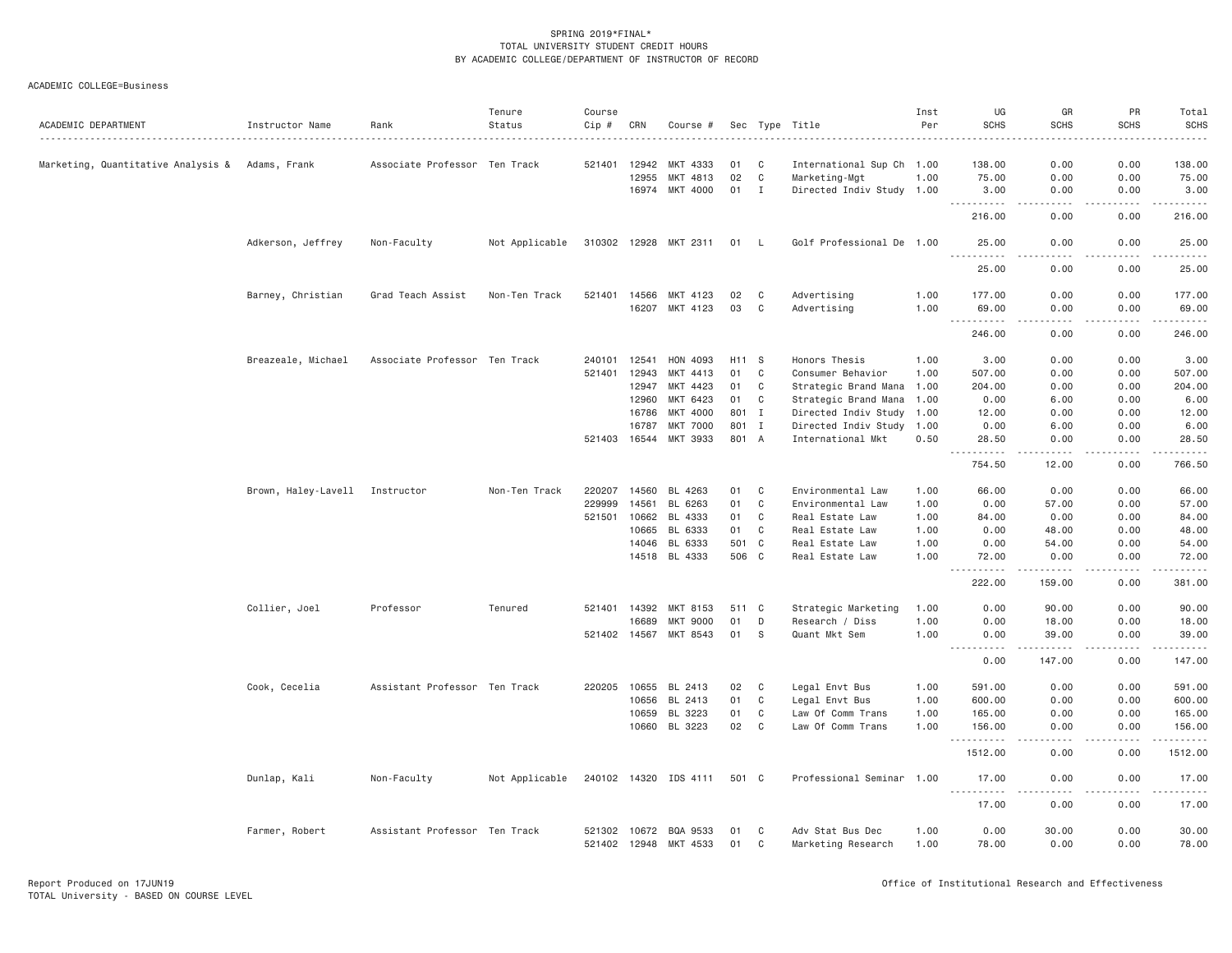| ACADEMIC DEPARTMENT                                | Instructor Name   | Rank                          | Tenure<br>Status | Course<br>Cip # | CRN   | Course #              |       |              | Sec Type Title            | Inst<br>Per | UG<br><b>SCHS</b>      | GR<br><b>SCHS</b>                                                                                                                 | PR<br><b>SCHS</b> | Total<br><b>SCHS</b>                                                                                                                                                                      |
|----------------------------------------------------|-------------------|-------------------------------|------------------|-----------------|-------|-----------------------|-------|--------------|---------------------------|-------------|------------------------|-----------------------------------------------------------------------------------------------------------------------------------|-------------------|-------------------------------------------------------------------------------------------------------------------------------------------------------------------------------------------|
|                                                    |                   |                               |                  |                 |       |                       |       |              |                           |             |                        |                                                                                                                                   |                   |                                                                                                                                                                                           |
|                                                    |                   |                               |                  |                 |       |                       |       |              |                           |             | 78.00                  | 30.00                                                                                                                             | 0.00              | 108.00                                                                                                                                                                                    |
| Marketing, Quantitative Analysis & France, Stephen |                   | Assistant Professor Ten Track |                  | 521302          | 16588 | BQA 7000              | 01    | $\mathbf{I}$ | Directed Indiv Study 1.00 |             | 0.00                   | 3.00                                                                                                                              | 0.00              | 3.00                                                                                                                                                                                      |
|                                                    |                   |                               |                  | 521402          | 12949 | MKT 4533              | 02    | C            | Marketing Research        | 1.00        | 69.00                  | 0.00                                                                                                                              | 0.00              | 69.00                                                                                                                                                                                     |
|                                                    |                   |                               |                  |                 | 12950 | MKT 4533              | 03    | C            | Marketing Research        | 1.00        | 105.00<br>.            | 0.00                                                                                                                              | 0.00              | 105.00<br>$\frac{1}{2} \left( \frac{1}{2} \right) \left( \frac{1}{2} \right) \left( \frac{1}{2} \right) \left( \frac{1}{2} \right) \left( \frac{1}{2} \right)$                            |
|                                                    |                   |                               |                  |                 |       |                       |       |              |                           |             | 174.00                 | 3.00                                                                                                                              | 0.00              | 177.00                                                                                                                                                                                    |
|                                                    | Franks, Meggan    | Non-Faculty                   | Not Applicable   |                 |       | 521003 12202 FYE 1101 | F02 C |              | Freshman Success Str 1.00 |             | 127.00<br><u>.</u>     | 0.00<br>.                                                                                                                         | 0.00<br>.         | 127.00<br>$\frac{1}{2} \left( \frac{1}{2} \right) \left( \frac{1}{2} \right) \left( \frac{1}{2} \right) \left( \frac{1}{2} \right) \left( \frac{1}{2} \right) \left( \frac{1}{2} \right)$ |
|                                                    |                   |                               |                  |                 |       |                       |       |              |                           |             | 127.00                 | 0.00                                                                                                                              | 0.00              | 127.00                                                                                                                                                                                    |
|                                                    | Graham, Kenneth   | Lecturer                      | Non-Ten Track    | 521401          | 14390 | MKT 3013              | 506 C |              | Principles Of Mkt         | 1.00        | 183.00                 | 0.00                                                                                                                              | 0.00              | 183.00                                                                                                                                                                                    |
|                                                    |                   |                               |                  |                 | 14391 | MKT 6143              | 501 C |              | Sales Management          | 1.00        | 0.00                   | 24.00                                                                                                                             | 0.00              | 24.00                                                                                                                                                                                     |
|                                                    |                   |                               |                  |                 |       |                       |       |              |                           |             | <u>.</u><br>183.00     | -----<br>24.00                                                                                                                    | 0.00              | .<br>207.00                                                                                                                                                                               |
|                                                    | Hancock, Tyler    | Grad Teach Assist             | Non-Ten Track    | 521401          | 14569 | MKT 4113              | 01    | C            | Personal Selling          | 1.00        | 174.00                 | 0.00                                                                                                                              | 0.00              | 174.00                                                                                                                                                                                    |
|                                                    |                   |                               |                  | 521499          | 12951 | MKT 4613              | 01    | C            | Services Marketing        | 1.00        | 177.00                 | 0.00                                                                                                                              | 0.00              | 177.00                                                                                                                                                                                    |
|                                                    |                   |                               |                  |                 |       |                       |       |              |                           |             | .<br>351.00            | $\omega$ is a $\omega$<br>0.00                                                                                                    | .<br>0.00         | $- - - - - -$<br>351.00                                                                                                                                                                   |
|                                                    | Hawkins, Jonathan | Non-Faculty                   | Not Applicable   |                 |       | 240102 14322 IDS 4111 | 503 C |              | Professional Seminar 1.00 |             | 13.00<br>.             | 0.00                                                                                                                              | 0.00              | 13.00                                                                                                                                                                                     |
|                                                    |                   |                               |                  |                 |       |                       |       |              |                           |             | 13.00                  | 0.00                                                                                                                              | 0.00              | 13.00                                                                                                                                                                                     |
|                                                    | Hill, William     | Professor                     | Tenured          | 510701          | 13959 | HCA 4443              | 201 E |              | Healthcare Internshi 1.00 |             | 3.00                   | 0.00                                                                                                                              | 0.00              | 3.00                                                                                                                                                                                      |
|                                                    |                   |                               |                  | 521401          | 15328 | MKT 8153              | 201 C |              | Strategic Marketing       | 1.00        | 0.00                   | 87.00                                                                                                                             | 0.00              | 87.00                                                                                                                                                                                     |
|                                                    |                   |                               |                  |                 | 15329 | MKT 8153              | 202 C |              | Strategic Marketing       | 1.00        | 0.00<br>.<br>$- - - -$ | 12.00<br>. <i>. .</i>                                                                                                             | 0.00<br>.         | 12.00<br>.                                                                                                                                                                                |
|                                                    |                   |                               |                  |                 |       |                       |       |              |                           |             | 3.00                   | 99.00                                                                                                                             | 0.00              | 102.00                                                                                                                                                                                    |
|                                                    | Jones, Carol      | Assistant Professor Ten Track |                  |                 |       | 521302 14048 BQA 8233 | 501 C |              | Quant Analysis & Bus 1.00 |             | 0.00<br><u>.</u>       | 72.00<br>-----                                                                                                                    | 0.00<br>.         | 72.00<br>.                                                                                                                                                                                |
|                                                    |                   |                               |                  |                 |       |                       |       |              |                           |             | 0.00                   | 72.00                                                                                                                             | 0.00              | 72.00                                                                                                                                                                                     |
|                                                    | Kazandjian, Brett | Grad Teach Assist             | Non-Ten Track    |                 |       | 521403 12935 MKT 3933 | 01    | $\mathbf{C}$ | International Mkt         | 1.00        | 171.00<br>.            | 0.00<br>$\sim$ $\sim$ $\sim$                                                                                                      | 0.00<br>.         | 171.00<br>2.2.2.2.2.                                                                                                                                                                      |
|                                                    |                   |                               |                  |                 |       |                       |       |              |                           |             | 171.00                 | 0.00                                                                                                                              | 0.00              | 171.00                                                                                                                                                                                    |
|                                                    | Lueg, Jason       | Professor                     | Tenured          | 521401          | 12934 | MKT 3513              | 01    | E            | Marketing Internship 1.00 |             | 12.00                  | 0.00                                                                                                                              | 0.00              | 12.00                                                                                                                                                                                     |
|                                                    |                   |                               |                  |                 | 12954 | MKT 4813              | 01    | C            | Marketing-Mgt             | 1.00        | 87.00                  | 0.00                                                                                                                              | 0.00              | 87.00                                                                                                                                                                                     |
|                                                    |                   |                               |                  |                 | 12959 | MKT 6313              | 01    | C            | Physical Distributio 1.00 |             | 0.00                   | 6.00                                                                                                                              | 0.00              | 6.00                                                                                                                                                                                      |
|                                                    |                   |                               |                  | 521801 12941    |       | MKT 4313              | 01    | C            | Physical Distrib Mgt 1.00 |             | 117.00<br>.            | 0.00<br>$\frac{1}{2} \left( \frac{1}{2} \right) \left( \frac{1}{2} \right) \left( \frac{1}{2} \right) \left( \frac{1}{2} \right)$ | 0.00<br>.         | 117.00<br>.                                                                                                                                                                               |
|                                                    |                   |                               |                  |                 |       |                       |       |              |                           |             | 216.00                 | 6.00                                                                                                                              | 0.00              | 222.00                                                                                                                                                                                    |
|                                                    | Lueg, Nicole      | Professor                     | Tenured          | 520299          | 16334 | <b>BUS 7000</b>       | 01    | I            | Directed Indiv Study 1.00 |             | 0.00                   | 3.00                                                                                                                              | 0.00              | 3.00                                                                                                                                                                                      |
|                                                    |                   |                               |                  |                 | 16335 | <b>BUS 7000</b>       | 02    | I            | Directed Indiv Study 1.00 |             | 0.00                   | 3.00                                                                                                                              | 0.00              | 3.00                                                                                                                                                                                      |
|                                                    |                   |                               |                  |                 | 16336 | <b>BUS 7000</b>       | 03    | $\mathbf{I}$ | Directed Indiv Study 1.00 |             | 0.00                   | 3.00                                                                                                                              | 0.00              | 3.00                                                                                                                                                                                      |
|                                                    |                   |                               |                  |                 | 16337 | <b>BUS 7000</b>       | 04    | $\mathbf{I}$ | Directed Indiv Study 1.00 |             | 0.00                   | 3.00                                                                                                                              | 0.00              | 3.00                                                                                                                                                                                      |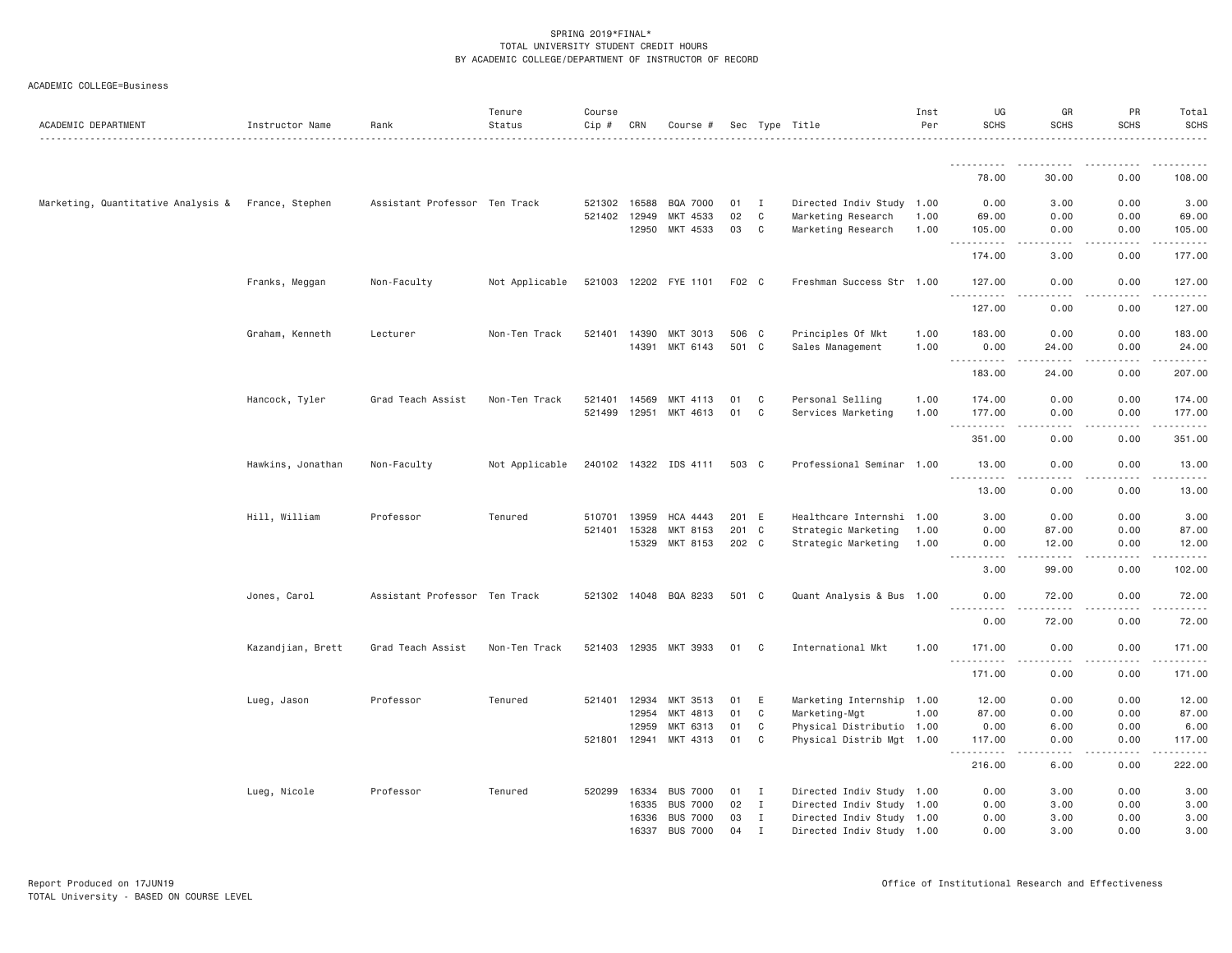| ACADEMIC DEPARTMENT                | Instructor Name     | Rank                          | Tenure<br>Status | Course<br>Cip # | CRN   | Course #              |       |              | Sec Type Title            | Inst<br>Per | UG<br><b>SCHS</b>                                                                                                                                                                                                                                                                                                                                                                                                      | GR<br><b>SCHS</b>                                                                                                                                             | PR<br><b>SCHS</b> | Total<br><b>SCHS</b><br><u>.</u> |
|------------------------------------|---------------------|-------------------------------|------------------|-----------------|-------|-----------------------|-------|--------------|---------------------------|-------------|------------------------------------------------------------------------------------------------------------------------------------------------------------------------------------------------------------------------------------------------------------------------------------------------------------------------------------------------------------------------------------------------------------------------|---------------------------------------------------------------------------------------------------------------------------------------------------------------|-------------------|----------------------------------|
|                                    |                     |                               |                  |                 |       |                       |       |              |                           |             | .                                                                                                                                                                                                                                                                                                                                                                                                                      |                                                                                                                                                               |                   |                                  |
|                                    |                     |                               |                  |                 |       |                       |       |              |                           |             | 0.00                                                                                                                                                                                                                                                                                                                                                                                                                   | 12.00                                                                                                                                                         | 0.00              | 12.00                            |
| Marketing, Quantitative Analysis & | Mallette, Stephanie | Instructor                    | Non-Ten Track    | 220205          |       | 10657 BL 2413         | 03    | C            | Legal Envt Bus            | 1.00        | 348.00                                                                                                                                                                                                                                                                                                                                                                                                                 | 0.00                                                                                                                                                          | 0.00              | 348.00                           |
|                                    |                     |                               |                  |                 | 16491 | BL 4243               | 506   | C            | Entrepreneur Law          | 1.00        | 21.00                                                                                                                                                                                                                                                                                                                                                                                                                  | 0.00                                                                                                                                                          | 0.00              | 21.00                            |
|                                    |                     |                               |                  |                 | 16492 | BL 6243               | 501 C |              | Entrepreneur Law          | 1.00        | 0.00                                                                                                                                                                                                                                                                                                                                                                                                                   | 6.00                                                                                                                                                          | 0.00              | 6.00                             |
|                                    |                     |                               |                  | 229999          | 14047 | BL 8113               | 521 C |              | Law Ethics Disp Res       | 1.00        | 0.00<br>.<br>$  -$                                                                                                                                                                                                                                                                                                                                                                                                     | 96.00<br>$\frac{1}{2} \left( \frac{1}{2} \right) \left( \frac{1}{2} \right) \left( \frac{1}{2} \right) \left( \frac{1}{2} \right) \left( \frac{1}{2} \right)$ | 0.00<br>.         | 96.00<br>.                       |
|                                    |                     |                               |                  |                 |       |                       |       |              |                           |             | 369.00                                                                                                                                                                                                                                                                                                                                                                                                                 | 102.00                                                                                                                                                        | 0.00              | 471.00                           |
|                                    | Moore, Melissa      | Professor                     | Tenured          | 240101 16353    |       | HON 4000              | 01    | I            | Directed Individual       | 1.00        | 3.00                                                                                                                                                                                                                                                                                                                                                                                                                   | 0.00                                                                                                                                                          | 0.00              | 3.00                             |
|                                    |                     |                               |                  | 520305          | 15458 | MGT 1021              | 01    | $\mathbf c$  | Strategic Thinking        | 0.50        | 12.00                                                                                                                                                                                                                                                                                                                                                                                                                  | 0.00                                                                                                                                                          | 0.00              | 12.00                            |
|                                    |                     |                               |                  | 521401          | 12929 | MKT 3013              | 01    | $\mathsf{C}$ | Principles Of Mkt         | 1.00        | 1344.00                                                                                                                                                                                                                                                                                                                                                                                                                | 0.00                                                                                                                                                          | 0.00              | 1344.00                          |
|                                    |                     |                               |                  |                 | 17214 | MKT 4000              | 05    | I            | Directed Indiv Study 1.00 |             | 3.00<br><u>.</u>                                                                                                                                                                                                                                                                                                                                                                                                       | 0.00                                                                                                                                                          | 0.00              | 3.00<br>.                        |
|                                    |                     |                               |                  |                 |       |                       |       |              |                           |             | 1362.00                                                                                                                                                                                                                                                                                                                                                                                                                | 0.00                                                                                                                                                          | 0.00              | 1362.00                          |
|                                    | Moore, Robert       | Professor                     | Tenured          | 521401 12940    |       | MKT 4213              | 01    | C            | Internet Marketing        | 1.00        | 105.00                                                                                                                                                                                                                                                                                                                                                                                                                 | 0.00                                                                                                                                                          | 0.00              | 105.00                           |
|                                    |                     |                               |                  |                 | 14568 | MKT 9333              | 01    | - S          | Adv Mkt Theory            | 1.00        | 0.00                                                                                                                                                                                                                                                                                                                                                                                                                   | 12.00                                                                                                                                                         | 0.00              | 12.00                            |
|                                    |                     |                               |                  |                 |       |                       |       |              |                           |             | <b><i><u>.</u></i></b><br>$\frac{1}{2} \frac{1}{2} \frac{1}{2} \frac{1}{2} \frac{1}{2} \frac{1}{2} \frac{1}{2} \frac{1}{2} \frac{1}{2} \frac{1}{2} \frac{1}{2} \frac{1}{2} \frac{1}{2} \frac{1}{2} \frac{1}{2} \frac{1}{2} \frac{1}{2} \frac{1}{2} \frac{1}{2} \frac{1}{2} \frac{1}{2} \frac{1}{2} \frac{1}{2} \frac{1}{2} \frac{1}{2} \frac{1}{2} \frac{1}{2} \frac{1}{2} \frac{1}{2} \frac{1}{2} \frac{1}{2} \frac{$ |                                                                                                                                                               | .                 | .                                |
|                                    |                     |                               |                  |                 |       |                       |       |              |                           |             | 105.00                                                                                                                                                                                                                                                                                                                                                                                                                 | 12.00                                                                                                                                                         | 0.00              | 117.00                           |
|                                    | Qu, Yingge          | Assistant Professor Ten Track |                  | 521401          | 13986 | MKT 3013              | 201 C |              | Principles Of Mkt         | 1.00        | 42.00                                                                                                                                                                                                                                                                                                                                                                                                                  | 0.00                                                                                                                                                          | 0.00              | 42.00                            |
|                                    |                     |                               |                  |                 | 13990 | MKT 4423              | 201 C |              | Strategic Brand Mana 1.00 |             | 21.00                                                                                                                                                                                                                                                                                                                                                                                                                  | 0.00                                                                                                                                                          | 0.00              | 21.00                            |
|                                    |                     |                               |                  |                 | 15298 | MKT 3013              | 202 C |              | Principles Of Mkt         | 1.00        | 51.00                                                                                                                                                                                                                                                                                                                                                                                                                  | 0.00                                                                                                                                                          | 0.00              | 51.00                            |
|                                    |                     |                               |                  |                 | 15345 | MKT 6423              | 201 C |              | Strategic Brand Mana 1.00 |             | 0.00                                                                                                                                                                                                                                                                                                                                                                                                                   | 9.00                                                                                                                                                          | 0.00              | 9.00                             |
|                                    |                     |                               |                  |                 | 15414 | MKT 4423              | 506 C |              | Strategic Brand Mana 1.00 |             | 45.00<br><u>.</u><br>$- - -$                                                                                                                                                                                                                                                                                                                                                                                           | 0.00<br>الدامات بال                                                                                                                                           | 0.00<br>.         | 45.00<br>.                       |
|                                    |                     |                               |                  |                 |       |                       |       |              |                           |             | 159.00                                                                                                                                                                                                                                                                                                                                                                                                                 | 9.00                                                                                                                                                          | 0.00              | 168.00                           |
|                                    | Radcliff, Derron    | Non-Employee                  | Not Applicable   | 521401 15330    |       | MKT 4513              | 201 C |              | Resort-Convention Mk 1.00 |             | 33.00                                                                                                                                                                                                                                                                                                                                                                                                                  | 0.00                                                                                                                                                          | 0.00              | 33.00                            |
|                                    |                     |                               |                  |                 |       |                       |       |              |                           |             | .<br>33.00                                                                                                                                                                                                                                                                                                                                                                                                             | 0.00                                                                                                                                                          | 0.00              | 33.00                            |
|                                    | Shanahan, Kevin     | Associate Professor Tenured   |                  | 521302 10667    |       | BQA 2113              | 01    | C            | Bus Stat Methods I        | 1.00        | 366.00                                                                                                                                                                                                                                                                                                                                                                                                                 | 0.00                                                                                                                                                          | 0.00              | 366.00                           |
|                                    |                     |                               |                  | 521401          | 12937 | MKT 4123              | 01    | $\mathbf C$  | Advertising               | 1.00        | 189.00                                                                                                                                                                                                                                                                                                                                                                                                                 | 0.00                                                                                                                                                          | 0.00              | 189.00                           |
|                                    |                     |                               |                  |                 | 12956 | MKT 4813              | 03    | C            | Marketing-Mgt             | 1.00        | 87.00                                                                                                                                                                                                                                                                                                                                                                                                                  | 0.00                                                                                                                                                          | 0.00              | 87.00                            |
|                                    |                     |                               |                  | 521403 16544    |       | MKT 3933              | 801 A |              | International Mkt         | 0.50        | 28.50<br>.                                                                                                                                                                                                                                                                                                                                                                                                             | 0.00<br>$\sim$ $\sim$ $\sim$ $\sim$                                                                                                                           | 0.00<br>.         | 28.50<br>.                       |
|                                    |                     |                               |                  |                 |       |                       |       |              |                           |             | $\sim$ $\sim$<br>670.50                                                                                                                                                                                                                                                                                                                                                                                                | 0.00                                                                                                                                                          | 0.00              | 670.50                           |
|                                    | Tate, Charles       | Non-Faculty                   | Not Applicable   | 310302          | 12927 | MKT 2241              | 01    | - L          | Golf Professional De 1.00 |             | 15.00                                                                                                                                                                                                                                                                                                                                                                                                                  | 0.00                                                                                                                                                          | 0.00              | 15.00                            |
|                                    |                     |                               |                  | 529999          | 12926 | MKT 2223              | 01    | $\mathbf C$  | Intro to Golf Instru 1.00 |             | 45.00                                                                                                                                                                                                                                                                                                                                                                                                                  | 0.00                                                                                                                                                          | 0.00              | 45.00                            |
|                                    |                     |                               |                  |                 |       |                       |       |              |                           |             | .<br>60.00                                                                                                                                                                                                                                                                                                                                                                                                             | $\sim$ $\sim$ $\sim$ $\sim$<br>0.00                                                                                                                           | .<br>0.00         | 60.00                            |
|                                    | Wang, Xinchang      | Assistant Professor Ten Track |                  | 520201          | 14562 | BQA 4423              | 01    | C            | Business Decision An 1.00 |             | 24.00                                                                                                                                                                                                                                                                                                                                                                                                                  | 0.00                                                                                                                                                          | 0.00              | 24.00                            |
|                                    |                     |                               |                  |                 | 14563 | BQA 6423              | 01    | C            | Business Decision An 1.00 |             | 0.00                                                                                                                                                                                                                                                                                                                                                                                                                   | 3.00                                                                                                                                                          | 0.00              | 3.00                             |
|                                    |                     |                               |                  |                 |       | 521302 10668 BQA 2113 | 02    | C            | Bus Stat Methods I        | 1.00        | 354.00                                                                                                                                                                                                                                                                                                                                                                                                                 | 0.00                                                                                                                                                          | 0.00              | 354.00                           |
|                                    |                     |                               |                  |                 |       |                       |       |              |                           |             | $- - - - - - -$<br>378.00                                                                                                                                                                                                                                                                                                                                                                                              | .<br>3.00                                                                                                                                                     | .<br>0.00         | . <u>.</u> .<br>381.00           |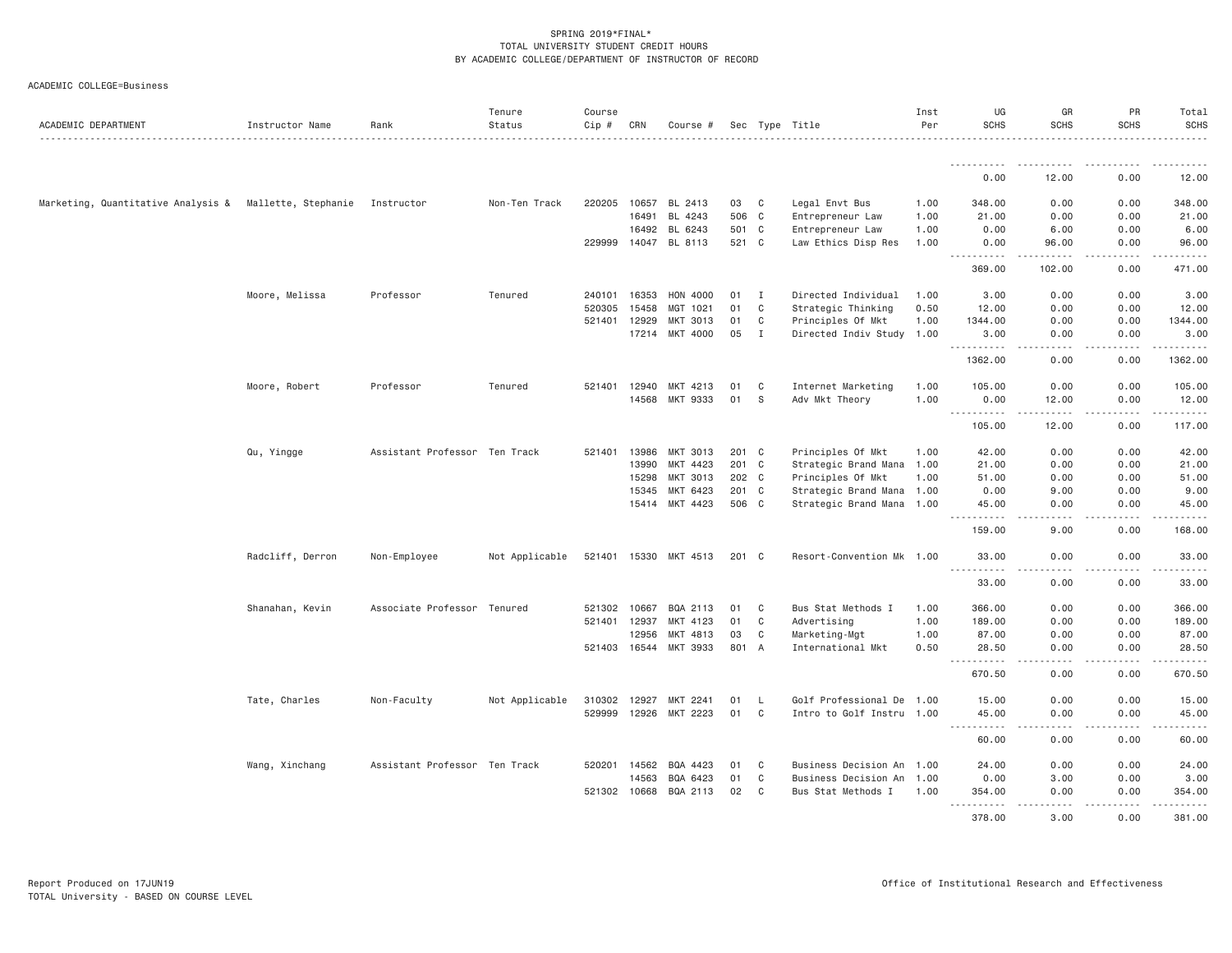ACADEMIC COLLEGE=Business

|                          |                 |      | enure  | Course       |                            | Ins: |             | uн           |             | Total |
|--------------------------|-----------------|------|--------|--------------|----------------------------|------|-------------|--------------|-------------|-------|
| ACADEMIC<br>: DEPARTMENT | 'nstructor Name | Rank | Status | CRN<br>Cip # | Sec Type Title<br>Course # | D-   | <b>SCHS</b> | enue<br>∍∪⊓ু | <b>SCHS</b> | SCHS  |
|                          |                 |      |        |              |                            |      |             |              |             |       |

=================================== ========== ========== ========== ==========

Marketing, Quantitative Analysis & 7445.00 690.00 0.00 8135.00

=================================== ========== ========== ========== ==========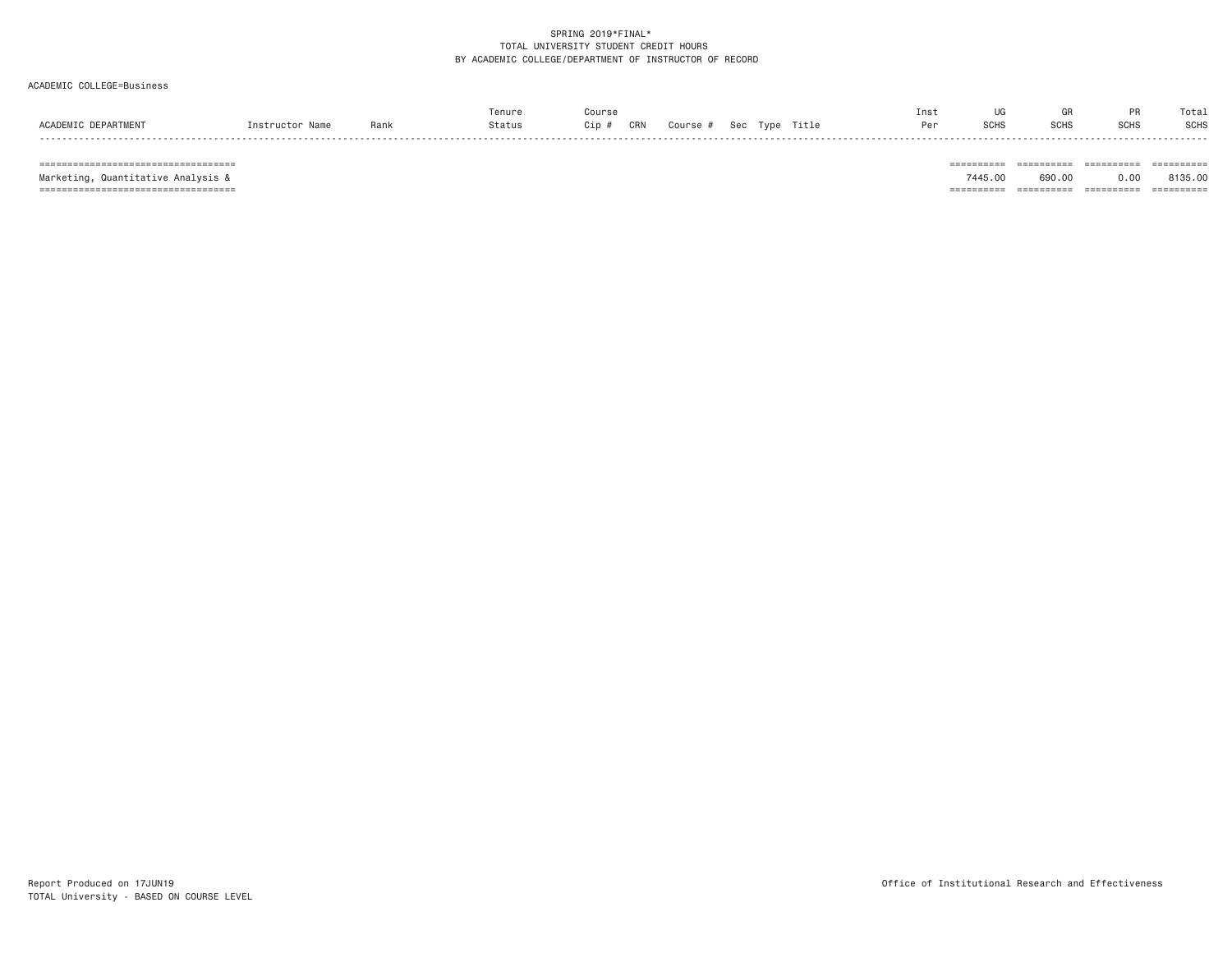| ACADEMIC DEPARTMENT   | Instructor Name   | Rank                              | Tenure<br>Status | Course<br>Cip # | CRN          | Course #              |                 |              | Sec Type Title            | Inst<br>Per | UG<br><b>SCHS</b>                   | GR<br><b>SCHS</b>                   | PR<br><b>SCHS</b> | Total<br><b>SCHS</b>                                                                                                                           |
|-----------------------|-------------------|-----------------------------------|------------------|-----------------|--------------|-----------------------|-----------------|--------------|---------------------------|-------------|-------------------------------------|-------------------------------------|-------------------|------------------------------------------------------------------------------------------------------------------------------------------------|
| School of Accountancy | Addy, Noel        | Associate Professor Tenured       |                  | 520301          | 10076        | ACC 3033              | 01              | C            | Intermediate Acc II       | 1.00        | 165.00                              | 0.00                                | 0.00              | 165.00                                                                                                                                         |
|                       |                   |                                   |                  |                 | 10077        | ACC 3033              | 02              | $\mathbf c$  | Intermediate Acc II       | 1.00        | 168.00                              | 0.00                                | 0.00              | 168.00                                                                                                                                         |
|                       |                   |                                   |                  |                 | 10092        | ACC 8053              | 01              | C            | Fin Acc Policy            | 1.00        | 0.00                                | 141.00                              | 0.00              | 141.00                                                                                                                                         |
|                       |                   |                                   |                  |                 |              | 14027 ACC 8213        | 511 C           |              | Fin & Acc Report Ana 1.00 |             | 0.00<br>.                           | 81.00                               | 0.00              | 81.00<br>.                                                                                                                                     |
|                       |                   |                                   |                  |                 |              |                       |                 |              |                           |             | 333.00                              | 222.00                              | 0.00              | 555.00                                                                                                                                         |
|                       | Allen, Paul       | Non-Employee                      | Not Applicable   |                 |              | 520801 13951 FIN 3113 | 201 C           |              | Financial Systems         | 1.00        | 60.00<br>$\sim$ $\sim$ $\sim$<br>.  | 0.00<br>$\frac{1}{2}$               | 0.00<br>.         | 60.00<br>.                                                                                                                                     |
|                       |                   |                                   |                  |                 |              |                       |                 |              |                           |             | 60.00                               | 0.00                                | 0.00              | 60.00                                                                                                                                          |
|                       | Berglund, Nathan  | Assistant Professor Ten Track     |                  |                 | 520301 10084 | ACC 4033              | 01              | C            | Auditing                  | 1.00        | 84.00                               | 0.00                                | 0.00              | 84.00                                                                                                                                          |
|                       |                   |                                   |                  |                 | 14558        | ACC 8033              | 01              | C            | Assurance and Data A 1.00 |             | 0.00                                | 102.00                              | 0.00              | 102.00                                                                                                                                         |
|                       |                   |                                   |                  |                 |              |                       |                 |              |                           |             | .<br>84.00                          | .<br>102.00                         | د د د د<br>0.00   | .<br>186.00                                                                                                                                    |
|                       | Ennis, Kevin      | Associate Professor Tenured       |                  | 520301          |              | 13872 ACC 4033        | 201 C           |              | Auditing                  | 1.00        | 12.00                               | 0.00                                | 0.00              | 12.00                                                                                                                                          |
|                       |                   |                                   |                  |                 |              | 521601 13871 ACC 4013 | 201 C           |              | Income Tax I              | 1.00        | 24.00<br>$\sim$ $\sim$ $\sim$<br>.  | 0.00<br>$\sim$ $\sim$ $\sim$ $\sim$ | 0.00<br>.         | 24.00<br>.                                                                                                                                     |
|                       |                   |                                   |                  |                 |              |                       |                 |              |                           |             | 36.00                               | 0.00                                | 0.00              | 36.00                                                                                                                                          |
|                       | Faello, Joseph    | Assistant Professor Ten Track     |                  |                 | 520301 13867 | ACC 3003              | 201 C           |              | Acct Systems I            | 1.00        | 18.00                               | 0.00                                | 0.00              | 18.00                                                                                                                                          |
|                       |                   |                                   |                  |                 | 13868        | ACC 3023              |                 | 201 C        | Intermediate Acc I        | 1.00        | 18.00                               | 0.00                                | 0.00              | 18.00                                                                                                                                          |
|                       |                   |                                   |                  |                 |              | 13869 ACC 3033        | 201 C           |              | Intermediate Acc II       | 1.00        | 27.00<br>.<br>$\sim$ $\sim$ $\sim$  | 0.00<br>$- - - -$                   | 0.00<br>.         | 27.00<br>. <u>.</u> .                                                                                                                          |
|                       |                   |                                   |                  |                 |              |                       |                 |              |                           |             | 63.00                               | 0.00                                | 0.00              | 63.00                                                                                                                                          |
|                       | Gardner, Virginia | Non-Faculty                       | Not Applicable   |                 |              | 520301 14026 ACC 2203 | 501 C           |              | Survey of Accounting 1.00 |             | 63.00<br>.                          | 0.00<br>$\frac{1}{2}$               | 0.00<br>.         | 63.00<br>. <u>.</u> .                                                                                                                          |
|                       |                   |                                   |                  |                 |              |                       |                 |              |                           |             | 63.00                               | 0.00                                | 0.00              | 63.00                                                                                                                                          |
|                       | Herring, Clyde    | Clinical Assoc Prof Non-Ten Track |                  | 520301          | 10066        | ACC 2023              | 02              | C            | Prin Managerial Acct 1.00 |             | 213.00                              | 0.00                                | 0.00              | 213.00                                                                                                                                         |
|                       |                   |                                   |                  |                 |              | 10068 ACC 2023        | 06              | $\mathbf C$  | Prin Managerial Acct 1.00 |             | 189.00                              | 0.00                                | 0.00              | 189.00                                                                                                                                         |
|                       |                   |                                   |                  |                 | 10071        | ACC 2023              | HO <sub>1</sub> | $\mathbf{C}$ | Honors Prin Manageri 1.00 |             | 24.00                               | 0.00                                | 0.00              | 24.00                                                                                                                                          |
|                       |                   |                                   |                  |                 | 10083        | ACC 4023              | 01              | C            | Advanced ACC              | 1.00        | 45.00                               | 0.00                                | 0.00              | 45.00                                                                                                                                          |
|                       |                   |                                   |                  |                 |              | 10088 ACC 6023        | 01              | C            | Advanced ACC              | 1,00        | 0.00<br>.                           | 27.00<br>.                          | 0.00<br>.         | 27.00<br>.                                                                                                                                     |
|                       |                   |                                   |                  |                 |              |                       |                 |              |                           |             | 471.00                              | 27.00                               | 0.00              | 498.00                                                                                                                                         |
|                       | Hunt, Emily       | Assistant Professor Ten Track     |                  |                 | 520301 10085 | ACC 4043              | 01              | C            | Municipal & Govt Acc 1.00 |             | 123.00                              | 0.00                                | 0.00              | 123.00                                                                                                                                         |
|                       |                   |                                   |                  |                 | 10089        | ACC 6043              | 01              | C            | Municipal & Govt Acc 1.00 |             | 0.00                                | 6.00                                | 0.00              | 6.00                                                                                                                                           |
|                       |                   |                                   |                  |                 | 14557        | ACC 2013              | 06              | C            | Prin Financial Acct 1.00  |             | 201.00<br>$\sim$ $\sim$ $\sim$<br>. | 0.00                                | 0.00              | 201.00<br>.                                                                                                                                    |
|                       |                   |                                   |                  |                 |              |                       |                 |              |                           |             | 324.00                              | 6.00                                | 0.00              | 330.00                                                                                                                                         |
|                       | Hunt, Joshua      | Assistant Professor Ten Track     |                  |                 | 520301 10061 | ACC 2013              | 04              | $\mathbf C$  | Prin Financial Acct       | 1.00        | 171.00                              | 0.00                                | 0.00              | 171.00                                                                                                                                         |
|                       |                   |                                   |                  |                 |              | 10072 ACC 3003        | 01              | C            | Acct Systems I            | 1.00        | 183.00<br>.                         | 0.00<br>$\sim$ $\sim$ $\sim$ $\sim$ | 0.00<br>.         | 183.00<br>$\mathcal{L}^{\mathcal{A}}\left( \mathcal{A}^{\mathcal{A}}\right) =\mathcal{L}^{\mathcal{A}}\left( \mathcal{A}^{\mathcal{A}}\right)$ |
|                       |                   |                                   |                  |                 |              |                       |                 |              |                           |             | 354.00                              | 0.00                                | 0.00              | 354.00                                                                                                                                         |
|                       | Lang, Bradley     | Assistant Professor Ten Track     |                  |                 |              | 520301 10073 ACC 3013 | 01              | C.           | Cost Accounting           | 1.00        | 174.00<br>.                         | 0.00<br>.                           | 0.00<br>.         | 174.00<br>.                                                                                                                                    |
|                       |                   |                                   |                  |                 |              |                       |                 |              |                           |             | 174.00                              | 0.00                                | 0.00              | 174.00                                                                                                                                         |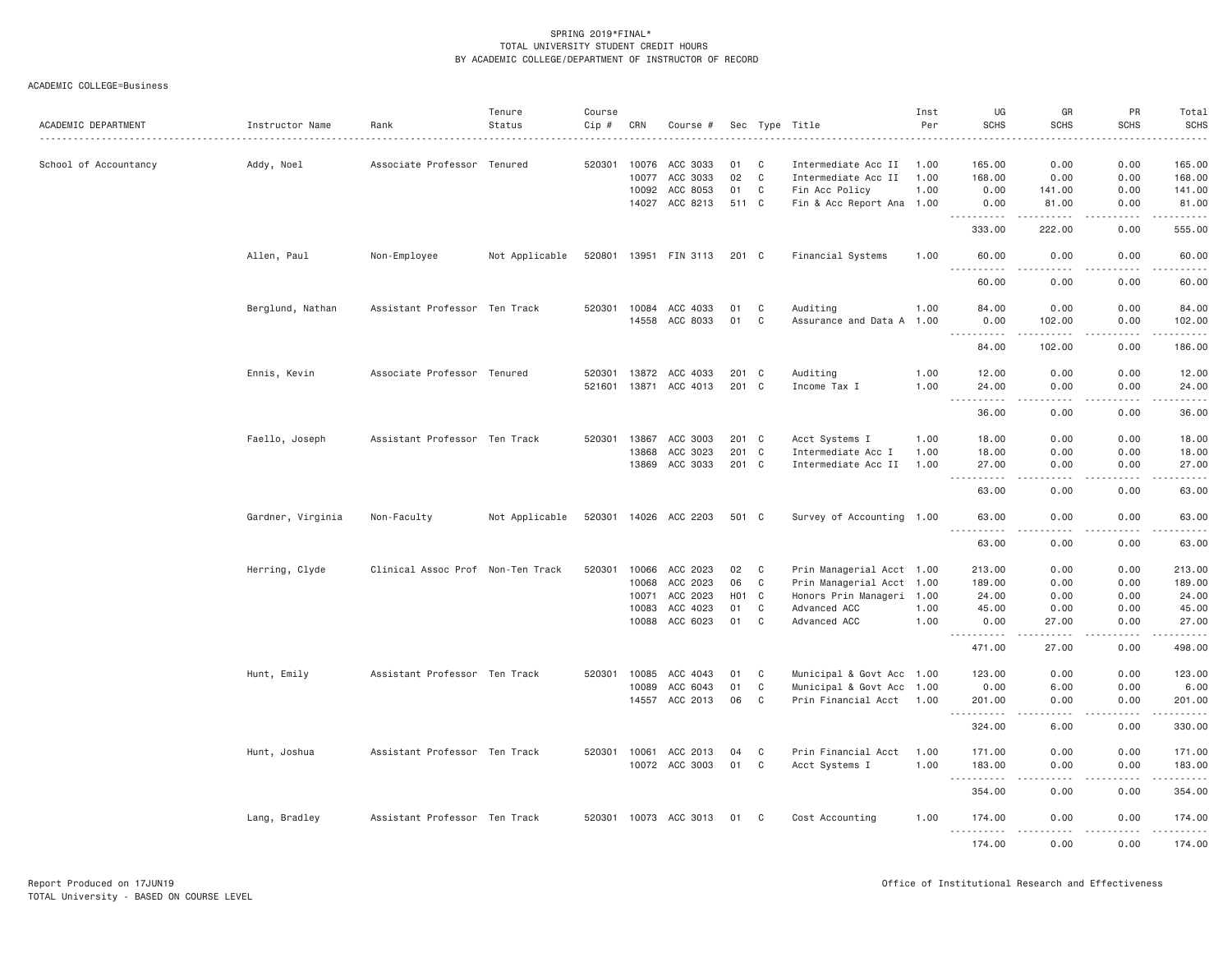| ACADEMIC DEPARTMENT   | Instructor Name  | Rank                              | Tenure<br>Status | Course<br>Cip # | CRN   | Course #              |       |                    | Sec Type Title            | Inst<br>Per | UG<br><b>SCHS</b>                     | GR<br><b>SCHS</b>                                                                                                                                             | PR<br><b>SCHS</b>                   | Total<br>SCHS                                                                                                                                                 |
|-----------------------|------------------|-----------------------------------|------------------|-----------------|-------|-----------------------|-------|--------------------|---------------------------|-------------|---------------------------------------|---------------------------------------------------------------------------------------------------------------------------------------------------------------|-------------------------------------|---------------------------------------------------------------------------------------------------------------------------------------------------------------|
| School of Accountancy | Mauldin, Dana    | Professor                         | Tenured          | 520301          | 10064 | ACC 2013              |       | H <sub>0</sub> 1 C | Prin Financial Acct       | 1.00        | 12.00                                 | 0.00                                                                                                                                                          | 0.00                                | 12.00                                                                                                                                                         |
|                       |                  |                                   |                  |                 | 10087 | ACC 4200              | 01    | E                  | Accounting Internshi 1.00 |             | 222.00<br>.                           | 0.00<br>$- - - -$                                                                                                                                             | 0.00<br>.                           | 222.00<br>.                                                                                                                                                   |
|                       |                  |                                   |                  |                 |       |                       |       |                    |                           |             | 234.00                                | 0.00                                                                                                                                                          | 0.00                                | 234.00                                                                                                                                                        |
|                       | McNair, Frances  | Lecturer                          | Non-Ten Track    | 520301          | 10062 | ACC 2013              | 05    | C                  | Prin Financial Acct       | 1.00        | 198.00                                | 0.00                                                                                                                                                          | 0.00                                | 198.00                                                                                                                                                        |
|                       |                  |                                   |                  | 521601          |       | 10094 ACC 8093        | 01    | $\mathbf{C}$       | Taxation of Part          | 1.00        | 0.00<br><u> - - - - - - - - - -</u>   | 90.00<br>$\frac{1}{2} \left( \frac{1}{2} \right) \left( \frac{1}{2} \right) \left( \frac{1}{2} \right) \left( \frac{1}{2} \right) \left( \frac{1}{2} \right)$ | 0.00<br>.                           | 90.00<br>.                                                                                                                                                    |
|                       |                  |                                   |                  |                 |       |                       |       |                    |                           |             | 198.00                                | 90.00                                                                                                                                                         | 0.00                                | 288.00                                                                                                                                                        |
|                       | Milbach, Lauren  | Instructor                        | Non-Ten Track    | 520301          | 10058 | ACC 2013              | 01    | C                  | Prin Financial Acct       | 1.00        | 204.00                                | 0.00                                                                                                                                                          | 0.00                                | 204.00                                                                                                                                                        |
|                       |                  |                                   |                  |                 | 10059 | ACC 2013              | 02    | C                  | Prin Financial Acct       | 1.00        | 180.00<br>.                           | 0.00                                                                                                                                                          | 0.00<br>$\sim$ $\sim$ $\sim$ $\sim$ | 180.00<br>------                                                                                                                                              |
|                       |                  |                                   |                  |                 |       |                       |       |                    |                           |             | 384.00                                | 0.00                                                                                                                                                          | 0.00                                | 384.00                                                                                                                                                        |
|                       | Padilla, Daniel  | Non-Employee                      | Not Applicable   | 280503          | 12964 | MS 1122               | 01    | C                  | Leader Development 2 1.00 |             | 28.00                                 | 0.00                                                                                                                                                          | 0.00                                | 28.00                                                                                                                                                         |
|                       |                  |                                   |                  |                 | 12965 | MS 1122               | 02    | $\mathbb C$        | Leader Development 2 1.00 |             | 24.00                                 | 0.00                                                                                                                                                          | 0.00                                | 24.00                                                                                                                                                         |
|                       |                  |                                   |                  |                 | 12966 | MS 1122               | 03    | $\mathbf{C}$       | Leader Development 2 1.00 |             | 8.00<br>.                             | 0.00<br>$- - - -$                                                                                                                                             | 0.00<br>.                           | 8.00<br>.                                                                                                                                                     |
|                       |                  |                                   |                  |                 |       |                       |       |                    |                           |             | 60.00                                 | 0.00                                                                                                                                                          | 0.00                                | 60.00                                                                                                                                                         |
|                       | Pannell, Angela  | Instructor                        | Non-Ten Track    | 520301          | 10065 | ACC 2023              | 01    | C                  | Prin Managerial Acct 1.00 |             | 252.00                                | 0.00                                                                                                                                                          | 0.00                                | 252.00                                                                                                                                                        |
|                       |                  |                                   |                  |                 | 10067 | ACC 2023              | 04    | C                  | Prin Managerial Acct 1.00 |             | 228.00                                | 0.00                                                                                                                                                          | 0.00                                | 228.00                                                                                                                                                        |
|                       |                  |                                   |                  |                 | 10069 | ACC 2023              | 07    | $\mathbf c$        | Prin Managerial Acct 1.00 |             | 246.00                                | 0.00                                                                                                                                                          | 0.00                                | 246.00                                                                                                                                                        |
|                       |                  |                                   |                  |                 | 14025 | ACC 2023              | 506 C |                    | Prin Managerial Acct 1.00 |             | 144.00<br>. <b>.</b>                  | 0.00<br>$\frac{1}{2} \left( \frac{1}{2} \right) \left( \frac{1}{2} \right) \left( \frac{1}{2} \right) \left( \frac{1}{2} \right)$                             | 0.00<br>.                           | 144.00<br>$\begin{array}{cccccccccccccc} \bullet & \bullet & \bullet & \bullet & \bullet & \bullet & \bullet & \bullet \end{array}$                           |
|                       |                  |                                   |                  |                 |       |                       |       |                    |                           |             | 870.00                                | 0.00                                                                                                                                                          | 0.00                                | 870.00                                                                                                                                                        |
|                       | Phillips, June   | Lecturer                          | Non-Ten Track    |                 |       | 520301 14024 ACC 2013 | 506 C |                    | Prin Financial Acct       | 1.00        | 141.00<br><u> - - - - - - - - - -</u> | 0.00<br>$\frac{1}{2} \left( \frac{1}{2} \right) \left( \frac{1}{2} \right) \left( \frac{1}{2} \right) \left( \frac{1}{2} \right)$                             | 0.00<br>.                           | 141.00<br>.                                                                                                                                                   |
|                       |                  |                                   |                  |                 |       |                       |       |                    |                           |             | 141.00                                | 0.00                                                                                                                                                          | 0.00                                | 141.00                                                                                                                                                        |
|                       | Seay, Ryan       | Assistant Professor Ten Track     |                  | 520301          |       | 10075 ACC 3023        | 01    | C                  | Intermediate Acc I        | 1.00        | 234.00<br>$- - -$                     | 0.00                                                                                                                                                          | 0.00                                | 234.00<br>$\begin{array}{cccccccccccccc} \bullet & \bullet & \bullet & \bullet & \bullet & \bullet & \bullet & \bullet \end{array}$                           |
|                       |                  |                                   |                  |                 |       |                       |       |                    |                           |             | 234.00                                | 0.00                                                                                                                                                          | 0.00                                | 234.00                                                                                                                                                        |
|                       | Stancill, Alan   | Assistant Professor Ten Track     |                  |                 |       | 521601 10082 ACC 4013 | 01    | $\mathbf{C}$       | Income Tax I              | 1.00        | 60.00                                 | 0.00                                                                                                                                                          | 0.00                                | 60.00                                                                                                                                                         |
|                       |                  |                                   |                  |                 |       |                       |       |                    |                           |             | 60.00                                 | 0.00                                                                                                                                                          | 0.00                                | $\frac{1}{2} \left( \frac{1}{2} \right) \left( \frac{1}{2} \right) \left( \frac{1}{2} \right) \left( \frac{1}{2} \right) \left( \frac{1}{2} \right)$<br>60.00 |
|                       | Trinkle, Bradley | Associate Professor Tenured       |                  | 520301          | 10078 | ACC 3053              | 01    | C                  | Acct Systems II           | 1.00        | 138.00                                | 0.00                                                                                                                                                          | 0.00                                | 138.00                                                                                                                                                        |
|                       |                  |                                   |                  |                 | 10079 | ACC 3053              | 02    | $\mathbf c$        | Acct Systems II           | 1.00        | 108.00                                | 0.00                                                                                                                                                          | 0.00                                | 108.00                                                                                                                                                        |
|                       |                  |                                   |                  |                 |       |                       |       |                    |                           |             | .                                     | د د د د                                                                                                                                                       | .                                   | المتمام والمالي                                                                                                                                               |
|                       |                  |                                   |                  |                 |       |                       |       |                    |                           |             | 246.00                                | 0.00                                                                                                                                                          | 0.00                                | 246.00                                                                                                                                                        |
|                       | Walker, Arthur   | Clinical Assist Pro Non-Ten Track |                  | 520301          | 10060 | ACC 2013              | 03    | C                  | Prin Financial Acct       | 1.00        | 180.00                                | 0.00                                                                                                                                                          | 0.00                                | 180.00                                                                                                                                                        |
|                       |                  |                                   |                  |                 | 10090 | ACC 6063              | 01    | $\mathbb C$        | Income Tax II             | 1.00        | 0.00                                  | 48.00                                                                                                                                                         | 0.00                                | 48.00                                                                                                                                                         |
|                       |                  |                                   |                  | 521601          | 10086 | ACC 4063              | 01    | C<br>$\mathbb C$   | Income Tax II             | 1.00        | 24.00                                 | 0.00                                                                                                                                                          | 0.00                                | 24.00                                                                                                                                                         |
|                       |                  |                                   |                  |                 | 14559 | ACC 8073              | 01    |                    | Corp Tax                  | 1.00        | 0.00<br>.                             | 93.00<br>.                                                                                                                                                    | 0.00<br>د د د د                     | 93.00<br><b>.</b>                                                                                                                                             |
|                       |                  |                                   |                  |                 |       |                       |       |                    |                           |             | 204.00                                | 141.00                                                                                                                                                        | 0.00                                | 345.00                                                                                                                                                        |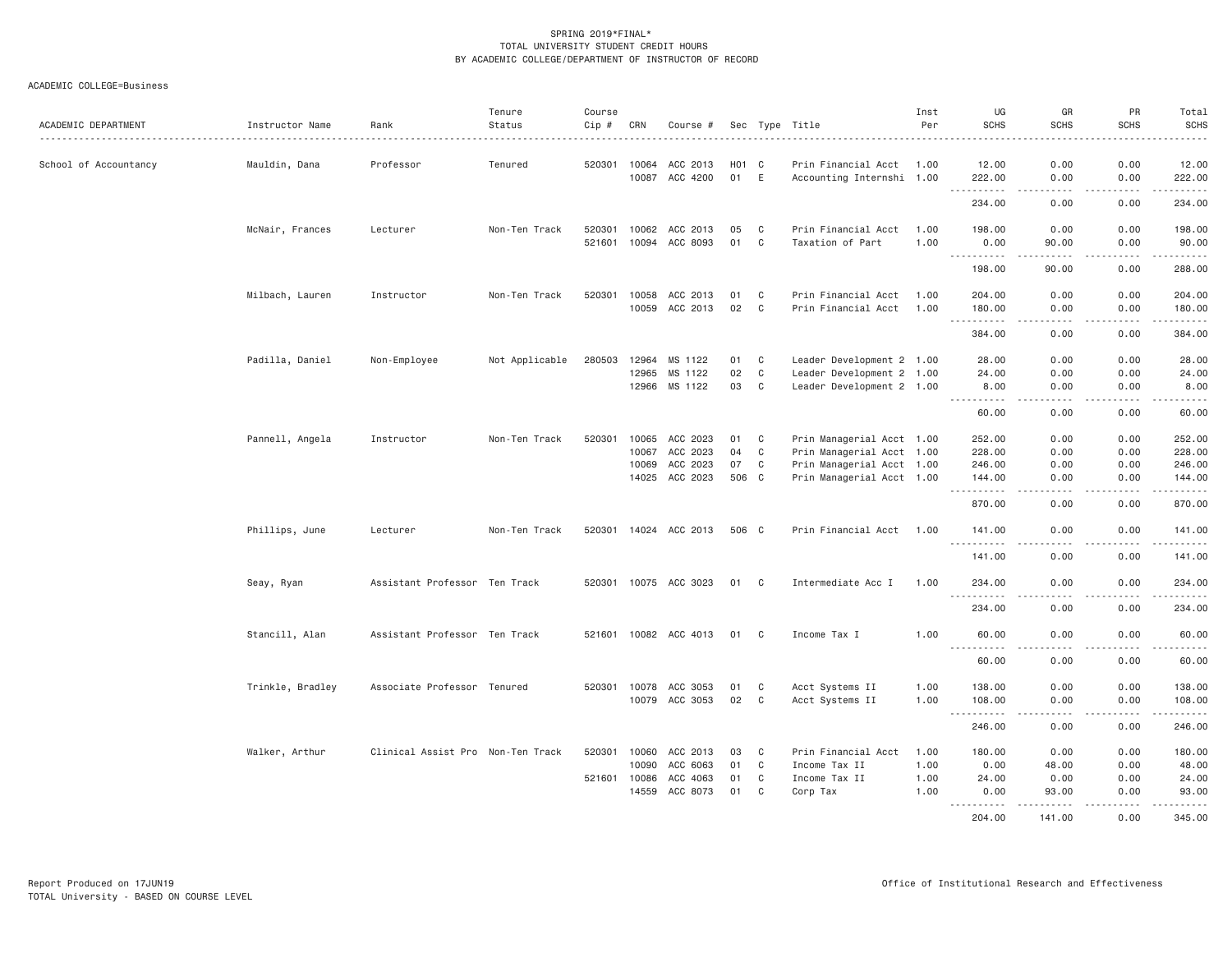## ACADEMIC COLLEGE=Business

|                    |         |      | enur   | ours;      |        |               |      | Ins <sup>.</sup> |             |                                  | Tota.       |
|--------------------|---------|------|--------|------------|--------|---------------|------|------------------|-------------|----------------------------------|-------------|
| ACADEM"<br>PARTMEN | $n + n$ | Rank | Status | CRN<br>ip: | Course | $\sim$ $\sim$ | itle | Per              | <b>SCHS</b> | $_{\text{C}^{\text{C}}}$<br>əuna | <b>SCHS</b> |
|                    |         |      |        |            |        |               |      |                  |             |                                  |             |

=================================== ========== ========== ========== ==========

School of Accountancy 4593.00 588.00 0.00 5181.00

=================================== ========== ========== ========== ==========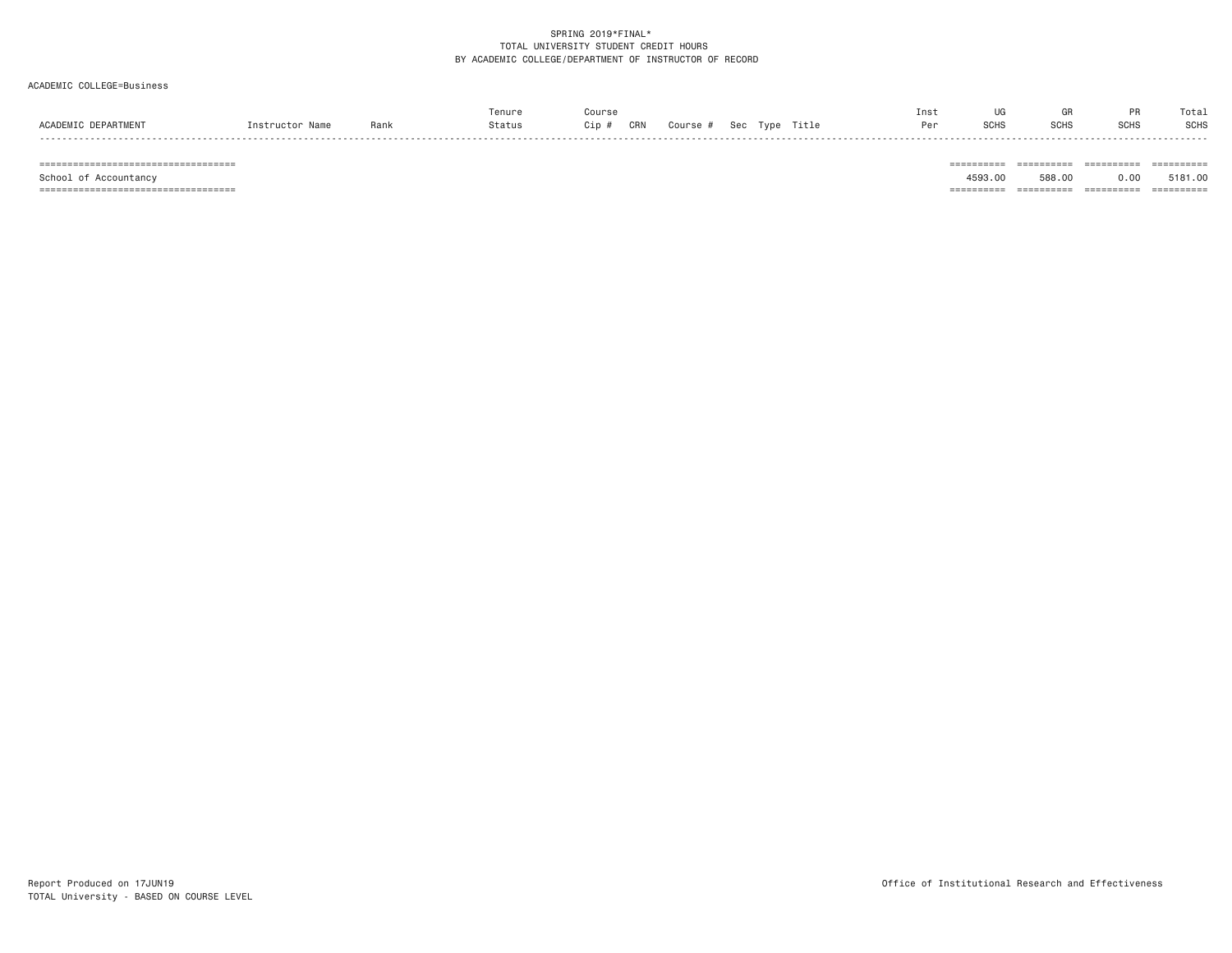| ACADEMIC DEPARTMENT                                  | Instructor Name   | Rank                              | Tenure<br>Status | Course<br>Cip # | CRN          | Course #              |       |             | Sec Type Title            | Inst<br>Per | UG<br><b>SCHS</b>                    | GR<br>SCHS    | PR<br><b>SCHS</b> | Total<br><b>SCHS</b> |
|------------------------------------------------------|-------------------|-----------------------------------|------------------|-----------------|--------------|-----------------------|-------|-------------|---------------------------|-------------|--------------------------------------|---------------|-------------------|----------------------|
| Counseling, Educational Psychology, Abernathy, Larry |                   | Research Assoc Prof Non-Ten Track |                  |                 | 422806 11847 | EPY 2513              | 01    | - C         | Human Growth & Devel 1.00 |             | 360.00                               | 0.00          | 0.00              | 360.00               |
|                                                      |                   |                                   |                  |                 |              | 422807 11858 EPY 3543 | 01    | C           | Psych Of Adoles           | 1.00        | 108.00<br>.                          | 0.00<br>.     | 0.00              | 108.00<br>.          |
|                                                      |                   |                                   |                  |                 |              |                       |       |             |                           |             | 468.00                               | 0.00          | .<br>0.00         | 468.00               |
|                                                      | Adams, Candy      | Non-Faculty                       | Not Applicable   |                 |              | 131315 15460 LSK 1023 | 201 C |             | Col Read/Study Skill 1.00 |             | 9.00                                 | 0.00          | 0.00              | 9.00                 |
|                                                      |                   |                                   |                  |                 |              |                       |       |             |                           |             | <u>.</u><br>9.00                     | .<br>0.00     | -----<br>0.00     | .<br>9.00            |
|                                                      | Akins, Ericka     | Lecturer                          | Non-Ten Track    | 301101 11065    |              | COE 4713              | 01    | C           | Issues In Aging           | 1.00        | 93.00                                | 0.00          | 0.00              | 93.00                |
|                                                      |                   |                                   |                  | 422803          | 11061        | COE 4023              | 01    | C           | Intro To Counseling       | 1.00        | 93.00                                | 0.00          | 0.00              | 93.00                |
|                                                      |                   |                                   |                  |                 |              | 422806 11854 EPY 3503 | 01    | C           | Principles of Ed Psy 1.00 |             | 93.00<br>.                           | 0.00<br>.     | 0.00<br><u>.</u>  | 93.00<br><u>.</u>    |
|                                                      |                   |                                   |                  |                 |              |                       |       |             |                           |             | 279.00                               | 0.00          | 0.00              | 279.00               |
|                                                      | Bailey, Cory      | Non-Faculty                       | Not Applicable   |                 |              | 039999 10739 CFR 1011 | 01    | C           | Amb. Leadership Deve 1.00 |             | 15.00<br>.                           | 0.00<br>.     | 0.00<br>.         | 15.00<br>.           |
|                                                      |                   |                                   |                  |                 |              |                       |       |             |                           |             | 15.00                                | 0.00          | 0.00              | 15.00                |
|                                                      | Ball, Kimberly    | Lecturer                          | Non-Ten Track    | 130603          | 11860        | EPY 4214              | 01    | C           | Ed & Psy Statistics       | 1.00        | 104.00                               | 0.00          | 0.00              | 104.00               |
|                                                      |                   |                                   |                  |                 | 11861        | EPY 4214              | 02    | К           | Ed & Psy Statistics       | 1.00        | 0.00                                 | 0.00          | 0.00              | 0.00                 |
|                                                      |                   |                                   |                  |                 | 11862        | EPY 4214              | 03    | К           | Ed & Psy Statistics       | 1.00        | 0.00                                 | 0.00          | 0.00              | 0.00                 |
|                                                      |                   |                                   |                  | 130901 14181    |              | EDF 3333              | 501 C |             | Social Foundation Ed 1.00 |             | 84.00<br>$\sim$ $\sim$ $\sim$ $\sim$ | 0.00<br>$  -$ | 0.00<br>.         | 84.00                |
|                                                      |                   |                                   |                  |                 |              |                       |       |             |                           |             | 188.00                               | 0.00          | 0.00              | 188.00               |
|                                                      | Berry, Megan      | Non-Faculty                       | Not Applicable   |                 |              | 139999 11056 COE 2323 | 01 C  |             | Hist Heritage & Camp 0.50 |             | 61.50                                | 0.00          | 0.00              | 61.50                |
|                                                      |                   |                                   |                  |                 |              |                       |       |             |                           |             | 61.50                                | 0.00          | 0.00              | 61.50                |
|                                                      | Boyles, Caragh    | Non-Faculty                       | Not Applicable   |                 |              | 350103 11907 EXL 0190 | 03    | E           | Experiential Learnin 1.00 |             | 3.00<br><u>.</u>                     | 0.00          | 0.00              | 3.00                 |
|                                                      |                   |                                   |                  |                 |              |                       |       |             |                           |             | 3.00                                 | 0.00          | 0.00              | 3.00                 |
|                                                      | Chrestman, Angela | Non-Faculty                       | Not Applicable   | 350103 11082    |              | CP 2103               | 01    | Ε           | First Work Sem            | 1.00        | 405.00                               | 0.00          | 0.00              | 405.00               |
|                                                      |                   |                                   |                  |                 | 11084        | CP 2203               | 01    | E           | Second Work Sem           | 1.00        | 129.00                               | 0.00          | 0.00              | 129.00               |
|                                                      |                   |                                   |                  |                 | 11086        | CP 3303               | 01    | E           | Third Work Sem            | 1.00        | 105.00                               | 0.00          | 0.00              | 105.00               |
|                                                      |                   |                                   |                  |                 | 11088        | CP 3403               | 01    | E           | Fourth Work Sem           | 1.00        | 39.00                                | 0.00          | 0.00              | 39.00                |
|                                                      |                   |                                   |                  |                 | 11090        | CP 4503               | 01    | $\mathsf E$ | Fifth Work Sem            | 1.00        | 15.00                                | 0.00          | 0.00              | 15.00                |
|                                                      |                   |                                   |                  |                 | 11905        | EXL 0190              | 01    | E           | Experiential Learnin      | 1.00        | 79.00                                | 0.00          | 0.00              | 79.00                |
|                                                      |                   |                                   |                  |                 | 11909        | EXL 0190              | H01   | E           | Experiential Learnin      | 1.00        | 3.00                                 | 0.00          | 0.00              | 3.00                 |
|                                                      |                   |                                   |                  |                 | 11914        | EXL 3100              | 01    | E           | CCPP Internship I         | 1.00        | 99.00                                | 0.00          | 0.00              | 99.00                |
|                                                      |                   |                                   |                  |                 | 15659        | CP 3303               | 601 E |             | Third Work Sem            | 1.00        | 3.00                                 | 0.00          | 0.00              | 3.00                 |
|                                                      |                   |                                   |                  |                 | 15660        | CP 2103               | 601 E |             | First Work Sem            | 1.00        | 36.00                                | 0.00          | 0.00              | 36.00                |
|                                                      |                   |                                   |                  |                 | 15661        | CP 2203               | 601 E |             | Second Work Sem           | 1.00        | 15.00                                | 0.00          | 0.00              | 15.00                |
|                                                      |                   |                                   |                  | 521001 11095    |              | CP 8013               | 01    | E           | First Work Sem            | 1.00        | 0.00                                 | 3.00          | 0.00              | 3.00                 |
|                                                      |                   |                                   |                  |                 | 11096        | CP 8023               | 01    | E           | Second Work Sem           | 1.00        | 0.00                                 | 3.00          | 0.00              | 3.00                 |
|                                                      |                   |                                   |                  |                 | 11916        | EXL 3200              | 01    | E           | CCPP Internship I         | 1.00        | 6.00                                 | 0.00          | 0.00              | 6.00                 |
|                                                      |                   |                                   |                  |                 |              | 11917 EXL 3200        | H01 E |             | CCPP Internship I         | 1.00        | 3.00<br>.                            | 0.00<br>.     | 0.00<br><u>.</u>  | 3.00<br>.            |
|                                                      |                   |                                   |                  |                 |              |                       |       |             |                           |             | 937.00                               | 6.00          | 0.00              | 943.00               |
|                                                      | Davenport, Leroy  | Instructor                        | Non-Ten Track    |                 |              | 131315 12666 LSK 1023 | 01 C  |             | Col Read/Study Skill 1.00 |             | 102.00                               | 0.00          | 0.00              | 102.00               |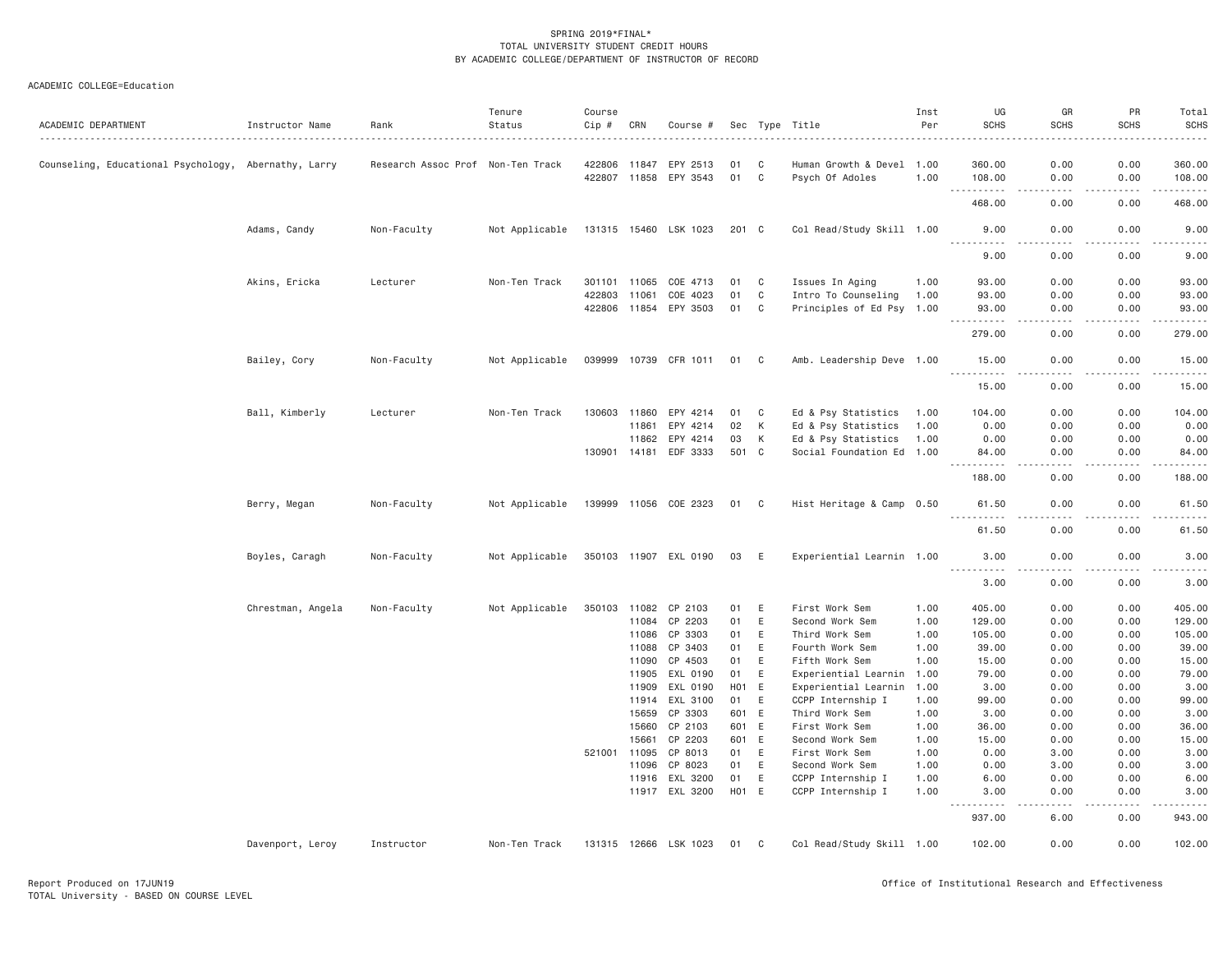# ACADEMIC COLLEGE=Education

| ACADEMIC DEPARTMENT                 | Instructor Name   | Rank                          | Tenure<br>Status | Course<br>$Cip \#$ | CRN   | Course #              |       |              | Sec Type Title            | Inst<br>Per | UG<br><b>SCHS</b>                                                                                                                                             | GR<br><b>SCHS</b> | PR<br><b>SCHS</b>   | Total<br><b>SCHS</b><br>.          |
|-------------------------------------|-------------------|-------------------------------|------------------|--------------------|-------|-----------------------|-------|--------------|---------------------------|-------------|---------------------------------------------------------------------------------------------------------------------------------------------------------------|-------------------|---------------------|------------------------------------|
|                                     |                   |                               |                  |                    |       |                       |       |              |                           |             | .                                                                                                                                                             | $\cdots$          |                     | $- - - - - -$                      |
|                                     |                   |                               |                  |                    |       |                       |       |              |                           |             | 102.00                                                                                                                                                        | 0.00              | 0.00                | 102.00                             |
| Counseling, Educational Psychology, | Dillard, Stacy    | Non-Faculty                   | Not Applicable   |                    |       | 140101 16784 GE 2990  | 01    | C            | Special Topic In GE       | 1.00        | 16.00<br>$\frac{1}{2} \left( \frac{1}{2} \right) \left( \frac{1}{2} \right) \left( \frac{1}{2} \right) \left( \frac{1}{2} \right) \left( \frac{1}{2} \right)$ | 0.00              | 0.00                | 16.00                              |
|                                     |                   |                               |                  |                    |       |                       |       |              |                           |             | 16.00                                                                                                                                                         | 0.00              | 0.00                | 16.00                              |
|                                     | Dooley, Kathy     | Professor                     | Tenured          | 131101 11076       |       | COE 8730              | 02    | E            | Internship-Mental He 1.00 |             | 0.00                                                                                                                                                          | 66.00             | 0.00                | 66.00                              |
|                                     |                   |                               |                  | 422801             | 11075 | COE 8633              | 01    | C            | Psychosocial Rehab        | 1.00        | 0.00                                                                                                                                                          | 60.00             | 0.00                | 60.00                              |
|                                     |                   |                               |                  | 422803             | 11071 | COE 8163              | 01    | C            | Spirituality in Coun 1.00 |             | 0.00                                                                                                                                                          | 51.00             | 0.00                | 51.00                              |
|                                     |                   |                               |                  |                    | 15917 | COE 9000              | 01    | D            | Research / Diss           | 1.00        | 0.00                                                                                                                                                          | 9.00              | 0.00                | 9.00                               |
|                                     |                   |                               |                  |                    | 16818 | COE 7000              | 01    | I            | Directed Indiv Study 1.00 |             | 0.00<br>.                                                                                                                                                     | 3.00              | 0.00<br>$- - - - -$ | 3.00<br>.                          |
|                                     |                   |                               |                  |                    |       |                       |       |              |                           |             | 0.00                                                                                                                                                          | 189.00            | 0.00                | 189.00                             |
|                                     | Dowdle, Sondra    | Lecturer                      | Non-Ten Track    |                    |       | 422803 11060 COE 4013 | 03    | C            | Fac Skills Dev            | 1.00        | 45.00<br>$  -$<br>.                                                                                                                                           | 0.00              | 0.00                | 45.00                              |
|                                     |                   |                               |                  |                    |       |                       |       |              |                           |             | 45.00                                                                                                                                                         | 0.00              | 0.00                | 45.00                              |
|                                     | Dunn, Laura       | Non-Faculty                   | Not Applicable   |                    |       | 521003 12203 FYE 1101 | F04 C |              | Freshman Success Str 1.00 |             | 23.00                                                                                                                                                         | 0.00              | 0.00                | 23.00                              |
|                                     |                   |                               |                  |                    |       |                       |       |              |                           |             | $\sim$ $\sim$ $\sim$<br>.<br>23.00                                                                                                                            | د د د د<br>0.00   | .<br>0.00           | .<br>23.00                         |
|                                     | Elder, Anastasia  | Professor                     | Tenured          | 240101             | 12516 | HON 2091              | H01 S |              | Honors Forum IV           | 1.00        | 14.00                                                                                                                                                         | 0.00              | 0.00                | 14.00                              |
|                                     |                   |                               |                  | 429999             | 15922 | EPY 9000              | 01    | D            | Research / Diss           | 1.00        | 0.00                                                                                                                                                          | 17.00             | 0.00                | 17.00                              |
|                                     |                   |                               |                  |                    |       |                       |       |              |                           |             | $\sim$ $\sim$ $\sim$ $\sim$<br>.                                                                                                                              | .                 | .                   | .                                  |
|                                     |                   |                               |                  |                    |       |                       |       |              |                           |             | 14.00                                                                                                                                                         | 17.00             | 0.00                | 31.00                              |
|                                     | Forrester, Kylie  | Non-Faculty                   | Not Applicable   | 131101             | 11064 | COE 4513              | 02    | C            | Paro Prof Stud Dev        | 1.00        | 51.00                                                                                                                                                         | 0.00              | 0.00                | 51.00                              |
|                                     |                   |                               |                  |                    | 16143 | COE 4000              | 01    | $\mathbf{I}$ | Directed Indiv Study 1.00 |             | 3.00                                                                                                                                                          | 0.00              | 0.00                | 3.00                               |
|                                     |                   |                               |                  |                    | 16144 | COE 4000              | 02    | $\mathbf{I}$ | Directed Indiv Study 1.00 |             | 3.00                                                                                                                                                          | 0.00              | 0.00                | 3.00                               |
|                                     |                   |                               |                  |                    | 16145 | COE 4000              | 03    | Ι.           | Directed Indiv Study 1.00 |             | 3.00                                                                                                                                                          | 0.00              | 0.00                | 3.00                               |
|                                     |                   |                               |                  |                    |       | 16146 COE 4000        | 04    | $\mathbf{I}$ | Directed Indiv Study 1.00 |             | 3.00<br>$\frac{1}{2} \left( \frac{1}{2} \right) \left( \frac{1}{2} \right) \left( \frac{1}{2} \right) \left( \frac{1}{2} \right)$                             | 0.00<br>.         | 0.00                | 3.00<br>. <b>.</b> .               |
|                                     |                   |                               |                  |                    |       |                       |       |              |                           |             | 63.00                                                                                                                                                         | 0.00              | 0.00                | 63.00                              |
|                                     | Gadke, Daniel     | Associate Professor Ten Track |                  | 130499             | 16157 | EPY 7000              | 03    | I            | Directed Indiv Study 1.00 |             | 0.00                                                                                                                                                          | 3.00              | 0.00                | 3.00                               |
|                                     |                   |                               |                  | 130604             | 11876 | EPY 8773              | 01    | C            | Acad Assess & Interv 1.00 |             | 0.00                                                                                                                                                          | 36.00             | 0.00                | 36.00                              |
|                                     |                   |                               |                  | 429999             | 11880 | EPY 8790              | 03    | E            | School Psy Practicum 1.00 |             | 0.00                                                                                                                                                          | 24.00             | 0.00                | 24.00                              |
|                                     |                   |                               |                  |                    | 15923 | EPY 9000              | 02    | D            | Research / Diss           | 1.00        | 0.00<br>$- - - - -$                                                                                                                                           | 30.00             | 0.00                | 30.00<br>$\omega$ is $\omega$ in . |
|                                     |                   |                               |                  |                    |       |                       |       |              |                           |             | 0.00                                                                                                                                                          | 93.00             | 0.00                | 93.00                              |
|                                     | Gainer, Donna     | Instructor                    | Non-Ten Track    | 130101 11849       |       | EPY 3143              | 01    | C            | Human Develop And Le 1.00 |             | 75.00                                                                                                                                                         | 0.00              | 0.00                | 75.00                              |
|                                     |                   |                               |                  |                    | 11850 | EPY 3143              | 02    | C            | Human Develop And Le 1.00 |             | 45.00                                                                                                                                                         | 0.00              | 0.00                | 45.00                              |
|                                     |                   |                               |                  | 130499             | 11866 | EPY 4553              | 01    | C            | Creativity/Innovatio 1.00 |             | 66.00                                                                                                                                                         | 0.00              | 0.00                | 66.00                              |
|                                     |                   |                               |                  |                    | 11871 | EPY 6553              | 01    | C            | Creativity/Innovatio 1.00 |             | 0.00                                                                                                                                                          | 3.00              | 0.00                | 3.00                               |
|                                     |                   |                               |                  | 130604 11851       |       | EPY 3253              | 01    | C            | Evaluating Learning       | 1.00        | 66.00                                                                                                                                                         | 0.00              | 0.00                | 66.00                              |
|                                     |                   |                               |                  |                    | 11852 | EPY 3253              | 02    | C            | Evaluating Learning       | 1.00        | 30.00<br>$\sim$ $\sim$ $\sim$<br>. <b>.</b>                                                                                                                   | 0.00<br>$   -$    | 0.00<br>.           | 30.00<br>.                         |
|                                     |                   |                               |                  |                    |       |                       |       |              |                           |             | 282.00                                                                                                                                                        | 3.00              | 0.00                | 285.00                             |
|                                     | Goldberg, Rebecca | Associate Professor Tenured   |                  | 131101             | 11072 | COE 8203              | 01    | C            | Place & Career Dev        | 1.00        | 0.00                                                                                                                                                          | 33.00             | 0.00                | 33.00                              |
|                                     |                   |                               |                  | 422803             | 11059 | COE 4013              | 02    | C            | Fac Skills Dev            | 1,00        | 42.00                                                                                                                                                         | 0.00              | 0.00                | 42.00                              |

Report Produced on 17JUN19 Office of Institutional Research and Effectiveness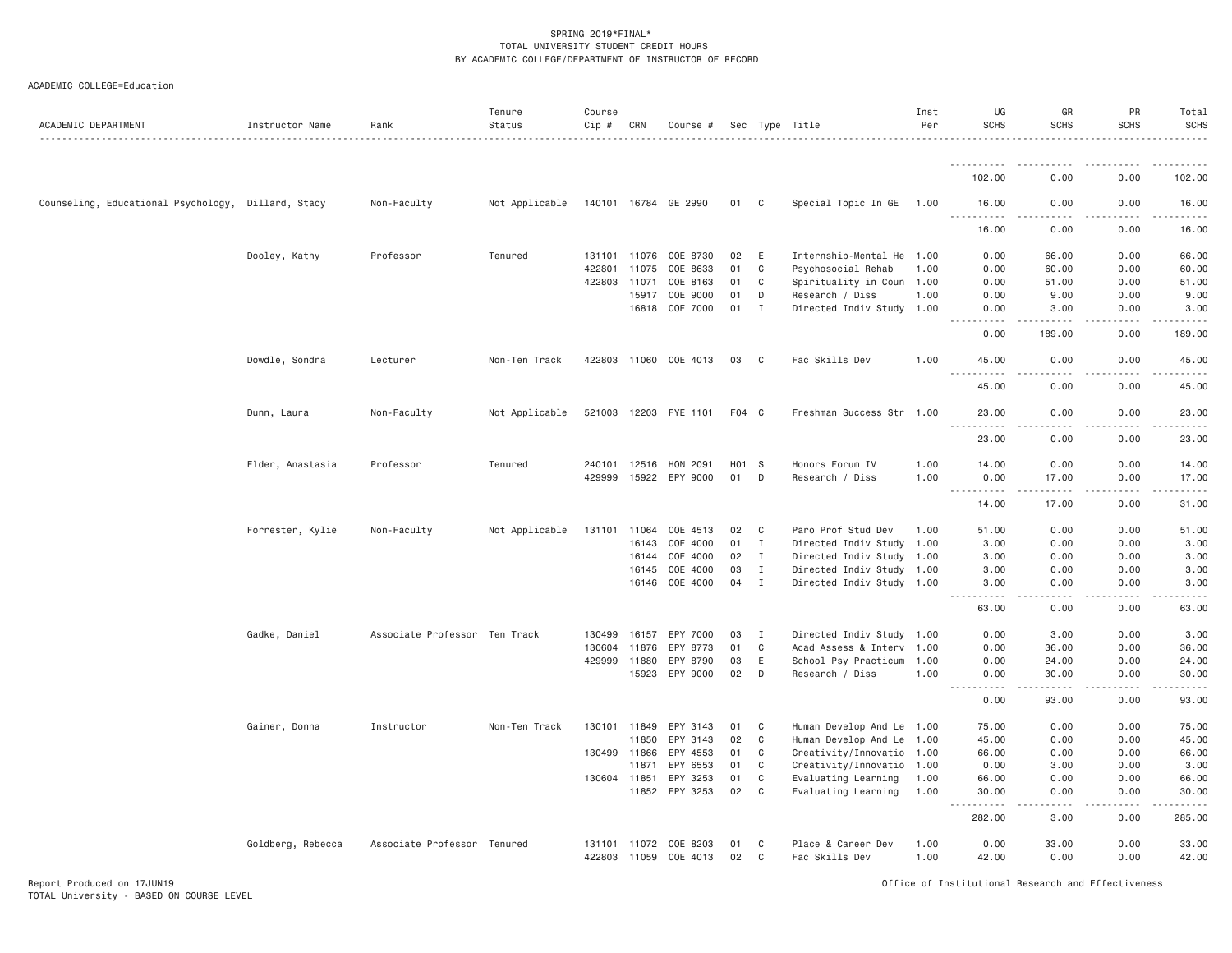| ACADEMIC DEPARTMENT                                   | Instructor Name     | Rank                          | Tenure<br>Status | Course<br>Cip #              | CRN            | Course #                   |                |        | Sec Type Title                                         | Inst<br>Per  | UG<br><b>SCHS</b>                                                                                                                                                                                                                                                                                                                                                                                    | GR<br><b>SCHS</b>                                                                                                                                             | PR<br><b>SCHS</b>   | Total<br><b>SCHS</b>           |
|-------------------------------------------------------|---------------------|-------------------------------|------------------|------------------------------|----------------|----------------------------|----------------|--------|--------------------------------------------------------|--------------|------------------------------------------------------------------------------------------------------------------------------------------------------------------------------------------------------------------------------------------------------------------------------------------------------------------------------------------------------------------------------------------------------|---------------------------------------------------------------------------------------------------------------------------------------------------------------|---------------------|--------------------------------|
| Counseling, Educational Psychology, Goldberg, Rebecca |                     | Associate Professor Tenured   |                  | 422803 11069                 | 15918          | COE 8013<br>COE 9000       | 03<br>02       | C<br>D | Couns Skills<br>Research / Diss                        | 1.00<br>1.00 | 0.00<br>0.00                                                                                                                                                                                                                                                                                                                                                                                         | 39.00<br>9.00                                                                                                                                                 | 0.00<br>0.00        | 39.00<br>9.00                  |
|                                                       |                     |                               |                  |                              |                |                            |                |        |                                                        |              | .<br>42.00                                                                                                                                                                                                                                                                                                                                                                                           | $\frac{1}{2} \left( \frac{1}{2} \right) \left( \frac{1}{2} \right) \left( \frac{1}{2} \right) \left( \frac{1}{2} \right) \left( \frac{1}{2} \right)$<br>81.00 | 2.2.2.2.2<br>0.00   | $\omega$ is a set of<br>123.00 |
|                                                       | Gooden-Hunley, Lisa | Non-Faculty                   | Not Applicable   |                              |                | 231303 12224 GE 3513       | 14 C           |        | Technical Writing                                      | 1.00         | 63.00                                                                                                                                                                                                                                                                                                                                                                                                | 0.00                                                                                                                                                          | 0.00                | 63.00                          |
|                                                       |                     |                               |                  |                              |                |                            |                |        |                                                        |              | $- - -$<br>.<br>63.00                                                                                                                                                                                                                                                                                                                                                                                | .<br>0.00                                                                                                                                                     | $- - - - -$<br>0.00 | .<br>63.00                     |
|                                                       | Gray, Jasmine       | Grad Teach Assist             | Non-Ten Track    | 131101 11053                 |                | COE 1323                   | 03<br>04       | C<br>C | Career Planning                                        | 0.75         | 42.75                                                                                                                                                                                                                                                                                                                                                                                                | 0.00                                                                                                                                                          | 0.00                | 42.75                          |
|                                                       |                     |                               |                  |                              |                | 11054 COE 1323             |                |        | Career Planning                                        | 0.75         | 38.25<br>$\frac{1}{2} \left( \frac{1}{2} \right) \left( \frac{1}{2} \right) \left( \frac{1}{2} \right) \left( \frac{1}{2} \right) \left( \frac{1}{2} \right)$<br>81.00                                                                                                                                                                                                                               | 0.00<br>$\sim$ $\sim$ $\sim$ $\sim$<br>0.00                                                                                                                   | 0.00<br>.<br>0.00   | 38.25<br>.<br>81.00            |
|                                                       |                     |                               |                  |                              |                |                            |                |        |                                                        |              |                                                                                                                                                                                                                                                                                                                                                                                                      |                                                                                                                                                               |                     |                                |
|                                                       | Henington, Carlen   | Professor                     | Tenured          | 422806<br>429999             | 11882<br>11878 | EPY 9713<br>EPY 8790       | 01<br>01       | B<br>Ε | Adv Psy Consultation 1.00<br>School Psy Practicum 1.00 |              | 0.00<br>0.00                                                                                                                                                                                                                                                                                                                                                                                         | 24.00<br>27.00                                                                                                                                                | 0.00<br>0.00        | 24.00<br>27.00                 |
|                                                       |                     |                               |                  |                              |                |                            |                |        |                                                        |              | <u>.</u><br>0.00                                                                                                                                                                                                                                                                                                                                                                                     | $- - - - -$<br>51.00                                                                                                                                          | .<br>0.00           | .<br>51.00                     |
|                                                       | Hill, Dante         | Non-Faculty                   | Not Applicable   |                              |                | 131101 11063 COE 4513      | 01             | C.     | Paro Prof Stud Dev                                     | 1.00         | 60.00                                                                                                                                                                                                                                                                                                                                                                                                | 0.00                                                                                                                                                          | 0.00                | 60.00                          |
|                                                       |                     |                               |                  |                              |                |                            |                |        |                                                        |              | .<br>60.00                                                                                                                                                                                                                                                                                                                                                                                           | .<br>0.00                                                                                                                                                     | .<br>0.00           | .<br>60.00                     |
|                                                       | Hyer, Nicholas      | Non-Faculty                   | Not Applicable   | 130301                       | 12680          | LSK 1141                   | 04             | C      | College Success II                                     | 1.00         | 8.00                                                                                                                                                                                                                                                                                                                                                                                                 | 0.00                                                                                                                                                          | 0.00                | 8.00                           |
|                                                       |                     |                               |                  | 521003 12201                 | 12681          | LSK 1141<br>FYE 1101       | 05<br>F01 C    | C      | College Success II<br>Freshman Success Str 1.00        | 1.00         | 5.00<br>148.00                                                                                                                                                                                                                                                                                                                                                                                       | 0.00<br>0.00                                                                                                                                                  | 0.00<br>0.00        | 5.00<br>148.00                 |
|                                                       |                     |                               |                  |                              |                |                            |                |        |                                                        |              | $  -$<br>.<br>161.00                                                                                                                                                                                                                                                                                                                                                                                 | .<br>0.00                                                                                                                                                     | -----<br>0.00       | 161.00                         |
|                                                       | Irvin, Edna         | Non-Faculty                   | Not Applicable   | 131101 11051                 |                | COE 1323                   | 01             | C      | Career Planning                                        | 0.75         | 36.00                                                                                                                                                                                                                                                                                                                                                                                                | 0.00                                                                                                                                                          | 0.00                | 36.00                          |
|                                                       |                     |                               |                  | 240102 12582                 |                | IDS 4111                   | 02             | C      | Professional Seminar 1.00                              |              | 26.00<br>.                                                                                                                                                                                                                                                                                                                                                                                           | 0.00                                                                                                                                                          | 0.00                | 26.00                          |
|                                                       |                     |                               |                  |                              |                |                            |                |        |                                                        |              | 62.00                                                                                                                                                                                                                                                                                                                                                                                                | 0.00                                                                                                                                                          | 0.00                | 62.00                          |
|                                                       | Justice, Cheryl     | Associate Professor Tenured   |                  | 131101 11077                 | 11079          | COE 8730<br>COE 8740       | 03<br>02       | Ε<br>E | Internship<br>Acad Yr Field ExpII-                     | 1.00<br>1.00 | 0.00<br>0.00                                                                                                                                                                                                                                                                                                                                                                                         | 9.00<br>18.00                                                                                                                                                 | 0.00<br>0.00        | 9.00<br>18.00                  |
|                                                       |                     |                               |                  | 422803                       | 14759          | COE 9043                   | 01             | C      | Adv Group Wk & Sys                                     | 1.00         | 0.00                                                                                                                                                                                                                                                                                                                                                                                                 | 15.00                                                                                                                                                         | 0.00                | 15.00                          |
|                                                       |                     |                               |                  |                              | 15919          | COE 9000                   | 03             | D      | Research / Diss                                        | 1.00         | 0.00<br>$\frac{1}{2} \frac{1}{2} \frac{1}{2} \frac{1}{2} \frac{1}{2} \frac{1}{2} \frac{1}{2} \frac{1}{2} \frac{1}{2} \frac{1}{2} \frac{1}{2} \frac{1}{2} \frac{1}{2} \frac{1}{2} \frac{1}{2} \frac{1}{2} \frac{1}{2} \frac{1}{2} \frac{1}{2} \frac{1}{2} \frac{1}{2} \frac{1}{2} \frac{1}{2} \frac{1}{2} \frac{1}{2} \frac{1}{2} \frac{1}{2} \frac{1}{2} \frac{1}{2} \frac{1}{2} \frac{1}{2} \frac{$ | 2.00<br>د ما ما ما                                                                                                                                            | 0.00<br>.           | 2.00<br>.                      |
|                                                       |                     |                               |                  |                              |                |                            |                |        |                                                        |              | 0.00                                                                                                                                                                                                                                                                                                                                                                                                 | 44.00                                                                                                                                                         | 0.00                | 44.00                          |
|                                                       | Karriem, Dinetta    | Non-Faculty                   | Not Applicable   |                              |                | 512399 11057 COE 3313      | 01 C           |        | Rehabilitation Servs 1.00                              |              | 87.00<br>$\sim$ $\sim$ $\sim$                                                                                                                                                                                                                                                                                                                                                                        | 0.00<br>د د د د                                                                                                                                               | 0.00<br>2.2.2.2.2   | 87.00<br>.                     |
|                                                       |                     |                               |                  |                              |                |                            |                |        |                                                        |              | 87.00                                                                                                                                                                                                                                                                                                                                                                                                | 0.00                                                                                                                                                          | 0.00                | 87.00                          |
|                                                       | LeJeune, Bonnie     | Non-Faculty                   | Not Applicable   | 131009                       | 14112          | COE 6303<br>14113 COE 6323 | 501 C<br>501 C |        | Re Hab Visual Impair 1.00<br>Sensory Aid Technlgy 1.00 |              | 0.00<br>0.00                                                                                                                                                                                                                                                                                                                                                                                         | 30.00<br>30.00                                                                                                                                                | 0.00<br>0.00        | 30.00<br>30.00                 |
|                                                       |                     |                               |                  |                              |                |                            |                |        |                                                        |              | <u>.</u>                                                                                                                                                                                                                                                                                                                                                                                             | $\frac{1}{2} \left( \frac{1}{2} \right) \left( \frac{1}{2} \right) \left( \frac{1}{2} \right) \left( \frac{1}{2} \right) \left( \frac{1}{2} \right)$          | .                   | .                              |
|                                                       |                     |                               |                  |                              |                |                            |                |        |                                                        |              | 0.00                                                                                                                                                                                                                                                                                                                                                                                                 | 60.00                                                                                                                                                         | 0.00                | 60.00                          |
|                                                       | Leach, Nicole       | Assistant Professor Ten Track |                  | 130601 11864<br>130603 14185 |                | EPY 4513<br>EDF 9373       | 01<br>503      | C<br>C | Ed Research<br>Ed Res Design                           | 1.00<br>1.00 | 63.00<br>0.00                                                                                                                                                                                                                                                                                                                                                                                        | 0.00<br>33.00                                                                                                                                                 | 0.00<br>0.00        | 63.00<br>33.00                 |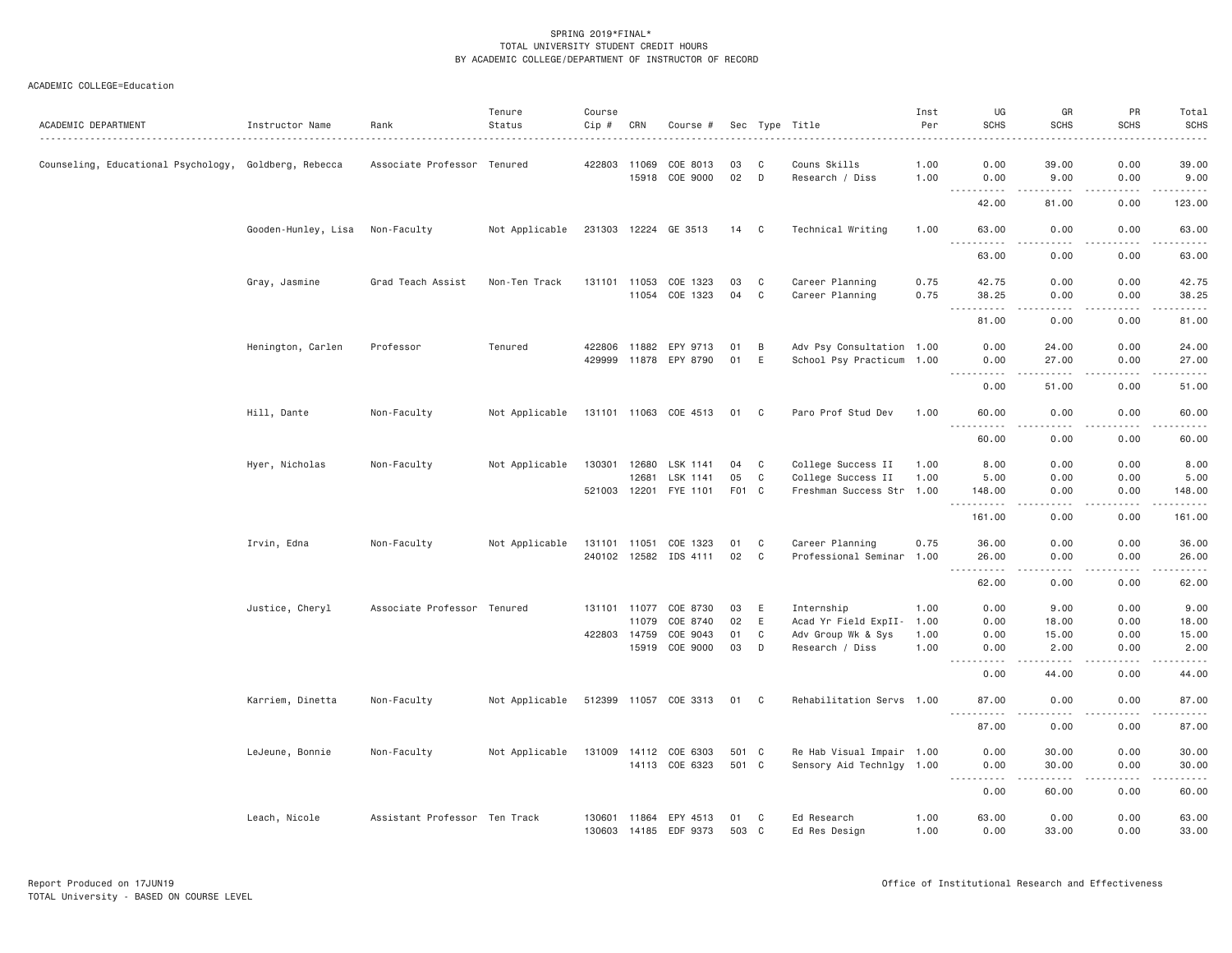## ACADEMIC COLLEGE=Education

| ACADEMIC DEPARTMENT                                | Instructor Name   | Rank                                               | Tenure<br>Status | Course<br>Cip # | CRN          | Course #              |       |                            | Sec Type Title            | Inst<br>Per | UG<br><b>SCHS</b> | GR<br><b>SCHS</b>           | PR<br>SCHS            | Total<br><b>SCHS</b>  |
|----------------------------------------------------|-------------------|----------------------------------------------------|------------------|-----------------|--------------|-----------------------|-------|----------------------------|---------------------------|-------------|-------------------|-----------------------------|-----------------------|-----------------------|
|                                                    |                   |                                                    |                  |                 |              |                       |       |                            |                           |             |                   |                             |                       |                       |
|                                                    |                   |                                                    |                  |                 |              |                       |       |                            |                           |             | 63,00             | 33,00                       | 0.00                  | 96.00                 |
| Counseling, Educational Psychology, Looby, Eugenie |                   | Professor                                          | Tenured          |                 | 422707 11070 | COE 8073              | 01    | C                          | Cultural Found/Couns 1.00 |             | 0.00              | 30.00                       | 0.00                  | 30.00                 |
|                                                    |                   |                                                    |                  | 422803          | 15920        | COE 9000              | 04    | D                          | Research / Diss           | 1.00        | 0.00              | 1.00                        | 0.00                  | 1.00                  |
|                                                    |                   |                                                    |                  | 511508 11080    |              | COE 8763              | 01    | C                          | Coun Sex Abuse Clien 1.00 |             | 0.00              | 21.00                       | 0.00                  | 21.00                 |
|                                                    |                   |                                                    |                  |                 |              |                       |       |                            |                           |             | .<br>0.00         | .<br>52.00                  | .<br>0.00             | .<br>52.00            |
|                                                    | Mazahreh, Laith   | Assistant Professor Ten Track                      |                  | 131101          | 11081        | COE 8923              | 01    | C                          | Seminar School Couns      | 1.00        | 0.00              | 21.00                       | 0.00                  | 21.00                 |
|                                                    |                   |                                                    |                  | 422803          | 11058        | COE 4013              | 01    | C                          | Fac Skills Dev            | 1.00        | 33.00             | 0.00                        | 0.00                  | 33.00                 |
|                                                    |                   |                                                    |                  |                 | 11067        | COE 8013              | 01    | C                          | Couns Skills              | 1.00        | 0.00<br><b></b>   | 21.00<br>.                  | 0.00<br>.             | 21.00<br>.            |
|                                                    |                   |                                                    |                  |                 |              |                       |       |                            |                           |             | 33.00             | 42.00                       | 0.00                  | 75.00                 |
|                                                    | McCleon, Tawny    | Associate Professor Tenured                        |                  |                 | 130499 15386 | EPY 7000              | 01    | I                          | Directed Indiv Study 1.00 |             | 0.00              | 3.00                        | 0.00                  | 3.00                  |
|                                                    |                   |                                                    |                  |                 | 15387        | EPY 7000              | 02    | $\mathbf{I}$               | Directed Indiv Study 1.00 |             | 0.00              | 3.00                        | 0.00                  | 3.00                  |
|                                                    |                   |                                                    |                  | 422805          | 11872        | EPY 8133              | 01    | C                          | School Crisis Prev &      | 1.00        | 0.00              | 27.00                       | 0.00                  | 27.00                 |
|                                                    |                   |                                                    |                  |                 | 11877        | EPY 8780              | 01    | C                          | Internship Sch Psy        | 1.00        | 0.00              | 18,00                       | 0.00                  | 18.00                 |
|                                                    |                   |                                                    |                  | 422806          | 11884        | EPY 9730              | 01    | E                          | Doc Psy Internship        | 1.00        | 0.00              | 18.00                       | 0.00                  | 18.00                 |
|                                                    |                   |                                                    |                  | 429999          | 15925        | EPY 9000              | 04    | D                          | Research / Diss           | 1.00        | 0.00<br>.         | 11.00<br>$- - - - -$        | 0.00<br>المتمامين     | 11.00<br>.            |
|                                                    |                   |                                                    |                  |                 |              |                       |       |                            |                           |             | 0.00              | 80.00                       | 0.00                  | 80.00                 |
|                                                    | McDade, Yolanda   | Non-Employee                                       | Not Applicable   |                 |              | 422803 11068 COE 8013 | 02    | $\overline{\phantom{a}}$ C | Couns Skills              | 1.00        | 0.00              | 42.00                       | 0.00                  | 42.00                 |
|                                                    |                   |                                                    |                  |                 |              |                       |       |                            |                           |             | 0.00              | 42.00                       | 0.00                  | 42.00                 |
|                                                    | Owens, Hannah     | Non-Faculty                                        | Not Applicable   | 131309          | 14448        | TKT 4763              | 501 C |                            | Digital Tools/Learni 1.00 |             | 42.00             | 0.00                        | 0.00                  | 42.00                 |
|                                                    |                   |                                                    |                  |                 |              | 14452 TKT 6763        | 501 C |                            | Digital Tools/Learni 1.00 |             | 0.00              | 3.00                        | 0.00                  | 3.00                  |
|                                                    |                   |                                                    |                  |                 |              |                       |       |                            |                           |             | .                 | $- - - -$                   | .                     | .                     |
|                                                    |                   |                                                    |                  |                 |              |                       |       |                            |                           |             | 42.00             | 3.00                        | 0.00                  | 45.00                 |
|                                                    | Palmer, Charles   | Associate Professor Tenured                        |                  |                 | 131101 11078 | COE 8730              | 04    | E                          | Internship - Rehab        | 1.00        | 0.00              | 24.00                       | 0.00                  | 24.00                 |
|                                                    |                   |                                                    |                  | 422803          | 15921        | COE 9000              | 05    | D                          | Research / Diss           | 1.00        | 0.00              | 1.00                        | 0.00                  | 1.00                  |
|                                                    |                   |                                                    |                  |                 |              |                       |       |                            |                           |             | .                 | $- - - - -$                 | .                     | .                     |
|                                                    |                   |                                                    |                  |                 |              |                       |       |                            |                           |             | 0.00              | 25.00                       | 0.00                  | 25.00                 |
|                                                    | Rich, Darby       | Grad Service Assist Non-Ten Track                  |                  | 521003 12204    |              | FYE 1101              | F05 C |                            | Freshman Success Str 1.00 |             | 18.00             | 0.00                        | 0.00<br>$\frac{1}{2}$ | 18.00<br>$    -$      |
|                                                    |                   |                                                    |                  |                 |              |                       |       |                            |                           |             | 18.00             | 0.00                        | 0.00                  | 18.00                 |
|                                                    | Seymour, Dana     | Lecturer                                           | Non-Ten Track    | 130604          | 14225        | EPY 8473              | 501 C |                            | Mid Level Assessment 1.00 |             | 0.00              | 30.00                       | 0.00                  | 30.00                 |
|                                                    |                   |                                                    |                  |                 | 15630        | EPY 8473              | 202 C |                            | Mid Level Assessment 1.00 |             | 0.00              | 6.00                        | 0.00                  | 6.00                  |
|                                                    |                   |                                                    |                  |                 |              |                       |       |                            |                           |             | .                 | $- - - - -$                 | .<br>0.00             | . <u>.</u> .<br>36.00 |
|                                                    | Stevens, Cristina | Non-Faculty                                        | Not Applicable   |                 |              | 139999 11056 COE 2323 | 01 C  |                            | Hist Heritage & Camp 0.50 |             | 0.00<br>61.50     | 36.00<br>0.00               | 0.00                  | 61.50                 |
|                                                    |                   |                                                    |                  |                 |              |                       |       |                            |                           |             | .                 | $\sim$ $\sim$ $\sim$ $\sim$ | .                     | والمناصبات            |
|                                                    |                   |                                                    |                  |                 |              |                       |       |                            |                           |             | 61.50             | 0.00                        | 0.00                  | 61.50                 |
|                                                    |                   | Stratton-Gadke, Kase Assistant Professor Ten Track |                  | 422801          | 11875        | EPY 8493              | 01    | C                          | Soc-Emotional & Beh       | 1.00        | 0.00              | 27.00                       | 0.00                  | 27.00                 |
|                                                    |                   |                                                    |                  | 429999          | 11879        | EPY 8790              | 02    | E                          | School Psy Practicum 1.00 |             | 0.00              | 27.00                       | 0.00                  | 27.00                 |
|                                                    |                   |                                                    |                  |                 | 11883        | EPY 9723              | 01    | S                          | Sem Contemp Ed/Sch P 1.00 |             | 0.00              | 30.00                       | 0.00                  | 30.00                 |

Report Produced on 17JUN19 Office of Institutional Research and Effectiveness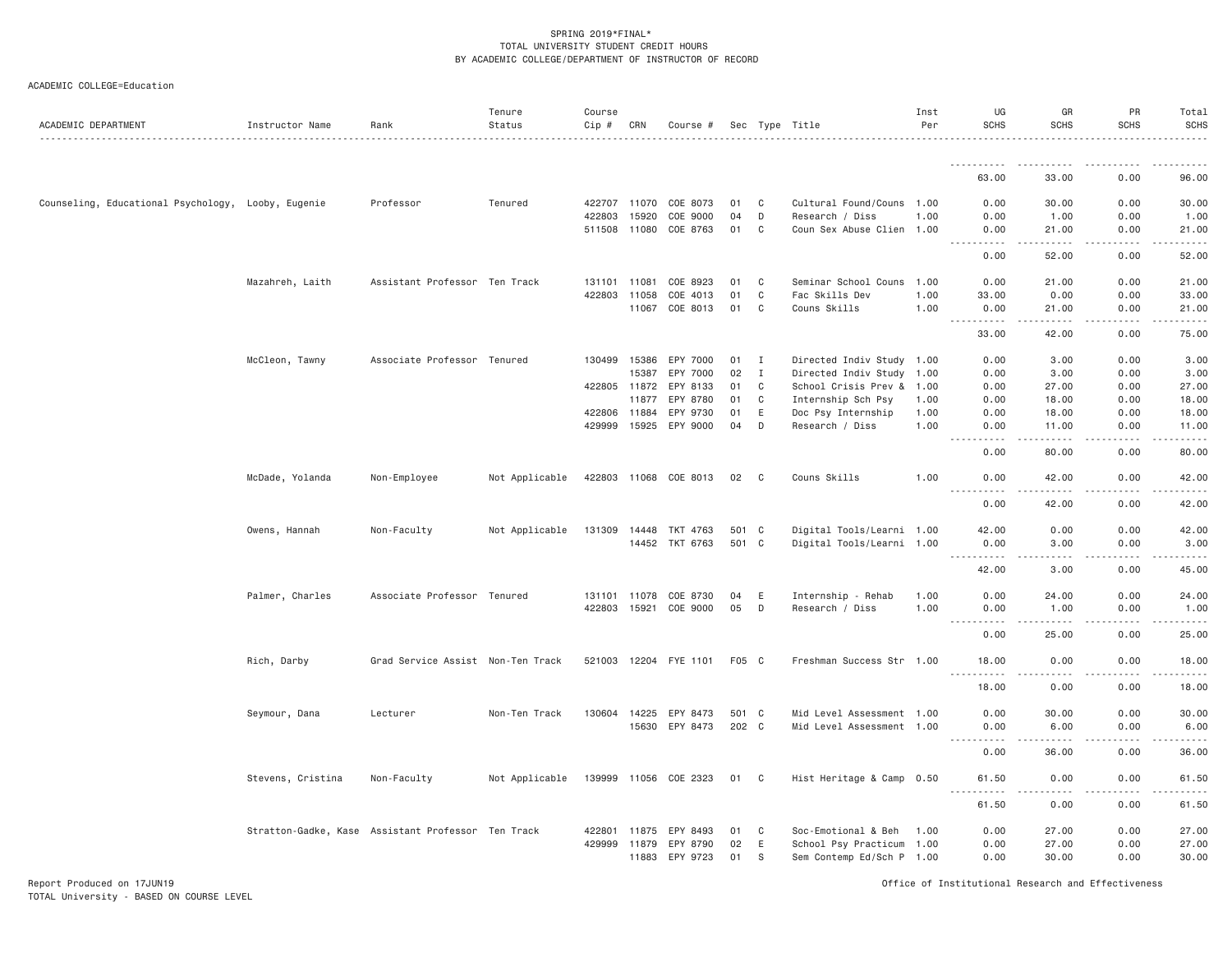| ACADEMIC DEPARTMENT                                                                    | Instructor Name  | Rank                              | Tenure<br>Status | Course<br>Cip # | CRN          | Course #                     |       |             | Sec Type Title            | Inst<br>Per | UG<br><b>SCHS</b>                                                                                           | GR<br><b>SCHS</b>     | PR<br><b>SCHS</b> | Total<br><b>SCHS</b>  |
|----------------------------------------------------------------------------------------|------------------|-----------------------------------|------------------|-----------------|--------------|------------------------------|-------|-------------|---------------------------|-------------|-------------------------------------------------------------------------------------------------------------|-----------------------|-------------------|-----------------------|
| Counseling, Educational Psychology, Stratton-Gadke, Kase Assistant Professor Ten Track |                  |                                   |                  |                 |              | 429999 15926 EPY 9000        | 05    | D           | Research / Diss           | 1.00        | 0.00                                                                                                        | 10.00                 | 0.00              | 10.00                 |
|                                                                                        |                  |                                   |                  |                 |              |                              |       |             |                           |             | <u>.</u><br>0.00                                                                                            | <u>.</u><br>94.00     | .<br>0.00         | .<br>94.00            |
|                                                                                        | Suddeath, Eric   | Assistant Professor Ten Track     |                  |                 |              | 422803 13950 EPY 8263        | 201 C |             | Psy Test Ed Rel Set       | 1.00        | 0.00                                                                                                        | 27.00                 | 0.00              | 27.00                 |
|                                                                                        |                  |                                   |                  |                 | 14922        | COE 8023                     | 201 C |             | Counseling Theory         | 1.00        | 0.00                                                                                                        | 18.00                 | 0.00              | 18.00                 |
|                                                                                        |                  |                                   |                  |                 | 14970        | EPY 8263                     | 202 C |             | Psy Test Ed Rel Set       | 1.00        | 0.00                                                                                                        | 6.00                  | 0.00              | 6.00                  |
|                                                                                        |                  |                                   |                  |                 | 16023        | COE 7000                     | 201 I |             | Directed Indiv Study 1.00 |             | 0.00                                                                                                        | 3.00                  | 0.00              | 3.00                  |
|                                                                                        |                  |                                   |                  |                 | 16638        | COE 7000                     | 203 I |             | Directed Indiv Study 1.00 |             | 0.00<br>. <b>.</b>                                                                                          | 3.00<br>. <b>.</b>    | 0.00<br>.         | 3.00<br>.             |
|                                                                                        |                  |                                   |                  |                 |              |                              |       |             |                           |             | 0.00                                                                                                        | 57.00                 | 0.00              | 57.00                 |
|                                                                                        | Vincent, Chelsey | Instructor                        | Non-Ten Track    |                 |              | 131315 12667 LSK 1023        | 02 C  |             | Col Read/Study Skill 1.00 |             | 99.00<br>$   -$                                                                                             | 0.00                  | 0.00              | 99.00                 |
|                                                                                        |                  |                                   |                  |                 |              |                              |       |             |                           |             | 99.00                                                                                                       | 0.00                  | 0.00              | 99.00                 |
|                                                                                        | Wang, Chih-Hsuan | Lecturer                          | Non-Ten Track    |                 | 130603 14223 | EPY 6214                     | 501 C |             | Ed & Psy Statistics       | 1.00        | 0.00                                                                                                        | 84.00                 | 0.00              | 84.00                 |
|                                                                                        |                  |                                   |                  |                 |              | 14224 EPY 8214               | 501 B |             | Adv Ed & Psy Stat         | 1.00        | 0.00<br>. <b>.</b>                                                                                          | 36.00<br>.            | 0.00<br>.         | 36.00<br>.            |
|                                                                                        |                  |                                   |                  |                 |              |                              |       |             |                           |             | 0.00                                                                                                        | 120.00                | 0.00              | 120.00                |
|                                                                                        | Wei, Tianlan     | Assistant Professor Ten Track     |                  |                 | 130499 11863 | EPY 4313                     | 01    | C           | Measure & Eval            | 1.00        | 96.00                                                                                                       | 0.00                  | 0.00              | 96.00                 |
|                                                                                        |                  |                                   |                  |                 | 16795        | EPY 7000                     | 04    | $\mathbf I$ | Directed Indiv Study      | 1.00        | 0.00                                                                                                        | 3.00                  | 0.00              | 3.00                  |
|                                                                                        |                  |                                   |                  | 130603 11869    |              | EPY 6214                     | 01    | C           | Ed & Psy Statistics       | 1.00        | 0.00                                                                                                        | 60.00                 | 0.00              | 60.00                 |
|                                                                                        |                  |                                   |                  |                 | 11870        | EPY 6214                     | 02    | К           | Ed & Psy Statistics       | 1.00        | 0.00                                                                                                        | 0.00                  | 0.00              | 0.00                  |
|                                                                                        |                  |                                   |                  | 422708          | 14757        | EPY 8513                     | 01    | C           | Psychometric Theory       | 1.00        | 0.00                                                                                                        | 51.00                 | 0.00              | 51.00                 |
|                                                                                        |                  |                                   |                  | 429999          |              | 16947 EPY 9000               | 06    | D           | Research / Diss           | 1.00        | 0.00<br>$\sim$ $\sim$ $\sim$<br>.                                                                           | 9.00<br>.             | 0.00<br>.         | 9.00<br>.             |
|                                                                                        |                  |                                   |                  |                 |              |                              |       |             |                           |             | 96.00                                                                                                       | 123.00                | 0.00              | 219.00                |
|                                                                                        | Weir, Karla      | Lecturer                          | Non-Ten Track    | 131101 13892    |              | COE 8730                     | 203 E |             | Internship                | 1.00        | 0.00                                                                                                        | 12.00                 | 0.00              | 12.00                 |
|                                                                                        |                  |                                   |                  |                 | 13893        | COE 8740                     | 201 E |             | Acad Yr Field ExpII-      | 1.00        | 0.00                                                                                                        | 6.00                  | 0.00              | 6.00                  |
|                                                                                        |                  |                                   |                  |                 | 15227        | COE 8730                     | 202 E |             | Internship                | 1.00        | 0.00<br>$\frac{1}{2} \left( \frac{1}{2} \right) \left( \frac{1}{2} \right) \left( \frac{1}{2} \right)$<br>. | 36.00<br>.            | 0.00<br>.         | 36.00<br>. <u>.</u> . |
|                                                                                        |                  |                                   |                  |                 |              |                              |       |             |                           |             | 0.00                                                                                                        | 54.00                 | 0.00              | 54.00                 |
|                                                                                        | Whitton, Brenna  | Grad Service Assist Non-Ten Track |                  |                 |              | 521003 13654 SLCE 3412 C01 C |       |             | Montgomery Ldshp Pro 0.01 |             | 0.82                                                                                                        | 0.00                  | 0.00              | 0.82                  |
|                                                                                        |                  |                                   |                  |                 |              | 13656 SLCE 4812 C01 C        |       |             | Montgomery Ldshp Pr 0.01  |             | 0.78<br>.                                                                                                   | 0.00<br>$\frac{1}{2}$ | 0.00<br>.         | 0.78<br>.             |
|                                                                                        |                  |                                   |                  |                 |              |                              |       |             |                           |             | 1.60                                                                                                        | 0.00                  | 0.00              | 1.60                  |
|                                                                                        | Wilder, Carmen   | Non-Faculty                       | Not Applicable   | 521003          |              | 13654 SLCE 3412 C01 C        |       |             | Montgomery Ldshp Pro 0.99 |             | 81.18                                                                                                       | 0.00                  | 0.00              | 81.18                 |
|                                                                                        |                  |                                   |                  |                 |              | 13656 SLCE 4812 C01 C        |       |             | Montgomery Ldshp Pr 0.98  |             | 76.44<br>$\sim$ $\sim$ $\sim$<br>.                                                                          | 0.00<br>$  -$         | 0.00<br>بالمحام   | 76.44<br>.            |
|                                                                                        |                  |                                   |                  |                 |              |                              |       |             |                           |             | 157.62                                                                                                      | 0.00                  | 0.00              | 157.62                |
|                                                                                        | Woodall, Heather | Non-Faculty                       | Not Applicable   | 131101 11051    |              | COE 1323                     | 01    | C           | Career Planning           | 0.25        | 12.00                                                                                                       | 0.00                  | 0.00              | 12.00                 |
|                                                                                        |                  |                                   |                  |                 | 11052        | COE 1323                     | 02    | $\mathbf C$ | Career Planning           | 0.25        | 15.00                                                                                                       | 0.00                  | 0.00              | 15.00                 |
|                                                                                        |                  |                                   |                  |                 | 11053        | COE 1323                     | 03    | C           | Career Planning           | 0.25        | 14.25                                                                                                       | 0.00                  | 0.00              | 14.25                 |
|                                                                                        |                  |                                   |                  |                 | 11054        | COE 1323                     | 04    | $\mathbf C$ | Career Planning           | 0.25        | 12.75                                                                                                       | 0.00                  | 0.00              | 12.75                 |
|                                                                                        |                  |                                   |                  |                 | 11055        | COE 1323                     | 05    | C           | Career Planning           | 1.00        | 57.00<br>1.1.1.1.1<br>$\sim$ $\sim$ $\sim$ $\sim$                                                           | 0.00<br>$- - -$       | 0.00<br>.         | 57.00<br>.            |
|                                                                                        |                  |                                   |                  |                 |              |                              |       |             |                           |             | 111.00                                                                                                      | 0.00                  | 0.00              | 111.00                |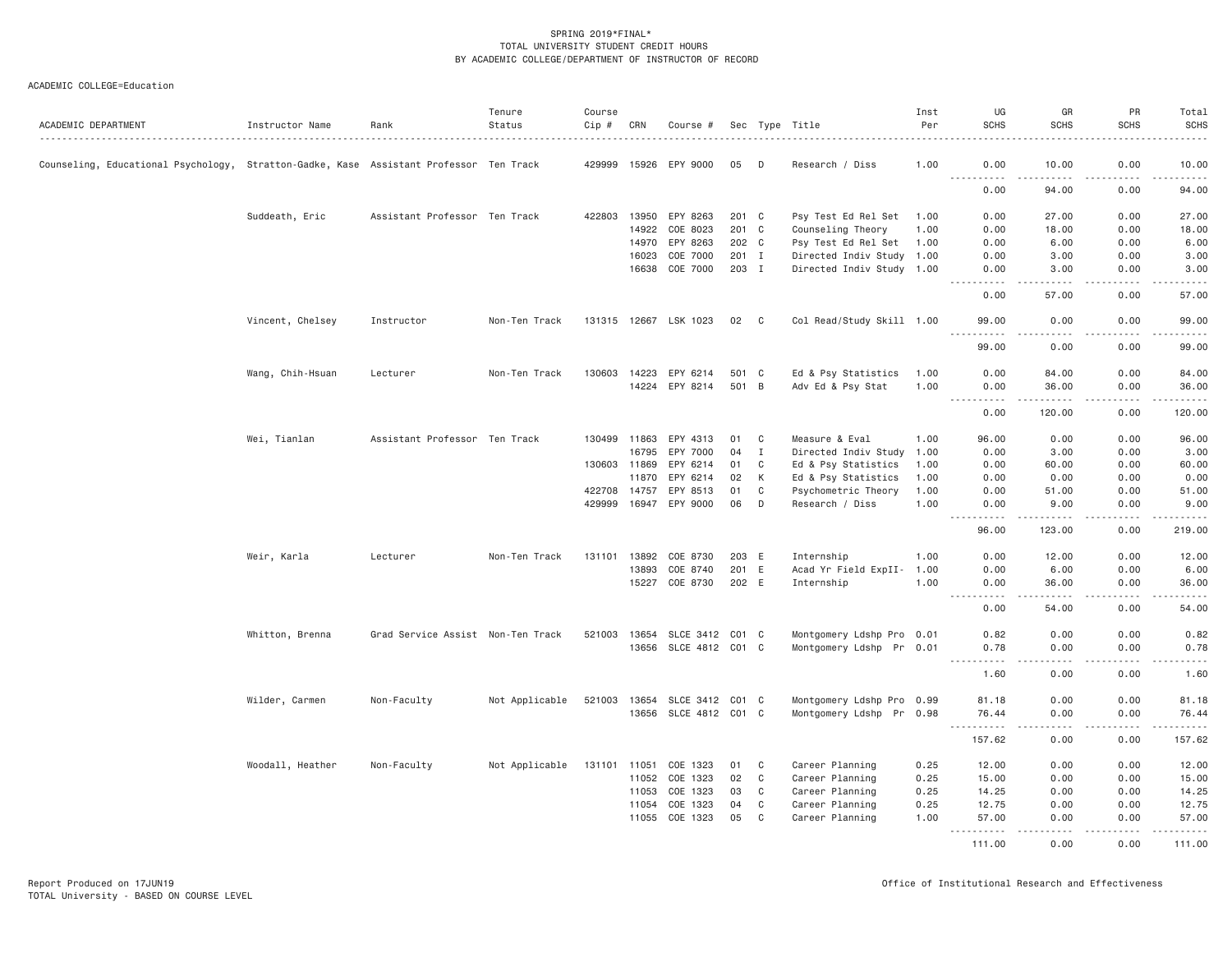| ACADEMIC DEPARTMENT                                                                                                  | Instructor Name     | Rank        | Tenure<br>Status | Course<br>Cip #  | CRN            | Course #                               |                         |     | Sec Type Title                                                   | Inst<br>Per  | UG<br>SCHS                        | GR<br><b>SCHS</b>      | PR<br><b>SCHS</b>    | Total<br>SCHS          |
|----------------------------------------------------------------------------------------------------------------------|---------------------|-------------|------------------|------------------|----------------|----------------------------------------|-------------------------|-----|------------------------------------------------------------------|--------------|-----------------------------------|------------------------|----------------------|------------------------|
| Counseling, Educational Psychology, Wozny, Darren                                                                    |                     | Professor   | Tenured          | 131101<br>422803 | 13895<br>13888 | COE 8913<br>COE 8013<br>16362 COE 7000 | 201 C<br>201 C<br>202 I |     | Counseling Children<br>Couns Skills<br>Directed Indiv Study 1.00 | 1.00<br>1.00 | 0.00<br>0.00<br>0.00              | 21.00<br>21.00<br>1.00 | 0.00<br>0.00<br>0.00 | 21.00<br>21.00<br>1.00 |
|                                                                                                                      |                     |             |                  |                  | 16754          | COE 7000<br>511501 14923 COE 8783      | 206 I<br>201 C          |     | Directed Indiv Study 1.00<br>Counsel Chem Dep Fam 1.00           |              | 0.00<br>0.00                      | 1.00<br>18,00          | 0.00<br>0.00         | 1.00<br>18.00          |
|                                                                                                                      | Young Hyatt, Regina | Non-Faculty | Not Applicable   | 130401 12409     |                | HED 8623                               | 01                      | C . | Divers Global and Co 1.00                                        |              | 0.00<br>0.00                      | 62.00<br>36.00         | 0.00<br>0.00         | 62.00<br>36.00         |
|                                                                                                                      |                     |             |                  |                  |                |                                        |                         |     |                                                                  |              | -----------<br>0.00               | -----------<br>36.00   | .<br>0.00            | .<br>36.00             |
| =====================================<br>Counseling, Educational Psychology,<br>==================================== |                     |             |                  |                  |                |                                        |                         |     |                                                                  |              | =========<br>3744.22<br>========= | 1403.00<br>==========  | 0.00<br>=========    | 5147.22<br>=========   |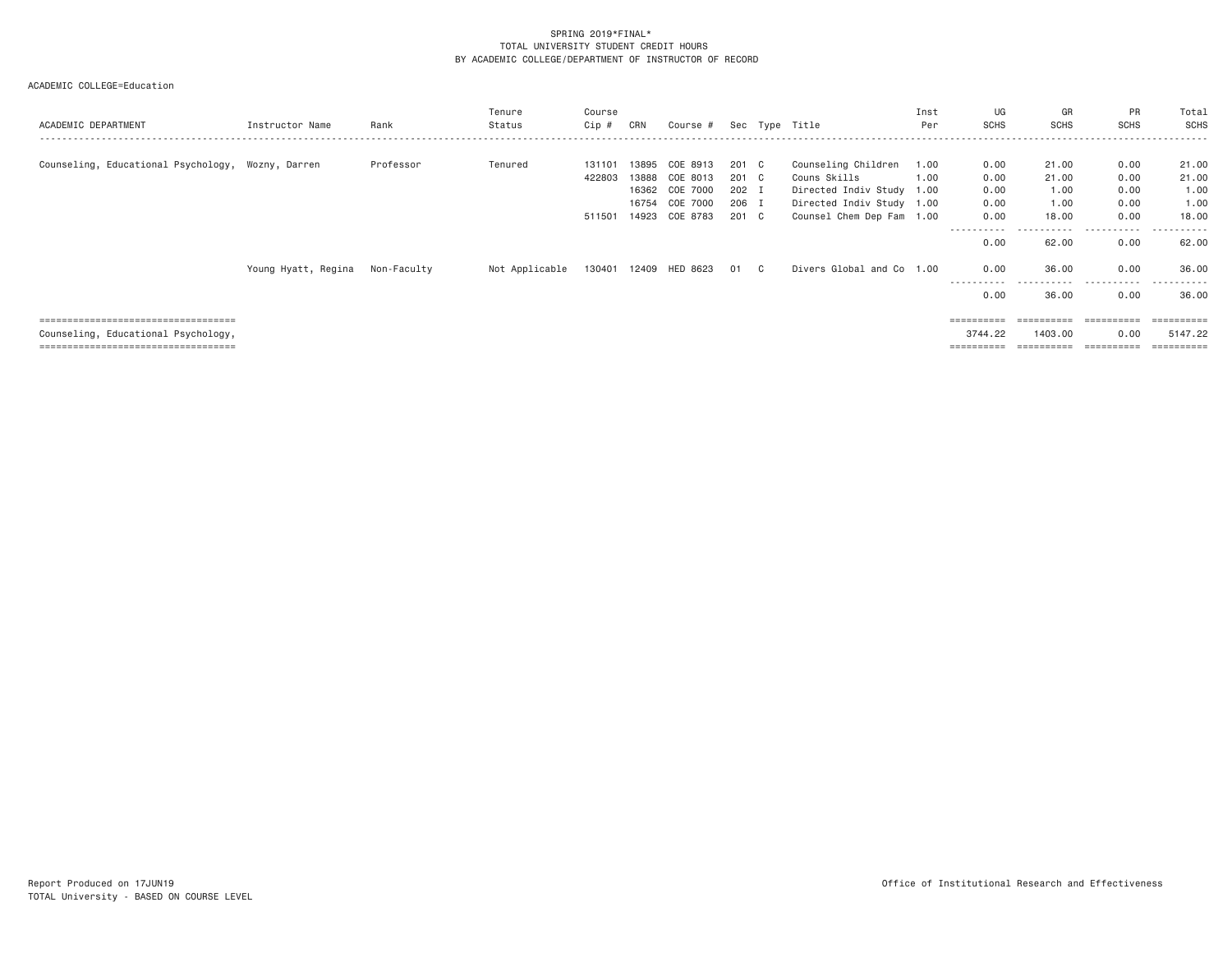| ACADEMIC DEPARTMENT                                 | Instructor Name                 | Rank                          | Tenure<br>Status | Course<br>Cip # | CRN   | Course #                   |          |                | Sec Type Title                                         | Inst<br>Per  | UG<br><b>SCHS</b>                                                                                                                                      | GR<br><b>SCHS</b>     | PR<br><b>SCHS</b> | Total<br><b>SCHS</b> |
|-----------------------------------------------------|---------------------------------|-------------------------------|------------------|-----------------|-------|----------------------------|----------|----------------|--------------------------------------------------------|--------------|--------------------------------------------------------------------------------------------------------------------------------------------------------|-----------------------|-------------------|----------------------|
|                                                     |                                 |                               |                  |                 |       |                            |          |                |                                                        |              |                                                                                                                                                        |                       |                   | .                    |
| Curriculum, Instruction & Special E Alley, Kathleen |                                 | Assistant Professor Ten Track |                  | 131202 11490    | 17152 | EDE 3343<br>EDE 9000       | 02<br>05 | C<br>D         | Teach Adoles Lit<br>Research / Diss                    | 1.00<br>1.00 | 75.00<br>0.00                                                                                                                                          | 0.00<br>1.00          | 0.00<br>0.00      | 75.00<br>1.00        |
|                                                     |                                 |                               |                  | 131203 13611    |       | RDG 3423                   | 01       | C              | Middle Lvl Lit II                                      | 1.00         | 78.00                                                                                                                                                  | 0.00                  | 0.00              | 78.00                |
|                                                     |                                 |                               |                  |                 | 13612 | RDG 3423                   | 02       | C              | Middle Lvl Lit II                                      | 1.00         | 69.00                                                                                                                                                  | 0.00                  | 0.00              | 69.00                |
|                                                     |                                 |                               |                  | 240101 12543    |       | HON 4093                   | H13 S    |                | Honors Thesis                                          | 1.00         | 3.00                                                                                                                                                   | 0.00                  | 0.00              | 3.00                 |
|                                                     |                                 |                               |                  |                 |       |                            |          |                |                                                        |              | .                                                                                                                                                      | .                     | لأعاجب            | .                    |
|                                                     |                                 |                               |                  |                 |       |                            |          |                |                                                        |              | 225.00                                                                                                                                                 | 1.00                  | 0.00              | 226.00               |
|                                                     | Andrews, Hunter                 | Non-Employee                  | Not Applicable   |                 |       | 422814 14206 EDX 3213      | 502 C    |                | Indiv Inst Except Ch 1.00                              |              | 60.00<br>.                                                                                                                                             | 0.00<br>د د د د       | 0.00<br>-----     | 60.00<br>.           |
|                                                     |                                 |                               |                  |                 |       |                            |          |                |                                                        |              | 60.00                                                                                                                                                  | 0.00                  | 0.00              | 60.00                |
|                                                     | Atterberry, Tiffiney Instructor |                               | Non-Ten Track    | 131316 11496    |       | EDE 4113                   | 01       | B              | Teach Elem/Mid Level 1.00                              |              | 48.00                                                                                                                                                  | 0.00                  | 0.00              | 48.00                |
|                                                     |                                 |                               |                  |                 | 11497 | EDE 4113                   | 02       | B              | Teach Elem/Mid Level 1.00                              |              | 42.00                                                                                                                                                  | 0.00                  | 0.00              | 42.00                |
|                                                     |                                 |                               |                  | 131318 11500    |       | EDE 4143                   | 01       | B              | Teach Elem/Mid Lvl S 1.00                              |              | 48.00                                                                                                                                                  | 0.00                  | 0.00              | 48.00                |
|                                                     |                                 |                               |                  |                 | 11501 | EDE 4143                   | 02       | B              | Teach Elem/Mid Lvl S 1.00                              |              | 42.00<br>$\begin{array}{cccccccccc} \bullet & \bullet & \bullet & \bullet & \bullet & \bullet & \bullet & \bullet \end{array}$<br>$\sim$ $\sim$ $\sim$ | 0.00<br>$- - -$       | 0.00<br>$   -$    | 42.00<br>.           |
|                                                     |                                 |                               |                  |                 |       |                            |          |                |                                                        |              | 180.00                                                                                                                                                 | 0.00                  | 0.00              | 180.00               |
|                                                     | Binford, Paul                   | Assistant Professor Ten Track |                  | 131318 11531    |       | EDS 3643                   | 01       | C              | Secondary Soc Studie 1.00                              |              | 42.00                                                                                                                                                  | 0.00                  | 0.00              | 42.00                |
|                                                     |                                 |                               |                  |                 | 14193 | EDS 6643                   | 501 C    |                | Soc Studies Educ Ped 1.00                              |              | 0.00                                                                                                                                                   | 21.00                 | 0.00              | 21.00                |
|                                                     |                                 |                               |                  |                 |       |                            |          |                |                                                        |              | $\sim$ $\sim$ $\sim$<br>.<br>42.00                                                                                                                     | .<br>21.00            | .<br>0.00         | والمناصبات<br>63.00  |
|                                                     | Brenner, Devon                  | Professor                     | Tenured          | 131202 16680    |       | EDE 9000                   | 01       | D              | Research / Diss                                        | 1.00         | 0.00                                                                                                                                                   | 1.00                  | 0.00              | 1.00                 |
|                                                     |                                 |                               |                  | 131205 17042    |       | EDS 9000                   | 03       | D              | Research / Diss                                        | 1.00         | 0.00                                                                                                                                                   | 2.00                  | 0.00              | 2.00                 |
|                                                     |                                 |                               |                  |                 |       |                            |          |                |                                                        |              | .<br>0.00                                                                                                                                              | .<br>3.00             | -----<br>0.00     | -----<br>3.00        |
|                                                     |                                 |                               |                  |                 |       |                            |          |                |                                                        |              |                                                                                                                                                        |                       |                   |                      |
|                                                     | Buss, Nikki                     | Lecturer                      | Non-Ten Track    | 131305 11533    |       | EDS 3673                   | 01       | C              | Second Language Arts 1.00                              |              | 72.00                                                                                                                                                  | 0.00                  | 0.00              | 72.00                |
|                                                     |                                 |                               |                  |                 |       | 131315 13614 RDG 3513      | 01       | C <sub>1</sub> | Rdg Strag Second Sch 1.00                              |              | 84.00<br>.                                                                                                                                             | 0.00<br>$- - - -$     | 0.00<br>.         | 84.00<br><u>.</u>    |
|                                                     |                                 |                               |                  |                 |       |                            |          |                |                                                        |              | 156.00                                                                                                                                                 | 0.00                  | 0.00              | 156.00               |
|                                                     | Cagle, Elizabeth                | Lecturer                      | Non-Ten Track    |                 |       | 231302 11514 EDF 3413      | 01       | B              | Writing For Thinking 1.00                              |              | 84.00<br>.                                                                                                                                             | 0.00<br>$\frac{1}{2}$ | 0.00<br>.         | 84.00<br>.           |
|                                                     |                                 |                               |                  |                 |       |                            |          |                |                                                        |              | 84.00                                                                                                                                                  | 0.00                  | 0.00              | 84.00                |
|                                                     | Campbell, Traci                 | Non-Faculty                   | Not Applicable   |                 |       | 130101 11553 EDX 4353      | 01 C     |                | Assistive Tech in Sp 1.00                              |              | 54.00                                                                                                                                                  | 0.00                  | 0.00              | 54.00                |
|                                                     |                                 |                               |                  |                 |       |                            |          |                |                                                        |              | 54.00                                                                                                                                                  | 0.00                  | 0.00              | 54.00                |
|                                                     |                                 |                               |                  |                 |       |                            |          |                |                                                        |              |                                                                                                                                                        |                       |                   |                      |
|                                                     | Coffey, Kenneth                 | Professor                     | Tenured          | 130101 11522    |       | EDF 4243                   | 02       | C              | Plan for Diverse Lea 1.00                              |              | 72.00                                                                                                                                                  | 0.00                  | 0.00              | 72.00                |
|                                                     |                                 |                               |                  | 131001          | 11551 | EDX 4123                   | 01       | C              | Mthds & Mtrls Elem D 1.00                              |              | 75.00                                                                                                                                                  | 0.00                  | 0.00              | 75.00                |
|                                                     |                                 |                               |                  | 131008          | 14746 | EDX 4613<br>14747 EDX 6613 | 01<br>01 | C<br>C         | Teaching Students Ph 1.00<br>Teaching Students Ph 1.00 |              | 57.00<br>0.00                                                                                                                                          | 0.00<br>6.00          | 0.00<br>0.00      | 57.00<br>6.00        |
|                                                     |                                 |                               |                  |                 |       |                            |          |                |                                                        |              | $\frac{1}{2} \left( \frac{1}{2} \right) \left( \frac{1}{2} \right) \left( \frac{1}{2} \right) \left( \frac{1}{2} \right) \left( \frac{1}{2} \right)$   | .                     | .                 | .                    |
|                                                     |                                 |                               |                  |                 |       |                            |          |                |                                                        |              | 204.00                                                                                                                                                 | 6.00                  | 0.00              | 210.00               |
|                                                     | Crum, Karen                     | Lecturer                      | Non-Ten Track    | 131202 14930    |       | EDE 3343                   | 201 C    |                | Teach Adoles Lit                                       | 1.00         | 12.00                                                                                                                                                  | 0.00                  | 0.00              | 12.00                |
|                                                     |                                 |                               |                  |                 | 14931 | EDE 3343                   | 202 C    |                | Teach Adoles Lit                                       | 1.00         | 39.00                                                                                                                                                  | 0.00                  | 0.00              | 39.00                |
|                                                     |                                 |                               |                  |                 |       |                            |          |                |                                                        |              | . <b>.</b><br>$\frac{1}{2} \left( \frac{1}{2} \right) \left( \frac{1}{2} \right) \left( \frac{1}{2} \right)$<br>51.00                                  | .<br>0.00             | .<br>0.00         | .<br>51.00           |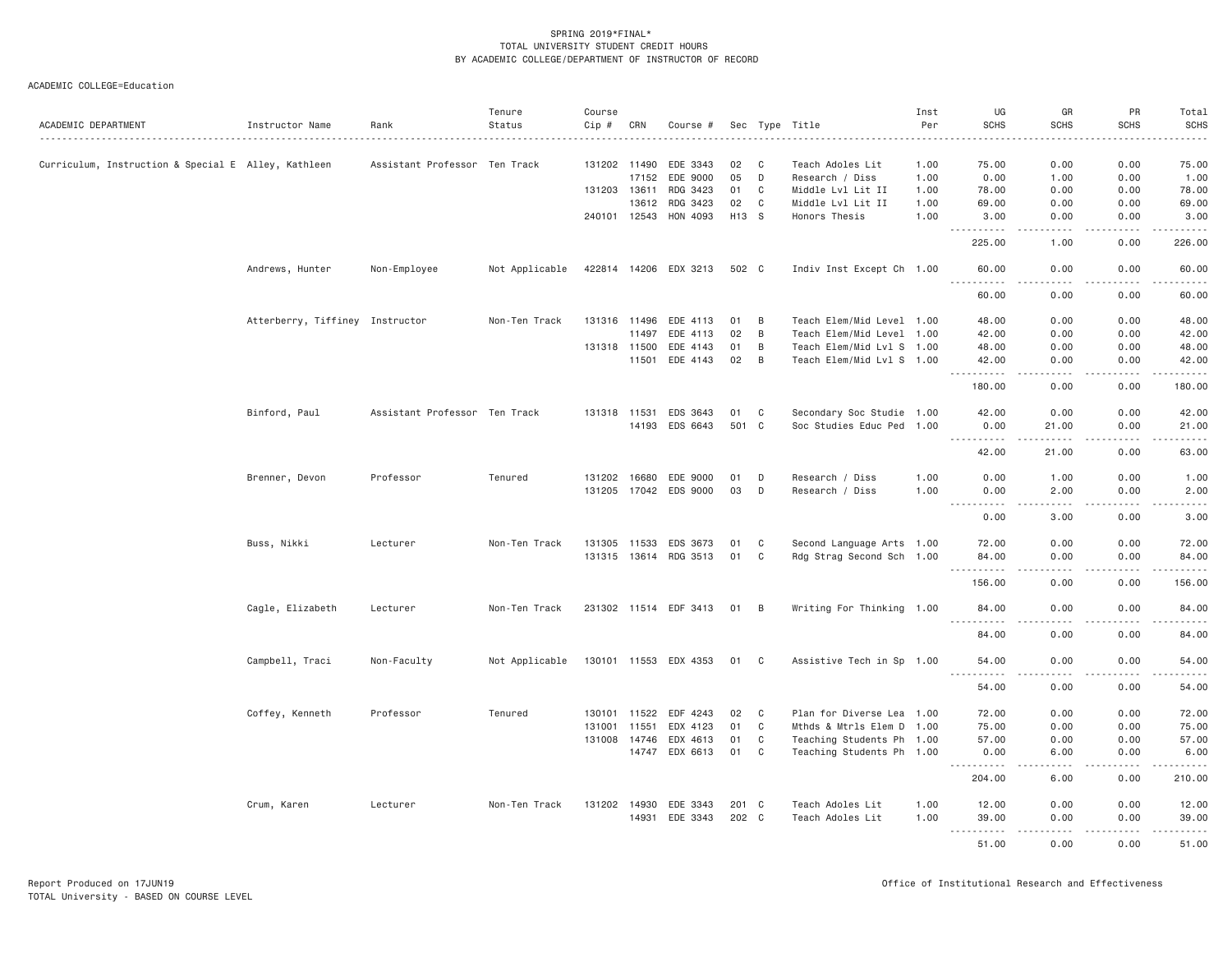| ACADEMIC DEPARTMENT                                 | Instructor Name   | Rank                              | Tenure<br>Status | Course<br>Cip # | CRN            | Course #              |                |              | Sec Type Title                                         | Inst<br>Per | UG<br><b>SCHS</b>                                                                                                                                              | GR<br><b>SCHS</b>                                                                                                                 | PR<br><b>SCHS</b> | Total<br><b>SCHS</b><br>. <b>.</b> . |
|-----------------------------------------------------|-------------------|-----------------------------------|------------------|-----------------|----------------|-----------------------|----------------|--------------|--------------------------------------------------------|-------------|----------------------------------------------------------------------------------------------------------------------------------------------------------------|-----------------------------------------------------------------------------------------------------------------------------------|-------------------|--------------------------------------|
|                                                     |                   |                                   |                  |                 |                |                       |                |              |                                                        |             |                                                                                                                                                                | 0.00                                                                                                                              | 0.00              | 15.00                                |
| Curriculum, Instruction & Special E Davidson, Sandy |                   | Non-Employee                      | Not Applicable   | 131315          | 14928<br>14929 | EDE 3233<br>EDE 3233  | 201 C<br>202 C |              | Teach Lit at Elem/Mi 1.00<br>Teach Lit at Elem/Mi 1.00 |             | 15.00<br>24.00                                                                                                                                                 | 0.00                                                                                                                              | 0.00              | 24.00                                |
|                                                     |                   |                                   |                  |                 |                |                       |                |              |                                                        |             | .<br>39.00                                                                                                                                                     | $\sim$ $\sim$ $\sim$ $\sim$<br>0.00                                                                                               | .<br>0.00         | .<br>39.00                           |
|                                                     | Davis, Louise     | Extension Professor Non-Ten Track |                  | 190101          | 16961          | <b>HDFS 7000</b>      | 05             | Ι.           | Directed Indiv Study 1.00                              |             | 0.00                                                                                                                                                           | 3.00                                                                                                                              | 0.00              | 3.00                                 |
|                                                     |                   |                                   |                  | 190701          | 16654          | <b>HDFS 9000</b>      | 08             | D            | Research/Dissertatio 1.00                              |             | 0.00                                                                                                                                                           | 6.00                                                                                                                              | 0.00              | 6.00                                 |
|                                                     |                   |                                   |                  |                 |                |                       |                |              |                                                        |             | 0.00                                                                                                                                                           | 9.00                                                                                                                              | 0.00              | 9.00                                 |
|                                                     | Devlin, Sandy     | Professor                         | Tenured          |                 | 131001 14211   | EDX 8053              | 501 C          |              | Fundamentals of Teac 1.00                              |             | 0.00                                                                                                                                                           | 42.00                                                                                                                             | 0.00              | 42.00                                |
|                                                     |                   |                                   |                  |                 | 16642          | EDX 9000              | 01             | D            | Research / Diss                                        | 1.00        | 0.00                                                                                                                                                           | 24.00                                                                                                                             | 0.00              | 24.00                                |
|                                                     |                   |                                   |                  |                 | 16870          | EDX 7000              | 01             | $\mathbf{I}$ | Directed Indiv Study 1.00                              |             | 0.00                                                                                                                                                           | 6.00                                                                                                                              | 0.00              | 6.00                                 |
|                                                     |                   |                                   |                  |                 | 16874          | EDX 7000              | 02             | $\mathbf{I}$ | Directed Indiv Study 1.00                              |             | 0.00                                                                                                                                                           | 3.00                                                                                                                              | 0.00              | 3.00                                 |
|                                                     |                   |                                   |                  |                 | 16886          | EDX 7000              | 03             | $\mathbf{I}$ | Directed Indiv Study 1.00                              |             | 0.00                                                                                                                                                           | 3.00                                                                                                                              | 0.00              | 3.00                                 |
|                                                     |                   |                                   |                  |                 | 16901          | EDX 7000              | 04             | $\mathbf{I}$ | Directed Indiv Study 1.00                              |             | 0.00                                                                                                                                                           | 3.00                                                                                                                              | 0.00              | 3.00                                 |
|                                                     |                   |                                   |                  |                 | 16903          | EDX 7000              | 05             | $\mathbf{I}$ | Directed Indiv Study 1.00                              |             | 0.00                                                                                                                                                           | 3.00                                                                                                                              | 0.00              | 3.00                                 |
|                                                     |                   |                                   |                  |                 | 17155          | EDX 7000              | 07             | I            | Directed Indiv Study 1.00                              |             | 0.00                                                                                                                                                           | 3.00                                                                                                                              | 0.00              | 3.00                                 |
|                                                     |                   |                                   |                  |                 | 17156          | EDX 7000              | 08             | $\;$ I       | Directed Indiv Study 1.00                              |             | 0.00                                                                                                                                                           | 3.00                                                                                                                              | 0.00              | 3.00                                 |
|                                                     |                   |                                   |                  |                 | 17157          | EDX 7000              | 09             | $\mathbf{I}$ | Directed Indiv Study 1.00                              |             | 0.00                                                                                                                                                           | 3.00                                                                                                                              | 0.00              | 3.00                                 |
|                                                     |                   |                                   |                  |                 |                |                       |                |              |                                                        |             | 0.00                                                                                                                                                           | $\sim$ $\sim$ $\sim$ $\sim$<br>93.00                                                                                              | لأعامل<br>0.00    | المالم عامات<br>93.00                |
|                                                     | Diffey, Stephanie | Non-Employee                      | Not Applicable   |                 |                | 130101 14196 EDS 8103 | 501 C          |              | Adv Meth in Mid/Sec                                    | 1.00        | 0.00                                                                                                                                                           | 39,00                                                                                                                             | 0.00              | 39,00                                |
|                                                     |                   |                                   |                  |                 |                |                       |                |              |                                                        |             | 0.00                                                                                                                                                           | 39.00                                                                                                                             | 0.00              | 39.00                                |
|                                                     | Dozier, Nicole    | Lecturer                          | Non-Ten Track    | 131202          | 14169          | EDE 3343              | 501 C          |              | Teach Adoles Lit                                       | 1.00        | 60.00                                                                                                                                                          | 0.00                                                                                                                              | 0.00              | 60.00                                |
|                                                     |                   |                                   |                  |                 |                | 131315 14168 EDE 3233 | 501 C          |              | Teach Lit at Elem/Mi 1.00                              |             | 45.00                                                                                                                                                          | 0.00                                                                                                                              | 0.00              | 45.00                                |
|                                                     |                   |                                   |                  |                 |                |                       |                |              |                                                        |             | .<br>105.00                                                                                                                                                    | $\frac{1}{2} \left( \frac{1}{2} \right) \left( \frac{1}{2} \right) \left( \frac{1}{2} \right) \left( \frac{1}{2} \right)$<br>0.00 | .<br>0.00         | .<br>105.00                          |
|                                                     | Durst, Hope       | Non-Employee                      | Not Applicable   | 131203 11486    |                | EDE 3223              | 03             | C            | Middle Level Educati 1.00                              |             | 66.00                                                                                                                                                          | 0.00                                                                                                                              | 0.00              | 66.00                                |
|                                                     |                   |                                   |                  |                 |                | 14166 EDE 3223        | 501 C          |              | Middle Level Educati 1.00                              |             | 75.00<br>$  -$<br>.                                                                                                                                            | 0.00<br>.                                                                                                                         | 0.00<br>.         | 75.00<br>.                           |
|                                                     |                   |                                   |                  |                 |                |                       |                |              |                                                        |             | 141.00                                                                                                                                                         | 0.00                                                                                                                              | 0.00              | 141.00                               |
|                                                     | Fondren, Patricia | Instructor                        | Non-Ten Track    |                 |                | 131001 11555 EDX 4873 | 01             | - S          | Prof Sem In Sp Ed                                      | 1.00        | 39.00                                                                                                                                                          | 0.00                                                                                                                              | 0.00              | 39.00                                |
|                                                     |                   |                                   |                  |                 | 15338          | EDX 4000              | 01             | $\mathbf{I}$ | Directed Indiv Study 1.00                              |             | 3.00                                                                                                                                                           | 0.00                                                                                                                              | 0.00              | 3.00                                 |
|                                                     |                   |                                   |                  |                 | 422814 11544   | EDX 3213              | 03             | C            | Indiv Inst Except Ch 1.00                              |             | 102.00                                                                                                                                                         | 0.00                                                                                                                              | 0.00              | 102.00                               |
|                                                     |                   |                                   |                  |                 | 11549          | EDX 3233              | 01             | C            | Contingency Manageme 1.00                              |             | 75.00                                                                                                                                                          | 0.00                                                                                                                              | 0.00              | 75.00                                |
|                                                     |                   |                                   |                  |                 | 11550          | EDX 3233              | 02             | C            | Contingency Manageme 1.00                              |             | 87.00                                                                                                                                                          | 0.00                                                                                                                              | 0.00              | 87.00                                |
|                                                     |                   |                                   |                  |                 |                | 14205 EDX 3213        | 501 C          |              | Indiv Inst Except Ch 1.00                              |             | 63.00                                                                                                                                                          | 0.00                                                                                                                              | 0.00              | 63.00                                |
|                                                     |                   |                                   |                  |                 |                |                       |                |              |                                                        |             | $\frac{1}{2} \left( \frac{1}{2} \right) \left( \frac{1}{2} \right) \left( \frac{1}{2} \right) \left( \frac{1}{2} \right) \left( \frac{1}{2} \right)$<br>369.00 | $\sim$ $\sim$ $\sim$ $\sim$<br>0.00                                                                                               | 0.00              | .<br>369.00                          |
|                                                     | Franz, Dana       | Professor                         | Tenured          | 110101 16067    |                | CSE 4990              | 501 C          |              | Special Topic in CS 0.25                               |             | 0.75                                                                                                                                                           | 0.00                                                                                                                              | 0.00              | 0.75                                 |
|                                                     |                   |                                   |                  |                 | 16069          | CSE 4990              | 02             | C            | Special Topic in CS 0.25                               |             | 14.25                                                                                                                                                          | 0.00                                                                                                                              | 0.00              | 14.25                                |
|                                                     |                   |                                   |                  | 131205          | 15662          | EDS 9000              | 01             | D            | Research / Diss                                        | 1.00        | 0.00                                                                                                                                                           | 27.00                                                                                                                             | 0.00              | 27.00                                |
|                                                     |                   |                                   |                  |                 | 16071          | EDS 4990              | 01             | C            | Special Topic In EDS 0.25                              |             | 0.75                                                                                                                                                           | 0.00                                                                                                                              | 0.00              | 0.75                                 |
|                                                     |                   |                                   |                  |                 | 17162          | EDS 7000              | 05             | $\mathbf I$  | Directed Indiv Study 1.00                              |             | 0.00                                                                                                                                                           | 1.00                                                                                                                              | 0.00              | 1.00                                 |
|                                                     |                   |                                   |                  |                 | 131311 11530   | EDS 3633              | 01             | $\mathbb C$  | Secondary Math Ed                                      | 1.00        | 45.00                                                                                                                                                          | 0.00                                                                                                                              | 0.00              | 45.00                                |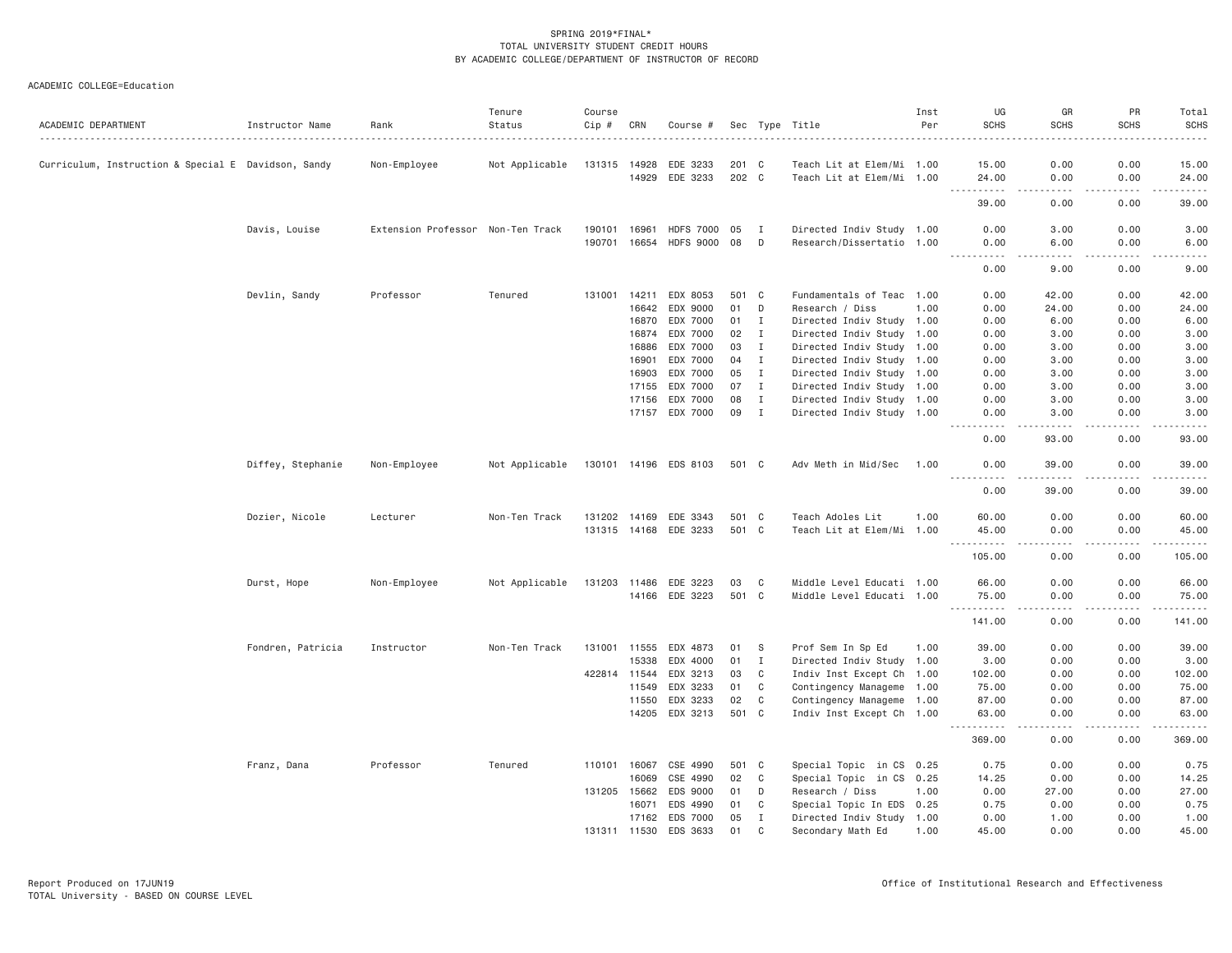| ACADEMIC DEPARTMENT                              | Instructor Name   | Rank                              | Tenure<br>Status | Course<br>Cip # | CRN   | Course #              |       |                | Sec Type Title             | Inst<br>Per | UG<br><b>SCHS</b>              | GR<br><b>SCHS</b>    | PR<br><b>SCHS</b> | Total<br>SCHS |
|--------------------------------------------------|-------------------|-----------------------------------|------------------|-----------------|-------|-----------------------|-------|----------------|----------------------------|-------------|--------------------------------|----------------------|-------------------|---------------|
|                                                  |                   |                                   |                  |                 |       |                       |       |                |                            |             |                                |                      |                   |               |
|                                                  |                   |                                   |                  |                 |       |                       |       |                |                            |             | <u>.</u><br>60.75              | 28.00                | 0.00              | 88.75         |
| Curriculum, Instruction & Special E Hanna, Tania |                   | Clinical Assist Pro Non-Ten Track |                  | 131203 14008    |       | RDG 3413              | 201 C |                | Middle Lvl Lit I           | 1.00        | 36.00                          | 0.00                 | 0.00              | 36.00         |
|                                                  |                   |                                   |                  |                 | 14009 | RDG 3423              | 201   | $\mathbf{C}$   | Middle Lvl Lit II          | 1.00        | 36.00                          | 0.00                 | 0.00              | 36.00         |
|                                                  |                   |                                   |                  | 131315 14006    |       | RDG 3113              | 201 C |                | Early Literacy Instr 1.00  |             | 36.00                          | 0.00                 | 0.00              | 36.00         |
|                                                  |                   |                                   |                  |                 | 14007 | RDG 3123              | 201 C |                | Early Lit Instruct I 1.00  |             | 27.00                          | 0.00                 | 0.00              | 27.00         |
|                                                  |                   |                                   |                  |                 | 14973 | RDG 3113              | 202 C |                | Early Literacy Instr 1.00  |             | 3.00                           | 0.00                 | 0.00              | 3.00          |
|                                                  |                   |                                   |                  |                 |       | 14974 RDG 3123        | 202 C |                | Early Lit Instruct I 1.00  |             | 12.00<br>.                     | 0.00<br>. <u>. .</u> | 0.00<br>.         | 12.00<br>.    |
|                                                  |                   |                                   |                  |                 |       |                       |       |                |                            |             | 150.00                         | 0.00                 | 0.00              | 150.00        |
|                                                  | Hollis, Anitra    | Lecturer                          | Non-Ten Track    |                 |       | 131318 14174 EDE 4143 | 501 B |                | Teach Elem/Mid Lvl S 1.00  |             | 51.00<br><u>.</u>              | 0.00<br>.            | 0.00<br>.         | 51.00<br>.    |
|                                                  |                   |                                   |                  |                 |       |                       |       |                |                            |             | 51.00                          | 0.00                 | 0.00              | 51.00         |
|                                                  | Hopper, Peggy     | Professor                         | Tenured          | 131205          | 16785 | EDS 7000              | 501 I |                | Directed Indiv Study 1.00  |             | 0.00                           | 1.00                 | 0.00              | 1.00          |
|                                                  |                   |                                   |                  |                 | 17109 | EDS 7000              | 502 I |                | Directed Indiv Study 1.00  |             | 0.00                           | 1.00                 | 0.00              | 1.00          |
|                                                  |                   |                                   |                  | 131315 14425    |       | RDG 8653              | 501 C |                | Teach Read Sec Sch         | 1.00        | 0.00<br>.                      | 24.00<br>.           | 0.00<br>.         | 24.00<br>.    |
|                                                  |                   |                                   |                  |                 |       |                       |       |                |                            |             | 0.00                           | 26.00                | 0.00              | 26.00         |
|                                                  | Javorsky, Kristin | Assistant Professor Ten Track     |                  | 131202          | 16681 | EDE 9000              | 02    | D              | Research / Diss            | 1.00        | 0.00                           | 1.00                 | 0.00              | 1.00          |
|                                                  |                   |                                   |                  | 131315 13603    |       | RDG 3113              | 02    | C              | Early Literacy Instr 1.00  |             | 60.00                          | 0.00                 | 0.00              | 60.00         |
|                                                  |                   |                                   |                  |                 | 13606 | RDG 3123              | 02    | C              | Early Lit Instruct I 1.00  |             | 60.00                          | 0.00                 | 0.00              | 60.00         |
|                                                  |                   |                                   |                  |                 |       |                       |       |                |                            |             | 120.00                         | 1.00                 | 0.00              | 121.00        |
|                                                  | Jordan, Benjamin  | Lecturer                          | Non-Ten Track    |                 |       | 131205 11529 EDS 3411 | 01    | E              | Prac In Secondary Ed 1.00  |             | 30.00                          | 0.00                 | 0.00              | 30.00         |
|                                                  |                   |                                   |                  |                 |       |                       |       |                |                            |             | 30.00                          | 0.00                 | 0.00              | 30.00         |
|                                                  | Lee, Shana        | Non-Faculty                       | Not Applicable   |                 |       | 131316 11532 EDS 3653 | 01    | C              | Secondary Science Ed 1.00  |             | 24.00<br><u>.</u>              | 0.00                 | 0.00              | 24.00         |
|                                                  |                   |                                   |                  |                 |       |                       |       |                |                            |             | 24.00                          | 0.00                 | 0.00              | 24.00         |
|                                                  | Leffler, Jeffrey  | Assistant Professor Ten Track     |                  | 131202 13903    |       | EDE 3123              | 201 C |                | Early Childhood Ed         | 1.00        | 33.00                          | 0.00                 | 0.00              | 33.00         |
|                                                  |                   |                                   |                  |                 | 14924 | EDE 3123              | 202 C |                | Early Childhood Ed         | 1.00        | 6.00                           | 0.00                 | 0.00              | 6.00          |
|                                                  |                   |                                   |                  |                 | 16650 | EDE 8513              | 202 C |                | Cur & Pd-Early Child 1.00  |             | 0.00                           | 9.00                 | 0.00              | 9.00          |
|                                                  |                   |                                   |                  |                 | 16676 | EDE 7000              | 201 I |                | Directed Indiv Study 1.00  |             | 0.00                           | 3.00                 | 0.00              | 3.00          |
|                                                  |                   |                                   |                  |                 |       | 16857 EDE 7000        | 203 I |                | Directed Indiv Study 1.00  |             | 0.00<br><u>.</u>               | 1.00<br>.            | 0.00<br>.         | 1.00<br>.     |
|                                                  |                   |                                   |                  |                 |       |                       |       |                |                            |             | 39.00                          | 13.00                | 0.00              | 52.00         |
|                                                  | Lemley, Stephanie | Assistant Professor Ten Track     |                  | 131202 16185    |       | EDE 7000              | 03    | I              | Directed Indiv Study 1.00  |             | 0.00                           | 1.00                 | 0.00              | 1.00          |
|                                                  |                   |                                   |                  |                 | 16848 | EDE 9000              | 04    | D              | Research / Diss            | 1.00        | 0.00                           | 6.00                 | 0.00              | 6.00          |
|                                                  |                   |                                   |                  | 131305 13615    |       | RDG 4133              | 01    | B              | Integrat Literacy In 1.00  |             | 48.00                          | 0.00                 | 0.00              | 48.00         |
|                                                  |                   |                                   |                  |                 | 13616 | RDG 4133              | 02    | $\overline{B}$ | Integrat Literacy In 1.00  |             | 42.00<br>. <b>.</b><br>$- - -$ | 0.00<br>.            | 0.00<br>.         | 42.00<br>.    |
|                                                  |                   |                                   |                  |                 |       |                       |       |                |                            |             | 90.00                          | 7.00                 | 0.00              | 97.00         |
|                                                  | Lindsey, Gail     | Clinical Assist Pro Non-Ten Track |                  | 131202 11482    |       | EDE 3123              | 01    | C              | Early Childhood Ed         | 1.00        | 42.00                          | 0.00                 | 0.00              | 42.00         |
|                                                  |                   |                                   |                  |                 | 11483 | EDE 3123              | 02    | C              | Early Childhood Ed         | 1.00        | 60.00                          | 0.00                 | 0.00              | 60.00         |
|                                                  |                   |                                   |                  |                 |       | 11491 EDE 3443        | 01    | C              | Creat Arts Elem / Mid 1.00 |             | 87.00                          | 0.00                 | 0.00              | 87.00         |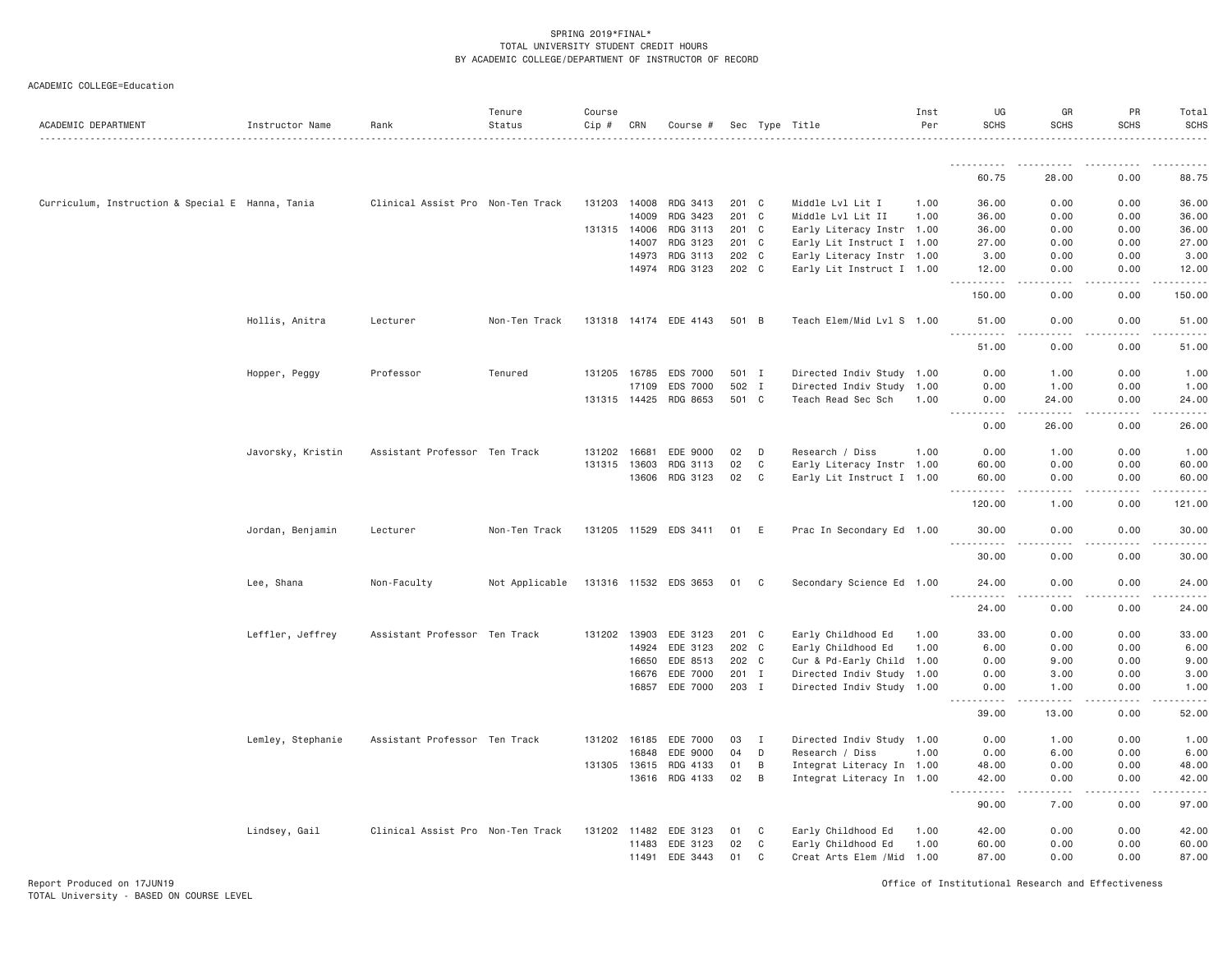| ACADEMIC DEPARTMENT                               | Instructor Name    | Rank                              | Tenure<br>Status | Course<br>$Cip \#$ | CRN   | Course #              |                 |              | Sec Type Title            | Inst<br>Per | UG<br><b>SCHS</b>                                                                                                                                             | GR<br><b>SCHS</b>                                                                                                                                                                         | PR<br><b>SCHS</b> | Total<br><b>SCHS</b>                                                                                                                                                                     |
|---------------------------------------------------|--------------------|-----------------------------------|------------------|--------------------|-------|-----------------------|-----------------|--------------|---------------------------|-------------|---------------------------------------------------------------------------------------------------------------------------------------------------------------|-------------------------------------------------------------------------------------------------------------------------------------------------------------------------------------------|-------------------|------------------------------------------------------------------------------------------------------------------------------------------------------------------------------------------|
| Curriculum, Instruction & Special E Lindsey, Gail |                    | Clinical Assist Pro Non-Ten Track |                  |                    |       | 131315 11487 EDE 3233 | $CO1$ $C$       |              | Teach Lit at Elem/Mi 1.00 |             | 57.00                                                                                                                                                         | 0.00                                                                                                                                                                                      | 0.00              | 57.00                                                                                                                                                                                    |
|                                                   |                    |                                   |                  |                    |       |                       |                 |              |                           |             | <b></b><br>246.00                                                                                                                                             | $- - - -$<br>0.00                                                                                                                                                                         | د د د د<br>0.00   | .<br>246.00                                                                                                                                                                              |
|                                                   | Lowery, David      | Non-Employee                      | Not Applicable   |                    |       | 131305 14195 EDS 6673 | 501 C           |              | Language Arts Educ P 1.00 |             | 0.00                                                                                                                                                          | 21.00<br>.                                                                                                                                                                                | 0.00<br>.         | 21.00<br>.                                                                                                                                                                               |
|                                                   |                    |                                   |                  |                    |       |                       |                 |              |                           |             | 0.00                                                                                                                                                          | 21.00                                                                                                                                                                                     | 0.00              | 21.00                                                                                                                                                                                    |
|                                                   | Mattox, Kimberly   | Instructor                        | Non-Ten Track    | 422814             | 11542 | EDX 3213              | 01              | C            | Indiv Inst Except Ch 1.00 |             | 102.00                                                                                                                                                        | 0.00                                                                                                                                                                                      | 0.00              | 102.00                                                                                                                                                                                   |
|                                                   |                    |                                   |                  |                    | 11543 | EDX 3213              | 02              | C            | Indiv Inst Except Ch 1.00 |             | 87.00                                                                                                                                                         | 0.00                                                                                                                                                                                      | 0.00              | 87.00                                                                                                                                                                                    |
|                                                   |                    |                                   |                  |                    | 11545 | EDX 3213              | 04              | C            | Indiv Inst Except Ch 1.00 |             | 84.00                                                                                                                                                         | 0.00                                                                                                                                                                                      | 0.00              | 84.00                                                                                                                                                                                    |
|                                                   |                    |                                   |                  |                    |       | 11547 EDX 3213        | 06              | C            | Indiv Inst Except Ch 1.00 |             | 102.00                                                                                                                                                        | 0.00                                                                                                                                                                                      | 0.00              | 102.00                                                                                                                                                                                   |
|                                                   |                    |                                   |                  |                    |       |                       |                 |              |                           |             | $- - - - - -$<br>375.00                                                                                                                                       | $\frac{1}{2}$<br>0.00                                                                                                                                                                     | .<br>0.00         | .<br>375.00                                                                                                                                                                              |
|                                                   | May, Susan         | Instructor                        | Non-Ten Track    | 130901             | 13914 | EDF 3333              | 201 C           |              | Social Foundation Ed 1.00 |             | 87.00                                                                                                                                                         | 0.00                                                                                                                                                                                      | 0.00              | 87.00                                                                                                                                                                                    |
|                                                   |                    |                                   |                  | 131202 13909       |       | EDE 4883              | 201 C           |              | Manag Elem/Mid Lvl C 1.00 |             | 45.00                                                                                                                                                         | 0.00                                                                                                                                                                                      | 0.00              | 45.00                                                                                                                                                                                    |
|                                                   |                    |                                   |                  |                    | 14925 | EDE 4883              | 202 C           |              | Manag Elem/Mid Lvl C 1.00 |             | 21.00                                                                                                                                                         | 0.00                                                                                                                                                                                      | 0.00              | 21.00                                                                                                                                                                                    |
|                                                   |                    |                                   |                  |                    | 14927 | EDE 2521              | 201 C           |              | Intro to Elem Ed          | 1.00        | 17.00                                                                                                                                                         | 0.00                                                                                                                                                                                      | 0.00              | 17.00                                                                                                                                                                                    |
|                                                   |                    |                                   |                  | 131311 13905       |       | EDE 3523              | 201 C           |              | Found EL/ML Math Edu 1.00 |             | 36.00                                                                                                                                                         | 0.00                                                                                                                                                                                      | 0.00              | 36.00                                                                                                                                                                                    |
|                                                   |                    |                                   |                  |                    |       |                       |                 |              |                           |             | .<br>206.00                                                                                                                                                   | $\sim$ $\sim$ $\sim$ $\sim$<br>0.00                                                                                                                                                       | .<br>0.00         | .<br>206.00                                                                                                                                                                              |
|                                                   | McDowell, Teresa   | Lecturer                          | Non-Ten Track    | 131315 12664       |       | LSK 1013              | 01              | C            | Effective Reading         | 1.00        | 105.00                                                                                                                                                        | 0.00                                                                                                                                                                                      | 0.00              | 105.00                                                                                                                                                                                   |
|                                                   |                    |                                   |                  |                    | 12665 | LSK 1013              | 02              | C            | Effective Reading         | 1.00        | 99.00<br><u>.</u>                                                                                                                                             | 0.00<br>.                                                                                                                                                                                 | 0.00<br>.         | 99.00<br>$\frac{1}{2} \left( \frac{1}{2} \right) \left( \frac{1}{2} \right) \left( \frac{1}{2} \right) \left( \frac{1}{2} \right) \left( \frac{1}{2} \right) \left( \frac{1}{2} \right)$ |
|                                                   |                    |                                   |                  |                    |       |                       |                 |              |                           |             | 204.00                                                                                                                                                        | 0.00                                                                                                                                                                                      | 0.00              | 204.00                                                                                                                                                                                   |
|                                                   | McGinnis, Brecken  | Instructor                        | Non-Ten Track    | 130604             | 11853 | EPY 3253              | 03              | C            | Evaluating Learning 1.00  |             | 72.00                                                                                                                                                         | 0.00                                                                                                                                                                                      | 0.00              | 72.00                                                                                                                                                                                    |
|                                                   |                    |                                   |                  | 131001             | 11552 | EDX 4133              | CO <sub>1</sub> | C            | Mthds & Mtrls for Sc 1.00 |             | 72.00                                                                                                                                                         | 0.00                                                                                                                                                                                      | 0.00              | 72.00                                                                                                                                                                                    |
|                                                   |                    |                                   |                  |                    | 14210 | EDX 8013              | 501 C           |              | Fundamentals of Teac 1.00 |             | 0.00                                                                                                                                                          | 48.00                                                                                                                                                                                     | 0.00              | 48.00                                                                                                                                                                                    |
|                                                   |                    |                                   |                  |                    | 14212 | EDX 8173              | 501 C           |              | Sp Ed In Reg Classrm 1.00 |             | 0.00                                                                                                                                                          | 42.00                                                                                                                                                                                     | 0.00              | 42.00                                                                                                                                                                                    |
|                                                   |                    |                                   |                  |                    | 14213 | EDX 8173              | 502 C           |              | Sp Ed In Reg Classrm 1.00 |             | 0.00                                                                                                                                                          | 27.00                                                                                                                                                                                     | 0.00              | 27.00                                                                                                                                                                                    |
|                                                   |                    |                                   |                  |                    |       |                       |                 |              |                           |             | <b></b><br>144.00                                                                                                                                             | $\frac{1}{2} \left( \frac{1}{2} \right) \left( \frac{1}{2} \right) \left( \frac{1}{2} \right) \left( \frac{1}{2} \right) \left( \frac{1}{2} \right) \left( \frac{1}{2} \right)$<br>117.00 | .<br>0.00         | .<br>261.00                                                                                                                                                                              |
|                                                   | McKinney, Kimberly | Non-Employee                      | Not Applicable   | 131205             | 14202 | EDS 8623              | 502 C           |              | Effective Instructio 1.00 |             | 0.00                                                                                                                                                          | 39.00                                                                                                                                                                                     | 0.00              | 39.00                                                                                                                                                                                    |
|                                                   |                    |                                   |                  |                    |       | 16303 EDS 8623        | 202 C           |              | Effective Instructio 1.00 |             | 0.00                                                                                                                                                          | 3,00                                                                                                                                                                                      | 0.00              | 3.00                                                                                                                                                                                     |
|                                                   |                    |                                   |                  |                    |       |                       |                 |              |                           |             | .<br>0.00                                                                                                                                                     | $\sim$ $\sim$ $\sim$ $\sim$ $\sim$<br>42.00                                                                                                                                               | -----<br>0.00     | .<br>42.00                                                                                                                                                                               |
|                                                   | McMillen, Carrie   | Lecturer                          | Non-Ten Track    |                    |       | 131203 11485 EDE 3223 | 02              | $\mathbf{C}$ | Middle Level Educati 1.00 |             | 75.00                                                                                                                                                         | 0.00                                                                                                                                                                                      | 0.00<br>$- - - -$ | 75.00<br>.                                                                                                                                                                               |
|                                                   |                    |                                   |                  |                    |       |                       |                 |              |                           |             | 75.00                                                                                                                                                         | 0.00                                                                                                                                                                                      | 0.00              | 75.00                                                                                                                                                                                    |
|                                                   | Miller, Nicole     | Assistant Professor Ten Track     |                  | 131202             | 16587 | EDE 7000              | 501 I           |              | Directed Indiv Study 1.00 |             | 0.00                                                                                                                                                          | 1.00                                                                                                                                                                                      | 0.00              | 1.00                                                                                                                                                                                     |
|                                                   |                    |                                   |                  |                    |       | 131203 11484 EDE 3223 | 01 C            |              | Middle Level Educati 1.00 |             | 78.00                                                                                                                                                         | 0.00                                                                                                                                                                                      | 0.00              | 78.00                                                                                                                                                                                    |
|                                                   |                    |                                   |                  |                    |       |                       |                 |              |                           |             | $\frac{1}{2} \left( \frac{1}{2} \right) \left( \frac{1}{2} \right) \left( \frac{1}{2} \right) \left( \frac{1}{2} \right) \left( \frac{1}{2} \right)$<br>78.00 | $\frac{1}{2} \left( \frac{1}{2} \right) \left( \frac{1}{2} \right) \left( \frac{1}{2} \right) \left( \frac{1}{2} \right)$<br>1.00                                                         | .<br>0.00         | .<br>79.00                                                                                                                                                                               |
|                                                   | Mills, Tamra       | Non-Employee                      | Not Applicable   | 231302 14950       |       | EDF 3413              | 201 C           |              | Writing For Thinking 1.00 |             | 27.00                                                                                                                                                         | 0.00                                                                                                                                                                                      | 0.00              | 27.00                                                                                                                                                                                    |
|                                                   |                    |                                   |                  |                    | 14951 | EDF 3413              | 202 C           |              | Writing For Thinking 1.00 |             | 21.00                                                                                                                                                         | 0.00                                                                                                                                                                                      | 0.00              | 21.00                                                                                                                                                                                    |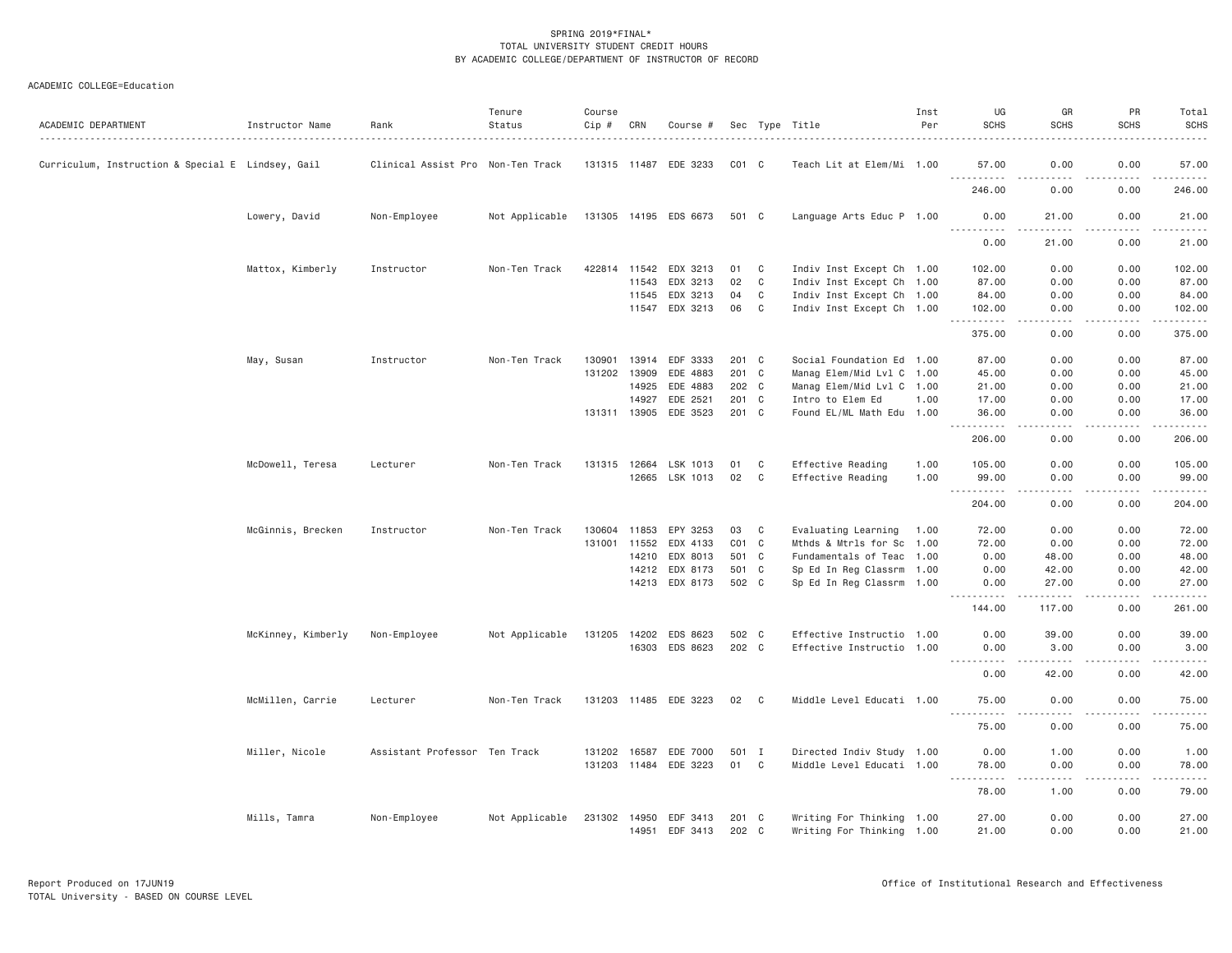| ACADEMIC DEPARTMENT                              | Instructor Name | Rank                                                  | Tenure<br>Status | Course<br>Cip # | CRN                   | Course #              |                |              | Sec Type Title                                         | Inst<br>Per | UG<br><b>SCHS</b>                                             | GR<br><b>SCHS</b>                                                                                                                                             | PR<br><b>SCHS</b> | Total<br><b>SCHS</b>                                                                                                                                                                      |
|--------------------------------------------------|-----------------|-------------------------------------------------------|------------------|-----------------|-----------------------|-----------------------|----------------|--------------|--------------------------------------------------------|-------------|---------------------------------------------------------------|---------------------------------------------------------------------------------------------------------------------------------------------------------------|-------------------|-------------------------------------------------------------------------------------------------------------------------------------------------------------------------------------------|
|                                                  |                 |                                                       |                  |                 |                       |                       |                |              |                                                        |             |                                                               |                                                                                                                                                               |                   |                                                                                                                                                                                           |
|                                                  |                 |                                                       |                  |                 |                       |                       |                |              |                                                        |             | 48.00                                                         | 0.00                                                                                                                                                          | 0.00              | 48.00                                                                                                                                                                                     |
| Curriculum, Instruction & Special E Moser, Kelly |                 | Assistant Professor Ten Track                         |                  |                 |                       | 160905 12062 FLS 1123 | 10             | $\mathbf{C}$ | Spanish II                                             | 1.00        | 78.00<br>$\omega_{\rm{c}}$ and $\omega_{\rm{c}}$<br>1.1.1.1.1 | 0.00                                                                                                                                                          | 0.00              | 78.00                                                                                                                                                                                     |
|                                                  |                 |                                                       |                  |                 |                       |                       |                |              |                                                        |             | 78.00                                                         | 0.00                                                                                                                                                          | 0.00              | 78.00                                                                                                                                                                                     |
|                                                  | Mulkana, Angela | Lecturer                                              | Non-Ten Track    |                 | 131203 14418          | RDG 3413              | 501 C          |              | Middle Lvl Lit I                                       | 1.00        | 78.00                                                         | 0.00                                                                                                                                                          | 0.00              | 78.00                                                                                                                                                                                     |
|                                                  |                 |                                                       |                  |                 | 14420                 | RDG 3423              | 501 C          |              | Middle Lvl Lit II                                      | 1.00        | 78.00                                                         | 0.00                                                                                                                                                          | 0.00              | 78.00                                                                                                                                                                                     |
|                                                  |                 |                                                       |                  |                 | 14521                 | RDG 8123              | 501 C          |              | Sup MidSch Lit Learn 1.00                              |             | 0.00<br>----------                                            | 36.00<br>$- - - - -$                                                                                                                                          | 0.00              | 36.00<br>.                                                                                                                                                                                |
|                                                  |                 |                                                       |                  |                 |                       |                       |                |              |                                                        |             | 156.00                                                        | 36.00                                                                                                                                                         | 0.00              | 192.00                                                                                                                                                                                    |
|                                                  |                 | Nguyen, Ha Thi Viet Grad Research Assis Non-Ten Track |                  |                 |                       | 131315 14414 RDG 3113 | 501 C          |              | Early Literacy Instr 1.00                              |             | 72.00                                                         | 0.00                                                                                                                                                          | 0.00              | 72.00                                                                                                                                                                                     |
|                                                  |                 |                                                       |                  |                 |                       | 14416 RDG 3123        | 501 C          |              | Early Lit Instruct I 1.00                              |             | 72.00                                                         | 0.00                                                                                                                                                          | 0.00              | 72.00                                                                                                                                                                                     |
|                                                  |                 |                                                       |                  |                 |                       |                       |                |              |                                                        |             | <u>.</u><br>144.00                                            | .<br>0.00                                                                                                                                                     | .<br>0.00         | .<br>144.00                                                                                                                                                                               |
|                                                  | Parker, Sarah   | Instructor                                            | Non-Ten Track    | 131311          | 11493                 | EDE 3523              | 01             | C            | Found EL/ML Math Edu 1.00                              |             | 81.00                                                         | 0.00                                                                                                                                                          | 0.00              | 81.00                                                                                                                                                                                     |
|                                                  |                 |                                                       |                  |                 | 11494                 | EDE 3523              | 02             | C            | Found EL/ML Math Edu 1.00                              |             | 75.00                                                         | 0.00                                                                                                                                                          | 0.00              | 75.00                                                                                                                                                                                     |
|                                                  |                 |                                                       |                  |                 | 11495                 | EDE 3523              | 03             | C            | Found EL/ML Math Edu 1.00                              |             | 66.00                                                         | 0.00                                                                                                                                                          | 0.00              | 66.00                                                                                                                                                                                     |
|                                                  |                 |                                                       |                  |                 | 14173                 | EDE 4123              | 501 B          |              | Teach Elem/Mid Level 1.00                              |             | 60.00                                                         | 0.00                                                                                                                                                          | 0.00              | 60.00                                                                                                                                                                                     |
|                                                  |                 |                                                       |                  |                 |                       |                       |                |              |                                                        |             | <b><i><u>.</u></i></b><br>282.00                              | د د د د<br>0.00                                                                                                                                               | .<br>0.00         | .<br>282.00                                                                                                                                                                               |
|                                                  | Pate, Laura     | Instructor                                            | Non-Ten Track    | 130301          | 12673                 | LSK 1033              | 02             | $\mathbf{C}$ | Fund of Achievement                                    | 1.00        | 63.00                                                         | 0.00                                                                                                                                                          | 0.00              | 63.00                                                                                                                                                                                     |
|                                                  |                 |                                                       |                  |                 | 12674                 | LSK 1033              | 03             | C            | Fund of Achievement                                    | 1.00        | 99.00                                                         | 0.00                                                                                                                                                          | 0.00              | 99.00                                                                                                                                                                                     |
|                                                  |                 |                                                       |                  |                 | 12675                 | LSK 1033              | 04             | C            | Fund of Achievement                                    | 1.00        | 99.00                                                         | 0.00                                                                                                                                                          | 0.00              | 99.00                                                                                                                                                                                     |
|                                                  |                 |                                                       |                  |                 | 12677                 | LSK 1131              | 01             | C            | Fund of Success                                        | 1.00        | 6.00                                                          | 0.00                                                                                                                                                          | 0.00              | 6.00                                                                                                                                                                                      |
|                                                  |                 |                                                       |                  |                 |                       | 231301 11671 EN 1113  | 64             | C            | En Composition II                                      | 1.00        | 69.00<br>$- - - - - - -$                                      | 0.00<br>.                                                                                                                                                     | 0.00<br>.         | 69.00<br>.                                                                                                                                                                                |
|                                                  |                 |                                                       |                  |                 |                       |                       |                |              |                                                        |             | 336.00                                                        | 0.00                                                                                                                                                          | 0.00              | 336.00                                                                                                                                                                                    |
|                                                  | Ratliff, Lindon | Associate Professor Tenured                           |                  |                 |                       | 131205 13918 EDS 3411 | 201 E          |              | Prac In Secondary Ed 1.00                              |             | 2.00                                                          | 0.00                                                                                                                                                          | 0.00              | 2.00                                                                                                                                                                                      |
|                                                  |                 |                                                       |                  |                 | 13922                 | EDS 4873              | 201 C          |              | Managing Secondary C                                   | 1.00        | 24.00                                                         | 0.00                                                                                                                                                          | 0.00              | 24.00                                                                                                                                                                                     |
|                                                  |                 |                                                       |                  |                 | 13923                 | EDS 4886              | 201 F          |              | Teach Intern in Sec                                    | 1.00        | 24.00                                                         | 0.00                                                                                                                                                          | 0.00              | 24.00                                                                                                                                                                                     |
|                                                  |                 |                                                       |                  |                 | 13924                 | EDS 4896              | 201 F          |              | Teach Intern in Sec                                    | 1.00        | 24.00                                                         | 0.00                                                                                                                                                          | 0.00              | 24.00                                                                                                                                                                                     |
|                                                  |                 |                                                       |                  |                 | 14939                 | EDS 3411              | 202 E          |              | Prac In Secondary Ed 1.00                              |             | 2.00                                                          | 0.00                                                                                                                                                          | 0.00              | 2.00                                                                                                                                                                                      |
|                                                  |                 |                                                       |                  |                 |                       | 16512 EDS 7000        | 203 I          |              | Directed Indiv Study 1.00                              |             | 0.00                                                          | 1.00                                                                                                                                                          | 0.00              | 1.00                                                                                                                                                                                      |
|                                                  |                 |                                                       |                  |                 | 16541                 | EDS 7000              | 204 I          |              | Directed Indiv Study 1.00                              |             | 0.00                                                          | 1.00                                                                                                                                                          | 0.00              | 1.00                                                                                                                                                                                      |
|                                                  |                 |                                                       |                  |                 | 16663                 | EDS 7000              | 205 I          |              | Directed Indiv Study 1.00                              |             | 0.00                                                          | 1.00                                                                                                                                                          | 0.00              | 1.00                                                                                                                                                                                      |
|                                                  |                 |                                                       |                  |                 | 16667                 | EDS 7000              | 206 I          |              | Directed Indiv Study 1.00                              |             | 0.00                                                          | 3,00                                                                                                                                                          | 0.00              | 3.00                                                                                                                                                                                      |
|                                                  |                 |                                                       |                  |                 | 131305 14942<br>14943 | EDS 6673<br>EDS 6673  | 201 C<br>202 C |              | Language Arts Educ P 1.00                              |             | 0.00<br>0.00                                                  | 3.00<br>3.00                                                                                                                                                  | 0.00<br>0.00      | 3.00<br>3.00                                                                                                                                                                              |
|                                                  |                 |                                                       |                  |                 | 131318 13919          | EDS 3643              | 201 C          |              | Language Arts Educ P 1.00<br>Secondary Soc Studie 1.00 |             | 6.00                                                          | 0.00                                                                                                                                                          | 0.00              | 6.00                                                                                                                                                                                      |
|                                                  |                 |                                                       |                  |                 | 14940                 | EDS 3643              | 202 C          |              | Secondary Soc Studie 1.00                              |             | 3.00                                                          | 0.00                                                                                                                                                          | 0.00              | 3.00                                                                                                                                                                                      |
|                                                  |                 |                                                       |                  |                 |                       | 14945 EDS 6643        | 202 C          |              | Soc Studies Educ Ped 1.00                              |             | 0.00                                                          | 15.00                                                                                                                                                         | 0.00              | 15.00                                                                                                                                                                                     |
|                                                  |                 |                                                       |                  |                 |                       |                       |                |              |                                                        |             | $- - -$<br>.<br>85.00                                         | $\frac{1}{2} \left( \frac{1}{2} \right) \left( \frac{1}{2} \right) \left( \frac{1}{2} \right) \left( \frac{1}{2} \right) \left( \frac{1}{2} \right)$<br>27.00 | -----<br>0.00     | $\frac{1}{2} \left( \frac{1}{2} \right) \left( \frac{1}{2} \right) \left( \frac{1}{2} \right) \left( \frac{1}{2} \right) \left( \frac{1}{2} \right) \left( \frac{1}{2} \right)$<br>112.00 |
|                                                  | Reed, Ashley    | Lecturer                                              | Non-Ten Track    |                 |                       | 422814 13926 EDX 3213 | 201 C          |              | Indiv Inst Except Ch 1.00                              |             | 87.00                                                         | 0.00                                                                                                                                                          | 0.00              | 87.00                                                                                                                                                                                     |
|                                                  |                 |                                                       |                  |                 |                       |                       |                |              |                                                        |             | .<br>87.00                                                    | .<br>0.00                                                                                                                                                     | -----<br>0.00     | <u>.</u><br>87.00                                                                                                                                                                         |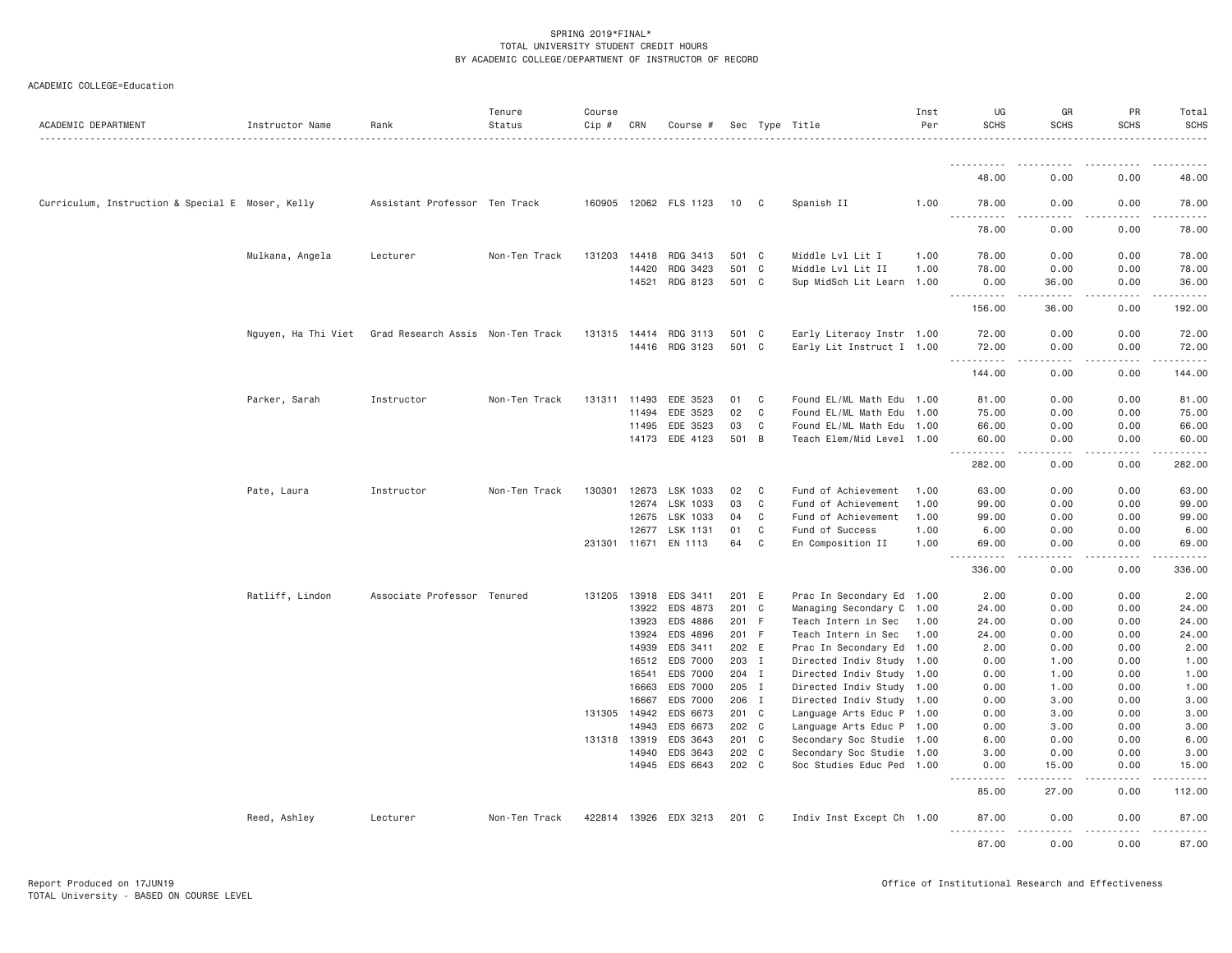| ACADEMIC DEPARTMENT                                | Instructor Name                | Rank         | Tenure<br>Status | Course<br>Cip # | CRN            | Course #                          |                |                          | Sec Type Title                                         | Inst<br>Per  | UG<br><b>SCHS</b>     | GR<br><b>SCHS</b> | PR<br><b>SCHS</b>                                                                                                                                            | Total<br><b>SCHS</b> |
|----------------------------------------------------|--------------------------------|--------------|------------------|-----------------|----------------|-----------------------------------|----------------|--------------------------|--------------------------------------------------------|--------------|-----------------------|-------------------|--------------------------------------------------------------------------------------------------------------------------------------------------------------|----------------------|
| Curriculum, Instruction & Special E Roberts, Emily |                                | Non-Employee | Not Applicable   |                 |                | 131315 12672 LSK 1023             | 07 C           |                          | Col Read/Study Skill 1.00                              |              | 165.00                | 0.00              | 0.00                                                                                                                                                         | 165.00               |
|                                                    |                                |              |                  |                 |                |                                   |                |                          |                                                        |              | .<br>165.00           | .<br>.<br>0.00    | $\frac{1}{2} \left( \frac{1}{2} \right) \left( \frac{1}{2} \right) \left( \frac{1}{2} \right) \left( \frac{1}{2} \right) \left( \frac{1}{2} \right)$<br>0.00 | .<br>165.00          |
|                                                    | Robichaux-Davis, Reb Professor |              | Tenured          |                 | 131311 11498   | EDE 4123                          | 01             | B                        | Teach Elem/Mid Level 1.00                              |              | 48.00                 | 0.00              | 0.00                                                                                                                                                         | 48.00                |
|                                                    |                                |              |                  |                 | 11499          | EDE 4123                          | 02             | B                        | Teach Elem/Mid Level 1.00                              |              | 42.00<br><u>.</u>     | 0.00<br>.         | 0.00<br>$\mathbf{1} \cdot \mathbf{1} \cdot \mathbf{1} \cdot \mathbf{1} \cdot \mathbf{1}$                                                                     | 42.00<br>.           |
|                                                    |                                |              |                  |                 |                |                                   |                |                          |                                                        |              | 90.00                 | 0.00              | 0.00                                                                                                                                                         | 90.00                |
|                                                    | Sanders, Jennifer              | Lecturer     | Non-Ten Track    |                 | 131305 14422   | RDG 4133<br>131316 14172 EDE 4113 | 501 B<br>501 B |                          | Integrat Literacy In 1.00<br>Teach Elem/Mid Level 1.00 |              | 51.00<br>57.00        | 0.00<br>0.00      | 0.00<br>0.00                                                                                                                                                 | 51.00<br>57.00       |
|                                                    |                                |              |                  |                 |                |                                   |                |                          |                                                        |              | .                     | د د د د           | .                                                                                                                                                            | .                    |
|                                                    |                                |              |                  |                 |                |                                   |                |                          |                                                        |              | 108.00                | 0.00              | 0.00                                                                                                                                                         | 108.00               |
|                                                    | Shea, Donna                    | Non-Faculty  | Not Applicable   | 131001          | 11556          | EDX 4886                          | 01             | - F                      | Teach Internship in                                    | 1.00         | 78.00                 | 0.00              | 0.00                                                                                                                                                         | 78.00                |
|                                                    |                                |              |                  |                 | 11557<br>14203 | EDX 4896<br>EDS 8886              | 01<br>501 H    | -F                       | Teach Internship in<br>Dimensions of Learni 1.00       | 1.00         | 78.00<br>0.00         | 0.00<br>42.00     | 0.00<br>0.00                                                                                                                                                 | 78.00                |
|                                                    |                                |              |                  |                 | 14204          | EDS 8896                          | 501 H          |                          | Dimensions of Learni 1.00                              |              | 0.00                  | 96.00             | 0.00                                                                                                                                                         | 42.00<br>96.00       |
|                                                    |                                |              |                  |                 | 14214          | EDX 8243                          | 501            | H                        | MATX Internship II                                     | 1.00         | 0.00                  | 36.00             | 0.00                                                                                                                                                         | 36.00                |
|                                                    |                                |              |                  |                 | 14949          | EDS 8896                          | 202            | H                        | Dimensions of Learni 1.00                              |              | 0.00                  | 30.00             | 0.00                                                                                                                                                         | 30.00                |
|                                                    |                                |              |                  |                 | 131202 11504   | EDE 4886                          | 01             | E                        | Elem.Mid Lvl Interns 1.00                              |              | 204.00                | 0.00              | 0.00                                                                                                                                                         | 204.00               |
|                                                    |                                |              |                  |                 | 11505          | EDE 4896                          | 01             | Ε                        | Elem/Mid Levl Intern 1.00                              |              | 204.00                | 0.00              | 0.00                                                                                                                                                         | 204.00               |
|                                                    |                                |              |                  |                 | 13910          | EDE 4886                          | 201            | E                        | Elem.Mid Lvl Interns 1.00                              |              | 132.00                | 0.00              | 0.00                                                                                                                                                         | 132.00               |
|                                                    |                                |              |                  |                 | 13911          | EDE 4896                          | 201 E          |                          | Elem/Mid Levl Intern 1.00                              |              | 132.00                | 0.00              | 0.00                                                                                                                                                         | 132.00               |
|                                                    |                                |              |                  |                 | 14176          | EDE 4886                          | 501            | E                        | Elem.Mid Lvl Interns 1.00                              |              | 186.00                | 0.00              | 0.00                                                                                                                                                         | 186.00               |
|                                                    |                                |              |                  |                 | 14177          | EDE 4896                          | 501 E          |                          | Elem/Mid Levl Intern 1.00                              |              | 186.00                | 0.00              | 0.00                                                                                                                                                         | 186.00               |
|                                                    |                                |              |                  |                 | 131203 14179   | EDE 8143                          | 501 H          |                          | Middle Level Intersh 1.00                              |              | 0.00                  | 6.00              | 0.00                                                                                                                                                         | 6.00                 |
|                                                    |                                |              |                  |                 | 14197          | EDS 8243                          | 501 C          |                          | Adv. Plan Manage Lea 1.00                              |              | 0.00                  | 30.00             | 0.00                                                                                                                                                         | 30.00                |
|                                                    |                                |              |                  |                 | 15628          | EDS 8243                          | 202 C          |                          | Adv. Plan Manage Lea                                   | 1.00         | 0.00                  | 6.00              | 0.00                                                                                                                                                         | 6.00                 |
|                                                    |                                |              |                  |                 | 131205 11536   | EDS 4886                          | 01             | $\vert \mathsf{F} \vert$ | Teach Intern in Sec                                    | 1.00         | 222.00                | 0.00              | 0.00                                                                                                                                                         | 222.00               |
|                                                    |                                |              |                  |                 | 11537          | EDS 4896                          | 01             | F                        | Teach Intern in Sec                                    | 1.00         | 222.00                | 0.00              | 0.00                                                                                                                                                         | 222.00               |
|                                                    |                                |              |                  |                 | 14190          | EDS 4886                          | 501            | - F                      | Teach Intern in Sec                                    | 1.00         | 24.00                 | 0.00              | 0.00                                                                                                                                                         | 24.00                |
|                                                    |                                |              |                  |                 | 14191          | EDS 4896                          | 501 F          |                          | Teach Intern in Sec                                    | 1.00         | 24.00                 | 0.00              | 0.00                                                                                                                                                         | 24.00                |
|                                                    |                                |              |                  |                 | 131312 13117   | <b>MUE 4886</b>                   | 01             | F                        | Stu Teach Music Ed                                     | 0.50         | 24.00                 | 0.00              | 0.00                                                                                                                                                         | 24.00                |
|                                                    |                                |              |                  |                 | 13118          | MUE 4896                          | 01             | F                        | Stu Teach Music Ed                                     | 0.50         | 24.00                 | 0.00              | 0.00                                                                                                                                                         | 24.00                |
|                                                    |                                |              |                  |                 | 131314 13169   | PE 4886                           | 01             | F.                       | Teach Intern in PE                                     | 1.00         | 12.00                 | 0.00              | 0.00                                                                                                                                                         | 12.00                |
|                                                    |                                |              |                  |                 | 13170          | PE 4896                           | 01             | F                        | Teach Intern in PE                                     | 1.00         | 12.00                 | 0.00              | 0.00                                                                                                                                                         | 12.00                |
|                                                    |                                |              |                  |                 | 14399<br>14400 | PE 4886<br>PE 4896                | 501<br>501 F   | - F                      | Teach Intern in PE<br>Teach Intern in PE               | 1.00<br>1,00 | 6.00<br>6.00          | 0.00<br>0.00      | 0.00<br>0.00                                                                                                                                                 | 6.00<br>6.00         |
|                                                    |                                |              |                  |                 |                |                                   |                |                          |                                                        |              | .<br>1776.00          | 246.00            | 0.00                                                                                                                                                         | .<br>2022.00         |
|                                                    | Smith, Kimberly                | Instructor   | Non-Ten Track    | 131203          | 13608          | RDG 3413                          | 01             | C                        | Middle Lvl Lit I                                       | 1.00         | 75.00                 | 0.00              | 0.00                                                                                                                                                         | 75.00                |
|                                                    |                                |              |                  |                 | 13609          | RDG 3413                          | 02             | C                        | Middle Lvl Lit I                                       | 1.00         | 69.00                 | 0.00              | 0.00                                                                                                                                                         | 69.00                |
|                                                    |                                |              |                  |                 | 13610          | RDG 3413                          | 03             | C                        | Middle Lvl Lit I                                       | 1.00         | 78.00                 | 0.00              | 0.00                                                                                                                                                         | 78.00                |
|                                                    |                                |              |                  |                 | 13613          | RDG 3423                          | 03             | C                        | Middle Lvl Lit II                                      | 1.00         | 75.00                 | 0.00              | 0.00                                                                                                                                                         | 75.00                |
|                                                    |                                |              |                  |                 | 131311 14171   | EDE 3523                          | 501 C          |                          | Found EL/ML Math Edu                                   | 1.00         | 78.00<br>.<br>$- - -$ | 0.00<br>.         | 0.00                                                                                                                                                         | 78.00<br>.           |
|                                                    |                                |              |                  |                 |                |                                   |                |                          |                                                        |              | 375.00                | 0.00              | 0.00                                                                                                                                                         | 375.00               |
|                                                    | Stevenson, Charles             | Non-Employee | Not Applicable   |                 |                | 131205 14200 EDS 8613             | 501 C          |                          | Mdle & Sec Sch Curr                                    | 1.00         | 0.00<br><u>.</u>      | 36.00<br>.        | 0.00                                                                                                                                                         | 36.00                |
|                                                    |                                |              |                  |                 |                |                                   |                |                          |                                                        |              | 0.00                  | 36.00             | 0.00                                                                                                                                                         | 36.00                |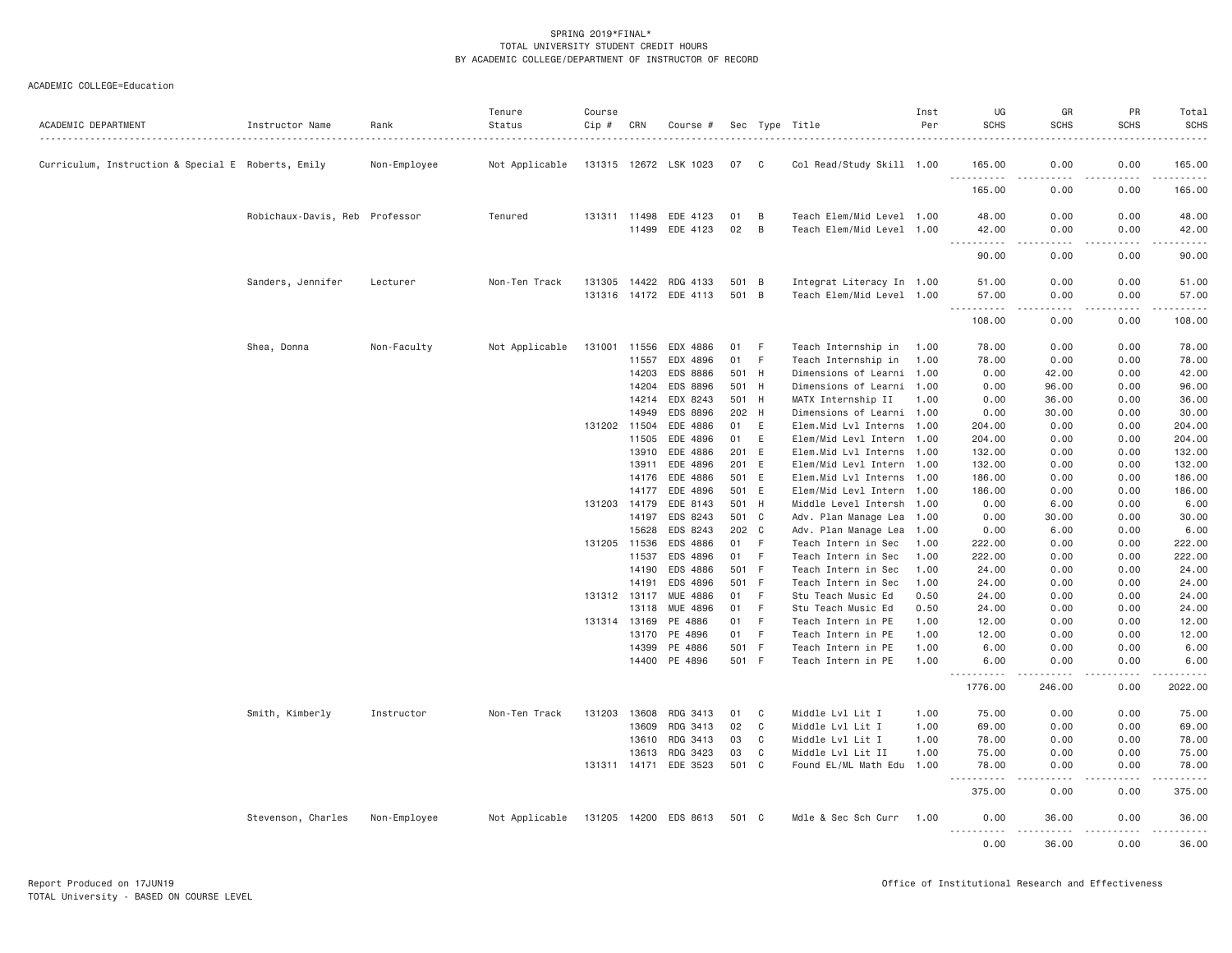| ACADEMIC DEPARTMENT                                 | Instructor Name                 | Rank                          | Tenure<br>Status | Course<br>Cip # | CRN          | Course #              |       |                | Sec Type Title            | Inst<br>Per | UG<br><b>SCHS</b>                   | GR<br><b>SCHS</b>                                                                                                                 | PR<br><b>SCHS</b> | Total<br><b>SCHS</b> |
|-----------------------------------------------------|---------------------------------|-------------------------------|------------------|-----------------|--------------|-----------------------|-------|----------------|---------------------------|-------------|-------------------------------------|-----------------------------------------------------------------------------------------------------------------------------------|-------------------|----------------------|
|                                                     |                                 |                               |                  |                 |              |                       |       |                |                           |             |                                     |                                                                                                                                   |                   |                      |
| Curriculum, Instruction & Special E Sumrall, Brandi |                                 | Instructor                    | Non-Ten Track    | 130101          | 13929        | EDX 4353              | 201 C |                | Assistive Tech in Sp 1.00 |             | 30.00                               | 0.00                                                                                                                              | 0.00              | 30,00                |
|                                                     |                                 |                               |                  |                 | 14955        | EDX 4353              | 202 C |                | Assistive Tech in Sp      | 1.00        | 30.00                               | 0.00                                                                                                                              | 0.00              | 30.00                |
|                                                     |                                 |                               |                  | 131001          | 13930        | EDX 4413              | 201 C |                | Wk W/Fams of Stdts w 1.00 |             | 42.00                               | 0.00                                                                                                                              | 0.00              | 42.00                |
|                                                     |                                 |                               |                  |                 | 14958        | EDX 4413              | 202 C |                | Wk W/Fams of Stdts w 1.00 |             | 45.00                               | 0.00                                                                                                                              | 0.00              | 45.00                |
|                                                     |                                 |                               |                  |                 | 14966        | EDX 4873              | 201 S |                | Prof Sem In Sp Ed         | 1.00        | 9.00                                | 0.00                                                                                                                              | 0.00              | 9.00                 |
|                                                     |                                 |                               |                  |                 | 14967        | EDX 4886              | 201 F |                | Teach Internship in       | 1.00        | 18.00                               | 0.00                                                                                                                              | 0.00              | 18.00                |
|                                                     |                                 |                               |                  |                 | 14968        | EDX 4896              | 201 F |                | Teach Internship in       | 1.00        | 18.00                               | 0.00                                                                                                                              | 0.00              | 18.00                |
|                                                     |                                 |                               |                  |                 | 422814 14959 | EDX 3233              | 201 C |                | Contingency Manageme 1.00 |             | 39.00                               | 0.00                                                                                                                              | 0.00              | 39.00                |
|                                                     |                                 |                               |                  |                 | 14965        | EDX 3233              | 202 C |                | Contingency Manageme 1.00 |             | 30.00<br>.                          | 0.00<br>$\frac{1}{2} \left( \frac{1}{2} \right) \left( \frac{1}{2} \right) \left( \frac{1}{2} \right) \left( \frac{1}{2} \right)$ | 0.00<br>.         | 30.00<br>.           |
|                                                     |                                 |                               |                  |                 |              |                       |       |                |                           |             | 261.00                              | 0.00                                                                                                                              | 0.00              | 261.00               |
|                                                     | Vollenweider, Jennif Instructor |                               | Non-Ten Track    | 131319          | 16465        | TKI 4000              | 05    | I              | Directed Indiv Study 1.00 |             | 3.00                                | 0.00                                                                                                                              | 0.00              | 3.00                 |
|                                                     |                                 |                               |                  |                 | 16519        | TKI 4000              | 06    | $\mathbf{I}$   | Directed Indiv Study 1.00 |             | 3.00                                | 0.00                                                                                                                              | 0.00              | 3.00                 |
|                                                     |                                 |                               |                  | 150612          | 13781        | TKI 3243              | 01    | $\mathbf C$    | Industrial Metrology 1.00 |             | 75.00                               | 0.00                                                                                                                              | 0.00              | 75.00                |
|                                                     |                                 |                               |                  |                 | 13783        | TKI 3363              | 01    | B              | Motion & Time Study       | 1.00        | 75.00                               | 0.00                                                                                                                              | 0.00              | 75.00                |
|                                                     |                                 |                               |                  |                 | 14800        | TKI 1203              | 501   | C              | Industrial Communica 1.00 |             | 63.00                               | 0.00                                                                                                                              | 0.00              | 63.00                |
|                                                     |                                 |                               |                  |                 | 16217        | TKI 3243              | 02    | C              | Industrial Metrology 1.00 |             | 75.00                               | 0.00                                                                                                                              | 0.00              | 75.00                |
|                                                     |                                 |                               |                  |                 | 16299        | TKI 3363              | 02    | B              | Motion & Time Study       | 1.00        | 75.00                               | 0.00                                                                                                                              | 0.00              | 75.00                |
|                                                     |                                 |                               |                  |                 | 150613 13786 | TKI 3813              | 01    | C              | Writing for Industry 1.00 |             | 72.00<br>. <u>.</u>                 | 0.00<br>.                                                                                                                         | 0.00<br>.         | 72.00<br>.           |
|                                                     |                                 |                               |                  |                 |              |                       |       |                |                           |             | 441.00                              | 0.00                                                                                                                              | 0.00              | 441.00               |
|                                                     | Walker, Ryan                    | Associate Professor Ten Track |                  | 131205          | 11534        | EDS 4873              | 01    | C              | Managing Secondary C 1.00 |             | 84.00                               | 0.00                                                                                                                              | 0.00              | 84.00                |
|                                                     |                                 |                               |                  |                 | 11538        | EDS 8663              | 01    | C              | Improving Instructio 1.00 |             | 0.00                                | 24.00                                                                                                                             | 0.00              | 24.00                |
|                                                     |                                 |                               |                  |                 | 16122        | EDS 9000              | 02    | D              | Research / Diss           | 1.00        | 0.00                                | 29.00                                                                                                                             | 0.00              | 29.00                |
|                                                     |                                 |                               |                  |                 | 17110        | EDS 7000              | 503 I |                | Directed Indiv Study 1.00 |             | 0.00                                | 3.00                                                                                                                              | 0.00              | 3.00                 |
|                                                     |                                 |                               |                  |                 | 17111        | EDS 7000              | 504 I |                | Directed Indiv Study 1.00 |             | 0.00                                | 3.00                                                                                                                              | 0.00              | 3.00                 |
|                                                     |                                 |                               |                  |                 |              | 17199 EDS 7000        | 505 I |                | Directed Indiv Study 1.00 |             | 0.00                                | 3.00                                                                                                                              | 0.00              | 3.00                 |
|                                                     |                                 |                               |                  |                 |              |                       |       |                |                           |             | -----<br>84.00                      | .<br>62.00                                                                                                                        | .<br>0.00         | .<br>146.00          |
|                                                     | Wiley, Holly                    | Instructor                    | Non-Ten Track    | 131307          |              | 13168 PE 4883         | 01    | C.             | School Health Ed          | 1.00        | 27.00                               | 0.00                                                                                                                              | 0.00              | 27.00                |
|                                                     |                                 |                               |                  |                 | 13171        | PE 6883               | 01    | C              | School Health Educ        | 1.00        | 0.00                                | 9.00                                                                                                                              | 0.00              | 9.00                 |
|                                                     |                                 |                               |                  | 260908          | 14714        | EP 4183               | 02    | $\mathbf C$    | Exercise & Weight Co 1.00 |             | 156.00                              | 0.00                                                                                                                              | 0.00              | 156.00               |
|                                                     |                                 |                               |                  | 310501          | 13163        | PE 3153               | 01    | C              | Methods of Elem PE        | 1.00        | 84.00                               | 0.00                                                                                                                              | 0.00              | 84.00                |
|                                                     |                                 |                               |                  |                 |              | 14729 KI 2023         | 02    | C              | Found of Health Educ 1.00 |             | 177.00<br>$\sim$ $\sim$ $\sim$      | 0.00                                                                                                                              | 0.00              | 177.00<br><u>.</u>   |
|                                                     |                                 |                               |                  |                 |              |                       |       |                |                           |             | 444.00                              | 9.00                                                                                                                              | 0.00              | 453.00               |
|                                                     | Yuan, Ruiping                   | Instructor                    | Non-Ten Track    |                 |              | 131202 14165 EDE 3123 | 501   | C <sub>1</sub> | Early Childhood Ed        | 1.00        | 75.00                               | 0.00                                                                                                                              | 0.00              | 75.00                |
|                                                     |                                 |                               |                  |                 | 14695        | EDE 2521              | 01    | C              | Intro to Elem Ed          | 1.00        | 22.00                               | 0.00                                                                                                                              | 0.00              | 22.00                |
|                                                     |                                 |                               |                  |                 | 14696        | EDE 2521              | 02    | C              | Intro to Elem Ed          | 1.00        | 17.00                               | 0.00                                                                                                                              | 0.00              | 17.00                |
|                                                     |                                 |                               |                  |                 | 15379        | EDE 2521              | 501   | C              | Intro to Elem Ed          | 1.00        | 27.00                               | 0.00                                                                                                                              | 0.00              | 27.00                |
|                                                     |                                 |                               |                  |                 | 131315 13602 | RDG 3113              | 01    | C              | Early Literacy Instr 1.00 |             | 42.00                               | 0.00                                                                                                                              | 0.00              | 42.00                |
|                                                     |                                 |                               |                  |                 | 13605        | RDG 3123              | 01    | C              | Early Lit Instruct I 1.00 |             | 42.00                               | 0.00                                                                                                                              | 0.00              | 42.00                |
|                                                     |                                 |                               |                  |                 |              |                       |       |                |                           |             | $\sim$ $\sim$ $\sim$<br>.<br>225.00 | .<br>0.00                                                                                                                         | .<br>0.00         | .<br>225.00          |
|                                                     | Zhbanova, Ksenia                | Assistant Professor Ten Track |                  |                 | 131202 13915 | EDF 3423              | 201 C |                | Exploring Diversity       | 1.00        | 33.00                               | 0.00                                                                                                                              | 0.00              | 33.00                |
|                                                     |                                 |                               |                  |                 | 14937        | EDF 3423              | 202 C |                | Exploring Diversity       | 1.00        | 6.00                                | 0.00                                                                                                                              | 0.00              | 6.00                 |
|                                                     |                                 |                               |                  |                 | 131203 13904 | EDE 3223              | 201   | C              | Middle Level Educati 1.00 |             | 36.00                               | 0.00                                                                                                                              | 0.00              | 36.00                |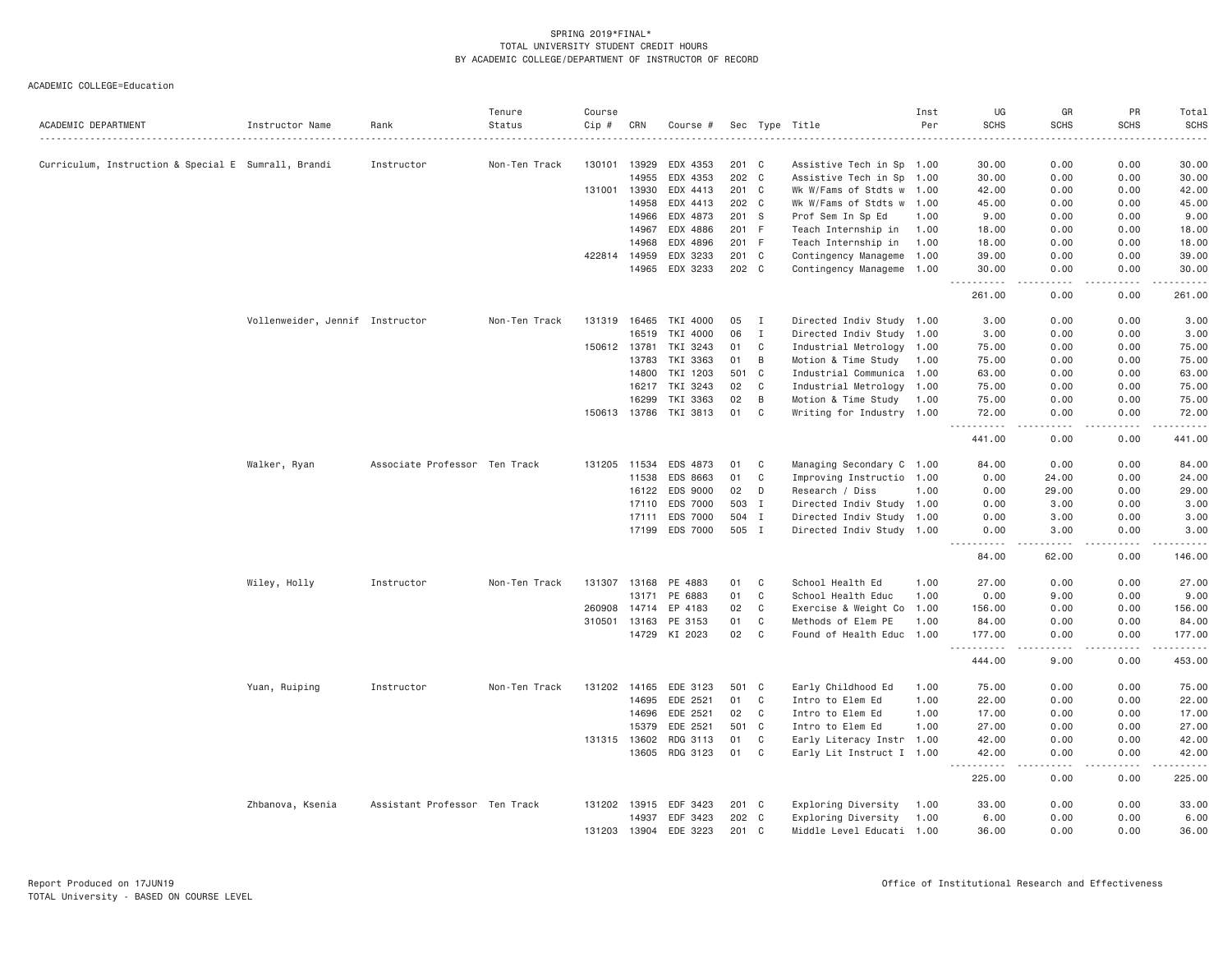| ACADEMIC DEPARTMENT                                                                                                   | Instructor Name | Rank | Tenure<br>Status | Course<br>Cip # | CRN | Course # |  | Sec Type Title | Inst<br>Per | UG<br><b>SCHS</b>                   | GK<br><b>SCHS</b>                 | PR<br><b>SCHS</b>                | Total<br><b>SCHS</b>                |
|-----------------------------------------------------------------------------------------------------------------------|-----------------|------|------------------|-----------------|-----|----------|--|----------------|-------------|-------------------------------------|-----------------------------------|----------------------------------|-------------------------------------|
|                                                                                                                       |                 |      |                  |                 |     |          |  |                |             | 75.00                               | 0.00                              | 0.00                             | 75.00                               |
| =====================================<br>Curriculum, Instruction & Special E<br>===================================== |                 |      |                  |                 |     |          |  |                |             | ==========<br>8862.75<br>========== | =========<br>844,00<br>========== | ==========<br>0.00<br>========== | ==========<br>9706.75<br>========== |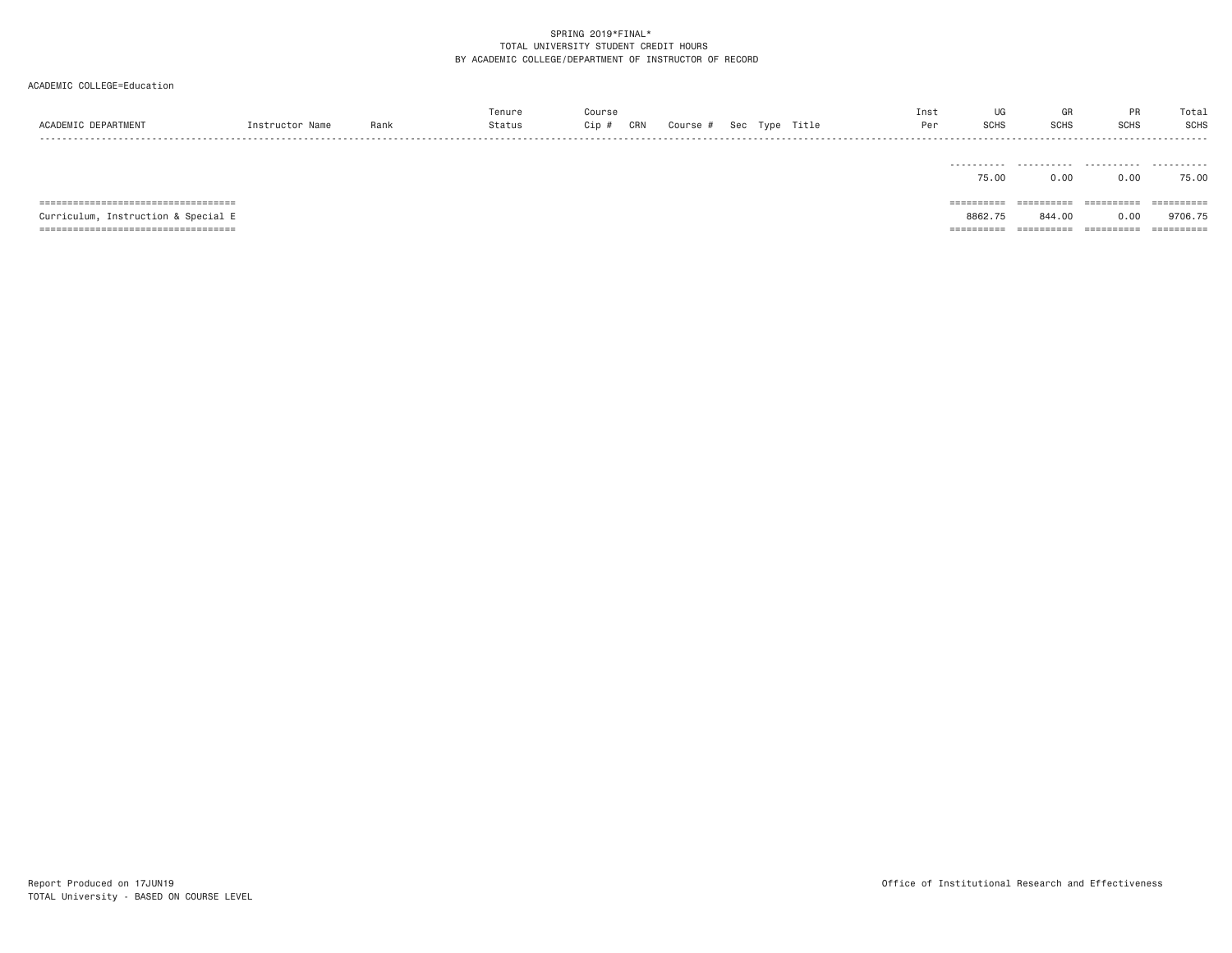| ACADEMIC DEPARTMENT    | Instructor Name                  | Rank                              | Tenure<br>Status | Course<br>Cip # | CRN          | Course #              |           |              | Sec Type Title            | Inst<br>Per | UG<br><b>SCHS</b>             | GR<br><b>SCHS</b>     | PR<br><b>SCHS</b>                        | Total<br><b>SCHS</b>                                                                                                                                                                     |
|------------------------|----------------------------------|-----------------------------------|------------------|-----------------|--------------|-----------------------|-----------|--------------|---------------------------|-------------|-------------------------------|-----------------------|------------------------------------------|------------------------------------------------------------------------------------------------------------------------------------------------------------------------------------------|
| Educational Leadership | Armstrong, Christoph Non-Faculty |                                   | Not Applicable   |                 |              | 130407 14054 CCL 8143 | 502 C     |              | Program Planning and 1.00 |             | 0.00                          | 18.00<br>.            | 0.00<br>.<br>$\sim$ $\sim$ $\sim$ $\sim$ | 18.00                                                                                                                                                                                    |
|                        |                                  |                                   |                  |                 |              |                       |           |              |                           |             | 0.00                          | 18,00                 | 0.00                                     | $\frac{1}{2} \left( \frac{1}{2} \right) \left( \frac{1}{2} \right) \left( \frac{1}{2} \right) \left( \frac{1}{2} \right) \left( \frac{1}{2} \right) \left( \frac{1}{2} \right)$<br>18.00 |
|                        | Baham, Jeremy                    | Non-Faculty                       | Not Applicable   | 130406          | 12404        | HED 8113              | 01        | $\mathbf{C}$ | Admin Ldrship in SA       | 1.00        | 0.00                          | 33.00                 | 0.00                                     | 33.00                                                                                                                                                                                    |
|                        |                                  |                                   |                  | 300000          | 14446        | TKT 4423              | 501 C     |              | History of Veterans' 1.00 |             | 15.00                         | 0.00                  | 0.00                                     | 15.00                                                                                                                                                                                    |
|                        |                                  |                                   |                  |                 | 14450        | TKT 6423              | 501 C     |              | History of Veterans' 1.00 |             | 0.00<br>.                     | 12.00<br>$- - - - -$  | 0.00<br>.                                | 12.00<br>.                                                                                                                                                                               |
|                        |                                  |                                   |                  |                 |              |                       |           |              |                           |             | 15.00                         | 45.00                 | 0.00                                     | 60.00                                                                                                                                                                                    |
|                        | Blendinger, Jack                 | Professor                         | Tenured          |                 |              | 131315 14819 LSK 2990 | 01        | C            | Special Topic In LSK 1.00 |             | 6.00                          | 0.00                  | 0.00                                     | 6.00                                                                                                                                                                                     |
|                        |                                  |                                   |                  |                 |              | 14910 LSK 2990        | 02        | C            | Special Topic In LSK 1.00 |             | 6.00<br>. <b>.</b>            | 0.00<br>.             | 0.00<br>.                                | 6.00<br>.                                                                                                                                                                                |
|                        |                                  |                                   |                  |                 |              |                       |           |              |                           |             | 12.00                         | 0.00                  | 0.00                                     | 12.00                                                                                                                                                                                    |
|                        | Campbell, Annika                 | Non-Faculty                       | Not Applicable   | 309999          | 14503        | ISE 4200              | 802 A     |              | Intl Student Exchang 1.00 |             | 156.00                        | 0.00                  | 0.00                                     | 156.00                                                                                                                                                                                   |
|                        |                                  |                                   |                  |                 |              | 14504 ISE 4200        | 803 A     |              | Intl Student Exchang 1.00 |             | 45.00<br>$- - - -$            | 0.00<br>د د د د       | 0.00                                     | 45.00<br><u>.</u>                                                                                                                                                                        |
|                        |                                  |                                   |                  |                 |              |                       |           |              |                           |             | 201.00                        | 0.00                  | 0.00                                     | 201.00                                                                                                                                                                                   |
|                        | Campbell, David                  | Non-Employee                      | Not Applicable   |                 |              | 130407 15809 CCL 8193 | 501 S     |              | Sem Comm Coll Lead        | 1.00        | 0.00<br>$- - - - -$<br>.      | 9.00<br>$\frac{1}{2}$ | 0.00<br>.                                | 9.00<br>$- - - -$                                                                                                                                                                        |
|                        |                                  |                                   |                  |                 |              |                       |           |              |                           |             | 0.00                          | 9.00                  | 0.00                                     | 9.00                                                                                                                                                                                     |
|                        | Coats, Linda                     | Professor                         | Tenured          |                 |              | 130401 16199 EDA 9000 | 02        | D            | Research / Diss           | 1.00        | 0.00                          | 9.00                  | 0.00                                     | 9.00                                                                                                                                                                                     |
|                        |                                  |                                   |                  | 130407          | 14050        | CCL 8113              | 501       | $\mathbf{C}$ | Comm Col Hist/Philos 1.00 |             | 0.00                          | 51.00                 | 0.00                                     | 51.00                                                                                                                                                                                    |
|                        |                                  |                                   |                  |                 | 14051        | CCL 8133              | 501 C     |              | Lead Theory Pract in 1.00 |             | 0.00                          | 57.00                 | 0.00                                     | 57.00                                                                                                                                                                                    |
|                        |                                  |                                   |                  |                 |              | 14052 CCL 8133        | 502 C     |              | Lead Theory Pract in 1.00 |             | 0.00                          | 48.00                 | 0.00                                     | 48.00                                                                                                                                                                                    |
|                        |                                  |                                   |                  |                 | 14058        | CCL 9000              | 502 D     |              | Diss./Dissertation R 1.00 |             | 0.00<br>.                     | 6.00<br>$- - - - -$   | 0.00<br>.                                | 6.00<br>.                                                                                                                                                                                |
|                        |                                  |                                   |                  |                 |              |                       |           |              |                           |             | 0.00                          | 171.00                | 0.00                                     | 171.00                                                                                                                                                                                   |
|                        | Cutts, Qiana                     | Assistant Professor Ten Track     |                  |                 | 130101 11523 | EDF 4243              | $CO1$ $C$ |              | Plan for Diverse Lea 1.00 |             | 63.00                         | 0.00                  | 0.00                                     | 63.00                                                                                                                                                                                    |
|                        |                                  |                                   |                  | 130601          | 14183        | EDF 8553              | 501 C     |              | Research in the Clas 1.00 |             | 0.00                          | 30.00                 | 0.00                                     | 30.00                                                                                                                                                                                    |
|                        |                                  |                                   |                  |                 |              | 231302 11515 EDF 3413 | 02        | B            | Writing For Thinking 1.00 |             | 78.00<br>.                    | 0.00<br>$- - - - -$   | 0.00<br>.                                | 78.00<br>.                                                                                                                                                                               |
|                        |                                  |                                   |                  |                 |              |                       |           |              |                           |             | 141.00                        | 30.00                 | 0.00                                     | 171.00                                                                                                                                                                                   |
|                        | Derby, Christy                   | Lecturer                          | Non-Ten Track    | 130901          | 11509        | EDF 3333              | 01        | C            | Social Foundation Ed 1.00 |             | 87.00                         | 0.00                  | 0.00                                     | 87.00                                                                                                                                                                                    |
|                        |                                  |                                   |                  |                 | 11510        | EDF 3333              | 02        | C            | Social Foundation Ed 1.00 |             | 90.00                         | 0.00                  | 0.00                                     | 90.00                                                                                                                                                                                    |
|                        |                                  |                                   |                  |                 |              | 11512 EDF 3333        | 04        | $\mathbf C$  | Social Foundation Ed 1.00 |             | 90.00                         | 0.00                  | 0.00                                     | 90.00                                                                                                                                                                                    |
|                        |                                  |                                   |                  |                 | 11513        | EDF 3333              | 05        | C            | Social Foundation Ed 1.00 |             | 87.00                         | 0.00<br>.             | 0.00<br>.                                | 87.00<br>.                                                                                                                                                                               |
|                        |                                  |                                   |                  |                 |              |                       |           |              |                           |             | 354.00                        | 0.00                  | 0.00                                     | 354.00                                                                                                                                                                                   |
|                        | Duren, Asia                      | Grad Service Assist Non-Ten Track |                  |                 |              | 131101 11052 COE 1323 | 02        | C            | Career Planning           | 0.75        | 45.00<br>$\sim$ $\sim$ $\sim$ | 0.00                  | 0.00                                     | 45.00                                                                                                                                                                                    |
|                        |                                  |                                   |                  |                 |              |                       |           |              |                           |             | 45.00                         | 0.00                  | 0.00                                     | 45.00                                                                                                                                                                                    |
|                        | Farmer, Angela                   | Clinical Assist Pro Non-Ten Track |                  | 240101 14822    |              | HON 2081              | H01 S     |              | Honors Forum III          | 1.00        | 7.00                          | 0.00                  | 0.00                                     | 7.00                                                                                                                                                                                     |
|                        |                                  |                                   |                  |                 |              | 301801 14823 HON 3163 | $H01$ C   |              | Honors Sem Natural S 1.00 |             | 51.00                         | 0.00                  | 0.00                                     | 51.00                                                                                                                                                                                    |
|                        |                                  |                                   |                  |                 |              |                       |           |              |                           |             | $  -$<br>58.00                | .<br>0.00             | .<br>0.00                                | .<br>58.00                                                                                                                                                                               |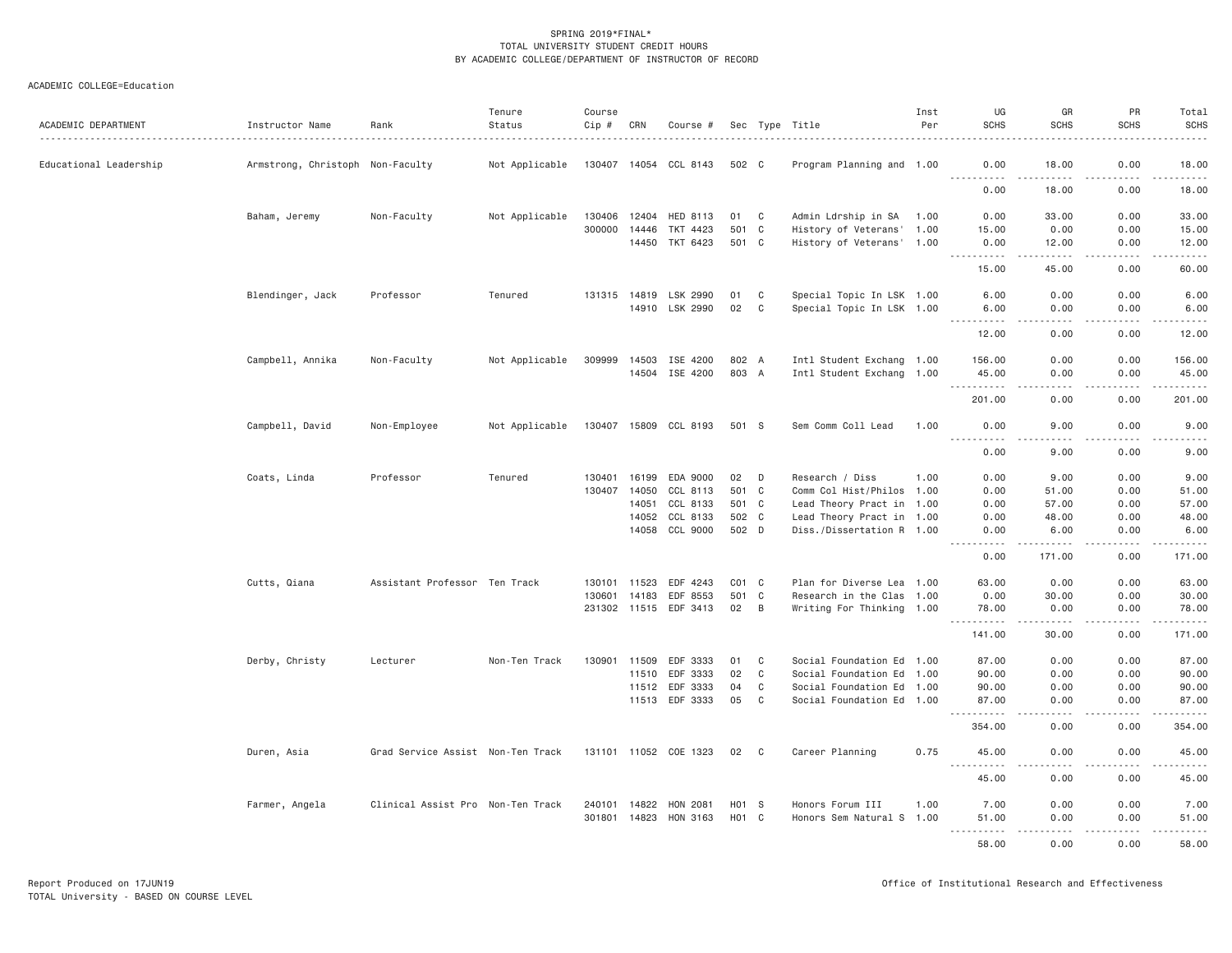ACADEMIC COLLEGE=Education

| ACADEMIC DEPARTMENT    | Instructor Name<br>.          | Rank                              | Tenure<br>Status | Course<br>Cip # | CRN          | Course #              |       |              | Sec Type Title            | Inst<br>Per | UG<br><b>SCHS</b>                                                                                                                                            | GR<br><b>SCHS</b>                                                                                                                                            | PR<br><b>SCHS</b> | Total<br><b>SCHS</b><br>$\frac{1}{2} \left( \frac{1}{2} \right) \left( \frac{1}{2} \right) \left( \frac{1}{2} \right) \left( \frac{1}{2} \right)$ |
|------------------------|-------------------------------|-----------------------------------|------------------|-----------------|--------------|-----------------------|-------|--------------|---------------------------|-------------|--------------------------------------------------------------------------------------------------------------------------------------------------------------|--------------------------------------------------------------------------------------------------------------------------------------------------------------|-------------------|---------------------------------------------------------------------------------------------------------------------------------------------------|
| Educational Leadership | Fincher, Mark                 | Associate Professor Ten Track     |                  | 130407          | 13881        | CCL 8113              | 201 C |              | Comm Col Hist/Philos 1.00 |             | 0.00                                                                                                                                                         | 39.00                                                                                                                                                        | 0.00              | 39.00                                                                                                                                             |
|                        |                               |                                   |                  |                 | 13882        | CCL 8313              | 201 C |              | Comm Coll Instrl Ass 1.00 |             | 0.00                                                                                                                                                         | 42.00                                                                                                                                                        | 0.00              | 42.00                                                                                                                                             |
|                        |                               |                                   |                  |                 |              | 14059 CCL 9000        | 503 D |              | Diss./Dissertation R 1.00 |             | 0.00                                                                                                                                                         | 11.00                                                                                                                                                        | 0.00              | 11.00                                                                                                                                             |
|                        |                               |                                   |                  |                 |              |                       |       |              |                           |             | $\frac{1}{2} \left( \frac{1}{2} \right) \left( \frac{1}{2} \right) \left( \frac{1}{2} \right) \left( \frac{1}{2} \right) \left( \frac{1}{2} \right)$<br>0.00 | .<br>92.00                                                                                                                                                   | .<br>0.00         | .<br>92.00                                                                                                                                        |
|                        | Hanson, Bruce                 | Non-Employee                      | Not Applicable   |                 |              | 130407 14056 CCL 8343 | 502 C |              | Community Dev Resour 1.00 |             | 0.00                                                                                                                                                         | 48.00<br>$- - - - -$                                                                                                                                         | 0.00              | 48.00<br>الداعات                                                                                                                                  |
|                        |                               |                                   |                  |                 |              |                       |       |              |                           |             | 0.00                                                                                                                                                         | 48.00                                                                                                                                                        | 0.00              | 48.00                                                                                                                                             |
|                        | Hickmon, Fredrick             | Lecturer                          | Non-Ten Track    |                 |              | 130401 14188 EDL 8623 | 501 C |              | Curric Leadership         | 1.00        | 0.00<br>.                                                                                                                                                    | 33.00<br>. <u>.</u>                                                                                                                                          | 0.00<br>.         | 33.00<br>.                                                                                                                                        |
|                        |                               |                                   |                  |                 |              |                       |       |              |                           |             | 0.00                                                                                                                                                         | 33.00                                                                                                                                                        | 0.00              | 33.00                                                                                                                                             |
|                        | King, Stephanie               | Associate Professor Tenured       |                  | 130407          | 14057        | CCL 9000              | 501   | D            | Diss./Dissertation R 1.00 |             | 0.00                                                                                                                                                         | 47.00                                                                                                                                                        | 0.00              | 47.00                                                                                                                                             |
|                        |                               |                                   |                  |                 | 14060        | CCL 9913              | 501 S |              | Dissertation Seminar 1.00 |             | 0.00                                                                                                                                                         | 24.00                                                                                                                                                        | 0.00              | 24.00                                                                                                                                             |
|                        |                               |                                   |                  |                 |              | 15808 CCL 8173        | 501 C |              | Comm College Teachin 1.00 |             | 0.00                                                                                                                                                         | 54,00                                                                                                                                                        | 0.00              | 54.00<br>$\sim$ $\sim$ $\sim$ $\sim$                                                                                                              |
|                        |                               |                                   |                  |                 |              |                       |       |              |                           |             | 0.00                                                                                                                                                         | 125.00                                                                                                                                                       | 0.00              | 125.00                                                                                                                                            |
|                        | Long, Cheryl                  | Research Assist Pro Non-Ten Track |                  |                 |              | 231302 11519 EDF 3413 | 06    | B            | Writing For Thinking 1.00 |             | 75.00<br>.                                                                                                                                                   | 0.00<br>.                                                                                                                                                    | 0.00<br>.         | 75.00<br>.                                                                                                                                        |
|                        |                               |                                   |                  |                 |              |                       |       |              |                           |             | 75.00                                                                                                                                                        | 0.00                                                                                                                                                         | 0.00              | 75.00                                                                                                                                             |
|                        | McGregor, Shane               | Grad Teach Assist                 | Non-Ten Track    |                 | 131202 14175 | EDE 4883              | 501 C |              | Manag Elem/Mid Lvl C 1.00 |             | 93.00                                                                                                                                                        | 0.00                                                                                                                                                         | 0.00              | 93.00                                                                                                                                             |
|                        |                               |                                   |                  |                 |              | 131205 11535 EDS 4873 | 02    | C            | Managing Secondary C 1.00 |             | 30.00<br>$\sim$ $\sim$ $\sim$<br>.                                                                                                                           | 0.00<br>$\sim$ $\sim$ $\sim$ $\sim$                                                                                                                          | 0.00<br>.         | 30.00<br>.                                                                                                                                        |
|                        |                               |                                   |                  |                 |              |                       |       |              |                           |             | 123.00                                                                                                                                                       | 0.00                                                                                                                                                         | 0.00              | 123.00                                                                                                                                            |
|                        | McKellar, Lucy                | Lecturer                          | Non-Ten Track    | 130301          | 12684        | LSK 2010              | 01    | C            | Praxis: Acad Core En 1.00 |             | 26.00                                                                                                                                                        | 0.00                                                                                                                                                         | 0.00              | 26.00                                                                                                                                             |
|                        |                               |                                   |                  |                 |              | 14363 LSK 2010        | 501 C |              | Praxis: Acad Core En 1.00 |             | 30.00<br>.                                                                                                                                                   | 0.00<br>.                                                                                                                                                    | 0.00<br>.         | 30.00<br>.                                                                                                                                        |
|                        |                               |                                   |                  |                 |              |                       |       |              |                           |             | 56.00                                                                                                                                                        | 0.00                                                                                                                                                         | 0.00              | 56.00                                                                                                                                             |
|                        | McMullan, Leigh               | Clinical Assist Pro Non-Ten Track |                  | 130401          | 14164        | EDA 8190              | 501 S |              | Wkshp Ed Adm & Super 1.00 |             | 0.00                                                                                                                                                         | 15.00                                                                                                                                                        | 0.00              | 15.00                                                                                                                                             |
|                        |                               |                                   |                  |                 | 14186        | EDL 8613              | 501 H |              | Leadership Intern II 1.00 |             | 0.00                                                                                                                                                         | 27.00                                                                                                                                                        | 0.00              | 27.00                                                                                                                                             |
|                        |                               |                                   |                  |                 | 16853        | EDL 7000              | 01    | $\mathbf{I}$ | Directed Indiv Study 1.00 |             | 0.00                                                                                                                                                         | 3.00                                                                                                                                                         | 0.00              | 3.00                                                                                                                                              |
|                        |                               |                                   |                  |                 |              | 16854 EDL 7000        | 02    | $\mathbf{I}$ | Directed Indiv Study 1.00 |             | 0.00<br>$- - - - - -$                                                                                                                                        | 3.00<br>$\frac{1}{2} \left( \frac{1}{2} \right) \left( \frac{1}{2} \right) \left( \frac{1}{2} \right) \left( \frac{1}{2} \right) \left( \frac{1}{2} \right)$ | 0.00<br>.         | 3.00<br>.                                                                                                                                         |
|                        |                               |                                   |                  |                 |              |                       |       |              |                           |             | 0.00                                                                                                                                                         | 48.00                                                                                                                                                        | 0.00              | 48.00                                                                                                                                             |
|                        | McReynolds, Ritalain Lecturer |                                   | Non-Ten Track    |                 | 131315 12685 | LSK 2013              | 01    | C            | Speed Reading             | 1.00        | 87.00                                                                                                                                                        | 0.00                                                                                                                                                         | 0.00              | 87.00                                                                                                                                             |
|                        |                               |                                   |                  |                 |              | 12686 LSK 2013        | 02    | C            | Speed Reading             | 1.00        | 87.00<br>.<br>$\sim$ $\sim$ $\sim$                                                                                                                           | 0.00<br>.                                                                                                                                                    | 0.00<br>.         | 87.00<br>.                                                                                                                                        |
|                        |                               |                                   |                  |                 |              |                       |       |              |                           |             | 174.00                                                                                                                                                       | 0.00                                                                                                                                                         | 0.00              | 174.00                                                                                                                                            |
|                        | Molina, Danielle              | Assistant Professor Ten Track     |                  | 130401          | 12406        | HED 8283              | 501 C |              | Educational Leadersh 1.00 |             | 0.00                                                                                                                                                         | 24.00                                                                                                                                                        | 0.00              | 24.00                                                                                                                                             |
|                        |                               |                                   |                  |                 | 12408        | HED 8593              | 01    | $\mathbf C$  | Admin Comp Tech/Comm      | 1.00        | 0.00                                                                                                                                                         | 36.00                                                                                                                                                        | 0.00              | 36.00                                                                                                                                             |
|                        |                               |                                   |                  |                 | 15626        | EDA 8283              | 501 C |              | Educ Leadership           | 1.00        | 0.00                                                                                                                                                         | 15.00                                                                                                                                                        | 0.00              | 15.00                                                                                                                                             |
|                        |                               |                                   |                  |                 |              | 130407 16522 HED 7000 | 01 I  |              | Directed Indiv Study 1.00 |             | 0.00<br>.                                                                                                                                                    | 3.00<br>.                                                                                                                                                    | 0.00<br>-----     | 3.00<br>.                                                                                                                                         |
|                        |                               |                                   |                  |                 |              |                       |       |              |                           |             | 0.00                                                                                                                                                         | 78.00                                                                                                                                                        | 0.00              | 78.00                                                                                                                                             |
|                        | Moyen, Eric                   | Associate Professor Tenured       |                  |                 |              | 130101 11526 EDF 8393 | 01    | C            | Hist Of Ed In Us          | 1.00        | 0.00                                                                                                                                                         | 9.00                                                                                                                                                         | 0.00              | 9.00                                                                                                                                              |

Report Produced on 17JUN19 Office of Institutional Research and Effectiveness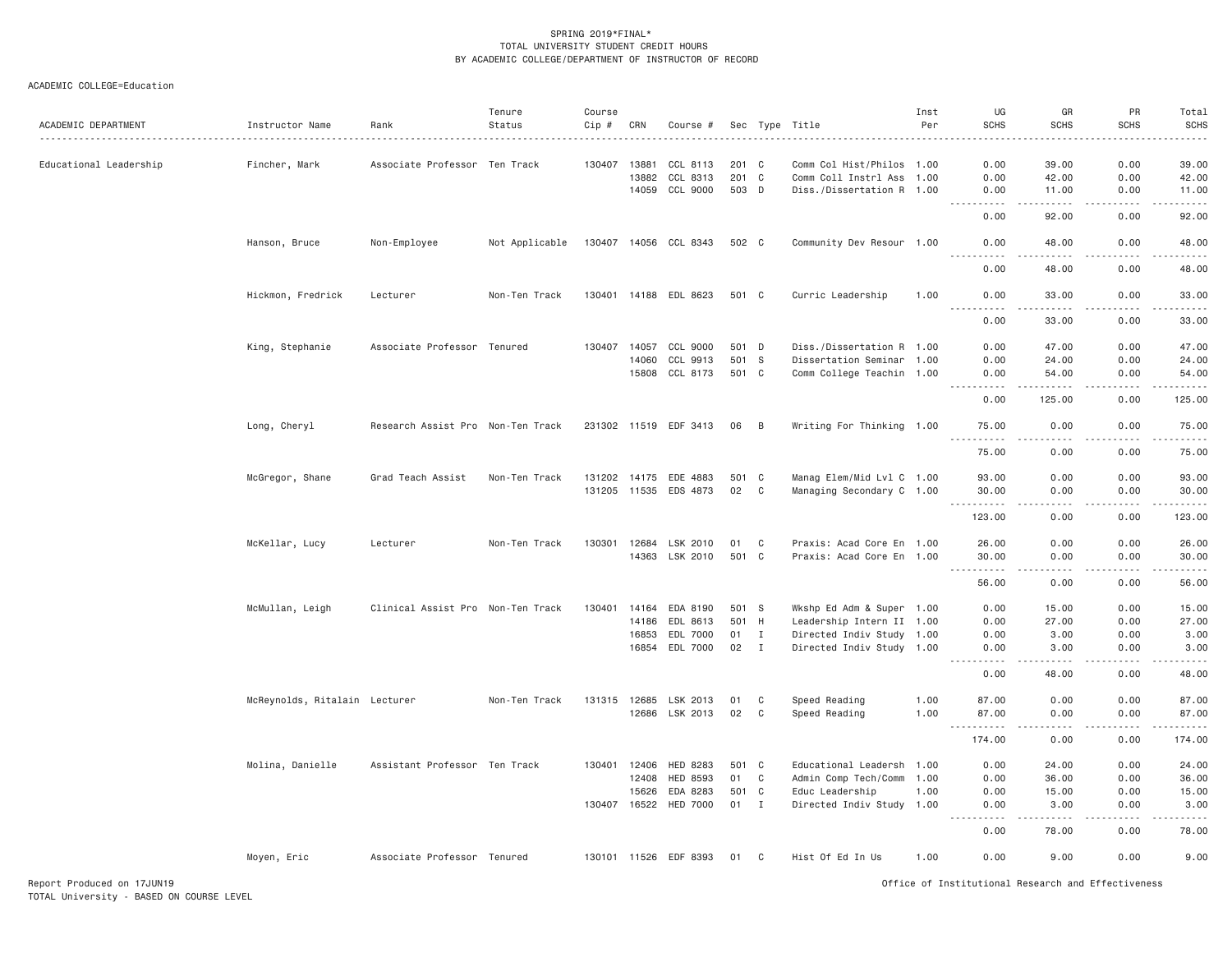| ACADEMIC DEPARTMENT    | Instructor Name     | Rank                              | Tenure<br>Status | Course<br>Cip # | CRN            | Course #              |                |              | Sec Type Title                                         | Inst<br>Per | UG<br><b>SCHS</b>                                                                                                                                             | GR<br><b>SCHS</b>                                                                                                                                             | PR<br><b>SCHS</b>   | Total<br><b>SCHS</b>                                                                                                                                          |
|------------------------|---------------------|-----------------------------------|------------------|-----------------|----------------|-----------------------|----------------|--------------|--------------------------------------------------------|-------------|---------------------------------------------------------------------------------------------------------------------------------------------------------------|---------------------------------------------------------------------------------------------------------------------------------------------------------------|---------------------|---------------------------------------------------------------------------------------------------------------------------------------------------------------|
| Educational Leadership | Moyen, Eric         | Associate Professor Tenured       |                  | 130401 17059    |                | EDA 7000              | 04             | $\mathbf{I}$ | Directed Indiv Study 1.00                              |             | 0.00                                                                                                                                                          | 3.00                                                                                                                                                          | 0.00                | 3.00                                                                                                                                                          |
|                        |                     |                                   |                  |                 |                |                       |                |              |                                                        |             | 0.00                                                                                                                                                          | $\frac{1}{2} \left( \frac{1}{2} \right) \left( \frac{1}{2} \right) \left( \frac{1}{2} \right) \left( \frac{1}{2} \right) \left( \frac{1}{2} \right)$<br>12.00 | -----<br>0.00       | .<br>12.00                                                                                                                                                    |
|                        | Musser, Madhurima   | Lecturer                          | Non-Ten Track    | 131202 11520    |                | EDF 3423              | 01             | C            | Exploring Diversity 1.00                               |             | 69.00                                                                                                                                                         | 0.00                                                                                                                                                          | 0.00                | 69.00                                                                                                                                                         |
|                        |                     |                                   |                  |                 | 11521          | EDF 3423              | 02             | C            | Exploring Diversity                                    | 1.00        | 45.00                                                                                                                                                         | 0.00                                                                                                                                                          | 0.00                | 45.00                                                                                                                                                         |
|                        |                     |                                   |                  | 231302 11516    |                | EDF 3413              | 03             | B            | Writing For Thinking 1.00                              |             | 69.00                                                                                                                                                         | 0.00                                                                                                                                                          | 0.00                | 69.00                                                                                                                                                         |
|                        |                     |                                   |                  |                 |                | 11517 EDF 3413        | 04             | B            | Writing For Thinking 1.00                              |             | 69.00<br>$- - - - -$                                                                                                                                          | 0.00<br>$- - - -$                                                                                                                                             | 0.00<br>.           | 69.00<br>.                                                                                                                                                    |
|                        |                     |                                   |                  |                 |                |                       |                |              |                                                        |             | 252.00                                                                                                                                                        | 0.00                                                                                                                                                          | 0.00                | 252.00                                                                                                                                                        |
|                        | Operton, Rosalind   | Non-Employee                      | Not Applicable   |                 |                | 130401 14938 EDL 8613 | 202 H          |              | Leadership Intern II 1.00                              |             | 0.00<br><u>.</u>                                                                                                                                              | 15.00<br>.                                                                                                                                                    | 0.00<br>$- - - - -$ | 15.00<br>.                                                                                                                                                    |
|                        |                     |                                   |                  |                 |                |                       |                |              |                                                        |             | 0.00                                                                                                                                                          | 15.00                                                                                                                                                         | 0.00                | 15.00                                                                                                                                                         |
|                        | Prince, Debra       | Associate Professor Tenured       |                  | 130601 11525    |                | EDF 8363              | 01             | C            | Func & Met Res In Ed 1.00                              |             | 0.00                                                                                                                                                          | 9.00                                                                                                                                                          | 0.00                | 9.00                                                                                                                                                          |
|                        |                     |                                   |                  |                 | 14182          | EDF 8363              | 501 C          |              | Func & Met Res In Ed 1.00                              |             | 0.00                                                                                                                                                          | 30.00                                                                                                                                                         | 0.00                | 30.00                                                                                                                                                         |
|                        |                     |                                   |                  |                 |                | 130901 11511 EDF 3333 | 03             | C            | Social Foundation Ed 1.00                              |             | 57.00<br>$\frac{1}{2} \left( \frac{1}{2} \right) \left( \frac{1}{2} \right) \left( \frac{1}{2} \right) \left( \frac{1}{2} \right) \left( \frac{1}{2} \right)$ | 0.00<br>$\frac{1}{2} \left( \frac{1}{2} \right) \left( \frac{1}{2} \right) \left( \frac{1}{2} \right) \left( \frac{1}{2} \right) \left( \frac{1}{2} \right)$  | 0.00<br>.           | 57.00<br>والمناصبات                                                                                                                                           |
|                        |                     |                                   |                  |                 |                |                       |                |              |                                                        |             | 57.00                                                                                                                                                         | 39,00                                                                                                                                                         | 0.00                | 96.00                                                                                                                                                         |
|                        | Taylor, Leonard     | Assistant Professor Ten Track     |                  | 130401          | 12403          | HED 8010              | 01             | E            | Practicum                                              | 1.00        | 0.00                                                                                                                                                          | 15.00                                                                                                                                                         | 0.00                | 15.00                                                                                                                                                         |
|                        |                     |                                   |                  | 130406          | 16210          | <b>HED 9000</b>       | 01             | D            | Research / Diss                                        | 1.00        | 0.00                                                                                                                                                          | 9.00                                                                                                                                                          | 0.00                | 9.00                                                                                                                                                          |
|                        |                     |                                   |                  | 130407          | 16987          | <b>HED 7000</b>       | 02             | $\mathbf I$  | Directed Indiv Study 1.00                              |             | 0.00                                                                                                                                                          | 1.00                                                                                                                                                          | 0.00                | 1.00                                                                                                                                                          |
|                        |                     |                                   |                  | 130499          | 16061          | HED 8990              | 01             | C            | Special Topic In HED 1.00                              |             | 0.00<br>.                                                                                                                                                     | 48.00<br>$\frac{1}{2} \left( \frac{1}{2} \right) \left( \frac{1}{2} \right) \left( \frac{1}{2} \right) \left( \frac{1}{2} \right) \left( \frac{1}{2} \right)$ | 0.00<br>.           | 48.00<br>.                                                                                                                                                    |
|                        |                     |                                   |                  |                 |                |                       |                |              |                                                        |             | 0.00                                                                                                                                                          | 73.00                                                                                                                                                         | 0.00                | 73.00                                                                                                                                                         |
|                        | Wallin, Patsy       | Associate Professor Tenured       |                  | 130401          | 13916          | EDL 8613              | 201 H          |              | Leadership Intern II 1.00                              |             | 0.00                                                                                                                                                          | 18.00                                                                                                                                                         | 0.00                | 18.00                                                                                                                                                         |
|                        |                     |                                   |                  |                 | 13917          | EDL 8623              | 201 C          |              | Curric Leadership                                      | 1.00        | 0.00                                                                                                                                                          | 27.00                                                                                                                                                         | 0.00                | 27.00                                                                                                                                                         |
|                        |                     |                                   |                  |                 | 16288          | EDL 7000              | 201 I          |              | Directed Indiv Study 1.00                              |             | 0.00                                                                                                                                                          | 3.00                                                                                                                                                          | 0.00                | 3.00                                                                                                                                                          |
|                        |                     |                                   |                  |                 | 16289          | EDL 7000              | 202 I          |              | Directed Indiv Study 1.00                              |             | 0.00                                                                                                                                                          | 3,00                                                                                                                                                          | 0.00                | 3.00                                                                                                                                                          |
|                        |                     |                                   |                  |                 | 16290          | EDL 7000              | 203 I          |              | Directed Indiv Study 1.00                              |             | 0.00                                                                                                                                                          | 3.00                                                                                                                                                          | 0.00                | 3.00                                                                                                                                                          |
|                        |                     |                                   |                  |                 | 16312          | EDL 7000              | 204 I          |              | Directed Indiv Study 1.00                              |             | 0.00                                                                                                                                                          | 3.00                                                                                                                                                          | 0.00                | 3.00                                                                                                                                                          |
|                        |                     |                                   |                  |                 | 16379<br>16403 | EDL 7000<br>EDL 7000  | 205 I<br>206 I |              | Directed Indiv Study 1.00<br>Directed Indiv Study 1.00 |             | 0.00<br>0.00                                                                                                                                                  | 3.00<br>3.00                                                                                                                                                  | 0.00<br>0.00        | 3.00<br>3.00                                                                                                                                                  |
|                        |                     |                                   |                  |                 |                | 16404 EDL 7000        | 207 I          |              | Directed Indiv Study 1.00                              |             | 0.00                                                                                                                                                          | 3.00                                                                                                                                                          | 0.00                | 3.00                                                                                                                                                          |
|                        |                     |                                   |                  |                 |                |                       |                |              |                                                        |             | .<br>0.00                                                                                                                                                     | .<br>66.00                                                                                                                                                    | .<br>0.00           | $    -$<br>66.00                                                                                                                                              |
|                        | White Jones, Ashley | Non-Employee                      | Not Applicable   | 260908          | 15127          | EP 4814               | 201 H          |              | Exercise Science Int 1.00                              |             | 12.00                                                                                                                                                         | 0.00                                                                                                                                                          | 0.00                | 12.00                                                                                                                                                         |
|                        |                     |                                   |                  | 310501          | 13977          | KI 2023               | 201 C          |              | Found of Health Educ 1.00                              |             | 39.00                                                                                                                                                         | 0.00                                                                                                                                                          | 0.00                | 39.00                                                                                                                                                         |
|                        |                     |                                   |                  |                 |                |                       |                |              |                                                        |             | 51.00                                                                                                                                                         | 0.00                                                                                                                                                          | 0.00                | $\frac{1}{2} \left( \frac{1}{2} \right) \left( \frac{1}{2} \right) \left( \frac{1}{2} \right) \left( \frac{1}{2} \right) \left( \frac{1}{2} \right)$<br>51.00 |
|                        | White, Carol        | Assistant Professor Ten Track     |                  | 130407 14053    |                | CCL 8143              | 501 C          |              | Program Planning and 1.00                              |             | 0.00                                                                                                                                                          | 60.00                                                                                                                                                         | 0.00                | 60.00                                                                                                                                                         |
|                        |                     |                                   |                  |                 |                | 14055 CCL 8343        | 501 C          |              | Community Dev Resour 1.00                              |             | 0.00                                                                                                                                                          | 27.00                                                                                                                                                         | 0.00                | 27.00                                                                                                                                                         |
|                        |                     |                                   |                  |                 |                |                       |                |              |                                                        |             | $\sim$ $\sim$ $\sim$ $\sim$<br>0.00                                                                                                                           | $\frac{1}{2} \left( \frac{1}{2} \right) \left( \frac{1}{2} \right) \left( \frac{1}{2} \right) \left( \frac{1}{2} \right) \left( \frac{1}{2} \right)$<br>87.00 | .<br>0.00           | والمناصبات<br>87.00                                                                                                                                           |
|                        | Williams, Frankie   | Visit Clinical Prof Non-Ten Track |                  | 130401          | 16198          | EDA 9000              | 01             | D            | Research / Diss                                        | 1.00        | 0.00                                                                                                                                                          | 31.00                                                                                                                                                         | 0.00                | 31.00                                                                                                                                                         |
|                        |                     |                                   |                  |                 | 16844          | EDA 7000              | 01             | I            | Directed Indiv Study 1.00                              |             | 0.00                                                                                                                                                          | 1.00                                                                                                                                                          | 0.00                | 1.00                                                                                                                                                          |
|                        |                     |                                   |                  | 130407 16783    |                | EDA 9913              | 501 S          |              | Dissertation Seminar 1.00                              |             | 0.00                                                                                                                                                          | 6.00                                                                                                                                                          | 0.00                | 6.00                                                                                                                                                          |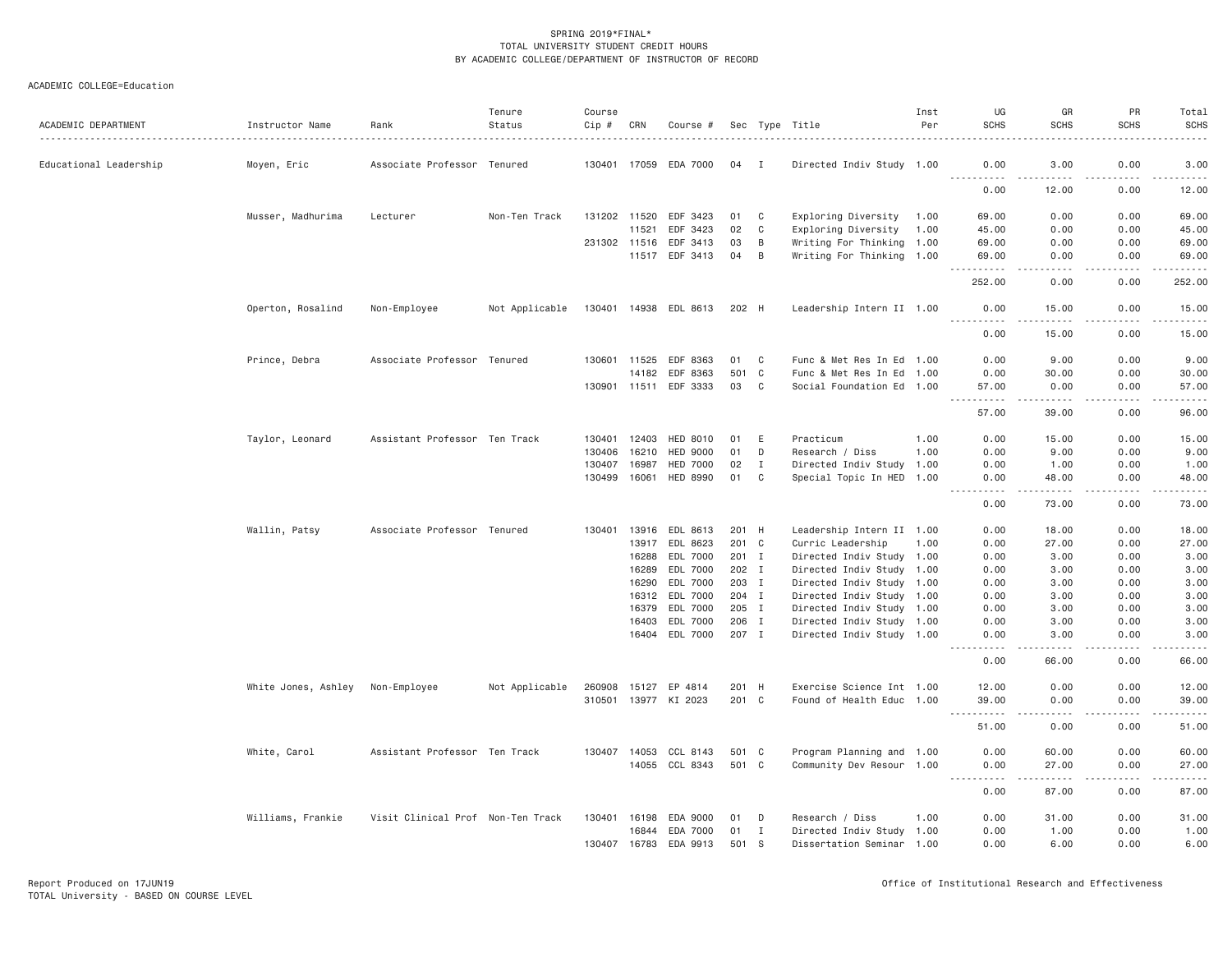| ACADEMIC DEPARTMENT                                             | Instructor Name | Rank      | Tenure<br>Status | Course<br>Cip # | CRN | Course #              |      | Sec Type Title           | Inst<br>Per | UG<br><b>SCHS</b>  | GR<br><b>SCHS</b>     | PR<br><b>SCHS</b> | Total<br>SCHS |
|-----------------------------------------------------------------|-----------------|-----------|------------------|-----------------|-----|-----------------------|------|--------------------------|-------------|--------------------|-----------------------|-------------------|---------------|
|                                                                 |                 |           |                  |                 |     |                       |      |                          |             |                    |                       |                   |               |
|                                                                 |                 |           |                  |                 |     |                       |      |                          |             | 0.00               | 38,00                 | 0.00              | 38.00         |
| Educational Leadership                                          | Xu, Jianzhong   | Professor | Tenured          |                 |     | 130601 11528 EDF 9473 | 01 C | Qual Data Anlys Prs 1.00 |             | 0.00               | 15.00                 | 0.00              | 15.00         |
|                                                                 |                 |           |                  | 130603 11527    |     | EDF 9453              | 01 C | Intro Qual Research      | 1.00        | 0.00<br>---------- | 27.00<br>.            | 0.00<br>.         | 27.00<br>.    |
|                                                                 |                 |           |                  |                 |     |                       |      |                          |             | 0.00               | 42.00                 | 0.00              | 42.00         |
| =====================================                           |                 |           |                  |                 |     |                       |      |                          |             |                    | $=$ = = = = = = = = = | ==========        | ==========    |
| Educational Leadership<br>===================================== |                 |           |                  |                 |     |                       |      |                          |             | 1614,00            | 1069,00<br>========== | 0.00              | 2683.00       |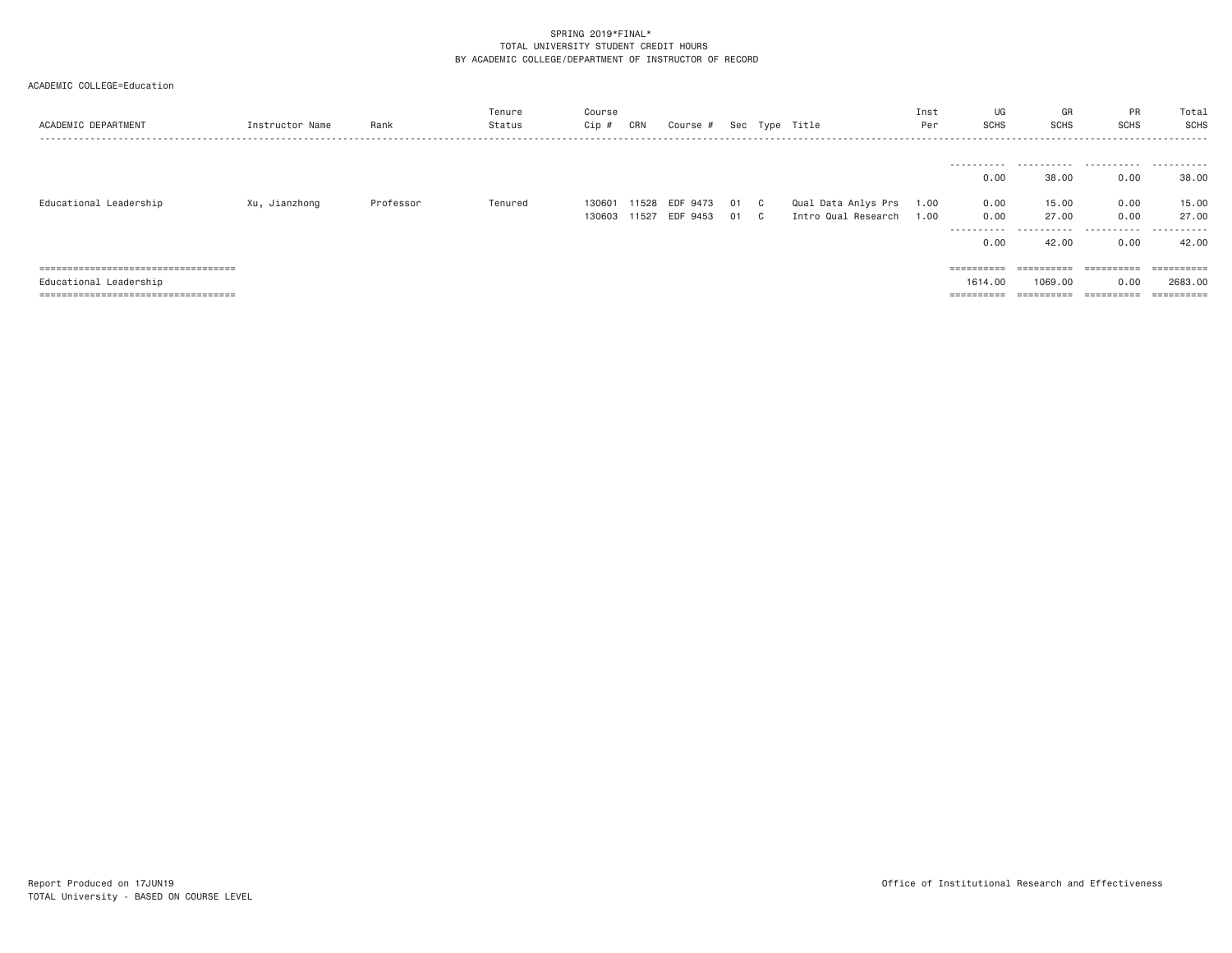ACADEMIC COLLEGE=Education

| ACADEMIC DEPARTMENT                              | Instructor Name   | Rank                        | Tenure<br>Status | Course<br>Cip # | CRN          | Course #              |       |              | Sec Type Title            | Inst<br>Per | UG<br><b>SCHS</b>                  | GR<br><b>SCHS</b>                                                                                                                                                                        | PR<br><b>SCHS</b>   | Total<br><b>SCHS</b><br>$\frac{1}{2}$ |
|--------------------------------------------------|-------------------|-----------------------------|------------------|-----------------|--------------|-----------------------|-------|--------------|---------------------------|-------------|------------------------------------|------------------------------------------------------------------------------------------------------------------------------------------------------------------------------------------|---------------------|---------------------------------------|
| Instructional Systems & Workforce D Adams, James |                   | Professor                   | Tenured          | 131309          | 13805        | TKT 4143              | 01    | C            | His & Phil Career &       | 0.90        | 10.80                              | 0.00                                                                                                                                                                                     | 0.00                | 10.80                                 |
|                                                  |                   |                             |                  |                 | 13810        | TKT 6143              | 01    | $\mathbb C$  | His & Phil Career &       | 0.90        | 0.00                               | 21.60                                                                                                                                                                                    | 0.00                | 21.60                                 |
|                                                  |                   |                             |                  |                 | 131319 16228 | <b>TKT 9000</b>       | 05    | D            | Research / Diss           | 1.00        | 0.00                               | 2.00                                                                                                                                                                                     | 0.00                | 2.00                                  |
|                                                  |                   |                             |                  |                 | 17099        | <b>TKT 7000</b>       | 02    | I            | Directed Indiv Study 1.00 |             | 0.00                               | 1.00                                                                                                                                                                                     | 0.00                | 1.00                                  |
|                                                  |                   |                             |                  |                 | 150612 13778 | TKI 3063              | 01    | C            | Ind Human Relations       | 0.90        | 70.20<br><b><i><u>.</u></i></b>    | 0.00<br>$\frac{1}{2} \left( \frac{1}{2} \right) \left( \frac{1}{2} \right) \left( \frac{1}{2} \right) \left( \frac{1}{2} \right) \left( \frac{1}{2} \right)$                             | 0.00<br>.           | 70.20<br>.                            |
|                                                  |                   |                             |                  |                 |              |                       |       |              |                           |             | 81.00                              | 24.60                                                                                                                                                                                    | 0.00                | 105.60                                |
|                                                  | Bailey, Melinda   | Non-Faculty                 | Not Applicable   |                 |              | 240102 14321 IDS 4111 | 502 C |              | Professional Seminar 1.00 |             | 13.00<br>$\sim$ $\sim$ $\sim$<br>. | 0.00<br>$\sim$ $\sim$ $\sim$ $\sim$                                                                                                                                                      | 0.00<br>لأعامل      | 13.00<br>.                            |
|                                                  |                   |                             |                  |                 |              |                       |       |              |                           |             | 13.00                              | 0.00                                                                                                                                                                                     | 0.00                | 13.00                                 |
|                                                  | Ballard, Iva      | Instructor                  | Non-Ten Track    |                 |              | 521302 10670 BQA 3123 | 01    | $\mathbf{C}$ | Bus Stat Methods II       | 1.00        | 558.00                             | 0.00                                                                                                                                                                                     | 0.00                | 558.00                                |
|                                                  |                   |                             |                  |                 | 10671        | BQA 3123              | 02    | $\mathbf C$  | Bus Stat Methods II       | 1.00        | 573.00                             | 0.00                                                                                                                                                                                     | 0.00                | 573.00                                |
|                                                  |                   |                             |                  |                 | 14049        | BQA 8443              | 501   | $\mathbf{C}$ | Stat Analy Bus Dec        | 1.00        | 0.00                               | 51.00                                                                                                                                                                                    | 0.00                | 51.00                                 |
|                                                  |                   |                             |                  |                 | 14522        | BQA 3123              | 506   | $\mathbf C$  | Bus Stat Methods II       | 1.00        | 153.00                             | 0.00                                                                                                                                                                                     | 0.00                | 153.00                                |
|                                                  |                   |                             |                  |                 | 14564        | BQA 3123              | HO1 C |              | Bus Stat Methods II       | 1.00        | 36.00<br><u>.</u>                  | 0.00<br>$\frac{1}{2} \left( \frac{1}{2} \right) \left( \frac{1}{2} \right) \left( \frac{1}{2} \right) \left( \frac{1}{2} \right) \left( \frac{1}{2} \right)$                             | 0.00<br>.           | 36.00<br>.                            |
|                                                  |                   |                             |                  |                 |              |                       |       |              |                           |             | 1320.00                            | 51.00                                                                                                                                                                                    | 0.00                | 1371.00                               |
|                                                  | Beriswill, Joanne | Associate Professor Tenured |                  | 131319          | 16229        | TKT 9000              | 06    | D            | Research / Diss           | 1.00        | 0.00                               | 10.00                                                                                                                                                                                    | 0.00                | 10.00                                 |
|                                                  |                   |                             |                  |                 |              | 17118 TKT 7000        | 03    | $\mathbf{I}$ | Directed Indiv Study      | 1.00        | 0.00                               | 1.00                                                                                                                                                                                     | 0.00                | 1.00                                  |
|                                                  |                   |                             |                  |                 |              |                       |       |              |                           |             | $- - -$<br>.<br>0.00               | $\frac{1}{2} \left( \frac{1}{2} \right) \left( \frac{1}{2} \right) \left( \frac{1}{2} \right) \left( \frac{1}{2} \right) \left( \frac{1}{2} \right) \left( \frac{1}{2} \right)$<br>11.00 | $- - - - -$<br>0.00 | .<br>11.00                            |
|                                                  | Berryhill, Amy    | Non-Faculty                 | Not Applicable   | 090101          | 10947        | CO 1013               | 02    | C            | Intro to Communicati 1.00 |             | 99.00                              | 0.00                                                                                                                                                                                     | 0.00                | 99.00                                 |
|                                                  |                   |                             |                  |                 |              | 110301 13808 TKT 4743 | 01    | B            | Desktop Publishing        | 1.00        | 99.00<br>.<br>$\sim$ $\sim$ $\sim$ | 0.00<br>د د د د                                                                                                                                                                          | 0.00<br>-----       | 99.00<br>-----                        |
|                                                  |                   |                             |                  |                 |              |                       |       |              |                           |             | 198.00                             | 0.00                                                                                                                                                                                     | 0.00                | 198.00                                |
|                                                  | Cornelious, Linda | Professor                   | Tenured          | 131309          | 15810        | BTE 4886              | 01    | E            | Teaching Intern Tech 1.00 |             | 6.00                               | 0.00                                                                                                                                                                                     | 0.00                | 6.00                                  |
|                                                  |                   |                             |                  |                 | 15811        | BTE 4896              | 01    | E            | Teaching Intern Tech 1.00 |             | 6.00                               | 0.00                                                                                                                                                                                     | 0.00                | 6.00                                  |
|                                                  |                   |                             |                  |                 | 131319 16223 | TKT 9000              | 02    | D            | Research / Diss           | 1.00        | 0.00<br>$\sim$ $\sim$ $\sim$<br>.  | 6.00<br>.                                                                                                                                                                                | 0.00<br>.           | 6.00<br>. <u>.</u> .                  |
|                                                  |                   |                             |                  |                 |              |                       |       |              |                           |             | 12.00                              | 6.00                                                                                                                                                                                     | 0.00                | 18.00                                 |
|                                                  | Dale, Jonathan    | Instructor                  | Non-Ten Track    | 131319          | 15539        | TKI 4000              | 02    | I            | Directed Indiv Study 1.00 |             | 3.00                               | 0.00                                                                                                                                                                                     | 0.00                | 3.00                                  |
|                                                  |                   |                             |                  |                 | 150611 13785 | TKI 3683              | 01    | B            | CNC Machining Proces 1.00 |             | 60.00                              | 0.00                                                                                                                                                                                     | 0.00                | 60.00                                 |
|                                                  |                   |                             |                  |                 |              | 150612 14802 TKI 2123 | 501 B |              | Intro to CNC Prog         | 1.00        | 51.00<br>.                         | 0.00                                                                                                                                                                                     | 0.00<br>.           | 51.00<br>.                            |
|                                                  |                   |                             |                  |                 |              |                       |       |              |                           |             | 114.00                             | 0.00                                                                                                                                                                                     | 0.00                | 114.00                                |
|                                                  | Giordano, Mickey  | Instructor                  | Non-Ten Track    | 131319          | 15936        | TKI 4000              | 03    | <b>I</b>     | Directed Indiv Study 1.00 |             | 3.00                               | 0.00                                                                                                                                                                                     | 0.00                | 3.00                                  |
|                                                  |                   |                             |                  |                 | 15989        | TKI 4000              | 04    | $\mathbf{I}$ | Directed Indiv Study 1.00 |             | 3.00                               | 0.00                                                                                                                                                                                     | 0.00                | 3.00                                  |
|                                                  |                   |                             |                  |                 | 16875        | TKI 4000              | 09    | $\mathbf{I}$ | Directed Indiv Study 1.00 |             | 3.00                               | 0.00                                                                                                                                                                                     | 0.00                | 3.00                                  |
|                                                  |                   |                             |                  |                 | 16876        | TKI 4000              | 10    | $\mathbf{I}$ | Directed Indiv Study 1.00 |             | 3.00                               | 0.00                                                                                                                                                                                     | 0.00                | 3.00                                  |
|                                                  |                   |                             |                  |                 | 16924        | TKI 4000              | 11    | $\mathbf{I}$ | Directed Indiv Study 1.00 |             | 3.00                               | 0.00                                                                                                                                                                                     | 0.00                | 3.00                                  |
|                                                  |                   |                             |                  |                 | 17171        | TKI 4000              | 13    | $\mathbf{I}$ | Directed Indiv Study 1.00 |             | 3.00                               | 0.00                                                                                                                                                                                     | 0.00                | 3.00                                  |
|                                                  |                   |                             |                  | 150303          | 13779        | TKI 3104              | 01    | B            | Adv Ind Ele, Electro 1.00 |             | 88.00                              | 0.00                                                                                                                                                                                     | 0.00                | 88.00                                 |
|                                                  |                   |                             |                  |                 | 14801        | TKI 1814              | 501   | B            | Basic Indust Elec &       | 0.05        | 2.20                               | 0.00                                                                                                                                                                                     | 0.00                | 2.20                                  |
|                                                  |                   |                             |                  |                 | 16301        | TKI 3104              | 02    | B            | Adv Ind Ele, Electro 1.00 |             | 80.00                              | 0.00                                                                                                                                                                                     | 0.00                | 80.00                                 |
|                                                  |                   |                             |                  | 150505          | 13790        | TKI 4213              | 01    | C            | Energy Source & Powe 1.00 |             | 120.00                             | 0.00                                                                                                                                                                                     | 0.00                | 120.00                                |
|                                                  |                   |                             |                  |                 | 150612 13772 | TKI 2113              | 01    | C            | Intro to PLC Program 1.00 |             | 81.00                              | 0.00                                                                                                                                                                                     | 0.00                | 81.00                                 |
|                                                  |                   |                             |                  |                 | 13789        | TKI 4203              | 01    | B            | Automated Systems         | 1.00        | 66.00                              | 0.00                                                                                                                                                                                     | 0.00                | 66.00                                 |

Report Produced on 17JUN19 Office of Institutional Research and Effectiveness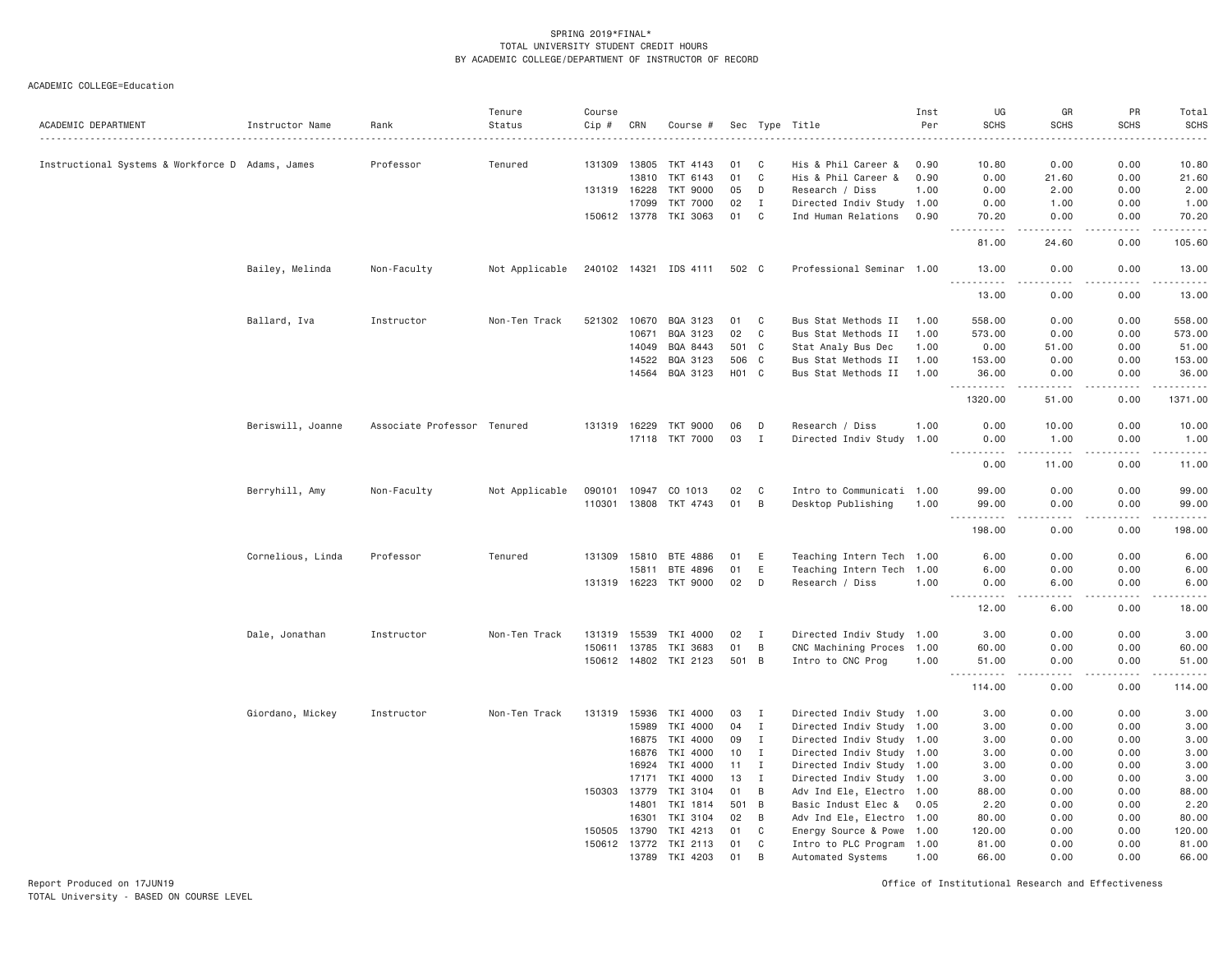| ACADEMIC DEPARTMENT                                  | Instructor Name   | Rank                          | Tenure<br>Status | Course<br>Cip # | CRN   | Course #                 |       |                | Sec Type Title            | Inst<br>Per | UG<br><b>SCHS</b>                   | GR<br><b>SCHS</b>    | PR<br><b>SCHS</b>   | Total<br>SCHS       |
|------------------------------------------------------|-------------------|-------------------------------|------------------|-----------------|-------|--------------------------|-------|----------------|---------------------------|-------------|-------------------------------------|----------------------|---------------------|---------------------|
| Instructional Systems & Workforce D Giordano, Mickey |                   | Instructor                    | Non-Ten Track    | 150612 16219    |       | TKI 2113                 | 02    | C.             | Intro to PLC Program 1.00 |             | 75.00                               | 0.00                 | 0.00                | 75.00               |
|                                                      |                   |                               |                  |                 |       |                          |       |                |                           |             | $  -$<br>. <u>.</u><br>530.20       | 0.00                 | 0.00                | 530.20              |
|                                                      | Irvin, Lemond     | Lecturer                      | Non-Ten Track    |                 |       | 090101 10965 CO 1013     | 20    | C              | Intro to Communicati 1.00 |             | 105.00<br>$\frac{1}{2}$             | 0.00                 | 0.00                | 105.00              |
|                                                      |                   |                               |                  |                 |       |                          |       |                |                           |             | 105.00                              | 0.00                 | 0.00                | 105.00              |
|                                                      | James, Clinton    | Instructor                    | Non-Ten Track    | 150612 13777    |       | TKI 3044                 | 01    | C              | Industrial Safety         | 1.00        | 140.00                              | 0.00                 | 0.00                | 140.00              |
|                                                      |                   |                               |                  |                 | 14698 | TKI 3223                 | 01    | C              | Ind Materials             | 1.00        | 75.00                               | 0.00                 | 0.00                | 75.00               |
|                                                      |                   |                               |                  |                 | 16221 | TKI 3223                 | 02    | C              | Ind Materials             | 1.00        | 78.00                               | 0.00                 | 0.00                | 78.00               |
|                                                      |                   |                               |                  | 150614 14697    |       | TKI 2323                 | 01    | B              | Welding Tech              | 1.00        | 63.00                               | 0.00                 | 0.00                | 63.00               |
|                                                      |                   |                               |                  |                 | 16218 | TKI 2323                 | 02    | B              | Welding Tech              | 1.00        | 75.00                               | 0.00                 | 0.00                | 75.00               |
|                                                      |                   |                               |                  |                 |       |                          |       |                |                           |             | .<br>$ -$<br>431.00                 | .<br>0.00            | $- - - - -$<br>0.00 | 1.1.1.1.1<br>431.00 |
|                                                      |                   | Instructor                    | Non-Ten Track    | 110301          | 13765 | TKB 4543                 | 01    | C              | Information Processi 1.00 |             | 93.00                               | 0.00                 | 0.00                | 93.00               |
|                                                      | Keel, Vicki       |                               |                  | 110401          | 14438 | TKB 2123                 | 501   | $\overline{B}$ | Database Mgt              | 1.00        | 42.00                               | 0.00                 | 0.00                | 42.00               |
|                                                      |                   |                               |                  | 131303          | 14439 | TKB 2133                 | 501   | B              | Sprdsht Design & Ana 1.00 |             | 60.00                               | 0.00                 | 0.00                | 60.00               |
|                                                      |                   |                               |                  |                 | 14440 | <b>TKB 3133</b>          | 501   | $\mathbf{C}$   | Admin Management & P 1.00 |             | 96.00                               | 0.00                 | 0.00                | 96.00               |
|                                                      |                   |                               |                  | 131309 13801    |       | TKT 3213                 | 01    | C              | Call Center Manageme 1.00 |             | 99.00                               | 0.00                 | 0.00                | 99.00               |
|                                                      |                   |                               |                  |                 | 16215 | TKT 3213                 | 02    | C              | Call Center Manageme 1.00 |             | 78.00                               | 0.00                 | 0.00                | 78.00               |
|                                                      |                   |                               |                  |                 |       |                          |       |                |                           |             | .<br>$\sim$ $\sim$ $\sim$<br>468.00 | .<br>0.00            | $- - - - -$<br>0.00 | 468.00              |
|                                                      |                   |                               |                  |                 |       |                          |       |                |                           |             |                                     |                      |                     |                     |
|                                                      | King, Thomas      | Non-Faculty                   | Not Applicable   | 110301          | 14798 | TKB 4283                 | 501 B |                | Advanced Office Syst 1.00 |             | 63.00                               | 0.00                 | 0.00                | 63.00               |
|                                                      |                   |                               |                  |                 | 14799 | TKB 6283                 | 501   | $\overline{B}$ | Advanced Office Syst 1.00 |             | 0.00                                | 3.00                 | 0.00                | 3.00                |
|                                                      |                   |                               |                  | 131309 13804    |       | TKT 3623                 | 01    | C              | Dsgn Technology Trai 1.00 |             | 60.00                               | 0.00                 | 0.00                | 60.00               |
|                                                      |                   |                               |                  |                 |       |                          |       |                |                           |             | 1.1.1.1.1<br>123.00                 | .<br>3.00            | .<br>0.00           | .<br>126.00         |
|                                                      | Lee, Sang Joon    | Assistant Professor Ten Track |                  | 110801          | 13768 | TKB 4583                 | 01    | B              | Graphics and Web Des 1.00 |             | 78.00                               | 0.00                 | 0.00                | 78.00               |
|                                                      |                   |                               |                  | 130501          | 14461 | <b>TKT 8853</b>          | 501   | $\mathbf{C}$   | Learning Tech in Dis 1.00 |             | 0.00                                | 18.00                | 0.00                | 18.00               |
|                                                      |                   |                               |                  | 131303          | 13769 | <b>TKB 6583</b>          | 01    | B              | Graphics and Web Des 1.00 |             | 0.00                                | 6.00                 | 0.00                | 6.00                |
|                                                      |                   |                               |                  | 131319 16226    |       | <b>TKT 9000</b>          | 03    | D              | Research / Diss           | 1.00        | 0.00                                | 1.00                 | 0.00                | 1.00                |
|                                                      |                   |                               |                  |                 | 16741 | TKT 7000                 | 501 I |                | Directed Indiv Study 1.00 |             | 0.00                                | 1.00                 | 0.00                | 1.00                |
|                                                      |                   |                               |                  |                 |       |                          |       |                |                           |             | $\frac{1}{2}$<br>78.00              | .<br>26.00           | .<br>0.00           | .<br>104.00         |
|                                                      | Okojie, Mabel     | Professor                     | Tenured          | 110301          | 14459 | TKT 8793                 | 501 I |                | Directed Pro & Portf 1.00 |             | 0.00                                | 27.00                | 0.00                | 27.00               |
|                                                      |                   |                               |                  | 130501          | 14456 | <b>TKT 8533</b>          | 501 C |                | Eval & Assess Instr       | 1.00        | 0.00                                | 21.00                | 0.00                | 21.00               |
|                                                      |                   |                               |                  |                 | 14460 | TKT 8843                 | 501 C |                | Found Instr Sys Tech      | 1.00        | 0.00                                | 30.00                | 0.00                | 30.00               |
|                                                      |                   |                               |                  |                 |       | 131319 16227 TKT 9000    | 04    | D              | Research / Diss           | 1.00        | 0.00                                | 13,00                | 0.00                | 13.00               |
|                                                      |                   |                               |                  |                 |       |                          |       |                |                           |             | $\frac{1}{2}$<br>0.00               | $- - - - -$<br>91.00 | .<br>0.00           | .<br>91.00          |
|                                                      |                   |                               |                  |                 |       |                          |       |                |                           |             |                                     |                      |                     |                     |
|                                                      | Peterson, Whitney | Instructor                    | Non-Ten Track    | 130501          | 14457 | TKT 8643                 | 501   | C              | Multimedia Design II 1.00 |             | 0.00                                | 15.00                | 0.00                | 15.00               |
|                                                      |                   |                               |                  | 131309 13805    |       | TKT 4143                 | 01    | C              | His & Phil Career &       | 0.10        | 1.20                                | 0.00                 | 0.00                | 1.20                |
|                                                      |                   |                               |                  |                 | 13810 | TKT 6143                 | 01    | C              | His & Phil Career &       | 0.10        | 0.00                                | 2.40                 | 0.00                | 2.40                |
|                                                      |                   |                               |                  | 150612 13778    |       | TKI 3063                 | 01    | $\mathbf C$    | Ind Human Relations       | 0.10        | 7.80<br>$- - - - -$<br>.            | 0.00                 | 0.00                | 7.80                |
|                                                      |                   |                               |                  |                 |       |                          |       |                |                           |             | 9.00                                | 17.40                | 0.00                | 26.40               |
|                                                      | Satcher, Craig    | Lecturer                      | Non-Ten Track    |                 |       | 150303  14801  TKI  1814 | 501 B |                | Basic Indust Elec &       | 0.95        | 41.80                               | 0.00                 | 0.00                | 41.80               |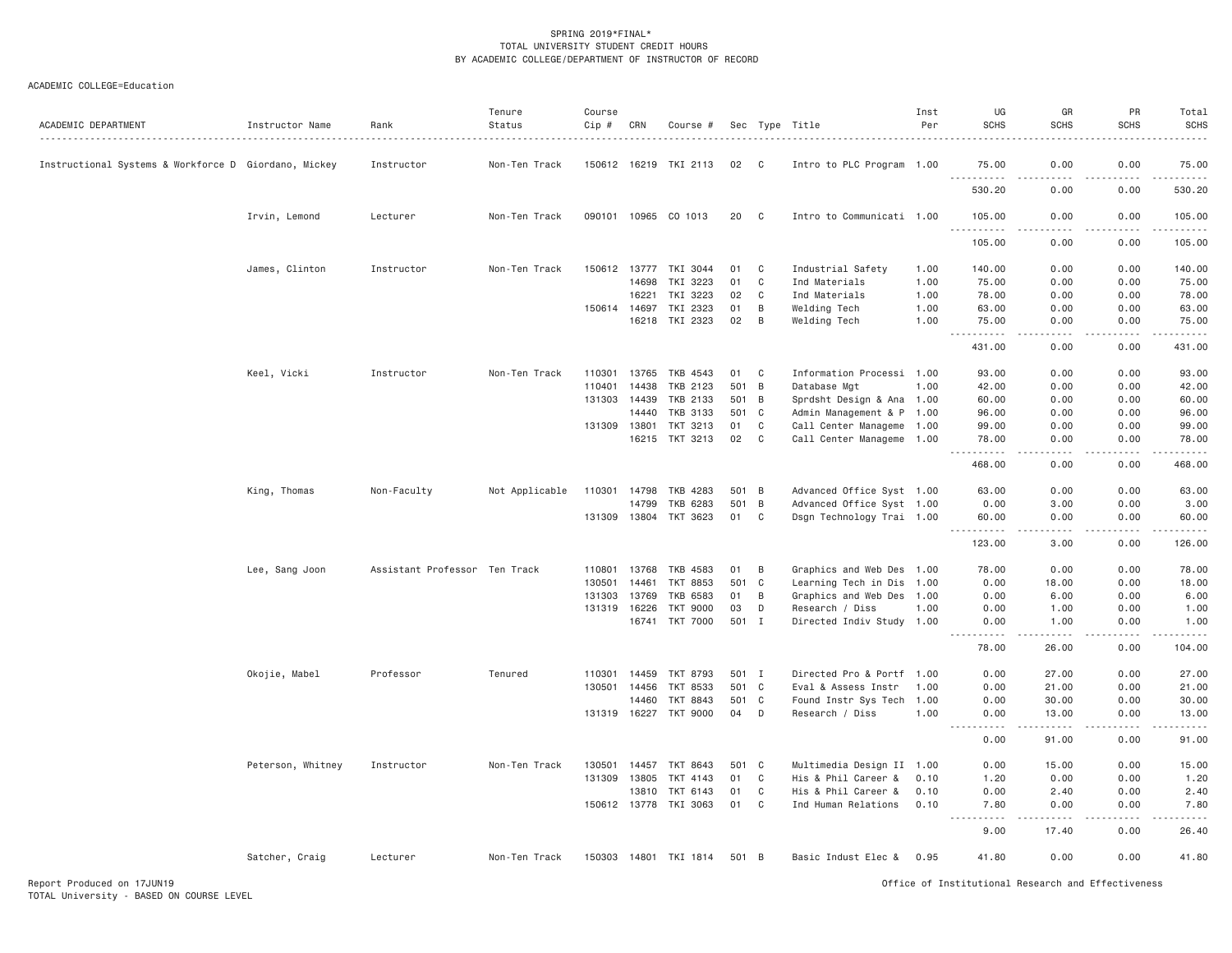| ACADEMIC DEPARTMENT                                                                    | Instructor Name  | Rank                          | Tenure<br>Status | Course<br>Cip # | CRN   | Course #              |       |              | Sec Type Title            | Inst<br>Per | UG<br><b>SCHS</b>                                                                                                                                                                           | GR<br><b>SCHS</b>                                                                                                                                             | PR<br><b>SCHS</b> | Total<br><b>SCHS</b> |
|----------------------------------------------------------------------------------------|------------------|-------------------------------|------------------|-----------------|-------|-----------------------|-------|--------------|---------------------------|-------------|---------------------------------------------------------------------------------------------------------------------------------------------------------------------------------------------|---------------------------------------------------------------------------------------------------------------------------------------------------------------|-------------------|----------------------|
|                                                                                        |                  |                               |                  |                 |       |                       |       |              |                           |             |                                                                                                                                                                                             |                                                                                                                                                               |                   |                      |
|                                                                                        |                  |                               |                  |                 |       |                       |       |              |                           |             | 41.80                                                                                                                                                                                       | 0.00                                                                                                                                                          | 0.00              | 41.80                |
| Instructional Systems & Workforce D Scott-Bracey, Pamela Assistant Professor Ten Track |                  |                               |                  |                 |       | 131309 14462 TKT 8863 | 501 C |              | Grant Writing Essent 1.00 |             | 0.00<br>$\sim$ $\sim$ $\sim$ $\sim$<br>$\frac{1}{2} \left( \frac{1}{2} \right) \left( \frac{1}{2} \right) \left( \frac{1}{2} \right) \left( \frac{1}{2} \right) \left( \frac{1}{2} \right)$ | 30.00<br>$\frac{1}{2} \left( \frac{1}{2} \right) \left( \frac{1}{2} \right) \left( \frac{1}{2} \right) \left( \frac{1}{2} \right) \left( \frac{1}{2} \right)$ | 0.00<br>-----     | 30.00                |
|                                                                                        |                  |                               |                  |                 |       |                       |       |              |                           |             | 0.00                                                                                                                                                                                        | 30.00                                                                                                                                                         | 0.00              | 30.00                |
|                                                                                        | Spencer, Rebecca | Non-Faculty                   | Not Applicable   |                 |       | 350101 14748 DSS 0613 | 08    | C            | Independent Living        | 1.00        | 24.00<br>$- - - - -$                                                                                                                                                                        | 0.00<br>.                                                                                                                                                     | 0.00<br>.         | 24.00<br>. <u>.</u>  |
|                                                                                        |                  |                               |                  |                 |       |                       |       |              |                           |             | 24.00                                                                                                                                                                                       | 0.00                                                                                                                                                          | 0.00              | 24.00                |
|                                                                                        | Sun, Yan         | Assistant Professor Ten Track |                  | 130501          | 15380 | TKT 4203              | 01    | C            | Emerging Technologie      | 1.00        | 54.00                                                                                                                                                                                       | 0.00                                                                                                                                                          | 0.00              | 54.00                |
|                                                                                        |                  |                               |                  | 131309          | 13807 | TKT 4683              | 01    | -S           | Senior Seminar            | 1.00        | 66.00                                                                                                                                                                                       | 0.00                                                                                                                                                          | 0.00              | 66.00                |
|                                                                                        |                  |                               |                  | 131319          | 16206 | <b>TKT 9000</b>       | 01    | D            | Research / Diss           | 1.00        | 0.00                                                                                                                                                                                        | 2.00                                                                                                                                                          | 0.00              | 2.00                 |
|                                                                                        |                  |                               |                  | 131321 14449    |       | TKT 4803              | 501   | $\mathbf{C}$ | Integ Tech for Learn 1.00 |             | 45.00                                                                                                                                                                                       | 0.00                                                                                                                                                          | 0.00              | 45.00                |
|                                                                                        |                  |                               |                  |                 |       | 14453 TKT 6803        | 501 C |              | Integ Tech for Learn 1.00 |             | 0.00<br><u> - - - - - - - - - -</u>                                                                                                                                                         | 24.00                                                                                                                                                         | 0.00              | 24.00                |
|                                                                                        |                  |                               |                  |                 |       |                       |       |              |                           |             | 165.00                                                                                                                                                                                      | 26.00                                                                                                                                                         | 0.00              | 191.00               |
|                                                                                        | Thomas, Lisa     | Lecturer                      | Non-Ten Track    | 110301 13795    |       | TKT 1273              | 01    | C            | Computer Application 1.00 |             | 99.00                                                                                                                                                                                       | 0.00                                                                                                                                                          | 0.00              | 99.00                |
|                                                                                        |                  |                               |                  |                 | 13797 | TKT 1273              | 03    | C            | Computer Application 1.00 |             | 99.00                                                                                                                                                                                       | 0.00                                                                                                                                                          | 0.00              | 99.00                |
|                                                                                        |                  |                               |                  |                 | 13798 | TKT 1273              | 04    | C            | Computer Application 1.00 |             | 99,00                                                                                                                                                                                       | 0.00                                                                                                                                                          | 0.00              | 99.00                |
|                                                                                        |                  |                               |                  |                 | 13799 | TKT 1273              | 05    | C            | Computer Application 1.00 |             | 96.00                                                                                                                                                                                       | 0.00                                                                                                                                                          | 0.00              | 96.00                |
|                                                                                        |                  |                               |                  | 131309 13806    |       | TKT 4623              | 01    | C            | Del/Eval Tech Traini 1.00 |             | 63.00                                                                                                                                                                                       | 0.00                                                                                                                                                          | 0.00              | 63.00                |
|                                                                                        |                  |                               |                  |                 |       | 16140 TKT 4623        | 02    | C            | Del/Eval Tech Traini 1.00 |             | 42.00                                                                                                                                                                                       | 0.00                                                                                                                                                          | 0.00              | 42.00                |
|                                                                                        |                  |                               |                  |                 |       |                       |       |              |                           |             | <u>.</u><br>498.00                                                                                                                                                                          | 0.00                                                                                                                                                          | .<br>0.00         | . <u>.</u><br>498.00 |
|                                                                                        | Threet, Lara     | Non-Faculty                   | Not Applicable   |                 |       | 110301 13796 TKT 1273 | 02    | C            | Computer Application 1.00 |             | 90.00                                                                                                                                                                                       | 0.00                                                                                                                                                          | 0.00              | 90.00                |
|                                                                                        |                  |                               |                  |                 |       |                       |       |              |                           |             | $- - - - -$<br>90.00                                                                                                                                                                        | .<br>0.00                                                                                                                                                     | <u>.</u><br>0.00  | .<br>90.00           |
|                                                                                        | White, Vemitra   | Non-Faculty                   | Not Applicable   | 050207          | 16520 | GS 4990               | 02    | C            | Special Topics in Ge 0.95 |             | 2.85                                                                                                                                                                                        | 0.00                                                                                                                                                          | 0.00              | 2.85                 |
|                                                                                        |                  |                               |                  | 110101 15531    |       | CSE 4990              | 01    | C            | Special Topic in CS 0.95  |             | 85.50                                                                                                                                                                                       | 0.00                                                                                                                                                          | 0.00              | 85.50                |
|                                                                                        |                  |                               |                  |                 | 15541 | CSE 6990              | 01    | C            | Special Topic in CSE 0.95 |             | 0.00<br>$\frac{1}{2} \left( \frac{1}{2} \right) \left( \frac{1}{2} \right) \left( \frac{1}{2} \right) \left( \frac{1}{2} \right)$<br>$\cdots \cdots \cdots$                                 | 2.85<br>.                                                                                                                                                     | 0.00<br>-----     | 2.85<br>. <u>.</u>   |
|                                                                                        |                  |                               |                  |                 |       |                       |       |              |                           |             | 88.35                                                                                                                                                                                       | 2.85                                                                                                                                                          | 0.00              | 91.20                |
|                                                                                        | Wyatt, John      | Associate Professor Tenured   |                  | 131319 15363    |       | TKI 4000              | 01    | $\mathbf{I}$ | Directed Indiv Study 1.00 |             | 3.00                                                                                                                                                                                        | 0.00                                                                                                                                                          | 0.00              | 3.00                 |
|                                                                                        |                  |                               |                  |                 | 16552 | TKI 4000              | 07    | I            | Directed Indiv Study 1.00 |             | 3.00                                                                                                                                                                                        | 0.00                                                                                                                                                          | 0.00              | 3.00                 |
|                                                                                        |                  |                               |                  |                 | 16576 | TKI 4000              | 08    | $\mathbf{I}$ | Directed Indiv Study 1.00 |             | 3.00                                                                                                                                                                                        | 0.00                                                                                                                                                          | 0.00              | 3.00                 |
|                                                                                        |                  |                               |                  |                 | 17037 | TKI 4000              | 12    | $\mathbf{I}$ | Directed Indiv Study 1.00 |             | 3.00                                                                                                                                                                                        | 0.00                                                                                                                                                          | 0.00              | 3.00                 |
|                                                                                        |                  |                               |                  | 150612 13792    |       | TKI 4233              | 01    | C            | Maintenance Mgt           | 1.00        | 96.00                                                                                                                                                                                       | 0.00                                                                                                                                                          | 0.00              | 96.00                |
|                                                                                        |                  |                               |                  |                 | 14803 | TKI 3373              | 501 C |              | Forecast and Cost Mo 1.00 |             | 54.00                                                                                                                                                                                       | 0.00                                                                                                                                                          | 0.00              | 54.00                |
|                                                                                        |                  |                               |                  |                 | 16298 | TKI 4233              | 02    | C            | Maintenance Mgt           | 1.00        | 75.00                                                                                                                                                                                       | 0.00                                                                                                                                                          | 0.00              | 75.00                |
|                                                                                        |                  |                               |                  | 150613 13794    |       | TKI 4263              | 01    | C            | Mfg Tech & Proc           | 1.00        | 90.00                                                                                                                                                                                       | 0.00                                                                                                                                                          | 0.00              | 90.00                |
|                                                                                        |                  |                               |                  |                 |       | 14442 TKI 4263        | 501 C |              | Mfg Tech & Proc           | 1.00        | 57.00                                                                                                                                                                                       | 0.00                                                                                                                                                          | 0.00              | 57.00                |
|                                                                                        |                  |                               |                  |                 |       |                       |       |              |                           |             | 384.00                                                                                                                                                                                      | 0.00                                                                                                                                                          | 0.00              | 384.00               |
|                                                                                        | Young, Tina      | Non-Employee                  | Not Applicable   | 110301 14443    |       | TKT 1273              | 501 C |              | Computer Application 1.00 |             | 96.00                                                                                                                                                                                       | 0.00                                                                                                                                                          | 0.00              | 96.00                |
|                                                                                        |                  |                               |                  |                 |       | 14444 TKT 1273        | 503   | $\mathbf{C}$ | Computer Application 1.00 |             | 66.00                                                                                                                                                                                       | 0.00                                                                                                                                                          | 0.00              | 66.00                |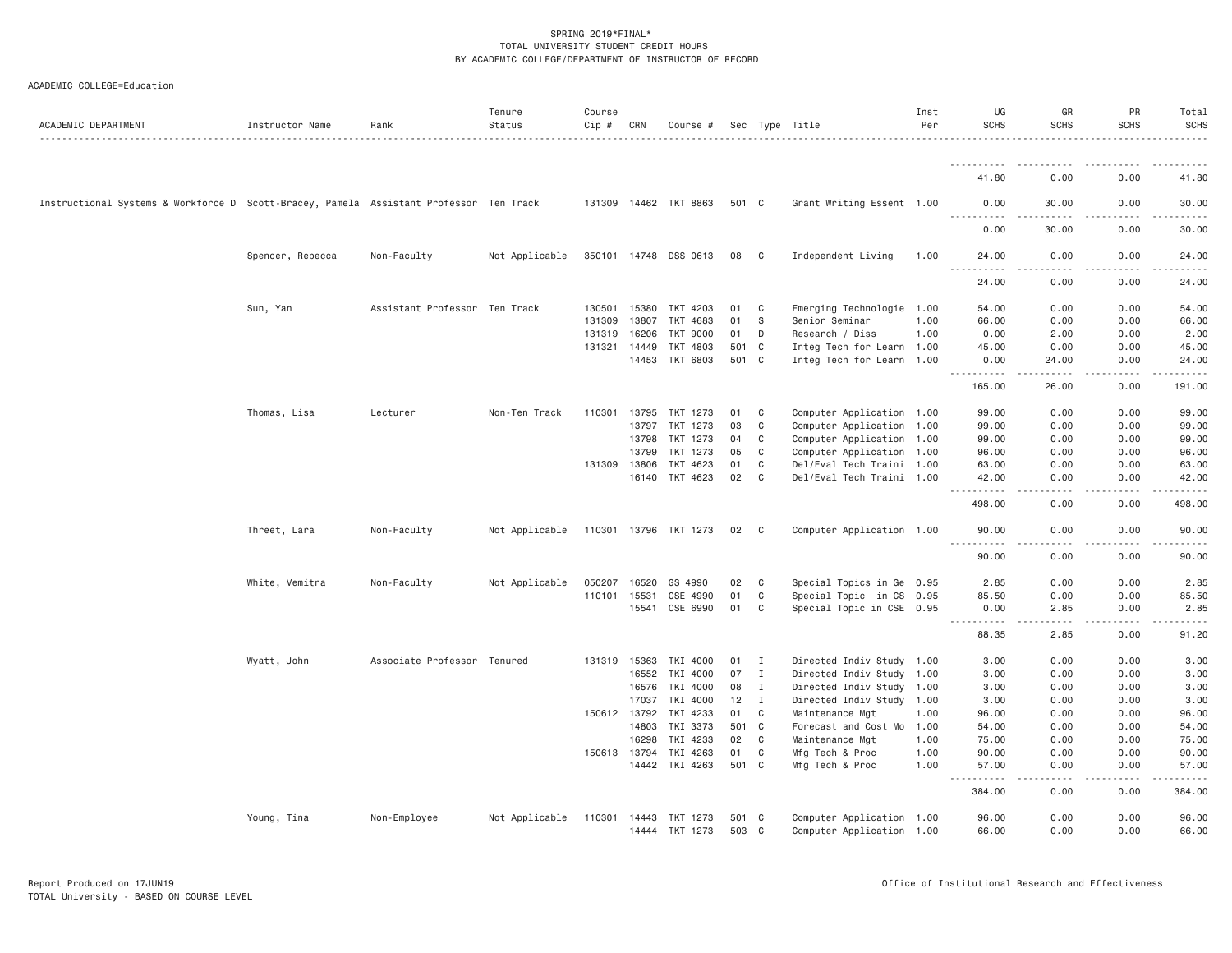| ACADEMIC DEPARTMENT                           | Instructor Name | Rank                          | Tenure<br>Status | Course<br>$Cip$ # | CRN   | Course #              |       |              | Sec Type Title            | Inst<br>Per | UG<br><b>SCHS</b>               | GR<br><b>SCHS</b> | <b>PR</b><br><b>SCHS</b> | Total<br>SCHS          |
|-----------------------------------------------|-----------------|-------------------------------|------------------|-------------------|-------|-----------------------|-------|--------------|---------------------------|-------------|---------------------------------|-------------------|--------------------------|------------------------|
|                                               |                 |                               |                  |                   |       |                       |       |              |                           |             |                                 |                   |                          |                        |
|                                               |                 |                               |                  |                   |       |                       |       |              |                           |             | - - - - - - - - - - -<br>162.00 | .<br>0.00         | .<br>0.00                | 162.00                 |
| Instructional Systems & Workforce D Yu, Chien |                 | Professor                     | Tenured          | 130501            | 14455 | TKT 8443              | 501 C |              | Theory of Multimedia 1.00 |             | 0.00                            | 27.00             | 0.00                     | 27.00                  |
|                                               |                 |                               |                  | 131319            | 16230 | <b>TKT 9000</b>       | 07    | D.           | Research / Diss           | 1.00        | 0.00                            | 28,00             | 0.00                     | 28.00                  |
|                                               |                 |                               |                  |                   |       | 17136 TKT 7000        | 05    | <b>I</b>     | Directed Indiv Study 1.00 |             | 0.00                            | 1.00              | 0.00                     | 1.00                   |
|                                               |                 |                               |                  |                   |       | 150613 14458 TKT 8723 | 501 C |              | Instructional Design 1.00 |             | 0.00                            | 12.00             | 0.00                     | 12.00                  |
|                                               |                 |                               |                  |                   |       |                       |       |              |                           |             | -----------<br>0.00             | ------<br>68.00   | .<br>0.00                | .<br>$\cdots$<br>68.00 |
|                                               | Yu, Wei-Chieh   | Assistant Professor Ten Track |                  | 110301            | 13809 | TKT 4753              | 01    | C.           | Media for Present In 1.00 |             | 81,00                           | 0.00              | 0.00                     | 81.00                  |
|                                               |                 |                               |                  |                   |       | 13812 TKT 6753        | 01    | $\mathbf{C}$ | Media for Present In 1.00 |             | 0.00                            | 9,00              | 0.00                     | 9.00                   |
|                                               |                 |                               |                  | 111001            | 13767 | TKB 4573              | 01    | C.           | Data Networks II          | 1.00        | 96.00                           | 0.00              | 0.00                     | 96.00                  |
|                                               |                 |                               |                  | 131309            | 13802 | TKT 3463              | 01    | B            | Computer Repair/Main      | 1.00        | 42.00                           | 0.00              | 0.00                     | 42.00                  |
|                                               |                 |                               |                  | 131319            | 16231 | <b>TKT 9000</b>       | 08    | D            | Research / Diss           | 1,00        | 0.00                            | 1.00              | 0.00                     | 1,00                   |
|                                               |                 |                               |                  |                   |       |                       |       |              |                           |             |                                 |                   |                          |                        |
|                                               |                 |                               |                  |                   |       |                       |       |              |                           |             | 219,00                          | 10.00             | 0.00                     | 229,00                 |
| =====================================         |                 |                               |                  |                   |       |                       |       |              |                           |             | ==========                      | ==========        | -----------              | ==========             |
| Instructional Systems & Workforce D           |                 |                               |                  |                   |       |                       |       |              |                           |             | 5154.35                         | 366,85            | 0.00                     | 5521.20                |
| =====================================         |                 |                               |                  |                   |       |                       |       |              |                           |             | ==========                      | ==========        | -----------              |                        |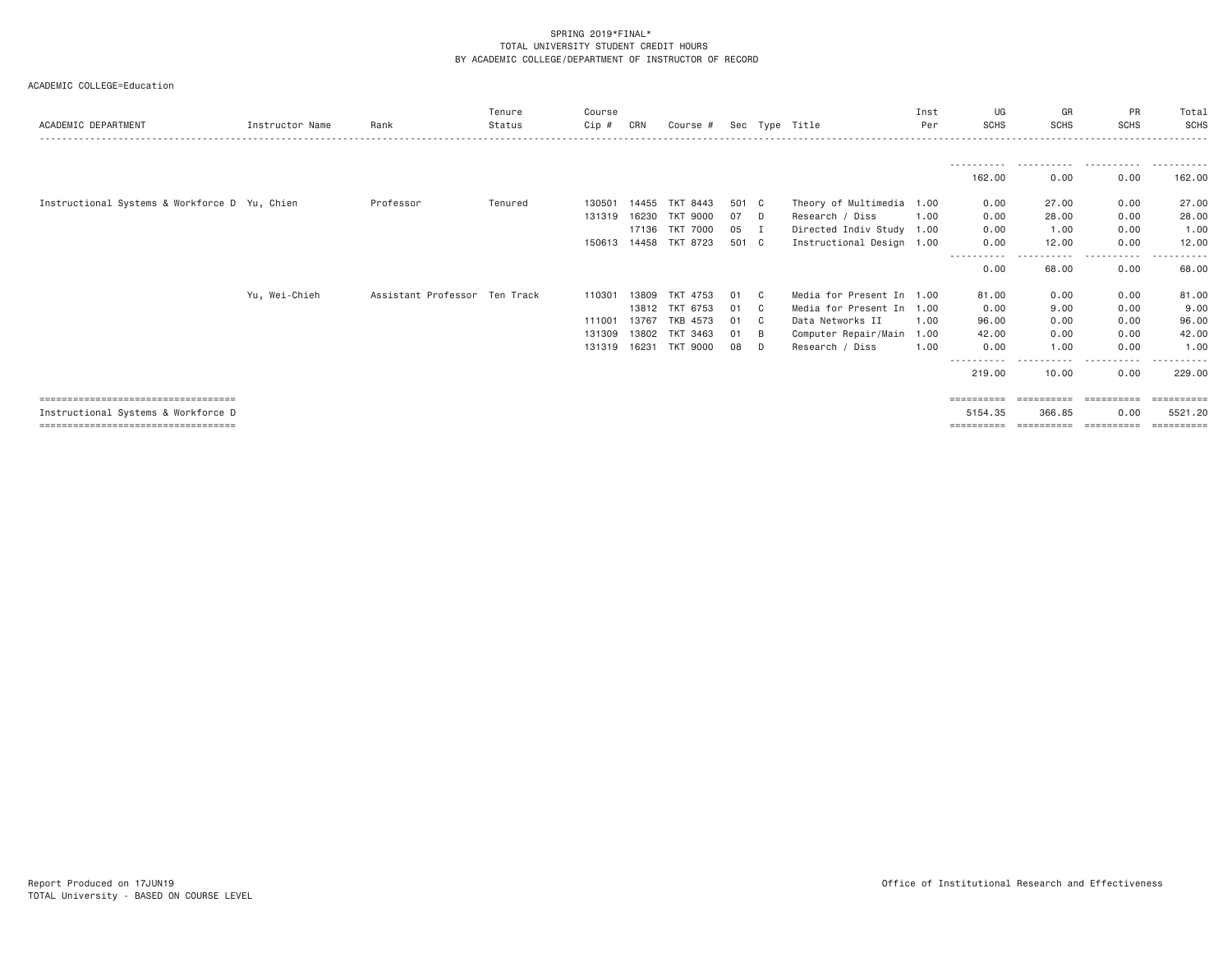| ACADEMIC DEPARTMENT | Instructor Name                | Rank                                             | Tenure<br>Status | Course<br>$Cip$ # | CRN   | Course #             |    |                | Sec Type Title            | Inst<br>Per | UG<br><b>SCHS</b>                                                                                                                                            | GR<br><b>SCHS</b>                                                                                                                 | PR<br><b>SCHS</b> | Total<br><b>SCHS</b> |
|---------------------|--------------------------------|--------------------------------------------------|------------------|-------------------|-------|----------------------|----|----------------|---------------------------|-------------|--------------------------------------------------------------------------------------------------------------------------------------------------------------|-----------------------------------------------------------------------------------------------------------------------------------|-------------------|----------------------|
|                     |                                |                                                  |                  |                   |       |                      |    |                |                           |             |                                                                                                                                                              |                                                                                                                                   |                   |                      |
| Kinesiology         |                                | Agiovlasitis, Stamat Associate Professor Tenured |                  | 260908 11806      |       | EP 4133              | 01 | C              | Ex Prog Clinical Pop 1.00 |             | 210.00                                                                                                                                                       | 0.00                                                                                                                              | 0.00              | 210.00               |
|                     |                                |                                                  |                  |                   | 14727 | EP 8243              | 01 | $\mathbf C$    | Cardioresp Exer Phys 1.00 |             | 0.00                                                                                                                                                         | 33.00                                                                                                                             | 0.00              | 33.00                |
|                     |                                |                                                  |                  | 310505            | 12625 | KI 2603              | 01 | C              | Medical Terminology       | 0.60        | 304.20                                                                                                                                                       | 0.00                                                                                                                              | 0.00              | 304.20               |
|                     |                                |                                                  |                  |                   | 16318 | KI 9000              | 03 | D              | Research / Diss           | 1.00        | 0.00                                                                                                                                                         | 9.00                                                                                                                              | 0.00              | 9.00                 |
|                     |                                |                                                  |                  |                   | 16780 | KI 7000              | 05 | $\mathbf I$    | Directed Indiv Study 1.00 |             | 0.00<br>$\frac{1}{2} \left( \frac{1}{2} \right) \left( \frac{1}{2} \right) \left( \frac{1}{2} \right) \left( \frac{1}{2} \right) \left( \frac{1}{2} \right)$ | 6.00<br>.                                                                                                                         | 0.00<br>لأعامل    | 6.00<br>.            |
|                     |                                |                                                  |                  |                   |       |                      |    |                |                           |             | 514.20                                                                                                                                                       | 48.00                                                                                                                             | 0.00              | 562.20               |
|                     | Booker, Robert                 | Grad Teach Assist                                | Non-Ten Track    | 260908            | 11785 | EP 3304              | 02 | B              | Exercise Physiology       | 0.40        | 17.60                                                                                                                                                        | 0.00                                                                                                                              | 0.00              | 17.60                |
|                     |                                |                                                  |                  |                   | 11793 | EP 3304              | 10 | $\overline{B}$ | Exercise Physiology       | 0.40        | 6.40                                                                                                                                                         | 0.00                                                                                                                              | 0.00              | 6.40                 |
|                     |                                |                                                  |                  |                   | 11794 | EP 3304              | 11 | B              | Exercise Physiology       | 0.40        | 17.60                                                                                                                                                        | 0.00                                                                                                                              | 0.00              | 17.60                |
|                     |                                |                                                  |                  |                   |       |                      |    |                |                           |             | .<br>$\sim$ $\sim$ $\sim$<br>41.60                                                                                                                           | د د د د<br>0.00                                                                                                                   | .<br>0.00         | .<br>41.60           |
|                     | Brown, Stanley                 | Professor                                        | Tenured          | 260908            | 14712 | EP 3803              | 01 | C              | Advanced Exercise Ph 1.00 |             | 24.00                                                                                                                                                        | 0.00                                                                                                                              | 0.00              | 24.00                |
|                     |                                |                                                  |                  | 310505 11780      |       | EP 2013              | 01 | C              | Fundamentals of Kine 0.20 |             | 94.80                                                                                                                                                        | 0.00                                                                                                                              | 0.00              | 94.80                |
|                     |                                |                                                  |                  |                   | 12630 | KI 8710              | 01 | E              | Internship                | 1.00        | 0.00                                                                                                                                                         | 6.00                                                                                                                              | 0.00              | 6.00                 |
|                     |                                |                                                  |                  |                   |       |                      |    |                |                           |             | <u> - - - - - - - - - -</u><br>118.80                                                                                                                        | $\sim$ $\sim$ $\sim$ $\sim$<br>6.00                                                                                               | .<br>0.00         | .<br>124.80          |
|                     | Chander, Harish                | Assistant Professor Ten Track                    |                  | 260908            | 11782 | EP 3233              | 03 | C              | Anatomical Kinesiolo 0.50 |             | 109.50                                                                                                                                                       | 0.00                                                                                                                              | 0.00              | 109.50               |
|                     |                                |                                                  |                  |                   | 11800 | EP 3643              | 01 | $\mathbb C$    | Applied Anat & Patho 1.00 |             | 171.00                                                                                                                                                       | 0.00                                                                                                                              | 0.00              | 171.00               |
|                     |                                |                                                  |                  | 310505 14730      |       | KI 8543              | 01 | $\mathbf C$    | Postural and Locomot 1.00 |             | 0.00                                                                                                                                                         | 30.00                                                                                                                             | 0.00              | 30.00                |
|                     |                                |                                                  |                  |                   | 16951 | KI 8000              | 04 | D              | Research/Thesis           | 1.00        | 0.00                                                                                                                                                         | 6.00                                                                                                                              | 0.00              | 6.00                 |
|                     |                                |                                                  |                  |                   |       |                      |    |                |                           |             | ----------<br>280.50                                                                                                                                         | .<br>36.00                                                                                                                        | <u>.</u><br>0.00  | ------<br>316.50     |
|                     | Chen, Chih Chia                | Assistant Professor Ten Track                    |                  | 131314 16136      |       | PE 2990              | 01 | -L             | Special Topic In PE       | 1.00        | 18.00                                                                                                                                                        | 0.00                                                                                                                              | 0.00              | 18.00                |
|                     |                                |                                                  |                  | 240101            | 16959 | HON 4000             | 26 | $\mathbf I$    | Directed Individual       | 1.00        | 3.00                                                                                                                                                         | 0.00                                                                                                                              | 0.00              | 3.00                 |
|                     |                                |                                                  |                  | 310505            | 12622 | KI 2213              | 02 | C              | Emergency Health Car 0.60 |             | 32.40                                                                                                                                                        | 0.00                                                                                                                              | 0.00              | 32.40                |
|                     |                                |                                                  |                  |                   | 14734 | PE 3223              | 01 | C              | Motor Dev & Movement 1.00 |             | 105.00                                                                                                                                                       | 0.00                                                                                                                              | 0.00              | 105.00               |
|                     |                                |                                                  |                  |                   | 15812 | KI 9000              | 02 | D              | Research / Diss           | 1.00        | 0.00                                                                                                                                                         | 6.00                                                                                                                              | 0.00              | 6.00                 |
|                     |                                |                                                  |                  |                   |       | 16361 EP 4000        | 10 | $\mathbf I$    | Directed Indiv Study 1.00 |             | 1.00                                                                                                                                                         | 0.00                                                                                                                              | 0.00              | 1.00                 |
|                     |                                |                                                  |                  |                   |       |                      |    |                |                           |             | <b></b><br>159.40                                                                                                                                            | د د د د<br>6.00                                                                                                                   | -----<br>0.00     | 165.40               |
|                     | Choi, Poram                    | Grad Teach Assist                                | Non-Ten Track    | 310505 12625      |       | KI 2603              | 01 | C              | Medical Terminology       | 0.40        | 202.80                                                                                                                                                       | 0.00                                                                                                                              | 0.00              | 202.80               |
|                     |                                |                                                  |                  |                   |       | 12626 KI 2603        | 02 | $\mathbf C$    | Medical Terminology       | 1.00        | 513.00                                                                                                                                                       | 0.00                                                                                                                              | 0.00              | 513.00               |
|                     |                                |                                                  |                  |                   |       |                      |    |                |                           |             | <u> - - - - - - - - - -</u><br>715.80                                                                                                                        | د د د د<br>0.00                                                                                                                   | .<br>0.00         | .<br>715.80          |
|                     | Fang, Qun                      | Grad Teach Assist                                | Non-Ten Track    | 131314 14716      |       | EP 4504              | 02 | B              | Mechanical Analysis       | 0.40        | 25.60                                                                                                                                                        | 0.00                                                                                                                              | 0.00              | 25.60                |
|                     |                                |                                                  |                  |                   | 14721 | EP 4504              | 05 | B              | Mechanical Analysis       | 0.40        | 24.00                                                                                                                                                        | 0.00                                                                                                                              | 0.00              | 24.00                |
|                     |                                |                                                  |                  | 310501            | 13135 | PE 1061              | 03 | L              | Fitness Walking/ Jog 1.00 |             | 12.00                                                                                                                                                        | 0.00                                                                                                                              | 0.00              | 12.00                |
|                     |                                |                                                  |                  |                   |       | 310505 11780 EP 2013 | 01 | C              | Fundamentals of Kine 0.20 |             | 94.80                                                                                                                                                        | 0.00                                                                                                                              | 0.00              | 94.80                |
|                     |                                |                                                  |                  |                   |       |                      |    |                |                           |             | 156.40                                                                                                                                                       | $\frac{1}{2} \left( \frac{1}{2} \right) \left( \frac{1}{2} \right) \left( \frac{1}{2} \right) \left( \frac{1}{2} \right)$<br>0.00 | -----<br>0.00     | .<br>156.40          |
|                     | Funderburk, Deborah Instructor |                                                  | Non-Ten Track    | 310501 13154      |       | PE 1253              | 01 | B              | Teaching Lifetime Ac 1.00 |             | 18.00                                                                                                                                                        | 0.00                                                                                                                              | 0.00              | 18.00                |
|                     |                                |                                                  |                  |                   | 13155 | PE 1263              | 01 | B              | Methods of Teaching       | 1.00        | 69.00                                                                                                                                                        | 0.00                                                                                                                              | 0.00              | 69.00                |
|                     |                                |                                                  |                  | 500301            | 13156 | PE 1323              | 01 | C              | Hist & Apprec of Dan 1.00 |             | 177.00                                                                                                                                                       | 0.00                                                                                                                              | 0.00              | 177.00               |
|                     |                                |                                                  |                  |                   | 14733 | PE 1091              | 01 | -1             | Contemporary Dance        | 1.00        | 32.00                                                                                                                                                        | 0.00                                                                                                                              | 0.00              | 32.00                |
|                     |                                |                                                  |                  |                   |       |                      |    |                |                           |             |                                                                                                                                                              |                                                                                                                                   |                   |                      |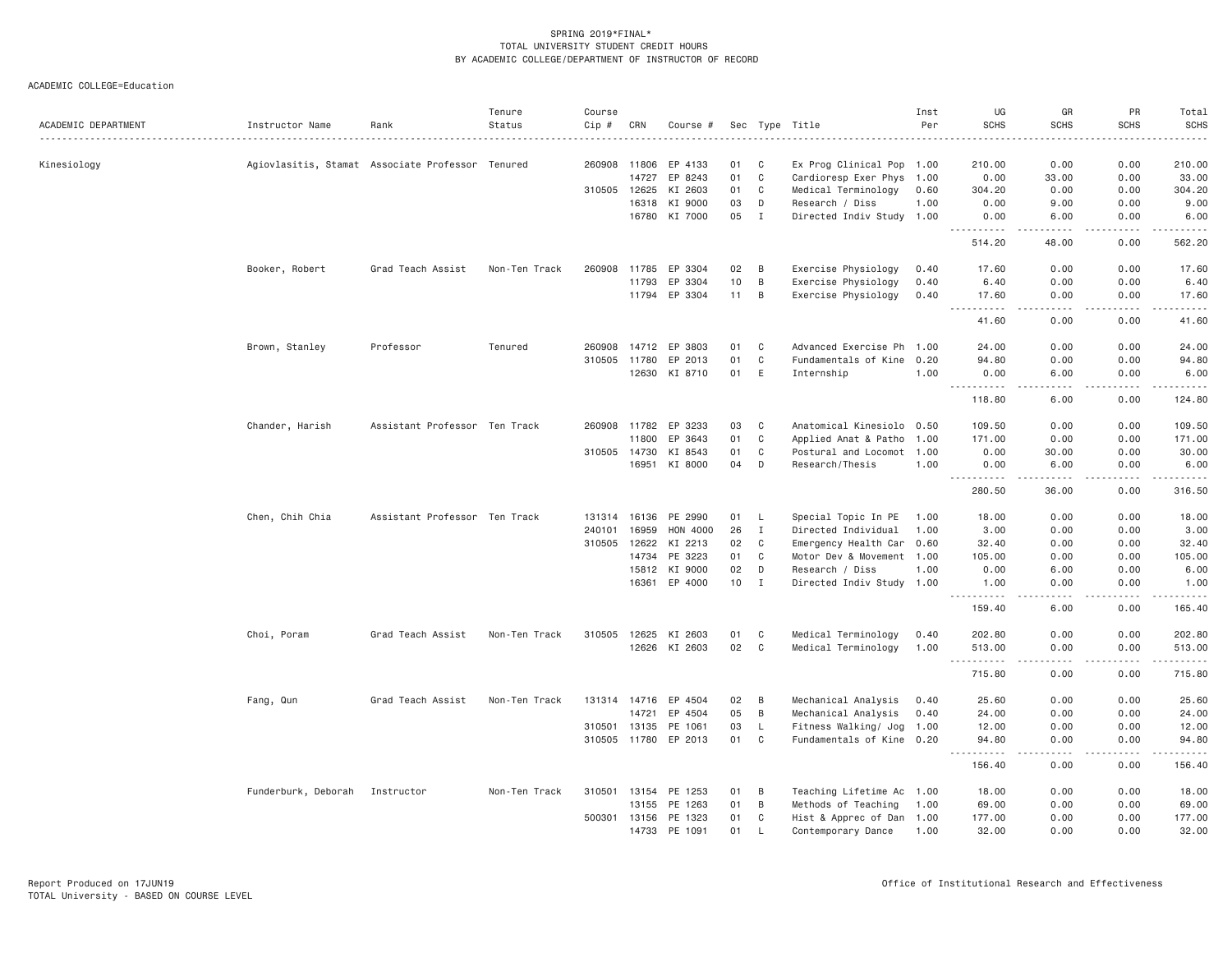| ACADEMIC DEPARTMENT | Instructor Name  | Rank                          | Tenure<br>Status | Course<br>Cip # | CRN   | Course #              |        |              | Sec Type Title            | Inst<br>Per | UG<br><b>SCHS</b> | GR<br><b>SCHS</b> | PR<br><b>SCHS</b> | Total<br><b>SCHS</b> |
|---------------------|------------------|-------------------------------|------------------|-----------------|-------|-----------------------|--------|--------------|---------------------------|-------------|-------------------|-------------------|-------------------|----------------------|
|                     |                  |                               |                  |                 |       |                       |        |              |                           |             | ----------        |                   |                   |                      |
|                     |                  |                               |                  |                 |       |                       |        |              |                           |             | 296.00            | 0.00              | 0.00              | 296.00               |
| Kinesiology         | Ghosh, Supreete  | Grad Teach Assist             | Non-Ten Track    | 310501          |       | 13134 PE 1061         | 02     | <b>L</b>     | Fitness Walking/ Jog 0.40 |             | 4.00              | 0.00              | 0.00              | 4.00                 |
|                     |                  |                               |                  |                 | 13137 | PE 1061               | 05     | $\mathsf{L}$ | Fitness Walking/ Jog      | 0.40        | 4.80              | 0.00              | 0.00              | 4.80                 |
|                     |                  |                               |                  |                 | 13139 | PE 1061               | 07     | L            | Fitness Walking/ Jog 0.40 |             | 4.80              | 0.00              | 0.00              | 4.80                 |
|                     |                  |                               |                  |                 |       | 310505 12622 KI 2213  | 02     | C            | Emergency Health Car 0.40 |             | 21.60             | 0.00              | 0.00              | 21.60                |
|                     |                  |                               |                  |                 |       |                       |        |              |                           |             | 35.20             | 0.00              | 0.00              | 35.20                |
|                     | Grant, Erin      | Instructor                    | Non-Ten Track    | 260908          | 11811 | EP 4603               | 01     | C            | Physical Activity Ep 1.00 |             | 186.00            | 0.00              | 0.00              | 186.00               |
|                     |                  |                               |                  |                 | 14725 | EP 4814               | 01     | H            | Exercise Science Int 0.50 |             | 102.00            | 0.00              | 0.00              | 102.00               |
|                     |                  |                               |                  |                 | 14726 | EP 4814               | 02     | H            | Exercise Science Int 0.50 |             | 96.00             | 0.00              | 0.00              | 96.00                |
|                     |                  |                               |                  | 310501          | 12620 | KI 2023               | 01     | C            | Found of Health Educ      | 1.00        | 189.00            | 0.00              | 0.00              | 189.00               |
|                     |                  |                               |                  |                 | 12621 | KI 2023               | 03     | C            | Found of Health Educ 1.00 |             | 180.00            | 0.00              | 0.00              | 180.00               |
|                     |                  |                               |                  | 310505 15872    |       | EP 4000               | 02     | $\mathbf{I}$ | Directed Indiv Study 1.00 |             | 3.00              | 0.00              | 0.00              | 3.00                 |
|                     |                  |                               |                  |                 | 15873 | EP 4000               | 03     | $\mathbf{I}$ | Directed Indiv Study      | 1.00        | 3.00              | 0.00              | 0.00              | 3.00                 |
|                     |                  |                               |                  |                 | 16797 | EP 4000               | 16     | $\mathbf{I}$ | Directed Indiv Study 1.00 |             | 2.00              | 0.00              | 0.00              | 2.00                 |
|                     |                  |                               |                  |                 |       | 17174 EP 4000         | $21$ I |              | Directed Indiv Study 1.00 |             | 1.00              | 0.00              | 0.00              | 1.00                 |
|                     |                  |                               |                  |                 |       |                       |        |              |                           |             | 762.00            | 0.00              | 0.00              | 762.00               |
|                     | Hickson, Matthew | Grad Teach Assist             | Non-Ten Track    | 310501          | 13128 | PE 1031               | 01 L   |              | Tennis                    | 1.00        | 18.00             | 0.00              | 0.00              | 18.00                |
|                     |                  |                               |                  |                 | 13129 | PE 1031               | 02     | L            | Tennis                    | 1.00        | 18.00             | 0.00              | 0.00              | 18.00                |
|                     |                  |                               |                  |                 |       | 310504 14744 SS 4003  | 01     | C            | Philosophy of Sport       | 0.60        | 77.40<br>.        | 0.00<br>-----     | 0.00<br>.         | 77.40                |
|                     |                  |                               |                  |                 |       |                       |        |              |                           |             | 113.40            | 0.00              | 0.00              | 113.40               |
|                     | Holmes, Megan    | Assistant Professor Ten Track |                  | 260908          | 11812 | EP 4603               | 02     | C            | Physical Activity Ep 1.00 |             | 126.00            | 0.00              | 0.00              | 126.00               |
|                     |                  |                               |                  | 310501 11802    |       | EP 4113               | 01     | B            | Fitness Prog & Testi 1.00 |             | 81.00             | 0.00              | 0.00              | 81.00                |
|                     |                  |                               |                  |                 | 11804 | EP 4113               | 03     | B            | Fitness Prog & Testi 0.60 |             | 45.00             | 0.00              | 0.00              | 45.00                |
|                     |                  |                               |                  | 310505          | 15911 | KI 8000               | 01     | D            | Research/Thesis           | 1.00        | 0.00              | 3.00              | 0.00              | 3.00                 |
|                     |                  |                               |                  |                 | 15930 | EP 7000               | 01     | I            | Directed Indiv Study 1.00 |             | 0.00              | 3.00              | 0.00              | 3.00                 |
|                     |                  |                               |                  |                 | 16644 | EP 4000               | 12     | $\mathbf{I}$ | Directed Indiv Study 1.00 |             | 3.00              | 0.00              | 0.00              | 3.00                 |
|                     |                  |                               |                  |                 | 16645 | EP 4000               | 13     | Ι.           | Directed Indiv Study      | 1.00        | 3.00              | 0.00              | 0.00              | 3.00                 |
|                     |                  |                               |                  |                 |       | 16973 EP 4000         | 18     | $\mathbf{I}$ | Directed Indiv Study 1.00 |             | 2.00<br><u>.</u>  | 0.00<br>.         | 0.00<br>.         | 2.00                 |
|                     |                  |                               |                  |                 |       |                       |        |              |                           |             | 260.00            | 6.00              | 0.00              | 266.00               |
|                     | Jackson, Stacy   | Non-Faculty                   | Not Applicable   | 320104          | 11351 | DSS 0113              | 01     | C            | Money Math                | 1.00        | 15.00             | 0.00              | 0.00              | 15.00                |
|                     |                  |                               |                  | 350101          | 16710 | DSS 0613              | 03     | C            | Independent Living        | 1.00        | 18.00             | 0.00              | 0.00              | 18.00                |
|                     |                  |                               |                  |                 |       | 360118 11354 DSS 0413 | 01     | C            | Basic Writing/Litera 1.00 |             | 21.00             | 0.00              | 0.00              | 21.00                |
|                     |                  |                               |                  |                 |       |                       |        |              |                           |             | .<br>54.00        | 0.00              | 0.00              | 54.00                |
|                     | Joe, Lee         | Instructor                    | Non-Ten Track    | 260908 11785    |       | EP 3304               | 02     | B            | Exercise Physiology       | 0.60        | 26.40             | 0.00              | 0.00              | 26.40                |
|                     |                  |                               |                  |                 | 11787 | EP 3304               | 04     | B            | Exercise Physiology       | 0.60        | 31.20             | 0.00              | 0.00              | 31.20                |
|                     |                  |                               |                  |                 | 11788 | EP 3304               | 05     | B            | Exercise Physiology       | 0.60        | 28.80             | 0.00              | 0.00              | 28.80                |
|                     |                  |                               |                  |                 | 11789 | EP 3304               | 06     | B            | Exercise Physiology       | 0.60        | 19.20             | 0.00              | 0.00              | 19.20                |
|                     |                  |                               |                  |                 | 11790 | EP 3304               | 07     | B            | Exercise Physiology       | 0.60        | 26.40             | 0.00              | 0.00              | 26.40                |
|                     |                  |                               |                  |                 | 14725 | EP 4814               | 01     | H            | Exercise Science Int 0.50 |             | 102.00            | 0.00              | 0.00              | 102.00               |
|                     |                  |                               |                  |                 | 14726 | EP 4814               | 02     | H            | Exercise Science Int      | 0.50        | 96.00             | 0.00              | 0.00              | 96.00                |
|                     |                  |                               |                  | 310505 11798    |       | EP 3613               | 01     | C            | Exercise Electrocard      | 1.00        | 141.00            | 0.00              | 0.00              | 141.00               |
|                     |                  |                               |                  |                 | 11799 | EP 3613               | 02     | $\mathsf{C}$ | Exercise Electrocard 1.00 |             | 132.00            | 0.00              | 0.00              | 132.00               |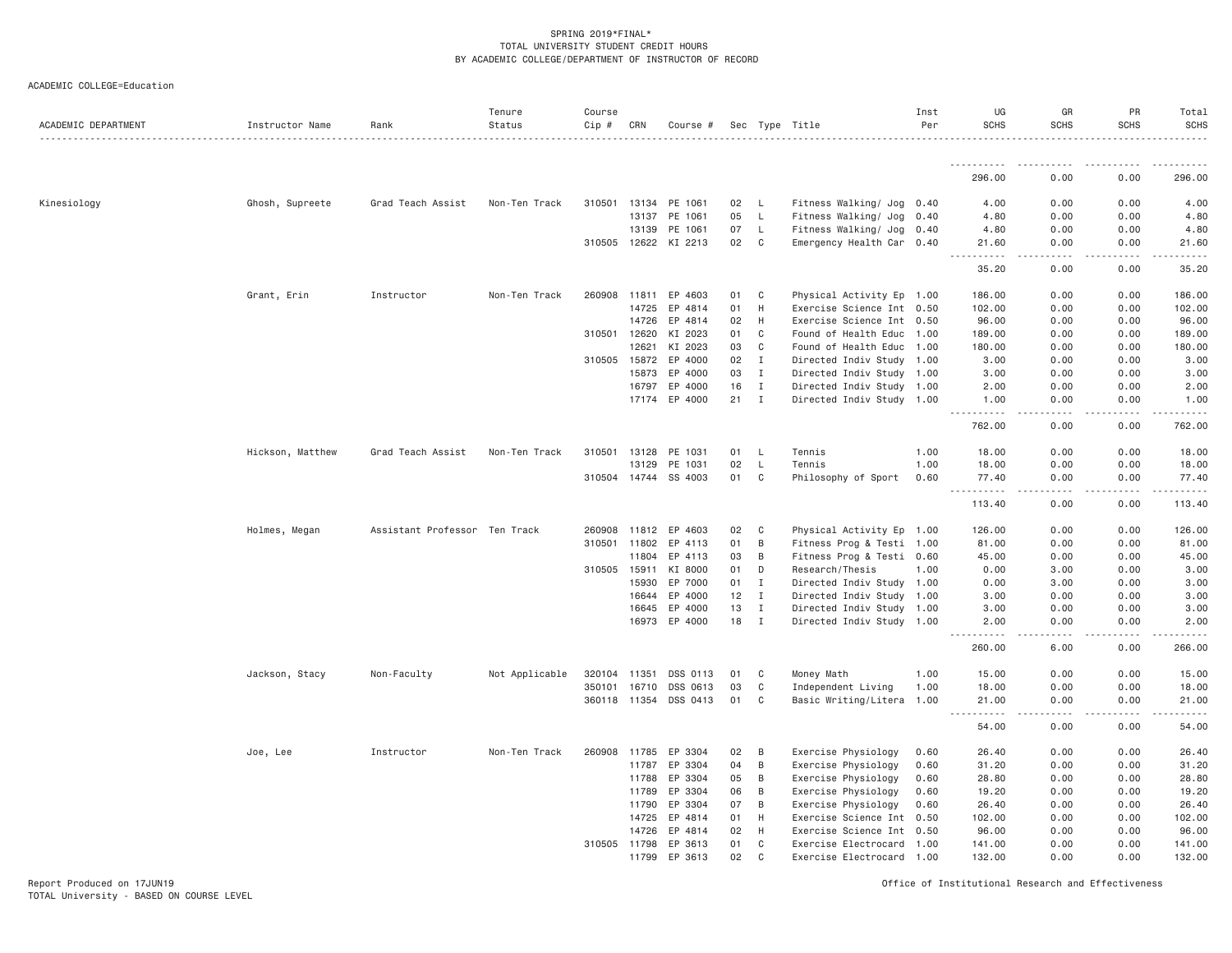ACADEMIC COLLEGE=Education

| ACADEMIC DEPARTMENT | Instructor Name | Rank                          | Tenure<br>Status | Course<br>Cip # | CRN            | Course #           |          |                   | Sec Type Title                                         | Inst<br>Per | UG<br><b>SCHS</b> | GR<br><b>SCHS</b>            | PR<br><b>SCHS</b>            | Total<br><b>SCHS</b>                                                                                                                                         |
|---------------------|-----------------|-------------------------------|------------------|-----------------|----------------|--------------------|----------|-------------------|--------------------------------------------------------|-------------|-------------------|------------------------------|------------------------------|--------------------------------------------------------------------------------------------------------------------------------------------------------------|
|                     |                 |                               |                  |                 |                |                    |          |                   |                                                        |             |                   |                              |                              |                                                                                                                                                              |
| Kinesiology         | Joe, Lee        | Instructor                    | Non-Ten Track    | 310505          | 15931<br>15932 | EP 4000<br>EP 4000 | 04<br>05 | Ι<br>$\mathbf{I}$ | Directed Indiv Study 1.00                              |             | 3.00<br>2.00      | 0.00<br>0.00                 | 0.00<br>0.00                 | 3.00<br>2.00                                                                                                                                                 |
|                     |                 |                               |                  |                 | 15933          | EP 4000            | 06       | $\mathbf{I}$      | Directed Indiv Study 1.00<br>Directed Indiv Study 1.00 |             | 2.00              | 0.00                         | 0.00                         | 2.00                                                                                                                                                         |
|                     |                 |                               |                  |                 | 15934          | EP 4000            | 07       | $\mathbf{I}$      | Directed Indiv Study 1.00                              |             |                   |                              |                              |                                                                                                                                                              |
|                     |                 |                               |                  |                 | 15935          | EP 4000            | 08       | I                 | Directed Indiv Study 1.00                              |             | 3.00<br>4.00      | 0.00<br>0.00                 | 0.00<br>0.00                 | 3.00<br>4.00                                                                                                                                                 |
|                     |                 |                               |                  |                 | 16577          | EP 4000            | 11       | $\mathbf{I}$      | Directed Indiv Study 1.00                              |             | 2.00              | 0.00                         | 0.00                         | 2.00                                                                                                                                                         |
|                     |                 |                               |                  |                 | 17010          | EP 4000            | 19       | $\mathbf I$       | Directed Indiv Study 1.00                              |             | 2.00              | 0.00                         | 0.00                         | 2.00                                                                                                                                                         |
|                     |                 |                               |                  |                 | 17011          | EP 4000            | 20       | $\mathbf{I}$      | Directed Indiv Study 1.00                              |             | 1.00              | 0.00                         | 0.00                         | 1.00                                                                                                                                                         |
|                     |                 |                               |                  |                 |                | 17184 EP 4000      | 22       | $\mathbf{I}$      | Directed Indiv Study 1.00                              |             | 1.00              | 0.00                         | 0.00                         | 1.00                                                                                                                                                         |
|                     |                 |                               |                  |                 |                |                    |          |                   |                                                        |             | .<br>623.00       | .<br>0.00                    | .<br>0.00                    | .<br>623.00                                                                                                                                                  |
|                     | Kim, Dae Eun    | Grad Teach Assist             | Non-Ten Track    | 310501          | 13136          | PE 1061            | 04       | L                 | Fitness Walking/ Jog 1.00                              |             | 11.00             | 0.00                         | 0.00                         | 11.00                                                                                                                                                        |
|                     |                 |                               |                  |                 | 13140          | PE 1061            | 08       | L                 | Fitness Walking/ Jog                                   | 1.00        | 12.00             | 0.00                         | 0.00                         | 12.00                                                                                                                                                        |
|                     |                 |                               |                  | 310504          | 13699          | SS 2103            | 01       | C                 | Sport Careers and Pr                                   | 0.40        | 51.60             | 0.00                         | 0.00                         | 51.60                                                                                                                                                        |
|                     |                 |                               |                  |                 | 13700          | SS 3103            | 01       | C                 | Sport Sponsorship                                      | 0.40        | 33.60<br>.        | 0.00<br>.                    | 0.00<br>.                    | 33.60<br><u>.</u>                                                                                                                                            |
|                     |                 |                               |                  |                 |                |                    |          |                   |                                                        |             | 108.20            | 0.00                         | 0.00                         | 108.20                                                                                                                                                       |
|                     | Knight, Adam    | Associate Professor Tenured   |                  |                 | 131314 14715   | EP 4504            | 01       | B                 | Mechanical Analysis                                    | 0.60        | 38.40             | 0.00                         | 0.00                         | 38.40                                                                                                                                                        |
|                     |                 |                               |                  |                 | 14716          | EP 4504            | 02       | B                 | Mechanical Analysis                                    | 0.60        | 38.40             | 0.00                         | 0.00                         | 38.40                                                                                                                                                        |
|                     |                 |                               |                  |                 | 14719          | EP 4504            | 03       | B                 | Mechanical Analysis                                    | 0.60        | 38.40             | 0.00                         | 0.00                         | 38.40                                                                                                                                                        |
|                     |                 |                               |                  |                 | 14720          | EP 4504            | 04       | B                 | Mechanical Analysis                                    | 0.60        | 38.40             | 0.00                         | 0.00                         | 38.40                                                                                                                                                        |
|                     |                 |                               |                  |                 | 14721          | EP 4504            | 05       | B                 | Mechanical Analysis                                    | 0.60        | 36.00             | 0.00                         | 0.00                         | 36.00                                                                                                                                                        |
|                     |                 |                               |                  |                 | 14722          | EP 4504            | 06       | B                 | Mechanical Analysis                                    | 0.60        | 38.40             | 0.00                         | 0.00                         | 38.40                                                                                                                                                        |
|                     |                 |                               |                  |                 | 14723          | EP 4504            | 07       | B                 | Mechanical Analysis                                    | 0.60        | 40.80             | 0.00                         | 0.00                         | 40.80                                                                                                                                                        |
|                     |                 |                               |                  |                 | 14724          | EP 4504            | 08       | B                 | Mechanical Analysis                                    | 0.60        | 36.00             | 0.00                         | 0.00                         | 36.00                                                                                                                                                        |
|                     |                 |                               |                  | 240101          | 12537          | HON 4093           | H07 S    |                   | Honors Thesis                                          | 1.00        | 3.00              | 0.00                         | 0.00                         | 3.00                                                                                                                                                         |
|                     |                 |                               |                  | 310505          | 15337          | KI 4000            | 01       | I                 | Directed Indiv Study 1.00                              |             | 2.00              | 0.00                         | 0.00                         | 2.00                                                                                                                                                         |
|                     |                 |                               |                  |                 | 15377          | KI 4000            | 02       | I                 | Directed Indiv Study 1.00                              |             | 3.00              | 0.00                         | 0.00                         | 3.00                                                                                                                                                         |
|                     |                 |                               |                  |                 | 15869          | EP 4000            | 01       | $\mathbf{I}$      | Directed Indiv Study 1.00                              |             | 2.00              | 0.00                         | 0.00                         | 2.00                                                                                                                                                         |
|                     |                 |                               |                  |                 | 16212          | KI 8000            | 03       | D                 | Research/Thesis                                        | 1.00        | 0.00              | 3.00                         | 0.00                         | 3.00                                                                                                                                                         |
|                     |                 |                               |                  |                 | 16213          | KI 7000            | 01       | $\mathbf I$       | Directed Indiv Study 1.00                              |             | 0.00              | 3.00                         | 0.00                         | 3.00                                                                                                                                                         |
|                     |                 |                               |                  |                 |                | 16736 EP 4000      | 15       | I                 | Directed Indiv Study 1.00                              |             | 3.00<br>.         | 0.00                         | 0.00                         | 3.00<br>.                                                                                                                                                    |
|                     |                 |                               |                  |                 |                |                    |          |                   |                                                        |             | 317.80            | 6.00                         | 0.00                         | 323.80                                                                                                                                                       |
|                     | Lamberth, John  | Associate Professor Tenured   |                  |                 | 260908 11781   | EP 3233            | 02       | C                 | Anatomical Kinesiolo 1.00                              |             | 276.00            | 0.00                         | 0.00                         | 276.00                                                                                                                                                       |
|                     |                 |                               |                  |                 | 11801          | EP 3643            | 02       | $\mathbf C$       | Applied Anat & Patho                                   | 1.00        | 219.00            | 0.00                         | 0.00                         | 219.00                                                                                                                                                       |
|                     |                 |                               |                  | 310505          | 13166          | PE 4283            | 01       | C                 | Sport Biomechanics                                     | 0.60        | 95.40             | 0.00                         | 0.00                         | 95.40                                                                                                                                                        |
|                     |                 |                               |                  |                 | 16083          | KI 4000            | 03       | $\mathbf I$       | Directed Indiv Study 1.00                              |             | 1.00<br>.         | 0.00<br>$\sim$ $\sim$ $\sim$ | 0.00<br>$\sim$ $\sim$ $\sim$ | 1.00<br>$\frac{1}{2} \left( \frac{1}{2} \right) \left( \frac{1}{2} \right) \left( \frac{1}{2} \right) \left( \frac{1}{2} \right) \left( \frac{1}{2} \right)$ |
|                     |                 |                               |                  |                 |                |                    |          |                   |                                                        |             | 591.40            | 0.00                         | 0.00                         | 591.40                                                                                                                                                       |
|                     | Lee, Young Han  | Assistant Professor Ten Track |                  | 310504          | 13698          | SS 2003            | 01       | C                 | Foundations Sport Mg                                   | 0.60        | 66.60             | 0.00                         | 0.00                         | 66.60                                                                                                                                                        |
|                     |                 |                               |                  |                 | 13700          | SS 3103            | 01       | C                 | Sport Sponsorship                                      | 0.60        | 50.40             | 0.00                         | 0.00                         | 50.40                                                                                                                                                        |
|                     |                 |                               |                  | 310505 14732    |                | KI 8923            | 01       | S                 | Seminar Sport Studie 1.00                              |             | 0.00              | 15.00                        | 0.00                         | 15.00                                                                                                                                                        |
|                     |                 |                               |                  |                 | 16461          | KI 9000            | 04       | D                 | Research / Diss                                        | 1.00        | 0.00<br>-----     | 9.00                         | 0.00                         | 9.00<br>المالم عامات                                                                                                                                         |
|                     |                 |                               |                  |                 |                |                    |          |                   |                                                        |             | 117.00            | 24.00                        | 0.00                         | 141.00                                                                                                                                                       |
|                     | Lim, Soyoun     | Assistant Professor Ten Track |                  | 310504          | 13699          | SS 2103            | 01       | C                 | Sport Careers and Pr 0.60                              |             | 77.40             | 0.00                         | 0.00                         | 77.40                                                                                                                                                        |
|                     |                 |                               |                  |                 | 13705          | SS 4303            | 01       | C                 | Globalization & Spor 1.00                              |             | 105.00            | 0.00                         | 0.00                         | 105.00                                                                                                                                                       |
|                     |                 |                               |                  |                 | 13710          | SS 8833            | 01       | C                 | Event & Facility Mgm 1.00                              |             | 0.00              | 51.00                        | 0.00                         | 51.00                                                                                                                                                        |

Report Produced on 17JUN19 Office of Institutional Research and Effectiveness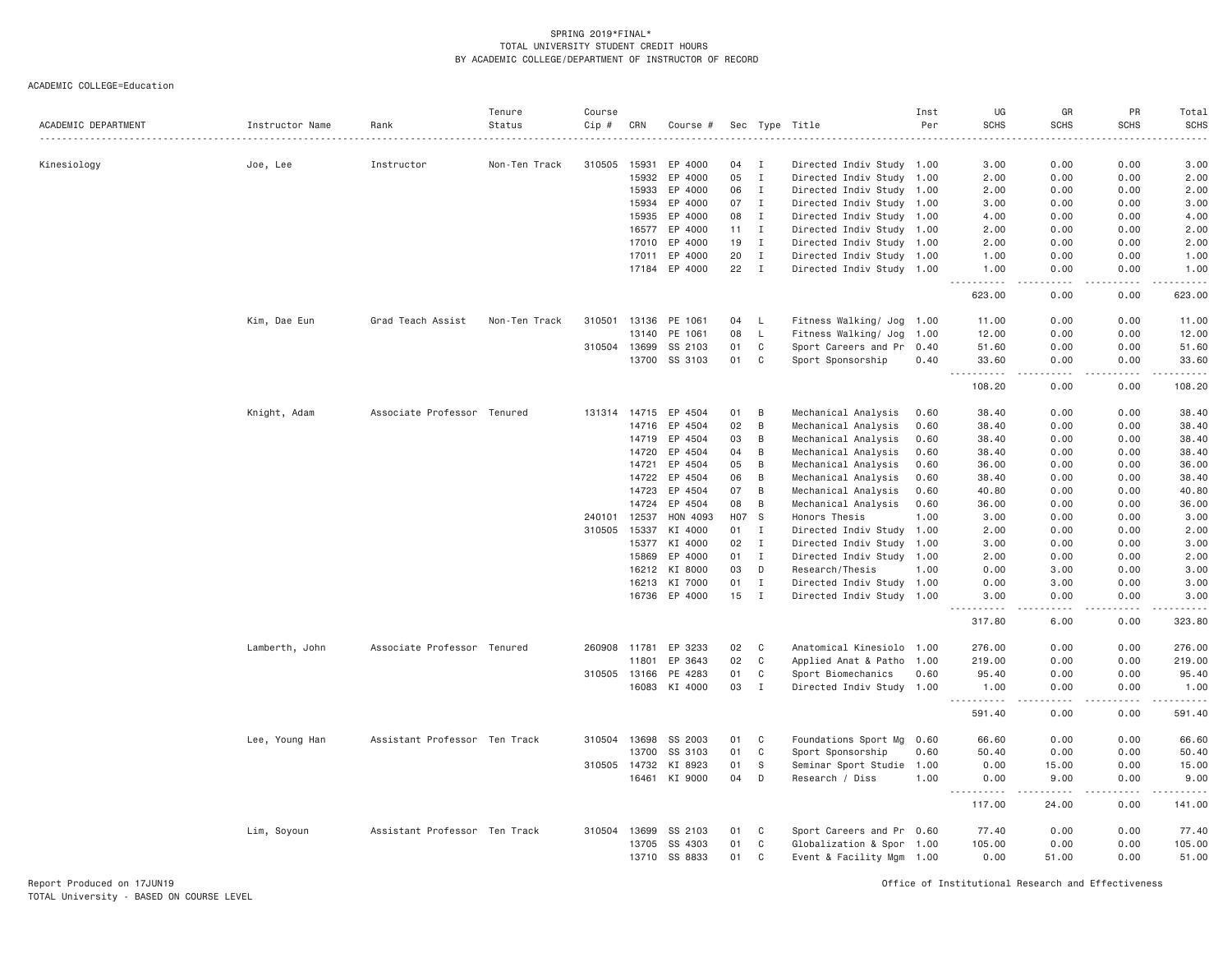| ACADEMIC DEPARTMENT | Instructor Name    | Rank                          | Tenure<br>Status | Course<br>Cip # | CRN   | Course #             |       |              | Sec Type Title            | Inst<br>Per | UG<br><b>SCHS</b>                                                                                                                                                | GR<br><b>SCHS</b>                                                                                                                                                | PR<br><b>SCHS</b>     | Total<br><b>SCHS</b>                                                                                                                                                                     |
|---------------------|--------------------|-------------------------------|------------------|-----------------|-------|----------------------|-------|--------------|---------------------------|-------------|------------------------------------------------------------------------------------------------------------------------------------------------------------------|------------------------------------------------------------------------------------------------------------------------------------------------------------------|-----------------------|------------------------------------------------------------------------------------------------------------------------------------------------------------------------------------------|
| Kinesiology         | Lim, Soyoun        | Assistant Professor Ten Track |                  |                 |       | 310505 17079 SS 7000 | 03    | $\mathbf{I}$ | Directed Indiv Study 1.00 |             | 0.00                                                                                                                                                             | 3.00                                                                                                                                                             | 0.00                  | 3.00                                                                                                                                                                                     |
|                     |                    |                               |                  |                 |       |                      |       |              |                           |             | <u>.</u><br>182.40                                                                                                                                               | .<br>54.00                                                                                                                                                       | .<br>0.00             | .<br>236.40                                                                                                                                                                              |
|                     | Markoski, Zlatko   | Non-Employee                  | Not Applicable   |                 |       | 310504 13701 SS 3203 | 01    | C            | Sport Law                 | 1.00        | 135.00                                                                                                                                                           | 0.00                                                                                                                                                             | 0.00                  | 135.00                                                                                                                                                                                   |
|                     |                    |                               |                  |                 |       |                      |       |              |                           |             | .<br>135.00                                                                                                                                                      | 0.00                                                                                                                                                             | بالمحام<br>0.00       | د د د د د د<br>135.00                                                                                                                                                                    |
|                     | North, Mary        | Non-Faculty                   | Not Applicable   |                 |       | 010101 12205 GA 2001 | 01 C  |              | CALS Amb. Leadership 1.00 |             | 45.00<br>$\frac{1}{2}$<br>.                                                                                                                                      | 0.00                                                                                                                                                             | 0.00<br>. <b>.</b> .  | 45.00<br>.                                                                                                                                                                               |
|                     |                    |                               |                  |                 |       |                      |       |              |                           |             | 45.00                                                                                                                                                            | 0.00                                                                                                                                                             | 0.00                  | 45.00                                                                                                                                                                                    |
|                     | Palmer, Elizabeth  | Non-Faculty                   | Not Applicable   |                 |       | 131314 13153 PE 1243 | 02    | $\mathbf{C}$ | Methods Games and Sp 1.00 |             | 36.00<br>$- - -$<br>.                                                                                                                                            | 0.00                                                                                                                                                             | 0.00<br>$\frac{1}{2}$ | 36.00<br>$\frac{1}{2} \left( \frac{1}{2} \right) \left( \frac{1}{2} \right) \left( \frac{1}{2} \right) \left( \frac{1}{2} \right) \left( \frac{1}{2} \right) \left( \frac{1}{2} \right)$ |
|                     |                    |                               |                  |                 |       |                      |       |              |                           |             | 36.00                                                                                                                                                            | 0.00                                                                                                                                                             | 0.00                  | 36.00                                                                                                                                                                                    |
|                     | Pan, Zhujun        | Assistant Professor Ten Track |                  | 310505          |       | 11780 EP 2013        | 01    | C            | Fundamentals of Kine 0.20 |             | 94.80                                                                                                                                                            | 0.00                                                                                                                                                             | 0.00                  | 94.80                                                                                                                                                                                    |
|                     |                    |                               |                  |                 | 12628 | KI 8313              | 01    | $\mathbf{C}$ | Interpret Data Kines      | 1.00        | 0.00                                                                                                                                                             | 75.00                                                                                                                                                            | 0.00                  | 75.00                                                                                                                                                                                    |
|                     |                    |                               |                  |                 | 12629 | KI 8563              | 01    | C            | Motor Behav in Spec       | 1.00        | 0.00                                                                                                                                                             | 12.00                                                                                                                                                            | 0.00                  | 12.00                                                                                                                                                                                    |
|                     |                    |                               |                  |                 | 16898 | KI 9000              | 06    | D            | Research / Diss           | 1.00        | 0.00<br>$\mathcal{L}^{\mathcal{L}}\mathcal{L}^{\mathcal{L}}\mathcal{L}^{\mathcal{L}}\mathcal{L}^{\mathcal{L}}\mathcal{L}^{\mathcal{L}}\mathcal{L}^{\mathcal{L}}$ | 3.00<br>$\mathcal{L}^{\mathcal{L}}\mathcal{L}^{\mathcal{L}}\mathcal{L}^{\mathcal{L}}\mathcal{L}^{\mathcal{L}}\mathcal{L}^{\mathcal{L}}\mathcal{L}^{\mathcal{L}}$ | 0.00<br>د د د د       | 3.00                                                                                                                                                                                     |
|                     |                    |                               |                  |                 |       |                      |       |              |                           |             | 94.80                                                                                                                                                            | 90.00                                                                                                                                                            | 0.00                  | 184.80                                                                                                                                                                                   |
|                     | Rye, David         | Instructor                    | Non-Ten Track    | 131314 13167    |       | PE 4873              | 01    | C            | Prof Sem In Physica 1.00  |             | 6.00                                                                                                                                                             | 0.00                                                                                                                                                             | 0.00                  | 6.00                                                                                                                                                                                     |
|                     |                    |                               |                  |                 | 14398 | PE 4873              | 501 C |              | Prof Sem In Physica 1.00  |             | 3.00                                                                                                                                                             | 0.00                                                                                                                                                             | 0.00                  | 3.00                                                                                                                                                                                     |
|                     |                    |                               |                  | 310504 14745    |       | SS 4203              | 01    | C            | Funding of Sport          | 1.00        | 78.00                                                                                                                                                            | 0.00                                                                                                                                                             | 0.00                  | 78.00                                                                                                                                                                                    |
|                     |                    |                               |                  |                 | 15301 | SS 4396              | 01    | E            | Sports Studies Inter 1.00 |             | 180.00<br>.                                                                                                                                                      | 0.00<br>.                                                                                                                                                        | 0.00<br>.             | 180.00<br>$\begin{array}{cccccccccccccc} \bullet & \bullet & \bullet & \bullet & \bullet & \bullet & \bullet & \bullet \end{array}$                                                      |
|                     |                    |                               |                  |                 |       |                      |       |              |                           |             | 267.00                                                                                                                                                           | 0.00                                                                                                                                                             | 0.00                  | 267.00                                                                                                                                                                                   |
|                     | Ryuh, Yonjoong     | Lecturer                      | Non-Ten Track    | 310501          | 13162 | PE 3133              | 01    | B            | Adapted Physical Ed       | 1.00        | 114.00                                                                                                                                                           | 0.00                                                                                                                                                             | 0.00                  | 114.00                                                                                                                                                                                   |
|                     |                    |                               |                  | 310505          |       | 15544 KI 2213        | 01    | C            | Emergency Health Car 1.00 |             | 87.00<br>.                                                                                                                                                       | 0.00<br>.                                                                                                                                                        | 0.00<br>.             | 87.00<br>.                                                                                                                                                                               |
|                     |                    |                               |                  |                 |       |                      |       |              |                           |             | 201.00                                                                                                                                                           | 0.00                                                                                                                                                             | 0.00                  | 201.00                                                                                                                                                                                   |
|                     | Salancy, Hayes     | Grad Teach Assist             | Non-Ten Track    | 260908          | 11787 | EP 3304              | 04    | B            | Exercise Physiology       | 0.40        | 20.80                                                                                                                                                            | 0.00                                                                                                                                                             | 0.00                  | 20.80                                                                                                                                                                                    |
|                     |                    |                               |                  |                 | 11789 | EP 3304              | 06    | B            | Exercise Physiology       | 0.40        | 12.80                                                                                                                                                            | 0.00                                                                                                                                                             | 0.00                  | 12.80                                                                                                                                                                                    |
|                     |                    |                               |                  |                 | 11795 | EP 3304              | 12    | B            | Exercise Physiology       | 0.40        | 9.60                                                                                                                                                             | 0.00                                                                                                                                                             | 0.00                  | 9.60                                                                                                                                                                                     |
|                     |                    |                               |                  |                 |       | 11796 EP 3304        | 13    | B            | Exercise Physiology       | 0.40        | 17.60<br>$\frac{1}{2}$                                                                                                                                           | 0.00<br>$\frac{1}{2}$                                                                                                                                            | 0.00<br>.             | 17.60<br>$\frac{1}{2} \left( \frac{1}{2} \right) \left( \frac{1}{2} \right) \left( \frac{1}{2} \right) \left( \frac{1}{2} \right) \left( \frac{1}{2} \right) \left( \frac{1}{2} \right)$ |
|                     |                    |                               |                  |                 |       |                      |       |              |                           |             | 60.80                                                                                                                                                            | 0.00                                                                                                                                                             | 0.00                  | 60.80                                                                                                                                                                                    |
|                     | San Filippo, Megan | Grad Teach Assist             | Non-Ten Track    | 260908          | 11788 | EP 3304              | 05    | B            | Exercise Physiology       | 0.40        | 19.20                                                                                                                                                            | 0.00                                                                                                                                                             | 0.00                  | 19.20                                                                                                                                                                                    |
|                     |                    |                               |                  |                 | 11790 | EP 3304              | 07    | B            | Exercise Physiology       | 0.40        | 17.60                                                                                                                                                            | 0.00                                                                                                                                                             | 0.00                  | 17.60                                                                                                                                                                                    |
|                     |                    |                               |                  |                 | 11797 | EP 3304              | 14    | B            | Exercise Physiology       | 0.40        | 12.80                                                                                                                                                            | 0.00                                                                                                                                                             | 0.00                  | 12.80                                                                                                                                                                                    |
|                     |                    |                               |                  | 310501          | 15543 | KI 1803              | 01    | $\mathsf{C}$ | Health Trends & Topi 0.40 |             | 45.60<br>-----                                                                                                                                                   | 0.00<br>.                                                                                                                                                        | 0.00<br>د د د د       | 45.60<br>والمستحدث                                                                                                                                                                       |
|                     |                    |                               |                  |                 |       |                      |       |              |                           |             | 95.20                                                                                                                                                            | 0.00                                                                                                                                                             | 0.00                  | 95.20                                                                                                                                                                                    |
|                     | Shepherd, Brandon  | Grad Teach Assist             | Non-Ten Track    |                 |       | 131314 13157 PE 1371 | 01    | L.           | Adv Strength Cond         | 1.00        | 9.00                                                                                                                                                             | 0.00                                                                                                                                                             | 0.00                  | 9.00                                                                                                                                                                                     |
|                     |                    |                               |                  |                 |       | 310501 11803 EP 4113 | 02    | B            | Fitness Prog & Testi 0.40 |             | 32.40                                                                                                                                                            | 0.00                                                                                                                                                             | 0.00                  | 32.40                                                                                                                                                                                    |
|                     |                    |                               |                  |                 | 11808 | EP 4153              | 01    | C.           | Train Tech Exerc & S 1.00 |             | 69,00                                                                                                                                                            | 0.00                                                                                                                                                             | 0.00                  | 69.00                                                                                                                                                                                    |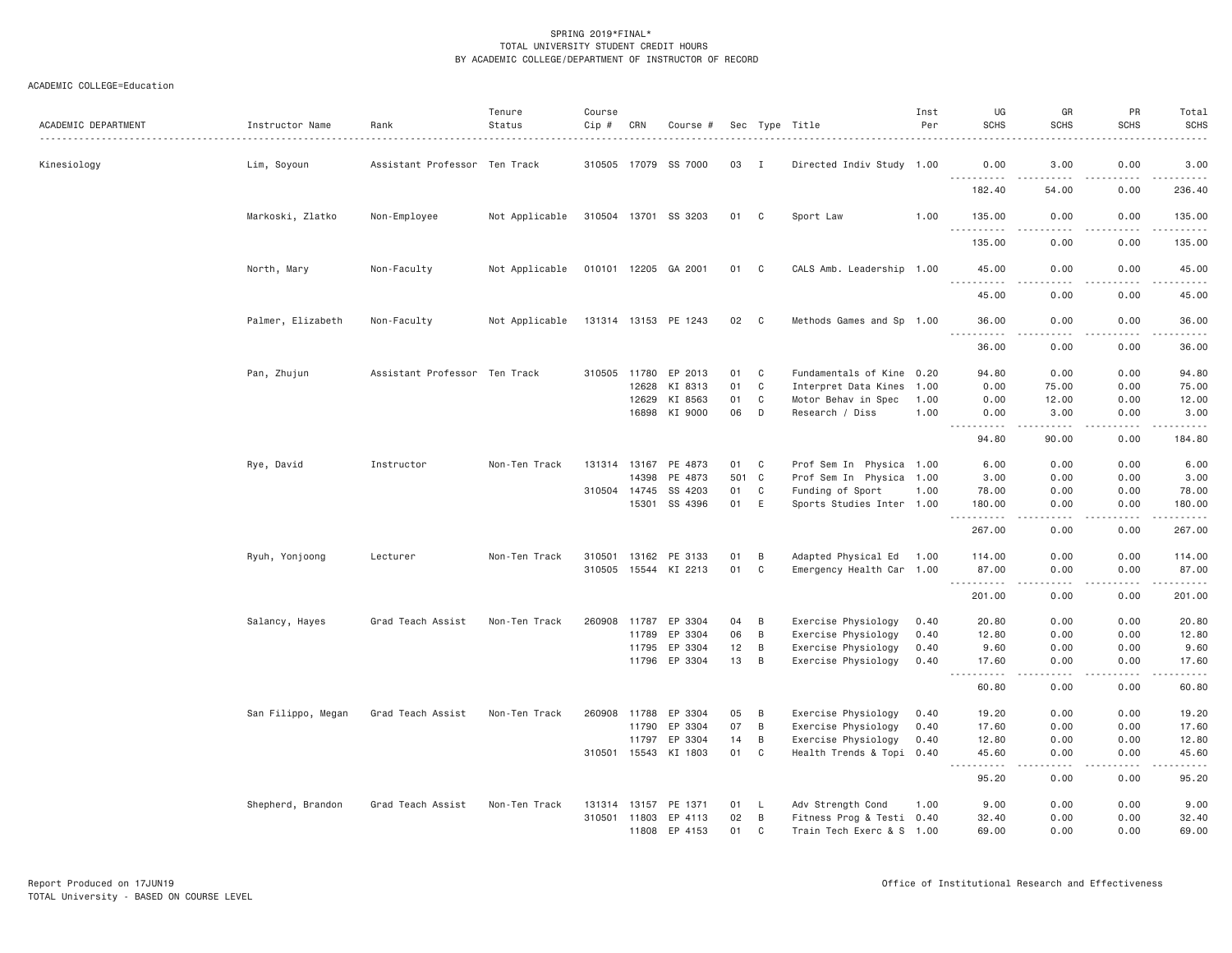| ACADEMIC DEPARTMENT | Instructor Name                                    | Rank                          | Tenure<br>Status | Course<br>Cip # | CRN          | Course #             |       |              | Sec Type Title            | Inst<br>Per | UG<br><b>SCHS</b>                                                                                                                                   | GR<br><b>SCHS</b> | PR<br><b>SCHS</b>                                                                                                                                    | Total<br><b>SCHS</b> |
|---------------------|----------------------------------------------------|-------------------------------|------------------|-----------------|--------------|----------------------|-------|--------------|---------------------------|-------------|-----------------------------------------------------------------------------------------------------------------------------------------------------|-------------------|------------------------------------------------------------------------------------------------------------------------------------------------------|----------------------|
|                     |                                                    |                               |                  |                 |              |                      |       |              |                           |             |                                                                                                                                                     |                   |                                                                                                                                                      |                      |
|                     |                                                    |                               |                  |                 |              |                      |       |              |                           |             | -----------<br>110.40                                                                                                                               | $- - -$<br>0.00   | 0.00                                                                                                                                                 | 110.40               |
| Kinesiology         | Slater, Kelsey                                     | Grad Teach Assist             | Non-Ten Track    |                 |              | 310501 13125 PE 1021 | 01    | L.           | Volleyball                | 1.00        | 17.00                                                                                                                                               | 0.00              | 0.00                                                                                                                                                 | 17.00                |
|                     |                                                    |                               |                  |                 | 13126        | PE 1021              | 02    | L            | Volleyball                | 1.00        | 17.00                                                                                                                                               | 0.00              | 0.00                                                                                                                                                 | 17.00                |
|                     |                                                    |                               |                  |                 |              | 310504 13702 SS 3303 | 01    | C            | Communicat Mgmt in        | 0.40        | 36.00                                                                                                                                               | 0.00              | 0.00                                                                                                                                                 | 36.00                |
|                     |                                                    |                               |                  |                 |              |                      |       |              |                           |             | <b><i><u>.</u></i></b><br>$  -$                                                                                                                     | .                 | $\frac{1}{2} \left( \frac{1}{2} \right) \left( \frac{1}{2} \right) \left( \frac{1}{2} \right) \left( \frac{1}{2} \right) \left( \frac{1}{2} \right)$ | .                    |
|                     |                                                    |                               |                  |                 |              |                      |       |              |                           |             | 70.00                                                                                                                                               | 0.00              | 0.00                                                                                                                                                 | 70.00                |
|                     | Smidebush, Megan                                   | Grad Teach Assist             | Non-Ten Track    |                 | 131314 14719 | EP 4504              | 03    | B            | Mechanical Analysis       | 0.40        | 25.60                                                                                                                                               | 0.00              | 0.00                                                                                                                                                 | 25.60                |
|                     |                                                    |                               |                  |                 | 14720        | EP 4504              | 04    | $\,$ B       | Mechanical Analysis       | 0.40        | 25.60                                                                                                                                               | 0.00              | 0.00                                                                                                                                                 | 25.60                |
|                     |                                                    |                               |                  |                 | 14724        | EP 4504              | 08    | B            | Mechanical Analysis       | 0.40        | 24.00                                                                                                                                               | 0.00              | 0.00                                                                                                                                                 | 24.00                |
|                     |                                                    |                               |                  |                 | 260908 11782 | EP 3233              | 03    | C            | Anatomical Kinesiolo 0.50 |             | 109.50                                                                                                                                              | 0.00              | 0.00                                                                                                                                                 | 109.50               |
|                     |                                                    |                               |                  |                 |              |                      |       |              |                           |             | .<br>$\sim$ $\sim$ $\sim$<br>184.70                                                                                                                 | .<br>0.00         | .<br>0.00                                                                                                                                            | .<br>184.70          |
|                     | Smith, JohnEric                                    | Assistant Professor Ten Track |                  | 260908          | 14728        | EP 8253              | 01    | C            | Doping/Suppl Use in       | 1.00        | 0.00                                                                                                                                                | 12.00             | 0.00                                                                                                                                                 | 12.00                |
|                     |                                                    |                               |                  | 310501          | 11803        | EP 4113              | 02    | $\, {\sf B}$ | Fitness Prog & Testi 0.60 |             | 48.60                                                                                                                                               | 0.00              | 0.00                                                                                                                                                 | 48.60                |
|                     |                                                    |                               |                  |                 | 13134        | PE 1061              | 02    | L            | Fitness Walking/ Jog      | 0.60        | 6.00                                                                                                                                                | 0.00              | 0.00                                                                                                                                                 | 6.00                 |
|                     |                                                    |                               |                  |                 | 13137        | PE 1061              | 05    | $\mathsf{L}$ | Fitness Walking/ Jog      | 0.60        | 7.20                                                                                                                                                | 0.00              | 0.00                                                                                                                                                 | 7.20                 |
|                     |                                                    |                               |                  |                 | 13139        | PE 1061              | 07    | L            | Fitness Walking/ Jog      | 0.60        | 7.20                                                                                                                                                | 0.00              | 0.00                                                                                                                                                 | 7.20                 |
|                     |                                                    |                               |                  |                 | 13144        | PE 1151              | 01    | L.           | Strength Training         | 0.60        | 7.20                                                                                                                                                | 0.00              | 0.00                                                                                                                                                 | 7.20                 |
|                     |                                                    |                               |                  |                 | 13145        | PE 1151              | 02    | <b>L</b>     | Strength Training         | 0.60        | 7.20                                                                                                                                                | 0.00              | 0.00                                                                                                                                                 | 7.20                 |
|                     |                                                    |                               |                  | 310505 14731    |              | KI 8913              | 01    | <sub>S</sub> | Seminar Exercise Sci 1.00 |             | 0.00                                                                                                                                                | 21.00             | 0.00                                                                                                                                                 | 21.00                |
|                     |                                                    |                               |                  |                 | 15748        | KI 9000              | 01    | D            | Research / Diss           | 1.00        | 0.00                                                                                                                                                | 6.00              | 0.00                                                                                                                                                 | 6.00                 |
|                     |                                                    |                               |                  |                 | 17200        | KI 7000              | 06    | $\mathbf{I}$ | Directed Indiv Study 1.00 |             | 0.00                                                                                                                                                | 3.00              | 0.00                                                                                                                                                 | 3.00                 |
|                     |                                                    |                               |                  |                 |              |                      |       |              |                           |             | $- - - - - -$<br>$\frac{1}{2} \left( \frac{1}{2} \right) \left( \frac{1}{2} \right) \left( \frac{1}{2} \right) \left( \frac{1}{2} \right)$<br>83.40 | .<br>42.00        | .<br>0.00                                                                                                                                            | .<br>125.40          |
|                     |                                                    |                               |                  |                 |              |                      |       |              |                           |             |                                                                                                                                                     |                   |                                                                                                                                                      |                      |
|                     | Spring, Katherine                                  | Grad Teach Assist             | Non-Ten Track    |                 |              | 310501 11804 EP 4113 | 03    | B            | Fitness Prog & Testi 0.40 |             | 30.00                                                                                                                                               | 0.00              | 0.00                                                                                                                                                 | 30.00                |
|                     |                                                    |                               |                  |                 | 13130        | PE 1041              | 01    | L            | Aerobics                  | 1.00        | 16.00                                                                                                                                               | 0.00              | 0.00                                                                                                                                                 | 16.00                |
|                     |                                                    |                               |                  |                 |              | 13131 PE 1041        | 02    | $\mathsf{L}$ | Aerobics                  | 1.00        | 18.00<br>$  -$<br>. <u>.</u>                                                                                                                        | 0.00              | 0.00                                                                                                                                                 | 18.00                |
|                     |                                                    |                               |                  |                 |              |                      |       |              |                           |             | 64.00                                                                                                                                               | 0.00              | 0.00                                                                                                                                                 | 64.00                |
|                     | Stewart, Ethan                                     | Grad Teach Assist             | Non-Ten Track    |                 | 131314 14715 | EP 4504              | 01    | B            | Mechanical Analysis       | 0.40        | 25.60                                                                                                                                               | 0.00              | 0.00                                                                                                                                                 | 25.60                |
|                     |                                                    |                               |                  |                 | 14722        | EP 4504              | 06    | B            | Mechanical Analysis       | 0.40        | 25.60                                                                                                                                               | 0.00              | 0.00                                                                                                                                                 | 25.60                |
|                     |                                                    |                               |                  |                 | 14723        | EP 4504              | 07    | B            | Mechanical Analysis       | 0.40        | 27.20                                                                                                                                               | 0.00              | 0.00                                                                                                                                                 | 27.20                |
|                     |                                                    |                               |                  |                 |              | 310505 13166 PE 4283 | 01    | C            | Sport Biomechanics        | 0.40        | 63.60                                                                                                                                               | 0.00              | 0.00                                                                                                                                                 | 63.60                |
|                     |                                                    |                               |                  |                 |              |                      |       |              |                           |             | $\frac{1}{2} \left( \frac{1}{2} \right) \left( \frac{1}{2} \right) \left( \frac{1}{2} \right) \left( \frac{1}{2} \right)$<br>142.00                 | 0.00              | 0.00                                                                                                                                                 | 142.00               |
|                     | Thompson, Pamela                                   | Non-Employee                  | Not Applicable   |                 |              | 310505 13946 EP 3613 | 201 C |              | Exercise Electrocard 1.00 |             | 39.00                                                                                                                                               | 0.00              | 0.00                                                                                                                                                 | 39.00                |
|                     |                                                    |                               |                  |                 |              |                      |       |              |                           |             | <u>.</u><br>39.00                                                                                                                                   | 0.00              | 0.00                                                                                                                                                 | 39.00                |
|                     | Twietmeyer, Greggory Assistant Professor Ten Track |                               |                  |                 | 310504 13711 | SS 8883              | 01    | C            | Ethical Issues in Sp 1.00 |             | 0.00                                                                                                                                                | 39.00             | 0.00                                                                                                                                                 | 39.00                |
|                     |                                                    |                               |                  |                 | 14742        | SS 3903              | 01    | C            | Ancient/Med. Sport H 1.00 |             | 66.00                                                                                                                                               | 0.00              | 0.00                                                                                                                                                 | 66.00                |
|                     |                                                    |                               |                  |                 | 14744        | SS 4003              | 01    | C            | Philosophy of Sport       | 0.40        | 51.60                                                                                                                                               | 0.00              | 0.00                                                                                                                                                 | 51.60                |
|                     |                                                    |                               |                  |                 | 15545        | SS 8990              | 01    | C            | Special Topics Sport 1.00 |             | 0.00                                                                                                                                                | 15.00             | 0.00                                                                                                                                                 | 15.00                |
|                     |                                                    |                               |                  |                 | 310505 11780 | EP 2013              | 01    | C            | Fundamentals of Kine 0.20 |             | 94.80                                                                                                                                               | 0.00              | 0.00                                                                                                                                                 | 94.80                |
|                     |                                                    |                               |                  |                 | 16180        | SS 4000              | 02    | I            | Directed Indiv Study 1.00 |             | 3.00                                                                                                                                                | 0.00              | 0.00                                                                                                                                                 | 3.00                 |
|                     |                                                    |                               |                  |                 | 16640        | SS 4000              | 03    | Ι.           | Directed Indiv Study 1.00 |             | 3.00                                                                                                                                                | 0.00              | 0.00                                                                                                                                                 | 3.00                 |
|                     |                                                    |                               |                  |                 | 16737        | SS 4000              | 04    | $\mathbf I$  | Directed Indiv Study 1.00 |             | 3,00                                                                                                                                                | 0.00              | 0.00                                                                                                                                                 | 3,00                 |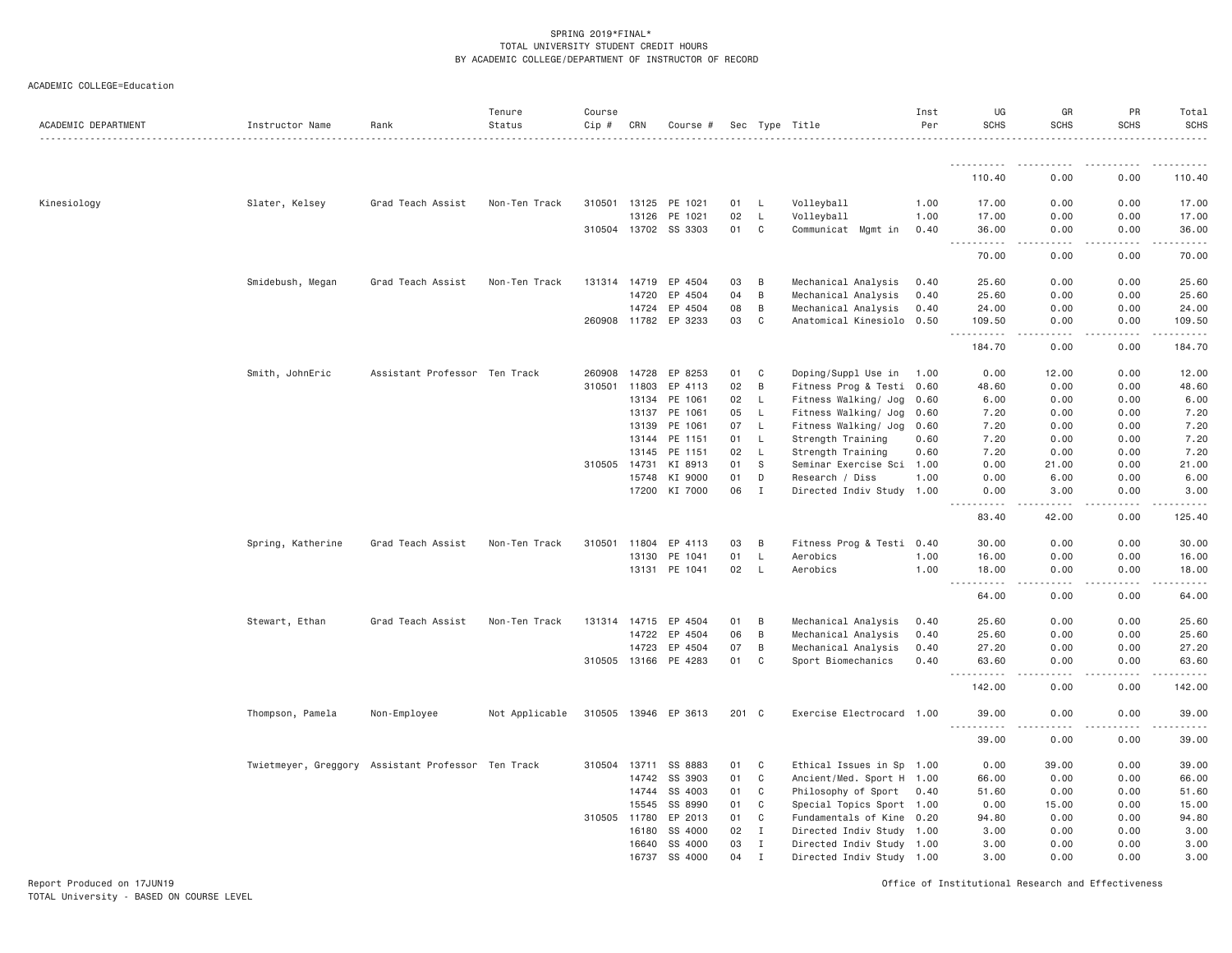| ACADEMIC DEPARTMENT | Instructor Name | Rank                                               | Tenure<br>Status | Course<br>Cip # | CRN          | Course #             |       |                | Sec Type Title            | Inst<br>Per | UG<br><b>SCHS</b>                                                                                                                         | GR<br><b>SCHS</b>                                                                                                                                            | PR<br><b>SCHS</b>   | Total<br><b>SCHS</b> |
|---------------------|-----------------|----------------------------------------------------|------------------|-----------------|--------------|----------------------|-------|----------------|---------------------------|-------------|-------------------------------------------------------------------------------------------------------------------------------------------|--------------------------------------------------------------------------------------------------------------------------------------------------------------|---------------------|----------------------|
|                     |                 |                                                    |                  |                 |              |                      |       |                |                           |             |                                                                                                                                           |                                                                                                                                                              |                     |                      |
| Kinesiology         |                 | Twietmeyer, Greggory Assistant Professor Ten Track |                  |                 | 310505 16946 | KI 9000              | 07    | D              | Research / Diss           | 1.00        | 0.00                                                                                                                                      | 3.00                                                                                                                                                         | 0.00                | 3.00                 |
|                     |                 |                                                    |                  |                 |              | 17207 KI 8000        | 05    | D              | Research/Thesis           | 1.00        | 0.00<br>$  -$                                                                                                                             | 3.00<br>$\frac{1}{2} \left( \frac{1}{2} \right) \left( \frac{1}{2} \right) \left( \frac{1}{2} \right) \left( \frac{1}{2} \right) \left( \frac{1}{2} \right)$ | 0.00<br>-----       | 3.00<br>. <u>.</u> . |
|                     |                 |                                                    |                  |                 |              |                      |       |                |                           |             | 221.40                                                                                                                                    | 60.00                                                                                                                                                        | 0.00                | 281.40               |
|                     | Vickers, J.     | Associate Professor Tenured                        |                  | 131314          | 13164        | PE 3163              | 01    | C              | Sport Psychology          | 1.00        | 363.00                                                                                                                                    | 0.00                                                                                                                                                         | 0.00                | 363.00               |
|                     |                 |                                                    |                  |                 | 14740        | PE 8203              | 01    | $\mathbf C$    | Psych Aspects of Spo 1.00 |             | 0.00                                                                                                                                      | 30.00                                                                                                                                                        | 0.00                | 30.00                |
|                     |                 |                                                    |                  |                 | 16581        | PE 7000              | 01    | $\mathbf{I}$   | Directed Indiv Study 1.00 |             | 0.00                                                                                                                                      | 3.00                                                                                                                                                         | 0.00                | 3.00                 |
|                     |                 |                                                    |                  |                 | 17128        | PE 7000              | 02    | $\mathbf{I}$   | Directed Indiv Study 1.00 |             | 0.00                                                                                                                                      | 3.00                                                                                                                                                         | 0.00                | 3.00                 |
|                     |                 |                                                    |                  | 310501          | 15543        | KI 1803              | 01    | C              | Health Trends & Topi      | 0.60        | 68.40                                                                                                                                     | 0.00                                                                                                                                                         | 0.00                | 68.40                |
|                     |                 |                                                    |                  | 310505 11780    |              | EP 2013              | 01    | C              | Fundamentals of Kine 0.20 |             | 94.80                                                                                                                                     | 0.00                                                                                                                                                         | 0.00                | 94.80                |
|                     |                 |                                                    |                  |                 | 16697        | KI 7000              | 03    | $\mathbf{I}$   | Directed Indiv Study 1.00 |             | 0.00                                                                                                                                      | 3.00                                                                                                                                                         | 0.00                | 3.00                 |
|                     |                 |                                                    |                  |                 | 16698        | KI 7000              | 04    | $\mathbf{I}$   | Directed Indiv Study      | 1.00        | 0.00                                                                                                                                      | 3.00                                                                                                                                                         | 0.00                | 3.00                 |
|                     |                 |                                                    |                  |                 |              | 16880 KI 9000        | 05    | D              | Research / Diss           | 1.00        | 0.00                                                                                                                                      | 3.00                                                                                                                                                         | 0.00                | 3.00                 |
|                     |                 |                                                    |                  |                 |              |                      |       |                |                           |             | $\begin{array}{cccccccccc} \bullet & \bullet & \bullet & \bullet & \bullet & \bullet & \bullet & \bullet & \bullet \end{array}$<br>526.20 | .<br>45.00                                                                                                                                                   | .<br>0.00           | .<br>571.20          |
|                     | Waldman, Hunter | Lecturer                                           | Non-Ten Track    | 260908          | 11793        | EP 3304              | 10    | B              | Exercise Physiology       | 0.60        | 9.60                                                                                                                                      | 0.00                                                                                                                                                         | 0.00                | 9.60                 |
|                     |                 |                                                    |                  |                 | 11794        | EP 3304              | 11    | B              | Exercise Physiology       | 0.60        | 26.40                                                                                                                                     | 0.00                                                                                                                                                         | 0.00                | 26.40                |
|                     |                 |                                                    |                  |                 | 11795        | EP 3304              | 12    | $\,$ B         | Exercise Physiology       | 0.60        | 14.40                                                                                                                                     | 0.00                                                                                                                                                         | 0.00                | 14.40                |
|                     |                 |                                                    |                  |                 | 11796        | EP 3304              | 13    | B              | Exercise Physiology       | 0.60        | 26.40                                                                                                                                     | 0.00                                                                                                                                                         | 0.00                | 26.40                |
|                     |                 |                                                    |                  |                 | 11797        | EP 3304              | 14    | B              | Exercise Physiology       | 0.60        | 19.20                                                                                                                                     | 0.00                                                                                                                                                         | 0.00                | 19.20                |
|                     |                 |                                                    |                  |                 | 14713        | EP 4183              | 01    | C              | Exercise & Weight Co 1.00 |             | 159.00                                                                                                                                    | 0.00                                                                                                                                                         | 0.00                | 159.00               |
|                     |                 |                                                    |                  |                 | 310501 11805 | EP 4113              | 04    | $\,$ B         | Fitness Prog & Testi 1.00 |             | 75.00                                                                                                                                     | 0.00                                                                                                                                                         | 0.00                | 75.00                |
|                     |                 |                                                    |                  |                 |              |                      |       |                |                           |             | <u>.</u><br>330.00                                                                                                                        | $- - -$<br>0.00                                                                                                                                              | .<br>0.00           | .<br>330.00          |
|                     | Watkins, James  | Lecturer                                           | Non-Ten Track    |                 |              | 310504 13703 SS 3503 | 01    | C              | Sport and Rec Leader 1.00 |             | 96.00                                                                                                                                     | 0.00                                                                                                                                                         | 0.00                | 96.00                |
|                     |                 |                                                    |                  |                 | 13704        | SS 3703              | 01    | C              | Contemp Issues in In 1.00 |             | 75.00                                                                                                                                     | 0.00                                                                                                                                                         | 0.00                | 75.00                |
|                     |                 |                                                    |                  |                 |              |                      |       |                |                           |             | 171.00                                                                                                                                    | 0.00                                                                                                                                                         | .<br>0.00           | .<br>171.00          |
|                     | Wax, Benjamin   | Associate Professor Tenured                        |                  |                 | 260908 13944 | EP 3304              | 201 C |                | Exercise Physiology       | 1.00        | 44.00                                                                                                                                     | 0.00                                                                                                                                                         | 0.00                | 44.00                |
|                     |                 |                                                    |                  |                 | 13945        | EP 3304              | 202 K |                | Exercise Physiology       | 1.00        | 0.00                                                                                                                                      | 0.00                                                                                                                                                         | 0.00                | 0.00                 |
|                     |                 |                                                    |                  |                 | 14969        | EP 3183              | 201 C |                | Exercise Psychology       | 1.00        | 39.00                                                                                                                                     | 0.00                                                                                                                                                         | 0.00                | 39.00                |
|                     |                 |                                                    |                  | 310505          | 16862        | EP 4000              | 201 I |                | Directed Indiv Study 1.00 |             | 2.00                                                                                                                                      | 0.00                                                                                                                                                         | 0.00                | 2.00                 |
|                     |                 |                                                    |                  |                 | 16867        | EP 4000              | 203 I |                | Directed Indiv Study 1.00 |             | 2.00                                                                                                                                      | 0.00                                                                                                                                                         | 0.00                | 2.00                 |
|                     |                 |                                                    |                  |                 |              | 16868 EP 4000        | 204 I |                | Directed Indiv Study 1.00 |             | 2.00                                                                                                                                      | 0.00                                                                                                                                                         | 0.00                | 2.00                 |
|                     |                 |                                                    |                  |                 |              |                      |       |                |                           |             | <u>.</u><br>89.00                                                                                                                         | .<br>0.00                                                                                                                                                    | .<br>0.00           | .<br>89.00           |
|                     | Whalen, Clayton | Grad Teach Assist                                  | Non-Ten Track    | 310501          | 13144        | PE 1151              | 01    | L              | Strength Training         | 0.40        | 4.80                                                                                                                                      | 0.00                                                                                                                                                         | 0.00                | 4.80                 |
|                     |                 |                                                    |                  |                 | 13145        | PE 1151              | 02    | $\mathsf{L}$   | Strength Training         | 0.40        | 4.80                                                                                                                                      | 0.00                                                                                                                                                         | 0.00                | 4.80                 |
|                     |                 |                                                    |                  |                 |              | 310504 13698 SS 2003 | 01    | C <sub>1</sub> | Foundations Sport Mg 0.40 |             | 44.40                                                                                                                                     | 0.00                                                                                                                                                         | 0.00                | 44.40                |
|                     |                 |                                                    |                  |                 |              |                      |       |                |                           |             | $\sim$ $\sim$ $\sim$<br>.<br>54.00                                                                                                        | .<br>0.00                                                                                                                                                    | $- - - - -$<br>0.00 | .<br>54.00           |
|                     |                 |                                                    |                  |                 |              |                      |       |                |                           |             |                                                                                                                                           |                                                                                                                                                              |                     |                      |
|                     | Young, Glen     | Instructor                                         | Non-Ten Track    |                 |              | 131314 13152 PE 1243 | 01    | C              | Methods Games and Sp 1.00 |             | 30.00                                                                                                                                     | 0.00                                                                                                                                                         | 0.00                | 30.00                |
|                     |                 |                                                    |                  |                 | 13159        | PE 3033              | 01    | $\mathbf C$    | Basket/Football Offi 1.00 |             | 99.00                                                                                                                                     | 0.00                                                                                                                                                         | 0.00                | 99.00                |
|                     |                 |                                                    |                  |                 | 13165        | PE 3533              | 01    | C              | Coaching Sports           | 1.00        | 189.00                                                                                                                                    | 0.00                                                                                                                                                         | 0.00                | 189.00               |
|                     |                 |                                                    |                  |                 | 310505 16877 | KI 4000              | 04    | $\mathbf{I}$   | Directed Indiv Study 1.00 |             | 3.00<br>.                                                                                                                                 | 0.00<br>.                                                                                                                                                    | 0.00<br>.           | 3.00<br>.            |
|                     |                 |                                                    |                  |                 |              |                      |       |                |                           |             | 321.00                                                                                                                                    | 0.00                                                                                                                                                         | 0.00                | 321.00               |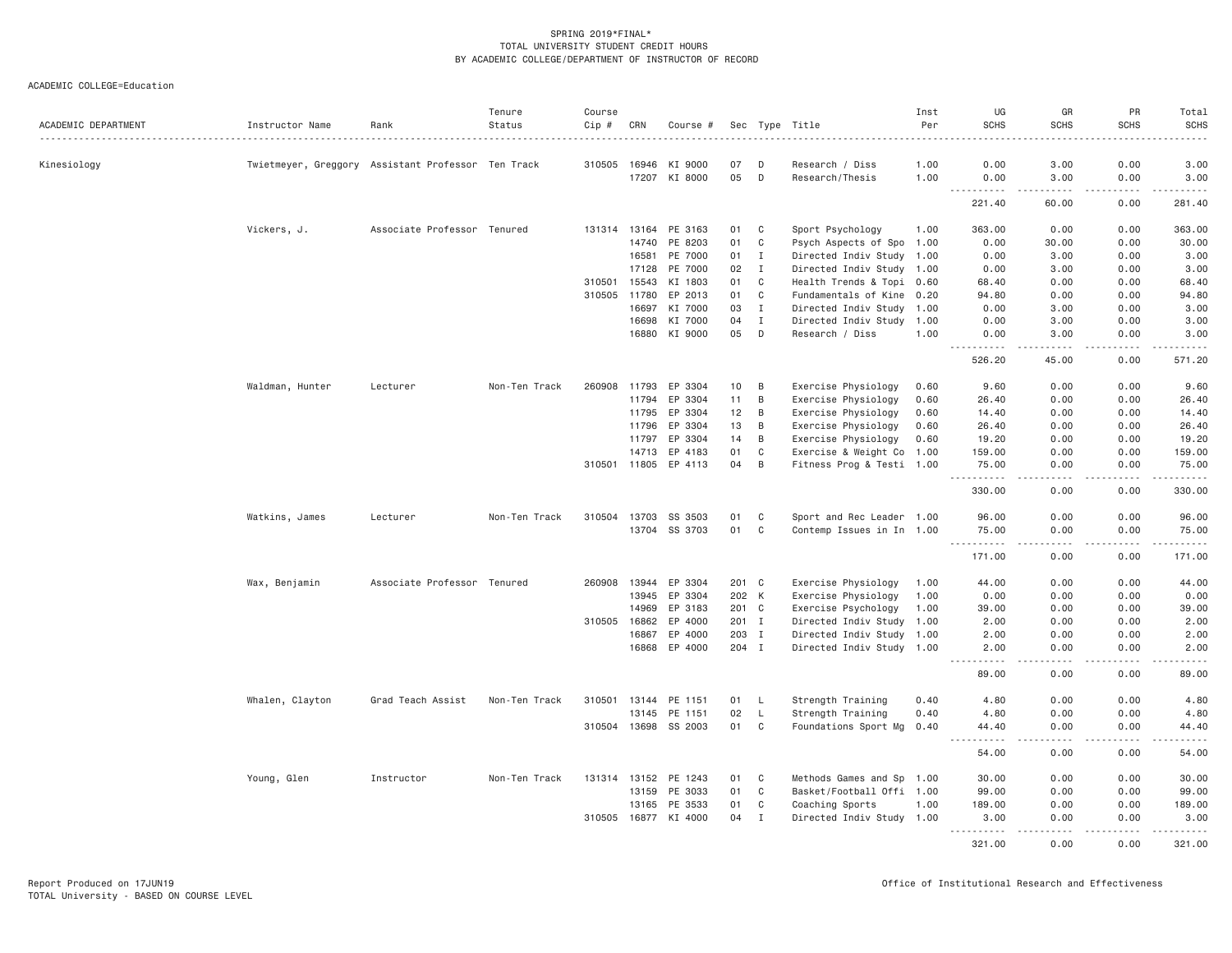## ACADEMIC COLLEGE=Education

| ACADEMIC DEPARTMENT                   | Instructor Name    | Rank                          | Tenure<br>Status | Course<br>Cip # | CRN   | Course #      |        |              | Sec Type Title            | Inst<br>Per | UG<br><b>SCHS</b> | GR<br><b>SCHS</b>     | PR<br><b>SCHS</b> | Total<br>SCHS |
|---------------------------------------|--------------------|-------------------------------|------------------|-----------------|-------|---------------|--------|--------------|---------------------------|-------------|-------------------|-----------------------|-------------------|---------------|
| Kinesiology                           | Zimmerman, Matthew | Assistant Professor Ten Track |                  | 310504          | 13702 | SS 3303       | 01     | $\mathbf{C}$ | Communicat Mgmt in        | 0.60        | 54.00             | 0.00                  | 0.00              | 54.00         |
|                                       |                    |                               |                  |                 | 13707 | SS 4803       | 01 C   |              | Seminar in Sports St 1.00 |             | 66.00             | 0.00                  | 0.00              | 66.00         |
|                                       |                    |                               |                  |                 | 13709 | SS 8803       | 01 C   |              | Sport Law                 | 1.00        | 0.00              | 48.00                 | 0.00              | 48.00         |
|                                       |                    |                               |                  | 310505          |       | 15518 SS 7000 | 01 I   |              | Directed Indiv Study 1.00 |             | 0.00              | 3,00                  | 0.00              | 3.00          |
|                                       |                    |                               |                  |                 |       | 15520 SS 4000 | $01$ I |              | Directed Indiv Study 1.00 |             | 3.00              | 0.00                  | 0.00              | 3.00          |
|                                       |                    |                               |                  |                 |       | 15530 SS 7000 | 02 I   |              | Directed Indiv Study 1.00 |             | 0.00              | 3.00                  | 0.00              | 3.00          |
|                                       |                    |                               |                  |                 |       | 15964 KI 8000 | $02$ D |              | Research/Thesis           | 1,00        | 0.00              | 6.00                  | 0.00              | 6,00          |
|                                       |                    |                               |                  |                 |       |               |        |              |                           |             | ----------        | -----------           | .                 | .<br>$- - -$  |
|                                       |                    |                               |                  |                 |       |               |        |              |                           |             | 123,00            | 60.00                 | 0.00              | 183,00        |
|                                       |                    |                               |                  |                 |       |               |        |              |                           |             |                   |                       |                   |               |
| ===================================== |                    |                               |                  |                 |       |               |        |              |                           |             |                   |                       | ==========        | ==========    |
| Kinesiology                           |                    |                               |                  |                 |       |               |        |              |                           |             | 8911,00           | 483,00                | 0.00              | 9394.00       |
| ------------------------------------- |                    |                               |                  |                 |       |               |        |              |                           |             |                   | $=$ = = = = = = = = = | ==========        |               |
|                                       |                    |                               |                  |                 |       |               |        |              |                           |             |                   |                       |                   |               |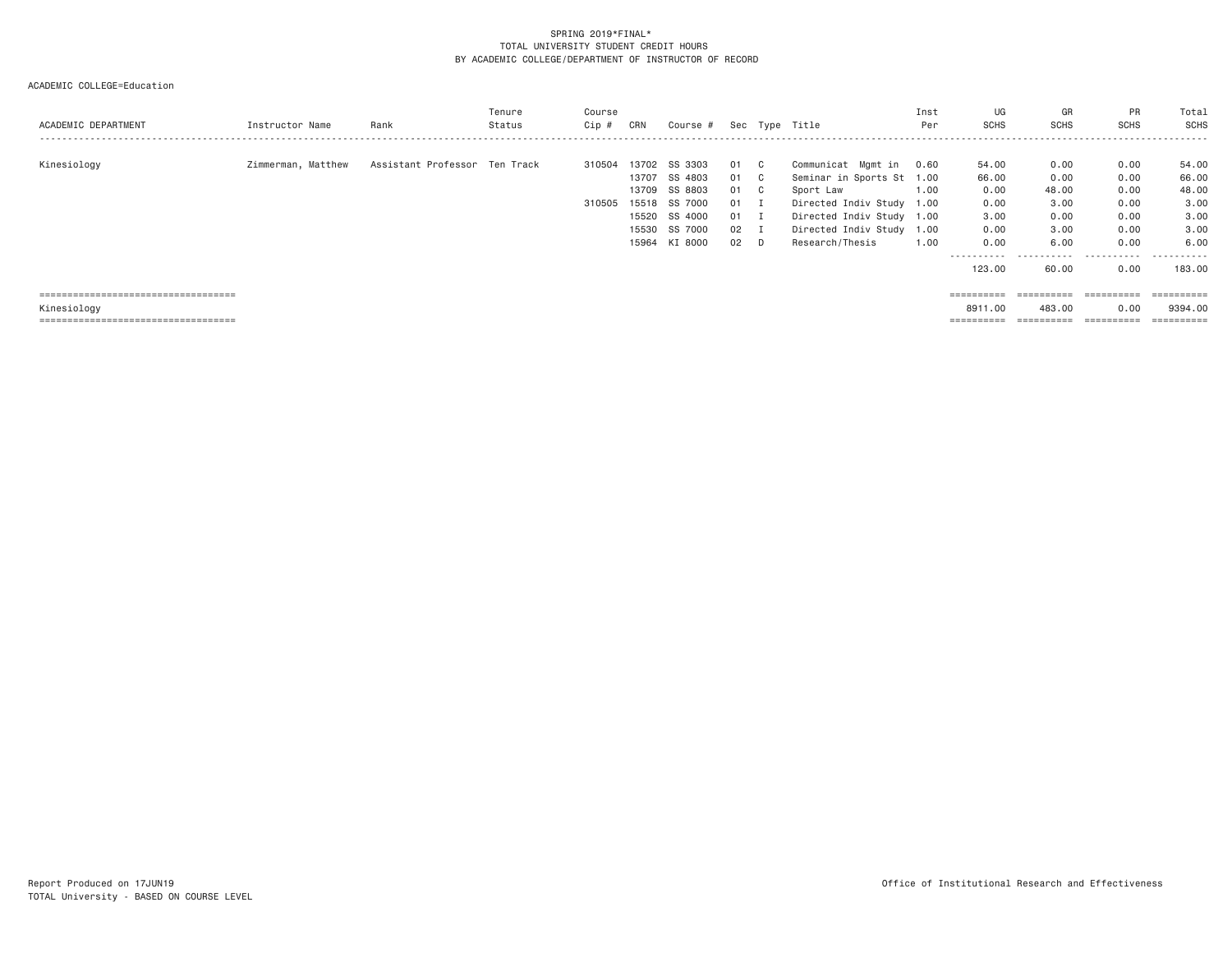ACADEMIC COLLEGE=Education

| ACADEMIC DEPARTMENT | Instructor Name                | Rank                        | Tenure<br>Status | Course<br>Cip # | CRN   | Course #              |    |              | Sec Type Title            | Inst<br>Per<br>. | UG<br><b>SCHS</b>                                                                                                                                            | GR<br><b>SCHS</b>                   | PR<br><b>SCHS</b> | Total<br><b>SCHS</b><br>.                                                                                                                    |
|---------------------|--------------------------------|-----------------------------|------------------|-----------------|-------|-----------------------|----|--------------|---------------------------|------------------|--------------------------------------------------------------------------------------------------------------------------------------------------------------|-------------------------------------|-------------------|----------------------------------------------------------------------------------------------------------------------------------------------|
| Music               | Aarhus, Craig                  | Associate Professor Tenured |                  | 131312 13113    |       | MUE 3212              | 01 | C            | <b>Brass Methods</b>      | 1.00             | 32.00                                                                                                                                                        | 0.00                                | 0.00              | 32.00                                                                                                                                        |
|                     |                                |                             |                  | 500903          | 12996 | MU 2531               | 01 | E            | Concert Band              | 1.00             | 48.00                                                                                                                                                        | 0.00                                | 0.00              | 48.00                                                                                                                                        |
|                     |                                |                             |                  |                 | 12997 | MU 2531               | 02 | E            | Concert Band              | 1.00             | 58.00                                                                                                                                                        | 0.00                                | 0.00              | 58.00                                                                                                                                        |
|                     |                                |                             |                  |                 | 12998 | MU 2531               | 03 | E            | Concert Band              | 1.00             | 57.00                                                                                                                                                        | 0.00                                | 0.00              | 57.00                                                                                                                                        |
|                     |                                |                             |                  |                 |       |                       |    |              |                           |                  | $\sim$ $\sim$ .<br>.<br>195.00                                                                                                                               | .<br>0.00                           | $   -$<br>0.00    | .<br>195.00                                                                                                                                  |
|                     | Baker, Jason                   | Associate Professor Tenured |                  | 131312 12999    |       | MU 2551               | 01 | E            | Percussion Ensemble       | 1.00             | 14.00                                                                                                                                                        | 0.00                                | 0.00              | 14.00                                                                                                                                        |
|                     |                                |                             |                  |                 | 13114 | MUE 3242              | 01 | $\mathbf C$  | Percussion Methods        | 1.00             | 32.00                                                                                                                                                        | 0.00                                | 0.00              | 32.00                                                                                                                                        |
|                     |                                |                             |                  | 500903 12995    |       | MU 2521               | 01 | $\mathbf C$  | Steel Drum Ensemble       | 1.00             | 9.00                                                                                                                                                         | 0.00                                | 0.00              | 9.00                                                                                                                                         |
|                     |                                |                             |                  |                 | 13057 | MUA 1610              | 01 | E            | Percussion - Non Maj      | 1.00             | 1.00                                                                                                                                                         | 0.00                                | 0.00              | 1.00                                                                                                                                         |
|                     |                                |                             |                  |                 | 13058 | MUA 1610              | 02 | E            | Percussion -Majors        | 1.00             | 12.00                                                                                                                                                        | 0.00                                | 0.00              | 12.00                                                                                                                                        |
|                     |                                |                             |                  |                 | 13090 | MUA 2610              | 02 | E            | Percussion - Majors       | 1.00             | 10.00                                                                                                                                                        | 0.00                                | 0.00              | 10.00                                                                                                                                        |
|                     |                                |                             |                  |                 | 13109 | MUA 3610              | 02 | E            | Percussion - Majors       | 1.00             | 8.00<br>.                                                                                                                                                    | 0.00<br>الدامات ب                   | 0.00<br>.         | 8.00<br>.                                                                                                                                    |
|                     |                                |                             |                  |                 |       |                       |    |              |                           |                  | 86.00                                                                                                                                                        | 0.00                                | 0.00              | 86.00                                                                                                                                        |
|                     | Banks, Jessica                 | Instructor                  | Non-Ten Track    | 500903          | 13037 | MUA 1110              | 01 | E            | Flute-Non Majors          | 1.00             | 1.00                                                                                                                                                         | 0.00                                | 0.00              | 1.00                                                                                                                                         |
|                     |                                |                             |                  |                 | 13038 | MUA 1110              | 02 | E            | Flute-Majors              | 1.00             | 4.00                                                                                                                                                         | 0.00                                | 0.00              | 4.00                                                                                                                                         |
|                     |                                |                             |                  |                 | 13070 | MUA 2110              | 02 | E            | Flute - Majors            | 1.00             | 4.00                                                                                                                                                         | 0.00                                | 0.00              | 4.00                                                                                                                                         |
|                     |                                |                             |                  |                 | 13099 | MUA 3110              | 02 | E            | Flute-Majors              | 1.00             | 2.00                                                                                                                                                         | 0.00                                | 0.00              | 2.00                                                                                                                                         |
|                     |                                |                             |                  |                 |       | 500915 12989 MU 2011  | 01 | E            | Woodwind Ensembles        | 1.00             | 13.00<br>$\sim$ $\sim$ $\sim$<br>.                                                                                                                           | 0.00<br>$- - - -$                   | 0.00<br>.         | 13.00<br>.                                                                                                                                   |
|                     |                                |                             |                  |                 |       |                       |    |              |                           |                  | 24.00                                                                                                                                                        | 0.00                                | 0.00              | 24.00                                                                                                                                        |
|                     | Butler, Matthew                | Lecturer                    | Non-Ten Track    | 500903 13032    |       | MUA 1050              | 04 | E            | Voice - Non Majors        | 0.50             | 29.00                                                                                                                                                        | 0.00                                | 0.00              | 29.00                                                                                                                                        |
|                     |                                |                             |                  |                 |       | 14539 MUA 1050        | 09 | E            | Voice-Majors              | 0.50             | 3,00<br>$\frac{1}{2} \left( \frac{1}{2} \right) \left( \frac{1}{2} \right) \left( \frac{1}{2} \right) \left( \frac{1}{2} \right) \left( \frac{1}{2} \right)$ | 0.00<br>$\sim$ $\sim$ $\sim$ $\sim$ | 0.00<br>.         | 3.00<br>.                                                                                                                                    |
|                     |                                |                             |                  |                 |       |                       |    |              |                           |                  | 32.00                                                                                                                                                        | 0.00                                | 0.00              | 32.00                                                                                                                                        |
|                     | Cary, Jessica                  | Instructor                  | Non-Ten Track    | 500901          | 12979 | MU 1113               | 01 | C            | His & Apprec Of Musi 1.00 |                  | 204.00                                                                                                                                                       | 0.00                                | 0.00              | 204.00                                                                                                                                       |
|                     |                                |                             |                  |                 | 14529 | MU 1113               | 02 | $\mathbf C$  | His & Apprec Of Musi 1.00 |                  | 201.00                                                                                                                                                       | 0.00                                | 0.00              | 201.00                                                                                                                                       |
|                     |                                |                             |                  |                 | 14530 | MU 1113               | 03 | C            | His & Apprec Of Musi 1.00 |                  | 201.00                                                                                                                                                       | 0.00                                | 0.00              | 201.00                                                                                                                                       |
|                     |                                |                             |                  |                 |       | 500903 13043 MUA 1250 | 01 | E            | Oboe- Non Majors          | 1.00             | 1.00<br>$\sim$ $\sim$ $\sim$                                                                                                                                 | 0.00<br>$\sim$ $\sim$ $\sim$        | 0.00<br>.         | 1.00<br>$\mathcal{L}^{\mathcal{L}}\left( \mathcal{L}^{\mathcal{L}}\right) =\mathcal{L}^{\mathcal{L}}\left( \mathcal{L}^{\mathcal{L}}\right)$ |
|                     |                                |                             |                  |                 |       |                       |    |              |                           |                  | 607.00                                                                                                                                                       | 0.00                                | 0.00              | 607.00                                                                                                                                       |
|                     | Edwards-Henry, Jacqu Professor |                             | Tenured          | 240101 16722    |       | HON 4000              | 06 | $\mathbf{I}$ | Directed Individual       | 1.00             | 3.00                                                                                                                                                         | 0.00                                | 0.00              | 3.00                                                                                                                                         |
|                     |                                |                             |                  | 500903          | 13022 | MUA 1010              | 01 | E            | Piano - Majors            | 1.00             | 5.00                                                                                                                                                         | 0.00                                | 0.00              | 5.00                                                                                                                                         |
|                     |                                |                             |                  |                 | 13063 | MUA 2010              | 01 | E            | Piano - Majors            | 1.00             | 2.00                                                                                                                                                         | 0.00                                | 0.00              | 2.00                                                                                                                                         |
|                     |                                |                             |                  | 500907          | 12992 | MU 2121               | 01 | L.           | Music Majors Piano I 1.00 |                  | 10.00                                                                                                                                                        | 0.00                                | 0.00              | 10.00                                                                                                                                        |
|                     |                                |                             |                  |                 | 13018 | MU 3121               | 02 | $\mathsf{L}$ | Piano Class IV            | 1.00             | 12.00                                                                                                                                                        | 0.00                                | 0.00              | 12.00                                                                                                                                        |
|                     |                                |                             |                  |                 |       | 14542 MU 3122         | 01 | L.           | Funct Skills Piano I 1.00 |                  | 10.00<br>-----                                                                                                                                               | 0.00<br>$\sim$ $\sim$ $\sim$ $\sim$ | 0.00              | 10.00<br>.                                                                                                                                   |
|                     |                                |                             |                  |                 |       |                       |    |              |                           |                  | 42.00                                                                                                                                                        | 0.00                                | 0.00              | 42.00                                                                                                                                        |
|                     | Falcone, Sheri                 | Instructor                  | Non-Ten Track    | 500903          | 13040 | MUA 1150              | 02 | E            | Clarinet-Majors           | 1.00             | 2.00                                                                                                                                                         | 0.00                                | 0.00              | 2.00                                                                                                                                         |
|                     |                                |                             |                  |                 | 13042 | MUA 1210              | 02 | E            | Saxophone-Majors          | 1.00             | 4.00                                                                                                                                                         | 0.00                                | 0.00              | 4.00                                                                                                                                         |
|                     |                                |                             |                  |                 | 13045 | MUA 1310              | 01 | E            | Bassoon - Non Majors      | 0.50             | 0.50                                                                                                                                                         | 0.00                                | 0.00              | 0.50                                                                                                                                         |
|                     |                                |                             |                  |                 | 13046 | MUA 1310              | 02 | E            | Bassoon - Majors          | 1.00             | 2.00                                                                                                                                                         | 0.00                                | 0.00              | 2.00                                                                                                                                         |
|                     |                                |                             |                  |                 | 13072 | MUA 2150              | 02 | E            | Clarinet - Majors         | 1.00             | 4.00                                                                                                                                                         | 0.00                                | 0.00              | 4.00                                                                                                                                         |
|                     |                                |                             |                  |                 | 13074 | MUA 2210              | 02 | E            | Saxophone - Majors        | 1.00             | 4.00                                                                                                                                                         | 0.00                                | 0.00              | 4.00                                                                                                                                         |
|                     |                                |                             |                  |                 | 13100 | MUA 3150              | 02 | E            | Clarinet -Majors          | 1.00             | 3.00                                                                                                                                                         | 0.00                                | 0.00              | 3.00                                                                                                                                         |
|                     |                                |                             |                  |                 | 13101 | MUA 3210              | 02 | $\mathsf E$  | Saxophone - Majors        | 1.00             | 7.00                                                                                                                                                         | 0.00                                | 0.00              | 7.00                                                                                                                                         |

Report Produced on 17JUN19 Office of Institutional Research and Effectiveness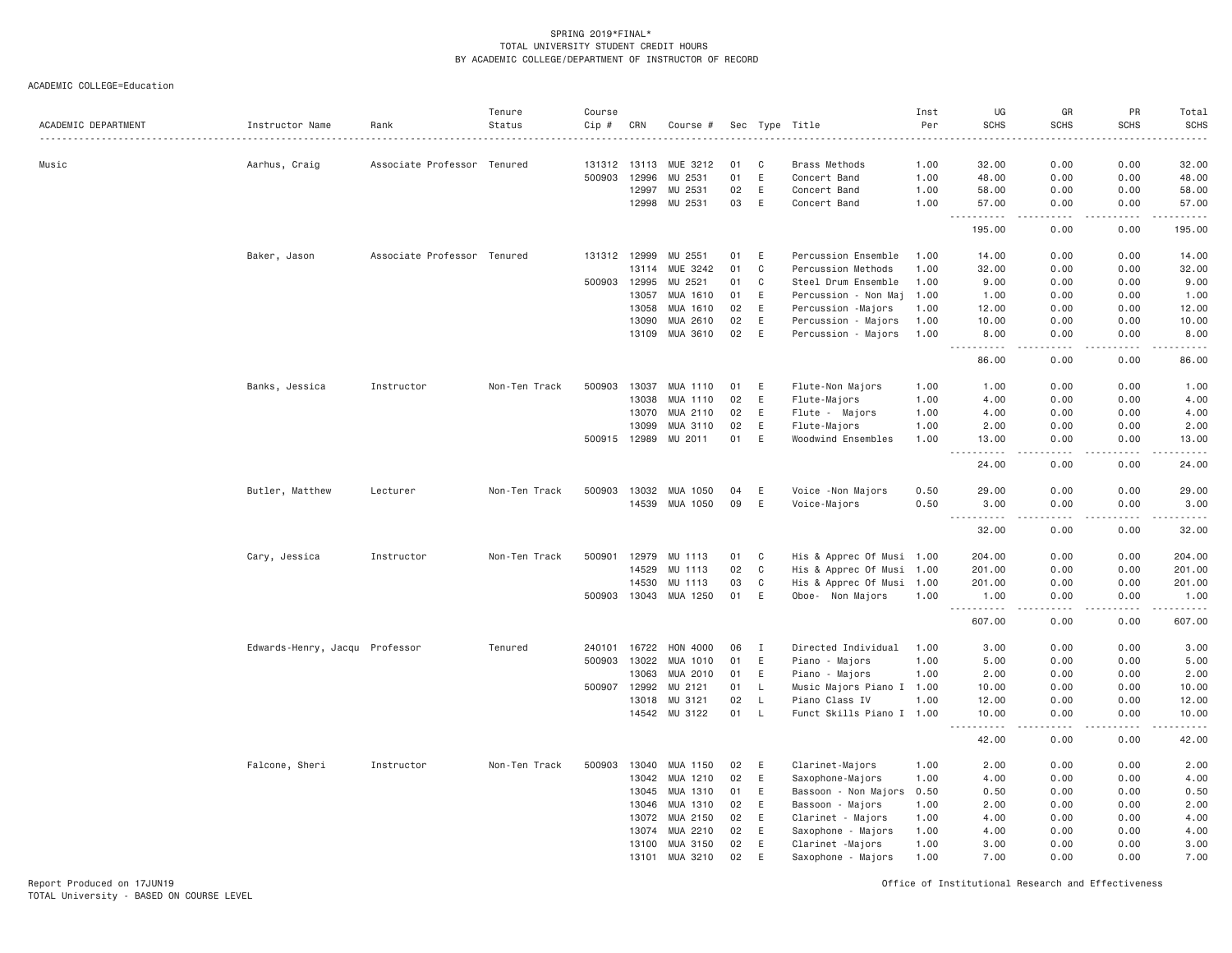ACADEMIC COLLEGE=Education

| ACADEMIC DEPARTMENT | Instructor Name    | Rank                          | Tenure<br>Status | Course<br>Cip # | CRN            | Course #              |          |              | Sec Type Title                           | Inst<br>Per  | UG<br><b>SCHS</b>                                                                                                                                                                                    | GR<br><b>SCHS</b>           | PR<br><b>SCHS</b> | Total<br><b>SCHS</b>                                                                                                      |
|---------------------|--------------------|-------------------------------|------------------|-----------------|----------------|-----------------------|----------|--------------|------------------------------------------|--------------|------------------------------------------------------------------------------------------------------------------------------------------------------------------------------------------------------|-----------------------------|-------------------|---------------------------------------------------------------------------------------------------------------------------|
|                     |                    |                               | .                |                 |                |                       |          |              |                                          |              |                                                                                                                                                                                                      | - - - - -                   |                   | $\frac{1}{2} \left( \frac{1}{2} \right) \left( \frac{1}{2} \right) \left( \frac{1}{2} \right) \left( \frac{1}{2} \right)$ |
| Music               | Falcone, Sheri     | Instructor                    | Non-Ten Track    | 500915 12990    | 12991          | MU 2011<br>MU 2011    | 02<br>03 | E<br>E       | Woodwind Ensembles<br>Woodwind Ensembles | 1.00<br>1.00 | 5.00<br>9.00                                                                                                                                                                                         | 0.00<br>0.00                | 0.00<br>0.00      | 5.00<br>9.00                                                                                                              |
|                     |                    |                               |                  |                 |                |                       |          |              |                                          |              |                                                                                                                                                                                                      |                             | د د د د           |                                                                                                                           |
|                     |                    |                               |                  |                 |                |                       |          |              |                                          |              | 40.50                                                                                                                                                                                                | 0.00                        | 0.00              | 40.50                                                                                                                     |
|                     | Fontaine, Jeanette | Assistant Professor Ten Track |                  | 500903          | 13031          | MUA 1050              | 01       | E            | Voice - Non-majors                       | 0.50         | 6.00                                                                                                                                                                                                 | 0.00                        | 0.00              | 6.00                                                                                                                      |
|                     |                    |                               |                  |                 | 13032          | MUA 1050              | 04       | E            | Voice - Non Majors                       | 0.50         | 29.00                                                                                                                                                                                                | 0.00                        | 0.00              | 29.00                                                                                                                     |
|                     |                    |                               |                  |                 | 13033          | MUA 1050              | 05       | E            | Voice - Majors                           | 1.00         | 4.00                                                                                                                                                                                                 | 0.00                        | 0.00              | 4.00                                                                                                                      |
|                     |                    |                               |                  |                 | 13034          | MUA 1050              | 06       | E            | Voice- Majors                            | 0.50         | 6.00                                                                                                                                                                                                 | 0.00                        | 0.00              | 6.00                                                                                                                      |
|                     |                    |                               |                  |                 | 13035          | MUA 1050              | 07       | E            | Voice- Majors                            | 0.50         | 2.00                                                                                                                                                                                                 | 0.00                        | 0.00              | 2.00                                                                                                                      |
|                     |                    |                               |                  |                 | 13036          | MUA 1050              | 08       | E            | Voice-Majors                             | 0.50         | 4.00                                                                                                                                                                                                 | 0.00                        | 0.00              | 4.00                                                                                                                      |
|                     |                    |                               |                  |                 | 13065          | MUA 2050              | 05       | E            | Voice - Majors                           | 1.00         | 8.00                                                                                                                                                                                                 | 0.00                        | 0.00              | 8.00                                                                                                                      |
|                     |                    |                               |                  |                 | 13066          | MUA 2050              | 06       | E            | Voice - Majors                           | 0.50         | 3.00                                                                                                                                                                                                 | 0.00                        | 0.00              | 3.00                                                                                                                      |
|                     |                    |                               |                  |                 | 13067          | MUA 2050              | 07       | E            | Voice-Majors                             | 0.50         | 4.00                                                                                                                                                                                                 | 0.00                        | 0.00              | 4.00                                                                                                                      |
|                     |                    |                               |                  |                 | 13068          | MUA 2050              | 08       | E            | Voice-Majors                             | 0.50         | 1.00                                                                                                                                                                                                 | 0.00                        | 0.00              | 1.00                                                                                                                      |
|                     |                    |                               |                  |                 | 13095          | MUA 3050              | 05       | E            | Voice - Majors                           | 1.00         | 12.00                                                                                                                                                                                                | 0.00                        | 0.00              | 12.00                                                                                                                     |
|                     |                    |                               |                  |                 | 13096          | MUA 3050              | 06       | E            | Voice - Majors                           | 0.50         | 4.00                                                                                                                                                                                                 | 0.00                        | 0.00              | 4.00                                                                                                                      |
|                     |                    |                               |                  |                 | 13097          | MUA 3050              | 07       | E            | Voice-Majors                             | 0.50         | 7.00                                                                                                                                                                                                 | 0.00                        | 0.00              | 7.00                                                                                                                      |
|                     |                    |                               |                  |                 | 14538          | MUA 1050              | 02       | E            | Voice-Non Majors                         | 0.50         | 7.50                                                                                                                                                                                                 | 0.00                        | 0.00              | 7.50                                                                                                                      |
|                     |                    |                               |                  |                 | 14539          | MUA 1050              | 09       | E            | Voice-Majors                             | 0.50         | 3.00                                                                                                                                                                                                 | 0.00                        | 0.00              | 3.00                                                                                                                      |
|                     |                    |                               |                  |                 | 14541          | MUA 1050              | 10       | E            | Voice- Majors                            | 0.50         | 2.00                                                                                                                                                                                                 | 0.00                        | 0.00              | 2.00                                                                                                                      |
|                     |                    |                               |                  |                 | 16556          | MUA 3050              | 10       | $\mathsf E$  | Voice                                    | 0.50         | 1.00                                                                                                                                                                                                 | 0.00                        | 0.00              | 1.00                                                                                                                      |
|                     |                    |                               |                  |                 | 16612          | MUA 1050              | 03       | E<br>S       | Voice                                    | 0.50         | 2.00                                                                                                                                                                                                 | 0.00<br>0.00                | 0.00              | 2.00                                                                                                                      |
|                     |                    |                               |                  | 500908          | 14537<br>16611 | MU 1251<br>MU 3681    | 01<br>01 | Q            | Diction II<br>Opera Production           | 1.00<br>0.50 | 29.00<br>7.00                                                                                                                                                                                        | 0.00                        | 0.00<br>0.00      | 29.00<br>7.00                                                                                                             |
|                     |                    |                               |                  |                 |                |                       |          |              |                                          |              | $\sim$ $\sim$ $\sim$<br>$\mathcal{L}^{\mathcal{L}}\left( \mathcal{L}^{\mathcal{L}}\left( \mathcal{L}^{\mathcal{L}}\right) \right) =\mathcal{L}^{\mathcal{L}}\left( \mathcal{L}^{\mathcal{L}}\right)$ | $\sim$ $\sim$ $\sim$ $\sim$ | .                 | .                                                                                                                         |
|                     |                    |                               |                  |                 |                |                       |          |              |                                          |              | 141.50                                                                                                                                                                                               | 0.00                        | 0.00              | 141.50                                                                                                                    |
|                     | Grant, Courtney    | Lecturer                      | Non-Ten Track    | 500901          | 14527          | MU 1521               | 03       | - L          | Ear Training II                          | 1.00         | 8.00                                                                                                                                                                                                 | 0.00                        | 0.00              | 8.00                                                                                                                      |
|                     |                    |                               |                  | 500903          | 13015          | MU 2951               | 01       | Q            | Philharmonia                             | 0.50         | 2.50                                                                                                                                                                                                 | 0.00                        | 0.00              | 2.50                                                                                                                      |
|                     |                    |                               |                  |                 | 13059          | MUA 1650              | 01       | E            | Strings - Non Majors- 1.00               |              | 2.00                                                                                                                                                                                                 | 0.00                        | 0.00              | 2.00                                                                                                                      |
|                     |                    |                               |                  |                 | 13060          | MUA 1650              | 02       | E            | Strings Majors - Vi 1.00                 |              | 4.00                                                                                                                                                                                                 | 0.00                        | 0.00              | 4.00                                                                                                                      |
|                     |                    |                               |                  |                 |                |                       |          |              |                                          |              | $\sim$ $\sim$ $\sim$<br>.<br>16.50                                                                                                                                                                   | .<br>0.00                   | .<br>0.00         | $\omega_{\rm{eff}}$ and $\omega_{\rm{eff}}$<br>16.50                                                                      |
|                     | Greenwood, Jeremy  | Non-Employee                  | Not Applicable   |                 |                | 500999 13111 MUE 1151 | 01 C     |              | Technology for Music 1.00                |              | 30.00                                                                                                                                                                                                | 0.00                        | 0.00              | 30.00                                                                                                                     |
|                     |                    |                               |                  |                 |                |                       |          |              |                                          |              | $ -$<br>.<br>30.00                                                                                                                                                                                   | .<br>0.00                   | .<br>0.00         | .<br>30.00                                                                                                                |
|                     | Haislip, Matthew   | Instructor                    | Non-Ten Track    | 131312 13009    |                | MU 2851               | 02       | E            | Brass Ensemble-Horn                      | 1.00         | 5.00                                                                                                                                                                                                 | 0.00                        | 0.00              | 5.00                                                                                                                      |
|                     |                    |                               |                  |                 | 13012          | MU 2851               | 05       | E            | Brass Ensemble-Quint 0.50                |              | 7.00                                                                                                                                                                                                 | 0.00                        | 0.00              | 7.00                                                                                                                      |
|                     |                    |                               |                  |                 | 14394          | MU 1123               | 501      | $\mathbf{C}$ | American Music App.                      | 1.00         | 48.00                                                                                                                                                                                                | 0.00                        | 0.00              | 48.00                                                                                                                     |
|                     |                    |                               |                  | 500901          | 14393          | MU 1113               | 501      | C            | His & Apprec Of Musi                     | 1.00         | 51.00                                                                                                                                                                                                | 0.00                        | 0.00              | 51.00                                                                                                                     |
|                     |                    |                               |                  |                 | 14526          | MU 1521               | 02       | L.           | Ear Training II                          | 0.50         | 5.00                                                                                                                                                                                                 | 0.00                        | 0.00              | 5.00                                                                                                                      |
|                     |                    |                               |                  | 500903 13049    |                | MUA 1410              | 01       | E            | Horn-Non Majors                          | 1.00         | 2.00                                                                                                                                                                                                 | 0.00                        | 0.00              | 2.00                                                                                                                      |
|                     |                    |                               |                  |                 | 13050          | MUA 1410              | 02       | E            | Horn - Majors                            | 1.00         | 2.00                                                                                                                                                                                                 | 0.00                        | 0.00              | 2.00                                                                                                                      |
|                     |                    |                               |                  |                 | 13082          | MUA 2410              | 02       | E            | Horn-Majors                              | 1.00         | 2.00                                                                                                                                                                                                 | 0.00                        | 0.00              | 2.00                                                                                                                      |
|                     |                    |                               |                  |                 |                | 13105 MUA 3410        | 02       | E            | Horn - Majors                            | 1.00         | 2.00                                                                                                                                                                                                 | 0.00                        | 0.00              | 2.00                                                                                                                      |
|                     |                    |                               |                  |                 |                |                       |          |              |                                          |              | $\omega_{\rm{eff}}$<br>.<br>124.00                                                                                                                                                                   | والمستناء<br>0.00           | .<br>0.00         | .<br>124.00                                                                                                               |
|                     | Hause, Barry       | Lecturer                      | Non-Ten Track    | 500902 14395    |                | MU 1133               | 501 C    |              | The History of Rock                      | 1.00         | 114.00                                                                                                                                                                                               | 0.00                        | 0.00              | 114.00                                                                                                                    |
|                     |                    |                               |                  |                 | 14546          | MU 1143               | 501      | C            | The History of Jazz                      | 1.00         | 30.00                                                                                                                                                                                                | 0.00                        | 0.00              | 30.00                                                                                                                     |
|                     |                    |                               |                  | 500903 13061    |                | MUA 1710              | 01       | Q            | Guitar - Non Majors                      | 1.00         | 27.00                                                                                                                                                                                                | 0.00                        | 0.00              | 27.00                                                                                                                     |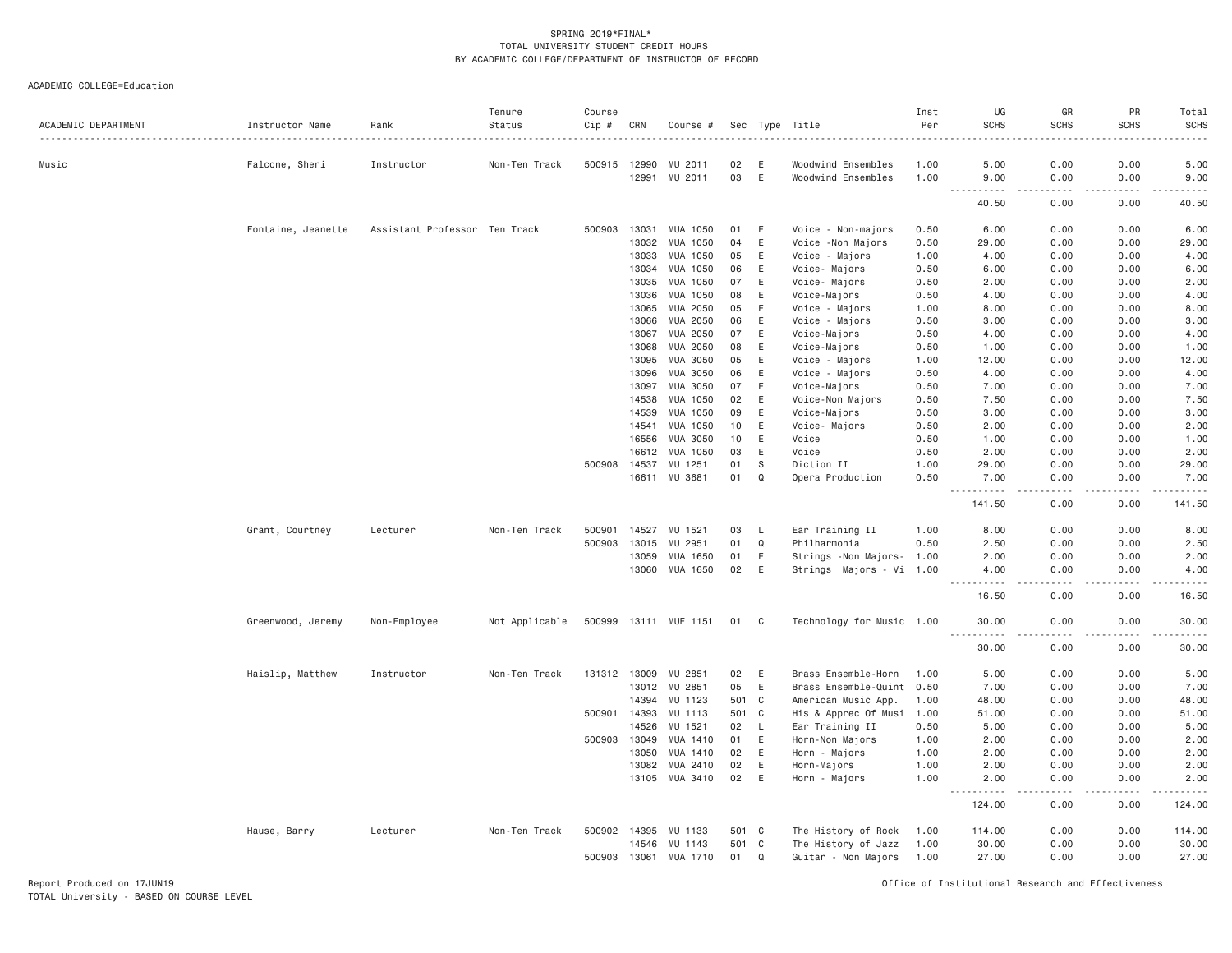ACADEMIC COLLEGE=Education

| ACADEMIC DEPARTMENT | Instructor Name   | Rank                          | Tenure<br>Status | Course<br>$Cip$ # | CRN   | Course #              |       |          | Sec Type Title            | Inst<br>Per | UG<br><b>SCHS</b>                                                                                                                                                      | GR<br><b>SCHS</b>    | PR<br><b>SCHS</b> | Total<br><b>SCHS</b> |
|---------------------|-------------------|-------------------------------|------------------|-------------------|-------|-----------------------|-------|----------|---------------------------|-------------|------------------------------------------------------------------------------------------------------------------------------------------------------------------------|----------------------|-------------------|----------------------|
| Music               |                   | Lecturer                      | Non-Ten Track    | 500903            | 13062 | MUA 1710              | 02    | Q        | Guitar- Majors            | 1.00        | 2.00                                                                                                                                                                   | 0.00                 | 0.00              | 2.00                 |
|                     | Hause, Barry      |                               |                  |                   | 13091 | MUA 2710              | 01    | Q        | Guitar Non-Majors         | 1.00        | 6.00                                                                                                                                                                   | 0.00                 | 0.00              | 6.00                 |
|                     |                   |                               |                  |                   | 13092 | MUA 2710              | 02    | Q        | Guitar-Majors             | 1.00        | 6.00                                                                                                                                                                   | 0.00                 | 0.00              | 6.00                 |
|                     |                   |                               |                  |                   | 13110 | MUA 3710              | 02    | Q        | Guitar- Majors            | 1.00        | 2.00                                                                                                                                                                   | 0.00                 | 0.00              | 2.00                 |
|                     |                   |                               |                  |                   | 14544 | MU 2411               | 01    | $\Omega$ | Guitar Ensemble           | 1.00        | 5.00                                                                                                                                                                   | 0.00                 | 0.00              | 5.00                 |
|                     |                   |                               |                  |                   |       |                       |       |          |                           |             | $\frac{1}{2} \left( \frac{1}{2} \right) \left( \frac{1}{2} \right) \left( \frac{1}{2} \right) \left( \frac{1}{2} \right) \left( \frac{1}{2} \right)$                   | $\sim$ $\sim$ $\sim$ | .                 | .                    |
|                     |                   |                               |                  |                   |       |                       |       |          |                           |             | 192.00                                                                                                                                                                 | 0.00                 | 0.00              | 192.00               |
|                     | Horan, Sara       | Lecturer                      | Non-Ten Track    | 500903            | 13031 | MUA 1050              | 01    | E        | Voice - Non-majors        | 0.50        | 6.00                                                                                                                                                                   | 0.00                 | 0.00              | 6.00                 |
|                     |                   |                               |                  |                   | 13036 | MUA 1050              | 08    | E        | Voice-Majors              | 0.50        | 4.00                                                                                                                                                                   | 0.00                 | 0.00              | 4.00                 |
|                     |                   |                               |                  |                   | 13068 | MUA 2050              | 08    | E        | Voice-Majors              | 0.50        | 1.00<br>$\begin{array}{cccccccccc} \bullet & \bullet & \bullet & \bullet & \bullet & \bullet & \bullet & \bullet & \bullet \end{array}$<br>$\sim$ $\sim$ $\sim$ $\sim$ | 0.00<br>.            | 0.00<br>.         | 1.00<br>.            |
|                     |                   |                               |                  |                   |       |                       |       |          |                           |             | 11.00                                                                                                                                                                  | 0.00                 | 0.00              | 11.00                |
|                     | Human, Richard    | Associate Professor Tenured   |                  | 131312            | 13011 | MU 2851               | 04    | E        | Brass Ensemble-Tromb      | 1.00        | 16.00                                                                                                                                                                  | 0.00                 | 0.00              | 16.00                |
|                     |                   |                               |                  | 500902            | 14525 | MU 1413               | 02    | C        | Music Theory II           | 1,00        | 60.00                                                                                                                                                                  | 0.00                 | 0.00              | 60.00                |
|                     |                   |                               |                  | 500903            | 13051 | MUA 1450              | 01    | E        | Trombone - Non Major      | 1.00        | 2.00                                                                                                                                                                   | 0.00                 | 0.00              | 2.00                 |
|                     |                   |                               |                  |                   | 13052 | MUA 1450              | 02    | E        | Trombone - Majors         | 1.00        | 8.00                                                                                                                                                                   | 0.00                 | 0.00              | 8.00                 |
|                     |                   |                               |                  |                   | 13084 | MUA 2450              | 02    | E        | Trombone - Majors         | 1.00        | 2.00                                                                                                                                                                   | 0.00                 | 0.00              | 2.00                 |
|                     |                   |                               |                  |                   |       | 13106 MUA 3450        | 02    | E        | Trombone - Majors         | 1.00        | 6.00<br>.                                                                                                                                                              | 0.00<br>$- - - -$    | 0.00<br>.         | 6.00<br>.            |
|                     |                   |                               |                  |                   |       |                       |       |          |                           |             | 94.00                                                                                                                                                                  | 0.00                 | 0.00              | 94.00                |
|                     | Infanger, Peter   | Lecturer                      | Non-Ten Track    | 500903            | 14538 | MUA 1050              | 02    | Ε        | Voice-Non Majors          | 0.50        | 7.50                                                                                                                                                                   | 0.00                 | 0.00              | 7.50                 |
|                     |                   |                               |                  |                   | 14541 | MUA 1050              | 10    | E        | Voice- Majors             | 0.50        | 2.00                                                                                                                                                                   | 0.00                 | 0.00              | 2.00                 |
|                     |                   |                               |                  |                   |       | 16556 MUA 3050        | 10    | E        | Voice                     | 0.50        | 1.00<br>. <u>.</u>                                                                                                                                                     | 0.00<br>$- - - -$    | 0.00<br>.         | 1.00<br>.            |
|                     |                   |                               |                  |                   |       |                       |       |          |                           |             | 10.50                                                                                                                                                                  | 0.00                 | 0.00              | 10.50                |
|                     | Jackson, Terrell  | Non-Faculty                   | Not Applicable   |                   |       | 500907 13029 MUA 1031 | 06    | E        | Piano for Non-Music       | 1.00        | 11.00<br>.                                                                                                                                                             | 0.00<br>.            | 0.00<br>.         | 11.00<br>.           |
|                     |                   |                               |                  |                   |       |                       |       |          |                           |             | 11.00                                                                                                                                                                  | 0.00                 | 0.00              | 11.00                |
|                     | Kirkland, Anthony | Associate Professor Ten Track |                  | 131312 13008      |       | MU 2851               | 01    | E        | Brass Ensemble=Trump      | 1.00        | 8.00                                                                                                                                                                   | 0.00                 | 0.00              | 8.00                 |
|                     |                   |                               |                  |                   |       | 13012 MU 2851         | 05    | E        | Brass Ensemble-Quint 0.50 |             | 7.00                                                                                                                                                                   | 0.00                 | 0.00              | 7.00                 |
|                     |                   |                               |                  |                   | 13115 | MUE 3262              | 01    | C        | Instrumental Methods      | 1.00        | 6.00                                                                                                                                                                   | 0.00                 | 0.00              | 6.00                 |
|                     |                   |                               |                  | 500903            | 12975 | MU 1010               | 01    | E        | Recital Hour              | 0.50        | 0.00                                                                                                                                                                   | 0.00                 | 0.00              | 0.00                 |
|                     |                   |                               |                  |                   | 13048 | MUA 1350              | 02    | E        | Trumpet - Majors          | 1.00        | 8.00                                                                                                                                                                   | 0.00                 | 0.00              | 8.00                 |
|                     |                   |                               |                  |                   | 13080 | MUA 2350              | 02    | E        | Trumpet - Majors          | 1.00        | 4.00                                                                                                                                                                   | 0.00                 | 0.00              | 4.00                 |
|                     |                   |                               |                  |                   | 13104 | MUA 3350              | 02    | E        | Trumpet - Majors          | 1.00        | 10.00<br>.<br>$\frac{1}{2}$                                                                                                                                            | 0.00<br>.            | 0.00<br>-----     | 10.00<br>.           |
|                     |                   |                               |                  |                   |       |                       |       |          |                           |             | 43.00                                                                                                                                                                  | 0.00                 | 0.00              | 43.00                |
|                     | Kopetz, Barry     | Professor                     | Tenured          | 500904            | 13021 | MU 4322               | 01    | C        | Band Arranging            | 1.00        | 32.00                                                                                                                                                                  | 0.00                 | 0.00              | 32.00                |
|                     |                   |                               |                  |                   |       | 16425 MU 8402         | 501 C |          | Adv Instrumental Arr 1.00 |             | 0.00                                                                                                                                                                   | 8.00                 | 0.00              | 8.00                 |
|                     |                   |                               |                  |                   |       |                       |       |          |                           |             | $\sim$ $\sim$ $\sim$ $\sim$<br>32.00                                                                                                                                   | .<br>8.00            | .<br>0.00         | .<br>40.00           |
|                     | Kopetz, Catherine | Instructor                    | Non-Ten Track    | 131312 13112      |       | MUE 2163              | 01    | C        | Elementary Music Met 1.00 |             | 81.00                                                                                                                                                                  | 0.00                 | 0.00              | 81.00                |
|                     |                   |                               |                  |                   | 13116 | MUE 4873              | 01    | S        | Prof Sem Mus Ed           | 1.00        | 24.00                                                                                                                                                                  | 0.00                 | 0.00              | 24.00                |
|                     |                   |                               |                  | 500907 12994      |       | MU 2121               | 03    | L        | Music Majors Piano I 1.00 |             | 10.00                                                                                                                                                                  | 0.00                 | 0.00              | 10.00                |
|                     |                   |                               |                  |                   | 13026 | MUA 1031              | 03    | E        | Piano for Non-Music       | 1.00        | 3.00                                                                                                                                                                   | 0.00                 | 0.00              | 3.00                 |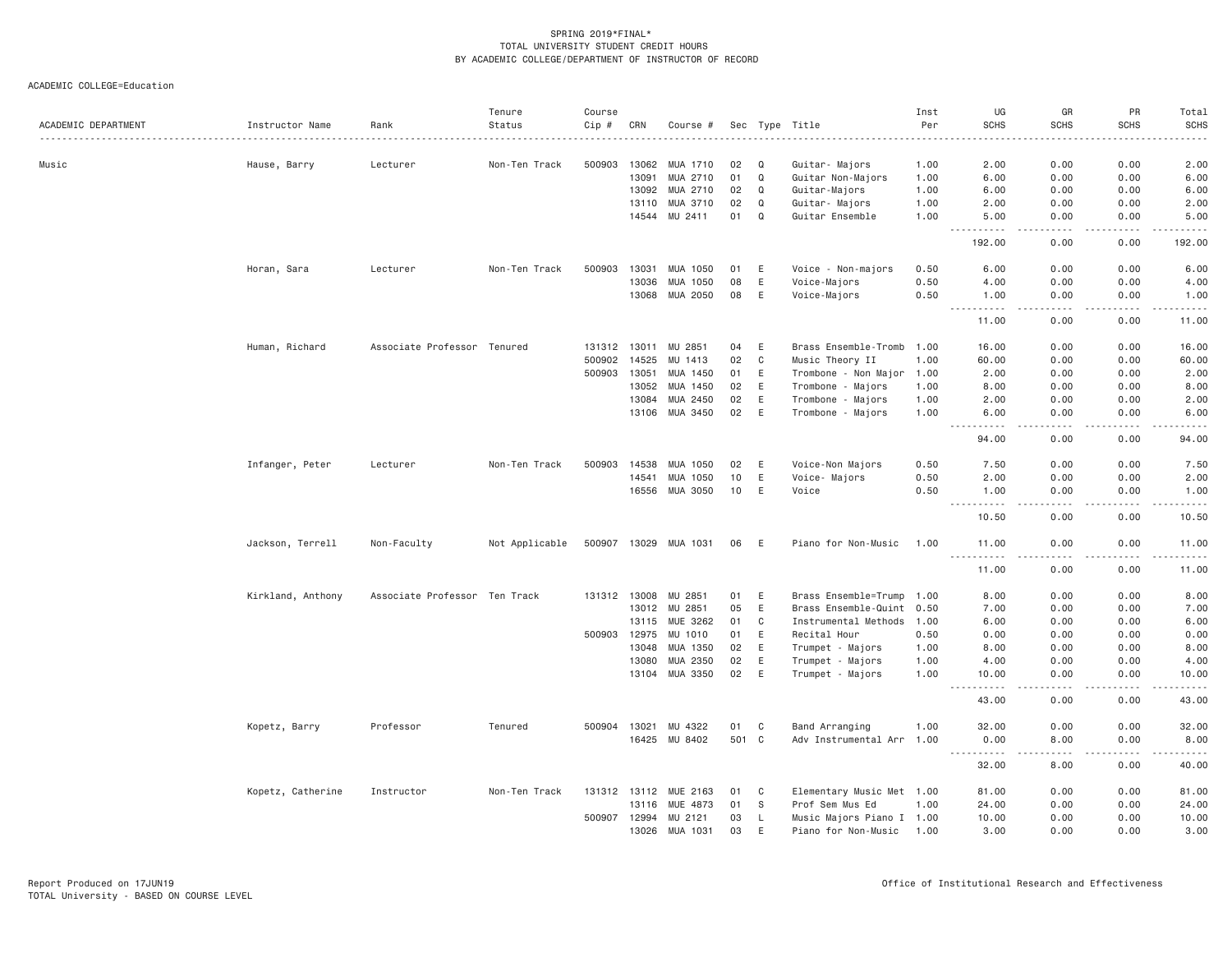|--|

| ACADEMIC DEPARTMENT | Instructor Name | Rank                          | Tenure<br>Status | Course<br>Cip # | CRN   | Course #              |                   |             | Sec Type Title            | Inst<br>Per | UG<br><b>SCHS</b>                          | GR<br><b>SCHS</b> | PR<br><b>SCHS</b> | Total<br><b>SCHS</b>                |
|---------------------|-----------------|-------------------------------|------------------|-----------------|-------|-----------------------|-------------------|-------------|---------------------------|-------------|--------------------------------------------|-------------------|-------------------|-------------------------------------|
|                     |                 |                               | .                |                 |       |                       |                   |             |                           |             | <b></b>                                    |                   |                   |                                     |
|                     |                 |                               |                  |                 |       |                       |                   |             |                           |             | 118.00                                     | .<br>0.00         | -----<br>0.00     | 118.00                              |
| Music               | Lance, Elva     | Instructor                    | Non-Ten Track    | 131312 13117    |       | MUE 4886              | 01                | F           | Stu Teach Music Ed        | 0.50        | 24.00                                      | 0.00              | 0.00              | 24.00                               |
|                     |                 |                               |                  |                 | 13118 | MUE 4896              | 01                | F           | Stu Teach Music Ed        | 0.50        | 24.00                                      | 0.00              | 0.00              | 24.00                               |
|                     |                 |                               |                  | 500915 13001    |       | MU 2571               | 01                | E           | Wind Ensemble             | 1.00        | 73.00                                      | 0.00              | 0.00              | 73.00                               |
|                     |                 |                               |                  |                 |       |                       |                   |             |                           |             | <u>.</u><br>$\frac{1}{2}$<br>121.00        | $- - - -$<br>0.00 | .<br>0.00         | .<br>121.00                         |
|                     | Landis, Ryan    | Instructor                    | Non-Ten Track    | 500901          | 14526 | MU 1521               | 02                | L           | Ear Training II           | 0.50        | 5.00                                       | 0.00              | 0.00              | 5.00                                |
|                     |                 |                               |                  | 500903          | 12975 | MU 1010               | 01                | E           | Recital Hour              | 0.50        | 0.00                                       | 0.00              | 0.00              | 0.00                                |
|                     |                 |                               |                  |                 | 13034 | MUA 1050              | 06                | E           | Voice- Majors             | 0.50        | 6.00                                       | 0.00              | 0.00              | 6.00                                |
|                     |                 |                               |                  |                 | 13066 | MUA 2050              | 06                | E           | Voice - Majors            | 0.50        | 3.00                                       | 0.00              | 0.00              | 3.00                                |
|                     |                 |                               |                  |                 | 13096 | MUA 3050              | 06                | E           | Voice - Majors            | 0.50        | 4.00                                       | 0.00              | 0.00              | 4.00                                |
|                     |                 |                               |                  |                 | 16612 | MUA 1050              | 03                | $\mathsf E$ | Voice                     | 0.50        | 2.00                                       | 0.00              | 0.00              | 2.00                                |
|                     |                 |                               |                  |                 |       |                       |                   |             |                           |             | -----<br>$- - -$<br>20.00                  | $- - - -$<br>0.00 | .<br>0.00         | $   -$<br>20.00                     |
|                     | Moore, Rebekah  | Lecturer                      | Non-Ten Track    | 500907          | 13030 | MUA 1031              | 07                | E           | Piano for Non-Music       | 1.00        | 23,00                                      | 0.00              | 0.00              | 23.00                               |
|                     |                 |                               |                  |                 | 15637 | MUA 1020              | 07                | E           | Piano Lessons             | 1.00        | 2.00                                       | 0.00              | 0.00              | 2.00                                |
|                     |                 |                               |                  |                 |       |                       |                   |             |                           |             | .<br>$- - -$                               | .                 | .                 | .                                   |
|                     |                 |                               |                  |                 |       |                       |                   |             |                           |             | 25.00                                      | 0.00              | 0.00              | 25.00                               |
|                     | Murphy, Karen   | Instructor                    | Non-Ten Track    | 500901          | 16982 | <b>MU 7000</b>        | 01                | I           | Directed Indiv Study 1.00 |             | 0.00                                       | 1.00              | 0.00              | 1.00                                |
|                     |                 |                               |                  | 500907          | 13017 | MU 3121               | 01                | <b>L</b>    | Piano Class IV            | 1.00        | 7.00<br>.                                  | 0.00<br>.         | 0.00<br>.         | 7.00<br>$\sim$ $\sim$ $\sim$ $\sim$ |
|                     |                 |                               |                  |                 |       |                       |                   |             |                           |             | 7.00                                       | 1.00              | 0.00              | 8.00                                |
|                     | Packwood, Gary  | Associate Professor Tenured   |                  | 131312 13002    |       | MU 2611               | 01                | E           | Concert Choir             | 1.00        | 65.00                                      | 0.00              | 0.00              | 65.00                               |
|                     |                 |                               |                  |                 | 13003 | MU 2611               | 02                | E           | Concert Choir             | 1.00        | 39.00                                      | 0.00              | 0.00              | 39.00                               |
|                     |                 |                               |                  |                 | 13004 | MU 2611               | 03                | E           | Concert Choir             | 1.00        | 41.00                                      | 0.00              | 0.00              | 41.00                               |
|                     |                 |                               |                  | 500903          | 13006 | 2731<br>MU            | 01                | E           | Chamber Singers           | 1.00        | 52.00                                      | 0.00              | 0.00              | 52.00                               |
|                     |                 |                               |                  | 500906          | 14528 | MU 3442               | 02                | B           | Advanced Conducting-      | 1.00        | 16.00                                      | 0.00              | 0.00              | 16.00                               |
|                     |                 |                               |                  |                 |       |                       |                   |             |                           |             | .<br>213.00                                | د د د د<br>0.00   | .<br>0.00         | .<br>213.00                         |
|                     | Patilla, Carol  | Lecturer                      | Non-Ten Track    | 500907          | 13028 | MUA 1031              | 05                | E           | Piano for Non-Music       | 1.00        | 20.00                                      | 0.00              | 0.00              | 20.00                               |
|                     |                 |                               |                  |                 |       |                       |                   |             |                           |             | 20.00                                      | 0.00              | 0.00              | $- - - - -$<br>20.00                |
|                     | Ross, Ryan      | Associate Professor Ten Track |                  | 500901          | 12982 | MU 1113               | H <sub>01</sub> C |             | Honors His & Apprec       | 1.00        | 90.00                                      | 0.00              | 0.00              | 90.00                               |
|                     |                 |                               |                  |                 | 14524 | MU<br>1113            | 04                | $\mathbb C$ | His & Apprec Of Musi 1.00 |             | 975.00                                     | 0.00              | 0.00              | 975.00                              |
|                     |                 |                               |                  |                 |       | 500902 13016 MU 3023  | 01                | C           | Music History II          | 1.00        | 75.00                                      | 0.00              | 0.00              | 75.00                               |
|                     |                 |                               |                  |                 |       |                       |                   |             |                           |             | <u> - - - - - - - - - -</u>                | .                 | .                 | .                                   |
|                     |                 |                               |                  |                 |       |                       |                   |             |                           |             | 1140.00                                    | 0.00              | 0.00              | 1140.00                             |
|                     | Rowan, Denise   | Non-Faculty                   | Not Applicable   |                 |       | 500903 13045 MUA 1310 | 01 E              |             | Bassoon - Non Majors 0.50 |             | 0.50<br>$\sim$ $\sim$ $\sim$ $\sim$ $\sim$ | 0.00              | 0.00              | 0.50                                |
|                     |                 |                               |                  |                 |       |                       |                   |             |                           |             | 0.50                                       | 0.00              | 0.00              | 0.50                                |
|                     | Rufty, Alisha   | Lecturer                      | Non-Ten Track    | 500903          | 13015 | MU 2951               | 01                | Q           | Philharmonia              | 0.50        | 2.50                                       | 0.00              | 0.00              | 2.50                                |
|                     |                 |                               |                  |                 | 14532 | MUA 1650              | 03                | E           | Strings-Non Majors-C 1.00 |             | 1.00                                       | 0.00              | 0.00              | 1.00                                |
|                     |                 |                               |                  |                 | 14535 | MUA 1650              | 07                | E           | Strings-Majors-Cello 1.00 |             | 1.00                                       | 0.00              | 0.00              | 1.00                                |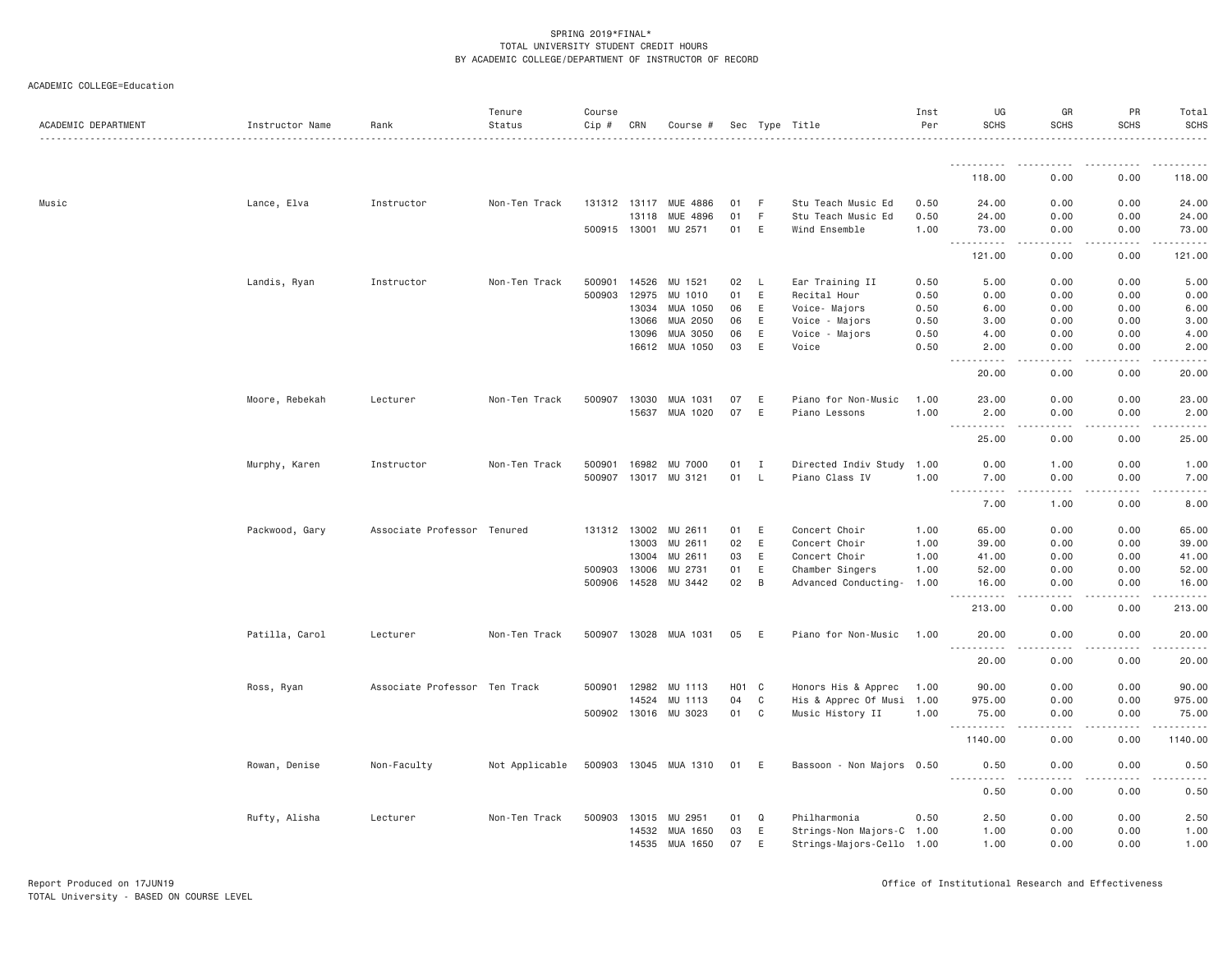ACADEMIC COLLEGE=Education

| ACADEMIC DEPARTMENT                    | Instructor Name    | Rank                          | Tenure<br>Status | Course<br>Cip # | CRN   | Course #   |    |              | Sec Type Title            | Inst<br>Per | UG<br><b>SCHS</b>                  | GR<br><b>SCHS</b>                   | <b>PR</b><br><b>SCHS</b>                                                                                                          | Total<br><b>SCHS</b>  |
|----------------------------------------|--------------------|-------------------------------|------------------|-----------------|-------|------------|----|--------------|---------------------------|-------------|------------------------------------|-------------------------------------|-----------------------------------------------------------------------------------------------------------------------------------|-----------------------|
|                                        |                    |                               |                  |                 |       |            |    |              |                           |             | .                                  | . <i>.</i> .                        | .                                                                                                                                 | .                     |
|                                        |                    |                               |                  |                 |       |            |    |              |                           |             | 4.50                               | 0.00                                | 0.00                                                                                                                              | 4.50                  |
| Music                                  | Sebba, Rosangela   | Professor                     | Tenured          | 500901          | 12988 | MU 1521    | 01 | <b>L</b>     | Ear Training II           | 1.00        | 15.00                              | 0.00                                | 0.00                                                                                                                              | 15.00                 |
|                                        |                    |                               |                  | 500902          | 12987 | 1413<br>MU | 01 | C            | Music Theory II           | 1.00        | 39.00                              | 0.00                                | 0.00                                                                                                                              | 39.00                 |
|                                        |                    |                               |                  | 500903          | 13023 | MUA 1010   | 02 | E            | Piano - Majors            | 1.00        | 4.00                               | 0.00                                | 0.00                                                                                                                              | 4.00                  |
|                                        |                    |                               |                  |                 | 13094 | MUA 3010   | 02 | $\mathsf E$  | Piano - Majors            | 1.00        | 4.00                               | 0.00                                | 0.00                                                                                                                              | 4.00                  |
|                                        |                    |                               |                  | 500907          | 13025 | MUA 1020   | 04 | E            | Piano Lessons-Majors      | 1.00        | 3.00                               | 0.00                                | 0.00                                                                                                                              | 3.00                  |
|                                        |                    |                               |                  |                 | 13027 | MUA 1031   | 04 | E            | Piano for Non-Music       | 1.00        | 10.00<br>.<br>$\sim$ $\sim$ $\sim$ | 0.00<br>$\sim$ $\sim$ $\sim$ $\sim$ | 0.00<br>$\sim$ $\sim$ $\sim$ $\sim$                                                                                               | 10.00<br>د د د د د    |
|                                        |                    |                               |                  |                 |       |            |    |              |                           |             | 75.00                              | 0.00                                | 0.00                                                                                                                              | 75.00                 |
|                                        | Sobaskie, James    | Associate Professor Tenured   |                  | 500901          | 13014 | MU 2921    | 01 | L.           | Ear Training IV           | 1.00        | 25.00                              | 0.00                                | 0.00                                                                                                                              | 25.00                 |
|                                        |                    |                               |                  |                 | 17104 | MU 4000    | 04 | $\mathbf I$  | Directed Indiv Study 1.00 |             | 1.00                               | 0.00                                | 0.00                                                                                                                              | 1.00                  |
|                                        |                    |                               |                  |                 | 17105 | MU 4000    | 05 | $\mathbf I$  | Directed Indiv Study 1.00 |             | 1.00                               | 0.00                                | 0.00                                                                                                                              | 1.00                  |
|                                        |                    |                               |                  |                 | 17172 | MU 4000    | 07 | $\mathbf I$  | Directed Indiv Study 1.00 |             | 1.00                               | 0.00                                | 0.00                                                                                                                              | 1.00                  |
|                                        |                    |                               |                  | 500902          | 13007 | MU 2813    | 01 | $\mathsf{C}$ | Music Theory IV           | 1.00        | 75.00                              | 0.00                                | 0.00                                                                                                                              | 75.00                 |
|                                        |                    |                               |                  | 500904          | 16557 | MUA 1810   | 01 | Q            | Music Composition         | 1.00        | 2.00<br>.                          | 0.00<br>$- - - -$                   | 0.00<br>.                                                                                                                         | 2.00<br>.             |
|                                        |                    |                               |                  |                 |       |            |    |              |                           |             | 105.00                             | 0.00                                | 0.00                                                                                                                              | 105.00                |
|                                        | Taylor, Clifton    | Associate Professor Tenured   |                  | 131312 13000    |       | MU 2561    | 01 | E            | Symphonic Band            | 1.00        | 70.00                              | 0.00                                | 0.00                                                                                                                              | 70.00                 |
|                                        |                    |                               |                  |                 | 13013 | MU 2911    | 01 | E            | Jazz Ensemble             | 1.00        | 21.00                              | 0.00                                | 0.00                                                                                                                              | 21.00                 |
|                                        |                    |                               |                  | 500906          | 13020 | MU 3442    | 01 | B            | Advanced Conducting       | 1,00        | 34.00<br>$  -$                     | 0.00                                | 0.00                                                                                                                              | 34,00<br>.            |
|                                        |                    |                               |                  |                 |       |            |    |              |                           |             | 125.00                             | 0.00                                | 0.00                                                                                                                              | 125.00                |
|                                        | Tulyaganova, Roza  | Assistant Professor Ten Track |                  | 500901          | 16986 | MU 4000    | 03 | I            | Directed Indiv Study      | 1.00        | 3.00                               | 0.00                                | 0.00                                                                                                                              | 3.00                  |
|                                        |                    |                               |                  | 500903          | 13035 | MUA 1050   | 07 | $\mathsf E$  | Voice- Majors             | 0.50        | 2.00                               | 0.00                                | 0.00                                                                                                                              | 2.00                  |
|                                        |                    |                               |                  |                 | 13067 | MUA 2050   | 07 | E            | Voice-Majors              | 0.50        | 4.00                               | 0.00                                | 0.00                                                                                                                              | 4.00                  |
|                                        |                    |                               |                  |                 | 13097 | MUA 3050   | 07 | E            | Voice-Majors              | 0.50        | 7.00                               | 0.00                                | 0.00                                                                                                                              | 7.00                  |
|                                        |                    |                               |                  | 500908          | 16611 | MU 3681    | 01 | $\mathsf Q$  | Opera Production          | 0.50        | 7.00                               | 0.00<br>.                           | 0.00<br>$\frac{1}{2} \left( \frac{1}{2} \right) \left( \frac{1}{2} \right) \left( \frac{1}{2} \right) \left( \frac{1}{2} \right)$ | 7.00                  |
|                                        |                    |                               |                  |                 |       |            |    |              |                           |             | 23.00                              | 0.00                                | 0.00                                                                                                                              | 23.00                 |
|                                        | Wallace, Katherine | Non-Faculty                   | Not Applicable   | 500907 12993    |       | MU 2121    | 02 | - L          | Music Majors Piano I 1.00 |             | 11.00                              | 0.00                                | 0.00                                                                                                                              | 11.00                 |
|                                        |                    |                               |                  |                 |       |            |    |              |                           |             | .<br>11.00                         | 0.00                                | 0.00                                                                                                                              | .<br>11.00            |
|                                        | Westerfield, Lewis | Non-Faculty                   | Not Applicable   | 131312          | 13010 | MU 2851    | 03 | Ε            | Brass Ensemble-Tuba       | 1.00        | 1.00                               | 0.00                                | 0.00                                                                                                                              | 1.00                  |
|                                        |                    |                               |                  | 500902          | 12983 | 1133<br>MU | 01 | C            | The History of Rock       | 1.00        | 201.00                             | 0.00                                | 0.00                                                                                                                              | 201.00                |
|                                        |                    |                               |                  | 500903          | 13056 | MUA 1550   | 02 | E            | Tuba - Majors             | 1.00        | 6.00                               | 0.00                                | 0.00                                                                                                                              | 6.00                  |
|                                        |                    |                               |                  |                 |       |            |    |              |                           |             | .<br>208.00                        | $\sim$ $\sim$ $\sim$ $\sim$<br>0.00 | $- - - -$<br>0.00                                                                                                                 | .<br>208,00           |
| ----------------------------------     |                    |                               |                  |                 |       |            |    |              |                           |             | ==========                         | <b>ESSESSESS</b>                    | ==========                                                                                                                        | $=$ = = = = = = = = = |
| Music                                  |                    |                               |                  |                 |       |            |    |              |                           |             | 3948.00                            | 9,00                                | 0.00                                                                                                                              | 3957.00               |
| ====================================== |                    |                               |                  |                 |       |            |    |              |                           |             | ==========                         | ==========                          |                                                                                                                                   |                       |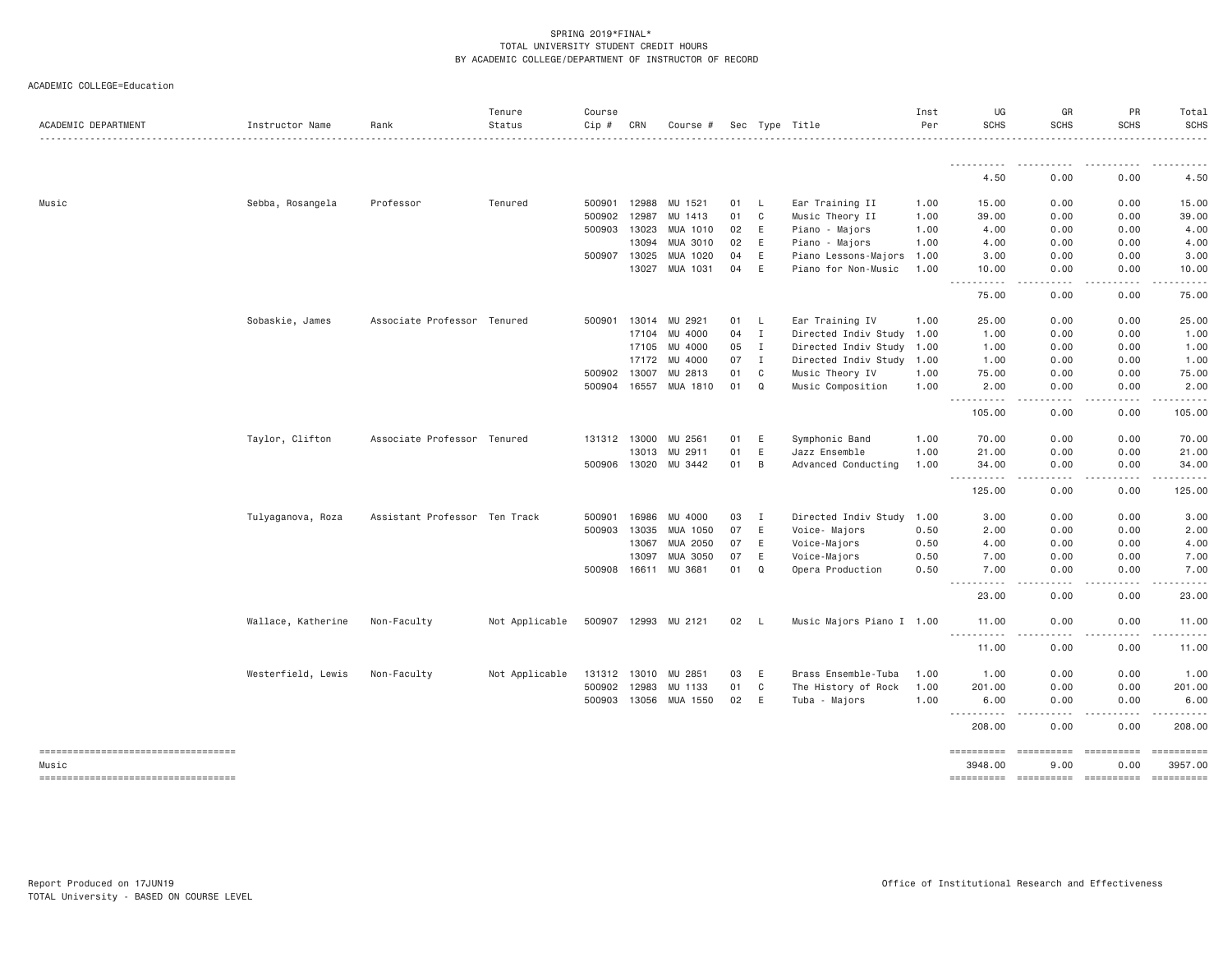| Aerospace Engineering<br>Belk, Davy<br>Professor<br>Ten Track<br>140201 15853<br>ASE 8000<br>D<br>Research / Thesis<br>1.00<br>0.00<br>3.00<br>0.00<br>01<br>15859<br>ASE 9000<br>01<br>D<br>Research/Diss<br>0.00<br>21.00<br>1.00<br>0.00<br>21.00<br>.<br>.<br>.<br>.<br>0.00<br>24.00<br>0.00<br>Assistant Professor Ten Track<br>Bhatia, Manav<br>141101 11586<br>EM 4123<br>01<br>C<br>Intro Finite Element 1.00<br>18.00<br>0.00<br>0.00<br>11589<br>EM 6123<br>01<br>$\mathbf C$<br>Intro Finite Element<br>0.00<br>0.00<br>1.00<br>15.00<br>EM 6123<br>14215<br>501 C<br>Intro Finite Element<br>1.00<br>0.00<br>9.00<br>0.00<br><b>CME 9000</b><br>309999<br>14098<br>503<br>D<br>Research/Dis<br>1.00<br>0.00<br>1.00<br>0.00<br><b>CME 9000</b><br>02<br>15517<br>D<br>Research/Dis<br>1.00<br>0.00<br>25.00<br>0.00<br>17173 CME 8000<br>01<br>D<br>Research/Thesis<br>1.00<br>0.00<br>1.00<br>0.00<br>.<br>.<br>$- - - - -$<br>18.00<br>51.00<br>0.00<br>Cheng, Yang<br>Associate Professor Tenured<br>140201<br>10419 ASE 4813<br>01<br>C<br>Adv Orbital Mechanic<br>36.00<br>0.00<br>0.00<br>1.00<br>10423<br>ASE 6813<br>01<br>C<br>Adv Orbital Mechanic<br>1.00<br>0.00<br>9.00<br>0.00<br>14593<br>ASE 4133<br>01<br>C<br>Automatic Control<br>1.00<br>18.00<br>0.00<br>0.00<br>14594<br>ASE 6133<br>C<br>01<br>Automatic Control<br>1.00<br>0.00<br>6.00<br>0.00<br>14880<br>ASE 6133<br>501 C<br>Automatic Control<br>0.00<br>6.00<br>0.00<br>1.00<br>15860 ASE 9000<br>02<br>D<br>Research/Diss<br>0.00<br>9.00<br>0.00<br>1.00<br>0.00<br>54.00<br>30.00<br>Grad Teach Assist<br>141101 11579 EM 3213<br>Mech Of Materials<br>0.00<br>Daghigh, Vahid<br>Non-Ten Track<br>04<br>C<br>1.00<br>126.00<br>0.00<br>$\sim$ $\sim$ $\sim$<br>.<br>0.00<br>126.00<br>0.00<br>Hannigan, Thomas<br>Instructor<br>Non-Ten Track<br>141101 11582<br>EM 3313<br>02<br>C<br>Fluid Mechanics<br>1.00<br>267.00<br>0.00<br>0.00<br>11584 EM 3313<br>04<br>C<br>Fluid Mechanics<br>0.00<br>0.00<br>1.00<br>108.00<br>.<br>.<br>.<br>375.00<br>0.00<br>0.00<br>Associate Professor Tenured<br>Janus, Jonathan<br>140201 10409<br>ASE 4413<br>01<br>$\mathbf{C}$<br>Aircraft Propulsion<br>1.00<br>78.00<br>0.00<br>0.00<br>ASE 9000<br>502 D<br>Research/Diss<br>0.00<br>14034<br>1.00<br>1.00<br>0.00<br>ASE 8413<br>01<br>Comput Fluid Dyn I<br>0.00<br>30.00<br>0.00<br>14595<br>C<br>1.00<br>ASE 8413<br>501 C<br>Comput Fluid Dyn I<br>14884<br>1.00<br>0.00<br>6.00<br>0.00<br>.<br>$\frac{1}{2}$<br>.<br>78.00<br>37.00<br>0.00<br>141101 11565 EM 2413<br>Engineering Mech I<br>Jayakody, Nimesh<br>Grad Teach Assist<br>Non-Ten Track<br>02<br>C<br>1.00<br>183.00<br>0.00<br>0.00<br>.<br>.<br>.<br>183.00<br>0.00<br>0.00<br>Assistant Professor Ten Track<br>ASE 3823<br>0.00<br>0.00<br>Kim, Donghoon<br>140201 10406<br>01<br>C<br>Space Attitude Dynam<br>1.00<br>75.00<br>ASE 8000<br>03<br>D<br>Research / Thesis<br>0.00<br>3.00<br>0.00<br>15855<br>1.00<br>16945 ASE 9000<br>10<br>D<br>Research/Diss<br>1,00<br>0.00<br>6.00<br>0.00<br>$\frac{1}{2} \left( \frac{1}{2} \right) \left( \frac{1}{2} \right) \left( \frac{1}{2} \right) \left( \frac{1}{2} \right) \left( \frac{1}{2} \right)$<br>.<br>.<br>9.00<br>0.00<br>75.00<br>Kim, Jichul<br>Non-Faculty<br>Not Applicable<br>141101 11572 EM 2433<br>Engineering Mech II<br>0.00<br>0.00<br>03<br>$\mathbf{C}$<br>1.00<br>159.00<br>$\frac{1}{2} \left( \frac{1}{2} \right) \left( \frac{1}{2} \right) \left( \frac{1}{2} \right)$<br>0.00<br>159.00<br>0.00<br>Koenig, Keith<br>Professor<br>Tenured<br>140201  10400  ASE  1501<br>02<br>E<br>Design Competition<br>1.00<br>11.00<br>0.00<br>0.00 | ACADEMIC DEPARTMENT | Instructor Name | Rank | Tenure<br>Status | Course<br>Cip # | CRN | Course # | Sec | Type Title | Inst<br>Per | UG<br><b>SCHS</b> | GR<br><b>SCHS</b> | PR<br><b>SCHS</b> | Total<br><b>SCHS</b> |
|-------------------------------------------------------------------------------------------------------------------------------------------------------------------------------------------------------------------------------------------------------------------------------------------------------------------------------------------------------------------------------------------------------------------------------------------------------------------------------------------------------------------------------------------------------------------------------------------------------------------------------------------------------------------------------------------------------------------------------------------------------------------------------------------------------------------------------------------------------------------------------------------------------------------------------------------------------------------------------------------------------------------------------------------------------------------------------------------------------------------------------------------------------------------------------------------------------------------------------------------------------------------------------------------------------------------------------------------------------------------------------------------------------------------------------------------------------------------------------------------------------------------------------------------------------------------------------------------------------------------------------------------------------------------------------------------------------------------------------------------------------------------------------------------------------------------------------------------------------------------------------------------------------------------------------------------------------------------------------------------------------------------------------------------------------------------------------------------------------------------------------------------------------------------------------------------------------------------------------------------------------------------------------------------------------------------------------------------------------------------------------------------------------------------------------------------------------------------------------------------------------------------------------------------------------------------------------------------------------------------------------------------------------------------------------------------------------------------------------------------------------------------------------------------------------------------------------------------------------------------------------------------------------------------------------------------------------------------------------------------------------------------------------------------------------------------------------------------------------------------------------------------------------------------------------------------------------------------------------------------------------------------------------------------------------------------------------------------------------------------------------------------------------------------------------------------------------------------------------------------------------------------------------------------------------------------------------------------------------------------------------------------------------------------------------------|---------------------|-----------------|------|------------------|-----------------|-----|----------|-----|------------|-------------|-------------------|-------------------|-------------------|----------------------|
|                                                                                                                                                                                                                                                                                                                                                                                                                                                                                                                                                                                                                                                                                                                                                                                                                                                                                                                                                                                                                                                                                                                                                                                                                                                                                                                                                                                                                                                                                                                                                                                                                                                                                                                                                                                                                                                                                                                                                                                                                                                                                                                                                                                                                                                                                                                                                                                                                                                                                                                                                                                                                                                                                                                                                                                                                                                                                                                                                                                                                                                                                                                                                                                                                                                                                                                                                                                                                                                                                                                                                                                                                                                                                     |                     |                 |      |                  |                 |     |          |     |            |             |                   |                   |                   | 3.00                 |
|                                                                                                                                                                                                                                                                                                                                                                                                                                                                                                                                                                                                                                                                                                                                                                                                                                                                                                                                                                                                                                                                                                                                                                                                                                                                                                                                                                                                                                                                                                                                                                                                                                                                                                                                                                                                                                                                                                                                                                                                                                                                                                                                                                                                                                                                                                                                                                                                                                                                                                                                                                                                                                                                                                                                                                                                                                                                                                                                                                                                                                                                                                                                                                                                                                                                                                                                                                                                                                                                                                                                                                                                                                                                                     |                     |                 |      |                  |                 |     |          |     |            |             |                   |                   |                   |                      |
|                                                                                                                                                                                                                                                                                                                                                                                                                                                                                                                                                                                                                                                                                                                                                                                                                                                                                                                                                                                                                                                                                                                                                                                                                                                                                                                                                                                                                                                                                                                                                                                                                                                                                                                                                                                                                                                                                                                                                                                                                                                                                                                                                                                                                                                                                                                                                                                                                                                                                                                                                                                                                                                                                                                                                                                                                                                                                                                                                                                                                                                                                                                                                                                                                                                                                                                                                                                                                                                                                                                                                                                                                                                                                     |                     |                 |      |                  |                 |     |          |     |            |             |                   |                   |                   | 24.00                |
|                                                                                                                                                                                                                                                                                                                                                                                                                                                                                                                                                                                                                                                                                                                                                                                                                                                                                                                                                                                                                                                                                                                                                                                                                                                                                                                                                                                                                                                                                                                                                                                                                                                                                                                                                                                                                                                                                                                                                                                                                                                                                                                                                                                                                                                                                                                                                                                                                                                                                                                                                                                                                                                                                                                                                                                                                                                                                                                                                                                                                                                                                                                                                                                                                                                                                                                                                                                                                                                                                                                                                                                                                                                                                     |                     |                 |      |                  |                 |     |          |     |            |             |                   |                   |                   | 18.00                |
|                                                                                                                                                                                                                                                                                                                                                                                                                                                                                                                                                                                                                                                                                                                                                                                                                                                                                                                                                                                                                                                                                                                                                                                                                                                                                                                                                                                                                                                                                                                                                                                                                                                                                                                                                                                                                                                                                                                                                                                                                                                                                                                                                                                                                                                                                                                                                                                                                                                                                                                                                                                                                                                                                                                                                                                                                                                                                                                                                                                                                                                                                                                                                                                                                                                                                                                                                                                                                                                                                                                                                                                                                                                                                     |                     |                 |      |                  |                 |     |          |     |            |             |                   |                   |                   | 15.00                |
|                                                                                                                                                                                                                                                                                                                                                                                                                                                                                                                                                                                                                                                                                                                                                                                                                                                                                                                                                                                                                                                                                                                                                                                                                                                                                                                                                                                                                                                                                                                                                                                                                                                                                                                                                                                                                                                                                                                                                                                                                                                                                                                                                                                                                                                                                                                                                                                                                                                                                                                                                                                                                                                                                                                                                                                                                                                                                                                                                                                                                                                                                                                                                                                                                                                                                                                                                                                                                                                                                                                                                                                                                                                                                     |                     |                 |      |                  |                 |     |          |     |            |             |                   |                   |                   | 9.00                 |
|                                                                                                                                                                                                                                                                                                                                                                                                                                                                                                                                                                                                                                                                                                                                                                                                                                                                                                                                                                                                                                                                                                                                                                                                                                                                                                                                                                                                                                                                                                                                                                                                                                                                                                                                                                                                                                                                                                                                                                                                                                                                                                                                                                                                                                                                                                                                                                                                                                                                                                                                                                                                                                                                                                                                                                                                                                                                                                                                                                                                                                                                                                                                                                                                                                                                                                                                                                                                                                                                                                                                                                                                                                                                                     |                     |                 |      |                  |                 |     |          |     |            |             |                   |                   |                   | 1.00                 |
|                                                                                                                                                                                                                                                                                                                                                                                                                                                                                                                                                                                                                                                                                                                                                                                                                                                                                                                                                                                                                                                                                                                                                                                                                                                                                                                                                                                                                                                                                                                                                                                                                                                                                                                                                                                                                                                                                                                                                                                                                                                                                                                                                                                                                                                                                                                                                                                                                                                                                                                                                                                                                                                                                                                                                                                                                                                                                                                                                                                                                                                                                                                                                                                                                                                                                                                                                                                                                                                                                                                                                                                                                                                                                     |                     |                 |      |                  |                 |     |          |     |            |             |                   |                   |                   | 25.00                |
|                                                                                                                                                                                                                                                                                                                                                                                                                                                                                                                                                                                                                                                                                                                                                                                                                                                                                                                                                                                                                                                                                                                                                                                                                                                                                                                                                                                                                                                                                                                                                                                                                                                                                                                                                                                                                                                                                                                                                                                                                                                                                                                                                                                                                                                                                                                                                                                                                                                                                                                                                                                                                                                                                                                                                                                                                                                                                                                                                                                                                                                                                                                                                                                                                                                                                                                                                                                                                                                                                                                                                                                                                                                                                     |                     |                 |      |                  |                 |     |          |     |            |             |                   |                   |                   | 1.00<br>.            |
|                                                                                                                                                                                                                                                                                                                                                                                                                                                                                                                                                                                                                                                                                                                                                                                                                                                                                                                                                                                                                                                                                                                                                                                                                                                                                                                                                                                                                                                                                                                                                                                                                                                                                                                                                                                                                                                                                                                                                                                                                                                                                                                                                                                                                                                                                                                                                                                                                                                                                                                                                                                                                                                                                                                                                                                                                                                                                                                                                                                                                                                                                                                                                                                                                                                                                                                                                                                                                                                                                                                                                                                                                                                                                     |                     |                 |      |                  |                 |     |          |     |            |             |                   |                   |                   | 69.00                |
|                                                                                                                                                                                                                                                                                                                                                                                                                                                                                                                                                                                                                                                                                                                                                                                                                                                                                                                                                                                                                                                                                                                                                                                                                                                                                                                                                                                                                                                                                                                                                                                                                                                                                                                                                                                                                                                                                                                                                                                                                                                                                                                                                                                                                                                                                                                                                                                                                                                                                                                                                                                                                                                                                                                                                                                                                                                                                                                                                                                                                                                                                                                                                                                                                                                                                                                                                                                                                                                                                                                                                                                                                                                                                     |                     |                 |      |                  |                 |     |          |     |            |             |                   |                   |                   | 36.00                |
|                                                                                                                                                                                                                                                                                                                                                                                                                                                                                                                                                                                                                                                                                                                                                                                                                                                                                                                                                                                                                                                                                                                                                                                                                                                                                                                                                                                                                                                                                                                                                                                                                                                                                                                                                                                                                                                                                                                                                                                                                                                                                                                                                                                                                                                                                                                                                                                                                                                                                                                                                                                                                                                                                                                                                                                                                                                                                                                                                                                                                                                                                                                                                                                                                                                                                                                                                                                                                                                                                                                                                                                                                                                                                     |                     |                 |      |                  |                 |     |          |     |            |             |                   |                   |                   | 9.00                 |
|                                                                                                                                                                                                                                                                                                                                                                                                                                                                                                                                                                                                                                                                                                                                                                                                                                                                                                                                                                                                                                                                                                                                                                                                                                                                                                                                                                                                                                                                                                                                                                                                                                                                                                                                                                                                                                                                                                                                                                                                                                                                                                                                                                                                                                                                                                                                                                                                                                                                                                                                                                                                                                                                                                                                                                                                                                                                                                                                                                                                                                                                                                                                                                                                                                                                                                                                                                                                                                                                                                                                                                                                                                                                                     |                     |                 |      |                  |                 |     |          |     |            |             |                   |                   |                   | 18.00                |
|                                                                                                                                                                                                                                                                                                                                                                                                                                                                                                                                                                                                                                                                                                                                                                                                                                                                                                                                                                                                                                                                                                                                                                                                                                                                                                                                                                                                                                                                                                                                                                                                                                                                                                                                                                                                                                                                                                                                                                                                                                                                                                                                                                                                                                                                                                                                                                                                                                                                                                                                                                                                                                                                                                                                                                                                                                                                                                                                                                                                                                                                                                                                                                                                                                                                                                                                                                                                                                                                                                                                                                                                                                                                                     |                     |                 |      |                  |                 |     |          |     |            |             |                   |                   |                   | 6.00                 |
|                                                                                                                                                                                                                                                                                                                                                                                                                                                                                                                                                                                                                                                                                                                                                                                                                                                                                                                                                                                                                                                                                                                                                                                                                                                                                                                                                                                                                                                                                                                                                                                                                                                                                                                                                                                                                                                                                                                                                                                                                                                                                                                                                                                                                                                                                                                                                                                                                                                                                                                                                                                                                                                                                                                                                                                                                                                                                                                                                                                                                                                                                                                                                                                                                                                                                                                                                                                                                                                                                                                                                                                                                                                                                     |                     |                 |      |                  |                 |     |          |     |            |             |                   |                   |                   | 6.00                 |
|                                                                                                                                                                                                                                                                                                                                                                                                                                                                                                                                                                                                                                                                                                                                                                                                                                                                                                                                                                                                                                                                                                                                                                                                                                                                                                                                                                                                                                                                                                                                                                                                                                                                                                                                                                                                                                                                                                                                                                                                                                                                                                                                                                                                                                                                                                                                                                                                                                                                                                                                                                                                                                                                                                                                                                                                                                                                                                                                                                                                                                                                                                                                                                                                                                                                                                                                                                                                                                                                                                                                                                                                                                                                                     |                     |                 |      |                  |                 |     |          |     |            |             |                   |                   |                   | 9.00                 |
|                                                                                                                                                                                                                                                                                                                                                                                                                                                                                                                                                                                                                                                                                                                                                                                                                                                                                                                                                                                                                                                                                                                                                                                                                                                                                                                                                                                                                                                                                                                                                                                                                                                                                                                                                                                                                                                                                                                                                                                                                                                                                                                                                                                                                                                                                                                                                                                                                                                                                                                                                                                                                                                                                                                                                                                                                                                                                                                                                                                                                                                                                                                                                                                                                                                                                                                                                                                                                                                                                                                                                                                                                                                                                     |                     |                 |      |                  |                 |     |          |     |            |             |                   |                   |                   | 84.00                |
|                                                                                                                                                                                                                                                                                                                                                                                                                                                                                                                                                                                                                                                                                                                                                                                                                                                                                                                                                                                                                                                                                                                                                                                                                                                                                                                                                                                                                                                                                                                                                                                                                                                                                                                                                                                                                                                                                                                                                                                                                                                                                                                                                                                                                                                                                                                                                                                                                                                                                                                                                                                                                                                                                                                                                                                                                                                                                                                                                                                                                                                                                                                                                                                                                                                                                                                                                                                                                                                                                                                                                                                                                                                                                     |                     |                 |      |                  |                 |     |          |     |            |             |                   |                   |                   | 126.00               |
|                                                                                                                                                                                                                                                                                                                                                                                                                                                                                                                                                                                                                                                                                                                                                                                                                                                                                                                                                                                                                                                                                                                                                                                                                                                                                                                                                                                                                                                                                                                                                                                                                                                                                                                                                                                                                                                                                                                                                                                                                                                                                                                                                                                                                                                                                                                                                                                                                                                                                                                                                                                                                                                                                                                                                                                                                                                                                                                                                                                                                                                                                                                                                                                                                                                                                                                                                                                                                                                                                                                                                                                                                                                                                     |                     |                 |      |                  |                 |     |          |     |            |             |                   |                   |                   | 126.00               |
|                                                                                                                                                                                                                                                                                                                                                                                                                                                                                                                                                                                                                                                                                                                                                                                                                                                                                                                                                                                                                                                                                                                                                                                                                                                                                                                                                                                                                                                                                                                                                                                                                                                                                                                                                                                                                                                                                                                                                                                                                                                                                                                                                                                                                                                                                                                                                                                                                                                                                                                                                                                                                                                                                                                                                                                                                                                                                                                                                                                                                                                                                                                                                                                                                                                                                                                                                                                                                                                                                                                                                                                                                                                                                     |                     |                 |      |                  |                 |     |          |     |            |             |                   |                   |                   | 267.00               |
|                                                                                                                                                                                                                                                                                                                                                                                                                                                                                                                                                                                                                                                                                                                                                                                                                                                                                                                                                                                                                                                                                                                                                                                                                                                                                                                                                                                                                                                                                                                                                                                                                                                                                                                                                                                                                                                                                                                                                                                                                                                                                                                                                                                                                                                                                                                                                                                                                                                                                                                                                                                                                                                                                                                                                                                                                                                                                                                                                                                                                                                                                                                                                                                                                                                                                                                                                                                                                                                                                                                                                                                                                                                                                     |                     |                 |      |                  |                 |     |          |     |            |             |                   |                   |                   | 108.00               |
|                                                                                                                                                                                                                                                                                                                                                                                                                                                                                                                                                                                                                                                                                                                                                                                                                                                                                                                                                                                                                                                                                                                                                                                                                                                                                                                                                                                                                                                                                                                                                                                                                                                                                                                                                                                                                                                                                                                                                                                                                                                                                                                                                                                                                                                                                                                                                                                                                                                                                                                                                                                                                                                                                                                                                                                                                                                                                                                                                                                                                                                                                                                                                                                                                                                                                                                                                                                                                                                                                                                                                                                                                                                                                     |                     |                 |      |                  |                 |     |          |     |            |             |                   |                   |                   | 375.00               |
|                                                                                                                                                                                                                                                                                                                                                                                                                                                                                                                                                                                                                                                                                                                                                                                                                                                                                                                                                                                                                                                                                                                                                                                                                                                                                                                                                                                                                                                                                                                                                                                                                                                                                                                                                                                                                                                                                                                                                                                                                                                                                                                                                                                                                                                                                                                                                                                                                                                                                                                                                                                                                                                                                                                                                                                                                                                                                                                                                                                                                                                                                                                                                                                                                                                                                                                                                                                                                                                                                                                                                                                                                                                                                     |                     |                 |      |                  |                 |     |          |     |            |             |                   |                   |                   | 78.00                |
|                                                                                                                                                                                                                                                                                                                                                                                                                                                                                                                                                                                                                                                                                                                                                                                                                                                                                                                                                                                                                                                                                                                                                                                                                                                                                                                                                                                                                                                                                                                                                                                                                                                                                                                                                                                                                                                                                                                                                                                                                                                                                                                                                                                                                                                                                                                                                                                                                                                                                                                                                                                                                                                                                                                                                                                                                                                                                                                                                                                                                                                                                                                                                                                                                                                                                                                                                                                                                                                                                                                                                                                                                                                                                     |                     |                 |      |                  |                 |     |          |     |            |             |                   |                   |                   | 1.00                 |
|                                                                                                                                                                                                                                                                                                                                                                                                                                                                                                                                                                                                                                                                                                                                                                                                                                                                                                                                                                                                                                                                                                                                                                                                                                                                                                                                                                                                                                                                                                                                                                                                                                                                                                                                                                                                                                                                                                                                                                                                                                                                                                                                                                                                                                                                                                                                                                                                                                                                                                                                                                                                                                                                                                                                                                                                                                                                                                                                                                                                                                                                                                                                                                                                                                                                                                                                                                                                                                                                                                                                                                                                                                                                                     |                     |                 |      |                  |                 |     |          |     |            |             |                   |                   |                   | 30.00                |
|                                                                                                                                                                                                                                                                                                                                                                                                                                                                                                                                                                                                                                                                                                                                                                                                                                                                                                                                                                                                                                                                                                                                                                                                                                                                                                                                                                                                                                                                                                                                                                                                                                                                                                                                                                                                                                                                                                                                                                                                                                                                                                                                                                                                                                                                                                                                                                                                                                                                                                                                                                                                                                                                                                                                                                                                                                                                                                                                                                                                                                                                                                                                                                                                                                                                                                                                                                                                                                                                                                                                                                                                                                                                                     |                     |                 |      |                  |                 |     |          |     |            |             |                   |                   |                   | 6.00                 |
|                                                                                                                                                                                                                                                                                                                                                                                                                                                                                                                                                                                                                                                                                                                                                                                                                                                                                                                                                                                                                                                                                                                                                                                                                                                                                                                                                                                                                                                                                                                                                                                                                                                                                                                                                                                                                                                                                                                                                                                                                                                                                                                                                                                                                                                                                                                                                                                                                                                                                                                                                                                                                                                                                                                                                                                                                                                                                                                                                                                                                                                                                                                                                                                                                                                                                                                                                                                                                                                                                                                                                                                                                                                                                     |                     |                 |      |                  |                 |     |          |     |            |             |                   |                   |                   | 115.00               |
|                                                                                                                                                                                                                                                                                                                                                                                                                                                                                                                                                                                                                                                                                                                                                                                                                                                                                                                                                                                                                                                                                                                                                                                                                                                                                                                                                                                                                                                                                                                                                                                                                                                                                                                                                                                                                                                                                                                                                                                                                                                                                                                                                                                                                                                                                                                                                                                                                                                                                                                                                                                                                                                                                                                                                                                                                                                                                                                                                                                                                                                                                                                                                                                                                                                                                                                                                                                                                                                                                                                                                                                                                                                                                     |                     |                 |      |                  |                 |     |          |     |            |             |                   |                   |                   | 183.00               |
|                                                                                                                                                                                                                                                                                                                                                                                                                                                                                                                                                                                                                                                                                                                                                                                                                                                                                                                                                                                                                                                                                                                                                                                                                                                                                                                                                                                                                                                                                                                                                                                                                                                                                                                                                                                                                                                                                                                                                                                                                                                                                                                                                                                                                                                                                                                                                                                                                                                                                                                                                                                                                                                                                                                                                                                                                                                                                                                                                                                                                                                                                                                                                                                                                                                                                                                                                                                                                                                                                                                                                                                                                                                                                     |                     |                 |      |                  |                 |     |          |     |            |             |                   |                   |                   | 183.00               |
|                                                                                                                                                                                                                                                                                                                                                                                                                                                                                                                                                                                                                                                                                                                                                                                                                                                                                                                                                                                                                                                                                                                                                                                                                                                                                                                                                                                                                                                                                                                                                                                                                                                                                                                                                                                                                                                                                                                                                                                                                                                                                                                                                                                                                                                                                                                                                                                                                                                                                                                                                                                                                                                                                                                                                                                                                                                                                                                                                                                                                                                                                                                                                                                                                                                                                                                                                                                                                                                                                                                                                                                                                                                                                     |                     |                 |      |                  |                 |     |          |     |            |             |                   |                   |                   | 75.00                |
|                                                                                                                                                                                                                                                                                                                                                                                                                                                                                                                                                                                                                                                                                                                                                                                                                                                                                                                                                                                                                                                                                                                                                                                                                                                                                                                                                                                                                                                                                                                                                                                                                                                                                                                                                                                                                                                                                                                                                                                                                                                                                                                                                                                                                                                                                                                                                                                                                                                                                                                                                                                                                                                                                                                                                                                                                                                                                                                                                                                                                                                                                                                                                                                                                                                                                                                                                                                                                                                                                                                                                                                                                                                                                     |                     |                 |      |                  |                 |     |          |     |            |             |                   |                   |                   | 3.00                 |
|                                                                                                                                                                                                                                                                                                                                                                                                                                                                                                                                                                                                                                                                                                                                                                                                                                                                                                                                                                                                                                                                                                                                                                                                                                                                                                                                                                                                                                                                                                                                                                                                                                                                                                                                                                                                                                                                                                                                                                                                                                                                                                                                                                                                                                                                                                                                                                                                                                                                                                                                                                                                                                                                                                                                                                                                                                                                                                                                                                                                                                                                                                                                                                                                                                                                                                                                                                                                                                                                                                                                                                                                                                                                                     |                     |                 |      |                  |                 |     |          |     |            |             |                   |                   |                   | 6.00                 |
|                                                                                                                                                                                                                                                                                                                                                                                                                                                                                                                                                                                                                                                                                                                                                                                                                                                                                                                                                                                                                                                                                                                                                                                                                                                                                                                                                                                                                                                                                                                                                                                                                                                                                                                                                                                                                                                                                                                                                                                                                                                                                                                                                                                                                                                                                                                                                                                                                                                                                                                                                                                                                                                                                                                                                                                                                                                                                                                                                                                                                                                                                                                                                                                                                                                                                                                                                                                                                                                                                                                                                                                                                                                                                     |                     |                 |      |                  |                 |     |          |     |            |             |                   |                   |                   | 84.00                |
|                                                                                                                                                                                                                                                                                                                                                                                                                                                                                                                                                                                                                                                                                                                                                                                                                                                                                                                                                                                                                                                                                                                                                                                                                                                                                                                                                                                                                                                                                                                                                                                                                                                                                                                                                                                                                                                                                                                                                                                                                                                                                                                                                                                                                                                                                                                                                                                                                                                                                                                                                                                                                                                                                                                                                                                                                                                                                                                                                                                                                                                                                                                                                                                                                                                                                                                                                                                                                                                                                                                                                                                                                                                                                     |                     |                 |      |                  |                 |     |          |     |            |             |                   |                   |                   | 159.00               |
|                                                                                                                                                                                                                                                                                                                                                                                                                                                                                                                                                                                                                                                                                                                                                                                                                                                                                                                                                                                                                                                                                                                                                                                                                                                                                                                                                                                                                                                                                                                                                                                                                                                                                                                                                                                                                                                                                                                                                                                                                                                                                                                                                                                                                                                                                                                                                                                                                                                                                                                                                                                                                                                                                                                                                                                                                                                                                                                                                                                                                                                                                                                                                                                                                                                                                                                                                                                                                                                                                                                                                                                                                                                                                     |                     |                 |      |                  |                 |     |          |     |            |             |                   |                   |                   | 159.00               |
|                                                                                                                                                                                                                                                                                                                                                                                                                                                                                                                                                                                                                                                                                                                                                                                                                                                                                                                                                                                                                                                                                                                                                                                                                                                                                                                                                                                                                                                                                                                                                                                                                                                                                                                                                                                                                                                                                                                                                                                                                                                                                                                                                                                                                                                                                                                                                                                                                                                                                                                                                                                                                                                                                                                                                                                                                                                                                                                                                                                                                                                                                                                                                                                                                                                                                                                                                                                                                                                                                                                                                                                                                                                                                     |                     |                 |      |                  |                 |     |          |     |            |             |                   |                   |                   | 11.00                |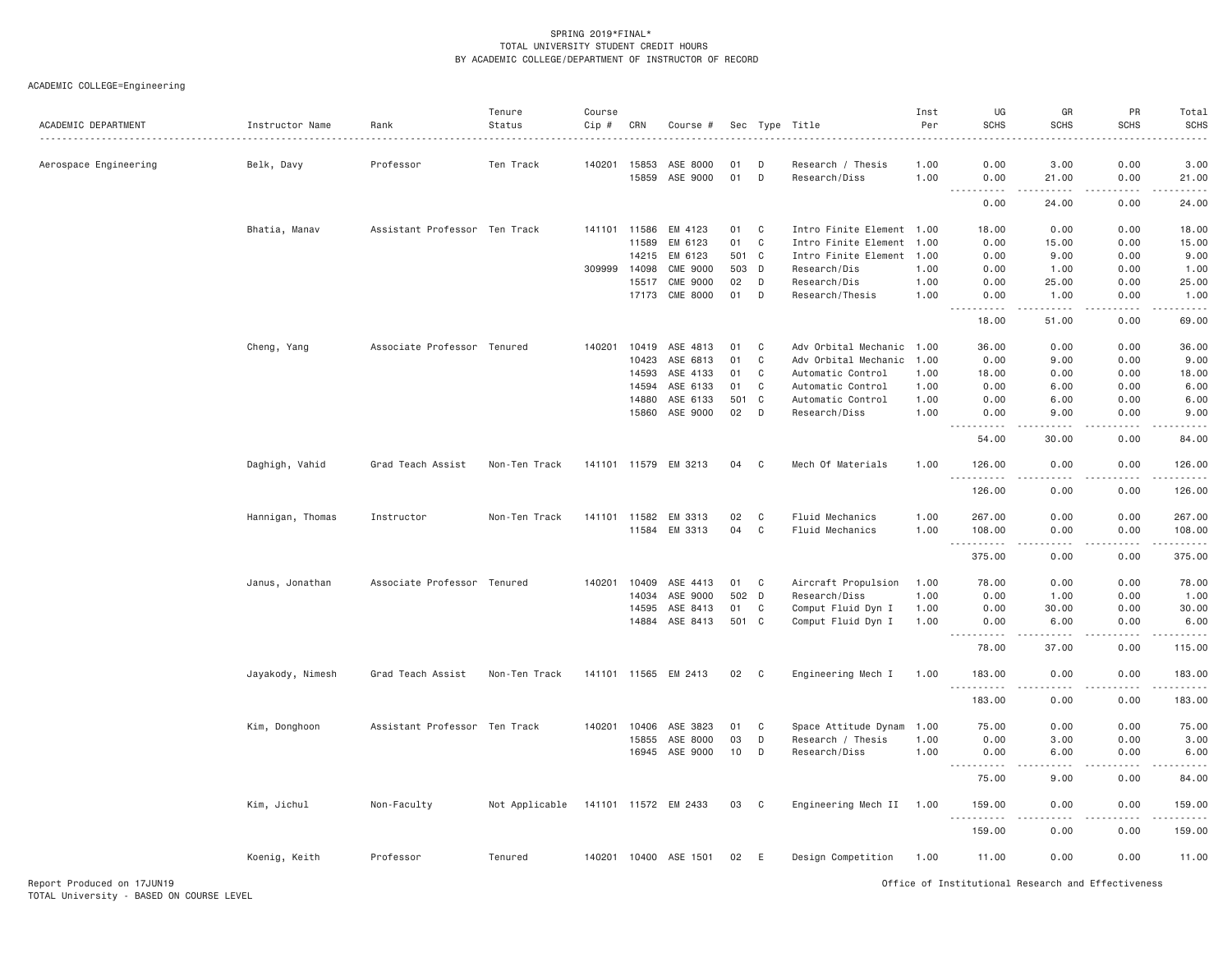|                       |                 |                               | Tenure        | Course       |       |          |       |              |                           | Inst | UG                                    | GR                                                                                                                                                            | PR          | Total            |
|-----------------------|-----------------|-------------------------------|---------------|--------------|-------|----------|-------|--------------|---------------------------|------|---------------------------------------|---------------------------------------------------------------------------------------------------------------------------------------------------------------|-------------|------------------|
| ACADEMIC DEPARTMENT   | Instructor Name | Rank                          | Status        | Cip #        | CRN   | Course # |       |              | Sec Type Title            | Per  | <b>SCHS</b>                           | <b>SCHS</b>                                                                                                                                                   | <b>SCHS</b> | <b>SCHS</b><br>. |
|                       |                 |                               |               |              |       |          |       |              |                           |      |                                       |                                                                                                                                                               |             |                  |
| Aerospace Engineering | Koenig, Keith   | Professor                     | Tenured       | 140201       | 10401 | ASE 2013 | 01    | B            | Astro, Propul, Struc 1.00 |      | 402.00                                | 0.00                                                                                                                                                          | 0.00        | 402.00           |
|                       |                 |                               |               |              | 10411 | ASE 4443 | 01    | $\mathbb C$  | Spacecraft Propulsio 1.00 |      | 75.00                                 | 0.00                                                                                                                                                          | 0.00        | 75.00            |
|                       |                 |                               |               |              | 10413 | ASE 4543 | 01    | C            | Spacecraft Design II 1.00 |      | 54.00                                 | 0.00                                                                                                                                                          | 0.00        | 54.00            |
|                       |                 |                               |               |              | 15856 | ASE 8000 | 04    | D            | Research / Thesis         | 1.00 | 0.00                                  | 21.00                                                                                                                                                         | 0.00        | 21.00            |
|                       |                 |                               |               |              | 15861 | ASE 9000 | 03    | D            | Research/Diss             | 1.00 | 0.00                                  | 25.00                                                                                                                                                         | 0.00        | 25.00            |
|                       |                 |                               |               |              | 16514 | ASE 7000 | 01    | $\mathbf{I}$ | Directed Indiv Study 1.00 |      | 0.00                                  | 3.00                                                                                                                                                          | 0.00        | 3.00             |
|                       |                 |                               |               |              | 16721 | ASE 7000 | 02    | $\mathbf{I}$ | Directed Indiv Study 1.00 |      | 0.00                                  | 3.00                                                                                                                                                          | 0.00        | 3.00             |
|                       |                 |                               |               | 240101       | 12532 | HON 4093 | H02 E |              | Honors Thesis             | 1.00 | 3.00                                  | 0.00                                                                                                                                                          | 0.00        | 3.00             |
|                       |                 |                               |               |              |       |          |       |              |                           |      | .<br>545.00                           | .<br>52.00                                                                                                                                                    | .<br>0.00   | .<br>597.00      |
|                       | Lv, Yu          | Assistant Professor Ten Track |               | 140201       | 15863 | ASE 9000 | 05    | D            | Research/Diss             | 1.00 | 0.00                                  | 6.00                                                                                                                                                          | 0.00        | 6.00             |
|                       |                 |                               |               |              | 16319 | ASE 4990 | 01    | $\mathbb C$  | Special Topic In ASE 1.00 |      | 48.00                                 | 0.00                                                                                                                                                          | 0.00        | 48.00            |
|                       |                 |                               |               |              | 16320 | ASE 6990 | 01    | C            | Special Topic In ASE 1.00 |      | 0.00                                  | 30.00                                                                                                                                                         | 0.00        | 30.00            |
|                       |                 |                               |               |              | 16321 | ASE 6990 | 501   | C            | Special Topic In ASE 1.00 |      | 0.00                                  | 3.00                                                                                                                                                          | 0.00        | 3.00             |
|                       |                 |                               |               |              |       |          |       |              |                           |      | .<br>48.00                            | $\frac{1}{2} \left( \frac{1}{2} \right) \left( \frac{1}{2} \right) \left( \frac{1}{2} \right) \left( \frac{1}{2} \right) \left( \frac{1}{2} \right)$<br>39.00 | .<br>0.00   | .<br>87.00       |
|                       | Moore, Timothy  | Instructor                    | Non-Ten Track | 141101       | 11571 | EM 2433  | 02    | C            | Engineering Mech II       | 1.00 | 150.00                                | 0.00                                                                                                                                                          | 0.00        | 150.00           |
|                       |                 |                               |               |              | 11573 | EM 2433  | 04    | $\mathbb C$  | Engineering Mech II       | 1.00 | 81,00                                 | 0.00                                                                                                                                                          | 0.00        | 81.00            |
|                       |                 |                               |               |              | 11575 | EM 2433  | H01 C |              | Engineering Mech II 1.00  |      | 30.00                                 | 0.00                                                                                                                                                          | 0.00        | 30.00            |
|                       |                 |                               |               |              |       |          |       |              |                           |      | .                                     | $- - - -$                                                                                                                                                     | .           | .                |
|                       |                 |                               |               |              |       |          |       |              |                           |      | 261.00                                | 0.00                                                                                                                                                          | 0.00        | 261.00           |
|                       | Sescu, Adrian   | Associate Professor Ten Track |               | 140201       | 10405 | ASE 3313 | 01    | C            | Incompress Aerodynam      | 1.00 | 81.00                                 | 0.00                                                                                                                                                          | 0.00        | 81.00            |
|                       |                 |                               |               |              | 10425 | ASE 8353 | 01    | $\mathbb C$  | Turbulent Flow            | 1.00 | 0.00                                  | 18.00                                                                                                                                                         | 0.00        | 18.00            |
|                       |                 |                               |               |              | 15857 | ASE 8000 | 05    | D            | Research / Thesis         | 1.00 | 0.00                                  | 6.00                                                                                                                                                          | 0.00        | 6.00             |
|                       |                 |                               |               |              | 15864 | ASE 9000 | 06    | D            | Research/Diss             | 1.00 | 0.00                                  | 18,00                                                                                                                                                         | 0.00        | 18,00            |
|                       |                 |                               |               |              |       |          |       |              |                           |      | $\frac{1}{2}$<br>.<br>81.00           | $- - - - -$<br>42.00                                                                                                                                          | .<br>0.00   | .<br>123.00      |
|                       | Sescu, Carmen   | Lecturer                      | Non-Ten Track | 141101 11576 |       | EM 3213  | 01    | C            | Mech Of Materials         | 1.00 | 210.00                                | 0.00                                                                                                                                                          | 0.00        | 210.00           |
|                       |                 |                               |               |              | 11577 | EM 3213  | 02    | $\mathbb C$  | Mech Of Materials         | 1.00 | 180.00                                | 0.00                                                                                                                                                          | 0.00        | 180.00           |
|                       |                 |                               |               |              | 11578 | EM 3213  | 03    | C            | Mech Of Materials         | 1.00 | 198.00                                | 0.00                                                                                                                                                          | 0.00        | 198.00           |
|                       |                 |                               |               |              |       |          |       |              |                           |      | <u> - - - - - - - - - -</u><br>588.00 | د د د د<br>0.00                                                                                                                                               | .<br>0.00   | دددد د<br>588.00 |
|                       | Sullivan, Rani  | Professor                     | Tenured       | 140201       | 10404 | ASE 3243 | 01    | C            | Aero Structural Anal 1.00 |      | 123.00                                | 0.00                                                                                                                                                          | 0.00        | 123.00           |
|                       |                 |                               |               |              | 15865 | ASE 9000 | 07    | D            | Research/Diss             | 1.00 | 0.00                                  | 28.00                                                                                                                                                         | 0.00        | 28.00            |
|                       |                 |                               |               |              |       |          |       |              |                           |      | <u> - - - - - - - - - -</u>           | .                                                                                                                                                             | .           | <u>.</u>         |
|                       |                 |                               |               |              |       |          |       |              |                           |      | 123.00                                | 28.00                                                                                                                                                         | 0.00        | 151.00           |
|                       | Thompson, David | Professor                     | Tenured       | 140201       | 10410 | ASE 4423 | 01    | C            | Int Comput Fluid Dyn 1.00 |      | 15.00                                 | 0.00                                                                                                                                                          | 0.00        | 15.00            |
|                       |                 |                               |               |              | 10420 | ASE 6013 | 01    | E            | Directed Project in 1.00  |      | 0.00                                  | 6.00                                                                                                                                                          | 0.00        | 6.00             |
|                       |                 |                               |               |              | 10422 | ASE 6423 | 01    | $\mathbb C$  | Int Comput Fluid Dyn 1.00 |      | 0.00                                  | 6.00                                                                                                                                                          | 0.00        | 6.00             |
|                       |                 |                               |               |              | 14031 | ASE 6423 | 501 C |              | Int Comput Fluid Dyn 1.00 |      | 0.00                                  | 12.00                                                                                                                                                         | 0.00        | 12.00            |
|                       |                 |                               |               |              | 14033 | ASE 9000 | 501   | D            | Research/Diss             | 1.00 | 0.00                                  | 1.00                                                                                                                                                          | 0.00        | 1.00             |
|                       |                 |                               |               |              | 15866 | ASE 9000 | 08    | D            | Research/Diss             | 1.00 | 0.00                                  | 51.00                                                                                                                                                         | 0.00        | 51.00            |
|                       |                 |                               |               |              |       |          |       |              |                           |      | .<br>15.00                            | .<br>76.00                                                                                                                                                    | .<br>0.00   | .<br>91.00       |
|                       | Walker, Calvin  | Instructor                    | Non-Ten Track | 140201       | 10399 | ASE 1501 | 01    | Ε            | Design Competition        | 0.50 | 4.50                                  | 0.00                                                                                                                                                          | 0.00        | 4.50             |
|                       |                 |                               |               |              | 10403 | ASE 3123 | 01    | C            | Aircraft Attitude Dy 1.00 |      | 63.00                                 | 0.00                                                                                                                                                          | 0.00        | 63,00            |
|                       |                 |                               |               |              | 10408 | ASE 4153 | 01    | C            | Advanced Performance 1.00 |      | 72.00                                 | 0.00                                                                                                                                                          | 0.00        | 72.00            |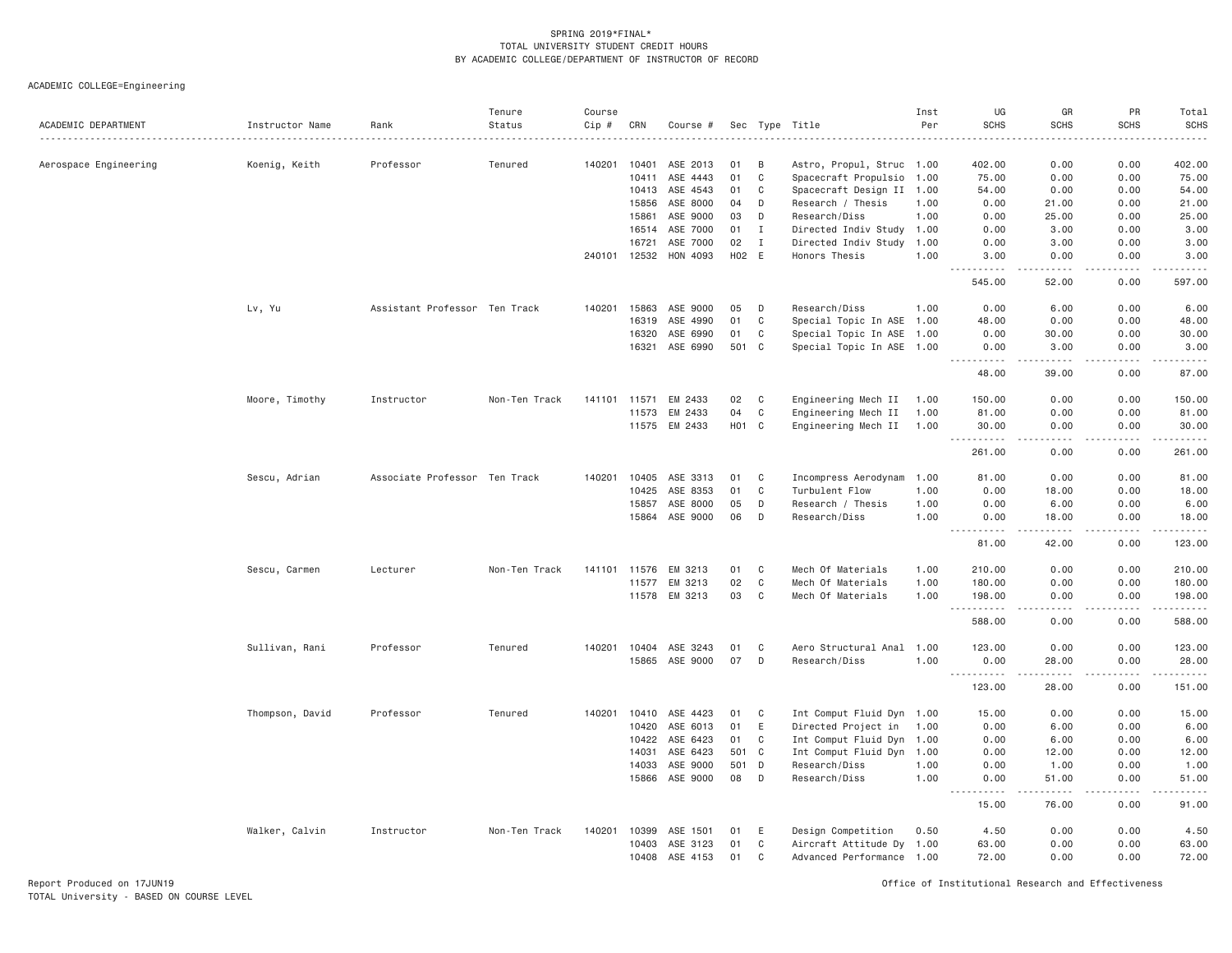|                                                             |                  |                                   | Tenure        | Course       |       |                       |        |              |                           | Inst | UG                                                                                                                                                                 | GR                    | PR                 | Total       |
|-------------------------------------------------------------|------------------|-----------------------------------|---------------|--------------|-------|-----------------------|--------|--------------|---------------------------|------|--------------------------------------------------------------------------------------------------------------------------------------------------------------------|-----------------------|--------------------|-------------|
| ACADEMIC DEPARTMENT                                         | Instructor Name  | Rank                              | Status        | Cip #        | CRN   | Course #              |        |              | Sec Type Title            | Per  | <b>SCHS</b>                                                                                                                                                        | <b>SCHS</b>           | <b>SCHS</b>        | <b>SCHS</b> |
|                                                             |                  |                                   |               |              |       |                       |        |              |                           |      |                                                                                                                                                                    |                       |                    |             |
| Aerospace Engineering                                       | Walker, Calvin   | Instructor                        | Non-Ten Track | 140201       | 10412 | ASE 4523              | 01     | B            | Aircraft Design II        | 1.00 | 90.00                                                                                                                                                              | 0.00                  | 0.00               | 90.00       |
|                                                             |                  |                                   |               |              | 10421 | ASE 6153              | 01     | C            | Advanced Performance 1.00 |      | 0.00                                                                                                                                                               | 33.00                 | 0.00               | 33.00       |
|                                                             |                  |                                   |               |              | 14881 | ASE 6153              | 501 C  |              | Advanced Performance 1.00 |      | 0.00                                                                                                                                                               | 9.00                  | 0.00               | 9.00        |
|                                                             |                  |                                   |               |              | 16467 | ASE 4000              | $01$ I |              | Directed Indiv Study 1.00 |      | 3.00                                                                                                                                                               | 0.00                  | 0.00               | 3.00        |
|                                                             |                  |                                   |               |              | 16866 | ASE 7000              | 03     | $\mathbf{I}$ | Directed Indiv Study 1.00 |      | 0.00                                                                                                                                                               | 3.00                  | 0.00               | 3.00        |
|                                                             |                  |                                   |               |              | 16952 | ASE 4000              | 02     | $\mathbf{I}$ | Directed Indiv Study 1.00 |      | 3.00<br>.                                                                                                                                                          | 0.00<br>$\cdots$      | 0.00<br>. <b>.</b> | 3.00        |
|                                                             |                  |                                   |               |              |       |                       |        |              |                           |      | 235.50                                                                                                                                                             | 45.00                 | 0.00               | 280.50      |
|                                                             | Walters, Andrew  | Instructor                        | Non-Ten Track | 141101       | 11566 | EM 2413               | 03     | C            | Engineering Mech I        | 1.00 | 186.00                                                                                                                                                             | 0.00                  | 0.00               | 186.00      |
|                                                             |                  |                                   |               |              | 11567 | EM 2413               | 04     | C            | Engineering Mech I        | 1.00 | 183.00                                                                                                                                                             | 0.00                  | 0.00               | 183.00      |
|                                                             |                  |                                   |               |              | 11570 | EM 2433               | 01     | C            | Engineering Mech II       | 1.00 | 189.00<br>$\frac{1}{2}$<br>$- - - - - -$                                                                                                                           | 0.00<br>.             | 0.00<br>.          | 189.00<br>. |
|                                                             |                  |                                   |               |              |       |                       |        |              |                           |      | 558.00                                                                                                                                                             | 0.00                  | 0.00               | 558.00      |
|                                                             | Wang, Yeqing     | Assistant Professor Ten Track     |               | 140201       | 16648 | ASE 8000              | 07     | D            | Research / Thesis         | 1.00 | 0.00                                                                                                                                                               | 5.00                  | 0.00               | 5.00        |
|                                                             |                  |                                   |               | 141101       | 11587 | EM 4133               | 01     | C            | Composite Materials       | 1.00 | 36.00                                                                                                                                                              | 0.00                  | 0.00               | 36.00       |
|                                                             |                  |                                   |               |              | 11590 | EM 6133               | 01     | C            | Composite Materials       | 1.00 | 0.00                                                                                                                                                               | 18.00                 | 0.00               | 18.00       |
|                                                             |                  |                                   |               |              | 14911 | EM 6133               | 501 C  |              | Composite Materials       | 1.00 | 0.00<br>$\frac{1}{2} \left( \frac{1}{2} \right) \left( \frac{1}{2} \right) \left( \frac{1}{2} \right) \left( \frac{1}{2} \right)$                                  | 12.00                 | 0.00               | 12.00       |
|                                                             |                  |                                   |               |              |       |                       |        |              |                           |      | 36.00                                                                                                                                                              | 35.00                 | 0.00               | 71.00       |
|                                                             | Weed, Richard    | Research Assoc Prof Non-Ten Track |               |              |       | 140201 16707 ASE 8000 | 08     | D            | Research / Thesis         | 1.00 | 0.00                                                                                                                                                               | 9.00                  | 0.00               | 9.00        |
|                                                             |                  |                                   |               |              |       |                       |        |              |                           |      | -----------<br>0.00                                                                                                                                                | $\frac{1}{2}$<br>9.00 | .<br>0.00          | 9.00        |
|                                                             | Wolz, Robert     | Instructor                        | Non-Ten Track | 140201       |       | 10414 ASE 4721        | 01     | <b>L</b>     | Aero Engr Lab II          | 1.00 | 14.00                                                                                                                                                              | 0.00                  | 0.00               | 14.00       |
|                                                             |                  |                                   |               |              | 10415 | ASE 4721              | 02     | $\mathsf{L}$ | Aero Engr Lab II          | 1.00 | 12.00                                                                                                                                                              | 0.00                  | 0.00               | 12.00       |
|                                                             |                  |                                   |               |              | 10416 | ASE 4721              | 03     | L.           | Aero Engr Lab II          | 1.00 | 14.00                                                                                                                                                              | 0.00                  | 0.00               | 14.00       |
|                                                             |                  |                                   |               |              | 10417 | ASE 4721              | 04     | L.           | Aero Engr Lab II          | 1.00 | 13.00<br>$\frac{1}{2} \left( \frac{1}{2} \right) \left( \frac{1}{2} \right) \left( \frac{1}{2} \right) \left( \frac{1}{2} \right) \left( \frac{1}{2} \right)$<br>. | 0.00<br>.             | 0.00<br>.          | 13.00<br>.  |
|                                                             |                  |                                   |               |              |       |                       |        |              |                           |      | 53.00                                                                                                                                                              | 0.00                  | 0.00               | 53.00       |
|                                                             | Zangeneh, Sepehr | Grad Teach Assist                 | Non-Ten Track | 141101 11585 |       | EM 3313               | 05     | - C          | <b>Fluid Mechanics</b>    | 1.00 | 171.00                                                                                                                                                             | 0.00                  | 0.00               | 171.00      |
|                                                             |                  |                                   |               |              |       |                       |        |              |                           |      | . <b>.</b><br>171.00                                                                                                                                               | 0.00                  | 0.00               | 171.00      |
| ----------------------------------                          |                  |                                   |               |              |       |                       |        |              |                           |      | ==========                                                                                                                                                         | ==========            | ==========         |             |
| Aerospace Engineering<br>---------------------------------- |                  |                                   |               |              |       |                       |        |              |                           |      | 3782.50                                                                                                                                                            | 477.00                | 0.00               | 4259.50     |
|                                                             |                  |                                   |               |              |       |                       |        |              |                           |      |                                                                                                                                                                    |                       |                    |             |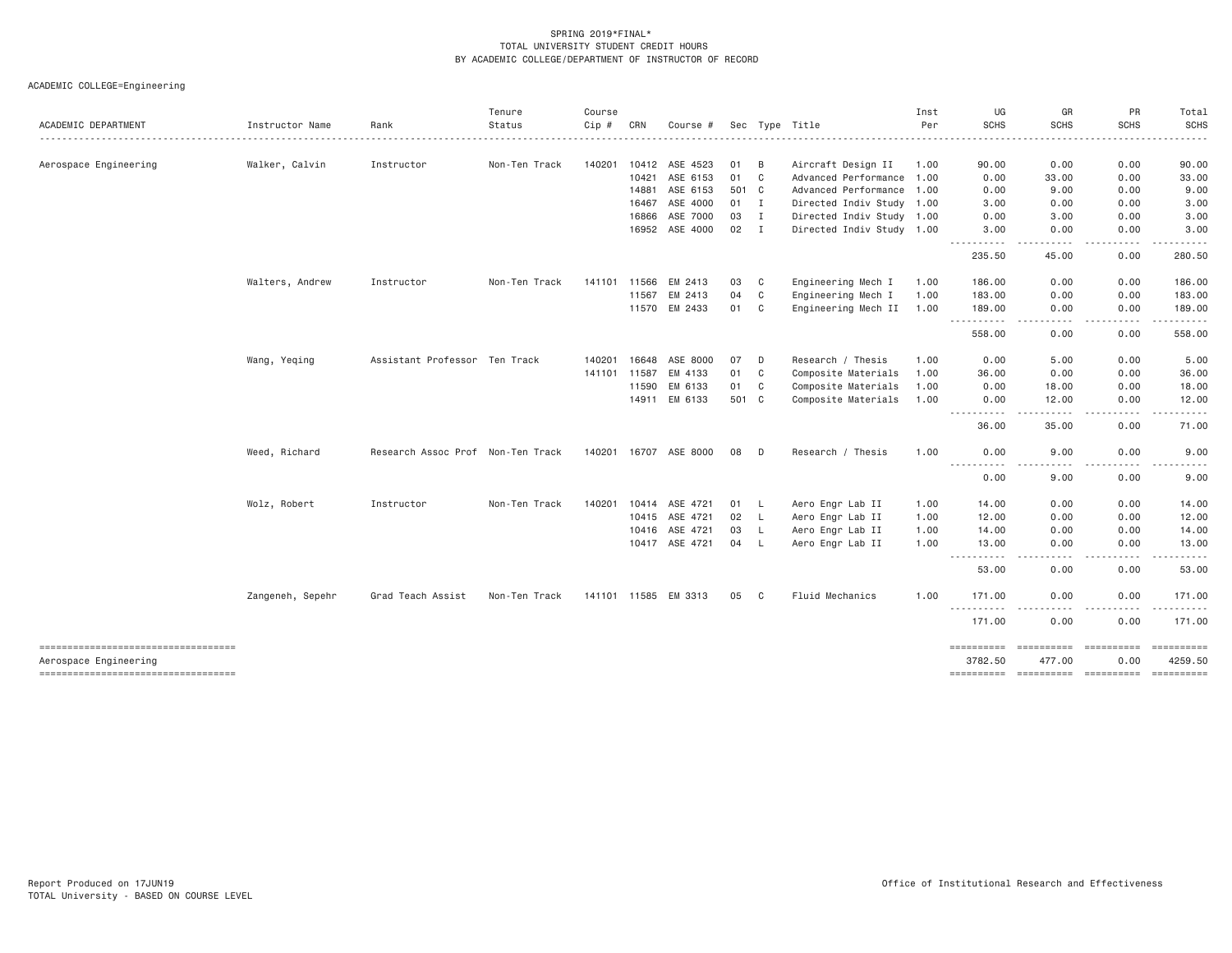| ACADEMIC DEPARTMENT                                        |                   |                                   | Tenure  | Course       |       |                       |      |              |                      | Inst | UG<br><b>SCHS</b>                            | GR<br><b>SCHS</b>                                                                                                                 | PR<br><b>SCHS</b>      | Total<br><b>SCHS</b>           |
|------------------------------------------------------------|-------------------|-----------------------------------|---------|--------------|-------|-----------------------|------|--------------|----------------------|------|----------------------------------------------|-----------------------------------------------------------------------------------------------------------------------------------|------------------------|--------------------------------|
|                                                            | Instructor Name   | Rank                              | Status  | Cip #        | CRN   | Course #              |      |              | Sec Type Title       | Per  |                                              |                                                                                                                                   | $- - - - - -$          | .                              |
| Ag & Bio Engineering                                       | Elder, Steven     | Professor                         | Tenured | 140301       | 10013 | ABE 1921              | 01 L |              | Intro to Engineer De | 1.00 | 76.00                                        | 0.00                                                                                                                              | 0.00                   | 76.00                          |
|                                                            |                   |                                   |         |              | 16255 | ABE 8000              | 02   | D            | Research / Thesis    | 1.00 | 0.00                                         | 10.00                                                                                                                             | 0.00                   | 10.00                          |
|                                                            |                   |                                   |         |              | 16267 | ABE 9000              | 03   | D            | Research / Diss      | 1.00 | 0.00                                         | 6.00                                                                                                                              | 0.00                   | 6.00                           |
|                                                            |                   |                                   |         |              | 16869 | ABE 4000              | 13   | I            | Directed Indiv Study | 1.00 | 3,00                                         | 0.00                                                                                                                              | 0.00                   | 3.00                           |
|                                                            |                   |                                   |         | 140501       | 10026 | ABE 3813              | 01   | C            | Bio Prop Of Mat      | 0.98 | 117.60                                       | 0.00                                                                                                                              | 0.00                   | 117.60                         |
|                                                            |                   |                                   |         |              | 10028 | ABE 3813              | 03   | C            | Bio Prop Of Mat      | 0.02 | 2.04                                         | 0.00                                                                                                                              | 0.00                   | 2.04                           |
|                                                            |                   |                                   |         |              |       |                       |      |              |                      |      | .<br>198.64                                  | 16.00                                                                                                                             | $\frac{1}{2}$<br>0.00  | .<br>214.64                    |
|                                                            | Healey, Allison   | Grad Research Assis Non-Ten Track |         | 140501 10031 |       | ABE 3813              | 06   | K            | Bio Prop Of Mat      | 1.00 | 0.00                                         | 0.00                                                                                                                              | 0.00                   | 0.00                           |
|                                                            |                   |                                   |         |              |       |                       |      |              |                      |      | ----------<br>0.00                           | 0.00                                                                                                                              | . <u>. .</u><br>0.00   | <u>.</u><br>0.00               |
|                                                            | Horstemeyer, Leah | Grad Research Assis Non-Ten Track |         |              |       | 140501 10030 ABE 3813 | 05   | K            | Bio Prop Of Mat      | 1.00 | 0.00<br>$\sim$ $\sim$ $\sim$ $\sim$<br>----- | 0.00                                                                                                                              | 0.00                   | 0.00<br>.                      |
|                                                            |                   |                                   |         |              |       |                       |      |              |                      |      | 0.00                                         | 0.00                                                                                                                              | 0.00                   | 0.00                           |
|                                                            | Parajuli, Prem    | Associate Professor Tenured       |         |              |       | 140301 16269 ABE 9000 | 05 D |              | Research / Diss      | 1.00 | 0.00<br><b></b>                              | 3,00<br>$\frac{1}{2} \left( \frac{1}{2} \right) \left( \frac{1}{2} \right) \left( \frac{1}{2} \right) \left( \frac{1}{2} \right)$ | 0.00<br>.              | 3.00<br>$- - -$<br>$- - - - -$ |
|                                                            |                   |                                   |         |              |       |                       |      |              |                      |      | 0.00                                         | 3.00                                                                                                                              | 0.00                   | 3.00                           |
|                                                            | Prabhu, Raj       | Assistant Professor Ten Track     |         | 140301       | 16259 | ABE 8000              | 06   | D            | Research / Thesis    | 1,00 | 0.00                                         | 9,00                                                                                                                              | 0.00                   | 9.00                           |
|                                                            |                   |                                   |         |              | 16271 | ABE 9000              | 07   | D            | Research / Diss      | 1.00 | 0.00                                         | 44.00                                                                                                                             | 0.00                   | 44.00                          |
|                                                            |                   |                                   |         | 140501       | 10024 | ABE 3303              | 01   | C            | Transport in Bio Eng | 1.00 | 96.00<br>$\sim$ $\sim$ $\sim$ $\sim$<br>.    | 0.00                                                                                                                              | 0.00<br>$- - -$        | 96.00<br>د د د د د             |
|                                                            |                   |                                   |         |              |       |                       |      |              |                      |      | 96.00                                        | 53.00                                                                                                                             | 0.00                   | 149.00                         |
|                                                            | To, Suminto       | Professor                         | Tenured | 140301       |       | 16112 ABE 9000        | 01   | D            | Research / Diss      | 1.00 | 0.00                                         | 7.00                                                                                                                              | 0.00                   | 7.00                           |
|                                                            |                   |                                   |         |              | 16279 | ABE 4000              | 01   | $\mathbf{I}$ | Directed Indiv Study | 1.00 | 3.00                                         | 0.00                                                                                                                              | 0.00                   | 3.00                           |
|                                                            |                   |                                   |         |              | 16360 | ABE 4000              | 02   | $\mathbf{I}$ | Directed Indiv Study | 1.00 | 3.00                                         | 0.00                                                                                                                              | 0.00                   | 3.00                           |
|                                                            |                   |                                   |         | 140501       | 10036 | ABE 4423              | 01   | C            | Bioinstrum II        | 0.95 | 196.65                                       | 0.00                                                                                                                              | 0.00                   | 196.65                         |
|                                                            |                   |                                   |         |              | 10037 | ABE 4423              | 02   | К            | Bioinstrum II        | 0.95 | 0.00                                         | 0.00                                                                                                                              | 0.00                   | 0.00                           |
|                                                            |                   |                                   |         |              | 10038 | ABE 4423              | 03   | K            | Bioinstrum II        | 0.95 | 0.00                                         | 0.00                                                                                                                              | 0.00                   | 0.00                           |
|                                                            |                   |                                   |         |              | 10047 | ABE 6423              | 01   | C            | Bioinstrum II        | 1.00 | 0.00                                         | 6.00                                                                                                                              | 0.00                   | 6.00                           |
|                                                            |                   |                                   |         |              | 10048 | ABE 6423              | 02   | К            | Bioinstrum II        | 1.00 | 0.00                                         | 0.00                                                                                                                              | 0.00                   | 0.00                           |
|                                                            |                   |                                   |         |              |       | 10049 ABE 6423        | 03   | K            | Bioinstrum II        | 1.00 | 0.00<br>.                                    | 0.00                                                                                                                              | 0.00<br>$\frac{1}{2}$  | 0.00<br>.                      |
|                                                            |                   |                                   |         |              |       |                       |      |              |                      |      | 202.65                                       | 13.00                                                                                                                             | 0.00                   | 215.65                         |
| ----------------------------------<br>Ag & Bio Engineering |                   |                                   |         |              |       |                       |      |              |                      |      | ==========<br>497.29                         | <b>ESSESSESSE</b><br>85.00                                                                                                        | $=$ ==========<br>0.00 | 582.29                         |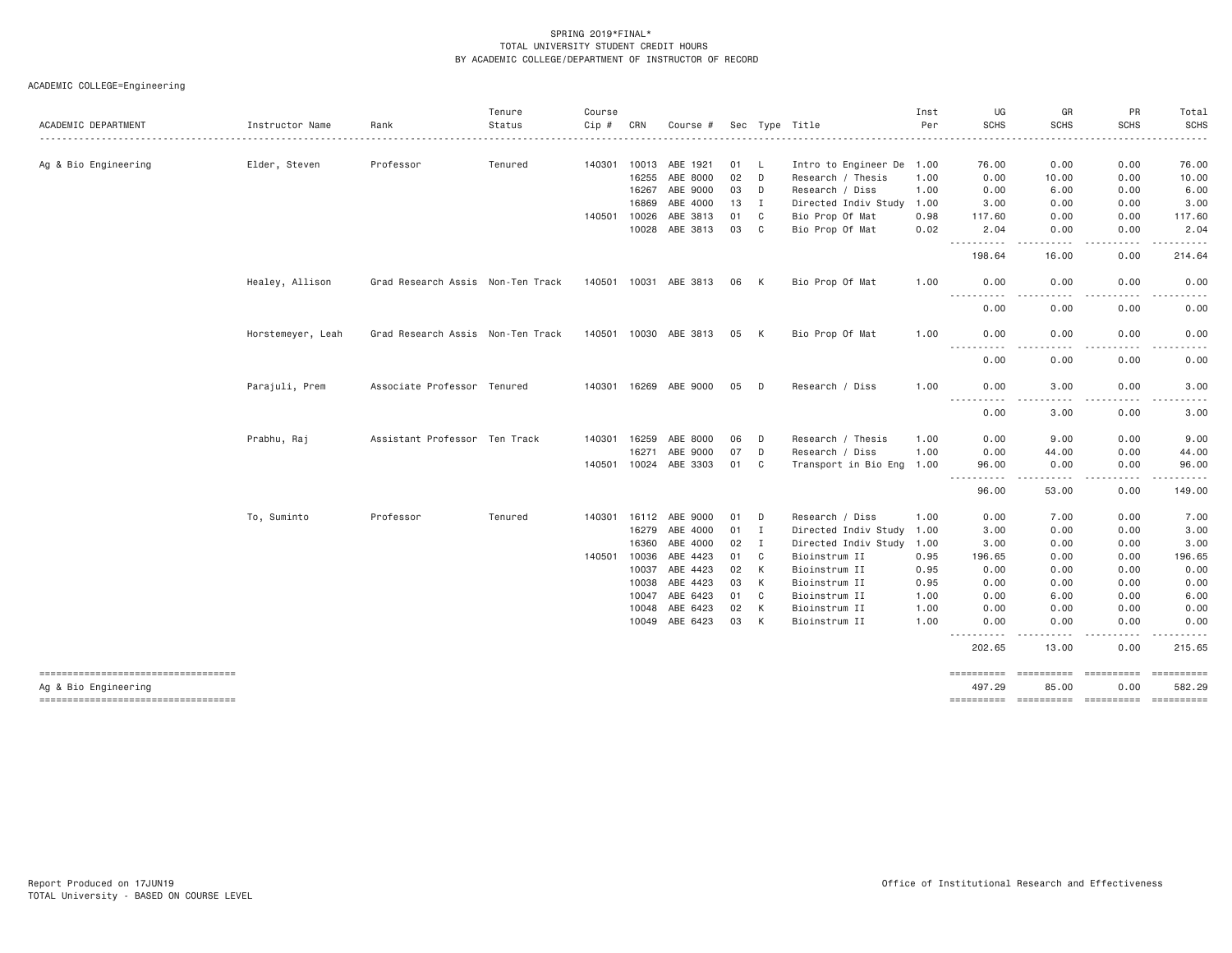ACADEMIC COLLEGE=Engineering

| ACADEMIC DEPARTMENT               | Instructor Name  | Rank                              | Tenure<br>Status | Course<br>Cip # | CRN   | Course #             |                   |                | Sec Type Title            | Inst<br>Per | UG<br><b>SCHS</b> | GR<br><b>SCHS</b>            | PR<br><b>SCHS</b> | Total<br><b>SCHS</b> |
|-----------------------------------|------------------|-----------------------------------|------------------|-----------------|-------|----------------------|-------------------|----------------|---------------------------|-------------|-------------------|------------------------------|-------------------|----------------------|
|                                   |                  |                                   |                  |                 |       |                      |                   |                |                           |             |                   |                              |                   |                      |
| Civil & Environmental Engineering | Aleithawe, Imad  | Non-Employee                      | Not Applicable   | 140801          | 14605 | CE 4743              | 01                | C              | Analysis Mitigat. Of 1.00 |             | 108.00            | 0.00                         | 0.00              | 108.00               |
|                                   |                  |                                   |                  |                 | 14606 | CE 6743              | 01                | $\mathbf C$    | Analysis Mitigat. Of 1.00 |             | 0.00              | 6.00                         | 0.00              | 6.00                 |
|                                   |                  |                                   |                  |                 |       | 14888 CE 6743        | 501 C             |                | Analysis Mitigat. Of 1.00 |             | 0.00<br><u>.</u>  | 12.00<br>$- - - - -$         | 0.00<br>.         | 12.00<br>.           |
|                                   |                  |                                   |                  |                 |       |                      |                   |                |                           |             | 108.00            | 18.00                        | 0.00              | 126.00               |
|                                   | Arthur, James    | Grad Research Assis Non-Ten Track |                  | 140801          | 10708 | CE 3311              | 01                | L              | Construction Matls L 0.90 |             | 27.90             | 0.00                         | 0.00              | 27.90                |
|                                   |                  |                                   |                  |                 | 10709 | CE 3311              | 02                | L              | Construction Matls L 0.90 |             | 27.90             | 0.00                         | 0.00              | 27.90                |
|                                   |                  |                                   |                  |                 |       | 10710 CE 3311        | 03                | $\mathsf{L}$   | Construction Matls L 0.90 |             | 25.20             | 0.00                         | 0.00              | 25.20                |
|                                   |                  |                                   |                  |                 |       |                      |                   |                |                           |             | .<br>81.00        | .<br>0.00                    | .<br>0.00         | .<br>81.00           |
|                                   | Ermagun, Alireza | Assistant Professor Ten Track     |                  | 140801          | 10707 | CE 3113              | 01                | C              | Transportation Engr 1.00  |             | 186.00            | 0.00                         | 0.00              | 186.00               |
|                                   |                  |                                   |                  |                 |       | 14596 CE 3113        | H <sub>01</sub> C |                | Transportation Engr- 1.00 |             | 3.00              | 0.00                         | 0.00              | 3.00                 |
|                                   |                  |                                   |                  |                 |       |                      |                   |                |                           |             | .<br>189.00       | $\sim$ $\sim$ $\sim$<br>0.00 | .<br>0.00         | .<br>189,00          |
|                                   | Freyne, Seamus   | Associate Professor Tenured       |                  | 140101          | 12207 | GE 1501              | 01                | E              | Engineering Design C 1.00 |             | 15.00             | 0.00                         | 0.00              | 15.00                |
|                                   |                  |                                   |                  |                 | 15942 | GE 1501              | 04                | E              | Engineering Design C 1.00 |             | 16.00             | 0.00                         | 0.00              | 16.00                |
|                                   |                  |                                   |                  | 140801          | 10724 | CE 4973              | 01                | C              | Concrete Structures       | 1.00        | 174.00            | 0.00                         | 0.00              | 174.00               |
|                                   |                  |                                   |                  |                 | 10731 | CE 6973              | 01                | C              | Concrete Structures       | 1.00        | 0.00              | 3.00                         | 0.00              | 3.00                 |
|                                   |                  |                                   |                  |                 | 14065 | CE 8000              | 501               | D              | Research / Thesis         | 1.00        | 0.00              | 9.00                         | 0.00              | 9.00                 |
|                                   |                  |                                   |                  |                 | 14082 | CE 9000              | 501               | D              | Research / Diss           | 1,00        | 0.00              | 2.00                         | 0.00              | 2.00                 |
|                                   |                  |                                   |                  |                 | 14613 | CE 8503              | 01                | C              | Data Analysis for CE 1.00 |             | 0.00              | 21.00                        | 0.00              | 21.00                |
|                                   |                  |                                   |                  |                 | 14891 | CE 6973              | 501               | C              | Concrete Structures       | 1.00        | 0.00              | 15.00                        | 0.00              | 15.00                |
|                                   |                  |                                   |                  |                 | 14896 | CE 8503              | 501 C             |                | Data Analysis for CE 1.00 |             | 0.00              | 48.00                        | 0.00              | 48.00                |
|                                   |                  |                                   |                  |                 |       |                      |                   |                |                           |             | 205.00            | 98.00                        | 0.00              | .<br>303.00          |
|                                   | Gude, Veera      | Associate Professor Ten Track     |                  | 140801          | 10722 | CE 4863              | 01                | C              | Water & Waste Engr.       | 1.00        | 120.00            | 0.00                         | 0.00              | 120.00               |
|                                   |                  |                                   |                  |                 | 14083 | CE 9000              | 502 D             |                | Research / Diss           | 1.00        | 0.00              | 1.00                         | 0.00              | 1.00                 |
|                                   |                  |                                   |                  |                 | 15230 | CE 8000              | 03                | D              | Research / Thesis         | 1.00        | 0.00              | 3.00                         | 0.00              | 3.00                 |
|                                   |                  |                                   |                  |                 | 15243 | CE 9000              | 03                | D              | Research / Diss           | 1.00        | 0.00              | 9.00                         | 0.00              | 9.00                 |
|                                   |                  |                                   |                  |                 | 16001 | CE 4000              | 01                | I              | Directed Indiv Study 1.00 |             | 3.00              | 0.00                         | 0.00              | 3.00                 |
|                                   |                  |                                   |                  |                 | 16002 | CE 4000              | 02                | $\mathbf{I}$   | Directed Indiv Study 1.00 |             | 3.00              | 0.00                         | 0.00              | 3.00                 |
|                                   |                  |                                   |                  |                 | 16003 | CE 4000              | 03                | $\mathbf{I}$   | Directed Indiv Study 1.00 |             | 3.00              | 0.00                         | 0.00              | 3.00                 |
|                                   |                  |                                   |                  |                 |       | 16004 CE 4000        | 04                | $\mathbf I$    | Directed Indiv Study 1.00 |             | 3,00<br>د د د د   | 0.00                         | 0.00              | 3.00<br>والمناصبات   |
|                                   |                  |                                   |                  |                 |       |                      |                   |                |                           |             | 132.00            | 13.00                        | 0.00              | 145.00               |
|                                   | Gullett, Philip  | Associate Professor Tenured       |                  | 140801          |       | 10735 CE 8603        | 01 C              |                | Mat Struct Analysis       | 1.00        | 0.00              | 3.00                         | 0.00              | 3.00                 |
|                                   |                  |                                   |                  |                 | 14067 | CE 8000              | 503 D             |                | Research / Thesis         | 1.00        | 0.00              | 1.00                         | 0.00              | 1.00                 |
|                                   |                  |                                   |                  |                 | 14078 | CE 8603              | 501               | $\mathbf{C}$   | Mat Struct Analysis       | 1.00        | 0.00              | 12.00                        | 0.00              | 12.00                |
|                                   |                  |                                   |                  |                 | 14084 | CE 9000              | 503 D             |                | Research / Diss           | 1,00        | 0.00              | 4.00                         | 0.00              | 4.00                 |
|                                   |                  |                                   |                  |                 |       | 140803 14597 CE 3603 | 01                | C <sub>1</sub> | Structural Mech           | 1,00        | 135.00            | 0.00                         | 0.00              | 135.00               |
|                                   |                  |                                   |                  |                 |       |                      |                   |                |                           |             | .<br>135.00       | -----<br>20.00               | .<br>0.00         | .<br>155.00          |
|                                   | Howard, Isaac    | Professor                         | Tenured          | 140801          |       | 10708 CE 3311        | 01                | $\mathsf{L}$   | Construction Matls L 0.10 |             | 3.10              | 0.00                         | 0.00              | 3.10                 |
|                                   |                  |                                   |                  |                 | 10709 | CE 3311              | 02                | $\mathsf{L}$   | Construction Matls L      | 0.10        | 3.10              | 0.00                         | 0.00              | 3.10                 |
|                                   |                  |                                   |                  |                 | 10710 | CE 3311              | 03                | $\mathsf{L}$   | Construction Matls L 0.10 |             | 2.80              | 0.00                         | 0.00              | 2.80                 |
|                                   |                  |                                   |                  |                 | 10711 | CE 3313              | 01                | C              | Construction Materia 1.00 |             | 285.00            | 0.00                         | 0.00              | 285.00               |
|                                   |                  |                                   |                  |                 | 14068 | CE 8000              | 504               | D              | Research / Thesis         | 1.00        | 0.00              | 1.00                         | 0.00              | 1.00                 |
|                                   |                  |                                   |                  |                 | 14085 | CE 9000              | 504               | D              | Research / Diss           | 1.00        | 0.00              | 4.00                         | 0.00              | 4.00                 |

Report Produced on 17JUN19 Office of Institutional Research and Effectiveness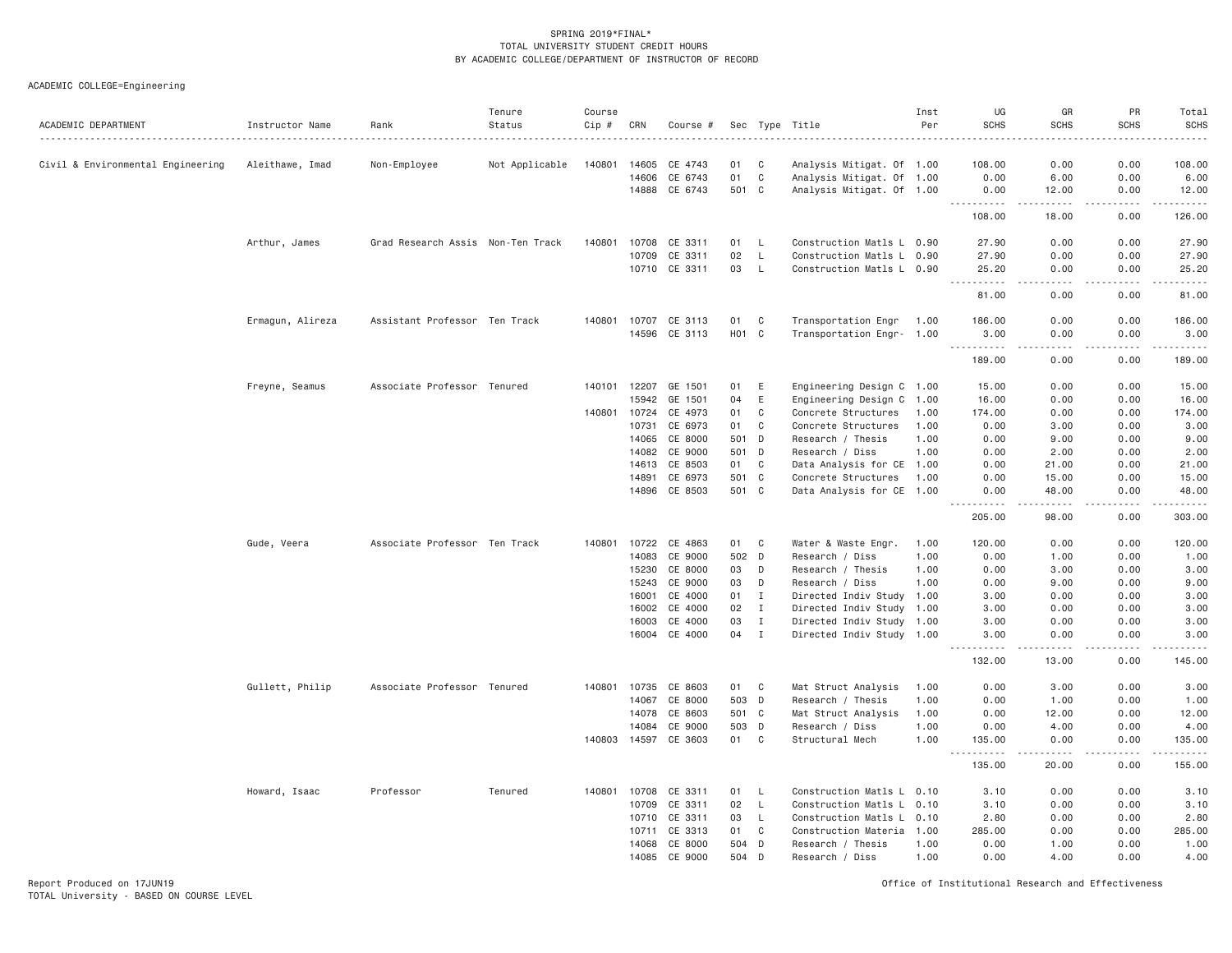ACADEMIC COLLEGE=Engineering

| ACADEMIC DEPARTMENT               | Instructor Name                  | Rank                              | Tenure<br>Status | Course<br>Cip # | CRN   | Course #             |     |              | Sec Type Title            | Inst<br>Per | UG<br><b>SCHS</b>       | GR<br><b>SCHS</b>                                                                                                                                             | PR<br><b>SCHS</b>  | Total<br><b>SCHS</b>                                                                                                                |
|-----------------------------------|----------------------------------|-----------------------------------|------------------|-----------------|-------|----------------------|-----|--------------|---------------------------|-------------|-------------------------|---------------------------------------------------------------------------------------------------------------------------------------------------------------|--------------------|-------------------------------------------------------------------------------------------------------------------------------------|
|                                   |                                  |                                   |                  |                 |       |                      |     |              |                           |             |                         |                                                                                                                                                               |                    |                                                                                                                                     |
| Civil & Environmental Engineering | Howard, Isaac                    | Professor                         | Tenured          | 140801          | 15232 | CE 8000              | 05  | D            | Research / Thesis         | 1.00        | 0.00                    | 5.00                                                                                                                                                          | 0.00               | 5.00                                                                                                                                |
|                                   |                                  |                                   |                  |                 | 15245 | CE 9000              | 05  | $\mathsf D$  | Research / Diss           | 1.00        | 0.00                    | 16.00                                                                                                                                                         | 0.00               | 16.00                                                                                                                               |
|                                   |                                  |                                   |                  |                 | 15663 | CE 7000              | 01  | $\mathbf{I}$ | Directed Indiv Study 1.00 |             | 0.00                    | 6.00                                                                                                                                                          | 0.00               | 6.00                                                                                                                                |
|                                   |                                  |                                   |                  | 140803 14611    |       | CE 8333              | 01  | $\mathsf{C}$ | Pavement Rehabillita 1.00 |             | 0.00                    | 15.00                                                                                                                                                         | 0.00               | 15.00                                                                                                                               |
|                                   |                                  |                                   |                  |                 | 14894 | CE 8333              |     | 501 C        | Pavement Rehabillita 1.00 |             | 0.00                    | 15.00                                                                                                                                                         | 0.00               | 15.00                                                                                                                               |
|                                   |                                  |                                   |                  |                 |       |                      |     |              |                           |             | .<br>294.00             | .<br>62.00                                                                                                                                                    | 0.00               | .<br>356.00                                                                                                                         |
|                                   | King, Herbert                    | Instructor                        | Non-Ten Track    | 143801          |       | 10702 CE 2213        | 01  | C            | Surveying                 | 1.00        | 255.00                  | 0.00                                                                                                                                                          | 0.00               | 255.00                                                                                                                              |
|                                   |                                  |                                   |                  |                 |       | 10703 CE 2213        | 02  | К            | Surveying                 | 1.00        | 0.00                    | 0.00                                                                                                                                                          | 0.00               | 0.00                                                                                                                                |
|                                   |                                  |                                   |                  |                 | 10704 | CE 2213              | 03  | К            | Surveying                 | 1.00        | 0.00                    | 0.00                                                                                                                                                          | 0.00               | 0.00                                                                                                                                |
|                                   |                                  |                                   |                  |                 | 10705 | CE 2213              | 04  | К            | Surveying                 | 1.00        | 0.00                    | 0.00                                                                                                                                                          | 0.00               | 0.00                                                                                                                                |
|                                   |                                  |                                   |                  |                 |       | 151102 10717 CE 4243 | 01  | C            | Land Surveys              | 1.00        | 45.00                   | 0.00                                                                                                                                                          | 0.00               | 45.00                                                                                                                               |
|                                   |                                  |                                   |                  |                 |       |                      |     |              |                           |             | 300.00                  | 0.00                                                                                                                                                          | 0.00               | 300.00                                                                                                                              |
|                                   | Li, Pengfei                      | Assistant Professor Ten Track     |                  | 140801 15233    |       | CE 8000              | 06  | D            | Research / Thesis         | 1.00        | 0.00                    | 6.00                                                                                                                                                          | 0.00               | 6.00                                                                                                                                |
|                                   |                                  |                                   |                  |                 | 15246 | CE 9000              | 06  | D            | Research / Diss           | 1.00        | 0.00                    | 3.00                                                                                                                                                          | 0.00               | 3.00                                                                                                                                |
|                                   |                                  |                                   |                  |                 | 15326 | CE 4990              | 01  | C            | Special Topic In CE       | 1.00        | 3.00                    | 0.00                                                                                                                                                          | 0.00               | 3.00                                                                                                                                |
|                                   |                                  |                                   |                  | 140899 15325    |       | CE 6990              | 01  | C            | Special Topic In CE       | 1.00        | 0.00                    | 9.00                                                                                                                                                          | 0.00               | 9.00                                                                                                                                |
|                                   |                                  |                                   |                  |                 |       |                      |     |              |                           |             | .<br>$- - -$<br>3.00    | .<br>18.00                                                                                                                                                    | $   -$<br>0.00     | $- - - - -$<br>21.00                                                                                                                |
|                                   | Magbanua, Benjamin               | Associate Professor Tenured       |                  |                 |       | 140801 10706 CE 2803 | 01  | C            | Environ Engr Issues       | 1.00        | 135.00                  | 0.00                                                                                                                                                          | 0.00               | 135.00                                                                                                                              |
|                                   |                                  |                                   |                  |                 | 14608 | CE 4893              | 01  | C            | Haz Waste Mgt             | 1.00        | 54.00                   | 0.00                                                                                                                                                          | 0.00               | 54.00                                                                                                                               |
|                                   |                                  |                                   |                  |                 |       |                      |     |              |                           |             | .<br>$\cdots$<br>189.00 | .<br>0.00                                                                                                                                                     | -----<br>0.00      | $\begin{array}{cccccccccccccc} \bullet & \bullet & \bullet & \bullet & \bullet & \bullet & \bullet & \bullet \end{array}$<br>189.00 |
|                                   |                                  |                                   |                  |                 |       |                      |     |              |                           |             |                         |                                                                                                                                                               |                    |                                                                                                                                     |
|                                   | Martin, James L.                 | Professor                         | Tenured          | 140801          | 10716 | CE 3503              | 01  | C            | Water Resource Engr. 1.00 |             | 300.00                  | 0.00                                                                                                                                                          | 0.00               | 300.00                                                                                                                              |
|                                   |                                  |                                   |                  |                 | 14088 | CE 9000              |     | 507 D        | Research / Diss           | 1.00        | 0.00                    | 2.00                                                                                                                                                          | 0.00               | 2.00                                                                                                                                |
|                                   |                                  |                                   |                  | 140805 14615    |       | CE 8933              | 01  | C            | Water Quality Modeli 1.00 |             | 0.00                    | 18.00                                                                                                                                                         | 0.00               | 18.00                                                                                                                               |
|                                   |                                  |                                   |                  |                 | 14897 | CE 8933              |     | 501 C        | Water Quality Modeli 1.00 |             | 0.00<br><u>.</u>        | 12.00<br>المتمامين                                                                                                                                            | 0.00<br>.          | 12.00<br><u>.</u>                                                                                                                   |
|                                   |                                  |                                   |                  |                 |       |                      |     |              |                           |             | 300.00                  | 32.00                                                                                                                                                         | 0.00               | 332.00                                                                                                                              |
|                                   | Ortega Achury, Sandr Non-Faculty |                                   | Not Applicable   | 140802          | 10712 | CE 3501              | 01  | L.           | Water Res. Engr Lab       | 1.00        | 27.00                   | 0.00                                                                                                                                                          | 0.00               | 27.00                                                                                                                               |
|                                   |                                  |                                   |                  |                 | 10713 | CE 3501              | 02  | $\mathsf{L}$ | Water Res. Engr Lab       | 1,00        | 24,00                   | 0.00                                                                                                                                                          | 0.00               | 24.00                                                                                                                               |
|                                   |                                  |                                   |                  |                 |       | 10714 CE 3501        | 03  | L.           | Water Res. Engr Lab       | 1.00        | 25.00                   | 0.00                                                                                                                                                          | 0.00               | 25.00                                                                                                                               |
|                                   |                                  |                                   |                  |                 |       | 10715 CE 3501        | 04  | $\mathsf{L}$ | Water Res. Engr Lab       | 1.00        | 25.00                   | 0.00                                                                                                                                                          | 0.00               | 25.00                                                                                                                               |
|                                   |                                  |                                   |                  |                 |       |                      |     |              |                           |             | .<br>101.00             | .<br>0.00                                                                                                                                                     | . <b>.</b><br>0.00 | .<br>101.00                                                                                                                         |
|                                   | Peters, John                     | Research Assoc Prof Non-Ten Track |                  | 140801          | 14612 | CE 8473              | 01  | C            | Theoretical Soil Mec 1.00 |             | 0.00                    | 3.00                                                                                                                                                          | 0.00               | 3.00                                                                                                                                |
|                                   |                                  |                                   |                  |                 |       | 14895 CE 8473        |     | 501 C        | Theoretical Soil Mec 1.00 |             | 0.00<br>.               | 21,00<br>$\frac{1}{2} \left( \frac{1}{2} \right) \left( \frac{1}{2} \right) \left( \frac{1}{2} \right) \left( \frac{1}{2} \right) \left( \frac{1}{2} \right)$ | 0.00<br>.          | 21,00<br>.                                                                                                                          |
|                                   |                                  |                                   |                  |                 |       |                      |     |              |                           |             | 0.00                    | 24.00                                                                                                                                                         | 0.00               | 24.00                                                                                                                               |
|                                   | Ramirez Avila, John              | Assistant Professor Ten Track     |                  | 140801          | 14072 | CE 8000              |     | 508 D        | Research / Thesis         | 1.00        | 0.00                    | 12.00                                                                                                                                                         | 0.00               | 12.00                                                                                                                               |
|                                   |                                  |                                   |                  |                 | 14089 | CE 9000              |     | 508 D        | Research / Diss           | 1.00        | 0.00                    | 4.00                                                                                                                                                          | 0.00               | 4.00                                                                                                                                |
|                                   |                                  |                                   |                  |                 | 15236 | CE 8000              | 09  | D            | Research / Thesis         | 1.00        | 0.00                    | 1.00                                                                                                                                                          | 0.00               | 1.00                                                                                                                                |
|                                   |                                  |                                   |                  |                 | 15249 | CE 9000              | 09  | D            | Research / Diss           | 1.00        | 0.00                    | 3.00                                                                                                                                                          | 0.00               | 3.00                                                                                                                                |
|                                   |                                  |                                   |                  |                 | 16643 | CE 7000              | 02  | $\mathbf{I}$ | Directed Indiv Study      | 1.00        | 0.00                    | 3.00                                                                                                                                                          | 0.00               | 3.00                                                                                                                                |
|                                   |                                  |                                   |                  |                 | 16752 | CE 7000              | 503 | I            | Directed Indiv Study 1.00 |             | 0.00                    | 3.00                                                                                                                                                          | 0.00               | 3.00                                                                                                                                |
|                                   |                                  |                                   |                  | 140805 10719    |       | CE 4513              | 01  | C            | Engr. Hydrology           | 1.00        | 27.00                   | 0.00                                                                                                                                                          | 0.00               | 27.00                                                                                                                               |

Report Produced on 17JUN19 Office of Institutional Research and Effectiveness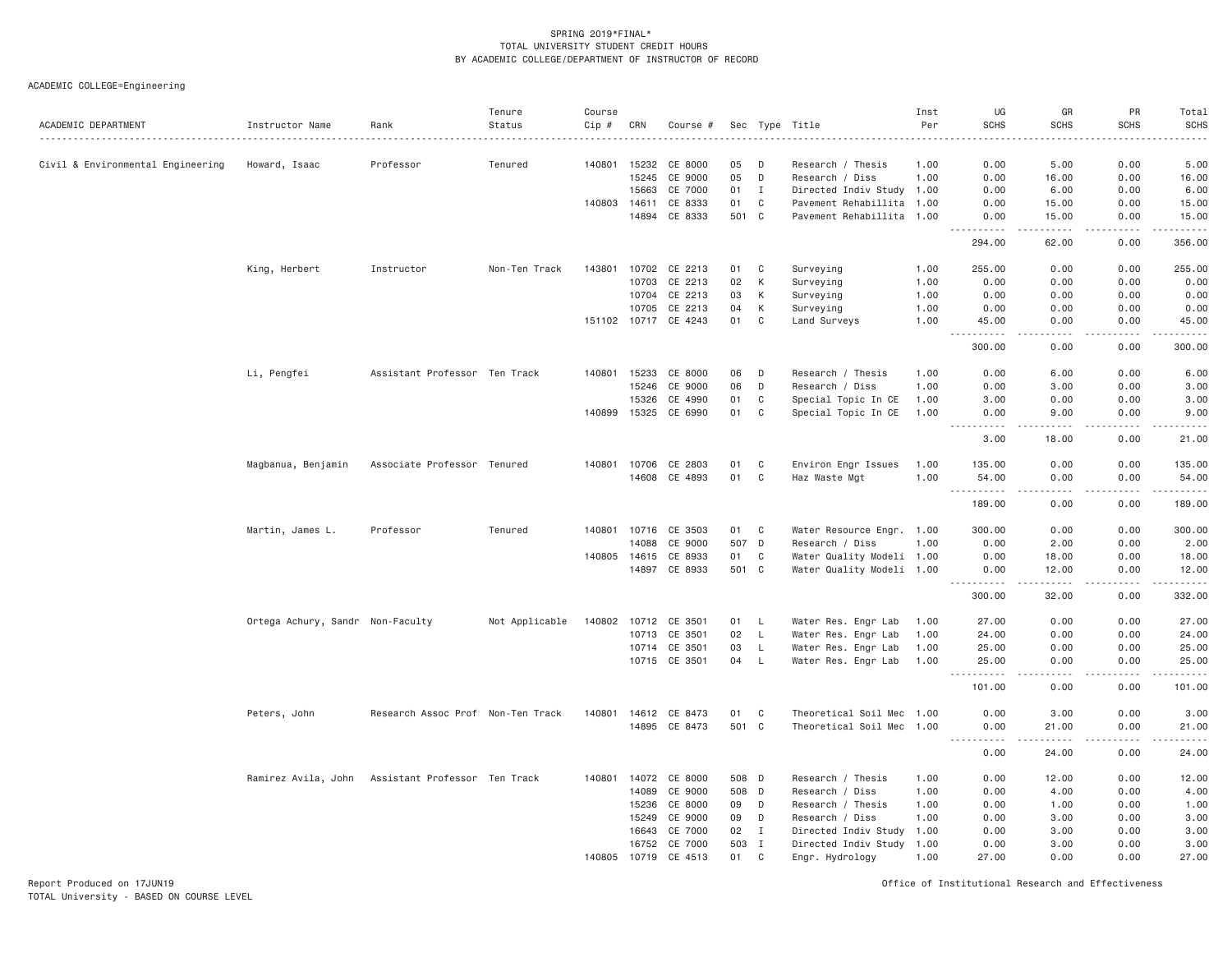| ACADEMIC DEPARTMENT                                                      | Instructor Name                   | Rank                          | Tenure<br>Status | Course<br>Cip # | CRN   | Course #      |       |              | Sec Type Title            | Inst<br>Per | UG<br><b>SCHS</b>                                                                                                                                                                                                                                                                         | GR<br><b>SCHS</b>                                                                                                                                             | PR<br><b>SCHS</b>                                                                                                                                            | Total<br>SCHS                                                                                                                                                                                                                                                                                                                                                                                                                                                                          |
|--------------------------------------------------------------------------|-----------------------------------|-------------------------------|------------------|-----------------|-------|---------------|-------|--------------|---------------------------|-------------|-------------------------------------------------------------------------------------------------------------------------------------------------------------------------------------------------------------------------------------------------------------------------------------------|---------------------------------------------------------------------------------------------------------------------------------------------------------------|--------------------------------------------------------------------------------------------------------------------------------------------------------------|----------------------------------------------------------------------------------------------------------------------------------------------------------------------------------------------------------------------------------------------------------------------------------------------------------------------------------------------------------------------------------------------------------------------------------------------------------------------------------------|
| Civil & Environmental Engineering                                        | Ramirez Avila, John               | Assistant Professor Ten Track |                  | 140805          | 10727 | CE 6513       | 01    | C            | Engr. Hydrology           | 1.00        | 0.00                                                                                                                                                                                                                                                                                      | 6.00                                                                                                                                                          | 0.00                                                                                                                                                         | 6.00                                                                                                                                                                                                                                                                                                                                                                                                                                                                                   |
|                                                                          |                                   |                               |                  |                 | 14614 | CE 8563       | 01    | $\mathsf{C}$ | Groundwater Res Eval 1.00 |             | 0.00                                                                                                                                                                                                                                                                                      | 9.00                                                                                                                                                          | 0.00                                                                                                                                                         | 9.00                                                                                                                                                                                                                                                                                                                                                                                                                                                                                   |
|                                                                          |                                   |                               |                  |                 |       | 15455 CE 8563 | 501 C |              | Groundwater Res Eval 1.00 |             | 0.00                                                                                                                                                                                                                                                                                      | 18.00                                                                                                                                                         | 0.00                                                                                                                                                         | 18.00                                                                                                                                                                                                                                                                                                                                                                                                                                                                                  |
|                                                                          |                                   |                               |                  |                 |       |               |       |              |                           |             | <u>.</u><br>27.00                                                                                                                                                                                                                                                                         | $\frac{1}{2} \left( \frac{1}{2} \right) \left( \frac{1}{2} \right) \left( \frac{1}{2} \right) \left( \frac{1}{2} \right) \left( \frac{1}{2} \right)$<br>59.00 | $\frac{1}{2} \left( \frac{1}{2} \right) \left( \frac{1}{2} \right) \left( \frac{1}{2} \right) \left( \frac{1}{2} \right) \left( \frac{1}{2} \right)$<br>0.00 | .<br>86.00                                                                                                                                                                                                                                                                                                                                                                                                                                                                             |
|                                                                          | Taylor, Oliver-Denzi Non-Employee |                               | Not Applicable   | 140801          |       | 10718 CE 4433 | 01    | C            | Foundations               | 1.00        | 135.00                                                                                                                                                                                                                                                                                    | 0.00                                                                                                                                                          | 0.00                                                                                                                                                         | 135.00                                                                                                                                                                                                                                                                                                                                                                                                                                                                                 |
|                                                                          |                                   |                               |                  |                 | 14886 | CE 6433       | 501   | $\mathbf{C}$ | Foundations               | 1.00        | 0.00                                                                                                                                                                                                                                                                                      | 9.00                                                                                                                                                          | 0.00                                                                                                                                                         | 9.00                                                                                                                                                                                                                                                                                                                                                                                                                                                                                   |
|                                                                          |                                   |                               |                  |                 | 16788 | CE 4433       | 02    | C            | Foundations               | 1.00        | 30.00<br>.                                                                                                                                                                                                                                                                                | 0.00<br>.                                                                                                                                                     | 0.00<br>$\sim$ $\sim$ $\sim$ $\sim$ $\sim$                                                                                                                   | 30.00<br>.                                                                                                                                                                                                                                                                                                                                                                                                                                                                             |
|                                                                          |                                   |                               |                  |                 |       |               |       |              |                           |             | 165.00                                                                                                                                                                                                                                                                                    | 9.00                                                                                                                                                          | 0.00                                                                                                                                                         | 174.00                                                                                                                                                                                                                                                                                                                                                                                                                                                                                 |
|                                                                          | Truax, Dennis                     | Professor                     | Tenured          | 140801          | 10723 | CE 4903       | 01    | C            | Civil Engr Comp           | 1.00        | 192.00                                                                                                                                                                                                                                                                                    | 0.00                                                                                                                                                          | 0.00                                                                                                                                                         | 192.00                                                                                                                                                                                                                                                                                                                                                                                                                                                                                 |
|                                                                          |                                   |                               |                  |                 | 17140 | CE 4000       | 08    | $\mathbf{I}$ | Directed Indiv Study 1.00 |             | 3.00<br><u>.</u>                                                                                                                                                                                                                                                                          | 0.00<br>.                                                                                                                                                     | 0.00<br>-----                                                                                                                                                | 3.00<br>.                                                                                                                                                                                                                                                                                                                                                                                                                                                                              |
|                                                                          |                                   |                               |                  |                 |       |               |       |              |                           |             | 195.00                                                                                                                                                                                                                                                                                    | 0.00                                                                                                                                                          | 0.00                                                                                                                                                         | 195.00                                                                                                                                                                                                                                                                                                                                                                                                                                                                                 |
|                                                                          | Vahedifard, Farshid               | Associate Professor Ten Track |                  | 140801          | 14091 | CE 9000       | 510 D |              | Research / Diss           | 1.00        | 0.00                                                                                                                                                                                                                                                                                      | 6.00                                                                                                                                                          | 0.00                                                                                                                                                         | 6.00                                                                                                                                                                                                                                                                                                                                                                                                                                                                                   |
|                                                                          |                                   |                               |                  |                 | 15250 | CE 9000       | 10    | D            | Research / Diss           | 1.00        | 0.00                                                                                                                                                                                                                                                                                      | 22.00                                                                                                                                                         | 0.00                                                                                                                                                         | 22.00                                                                                                                                                                                                                                                                                                                                                                                                                                                                                  |
|                                                                          |                                   |                               |                  |                 | 16750 | CE 7000       | 502 I |              | Directed Indiv Study 1.00 |             | 0.00                                                                                                                                                                                                                                                                                      | 6.00                                                                                                                                                          | 0.00                                                                                                                                                         | 6.00                                                                                                                                                                                                                                                                                                                                                                                                                                                                                   |
|                                                                          |                                   |                               |                  |                 | 17020 | CE 7000       | 03 I  |              | Directed Indiv Study 1.00 |             | 0.00<br>$\frac{1}{2} \left( \frac{1}{2} \right) \left( \frac{1}{2} \right) \left( \frac{1}{2} \right) \left( \frac{1}{2} \right) \left( \frac{1}{2} \right)$<br>$\frac{1}{2} \left( \frac{1}{2} \right) \left( \frac{1}{2} \right) \left( \frac{1}{2} \right) \left( \frac{1}{2} \right)$ | 3,00<br>$\frac{1}{2} \left( \frac{1}{2} \right) \left( \frac{1}{2} \right) \left( \frac{1}{2} \right) \left( \frac{1}{2} \right) \left( \frac{1}{2} \right)$  | 0.00<br>.                                                                                                                                                    | 3.00<br>.                                                                                                                                                                                                                                                                                                                                                                                                                                                                              |
|                                                                          |                                   |                               |                  |                 |       |               |       |              |                           |             | 0.00                                                                                                                                                                                                                                                                                      | 37.00                                                                                                                                                         | 0.00                                                                                                                                                         | 37.00                                                                                                                                                                                                                                                                                                                                                                                                                                                                                  |
|                                                                          | Wang, Jun                         | Assistant Professor Ten Track |                  | 140801          | 14603 | CE 4733       | 01    | C            | Const Eng Equipt & M 1.00 |             | 66.00                                                                                                                                                                                                                                                                                     | 0.00                                                                                                                                                          | 0.00                                                                                                                                                         | 66.00                                                                                                                                                                                                                                                                                                                                                                                                                                                                                  |
|                                                                          |                                   |                               |                  |                 | 15251 | CE 9000       | 11    | D            | Research / Diss           | 1.00        | 0.00                                                                                                                                                                                                                                                                                      | 3.00                                                                                                                                                          | 0.00                                                                                                                                                         | 3.00                                                                                                                                                                                                                                                                                                                                                                                                                                                                                   |
|                                                                          |                                   |                               |                  |                 | 16282 | CE 4000       | 06    | $\mathbf{I}$ | Directed Indiv Study 1.00 |             | 3,00                                                                                                                                                                                                                                                                                      | 0.00                                                                                                                                                          | 0.00                                                                                                                                                         | 3.00                                                                                                                                                                                                                                                                                                                                                                                                                                                                                   |
|                                                                          |                                   |                               |                  |                 | 16331 | CE 9000       | 513 D |              | Research / Diss           | 1.00        | 0.00                                                                                                                                                                                                                                                                                      | 3.00                                                                                                                                                          | 0.00                                                                                                                                                         | 3.00                                                                                                                                                                                                                                                                                                                                                                                                                                                                                   |
|                                                                          |                                   |                               |                  |                 | 17012 | CE 4000       | 07    | $\mathbf{I}$ | Directed Indiv Study 1.00 |             | 3.00                                                                                                                                                                                                                                                                                      | 0.00                                                                                                                                                          | 0.00                                                                                                                                                         | 3.00                                                                                                                                                                                                                                                                                                                                                                                                                                                                                   |
|                                                                          |                                   |                               |                  | 141001          | 14604 | CE 6733       | 01    | C            | Const Eng Equipt & M 1.00 |             | 0.00                                                                                                                                                                                                                                                                                      | 6,00                                                                                                                                                          | 0.00                                                                                                                                                         | 6.00                                                                                                                                                                                                                                                                                                                                                                                                                                                                                   |
|                                                                          |                                   |                               |                  |                 | 14887 | CE 6733       | 501 C |              | Const Eng Equipt & M 1.00 |             | 0.00<br>.                                                                                                                                                                                                                                                                                 | 18.00<br>$- - - - -$                                                                                                                                          | 0.00<br>.                                                                                                                                                    | 18.00<br>.                                                                                                                                                                                                                                                                                                                                                                                                                                                                             |
|                                                                          |                                   |                               |                  |                 |       |               |       |              |                           |             | 72.00                                                                                                                                                                                                                                                                                     | 30.00                                                                                                                                                         | 0.00                                                                                                                                                         | 102.00                                                                                                                                                                                                                                                                                                                                                                                                                                                                                 |
|                                                                          | Zhang, Lei                        | Non-Employee                  | Not Applicable   | 140801          | 14599 | CE 6143       | 01    | C            | Traffic Engineering       | 1.00        | 0.00                                                                                                                                                                                                                                                                                      | 6.00                                                                                                                                                          | 0.00                                                                                                                                                         | 6.00                                                                                                                                                                                                                                                                                                                                                                                                                                                                                   |
|                                                                          |                                   |                               |                  | 140804          | 14598 | CE 4143       | 01    | C            | Traffic Engineering       | 1.00        | 30.00<br>.                                                                                                                                                                                                                                                                                | 0.00<br>$- - - -$                                                                                                                                             | 0.00<br>.                                                                                                                                                    | 30.00<br>.                                                                                                                                                                                                                                                                                                                                                                                                                                                                             |
|                                                                          |                                   |                               |                  |                 |       |               |       |              |                           |             | 30.00                                                                                                                                                                                                                                                                                     | 6.00                                                                                                                                                          | 0.00                                                                                                                                                         | 36.00                                                                                                                                                                                                                                                                                                                                                                                                                                                                                  |
|                                                                          | Zhang, Li                         | Associate Professor Tenured   |                  | 140801          | 14092 | CE 9000       | 511 D |              | Research / Diss           | 1.00        | 0.00                                                                                                                                                                                                                                                                                      | 1.00                                                                                                                                                          | 0.00                                                                                                                                                         | 1.00                                                                                                                                                                                                                                                                                                                                                                                                                                                                                   |
|                                                                          |                                   |                               |                  |                 | 14893 | CE 8133       | 501 C |              | Traffic Flow Theory       | 1.00        | 0.00                                                                                                                                                                                                                                                                                      | 9.00                                                                                                                                                          | 0.00                                                                                                                                                         | 9.00                                                                                                                                                                                                                                                                                                                                                                                                                                                                                   |
|                                                                          |                                   |                               |                  |                 | 15252 | CE 9000       | 12    | D            | Research / Diss           | 1.00        | 0.00                                                                                                                                                                                                                                                                                      | 1.00                                                                                                                                                          | 0.00                                                                                                                                                         | 1.00                                                                                                                                                                                                                                                                                                                                                                                                                                                                                   |
|                                                                          |                                   |                               |                  |                 | 17126 | CE 7000       | 505 I |              | Directed Indiv Study 1.00 |             | 0.00                                                                                                                                                                                                                                                                                      | 3.00                                                                                                                                                          | 0.00                                                                                                                                                         | 3.00                                                                                                                                                                                                                                                                                                                                                                                                                                                                                   |
|                                                                          |                                   |                               |                  |                 |       |               |       |              |                           |             | 0.00                                                                                                                                                                                                                                                                                      | 14.00                                                                                                                                                         | 0.00                                                                                                                                                         | 14.00                                                                                                                                                                                                                                                                                                                                                                                                                                                                                  |
| -----------------------------------<br>Civil & Environmental Engineering |                                   |                               |                  |                 |       |               |       |              |                           |             | ==========<br>2526.00                                                                                                                                                                                                                                                                     | ==========<br>440.00                                                                                                                                          | 0.00                                                                                                                                                         | ==========<br>2966.00                                                                                                                                                                                                                                                                                                                                                                                                                                                                  |
| ----------------------------------                                       |                                   |                               |                  |                 |       |               |       |              |                           |             | ==========                                                                                                                                                                                                                                                                                | 122222222222                                                                                                                                                  | ==========                                                                                                                                                   | $\begin{array}{cccccccccc} \multicolumn{2}{c}{} & \multicolumn{2}{c}{} & \multicolumn{2}{c}{} & \multicolumn{2}{c}{} & \multicolumn{2}{c}{} & \multicolumn{2}{c}{} & \multicolumn{2}{c}{} & \multicolumn{2}{c}{} & \multicolumn{2}{c}{} & \multicolumn{2}{c}{} & \multicolumn{2}{c}{} & \multicolumn{2}{c}{} & \multicolumn{2}{c}{} & \multicolumn{2}{c}{} & \multicolumn{2}{c}{} & \multicolumn{2}{c}{} & \multicolumn{2}{c}{} & \multicolumn{2}{c}{} & \multicolumn{2}{c}{} & \mult$ |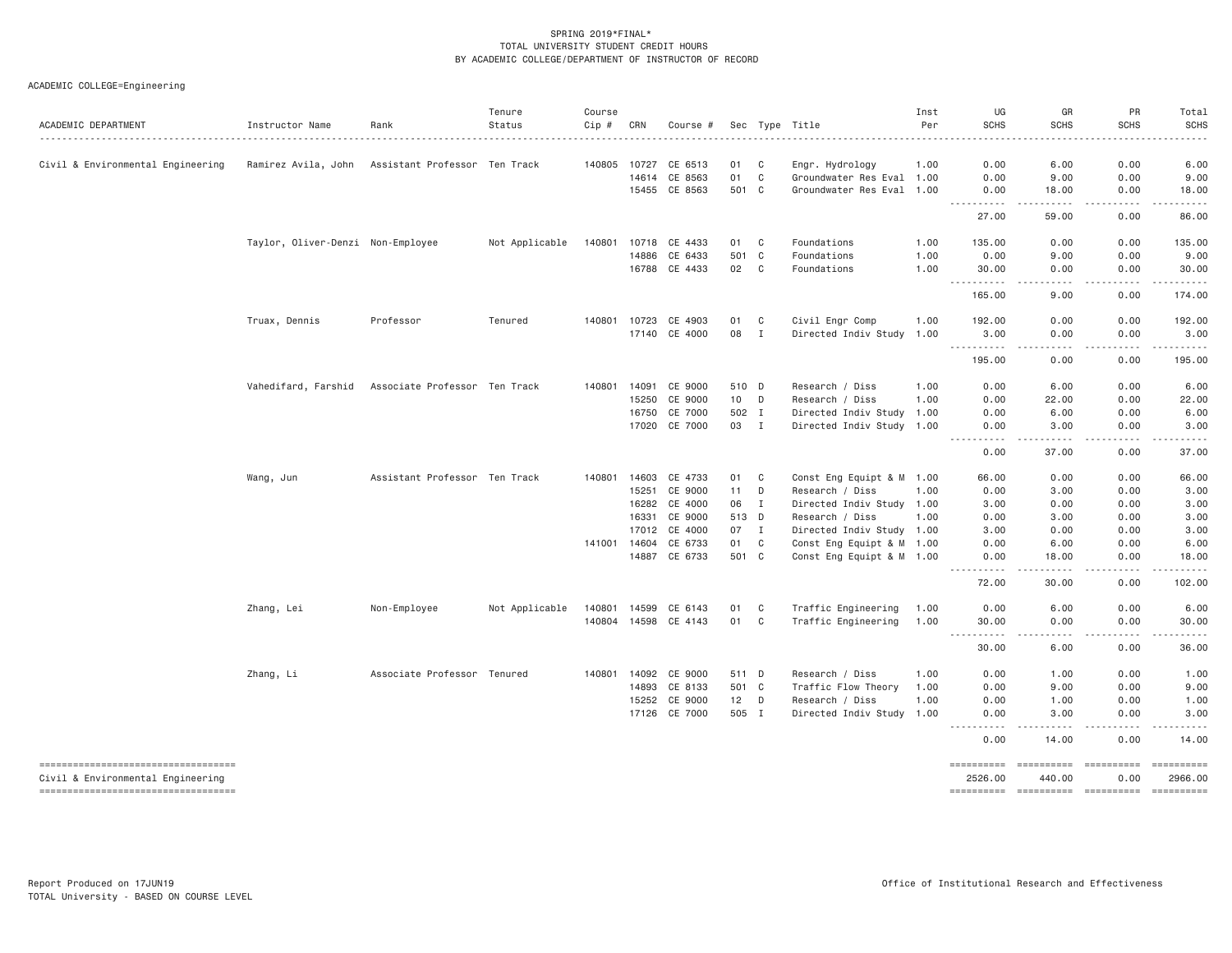ACADEMIC COLLEGE=Engineering

| ACADEMIC DEPARTMENT            | Instructor Name                        | Rank                                               | Tenure<br>Status | Course<br>$Cip$ # | CRN   | Course #              |       |              | Sec Type Title            | Inst<br>Per<br>. | UG<br><b>SCHS</b>                          | GR<br><b>SCHS</b>     | PR<br><b>SCHS</b> | Total<br>SCHS<br>.  |
|--------------------------------|----------------------------------------|----------------------------------------------------|------------------|-------------------|-------|-----------------------|-------|--------------|---------------------------|------------------|--------------------------------------------|-----------------------|-------------------|---------------------|
| Computer Science & Engineering |                                        | Archibald, Christoph Assistant Professor Ten Track |                  | 110101 15717      |       | CSE 8000              | 01    | D            | Research / Thesis         | 1.00             | 0.00                                       | 12.00                 | 0.00              | 12.00               |
|                                |                                        |                                                    |                  |                   | 15732 | CSE 9000              | 01    | D            | Research/Diss             | 1.00             | 0.00                                       | 33.00                 | 0.00              | 33.00               |
|                                |                                        |                                                    |                  |                   | 16702 | CSE 8000              | 501 D |              | Research / Thesis         | 1.00             | 0.00                                       | 3.00                  | 0.00              | 3.00                |
|                                |                                        |                                                    |                  |                   | 16791 | CSE 7000              | 04    | I            | Directed Indiv Study      | 1.00             | 0.00                                       | 3.00                  | 0.00              | 3.00                |
|                                |                                        |                                                    |                  | 110102            | 11181 | CSE 4643              | 01    | C            | AI Robotics               | 1.00             | 81.00                                      | 0.00                  | 0.00              | 81.00               |
|                                |                                        |                                                    |                  |                   | 11199 | CSE 6643              | 01    | C            | AI Robotics               | 1.00             | 0.00                                       | 33.00                 | 0.00              | 33.00               |
|                                |                                        |                                                    |                  | 140101 12208      |       | GE 1501               | 02    | E            | Engineering Design C 1.00 |                  | 1.00<br>$- - - - -$                        | 0.00<br>$- - - - -$   | 0.00<br>.         | 1.00<br>.           |
|                                |                                        |                                                    |                  |                   |       |                       |       |              |                           |                  | 82.00                                      | 84.00                 | 0.00              | 166.00              |
|                                | Banicescu, Ioana                       | Professor                                          | Tenured          | 110101            | 11222 | CSE 8813              | 01    | C            | Theory of Computatio      | 1.00             | 0.00                                       | 27.00                 | 0.00              | 27.00               |
|                                |                                        |                                                    |                  |                   | 11223 | CSE 8843              | 01    | C            | Seg/Parallel Alrthm       | 1.00             | 0.00                                       | 18.00                 | 0.00              | 18.00               |
|                                |                                        |                                                    |                  |                   | 15733 | CSE 9000              | 02    | D            | Research/Diss             | 1.00             | 0.00                                       | 6.00                  | 0.00              | 6.00                |
|                                |                                        |                                                    |                  | 309999 15516      |       | <b>CME 9000</b>       | 01    | D            | Research/Dis              | 1.00             | 0.00<br><u>.</u><br>$\frac{1}{2}$          | 3.00<br>.             | 0.00<br>.         | 3.00<br>.           |
|                                |                                        |                                                    |                  |                   |       |                       |       |              |                           |                  | 0.00                                       | 54.00                 | 0.00              | 54.00               |
|                                | Bethel, Cindy                          | Associate Professor Tenured                        |                  | 110101            | 11205 | CSE 8080              | 03    | <b>I</b>     | Directed Project Cs       | 1.00             | 0.00                                       | 6.00                  | 0.00              | 6.00                |
|                                |                                        |                                                    |                  |                   | 15719 | CSE 8000              | 03    | D            | Research / Thesis         | 1.00             | 0.00                                       | 10.00                 | 0.00              | 10.00               |
|                                |                                        |                                                    |                  |                   | 15734 | CSE 9000              | 03    | D            | Research/Diss             | 1.00             | 0.00                                       | 28.00                 | 0.00              | 28.00               |
|                                |                                        |                                                    |                  | 309999            | 16066 | <b>CME 9000</b>       | 504 D |              | Research/Dis              | 1.00             | 0.00<br>.                                  | 6,00<br>.             | 0.00<br>.         | 6.00<br>.           |
|                                |                                        |                                                    |                  |                   |       |                       |       |              |                           |                  | 0.00                                       | 50.00                 | 0.00              | 50.00               |
|                                | Bhowmik, Tanmay                        | Assistant Professor Ten Track                      |                  | 110101            | 11175 | CSE 4283              | 01    | C            | Software Testing and      | 1.00             | 87.00                                      | 0.00                  | 0.00              | 87.00               |
|                                |                                        |                                                    |                  |                   | 15720 | CSE 8000              | 04    | D            | Research / Thesis         | 1.00             | 0.00                                       | 30.00                 | 0.00              | 30.00               |
|                                |                                        |                                                    |                  |                   | 15735 | CSE 9000              | 04    | D            | Research/Diss             | 1.00             | 0.00                                       | 12.00                 | 0.00              | 12.00               |
|                                |                                        |                                                    |                  |                   | 17095 | CSE 8000              | 502 D |              | Research / Thesis         | 1.00             | 0.00<br>$\sim$ $\sim$ $\sim$<br>. <b>.</b> | 3.00<br>$- - - - - -$ | 0.00<br>.         | 3.00                |
|                                |                                        |                                                    |                  |                   |       |                       |       |              |                           |                  | 87.00                                      | 45.00                 | 0.00              | 132.00              |
|                                | Crumpton, Joseph                       | Clinical Assist Pro Non-Ten Track                  |                  | 110101            | 11179 | CSE 4503              | 01    | C            | Database Management       | 1.00             | 186.00                                     | 0.00                  | 0.00              | 186.00              |
|                                |                                        |                                                    |                  |                   | 11192 | CSE 6273              | 01    | $\mathsf{C}$ | Intro to Computer Fo 0.90 |                  | 0.00                                       | 5.40                  | 0.00              | 5.40                |
|                                |                                        |                                                    |                  |                   | 14633 | CSE 4503              | 02    | C            | Database Management       | 1.00             | 108.00                                     | 0.00                  | 0.00              | 108.00              |
|                                |                                        |                                                    |                  |                   | 14634 | CSE 6503              | 02    | C            | Database Management       | 1.00             | 0.00                                       | 12.00                 | 0.00              | 12.00               |
|                                |                                        |                                                    |                  |                   | 16067 | CSE 4990              | 501   | C            | Special Topic in CS 0.75  |                  | 2.25                                       | 0.00                  | 0.00              | 2.25                |
|                                |                                        |                                                    |                  |                   | 16069 | CSE 4990              | 02    | C            | Special Topic in CS 0.75  |                  | 42.75                                      | 0.00                  | 0.00              | 42.75               |
|                                |                                        |                                                    |                  | 111003            | 11174 | CSE 4273              | 01    | $\mathsf{C}$ | Intro to Computer Fo 0.10 |                  | 11.40                                      | 0.00                  | 0.00              | 11.40               |
|                                |                                        |                                                    |                  | 131205            | 16071 | EDS 4990              | 01    | $\mathsf{C}$ | Special Topic In EDS 0.75 |                  | 2.25<br>.                                  | 0.00<br>----          | 0.00<br>$  -$     | 2.25<br>$- - - - -$ |
|                                |                                        |                                                    |                  |                   |       |                       |       |              |                           |                  | 352.65                                     | 17.40                 | 0.00              | 370.05              |
|                                | Dhakal Ghimire, Amri Grad Teach Assist |                                                    | Non-Ten Track    |                   |       | 110201 11117 CSE 1233 | 03    | C            | Cmptr Prog-C              | 1.00             | 186.00<br><u>.</u>                         | 0.00                  | 0.00              | 186.00<br>.         |
|                                |                                        |                                                    |                  |                   |       |                       |       |              |                           |                  | 186.00                                     | 0.00                  | 0.00              | 186.00              |
|                                | Gibson, Sandra                         | Non-Faculty                                        | Not Applicable   | 110101 11163      |       | CSE 3981              | 01    | C            | Computer Ethics           | 1.00             | 12.00                                      | 0.00                  | 0.00              | 12.00               |
|                                |                                        |                                                    |                  |                   | 11164 | CSE 3981              | 02    | C            | Computer Ethics           | 1.00             | 12.00                                      | 0.00                  | 0.00              | 12.00               |
|                                |                                        |                                                    |                  |                   | 11165 | CSE 3981              | 03    | C            | Computer Ethics           | 1.00             | 12.00                                      | 0.00                  | 0.00              | 12.00               |
|                                |                                        |                                                    |                  |                   | 11166 | CSE 3981              | 04    | C            | Computer Ethics           | 1.00             | 13.00                                      | 0.00                  | 0.00              | 13.00               |
|                                |                                        |                                                    |                  |                   | 11192 | CSE 6273              | 01    | C            | Intro to Computer Fo      | 0.10             | 0.00                                       | 0.60                  | 0.00              | 0.60                |
|                                |                                        |                                                    |                  | 110201 11134      |       | CSE 1384              | 02    | $\mathsf{C}$ | Intermed Comp Prog        | 1.00             | 216.00                                     | 0.00                  | 0.00              | 216.00              |
|                                |                                        |                                                    |                  |                   | 11135 | CSE 1384              | 03    | C            | Intermed Comp Prog        | 1.00             | 184.00                                     | 0.00                  | 0.00              | 184.00              |
|                                |                                        |                                                    |                  | 111003 11174      |       | CSE 4273              | 01    | $\mathsf{C}$ | Intro to Computer Fo      | 0.90             | 102.60                                     | 0.00                  | 0.00              | 102.60              |

Report Produced on 17JUN19 Office of Institutional Research and Effectiveness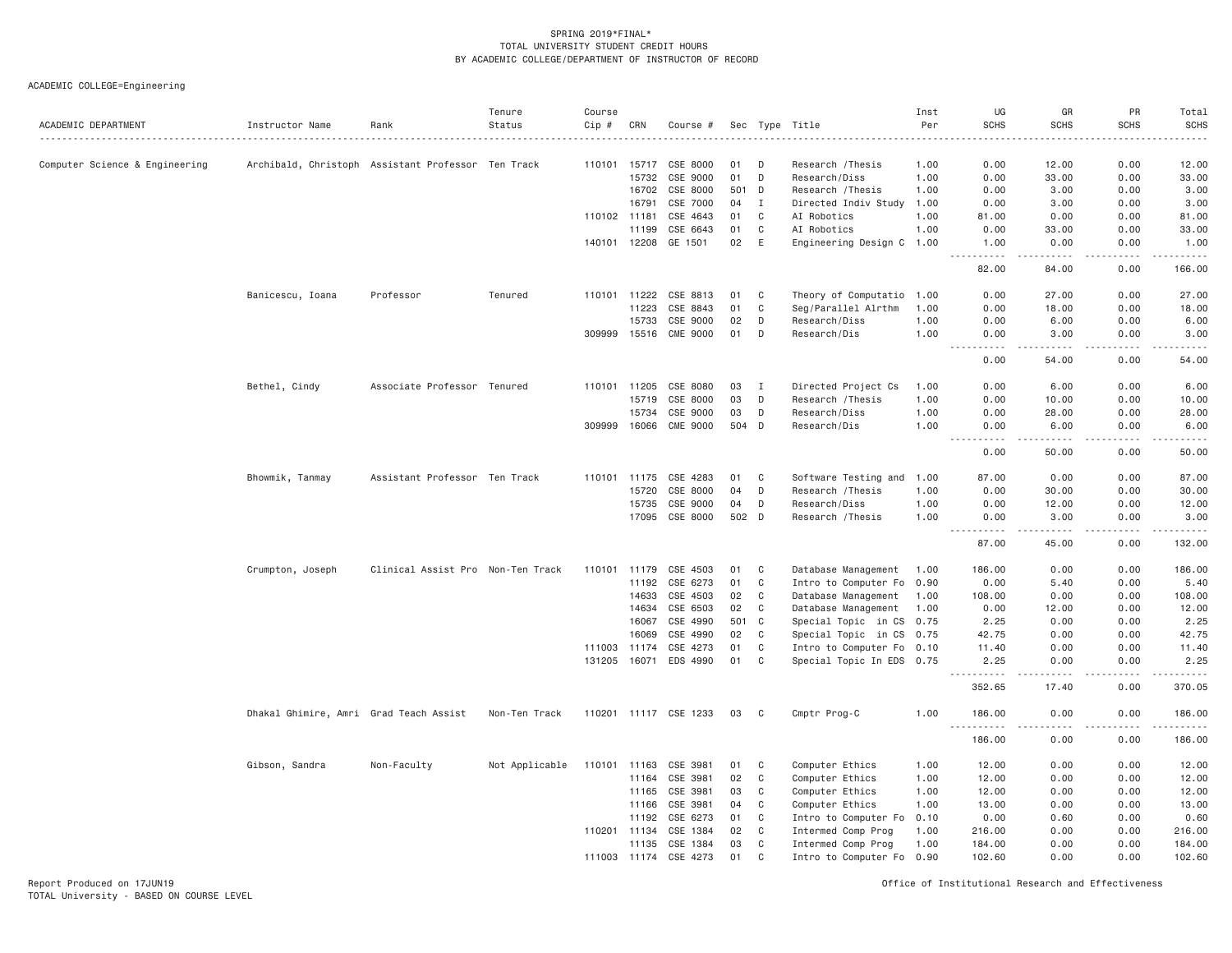| ACADEMIC COLLEGE=Engineering |
|------------------------------|
|------------------------------|

| ACADEMIC DEPARTMENT            | Instructor Name               | Rank                              | Tenure<br>Status | Course<br>Cip # | CRN          | Course #              |                  |              | Sec Type Title            | Inst<br>Per | UG<br><b>SCHS</b>                    | GR<br><b>SCHS</b> | PR<br><b>SCHS</b>   | Total<br><b>SCHS</b> |
|--------------------------------|-------------------------------|-----------------------------------|------------------|-----------------|--------------|-----------------------|------------------|--------------|---------------------------|-------------|--------------------------------------|-------------------|---------------------|----------------------|
|                                |                               |                                   |                  |                 |              |                       |                  |              |                           |             | <u>.</u>                             |                   |                     |                      |
|                                |                               |                                   |                  |                 |              |                       |                  |              |                           |             | 551.60                               | 0.60              | 0.00                | 552.20               |
| Computer Science & Engineering | Griffin, Walter               | Non-Faculty                       | Not Applicable   | 110701 11168    |              | CSE 4214              | 01               | C            | Intro to Software En 1.00 |             | 152.00                               | 0.00              | 0.00                | 152.00               |
|                                |                               |                                   |                  |                 | 11169        | CSE 4214              | 02               | К            | Intro to Software En 1.00 |             | 0.00                                 | 0.00              | 0.00                | 0.00                 |
|                                |                               |                                   |                  |                 |              | 11170 CSE 4214        | 03               | K            | Intro to Software En 1.00 |             | 0.00                                 | 0.00              | 0.00                | 0.00                 |
|                                |                               |                                   |                  |                 | 11172        | CSE 4214              | H <sub>0</sub> 1 | C            | Intro to Software En 1.00 |             | 8.00                                 | 0.00              | 0.00                | 8.00                 |
|                                |                               |                                   |                  |                 | 11187        | CSE 6214              | 01               | C            | Intro to Software E       | 1.00        | 0.00                                 | 24.00             | 0.00                | 24.00                |
|                                |                               |                                   |                  |                 | 11188        | CSE 6214              | 02               | К            | Intro to Software E 1.00  |             | 0.00                                 | 0.00              | 0.00                | 0.00                 |
|                                |                               |                                   |                  |                 |              | 11189 CSE 6214        | 03               | К            | Intro to Software E 1.00  |             | 0.00<br>.                            | 0.00<br>.         | 0.00<br>-----       | 0.00                 |
|                                |                               |                                   |                  |                 |              |                       |                  |              |                           |             | 160.00                               | 24.00             | 0.00                | 184.00               |
|                                | Hamilton, John                | Professor                         | Tenured          | 110101          | 15736        | CSE 9000              | 05               | D            | Research/Diss             | 1,00        | 0.00                                 | 7.00              | 0.00                | 7.00                 |
|                                |                               |                                   |                  |                 | 16819        | CSE 7000              | 05               | Ι.           | Directed Indiv Study 1.00 |             | 0.00                                 | 3.00              | 0.00                | 3.00                 |
|                                |                               |                                   |                  |                 | 16979        | CSE 4000              | 08               | I            | Directed Indiv Study 1.00 |             | 3.00                                 | 0.00              | 0.00                | 3.00                 |
|                                |                               |                                   |                  |                 | 16980        | CSE 4000              | 09               | $\mathbf{I}$ | Directed Indiv Study 1.00 |             | 3.00                                 | 0.00              | 0.00                | 3.00                 |
|                                |                               |                                   |                  |                 | 17032        | CSE 7000              | 08               | $\mathbf{I}$ | Directed Indiv Study 1.00 |             | 0.00                                 | 3.00              | 0.00                | 3.00                 |
|                                |                               |                                   |                  |                 | 17069        | CSE 7000              | 09               | Ι.           | Directed Indiv Study 1.00 |             | 0.00                                 | 3.00              | 0.00                | 3.00                 |
|                                |                               |                                   |                  |                 | 17164        | CSE 7000              | 10               | Ι.           | Directed Indiv Study 1.00 |             | 0.00                                 | 3.00              | 0.00                | 3.00                 |
|                                |                               |                                   |                  | 521201          | 16941        | <b>BIS 7000</b>       | 501 I            |              | Directed Indiv Study 1.00 |             | 0.00<br>.                            | 9.00<br>.         | 0.00<br>.           | 9.00<br>.            |
|                                |                               |                                   |                  |                 |              |                       |                  |              |                           |             | 6.00                                 | 28.00             | 0.00                | 34.00                |
|                                | Hansen, Eric                  | Associate Professor Tenured       |                  | 110101          | 14636        | CSE 6633              | 01               | C            | Artificial Intell         | 1.00        | 0.00                                 | 63.00             | 0.00                | 63.00                |
|                                |                               |                                   |                  |                 | 15737        | CSE 9000              | 06               | D            | Research/Diss             | 1.00        | 0.00                                 | 9.00              | 0.00                | 9.00                 |
|                                |                               |                                   |                  |                 |              | 110102 14635 CSE 4633 | 01               | $\mathbf{C}$ | Artificial Intell         | 1.00        | 63.00<br>$\sim$ $\sim$ $\sim$<br>.   | 0.00<br>.         | 0.00<br>.           | 63.00<br>.           |
|                                |                               |                                   |                  |                 |              |                       |                  |              |                           |             | 63,00                                | 72.00             | 0.00                | 135.00               |
|                                | Henderson, Lisa               | Instructor                        | Non-Ten Track    |                 | 110201 11146 | CSE 1384              | H01 C            |              | Honors Intermed Comp      | 1.00        | 52.00                                | 0.00              | 0.00                | 52.00                |
|                                |                               |                                   |                  |                 | 11147        | CSE 1384              | H02 K            |              | Intermed Comp Prog        | 1.00        | 0.00                                 | 0.00              | 0.00                | 0.00                 |
|                                |                               |                                   |                  |                 | 11148        | CSE 1384              | H03 K            |              | Intermed Comp Prog        | 1.00        | 0.00                                 | 0.00              | 0.00                | 0.00                 |
|                                |                               |                                   |                  |                 | 11153        | CSE 2813              | 01               | C            | Discrete Structures       | 1.00        | 189.00                               | 0.00              | 0.00                | 189.00               |
|                                |                               |                                   |                  |                 | 11154        | CSE 2813              | 02               | C            | Discrete Structures       | 1.00        | 147.00                               | 0.00              | 0.00                | 147.00               |
|                                |                               |                                   |                  |                 | 11155        | CSE 2813              | H <sub>0</sub> 1 | C            | Honors Discrete Stru      | 1.00        | 15.00                                | 0.00              | 0.00                | 15.00                |
|                                |                               |                                   |                  |                 |              | 11156 CSE 2813        | H02 C            |              | Honors Discrete Stru 1.00 |             | 12.00<br><u>.</u>                    | 0.00              | 0.00                | 12.00<br>.           |
|                                |                               |                                   |                  |                 |              |                       |                  |              |                           |             | 415.00                               | 0.00              | 0.00                | 415.00               |
|                                | Henkel, Zachary               | Grad Research Assis Non-Ten Track |                  |                 |              | 110101 11182 CSE 4663 | 01               | C            | Human-Computer Inter 0.90 |             | 89.10                                | 0.00              | 0.00                | 89.10                |
|                                |                               |                                   |                  |                 |              | 11200 CSE 6663        | 01               | C            | Human-Computer Inter 0.10 |             | 0.00                                 | 0.60              | 0.00                | 0.60                 |
|                                |                               |                                   |                  |                 |              |                       |                  |              |                           |             | <u> - - - - - - - - - -</u><br>89.10 | .<br>0.60         | $- - - - -$<br>0.00 | .<br>89.70           |
|                                | Iannucci, Stefano             | Assistant Professor Ten Track     |                  | 110101          | 15738        | CSE 9000              | 07               | D            | Research/Diss             | 1.00        | 0.00                                 | 6.00              | 0.00                | 6.00                 |
|                                |                               |                                   |                  |                 | 111003 11173 | CSE 4253              | 01               | $\mathbf{C}$ | Secure Software Engi 1.00 |             | 60.00                                | 0.00              | 0.00                | 60.00                |
|                                |                               |                                   |                  |                 | 11191        | CSE 6253              | 01               | C            | Secure Software Engi 1.00 |             | 0.00                                 | 18.00             | 0.00                | 18.00                |
|                                |                               |                                   |                  |                 |              |                       |                  |              |                           |             | <u> - - - - - - - - - -</u><br>60.00 | .<br>24.00        | -----<br>0.00       | .<br>84.00           |
|                                | Jankun-Kelly, Monika Lecturer |                                   | Non-Ten Track    |                 | 110201 11116 | CSE 1233              | 02               | C            | Cmptr Prog-C              | 1.00        | 114.00                               | 0.00              | 0.00                | 114.00               |
|                                |                               |                                   |                  |                 | 11150        | CSE 2383              | 02               | C            | Data Struc & Anal of 1.00 |             | 60.00                                | 0.00              | 0.00                | 60.00                |
|                                |                               |                                   |                  |                 |              | 11152 CSE 2383        | H02              | $\mathbf{C}$ | Data Struc & Anal of 1.00 |             | 6.00                                 | 0.00              | 0.00                | 6.00                 |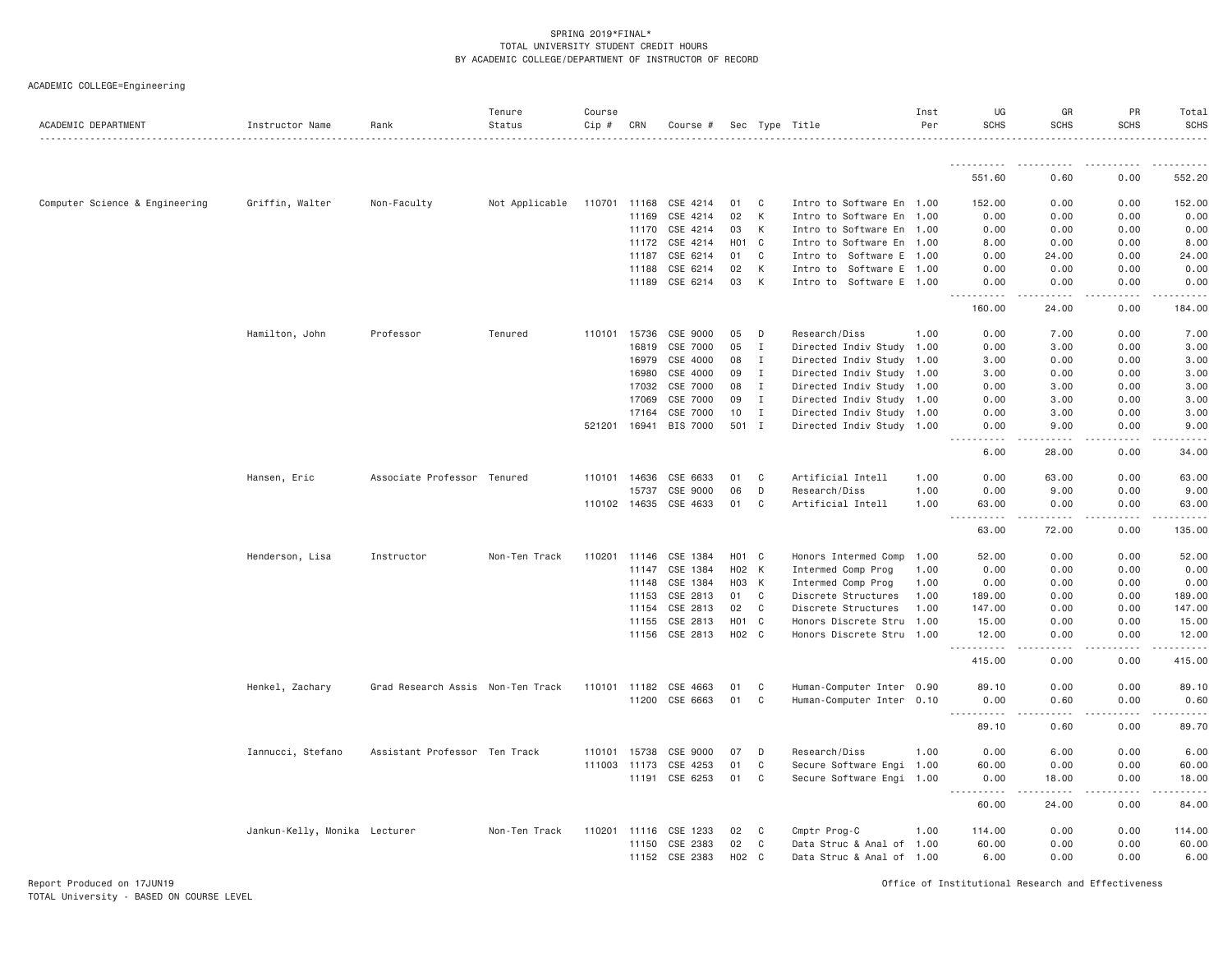| ACADEMIC DEPARTMENT            | Instructor Name   | Rank                              | Tenure<br>Status | Course<br>Cip # | CRN   | Course #              |       |                | Sec Type Title            | Inst<br>Per | UG<br><b>SCHS</b>    | GR<br><b>SCHS</b>    | PR<br><b>SCHS</b>                                                                                                                                            | Total<br><b>SCHS</b>                                                                                                               |
|--------------------------------|-------------------|-----------------------------------|------------------|-----------------|-------|-----------------------|-------|----------------|---------------------------|-------------|----------------------|----------------------|--------------------------------------------------------------------------------------------------------------------------------------------------------------|------------------------------------------------------------------------------------------------------------------------------------|
|                                |                   |                                   |                  |                 |       |                       |       |                |                           |             |                      | .                    |                                                                                                                                                              | .                                                                                                                                  |
|                                |                   |                                   |                  |                 |       |                       |       |                |                           |             | ----------<br>180.00 | . <u>.</u> .<br>0.00 | -----<br>0.00                                                                                                                                                | .<br>180.00                                                                                                                        |
| Computer Science & Engineering | Jankun-Kelly, T.  | Associate Professor Tenured       |                  | 110101 15724    |       | CSE 8000              | 08    | D              | Research / Thesis         | 1.00        | 0.00                 | 9.00                 | 0.00                                                                                                                                                         | 9.00                                                                                                                               |
|                                |                   |                                   |                  | 110701 11178    |       | CSE 4453              | 01    | C              | Game Design               | 1.00        | 51.00                | 0.00                 | 0.00                                                                                                                                                         | 51.00                                                                                                                              |
|                                |                   |                                   |                  |                 | 11196 | CSE 6453              | 01    | C              | Game Design               | 1.00        | 0.00                 | 6.00                 | 0.00                                                                                                                                                         | 6.00                                                                                                                               |
|                                |                   |                                   |                  |                 |       |                       |       |                |                           |             | <b></b><br>51.00     | .<br>15.00           | $\frac{1}{2} \left( \frac{1}{2} \right) \left( \frac{1}{2} \right) \left( \frac{1}{2} \right) \left( \frac{1}{2} \right) \left( \frac{1}{2} \right)$<br>0.00 | $\begin{array}{cccccccccccccc} \bullet & \bullet & \bullet & \bullet & \bullet & \bullet & \bullet & \bullet \end{array}$<br>66.00 |
|                                | Knight, Aubrey    | Lecturer                          | Non-Ten Track    | 110201 11115    |       | CSE 1233              | 01    | C              | Cmptr Prog-C              | 1.00        | 198.00               | 0.00                 | 0.00                                                                                                                                                         | 198.00                                                                                                                             |
|                                |                   |                                   |                  |                 | 11149 | CSE 2383              | 01    | C              | Data Struc & Anal of      | 1.00        | 54.00                | 0.00                 | 0.00                                                                                                                                                         | 54.00                                                                                                                              |
|                                |                   |                                   |                  |                 | 14620 | CSE 1284              | 10    | C              | Intro Comp Prog           | 1.00        | 132.00               | 0.00                 | 0.00                                                                                                                                                         | 132.00                                                                                                                             |
|                                |                   |                                   |                  |                 | 14622 | CSE 2383              | 03    | C              | Data Struc & Anal of 1.00 |             | 96.00                | 0.00                 | 0.00                                                                                                                                                         | 96.00                                                                                                                              |
|                                |                   |                                   |                  |                 | 14623 | CSE 2383              | HO3   | C <sub>c</sub> | Data Struc & Anal of 1.00 |             | 6.00                 | 0.00<br>.            | 0.00                                                                                                                                                         | 6.00                                                                                                                               |
|                                |                   |                                   |                  |                 |       |                       |       |                |                           |             | .<br>486.00          | 0.00                 | .<br>0.00                                                                                                                                                    | .<br>486.00                                                                                                                        |
|                                | Lee, David        | Non-Faculty                       | Not Applicable   |                 |       | 111003 15529 CSE 8723 | 01    | C.             | Cyber Law and Policy 1.00 |             | 0.00                 | 33.00                | 0.00                                                                                                                                                         | 33.00                                                                                                                              |
|                                |                   |                                   |                  |                 |       |                       |       |                |                           |             | .<br>0.00            | 33.00                | 0.00                                                                                                                                                         | 33.00                                                                                                                              |
|                                | Lee, Sarah        | Clinical Assoc Prof Non-Ten Track |                  | 050207          | 16520 | GS 4990               | 02    | C              | Special Topics in Ge 0.05 |             | 0.15                 | 0.00                 | 0.00                                                                                                                                                         | 0.15                                                                                                                               |
|                                |                   |                                   |                  | 110101 11157    |       | CSE 3223              | 01    | L              | Software Eng Sr Proj 1.00 |             | 78.00                | 0.00                 | 0.00                                                                                                                                                         | 78.00                                                                                                                              |
|                                |                   |                                   |                  |                 | 11182 | CSE 4663              | 01    | C              | Human-Computer Inter      | 0.10        | 9.90                 | 0.00                 | 0.00                                                                                                                                                         | 9.90                                                                                                                               |
|                                |                   |                                   |                  |                 | 11200 | CSE 6663              | 01    | C              | Human-Computer Inter      | 0.90        | 0.00                 | 5.40                 | 0.00                                                                                                                                                         | 5.40                                                                                                                               |
|                                |                   |                                   |                  |                 | 15531 | CSE 4990              | 01    | C              | Special Topic in CS       | 0.05        | 4.50                 | 0.00                 | 0.00                                                                                                                                                         | 4.50                                                                                                                               |
|                                |                   |                                   |                  |                 | 15541 | CSE 6990              | 01    | C              | Special Topic in CSE      | 0.05        | 0.00                 | 0.15                 | 0.00                                                                                                                                                         | 0.15                                                                                                                               |
|                                |                   |                                   |                  |                 | 15631 | CSE 4000              | 02    | Ι              | Directed Indiv Study      | 1.00        | 1.00                 | 0.00                 | 0.00                                                                                                                                                         | 1.00                                                                                                                               |
|                                |                   |                                   |                  |                 | 15725 | CSE 8000              | 09    | D              | Research / Thesis         | 1.00        | 0.00                 | 8.00                 | 0.00                                                                                                                                                         | 8.00                                                                                                                               |
|                                |                   |                                   |                  |                 | 15740 | CSE 9000              | 09    | D              | Research/Diss             | 1.00        | 0.00                 | 5.00                 | 0.00                                                                                                                                                         | 5.00                                                                                                                               |
|                                |                   |                                   |                  |                 | 16060 | CSE 7000              | 01    | Ι.             | Directed Indiv Study 1.00 |             | 0.00                 | 3.00                 | 0.00                                                                                                                                                         | 3.00                                                                                                                               |
|                                |                   |                                   |                  |                 | 16300 | CSE 7000              | 03    | Ι.             | Directed Indiv Study 1.00 |             | 0.00                 | 3.00                 | 0.00                                                                                                                                                         | 3.00                                                                                                                               |
|                                |                   |                                   |                  |                 | 16407 | CSE 4000              | 03    | $\mathbf I$    | Directed Indiv Study 1.00 |             | 3.00                 | 0.00                 | 0.00                                                                                                                                                         | 3.00                                                                                                                               |
|                                |                   |                                   |                  |                 | 16760 | CSE 4000              | 04    | Ι.             | Directed Indiv Study 1.00 |             | 3.00                 | 0.00                 | 0.00                                                                                                                                                         | 3.00                                                                                                                               |
|                                |                   |                                   |                  |                 | 16825 | CSE 4000              | 05    | Ι.             | Directed Indiv Study 1.00 |             | 3.00                 | 0.00                 | 0.00                                                                                                                                                         | 3.00                                                                                                                               |
|                                |                   |                                   |                  |                 | 17046 | CSE 4000              | 10    | I              | Directed Indiv Study 1.00 |             | 3.00                 | 0.00                 | 0.00                                                                                                                                                         | 3.00                                                                                                                               |
|                                |                   |                                   |                  |                 | 17236 | CSE 4000              | 12    | $\mathbf{I}$   | Directed Indiv Study      | 1.00        | 1.00                 | 0.00                 | 0.00                                                                                                                                                         | 1.00                                                                                                                               |
|                                |                   |                                   |                  |                 | 17237 | CSE 4000              | 13    | Ι.             | Directed Indiv Study      | 1.00        | 2.00                 | 0.00                 | 0.00                                                                                                                                                         | 2.00                                                                                                                               |
|                                |                   |                                   |                  | 110201          | 11145 | CSE 1384              | D01 B |                | Intermed Comp Prog        | 1.00        | 16.00                | 0.00                 | 0.00                                                                                                                                                         | 16.00                                                                                                                              |
|                                |                   |                                   |                  | 149999          | 16050 | <b>ENE 9000</b>       | 02    | D              | Research/Diss             | 1.00        | 0.00                 | 2.00                 | 0.00                                                                                                                                                         | 2.00                                                                                                                               |
|                                |                   |                                   |                  | 240101 12534    |       | HON 4093              | H04 E |                | Honors Thesis             | 1.00        | 3.00                 | 0.00                 | 0.00                                                                                                                                                         | 3.00                                                                                                                               |
|                                |                   |                                   |                  |                 |       |                       |       |                |                           |             | 127.55               | 26.55                | 0.00                                                                                                                                                         | 154.10                                                                                                                             |
|                                | Lineberry, Litany | Grad Teach Assist                 | Non-Ten Track    |                 |       | 110701 15310 CSE 1002 | 01    | C              | Intro CSE                 | 1.00        | 76.00                | 0.00                 | 0.00                                                                                                                                                         | 76.00                                                                                                                              |
|                                |                   |                                   |                  |                 |       |                       |       |                |                           |             | .<br>76.00           | .<br>0.00            | -----<br>0.00                                                                                                                                                | .<br>76.00                                                                                                                         |
|                                | Luke, Edward      | Professor                         | Tenured          | 110101 14629    |       | CSE 4163              | 01    | C              | Des Parallel Alg          | 1.00        | 15.00                | 0.00                 | 0.00                                                                                                                                                         | 15.00                                                                                                                              |
|                                |                   |                                   |                  |                 | 14632 | CSE 6163              | 01    | C              | Des Parallel Alg          | 1.00        | 0.00                 | 18.00                | 0.00                                                                                                                                                         | 18.00                                                                                                                              |
|                                |                   |                                   |                  | 140201 15862    |       | ASE 9000              | 04    | D              | Research/Diss             | 1.00        | 0.00                 | 1.00                 | 0.00                                                                                                                                                         | 1.00                                                                                                                               |
|                                |                   |                                   |                  | 309999          | 16831 | <b>CME 9000</b>       | 03    | D              | Research/Dis              | 1.00        | 0.00                 | 15.00                | 0.00                                                                                                                                                         | 15.00                                                                                                                              |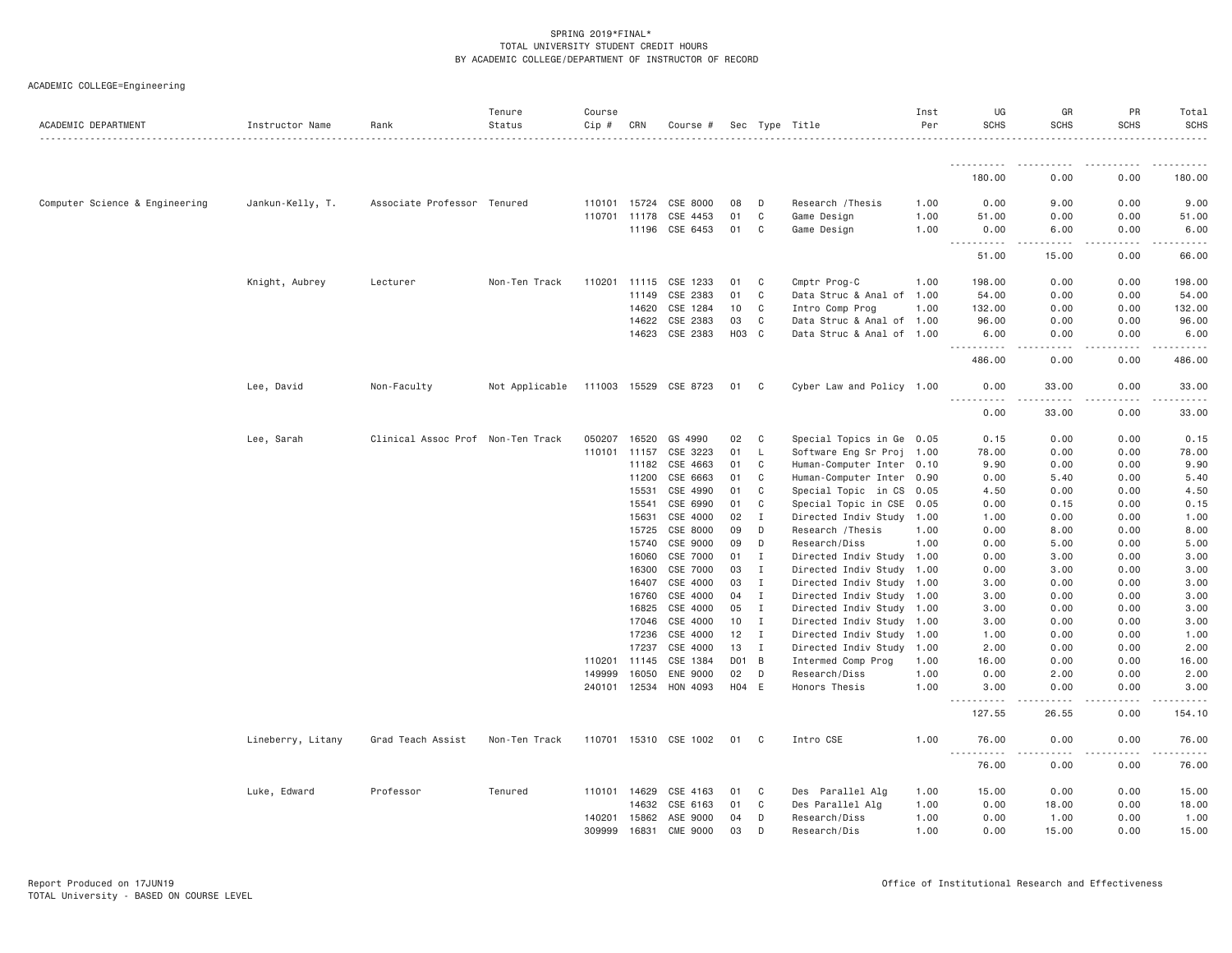| ACADEMIC DEPARTMENT            | Instructor Name                 | Rank                        | Tenure<br>Status | Course<br>Cip # | CRN   | Course # |                  |                | Sec Type Title                   | Inst<br>Per | UG<br><b>SCHS</b>                                                           | GR<br><b>SCHS</b>     | PR<br><b>SCHS</b> | Total<br><b>SCHS</b> |
|--------------------------------|---------------------------------|-----------------------------|------------------|-----------------|-------|----------|------------------|----------------|----------------------------------|-------------|-----------------------------------------------------------------------------|-----------------------|-------------------|----------------------|
|                                |                                 |                             |                  |                 |       |          |                  |                |                                  |             | -----------                                                                 |                       |                   |                      |
|                                |                                 |                             |                  |                 |       |          |                  |                |                                  |             | 15.00                                                                       | 34.00                 | 0.00              | 49.00                |
| Computer Science & Engineering | McDaniel, Christophe Instructor |                             | Non-Ten Track    | 110201 11133    |       | CSE 1384 | 01               | C              | Intermed Comp Prog               | 1.00        | 196.00                                                                      | 0.00                  | 0.00              | 196.00               |
|                                |                                 |                             |                  |                 | 11136 | CSE 1384 | 04               | C              | Intermed Comp Prog               | 1.00        | 200.00                                                                      | 0.00                  | 0.00              | 200.00               |
|                                |                                 |                             |                  |                 | 11137 | CSE 1384 | 05               | К              | Intermed Comp Prog               | 1.00        | 0.00                                                                        | 0.00                  | 0.00              | 0.00                 |
|                                |                                 |                             |                  |                 | 11138 | CSE 1384 | 06               | К              | Intermed Comp Prog               | 1.00        | 0.00                                                                        | 0.00                  | 0.00              | 0.00                 |
|                                |                                 |                             |                  |                 | 11139 | CSE 1384 | 07               | К              | Intermed Comp Prog               | 1.00        | 0.00                                                                        | 0.00                  | 0.00              | 0.00                 |
|                                |                                 |                             |                  |                 | 11140 | CSE 1384 | 08               | К              | Intermed Comp Prog               | 1.00        | 0.00                                                                        | 0.00                  | 0.00              | 0.00                 |
|                                |                                 |                             |                  |                 | 11141 | CSE 1384 | 09               | K              | Intermed Comp Prog               | 1.00        | 0.00                                                                        | 0.00                  | 0.00              | 0.00                 |
|                                |                                 |                             |                  |                 | 11142 | CSE 1384 | 10               | К              | Intermed Comp Prog               | 1.00        | 0.00                                                                        | 0.00                  | 0.00              | 0.00                 |
|                                |                                 |                             |                  |                 | 11143 | CSE 1384 | 11               | К              | Intermed Comp Prog               | 1.00        | 0.00                                                                        | 0.00                  | 0.00              | 0.00                 |
|                                |                                 |                             |                  |                 | 11144 | CSE 1384 | 12               | К              | Intermed Comp Prog               | 1.00        | 0.00                                                                        | 0.00                  | 0.00              | 0.00                 |
|                                |                                 |                             |                  |                 | 14621 | CSE 1384 | 13               | $\mathsf{C}$   | Intermed Comp Prog               | 1.00        | 100.00                                                                      | 0.00                  | 0.00              | 100.00               |
|                                |                                 |                             |                  |                 | 14624 | CSE 2383 | 04               | $\mathsf{C}$   | Data Struc & Anal of 1.00        |             | 72.00<br>. <u>.</u>                                                         | 0.00<br>$\frac{1}{2}$ | 0.00<br>.         | 72.00<br>.           |
|                                |                                 |                             |                  |                 |       |          |                  |                |                                  |             | 568.00                                                                      | 0.00                  | 0.00              | 568.00               |
|                                | McGrew, Robert                  | Lecturer                    | Non-Ten Track    | 110701          | 11176 | CSE 4363 | 01               | C              | Software Reverse Eng 1.00        |             | 12.00                                                                       | 0.00                  | 0.00              | 12.00                |
|                                |                                 |                             |                  |                 | 11194 | CSE 6363 | 01               | C              | Software Reverse Eng 1.00        |             | 0.00                                                                        | 6.00                  | 0.00              | 6.00                 |
|                                |                                 |                             |                  | 111003 15624    |       | CSE 8713 | 01               | C              | Advanced Cyber Opera 1.00        |             | 0.00                                                                        | 12.00                 | 0.00              | 12.00                |
|                                |                                 |                             |                  |                 |       |          |                  |                |                                  |             | $\frac{1}{2} \frac{1}{2} \frac{1}{2} \frac{1}{2} \frac{1}{2}$<br>.<br>12.00 | <u>.</u><br>18.00     | .<br>0.00         | .<br>30.00           |
|                                |                                 | Lecturer                    | Non-Ten Track    | 110101 11183    |       | CSE 4713 | 01               | C              |                                  | 1.00        | 108.00                                                                      | 0.00                  | 0.00              | 108.00               |
|                                | Mize, Corey                     |                             |                  |                 | 11201 | CSE 6713 | 01               | C              | Prog Languages<br>Prog Languages | 1.00        | 0.00                                                                        | 18.00                 | 0.00              | 18.00                |
|                                |                                 |                             |                  |                 |       |          |                  |                |                                  |             | ----------                                                                  | -----                 | .                 |                      |
|                                |                                 |                             |                  |                 |       |          |                  |                |                                  |             | 108.00                                                                      | 18.00                 | 0.00              | 126.00               |
|                                | Neal, Kortni                    | Lecturer                    | Non-Ten Track    | 110201          | 11119 | CSE 1284 | 01               | C              | Intro Comp Prog                  | 1.00        | 128.00                                                                      | 0.00                  | 0.00              | 128.00               |
|                                |                                 |                             |                  |                 | 11120 | CSE 1284 | 02               | C              | Intro Comp Prog                  | 1.00        | 176.00                                                                      | 0.00                  | 0.00              | 176.00               |
|                                |                                 |                             |                  |                 | 11121 | CSE 1284 | 03               | C              | Intro Comp Prog                  | 1.00        | 128.00                                                                      | 0.00                  | 0.00              | 128.00               |
|                                |                                 |                             |                  |                 | 11122 | CSE 1284 | 04               | K              | Intro Comp Prog                  | 1.00        | 0.00                                                                        | 0.00                  | 0.00              | 0.00                 |
|                                |                                 |                             |                  |                 | 11123 | CSE 1284 | 05               | К              | Intro Comp Prog                  | 1.00        | 0.00                                                                        | 0.00                  | 0.00              | 0.00                 |
|                                |                                 |                             |                  |                 | 11124 | CSE 1284 | 06               | K              | Intro Comp Prog                  | 1.00        | 0.00                                                                        | 0.00                  | 0.00              | 0.00                 |
|                                |                                 |                             |                  |                 | 11125 | CSE 1284 | 07               | К              | Intro Comp Prog                  | 1.00        | 0.00                                                                        | 0.00                  | 0.00              | 0.00                 |
|                                |                                 |                             |                  |                 | 11126 | CSE 1284 | 08               | К              | Intro Comp Prog                  | 1.00        | 0.00                                                                        | 0.00                  | 0.00              | 0.00                 |
|                                |                                 |                             |                  |                 | 11127 | CSE 1284 | 09               | K              | Intro Comp Prog                  | 1.00        | 0.00                                                                        | 0.00                  | 0.00              | 0.00                 |
|                                |                                 |                             |                  |                 | 11130 | CSE 1284 | H <sub>0</sub> 1 | C              | Honors Intro Comp Pr             | 1.00        | 8.00                                                                        | 0.00                  | 0.00              | 8.00                 |
|                                |                                 |                             |                  |                 | 11131 | CSE 1284 | H <sub>02</sub>  | C <sub>1</sub> | Honors Intro Comp Pr 1.00        |             | 4.00                                                                        | 0.00                  | 0.00              | 4.00                 |
|                                |                                 |                             |                  |                 | 11132 | CSE 1284 | HO <sub>3</sub>  | $\mathbf{C}$   | Intro Comp Prog-Hono 1.00        |             | 8.00                                                                        | 0.00                  | 0.00              | 8.00                 |
|                                |                                 |                             |                  | 110701          | 11158 | CSE 3324 | 01               | $\mathsf{C}$   | Dist Client/Server P 1.00        |             | 312.00                                                                      | 0.00                  | 0.00              | 312.00               |
|                                |                                 |                             |                  |                 | 11159 | CSE 3324 | 02               | К              | Dist Client/Server P 1.00        |             | 0.00                                                                        | 0.00                  | 0.00              | 0.00                 |
|                                |                                 |                             |                  |                 | 11160 | CSE 3324 | 03               | K              | Dist Client/Server P 1.00        |             | 0.00                                                                        | 0.00                  | 0.00              | 0.00                 |
|                                |                                 |                             |                  |                 | 11161 | CSE 3324 | 04               | К              | Dist Client/Server P 1.00        |             | 0.00<br>.                                                                   | 0.00<br>.             | 0.00<br>.         | 0.00<br>.            |
|                                |                                 |                             |                  |                 |       |          |                  |                |                                  |             | 764.00                                                                      | 0.00                  | 0.00              | 764.00               |
|                                | Perkins, Andy                   | Associate Professor Tenured |                  | 110101          | 11162 | CSE 3813 | 01               | C              | Intro to Formal Lang             | 1.00        | 147.00                                                                      | 0.00                  | 0.00              | 147.00               |
|                                |                                 |                             |                  |                 | 15727 | CSE 8000 | 11               | D              | Research / Thesis                | 1.00        | 0.00                                                                        | 3.00                  | 0.00              | 3.00                 |
|                                |                                 |                             |                  |                 | 15742 | CSE 9000 | 11               | D              | Research/Diss                    | 1.00        | 0.00                                                                        | 6.00                  | 0.00              | 6.00                 |
|                                |                                 |                             |                  | 260101          | 11180 | CSE 4623 | 01               | C              | Computational Biolog             | 1.00        | 54.00                                                                       | 0.00                  | 0.00              | 54.00                |
|                                |                                 |                             |                  |                 | 11198 | CSE 6623 | 01               | C              | Computational Biolog             | 1.00        | 0.00                                                                        | 33,00                 | 0.00              | 33.00                |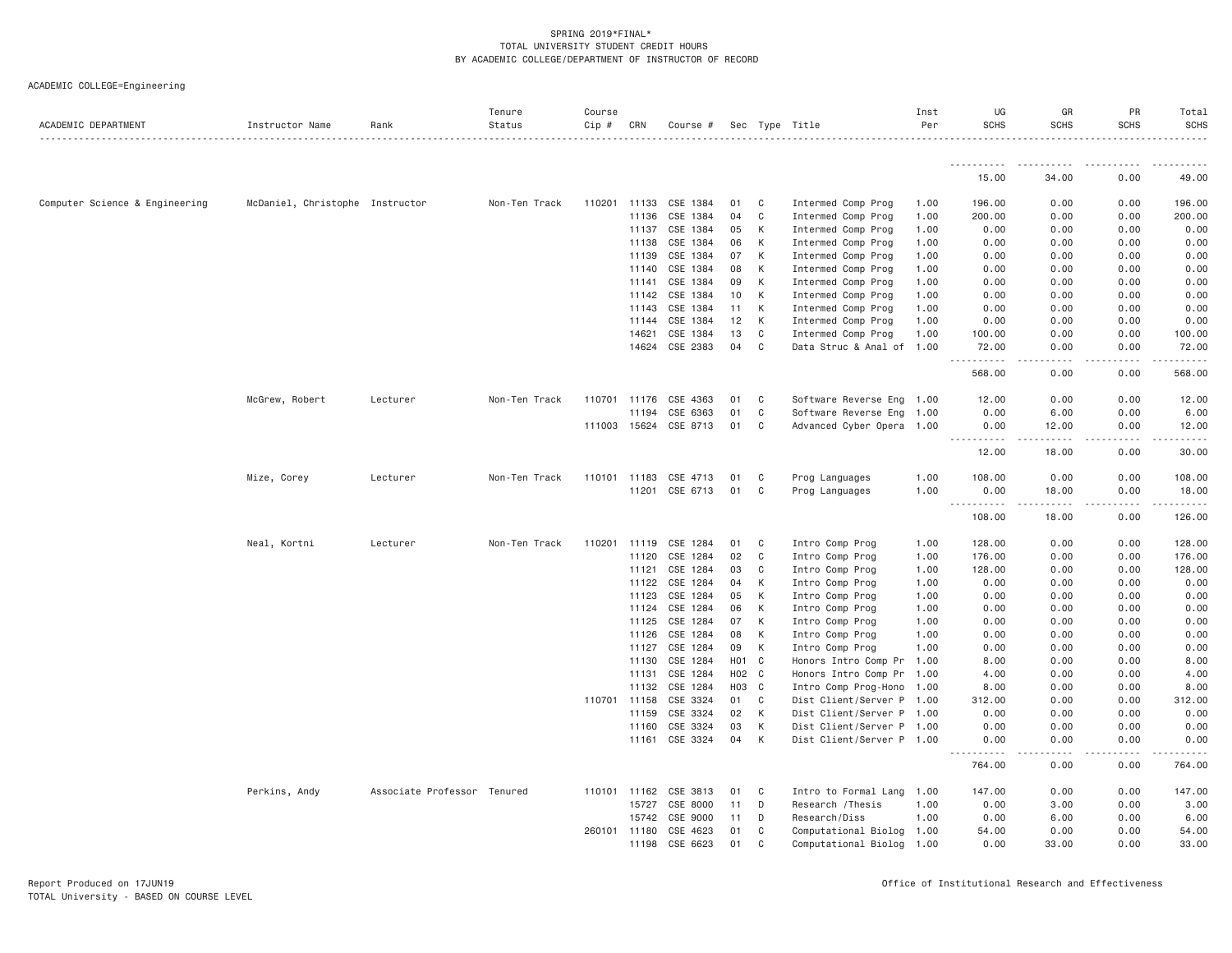| ACADEMIC DEPARTMENT                                                   | Instructor Name | Rank                                             | Tenure<br>Status | Course<br>Cip # | CRN          | Course #              |    |                | Sec Type Title            | Inst<br>Per | UG<br><b>SCHS</b>                                                                                                                                                                                                                                                                         | GR<br><b>SCHS</b> | PR<br><b>SCHS</b>      | Total<br><b>SCHS</b> |
|-----------------------------------------------------------------------|-----------------|--------------------------------------------------|------------------|-----------------|--------------|-----------------------|----|----------------|---------------------------|-------------|-------------------------------------------------------------------------------------------------------------------------------------------------------------------------------------------------------------------------------------------------------------------------------------------|-------------------|------------------------|----------------------|
|                                                                       |                 |                                                  |                  |                 |              |                       |    |                |                           |             |                                                                                                                                                                                                                                                                                           |                   |                        |                      |
|                                                                       |                 |                                                  |                  |                 |              |                       |    |                |                           |             | 201.00                                                                                                                                                                                                                                                                                    | 42.00             | 0.00                   | 243.00               |
| Computer Science & Engineering                                        | Rahimi, Shahram | Professor                                        | Tenured          |                 |              | 110101 15728 CSE 8000 | 12 | D              | Research / Thesis         | 1.00        | 0.00                                                                                                                                                                                                                                                                                      | 57.00             | 0.00                   | 57.00                |
|                                                                       |                 |                                                  |                  |                 | 15743        | CSE 9000              | 12 | D              | Research/Diss             | 1.00        | 0.00<br>$\frac{1}{2} \left( \frac{1}{2} \right) \left( \frac{1}{2} \right) \left( \frac{1}{2} \right) \left( \frac{1}{2} \right) \left( \frac{1}{2} \right)$<br>$\frac{1}{2} \left( \frac{1}{2} \right) \left( \frac{1}{2} \right) \left( \frac{1}{2} \right) \left( \frac{1}{2} \right)$ | 30.00<br>.        | 0.00<br>.              | 30.00<br>.           |
|                                                                       |                 |                                                  |                  |                 |              |                       |    |                |                           |             | 0.00                                                                                                                                                                                                                                                                                      | 87.00             | 0.00                   | 87.00                |
|                                                                       |                 | Ramkumar, Mahalingam Associate Professor Tenured |                  | 110101 11184    |              | CSE 4733              | 01 | C.             | Operating Systems I       | 1.00        | 147.00                                                                                                                                                                                                                                                                                    | 0.00              | 0.00                   | 147.00               |
|                                                                       |                 |                                                  |                  |                 | 11202        | CSE 6733              | 01 | C              | Operating Systems I       | 1.00        | 0.00                                                                                                                                                                                                                                                                                      | 18.00             | 0.00                   | 18.00                |
|                                                                       |                 |                                                  |                  |                 | 15744        | CSE 9000              | 13 | D              | Research/Diss             | 1.00        | 0.00                                                                                                                                                                                                                                                                                      | 23.00             | 0.00                   | 23.00                |
|                                                                       |                 |                                                  |                  |                 | 16704        | CSE 4990              | 03 | C              | Special Topic in CS 1.00  |             | 72.00                                                                                                                                                                                                                                                                                     | 0.00              | 0.00                   | 72.00                |
|                                                                       |                 |                                                  |                  |                 | 16705        | CSE 6990              | 03 | C              | Special Topic in CSE 1.00 |             | 0.00                                                                                                                                                                                                                                                                                      | 3,00              | 0.00                   | 3.00                 |
|                                                                       |                 |                                                  |                  |                 |              |                       |    |                |                           |             | -----------<br>219.00                                                                                                                                                                                                                                                                     | .<br>44.00        | .<br>0.00              | .<br>263.00          |
|                                                                       | Ritter, Thomas  | Non-Faculty                                      | Not Applicable   | 110101 11167    |              | CSE 4153              | 01 | C              | Data Comm Networks        | 1.00        | 120.00                                                                                                                                                                                                                                                                                    | 0.00              | 0.00                   | 120.00               |
|                                                                       |                 |                                                  |                  |                 | 11186        | CSE 6153              | 01 | $\mathbf C$    | Data Comm Networks        | 1.00        | 0.00                                                                                                                                                                                                                                                                                      | 9.00              | 0.00                   | 9.00                 |
|                                                                       |                 |                                                  |                  |                 | 141001 11463 | ECE 4833              | 01 | C <sub>1</sub> | Data Comm Networks        | 1.00        | 69.00                                                                                                                                                                                                                                                                                     | 0.00              | 0.00                   | 69.00                |
|                                                                       |                 |                                                  |                  |                 | 11475        | ECE 6833              | 01 | $\mathbf C$    | Data Comm Networks        | 1.00        | 0.00                                                                                                                                                                                                                                                                                      | 6.00              | 0.00                   | 6.00                 |
|                                                                       |                 |                                                  |                  |                 |              |                       |    |                |                           |             | -----------<br>189.00                                                                                                                                                                                                                                                                     | .<br>15.00        | .<br>0.00              | .<br>204.00          |
|                                                                       | Swan, John      | Professor                                        | Tenured          | 110101 11185    |              | CSE 4833              | 01 | C              | Intro to Algorithms       | 1.00        | 180.00                                                                                                                                                                                                                                                                                    | 0.00              | 0.00                   | 180.00               |
|                                                                       |                 |                                                  |                  |                 | 11203        | CSE 6833              | 01 | C              | Intro to Algorithms       | 1.00        | 0.00                                                                                                                                                                                                                                                                                      | 27.00             | 0.00                   | 27.00                |
|                                                                       |                 |                                                  |                  |                 | 11214        | CSE 8080              | 15 | I              | Directed Project Cs       | 1.00        | 0.00                                                                                                                                                                                                                                                                                      | 3.00              | 0.00                   | 3.00                 |
|                                                                       |                 |                                                  |                  |                 | 15730        | CSE 8000              | 14 | D              | Research / Thesis         | 1.00        | 0.00                                                                                                                                                                                                                                                                                      | 15.00             | 0.00                   | 15.00                |
|                                                                       |                 |                                                  |                  |                 | 15745        | CSE 9000              | 14 | D              | Research/Diss             | 1.00        | 0.00                                                                                                                                                                                                                                                                                      | 9.00              | 0.00                   | 9.00                 |
|                                                                       |                 |                                                  |                  |                 | 16189        | CSE 8990              | 01 | $\mathbf C$    | Special Topic in CS       | 1.00        | 0.00                                                                                                                                                                                                                                                                                      | 75.00             | 0.00                   | 75.00                |
|                                                                       |                 |                                                  |                  |                 |              | 16997 CSE 7000        | 07 | I              | Directed Indiv Study 1.00 |             | 0.00                                                                                                                                                                                                                                                                                      | 6.00              | 0.00                   | 6.00                 |
|                                                                       |                 |                                                  |                  |                 |              |                       |    |                |                           |             | .<br>180.00                                                                                                                                                                                                                                                                               | .<br>135.00       | .<br>0.00              | <u>.</u><br>315.00   |
|                                                                       | Young, Maxwell  | Assistant Professor Ten Track                    |                  | 110101          | 14637        | CSE 4833              | 02 | C              | Intro to Algorithms       | 1.00        | 33.00                                                                                                                                                                                                                                                                                     | 0.00              | 0.00                   | 33.00                |
|                                                                       |                 |                                                  |                  |                 | 14638        | CSE 6833              | 02 | C              | Intro to Algorithms       | 1.00        | 0.00                                                                                                                                                                                                                                                                                      | 3,00              | 0.00                   | 3.00                 |
|                                                                       |                 |                                                  |                  |                 | 15746        | CSE 9000              | 15 | D              | Research/Diss             | 1.00        | 0.00                                                                                                                                                                                                                                                                                      | 9.00              | 0.00                   | 9.00                 |
|                                                                       |                 |                                                  |                  |                 | 16928        | CSE 4000              | 06 | $\;$ I         | Directed Indiv Study 1.00 |             | 3.00                                                                                                                                                                                                                                                                                      | 0.00              | 0.00                   | 3.00                 |
|                                                                       |                 |                                                  |                  |                 |              | 16932 CSE 7000        | 06 | $\mathbf{I}$   | Directed Indiv Study 1.00 |             | 0.00                                                                                                                                                                                                                                                                                      | 3.00              | 0.00                   | 3.00                 |
|                                                                       |                 |                                                  |                  |                 |              |                       |    |                |                           |             | ----------<br>36.00                                                                                                                                                                                                                                                                       | .<br>15.00        | .<br>0.00              | .<br>51.00           |
| -----------------------------------<br>Computer Science & Engineering |                 |                                                  |                  |                 |              |                       |    |                |                           |             | ==========<br>5264.90                                                                                                                                                                                                                                                                     | 882.15            | $=$ ==========<br>0.00 | 6147.05              |
| -----------------------------------                                   |                 |                                                  |                  |                 |              |                       |    |                |                           |             |                                                                                                                                                                                                                                                                                           |                   |                        | ==========           |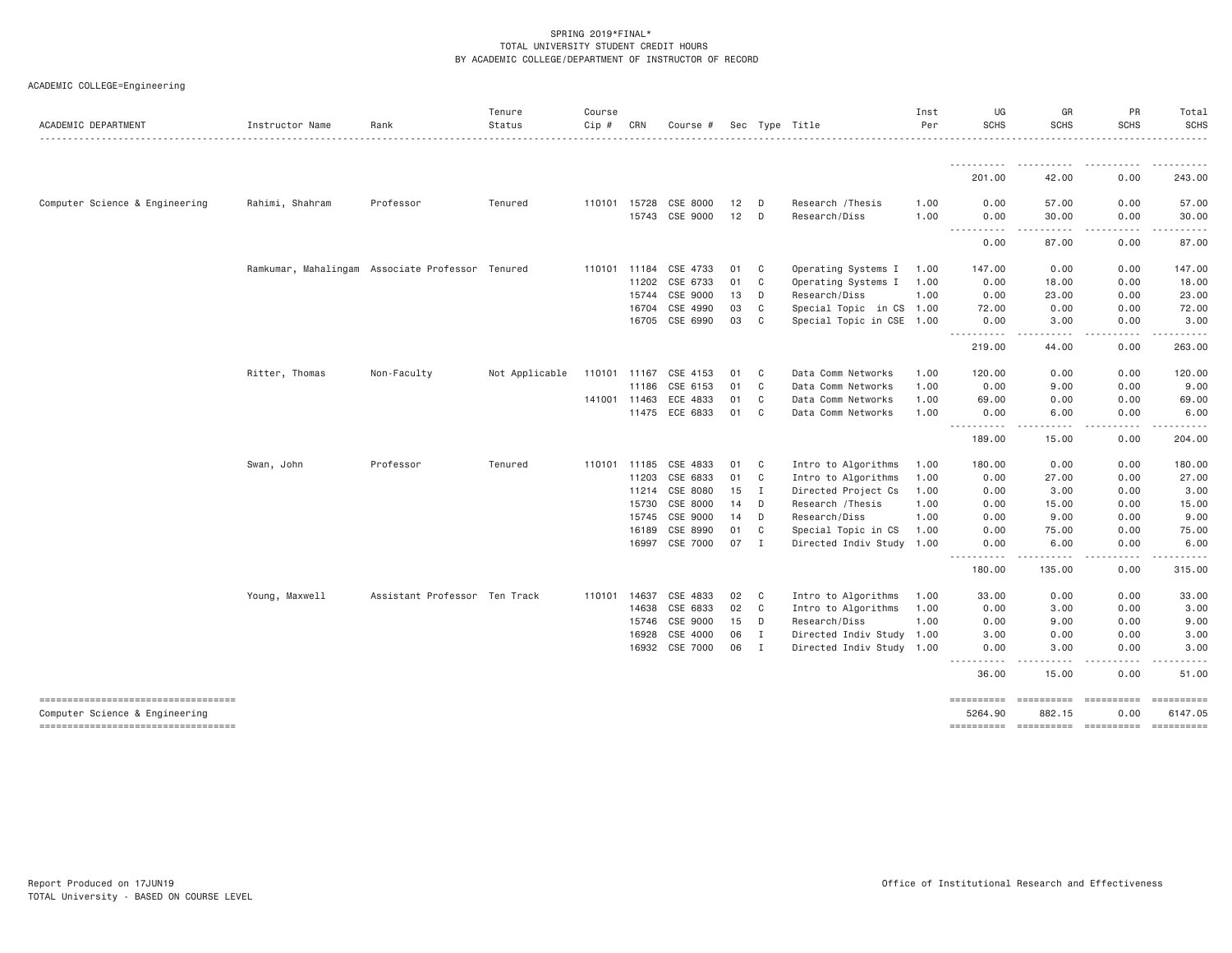ACADEMIC COLLEGE=Engineering

| ACADEMIC DEPARTMENT               | Instructor Name   | Rank                              | Tenure<br>Status | Course<br>Cip # | CRN   | Course # |       |              | Sec Type Title            | Inst<br>Per | UG<br><b>SCHS</b>                                                                                                                                                                        | GR<br><b>SCHS</b>                   | PR<br><b>SCHS</b> | Total<br><b>SCHS</b><br>. |
|-----------------------------------|-------------------|-----------------------------------|------------------|-----------------|-------|----------|-------|--------------|---------------------------|-------------|------------------------------------------------------------------------------------------------------------------------------------------------------------------------------------------|-------------------------------------|-------------------|---------------------------|
| Electrical & Computer Engineering | Ball, John        | Assistant Professor Ten Track     |                  | 141001          | 14129 | ECE 8000 |       | 503 D        | Research/Thesis           | 1.00        | 0.00                                                                                                                                                                                     | 3.00                                | 0.00              | 3.00                      |
|                                   |                   |                                   |                  |                 | 14148 | ECE 9000 |       | 503 D        | Research/Diss             | 1.00        | 0.00                                                                                                                                                                                     | 4.00                                | 0.00              | 4.00                      |
|                                   |                   |                                   |                  |                 | 15129 | ECE 8000 | 01    | D            | Research/Thesis           | 1.00        | 0.00                                                                                                                                                                                     | 51.00                               | 0.00              | 51.00                     |
|                                   |                   |                                   |                  |                 | 15149 | ECE 9000 | 01    | D            | Research/Diss             | 1.00        | 0.00                                                                                                                                                                                     | 32.00                               | 0.00              | 32.00                     |
|                                   |                   |                                   |                  |                 | 15304 | ECE 8333 | 01    | $\mathbb C$  | Radar Signal Process      | 1.00        | 0.00                                                                                                                                                                                     | 27.00                               | 0.00              | 27.00                     |
|                                   |                   |                                   |                  |                 | 15305 | ECE 8333 | 501 C |              | Radar Signal Process      | 1.00        | 0.00                                                                                                                                                                                     | 21.00                               | 0.00              | 21.00                     |
|                                   |                   |                                   |                  | 240101 17101    |       | HON 4093 | H19 E |              | Honors Thesis             | 1.00        | 3.00                                                                                                                                                                                     | 0.00                                | 0.00<br>.         | 3.00<br>.                 |
|                                   |                   |                                   |                  |                 |       |          |       |              |                           |             | $\mathcal{L}^{\mathcal{L}}\mathcal{L}^{\mathcal{L}}\mathcal{L}^{\mathcal{L}}\mathcal{L}^{\mathcal{L}}\mathcal{L}^{\mathcal{L}}\mathcal{L}^{\mathcal{L}}$<br>$\sim$ $\sim$ $\sim$<br>3.00 | .<br>138.00                         | 0.00              | 141.00                    |
|                                   | Choi, Seungdeog   | Associate Professor Tenured       |                  | 141001          | 14147 | ECE 9000 | 502 D |              | Research/Diss             | 1.00        | 0.00                                                                                                                                                                                     | 3.00                                | 0.00              | 3.00                      |
|                                   |                   |                                   |                  |                 | 14650 | ECE 4653 | 01    | C            | Intro to Power Elect 1.00 |             | 63.00                                                                                                                                                                                    | 0.00                                | 0.00              | 63.00                     |
|                                   |                   |                                   |                  |                 | 14651 | ECE 6653 | 01    | C            | Intro to Power Elect 1.00 |             | 0.00                                                                                                                                                                                     | 6.00                                | 0.00              | 6.00                      |
|                                   |                   |                                   |                  |                 | 14812 | ECE 4653 | 601   | $\mathbf{C}$ | Intro to Power Elect 1.00 |             | 24.00                                                                                                                                                                                    | 0.00                                | 0.00              | 24.00                     |
|                                   |                   |                                   |                  |                 | 14898 | ECE 6653 | 501   | $\mathbf{C}$ | Intro to Power Elect 1.00 |             | 0.00                                                                                                                                                                                     | 9.00                                | 0.00              | 9.00                      |
|                                   |                   |                                   |                  |                 | 15150 | ECE 9000 | 02    | D            | Research/Diss             | 1.00        | 0.00                                                                                                                                                                                     | 8.00                                | 0.00              | 8.00                      |
|                                   |                   |                                   |                  |                 | 16343 | ECE 7000 | 02    | $\mathbf{I}$ | Directed Indiv Study 1.00 |             | 0.00<br>.                                                                                                                                                                                | 3.00<br>$- - - - -$                 | 0.00<br>.         | 3.00<br>.                 |
|                                   |                   |                                   |                  |                 |       |          |       |              |                           |             | 87.00                                                                                                                                                                                    | 29.00                               | 0.00              | 116.00                    |
|                                   | Dabbiru, Lalitha  | Research Assist Pro Non-Ten Track |                  | 141001          | 11408 | ECE 3434 | 01    | C            | Adv Electronic Circu 1.00 |             | 196.00                                                                                                                                                                                   | 0.00                                | 0.00              | 196.00                    |
|                                   |                   |                                   |                  |                 | 11409 | ECE 3434 | 02    | К            | Adv Electronic Circu 1.00 |             | 0.00                                                                                                                                                                                     | 0.00                                | 0.00              | 0.00                      |
|                                   |                   |                                   |                  |                 | 11410 | ECE 3434 | 03    | К            | Adv Electronic Circu 1.00 |             | 0.00                                                                                                                                                                                     | 0.00                                | 0.00              | 0.00                      |
|                                   |                   |                                   |                  |                 | 11411 | ECE 3434 | 04    | К            | Adv Electronic Circu 1.00 |             | 0.00                                                                                                                                                                                     | 0.00                                | 0.00              | 0.00                      |
|                                   |                   |                                   |                  |                 | 11412 | ECE 3434 | 05    | К            | Adv Electronic Circu 1.00 |             | 0.00                                                                                                                                                                                     | 0.00                                | 0.00              | 0.00                      |
|                                   |                   |                                   |                  |                 | 14642 | ECE 3434 | 07    | К            | Adv Electronic Circu 1.00 |             | 0.00                                                                                                                                                                                     | 0.00                                | 0.00              | 0.00                      |
|                                   |                   |                                   |                  |                 |       |          |       |              |                           |             | .<br>196.00                                                                                                                                                                              | $\sim$ $\sim$ $\sim$ $\sim$<br>0.00 | .<br>0.00         | ------<br>196.00          |
|                                   | Donohoe, John     | Professor                         | Tenured          | 141001          | 11392 | ECE 3313 | 01    | $\mathbb C$  | Electromagnetics I        | 1.00        | 105.00                                                                                                                                                                                   | 0.00                                | 0.00              | 105.00                    |
|                                   |                   |                                   |                  |                 | 14150 | ECE 9000 | 505 D |              | Research/Diss             | 1.00        | 0.00                                                                                                                                                                                     | 3,00                                | 0.00              | 3.00                      |
|                                   |                   |                                   |                  |                 | 16449 | ECE 7000 | 501 I |              | Directed Indiv Study 1.00 |             | 0.00<br><u>.</u>                                                                                                                                                                         | 3.00<br>$   -$                      | 0.00<br>.         | 3.00<br>.                 |
|                                   |                   |                                   |                  |                 |       |          |       |              |                           |             | 105.00                                                                                                                                                                                   | 6.00                                | 0.00              | 111.00                    |
|                                   | Du, Qian          | Professor                         | Tenured          | 141001          | 14151 | ECE 9000 | 506 D |              | Research/Diss             | 1.00        | 0.00                                                                                                                                                                                     | 3.00                                | 0.00              | 3.00                      |
|                                   |                   |                                   |                  |                 | 14661 | ECE 8423 | 01    | C            | Adaptive Signal Proc      | 1.00        | 0.00                                                                                                                                                                                     | 27.00                               | 0.00              | 27.00                     |
|                                   |                   |                                   |                  |                 | 14903 | ECE 8423 | 501 C |              | Adaptive Signal Proc      | 1.00        | 0.00                                                                                                                                                                                     | 12.00                               | 0.00              | 12.00                     |
|                                   |                   |                                   |                  |                 | 15152 | ECE 9000 | 04    | D            | Research/Diss             | 1.00        | 0.00<br>.                                                                                                                                                                                | 40.00<br>$- - - - -$                | 0.00<br>.         | 40.00<br>.                |
|                                   |                   |                                   |                  |                 |       |          |       |              |                           |             | 0.00                                                                                                                                                                                     | 82.00                               | 0.00              | 82.00                     |
|                                   | Follett, Randolph | Associate Professor Tenured       |                  | 140201          | 10399 | ASE 1501 | 01    | Ε            | Design Competition        | 0.50        | 4.50                                                                                                                                                                                     | 0.00                                | 0.00              | 4.50                      |
|                                   |                   |                                   |                  | 141001          | 11464 | ECE 4923 | 01    | $\mathbb C$  | Fdbk Con Sys II           | 1.00        | 18.00                                                                                                                                                                                    | 0.00                                | 0.00              | 18.00                     |
|                                   |                   |                                   |                  |                 | 11476 | ECE 6923 | 01    | C            | Fdbk Con Sys II           | 1.00        | 0.00                                                                                                                                                                                     | 15.00                               | 0.00              | 15.00                     |
|                                   |                   |                                   |                  |                 | 15132 | ECE 8000 | 04    | D            | Research/Thesis           | 1.00        | 0.00                                                                                                                                                                                     | 10.00                               | 0.00              | 10.00                     |
|                                   |                   |                                   |                  |                 | 15153 | ECE 9000 | 05    | D            | Research/Diss             | 1.00        | 0.00<br>$- - -$<br>-----                                                                                                                                                                 | 7.00<br>$- - - - -$                 | 0.00<br>.         | 7.00<br>.                 |
|                                   |                   |                                   |                  |                 |       |          |       |              |                           |             | 22.50                                                                                                                                                                                    | 32.00                               | 0.00              | 54.50                     |
|                                   | Fowler, James     | Professor                         | Tenured          | 141001          | 14153 | ECE 9000 | 508 D |              | Research/Diss             | 1.00        | 0.00                                                                                                                                                                                     | 1.00                                | 0.00              | 1.00                      |
|                                   |                   |                                   |                  |                 | 14662 | ECE 8813 | 01    | C            | Information Theory        | 1.00        | 0.00                                                                                                                                                                                     | 30.00                               | 0.00              | 30.00                     |
|                                   |                   |                                   |                  |                 | 14904 | ECE 8813 | 501   | C            | Information Theory        | 1.00        | 0.00                                                                                                                                                                                     | 9.00                                | 0.00              | 9.00                      |
|                                   |                   |                                   |                  |                 | 15133 | ECE 8000 | 05    | D            | Research/Thesis           | 1.00        | 0.00                                                                                                                                                                                     | 7.00                                | 0.00              | 7.00                      |

Report Produced on 17JUN19 Office of Institutional Research and Effectiveness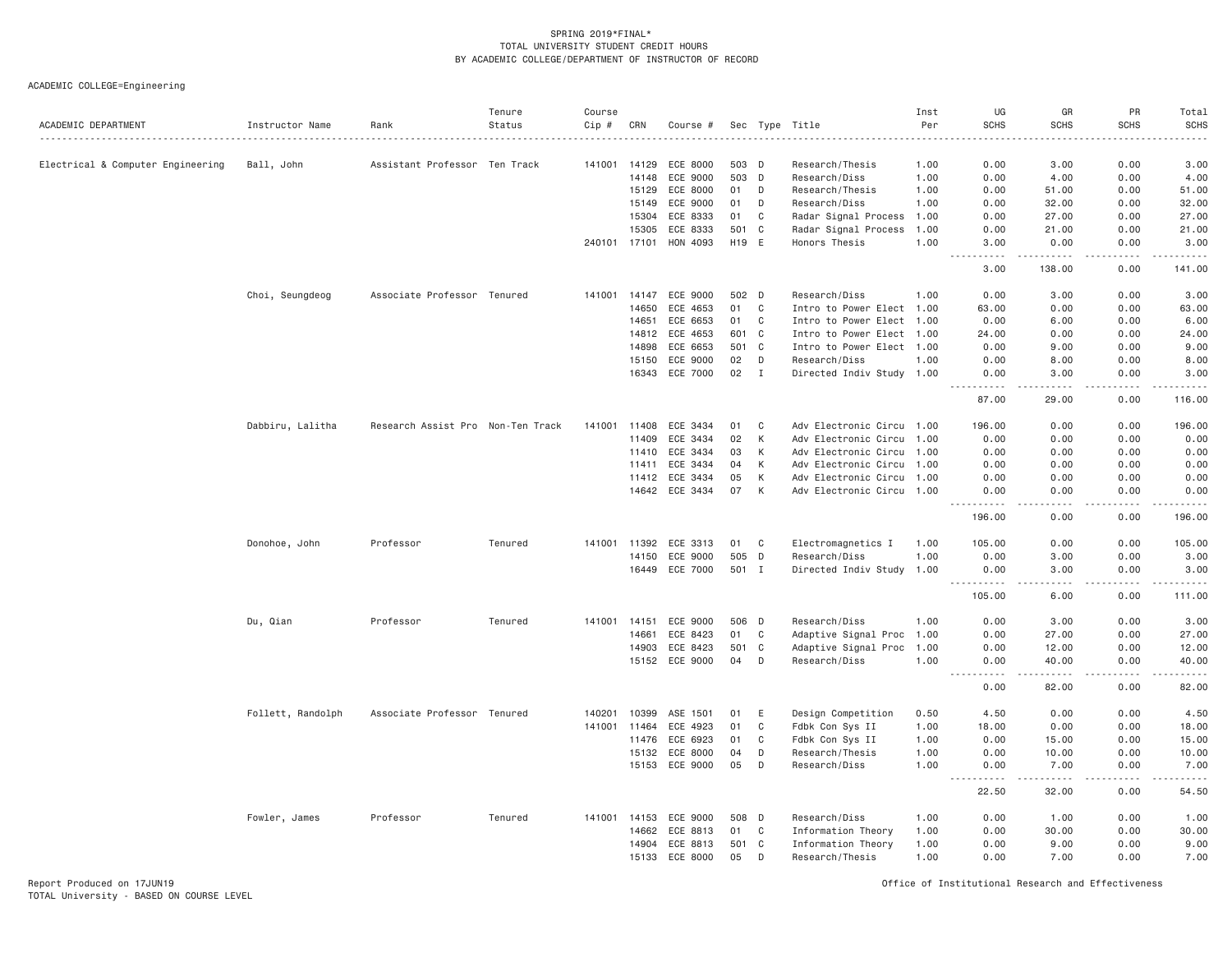| ACADEMIC DEPARTMENT               | Instructor Name | Rank                                               | Tenure<br>Status | Course<br>Cip # | CRN            | Course #                   |           |                  | Sec Type Title                     | Inst<br>Per  | UG<br><b>SCHS</b>                                                                                                                                            | GR<br><b>SCHS</b> | PR<br><b>SCHS</b>                   | Total<br><b>SCHS</b>                       |
|-----------------------------------|-----------------|----------------------------------------------------|------------------|-----------------|----------------|----------------------------|-----------|------------------|------------------------------------|--------------|--------------------------------------------------------------------------------------------------------------------------------------------------------------|-------------------|-------------------------------------|--------------------------------------------|
|                                   |                 |                                                    |                  |                 |                |                            |           |                  |                                    |              |                                                                                                                                                              |                   |                                     |                                            |
|                                   |                 |                                                    |                  |                 |                |                            |           |                  |                                    |              | 0.00                                                                                                                                                         | 47.00             | 0.00                                | 47.00                                      |
| Electrical & Computer Engineering | Fu, Yong        | Associate Professor Tenured                        |                  | 141001          | 11458          | ECE 4633                   | 01        | C                | Pwer Distrib Systems 1.00          |              | 96.00                                                                                                                                                        | 0.00              | 0.00                                | 96.00                                      |
|                                   |                 |                                                    |                  |                 | 11470          | ECE 6633                   | 01        | C                | Pwer Distrib Systems 1.00          |              | 0.00                                                                                                                                                         | 12.00             | 0.00                                | 12.00                                      |
|                                   |                 |                                                    |                  |                 | 14125          | ECE 6633                   | 501 C     |                  | Pwer Distrib Systems 1.00          |              | 0.00                                                                                                                                                         | 18.00             | 0.00                                | 18.00                                      |
|                                   |                 |                                                    |                  |                 | 14154          | ECE 9000                   | 509       | D                | Research/Diss                      | 1.00         | 0.00                                                                                                                                                         | 2.00              | 0.00                                | 2.00                                       |
|                                   |                 |                                                    |                  |                 | 14664          | ECE 8683                   | 01        | $\mathsf{C}$     | Power Sys Opt & Cont 1.00          |              | 0.00                                                                                                                                                         | 33.00             | 0.00                                | 33.00                                      |
|                                   |                 |                                                    |                  |                 | 14811          | ECE 4633                   | 601       | $\mathbf C$      | Pwer Distrib Systems               | 1.00         | 24.00                                                                                                                                                        | 0.00              | 0.00                                | 24.00                                      |
|                                   |                 |                                                    |                  |                 | 14906          | ECE 8683                   | 501       | $\mathbf C$      | Power Sys Opt & Cont               | 1.00         | 0.00                                                                                                                                                         | 21.00             | 0.00                                | 21.00                                      |
|                                   |                 |                                                    |                  |                 | 15155          | ECE 9000                   | 07        | D                | Research/Diss                      | 1.00         | 0.00<br>$\omega \sim \omega$<br><b>.</b>                                                                                                                     | 43.00             | 0.00<br>$\sim$ $\sim$ $\sim$        | 43.00<br>.                                 |
|                                   |                 |                                                    |                  |                 |                |                            |           |                  |                                    |              | 120.00                                                                                                                                                       | 129.00            | 0.00                                | 249.00                                     |
|                                   | Gurbuz, Ali     | Assistant Professor Ten Track                      |                  | 141001          | 11413          | ECE 3443                   | 01        | C                | Signals and Systems                | 1.00         | 162.00                                                                                                                                                       | 0.00              | 0.00                                | 162.00                                     |
|                                   |                 |                                                    |                  |                 |                | 15156 ECE 9000             | 08        | D                | Research/Diss                      | 1.00         | 0.00<br><u>.</u>                                                                                                                                             | 7.00<br>.         | 0.00<br>.                           | 7.00<br>.                                  |
|                                   |                 |                                                    |                  |                 |                |                            |           |                  |                                    |              | 162.00                                                                                                                                                       | 7.00              | 0.00                                | 169.00                                     |
|                                   | Iqbal, Umar     | Clinical Assist Pro Non-Ten Track                  |                  | 141001          | 14464          | ECE 3323                   | 601       | C                | Electromagnetics II                | 1.00         | 24.00                                                                                                                                                        | 0.00              | 0.00                                | 24.00                                      |
|                                   |                 |                                                    |                  |                 | 14466          | ECE 3424                   | 601       | C                | Intm Electronic Circ 1.00          |              | 52.00                                                                                                                                                        | 0.00              | 0.00                                | 52.00                                      |
|                                   |                 |                                                    |                  |                 |                | 14467 ECE 3424             | 602 K     |                  | Intm Electronic Circ 1.00          |              | 0.00<br>$\frac{1}{2} \left( \frac{1}{2} \right) \left( \frac{1}{2} \right) \left( \frac{1}{2} \right) \left( \frac{1}{2} \right) \left( \frac{1}{2} \right)$ | 0.00<br>.         | 0.00<br>$\sim$ $\sim$ $\sim$ $\sim$ | 0.00<br>$\sim$ $\sim$ $\sim$ $\sim$ $\sim$ |
|                                   |                 |                                                    |                  |                 |                |                            |           |                  |                                    |              | 76.00                                                                                                                                                        | 0.00              | 0.00                                | 76.00                                      |
|                                   | Jones, Bryan    | Associate Professor Tenured                        |                  | 141001          | 11436          | ECE 3724                   | 01        | C                | Microprocessors                    | 0.80         | 278.40                                                                                                                                                       | 0.00              | 0.00                                | 278.40                                     |
|                                   |                 |                                                    |                  |                 | 11437          | ECE 3724                   | 02        | $\mathbf C$      | Microprocessors                    | 0.80         | 220.80                                                                                                                                                       | 0.00              | 0.00                                | 220.80                                     |
|                                   |                 |                                                    |                  |                 | 11438          | ECE 3724                   | 03        | К                | Microprocessors                    | 1.00         | 0.00                                                                                                                                                         | 0.00              | 0.00                                | 0.00                                       |
|                                   |                 |                                                    |                  |                 | 11439          | ECE 3724                   | 04        | К                | Microprocessors                    | 1.00         | 0.00                                                                                                                                                         | 0.00              | 0.00                                | 0.00                                       |
|                                   |                 |                                                    |                  |                 | 11440          | ECE 3724                   | 05        | К                | Microprocessors                    | 1.00         | 0.00                                                                                                                                                         | 0.00              | 0.00                                | 0.00                                       |
|                                   |                 |                                                    |                  |                 | 11441          | ECE 3724                   | 06        | К                | Microprocessors                    | 1.00         | 0.00                                                                                                                                                         | 0.00              | 0.00                                | 0.00                                       |
|                                   |                 |                                                    |                  |                 | 11442          | ECE 3724                   | 07        | K                | Microprocessors                    | 1.00         | 0.00                                                                                                                                                         | 0.00              | 0.00                                | 0.00                                       |
|                                   |                 |                                                    |                  |                 | 11443          | ECE 3724                   | 08        | К                | Microprocessors                    | 1.00         | 0.00                                                                                                                                                         | 0.00              | 0.00                                | 0.00                                       |
|                                   |                 |                                                    |                  |                 | 11444          | ECE 3724                   | 09        | K                | Microprocessors                    | 1.00         | 0.00                                                                                                                                                         | 0.00              | 0.00                                | 0.00                                       |
|                                   |                 |                                                    |                  |                 | 11445          | ECE 3724                   | 12        | К                | Microprocessors                    | 1.00         | 0.00                                                                                                                                                         | 0.00              | 0.00                                | 0.00                                       |
|                                   |                 |                                                    |                  |                 | 11446          | ECE 3724                   | 13        | К                | Microprocessors                    | 1.00         | 0.00                                                                                                                                                         | 0.00              | 0.00                                | 0.00                                       |
|                                   |                 |                                                    |                  |                 | 11447          | ECE 3724                   | 14        | К                | Microprocessors                    | 1.00         | 0.00                                                                                                                                                         | 0.00              | 0.00                                | 0.00                                       |
|                                   |                 |                                                    |                  |                 | 11448          | ECE 3724                   | 15        | К                | Microprocessors                    | 1.00         | 0.00                                                                                                                                                         | 0.00              | 0.00                                | 0.00                                       |
|                                   |                 |                                                    |                  |                 | 11454          | ECE 4512                   | 01        | $\,$ B           | EE Design I                        | 1.00         | 40.00                                                                                                                                                        | 0.00              | 0.00                                | 40.00                                      |
|                                   |                 |                                                    |                  |                 | 11456          | ECE 4532                   | 01        | $\,$ B           | CPE Design I                       | 1.00         | 14.00                                                                                                                                                        | 0.00              | 0.00                                | 14.00                                      |
|                                   |                 |                                                    |                  |                 | 14472          | ECE 3724                   | 601       | $\mathbf C$<br>K | Microprocessors                    | 0.50         | 24.00                                                                                                                                                        | 0.00              | 0.00                                | 24.00                                      |
|                                   |                 |                                                    |                  |                 | 14473<br>14647 | ECE 3724<br>ECE 3724       | 602<br>10 | К                | Microprocessors<br>Microprocessors | 0.50         | 0.00<br>0.00                                                                                                                                                 | 0.00<br>0.00      | 0.00<br>0.00                        | 0.00<br>0.00                               |
|                                   |                 |                                                    |                  |                 |                |                            |           |                  |                                    | 1.00         |                                                                                                                                                              |                   |                                     |                                            |
|                                   |                 |                                                    |                  |                 | 14648          | ECE 3724                   | 11        | К<br>K           | Microprocessors                    | 1.00         | 0.00                                                                                                                                                         | 0.00              | 0.00                                | 0.00                                       |
|                                   |                 |                                                    |                  |                 | 14649          | ECE 3724                   | 16<br>601 | B                | Microprocessors                    | 1.00<br>0.50 | 0.00<br>8.00                                                                                                                                                 | 0.00<br>0.00      | 0.00<br>0.00                        | 0.00<br>8.00                               |
|                                   |                 |                                                    |                  |                 | 14810          | ECE 4512<br>15157 ECE 9000 | 09        | D                | EE Design I<br>Research/Diss       | 1.00         | 0.00                                                                                                                                                         | 1.00              | 0.00                                | 1.00                                       |
|                                   |                 |                                                    |                  |                 |                |                            |           |                  |                                    |              | $\frac{1}{2} \left( \frac{1}{2} \right) \left( \frac{1}{2} \right) \left( \frac{1}{2} \right) \left( \frac{1}{2} \right)$<br>$  -$                           | د د د د           | .                                   | .                                          |
|                                   |                 |                                                    |                  |                 |                |                            |           |                  |                                    |              | 585.20                                                                                                                                                       | 1.00              | 0.00                                | 586.20                                     |
|                                   |                 | Karimi-Ghartemani, M Associate Professor Ten Track |                  | 141001          | 11414          | ECE 3614                   | 01        | C                | Fundamentals of Ener 1.00          |              | 124.00                                                                                                                                                       | 0.00              | 0.00                                | 124.00                                     |
|                                   |                 |                                                    |                  |                 | 11415          | ECE 3614                   | 02        | К                | Fudamentals of Energ 1.00          |              | 0.00                                                                                                                                                         | 0.00              | 0.00                                | 0.00                                       |
|                                   |                 |                                                    |                  |                 | 11416          | ECE 3614                   | 03        | К                | Fundamentals of Ener 1.00          |              | 0.00                                                                                                                                                         | 0.00              | 0.00                                | 0.00                                       |
|                                   |                 |                                                    |                  |                 |                | 11417 ECE 3614             | 04        | К                | Fundamentals of Ener 1.00          |              | 0.00                                                                                                                                                         | 0.00              | 0.00                                | 0.00                                       |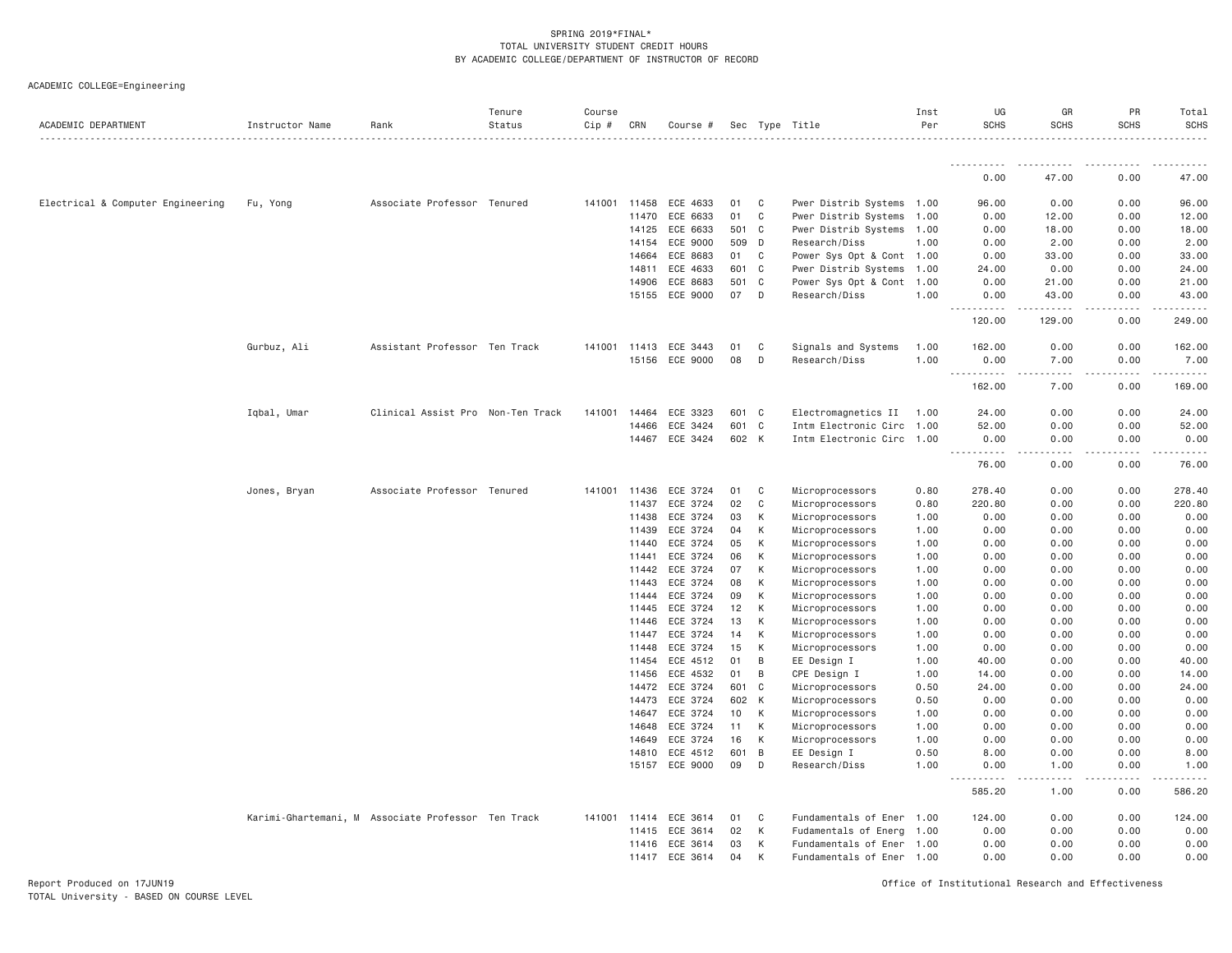| ACADEMIC DEPARTMENT               | Instructor Name  | Rank                                                   | Tenure<br>Status | Course<br>Cip # | CRN   | Course # |       |             | Sec Type Title            | Inst<br>Per | UG<br><b>SCHS</b>                           | GR<br><b>SCHS</b>                                                                                                                 | PR<br><b>SCHS</b>            | Total<br><b>SCHS</b>  |
|-----------------------------------|------------------|--------------------------------------------------------|------------------|-----------------|-------|----------|-------|-------------|---------------------------|-------------|---------------------------------------------|-----------------------------------------------------------------------------------------------------------------------------------|------------------------------|-----------------------|
|                                   |                  |                                                        |                  |                 |       |          |       |             |                           |             |                                             |                                                                                                                                   |                              | .                     |
| Electrical & Computer Engineering |                  | Karimi-Ghartemani, M Associate Professor Ten Track     |                  | 141001 11419    |       | ECE 3614 | 06    | K           | Fundamentals of Ener 1.00 |             | 0.00                                        | 0.00                                                                                                                              | 0.00                         | 0.00                  |
|                                   |                  |                                                        |                  |                 | 11420 | ECE 3614 | 07    | К           | Fundamentals of Ener 1.00 |             | 0.00                                        | 0.00                                                                                                                              | 0.00                         | 0.00                  |
|                                   |                  |                                                        |                  |                 | 11422 | ECE 3614 | 09    | К           | Fundamentals of Ener 1.00 |             | 0.00                                        | 0.00                                                                                                                              | 0.00                         | 0.00                  |
|                                   |                  |                                                        |                  |                 | 15137 | ECE 8000 | 09    | D           | Research/Thesis           | 1.00        | 0.00                                        | 3.00                                                                                                                              | 0.00                         | 3.00                  |
|                                   |                  |                                                        |                  |                 | 15158 | ECE 9000 | 10    | D           | Research/Diss             | 1.00        | 0.00                                        | 79.00                                                                                                                             | 0.00                         | 79.00                 |
|                                   |                  |                                                        |                  |                 | 16344 | ECE 7000 | 03    | I           | Directed Indiv Study 1.00 |             | 0.00                                        | 3.00                                                                                                                              | 0.00                         | 3.00                  |
|                                   |                  |                                                        |                  |                 |       |          |       |             |                           |             | 124.00                                      | د د د د<br>85.00                                                                                                                  | $\sim$ $\sim$ $\sim$<br>0.00 | $- - - - -$<br>209.00 |
|                                   |                  | Kluss, Joni Viljami Assistant Professor Ten Track      |                  | 141001          | 14146 | ECE 9000 | 501 D |             | Research/Diss             | 1.00        | 0.00                                        | 3.00                                                                                                                              | 0.00                         | 3.00                  |
|                                   |                  |                                                        |                  |                 | 14652 | ECE 4663 | 01    | C           | Insul Coord Pow Sys       | 1.00        | 42.00                                       | 0.00                                                                                                                              | 0.00                         | 42.00                 |
|                                   |                  |                                                        |                  |                 | 14653 | ECE 6663 | 01    | $\mathbb C$ | Insul Coord Pow Sys       | 1.00        | 0.00                                        | 3.00                                                                                                                              | 0.00                         | 3.00                  |
|                                   |                  |                                                        |                  |                 | 15159 |          | 11    | D           | Research/Diss             | 1.00        |                                             |                                                                                                                                   | 0.00                         | 56.00                 |
|                                   |                  |                                                        |                  |                 |       | ECE 9000 |       |             |                           |             | 0.00<br><u>.</u>                            | 56.00<br>.                                                                                                                        | .                            | .                     |
|                                   |                  |                                                        |                  |                 |       |          |       |             |                           |             | 42.00                                       | 62.00                                                                                                                             | 0.00                         | 104.00                |
|                                   | Koshka, Yaroslav | Professor                                              | Tenured          | 141001 11391    |       | ECE 3213 | 01    | C           | Solid State Electron 1.00 |             | 135.00                                      | 0.00                                                                                                                              | 0.00                         | 135.00                |
|                                   |                  |                                                        |                  |                 | 11455 | ECE 4522 | 01    | B           | EE Design II              | 1.00        | 82.00                                       | 0.00                                                                                                                              | 0.00                         | 82.00                 |
|                                   |                  |                                                        |                  |                 | 11457 | ECE 4542 | 01    | B           | CPE Design II             | 1.00        | 32.00                                       | 0.00                                                                                                                              | 0.00                         | 32.00                 |
|                                   |                  |                                                        |                  |                 | 14157 | ECE 9000 | 512 D |             | Research/Diss             | 1.00        | 0.00                                        | 3.00                                                                                                                              | 0.00                         | 3.00                  |
|                                   |                  |                                                        |                  |                 | 15138 | ECE 8000 | 10    | D           | Research/Thesis           | 1.00        | 0.00                                        | 1.00                                                                                                                              | 0.00                         | 1.00                  |
|                                   |                  |                                                        |                  |                 | 16340 | ECE 7000 | 01    | Ι.          | Directed Indiv Study 1.00 |             | 0.00                                        | 3.00                                                                                                                              | 0.00                         | 3.00                  |
|                                   |                  |                                                        |                  |                 |       |          |       |             |                           |             | .                                           | $   -$                                                                                                                            | .                            | .                     |
|                                   |                  |                                                        |                  |                 |       |          |       |             |                           |             | 249.00                                      | 7.00                                                                                                                              | 0.00                         | 256.00                |
|                                   |                  | Kulandaivelu Govinda Research Assist Pro Non-Ten Track |                  | 141001          | 11396 | ECE 3424 | 01    | C           | Intm Electronic Circ 1.00 |             | 164.00                                      | 0.00                                                                                                                              | 0.00                         | 164.00                |
|                                   |                  |                                                        |                  |                 | 11399 | ECE 3424 | 04    | К           | Intm Electronic Circ 1.00 |             | 0.00                                        | 0.00                                                                                                                              | 0.00                         | 0.00                  |
|                                   |                  |                                                        |                  |                 | 11401 | ECE 3424 | 06    | K           | Intm Electronic Circ 1.00 |             | 0.00                                        | 0.00                                                                                                                              | 0.00                         | 0.00                  |
|                                   |                  |                                                        |                  |                 | 11402 | ECE 3424 | 07    | K           | Intm Electronic Circ 1.00 |             | 0.00                                        | 0.00                                                                                                                              | 0.00                         | 0.00                  |
|                                   |                  |                                                        |                  |                 | 11403 | ECE 3424 | 08    | К           | Intm Electronic Circ 1.00 |             | 0.00                                        | 0.00                                                                                                                              | 0.00                         | 0.00                  |
|                                   |                  |                                                        |                  |                 | 11407 | ECE 3424 | 12    | К           | Intm Electronic Circ 1.00 |             | 0.00                                        | 0.00                                                                                                                              | 0.00                         | 0.00                  |
|                                   |                  |                                                        |                  |                 |       |          |       |             |                           |             | .<br>164.00                                 | $\frac{1}{2} \left( \frac{1}{2} \right) \left( \frac{1}{2} \right) \left( \frac{1}{2} \right) \left( \frac{1}{2} \right)$<br>0.00 | .<br>0.00                    | .<br>164.00           |
|                                   | Kurum, Mehmet    | Assistant Professor Ten Track                          |                  | 141001          | 11393 | ECE 3323 | 01    | C           | Electromagnetics II       | 1.00        | 120.00                                      | 0.00                                                                                                                              | 0.00                         | 120.00                |
|                                   |                  |                                                        |                  |                 | 15148 | ECE 8000 | 20    | D           | Research/Thesis           | 1.00        | 0.00                                        | 7.00                                                                                                                              | 0.00                         | 7.00                  |
|                                   |                  |                                                        |                  |                 | 15161 | ECE 9000 | 13    | D           | Research/Diss             | 1.00        | 0.00                                        | 43.00                                                                                                                             | 0.00                         | 43.00                 |
|                                   |                  |                                                        |                  |                 | 16346 | ECE 7000 | 05    | $\mathbf I$ | Directed Indiv Study 1.00 |             | 0.00                                        | 3.00                                                                                                                              | 0.00                         | 3.00                  |
|                                   |                  |                                                        |                  |                 |       |          |       |             |                           |             | $- - - - - - -$<br>120.00                   | .<br>53.00                                                                                                                        | .<br>0.00                    | .<br>173.00           |
|                                   |                  |                                                        |                  |                 |       |          |       |             |                           |             |                                             |                                                                                                                                   |                              |                       |
|                                   | Liu, Chun-Hung   | Assistant Professor Ten Track                          |                  | 141001          | 14659 | ECE 4813 | 01    | C           | Communications Theor 1.00 |             | 18.00                                       | 0.00                                                                                                                              | 0.00                         | 18.00                 |
|                                   |                  |                                                        |                  |                 | 14660 | ECE 6813 | 01    | $\mathbb C$ | Communications Theor 1.00 |             | 0.00                                        | 27.00                                                                                                                             | 0.00                         | 27.00                 |
|                                   |                  |                                                        |                  |                 | 14899 | ECE 6813 | 501 C |             | Communications Theor 1.00 |             | 0.00<br>2.2.2.2.2.2<br>$\sim$ $\sim$ $\sim$ | 30.00<br>.                                                                                                                        | 0.00<br>.                    | 30.00<br>.            |
|                                   |                  |                                                        |                  |                 |       |          |       |             |                           |             | 18.00                                       | 57.00                                                                                                                             | 0.00                         | 75.00                 |
|                                   | Luo, Chaomin     | Associate Professor Tenured                            |                  | 140901          | 11459 | ECE 4713 | 01    | C           | Computer Architectur 1.00 |             | 129.00                                      | 0.00                                                                                                                              | 0.00                         | 129.00                |
|                                   |                  |                                                        |                  |                 | 11471 | ECE 6713 | 01    | C           | Computer Architectur 1.00 |             | 0.00                                        | 15.00                                                                                                                             | 0.00                         | 15.00                 |
|                                   |                  |                                                        |                  | 141001 15140    |       | ECE 8000 | 12    | D           | Research/Thesis           | 1.00        | 0.00                                        | 7.00                                                                                                                              | 0.00                         | 7.00                  |
|                                   |                  |                                                        |                  |                 | 15163 | ECE 9000 | 15    | D           | Research/Diss             | 1.00        | 0.00<br><u>.</u>                            | 7.00<br>.                                                                                                                         | 0.00<br>د د د د              | 7.00<br>$    -$       |
|                                   |                  |                                                        |                  |                 |       |          |       |             |                           |             | 129,00                                      | 29,00                                                                                                                             | 0.00                         | 158.00                |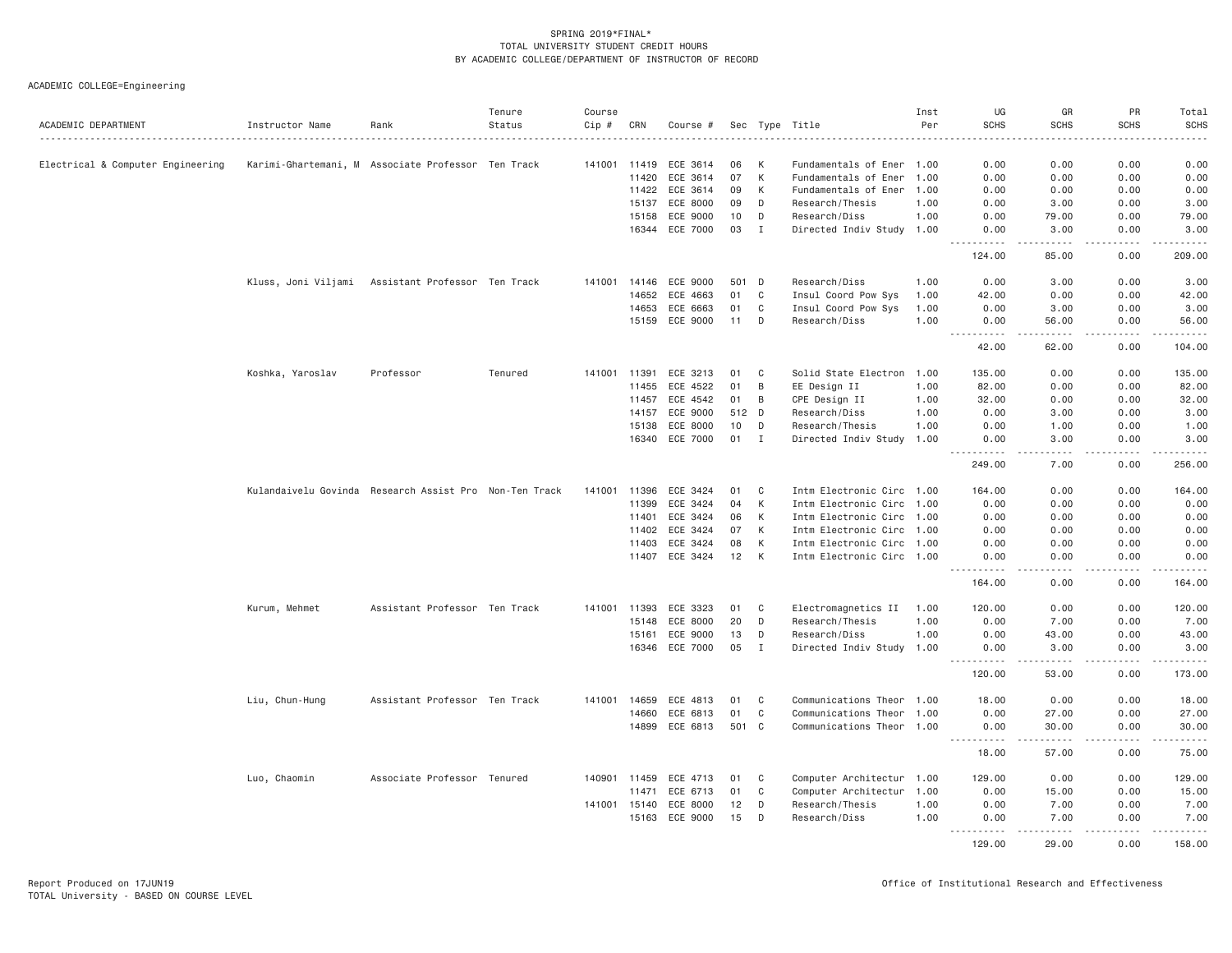| ACADEMIC DEPARTMENT               | Instructor Name   | Rank                                                   | Tenure<br>Status | Course<br>Cip # | CRN            | Course #             |                 |             | Sec Type Title                         | Inst<br>Per  | UG<br><b>SCHS</b>                                                                                                                                                                                    | GR<br><b>SCHS</b>                                                                                                                                             | PR<br><b>SCHS</b> | Total<br><b>SCHS</b><br>$\frac{1}{2}$                                                                                                                          |
|-----------------------------------|-------------------|--------------------------------------------------------|------------------|-----------------|----------------|----------------------|-----------------|-------------|----------------------------------------|--------------|------------------------------------------------------------------------------------------------------------------------------------------------------------------------------------------------------|---------------------------------------------------------------------------------------------------------------------------------------------------------------|-------------------|----------------------------------------------------------------------------------------------------------------------------------------------------------------|
| Electrical & Computer Engineering | Luo, Yu           | Assistant Professor Ten Track                          |                  |                 | 141001 11436   | ECE 3724             | 01              | C           | Microprocessors                        | 0.20         | 69.60                                                                                                                                                                                                | 0.00                                                                                                                                                          | 0.00              | 69.60                                                                                                                                                          |
|                                   |                   |                                                        |                  |                 | 11437          | ECE 3724             | 02              | $\mathbf C$ | Microprocessors                        | 0.20         | 55.20                                                                                                                                                                                                | 0.00                                                                                                                                                          | 0.00              | 55.20                                                                                                                                                          |
|                                   |                   |                                                        |                  |                 |                |                      |                 |             |                                        |              | $\sim$ $\sim$ .<br>.<br>124.80                                                                                                                                                                       | $\sim$ $\sim$ $\sim$ $\sim$<br>0.00                                                                                                                           | بالمحام<br>0.00   | .<br>124.80                                                                                                                                                    |
|                                   | Marojevic, Vuk    | Associate Professor Ten Track                          |                  | 140901          | 14654          | ECE 4723             | 01              | B           | Embedded Systems                       | 1.00         | 30,00                                                                                                                                                                                                | 0.00                                                                                                                                                          | 0.00              | 30.00                                                                                                                                                          |
|                                   |                   |                                                        |                  |                 | 14656          | ECE 4723             | 02              | B           | Embedded Systems                       | 1.00         | 27.00                                                                                                                                                                                                | 0.00                                                                                                                                                          | 0.00              | 27.00                                                                                                                                                          |
|                                   |                   |                                                        |                  |                 |                | 14657 ECE 6723       | 02              | B           | Embedded Systems                       | 1.00         | 0.00                                                                                                                                                                                                 | 3.00                                                                                                                                                          | 0.00              | 3.00                                                                                                                                                           |
|                                   |                   |                                                        |                  |                 |                |                      |                 |             |                                        |              | .<br>$\sim$ $\sim$ $\sim$<br>57.00                                                                                                                                                                   | .<br>3.00                                                                                                                                                     | .<br>0.00         | .<br>60.00                                                                                                                                                     |
|                                   | Melnychuk, Galyna | Non-Faculty                                            | Not Applicable   |                 |                | 140101 12227 GE 3813 | 01              | C           | Challenges Global En 1.00              |              | 48.00                                                                                                                                                                                                | 0.00                                                                                                                                                          | 0.00              | 48.00                                                                                                                                                          |
|                                   |                   |                                                        |                  |                 |                |                      |                 |             |                                        |              | 48.00                                                                                                                                                                                                | 0.00                                                                                                                                                          | 0.00              | 48.00                                                                                                                                                          |
|                                   |                   | Mohammadi-Aragh, Mah Assistant Professor Ten Track     |                  |                 | 141001 11389   | ECE 1002             | 01              | B           | Intro to ECE                           | 1.00         | 136.00                                                                                                                                                                                               | 0.00                                                                                                                                                          | 0.00              | 136.00                                                                                                                                                         |
|                                   |                   |                                                        |                  |                 | 11390          | ECE 1002             | HO <sub>1</sub> | B           | Intro to ECE                           | 1.00         | 18.00                                                                                                                                                                                                | 0.00                                                                                                                                                          | 0.00              | 18.00                                                                                                                                                          |
|                                   |                   |                                                        |                  |                 | 14463          | ECE 1002             | 601             | B           | Intro to ECE                           | 0.50         | 11.00                                                                                                                                                                                                | 0.00                                                                                                                                                          | 0.00              | 11.00                                                                                                                                                          |
|                                   |                   |                                                        |                  |                 | 15166          | ECE 9000             | 18              | D           | Research/Diss                          | 1.00         | 0.00                                                                                                                                                                                                 | 13.00                                                                                                                                                         | 0.00              | 13.00                                                                                                                                                          |
|                                   |                   |                                                        |                  |                 | 15324          | ECE 8990             | 01              | C           | Special Topic in ECE                   | 1.00         | 0.00                                                                                                                                                                                                 | 15.00                                                                                                                                                         | 0.00              | 15.00                                                                                                                                                          |
|                                   |                   |                                                        |                  |                 | 15327          | ECE 8990             | 501             | C           | Special Topic in ECE                   | 1.00         | 0.00                                                                                                                                                                                                 | 15.00                                                                                                                                                         | 0.00              | 15.00                                                                                                                                                          |
|                                   |                   |                                                        |                  | 149999          |                | 16049 ENE 9000       | 01              | D           | Research/Diss                          | 1.00         | 0.00                                                                                                                                                                                                 | 18.00                                                                                                                                                         | 0.00              | 18.00                                                                                                                                                          |
|                                   |                   |                                                        |                  |                 |                |                      |                 |             |                                        |              | $- - -$<br>$\frac{1}{2} \left( \frac{1}{2} \right) \left( \frac{1}{2} \right) \left( \frac{1}{2} \right) \left( \frac{1}{2} \right) \left( \frac{1}{2} \right) \left( \frac{1}{2} \right)$<br>165.00 | $\frac{1}{2} \left( \frac{1}{2} \right) \left( \frac{1}{2} \right) \left( \frac{1}{2} \right) \left( \frac{1}{2} \right) \left( \frac{1}{2} \right)$<br>61.00 | <u>.</u><br>0.00  | $\frac{1}{2} \left( \frac{1}{2} \right) \left( \frac{1}{2} \right) \left( \frac{1}{2} \right) \left( \frac{1}{2} \right) \left( \frac{1}{2} \right)$<br>226.00 |
|                                   |                   |                                                        |                  |                 | 11394          | ECE 3413             |                 | C           | Intro to Electronic                    |              | 309.00                                                                                                                                                                                               |                                                                                                                                                               | 0.00              | 309.00                                                                                                                                                         |
|                                   | Moorhead, Jane    | Instructor                                             | Non-Ten Track    | 141001          |                |                      | 01<br>02        | C           |                                        | 1.00         |                                                                                                                                                                                                      | 0.00                                                                                                                                                          | 0.00              | 339.00                                                                                                                                                         |
|                                   |                   |                                                        |                  |                 | 11395<br>11423 | ECE 3413<br>ECE 3714 | 01              | C           | Intro to Electronic<br>Digital Devices | 1.00<br>1.00 | 339.00<br>456.00                                                                                                                                                                                     | 0.00<br>0.00                                                                                                                                                  | 0.00              | 456.00                                                                                                                                                         |
|                                   |                   |                                                        |                  |                 | 11425          | ECE 3714             | 03              | K           | Digital Devices                        | 1.00         | 0.00                                                                                                                                                                                                 | 0.00                                                                                                                                                          | 0.00              | 0.00                                                                                                                                                           |
|                                   |                   |                                                        |                  |                 | 11426          | ECE 3714             | 04              | K           | Digital Devices                        | 1.00         | 0.00                                                                                                                                                                                                 | 0.00                                                                                                                                                          | 0.00              | 0.00                                                                                                                                                           |
|                                   |                   |                                                        |                  |                 | 11427          | ECE 3714             | 05              | K           | Digital Devices                        | 1.00         | 0.00                                                                                                                                                                                                 | 0.00                                                                                                                                                          | 0.00              | 0.00                                                                                                                                                           |
|                                   |                   |                                                        |                  |                 | 11428          | ECE 3714             | 06              | К           | Digital Devices                        | 1.00         | 0.00                                                                                                                                                                                                 | 0.00                                                                                                                                                          | 0.00              | 0.00                                                                                                                                                           |
|                                   |                   |                                                        |                  |                 | 11431          | ECE 3714             | 09              | К           | Digital Devices                        | 1.00         | 0.00                                                                                                                                                                                                 | 0.00                                                                                                                                                          | 0.00              | 0.00                                                                                                                                                           |
|                                   |                   |                                                        |                  |                 | 11432          | ECE 3714             | 10              | К           | Digital Devices                        | 1.00         | 0.00                                                                                                                                                                                                 | 0.00                                                                                                                                                          | 0.00              | 0.00                                                                                                                                                           |
|                                   |                   |                                                        |                  |                 | 11433          | ECE 3714             | 12              | К           | Digital Devices                        | 1.00         | 0.00                                                                                                                                                                                                 | 0.00                                                                                                                                                          | 0.00              | 0.00                                                                                                                                                           |
|                                   |                   |                                                        |                  |                 |                |                      |                 |             |                                        |              | .<br>1104.00                                                                                                                                                                                         | $\sim$ $\sim$ $\sim$ $\sim$<br>0.00                                                                                                                           | .<br>0.00         | .<br>1104.00                                                                                                                                                   |
|                                   | Moorhead, Robert  | Professor                                              | Tenured          | 141001          | 15143          | ECE 8000             | 15              | D           | Research/Thesis                        | 1.00         | 0.00                                                                                                                                                                                                 | 4.00                                                                                                                                                          | 0.00              | 4.00                                                                                                                                                           |
|                                   |                   |                                                        |                  |                 | 15167          | ECE 9000             | 19              | D           | Research/Diss                          | 1.00         | 0.00                                                                                                                                                                                                 | 1.00                                                                                                                                                          | 0.00              | 1.00                                                                                                                                                           |
|                                   |                   |                                                        |                  |                 |                |                      |                 |             |                                        |              | .<br>0.00                                                                                                                                                                                            | $- - -$<br>5.00                                                                                                                                               | 0.00              | $\frac{1}{2}$<br>5.00                                                                                                                                          |
|                                   |                   |                                                        |                  |                 |                |                      |                 |             |                                        |              |                                                                                                                                                                                                      |                                                                                                                                                               |                   |                                                                                                                                                                |
|                                   |                   | Shivakumaraiah, Loke Clinical Assist Pro Non-Ten Track |                  | 141001          | 14463          | ECE 1002             | 601 B           |             | Intro to ECE                           | 0.50         | 11.00                                                                                                                                                                                                | 0.00                                                                                                                                                          | 0.00              | 11.00                                                                                                                                                          |
|                                   |                   |                                                        |                  |                 | 14472          | ECE 3724             | 601 C           |             | Microprocessors                        | 0.50         | 24.00                                                                                                                                                                                                | 0.00                                                                                                                                                          | 0.00              | 24.00                                                                                                                                                          |
|                                   |                   |                                                        |                  |                 | 14473          | ECE 3724             | 602 K           |             | Microprocessors                        | 0.50         | 0.00                                                                                                                                                                                                 | 0.00                                                                                                                                                          | 0.00              | 0.00                                                                                                                                                           |
|                                   |                   |                                                        |                  |                 |                | 14810 ECE 4512       | 601 B           |             | EE Design I                            | 0.50         | 8.00<br>$- - -$<br>.                                                                                                                                                                                 | 0.00                                                                                                                                                          | 0.00              | 8.00<br>.                                                                                                                                                      |
|                                   |                   |                                                        |                  |                 |                |                      |                 |             |                                        |              | 43.00                                                                                                                                                                                                | 0.00                                                                                                                                                          | 0.00              | 43.00                                                                                                                                                          |
|                                   | Tang, Bo          | Assistant Professor Ten Track                          |                  | 140901          | 11460          | ECE 4743             | 01              | B           | Digital Sys Design                     | 1.00         | 18.00                                                                                                                                                                                                | 0.00                                                                                                                                                          | 0.00              | 18.00                                                                                                                                                          |
|                                   |                   |                                                        |                  |                 | 11462          | ECE 4743             | 03              | B           | Digital Sys Design                     | 1.00         | 18.00                                                                                                                                                                                                | 0.00                                                                                                                                                          | 0.00              | 18.00                                                                                                                                                          |
|                                   |                   |                                                        |                  |                 | 11472          | ECE 6743             | 01              | B           | Digital Sys Design                     | 1.00         | 0.00                                                                                                                                                                                                 | 3.00                                                                                                                                                          | 0.00              | 3.00                                                                                                                                                           |
|                                   |                   |                                                        |                  |                 | 11474          | ECE 6743             | 03              | B           | Digital Sys Design                     | 1.00         | 0.00                                                                                                                                                                                                 | 6.00                                                                                                                                                          | 0.00              | 6.00                                                                                                                                                           |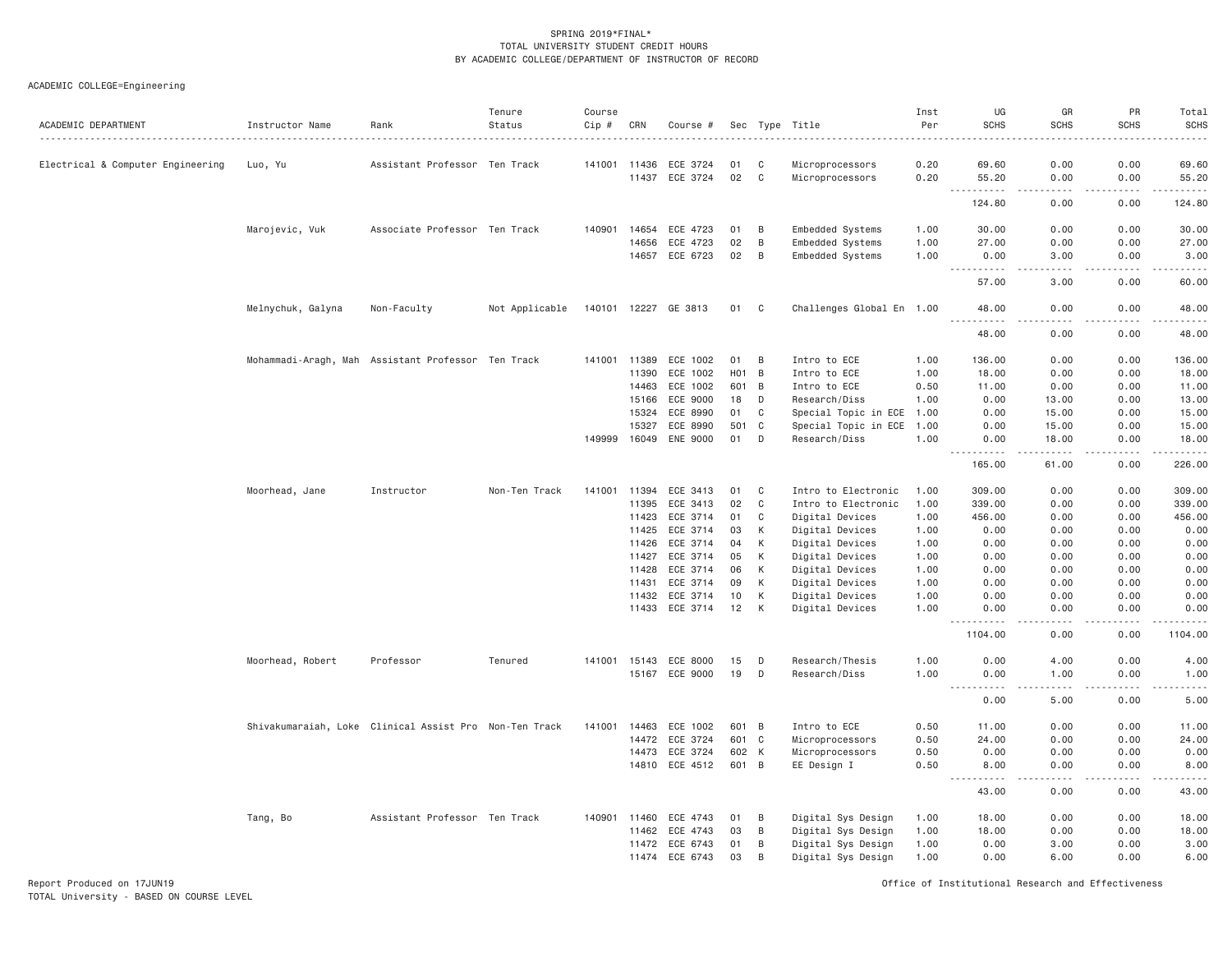| ACADEMIC DEPARTMENT                                                                                                  | Instructor Name | Rank                          | Tenure<br>Status | Course<br>Cip #  | CRN                     | Course #                         |                       |    | Sec Type Title                                       | Inst<br>Per          | UG<br><b>SCHS</b>     | GR<br><b>SCHS</b>       | PR<br><b>SCHS</b>                           | Total<br>SCHS                       |
|----------------------------------------------------------------------------------------------------------------------|-----------------|-------------------------------|------------------|------------------|-------------------------|----------------------------------|-----------------------|----|------------------------------------------------------|----------------------|-----------------------|-------------------------|---------------------------------------------|-------------------------------------|
| Electrical & Computer Engineering                                                                                    | Tang, Bo        | Assistant Professor Ten Track |                  | 140901<br>141001 | 14126<br>14160<br>15168 | ECE 6743<br>ECE 9000<br>ECE 9000 | 501 B<br>516 D<br>-20 | D. | Digital Sys Design<br>Research/Diss<br>Research/Diss | 1.00<br>1,00<br>1.00 | 0.00<br>0.00<br>0.00  | 12.00<br>13.00<br>24.00 | 0.00<br>0.00<br>0.00                        | 12.00<br>13.00<br>24.00             |
|                                                                                                                      |                 |                               |                  |                  |                         | 16345 ECE 7000                   | 04                    |    | Directed Indiv Study 1.00                            |                      | 0.00<br>.<br>36,00    | 3,00<br>61.00           | 0.00<br>0.00                                | 3.00<br>.<br>97.00                  |
| ======================================<br>Electrical & Computer Engineering<br>===================================== |                 |                               |                  |                  |                         |                                  |                       |    |                                                      |                      | ==========<br>3780.50 | 894.00<br>==========    | ==========<br>0.00<br>$=$ = = = = = = = = = | ==========<br>4674.50<br>========== |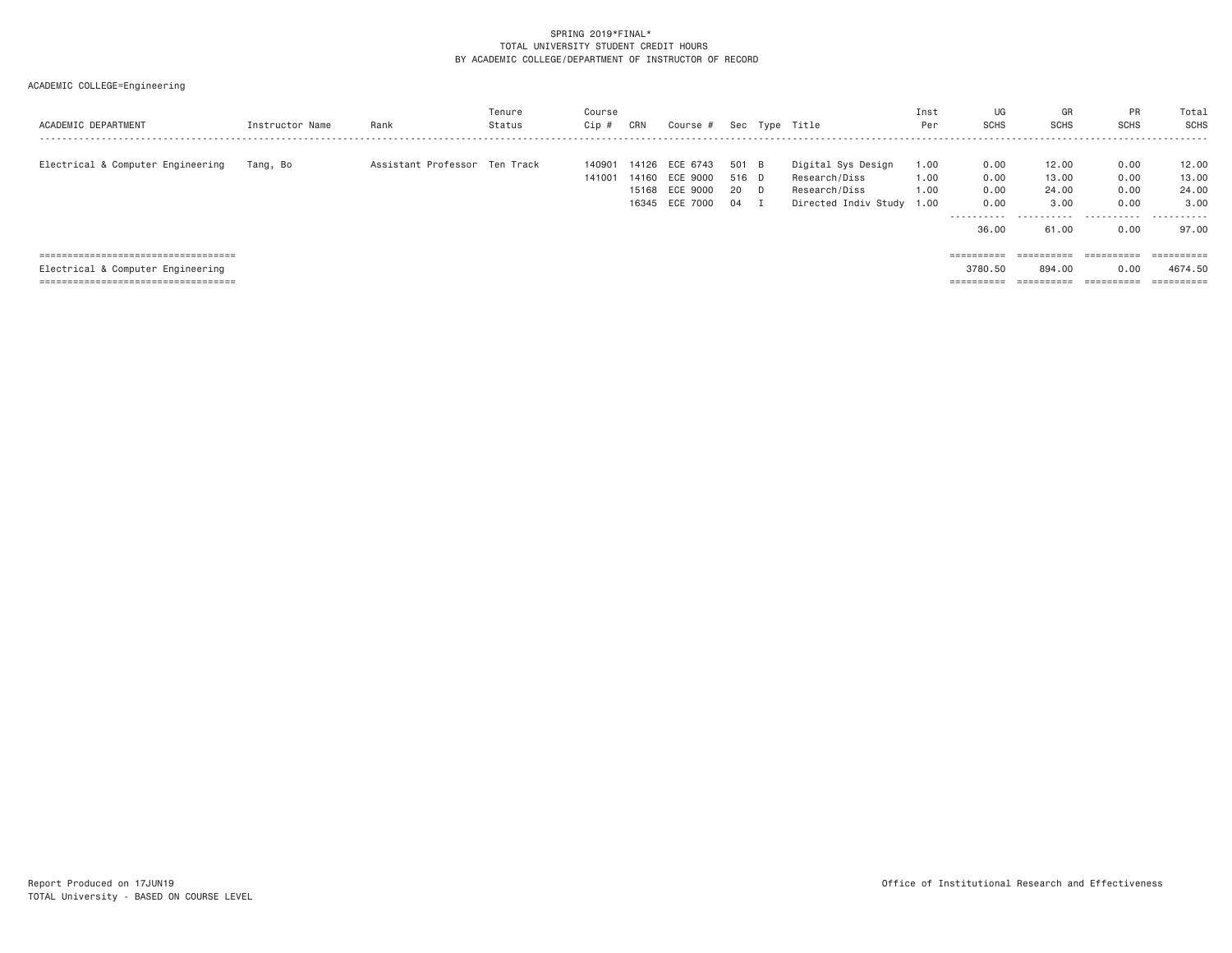| ACADEMIC DEPARTMENT              | Instructor Name<br>. | Rank                          | Tenure<br>Status | Course<br>Cip # | CRN            | Course #             |           |             | Sec Type Title                       | Inst<br>Per  | UG<br><b>SCHS</b>                      | GR<br><b>SCHS</b>     | PR<br><b>SCHS</b>                   | Total<br><b>SCHS</b><br>.                                                                                                                                      |
|----------------------------------|----------------------|-------------------------------|------------------|-----------------|----------------|----------------------|-----------|-------------|--------------------------------------|--------------|----------------------------------------|-----------------------|-------------------------------------|----------------------------------------------------------------------------------------------------------------------------------------------------------------|
| Industrial & Systems Engineering | Bian, Linkan         | Associate Professor Ten Track |                  | 143501          | 14346          | IE 9000              | 501 D     |             | Research/DIss                        | 1.00         | 0.00                                   | 4.00                  | 0.00                                | 4.00                                                                                                                                                           |
|                                  |                      |                               |                  |                 | 16392          | IE 9000              | 01        | D           | Research/DIss                        | 1.00         | 0.00                                   | 15.00                 | 0.00                                | 15.00                                                                                                                                                          |
|                                  |                      |                               |                  | 270301          | 12592          | IE 4623              | 01        | C           | Eng Statistics II                    | 1.00         | 168.00                                 | 0.00                  | 0.00                                | 168.00                                                                                                                                                         |
|                                  |                      |                               |                  |                 | 12605          | IE 6623              | 01        | C           | Eng Statistics II                    | 1.00         | 0.00                                   | 12.00                 | 0.00                                | 12.00                                                                                                                                                          |
|                                  |                      |                               |                  |                 | 14328          | IE 6623              | 501       | C           | Eng Statistics II                    | 1.00         | 0.00                                   | 30.00                 | 0.00                                | 30.00                                                                                                                                                          |
|                                  |                      |                               |                  |                 |                | 15937 IE 4623        | 501 C     |             | Eng Statistics II                    | 1.00         | 15.00<br>$\sim$ $\sim$ $\sim$<br>----- | 0.00<br>$- - - - -$   | 0.00<br>.                           | 15.00<br>.                                                                                                                                                     |
|                                  |                      |                               |                  |                 |                |                      |           |             |                                      |              | 183.00                                 | 61.00                 | 0.00                                | 244.00                                                                                                                                                         |
|                                  | Bostick, Lisa        | Lecturer                      | Non-Ten Track    | 151302 11564    |                | EG 1142              | 01        | C           | Engineering Graphics 1.00            |              | 66.00                                  | 0.00                  | 0.00                                | 66.00                                                                                                                                                          |
|                                  |                      |                               |                  | 489999          | 14665          | EG 1143              | 01        | $\mathbb C$ | Graphic Com                          | 1.00         | 147.00<br>.<br>$\sim$ $\sim$ $\sim$    | 0.00<br>.             | 0.00<br>د د د د                     | 147.00<br>.                                                                                                                                                    |
|                                  |                      |                               |                  |                 |                |                      |           |             |                                      |              | 213.00                                 | 0.00                  | 0.00                                | 213.00                                                                                                                                                         |
|                                  | Bullington, Stanley  | Professor                     | Tenured          | 142701          | 12595          | IE 4915              | 01        | C           | Design Of Ind Sys                    | 1.00         | 115.00                                 | 0.00                  | 0.00                                | 115.00                                                                                                                                                         |
|                                  |                      |                               |                  |                 | 12596          | IE 4915              | 02        | К           | Design Of Ind Sys                    | 1.00         | 0.00                                   | 0.00                  | 0.00                                | 0.00                                                                                                                                                           |
|                                  |                      |                               |                  | 143501          | 14332          | IE 8000              | 502 D     |             | Research / Thesis                    | 1.00         | 0.00                                   | 3.00                  | 0.00                                | 3.00                                                                                                                                                           |
|                                  |                      |                               |                  |                 | 14347          | IE 9000              | 502       | D           | Research/DIss                        | 1.00         | 0.00                                   | 1.00                  | 0.00                                | 1.00                                                                                                                                                           |
|                                  |                      |                               |                  |                 | 14678          | IE 8913              | 01        | $\mathbb C$ | Engr Economy II                      | 1.00         | 0.00                                   | 21.00                 | 0.00                                | 21.00                                                                                                                                                          |
|                                  |                      |                               |                  |                 | 14916<br>15792 | IE 8913<br>IE 8000   | 501<br>02 | C<br>D      | Engr Economy II<br>Research / Thesis | 1.00<br>1.00 | 0.00<br>0.00                           | 18.00<br>9.00         | 0.00<br>0.00                        | 18.00<br>9.00                                                                                                                                                  |
|                                  |                      |                               |                  |                 | 16393          | IE 9000              | 02        | D           | Research/DIss                        | 1.00         | 0.00                                   | 1.00                  | 0.00                                | 1,00                                                                                                                                                           |
|                                  |                      |                               |                  |                 |                |                      |           |             |                                      |              | 115.00                                 | 53.00                 | $\sim$ $\sim$ $\sim$ $\sim$<br>0.00 | $\frac{1}{2} \left( \frac{1}{2} \right) \left( \frac{1}{2} \right) \left( \frac{1}{2} \right) \left( \frac{1}{2} \right) \left( \frac{1}{2} \right)$<br>168.00 |
|                                  | Burch, Reuben        | Assistant Professor Ten Track |                  | 143501          | 14348          | IE 9000              | 503 D     |             | Research/DIss                        | 1.00         | 0.00                                   | 4.00                  | 0.00                                | 4.00                                                                                                                                                           |
|                                  |                      |                               |                  |                 | 14675          | IE 8153              | 01        | C           | Cognitive Engr                       | 1.00         | 0.00                                   | 18.00                 | 0.00                                | 18.00                                                                                                                                                          |
|                                  |                      |                               |                  |                 | 14914          | IE 8153              | 501       | C           | Cognitive Engr                       | 1.00         | 0.00                                   | 30.00                 | 0.00                                | 30.00                                                                                                                                                          |
|                                  |                      |                               |                  |                 | 15793          | IE 8000              | 03        | D           | Research / Thesis                    | 1.00         | 0.00                                   | 3.00                  | 0.00                                | 3.00                                                                                                                                                           |
|                                  |                      |                               |                  |                 | 16394          | IE 9000              | 03        | D           | Research/DIss                        | 1.00         | 0.00                                   | 15.00                 | 0.00                                | 15.00                                                                                                                                                          |
|                                  |                      |                               |                  |                 |                | 16594 IE 7000        | 02        | $\mathbf I$ | Directed Indiv Study                 | 1.00         | 0.00                                   | 3.00                  | 0.00<br>.                           | 3.00<br>.                                                                                                                                                      |
|                                  |                      |                               |                  |                 |                |                      |           |             |                                      |              | . <b>.</b><br>0.00                     | 73.00                 | 0.00                                | 73.00                                                                                                                                                          |
|                                  | Chance, Jennifer     | Non-Employee                  | Not Applicable   | 143501          |                | 12588 IE 4513        | 01        | C           | Engineering Admin                    | 1.00         | 126.00                                 | 0.00                  | 0.00                                | 126.00                                                                                                                                                         |
|                                  |                      |                               |                  |                 | 12599          | IE 6513              | 01        | C           | Engineering Admin                    | 1.00         | 0.00<br>د د د د                        | 12.00                 | 0.00<br>$\sim$ $\sim$ $\sim$        | 12.00<br>.                                                                                                                                                     |
|                                  |                      |                               |                  |                 |                |                      |           |             |                                      |              | 126.00                                 | 12.00                 | 0.00                                | 138.00                                                                                                                                                         |
|                                  | Green, Robert        | Non-Faculty                   | Not Applicable   | 143501          | 14671          | IE 6553              | 01        | C           | Eng Law & Ethics                     | 1.00         | 0.00                                   | 6.00                  | 0.00                                | 6.00                                                                                                                                                           |
|                                  |                      |                               |                  |                 | 14913          | IE 6553              | 501 C     |             | Eng Law & Ethics                     | 1.00         | 0.00                                   | 36.00                 | 0.00                                | 36.00                                                                                                                                                          |
|                                  |                      |                               |                  | 149999          | 14670          | IE 4553              | 01        | $\mathbb C$ | Eng Law & Ethics                     | 1.00         | 147.00                                 | 0.00                  | 0.00                                | 147.00                                                                                                                                                         |
|                                  |                      |                               |                  | 521003          | 11910          | EXL 1191             | 01        | $\mathsf E$ | Leadership Internshi                 | 1.00         | 1.00                                   | 0.00                  | 0.00                                | 1.00                                                                                                                                                           |
|                                  |                      |                               |                  |                 |                | 11911 EXL 1191       | 02        | E           | Leadership Internshi 1.00            |              | 2.00<br><u>.</u>                       | 0.00<br>$   -$        | 0.00<br>.                           | 2.00<br>.                                                                                                                                                      |
|                                  |                      |                               |                  |                 |                |                      |           |             |                                      |              | 150.00                                 | 42.00                 | 0.00                                | 192.00                                                                                                                                                         |
|                                  | Hill, Eric           | Non-Faculty                   | Not Applicable   |                 |                | 140101 12210 GE 3011 | 01        | -S          | Engr Entrepreneur Se 0.40            |              | 29.60<br><u>.</u>                      | 0.00<br>$\frac{1}{2}$ | 0.00<br>.                           | 29.60<br>.                                                                                                                                                     |
|                                  |                      |                               |                  |                 |                |                      |           |             |                                      |              | 29.60                                  | 0.00                  | 0.00                                | 29.60                                                                                                                                                          |
|                                  | Jaradat, Raed        | Assistant Professor Ten Track |                  | 143501          | 12590          | IE 4543              | 01        | C           | Logistics Engineerin 1.00            |              | 120.00                                 | 0.00                  | 0.00                                | 120.00                                                                                                                                                         |
|                                  |                      |                               |                  |                 | 12602          | IE 6543              | 01        | $\mathbb C$ | Logistics Engineerin 1.00            |              | 0.00                                   | 33.00                 | 0.00                                | 33.00                                                                                                                                                          |
|                                  |                      |                               |                  |                 | 14327          | IE 6543              | 501       | C           | Logistics Engineerin 1.00            |              | 0.00                                   | 9.00                  | 0.00                                | 9.00                                                                                                                                                           |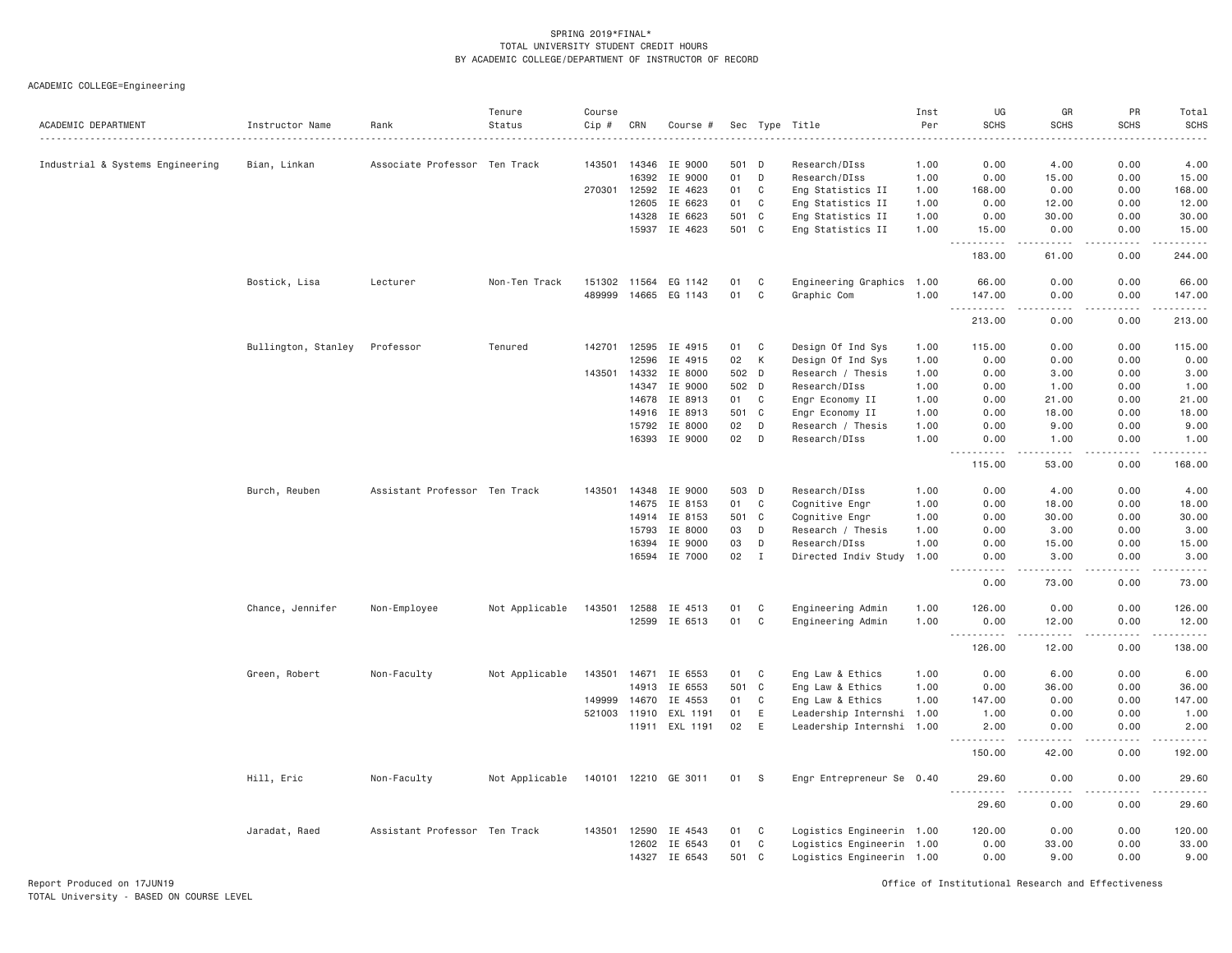ACADEMIC COLLEGE=Engineering

| ACADEMIC DEPARTMENT              | Instructor Name  | Rank                                               | Tenure<br>Status | Course<br>Cip # | CRN   | Course #             |     |              | Sec Type Title            | Inst<br>Per | UG<br><b>SCHS</b>                   | GR<br><b>SCHS</b>                                                                                                                 | PR<br><b>SCHS</b> | Total<br>SCHS<br>$\frac{1}{2}$ |
|----------------------------------|------------------|----------------------------------------------------|------------------|-----------------|-------|----------------------|-----|--------------|---------------------------|-------------|-------------------------------------|-----------------------------------------------------------------------------------------------------------------------------------|-------------------|--------------------------------|
| Industrial & Systems Engineering | Jaradat, Raed    | Assistant Professor Ten Track                      |                  | 143501          | 14334 | IE 8000              |     | 504 D        | Research / Thesis         | 1.00        | 0.00                                | 1.00                                                                                                                              | 0.00              | 1.00                           |
|                                  |                  |                                                    |                  |                 | 15547 | IE 8990              | 01  | C            | Special Topic In IE       | 1.00        | 0.00                                | 36.00                                                                                                                             | 0.00              | 36.00                          |
|                                  |                  |                                                    |                  |                 | 15548 | IE 8990              | 501 | $\mathbf{C}$ | Special Topic In IE       | 1.00        | 0.00                                | 48.00                                                                                                                             | 0.00              | 48.00                          |
|                                  |                  |                                                    |                  |                 | 15794 | IE 8000              | 04  | D            | Research / Thesis         | 1.00        | 0.00                                | 12.00                                                                                                                             | 0.00              | 12.00                          |
|                                  |                  |                                                    |                  |                 | 15967 | IE 4543              |     | 501 C        | Logistics Engineerin 1.00 |             | 6.00                                | 0.00                                                                                                                              | 0.00              | 6.00                           |
|                                  |                  |                                                    |                  |                 |       | 16395 IE 9000        | 04  | D            | Research/DIss             | 1.00        | 0.00                                | 25.00                                                                                                                             | 0.00<br>.         | 25.00<br>.                     |
|                                  |                  |                                                    |                  |                 |       |                      |     |              |                           |             | .<br>126.00                         | .<br>164.00                                                                                                                       | 0.00              | 290.00                         |
|                                  | Ma, Junfeng      | Assistant Professor Ten Track                      |                  | 143501          | 12589 | IE 4533              | 01  | C            | Project Mgt               | 1.00        | 90.00                               | 0.00                                                                                                                              | 0.00              | 90.00                          |
|                                  |                  |                                                    |                  |                 | 12600 | IE 6533              | 01  | C            | Project Mgt               | 1.00        | 0.00                                | 33.00                                                                                                                             | 0.00              | 33.00                          |
|                                  |                  |                                                    |                  |                 | 14326 | IE 6533              |     | 501 C        | Project Mgt               | 1.00        | 0.00                                | 66.00                                                                                                                             | 0.00              | 66.00                          |
|                                  |                  |                                                    |                  |                 | 14350 | IE 9000              |     | 505 D        | Research/DIss             | 1.00        | 0.00                                | 3.00                                                                                                                              | 0.00              | 3.00                           |
|                                  |                  |                                                    |                  |                 | 16396 | IE 9000              | 05  | D            | Research/DIss             | 1.00        | 0.00                                | 13.00                                                                                                                             | 0.00              | 13.00                          |
|                                  |                  |                                                    |                  | 149999          | 16968 | IE 4000              | 01  | $\mathbf{I}$ | Directed Indiv Study      | 1.00        | 3.00                                | 0.00                                                                                                                              | 0.00              | 3.00                           |
|                                  |                  |                                                    |                  |                 | 17170 | IE 4000              |     | 503 I        | Directed Indiv Study 1.00 |             | 3.00                                | 0.00                                                                                                                              | 0.00              | 3.00                           |
|                                  |                  |                                                    |                  |                 |       |                      |     |              |                           |             | 96.00                               | 115.00                                                                                                                            | 0.00              | 211.00                         |
|                                  |                  | Marufuzzaman, Mohamm Assistant Professor Ten Track |                  | 143501          | 12597 | IE 4934              | 01  | B            | Info Systems for IE       | 1.00        | 148.00                              | 0.00                                                                                                                              | 0.00              | 148.00                         |
|                                  |                  |                                                    |                  |                 | 12608 | IE 6934              | 01  | B            | Info Systems for IE       | 1.00        | 0.00                                | 4.00                                                                                                                              | 0.00              | 4.00                           |
|                                  |                  |                                                    |                  |                 | 14351 | IE 9000              | 506 | D            | Research/DIss             | 1.00        | 0.00                                | 5.00                                                                                                                              | 0.00              | 5.00                           |
|                                  |                  |                                                    |                  |                 | 15796 | IE 8000              | 06  | D            | Research / Thesis         | 1.00        | 0.00                                | 3.00                                                                                                                              | 0.00              | 3.00                           |
|                                  |                  |                                                    |                  |                 | 16397 | IE 9000              | 06  | D            | Research/DIss             | 1.00        | 0.00                                | 39.00                                                                                                                             | 0.00              | 39.00                          |
|                                  |                  |                                                    |                  |                 | 17093 | IE 7000              | 04  | Ι.           | Directed Indiv Study      | 1.00        | 0.00                                | 3.00                                                                                                                              | 0.00              | 3.00                           |
|                                  |                  |                                                    |                  |                 | 17139 | IE 7000              | 05  | $\mathbf I$  | Directed Indiv Study 1.00 |             | 0.00                                | 3.00                                                                                                                              | 0.00              | 3.00<br>.                      |
|                                  |                  |                                                    |                  |                 |       |                      |     |              |                           |             | 148.00                              | 57.00                                                                                                                             | 0.00              | 205.00                         |
|                                  | Pearson, Kyle    | Lecturer                                           | Non-Ten Track    |                 |       | 143501 14814 IE 3913 |     | 601 C        | Engr Economy I            | 1.00        | 129.00<br>$\sim$ $\sim$ $\sim$<br>. | 0.00<br>- - - -                                                                                                                   | 0.00<br>$- - - -$ | 129.00<br>$- - - - - - -$      |
|                                  |                  |                                                    |                  |                 |       |                      |     |              |                           |             | 129.00                              | 0.00                                                                                                                              | 0.00              | 129.00                         |
|                                  | Potts, Mary      | Lecturer                                           | Non-Ten Track    |                 |       | 489999 14666 EG 1143 | 02  | C            | Graphic Com               | 1.00        | 141.00                              | 0.00                                                                                                                              | 0.00              | 141.00                         |
|                                  |                  |                                                    |                  |                 |       |                      |     |              |                           |             | .<br>141.00                         | $\frac{1}{2} \left( \frac{1}{2} \right) \left( \frac{1}{2} \right) \left( \frac{1}{2} \right) \left( \frac{1}{2} \right)$<br>0.00 | .<br>0.00         | .<br>141.00                    |
|                                  | Purnell, Raymond | Non-Employee                                       | Not Applicable   | 142701          | 12594 | IE 4773              | 01  | C            | Sys Simulation I          | 1.00        | 72.00                               | 0.00                                                                                                                              | 0.00              | 72.00                          |
|                                  |                  |                                                    |                  |                 | 12607 | IE 6773              | 01  | $\mathbf C$  | Sys Simulation I          | 1.00        | 0.00                                | 15.00                                                                                                                             | 0.00              | 15.00                          |
|                                  |                  |                                                    |                  |                 | 14330 | IE 6773              |     | 501 C        | Sys Simulation I          | 1.00        | 0.00                                | 36.00                                                                                                                             | 0.00              | 36.00                          |
|                                  |                  |                                                    |                  |                 |       | 16796 IE 4773        |     | 501 C        | Sys Simulation I          | 1.00        | 3.00                                | 0.00                                                                                                                              | 0.00              | 3.00                           |
|                                  |                  |                                                    |                  |                 |       |                      |     |              |                           |             | $\sim$ $\sim$ .<br>.<br>75.00       | $- - - - -$<br>51.00                                                                                                              | .<br>0.00         | .<br>126.00                    |
|                                  | Reeves, Kari     | Professor                                          | Tenured          |                 |       | 140101 15536 GE 8003 |     | 501 C        | MENG Capstone             | 0.50        | 0.00                                | 3.00                                                                                                                              | 0.00              | 3.00                           |
|                                  |                  |                                                    |                  |                 |       |                      |     |              |                           |             | .<br>0.00                           | $\frac{1}{2}$<br>3.00                                                                                                             | .<br>0.00         | $\frac{1}{2}$<br>3.00          |
|                                  | Shahvari, Omid   | Visiting Assist Pro Non-Ten Track                  |                  | 143501          | 12586 | IE 3913              | 01  | C            | Engr Economy I            | 1.00        | 891.00                              | 0.00                                                                                                                              | 0.00              | 891.00                         |
|                                  |                  |                                                    |                  | 270101          | 12593 | IE 4733              | 01  | $\mathbb C$  | Linear Programming I 1.00 |             | 243.00                              | 0.00                                                                                                                              | 0.00              | 243.00                         |
|                                  |                  |                                                    |                  |                 | 12606 | IE 6733              | 01  | C            | Linear Programming I      | 1.00        | 0.00                                | 3.00                                                                                                                              | 0.00              | 3.00                           |
|                                  |                  |                                                    |                  |                 | 12831 | MA 4733              | 01  | $\mathbf C$  | Linear Programming        | 1.00        | 63.00                               | 0.00                                                                                                                              | 0.00              | 63.00                          |
|                                  |                  |                                                    |                  |                 | 12838 | MA 6733              | 01  | C            | Linear Programming        | 1.00        | 0.00                                | 3.00                                                                                                                              | 0.00              | 3.00                           |
|                                  |                  |                                                    |                  | 270301          | 12591 | IE 4613              | 01  | $\mathbf{C}$ | Eng Statistics I          | 1.00        | 522.00                              | 0.00                                                                                                                              | 0.00              | 522.00                         |

Report Produced on 17JUN19 Office of Institutional Research and Effectiveness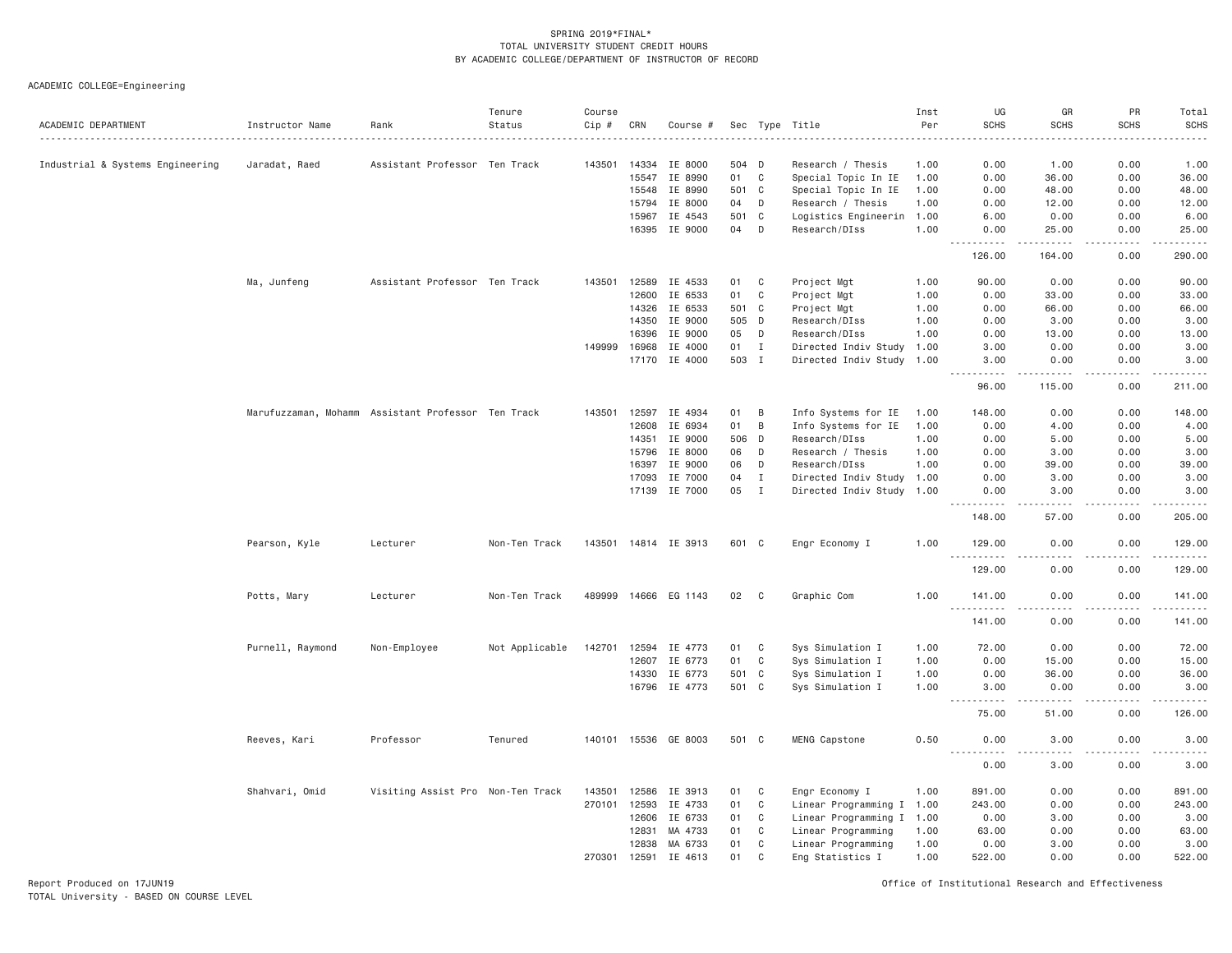| ACADEMIC DEPARTMENT                                                    | Instructor Name     | Rank                          | Tenure<br>Status | Course<br>Cip # | CRN          | Course #             |        |              | Sec Type Title            | Inst<br>Per | UG<br><b>SCHS</b>                                                                                                                   | GR<br>SCHS                     | PR<br><b>SCHS</b>  | Total<br>SCHS<br>.                 |
|------------------------------------------------------------------------|---------------------|-------------------------------|------------------|-----------------|--------------|----------------------|--------|--------------|---------------------------|-------------|-------------------------------------------------------------------------------------------------------------------------------------|--------------------------------|--------------------|------------------------------------|
|                                                                        |                     |                               |                  |                 |              |                      |        |              |                           |             | -----------                                                                                                                         | <b>.</b> .                     | .                  | .                                  |
|                                                                        |                     |                               |                  |                 |              |                      |        |              |                           |             | 1719.00                                                                                                                             | 6.00                           | 0.00               | 1725.00                            |
| Industrial & Systems Engineering                                       | Smith, Brian        | Assistant Professor Ten Track |                  |                 |              | 140101 17205 GE 1501 | 07     | E            | Engineering Design C 1.00 |             | 4.00                                                                                                                                | 0.00                           | 0.00               | 4.00                               |
|                                                                        |                     |                               |                  |                 |              | 142701 12610 IE 8583 | 01 C   |              | Enterprise Systems E 1.00 |             | 0.00                                                                                                                                | 36.00                          | 0.00               | 36.00                              |
|                                                                        |                     |                               |                  |                 |              | 14344 IE 8583        | 501 C  |              | Enterprise Systems E 1.00 |             | 0.00                                                                                                                                | 60.00                          | 0.00               | 60.00                              |
|                                                                        |                     |                               |                  | 143501 14352    |              | IE 9000              | 507 D  |              | Research/DIss             | 1.00        | 0.00                                                                                                                                | 4.00                           | 0.00               | 4.00                               |
|                                                                        |                     |                               |                  |                 | 15800        | IE 8000              | 10 D   |              | Research / Thesis         | 1.00        | 0.00                                                                                                                                | 3.00                           | 0.00               | 3.00                               |
|                                                                        |                     |                               |                  |                 | 15801        | IE 8000              | 11 D   |              | Research / Thesis         | 1.00        | 0.00                                                                                                                                | 1.00                           | 0.00               | 1.00                               |
|                                                                        |                     |                               |                  |                 | 16399        | IE 9000              | 08     | D            | Research/DIss             | 1.00        | 0.00                                                                                                                                | 9.00                           | 0.00               | 9.00                               |
|                                                                        |                     |                               |                  |                 |              | 16794 IE 7000        | 03     | $\mathbf{I}$ | Directed Indiv Study 1.00 |             | 0.00                                                                                                                                | 6.00                           | 0.00               | 6.00                               |
|                                                                        |                     |                               |                  |                 |              |                      |        |              |                           |             | $- - -$<br>$   -$<br>4.00                                                                                                           | 119.00                         | 0.00               | 123.00                             |
|                                                                        | Strawderman, Lesley | Professor                     | Tenured          | 143501          | 14353        | IE 9000              | 508 D  |              | Research/DIss             | 1.00        | 0.00                                                                                                                                | 2.00                           | 0.00               | 2.00                               |
|                                                                        |                     |                               |                  |                 |              | 15802 IE 8000        | $12$ D |              | Research / Thesis         | 1.00        | 0.00                                                                                                                                | 3.00                           | 0.00               | 3.00                               |
|                                                                        |                     |                               |                  | 270301          | 14672        | IE 4613              | 02 C   |              | Eng Statistics I          | 1.00        | 201.00                                                                                                                              | 0.00                           | 0.00               | 201.00                             |
|                                                                        |                     |                               |                  |                 |              | 14673 IE 6613        | 02 C   |              | Eng Statistics I          | 1.00        | 0.00                                                                                                                                | 6.00                           | 0.00               | 6.00                               |
|                                                                        |                     |                               |                  |                 |              |                      |        |              |                           |             | $\frac{1}{2} \left( \frac{1}{2} \right) \left( \frac{1}{2} \right) \left( \frac{1}{2} \right) \left( \frac{1}{2} \right)$<br>201.00 | 11.00                          | .<br>0.00          | 212.00                             |
|                                                                        | Tian, Wenmeng       | Assistant Professor Ten Track |                  |                 | 143501 12584 | IE 3323              | 01 C   |              | Mfg Processes             | 1.00        | 72.00                                                                                                                               | 0.00                           | 0.00               | 72.00                              |
|                                                                        |                     |                               |                  |                 | 12585        | IE 3323              | 02 K   |              | Mfg Processes             | 1.00        | 0.00                                                                                                                                | 0.00                           | 0.00               | 0.00                               |
|                                                                        |                     |                               |                  |                 | 14354        | IE 9000              | 509 D  |              | Research/DIss             | 1.00        | 0.00                                                                                                                                | 1.00                           | 0.00               | 1.00                               |
|                                                                        |                     |                               |                  |                 |              | 16401 IE 9000        | 10 D   |              | Research/DIss             | 1.00        | 0.00                                                                                                                                | 12.00                          | 0.00               | 12.00                              |
|                                                                        |                     |                               |                  |                 |              |                      |        |              |                           |             | ----------<br>72.00                                                                                                                 | $- - -$<br>. <b>.</b><br>13.00 | 0.00               | .<br>85.00                         |
|                                                                        | Usher, John         | Professor                     | Tenured          |                 | 143501 14355 | IE 9000              | 510 D  |              | Research/DIss             | 1.00        | 0.00                                                                                                                                | 1.00                           | 0.00               | 1.00                               |
|                                                                        |                     |                               |                  |                 |              | 16402 IE 9000        | 11 D   |              | Research/DIss             | 1.00        | 0.00                                                                                                                                | 1.00                           | 0.00               | 1.00                               |
|                                                                        |                     |                               |                  |                 |              |                      |        |              |                           |             | ----                                                                                                                                |                                |                    |                                    |
|                                                                        |                     |                               |                  |                 |              |                      |        |              |                           |             | 0.00                                                                                                                                | 2.00                           | 0.00               | 2.00                               |
| ----------------------------------<br>Industrial & Systems Engineering |                     |                               |                  |                 |              |                      |        |              |                           |             | ==========<br>3527.60                                                                                                               | ==========<br>782.00           | ==========<br>0.00 | $=$ = = = = = = = = = =<br>4309.60 |
| ----------------------------------                                     |                     |                               |                  |                 |              |                      |        |              |                           |             | ---------- ---------- ---------                                                                                                     |                                |                    | ==========                         |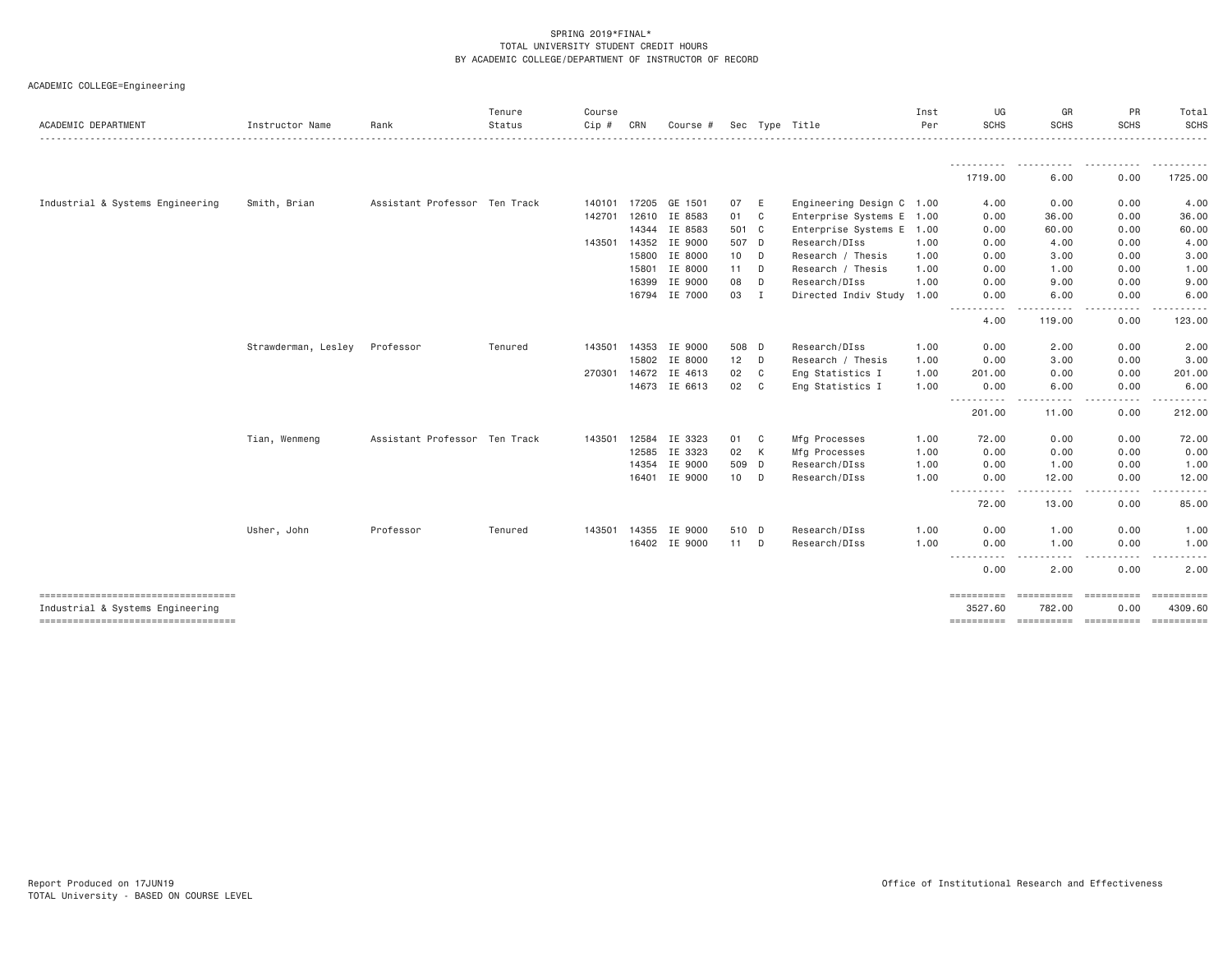| ACADEMIC DEPARTMENT    | Instructor Name  | Rank                                               | Tenure<br>Status | Course<br>Cip # | CRN   | Course #      |       |                | Sec Type Title            | Inst<br>Per | UG<br><b>SCHS</b>                                                                                                                                            | GR<br><b>SCHS</b> | PR<br><b>SCHS</b>            | Total<br><b>SCHS</b>                                                                                                                                          |
|------------------------|------------------|----------------------------------------------------|------------------|-----------------|-------|---------------|-------|----------------|---------------------------|-------------|--------------------------------------------------------------------------------------------------------------------------------------------------------------|-------------------|------------------------------|---------------------------------------------------------------------------------------------------------------------------------------------------------------|
|                        |                  |                                                    |                  |                 |       |               |       |                |                           |             |                                                                                                                                                              |                   |                              | .                                                                                                                                                             |
| Mechanical Engineering | Askari, Omid     | Assistant Professor Ten Track                      |                  | 141901          | 14686 | ME 8333       | 01 C  |                | Convective Heat Tr        | 1.00        | 0.00                                                                                                                                                         | 3.00              | 0.00                         | 3.00                                                                                                                                                          |
|                        |                  |                                                    |                  |                 | 14919 | ME 8333       | 501 C |                | Convective Heat Tr        | 1.00        | 0.00                                                                                                                                                         | 9.00              | 0.00                         | 9.00                                                                                                                                                          |
|                        |                  |                                                    |                  |                 | 15830 | ME 9000       | 01    | D              | Research / Diss           | 1.00        | 0.00                                                                                                                                                         | 18.00             | 0.00                         | 18.00                                                                                                                                                         |
|                        |                  |                                                    |                  |                 | 16899 | ME 7000       | 07    | $\mathbf{I}$   | Directed Indiv Study      | 1.00        | 0.00                                                                                                                                                         | 3.00              | 0.00                         | 3.00                                                                                                                                                          |
|                        |                  |                                                    |                  |                 | 17044 | ME 7000       | 12    | $\mathbf{I}$   | Directed Indiv Study 1.00 |             | 0.00<br>$\frac{1}{2} \left( \frac{1}{2} \right) \left( \frac{1}{2} \right) \left( \frac{1}{2} \right) \left( \frac{1}{2} \right) \left( \frac{1}{2} \right)$ | 3.00<br>-----     | 0.00<br>.                    | 3.00<br>$\sim$ $\sim$ $\sim$ $\sim$ $\sim$                                                                                                                    |
|                        |                  |                                                    |                  |                 |       |               |       |                |                           |             | 0.00                                                                                                                                                         | 36.00             | 0.00                         | 36.00                                                                                                                                                         |
|                        | Bammann, Douglas | Professor                                          | Tenured          | 141101          | 14667 | EM 8113       | 01    | C              | Theory Of Cont Media 1.00 |             | 0.00                                                                                                                                                         | 30.00             | 0.00                         | 30.00                                                                                                                                                         |
|                        |                  |                                                    |                  |                 | 14912 | EM 8113       | 501 C |                | Theory Of Cont Media 1.00 |             | 0.00                                                                                                                                                         | 27.00             | 0.00                         | 27.00                                                                                                                                                         |
|                        |                  |                                                    |                  | 141901 12854    |       | ME 3113       | 02    | $\mathbf{C}$   | Engineering Analysis 1.00 |             | 96.00<br>.                                                                                                                                                   | 0.00<br>.         | 0.00<br>.                    | 96.00                                                                                                                                                         |
|                        |                  |                                                    |                  |                 |       |               |       |                |                           |             | 96.00                                                                                                                                                        | 57.00             | 0.00                         | 153.00                                                                                                                                                        |
|                        |                  | Barrett, Christopher Assistant Professor Ten Track |                  | 141901          | 12859 | ME 3423       | 01    | $\mathbf{C}$   | Mech Of Machinery         | 1.00        | 183.00                                                                                                                                                       | 0.00              | 0.00                         | 183.00                                                                                                                                                        |
|                        |                  |                                                    |                  |                 | 15831 | ME 9000       | 02    | $\mathsf{D}$   | Research / Diss           | 1.00        | 0.00                                                                                                                                                         | 14.00             | 0.00                         | 14.00                                                                                                                                                         |
|                        |                  |                                                    |                  |                 | 16591 | ME 9000       | 520 D |                | Research / Diss           | 1.00        | 0.00                                                                                                                                                         | 2.00              | 0.00                         | 2.00                                                                                                                                                          |
|                        |                  |                                                    |                  |                 |       | 16972 ME 7000 | 09    | Ι.             | Directed Indiv Study      | 1.00        | 0.00                                                                                                                                                         | 3.00              | 0.00                         | 3.00                                                                                                                                                          |
|                        |                  |                                                    |                  |                 |       | 17045 ME 7000 | 13    | $\blacksquare$ | Directed Indiv Study 1.00 |             | 0.00<br>$\frac{1}{2} \left( \frac{1}{2} \right) \left( \frac{1}{2} \right) \left( \frac{1}{2} \right) \left( \frac{1}{2} \right) \left( \frac{1}{2} \right)$ | 3.00<br>.         | 0.00<br>$\sim$ $\sim$ $\sim$ | 3.00<br>.                                                                                                                                                     |
|                        |                  |                                                    |                  |                 |       |               |       |                |                           |             | 183.00                                                                                                                                                       | 22.00             | 0.00                         | 205.00                                                                                                                                                        |
|                        | Bhushan, Shanti  | Assistant Professor Ten Track                      |                  | 141901          |       | 14687 ME 8813 | 01    | $\mathbf{C}$   | Viscous Flow I            | 1.00        | 0.00                                                                                                                                                         | 45.00             | 0.00                         | 45.00                                                                                                                                                         |
|                        |                  |                                                    |                  |                 | 14921 | ME 8813       | 501 C |                | Viscous Flow I            | 1.00        | 0.00                                                                                                                                                         | 12.00             | 0.00                         | 12.00                                                                                                                                                         |
|                        |                  |                                                    |                  |                 | 15815 | ME 8000       | 03    | D              | Research / Thesis         | 1.00        | 0.00                                                                                                                                                         | 9.00              | 0.00                         | 9.00                                                                                                                                                          |
|                        |                  |                                                    |                  |                 |       | 15832 ME 9000 | 03    | D              | Research / Diss           | 1.00        | 0.00                                                                                                                                                         | 27.00             | 0.00                         | 27.00                                                                                                                                                         |
|                        |                  |                                                    |                  |                 |       |               |       |                |                           |             | 0.00                                                                                                                                                         | .<br>93.00        | .<br>0.00                    | .<br>93.00                                                                                                                                                    |
|                        | Brauer, Shane    | Clinical Assist Pro Non-Ten Track                  |                  | 141901          | 14477 | ME 3403       | 601 C |                | Materials for ME Des 1.00 |             | 48.00                                                                                                                                                        | 0.00              | 0.00                         | 48.00                                                                                                                                                         |
|                        |                  |                                                    |                  |                 | 14481 | ME 4301       | 601 L |                | Thermo-Fluids Labora 1.00 |             | 11.00                                                                                                                                                        | 0.00              | 0.00                         | 11.00                                                                                                                                                         |
|                        |                  |                                                    |                  |                 | 14482 | ME 4333       | 601 C |                | Energy Sys Design         | 1.00        | 30.00                                                                                                                                                        | 0.00              | 0.00                         | 30.00                                                                                                                                                         |
|                        |                  |                                                    |                  |                 |       | 14484 ME 4401 | 601 L |                | Solid Mechanics Lab       | 1.00        | 11.00                                                                                                                                                        | 0.00              | 0.00                         | 11.00                                                                                                                                                         |
|                        |                  |                                                    |                  |                 |       |               |       |                |                           |             | .<br>100.00                                                                                                                                                  | $   -$<br>0.00    | .<br>0.00                    | .<br>100.00                                                                                                                                                   |
|                        | Chen, Lei        | Assistant Professor Ten Track                      |                  | 141901          | 15833 | ME 9000       | 04    | D              | Research / Diss           | 1.00        | 0.00                                                                                                                                                         | 31.00             | 0.00                         | 31.00                                                                                                                                                         |
|                        |                  |                                                    |                  |                 | 16406 | ME 8990       | 01    | C              | Special Topic In ME       | 1.00        | 0.00                                                                                                                                                         | 54.00             | 0.00                         | 54.00                                                                                                                                                         |
|                        |                  |                                                    |                  |                 |       | 17115 ME 7000 | 501 I |                | Directed Indiv Study 1.00 |             | 0.00                                                                                                                                                         | 3.00              | 0.00                         | 3.00                                                                                                                                                          |
|                        |                  |                                                    |                  |                 |       |               |       |                |                           |             | .<br>0.00                                                                                                                                                    | .<br>88.00        | .<br>0.00                    | $\frac{1}{2} \left( \frac{1}{2} \right) \left( \frac{1}{2} \right) \left( \frac{1}{2} \right) \left( \frac{1}{2} \right) \left( \frac{1}{2} \right)$<br>88.00 |
|                        | Cho, HeeJin      | Associate Professor Ten Track                      |                  | 141901          |       | 12873 ME 4393 | 01    | C              | Power Generation Sys 1.00 |             | 42.00                                                                                                                                                        | 0.00              | 0.00                         | 42.00                                                                                                                                                         |
|                        |                  |                                                    |                  |                 | 12885 | ME 6393       | 01    | $\mathbf{C}$   | Power Generation Sys 1.00 |             | 0.00                                                                                                                                                         | 27.00             | 0.00                         | 27.00                                                                                                                                                         |
|                        |                  |                                                    |                  |                 | 14373 | ME 6393       | 501 C |                | Power Generation Sys 1.00 |             | 0.00                                                                                                                                                         | 9.00              | 0.00                         | 9.00                                                                                                                                                          |
|                        |                  |                                                    |                  |                 | 14374 | ME 8000       | 507 D |                | Research / Thesis         | 1.00        | 0.00                                                                                                                                                         | 1.00              | 0.00                         | 1.00                                                                                                                                                          |
|                        |                  |                                                    |                  |                 | 14381 | ME 9000       | 507 D |                | Research / Diss           | 1.00        | 0.00                                                                                                                                                         | 3.00              | 0.00                         | 3.00                                                                                                                                                          |
|                        |                  |                                                    |                  |                 | 14483 | ME 4393       | 601 C |                | Power Generation Sys      | 1.00        | 6.00                                                                                                                                                         | 0.00              | 0.00                         | 6.00                                                                                                                                                          |
|                        |                  |                                                    |                  |                 | 15817 | ME 8000       | 05    | D              | Research / Thesis         | 1.00        | 0.00                                                                                                                                                         | 16.00             | 0.00                         | 16.00                                                                                                                                                         |
|                        |                  |                                                    |                  |                 | 15834 | ME 9000       | 05    | D              | Research / Diss           | 1.00        | 0.00                                                                                                                                                         | 33.00             | 0.00                         | 33.00                                                                                                                                                         |
|                        |                  |                                                    |                  |                 | 16745 | ME 7000       | 05    | Ι.             | Directed Indiv Study 1.00 |             | 0.00                                                                                                                                                         | 3.00              | 0.00                         | 3.00                                                                                                                                                          |
|                        |                  |                                                    |                  |                 | 17076 | ME 7000       | 15    | Ι.             | Directed Indiv Study 1.00 |             | 0.00                                                                                                                                                         | 3,00              | 0.00                         | 3,00                                                                                                                                                          |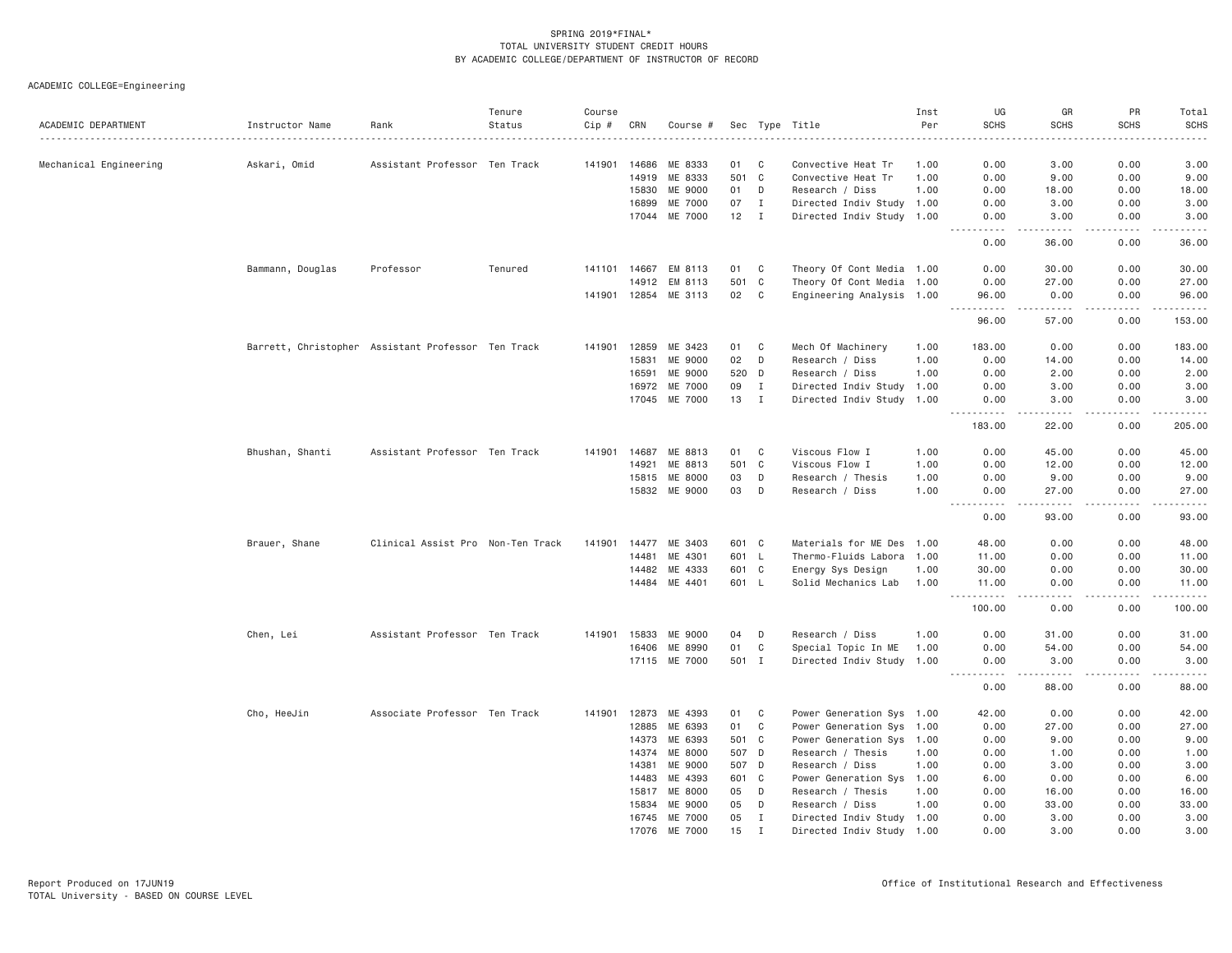| ACADEMIC DEPARTMENT    | Instructor Name    | Rank                              | Tenure<br>Status | Course<br>Cip # | CRN          | Course #              |       |              | Sec Type Title            | Inst<br>Per | UG<br><b>SCHS</b>                            | GR<br><b>SCHS</b> | PR<br><b>SCHS</b>   | Total<br><b>SCHS</b>                        |
|------------------------|--------------------|-----------------------------------|------------------|-----------------|--------------|-----------------------|-------|--------------|---------------------------|-------------|----------------------------------------------|-------------------|---------------------|---------------------------------------------|
|                        |                    |                                   |                  |                 |              |                       |       |              |                           |             |                                              | .                 |                     | . <u>.</u> .                                |
|                        |                    |                                   |                  |                 |              |                       |       |              |                           |             | 48.00                                        | 95.00             | 0.00                | 143.00                                      |
| Mechanical Engineering | Doude, Haley       | Research Assist Pro Non-Ten Track |                  |                 | 141901 15818 | ME 8000               | 06    | D            | Research / Thesis         | 1.00        | 0.00                                         | 3.00              | 0.00                | 3.00                                        |
|                        |                    |                                   |                  |                 | 15835        | ME 9000               | 06    | D            | Research / Diss           | 1.00        | 0.00                                         | 15.00             | 0.00                | 15.00                                       |
|                        |                    |                                   |                  |                 |              | 240101 16354 HON 4000 | 02    | I            | Directed Individual       | 1.00        | 3,00<br>$- - - - -$<br>.                     | 0.00<br>.         | 0.00<br>$- - - - -$ | 3,00<br>$- - - - - - -$                     |
|                        |                    |                                   |                  |                 |              |                       |       |              |                           |             | 3.00                                         | 18.00             | 0.00                | 21.00                                       |
|                        | El Kadiri, Haitham | Associate Professor Tenured       |                  |                 | 141901 12857 | ME 3403               | 01    | C            | Materials for ME Des 1.00 |             | 189.00                                       | 0.00              | 0.00                | 189.00                                      |
|                        |                    |                                   |                  |                 | 15836        | ME 9000               | 07    | D            | Research / Diss           | 1.00        | 0.00                                         | 19.00             | 0.00                | 19.00                                       |
|                        |                    |                                   |                  |                 | 17052        | ME 7000               | 14    | Ι.           | Directed Indiv Study 1.00 |             | 0.00                                         | 3.00              | 0.00                | 3.00                                        |
|                        |                    |                                   |                  |                 | 17123        | ME 7000               | 17    | $\mathbf{I}$ | Directed Indiv Study 1.00 |             | 0.00<br>.                                    | 3.00<br>.         | 0.00<br>.           | 3.00                                        |
|                        |                    |                                   |                  |                 |              |                       |       |              |                           |             | 189.00                                       | 25.00             | 0.00                | 214.00                                      |
|                        | Green, Morgan      | Grad Teach Assist                 | Non-Ten Track    | 141901          | 12874        | ME 4401               | 01    | L.           | Solid Mechanics Lab       | 1.00        | 24.00                                        | 0.00              | 0.00                | 24.00                                       |
|                        |                    |                                   |                  |                 | 12875        | ME 4401               | 02    | L            | Solid Mechanics Lab       | 1.00        | 25.00                                        | 0.00              | 0.00                | 25.00                                       |
|                        |                    |                                   |                  |                 | 12876        | ME 4401               | 03    | L.           | Solid Mechanics Lab       | 1.00        | 23.00                                        | 0.00              | 0.00                | 23.00                                       |
|                        |                    |                                   |                  |                 |              | 14685 ME 4401         | 04    | L.           | Solid Mechanics Lab       | 1.00        | 25.00<br>.<br>$- - - -$                      | 0.00<br>.         | 0.00<br>.           | 25.00<br>.                                  |
|                        |                    |                                   |                  |                 |              |                       |       |              |                           |             | 97.00                                        | 0.00              | 0.00                | 97.00                                       |
|                        | Hammi, Youssef     | Research Assoc Prof Non-Ten Track |                  | 140201          | 17022        | ASE 9000              | 11    | D            | Research/Diss             | 1.00        | 0.00                                         | 9.00              | 0.00                | 9.00                                        |
|                        |                    |                                   |                  | 141901          | 16686        | ME 7000               | 04    | Ι.           | Directed Indiv Study      | 1.00        | 0.00                                         | 3.00              | 0.00                | 3.00                                        |
|                        |                    |                                   |                  |                 | 16829        | ME 9000               | 20    | D            | Research / Diss           | 1.00        | 0.00                                         | 3.00              | 0.00                | 3.00                                        |
|                        |                    |                                   |                  |                 |              | 309999 17038 CME 9000 | 04    | D            | Research/Dis              | 1.00        | 0.00<br><u> - - - - - - - - - -</u>          | 13.00<br>-----    | 0.00<br>.           | 13.00<br>.                                  |
|                        |                    |                                   |                  |                 |              |                       |       |              |                           |             | 0.00                                         | 28.00             | 0.00                | 28.00                                       |
|                        | Hodge, B. Keith    | Lecturer                          | Non-Ten Track    | 141901          |              | 12870 ME 4333         | 01    | C            | Energy Sys Design         | 1.00        | 261.00                                       | 0.00              | 0.00                | 261.00                                      |
|                        |                    |                                   |                  |                 | 12872        | ME 4353               | 01    | C            | Alt Energy Sources        | 1.00        | 186.00                                       | 0.00              | 0.00                | 186.00                                      |
|                        |                    |                                   |                  |                 | 12882        | ME 6333               | 01    | C            | Energy Sys Design         | 1.00        | 0.00                                         | 15.00             | 0.00                | 15.00                                       |
|                        |                    |                                   |                  |                 | 12884        | ME 6353               | 01    | C            | Alt Energy Sources        | 1.00        | 0.00<br>. <b>.</b>                           | 6.00<br>.         | 0.00<br>.           | 6.00<br>$\omega$ is $\omega$ in $\omega$ in |
|                        |                    |                                   |                  |                 |              |                       |       |              |                           |             | 447.00                                       | 21.00             | 0.00                | 468.00                                      |
|                        | Horstemeyer, Mark  | Professor                         | Tenured          | 141901          | 14383        | ME 9000               | 510 D |              | Research / Diss           | 1.00        | 0.00                                         | 4.00              | 0.00                | 4.00                                        |
|                        |                    |                                   |                  |                 | 15820        | ME 8000               | 08    | D            | Research / Thesis         | 1.00        | 0.00                                         | 15.00             | 0.00                | 15.00                                       |
|                        |                    |                                   |                  |                 | 15837        | ME 9000               | 08    | D            | Research / Diss           | 1.00        | 0.00<br>-----<br>$\cdots$                    | 39.00<br>-----    | 0.00<br>-----       | 39.00<br>.                                  |
|                        |                    |                                   |                  |                 |              |                       |       |              |                           |             | 0.00                                         | 58.00             | 0.00                | 58.00                                       |
|                        | Jones, Elborn      | Lecturer                          | Non-Ten Track    |                 |              | 141901 12877 ME 4403  | 01 C  |              | Machine Design            | 1,00        | 219.00                                       | 0.00              | 0.00                | 219.00                                      |
|                        |                    |                                   |                  |                 |              |                       |       |              |                           |             | $- - - - - - -$<br>$\sim$ $\sim$ .<br>219.00 | .<br>0.00         | .<br>0.00           | .<br>219.00                                 |
|                        | Kim, Dongsu        | Grad Teach Assist                 | Non-Ten Track    | 141901          | 12866        | ME 4301               | 01    | L            | Thermo-Fluids Labora 1.00 |             | 23.00                                        | 0.00              | 0.00                | 23.00                                       |
|                        |                    |                                   |                  |                 | 12867        | ME 4301               | 02    | L            | Thermo-Fluids Labora 1.00 |             | 23.00                                        | 0.00              | 0.00                | 23.00                                       |
|                        |                    |                                   |                  |                 | 12868        | ME 4301               | 03    | $\mathsf{L}$ | Thermo-Fluids Labora 1.00 |             | 22.00                                        | 0.00              | 0.00                | 22.00                                       |
|                        |                    |                                   |                  |                 | 12869        | ME 4301               | 04    | L.           | Thermo-Fluids Labora 1.00 |             | 20.00<br>. <b>.</b>                          | 0.00<br>$   -$    | 0.00                | 20.00                                       |
|                        |                    |                                   |                  |                 |              |                       |       |              |                           |             | 88,00                                        | 0.00              | 0.00                | 88,00                                       |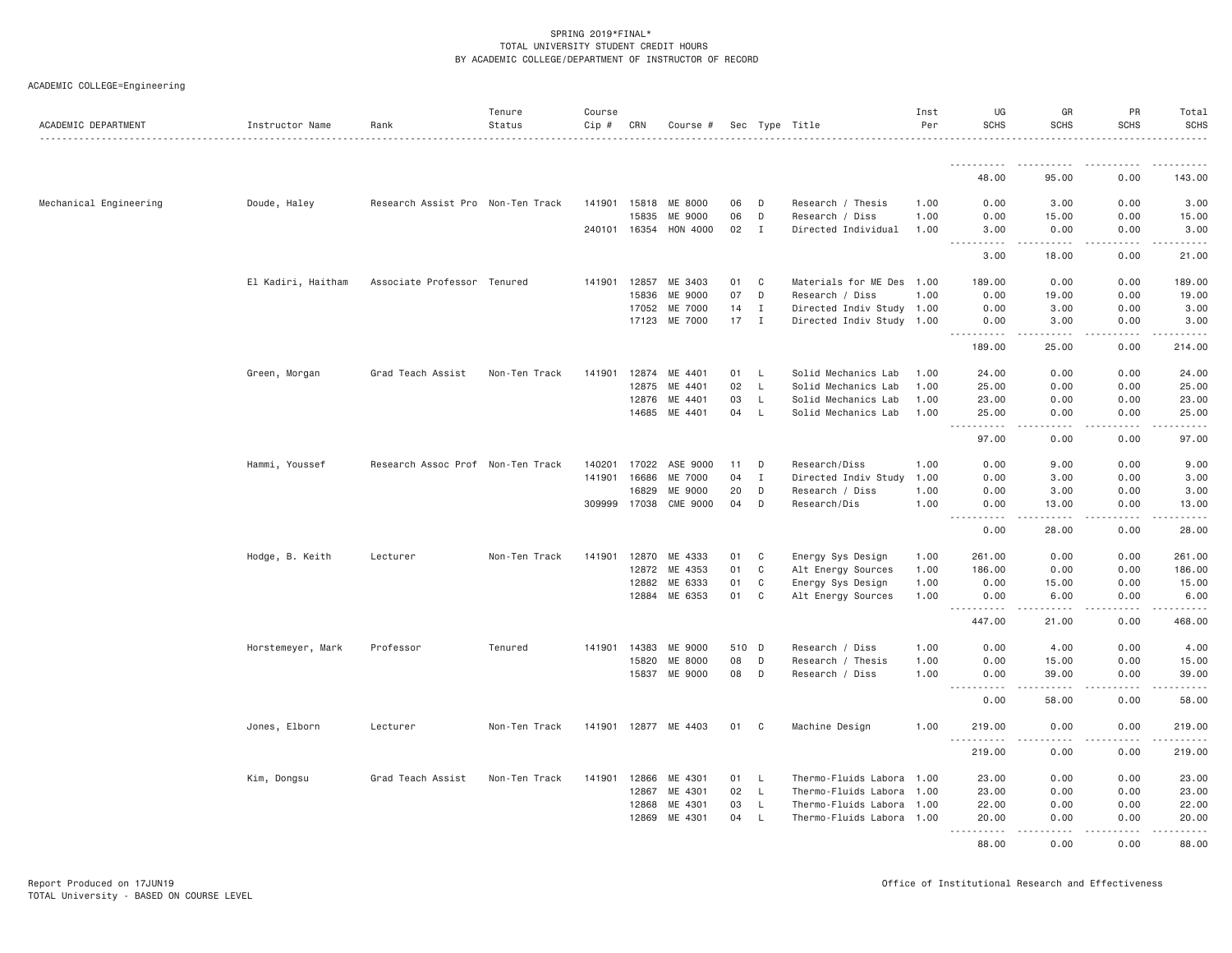ACADEMIC COLLEGE=Engineering

| ACADEMIC DEPARTMENT    | Instructor Name      | Rank                              | Tenure<br>Status | Course<br>Cip # | CRN            | Course #             |          |                            | Sec Type Title                               | Inst<br>Per  | UG<br><b>SCHS</b>    | GR<br><b>SCHS</b>     | PR<br><b>SCHS</b>            | Total<br><b>SCHS</b> |
|------------------------|----------------------|-----------------------------------|------------------|-----------------|----------------|----------------------|----------|----------------------------|----------------------------------------------|--------------|----------------------|-----------------------|------------------------------|----------------------|
| Mechanical Engineering | Knizley, Alta        | Clinical Assist Pro Non-Ten Track |                  | 141901          | 12853          | ME 3113              | 01       | C                          | Engineering Analysis 1.00                    |              | 144.00               | 0.00                  | 0.00                         | 144.00               |
|                        |                      |                                   |                  |                 | 12861          | ME 3513              | 01       | $\mathbb C$                | Thermodynamics I                             | 1.00         | 156.00               | 0.00                  | 0.00                         | 156.00               |
|                        |                      |                                   |                  |                 | 15821          | ME 8000              | 09       | D                          | Research / Thesis                            | 1.00         | 0.00                 | 1.00                  | 0.00                         | 1.00                 |
|                        |                      |                                   |                  |                 | 15838          | ME 9000              | 09       | D                          | Research / Diss                              | 1.00         | 0.00                 | 8.00                  | 0.00                         | 8.00                 |
|                        |                      |                                   |                  |                 | 16949          | ME 7000              | 08       | $\mathbf I$                | Directed Indiv Study 1.00                    |              | 0.00                 | 3.00                  | 0.00                         | 3.00                 |
|                        |                      |                                   |                  |                 | 17003          | ME 7000              | 11       | $\mathbf I$                | Directed Indiv Study 1.00                    |              | 0.00                 | 3.00<br>.             | 0.00<br>$\sim$ $\sim$ $\sim$ | 3.00                 |
|                        |                      |                                   |                  |                 |                |                      |          |                            |                                              |              | 300.00               | 15.00                 | 0.00                         | 315.00               |
|                        | Kooienga, John       | Lecturer                          | Non-Ten Track    |                 |                | 141901 14486 ME 4643 | 601 C    |                            | Intro Vibration/Cont 1.00                    |              | 33,00<br>$- - - - -$ | 0.00<br>$\frac{1}{2}$ | 0.00<br>.                    | 33.00<br>.           |
|                        |                      |                                   |                  |                 |                |                      |          |                            |                                              |              | 33.00                | 0.00                  | 0.00                         | 33.00                |
|                        | Li, Like             | Assistant Professor Ten Track     |                  | 141901          | 12863          | ME 3523              | 01       | C                          | Thermodynamics II                            | 1.00         | 267.00               | 0.00                  | 0.00                         | 267.00               |
|                        |                      |                                   |                  |                 | 15839          | ME 9000              | 10       | D                          | Research / Diss                              | 1.00         | 0.00                 | 3.00                  | 0.00                         | 3.00<br>.            |
|                        |                      |                                   |                  |                 |                |                      |          |                            |                                              |              | 267.00               | 3,00                  | 0.00                         | 270.00               |
|                        | Liu, Yucheng         | Associate Professor Ten Track     |                  | 140101          | 12209          | GE 1501              | 03       | E                          | Engineering Design C 1.00                    |              | 9.00                 | 0.00                  | 0.00                         | 9.00                 |
|                        |                      |                                   |                  |                 | 12210          | GE 3011              | 01       | S                          | Engr Entrepreneur Se 0.60                    |              | 44.40                | 0.00                  | 0.00                         | 44.40                |
|                        |                      |                                   |                  | 141901          | 12880          | ME 4643              | 01       | C                          | Intro Vibration/Cont 1.00                    |              | 237.00               | 0.00                  | 0.00                         | 237.00               |
|                        |                      |                                   |                  |                 | 12887          | ME 6643              | 01       | C                          | Intro Vibration/Cont 1.00                    |              | 0.00                 | 6.00                  | 0.00                         | 6.00                 |
|                        |                      |                                   |                  |                 | 14384          | ME 9000              | 513 D    |                            | Research / Diss                              | 1.00         | 0.00                 | 3,00                  | 0.00                         | 3.00                 |
|                        |                      |                                   |                  |                 | 15840          | ME 9000              | 11       | D                          | Research / Diss                              | 1.00         | 0.00                 | 17.00                 | 0.00                         | 17.00                |
|                        |                      |                                   |                  |                 | 15849          | ME 8000              | 18       | D                          | Research / Thesis                            | 1.00         | 0.00                 | 9.00                  | 0.00                         | 9.00                 |
|                        |                      |                                   |                  |                 | 16897          | ME 7000              | 06       | $\mathbf I$                | Directed Indiv Study 1.00                    |              | 0.00                 | 3.00                  | 0.00                         | 3.00                 |
|                        |                      |                                   |                  |                 |                |                      |          |                            |                                              |              | 290.40               | 38.00                 | 0.00                         | 328.40               |
|                        | Mago, Pedro          | Professor                         | Tenured          | 141901 17072    |                | ME 4000              | 04       | $\mathbf I$                | Directed Indiv Study 1.00                    |              | 3,00                 | 0.00                  | 0.00                         | 3.00                 |
|                        |                      |                                   |                  |                 |                | 17179 ME 4000        | 05       | $\mathbf I$                | Directed Indiv Study 1.00                    |              | 3,00<br>-----        | 0.00<br>$   -$        | 0.00<br>.                    | 3.00<br>$- - - - -$  |
|                        |                      |                                   |                  |                 |                |                      |          |                            |                                              |              | 6.00                 | 0.00                  | 0.00                         | 6.00                 |
|                        | Nakulugamuwa Gamage, | Grad Teach Assist                 | Non-Ten Track    | 141101 11568    |                | EM 2413              | 05       | C                          | Engineering Mech I                           | 1.00         | 174.00<br>.          | 0.00<br>.             | 0.00<br>.                    | 174.00<br>.          |
|                        |                      |                                   |                  |                 |                |                      |          |                            |                                              |              | 174.00               | 0.00                  | 0.00                         | 174.00               |
|                        | Priddy, Matthew      | Assistant Professor Ten Track     |                  | 140201          | 15868          | ASE 9000             | 09       | D                          | Research/Diss                                | 1.00         | 0.00                 | 33.00                 | 0.00                         | 33.00                |
|                        |                      |                                   |                  | 141901          | 15335          | ME 4990              | 01       | C                          | Special Topic In ME                          | 1.00         | 84.00                | 0.00                  | 0.00                         | 84.00                |
|                        |                      |                                   |                  |                 | 15336          | ME 6990              | 01       | $\mathbb C$                | Special Topic In ME                          | 1.00         | 0.00                 | 51.00                 | 0.00                         | 51.00                |
|                        |                      |                                   |                  |                 | 15459          | ME 6990              | 501      | $\mathbf{C}$               | Special Topic In ME                          | 1.00         | 0.00                 | 24.00                 | 0.00                         | 24.00                |
|                        |                      |                                   |                  |                 | 15825          | <b>ME 8000</b>       | 13       | D                          | Research / Thesis                            | 1.00         | 0.00                 | 24.00                 | 0.00                         | 24.00                |
|                        |                      |                                   |                  |                 | 15844          | <b>ME 9000</b>       | 14       | D                          | Research / Diss                              | 1.00         | 0.00                 | 15.00                 | 0.00                         | 15.00                |
|                        |                      |                                   |                  |                 | 16129          | ME 4990              | 601      | C <sub>1</sub>             | Special Topic In ME                          | 1.00         | 9,00                 | 0.00<br>0.00          | 0.00                         | 9.00                 |
|                        |                      |                                   |                  |                 | 16631<br>17002 | ME 4000<br>ME 7000   | 02<br>10 | $\mathbf I$<br>$\mathbf I$ | Directed Indiv Study<br>Directed Indiv Study | 1.00<br>1.00 | 3,00<br>0.00         | 3.00                  | 0.00<br>0.00                 | 3.00<br>3.00         |
|                        |                      |                                   |                  | 240101 12533    |                | HON 4093             | H03 E    |                            | Honors Thesis                                | 1.00         | 3.00                 | 0.00                  | 0.00                         | 3.00                 |
|                        |                      |                                   |                  |                 |                |                      |          |                            |                                              |              | 99.00                | 150.00                | 0.00                         | 249.00               |
|                        | Rhee, Hongjoo        | Associate Professor Ten Track     |                  | 141901          | 12858          | ME 3403              | 02       | C                          | Materials for ME Des                         | 1.00         | 150.00               | 0.00                  | 0.00                         | 150.00               |
|                        |                      |                                   |                  |                 | 15826          | ME 8000              | 14       | D                          | Research / Thesis                            | 1.00         | 0.00                 | 2.00                  | 0.00                         | 2.00                 |
|                        |                      |                                   |                  |                 | 15845          | ME 9000              | 15       | D                          | Research / Diss                              | 1.00         | 0.00                 | 13.00                 | 0.00                         | 13.00                |

Report Produced on 17JUN19 Office of Institutional Research and Effectiveness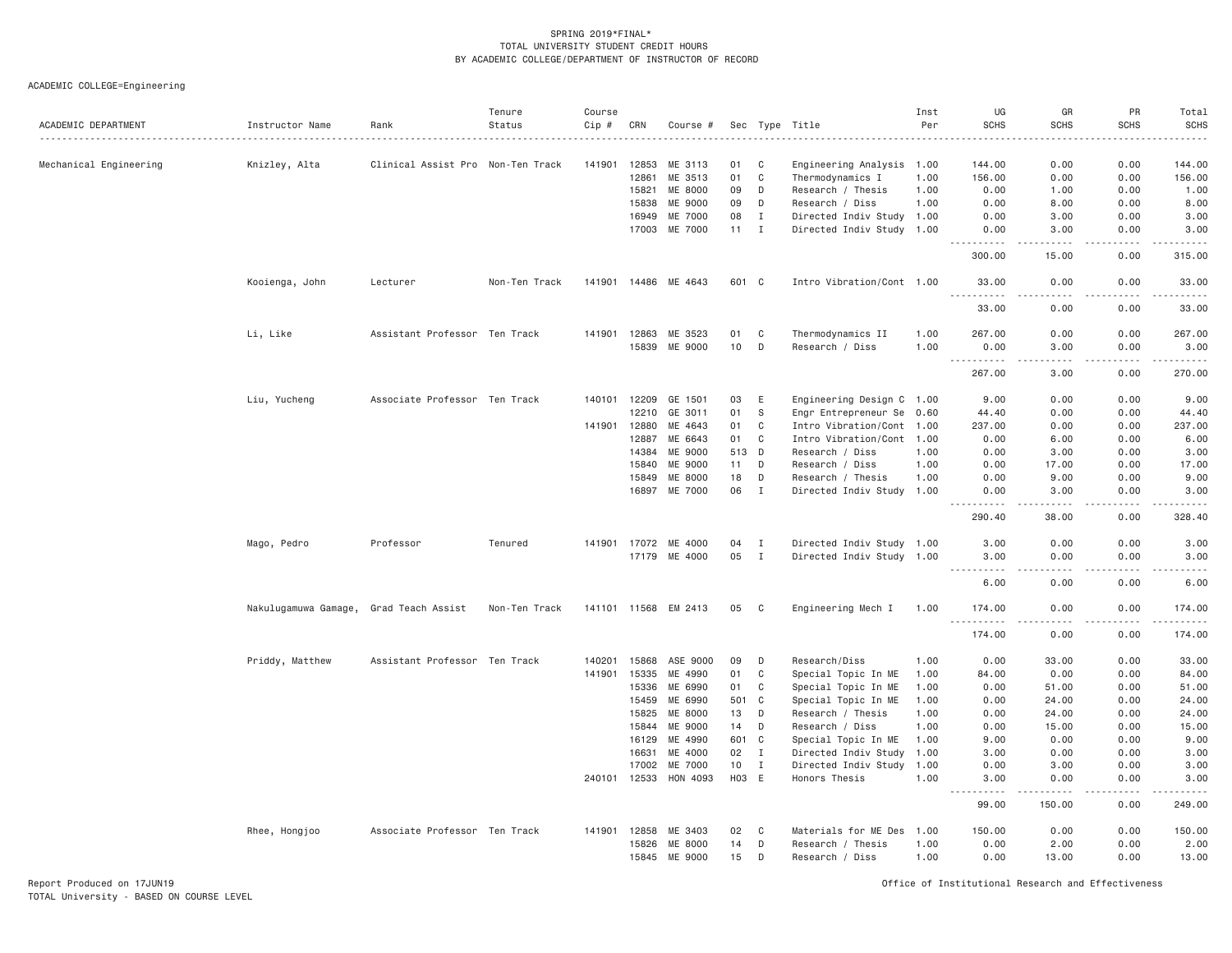| ACADEMIC DEPARTMENT    | Instructor Name                                    | Rank                              | Tenure<br>Status | Course<br>Cip # | CRN   | Course #              |       |                | Sec Type Title            | Inst<br>Per | UG<br><b>SCHS</b>                   | GR<br><b>SCHS</b>     | PR<br><b>SCHS</b>              | Total<br><b>SCHS</b> |
|------------------------|----------------------------------------------------|-----------------------------------|------------------|-----------------|-------|-----------------------|-------|----------------|---------------------------|-------------|-------------------------------------|-----------------------|--------------------------------|----------------------|
|                        |                                                    |                                   |                  |                 |       |                       |       |                |                           |             |                                     |                       |                                |                      |
| Mechanical Engineering | Rhee, Hongjoo                                      | Associate Professor Ten Track     |                  | 141901          | 16683 | ME 7000               | 01    | $\blacksquare$ | Directed Indiv Study 1.00 |             | 0.00                                | 3.00                  | 0.00                           | 3.00                 |
|                        |                                                    |                                   |                  |                 | 16684 | ME 7000               | 02    | $\mathbf{I}$   | Directed Indiv Study 1.00 |             | 0.00                                | 3.00                  | 0.00                           | 3.00                 |
|                        |                                                    |                                   |                  |                 | 16685 | ME 7000               | 03    | $\mathbf I$    | Directed Indiv Study 1.00 |             | 0.00                                | 3.00                  | 0.00                           | 3.00                 |
|                        |                                                    |                                   |                  |                 | 17083 | ME 7000               | 16    | $\mathbf{I}$   | Directed Indiv Study 1.00 |             | 0.00                                | 3.00<br>.             | 0.00                           | 3.00<br>. <u>.</u> . |
|                        |                                                    |                                   |                  |                 |       |                       |       |                |                           |             | 150.00                              | 27.00                 | 0.00                           | 177.00               |
|                        | Schneider, Judith                                  | Non-Employee                      | Not Applicable   |                 |       | 260101 11843 EPP 8144 | 01 C  |                | Transmission E M          | 0.40        | 0.00<br>$\frac{1}{2}$               | 11.20<br>.            | 0.00<br>$\frac{1}{2}$          | 11.20<br>.           |
|                        |                                                    |                                   |                  |                 |       |                       |       |                |                           |             | 0.00                                | 11.20                 | 0.00                           | 11.20                |
|                        | Smith, Joshua                                      | Clinical Assist Pro Non-Ten Track |                  | 141901          | 14478 | ME 3423               | 601 C |                | Mech Of Machinery         | 1.00        | 39.00                               | 0.00                  | 0.00                           | 39.00                |
|                        |                                                    |                                   |                  |                 | 14479 | ME 3523               | 601   | $\mathbf C$    | Thermodynamics II         | 1.00        | 48.00                               | 0.00                  | 0.00                           | 48.00                |
|                        |                                                    |                                   |                  |                 |       | 14485 ME 4443         | 601 C |                | Mech Systems Design       | 1.00        | 30,00                               | 0.00<br>.             | 0.00<br>.                      | 30.00<br>.           |
|                        |                                                    |                                   |                  |                 |       |                       |       |                |                           |             | 117.00                              | 0.00                  | 0.00                           | 117.00               |
|                        | Spayde, Dustin                                     | Instructor                        | Non-Ten Track    | 141901          | 12850 | ME 2133               | 02    | B              | Modeling and Manuf        | 1.00        | 138.00                              | 0.00                  | 0.00                           | 138.00               |
|                        |                                                    |                                   |                  |                 | 12851 | ME 3103               | 01    | $\,$ B         | Exp Meas and Techniq 1.00 |             | 144.00                              | 0.00                  | 0.00                           | 144.00               |
|                        |                                                    |                                   |                  |                 |       | 12852 ME 3103         | 02    | B              | Exp Meas and Techniq 1.00 |             | 123.00                              | 0.00<br>$\frac{1}{2}$ | 0.00<br>.                      | 123.00               |
|                        |                                                    |                                   |                  |                 |       |                       |       |                |                           |             | د د د د<br>405.00                   | 0.00                  | 0.00                           | ------<br>405.00     |
|                        | Spayde, Emily                                      | Clinical Assist Pro Non-Ten Track |                  | 141901          | 12848 | ME 1111               | 01    | C              | Introduction To ME        | 1.00        | 70.00                               | 0.00                  | 0.00                           | 70.00                |
|                        |                                                    |                                   |                  |                 | 12849 | ME 2133               | 01    | $\,$ B         | Modeling and Manuf        | 1.00        | 138.00                              | 0.00                  | 0.00                           | 138.00               |
|                        |                                                    |                                   |                  |                 |       | 12855 ME 3313         | 01    | C              | Heat Transfer             | 1,00        | 195.00                              | 0.00                  | 0.00                           | 195.00               |
|                        |                                                    |                                   |                  |                 |       |                       |       |                |                           |             | $\sim$ $\sim$ $\sim$<br>.<br>403.00 | $- - - -$<br>0.00     | .<br>0.00                      | .<br>403.00          |
|                        | Stone, Tonya                                       | Associate Professor Tenured       |                  | 141901          | 12860 | ME 3423               | 02    | C              | Mech Of Machinery         | 1.00        | 102.00                              | 0.00                  | 0.00                           | 102.00               |
|                        |                                                    |                                   |                  |                 | 14688 | ME 4111               | 01    | $\mathbb C$    | Professional Develop      | 1.00        | 93.00                               | 0.00                  | 0.00                           | 93.00                |
|                        |                                                    |                                   |                  |                 | 15827 | ME 8000               | 15    | D              | Research / Thesis         | 1.00        | 0.00                                | 1.00                  | 0.00                           | 1.00                 |
|                        |                                                    |                                   |                  |                 | 15846 | ME 9000               | 16    | D              | Research / Diss           | 1.00        | 0.00                                | 13.00                 | 0.00                           | 13.00                |
|                        |                                                    |                                   |                  |                 |       |                       |       |                |                           |             | <u>.</u><br>195.00                  | $   -$<br>14.00       | .<br>0.00                      | .<br>209.00          |
|                        | Strzelec, Andrea                                   | Assistant Professor Ten Track     |                  | 140101          | 14683 | ME 4193               | 01    | C              | Automotive Engineeri 1.00 |             | 72.00                               | 0.00                  | 0.00                           | 72.00                |
|                        |                                                    |                                   |                  |                 | 14684 | ME 6193               | 01    | C              | Automotive Engineeri 1.00 |             | 0.00                                | 18.00                 | 0.00                           | 18.00                |
|                        |                                                    |                                   |                  |                 | 16487 | ECE 4193              | 01    | $\mathbb C$    | Automotive Engineeri 1.00 |             | 6.00                                | 0.00                  | 0.00                           | 6.00                 |
|                        |                                                    |                                   |                  |                 | 16488 | ECE 6193              | 01    | $\mathbb C$    | Automotive Engineeri 1.00 |             | 0.00                                | 6.00                  | 0.00                           | 6.00                 |
|                        |                                                    |                                   |                  |                 | 16558 | CHE 4193              | 01    | C              | Automotive Engineeri 1.00 |             | 3.00                                | 0.00                  | 0.00                           | 3.00                 |
|                        |                                                    |                                   |                  | 141901          | 15828 | ME 8000               | 16    | D              | Research / Thesis         | 1.00        | 0.00                                | 1.00                  | 0.00                           | 1.00                 |
|                        |                                                    |                                   |                  |                 |       |                       |       |                |                           |             | .<br>$- - -$<br>81.00               | $   -$<br>25,00       | 0.00                           | .<br>106.00          |
|                        | Whittington, Wilburn Assistant Professor Ten Track |                                   |                  | 141901          |       | 12879 ME 4443         | 01    | C              | Mech Systems Design       | 1.00        | 264.00                              | 0.00                  | 0.00                           | 264.00               |
|                        |                                                    |                                   |                  |                 | 12886 | ME 6443               | 01    | C              | Mech Systems Design       | 1.00        | 0.00                                | 3,00                  | 0.00                           | 3.00                 |
|                        |                                                    |                                   |                  |                 | 15829 | ME 8000               | 17    | D              | Research / Thesis         | 1.00        | 0.00                                | 13.00                 | 0.00                           | 13.00                |
|                        |                                                    |                                   |                  |                 | 15848 | ME 9000               | 18    | D              | Research / Diss           | 1.00        | 0.00                                | 6.00                  | 0.00                           | 6.00                 |
|                        |                                                    |                                   |                  |                 | 16284 | ME 4000               | 01    | $\mathbf I$    | Directed Indiv Study 1.00 |             | 3.00                                | 0.00                  | 0.00                           | 3.00                 |
|                        |                                                    |                                   |                  |                 | 16998 | ME 4000               | 03    | $\mathbf{I}$   | Directed Indiv Study 1.00 |             | 3.00                                | 0.00                  | 0.00<br>$\omega$ is $\omega$ . | 3.00                 |
|                        |                                                    |                                   |                  |                 |       |                       |       |                |                           |             | 270.00                              | 22.00                 | 0.00                           | 292.00               |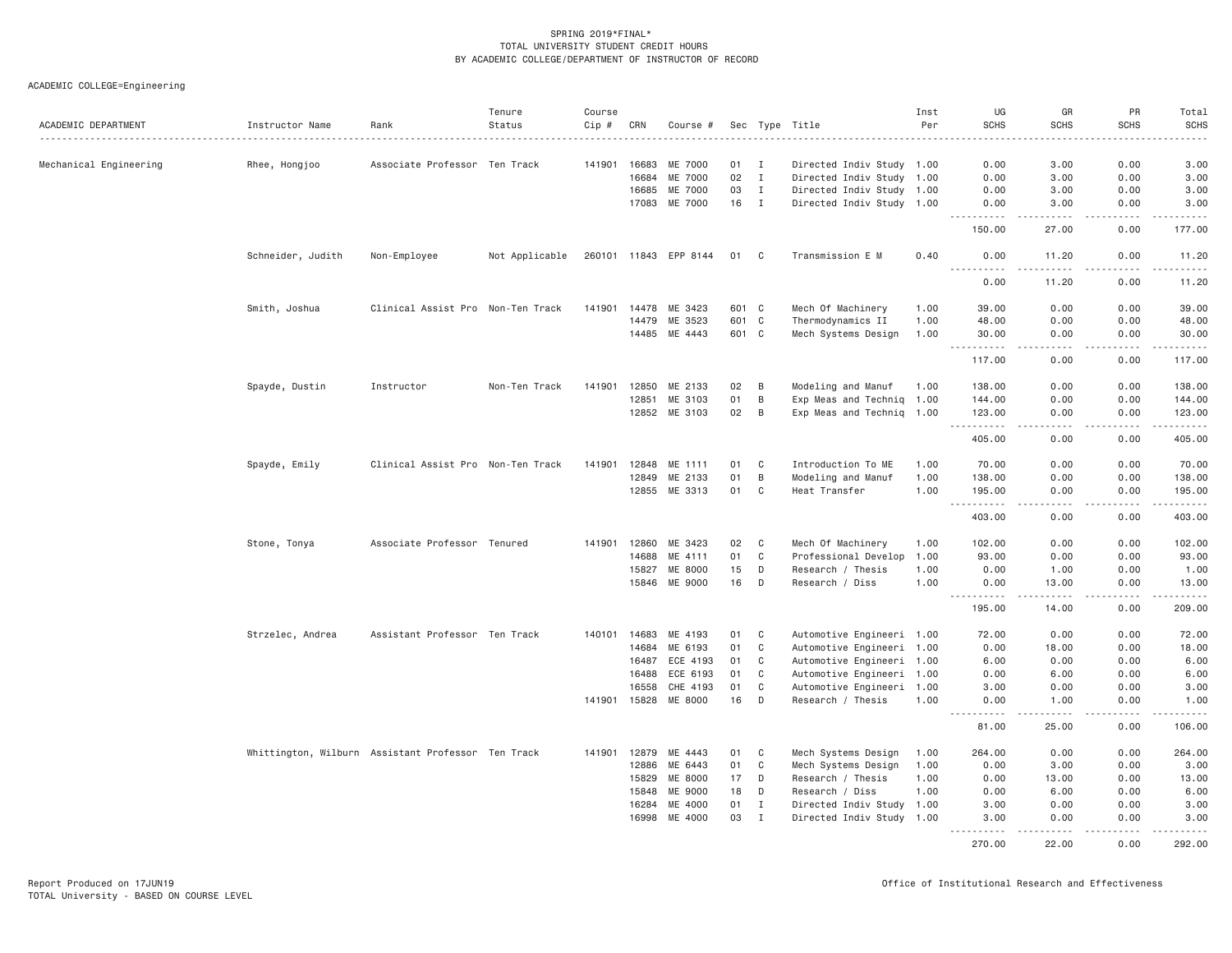| ACADEMIC DEPARTMENT                   | Instructor Name | Rank                              | Tenure<br>Status | Course<br>Cip # | CRN   | Course # |       |              | Sec Type Title            | Inst<br>Per | UG<br><b>SCHS</b>     | GR<br><b>SCHS</b> | PR<br><b>SCHS</b> | Total<br>SCHS     |
|---------------------------------------|-----------------|-----------------------------------|------------------|-----------------|-------|----------|-------|--------------|---------------------------|-------------|-----------------------|-------------------|-------------------|-------------------|
| Mechanical Engineering                | Wilson, Mary    | Grad Teach Assist                 | Non-Ten Track    | 141901 14682    |       | ME 3513  | 03    | C            | Thermodynamics I          | 1.00        | 168.00<br>----------- | 0.00<br>.         | 0.00<br>.         | 168.00<br>------- |
|                                       |                 |                                   |                  |                 |       |          |       |              |                           |             | 168.00                | 0.00              | 0.00              | 168.00            |
|                                       | Yadollahi, Aref | Non-Faculty                       | Not Applicable   | 141901          | 12890 | ME 8253  | 01    | $\mathbf{C}$ | Fatigue in Engin Des 1.00 |             | 0.00                  | 21.00             | 0.00              | 21.00             |
|                                       |                 |                                   |                  |                 | 14379 | ME 8253  | 501 C |              | Fatigue in Engin Des 1.00 |             | 0.00                  | 24.00             | 0.00              | 24.00             |
|                                       |                 |                                   |                  |                 |       |          |       |              |                           |             | 0.00                  | 45.00             | $- - - -$<br>0.00 | 45.00             |
|                                       |                 |                                   |                  |                 |       |          |       |              |                           |             |                       |                   |                   |                   |
|                                       | Zhang, Jian     | Visiting Assist Pro Non-Ten Track |                  | 141901          | 12856 | ME 3313  | 02    | C            | Heat Transfer             | 1.00        | 120.00                | 0.00              | 0.00              | 120.00            |
|                                       |                 |                                   |                  |                 | 12862 | ME 3513  | 02    | C            | Thermodynamics I          | 1.00        | 186.00                | 0.00              | 0.00              | 186.00            |
|                                       |                 |                                   |                  | 142701          | 12865 | ME 3613  | 01    | C            | System Dynamics           | 1.00        | 222.00                | 0.00              | 0.00              | 222.00            |
|                                       |                 |                                   |                  |                 |       |          |       |              |                           |             | 528.00                | 0.00              | 0.00              | 528.00            |
| ===================================== |                 |                                   |                  |                 |       |          |       |              |                           |             | ==========            | ==========        | ==========        | -----------       |
| Mechanical Engineering                |                 |                                   |                  |                 |       |          |       |              |                           |             | 4956.40               | 891.20            | 0.00              | 5847.60           |
| ------------------------------------- |                 |                                   |                  |                 |       |          |       |              |                           |             | ==========            | ==========        | -----------       |                   |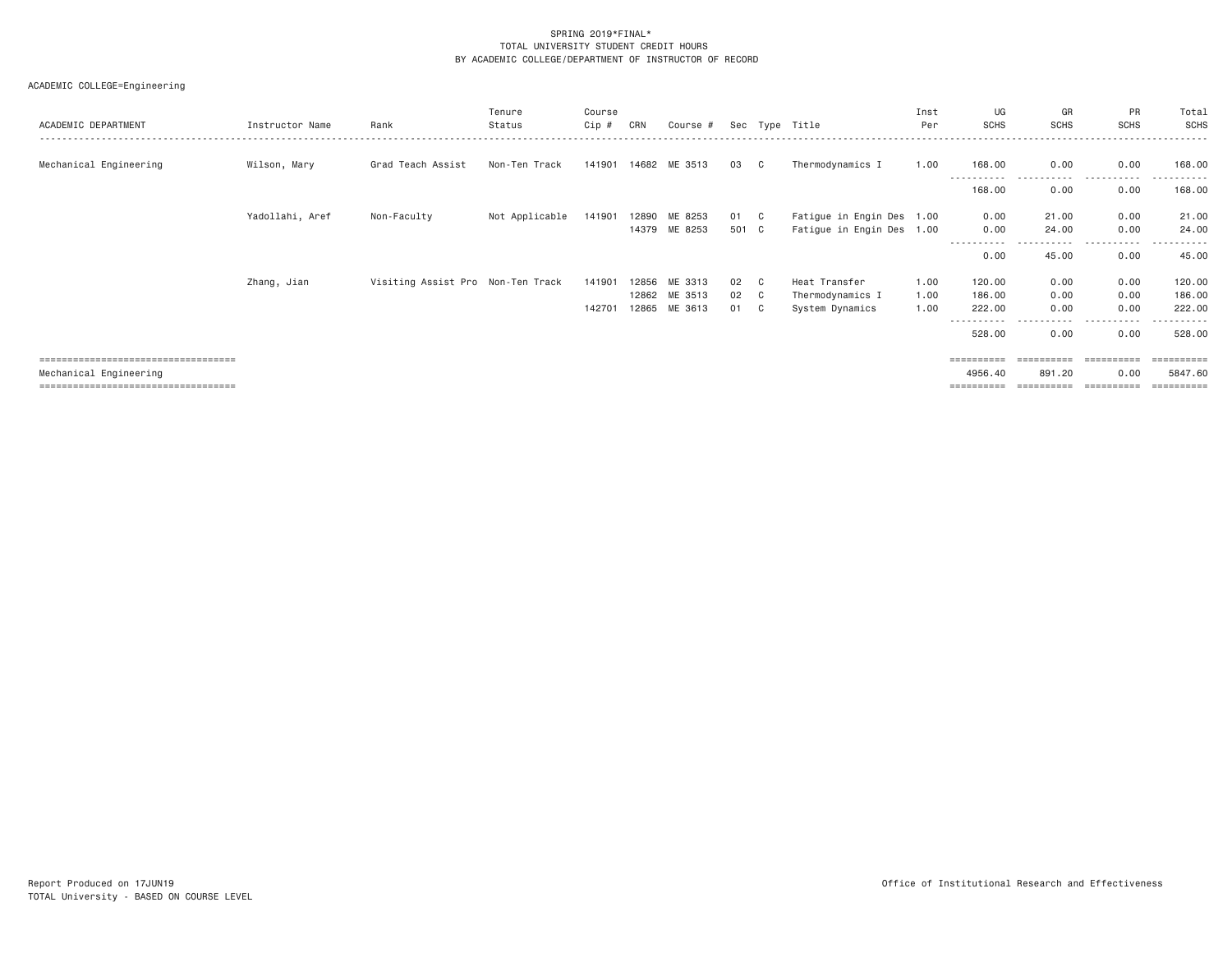| ACADEMIC DEPARTMENT            | Instructor Name<br>. <b>.</b> . | Rank                          | Tenure<br>Status | Course<br>Cip # | CRN          | Course #              |     |              | Sec Type Title            | Inst<br>Per | UG<br><b>SCHS</b>                  | GR<br><b>SCHS</b>                   | PR<br><b>SCHS</b> | Total<br><b>SCHS</b> |
|--------------------------------|---------------------------------|-------------------------------|------------------|-----------------|--------------|-----------------------|-----|--------------|---------------------------|-------------|------------------------------------|-------------------------------------|-------------------|----------------------|
| School of Chemical Engineering | Amirlatifi, Amin                | Assistant Professor Ten Track |                  |                 | 140701 16007 | CHE 8000              | 01  | D            | Research / Thesis         | 1.00        | 0.00                               | 5.00                                | 0.00              | 5.00                 |
|                                |                                 |                               |                  |                 | 16014        | CHE 9000              | 01  | D            | Research/Diss             | 1.00        | 0.00                               | 2.00                                | 0.00              | 2.00                 |
|                                |                                 |                               |                  |                 |              | 142501 13598 PTE 4903 | 01  | C            | Petr Reservoir Eng 1 1.00 |             | 33.00                              | 0.00                                | 0.00              | 33.00                |
|                                |                                 |                               |                  |                 |              |                       |     |              |                           |             | .<br>$\sim$ $\sim$ $\sim$<br>33.00 | .<br>7.00                           | .<br>0.00         | .<br>40.00           |
|                                | Bricka, Ray                     | Associate Professor Tenured   |                  | 140701          | 10921        | CHE 4633              | 01  | C            | Chemical Pro Safety       | 1.00        | 147.00                             | 0.00                                | 0.00              | 147.00               |
|                                |                                 |                               |                  |                 | 10922        | CHE 4633              | 02  | C            | Chemical Pro Safety       | 1.00        | 177.00                             | 0.00                                | 0.00              | 177.00               |
|                                |                                 |                               |                  |                 | 14616        | CHE 4613              | 01  | C            | Air Pol Con Design        | 1.00        | 48.00                              | 0.00                                | 0.00              | 48.00                |
|                                |                                 |                               |                  |                 | 14617        | CHE 6613              | 01  | C            | Air Pol Con Design        | 1.00        | 0.00                               | 3.00                                | 0.00              | 3.00                 |
|                                |                                 |                               |                  |                 | 16015        | CHE 9000              | 02  | D            | Research/Diss             | 1.00        | 0.00                               | 1.00                                | 0.00              | 1.00                 |
|                                |                                 |                               |                  |                 | 16442        | CHE 4000              | 09  | Ι.           | Directed Indiv Study 1.00 |             | 3.00                               | 0.00                                | 0.00              | 3.00                 |
|                                |                                 |                               |                  |                 | 16464        | CHE 4000              | 10  | $\mathbf{I}$ | Directed Indiv Study 1.00 |             | 3.00                               | 0.00                                | 0.00              | 3.00                 |
|                                |                                 |                               |                  |                 | 16620        | CHE 4000              | 11  | Ι.           | Directed Indiv Study 1.00 |             | 3.00                               | 0.00                                | 0.00              | 3.00                 |
|                                |                                 |                               |                  |                 | 16622        | CHE 4000              | 12  | $\mathbf{I}$ | Directed Indiv Study 1.00 |             | 3.00                               | 0.00                                | 0.00              | 3.00                 |
|                                |                                 |                               |                  |                 | 16950        | CHE 4000              | 14  | Ι.           | Directed Indiv Study 1.00 |             | 3.00                               | 0.00                                | 0.00              | 3.00                 |
|                                |                                 |                               |                  |                 |              | 17019 CHE 4000        | 15  | $\mathbf{I}$ | Directed Indiv Study 1.00 |             | 3.00                               | 0.00                                | 0.00              | 3.00                 |
|                                |                                 |                               |                  |                 |              |                       |     |              |                           |             | 390.00                             | 4.00                                | 0.00              | . <u>.</u><br>394.00 |
|                                | Cole, David                     | Instructor                    | Non-Ten Track    | 142501          | 13596        | PTE 3903              | 01  | C            | Petr Reserv Fluid Pr 1.00 |             | 63.00                              | 0.00                                | 0.00              | 63.00                |
|                                |                                 |                               |                  |                 | 13599        | PTE 4923              | 01  | $\mathsf{C}$ | Completion Design         | 1.00        | 45.00                              | 0.00                                | 0.00              | 45.00                |
|                                |                                 |                               |                  |                 |              | 13601 PTE 4993        | 01  | C            | Petroleum Econ Analy 1.00 |             | 57.00                              | 0.00                                | 0.00              | 57.00                |
|                                |                                 |                               |                  |                 |              |                       |     |              |                           |             | <u>.</u><br>165.00                 | $- - - -$<br>0.00                   | .<br>0.00         | .<br>165.00          |
|                                | Elmore, Billy                   | Associate Professor Tenured   |                  | 140701          | 10905        | CHE 2213              | 01  | C            | Chemical Eng Analysi 0.50 |             | 148.50                             | 0.00                                | 0.00              | 148.50               |
|                                |                                 |                               |                  |                 | 15457        | CHE 4000              | 03  | I            | Directed Indiv Study 1.00 |             | 3.00                               | 0.00                                | 0.00              | 3.00                 |
|                                |                                 |                               |                  |                 | 15870        | CHE 4000              | 05  | $\mathbf{I}$ | Directed Indiv Study 1.00 |             | 4.00                               | 0.00                                | 0.00              | 4.00                 |
|                                |                                 |                               |                  |                 | 15871        | CHE 4000              | 06  | $\mathbf{I}$ | Directed Indiv Study 1.00 |             | 2.00                               | 0.00                                | 0.00              | 2.00                 |
|                                |                                 |                               |                  |                 | 15998        | CHE 4000              | 08  | $\mathbf{I}$ | Directed Indiv Study 1.00 |             | 3.00                               | 0.00                                | 0.00              | 3.00                 |
|                                |                                 |                               |                  |                 | 16455        | CHE 4441              | 01  | $\mathbf C$  | Fund of Engr Seminar 1.00 |             | 7.00                               | 0.00                                | 0.00              | 7.00                 |
|                                |                                 |                               |                  |                 | 16734        | CHE 4000              | 13  | I            | Directed Indiv Study 1.00 |             | 3.00                               | 0.00                                | 0.00              | 3.00                 |
|                                |                                 |                               |                  |                 | 16744        | CHE 2203              | D01 | C            | Intr to Engr w/ CHE       | 1.00        | 33,00                              | 0.00                                | 0.00              | 33.00                |
|                                |                                 |                               |                  |                 | 17165        | CHE 4000              | 16  | $\mathbf{I}$ | Directed Indiv Study 1.00 |             | 3.00                               | 0.00                                | 0.00              | 3.00                 |
|                                |                                 |                               |                  |                 | 17203        | CHE 4000              | 17  | $\mathbf{I}$ | Directed Indiv Study 1.00 |             | 3.00                               | 0.00                                | 0.00              | 3.00                 |
|                                |                                 |                               |                  |                 |              |                       |     |              |                           |             | .<br>209.50                        | $- - -$<br>0.00                     | .<br>0.00         | .<br>209.50          |
|                                | French, William                 | Professor                     | Tenured          | 140701          | 10905        | CHE 2213              | 01  | C            | Chemical Eng Analysi 0.50 |             | 148.50                             | 0.00                                | 0.00              | 148.50               |
|                                |                                 |                               |                  |                 | 10923        | CHE 4683              | 01  | C            | Fund of Biofuels Pro 1.00 |             | 153.00                             | 0.00                                | 0.00              | 153.00               |
|                                |                                 |                               |                  |                 | 10930        | CHE 6683              | 01  | C            | Fund of Biofuels Pro 1.00 |             | 0.00                               | 3.00                                | 0.00              | 3.00                 |
|                                |                                 |                               |                  |                 |              |                       |     |              |                           |             | .<br>301.50                        | $\sim$ $\sim$ $\sim$ $\sim$<br>3.00 | .<br>0.00         | .<br>304.50          |
|                                | Heshmati, Mohammad              | Non-Employee                  | Not Applicable   | 142501          | 13600        | PTE 4963              | 01  | C            | Oil Recovery Methods 1.00 |             | 45.00                              | 0.00                                | 0.00              | 45.00                |
|                                |                                 |                               |                  |                 |              | 14690 PTE 4983        | 01  | C            | Petroleum Engr Capst 1.00 |             | 45.00                              | 0.00                                | 0.00              | 45.00                |
|                                |                                 |                               |                  |                 |              |                       |     |              |                           |             | $\sim$ $\sim$ $\sim$<br>.<br>90.00 | 0.00                                | 0.00              | .<br>90.00           |
|                                | Hill, Priscilla                 | Associate Professor Tenured   |                  |                 | 140701 10914 | CHE 3223              | 01  | C            | Separation Processes 1.00 |             | 261.00                             | 0.00                                | 0.00              | 261.00               |
|                                |                                 |                               |                  |                 | 10915        | CHE 3331              | 01  | <sub>S</sub> | Prof Develop Seminar 1.00 |             | 67.00                              | 0.00                                | 0.00              | 67.00                |
|                                |                                 |                               |                  |                 | 10931        | CHE 8011              | 01  | S            | Chem En Seminar           | 1.00        | 0.00                               | 19.00                               | 0.00              | 19.00                |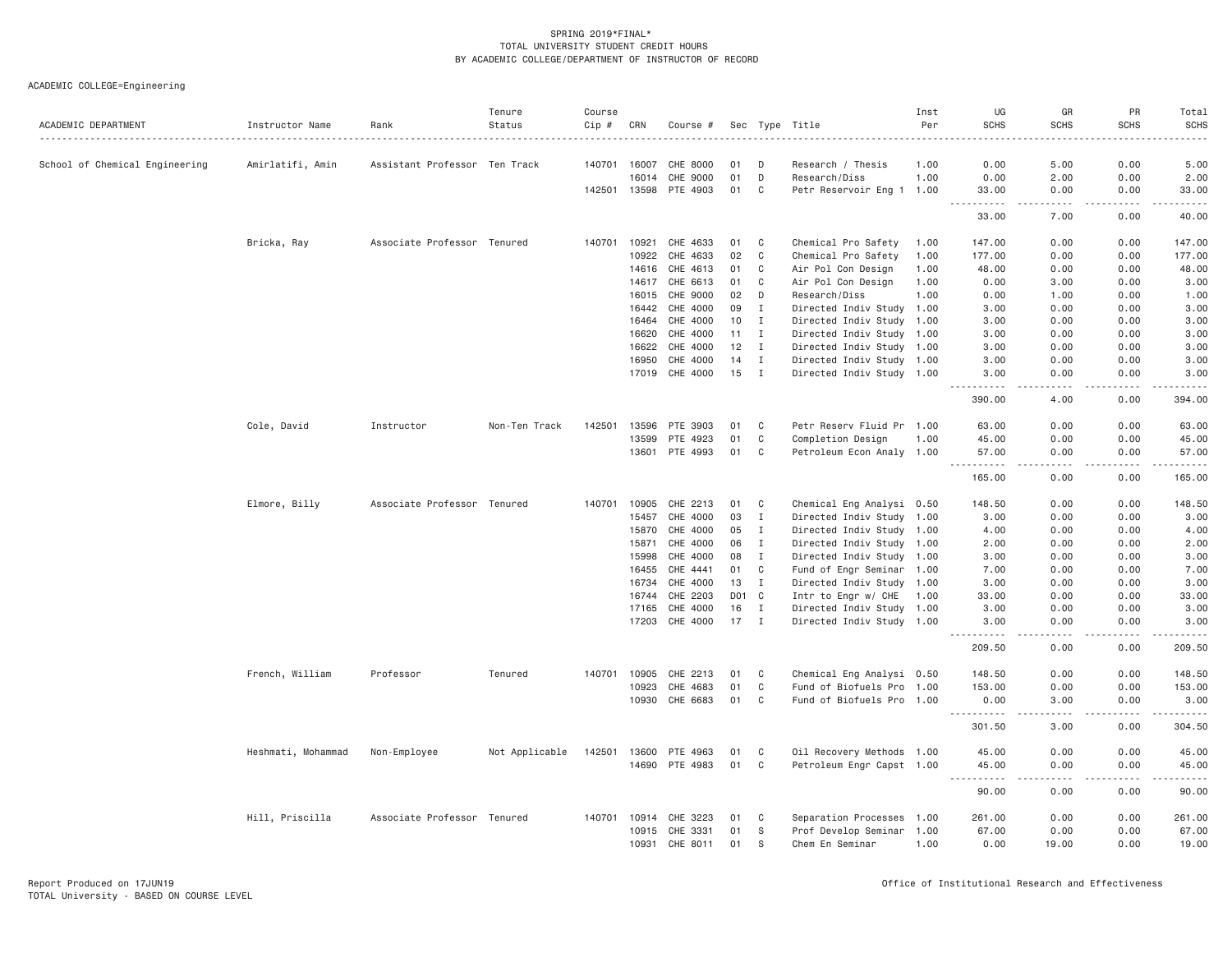| ACADEMIC DEPARTMENT            | Instructor Name   | Rank                                               | Tenure<br>Status | Course<br>Cip # | CRN            | Course #              |          |                              | Sec Type Title                                        | Inst<br>Per  | UG<br><b>SCHS</b>                         | GR<br><b>SCHS</b>                                                                                                                                             | PR<br><b>SCHS</b> | Total<br><b>SCHS</b>     |
|--------------------------------|-------------------|----------------------------------------------------|------------------|-----------------|----------------|-----------------------|----------|------------------------------|-------------------------------------------------------|--------------|-------------------------------------------|---------------------------------------------------------------------------------------------------------------------------------------------------------------|-------------------|--------------------------|
|                                |                   |                                                    |                  |                 |                |                       |          |                              |                                                       |              |                                           |                                                                                                                                                               |                   |                          |
|                                |                   |                                                    |                  |                 |                |                       |          |                              |                                                       |              | 328.00                                    | 19.00                                                                                                                                                         | 0.00              | 347.00                   |
| School of Chemical Engineering | Jessop, Julie     | Professor                                          | Tenured          | 140701          | 15224          | CHE 2114              | 01       | B                            | Mass & Energy Balanc 1.00                             |              | 96.00                                     | 0.00                                                                                                                                                          | 0.00              | 96.00                    |
|                                |                   |                                                    |                  |                 | 15295          | CHE 4990              | 01       | C                            | Special Topic in CHE 1.00                             |              | 48.00                                     | 0.00                                                                                                                                                          | 0.00              | 48.00                    |
|                                |                   |                                                    |                  |                 |                | 15297 CHE 6990        | 01       | C                            | Special Topic In CHE 1.00                             |              | 0.00<br>.                                 | 21.00<br>.                                                                                                                                                    | 0.00<br>.         | 21.00<br>.               |
|                                |                   |                                                    |                  |                 |                |                       |          |                              |                                                       |              | 144.00                                    | 21.00                                                                                                                                                         | 0.00              | 165.00                   |
|                                | Kundu, Santanu    | Associate Professor Ten Track                      |                  |                 | 140701 16009   | CHE 8000              | 03       | D                            | Research / Thesis                                     | 1.00         | 0.00                                      | 4.00                                                                                                                                                          | 0.00              | 4.00                     |
|                                |                   |                                                    |                  |                 |                | 16016 CHE 9000        | 03       | D                            | Research/Diss                                         | 1.00         | 0.00<br><u>.</u>                          | 45.00<br>$\frac{1}{2} \left( \frac{1}{2} \right) \left( \frac{1}{2} \right) \left( \frac{1}{2} \right) \left( \frac{1}{2} \right) \left( \frac{1}{2} \right)$ | 0.00<br>.         | 45.00<br>.               |
|                                |                   |                                                    |                  |                 |                |                       |          |                              |                                                       |              | 0.00                                      | 49.00                                                                                                                                                         | 0.00              | 49.00                    |
|                                | Meng, Dong        | Assistant Professor Ten Track                      |                  | 140701          | 10917          | CHE 4223              | 01       | C                            | Pro Instr & Con                                       | 1.00         | 243.00                                    | 0.00                                                                                                                                                          | 0.00              | 243.00                   |
|                                |                   |                                                    |                  |                 |                | 16017 CHE 9000        | 04       | D                            | Research/Diss                                         | 1.00         | 0.00<br><b></b>                           | 18.00<br>-----                                                                                                                                                | 0.00<br>.         | 18.00<br>$- - - - - - -$ |
|                                |                   |                                                    |                  |                 |                |                       |          |                              |                                                       |              | 243.00                                    | 18.00                                                                                                                                                         | 0.00              | 261.00                   |
|                                |                   | Mirabolghasemi, Mary Assistant Professor Ten Track |                  |                 |                | 140701 16018 CHE 9000 | 05       | D                            | Research/Diss                                         | 1.00         | 0.00                                      | 3.00                                                                                                                                                          | 0.00              | 3.00                     |
|                                |                   |                                                    |                  | 142501          | 13595          | PTE 3902              | 01       | L                            | PTE Lab 1                                             | 1.00         | 44.00                                     | 0.00                                                                                                                                                          | 0.00              | 44.00                    |
|                                |                   |                                                    |                  |                 |                |                       |          |                              |                                                       |              | $\sim$ $\sim$ $\sim$ $\sim$<br>.<br>44.00 | .<br>3.00                                                                                                                                                     | -----<br>0.00     | .<br>47.00               |
|                                | Pearson, Larry    | Instructor                                         | Non-Ten Track    | 140701          | 10907          | CHE 3123              | 01       | C                            | Chem En Thermo II                                     | 1.00         | 132.00                                    | 0.00                                                                                                                                                          | 0.00              | 132.00                   |
|                                |                   |                                                    |                  |                 | 10908          | CHE 3213              | 01       | $\mathbf{C}$                 | Heat Transfer Op                                      | 1.00         | 279.00                                    | 0.00                                                                                                                                                          | 0.00              | 279.00                   |
|                                |                   |                                                    |                  |                 | 10909          | CHE 3222              | 01       | L,                           | Chem Eng Lab I                                        | 1.00         | 198.00                                    | 0.00                                                                                                                                                          | 0.00              | 198.00                   |
|                                |                   |                                                    |                  |                 | 10918          | CHE 4233              | 01       | C                            | Chemical Plant Desig 1.00                             |              | 252.00                                    | 0.00                                                                                                                                                          | 0.00              | 252.00                   |
|                                |                   |                                                    |                  |                 |                | 10926 CHE 6233        | 01       | C                            | Chemical Plant Desig 1.00                             |              | 0.00<br><u>.</u>                          | 3.00<br>.                                                                                                                                                     | 0.00<br>-----     | 3.00<br>.                |
|                                |                   |                                                    |                  |                 |                |                       |          |                              |                                                       |              | 861.00                                    | 3.00                                                                                                                                                          | 0.00              | 864.00                   |
|                                | Rai, Neeraj       | Assistant Professor Ten Track                      |                  | 140701          | 15288          | CHE 4990              | 02       | $\mathbf{C}$                 | Special Topic in CHE 1.00                             |              | 27.00                                     | 0.00                                                                                                                                                          | 0.00              | 27.00                    |
|                                |                   |                                                    |                  |                 | 15289          | CHE 6990              | 02       | $\mathbf C$                  | Special Topic In CHE 1.00                             |              | 0.00                                      | 6.00                                                                                                                                                          | 0.00              | 6.00                     |
|                                |                   |                                                    |                  |                 | 16019          | CHE 9000              | 06       | D                            | Research/Diss                                         | 1.00         | 0.00                                      | 35.00                                                                                                                                                         | 0.00              | 35.00                    |
|                                |                   |                                                    |                  |                 | 16769          | CHE 6990              | 501      | $\mathbf{C}$                 | Special Topic In CHE 1.00                             |              | 0.00                                      | 3.00                                                                                                                                                          | 0.00              | 3.00                     |
|                                |                   |                                                    |                  | 240101          | 16956<br>16355 | CHE 7000<br>HON 4000  | 01<br>03 | $\mathbf{I}$<br>$\mathbf{I}$ | Directed Indiv Study 1.00<br>Directed Individual 1.00 |              | 0.00<br>3.00                              | 2.00<br>0.00                                                                                                                                                  | 0.00<br>0.00      | 2.00<br>3.00             |
|                                |                   |                                                    |                  |                 |                |                       |          |                              |                                                       |              | -----<br>30.00                            | .<br>46.00                                                                                                                                                    | .<br>0.00         | 76.00                    |
|                                |                   |                                                    |                  |                 |                |                       |          |                              |                                                       |              |                                           |                                                                                                                                                               |                   |                          |
|                                | Toghiani, Hossein | Professor                                          | Tenured          | 140701          | 10919<br>10927 | CHE 4313<br>CHE 6313  | 01<br>01 | C<br>$\mathbf C$             | Transport Phenomena<br>Transport Phenomena            | 1.00<br>1.00 | 18.00<br>0.00                             | 0.00<br>6.00                                                                                                                                                  | 0.00<br>0.00      | 18.00<br>6.00            |
|                                |                   |                                                    |                  |                 | 14619          | CHE 8123              | 01       | $\mathbf C$                  | Chem Kinetics Dyn                                     | 1.00         | 0.00                                      | 27.00                                                                                                                                                         | 0.00              | 27.00                    |
|                                |                   |                                                    |                  |                 |                | 17124 CHE 7000        | 02       | $\mathbf{I}$                 | Directed Indiv Study 1.00                             |              | 0.00                                      | 3.00                                                                                                                                                          | 0.00              | 3.00                     |
|                                |                   |                                                    |                  |                 |                |                       |          |                              |                                                       |              | .<br>18.00                                | .<br>36.00                                                                                                                                                    | .<br>0.00         | .<br>54.00               |
|                                | Xiang, Yizhi      | Assistant Professor Ten Track                      |                  |                 | 140701 10906   | CHE 3113              | 01       | C.                           | Chem En Thermo I                                      | 1.00         | 210.00                                    | 0.00                                                                                                                                                          | 0.00              | 210.00                   |
|                                |                   |                                                    |                  |                 | 16020          | CHE 9000              | 07       | D                            | Research/Diss                                         | 1.00         | 0.00                                      | 6.00                                                                                                                                                          | 0.00              | 6.00                     |
|                                |                   |                                                    |                  |                 |                |                       |          |                              |                                                       |              | <u>.</u><br>210.00                        | .<br>6.00                                                                                                                                                     | .<br>0.00         | .<br>216.00              |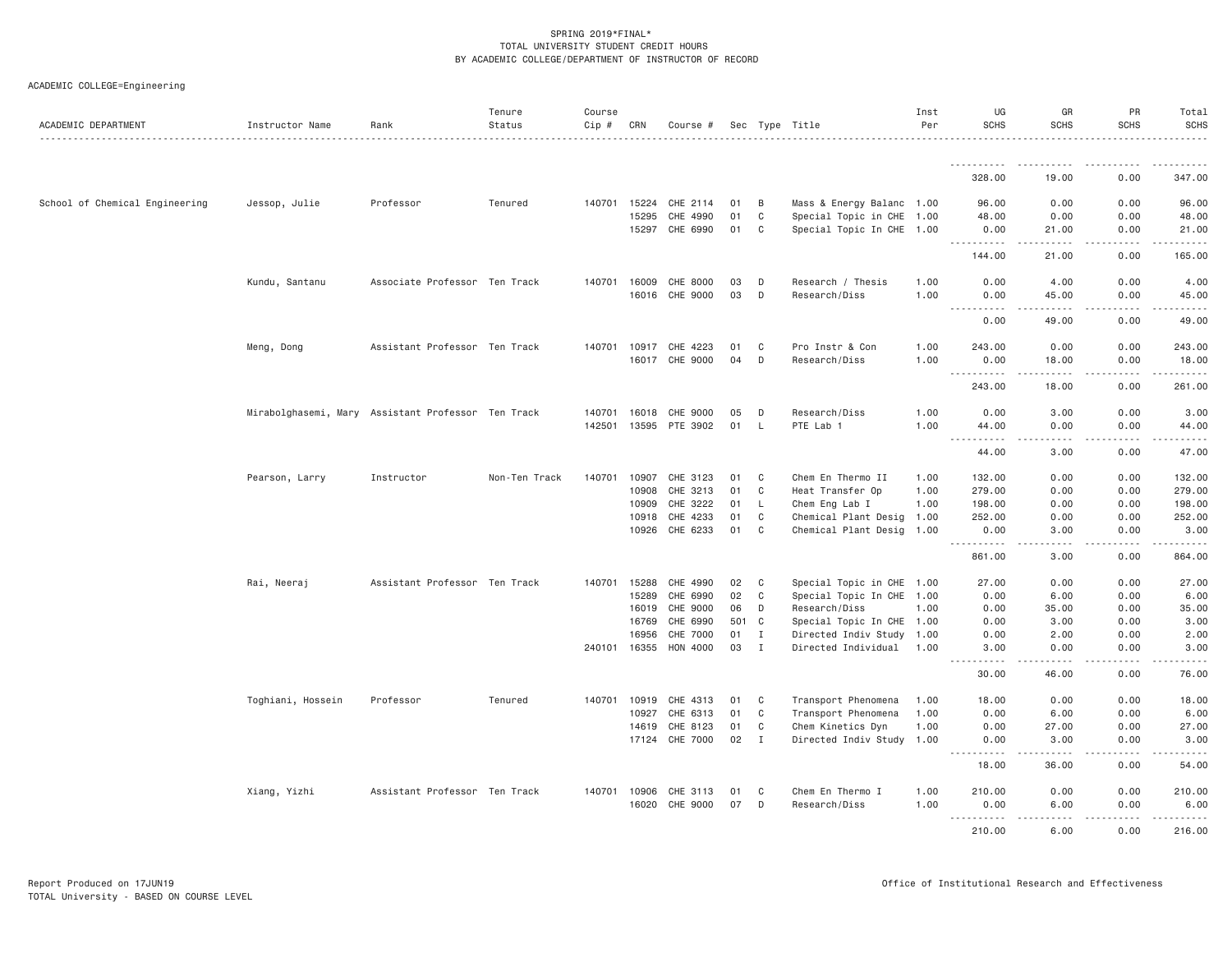# ACADEMIC COLLEGE=Engineering

|                        |                 |      | enure  | Course       |          |                | Ins <sup>.</sup> | ПG          |     |             | Tota:       |
|------------------------|-----------------|------|--------|--------------|----------|----------------|------------------|-------------|-----|-------------|-------------|
| ACADEMIC<br>DEPARTMENT | nstructor Name. | Rank | Status | CRN<br>Cip # | Course # | Sec Type Title | Per              | <b>SCHS</b> | ⊪יט | <b>SCHS</b> | <b>SCHS</b> |
|                        |                 |      |        |              |          |                |                  |             |     |             |             |

=================================== ========== ========== ========== ==========

=================================== ========== ========== ========== ==========

School of Chemical Engineering 3067.00 215.00 0.00 3282.00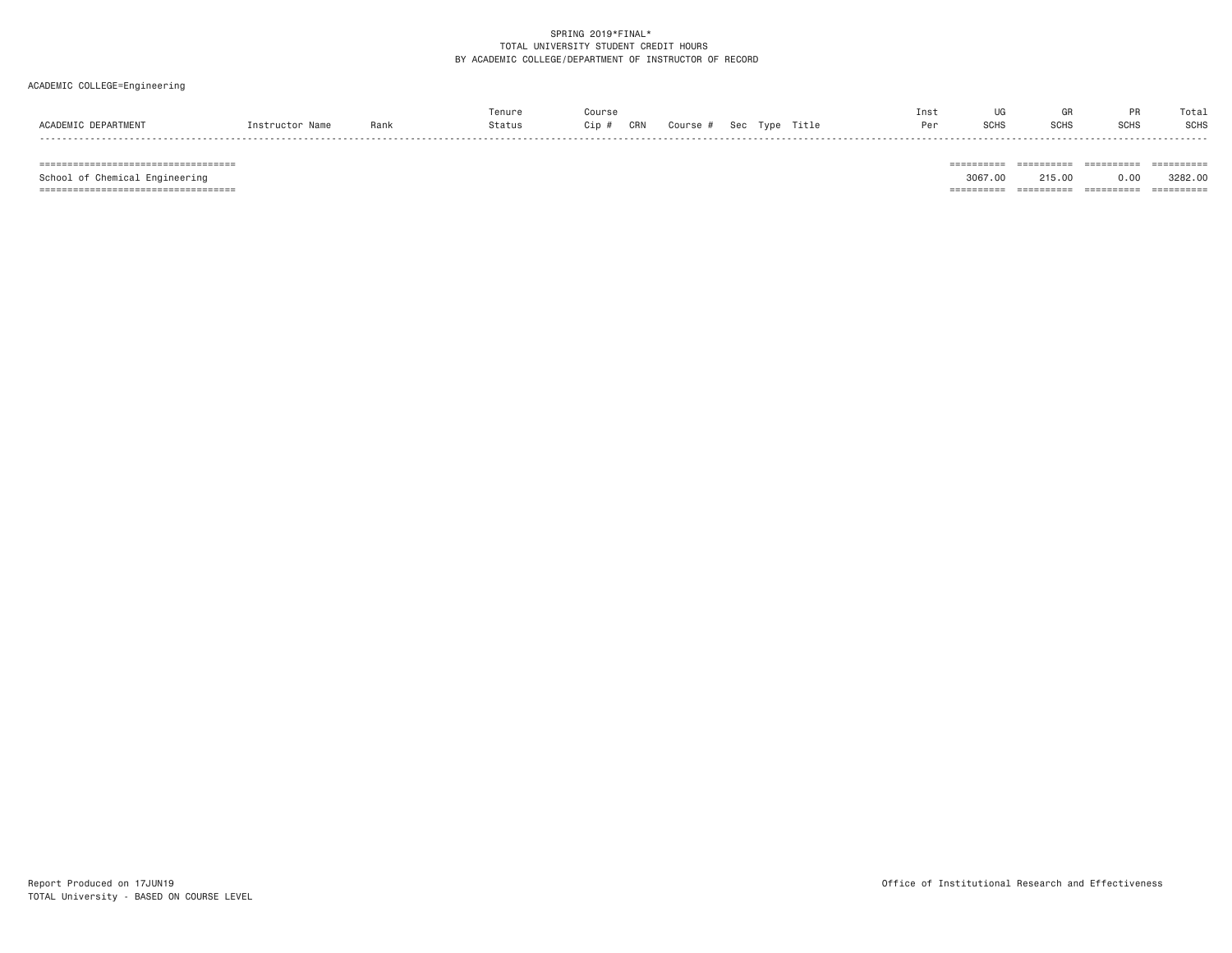ACADEMIC COLLEGE=Forest Resources

| ACADEMIC DEPARTMENT | Instructor Name    | Rank                              | Tenure<br>Status | Course<br>Cip # | CRN   | Course #             |       |              | Sec Type Title            | Inst<br>Per | UG<br><b>SCHS</b>         | GR<br><b>SCHS</b>    | PR<br><b>SCHS</b> | Total<br><b>SCHS</b> |
|---------------------|--------------------|-----------------------------------|------------------|-----------------|-------|----------------------|-------|--------------|---------------------------|-------------|---------------------------|----------------------|-------------------|----------------------|
| Forestry            | Alexander, Heather | Assistant Professor Ten Track     |                  | 030201          | 13819 | WFA 3133             | 01    | C            | Ap Aq Ter Ecol            | 1.00        | 90.00                     | 0.00                 | 0.00              | 90.00                |
|                     |                    |                                   |                  |                 | 13820 | WFA 3133             | 02    | К            | Ap Aq Ter Ecol            | 1.00        | 0.00                      | 0.00                 | 0.00              | 0.00                 |
|                     |                    |                                   |                  | 030501 12148    |       | F0 2113              | 01    | C            | Dendrology                | 1.00        | 114.00                    | 0.00                 | 0.00              | 114.00               |
|                     |                    |                                   |                  |                 | 12149 | F0 2113              | 02    | К            | Dendrology                | 1.00        | 0.00                      | 0.00                 | 0.00              | 0.00                 |
|                     |                    |                                   |                  |                 | 12150 | F0 2113              | 03    | К            | Dendrology                | 1.00        | 0.00                      | 0.00                 | 0.00              | 0.00                 |
|                     |                    |                                   |                  |                 | 15912 | F0 4000              | 02    | $\mathbf{I}$ | Directed Indiv Study      | 1.00        | 3.00                      | 0.00                 | 0.00              | 3.00                 |
|                     |                    |                                   |                  |                 | 16024 | F0 8000              | 01    | D            | Research / Thesis         | 1.00        | 0.00                      | 12.00                | 0.00              | 12.00                |
|                     |                    |                                   |                  |                 | 16885 | F0 4000              | 04    | $\mathbf I$  | Directed Indiv Study      | 1.00        | 3.00                      | 0.00                 | 0.00              | 3.00                 |
|                     |                    |                                   |                  |                 |       | 17216 F0 4000        | 05    | $\mathbf{I}$ | Directed Indiv Study 1.00 |             | 3.00                      | 0.00                 | 0.00              | 3.00                 |
|                     |                    |                                   |                  |                 |       |                      |       |              |                           |             | .<br>213.00               | -----<br>12.00       | 0.00              | .<br>225.00          |
|                     | Auel, John         | Extension Assist Pr Non-Ten Track |                  | 030501          |       | 14808 F0 4253        | 01    | C            | Timber Procurement        | 1.00        | 63.00                     | 0.00                 | 0.00              | 63.00                |
|                     |                    |                                   |                  |                 |       | 14809 F0 6253        | 01    | C            | Forest Procurement        | 1.00        | 0.00<br>$- - -$<br>------ | 6.00<br>.            | 0.00<br>-----     | 6.00<br>.            |
|                     |                    |                                   |                  |                 |       |                      |       |              |                           |             | 63.00                     | 6.00                 | 0.00              | 69.00                |
|                     | Frey, Brent        | Assistant Professor Ten Track     |                  | 030501          |       | 12162 F0 4221        | 01    | $\mathsf{L}$ | Prac Silv Lab             | 1.00        | 31.00                     | 0.00                 | 0.00              | 31.00                |
|                     |                    |                                   |                  |                 | 12163 | F0 4221              | 02    | $\mathsf{L}$ | Prac Silv Lab             | 1.00        | 30.00                     | 0.00                 | 0.00              | 30.00                |
|                     |                    |                                   |                  |                 | 12164 | F0 4223              | 01    | C            | Prac Of Silviculture      | 1.00        | 198.00                    | 0.00                 | 0.00              | 198.00               |
|                     |                    |                                   |                  |                 | 16027 | F0 8000              | 04    | D            | Research / Thesis         | 1.00        | 0.00                      | 6.00                 | 0.00              | 6.00                 |
|                     |                    |                                   |                  |                 |       | 16938 F0 7000        | 503 I |              | Directed Indiv Study 1.00 |             | 0.00                      | 1.00                 | 0.00              | 1.00                 |
|                     |                    |                                   |                  |                 |       |                      |       |              |                           |             | ------<br>259.00          | والمحامر<br>7.00     | -----<br>0.00     | .<br>266.00          |
|                     | Gordon, Jason      | Extension Assoc Pro Non-Ten Track |                  | 030501          |       | 12174 FO 4683        | 01    | C            | Intro Urban Communit 1.00 |             | 3.00                      | 0.00                 | 0.00              | 3.00                 |
|                     |                    |                                   |                  |                 | 12188 | FO 6683              | 01    | C            | Intro Urban Communit 1.00 |             | 0.00                      | 9.00                 | 0.00              | 9.00                 |
|                     |                    |                                   |                  |                 | 14261 | F0 6683              | 501 C |              | Intro Urban Communit      | 1.00        | 0.00                      | 6.00                 | 0.00              | 6.00                 |
|                     |                    |                                   |                  |                 | 14797 | NREC 4683            | 01    | $\mathbf C$  | Intro Urban Communit      | 1.00        | 3.00                      | 0.00                 | 0.00              | 3.00                 |
|                     |                    |                                   |                  |                 | 16028 | F0 8000              | 05    | D            | Research / Thesis         | 1.00        | 0.00                      | 6.00                 | 0.00              | 6.00                 |
|                     |                    |                                   |                  |                 |       | 16792 F0 8000        | 503   | D            | Research / Thesis         | 1.00        | 0.00                      | 1.00                 | 0.00              | 1.00                 |
|                     |                    |                                   |                  |                 |       |                      |       |              |                           |             | 6.00                      | 22.00                | 0.00              | 28.00                |
|                     | Grace, Laura       | Professor                         | Tenured          |                 |       | 030501 16029 F0 8000 | 06    | D            | Research / Thesis         | 1.00        | 0.00                      | 9.00                 | 0.00              | 9.00                 |
|                     |                    |                                   |                  |                 |       |                      |       |              |                           |             | 0.00                      | 9.00                 | 0.00              | 9.00                 |
|                     | Grado, Stephen     | Professor                         | Tenured          | 030501 16043    |       | F0 9000              | 01    | D            | Research / Diss           | 1.00        | 0.00                      | 13.00                | 0.00              | 13.00                |
|                     |                    |                                   |                  |                 |       | 16743 FO 8000        | 502 D |              | Research / Thesis         | 1.00        | 0.00                      | 2.00                 | 0.00              | 2.00                 |
|                     |                    |                                   |                  |                 |       |                      |       |              |                           |             | $  -$<br><u>.</u><br>0.00 | $- - - - -$<br>15.00 | -----<br>0.00     | .<br>15.00           |
|                     | Grala, Robert      | Professor                         | Tenured          | 030501 12160    |       | F0 4113              | 01    | C            | Forest Resource Econ 1.00 |             | 192.00                    | 0.00                 | 0.00              | 192.00               |
|                     |                    |                                   |                  |                 | 12189 | FO 8211              | 01    | <sub>S</sub> | Graduate Seminar          | 1.00        | 0.00                      | 6.00                 | 0.00              | 6.00                 |
|                     |                    |                                   |                  |                 | 14258 | FO 4113              | 501   | C            | Forest Resource Econ 1.00 |             | 9.00                      | 0.00                 | 0.00              | 9.00                 |
|                     |                    |                                   |                  |                 | 14259 | F0 6113              | 501 C |              | Forest Resource Econ      | 1.00        | 0.00                      | 6.00                 | 0.00              | 6.00                 |
|                     |                    |                                   |                  |                 | 14263 | F0 8211              | 501   | <b>S</b>     | Graduate Seminar          | 1.00        | 0.00                      | 3.00                 | 0.00              | 3.00                 |
|                     |                    |                                   |                  |                 | 16044 | F0 9000              | 02    | D            | Research / Diss           | 1.00        | 0.00                      | 19.00                | 0.00              | 19.00                |
|                     |                    |                                   |                  |                 |       | 17134 FO 8000        | 506 D |              | Research / Thesis         | 1.00        | 0.00                      | 1,00                 | 0.00              | 1.00                 |
|                     |                    |                                   |                  |                 |       |                      |       |              |                           |             | 201.00                    | 35.00                | 0.00              | .<br>236.00          |
|                     | Granger, Joshua    | Assistant Professor Ten Track     |                  |                 |       | 030501 12152 FO 2213 | 01    | C            | Forest Measurements       | 1.00        | 132.00                    | 0.00                 | 0.00              | 132.00               |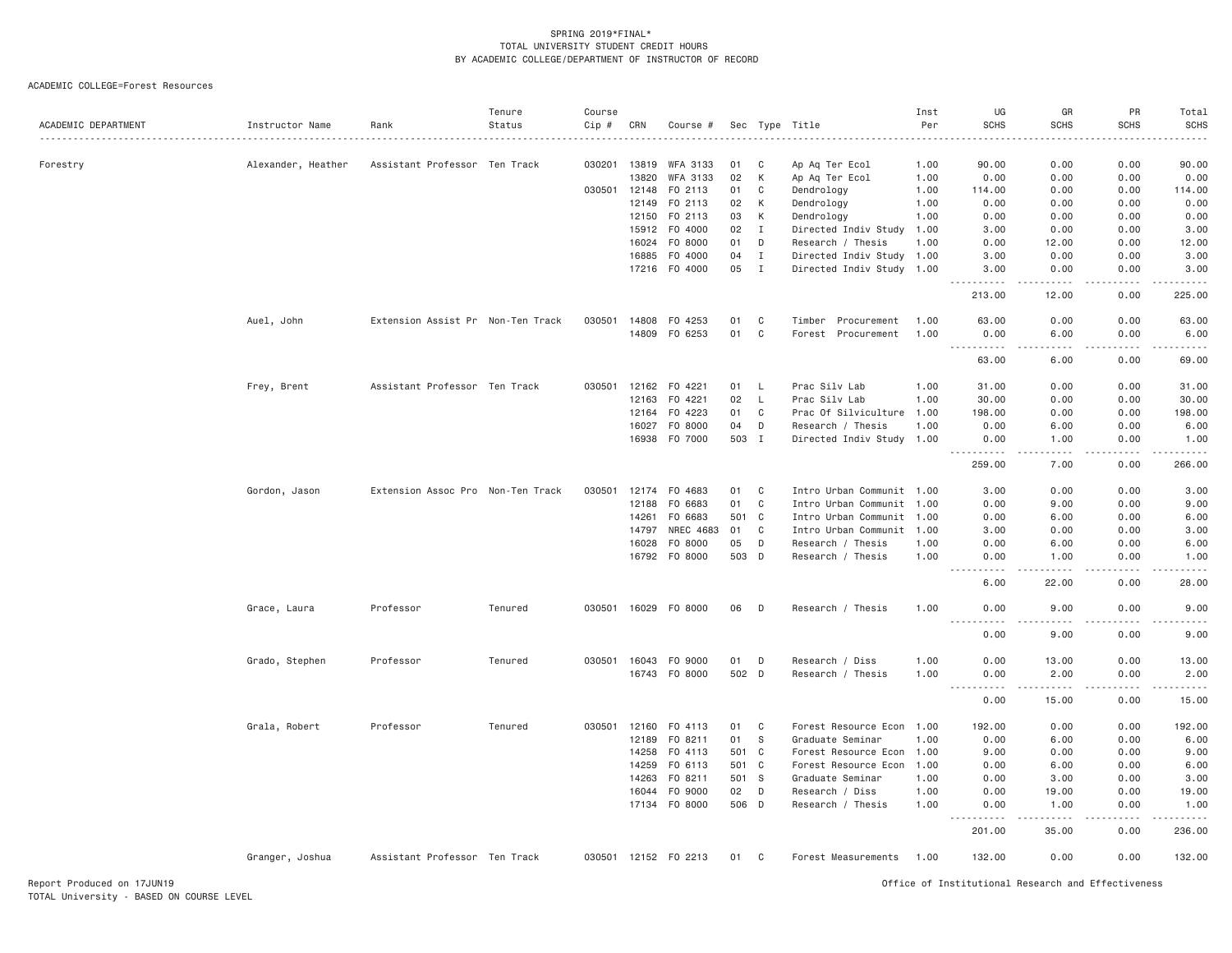| ACADEMIC COLLEGE=Forest Resources |  |
|-----------------------------------|--|
|                                   |  |

| ACADEMIC DEPARTMENT | Instructor Name   | Rank                              | Tenure<br>Status | Course<br>Cip # | CRN   | Course #      |       |              | Sec Type Title            | Inst<br>Per | UG<br><b>SCHS</b>                  | GR<br><b>SCHS</b> | PR<br><b>SCHS</b>                                                                                                                                            | Total<br>SCHS                           |
|---------------------|-------------------|-----------------------------------|------------------|-----------------|-------|---------------|-------|--------------|---------------------------|-------------|------------------------------------|-------------------|--------------------------------------------------------------------------------------------------------------------------------------------------------------|-----------------------------------------|
|                     |                   |                                   |                  |                 |       |               |       |              |                           |             |                                    |                   |                                                                                                                                                              |                                         |
|                     |                   |                                   |                  |                 |       |               |       |              |                           |             | 132.00                             | 0.00              | 0.00                                                                                                                                                         | 132.00                                  |
| Forestry            | Grebner, Donald   | Professor                         | Tenured          | 030501          | 14262 | F0 8000       | 501 D |              | Research / Thesis         | 1.00        | 0.00                               | 1.00              | 0.00                                                                                                                                                         | 1.00                                    |
|                     |                   |                                   |                  |                 | 16033 | F0 8000       | 10    | D            | Research / Thesis         | 1.00        | 0.00                               | 17.00             | 0.00                                                                                                                                                         | 17.00                                   |
|                     |                   |                                   |                  |                 |       | 16775 F0 7000 | 501 I |              | Directed Indiv Study      | 1.00        | 0.00                               | 1.00<br>-----     | 0.00                                                                                                                                                         | 1.00<br>.                               |
|                     |                   |                                   |                  |                 |       |               |       |              |                           |             | .<br>0.00                          | 19.00             | 0.00                                                                                                                                                         | 19.00                                   |
|                     | Munn, Ian         | Professor                         | Tenured          | 030501          | 16955 | F0 8000       | 504 D |              | Research / Thesis         | 1.00        | 0.00                               | 1.00              | 0.00                                                                                                                                                         | 1.00                                    |
|                     |                   |                                   |                  | 030506          | 12168 | F0 4423       | 01    | B            | Professional Practic 1.00 |             | 129.00                             | 0.00              | 0.00                                                                                                                                                         | 129.00                                  |
|                     |                   |                                   |                  |                 |       |               |       |              |                           |             | $\cdots$<br>.<br>129.00            | .<br>1.00         | $\frac{1}{2} \left( \frac{1}{2} \right) \left( \frac{1}{2} \right) \left( \frac{1}{2} \right) \left( \frac{1}{2} \right) \left( \frac{1}{2} \right)$<br>0.00 | $\alpha$ is a set of $\alpha$<br>130.00 |
|                     | Nordin, Alexis    | Instructor                        | Non-Ten Track    | 231303          | 12212 | GE 3513       | 02    | C            | Technical Writing         | 1.00        | 63.00                              | 0.00              | 0.00                                                                                                                                                         | 63.00                                   |
|                     |                   |                                   |                  |                 | 12213 | GE 3513       | 03    | C            | Technical Writing         | 1.00        | 63.00                              | 0.00              | 0.00                                                                                                                                                         | 63.00                                   |
|                     |                   |                                   |                  |                 | 12223 | GE 3513       | 13    | $\mathbf{C}$ | Technical Writing         | 1.00        | 60.00<br>.                         | 0.00<br>.         | 0.00<br>.                                                                                                                                                    | 60.00<br>$- - - - - - -$                |
|                     |                   |                                   |                  |                 |       |               |       |              |                           |             | 186.00                             | 0.00              | 0.00                                                                                                                                                         | 186.00                                  |
|                     | Poudel, Krishna   | Assistant Professor Non-Ten Track |                  | 030104          | 13119 | NREC 3213     | 01    | B            | Environmental Measur      | 1.00        | 12.00                              | 0.00              | 0.00                                                                                                                                                         | 12.00                                   |
|                     |                   |                                   |                  | 030501          | 12176 | F0 6213       | 01    | C            | Forest Biometrics         | 1.00        | 0.00                               | 3.00              | 0.00                                                                                                                                                         | 3.00                                    |
|                     |                   |                                   |                  |                 | 16127 | F0 7000       | 01    | $\mathbf{I}$ | Directed Indiv Study      | 1.00        | 0.00                               | 3.00              | 0.00                                                                                                                                                         | 3.00                                    |
|                     |                   |                                   |                  | 261101 12161    |       | F0 4213       | 01    | C            | Forest Biometrics         | 1.00        | 171.00                             | 0.00              | 0.00                                                                                                                                                         | 171.00                                  |
|                     |                   |                                   |                  |                 |       |               |       |              |                           |             | $\sim$ $\sim$ .<br>.<br>183.00     | 6.00              | .<br>0.00                                                                                                                                                    | .<br>189.00                             |
|                     | Renninger, Heidi  | Assistant Professor Ten Track     |                  | 030501 16036    |       | F0 8000       | 13    | D            | Research / Thesis         | 1.00        | 0.00                               | 38.00             | 0.00                                                                                                                                                         | 38.00                                   |
|                     |                   |                                   |                  |                 | 16045 | F0 9000       | 03    | D            | Research / Diss           | 1.00        | 0.00                               | 4.00              | 0.00                                                                                                                                                         | 4.00                                    |
|                     |                   |                                   |                  | 030502 12159    |       | F0 3213       | 01    | C            | Tree Physiology           | 1.00        | 66.00                              | 0.00              | 0.00                                                                                                                                                         | 66.00                                   |
|                     |                   |                                   |                  |                 |       |               |       |              |                           |             | .<br>$\sim$ $\sim$<br>66.00        | 42.00             | 0.00                                                                                                                                                         | .<br>108.00                             |
|                     | Rousseau, Randall | Extension Professor Non-Ten Track |                  | 030501          | 16046 | F0 9000       | 04    | D            | Research / Diss           | 1.00        | 0.00                               | 1.00              | 0.00                                                                                                                                                         | 1.00                                    |
|                     |                   |                                   |                  |                 | 17057 | F0 8000       | 505 D |              | Research / Thesis         | 1.00        | 0.00                               | 1.00              | 0.00                                                                                                                                                         | 1.00                                    |
|                     |                   |                                   |                  |                 |       |               |       |              |                           |             | .<br>$\sim$ $\sim$ $\sim$<br>0.00  | د د د د<br>2.00   | .<br>0.00                                                                                                                                                    | .<br>2.00                               |
|                     | Siegert, Courtney | Assistant Professor Ten Track     |                  | 030104          | 13120 | NREC 4423     | 01    | B            | Environmental Assess      | 1.00        | 24.00                              | 0.00              | 0.00                                                                                                                                                         | 24.00                                   |
|                     |                   |                                   |                  | 030501          | 12172 | F0 4483       | 01    | C            | Forest Soils              | 1.00        | 36.00                              | 0.00              | 0.00                                                                                                                                                         | 36.00                                   |
|                     |                   |                                   |                  |                 | 12186 | F0 6483       | 01    | C            | Forest Soils              | 1.00        | 0.00                               | 15.00             | 0.00                                                                                                                                                         | 15.00                                   |
|                     |                   |                                   |                  |                 | 15542 | F0 4000       | 01    | $\mathbf{I}$ | Directed Indiv Study      | 1.00        | 3.00                               | 0.00              | 0.00                                                                                                                                                         | 3.00                                    |
|                     |                   |                                   |                  |                 | 16038 | F0 8000       | 15    | D            | Research / Thesis         | 1.00        | 0.00                               | 21.00             | 0.00                                                                                                                                                         | 21.00                                   |
|                     |                   |                                   |                  |                 |       | 16156 FO 9000 | 08    | D            | Research / Diss           | 1.00        | 0.00                               | 4.00              | 0.00                                                                                                                                                         | 4.00                                    |
|                     |                   |                                   |                  |                 |       |               |       |              |                           |             | $\sim$ $\sim$ $\sim$<br>.<br>63.00 | .<br>40.00        | -----<br>0.00                                                                                                                                                | -----<br>103.00                         |
|                     | Sun, Changyou     | Professor                         | Tenured          | 030501          | 12167 | F0 4413       | 01    | C            | Natural Res Policy        | 1.00        | 177.00                             | 0.00              | 0.00                                                                                                                                                         | 177.00                                  |
|                     |                   |                                   |                  |                 | 12181 | F0 6413       | 01    | C            | Natural Res Policy        | 1.00        | 0.00                               | 6.00              | 0.00                                                                                                                                                         | 6.00                                    |
|                     |                   |                                   |                  |                 | 16039 | F0 8000       | 16    | D            | Research / Thesis         | 1.00        | 0.00                               | 2.00              | 0.00                                                                                                                                                         | 2.00                                    |
|                     |                   |                                   |                  | 220207 12166    |       | F0 4353       | 01    | C            | Natural Resource Law 1.00 |             | 75.00                              | 0.00              | 0.00                                                                                                                                                         | 75.00                                   |
|                     |                   |                                   |                  |                 |       |               |       |              |                           |             | <u>.</u><br>252.00                 | .<br>8.00         | $- - - - -$<br>0.00                                                                                                                                          | .<br>260.00                             |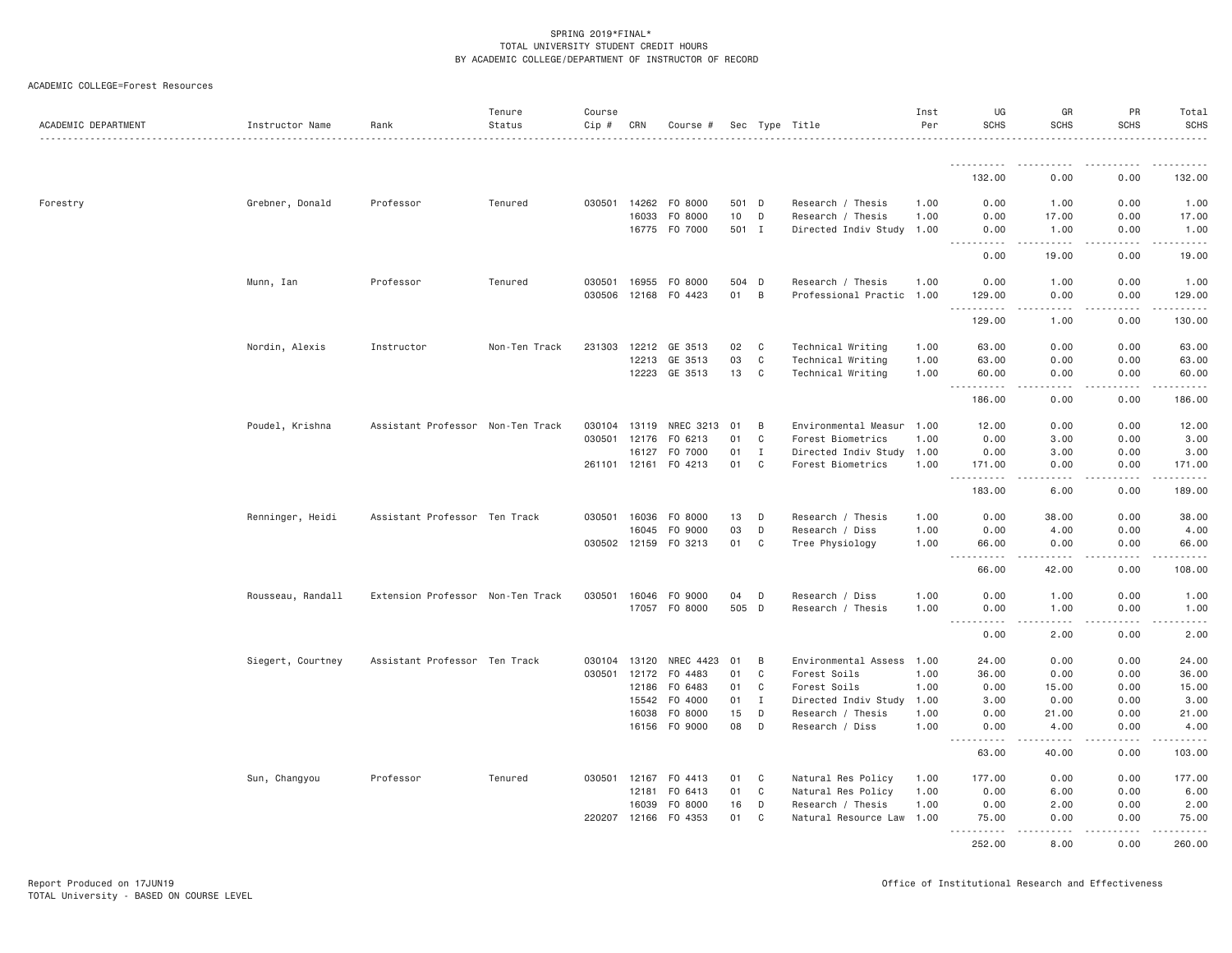| ACADEMIC DEPARTMENT                   | Instructor Name | Rank                          | Tenure<br>Status | Course<br>Cip# | CRN            | Course #           |          |         | Sec Type Title                             | Inst<br>Per  | UG<br><b>SCHS</b>     | GR<br><b>SCHS</b> | PR<br><b>SCHS</b><br> | Total<br><b>SCHS</b> |
|---------------------------------------|-----------------|-------------------------------|------------------|----------------|----------------|--------------------|----------|---------|--------------------------------------------|--------------|-----------------------|-------------------|-----------------------|----------------------|
| Forestry                              | Yang, Jia       | Assistant Professor Ten Track |                  | 450702         | 12169<br>12170 | FO 4453<br>F0 4453 | 01<br>02 | C.<br>K | Remote Sensing Appl<br>Remote Sensing Appl | 1.00<br>1.00 | 21,00<br>0.00         | 0.00<br>0.00      | 0.00<br>0.00          | 21.00<br>0.00        |
|                                       |                 |                               |                  |                | 12183          | FO 6453            | 01       | C.      | Remote Sensing Appl                        | 1.00         | 0.00                  | 3,00              | 0.00                  | 3.00                 |
|                                       |                 |                               |                  |                | 12184<br>14804 | FO 6453<br>F0 4472 | 02<br>01 | ĸ<br>C. | Remote Sensing Appl<br>Gis Nat Res Mgt     | 1.00<br>1.00 | 0.00<br>6.00          | 0.00<br>0.00      | 0.00<br>0.00          | 0.00<br>6.00         |
|                                       |                 |                               |                  |                | 14806          | F0 4471            | 01       |         | Gis Nat Res Mgt Lab                        | 1.00         | 3.00                  | 0.00              | 0.00                  | 3.00                 |
|                                       |                 |                               |                  |                |                |                    |          |         |                                            |              | .<br>30.00            | .<br>3,00         | .<br>0.00             | .<br>33.00           |
| ===================================== |                 |                               |                  |                |                |                    |          |         |                                            |              | $=$ = = = = = = = = = | ==========        | ==========            |                      |
| Forestry                              |                 |                               |                  |                |                |                    |          |         |                                            |              | 1783.00               | 227,00            | 0.00                  | 2010.00              |
| ===================================== |                 |                               |                  |                |                |                    |          |         |                                            |              | ==========            | ==========        | ==========            |                      |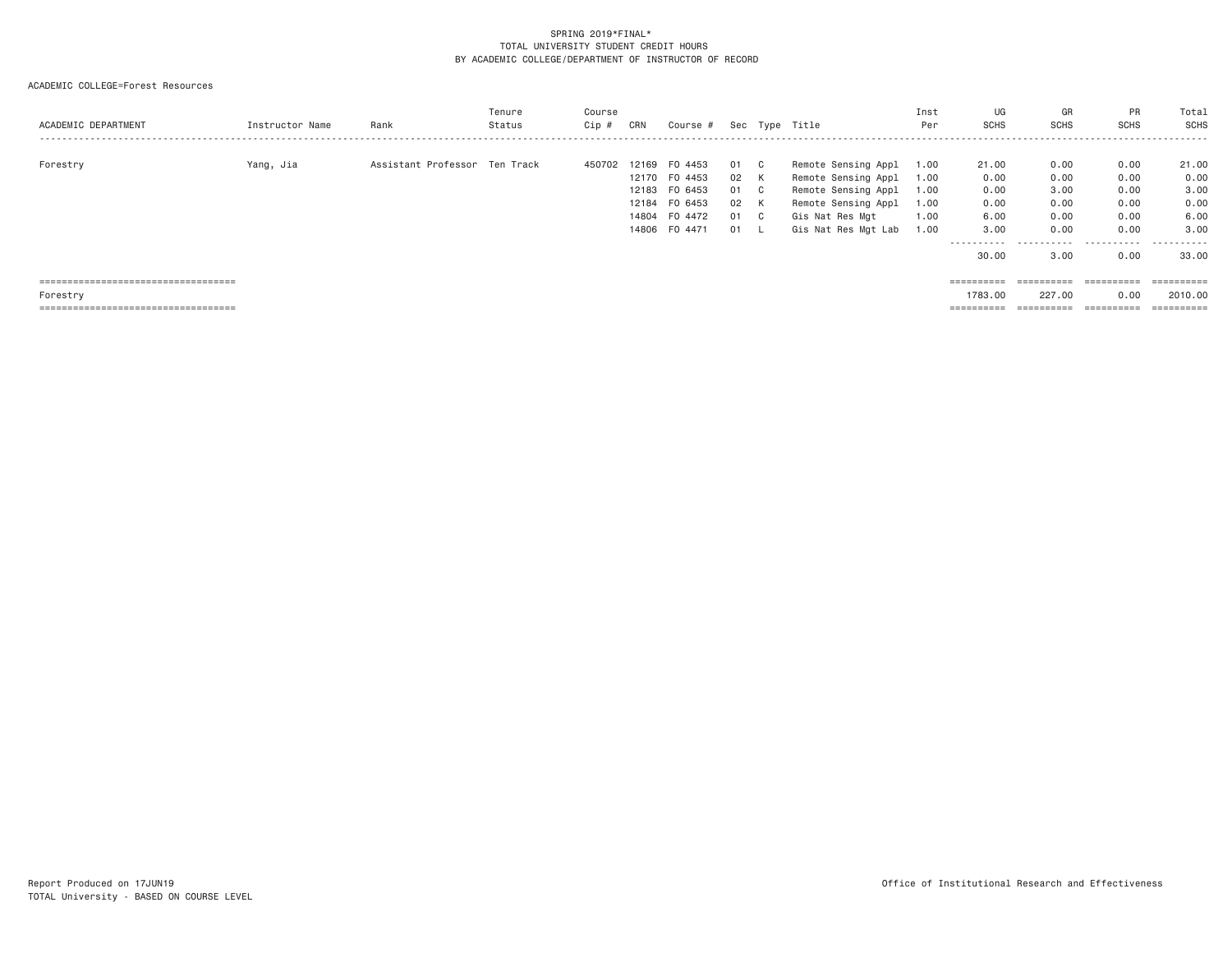| ACADEMIC DEPARTMENT     | Instructor Name                                        | Rank                              | Tenure<br>Status | Course<br>Cip # | CRN   | Course #              |    |             | Sec Type Title            | Inst<br>Per | UG<br><b>SCHS</b>                    | GR<br><b>SCHS</b>                                                                                                                                    | PR<br><b>SCHS</b>                   | Total<br><b>SCHS</b> |
|-------------------------|--------------------------------------------------------|-----------------------------------|------------------|-----------------|-------|-----------------------|----|-------------|---------------------------|-------------|--------------------------------------|------------------------------------------------------------------------------------------------------------------------------------------------------|-------------------------------------|----------------------|
| Sustainable Bioproducts | Barnes, H. Michael                                     | Professor                         | Tenured          | 030101 13642    |       | SBP 4213              | 01 | B           | Deterioration & Pres 0.70 |             | 8.40                                 | 0.00                                                                                                                                                 | 0.00                                | 8.40                 |
|                         |                                                        |                                   |                  |                 | 13649 | SBP 6213              | 01 | B           | Deterioration & Pres      | 0.70        | 0.00                                 | 6.30                                                                                                                                                 | 0.00                                | 6.30                 |
|                         |                                                        |                                   |                  | 030501          | 15423 | SBP 9000              | 01 | D           | Research / Diss           | 1.00        | 0.00                                 | 23.00                                                                                                                                                | 0.00                                | 23.00                |
|                         |                                                        |                                   |                  | 030509          | 12193 | FP 4013               | 01 | B           | Wood Anatomy              | 0.65        | 5.85                                 | 0.00                                                                                                                                                 | 0.00                                | 5.85                 |
|                         |                                                        |                                   |                  |                 | 12195 | FP 6013               | 01 | B           | Wood Anatomy              | 0.65        | 0.00                                 | 3.90                                                                                                                                                 | 0.00                                | 3,90                 |
|                         |                                                        |                                   |                  |                 |       | 12197 FP 8121         | 01 | S           | Research Seminar II       | 0.55        | 0.00                                 | 4.40                                                                                                                                                 | 0.00                                | 4.40                 |
|                         |                                                        |                                   |                  |                 |       |                       |    |             |                           |             | . <b>.</b><br>14.25                  | .<br>37.60                                                                                                                                           | .<br>0.00                           | .<br>51.85           |
|                         | Hassan, El Barbary                                     | Associate Professor Tenured       |                  | 030101          | 13641 | SBP 4023              | 01 | C           | Lignocell Biomass Ch 1.00 |             | 3.00                                 | 0.00                                                                                                                                                 | 0.00                                | 3.00                 |
|                         |                                                        |                                   |                  |                 | 13648 | SBP 6023              | 01 | C           | Lignocell Biomass Ch      | 1.00        | 0.00                                 | 9.00                                                                                                                                                 | 0.00                                | 9.00                 |
|                         |                                                        |                                   |                  |                 | 16077 | SBP 7000              | 06 | I           | Directed Indiv Study 1.00 |             | 0.00                                 | 1.00                                                                                                                                                 | 0.00                                | 1.00                 |
|                         |                                                        |                                   |                  |                 | 16540 | SBP 7000              | 10 | I           | Directed Indiv Study      | 1.00        | 0.00                                 | 1.00                                                                                                                                                 | 0.00                                | 1.00                 |
|                         |                                                        |                                   |                  | 030501          | 15424 | SBP 9000              | 02 | D           | Research / Diss           | 1.00        | 0.00<br>.                            | 21.00<br>د د د د د                                                                                                                                   | 0.00<br>.                           | 21.00<br>.           |
|                         |                                                        |                                   |                  |                 |       |                       |    |             |                           |             | 3.00                                 | 32.00                                                                                                                                                | 0.00                                | 35.00                |
|                         | Kim, Yun Sang                                          | Assistant Professor Ten Track     |                  | 030101          | 13639 | SBP 3123              | 01 | C           | Biomass to Bioprod        | 1.00        | 6.00                                 | 0.00                                                                                                                                                 | 0.00                                | 6.00                 |
|                         |                                                        |                                   |                  |                 | 15992 | SBP 7000              | 05 | $\mathbf I$ | Directed Indiv Study 1.00 |             | 0.00                                 | 3.00                                                                                                                                                 | 0.00                                | 3.00                 |
|                         |                                                        |                                   |                  |                 | 16088 | SBP 7000              | 08 | $\mathbf I$ | Directed Indiv Study 1.00 |             | 0.00                                 | 3.00                                                                                                                                                 | 0.00                                | 3.00                 |
|                         |                                                        |                                   |                  |                 | 16123 | SBP 7000              | 09 | I           | Directed Indiv Study 1.00 |             | 0.00                                 | 3.00                                                                                                                                                 | 0.00                                | 3.00                 |
|                         |                                                        |                                   |                  | 030501          | 15425 | SBP 9000              | 03 | D           | Research / Diss           | 1.00        | 0.00                                 | 7.00                                                                                                                                                 | 0.00                                | 7.00                 |
|                         |                                                        |                                   |                  |                 | 15939 | SBP 8000              | 07 | D           | Research / Thesis         | 1.00        | 0.00                                 | 2,00                                                                                                                                                 | 0.00                                | 2,00                 |
|                         |                                                        |                                   |                  |                 |       |                       |    |             |                           |             | $\sim$ $\sim$ $\sim$ $\sim$<br>6.00  | .<br>18.00                                                                                                                                           | .<br>0.00                           | .<br>24.00           |
|                         | Lim, Hyungsuk                                          | Assistant Professor Ten Track     |                  | 030101          | 13638 | SBP 3113              | 01 | B           | Biomaterial Phys Mec      | 0.80        | 4.80                                 | 0.00                                                                                                                                                 | 0.00                                | 4.80                 |
|                         |                                                        |                                   |                  | 030501          | 15417 | SBP 8000              | 01 | D           | Research / Thesis         | 1.00        | 0.00                                 | 39.00                                                                                                                                                | 0.00                                | 39.00                |
|                         |                                                        |                                   |                  |                 | 15941 | SBP 9000              | 10 | D           | Research / Diss           | 1.00        | 0.00                                 | 16.00                                                                                                                                                | 0.00                                | 16.00                |
|                         |                                                        |                                   |                  | 030509          | 12198 | FP 8213               | 01 | B           | Adv Wood Mechanics        | 0.30        | 0.00                                 | 2.70                                                                                                                                                 | 0.00                                | 2.70                 |
|                         |                                                        |                                   |                  |                 |       |                       |    |             |                           |             | $\sim$ $\sim$ $\sim$<br>.            | $\frac{1}{2} \left( \frac{1}{2} \right) \left( \frac{1}{2} \right) \left( \frac{1}{2} \right) \left( \frac{1}{2} \right) \left( \frac{1}{2} \right)$ | .                                   | .                    |
|                         |                                                        |                                   |                  |                 |       |                       |    |             |                           |             | 4.80                                 | 57.70                                                                                                                                                | 0.00                                | 62.50                |
|                         | Nicholas, Darrel                                       | Professor                         | Tenured          |                 |       | 030501 15418 SBP 8000 | 02 | D           | Research / Thesis         | 1.00        | 0.00<br>$\frac{1}{2}$<br>$- - - - -$ | 3,00<br>. <i>. .</i>                                                                                                                                 | 0.00<br>.                           | 3.00<br>والمستحدث    |
|                         |                                                        |                                   |                  |                 |       |                       |    |             |                           |             | 0.00                                 | 3.00                                                                                                                                                 | 0.00                                | 3.00                 |
|                         | Nistal Franca, Frede Research Assist Pro Non-Ten Track |                                   |                  |                 |       | 030101 13638 SBP 3113 | 01 | B           | Biomaterial Phys Mec 0.20 |             | 1.20<br>.                            | 0.00<br>.                                                                                                                                            | 0.00<br>.                           | 1.20<br>.            |
|                         |                                                        |                                   |                  |                 |       |                       |    |             |                           |             | 1.20                                 | 0.00                                                                                                                                                 | 0.00                                | 1.20                 |
|                         | Owens, Frank                                           | Research Assist Pro Non-Ten Track |                  | 030501          | 15426 | SBP 9000              | 04 | D           | Research / Diss           | 1.00        | 0.00                                 | 3.00                                                                                                                                                 | 0.00                                | 3.00                 |
|                         |                                                        |                                   |                  | 030509          | 12193 | FP 4013               | 01 | B           | Wood Anatomy              | 0.35        | 3.15                                 | 0.00                                                                                                                                                 | 0.00                                | 3.15                 |
|                         |                                                        |                                   |                  |                 | 12195 | FP 6013               | 01 | B           | Wood Anatomy              | 0.35        | 0.00                                 | 2.10                                                                                                                                                 | 0.00                                | 2.10                 |
|                         |                                                        |                                   |                  |                 | 12197 | FP 8121               | 01 | S           | Research Seminar II       | 0.45        | 0.00<br>$\sim$ $\sim$ $\sim$<br>.    | 3.60<br>$\sim$ $\sim$ $\sim$ $\sim$                                                                                                                  | 0.00<br>$\sim$ $\sim$ $\sim$ $\sim$ | 3.60<br>$   -$       |
|                         |                                                        |                                   |                  |                 |       |                       |    |             |                           |             | 3.15                                 | 8.70                                                                                                                                                 | 0.00                                | 11.85                |
|                         | Seale, Roy                                             | Professor                         | Tenured          | 030101          | 15667 | SBP 7000              | 02 | I           | Directed Indiv Study 1.00 |             | 0.00                                 | 3.00                                                                                                                                                 | 0.00                                | 3.00                 |
|                         |                                                        |                                   |                  |                 | 15668 | SBP 7000              | 03 | I           | Directed Indiv Study      | 1.00        | 0.00                                 | 3.00                                                                                                                                                 | 0.00                                | 3.00                 |
|                         |                                                        |                                   |                  |                 | 15716 | SBP 7000              | 04 | I           | Directed Indiv Study 1.00 |             | 0.00                                 | 3.00                                                                                                                                                 | 0.00                                | 3.00                 |
|                         |                                                        |                                   |                  | 030501          | 15419 | SBP 8000              | 03 | D           | Research / Thesis         | 1.00        | 0.00                                 | 23.00                                                                                                                                                | 0.00                                | 23.00                |
|                         |                                                        |                                   |                  |                 | 15427 | SBP 9000              | 05 | D           | Research / Diss           | 1.00        | 0.00                                 | 20.00                                                                                                                                                | 0.00                                | 20.00                |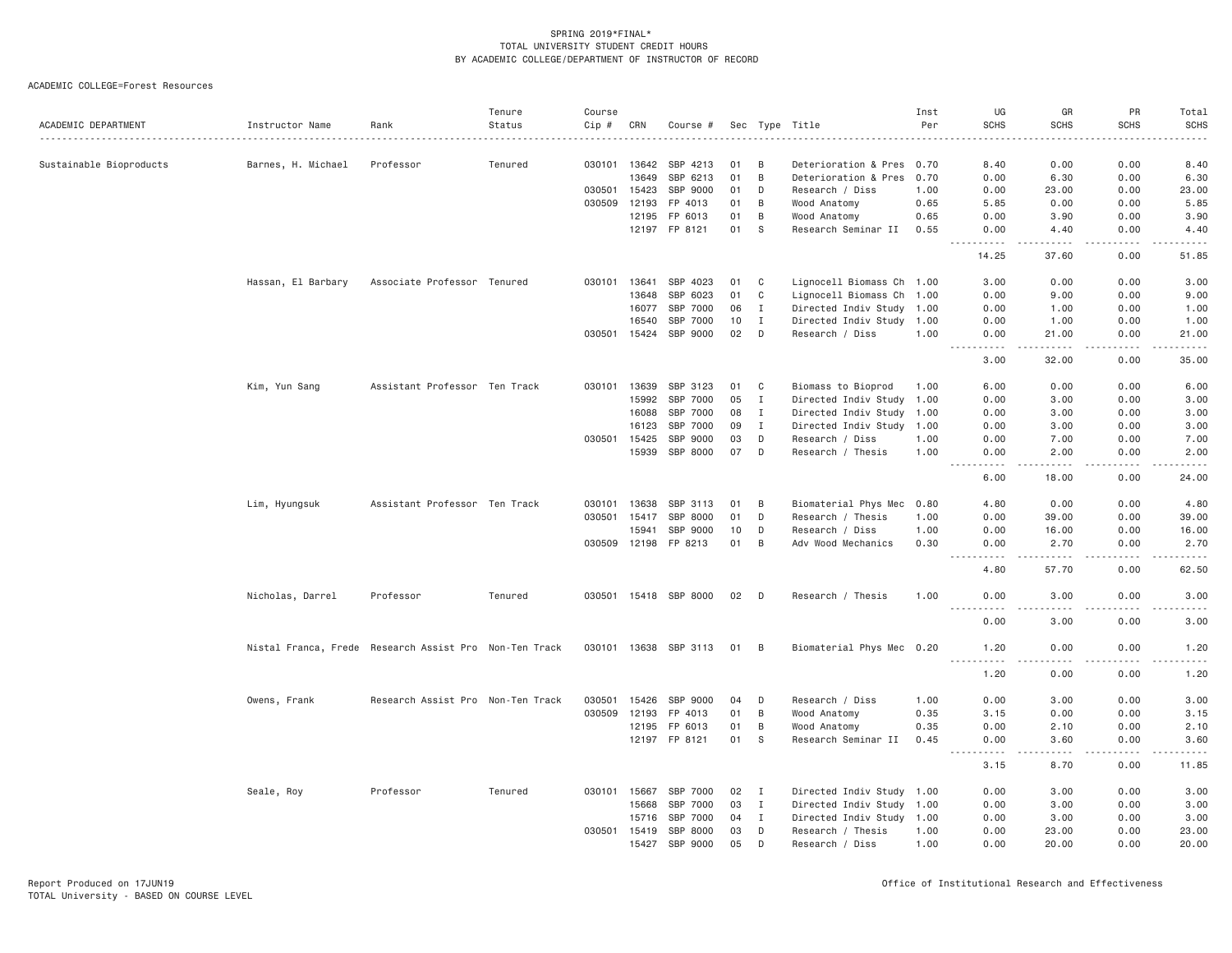| ACADEMIC DEPARTMENT                                             | Instructor Name | Rank                          | Tenure<br>Status | Course<br>Cip # | CRN   | Course #       |    |              | Sec Type Title            | Inst<br>Per | UG<br><b>SCHS</b>                                                                                                                                                                                | GR<br><b>SCHS</b>  | PR<br><b>SCHS</b>                                                                                                                                                                                                                                                                         | Total<br>SCHS                                                                                                                                                                            |
|-----------------------------------------------------------------|-----------------|-------------------------------|------------------|-----------------|-------|----------------|----|--------------|---------------------------|-------------|--------------------------------------------------------------------------------------------------------------------------------------------------------------------------------------------------|--------------------|-------------------------------------------------------------------------------------------------------------------------------------------------------------------------------------------------------------------------------------------------------------------------------------------|------------------------------------------------------------------------------------------------------------------------------------------------------------------------------------------|
|                                                                 |                 |                               |                  |                 |       |                |    |              |                           |             | - - - - - - - - - - -                                                                                                                                                                            | .                  | .                                                                                                                                                                                                                                                                                         | <u>.</u>                                                                                                                                                                                 |
|                                                                 |                 |                               |                  |                 |       |                |    |              |                           |             | 0.00                                                                                                                                                                                             | 52.00              | 0.00                                                                                                                                                                                                                                                                                      | 52.00                                                                                                                                                                                    |
| Sustainable Bioproducts                                         | Shmulsky, Rubin | Professor                     | Tenured          | 030101          | 15651 | SBP 7000       | 01 | I            | Directed Indiv Study 1.00 |             | 0.00                                                                                                                                                                                             | 3.00               | 0.00                                                                                                                                                                                                                                                                                      | 3.00                                                                                                                                                                                     |
|                                                                 |                 |                               |                  | 030501          | 15420 | SBP 8000       | 04 | D            | Research / Thesis         | 1.00        | 0.00                                                                                                                                                                                             | 13.00              | 0.00                                                                                                                                                                                                                                                                                      | 13.00                                                                                                                                                                                    |
|                                                                 |                 |                               |                  |                 | 15428 | SBP 9000       | 06 | D            | Research / Diss           | 1.00        | 0.00<br>----<br>----                                                                                                                                                                             | 3.00<br>-----      | 0.00<br>$\frac{1}{2} \left( \frac{1}{2} \right) \left( \frac{1}{2} \right) \left( \frac{1}{2} \right) \left( \frac{1}{2} \right) \left( \frac{1}{2} \right)$<br>$\cdots$                                                                                                                  | 3.00<br><u>.</u>                                                                                                                                                                         |
|                                                                 |                 |                               |                  |                 |       |                |    |              |                           |             | 0.00                                                                                                                                                                                             | 19.00              | 0.00                                                                                                                                                                                                                                                                                      | 19.00                                                                                                                                                                                    |
|                                                                 | Stokes, Carrlet | Assistant Professor Ten Track |                  | 030101          | 13642 | SBP 4213       | 01 | B            | Deterioration & Pres      | 0.30        | 3,60                                                                                                                                                                                             | 0.00               | 0.00                                                                                                                                                                                                                                                                                      | 3.60                                                                                                                                                                                     |
|                                                                 |                 |                               |                  |                 | 13649 | SBP 6213       | 01 | B            | Deterioration & Pres 0.30 |             | 0.00                                                                                                                                                                                             | 2.70               | 0.00                                                                                                                                                                                                                                                                                      | 2.70                                                                                                                                                                                     |
|                                                                 |                 |                               |                  | 030501          | 15429 | SBP 9000       | 07 | D            | Research / Diss           | 1,00        | 0.00                                                                                                                                                                                             | 33.00              | 0.00                                                                                                                                                                                                                                                                                      | 33.00                                                                                                                                                                                    |
|                                                                 |                 |                               |                  |                 |       | 15940 SBP 8000 | 08 | D            | Research / Thesis         | 1.00        | 0.00<br>- - - -                                                                                                                                                                                  | 15.00<br>- - - - - | 0.00<br>- - - - -                                                                                                                                                                                                                                                                         | 15.00<br>.                                                                                                                                                                               |
|                                                                 |                 |                               |                  |                 |       |                |    |              |                           |             | 3.60                                                                                                                                                                                             | 50.70              | 0.00                                                                                                                                                                                                                                                                                      | 54.30                                                                                                                                                                                    |
|                                                                 | Street, Jason   | Assistant Professor Ten Track |                  | 030101          | 13640 | SBP 3143       | 01 | C            | Biomass Char and Pro 1.00 |             | 9.00                                                                                                                                                                                             | 0.00               | 0.00                                                                                                                                                                                                                                                                                      | 9.00                                                                                                                                                                                     |
|                                                                 |                 |                               |                  |                 | 17217 | SBP 4000       | 01 | $\mathbf{I}$ | Directed Indiv Study 1.00 |             | 1.00                                                                                                                                                                                             | 0.00               | 0.00                                                                                                                                                                                                                                                                                      | 1.00                                                                                                                                                                                     |
|                                                                 |                 |                               |                  |                 | 17218 | SBP 4000       | 02 | I            | Directed Indiv Study 1.00 |             | 1.00                                                                                                                                                                                             | 0.00               | 0.00                                                                                                                                                                                                                                                                                      | 1.00                                                                                                                                                                                     |
|                                                                 |                 |                               |                  | 030501          | 15421 | SBP 8000       | 05 | D            | Research / Thesis         | 1.00        | 0.00                                                                                                                                                                                             | 13.00              | 0.00                                                                                                                                                                                                                                                                                      | 13.00                                                                                                                                                                                    |
|                                                                 |                 |                               |                  |                 | 15430 | SBP 9000       | 08 | D            | Research / Diss           | 1.00        | 0.00<br>$\frac{1}{2} \left( \frac{1}{2} \right) \left( \frac{1}{2} \right) \left( \frac{1}{2} \right) \left( \frac{1}{2} \right) \left( \frac{1}{2} \right) \left( \frac{1}{2} \right)$<br>----- | 26.00<br>.         | 0.00<br>.                                                                                                                                                                                                                                                                                 | 26.00                                                                                                                                                                                    |
|                                                                 |                 |                               |                  |                 |       |                |    |              |                           |             | 11,00                                                                                                                                                                                            | 39.00              | 0.00                                                                                                                                                                                                                                                                                      | 50.00                                                                                                                                                                                    |
|                                                                 | Zhang, Jilei    | Professor                     | Tenured          | 030501          | 15431 | SBP 9000       | 09 | D            | Research / Diss           | 1.00        | 0.00                                                                                                                                                                                             | 13.00              | 0.00                                                                                                                                                                                                                                                                                      | 13.00                                                                                                                                                                                    |
|                                                                 |                 |                               |                  | 030509          | 12198 | FP 8213        | 01 | B            | Adv Wood Mechanics        | 0.70        | 0.00                                                                                                                                                                                             | 6.30<br>$- - - -$  | 0.00                                                                                                                                                                                                                                                                                      | 6.30<br>$- - -$                                                                                                                                                                          |
|                                                                 |                 |                               |                  |                 |       |                |    |              |                           |             | -----------<br>0.00                                                                                                                                                                              | .<br>19.30         | $\frac{1}{2} \left( \frac{1}{2} \right) \left( \frac{1}{2} \right) \left( \frac{1}{2} \right)$<br>$\frac{1}{2} \left( \frac{1}{2} \right) \left( \frac{1}{2} \right) \left( \frac{1}{2} \right) \left( \frac{1}{2} \right) \left( \frac{1}{2} \right) \left( \frac{1}{2} \right)$<br>0.00 | $\frac{1}{2} \left( \frac{1}{2} \right) \left( \frac{1}{2} \right) \left( \frac{1}{2} \right) \left( \frac{1}{2} \right) \left( \frac{1}{2} \right) \left( \frac{1}{2} \right)$<br>19.30 |
| ------------------------------------<br>Sustainable Bioproducts |                 |                               |                  |                 |       |                |    |              |                           |             | ==========<br>47.00                                                                                                                                                                              | 337,00             | 0.00                                                                                                                                                                                                                                                                                      | ==========<br>384,00                                                                                                                                                                     |
| ====================================                            |                 |                               |                  |                 |       |                |    |              |                           |             | ==========                                                                                                                                                                                       |                    |                                                                                                                                                                                                                                                                                           |                                                                                                                                                                                          |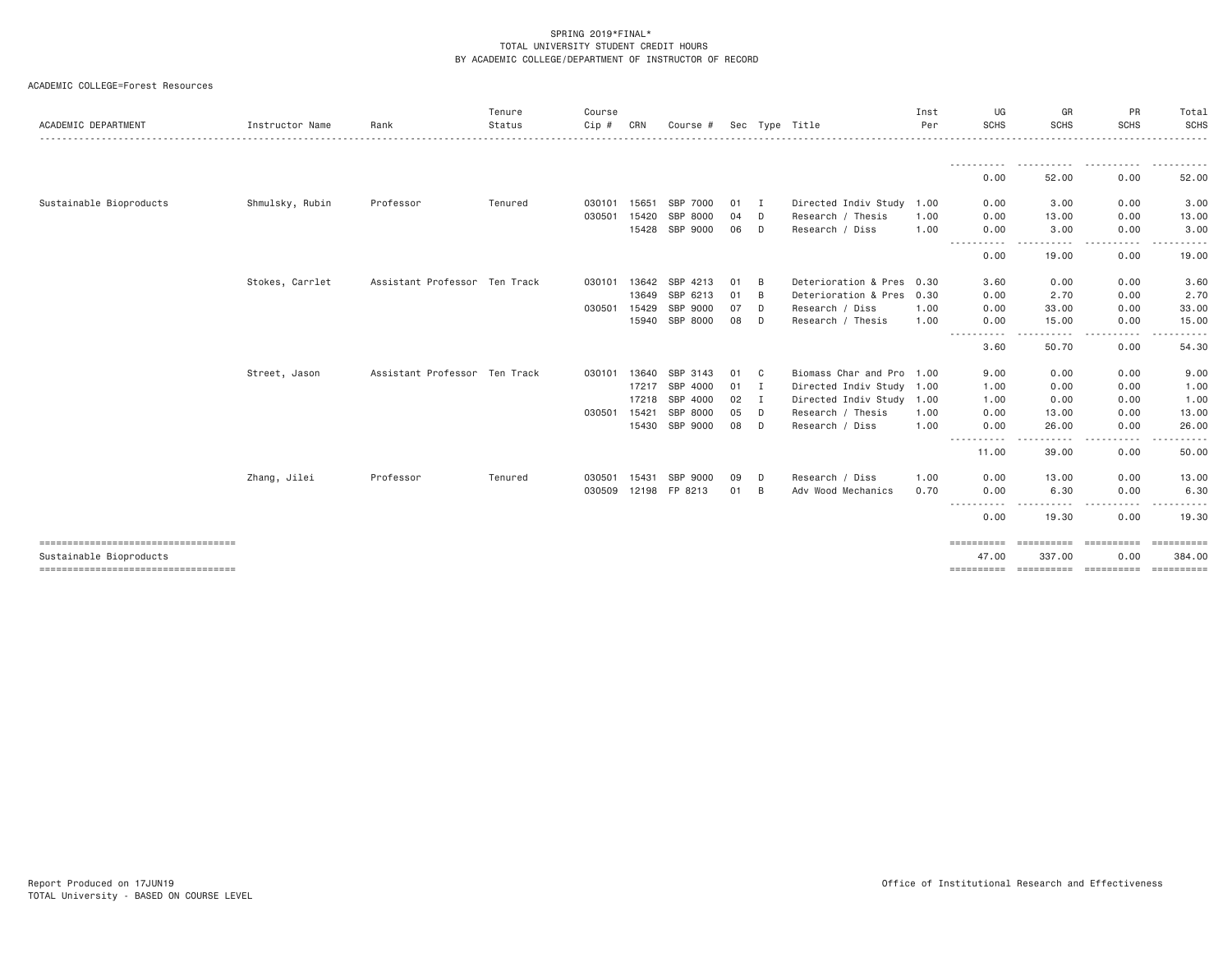ACADEMIC COLLEGE=Forest Resources

| ACADEMIC DEPARTMENT               | Instructor Name    | Rank                              | Tenure<br>Status | Course<br>Cip #  | CRN            | Course #                   |          |              | Sec Type Title                       | Inst<br>Per  | UG<br><b>SCHS</b>                                           | GR<br><b>SCHS</b>                    | PR<br><b>SCHS</b> | Total<br><b>SCHS</b><br>$\frac{1}{2} \left( \frac{1}{2} \right) \left( \frac{1}{2} \right) \left( \frac{1}{2} \right) \left( \frac{1}{2} \right)$                                          |
|-----------------------------------|--------------------|-----------------------------------|------------------|------------------|----------------|----------------------------|----------|--------------|--------------------------------------|--------------|-------------------------------------------------------------|--------------------------------------|-------------------|--------------------------------------------------------------------------------------------------------------------------------------------------------------------------------------------|
| Wildlife, Fisheries & Aquaculture | Allen, Peter       | Associate Professor Tenured       |                  | 030201           | 13861          | WFA 8212                   | 01       | C            | W & F Communications                 | 1.00         | 0.00                                                        | 10.00                                | 0.00              | 10.00                                                                                                                                                                                      |
|                                   |                    |                                   |                  | 030601           | 15462          | <b>WFA 8000</b>            | 01       | D            | Research / Thesis                    | 1.00         | 0.00                                                        | 8.00                                 | 0.00              | 8.00                                                                                                                                                                                       |
|                                   |                    |                                   |                  |                  | 15489          | WFA 9000                   | 01       | D            | Research / Diss                      | 1.00         | 0.00                                                        | 2.00                                 | 0.00              | 2.00                                                                                                                                                                                       |
|                                   |                    |                                   |                  |                  |                |                            |          |              |                                      |              | $\sim$ $\sim$ $\sim$<br>لأعاجب<br>0.00                      | -----<br>20.00                       | .<br>0.00         | المستما<br>20.00                                                                                                                                                                           |
|                                   | Ayers, Christopher | Instructor                        | Non-Ten Track    | 030101           | 13863          | WFA 8343                   | 01       | C            | Con Eco & Res Man                    | 1.00         | 0.00                                                        | 21.00                                | 0.00              | 21.00                                                                                                                                                                                      |
|                                   |                    |                                   |                  | 030201           | 13823          | WFA 4153                   | 01       | C            | Prin Wild Con & Man                  | 1.00         | 75.00                                                       | 0.00                                 | 0.00              | 75.00                                                                                                                                                                                      |
|                                   |                    |                                   |                  |                  | 13835          | WFA 4443                   | 01       | C            | Ornithology                          | 1.00         | 126.00                                                      | 0.00                                 | 0.00              | 126.00                                                                                                                                                                                     |
|                                   |                    |                                   |                  |                  | 13836          | WFA 4443                   | 02       | К            | Ornithology                          | 1.00         | 0.00                                                        | 0.00                                 | 0.00              | 0.00                                                                                                                                                                                       |
|                                   |                    |                                   |                  |                  | 13837          | WFA 4443                   | 03       | $\,$ K       | Ornithology                          | 1.00         | 0.00                                                        | 0.00                                 | 0.00              | 0.00                                                                                                                                                                                       |
|                                   |                    |                                   |                  |                  | 13838          | WFA 4443                   | 04       | К            | Ornithology                          | 1.00         | 0.00                                                        | 0.00                                 | 0.00              | 0.00                                                                                                                                                                                       |
|                                   |                    |                                   |                  |                  |                |                            |          |              |                                      |              | 201.00                                                      | 21.00                                | 0.00              | 222.00                                                                                                                                                                                     |
|                                   | Baker, Beth        | Extension Assist Pr Non-Ten Track |                  | 030601           | 13833          | WFA 4373                   | 01       | B            | Prin of Conserv Ag L 0.50            |              | 25.50                                                       | 0.00                                 | 0.00              | 25.50                                                                                                                                                                                      |
|                                   |                    |                                   |                  |                  | 13856          | WFA 6373                   | 01       | B            | Prin of Conserv Ag L 0.50            |              | 0.00                                                        | 4.50                                 | 0.00              | 4.50                                                                                                                                                                                       |
|                                   |                    |                                   |                  |                  | 15491          | WFA 9000                   | 03       | D            | Research / Diss                      | 1.00         | 0.00<br>$\sim$ $\sim$ $\sim$<br>$\sim$ $\sim$ $\sim$ $\sim$ | 13.00<br>$\sim$ $\sim$ $\sim$ $\sim$ | 0.00              | 13.00                                                                                                                                                                                      |
|                                   |                    |                                   |                  |                  |                |                            |          |              |                                      |              | 25.50                                                       | 17.50                                | 0.00              | 43.00                                                                                                                                                                                      |
|                                   | Barton, Martha     | Instructor                        | Non-Ten Track    | 260101           | 10499          | BIO 1134                   | 03       | К            | Biology I                            | 0.50         | 0.00                                                        | 0.00                                 | 0.00              | 0.00                                                                                                                                                                                       |
|                                   |                    |                                   |                  |                  | 10500          | BIO 1134                   | 04       | К            | Biology I                            | 0.50         | 0.00                                                        | 0.00                                 | 0.00              | 0.00                                                                                                                                                                                       |
|                                   |                    |                                   |                  |                  | 10501          | BIO 1134                   | 05       | К            | Biology I                            | 0.50         | 0.00                                                        | 0.00                                 | 0.00              | 0.00                                                                                                                                                                                       |
|                                   |                    |                                   |                  |                  | 10502          | BIO 1134                   | 06       | К            | Biology I                            | 0.50         | 0.00                                                        | 0.00                                 | 0.00              | 0.00                                                                                                                                                                                       |
|                                   |                    |                                   |                  |                  | 10503          | BIO 1134                   | 07       | K            | Biology I                            | 0.50         | 0.00                                                        | 0.00                                 | 0.00              | 0.00                                                                                                                                                                                       |
|                                   |                    |                                   |                  |                  | 10504<br>10505 | BIO 1134<br>BIO 1134       | 08<br>09 | К<br>К       | Biology I<br>Biology I               | 0.50<br>0.50 | 0.00<br>0.00                                                | 0.00<br>0.00                         | 0.00<br>0.00      | 0.00<br>0.00                                                                                                                                                                               |
|                                   |                    |                                   |                  |                  | 10506          | BIO 1134                   | 10       | К            | Biology I                            | 0.50         | 0.00                                                        | 0.00                                 | 0.00              | 0.00                                                                                                                                                                                       |
|                                   |                    |                                   |                  |                  | 10507          | BIO 1134                   | 11       | К            | Biology I                            | 0.50         | 0.00                                                        | 0.00                                 | 0.00              | 0.00                                                                                                                                                                                       |
|                                   |                    |                                   |                  |                  | 10508          | BIO 1134                   | 15       | К            | Biology I                            | 0.50         | 0.00                                                        | 0.00                                 | 0.00              | 0.00                                                                                                                                                                                       |
|                                   |                    |                                   |                  |                  | 10509          | BIO 1134                   | 16       | К            | Biology I                            | 0.50         | 0.00                                                        | 0.00                                 | 0.00              | 0.00                                                                                                                                                                                       |
|                                   |                    |                                   |                  |                  | 10510          | BIO 1134                   | 17       | K            | Biology I                            | 0.50         | 0.00                                                        | 0.00                                 | 0.00              | 0.00                                                                                                                                                                                       |
|                                   |                    |                                   |                  |                  | 10514          | BIO 1144                   | 02       | C            | Biology II-SI                        | 1.00         | 1264.00                                                     | 0.00                                 | 0.00              | 1264.00                                                                                                                                                                                    |
|                                   |                    |                                   |                  | 260799           | 10540          | BIO 2513                   | 01       | C            | Animal Diversity                     | 1.00         | 222.00                                                      | 0.00                                 | 0.00              | 222.00                                                                                                                                                                                     |
|                                   |                    |                                   |                  |                  | 14576          | BIO 2513<br>14577 BIO 2513 | 02<br>03 | К<br>K       | Animal Diversity<br>Animal Diversity | 1.00<br>1.00 | 0.00<br>0.00                                                | 0.00<br>0.00                         | 0.00<br>0.00      | 0.00<br>0.00                                                                                                                                                                               |
|                                   |                    |                                   |                  |                  |                |                            |          |              |                                      |              | $\frac{1}{2}$<br>1486.00                                    | 0.00                                 | 0.00              | $\frac{1}{2} \left( \frac{1}{2} \right) \left( \frac{1}{2} \right) \left( \frac{1}{2} \right) \left( \frac{1}{2} \right) \left( \frac{1}{2} \right) \left( \frac{1}{2} \right)$<br>1486.00 |
|                                   |                    |                                   |                  |                  | 13817          |                            |          |              |                                      |              |                                                             |                                      | 0.00              |                                                                                                                                                                                            |
|                                   | Burger, Leslie     | Extension Assist Pr Non-Ten Track |                  | 030201<br>030601 | 13825          | WFA 3000<br>WFA 4243       | 01<br>01 | E<br>C       | Internship<br>Wildlife Tech          | 1.00<br>1.00 | 6.00<br>189.00                                              | 0.00<br>0.00                         | 0.00              | 6.00<br>189.00                                                                                                                                                                             |
|                                   |                    |                                   |                  |                  | 13826          | WFA 4243                   | 02       | К            | Wildlife Tech                        | 1.00         | 0.00                                                        | 0.00                                 | 0.00              | 0.00                                                                                                                                                                                       |
|                                   |                    |                                   |                  |                  | 13827          | WFA 4243                   | 03       | К            | Wildlife Tech                        | 1.00         | 0.00                                                        | 0.00                                 | 0.00              | 0.00                                                                                                                                                                                       |
|                                   |                    |                                   |                  |                  | 13828          | WFA 4243                   | 04       | K            | Wildlife Tech                        | 1.00         | 0.00                                                        | 0.00                                 | 0.00              | 0.00                                                                                                                                                                                       |
|                                   |                    |                                   |                  |                  | 15466          | WFA 8000                   | 05       | D            | Research / Thesis                    | 1.00         | 0.00                                                        | 3.00                                 | 0.00              | 3.00                                                                                                                                                                                       |
|                                   |                    |                                   |                  |                  | 17017          | WFA 4000                   | 04       | $\mathbf{I}$ | Directed Indiv Study                 | 1.00         | 1.00                                                        | 0.00                                 | 0.00              | 1.00                                                                                                                                                                                       |
|                                   |                    |                                   |                  | 240101           | 12539          | HON 4093                   | H09      | <b>S</b>     | Honors Thesis                        | 1.00         | 3.00                                                        | 0.00                                 | 0.00              | 3.00                                                                                                                                                                                       |
|                                   |                    |                                   |                  |                  |                |                            |          |              |                                      |              | 199.00                                                      | 3.00                                 | 0.00              | 202.00                                                                                                                                                                                     |
|                                   | Colvin, Michael    | Assistant Professor Ten Track     |                  | 030201           | 13822          | WFA 4133                   | 01       | B            | Fisheries Science                    | 1.00         | 51.00                                                       | 0.00                                 | 0.00              | 51.00                                                                                                                                                                                      |
|                                   |                    |                                   |                  |                  | 13866          | WFA 8433                   | 01       | C            | Nat Res Con Decision 1.00            |              | 0.00                                                        | 57.00                                | 0.00              | 57.00                                                                                                                                                                                      |
|                                   |                    |                                   |                  |                  | 16690          | WFA 8433                   | 505      | C            | Nat Res Con Decision 1.00            |              | 0.00                                                        | 24.00                                | 0.00              | 24.00                                                                                                                                                                                      |

Report Produced on 17JUN19 Office of Institutional Research and Effectiveness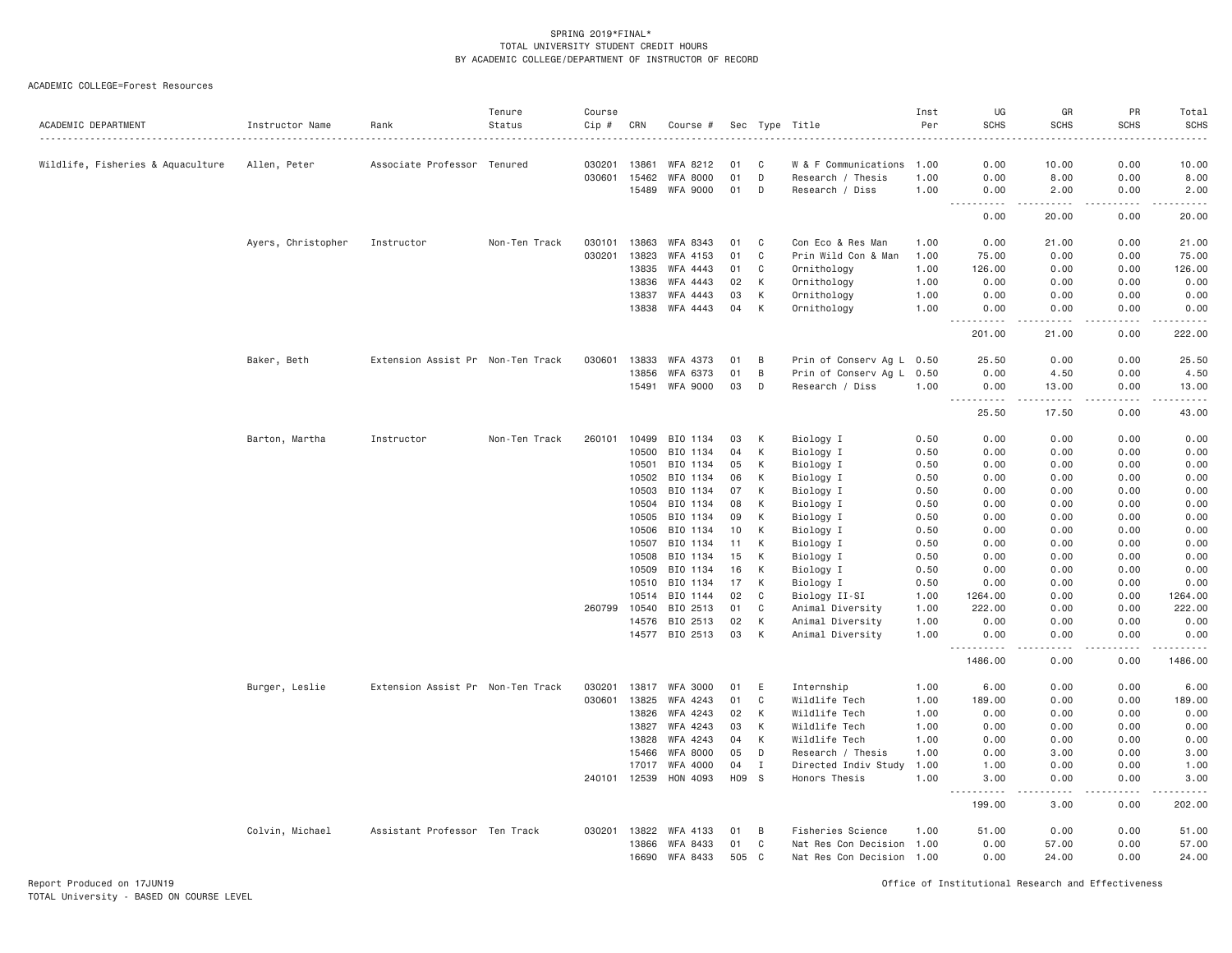| ACADEMIC DEPARTMENT               | Instructor Name   | Rank                              | Tenure<br>Status | Course<br>Cip #<br>$- - - - - -$ | CRN   | Course #              |      |              | Sec Type Title            | Inst<br>Per<br>. | UG<br><b>SCHS</b>                                                                                                                                                                    | GR<br><b>SCHS</b>                                                                                                                                            | PR<br><b>SCHS</b><br><u>.</u> | Total<br><b>SCHS</b><br>. |
|-----------------------------------|-------------------|-----------------------------------|------------------|----------------------------------|-------|-----------------------|------|--------------|---------------------------|------------------|--------------------------------------------------------------------------------------------------------------------------------------------------------------------------------------|--------------------------------------------------------------------------------------------------------------------------------------------------------------|-------------------------------|---------------------------|
| Wildlife, Fisheries & Aquaculture | Colvin, Michael   | Assistant Professor Ten Track     |                  | 030601                           | 15467 | <b>WFA 8000</b>       | 06   | D            | Research / Thesis         | 1.00             | 0.00                                                                                                                                                                                 | 8.00                                                                                                                                                         | 0.00                          | 8.00                      |
|                                   |                   |                                   |                  |                                  | 15494 | WFA 9000              | 06   | D            | Research / Diss           | 1.00             | 0.00                                                                                                                                                                                 | 17.00                                                                                                                                                        | 0.00                          | 17.00<br>والمستحدث        |
|                                   |                   |                                   |                  |                                  |       |                       |      |              |                           |                  | 51.00                                                                                                                                                                                | 106.00                                                                                                                                                       | 0.00                          | 157.00                    |
|                                   | Correa, Sandra    | Assistant Professor Ten Track     |                  |                                  |       | 030601 15468 WFA 8000 | 07 D |              | Research / Thesis         | 1.00             | 0.00<br><u>.</u>                                                                                                                                                                     | 7.00<br>$- - - - -$                                                                                                                                          | 0.00<br>.                     | 7.00<br>.                 |
|                                   |                   |                                   |                  |                                  |       |                       |      |              |                           |                  | 0.00                                                                                                                                                                                 | 7.00                                                                                                                                                         | 0.00                          | 7.00                      |
|                                   | Davis, John       | Associate Professor Tenured       |                  | 030201                           | 13843 | WFA 4473              | 01   | C            | Wild And Fish Prac        | 1.00             | 144.00                                                                                                                                                                               | 0.00                                                                                                                                                         | 0.00                          | 144.00                    |
|                                   |                   |                                   |                  |                                  | 13844 | WFA 4473              | 02   | К            | Wild And Fish Prac        | 1.00             | 0.00                                                                                                                                                                                 | 0.00                                                                                                                                                         | 0.00                          | 0.00                      |
|                                   |                   |                                   |                  |                                  | 13845 | WFA 4473              | 03   | K            | Wild And Fish Prac        | 1.00             | 0.00                                                                                                                                                                                 | 0.00                                                                                                                                                         | 0.00                          | 0.00                      |
|                                   |                   |                                   |                  | 030601                           | 15469 | WFA 8000              | 08   | D            | Research / Thesis         | 1.00             | 0.00                                                                                                                                                                                 | 25.00                                                                                                                                                        | 0.00                          | 25.00                     |
|                                   |                   |                                   |                  |                                  | 17077 | WFA 4000              | 05   | $\mathbf{I}$ | Directed Indiv Study 1.00 |                  | 3.00<br>.                                                                                                                                                                            | 0.00<br>$\frac{1}{2} \left( \frac{1}{2} \right) \left( \frac{1}{2} \right) \left( \frac{1}{2} \right) \left( \frac{1}{2} \right) \left( \frac{1}{2} \right)$ | 0.00<br>.                     | 3.00<br><u>.</u>          |
|                                   |                   |                                   |                  |                                  |       |                       |      |              |                           |                  | 147.00                                                                                                                                                                               | 25.00                                                                                                                                                        | 0.00                          | 172.00                    |
|                                   | Demarais, Stephen | Professor                         | Tenured          | 030601                           | 13831 | WFA 4323              | 01   | C            | Wildl Nut & Phy           | 1.00             | 57.00                                                                                                                                                                                | 0.00                                                                                                                                                         | 0.00                          | 57.00                     |
|                                   |                   |                                   |                  |                                  | 15470 | <b>WFA 8000</b>       | 09   | D            | Research / Thesis         | 1.00             | 0.00                                                                                                                                                                                 | 21.00                                                                                                                                                        | 0.00                          | 21.00                     |
|                                   |                   |                                   |                  |                                  | 15497 | WFA 9000              | 09   | D            | Research / Diss           | 1.00             | 0.00<br>$\sim$ $\sim$ $\sim$<br>.                                                                                                                                                    | 9.00<br>$- - - - -$                                                                                                                                          | 0.00<br>.                     | 9.00<br>.                 |
|                                   |                   |                                   |                  |                                  |       |                       |      |              |                           |                  | 57.00                                                                                                                                                                                | 30.00                                                                                                                                                        | 0.00                          | 87.00                     |
|                                   | Drymon, James     | Extension Assist Pr Non-Ten Track |                  | 030601                           | 15471 | WFA 8000              | 10   | D            | Research / Thesis         | 1.00             | 0.00<br><u>.</u>                                                                                                                                                                     | 3.00<br>.                                                                                                                                                    | 0.00<br>.                     | 3.00<br>.                 |
|                                   |                   |                                   |                  |                                  |       |                       |      |              |                           |                  | 0.00                                                                                                                                                                                 | 3.00                                                                                                                                                         | 0.00                          | 3.00                      |
|                                   | Evans, Kristine   | Assistant Professor Ten Track     |                  | 030201                           | 13832 | WFA 4363              | 01   | B            | W & F Admin and Comm      | 1.00             | 90.00                                                                                                                                                                                | 0.00                                                                                                                                                         | 0.00                          | 90.00                     |
|                                   |                   |                                   |                  | 030601                           | 15472 | <b>WFA 8000</b>       | 11   | D            | Research / Thesis         | 1.00             | 0.00                                                                                                                                                                                 | 16.00                                                                                                                                                        | 0.00                          | 16.00                     |
|                                   |                   |                                   |                  |                                  | 15499 | WFA 9000              | 11   | D            | Research / Diss           | 1.00             | 0.00<br>.                                                                                                                                                                            | 7.00<br>$- - - - -$                                                                                                                                          | 0.00<br>.                     | 7.00<br>.                 |
|                                   |                   |                                   |                  |                                  |       |                       |      |              |                           |                  | 90.00                                                                                                                                                                                | 23.00                                                                                                                                                        | 0.00                          | 113.00                    |
|                                   | Hunt, Kevin       | Professor                         | Tenured          | 030201                           | 13842 | WFA 4463              | 01   | C            | Hum Dim Wf Mgt            | 1.00             | 114.00                                                                                                                                                                               | 0.00                                                                                                                                                         | 0.00                          | 114.00                    |
|                                   |                   |                                   |                  | 030601                           | 15500 | <b>WFA 9000</b>       | 12   | D            | Research / Diss           | 1.00             | 0.00                                                                                                                                                                                 | 10.00                                                                                                                                                        | 0.00                          | 10.00                     |
|                                   |                   |                                   |                  |                                  |       | 17116 WFA 4000        | 06   | I            | Directed Indiv Study      | 1.00             | 1.00<br>$- - - - -$                                                                                                                                                                  | 0.00<br>$- - - - -$                                                                                                                                          | 0.00<br>.                     | 1.00<br>.                 |
|                                   |                   |                                   |                  |                                  |       |                       |      |              |                           |                  | 115.00                                                                                                                                                                               | 10.00                                                                                                                                                        | 0.00                          | 125.00                    |
|                                   | Iglay, Raymond    | Research Assist Pro Non-Ten Track |                  | 030601                           | 14771 | WFA 4513              | 01   | C            | Current Topics in HW 1.00 |                  | 42.00                                                                                                                                                                                | 0.00                                                                                                                                                         | 0.00                          | 42.00                     |
|                                   |                   |                                   |                  |                                  | 14772 | WFA 6513              | 01   | C            | Current Topics in HW 1.00 |                  | 0.00                                                                                                                                                                                 | 6.00                                                                                                                                                         | 0.00                          | 6.00                      |
|                                   |                   |                                   |                  |                                  | 16114 | WFA 4000              | 02   | $\mathbf I$  | Directed Indiv Study 1.00 |                  | 3.00                                                                                                                                                                                 | 0.00                                                                                                                                                         | 0.00                          | 3.00                      |
|                                   |                   |                                   |                  |                                  | 16405 | WFA 4000              | 03   | $\mathbf I$  | Directed Indiv Study 1.00 |                  | 3.00<br><u>.</u>                                                                                                                                                                     | 0.00<br>$- - - -$                                                                                                                                            | 0.00<br>.                     | 3.00<br>-----             |
|                                   |                   |                                   |                  |                                  |       |                       |      |              |                           |                  | 48.00                                                                                                                                                                                | 6.00                                                                                                                                                         | 0.00                          | 54.00                     |
|                                   | Jackson, Donald   | Non-Employee                      | Not Applicable   | 030201                           | 13840 | WFA 4453              | 01   | C            | Icthyology                | 1.00             | 27.00                                                                                                                                                                                | 0.00                                                                                                                                                         | 0.00                          | 27.00                     |
|                                   |                   |                                   |                  |                                  | 13841 | WFA 4453              | 02   | K            | Icthyology                | 1.00             | 0.00<br>$\sim$ $\sim$ $\sim$<br>$\frac{1}{2} \left( \frac{1}{2} \right) \left( \frac{1}{2} \right) \left( \frac{1}{2} \right) \left( \frac{1}{2} \right) \left( \frac{1}{2} \right)$ | 0.00<br>$\frac{1}{2} \left( \frac{1}{2} \right) \left( \frac{1}{2} \right) \left( \frac{1}{2} \right) \left( \frac{1}{2} \right)$                            | 0.00<br>.                     | 0.00<br>.                 |
|                                   |                   |                                   |                  |                                  |       |                       |      |              |                           |                  | 27.00                                                                                                                                                                                | 0.00                                                                                                                                                         | 0.00                          | 27.00                     |
|                                   | Jones, Phillip    | Non-Faculty                       | Not Applicable   | 030501                           |       | 12154 FO 3103         | 01   | C            | Comp Appl Fo Res          | 1.00             | 168.00                                                                                                                                                                               | 0.00                                                                                                                                                         | 0.00                          | 168.00                    |
|                                   |                   |                                   |                  |                                  | 12155 | FO 3103               | 02   | К            | Comp Appl Fo Res          | 1.00             | 0.00                                                                                                                                                                                 | 0.00                                                                                                                                                         | 0.00                          | 0.00                      |
|                                   |                   |                                   |                  |                                  |       | 12156 FO 3103         | 03   | К            | Comp Appl Fo Res          | 1.00             | 0.00                                                                                                                                                                                 | 0.00                                                                                                                                                         | 0.00                          | 0.00                      |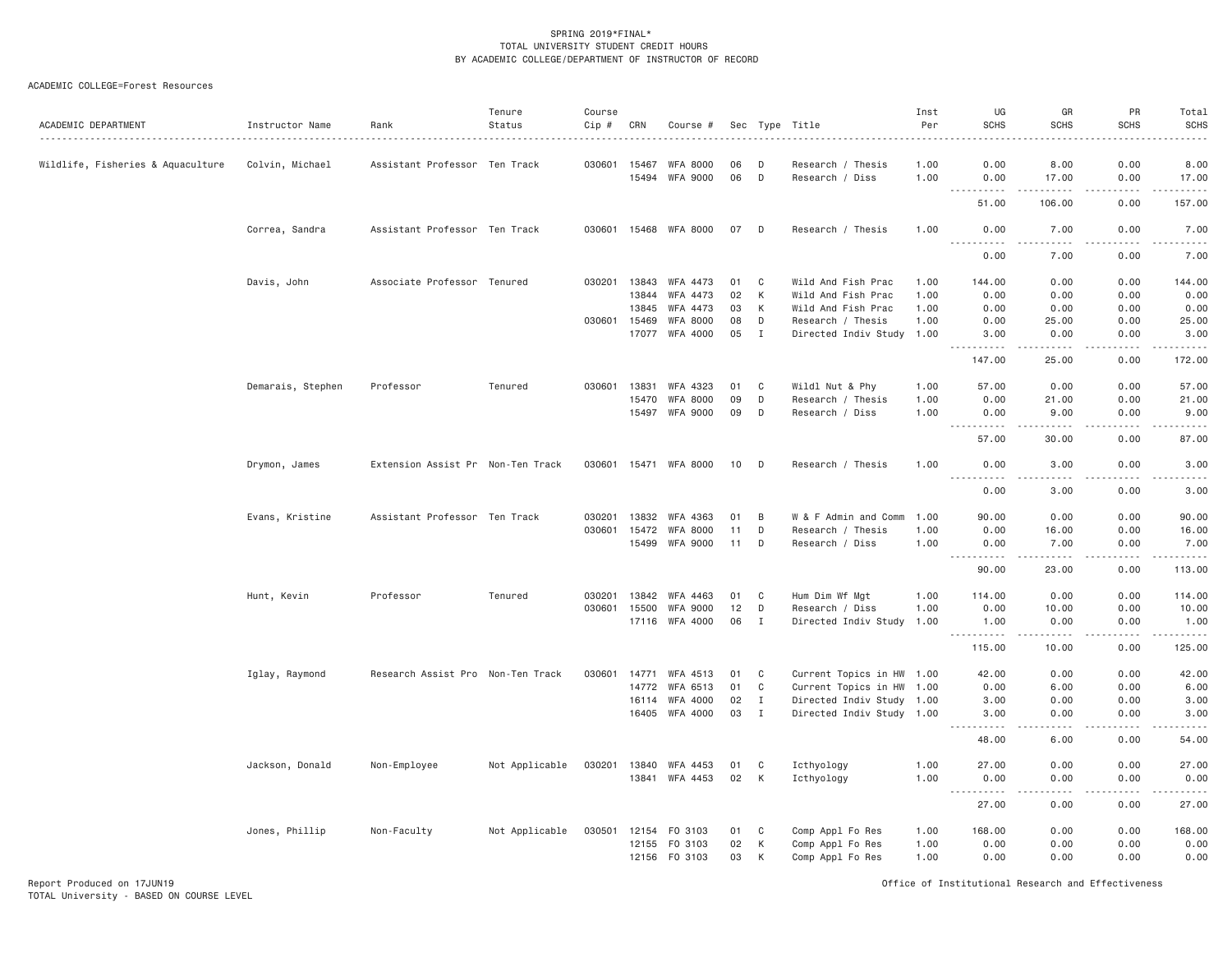| ACADEMIC COLLEGE=Forest Resources |  |
|-----------------------------------|--|
|                                   |  |

| ACADEMIC DEPARTMENT               | Instructor Name     | Rank                                                  | Tenure<br>Status | Course<br>Cip # | CRN                   | Course #                    |          |             | Sec Type Title                               | Inst<br>Per | UG<br><b>SCHS</b>                                                                                                                      | GR<br><b>SCHS</b>                                                                                                                                            | PR<br><b>SCHS</b>                                                                                                                                            | Total<br><b>SCHS</b> |
|-----------------------------------|---------------------|-------------------------------------------------------|------------------|-----------------|-----------------------|-----------------------------|----------|-------------|----------------------------------------------|-------------|----------------------------------------------------------------------------------------------------------------------------------------|--------------------------------------------------------------------------------------------------------------------------------------------------------------|--------------------------------------------------------------------------------------------------------------------------------------------------------------|----------------------|
|                                   |                     |                                                       |                  |                 |                       |                             |          |             |                                              |             | .                                                                                                                                      |                                                                                                                                                              |                                                                                                                                                              |                      |
|                                   |                     |                                                       |                  |                 |                       |                             |          |             |                                              |             | 168.00                                                                                                                                 | 0.00                                                                                                                                                         | 0.00                                                                                                                                                         | 168.00               |
| Wildlife, Fisheries & Aquaculture |                     | Karunakaran, Ganesh Research Assist Pro Non-Ten Track |                  | 030601 15504    |                       | WFA 9000                    | 16       | D           | Research / Diss                              | 1.00        | 0.00                                                                                                                                   | 3.00                                                                                                                                                         | 0.00                                                                                                                                                         | 3.00                 |
|                                   |                     |                                                       |                  |                 | 16709                 | <b>WFA 7000</b>             | 03       | $\mathbf I$ | Directed Indiv Study 1.00                    |             | 0.00<br>.                                                                                                                              | 3.00<br>.                                                                                                                                                    | 0.00<br>.                                                                                                                                                    | 3.00<br>.            |
|                                   |                     |                                                       |                  |                 |                       |                             |          |             |                                              |             | 0.00                                                                                                                                   | 6.00                                                                                                                                                         | 0.00                                                                                                                                                         | 6.00                 |
|                                   | Lashley, Marcus     | Assistant Professor Ten Track                         |                  | 030601          | 13833                 | WFA 4373                    | 01       | B           | Prin of Conserv Ag L                         | 0.50        | 25.50                                                                                                                                  | 0.00                                                                                                                                                         | 0.00                                                                                                                                                         | 25.50                |
|                                   |                     |                                                       |                  |                 | 13856                 | WFA 6373                    | 01       | B           | Prin of Conserv Ag L                         | 0.50        | 0.00                                                                                                                                   | 4.50                                                                                                                                                         | 0.00                                                                                                                                                         | 4.50                 |
|                                   |                     |                                                       |                  |                 | 15479                 | <b>WFA 8000</b>             | 18       | D           | Research / Thesis                            | 1.00        | 0.00                                                                                                                                   | 14.00                                                                                                                                                        | 0.00                                                                                                                                                         | 14.00                |
|                                   |                     |                                                       |                  |                 | 15506                 | WFA 9000                    | 18       | D           | Research / Diss                              | 1.00        | 0.00<br>.                                                                                                                              | 23.00<br>.                                                                                                                                                   | 0.00<br>.                                                                                                                                                    | 23.00<br>.           |
|                                   |                     |                                                       |                  |                 |                       |                             |          |             |                                              |             | 25.50                                                                                                                                  | 41.50                                                                                                                                                        | 0.00                                                                                                                                                         | 67.00                |
|                                   | Miranda, Leandro    | Non-Employee                                          | Not Applicable   | 030301          | 13864                 | WFA 8413                    | 01       | C           | Adv Fishery Science                          | 1.00        | 0.00                                                                                                                                   | 9.00                                                                                                                                                         | 0.00                                                                                                                                                         | 9.00                 |
|                                   |                     |                                                       |                  | 030601 16456    |                       | <b>WFA 9000</b>             | 30       | D           | Research / Diss                              | 1.00        | 0.00                                                                                                                                   | 7.00                                                                                                                                                         | 0.00                                                                                                                                                         | 7.00                 |
|                                   |                     |                                                       |                  |                 | 16457                 | <b>WFA 8000</b>             | 30       | D           | Research / Thesis                            | 1.00        | 0.00<br>$\mathbf{1} \cdot \mathbf{1} \cdot \mathbf{1} \cdot \mathbf{1} \cdot \mathbf{1}$<br>$\sim$ $\sim$ $\sim$ $\sim$ $\sim$         | 1.00<br>$\frac{1}{2} \left( \frac{1}{2} \right) \left( \frac{1}{2} \right) \left( \frac{1}{2} \right) \left( \frac{1}{2} \right) \left( \frac{1}{2} \right)$ | 0.00<br>$\frac{1}{2} \left( \frac{1}{2} \right) \left( \frac{1}{2} \right) \left( \frac{1}{2} \right) \left( \frac{1}{2} \right) \left( \frac{1}{2} \right)$ | 1.00<br>.            |
|                                   |                     |                                                       |                  |                 |                       |                             |          |             |                                              |             | 0.00                                                                                                                                   | 17.00                                                                                                                                                        | 0.00                                                                                                                                                         | 17.00                |
|                                   | Neal, Jason         | Research Professor                                    | Non-Ten Track    | 030601          | 15480                 | <b>WFA 8000</b>             | 19       | D           | Research / Thesis                            | 1.00        | 0.00                                                                                                                                   | 2.00                                                                                                                                                         | 0.00                                                                                                                                                         | 2.00                 |
|                                   |                     |                                                       |                  |                 | 15507                 | WFA 9000                    | 19       | D           | Research / Diss                              | 1.00        | 0.00                                                                                                                                   | 1.00                                                                                                                                                         | 0.00                                                                                                                                                         | 1.00                 |
|                                   |                     |                                                       |                  |                 |                       |                             |          |             |                                              |             | <b>.</b><br>$\frac{1}{2}$<br>0.00                                                                                                      | .<br>3.00                                                                                                                                                    | 0.00                                                                                                                                                         | 3.00                 |
|                                   | Rush, Scott         | Associate Professor Ten Track                         |                  | 030101 13834    |                       | WFA 4423                    | 01       | B           | Herpetology                                  | 1.00        | 45.00                                                                                                                                  | 0.00                                                                                                                                                         | 0.00                                                                                                                                                         | 45.00                |
|                                   |                     |                                                       |                  | 030601          | 15482                 | <b>WFA 8000</b>             | 21       | D           | Research / Thesis                            | 1.00        | 0.00                                                                                                                                   | 10.00                                                                                                                                                        | 0.00                                                                                                                                                         | 10.00                |
|                                   |                     |                                                       |                  |                 | 15509                 | <b>WFA 9000</b>             | 21       | D           | Research / Diss                              | 1.00        | 0.00                                                                                                                                   | 7.00                                                                                                                                                         | 0.00                                                                                                                                                         | 7.00                 |
|                                   |                     |                                                       |                  |                 |                       | 16087 WFA 4000              | 01       | Ι.          | Directed Indiv Study                         | 1.00        | 3.00<br>$\frac{1}{2}$                                                                                                                  | 0.00<br>$\sim$ $\sim$ $\sim$ $\sim$                                                                                                                          | 0.00                                                                                                                                                         | 3.00                 |
|                                   |                     |                                                       |                  |                 |                       |                             |          |             |                                              |             | 48.00                                                                                                                                  | 17.00                                                                                                                                                        | 0.00                                                                                                                                                         | 65.00                |
|                                   | Sparks, Eric        | Extension Assist Pr Non-Ten Track                     |                  |                 |                       | 030601 15483 WFA 8000       | 22       | D           | Research / Thesis                            | 1.00        | 0.00<br>.                                                                                                                              | 15.00                                                                                                                                                        | 0.00                                                                                                                                                         | 15.00                |
|                                   |                     |                                                       |                  |                 |                       |                             |          |             |                                              |             | 0.00                                                                                                                                   | 15.00                                                                                                                                                        | 0.00                                                                                                                                                         | 15.00                |
|                                   | Street, Garrett     | Assistant Professor Ten Track                         |                  |                 | 030601 13852          | WFA 6253                    | 01       | B           | Application of GIS i 1.00                    |             | 0.00                                                                                                                                   | 12.00                                                                                                                                                        | 0.00                                                                                                                                                         | 12.00                |
|                                   |                     |                                                       |                  |                 | 15484                 | <b>WFA 8000</b>             | 23       | D           | Research / Thesis                            | 1.00        | 0.00                                                                                                                                   | 17.00                                                                                                                                                        | 0.00                                                                                                                                                         | 17.00                |
|                                   |                     |                                                       |                  |                 | 15511<br>450702 13829 | <b>WFA 9000</b><br>WFA 4253 | 23<br>01 | D<br>B      | Research / Diss<br>Application of GIS i 1.00 | 1.00        | 0.00<br>51.00                                                                                                                          | 10.00<br>0.00                                                                                                                                                | 0.00<br>0.00                                                                                                                                                 | 10.00<br>51.00       |
|                                   |                     |                                                       |                  |                 |                       |                             |          |             |                                              |             | .                                                                                                                                      | .                                                                                                                                                            | .                                                                                                                                                            | .                    |
|                                   |                     |                                                       |                  |                 |                       |                             |          |             |                                              |             | 51.00                                                                                                                                  | 39.00                                                                                                                                                        | 0.00                                                                                                                                                         | 90.00                |
|                                   | Strickland, Bronson | Extension Professor Non-Ten Track                     |                  | 030601 15485    |                       | <b>WFA 8000</b>             | 24       | D           | Research / Thesis                            | 1.00        | 0.00                                                                                                                                   | 6.00                                                                                                                                                         | 0.00                                                                                                                                                         | 6.00                 |
|                                   |                     |                                                       |                  |                 |                       | 15512 WFA 9000              | 24       | D           | Research / Diss                              | 1.00        | 0.00<br>.                                                                                                                              | 14.00                                                                                                                                                        | 0.00                                                                                                                                                         | 14.00                |
|                                   |                     |                                                       |                  |                 |                       |                             |          |             |                                              |             | 0.00                                                                                                                                   | 20.00                                                                                                                                                        | 0.00                                                                                                                                                         | 20.00                |
|                                   | Vilella, Francisco  | Non-Employee                                          | Not Applicable   |                 |                       | 030601 16202 WFA 9000       | 29       | D           | Research / Diss                              | 1.00        | 0.00<br>$\frac{1}{2} \left( \frac{1}{2} \right) \left( \frac{1}{2} \right) \left( \frac{1}{2} \right) \left( \frac{1}{2} \right)$<br>. | 7.00                                                                                                                                                         | 0.00                                                                                                                                                         | 7.00                 |
|                                   |                     |                                                       |                  |                 |                       |                             |          |             |                                              |             | 0.00                                                                                                                                   | 7.00                                                                                                                                                         | 0.00                                                                                                                                                         | 7.00                 |
|                                   | Wang, Guiming       | Professor                                             | Tenured          |                 |                       | 030201 13865 WFA 8423       | 01       | B           | Apld Bayesian Stats                          | 1.00        | 0.00                                                                                                                                   | 15.00                                                                                                                                                        | 0.00                                                                                                                                                         | 15.00                |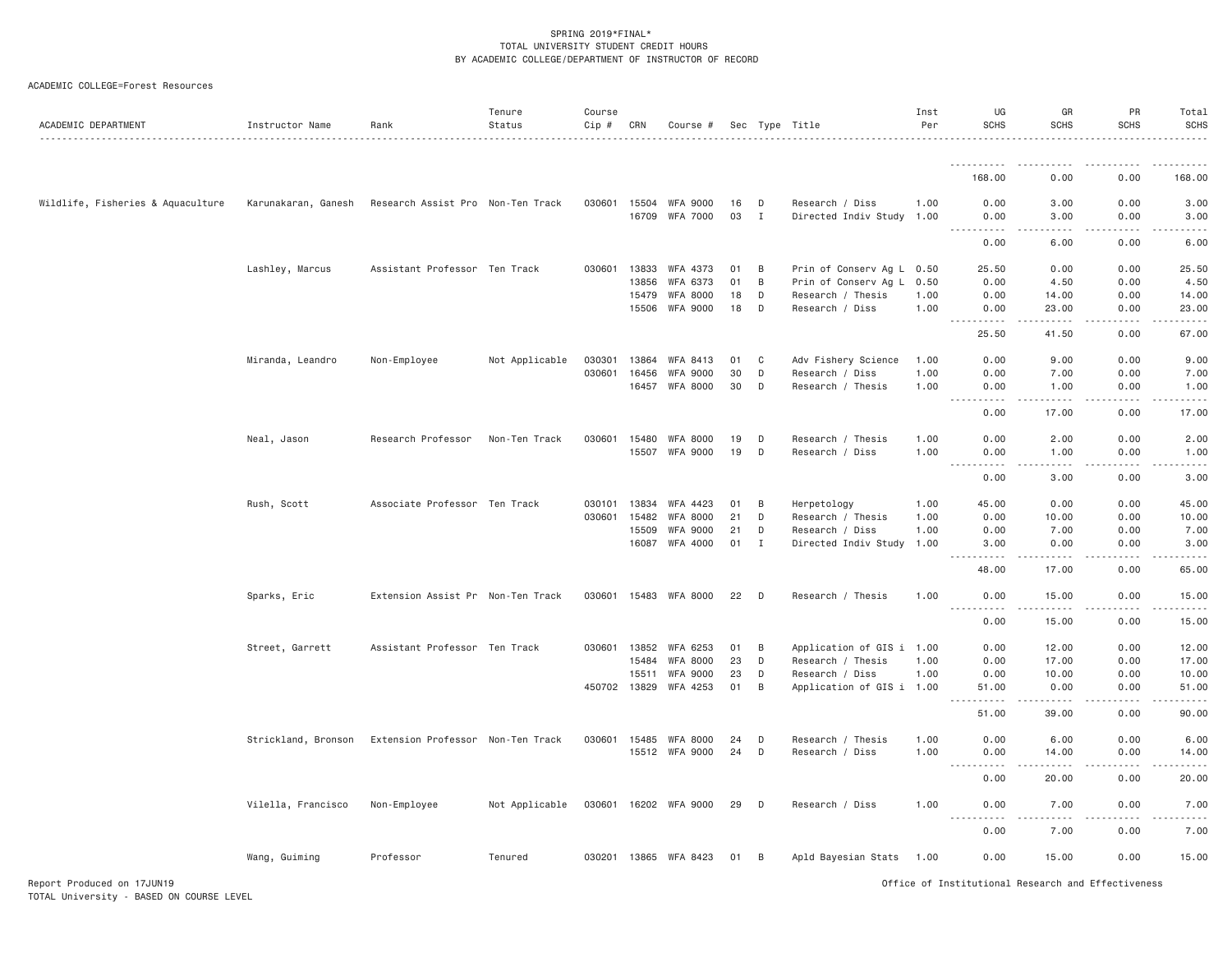| ACADEMIC DEPARTMENT                  | Instructor Name | Rank               | Tenure<br>Status | Course<br>Cip # | CRN   | Course #                   |          |        | Sec Type Title                       | Inst<br>Per  | UG<br><b>SCHS</b>       | GR<br><b>SCHS</b> | PR<br><b>SCHS</b>     | Total<br><b>SCHS</b><br>. <u>.</u> .                                                                                                                                                                                                                                                                                                                                                                                                                                                   |
|--------------------------------------|-----------------|--------------------|------------------|-----------------|-------|----------------------------|----------|--------|--------------------------------------|--------------|-------------------------|-------------------|-----------------------|----------------------------------------------------------------------------------------------------------------------------------------------------------------------------------------------------------------------------------------------------------------------------------------------------------------------------------------------------------------------------------------------------------------------------------------------------------------------------------------|
| Wildlife, Fisheries & Aquaculture    | Wang, Guiming   | Professor          | Tenured          | 030601          | 15486 | WFA 8000<br>15513 WFA 9000 | 25<br>25 | D<br>D | Research / Thesis<br>Research / Diss | 1,00<br>1,00 | 0.00<br>0.00            | 8,00<br>8,00      | 0.00<br>0.00          | 8.00<br>8,00                                                                                                                                                                                                                                                                                                                                                                                                                                                                           |
|                                      |                 |                    |                  |                 |       |                            |          |        |                                      |              | -----------<br>0.00     | .<br>31.00        | .<br>0.00             | .<br>31.00                                                                                                                                                                                                                                                                                                                                                                                                                                                                             |
|                                      | Wise, David     | Research Professor | Non-Ten Track    | 030601          | 15487 | WFA 8000                   | 26       | D      | Research / Thesis                    | 1,00         | 0.00                    | 1.00              | 0.00                  | 1,00                                                                                                                                                                                                                                                                                                                                                                                                                                                                                   |
|                                      |                 |                    |                  |                 |       |                            |          |        |                                      |              | -----------<br>0.00     | 1.00              | <br>0.00              | 1.00                                                                                                                                                                                                                                                                                                                                                                                                                                                                                   |
| ==================================== |                 |                    |                  |                 |       |                            |          |        |                                      |              | $=$ = = = = = = = = =   | ==========        | $=$ = = = = = = = = = | $\begin{array}{cccccccccc} \multicolumn{2}{c}{} & \multicolumn{2}{c}{} & \multicolumn{2}{c}{} & \multicolumn{2}{c}{} & \multicolumn{2}{c}{} & \multicolumn{2}{c}{} & \multicolumn{2}{c}{} & \multicolumn{2}{c}{} & \multicolumn{2}{c}{} & \multicolumn{2}{c}{} & \multicolumn{2}{c}{} & \multicolumn{2}{c}{} & \multicolumn{2}{c}{} & \multicolumn{2}{c}{} & \multicolumn{2}{c}{} & \multicolumn{2}{c}{} & \multicolumn{2}{c}{} & \multicolumn{2}{c}{} & \multicolumn{2}{c}{} & \mult$ |
| Wildlife, Fisheries & Aquaculture    |                 |                    |                  |                 |       |                            |          |        |                                      |              | 2739.00                 | 469,00            | 0.00                  | 3208,00                                                                                                                                                                                                                                                                                                                                                                                                                                                                                |
| ==================================== |                 |                    |                  |                 |       |                            |          |        |                                      |              | $=$ = = = = = = = = $=$ |                   | ----------            | ==========                                                                                                                                                                                                                                                                                                                                                                                                                                                                             |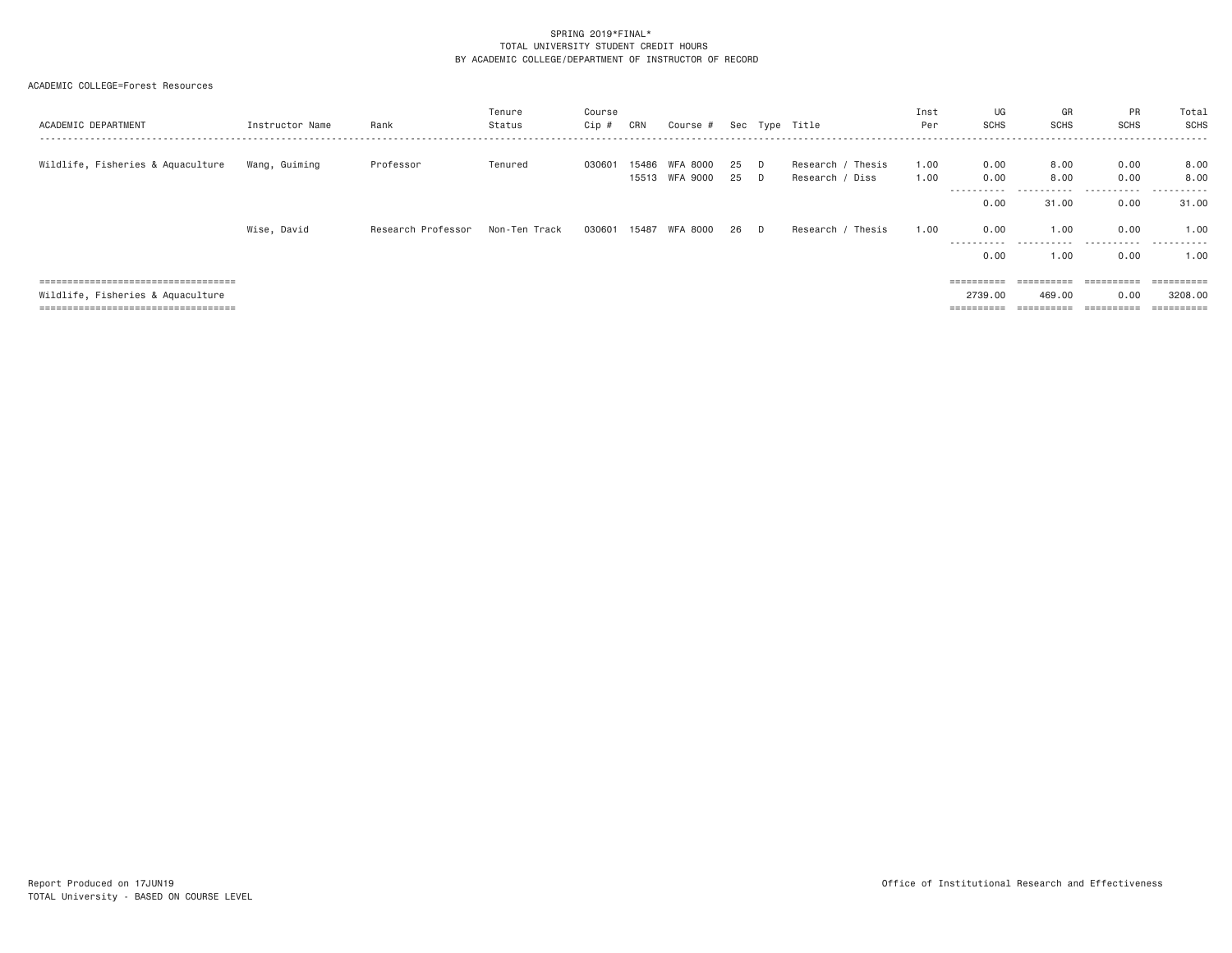| ACADEMIC DEPARTMENT | Instructor Name   | Rank                              | Tenure<br>Status | Course<br>Cip # | CRN          | Course #              |      |             | Sec Type Title            | Inst<br>Per | UG<br><b>SCHS</b>                                                                                                                                                          | GR<br><b>SCHS</b>       | PR<br><b>SCHS</b>                                                                                                                                            | Total<br><b>SCHS</b> |
|---------------------|-------------------|-----------------------------------|------------------|-----------------|--------------|-----------------------|------|-------------|---------------------------|-------------|----------------------------------------------------------------------------------------------------------------------------------------------------------------------------|-------------------------|--------------------------------------------------------------------------------------------------------------------------------------------------------------|----------------------|
| Veterinary Medicine | Archer, Todd      | Associate Professor               | Tenured          | 512401          | 11283        | CVM 5380              | 01   | E           | Small Anim Int Med        | 1.00        | 0.00                                                                                                                                                                       | 0.00                    | 320.00                                                                                                                                                       | 320.00               |
|                     |                   |                                   |                  |                 | 11304        | CVM 5580              | 03   | E           | Adv Clin Rot 3            | 1.00        | 0.00                                                                                                                                                                       | 0.00                    | 10.00                                                                                                                                                        | 10.00                |
|                     |                   |                                   |                  | 512501 11328    |              | <b>CVM 8081</b>       | 01   | C           | Clin Sci Journal Rev      | 1.00        | 0.00                                                                                                                                                                       | 6.00                    | 0.00                                                                                                                                                         | 6.00                 |
|                     |                   |                                   |                  |                 | 15670        | CVM 8000              | 01   | D           | Research / Thesis         | 1.00        | 0.00<br>.                                                                                                                                                                  | 2.00<br>.               | 0.00<br>.                                                                                                                                                    | 2.00<br>.            |
|                     |                   |                                   |                  |                 |              |                       |      |             |                           |             | 0.00                                                                                                                                                                       | 8.00                    | 330.00                                                                                                                                                       | 338.00               |
|                     | Armour, Natalie   | Clinical Assoc Prof Non-Ten Track |                  | 512501          | 15851        | <b>CVM 7000</b>       | 01   | I           | Directed Indiv Study 1.00 |             | 0.00                                                                                                                                                                       | 1.00                    | 0.00                                                                                                                                                         | 1.00                 |
|                     |                   |                                   |                  |                 | 16021        | CVM 8105              | 01   | E           | Avian Extern Ship         | 1.00        | 0.00<br>$- - - - -$                                                                                                                                                        | 5.00<br>.               | 0.00<br>$\frac{1}{2} \left( \frac{1}{2} \right) \left( \frac{1}{2} \right) \left( \frac{1}{2} \right) \left( \frac{1}{2} \right) \left( \frac{1}{2} \right)$ | 5.00<br>$   -$       |
|                     |                   |                                   |                  |                 |              |                       |      |             |                           |             | 0.00                                                                                                                                                                       | 6.00                    | 0.00                                                                                                                                                         | 6.00                 |
|                     | Austin, Frank     | Professor                         | Tenured          |                 | 512401 11265 | CVM 5183              | 01   | C           | Special Species           | 1.00        | 0.00                                                                                                                                                                       | 0.00                    | 282.00                                                                                                                                                       | 282.00               |
|                     |                   |                                   |                  |                 | 11266        | CVM 5193              | 01   | C           | Infectious Agents II 1.00 |             | 0.00<br>$\sim$ $\sim$ $\sim$ .<br>.                                                                                                                                        | 0.00<br>.               | 288.00<br>.                                                                                                                                                  | 288.00<br>.          |
|                     |                   |                                   |                  |                 |              |                       |      |             |                           |             | 0.00                                                                                                                                                                       | 0.00                    | 570.00                                                                                                                                                       | 570.00               |
|                     | Bailey, R. Hart   | Professor                         | Tenured          | 190501          | 14825        | FNH 8333              | 01   | C           | Food Safe & Sec Pub       | 1.00        | 0.00                                                                                                                                                                       | 12.00                   | 0.00                                                                                                                                                         | 12.00                |
|                     |                   |                                   |                  |                 | 14826        | CVM 8333              | 01   | $\mathbb C$ | Food Safe & Sec Pub       | 1.00        | 0.00                                                                                                                                                                       | 6.00                    | 0.00                                                                                                                                                         | 6.00                 |
|                     |                   |                                   |                  |                 | 512401 11259 | CVM 5133              | 01   | C           | Vet Preventive Med        | 0.25        | 0.00<br>$\sim 100$<br>$\frac{1}{2} \left( \frac{1}{2} \right) \left( \frac{1}{2} \right) \left( \frac{1}{2} \right) \left( \frac{1}{2} \right) \left( \frac{1}{2} \right)$ | 0.00<br>$- - - - -$     | 70.50<br>.                                                                                                                                                   | 70.50<br>.           |
|                     |                   |                                   |                  |                 |              |                       |      |             |                           |             | 0.00                                                                                                                                                                       | 18.00                   | 70.50                                                                                                                                                        | 88.50                |
|                     | Baumgartner, Wes  | Associate Professor Ten Track     |                  | 512401 11319    |              | CVM 5854              | 01   | C           | Aquarium Health           | 0.50        | 0.00                                                                                                                                                                       | 0.00                    | 16.00                                                                                                                                                        | 16.00                |
|                     |                   |                                   |                  |                 | 512501 11334 | CVM 8091              | 01   | S           | Top Prod Animal Med       | 1.00        | 0.00                                                                                                                                                                       | 1.00                    | 0.00                                                                                                                                                         | 1.00                 |
|                     |                   |                                   |                  |                 |              |                       |      |             |                           |             | .<br>$\frac{1}{2} \left( \frac{1}{2} \right) \left( \frac{1}{2} \right) \left( \frac{1}{2} \right) \left( \frac{1}{2} \right)$<br>0.00                                     | $2 - 2 - 2 - 2$<br>1.00 | <u>.</u> .<br>16.00                                                                                                                                          | .<br>17.00           |
|                     | Beasley, Michaela | Clinical Assoc Prof Non-Ten Track |                  |                 |              | 512401 11282 CVM 5364 | 01   | - H         | VSC Clinical Rotatio 0.50 |             | 0.00                                                                                                                                                                       | 0.00                    | 88.00<br>.                                                                                                                                                   | 88.00<br>د د د د د   |
|                     |                   |                                   |                  |                 |              |                       |      |             |                           |             | 0.00                                                                                                                                                                       | 0.00                    | 88.00                                                                                                                                                        | 88.00                |
|                     | Brashier, Michael | Associate Professor Tenured       |                  |                 |              | 512401 11262 CVM 5173 | 01 B |             | Equine Med & Surgery 1.00 |             | 0.00<br>$   -$                                                                                                                                                             | 0.00<br>.               | 282.00<br>.                                                                                                                                                  | 282.00<br><u>.</u>   |
|                     |                   |                                   |                  |                 |              |                       |      |             |                           |             | 0.00                                                                                                                                                                       | 0.00                    | 282.00                                                                                                                                                       | 282.00               |
|                     | Brett, James      | Clinical Professor                | Non-Ten Track    |                 |              | 512401 11311 CVM 5692 | 01   | C           | Vet Art & Business M 0.10 |             | 0.00<br>$- - -$<br>.                                                                                                                                                       | 0.00<br>.               | 8.40                                                                                                                                                         | 8.40<br>.            |
|                     |                   |                                   |                  |                 |              |                       |      |             |                           |             | 0.00                                                                                                                                                                       | 0.00                    | 8.40                                                                                                                                                         | 8.40                 |
|                     | Brinkman, Erin    | Clinical Assoc Prof Non-Ten Track |                  | 512401 11260    |              | CVM 5162              | 01   | C           | Diagnostic Imaging        | 1.00        | 0.00                                                                                                                                                                       | 0.00                    | 188.00                                                                                                                                                       | 188.00               |
|                     |                   |                                   |                  |                 | 11271        | CVM 5224              | 01   | E           | Radiology                 | 1.00        | 0.00                                                                                                                                                                       | 0.00                    | 116.00                                                                                                                                                       | 116.00               |
|                     |                   |                                   |                  | 512501          | 11325        | CVM 8041              | 01   | H           | Adv Clin Rad Seminar      | 1.00        | 0.00                                                                                                                                                                       | 12.00                   | 0.00                                                                                                                                                         | 12.00                |
|                     |                   |                                   |                  |                 | 11331        | CVM 8081              | 04   | C           | Clin Sci Journal Rev      | 1,00        | 0.00                                                                                                                                                                       | 2.00                    | 0.00                                                                                                                                                         | 2.00                 |
|                     |                   |                                   |                  |                 |              | 15672 CVM 8000        | 03   | D           | Research / Thesis         | 1.00        | 0.00<br>----                                                                                                                                                               | 1.00                    | 0.00                                                                                                                                                         | 1.00<br>.            |
|                     |                   |                                   |                  |                 |              |                       |      |             |                           |             | 0.00                                                                                                                                                                       | 15.00                   | 304.00                                                                                                                                                       | 319.00               |
|                     | Bryan, Christine  | Clinical Assoc Prof Non-Ten Track |                  |                 |              | 512401 11280 CVM 5301 | 01   | B           | Clinicopathological 1.00  |             | 0.00                                                                                                                                                                       | 0.00<br>د د د د         | 91.00<br>.                                                                                                                                                   | 91.00<br>.           |
|                     |                   |                                   |                  |                 |              |                       |      |             |                           |             | 0.00                                                                                                                                                                       | 0.00                    | 91.00                                                                                                                                                        | 91.00                |
|                     | Bulla, Camillo    | Associate Professor Tenured       |                  |                 | 512401 11319 | CVM 5854              | 01   | C           | Aquarium Health           | 0.50        | 0.00                                                                                                                                                                       | 0.00                    | 16.00                                                                                                                                                        | 16.00                |
|                     |                   |                                   |                  |                 |              | 16727 CVM 4000        | 05   | I           | Directed Indiv Study 1.00 |             | 3.00                                                                                                                                                                       | 0.00                    | 0.00                                                                                                                                                         | 3.00                 |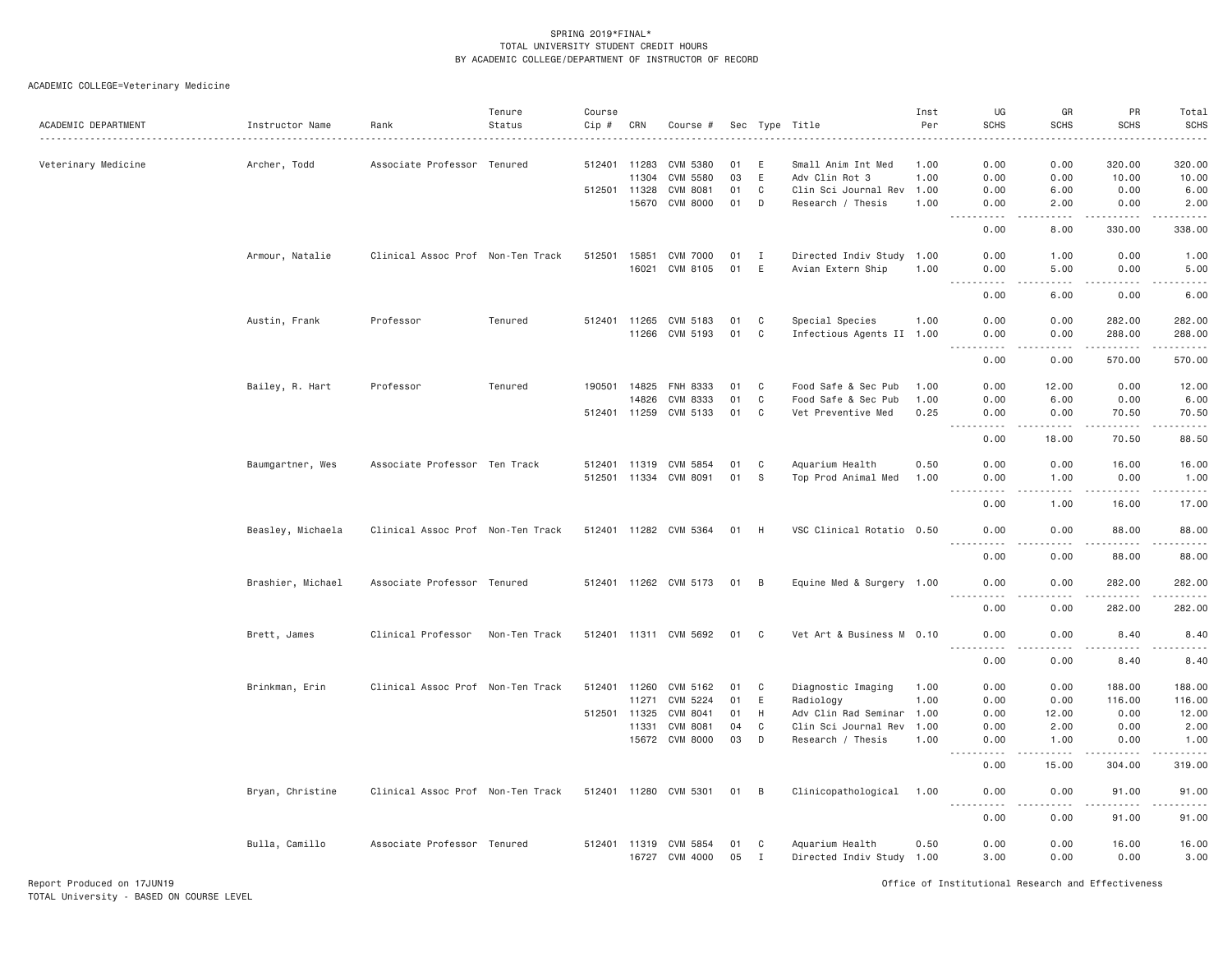ACADEMIC COLLEGE=Veterinary Medicine

| ACADEMIC DEPARTMENT | Instructor Name     | Rank                              | Tenure<br>Status | Course<br>Cip # | CRN   | Course #              |      |              | Sec Type Title            | Inst<br>Per | UG<br><b>SCHS</b>             | GR<br><b>SCHS</b>            | PR<br><b>SCHS</b>    | Total<br><b>SCHS</b> |
|---------------------|---------------------|-----------------------------------|------------------|-----------------|-------|-----------------------|------|--------------|---------------------------|-------------|-------------------------------|------------------------------|----------------------|----------------------|
|                     |                     |                                   |                  |                 |       |                       |      |              |                           |             |                               |                              |                      |                      |
| Veterinary Medicine | Bulla, Camillo      | Associate Professor Tenured       |                  | 512401          | 16728 | CVM 4000              | 06   | I            | Directed Indiv Study 1.00 |             | 3,00                          | 0.00                         | 0.00                 | 3.00                 |
|                     |                     |                                   |                  |                 | 16729 | CVM 4000              | 07   | $\mathbf I$  | Directed Indiv Study 1.00 |             | 3.00                          | 0.00                         | 0.00                 | 3.00                 |
|                     |                     |                                   |                  |                 | 16730 | CVM 4000              | 08   | $\mathbf I$  | Directed Indiv Study 1.00 |             | 3.00                          | 0.00                         | 0.00                 | 3.00                 |
|                     |                     |                                   |                  |                 | 16731 | CVM 4000              | 09   | I            | Directed Indiv Study 1.00 |             | 3.00                          | 0.00<br>- - - -              | 0.00<br>$  -$        | 3.00<br>-----        |
|                     |                     |                                   |                  |                 |       |                       |      |              |                           |             | 15.00                         | 0.00                         | 16.00                | 31.00                |
|                     | Burt, Gary          | Clinical Assoc Prof Non-Ten Track |                  |                 |       | 512401 11311 CVM 5692 | 01 C |              | Vet Art & Business M 0.90 |             | 0.00                          | 0.00                         | 75.60<br>.           | 75.60<br>.           |
|                     |                     |                                   |                  |                 |       |                       |      |              |                           |             | 0.00                          | 0.00                         | 75.60                | 75.60                |
|                     | Butler, James       | Associate Professor Ten Track     |                  | 140501          | 10055 | ABE 8801              | 01   | E            | Clin Exp for Biomed       | 1.00        | 0.00                          | 2.00                         | 0.00                 | 2.00                 |
|                     |                     |                                   |                  | 512401          | 11286 | CVM 5452              | 01   | H            | Small Animal Rehab        | 1.00        | 0.00                          | 0.00                         | 20.00                | 20.00                |
|                     |                     |                                   |                  | 512501          | 16864 | <b>CVM 7000</b>       | 07   | I            | Directed Indiv Study 1.00 |             | 0.00                          | 3.00                         | 0.00                 | 3.00                 |
|                     |                     |                                   |                  |                 | 17168 | <b>CVM 7000</b>       | 10   | $\mathbf I$  | Directed Indiv Study 1.00 |             | 0.00                          | 3,00                         | 0.00                 | 3.00<br>$    -$      |
|                     |                     |                                   |                  |                 |       |                       |      |              |                           |             | 0.00                          | 8.00                         | 20.00                | 28.00                |
|                     | Calder, Christine   | Clinical Assist Pro Non-Ten Track |                  |                 |       | 512401 11317 CVM 5812 | 01   | C            | Behavior Comp. Anim. 1.00 |             | 0.00                          | 0.00                         | 12.00                | 12.00                |
|                     |                     |                                   |                  |                 |       | 15388 CVM 4000        | 02   | $\mathbf{I}$ | Directed Indiv Study 1.00 |             | 3,00                          | 0.00                         | 0.00                 | 3.00                 |
|                     |                     |                                   |                  |                 |       |                       |      |              |                           |             | $\sim$ $\sim$ .<br>.<br>3.00  | $\sim$ $\sim$ $\sim$<br>0.00 | بالاناداد<br>12.00   | .<br>15.00           |
|                     | Carr, Russell       | Associate Professor Tenured       |                  |                 |       | 512501 14512 CVM 8533 | 01   | C            | Organ Systems Tox II 1.00 |             | 0.00                          | 21.00                        | 0.00                 | 21.00                |
|                     |                     |                                   |                  |                 | 15691 | CVM 9000              | 01   | D            | Research / Diss           | 1.00        | 0.00                          | 3.00                         | 0.00                 | 3.00                 |
|                     |                     |                                   |                  |                 |       |                       |      |              |                           |             |                               | .                            | لأعامل               | د د د د د            |
|                     |                     |                                   |                  |                 |       |                       |      |              |                           |             | 0.00                          | 24.00                        | 0.00                 | 24.00                |
|                     | Chambers, Janice    | Professor                         | Tenured          | 512401          | 16966 | CVM 4000              | 10   | I            | Directed Indiv Study 1.00 |             | 2.00                          | 0.00                         | 0.00                 | 2.00                 |
|                     |                     |                                   |                  | 512501 11335    |       | CVM 8101              | 01   | - S          | Case Studies Res Eth 1.00 |             | 0.00                          | 10.00                        | 0.00                 | 10.00                |
|                     |                     |                                   |                  |                 | 15675 | CVM 8000              | 06   | D            | Research / Thesis         | 1.00        | 0.00                          | 3.00                         | 0.00                 | 3.00                 |
|                     |                     |                                   |                  |                 | 15692 | CVM 9000              | 02   | D            | Research / Diss           | 1.00        | 0.00                          | 29.00                        | 0.00                 | 29.00                |
|                     |                     |                                   |                  |                 |       |                       |      |              |                           |             | 2.00                          | 42.00                        | 0.00                 | 44.00                |
|                     | Christiansen, David | Clinical Assist Pro Non-Ten Track |                  | 512401 11306    |       | CVM 5580              | 05   | C            | Adv Clin Rot 3            | 1.00        | 0.00                          | 0.00                         | 10.00                | 10.00                |
|                     |                     |                                   |                  |                 |       | 512501 11278 CVM 5282 | 01   | E            | Lg Animal/Ambulatory 1.00 |             | 0.00                          | 0.00                         | 76.00                | 76.00                |
|                     |                     |                                   |                  |                 |       |                       |      |              |                           |             | $  -$<br>. <u>.</u> .<br>0.00 | $\frac{1}{2}$<br>0.00        | $- - - - -$<br>86.00 | .<br>86.00           |
|                     | Cooper, Dana        | Non-Faculty                       | Not Applicable   | 510808 11225    |       | CVM 3031              | 01   | - L          | Fd Anim Tech Skls &       | 0.50        | 16.00                         | 0.00                         | 0.00                 | 16.00                |
|                     |                     |                                   |                  |                 | 11238 | CVM 4003              | 01   | E            | Internship Experienc 0.50 |             | 30.00                         | 0.00                         | 0.00                 | 30.00                |
|                     |                     |                                   |                  |                 | 11239 | CVM 4101              | 01   | H            | Vet Tech Academic Ex 0.50 |             | 2.50                          | 0.00                         | 0.00                 | 2.50                 |
|                     |                     |                                   |                  |                 | 11240 | CVM 4103              | 01   | H            | Large Animal Exp I        | 0.50        | 18.00                         | 0.00                         | 0.00                 | 18.00                |
|                     |                     |                                   |                  |                 | 11244 | CVM 4201              | 01   | H            | Clinical Experience       | 0.50        | 10.00                         | 0.00                         | 0.00                 | 10.00                |
|                     |                     |                                   |                  |                 | 11245 | CVM 4206              | 01   | H            | Small Animal Clinica      | 0.50        | 33.00                         | 0.00                         | 0.00                 | 33.00                |
|                     |                     |                                   |                  |                 | 11246 | CVM 4213              | 01   | H            | Sm Anim Surg & Anes       | 0.50        | 24.00                         | 0.00                         | 0.00                 | 24.00                |
|                     |                     |                                   |                  |                 | 11247 | CVM 4223              | 01   | H            | Small Animal Clinica 0.50 |             | 22.50                         | 0.00                         | 0.00                 | 22.50                |
|                     |                     |                                   |                  |                 | 11249 | CVM 4333              | 01   | H            | Emergency/ICU Clinic      | 0.50        | 10.50                         | 0.00                         | 0.00                 | 10.50                |
|                     |                     |                                   |                  |                 | 11250 | CVM 4501              | 01   | H            | Diagnostic Lab Exp        | 0.50        | 0.50                          | 0.00                         | 0.00                 | 0.50                 |
|                     |                     |                                   |                  |                 | 11251 | CVM 4511              | 01   | H            | Biomed Research Exp       | 0.50        | 2.50                          | 0.00                         | 0.00                 | 2.50                 |
|                     |                     |                                   |                  |                 | 11252 | CVM 4601              | 01   | H            | Anl Emerg & Refer Ct 0.50 |             | 5.00                          | 0.00                         | 0.00                 | 5.00                 |
|                     |                     |                                   |                  |                 | 11253 | CVM 4701              | 01   | C            | App & Process for VT 0.50 |             | 13,00                         | 0.00                         | 0.00                 | 13,00                |
|                     |                     |                                   |                  | 512501 11241    |       | CVM 4113              | 01   | H            | Large Animal Clin El 0.50 |             | 6.00                          | 0.00                         | 0.00                 | 6.00                 |

Report Produced on 17JUN19 Office of Institutional Research and Effectiveness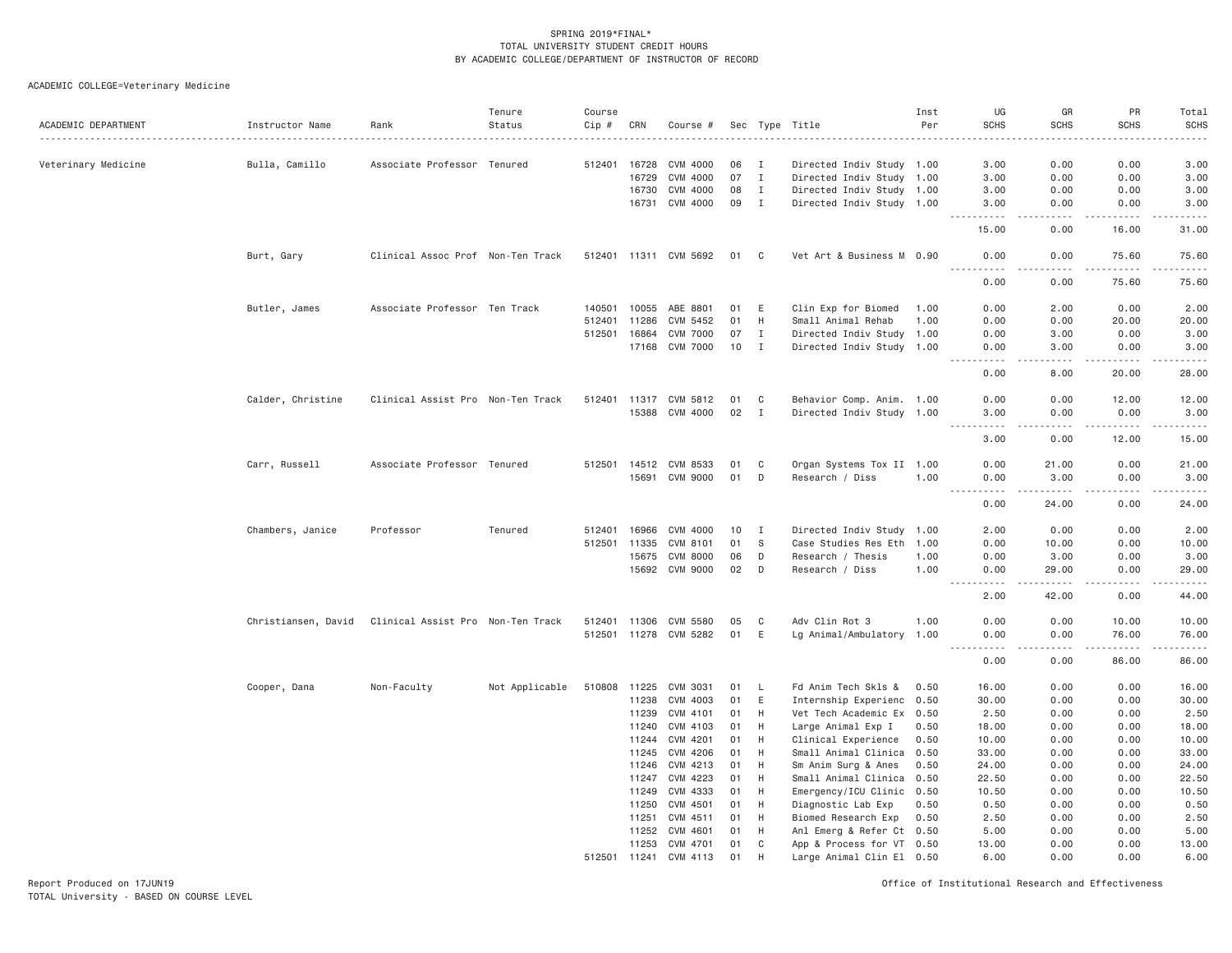| ACADEMIC DEPARTMENT | Instructor Name                                    | Rank                              | Tenure<br>Status | Course<br>Cip # | CRN          | Course #              |      |              | Sec Type Title            | Inst<br>Per | UG<br><b>SCHS</b>      | GR<br><b>SCHS</b> | PR<br><b>SCHS</b> | Total<br><b>SCHS</b><br>$\begin{array}{cccccccccccccc} \multicolumn{2}{c}{} & \multicolumn{2}{c}{} & \multicolumn{2}{c}{} & \multicolumn{2}{c}{} & \multicolumn{2}{c}{} & \multicolumn{2}{c}{} & \multicolumn{2}{c}{} & \multicolumn{2}{c}{} & \multicolumn{2}{c}{} & \multicolumn{2}{c}{} & \multicolumn{2}{c}{} & \multicolumn{2}{c}{} & \multicolumn{2}{c}{} & \multicolumn{2}{c}{} & \multicolumn{2}{c}{} & \multicolumn{2}{c}{} & \multicolumn{2}{c}{} & \multicolumn{2}{c}{} & \multicolumn{2}{c}{} & \$ |
|---------------------|----------------------------------------------------|-----------------------------------|------------------|-----------------|--------------|-----------------------|------|--------------|---------------------------|-------------|------------------------|-------------------|-------------------|----------------------------------------------------------------------------------------------------------------------------------------------------------------------------------------------------------------------------------------------------------------------------------------------------------------------------------------------------------------------------------------------------------------------------------------------------------------------------------------------------------------|
|                     |                                                    |                                   |                  |                 |              |                       |      |              |                           |             | .                      | ----              | .                 |                                                                                                                                                                                                                                                                                                                                                                                                                                                                                                                |
|                     |                                                    |                                   |                  |                 |              |                       |      |              |                           |             | 193.50                 | 0.00              | 0.00              | 193.50                                                                                                                                                                                                                                                                                                                                                                                                                                                                                                         |
| Veterinary Medicine | Correa Natalini, Cla Associate Professor Ten Track |                                   |                  | 512401 11285    |              | CVM 5430              | 01   | Ε            | Adv Rot in Anesth         | 1.00        | 0.00                   | 0.00              | 6.00              | 6.00                                                                                                                                                                                                                                                                                                                                                                                                                                                                                                           |
|                     |                                                    |                                   |                  |                 | 512501 16739 | CVM 8000              | 23   | D            | Research / Thesis         | 1.00        | 0.00<br>.              | 6.00<br>.         | 0.00<br>.         | 6.00<br>.                                                                                                                                                                                                                                                                                                                                                                                                                                                                                                      |
|                     |                                                    |                                   |                  |                 |              |                       |      |              |                           |             | 0.00                   | 6.00              | 6.00              | 12.00                                                                                                                                                                                                                                                                                                                                                                                                                                                                                                          |
|                     | Coyne, Cody                                        | Professor                         | Tenured          | 512501 17061    |              | CVM 7000              | 08 I |              | Directed Indiv Study 1.00 |             | 0.00                   | 2.00              | 0.00              | 2.00                                                                                                                                                                                                                                                                                                                                                                                                                                                                                                           |
|                     |                                                    |                                   |                  |                 |              |                       |      |              |                           |             | 0.00                   | 2.00              | 0.00              | 2.00                                                                                                                                                                                                                                                                                                                                                                                                                                                                                                           |
|                     | Eddy, Alison                                       | Clinical Assoc Prof Non-Ten Track |                  |                 |              | 510808 11229 CVM 3042 | 01   | C            | Equine Disease & Mgt 0.50 |             | 32.00<br>$\frac{1}{2}$ | 0.00<br>$- - - -$ | 0.00<br>.         | 32.00<br>.                                                                                                                                                                                                                                                                                                                                                                                                                                                                                                     |
|                     |                                                    |                                   |                  |                 |              |                       |      |              |                           |             | 32.00                  | 0.00              | 0.00              | 32.00                                                                                                                                                                                                                                                                                                                                                                                                                                                                                                          |
|                     | Epperson, William                                  | Professor                         | Tenured          | 512401          | 11255        | CVM 5022              | 01   | C            | Veterinary Epidemiol 1.00 |             | 0.00                   | 0.00              | 192.00            | 192.00                                                                                                                                                                                                                                                                                                                                                                                                                                                                                                         |
|                     |                                                    |                                   |                  |                 | 11258        | CVM 5121              | 01   | $\mathbb C$  | Prof Develop IV           | 1.00        | 0.00                   | 0.00              | 94.00             | 94.00                                                                                                                                                                                                                                                                                                                                                                                                                                                                                                          |
|                     |                                                    |                                   |                  |                 | 15453        | CVM 5000              | 01   | $\mathbf{I}$ | Directed Indiv Study 1.00 |             | 0.00                   | 0.00              | 3.00              | 3.00                                                                                                                                                                                                                                                                                                                                                                                                                                                                                                           |
|                     |                                                    |                                   |                  |                 |              | 15454 CVM 5000        | 02   | $\mathbf I$  | Directed Indiv Study 1.00 |             | 0.00<br>.              | 0.00<br>.         | 6.00<br>.         | 6.00<br>.                                                                                                                                                                                                                                                                                                                                                                                                                                                                                                      |
|                     |                                                    |                                   |                  |                 |              |                       |      |              |                           |             | 0.00                   | 0.00              | 295.00            | 295.00                                                                                                                                                                                                                                                                                                                                                                                                                                                                                                         |
|                     | Eubanks, Diana                                     | Clinical Professor                | Non-Ten Track    | 512401          | 11273        | CVM 5246              | 01   | Ε            | Community Veterinary 1.00 |             | 0.00                   | 0.00              | 198.00            | 198.00                                                                                                                                                                                                                                                                                                                                                                                                                                                                                                         |
|                     |                                                    |                                   |                  |                 | 11300        | CVM 5570              | 02   | $\mathsf E$  | Adv Clin Rot 2            | 1.00        | 0.00                   | 0.00              | 12.00             | 12.00                                                                                                                                                                                                                                                                                                                                                                                                                                                                                                          |
|                     |                                                    |                                   |                  |                 | 11309        | CVM 5672              | 01   | Ε            | Veterinary Dentistry 1.00 |             | 0.00                   | 0.00              | 42.00             | 42.00                                                                                                                                                                                                                                                                                                                                                                                                                                                                                                          |
|                     |                                                    |                                   |                  |                 |              | 17208 CVM 5246        | 03   | E            | Community Veterinary 1.00 |             | 0.00<br>.              | 0.00<br>.         | 6.00<br><u>.</u>  | 6.00<br>د د د د د د                                                                                                                                                                                                                                                                                                                                                                                                                                                                                            |
|                     |                                                    |                                   |                  |                 |              |                       |      |              |                           |             | 0.00                   | 0.00              | 258.00            | 258.00                                                                                                                                                                                                                                                                                                                                                                                                                                                                                                         |
|                     | Fleming, Sherrill                                  | Associate Professor Tenured       |                  | 512401          | 11263        | CVM 5175              | 01   | C            | Food Animal Med & Su 1.00 |             | 0.00                   | 0.00              | 470.00            | 470.00                                                                                                                                                                                                                                                                                                                                                                                                                                                                                                         |
|                     |                                                    |                                   |                  |                 | 11277        | CVM 5276              | 01   | $\mathbb C$  | Food Animal Practice 0.50 |             | 0.00                   | 0.00              | 105.00            | 105.00                                                                                                                                                                                                                                                                                                                                                                                                                                                                                                         |
|                     |                                                    |                                   |                  |                 | 11301        | CVM 5570              | 03   | E            | Adv Clin Rot 2            | 1.00        | 0.00                   | 0.00              | 2.00              | 2.00                                                                                                                                                                                                                                                                                                                                                                                                                                                                                                           |
|                     |                                                    |                                   |                  |                 |              | 11312 CVM 5722        | 01   | E            | Small Ruminant Prod       | 1.00        | 0.00                   | 0.00<br>$- - - -$ | 14.00<br>.        | 14.00<br>.                                                                                                                                                                                                                                                                                                                                                                                                                                                                                                     |
|                     |                                                    |                                   |                  |                 |              |                       |      |              |                           |             | 0.00                   | 0.00              | 591.00            | 591.00                                                                                                                                                                                                                                                                                                                                                                                                                                                                                                         |
|                     | Fontenot, Robin                                    | Clinical Assist Pro Non-Ten Track |                  | 512501          | 11330        | CVM 8081              | 03   | C            | Clin Sci Journal Rev 1.00 |             | 0.00<br>.              | 2.00<br>- - - -   | 0.00<br>$  -$     | 2.00<br>.                                                                                                                                                                                                                                                                                                                                                                                                                                                                                                      |
|                     |                                                    |                                   |                  |                 |              |                       |      |              |                           |             | 0.00                   | 2.00              | 0.00              | 2.00                                                                                                                                                                                                                                                                                                                                                                                                                                                                                                           |
|                     | Gardner, Allison                                   | Clinical Assist Pro Non-Ten Track |                  | 240101          | 16357        | HON 4000              | 05   | I            | Directed Individual 1.00  |             | 3.00                   | 0.00              | 0.00              | 3.00                                                                                                                                                                                                                                                                                                                                                                                                                                                                                                           |
|                     |                                                    |                                   |                  | 510808          | 11227        | CVM 3041              | 01   | B            | Equine Tech Slks & N 1.00 |             | 16.00                  | 0.00              | 0.00              | 16.00                                                                                                                                                                                                                                                                                                                                                                                                                                                                                                          |
|                     |                                                    |                                   |                  |                 | 11228        | CVM 3041              | 02   | B            | Equine Tech Slks & N 1.00 |             | 16.00                  | 0.00              | 0.00              | 16.00                                                                                                                                                                                                                                                                                                                                                                                                                                                                                                          |
|                     |                                                    |                                   |                  |                 | 11229        | CVM 3042              | 01   | C            | Equine Disease & Mgt 0.50 |             | 32.00                  | 0.00              | 0.00              | 32.00                                                                                                                                                                                                                                                                                                                                                                                                                                                                                                          |
|                     |                                                    |                                   |                  |                 | 11230        | CVM 3101              | 01   | $\mathbb C$  | Vet Tech Med Termino 1.00 |             | 66.00                  | 0.00              | 0.00              | 66.00                                                                                                                                                                                                                                                                                                                                                                                                                                                                                                          |
|                     |                                                    |                                   |                  |                 | 11237        | CVM 3232              | 01   | C            | Pharm/Toxi:Vet Tech       | 0.50        | 32.00                  | 0.00              | 0.00              | 32.00                                                                                                                                                                                                                                                                                                                                                                                                                                                                                                          |
|                     |                                                    |                                   |                  |                 | 11238        | CVM 4003              | 01   | Ε            | Internship Experienc 0.50 |             | 30.00                  | 0.00              | 0.00              | 30.00                                                                                                                                                                                                                                                                                                                                                                                                                                                                                                          |
|                     |                                                    |                                   |                  |                 | 11239        | CVM 4101              | 01   | H            | Vet Tech Academic Ex 0.50 |             | 2.50                   | 0.00              | 0.00              | 2.50                                                                                                                                                                                                                                                                                                                                                                                                                                                                                                           |
|                     |                                                    |                                   |                  |                 | 11240        | CVM 4103              | 01   | H            | Large Animal Exp I        | 0.50        | 18.00                  | 0.00              | 0.00              | 18.00                                                                                                                                                                                                                                                                                                                                                                                                                                                                                                          |
|                     |                                                    |                                   |                  |                 | 11245        | CVM 4206              | 01   | H            | Small Animal Clinica 0.50 |             | 33.00                  | 0.00              | 0.00              | 33.00                                                                                                                                                                                                                                                                                                                                                                                                                                                                                                          |
|                     |                                                    |                                   |                  |                 | 11249        | CVM 4333              | 01   | H            | Emergency/ICU Clinic      | 0.50        | 10.50                  | 0.00              | 0.00              | 10.50                                                                                                                                                                                                                                                                                                                                                                                                                                                                                                          |
|                     |                                                    |                                   |                  |                 | 11250        | CVM 4501              | 01   | H            | Diagnostic Lab Exp        | 0.50        | 0.50                   | 0.00              | 0.00              | 0.50                                                                                                                                                                                                                                                                                                                                                                                                                                                                                                           |
|                     |                                                    |                                   |                  |                 | 11251        | CVM 4511              | 01   | H            | Biomed Research Exp       | 0.50        | 2.50                   | 0.00              | 0.00              | 2.50                                                                                                                                                                                                                                                                                                                                                                                                                                                                                                           |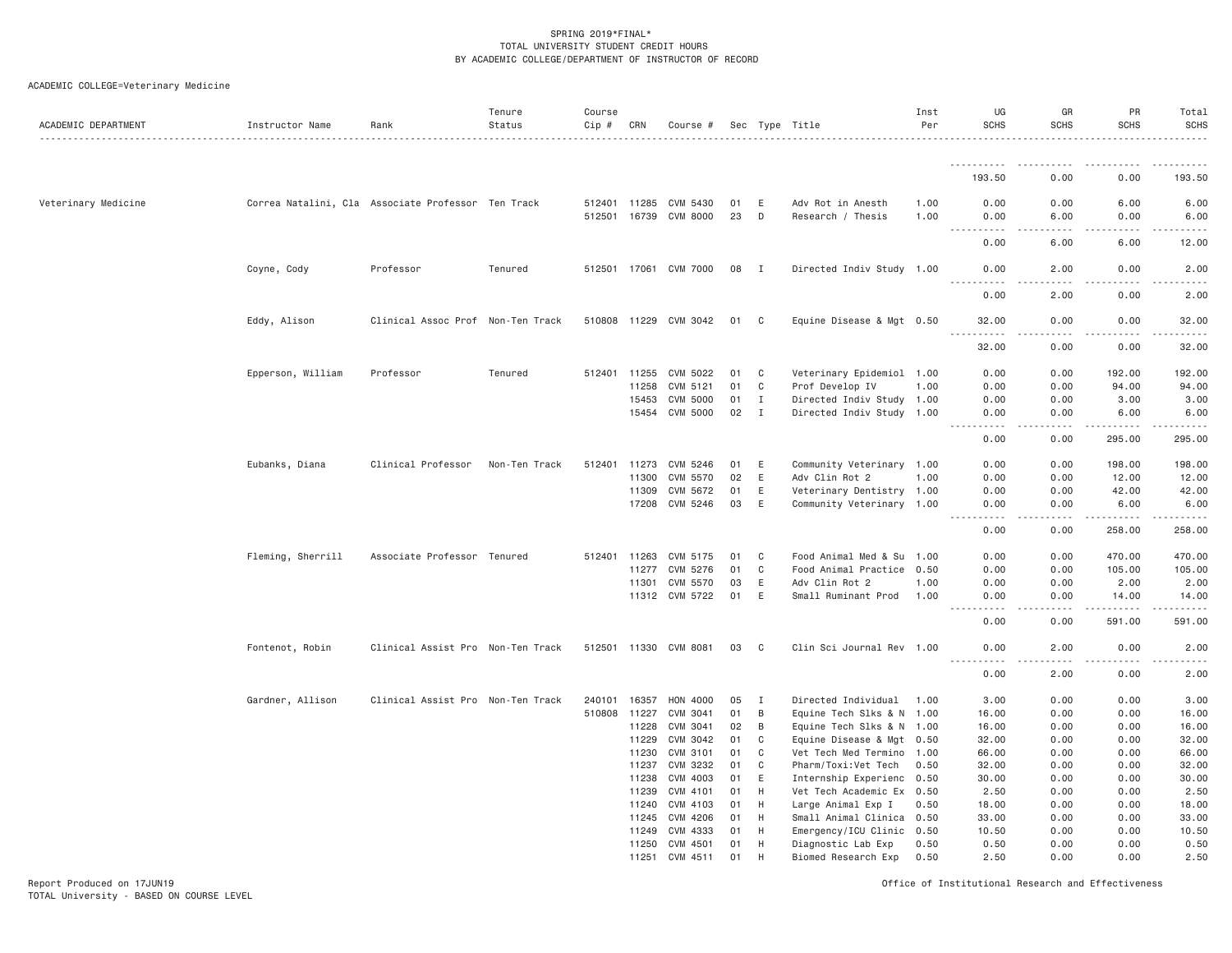| ACADEMIC DEPARTMENT | Instructor Name    | Rank                              | Tenure<br>Status | Course<br>Cip # | CRN   | Course #              |      |              | Sec Type Title            | Inst<br>Per | UG<br><b>SCHS</b>     | GR<br><b>SCHS</b>      | PR<br><b>SCHS</b>     | Total<br><b>SCHS</b>                           |
|---------------------|--------------------|-----------------------------------|------------------|-----------------|-------|-----------------------|------|--------------|---------------------------|-------------|-----------------------|------------------------|-----------------------|------------------------------------------------|
| Veterinary Medicine | Gardner, Allison   | Clinical Assist Pro Non-Ten Track |                  | 510808          | 11253 | CVM 4701              | 01   | C            | App & Process for VT 0.50 |             | 13.00                 | 0.00                   | 0.00                  | 13.00                                          |
|                     |                    |                                   |                  |                 |       | 512401 15715 CVM 4000 | 03   | $\mathbf{I}$ | Directed Indiv Study 1.00 |             | 3.00                  | 0.00                   | 0.00                  | 3.00                                           |
|                     |                    |                                   |                  |                 |       |                       |      |              |                           |             | .<br>278.00           | .<br>0.00              | -----<br>0.00         | 278.00                                         |
|                     | Grace, Sharon      | Clinical Professor                | Non-Ten Track    | 512401          |       | 11254 CVM 5021        | 01   | -S           | Professional Develop 1.00 |             | 0.00                  | 0.00                   | 96.00                 | 96.00                                          |
|                     |                    |                                   |                  |                 | 11267 | CVM 5196              | 01   | B            | Small Anim Med & Sur 1.00 |             | 0.00                  | 0.00                   | 564.00                | 564.00                                         |
|                     |                    |                                   |                  | 512501 13815    |       | VS 3014               | 01   | B            | Anatomy & Physiology 1.00 |             | 72.00                 | 0.00                   | 0.00                  | 72.00                                          |
|                     |                    |                                   |                  |                 |       | 13816 VS 3014         | 02   | B            | Anatomy & Physiology 1.00 |             | 80.00                 | 0.00                   | 0.00                  | 80.00                                          |
|                     |                    |                                   |                  |                 |       |                       |      |              |                           |             | .<br>152.00           | .<br>0.00              | 2.2.2.2.2.2<br>660.00 | $\omega$ is a second set of $\omega$<br>812.00 |
|                     |                    |                                   |                  |                 |       |                       |      |              |                           |             |                       |                        |                       |                                                |
|                     | Gunter, Miriam     | Clinical Assist Pro Non-Ten Track |                  | 512401          | 11297 | CVM 5560              | 03   | E            | Adv Clin Rot 1            | 1.00        | 0.00                  | 0.00                   | 9.00                  | 9.00                                           |
|                     |                    |                                   |                  |                 | 17080 | CVM 5990              | 02   | C            | Special Topics in CV 1.00 |             | 0.00<br>.             | 0.00<br>$   -$         | 12.00<br>.            | 12.00<br>.                                     |
|                     |                    |                                   |                  |                 |       |                       |      |              |                           |             | 0.00                  | 0.00                   | 21.00                 | 21.00                                          |
|                     | Hanson, Larry      | Professor                         | Tenured          | 512501 11324    |       | CVM 8031              | 01   | C            | Curntop Mol Mech Dz       | 1.00        | 0.00                  | 3.00                   | 0.00                  | 3.00                                           |
|                     |                    |                                   |                  |                 | 14513 | CVM 8134              | 01   | B            | Adv Fish Diseases         | 1.00        | 0.00                  | 16.00                  | 0.00                  | 16.00                                          |
|                     |                    |                                   |                  |                 |       | 16516 CVM 7000        | 03   | I            | Directed Indiv Study 1.00 |             | 0.00                  | 3.00                   | 0.00                  | 3.00                                           |
|                     |                    |                                   |                  |                 |       |                       |      |              |                           |             | .<br>0.00             | 22.00                  | .<br>0.00             | .<br>22.00                                     |
|                     | Hardwick, Gretchen | Clinical Assist Pro Non-Ten Track |                  |                 |       | 512401 11277 CVM 5276 | 01 C |              | Food Animal Practice 0.50 |             | 0.00                  | 0.00                   | 105,00                | 105,00                                         |
|                     |                    |                                   |                  |                 |       |                       |      |              |                           |             | -----<br>0.00         | د د د د<br>0.00        | .<br>105.00           | .<br>105.00                                    |
|                     | Hinz, Simone       | Clinical Assist Pro Non-Ten Track |                  |                 |       | 512401 11272 CVM 5234 | 01   | E            | Anesthesiolgy             | 0.50        | 0.00                  | 0.00                   | 58.00                 | 58.00                                          |
|                     |                    |                                   |                  |                 |       |                       |      |              |                           |             | .<br>0.00             | .<br>0.00              | .<br>58.00            | .<br>58.00                                     |
|                     | Hopper, Richard    | Professor                         | Tenured          |                 |       | 512401 11345 CVM 8825 | 01 B |              | Lg Anim Urogenital S 1.00 |             | 0.00                  | 5,00                   | 0.00                  | 5.00                                           |
|                     |                    |                                   |                  |                 |       |                       |      |              |                           |             | .<br>0.00             | 5.00                   | .<br>0.00             | $   -$<br>5.00                                 |
|                     | Howell, George     | Assistant Professor Ten Track     |                  | 261001 11243    |       | CVM 4193              | 01   | C            | Medical Pharmacology 0.50 |             | 7.50                  | 0.00                   | 0.00                  | 7.50                                           |
|                     |                    |                                   |                  |                 | 11322 | CVM 6193              | 01   | $\mathbb C$  | Medical Pharmacology 0.50 |             | 0.00                  | 9.00                   | 0.00                  | 9.00                                           |
|                     |                    |                                   |                  |                 |       | 512501 15696 CVM 9000 | 06   | D            | Research / Diss           | 1.00        | 0.00                  | 9.00                   | 0.00                  | 9.00                                           |
|                     |                    |                                   |                  |                 |       |                       |      |              |                           |             | $\frac{1}{2}$<br>7.50 | $\frac{1}{2}$<br>18,00 | د د د د<br>0.00       | 22222<br>25.50                                 |
|                     |                    |                                   |                  |                 |       |                       |      |              |                           |             |                       |                        |                       |                                                |
|                     | Huston, Carla      | Associate Professor Tenured       |                  | 512401          | 11242 | CVM 4180              | 01   | C            | Emerg Prep Anim Heal 1.00 |             | 56.00                 | 0.00                   | 0.00                  | 56.00                                          |
|                     |                    |                                   |                  |                 | 11259 | CVM 5133              | 01   | C            | Vet Preventive Med        | 0.75        | 0.00                  | 0.00                   | 211.50                | 211.50                                         |
|                     |                    |                                   |                  |                 |       | 11264 CVM 5182        | 01   | C            | Vet Disaster Managem 1.00 |             | 0.00<br>.             | 0.00<br>.              | 84.00<br><u>.</u>     | 84.00<br>$\omega$ is a second order            |
|                     |                    |                                   |                  |                 |       |                       |      |              |                           |             | 56.00                 | 0.00                   | 295.50                | 351.50                                         |
|                     | Ivy, Caroline      | Clinical Assoc Prof Non-Ten Track |                  | 512401          | 11282 | CVM 5364              | 01   | H            | VSC Clinical Rotatio 0.50 |             | 0.00                  | 0.00                   | 88.00                 | 88.00                                          |
|                     |                    |                                   |                  |                 | 11310 | CVM 5682              | 01   | $\mathbb C$  | Veterninary Ophthalm 1.00 |             | 0.00                  | 0.00                   | 28.00                 | 28.00                                          |
|                     |                    |                                   |                  | 512501 16498    |       | <b>CVM 8000</b>       | 22   | D            | Research / Thesis         | 1.00        | 0.00                  | 2.00                   | 0.00                  | 2.00                                           |
|                     |                    |                                   |                  |                 | 16499 | <b>CVM 7000</b>       | 02   | I            | Directed Indiv Study 1.00 |             | 0.00                  | 2.00                   | 0.00<br>.             | 2.00<br>.                                      |
|                     |                    |                                   |                  |                 |       |                       |      |              |                           |             | 0.00                  | 4,00                   | 116,00                | 120.00                                         |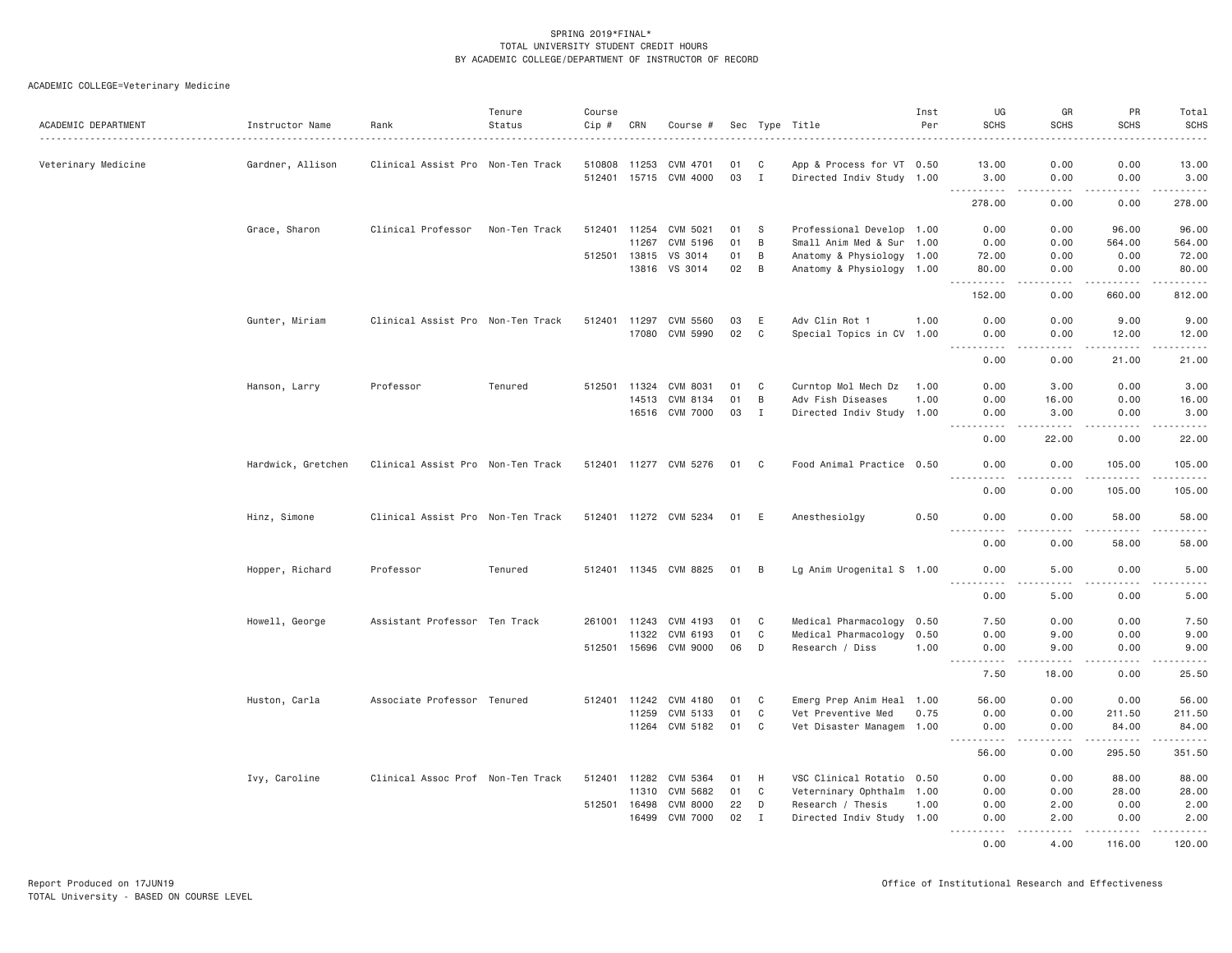| ACADEMIC DEPARTMENT | Instructor Name    | Rank                              | Tenure<br>Status | Course<br>$Cip$ # | CRN   | Course #              |    |              | Sec Type Title            | Inst<br>Per | UG<br><b>SCHS</b>                                                                                                                                                     | GR<br><b>SCHS</b>                                                                                                                                            | PR<br><b>SCHS</b>  | Total<br><b>SCHS</b>                                                                                                                                         |
|---------------------|--------------------|-----------------------------------|------------------|-------------------|-------|-----------------------|----|--------------|---------------------------|-------------|-----------------------------------------------------------------------------------------------------------------------------------------------------------------------|--------------------------------------------------------------------------------------------------------------------------------------------------------------|--------------------|--------------------------------------------------------------------------------------------------------------------------------------------------------------|
| Veterinary Medicine | Jack, Sherman      | Professor                         | Tenured          | 512401 16771      |       | CVM 5000              | 03 | - I          | Directed Indiv Study 1.00 |             | 0.00                                                                                                                                                                  | 0.00                                                                                                                                                         | 3.00<br>.          | 3.00<br>.                                                                                                                                                    |
|                     |                    |                                   |                  |                   |       |                       |    |              |                           |             | .<br>0.00                                                                                                                                                             | .<br>0.00                                                                                                                                                    | 3.00               | 3.00                                                                                                                                                         |
|                     | Jackson, Elizabeth | Clinical Instructor Non-Ten Track |                  | 510808            | 11224 | CVM 3013              | 01 | C            | Sm Anim Diseases & M 1.00 |             | 96.00                                                                                                                                                                 | 0.00                                                                                                                                                         | 0.00               | 96.00                                                                                                                                                        |
|                     |                    |                                   |                  |                   | 11225 | CVM 3031              | 01 | $\mathsf{L}$ | Fd Anim Tech Skls &       | 0.50        | 16.00                                                                                                                                                                 | 0.00                                                                                                                                                         | 0.00               | 16.00                                                                                                                                                        |
|                     |                    |                                   |                  |                   | 11226 | CVM 3032              | 01 | C            | Food Anim Diseases &      | 1.00        | 64.00                                                                                                                                                                 | 0.00                                                                                                                                                         | 0.00               | 64.00                                                                                                                                                        |
|                     |                    |                                   |                  |                   | 11237 | CVM 3232              | 01 | C            | Pharm/Toxi:Vet Tech       | 0.50        | 32.00                                                                                                                                                                 | 0.00                                                                                                                                                         | 0.00               | 32.00                                                                                                                                                        |
|                     |                    |                                   |                  |                   | 11244 | CVM 4201              | 01 | H            | Clinical Experience       | 0.50        | 10.00                                                                                                                                                                 | 0.00                                                                                                                                                         | 0.00               | 10.00                                                                                                                                                        |
|                     |                    |                                   |                  |                   | 11246 | CVM 4213              | 01 | H            | Sm Anim Surg & Anes       | 0.50        | 24.00                                                                                                                                                                 | 0.00                                                                                                                                                         | 0.00               | 24.00                                                                                                                                                        |
|                     |                    |                                   |                  |                   | 11247 | CVM 4223              | 01 | H            | Small Animal Clinica 0.50 |             | 22.50                                                                                                                                                                 | 0.00                                                                                                                                                         | 0.00               | 22.50                                                                                                                                                        |
|                     |                    |                                   |                  |                   | 11252 | CVM 4601              | 01 | H            | Anl Emerg & Refer Ct 0.50 |             | 5.00                                                                                                                                                                  | 0.00                                                                                                                                                         | 0.00               | 5.00                                                                                                                                                         |
|                     |                    |                                   |                  | 512501 11241      |       | CVM 4113              | 01 | H            | Large Animal Clin El 0.50 |             | 6.00<br>$- - - - - - -$                                                                                                                                               | 0.00<br>$\sim$ $\sim$ $\sim$ $\sim$                                                                                                                          | 0.00<br>.          | 6.00<br>.                                                                                                                                                    |
|                     |                    |                                   |                  |                   |       |                       |    |              |                           |             | 275.50                                                                                                                                                                | 0.00                                                                                                                                                         | 0.00               | 275.50                                                                                                                                                       |
|                     | Kaplan, Barbara    | Assistant Professor Ten Track     |                  | 261001 11243      |       | CVM 4193              | 01 | C            | Medical Pharmacology 0.50 |             | 7.50                                                                                                                                                                  | 0.00                                                                                                                                                         | 0.00               | 7.50                                                                                                                                                         |
|                     |                    |                                   |                  |                   | 11322 | CVM 6193              | 01 | $\mathbb C$  | Medical Pharmacology 0.50 |             | 0.00                                                                                                                                                                  | 9.00                                                                                                                                                         | 0.00               | 9.00                                                                                                                                                         |
|                     |                    |                                   |                  | 512501 11323      |       | CVM 8011              | 01 | S            | Seminar                   | 1.00        | 0.00                                                                                                                                                                  | 13.00                                                                                                                                                        | 0.00               | 13.00                                                                                                                                                        |
|                     |                    |                                   |                  |                   | 15697 | CVM 9000              | 07 | D            | Research / Diss           | 1.00        | 0.00                                                                                                                                                                  | 21.00<br>.                                                                                                                                                   | 0.00<br>.          | 21.00<br>$    -$                                                                                                                                             |
|                     |                    |                                   |                  |                   |       |                       |    |              |                           |             | .<br>7.50                                                                                                                                                             | 43.00                                                                                                                                                        | 0.00               | 50.50                                                                                                                                                        |
|                     | Karsi, Attila      | Associate Professor Ten Track     |                  | 010000            | 11350 | CVM 8973              | 01 | C            | Scientific Writing        | 1.00        | 0.00                                                                                                                                                                  | 15.00                                                                                                                                                        | 0.00               | 15.00                                                                                                                                                        |
|                     |                    |                                   |                  |                   |       | 512501 15679 CVM 8000 | 10 | D            | Research / Thesis         | 1.00        | 0.00<br>-----                                                                                                                                                         | 5.00<br>$\frac{1}{2} \left( \frac{1}{2} \right) \left( \frac{1}{2} \right) \left( \frac{1}{2} \right) \left( \frac{1}{2} \right) \left( \frac{1}{2} \right)$ | 0.00<br>.          | 5.00<br>-----                                                                                                                                                |
|                     |                    |                                   |                  |                   |       |                       |    |              |                           |             | 0.00                                                                                                                                                                  | 20.00                                                                                                                                                        | 0.00               | 20.00                                                                                                                                                        |
|                     | Khaitsa, Margaret  | Professor                         | Tenured          |                   |       | 512401 17150 CVM 4990 | 03 | C.           | Special Topic In CVM 1.00 |             | 4.00                                                                                                                                                                  | 0.00<br>د د د د                                                                                                                                              | 0.00               | 4.00<br>$\frac{1}{2} \left( \frac{1}{2} \right) \left( \frac{1}{2} \right) \left( \frac{1}{2} \right) \left( \frac{1}{2} \right) \left( \frac{1}{2} \right)$ |
|                     |                    |                                   |                  |                   |       |                       |    |              |                           |             | .<br>4.00                                                                                                                                                             | 0.00                                                                                                                                                         | .<br>0.00          | 4.00                                                                                                                                                         |
|                     | King, Elmer        | Clinical Assoc Prof Non-Ten Track |                  | 512401            | 11314 | CVM 5764              | 01 | C            | Adv Equine Repro          | 0.50        | 0.00                                                                                                                                                                  | 0.00                                                                                                                                                         | 8.00               | 8.00                                                                                                                                                         |
|                     |                    |                                   |                  |                   | 16022 | CVM 5990              | 01 | C            | Special Topics in CV 1.00 |             |                                                                                                                                                                       |                                                                                                                                                              |                    |                                                                                                                                                              |
|                     |                    |                                   |                  |                   |       |                       |    |              |                           |             | 0.00<br>$\frac{1}{2} \left( \frac{1}{2} \right) \left( \frac{1}{2} \right) \left( \frac{1}{2} \right) \left( \frac{1}{2} \right) \left( \frac{1}{2} \right)$<br>$  -$ | 0.00<br>.                                                                                                                                                    | 12.00<br>د د د د د | 12.00<br>.                                                                                                                                                   |
|                     |                    |                                   |                  |                   |       |                       |    |              |                           |             | 0.00                                                                                                                                                                  | 0.00                                                                                                                                                         | 20.00              | 20.00                                                                                                                                                        |
|                     | Kohler, Amanda     | Clinical Instructor Non-Ten Track |                  | 510808            |       | 11232 CVM 3121        | 01 | C            | Hematology: Vet Tech      | 1.00        | 32.00                                                                                                                                                                 | 0.00                                                                                                                                                         | 0.00               | 32.00                                                                                                                                                        |
|                     |                    |                                   |                  |                   | 11233 | CVM 3141              | 01 | C            | Anatomical Path Lab       | 1.00        | 32.00                                                                                                                                                                 | 0.00                                                                                                                                                         | 0.00               | 32.00                                                                                                                                                        |
|                     |                    |                                   |                  |                   | 11234 | CVM 3141              | 02 | К            | Anatomical Path Lab       | 1.00        | 0.00                                                                                                                                                                  | 0.00                                                                                                                                                         | 0.00               | 0.00                                                                                                                                                         |
|                     |                    |                                   |                  |                   | 11235 | CVM 3141              | 03 | K            | Anatomical Path Lab       | 1.00        | 0.00                                                                                                                                                                  | 0.00                                                                                                                                                         | 0.00               | 0.00                                                                                                                                                         |
|                     |                    |                                   |                  | 512401 13813      |       | VS 1012               | 02 | $\mathbf{C}$ | Intro Vet Med Career 1.00 |             | 142.00<br>. <b>.</b>                                                                                                                                                  | 0.00                                                                                                                                                         | 0.00<br>.          | 142.00<br>.                                                                                                                                                  |
|                     |                    |                                   |                  |                   |       |                       |    |              |                           |             | 206.00                                                                                                                                                                | .<br>0.00                                                                                                                                                    | 0.00               | 206.00                                                                                                                                                       |
|                     | Langston, Vernon   | Professor                         | Tenured          | 512401            | 11270 | CVM 5223              | 01 | C            | Pharmacology I            | 1.00        | 0.00                                                                                                                                                                  | 0.00                                                                                                                                                         | 288.00             | 288.00                                                                                                                                                       |
|                     |                    |                                   |                  | 512501            | 16545 | <b>CVM 7000</b>       | 04 | $\mathbf{I}$ | Directed Indiv Study 1.00 |             | 0.00                                                                                                                                                                  | 2.00                                                                                                                                                         | 0.00               | 2.00                                                                                                                                                         |
|                     |                    |                                   |                  |                   |       | 16732 CVM 7000        | 06 | $\mathbf{I}$ | Directed Indiv Study 1.00 |             | 0.00<br>.                                                                                                                                                             | 2.00<br>.                                                                                                                                                    | 0.00<br>.          | 2.00<br>.                                                                                                                                                    |
|                     |                    |                                   |                  |                   |       |                       |    |              |                           |             | 0.00                                                                                                                                                                  | 4.00                                                                                                                                                         | 288.00             | 292.00                                                                                                                                                       |
|                     | Lawrence, Mark     | Professor                         | Tenured          | 512501            | 15681 | <b>CVM 8000</b>       | 12 | D            | Research / Thesis         | 1.00        | 0.00                                                                                                                                                                  | 6.00                                                                                                                                                         | 0.00               | 6.00                                                                                                                                                         |
|                     |                    |                                   |                  |                   | 15699 | <b>CVM 9000</b>       | 09 | D            | Research / Diss           | 1.00        | 0.00                                                                                                                                                                  | 12.00                                                                                                                                                        | 0.00               | 12.00                                                                                                                                                        |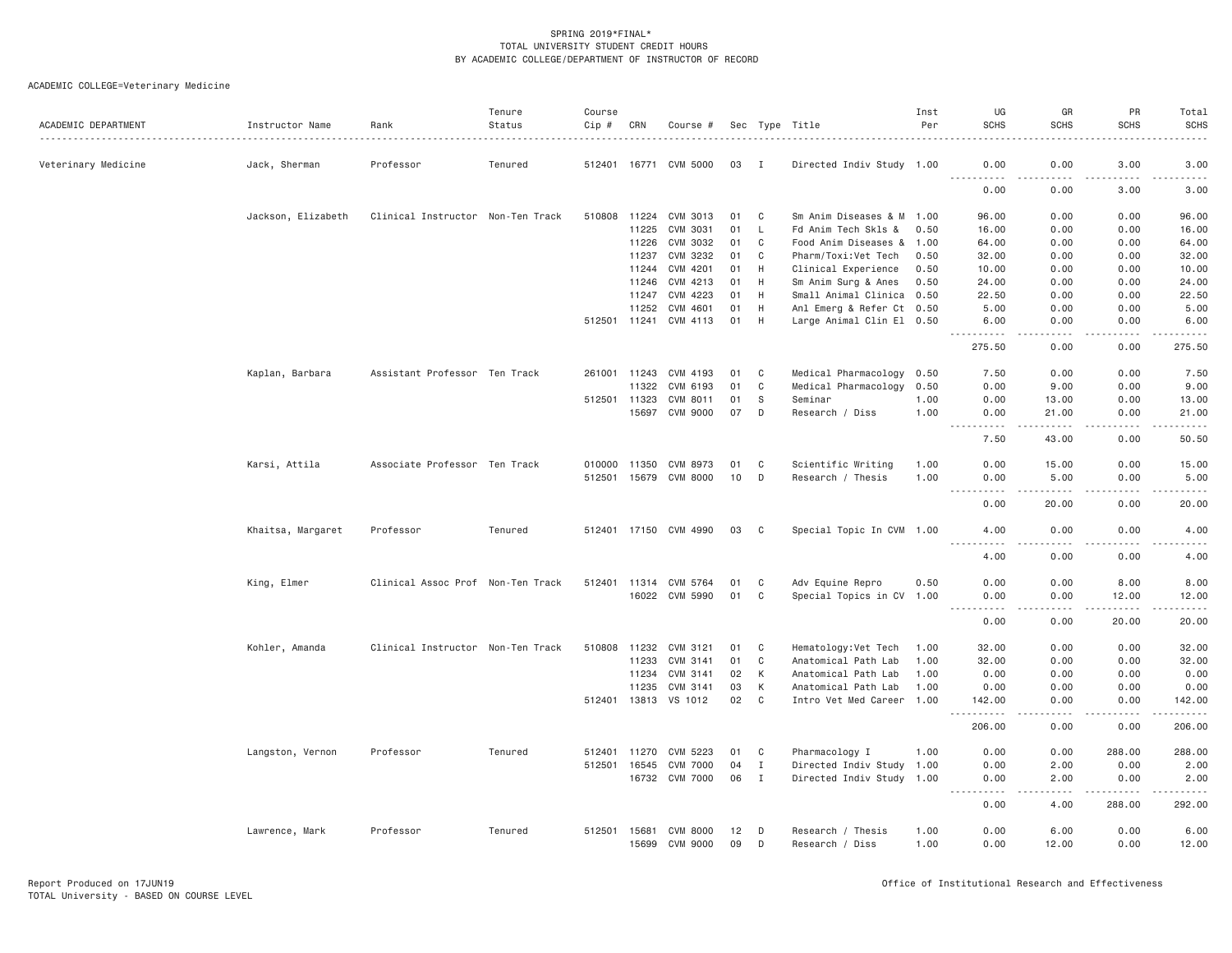| ACADEMIC DEPARTMENT | Instructor Name  | Rank                                                   | Tenure<br>Status | Course<br>Cip #              | CRN   | Course #                          |            |        | Sec Type Title                                        | Inst<br>Per | UG<br><b>SCHS</b>                                                                                                                                                                           | GR<br><b>SCHS</b>     | PR<br><b>SCHS</b>                                                                                                                        | Total<br><b>SCHS</b><br>.                    |
|---------------------|------------------|--------------------------------------------------------|------------------|------------------------------|-------|-----------------------------------|------------|--------|-------------------------------------------------------|-------------|---------------------------------------------------------------------------------------------------------------------------------------------------------------------------------------------|-----------------------|------------------------------------------------------------------------------------------------------------------------------------------|----------------------------------------------|
|                     |                  |                                                        |                  |                              |       |                                   |            |        |                                                       |             | .                                                                                                                                                                                           | . <i>.</i>            | .                                                                                                                                        | <u>.</u>                                     |
|                     |                  |                                                        |                  |                              |       |                                   |            |        |                                                       |             | 0.00                                                                                                                                                                                        | 18.00                 | 0.00                                                                                                                                     | 18.00                                        |
| Veterinary Medicine | Lee, Alison      | Assistant Professor Ten Track                          |                  | 512205 16128                 |       | CVM 8211<br>512401 11284 CVM 5420 | 01<br>01 E | C      | Medical Physics II<br>Adv Rot in Radiology 1.00       | 1.00        | 0.00<br>0.00                                                                                                                                                                                | 3.00<br>0.00          | 0.00<br>14.00                                                                                                                            | 3.00<br>14.00                                |
|                     |                  |                                                        |                  |                              |       |                                   |            |        |                                                       |             | $  -$<br>$- - - - - -$<br>0.00                                                                                                                                                              | 2.2.2.2.2<br>3.00     | $\begin{array}{cccccccccc} \bullet & \bullet & \bullet & \bullet & \bullet & \bullet & \bullet & \bullet & \bullet \end{array}$<br>14.00 | .<br>17.00                                   |
|                     | Linford, Robert  | Professor                                              | Tenured          | 512401 11257<br>512502 16967 |       | CVM 5072<br>CVM 8832              | 01<br>01   | B<br>B | Veterinary Anatomy I 1.00<br>Advanced Veterinary 1.00 |             | 0.00<br>0.00                                                                                                                                                                                | 0.00<br>4.00          | 192.00<br>0.00                                                                                                                           | 192.00<br>4.00                               |
|                     |                  |                                                        |                  |                              |       |                                   |            |        |                                                       |             | .<br>0.00                                                                                                                                                                                   | والمحامر<br>4.00      | المستبدية<br>192.00                                                                                                                      | .<br>196.00                                  |
|                     |                  | Marquardt Ezell, Tay Clinical Assist Pro Non-Ten Track |                  |                              |       | 512401 11316 CVM 5802             | 01 C       |        | Pract. Clin. Onc.                                     | 1.00        | 0.00                                                                                                                                                                                        | 0.00                  | 14.00                                                                                                                                    | 14.00                                        |
|                     |                  |                                                        |                  |                              |       |                                   |            |        |                                                       |             | .<br>0.00                                                                                                                                                                                   | .<br>0.00             | . <b>.</b><br>14.00                                                                                                                      | .<br>14.00                                   |
|                     | Meyer, Robert    | Professor                                              | Tenured          | 510808                       | 11236 | CVM 3212                          | 01         | C      | Anesthesiology: Vet T 1.00                            |             | 64.00                                                                                                                                                                                       | 0.00                  | 0.00                                                                                                                                     | 64.00                                        |
|                     |                  |                                                        |                  |                              |       |                                   |            |        |                                                       |             |                                                                                                                                                                                             |                       |                                                                                                                                          |                                              |
|                     |                  |                                                        |                  | 512401                       | 11272 | CVM 5234                          | 01         | E      | Anesthesiolgy                                         | 0.50        | 0.00                                                                                                                                                                                        | 0.00                  | 58.00                                                                                                                                    | 58.00                                        |
|                     |                  |                                                        |                  | 512501 11332                 |       | <b>CVM 8081</b>                   | 05         | C      | Clin Sci Journal Rev 1.00                             |             | 0.00                                                                                                                                                                                        | 5.00                  | 0.00                                                                                                                                     | 5.00                                         |
|                     |                  |                                                        |                  |                              | 11343 | CVM 8801                          | 01         | S      | Seminars in Vet Anes 1.00                             |             | 0.00<br>.                                                                                                                                                                                   | 2.00<br>. <b>.</b>    | 0.00<br>.                                                                                                                                | 2.00<br>.                                    |
|                     |                  |                                                        |                  |                              |       |                                   |            |        |                                                       |             | 64.00                                                                                                                                                                                       | 7.00                  | 58.00                                                                                                                                    | 129.00                                       |
|                     | Mochal, Cathleen | Clinical Assoc Prof Non-Ten Track                      |                  | 512401                       | 11275 | CVM 5266                          | 01         | C      | Equine Med & Surg                                     | 1.00        | 0.00                                                                                                                                                                                        | 0.00                  | 204.00                                                                                                                                   | 204.00                                       |
|                     |                  |                                                        |                  | 512501                       |       | 15682 CVM 8000                    | 13         | D      | Research / Thesis                                     | 1.00        | 0.00<br>.                                                                                                                                                                                   | 5.00<br>.             | 0.00<br>.                                                                                                                                | 5.00<br>.                                    |
|                     |                  |                                                        |                  |                              |       |                                   |            |        |                                                       |             | 0.00                                                                                                                                                                                        | 5.00                  | 204.00                                                                                                                                   | 209.00                                       |
|                     | Nabors, Ben      | Clinical Instructor Non-Ten Track                      |                  |                              |       | 512501 11308 CVM 5652             | 01 C       |        | Equine Podiatry                                       | 1.00        | 0.00<br>$\frac{1}{2}$                                                                                                                                                                       | 0.00<br>$\frac{1}{2}$ | 16.00<br>. <b>.</b>                                                                                                                      | 16.00<br>.                                   |
|                     |                  |                                                        |                  |                              |       |                                   |            |        |                                                       |             | 0.00                                                                                                                                                                                        | 0.00                  | 16.00                                                                                                                                    | 16.00                                        |
|                     |                  | Nanduri, Bindumadhav Associate Professor Tenured       |                  |                              |       | 512501 15702 CVM 9000             | 12         | D      | Research / Diss                                       | 1.00        | 0.00                                                                                                                                                                                        | 18,00                 | 0.00                                                                                                                                     | 18.00                                        |
|                     |                  |                                                        |                  |                              |       |                                   |            |        |                                                       |             | $\sim$ $\sim$ $\sim$<br>د د د د<br>0.00                                                                                                                                                     | -----<br>18.00        | -----<br>0.00                                                                                                                            | .<br>18.00                                   |
|                     | Olivier, Alicia  | Associate Professor Ten Track                          |                  | 512401 11256                 |       | CVM 5044                          | 01         | C      | Intro Vet Pathology                                   | 1.00        | 0.00                                                                                                                                                                                        | 0.00                  | 384.00                                                                                                                                   | 384.00                                       |
|                     |                  |                                                        |                  |                              | 11269 | CVM 5214                          | 01         | E      | Lab Services                                          | 1.00        | 0.00                                                                                                                                                                                        | 0.00                  | 116.00                                                                                                                                   | 116.00                                       |
|                     |                  |                                                        |                  |                              | 11296 | CVM 5560                          | 02         | E      | Adv Clin Rot 1                                        | 1.00        | 0.00<br>$\sim$ $\sim$ $\sim$ $\sim$<br>$\frac{1}{2} \left( \frac{1}{2} \right) \left( \frac{1}{2} \right) \left( \frac{1}{2} \right) \left( \frac{1}{2} \right) \left( \frac{1}{2} \right)$ | 0.00<br>.             | 12.00<br>1.1.1.1.1                                                                                                                       | 12.00<br>$\omega$ is $\omega$ in $\omega$ in |
|                     |                  |                                                        |                  |                              |       |                                   |            |        |                                                       |             | 0.00                                                                                                                                                                                        | 0.00                  | 512.00                                                                                                                                   | 512.00                                       |
|                     |                  | Petrie-Hanson, Lora Associate Professor Tenured        |                  |                              |       | 512501 11336 CVM 8190             | 01         | E      | Aquatic Diagn                                         | 1.00        | 0.00                                                                                                                                                                                        | 6.00                  | 0.00                                                                                                                                     | 6.00                                         |
|                     |                  |                                                        |                  |                              |       | 15703 CVM 9000                    | 13         | D      | Research / Diss                                       | 1.00        | 0.00                                                                                                                                                                                        | 2.00                  | 0.00                                                                                                                                     | 2.00                                         |
|                     |                  |                                                        |                  |                              |       |                                   |            |        |                                                       |             | $\frac{1}{2}$<br>-----                                                                                                                                                                      | .                     | -----                                                                                                                                    | $- - - - -$                                  |
|                     |                  |                                                        |                  |                              |       |                                   |            |        |                                                       |             | 0.00                                                                                                                                                                                        | 8.00                  | 0.00                                                                                                                                     | 8.00                                         |
|                     | Pharr, Gregory   | Associate Professor Tenured                            |                  |                              |       | 512501 11337 CVM 8303             | 01         | C.     | Advanced Immunology                                   | 1.00        | 0.00<br>.<br>$\sim$ $\sim$ $\sim$                                                                                                                                                           | 24,00<br>.            | 0.00<br>.                                                                                                                                | 24,00<br>.                                   |
|                     |                  |                                                        |                  |                              |       |                                   |            |        |                                                       |             | 0.00                                                                                                                                                                                        | 24.00                 | 0.00                                                                                                                                     | 24.00                                        |
|                     | Pruett, Stephen  | Professor                                              | Tenured          | 512501 15706                 |       | CVM 9000                          | 16         | D      | Research / Diss                                       | 1.00        | 0.00                                                                                                                                                                                        | 1.00                  | 0.00                                                                                                                                     | 1.00                                         |
|                     |                  |                                                        |                  |                              | 16971 | CVM 8000                          | 24         | D      | Research / Thesis                                     | 1.00        | 0.00                                                                                                                                                                                        | 6.00                  | 0.00                                                                                                                                     | 6.00                                         |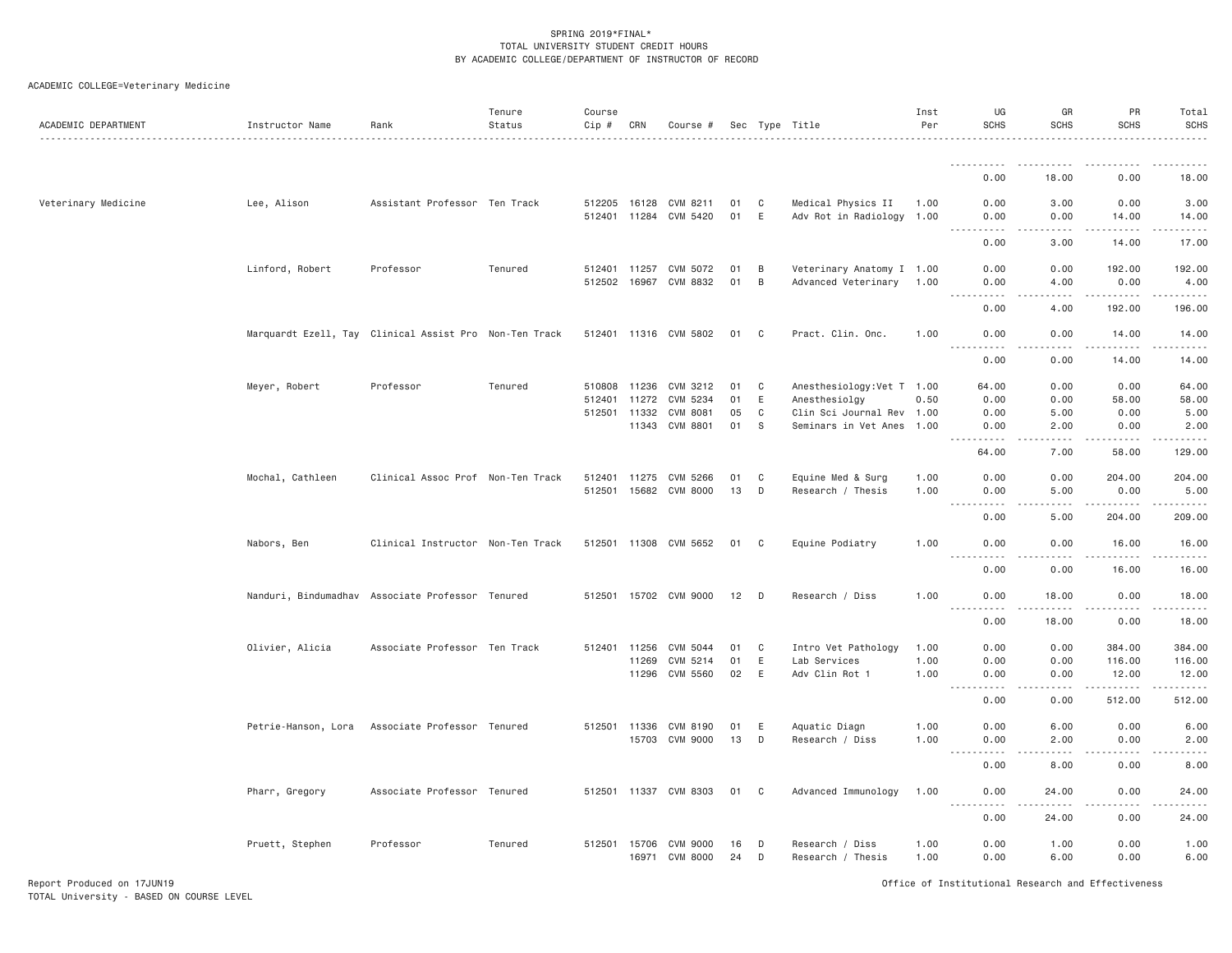| ACADEMIC DEPARTMENT | Instructor Name                                        | Rank                              | Tenure<br>Status | Course<br>Cip # | CRN   | Course #              |      |              | Sec Type Title            | Inst<br>Per | UG<br><b>SCHS</b>                   | GR<br><b>SCHS</b> | PR<br><b>SCHS</b>    | Total<br><b>SCHS</b> |
|---------------------|--------------------------------------------------------|-----------------------------------|------------------|-----------------|-------|-----------------------|------|--------------|---------------------------|-------------|-------------------------------------|-------------------|----------------------|----------------------|
|                     |                                                        |                                   |                  |                 |       |                       |      |              |                           |             |                                     |                   |                      |                      |
|                     |                                                        |                                   |                  |                 |       |                       |      |              |                           |             | 0.00                                | 7.00              | 0.00                 | 7.00                 |
| Veterinary Medicine | Pulido Landinez, Mar Clinical Assoc Prof Non-Ten Track |                                   |                  |                 |       | 512501 11342 CVM 8790 | 02 L |              | Laboratory Diagnosti 1.00 |             | 0.00<br>.                           | 2.00<br>$   -$    | 0.00<br>.            | 2.00<br>.            |
|                     |                                                        |                                   |                  |                 |       |                       |      |              |                           |             | 0.00                                | 2.00              | 0.00                 | 2.00                 |
|                     | Rosser, Thomas                                         | Research Assist Pro Non-Ten Track |                  |                 |       | 512501 16560 CVM 7000 | 05   | I            | Directed Indiv Study 1.00 |             | 0.00                                | 3.00              | 0.00                 | 3.00                 |
|                     |                                                        |                                   |                  |                 |       |                       |      |              |                           |             | 0.00                                | 3.00              | 0.00                 | 3.00                 |
|                     | Seo, Keun Seok                                         | Assistant Professor Ten Track     |                  | 512401 15928    |       | CVM 4000              | 04   | $\mathbf{I}$ | Directed Indiv Study 1.00 |             | 3.00                                | 0.00              | 0.00                 | 3.00                 |
|                     |                                                        |                                   |                  | 512501 15708    |       | CVM 9000              | 18   | D            | Research / Diss           | 1.00        | 0.00<br>.<br>$\frac{1}{2}$          | 9.00<br>د د د د   | 0.00<br>.            | 9.00<br>. <b>.</b> . |
|                     |                                                        |                                   |                  |                 |       |                       |      |              |                           |             | 3.00                                | 9.00              | 0.00                 | 12.00                |
|                     | Smith, David                                           | Professor                         | Tenured          |                 |       | 010903 11276 CVM 5273 | 01   | B            | Population Medicine       | 0.50        | 0.00<br>.                           | 0.00<br>$   -$    | 42.00<br>$- - - - -$ | 42.00<br>.           |
|                     |                                                        |                                   |                  |                 |       |                       |      |              |                           |             | 0.00                                | 0.00              | 42.00                | 42.00                |
|                     | Smith, Jack                                            | Associate Professor Tenured       |                  | 512401 11279    |       | CVM 5292              | 01   | Ε            | Flowood/MVRDL Extern 1.00 |             | 0.00                                | 0.00              | 80.00                | 80.00                |
|                     |                                                        |                                   |                  |                 | 11290 | CVM 5510              | 01   | E            | Vm An Externship 1        | 1.00        | 0.00                                | 0.00              | 192.00               | 192.00               |
|                     |                                                        |                                   |                  |                 | 11291 | CVM 5520              | 01   | E            | Vm An Externship 2        | 1.00        | 0.00                                | 0.00              | 78.00                | 78.00                |
|                     |                                                        |                                   |                  |                 | 11292 | CVM 5530              | 01   | E            | Vm An Externship 3        | 1.00        | 0.00                                | 0.00              | 15.00                | 15.00                |
|                     |                                                        |                                   |                  |                 | 11295 | CVM 5560              | 01   | E            | Adv Clin Rot 1            | 1.00        | 0.00                                | 0.00              | 39.00                | 39.00                |
|                     |                                                        |                                   |                  |                 | 11299 | CVM 5570              | 01   | E            | Adv Clin Rot 2            | 1.00        | 0.00                                | 0.00              | 2.00                 | 2.00                 |
|                     |                                                        |                                   |                  |                 |       | 11315 CVM 5772        | 01   | C            | Canine Theriogenolog 1.00 |             | 0.00                                | 0.00              | 16.00                | 16.00                |
|                     |                                                        |                                   |                  |                 |       | 16126 CVM 8802        | 01   | E            | Canine Theriogenolog 1.00 |             | 0.00<br>.                           | 2.00<br>$- - - -$ | 0.00<br>.            | 2.00<br>.            |
|                     |                                                        |                                   |                  |                 |       |                       |      |              |                           |             | 0.00                                | 2.00              | 422.00               | 424.00               |
|                     | Swanson, Elizabeth                                     | Assistant Professor Ten Track     |                  |                 |       | 512501 15710 CVM 9000 | 20   | D            | Research / Diss           | 1.00        | 0.00                                | 6.00              | 0.00                 | 6.00                 |
|                     |                                                        |                                   |                  |                 |       |                       |      |              |                           |             | 0.00                                | 6.00              | 0.00                 | 6.00                 |
|                     | Swiderski, Cyprianna Associate Professor Tenured       |                                   |                  | 512501 11329    |       | CVM 8081              | 02   | C            | Clin Sci Journal Rev      | 1.00        | 0.00                                | 1.00              | 0.00                 | 1.00                 |
|                     |                                                        |                                   |                  |                 | 15685 | <b>CVM 8000</b>       | 16   | D            | Research / Thesis         | 1.00        | 0.00                                | 4.00              | 0.00                 | 4.00                 |
|                     |                                                        |                                   |                  |                 |       | 15711 CVM 9000        | 21   | D            | Research / Diss           | 1.00        | 0.00<br>$\frac{1}{2}$               | 8,00              | 0.00                 | 8.00                 |
|                     |                                                        |                                   |                  |                 |       |                       |      |              |                           |             | 0.00                                | 13.00             | 0.00                 | 13.00                |
|                     | Syrcle, Jason                                          | Clinical Assoc Prof Non-Ten Track |                  | 512401 11302    |       | CVM 5570              | 04   | E            | Adv Clin Rot 2            | 1.00        | 0.00                                | 0.00              | 6.00                 | 6.00                 |
|                     |                                                        |                                   |                  |                 | 11313 | CVM 5754              | 01   | B            | Adv Sm Anim Surgery       | 1.00        | 0.00                                | 0.00              | 64.00                | 64.00                |
|                     |                                                        |                                   |                  |                 | 11326 | CVM 8061              | 01   | S.           | Small Anim Surg Lit       | 1.00        | 0.00                                | 4.00              | 0.00                 | 4.00                 |
|                     |                                                        |                                   |                  | 512501 11274    |       | CVM 5256              | 01   | E            | Small Animal Surgery      | 1.00        | 0.00                                | 0.00              | 198.00               | 198.00               |
|                     |                                                        |                                   |                  |                 |       | 17141 CVM 7000        | 09   | I            | Directed Indiv Study 1.00 |             | 0.00<br>د د د د                     | 2.00              | 0.00                 | 2.00<br>.            |
|                     |                                                        |                                   |                  |                 |       |                       |      |              |                           |             | 0.00                                | 6.00              | 268.00               | 274.00               |
|                     | Thames, Brittany                                       | Clinical Assist Pro Non-Ten Track |                  |                 |       | 512401 11305 CVM 5580 | 04   | E            | Adv Clin Rot 3            | 1.00        | 0.00<br><u> - - - - - - - - - -</u> | 0.00<br>.         | 2.00<br>.            | 2.00<br><u>.</u>     |
|                     |                                                        |                                   |                  |                 |       |                       |      |              |                           |             | 0.00                                | 0.00              | 2.00                 | 2.00                 |
|                     | Thomason, John                                         | Associate Professor Ten Track     |                  |                 |       | 512401 11281 CVM 5310 | 01   | E            | SM Critical Care Med 1.00 |             | 0.00                                | 0.00              | 172.00               | 172.00               |